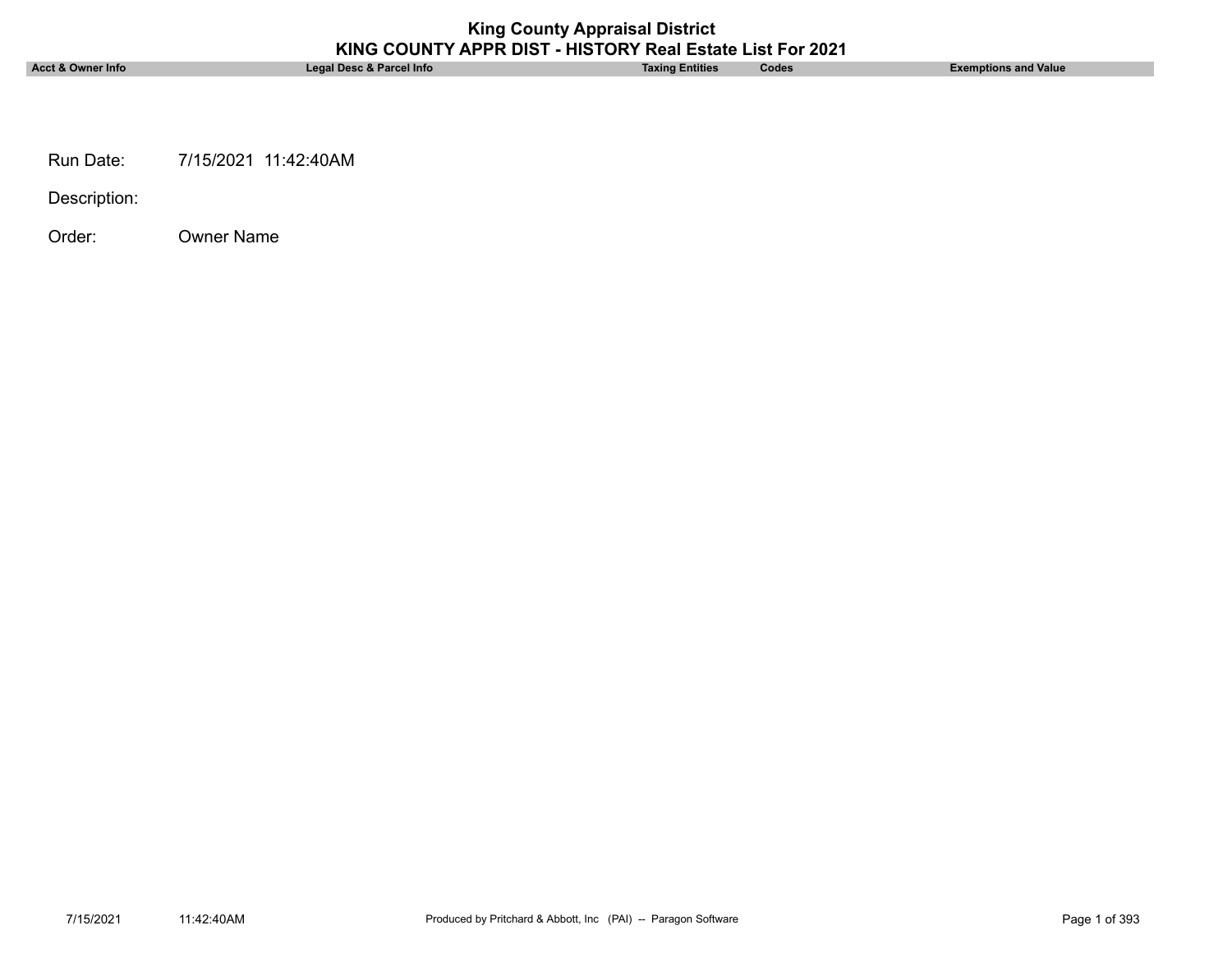|                                                                                                                                 |                                                                                         | <b>King County Appraisal District</b><br>KING COUNTY APPR DIST - HISTORY Real Estate List For 2021 |                 |                                                                                                                                                                                                                                                                                 |
|---------------------------------------------------------------------------------------------------------------------------------|-----------------------------------------------------------------------------------------|----------------------------------------------------------------------------------------------------|-----------------|---------------------------------------------------------------------------------------------------------------------------------------------------------------------------------------------------------------------------------------------------------------------------------|
| <b>Acct &amp; Owner Info</b>                                                                                                    | <b>Legal Desc &amp; Parcel Info</b>                                                     | <b>Taxing Entities</b>                                                                             | Codes           | <b>Exemptions and Value</b>                                                                                                                                                                                                                                                     |
| Acct #: 20030-10024-00127-000001<br>Parcel/Seq #: 127/1<br>Owner #: 14785' Interest: 1.00<br>****** CONFIDENTIAL OWNER *******  | Legal: * CONFIDENTIAL OWNER *<br>Situs:<br>Acres: 1.9284<br>Cat Code: A1<br>Map:        | 00 - KING CAD<br>01 - KING CO<br>30 - GUTHRIE CSD<br>60 - GATEWAY GWCD                             | ** Homestead ** | 2,400<br>Land Homesite:<br>47,810<br>Improvement Homesite:<br><b>Total Market Value:</b><br>50,210<br>Taxable Value:<br>50,210                                                                                                                                                  |
| Acct #: 00121-00042-01201-000000<br>Parcel/Seq #: 1201/1<br>Owner #: 14761; Interest: 1.00<br>****** CONFIDENTIAL OWNER ******* | Legal: * CONFIDENTIAL OWNER *<br>Situs:<br>Acres: 642.8810<br>Cat Code: D1 E D2<br>Map: | 00 - KING CAD<br>01 - KING CO<br>30 - GUTHRIE CSD<br>60 - GATEWAY GWCD                             | ** Homestead ** | Land Homesite:<br>800<br>Improvement Homesite:<br>121,540<br>Improvement NonHomesite:<br>82,320<br>New Improvement<br>3,420<br>NonHomesite:<br>481,410<br>13,480<br>Productivity Market:<br>1D1 Ag Value:<br>689,490<br><b>Total Market Value:</b><br>221,560<br>Taxable Value: |
| Acct #: 01001-00025-02030-000002<br>Parcel/Seq #: 2030/1<br>Owner #: 14773; Interest: 1.00<br>****** CONFIDENTIAL OWNER ******* | Legal: * CONFIDENTIAL OWNER *<br>Situs:<br>Acres: 321.0000<br>Cat Code: D1 E D2<br>Map: | 00 - KING CAD<br>01 - KING CO<br>30 - GUTHRIE CSD<br>60 - GATEWAY GWCD                             | ** Homestead ** | 600<br>Land Homesite:<br>55,380<br>Improvement Homesite:<br>Improvement NonHomesite:<br>8,290<br>258,750<br><b>Productivity Market:</b><br>1D1 Ag Value:<br>34,660<br><b>Total Market Value:</b><br>323,020<br>Taxable Value:<br>98,930                                         |
| Acct #: 00122-00040-02424-000093<br>Parcel/Seq #: 2424/1<br>Owner #: 14761; Interest: 1.00<br>****** CONFIDENTIAL OWNER ******* | Legal: * CONFIDENTIAL OWNER *<br>Situs:<br>Acres: 19.6520<br>Cat Code: D1<br>Map:       | 00 - KING CAD<br>01 - KING CO<br>30 - GUTHRIE CSD<br>60 - GATEWAY GWCD                             |                 | <b>Productivity Market:</b><br>14,740<br>1D1 Ag Value:<br>370<br><b>Total Market Value:</b><br>14,740<br>Taxable Value:<br>370                                                                                                                                                  |
| Acct #: 00263-00042-02425-000000<br>Parcel/Seq #: 2425/1<br>Owner #: 14761; Interest: 1.00<br>****** CONFIDENTIAL OWNER ******* | Legal: * CONFIDENTIAL OWNER *<br>Situs:<br>Acres: 26.2280<br>Cat Code: D1<br>Map:       | 00 - KING CAD<br>01 - KING CO<br>30 - GUTHRIE CSD<br>60 - GATEWAY GWCD                             |                 | <b>Productivity Market:</b><br>19.670<br>1D1 Ag Value:<br>500<br><b>Total Market Value:</b><br>19,670<br>Taxable Value:<br>500                                                                                                                                                  |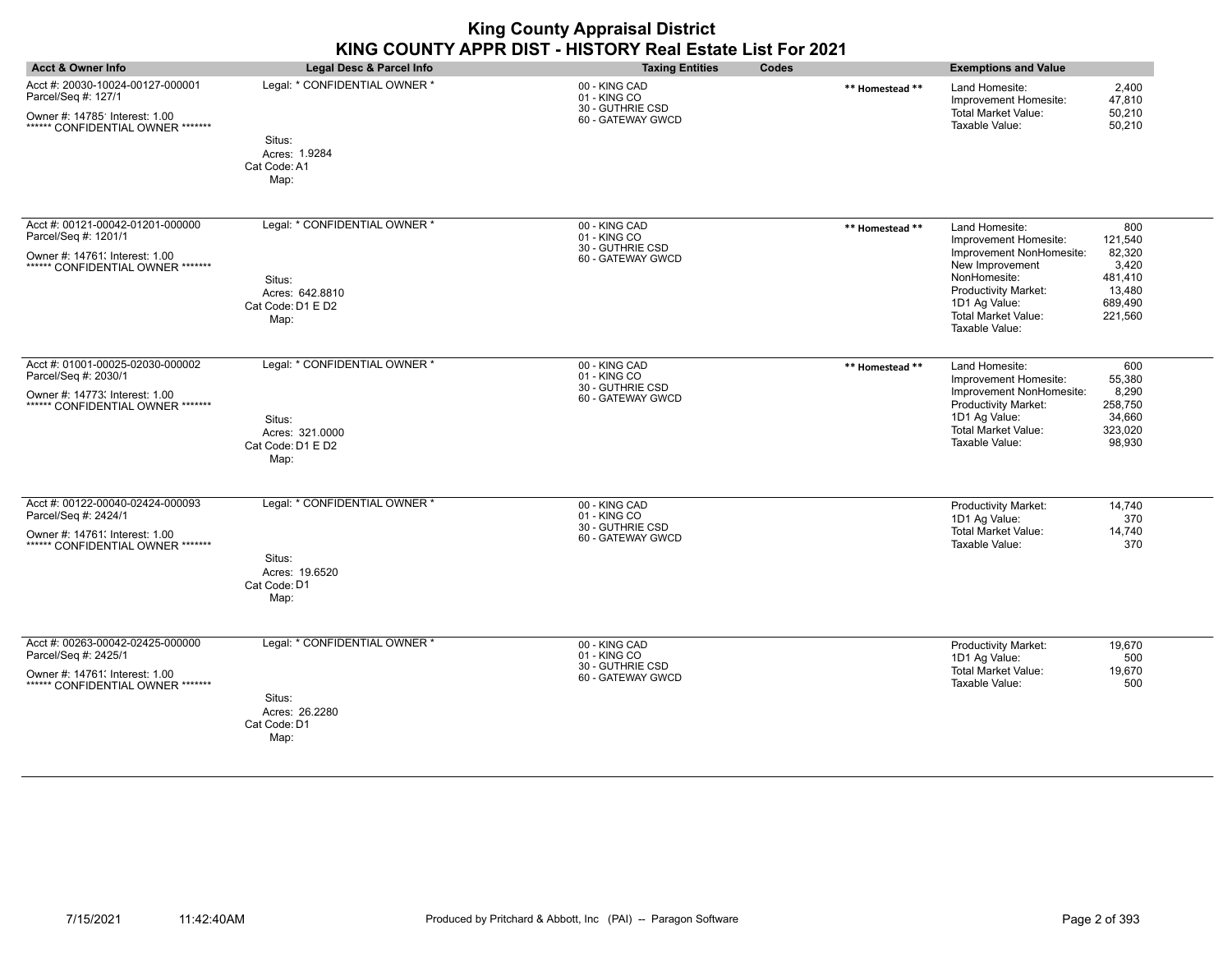|                                                                                                                                 |                                                                                    | <b>King County Appraisal District</b><br>KING COUNTY APPR DIST - HISTORY Real Estate List For 2021 |                                                                                                                                 |
|---------------------------------------------------------------------------------------------------------------------------------|------------------------------------------------------------------------------------|----------------------------------------------------------------------------------------------------|---------------------------------------------------------------------------------------------------------------------------------|
| <b>Acct &amp; Owner Info</b>                                                                                                    | <b>Legal Desc &amp; Parcel Info</b>                                                | Codes<br><b>Taxing Entities</b>                                                                    | <b>Exemptions and Value</b>                                                                                                     |
| Acct #: 00641-00042-02426-000001<br>Parcel/Seq #: 2426/1<br>Owner #: 14761. Interest: 1.00<br>****** CONFIDENTIAL OWNER ******* | Legal: * CONFIDENTIAL OWNER *<br>Situs:<br>Acres: 630.0500                         | 00 - KING CAD<br>01 - KING CO<br>30 - GUTHRIE CSD<br>60 - GATEWAY GWCD                             | Productivity Market:<br>472,540<br>1D1 Ag Value:<br>13,230<br><b>Total Market Value:</b><br>472,540<br>Taxable Value:<br>13,230 |
|                                                                                                                                 | Cat Code: D1<br>Map:                                                               |                                                                                                    |                                                                                                                                 |
| Acct #: 00642-00042-02427-000002<br>Parcel/Seq #: 2427/1<br>Owner #: 14761. Interest: 1.00                                      | Legal: * CONFIDENTIAL OWNER *                                                      | 00 - KING CAD<br>01 - KING CO<br>30 - GUTHRIE CSD                                                  | Productivity Market:<br>248,370<br>1D1 Ag Value:<br>6,950<br><b>Total Market Value:</b><br>248,370                              |
| ****** CONFIDENTIAL OWNER *******                                                                                               | Situs:<br>Acres: 331.1640<br>Cat Code: D1<br>Map:                                  | 60 - GATEWAY GWCD                                                                                  | Taxable Value:<br>6,950                                                                                                         |
| Acct #: 00647-00042-02428-000009<br>Parcel/Seq #: 2428/1<br>Owner #: 14761; Interest: 1.00<br>****** CONFIDENTIAL OWNER ******* | Legal: * CONFIDENTIAL OWNER *<br>Situs:<br>Acres: 8.8650<br>Cat Code: D1<br>Map:   | 00 - KING CAD<br>01 - KING CO<br>30 - GUTHRIE CSD<br>60 - GATEWAY GWCD                             | Productivity Market:<br>6,650<br>1D1 Ag Value:<br>190<br><b>Total Market Value:</b><br>6,650<br>Taxable Value:<br>190           |
| Acct #: 00649-00042-02429-000011<br>Parcel/Seq #: 2429/1<br>Owner #: 14761. Interest: 1.00<br>****** CONFIDENTIAL OWNER ******* | Legal: * CONFIDENTIAL OWNER *<br>Situs:<br>Acres: 581.5230<br>Cat Code: D1<br>Map: | 00 - KING CAD<br>01 - KING CO<br>30 - GUTHRIE CSD<br>60 - GATEWAY GWCD                             | Productivity Market:<br>436,140<br>1D1 Ag Value:<br>11,050<br><b>Total Market Value:</b><br>436,140<br>Taxable Value:<br>11,050 |
| Acct #: 00650-00042-02430-000012<br>Parcel/Seq #: 2430/1<br>Owner #: 14761; Interest: 1.00<br>****** CONFIDENTIAL OWNER ******* | Legal: * CONFIDENTIAL OWNER *<br>Situs:<br>Acres: 406.9910<br>Cat Code: D1<br>Map: | 00 - KING CAD<br>01 - KING CO<br>30 - GUTHRIE CSD<br>60 - GATEWAY GWCD                             | Productivity Market:<br>305,240<br>1D1 Ag Value:<br>7,730<br>Total Market Value:<br>305,240<br>Taxable Value:<br>7,730          |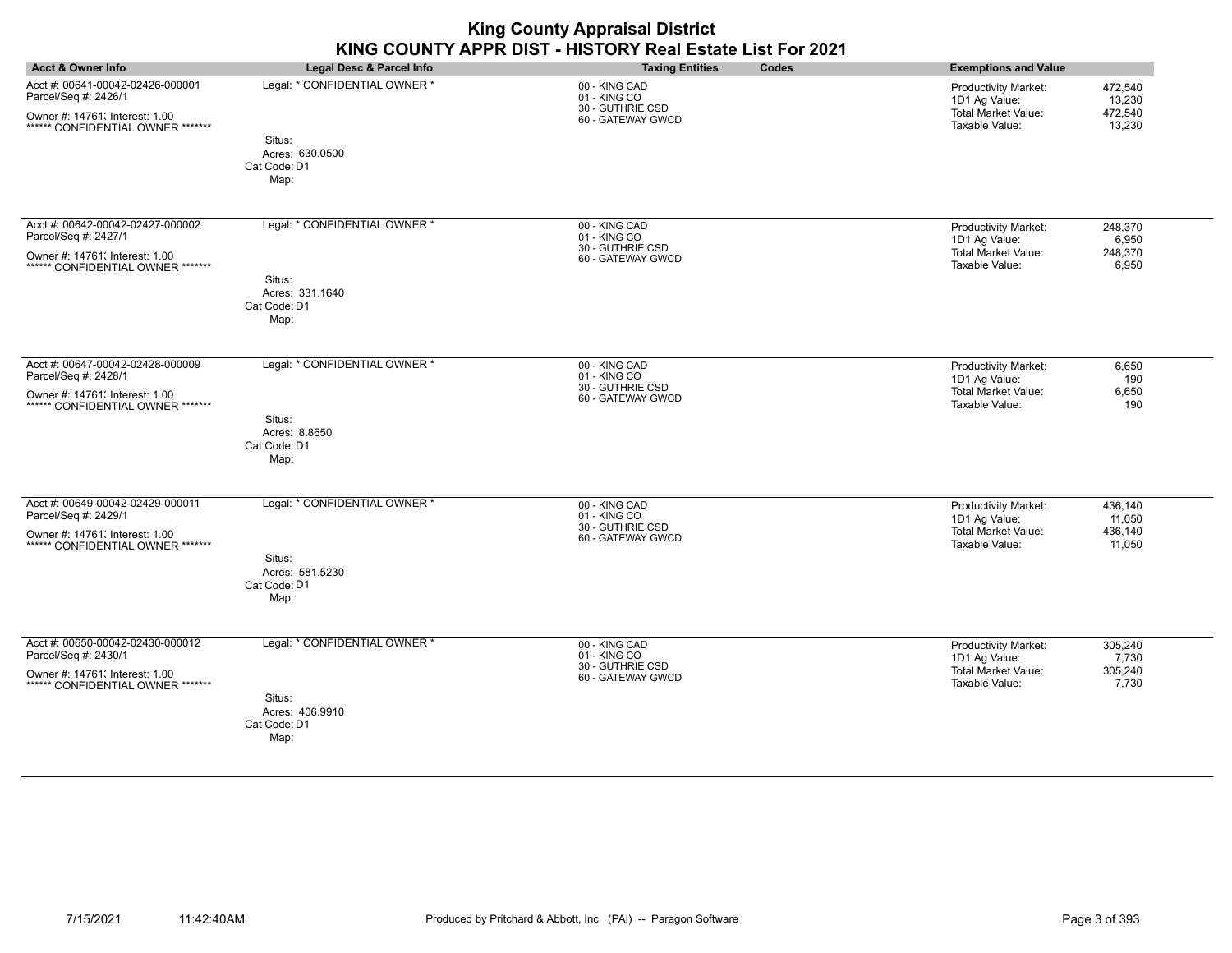|                                                                                                                                 |                                                                                    | <b>King County Appraisal District</b><br>KING COUNTY APPR DIST - HISTORY Real Estate List For 2021 |                                                                                                                                 |
|---------------------------------------------------------------------------------------------------------------------------------|------------------------------------------------------------------------------------|----------------------------------------------------------------------------------------------------|---------------------------------------------------------------------------------------------------------------------------------|
| <b>Acct &amp; Owner Info</b>                                                                                                    | <b>Legal Desc &amp; Parcel Info</b>                                                | Codes<br><b>Taxing Entities</b>                                                                    | <b>Exemptions and Value</b>                                                                                                     |
| Acct #: 00652-00042-02431-000014<br>Parcel/Seq #: 2431/1<br>Owner #: 14761; Interest: 1.00<br>****** CONFIDENTIAL OWNER ******* | Legal: * CONFIDENTIAL OWNER *<br>Situs:                                            | 00 - KING CAD<br>01 - KING CO<br>30 - GUTHRIE CSD<br>60 - GATEWAY GWCD                             | Productivity Market:<br>92,640<br>1D1 Ag Value:<br>2,350<br><b>Total Market Value:</b><br>92,640<br>Taxable Value:<br>2,350     |
|                                                                                                                                 | Acres: 123.5150<br>Cat Code: D1<br>Map:                                            |                                                                                                    |                                                                                                                                 |
| Acct #: 00806-00040-02432-000008<br>Parcel/Seq #: 2432/1                                                                        | Legal: * CONFIDENTIAL OWNER *                                                      | 00 - KING CAD<br>01 - KING CO<br>30 - GUTHRIE CSD                                                  | Productivity Market:<br>1,110<br>1D1 Ag Value:<br>30<br><b>Total Market Value:</b><br>1,110                                     |
| Owner #: 14761; Interest: 1.00<br>****** CONFIDENTIAL OWNER *******                                                             | Situs:<br>Acres: 1.4850<br>Cat Code: D1<br>Map:                                    | 60 - GATEWAY GWCD                                                                                  | Taxable Value:<br>30                                                                                                            |
| Acct #: 01064-00042-02433-000094<br>Parcel/Seq #: 2433/1<br>Owner #: 14761. Interest: 1.00<br>****** CONFIDENTIAL OWNER ******* | Legal: * CONFIDENTIAL OWNER *<br>Situs:<br>Acres: 19.0590<br>Cat Code: D1<br>Map:  | 00 - KING CAD<br>01 - KING CO<br>30 - GUTHRIE CSD<br>60 - GATEWAY GWCD                             | Productivity Market:<br>14,290<br>1D1 Ag Value:<br>400<br><b>Total Market Value:</b><br>14,290<br>Taxable Value:<br>400         |
| Acct #: 01186-00042-02434-000045<br>Parcel/Seq #: 2434/1<br>Owner #: 14761. Interest: 1.00<br>****** CONFIDENTIAL OWNER ******* | Legal: * CONFIDENTIAL OWNER *<br>Situs:<br>Acres: 639.4680<br>Cat Code: D1<br>Map: | 00 - KING CAD<br>01 - KING CO<br>30 - GUTHRIE CSD<br>60 - GATEWAY GWCD                             | Productivity Market:<br>479,600<br>1D1 Ag Value:<br>12,150<br><b>Total Market Value:</b><br>479,600<br>Taxable Value:<br>12,150 |
| Acct #: 01187-00042-02435-000046<br>Parcel/Seq #: 2435/1<br>Owner #: 14761. Interest: 1.00<br>****** CONFIDENTIAL OWNER ******* | Legal: * CONFIDENTIAL OWNER *<br>Situs:<br>Acres: 338.1630<br>Cat Code: D1<br>Map: | 00 - KING CAD<br>01 - KING CO<br>30 - GUTHRIE CSD<br>60 - GATEWAY GWCD                             | 253,620<br>Productivity Market:<br>1D1 Ag Value:<br>6,430<br><b>Total Market Value:</b><br>253,620<br>Taxable Value:<br>6,430   |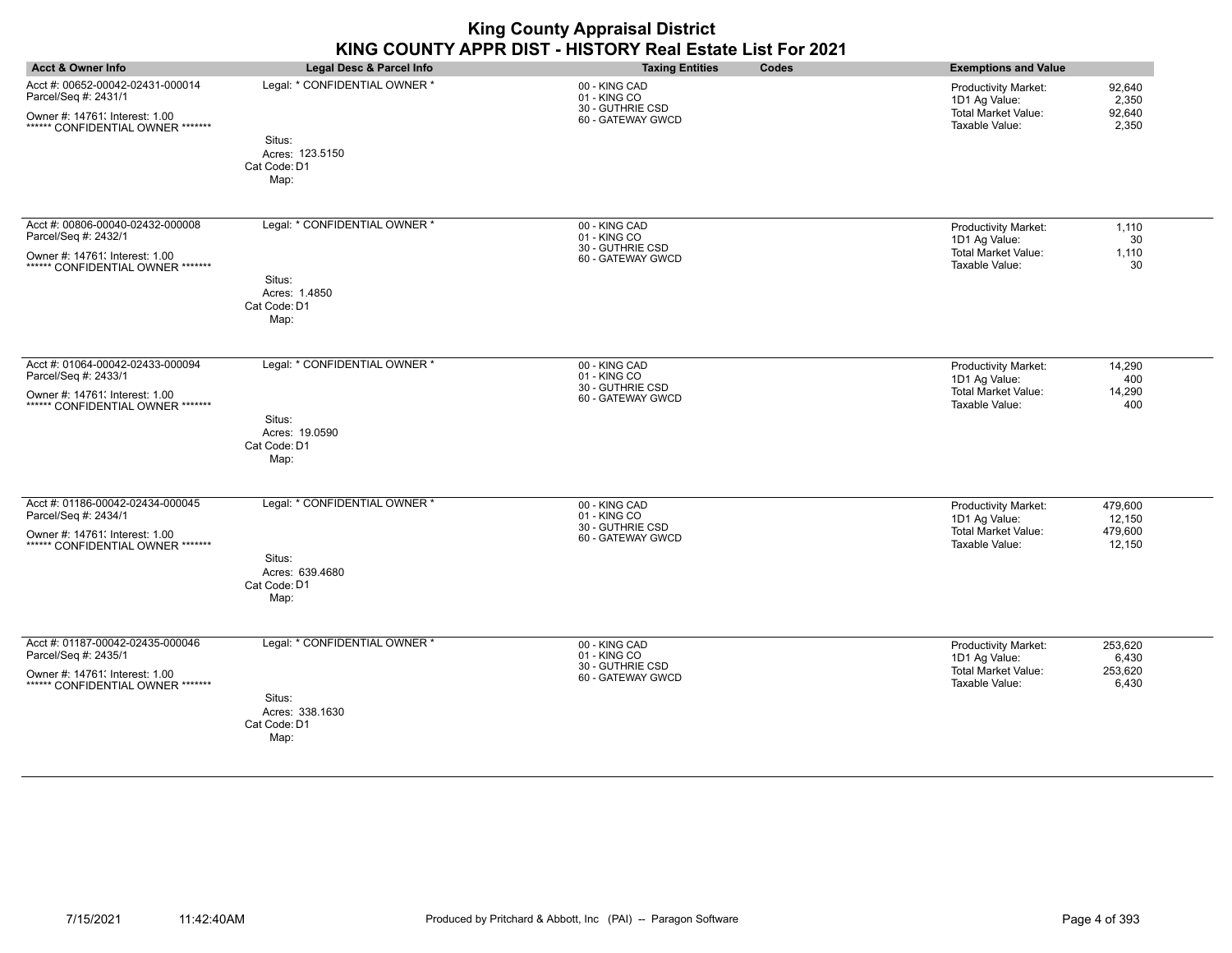|                                                                                                                                 |                                                                                          | <b>King County Appraisal District</b><br>KING COUNTY APPR DIST - HISTORY Real Estate List For 2021 |                                                                                                                               |
|---------------------------------------------------------------------------------------------------------------------------------|------------------------------------------------------------------------------------------|----------------------------------------------------------------------------------------------------|-------------------------------------------------------------------------------------------------------------------------------|
| <b>Acct &amp; Owner Info</b>                                                                                                    | <b>Legal Desc &amp; Parcel Info</b>                                                      | Codes<br><b>Taxing Entities</b>                                                                    | <b>Exemptions and Value</b>                                                                                                   |
| Acct #: 01188-00040-02436-000044<br>Parcel/Seq #: 2436/1<br>Owner #: 14761; Interest: 1.00<br>****** CONFIDENTIAL OWNER ******* | Legal: * CONFIDENTIAL OWNER *<br>Situs:<br>Acres: 228.5280<br>Cat Code: D1               | 00 - KING CAD<br>01 - KING CO<br>30 - GUTHRIE CSD<br>60 - GATEWAY GWCD                             | Productivity Market:<br>171,400<br>1D1 Ag Value:<br>4,340<br><b>Total Market Value:</b><br>171,400<br>Taxable Value:<br>4,340 |
| Acct #: 00176-00042-02450-000009<br>Parcel/Seq #: 2450/1<br>Owner #: 14761; Interest: 1.00<br>****** CONFIDENTIAL OWNER ******* | Map:<br>Legal: * CONFIDENTIAL OWNER *<br>Situs:<br>Acres: 2.5350<br>Cat Code: D1         | 00 - KING CAD<br>01 - KING CO<br>30 - GUTHRIE CSD<br>60 - GATEWAY GWCD                             | Productivity Market:<br>1,900<br>1D1 Ag Value:<br>50<br><b>Total Market Value:</b><br>1,900<br>Taxable Value:<br>50           |
| Acct #: 00857-00042-02451-000010<br>Parcel/Seq #: 2451/1<br>Owner #: 14761. Interest: 1.00<br>****** CONFIDENTIAL OWNER ******* | Map:<br>Legal: * CONFIDENTIAL OWNER *<br>Situs:<br>Acres: 1.1850<br>Cat Code: D1<br>Map: | 00 - KING CAD<br>01 - KING CO<br>30 - GUTHRIE CSD<br>60 - GATEWAY GWCD                             | Productivity Market:<br>890<br>1D1 Ag Value:<br>20<br><b>Total Market Value:</b><br>890<br>Taxable Value:<br>20               |
| Acct #: 01001-00025-02515-000002<br>Parcel/Seq #: 2515/1<br>Owner #: 14773; Interest: 1.00<br>****** CONFIDENTIAL OWNER ******* | Legal: * CONFIDENTIAL OWNER *<br>Situs:<br>Acres: 0.0000<br>Cat Code: M1<br>Map:         | 00 - KING CAD<br>01 - KING CO<br>30 - GUTHRIE CSD<br>60 - GATEWAY GWCD                             | 40,980<br>Improvement Homesite:<br><b>Total Market Value:</b><br>40,980<br>Taxable Value:<br>40,980                           |
| Acct #: 01035-00044-02655-000024<br>Parcel/Seq #: 2655/1<br>Owner #: 14761. Interest: 1.00<br>****** CONFIDENTIAL OWNER ******* | Legal: * CONFIDENTIAL OWNER *<br>Situs:<br>Acres: 270.8530<br>Cat Code: D1<br>Map:       | 00 - KING CAD<br>01 - KING CO<br>30 - GUTHRIE CSD<br>60 - GATEWAY GWCD                             | 196,370<br>Productivity Market:<br>1D1 Ag Value:<br>3,520<br><b>Total Market Value:</b><br>196,370<br>Taxable Value:<br>3,520 |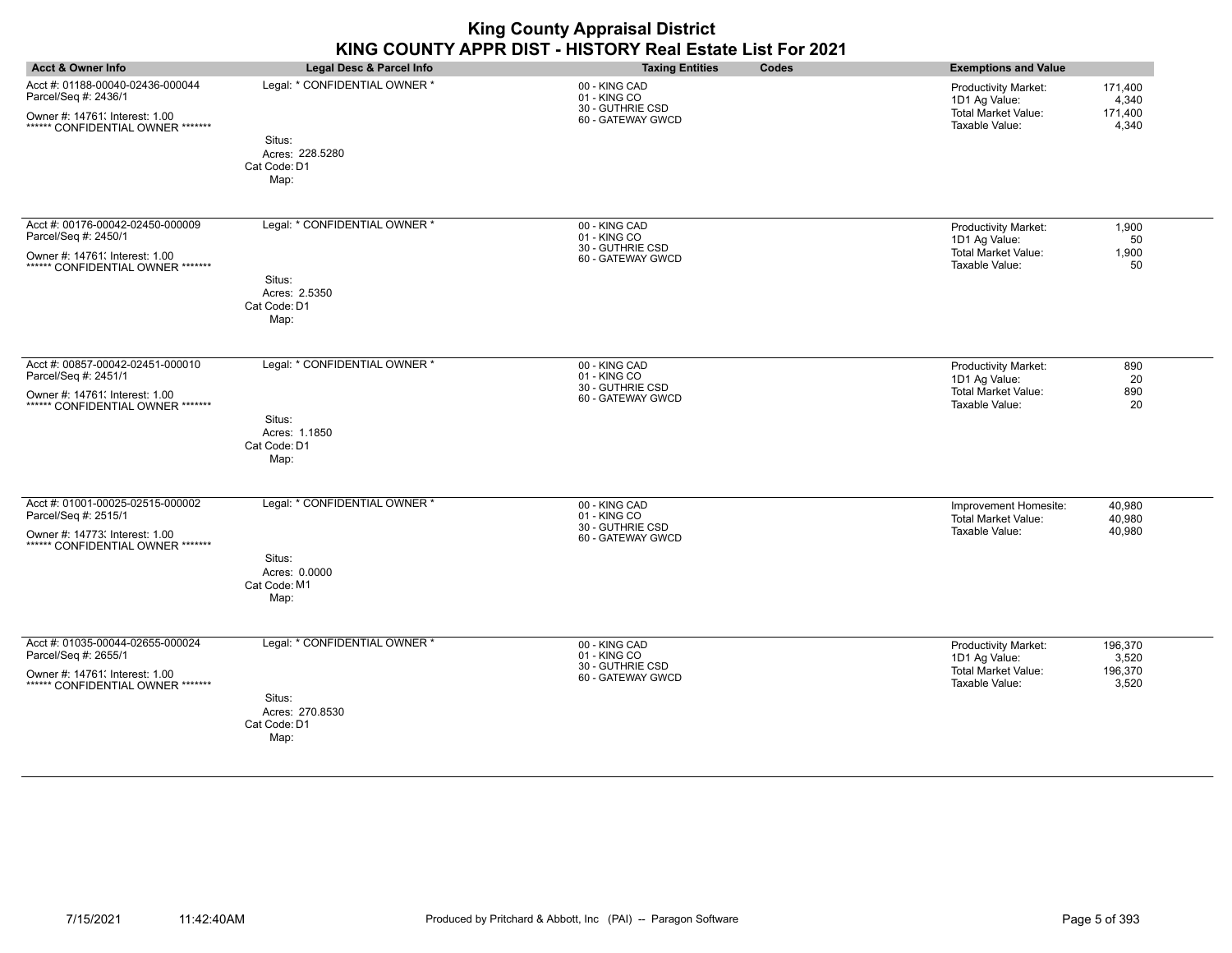|                                                                                                                                                    |                                                                                       | <b>King County Appraisal District</b><br>KING COUNTY APPR DIST - HISTORY Real Estate List For 2021 |                                                                                              |                                        |
|----------------------------------------------------------------------------------------------------------------------------------------------------|---------------------------------------------------------------------------------------|----------------------------------------------------------------------------------------------------|----------------------------------------------------------------------------------------------|----------------------------------------|
| <b>Acct &amp; Owner Info</b>                                                                                                                       | <b>Legal Desc &amp; Parcel Info</b>                                                   | Codes<br><b>Taxing Entities</b>                                                                    | <b>Exemptions and Value</b>                                                                  |                                        |
| Acct #: 00640-00044-02656-000185<br>Parcel/Seq #: 2656/1<br>Owner #: 14761; Interest: 1.00<br>****** CONFIDENTIAL OWNER *******                    | Legal: * CONFIDENTIAL OWNER *<br>Situs:<br>Acres: 355.1730<br>Cat Code: D1<br>Map:    | 00 - KING CAD<br>01 - KING CO<br>30 - GUTHRIE CSD<br>60 - GATEWAY GWCD                             | <b>Productivity Market:</b><br>1D1 Ag Value:<br><b>Total Market Value:</b><br>Taxable Value: | 257,500<br>5,330<br>257,500<br>5,330   |
| Acct #: 00372-00044-02657-000091<br>Parcel/Seq #: 2657/1<br>Owner #: 14761; Interest: 1.00<br>****** CONFIDENTIAL OWNER *******                    | Legal: * CONFIDENTIAL OWNER *<br>Situs:<br>Acres: 92.4840<br>Cat Code: D1<br>Map:     | 00 - KING CAD<br>01 - KING CO<br>30 - GUTHRIE CSD<br>60 - GATEWAY GWCD                             | Productivity Market:<br>1D1 Ag Value:<br><b>Total Market Value:</b><br>Taxable Value:        | 67,050<br>1,200<br>67,050<br>1,200     |
| Acct #: 00148-00040-01206-000259<br>Parcel/Seq #: 1206/1<br>Owner #: 14785! Interest: 1.00<br>4130, LLC<br>PO BOX 845<br>ASPERMONT TX 79502        | Legal: AB 148 SEC 259 H&TC RR CO<br>Situs:<br>Acres: 647.3270<br>Cat Code: D1<br>Map: | 00 - KING CAD<br>01 - KING CO<br>30 - GUTHRIE CSD<br>60 - GATEWAY GWCD                             | <b>Productivity Market:</b><br>1D1 Ag Value:<br><b>Total Market Value:</b><br>Taxable Value: | 485,500<br>13,590<br>485,500<br>13,590 |
| Acct #: 00149-00040-01207-000257<br>Parcel/Seq #: 1207/1<br>Owner #: 14785! Interest: 1.00<br>4130, LLC<br>PO BOX 845<br><b>ASPERMONT TX 79502</b> | Legal: AB 149 SEC 257 H&TC RR CO<br>Situs:<br>Acres: 604.9540<br>Cat Code: D1<br>Map: | 00 - KING CAD<br>01 - KING CO<br>30 - GUTHRIE CSD<br>60 - GATEWAY GWCD                             | <b>Productivity Market:</b><br>1D1 Ag Value:<br>Total Market Value:<br>Taxable Value:        | 453,720<br>11,490<br>453,720<br>11,490 |
| Acct #: 00150-00040-01208-000255<br>Parcel/Seq #: 1208/1<br>Owner #: 14785! Interest: 1.00<br>4130, LLC<br>PO BOX 845<br><b>ASPERMONT TX 79502</b> | Legal: AB 150 SEC 255 H&TC RR CO<br>Situs:<br>Acres: 408.5630<br>Cat Code: D1<br>Map: | 00 - KING CAD<br>01 - KING CO<br>30 - GUTHRIE CSD<br>60 - GATEWAY GWCD                             | <b>Productivity Market:</b><br>1D1 Ag Value:<br><b>Total Market Value:</b><br>Taxable Value: | 306,420<br>7,760<br>306,420<br>7,760   |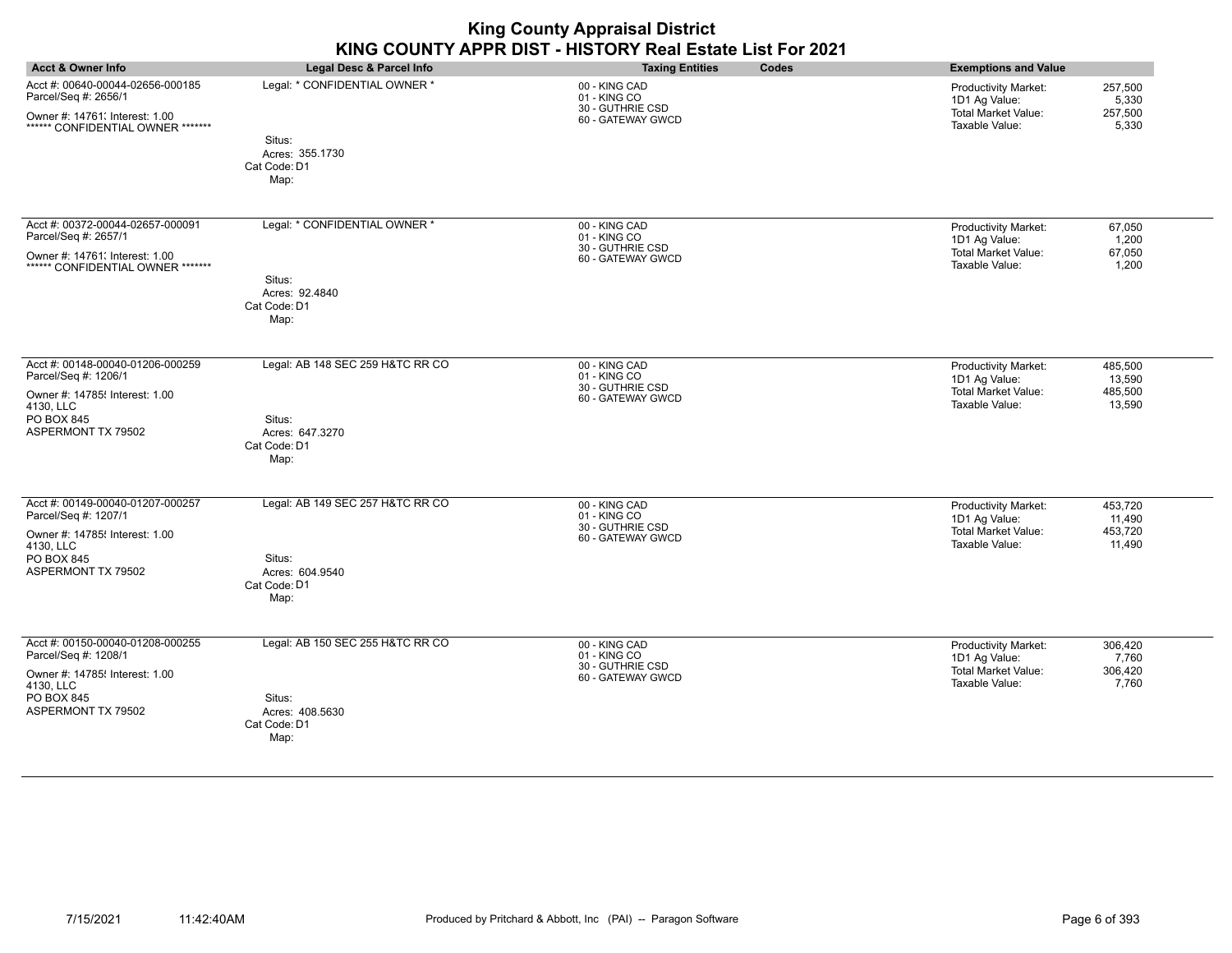| <b>King County Appraisal District</b><br>KING COUNTY APPR DIST - HISTORY Real Estate List For 2021                                                 |                                                                                                              |                                                                        |                                                                                                                                        |
|----------------------------------------------------------------------------------------------------------------------------------------------------|--------------------------------------------------------------------------------------------------------------|------------------------------------------------------------------------|----------------------------------------------------------------------------------------------------------------------------------------|
| <b>Acct &amp; Owner Info</b>                                                                                                                       | <b>Legal Desc &amp; Parcel Info</b>                                                                          | Codes<br><b>Taxing Entities</b>                                        | <b>Exemptions and Value</b>                                                                                                            |
| Acct #: 01104-00040-01441-000258<br>Parcel/Seq #: 1441/1<br>Owner #: 14785! Interest: 1.00<br>4130, LLC<br>PO BOX 845<br>ASPERMONT TX 79502        | Legal: AB 1104 SEC 258 J J WARD<br>Situs:<br>Acres: 715.0000<br>Cat Code: D1<br>Map:                         | 00 - KING CAD<br>01 - KING CO<br>30 - GUTHRIE CSD<br>60 - GATEWAY GWCD | 536,250<br><b>Productivity Market:</b><br>13,590<br>1D1 Ag Value:<br><b>Total Market Value:</b><br>536,250<br>Taxable Value:<br>13,590 |
| Acct #: 01106-00040-01443-000254<br>Parcel/Seq #: 1443/1<br>Owner #: 14785! Interest: 1.00<br>4130, LLC<br>PO BOX 845<br><b>ASPERMONT TX 79502</b> | Legal: AB 1106 SEC 254 J J WARD<br>Situs:<br>Acres: 472.4390<br>Cat Code: D1<br>Map:                         | 00 - KING CAD<br>01 - KING CO<br>30 - GUTHRIE CSD<br>60 - GATEWAY GWCD | Productivity Market:<br>354,330<br>1D1 Ag Value:<br>9,920<br>Total Market Value:<br>354,330<br>Taxable Value:<br>9,920                 |
| Acct #: 01188-00040-01454-000044<br>Parcel/Seq #: 1454/1<br>Owner #: 14785! Interest: 1.00<br>4130, LLC<br>PO BOX 845<br>ASPERMONT TX 79502        | Legal: AB 1188 SEC 44 J L PARSONS<br>Situs:<br>Acres: 15.4190<br>Cat Code: D1<br>Map:                        | 00 - KING CAD<br>01 - KING CO<br>30 - GUTHRIE CSD<br>60 - GATEWAY GWCD | Productivity Market:<br>11,560<br>290<br>1D1 Ag Value:<br><b>Total Market Value:</b><br>11,560<br>Taxable Value:<br>290                |
| Acct #: 01063-00040-02486-000092<br>Parcel/Seq #: 2486/1<br>Owner #: 14785! Interest: 1.00<br>4130. LLC<br>PO BOX 845<br>ASPERMONT TX 79502        | Legal: AB 1063 SEC 92 BLK 1050 H&TC<br><b>J G CARRUTH</b><br>Situs:<br>Acres: 1.7510<br>Cat Code: D1<br>Map: | 00 - KING CAD<br>01 - KING CO<br>30 - GUTHRIE CSD<br>60 - GATEWAY GWCD | Productivity Market:<br>1,310<br>1D1 Ag Value:<br>40<br><b>Total Market Value:</b><br>1,310<br>Taxable Value:<br>40                    |
| Acct #: 00651-00040-02487-000013<br>Parcel/Seq #: 2487/1<br>Owner #: 14785{ Interest: 1.00<br>4130, LLC<br>PO BOX 845<br>ASPERMONT TX 79502        | Legal: AB 651 SEC 13 R M THOMSON<br>Situs:<br>Acres: 150.4450<br>Cat Code: D1<br>Map:                        | 00 - KING CAD<br>01 - KING CO<br>30 - GUTHRIE CSD<br>60 - GATEWAY GWCD | <b>Productivity Market:</b><br>120,360<br>1D1 Ag Value:<br>4,960<br><b>Total Market Value:</b><br>120,360<br>Taxable Value:<br>4,960   |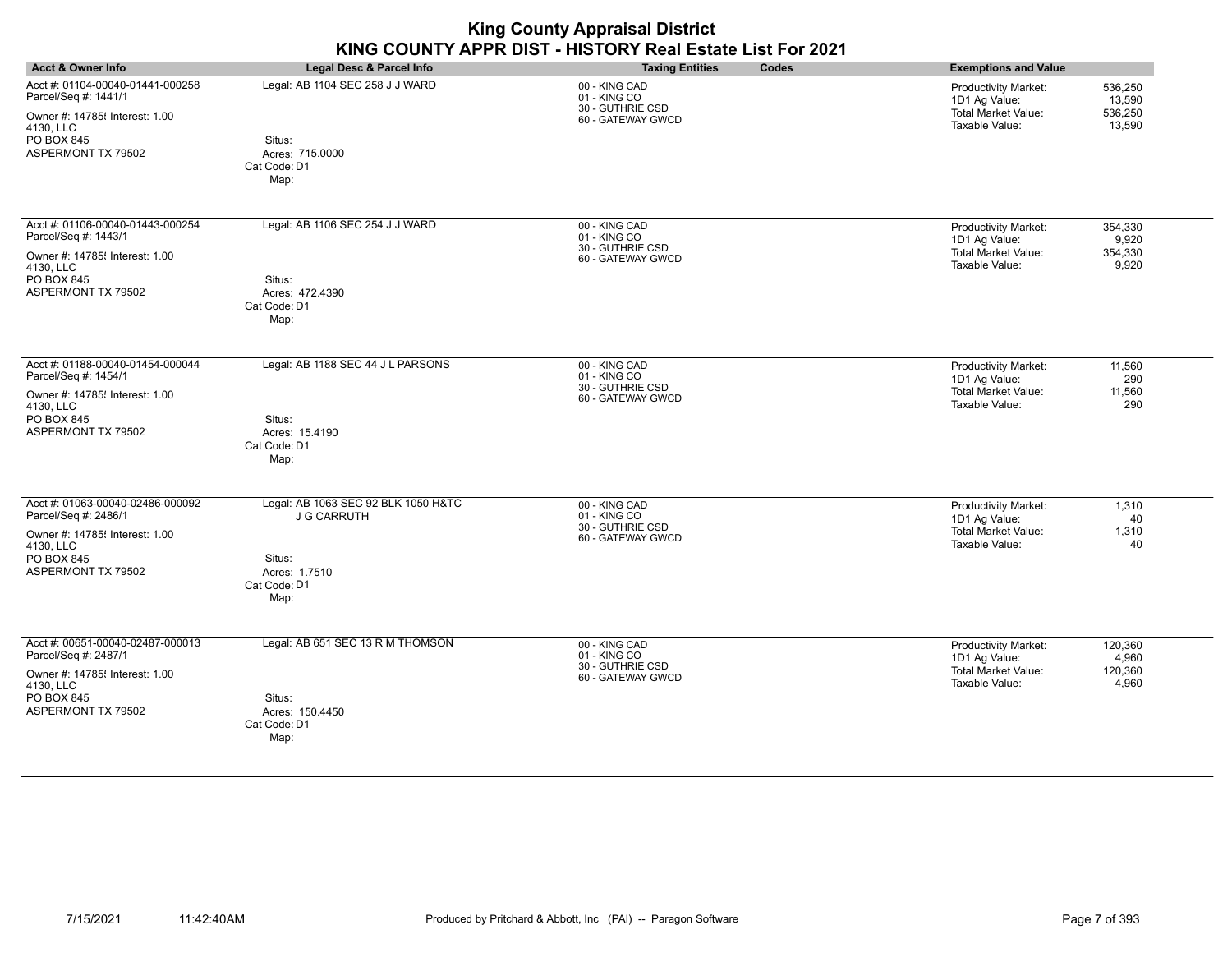| <b>Acct &amp; Owner Info</b>                                                                                                                          | Legal Desc & Parcel Info                                                                                                                                             | <b>Taxing Entities</b><br>Codes                                                           | <b>Exemptions and Value</b>                                                                                                          |
|-------------------------------------------------------------------------------------------------------------------------------------------------------|----------------------------------------------------------------------------------------------------------------------------------------------------------------------|-------------------------------------------------------------------------------------------|--------------------------------------------------------------------------------------------------------------------------------------|
| Acct #: 00663-00040-02488-000260<br>Parcel/Seq #: 2488/1<br>Owner #: 14785! Interest: 1.00<br>4130, LLC<br>PO BOX 845<br>ASPERMONT TX 79502           | Legal: AB 663 SEC 260 H&TCRR CO BLK F<br>Situs:<br>Acres: 174.9480<br>Cat Code: D1<br>Map:                                                                           | 00 - KING CAD<br>01 - KING CO<br>30 - GUTHRIE CSD<br>60 - GATEWAY GWCD                    | <b>Productivity Market:</b><br>131,210<br>3,670<br>1D1 Ag Value:<br><b>Total Market Value:</b><br>131,210<br>Taxable Value:<br>3,670 |
| Acct #: 01105-00040-02489-000256<br>Parcel/Seq #: 2489/1<br>Owner #: 14785! Interest: 1.00<br>4130, LLC<br>PO BOX 845<br>ASPERMONT TX 79502           | Legal: AB 1105 SEC 256 J J WARD<br>Situs:<br>Acres: 586.8040<br>Cat Code: D1<br>Map:                                                                                 | 00 - KING CAD<br>01 - KING CO<br>30 - GUTHRIE CSD<br>60 - GATEWAY GWCD                    | Productivity Market:<br>440,100<br>1D1 Ag Value:<br>11,150<br><b>Total Market Value:</b><br>440,100<br>Taxable Value:<br>11,150      |
| Acct #: 01214-00040-02491-000000<br>Parcel/Seq #: 2491/1<br>Owner #: 14785! Interest: 1.00<br>4130, LLC<br>PO BOX 845<br><b>ASPERMONT TX 79502</b>    | Legal: AB 1214 TT MCCOMMON<br>Situs:<br>Acres: 151.4380<br>Cat Code: D1<br>Map:                                                                                      | 00 - KING CAD<br>01 - KING CO<br>30 - GUTHRIE CSD<br>60 - GATEWAY GWCD                    | 117,360<br>Productivity Market:<br>1D1 Ag Value:<br>4,240<br><b>Total Market Value:</b><br>117,360<br>Taxable Value:<br>4,240        |
| Acct #: 00122-00040-02507-000093<br>Parcel/Seq #: 2507/1<br>Owner #: 14785! Interest: 1.00<br>4130. LLC<br>PO BOX 845<br>ASPERMONT TX 79502           | Legal: AB 122 SEC 93 BLK 108<br>H&TC RR CO<br>Situs:<br>Acres: 8.1360<br>Cat Code: D1<br>Map:                                                                        | 00 - KING CAD<br>01 - KING CO<br>30 - GUTHRIE CSD<br>60 - GATEWAY GWCD                    | <b>Productivity Market:</b><br>6,100<br>1D1 Ag Value:<br>150<br>Total Market Value:<br>6,100<br>Taxable Value:<br>150                |
| Acct #: 11111-00000-02611-000000<br>Parcel/Seq #: 2611/1<br>Owner #: 14783; Interest: 1.00<br>ADAMS HEATH & CHRISTY<br>PO BOX 103<br>GUTHRIE TX 79236 | Legal: HOMESTEAD ON PERSONAL PROPERTY<br>16 X 56 MOBILE HOME<br>BLK 133 LTS 1-6 19-24<br>Situs: 307 W 14TH GUTHRIE TX 79236<br>Acres: 0.0000<br>Cat Code: M1<br>Map: | 00 - KING CAD<br>** Homestead **<br>01 - KING CO<br>30 - GUTHRIE CSD<br>60 - GATEWAY GWCD | Improvement Homesite:<br>21,430<br><b>Total Market Value:</b><br>21,430<br>Taxable Value:<br>21,430                                  |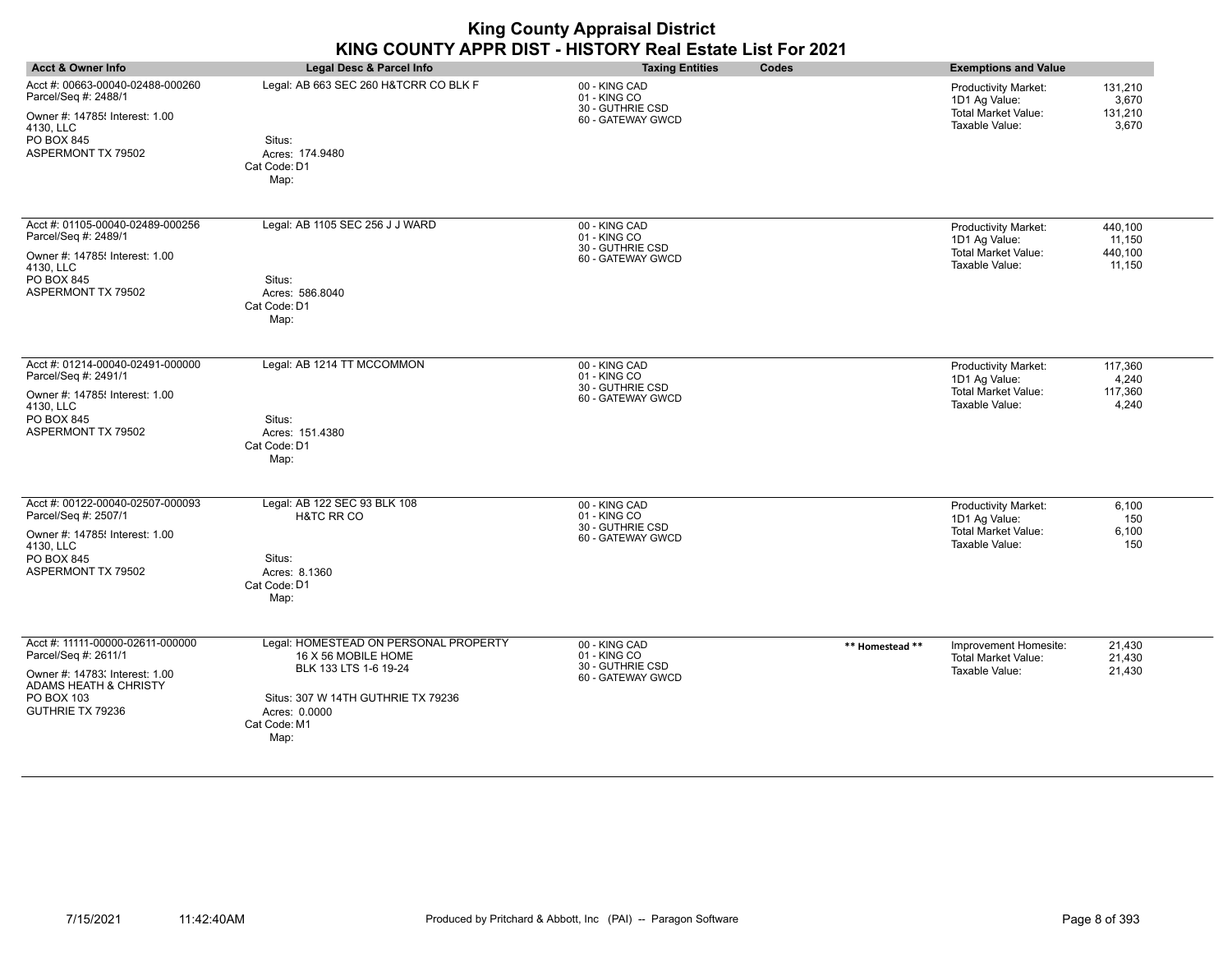| <b>Acct &amp; Owner Info</b>                                                                                                                                        | Legal Desc & Parcel Info                                                                                                                 | <b>Taxing Entities</b><br>Codes                                        | <b>Exemptions and Value</b>                                                                                                           |
|---------------------------------------------------------------------------------------------------------------------------------------------------------------------|------------------------------------------------------------------------------------------------------------------------------------------|------------------------------------------------------------------------|---------------------------------------------------------------------------------------------------------------------------------------|
| Acct #: 01124-00025-01954-000005<br>Parcel/Seq #: 1954/3<br>Owner #: 14777' Interest: 0.03<br>ADAMS NAKESHA BETH<br>307 JEFFREY ROAD<br><b>BIG SPRINGS TX 79720</b> | Legal: AB 1124 SEC 5 D&W<br>Situs:<br>Acres: 5.6522<br>Cat Code: D1<br>Map:                                                              | 00 - KING CAD<br>01 - KING CO<br>30 - GUTHRIE CSD<br>60 - GATEWAY GWCD | 4,580<br><b>Productivity Market:</b><br>1D1 Ag Value:<br>650<br><b>Total Market Value:</b><br>4,580<br>Taxable Value:<br>650          |
| Acct #: 11111-00000-01923-000000<br>Parcel/Seq #: 1923/1<br>Owner #: 14734(Interest: 1.00<br><b>ADAMS TRAVIS</b><br><b>BOX 123</b><br>GUTHRIE TX 79236-0123         | Legal: PERSONAL PROPERTY<br>1981 MANOR (DOUBLE-WIDE)<br>Situs: 550 N ARNETT ST GUTHRIE TX 79236<br>Acres: 0.0000<br>Cat Code: M1<br>Map: | 00 - KING CAD<br>01 - KING CO<br>30 - GUTHRIE CSD<br>60 - GATEWAY GWCD | Improvement Homesite:<br>1,070<br>4,070<br>Improvement NonHomesite:<br><b>Total Market Value:</b><br>5,140<br>Taxable Value:<br>5,140 |
| Acct #: 20018-00000-00002-000000<br>Parcel/Seq #: 2/1<br>Owner #: 3000 Interest: 1.00<br>ANDREWS LA<br>9583 DOLIVER DR<br>HOUSTON TX 77063                          | Legal: LT 10 14 16 18 20 22 24<br><b>BLK 18</b><br><b>GUTHRIE</b><br>Situs:<br>Acres: 0.5452<br>Cat Code: C1<br>Map:                     | 00 - KING CAD<br>01 - KING CO<br>30 - GUTHRIE CSD<br>60 - GATEWAY GWCD | Land NonHomesite:<br>580<br>580<br><b>Total Market Value:</b><br>Taxable Value:<br>580                                                |
| Acct #: 20112-00567-00003-000000<br>Parcel/Seq #: 3/1<br>Owner #: 3000 Interest: 1.00<br>ANDREWS L A<br>9583 DOLIVER DR<br>HOUSTON TX 77063                         | Legal: LTS 5 6 7<br><b>BLK 112</b><br><b>GUTHRIE</b><br>Situs:<br>Acres: 0.2400<br>Cat Code: D1C<br>Map:                                 | 00 - KING CAD<br>01 - KING CO<br>30 - GUTHRIE CSD<br>60 - GATEWAY GWCD | <b>Productivity Market:</b><br>190<br>1D1 Ag Value:<br>10<br>Total Market Value:<br>190<br>Taxable Value:<br>10                       |
| Acct #: 20156-10024-00004-000000<br>Parcel/Seq #: 4/1<br>Owner #: 3000 Interest: 1.00<br><b>ANDREWS LA</b><br>9583 DOLIVER DR<br>HOUSTON TX 77063                   | Legal: LTS 1-24<br><b>BLK 156</b><br><b>GUTHRIE</b><br>Situs:<br>Acres: 1.9300<br>Cat Code: D1C<br>Map:                                  | 00 - KING CAD<br>01 - KING CO<br>30 - GUTHRIE CSD<br>60 - GATEWAY GWCD | <b>Productivity Market:</b><br>1,500<br>1D1 Ag Value:<br>50<br><b>Total Market Value:</b><br>1,500<br>50<br>Taxable Value:            |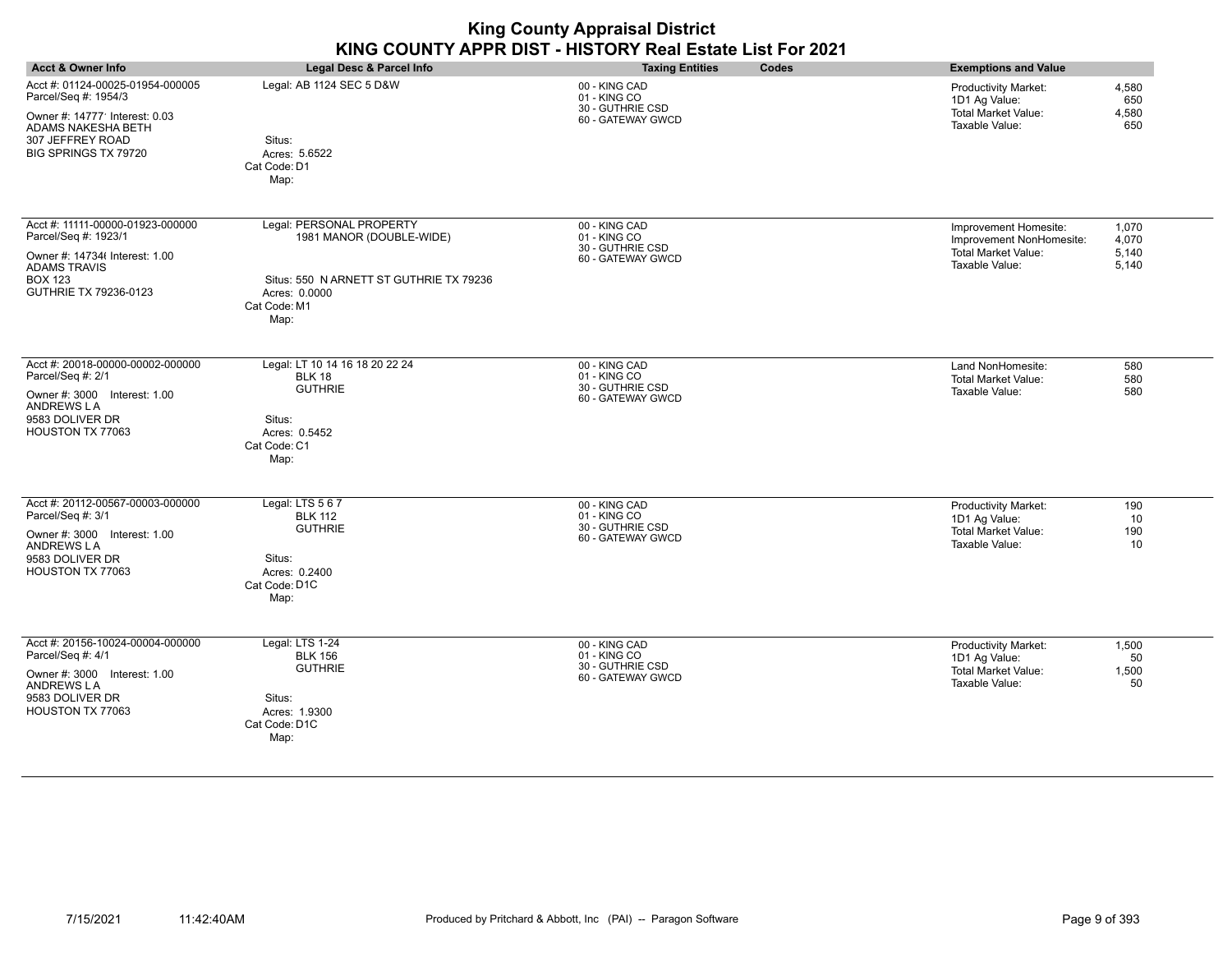|                                                                                                                                                          |                                                                                                        | <b>King County Appraisal District</b><br>KING COUNTY APPR DIST - HISTORY Real Estate List For 2021 |                                                                                                                                      |
|----------------------------------------------------------------------------------------------------------------------------------------------------------|--------------------------------------------------------------------------------------------------------|----------------------------------------------------------------------------------------------------|--------------------------------------------------------------------------------------------------------------------------------------|
| <b>Acct &amp; Owner Info</b>                                                                                                                             | Legal Desc & Parcel Info                                                                               | <b>Taxing Entities</b><br>Codes                                                                    | <b>Exemptions and Value</b>                                                                                                          |
| Acct #: 20182-10024-00005-000000<br>Parcel/Seq #: 5/1<br>Owner #: 3000 Interest: 1.00<br>ANDREWS LA<br>9583 DOLIVER DR<br>HOUSTON TX 77063               | Legal: LTS 1-24<br><b>BLK 182</b><br><b>GUTHRIE</b><br>Situs:<br>Acres: 1.9300<br>Cat Code: C1<br>Map: | 00 - KING CAD<br>01 - KING CO<br>30 - GUTHRIE CSD<br>60 - GATEWAY GWCD                             | 1,500<br>Land NonHomesite:<br><b>Total Market Value:</b><br>1,500<br>Taxable Value:<br>1,500                                         |
| Acct #: 01178-00011-00180-000001<br>Parcel/Seq #: 180/1<br>Owner #: 14777 Interest: 0.50<br>ANGELA LTD<br>2011 SOUTH COUNTY RD 1120<br>MIDLAND TX 79706  | Legal: AB 1178 SEC 1 T J BLANKENSHIP<br>Situs:<br>Acres: 320,0000<br>Cat Code: D1<br>Map:              | 00 - KING CAD<br>01 - KING CO<br>30 - GUTHRIE CSD<br>60 - GATEWAY GWCD                             | <b>Productivity Market:</b><br>240,000<br>1D1 Ag Value:<br>6,720<br>Total Market Value:<br>240,000<br>Taxable Value:<br>6,720        |
| Acct #: 01285-00011-00181-000001<br>Parcel/Seq #: 181/1<br>Owner #: 14777, Interest: 0.50<br>ANGELA LTD<br>2011 SOUTH COUNTY RD 1120<br>MIDLAND TX 79706 | Legal: AB 1285 SEC 1 SF14583<br>Situs:<br>Acres: 2.5000<br>Cat Code: D1<br>Map:                        | 00 - KING CAD<br>01 - KING CO<br>30 - GUTHRIE CSD<br>60 - GATEWAY GWCD                             | Productivity Market:<br>1,880<br>1D1 Ag Value:<br>60<br><b>Total Market Value:</b><br>1,880<br>Taxable Value:<br>60                  |
| Acct #: 01286-00011-00182-000002<br>Parcel/Seq #: 182/1<br>Owner #: 14777, Interest: 0.50<br>ANGELA LTD<br>2011 SOUTH COUNTY RD 1120<br>MIDLAND TX 79706 | Legal: AB 1286 SEC 2 J T BLANKENSHIP<br>Situs:<br>Acres: 28,0000<br>Cat Code: D1<br>Map:               | 00 - KING CAD<br>01 - KING CO<br>30 - GUTHRIE CSD<br>60 - GATEWAY GWCD                             | 21,000<br><b>Productivity Market:</b><br>590<br>1D1 Ag Value:<br>Total Market Value:<br>21,000<br>Taxable Value:<br>590              |
| Acct #: 00194-00011-00189-000229<br>Parcel/Seq #: 189/1<br>Owner #: 14777, Interest: 0.50<br>ANGELA LTD<br>2011 SOUTH COUNTY RD 1120<br>MIDLAND TX 79706 | Legal: AB 194 SEC 229 H&TC RR CO<br>Situs:<br>Acres: 328.0000<br>Cat Code: D1<br>Map:                  | 00 - KING CAD<br>01 - KING CO<br>30 - GUTHRIE CSD<br>60 - GATEWAY GWCD                             | <b>Productivity Market:</b><br>246,000<br>1D1 Ag Value:<br>6,890<br><b>Total Market Value:</b><br>246,000<br>Taxable Value:<br>6,890 |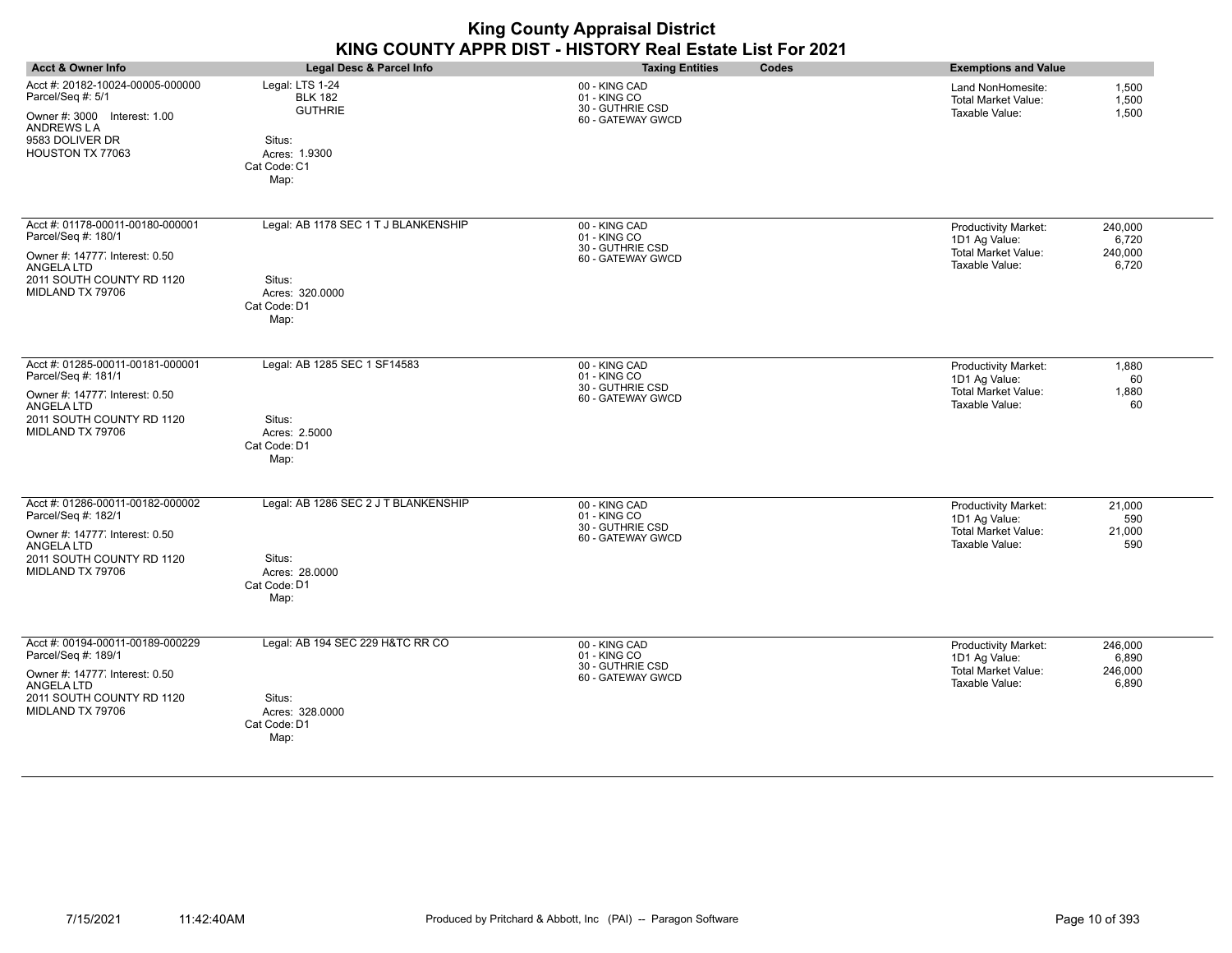|                                                                                                                                                                 |                                                                                                          | <b>King County Appraisal District</b><br>KING COUNTY APPR DIST - HISTORY Real Estate List For 2021 |                                                                                                                                      |
|-----------------------------------------------------------------------------------------------------------------------------------------------------------------|----------------------------------------------------------------------------------------------------------|----------------------------------------------------------------------------------------------------|--------------------------------------------------------------------------------------------------------------------------------------|
| <b>Acct &amp; Owner Info</b>                                                                                                                                    | <b>Legal Desc &amp; Parcel Info</b>                                                                      | Codes<br><b>Taxing Entities</b>                                                                    | <b>Exemptions and Value</b>                                                                                                          |
| Acct #: 01016-00011-00190-000230<br>Parcel/Seq #: 190/1<br>Owner #: 14777, Interest: 0.50<br>ANGELA LTD<br>2011 SOUTH COUNTY RD 1120<br>MIDLAND TX 79706        | Legal: AB 1016 SEC 230 H&TC F<br>J T DAVIDSON<br>Situs:<br>Acres: 328.1000<br>Cat Code: D1<br>Map:       | 00 - KING CAD<br>01 - KING CO<br>30 - GUTHRIE CSD<br>60 - GATEWAY GWCD                             | <b>Productivity Market:</b><br>246,080<br>1D1 Ag Value:<br>6,890<br><b>Total Market Value:</b><br>246,080<br>Taxable Value:<br>6,890 |
| Acct #: 01042-00013-00191-000228<br>Parcel/Seq #: 191/1<br>Owner #: 14777, Interest: 0.50<br><b>ANGELA LTD</b><br>2011 SOUTH COUNTY RD 1120<br>MIDLAND TX 79706 | Legal: AB 1042 SEC 228 H&TC F<br><b>W C PRESLEY</b><br>Situs:<br>Acres: 328.1000<br>Cat Code: D1<br>Map: | 00 - KING CAD<br>01 - KING CO<br>30 - GUTHRIE CSD<br>60 - GATEWAY GWCD                             | Productivity Market:<br>254,280<br>1D1 Ag Value:<br>9,190<br><b>Total Market Value:</b><br>254,280<br>Taxable Value:<br>9,190        |
| Acct #: 00200-00013-00192-000213<br>Parcel/Seq #: 192/1<br>Owner #: 14777 Interest: 0.50<br>ANGELA LTD<br>2011 SOUTH COUNTY RD 1120<br>MIDLAND TX 79706         | Legal: AB 200 SEC 213 H&TC RR CO<br>Situs:<br>Acres: 328.1000<br>Cat Code: D1<br>Map:                    | 00 - KING CAD<br>01 - KING CO<br>30 - GUTHRIE CSD<br>60 - GATEWAY GWCD                             | <b>Productivity Market:</b><br>254,280<br>1D1 Ag Value:<br>9.190<br><b>Total Market Value:</b><br>254,280<br>Taxable Value:<br>9.190 |
| Acct #: 00201-00011-00193-000211<br>Parcel/Seq #: 193/1<br>Owner #: 14777, Interest: 0.50<br>ANGELA LTD<br>2011 SOUTH COUNTY RD 1120<br>MIDLAND TX 79706        | Legal: AB 201 SEC 211 H&TC RR CO<br>Situs:<br>Acres: 328.1000<br>Cat Code: D1<br>Map:                    | 00 - KING CAD<br>01 - KING CO<br>30 - GUTHRIE CSD<br>60 - GATEWAY GWCD                             | <b>Productivity Market:</b><br>246,080<br>1D1 Ag Value:<br>6.890<br>Total Market Value:<br>246,080<br>Taxable Value:<br>6,890        |
| Acct #: 01193-00011-00194-000212<br>Parcel/Seq #: 194/1<br>Owner #: 14777 Interest: 0.50<br>ANGELA LTD<br>2011 SOUTH COUNTY RD 1120<br>MIDLAND TX 79706         | Legal: AB 1193 SEC 212 H&TC<br>Situs:<br>Acres: 328.1000<br>Cat Code: D1<br>Map:                         | 00 - KING CAD<br>01 - KING CO<br>30 - GUTHRIE CSD<br>60 - GATEWAY GWCD                             | <b>Productivity Market:</b><br>246,080<br>1D1 Ag Value:<br>6,890<br><b>Total Market Value:</b><br>246,080<br>Taxable Value:<br>6,890 |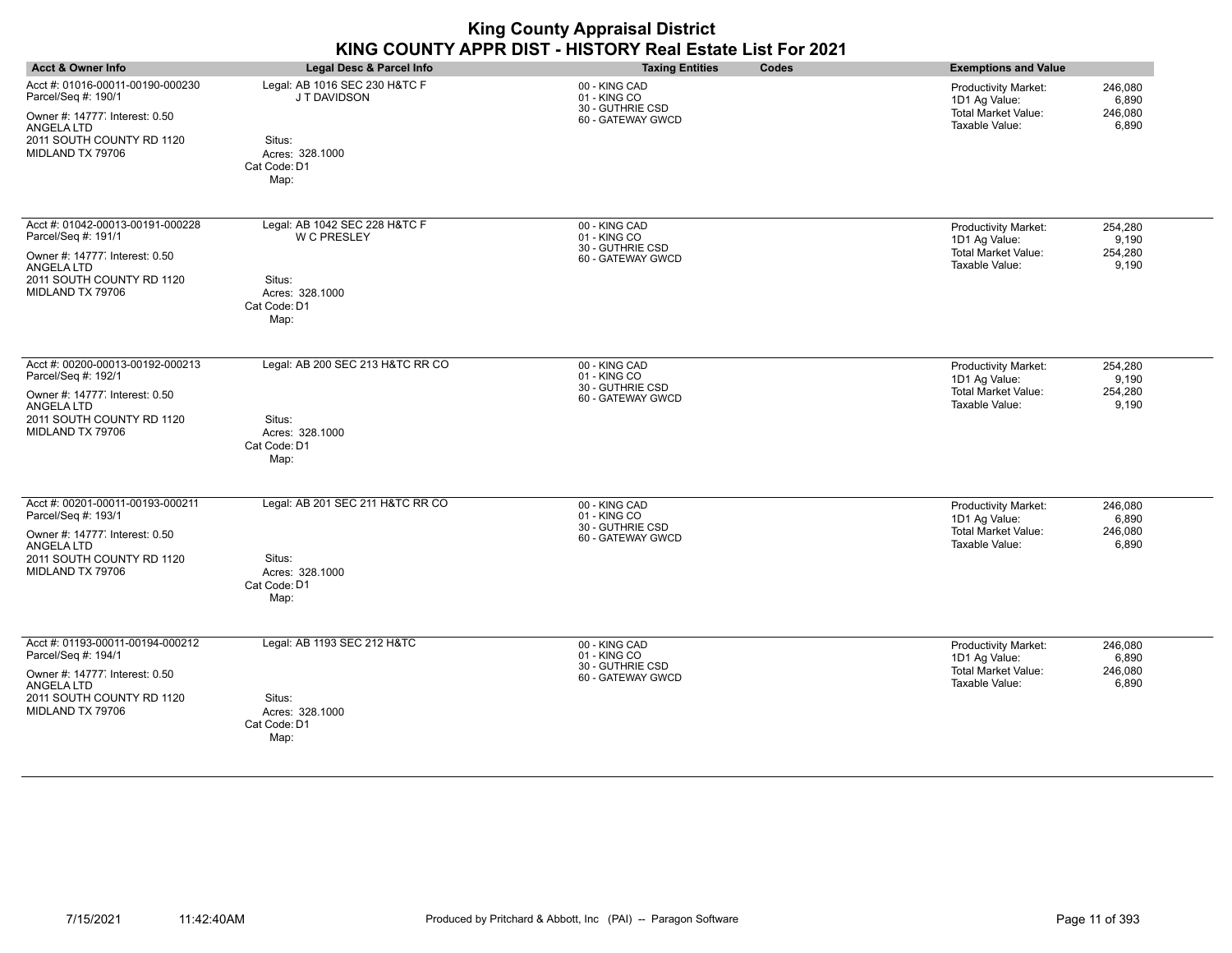| <b>Acct &amp; Owner Info</b>                                                                                                                                    | Legal Desc & Parcel Info                                                                 | <b>Taxing Entities</b><br>Codes                                        | <b>Exemptions and Value</b>                                                                                                          |
|-----------------------------------------------------------------------------------------------------------------------------------------------------------------|------------------------------------------------------------------------------------------|------------------------------------------------------------------------|--------------------------------------------------------------------------------------------------------------------------------------|
| Acct #: 00223-00011-00201-000231<br>Parcel/Seq #: 201/1<br>Owner #: 14777 Interest: 0.50<br>ANGELA LTD<br>2011 SOUTH COUNTY RD 1120<br>MIDLAND TX 79706         | Legal: AB 223 SEC 231 H&TC RR CO<br>Situs:<br>Acres: 328.1000<br>Cat Code: D1<br>Map:    | 00 - KING CAD<br>01 - KING CO<br>30 - GUTHRIE CSD<br>60 - GATEWAY GWCD | 246,080<br><b>Productivity Market:</b><br>1D1 Ag Value:<br>6,890<br><b>Total Market Value:</b><br>246,080<br>Taxable Value:<br>6,890 |
| Acct #: 00224-00013-00202-000233<br>Parcel/Seq #: 202/1<br>Owner #: 14777 Interest: 0.50<br>ANGELA LTD<br>2011 SOUTH COUNTY RD 1120<br>MIDLAND TX 79706         | Legal: AB 224 SEC 233 H&TC RR CO<br>Situs:<br>Acres: 328.1000<br>Cat Code: D1<br>Map:    | 00 - KING CAD<br>01 - KING CO<br>30 - GUTHRIE CSD<br>60 - GATEWAY GWCD | Productivity Market:<br>254,280<br>1D1 Ag Value:<br>9,190<br>Total Market Value:<br>254,280<br>Taxable Value:<br>9,190               |
| Acct #: 01217-00011-00203-000232<br>Parcel/Seq #: 203/1<br>Owner #: 14777 Interest: 0.50<br><b>ANGELA LTD</b><br>2011 SOUTH COUNTY RD 1120<br>MIDLAND TX 79706  | Legal: AB 1217 SEC 232 K U CHADWICK<br>Situs:<br>Acres: 168.0000<br>Cat Code: D1<br>Map: | 00 - KING CAD<br>01 - KING CO<br>30 - GUTHRIE CSD<br>60 - GATEWAY GWCD | 126,000<br>Productivity Market:<br>1D1 Ag Value:<br>3,530<br>Total Market Value:<br>126,000<br>Taxable Value:<br>3,530               |
| Acct #: 00143-00017-00736-000137<br>Parcel/Seq #: 736/1<br>Owner #: 14777, Interest: 0.50<br><b>ANGELA LTD</b><br>2011 SOUTH COUNTY RD 1120<br>MIDLAND TX 79706 | Legal: AB 143 SEC 137 H&TC RR CO<br>Situs:<br>Acres: 135.5000<br>Cat Code: D1<br>Map:    | 00 - KING CAD<br>01 - KING CO<br>30 - GUTHRIE CSD<br>60 - GATEWAY GWCD | <b>Productivity Market:</b><br>101,630<br>1D1 Ag Value:<br>2,580<br>Total Market Value:<br>101,630<br>Taxable Value:<br>2,580        |
| Acct #: 00144-00017-00737-000145<br>Parcel/Seq #: 737/1<br>Owner #: 14777 Interest: 0.50<br>ANGELA LTD<br>2011 SOUTH COUNTY RD 1120<br>MIDLAND TX 79706         | Legal: AB 144 SEC 145 H&TC RR CO<br>Situs:<br>Acres: 328.1000<br>Cat Code: D1<br>Map:    | 00 - KING CAD<br>01 - KING CO<br>30 - GUTHRIE CSD<br>60 - GATEWAY GWCD | Productivity Market:<br>241,970<br>1D1 Ag Value:<br>6,210<br><b>Total Market Value:</b><br>241,970<br>Taxable Value:<br>6,210        |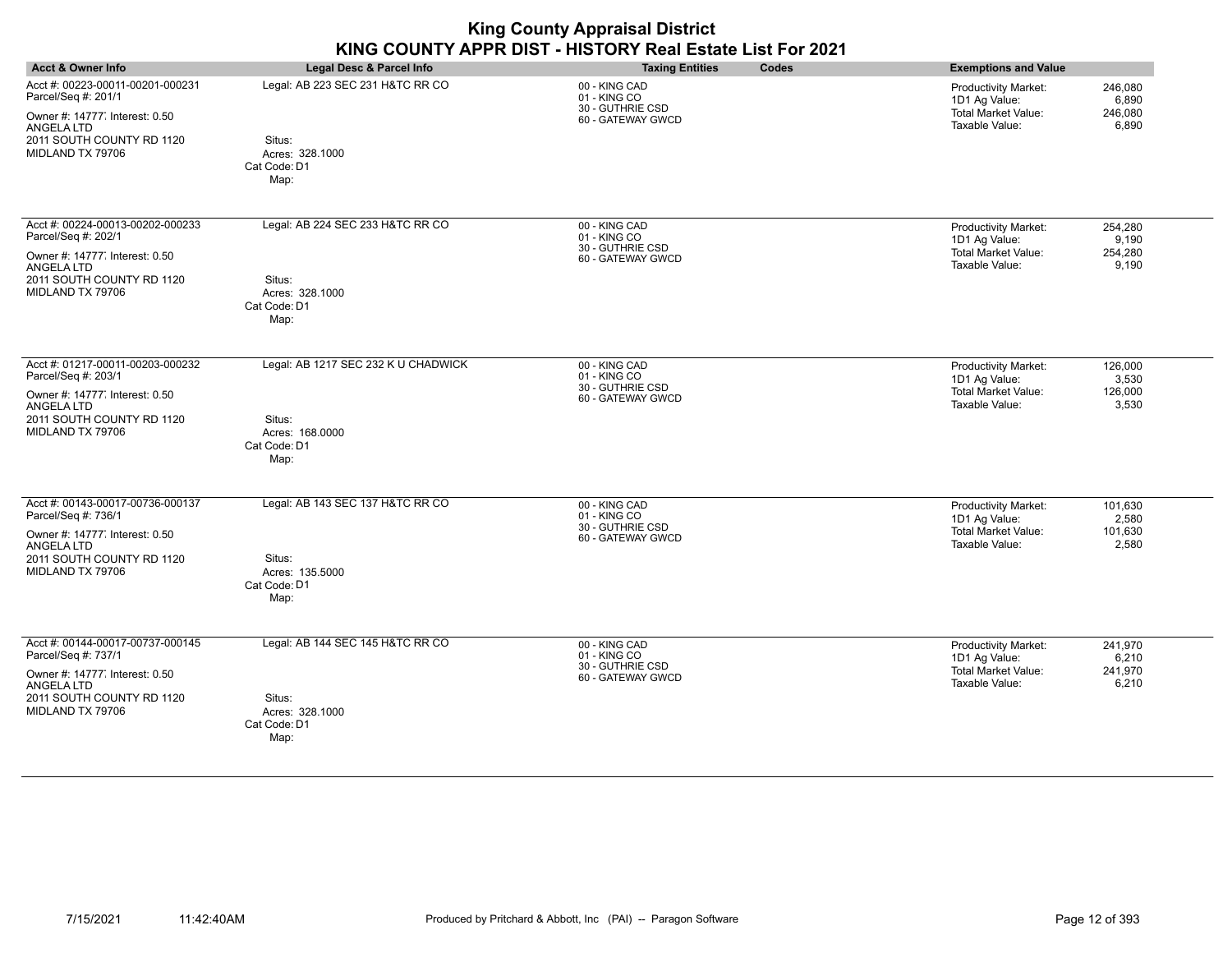| <b>Acct &amp; Owner Info</b>                                                                                                                             | Legal Desc & Parcel Info                                                                                     | <b>Taxing Entities</b><br>Codes                                        | <b>Exemptions and Value</b>                                                                                                   |
|----------------------------------------------------------------------------------------------------------------------------------------------------------|--------------------------------------------------------------------------------------------------------------|------------------------------------------------------------------------|-------------------------------------------------------------------------------------------------------------------------------|
| Acct #: 00215-00017-00738-000155<br>Parcel/Seq #: 738/1<br>Owner #: 14777 Interest: 0.50<br>ANGELA LTD<br>2011 SOUTH COUNTY RD 1120<br>MIDLAND TX 79706  | Legal: AB 215 SEC 155 H&TC RR CO<br>Situs:<br>Acres: 328.1000<br>Cat Code: D1<br>Map:                        | 00 - KING CAD<br>01 - KING CO<br>30 - GUTHRIE CSD<br>60 - GATEWAY GWCD | Productivity Market:<br>243,650<br>1D1 Ag Value:<br>6,270<br><b>Total Market Value:</b><br>243,650<br>Taxable Value:<br>6,270 |
| Acct #: 00217-00013-00741-000165<br>Parcel/Seq #: 741/1<br>Owner #: 14777, Interest: 0.50<br>ANGELA LTD<br>2011 SOUTH COUNTY RD 1120<br>MIDLAND TX 79706 | Legal: AB 217 SEC 165 H&TC RR CO<br>Situs:<br>Acres: 328.1000<br>Cat Code: D1<br>Map:                        | 00 - KING CAD<br>01 - KING CO<br>30 - GUTHRIE CSD<br>60 - GATEWAY GWCD | 244,470<br><b>Productivity Market:</b><br>1D1 Ag Value:<br>6,510<br>Total Market Value:<br>244,470<br>Taxable Value:<br>6,510 |
| Acct #: 01020-00017-00742-000156<br>Parcel/Seq #: 742/1<br>Owner #: 14777, Interest: 0.50<br>ANGELA LTD<br>2011 SOUTH COUNTY RD 1120<br>MIDLAND TX 79706 | Legal: AB 1020 SEC 156 H&TC F<br><b>GEO W GILKERSON</b><br>Situs:<br>Acres: 325,6000<br>Cat Code: D1<br>Map: | 00 - KING CAD<br>01 - KING CO<br>30 - GUTHRIE CSD<br>60 - GATEWAY GWCD | Productivity Market:<br>243,680<br>1D1 Ag Value:<br>9,190<br><b>Total Market Value:</b><br>243,680<br>Taxable Value:<br>9,190 |
| Acct #: 01080-00017-00743-000146<br>Parcel/Seq #: 743/1<br>Owner #: 14777 Interest: 0.50<br>ANGELA LTD<br>2011 SOUTH COUNTY RD 1120<br>MIDLAND TX 79706  | Legal: AB 1080 SEC 146 H&TC<br><b>GEORGE GILKERSON</b><br>Situs:<br>Acres: 328.1000<br>Cat Code: D1<br>Map:  | 00 - KING CAD<br>01 - KING CO<br>30 - GUTHRIE CSD<br>60 - GATEWAY GWCD | Productivity Market:<br>246,080<br>1D1 Ag Value:<br>6,760<br><b>Total Market Value:</b><br>246,080<br>Taxable Value:<br>6,760 |
| Acct #: 01081-00013-00744-000166<br>Parcel/Seq #: 744/1<br>Owner #: 14777 Interest: 0.50<br>ANGELA LTD<br>2011 SOUTH COUNTY RD 1120<br>MIDLAND TX 79706  | Legal: AB 1081 SEC 166 H&TC<br><b>G GILKERSON</b><br>Situs:<br>Acres: 328.1000<br>Cat Code: D1<br>Map:       | 00 - KING CAD<br>01 - KING CO<br>30 - GUTHRIE CSD<br>60 - GATEWAY GWCD | 246,080<br><b>Productivity Market:</b><br>1D1 Ag Value:<br>6,890<br>Total Market Value:<br>246,080<br>Taxable Value:<br>6,890 |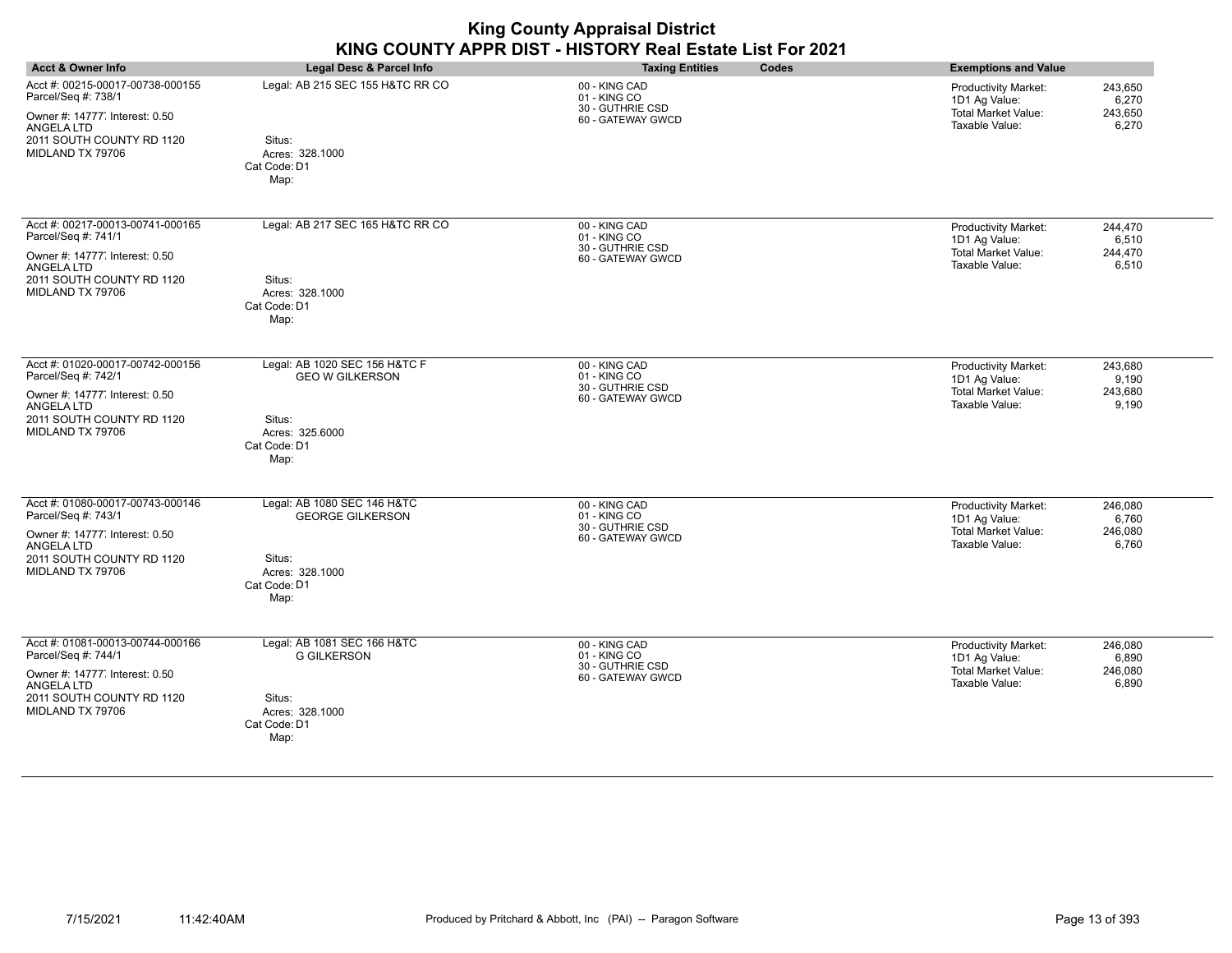| <b>Acct &amp; Owner Info</b>                                                                                                                                   | <b>Legal Desc &amp; Parcel Info</b>                                                                              | <b>Taxing Entities</b><br>Codes                                        | <b>Exemptions and Value</b>                                                                                                                                               |
|----------------------------------------------------------------------------------------------------------------------------------------------------------------|------------------------------------------------------------------------------------------------------------------|------------------------------------------------------------------------|---------------------------------------------------------------------------------------------------------------------------------------------------------------------------|
| Acct #: 01086-00017-00745-000144<br>Parcel/Seq #: 745/1<br>Owner #: 14777 Interest: 0.50<br>ANGELA LTD<br>2011 SOUTH COUNTY RD 1120<br>MIDLAND TX 79706        | Legal: AB 1086 SEC 144 H&TC<br><b>W G LANIER</b><br>Situs:<br>Acres: 120.1000<br>Cat Code: D1<br>Map:            | 00 - KING CAD<br>01 - KING CO<br>30 - GUTHRIE CSD<br>60 - GATEWAY GWCD | Productivity Market:<br>91,630<br>1D1 Ag Value:<br>5,160<br><b>Total Market Value:</b><br>91,630<br>Taxable Value:<br>5,160                                               |
| Acct #: 01127-00013-00746-000164<br>Parcel/Seq #: 746/1<br>Owner #: 14777 Interest: 0.50<br>ANGELA LTD<br>2011 SOUTH COUNTY RD 1120<br>MIDLAND TX 79706        | Legal: AB 1127 SEC 164 BLK 6 H&TC F<br><b>GEO GILKERSON</b><br>Situs:<br>Acres: 120.0000<br>Cat Code: D1<br>Map: | 00 - KING CAD<br>01 - KING CO<br>30 - GUTHRIE CSD<br>60 - GATEWAY GWCD | Productivity Market:<br>88,180<br>1D1 Ag Value:<br>2,080<br><b>Total Market Value:</b><br>88,180<br>Taxable Value:<br>2,080                                               |
| Acct #: 01147-00017-00747-000136<br>Parcel/Seq #: 747/1<br>Owner #: 14777 Interest: 0.50<br>ANGELA LTD<br>2011 SOUTH COUNTY RD 1120<br>MIDLAND TX 79706        | Legal: AB 1147 SEC 136 BLK F H&TC<br>W H ALLS<br>Situs:<br>Acres: 106.0500<br>Cat Code: D1<br>Map:               | 00 - KING CAD<br>01 - KING CO<br>30 - GUTHRIE CSD<br>60 - GATEWAY GWCD | Productivity Market:<br>79,540<br>1D1 Ag Value:<br>2,020<br><b>Total Market Value:</b><br>79,540<br>Taxable Value:<br>2,020                                               |
| Acct #: 01266-00017-00748-000136<br>Parcel/Seq #: 748/1<br>Owner #: 14777 Interest: 0.50<br><b>ANGELA LTD</b><br>2011 SOUTH COUNTY RD 1120<br>MIDLAND TX 79706 | Legal: O S ALLS<br>O S ALLS<br>Situs:<br>Acres: 220.5500<br>Cat Code: D1<br>Map:                                 | 00 - KING CAD<br>01 - KING CO<br>30 - GUTHRIE CSD<br>60 - GATEWAY GWCD | Productivity Market:<br>165.420<br>1D1 Ag Value:<br>4,190<br><b>Total Market Value:</b><br>165,420<br>Taxable Value:<br>4,190                                             |
| Acct #: 00216-00017-02096-000157<br>Parcel/Seq #: 2096/1<br>Owner #: 14777 Interest: 0.50<br>ANGELA LTD<br>2011 SOUTH COUNTY RD 1120<br>MIDLAND TX 79706       | Legal: AB 216 SEC 157 H&TC RR CO<br>Situs:<br>Acres: 140.6000<br>Cat Code: D1 D2<br>Map:                         | 00 - KING CAD<br>01 - KING CO<br>30 - GUTHRIE CSD<br>60 - GATEWAY GWCD | Improvement NonHomesite:<br>3,690<br><b>Productivity Market:</b><br>106,780<br>1D1 Ag Value:<br>5,350<br><b>Total Market Value:</b><br>110,470<br>Taxable Value:<br>9,040 |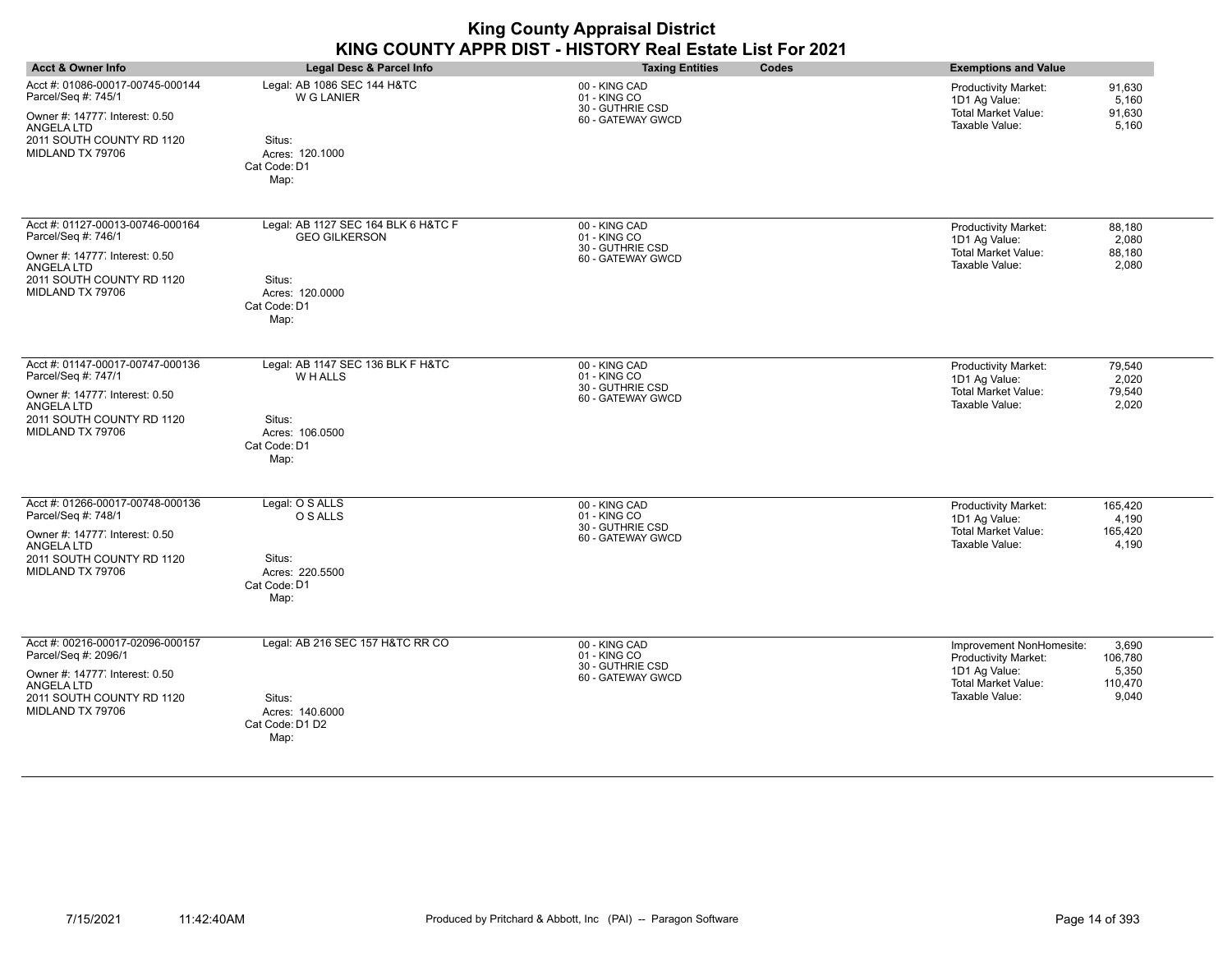| <b>King County Appraisal District</b><br>KING COUNTY APPR DIST - HISTORY Real Estate List For 2021                                                             |                                                                                                        |                                                                        |       |                                                                                                                                                                 |                                                                 |
|----------------------------------------------------------------------------------------------------------------------------------------------------------------|--------------------------------------------------------------------------------------------------------|------------------------------------------------------------------------|-------|-----------------------------------------------------------------------------------------------------------------------------------------------------------------|-----------------------------------------------------------------|
| <b>Acct &amp; Owner Info</b>                                                                                                                                   | Legal Desc & Parcel Info                                                                               | <b>Taxing Entities</b>                                                 | Codes | <b>Exemptions and Value</b>                                                                                                                                     |                                                                 |
| Acct #: 22222-00000-00102-000000<br>Parcel/Seq #: 102/1<br>Owner #: 14777( Interest: 1.00<br>ANGERER JASON & ADAM<br>9809 JUSTICE AVE<br>LUBBOCK TX 79424-7802 | Legal: EAST 1/2 LOTS 1 2 3 4 BLK 7<br><b>DUMONT</b><br>Situs:<br>Acres: 0.5721<br>Cat Code: F1<br>Map: | 00 - KING CAD<br>01 - KING CO<br>30 - GUTHRIE CSD<br>60 - GATEWAY GWCD |       | Land NonHomesite:<br>Improvement NonHomesite:<br>Total Market Value:<br>Taxable Value:                                                                          | 180<br>9,580<br>9,760<br>9,760                                  |
| Acct #: 00114-00042-00007-000071<br>Parcel/Seq #: 7/1<br>Owner #: 14756! Interest: 0.60<br>ARNOLD BARNEY B<br>4042 AVONDALE ST<br>ABILENE TX 79605             | Legal: AB 114 SEC 71 H&TC RR CO<br>Situs:<br>Acres: 222,6000<br>Cat Code: D1<br>Map:                   | 00 - KING CAD<br>01 - KING CO<br>30 - GUTHRIE CSD<br>60 - GATEWAY GWCD |       | <b>Productivity Market:</b><br>1D1 Ag Value:<br>Total Market Value:<br>Taxable Value:                                                                           | 166,950<br>4,230<br>166,950<br>4,230                            |
| Acct #: 00117-00042-00008-000075<br>Parcel/Seq #: 8/1<br>Owner #: 14756! Interest: 0.60<br>ARNOLD BARNEY B<br>4042 AVONDALE ST<br>ABILENE TX 79605             | Legal: AB 117 SEC 75 H&TC RR CO<br>Situs:<br>Acres: 384.0000<br>Cat Code: D1<br>Map:                   | 00 - KING CAD<br>01 - KING CO<br>30 - GUTHRIE CSD<br>60 - GATEWAY GWCD |       | <b>Productivity Market:</b><br>1D1 Ag Value:<br>Total Market Value:<br>Taxable Value:                                                                           | 291,240<br>13,100<br>291,240<br>13,100                          |
| Acct #: 01037-00042-00009-000000<br>Parcel/Seq #: 9/1<br>Owner #: 14756! Interest: 0.60<br>ARNOLD BARNEY B<br>4042 AVONDALE ST<br>ABILENE TX 79605             | Legal: IMPROVEMENT ON AB 1037<br>Situs: HWY 222<br>Acres: 382.2000<br>Cat Code: D1 E D2<br>Map:        | 00 - KING CAD<br>01 - KING CO<br>30 - GUTHRIE CSD<br>60 - GATEWAY GWCD |       | Land NonHomesite:<br>Improvement Homesite:<br>Improvement NonHomesite:<br><b>Productivity Market:</b><br>1D1 Ag Value:<br>Total Market Value:<br>Taxable Value: | 480<br>6,350<br>3,230<br>290,000<br>14,610<br>300,060<br>24,670 |
| Acct #: 00114-00042-00007-000071<br>Parcel/Seq #: 7/2<br>Owner #: 14757( Interest: 0.20<br>ARNOLD BARNEY CHAD<br>BOX 163<br>CEDAR CREEK TX 78612-0163          | Legal: AB 114 SEC 71 H&TC RR CO<br>Situs:<br>Acres: 74.2000<br>Cat Code: D1<br>Map:                    | 00 - KING CAD<br>01 - KING CO<br>30 - GUTHRIE CSD<br>60 - GATEWAY GWCD |       | <b>Productivity Market:</b><br>1D1 Ag Value:<br>Total Market Value:<br>Taxable Value:                                                                           | 55,650<br>1,410<br>55,650<br>1,410                              |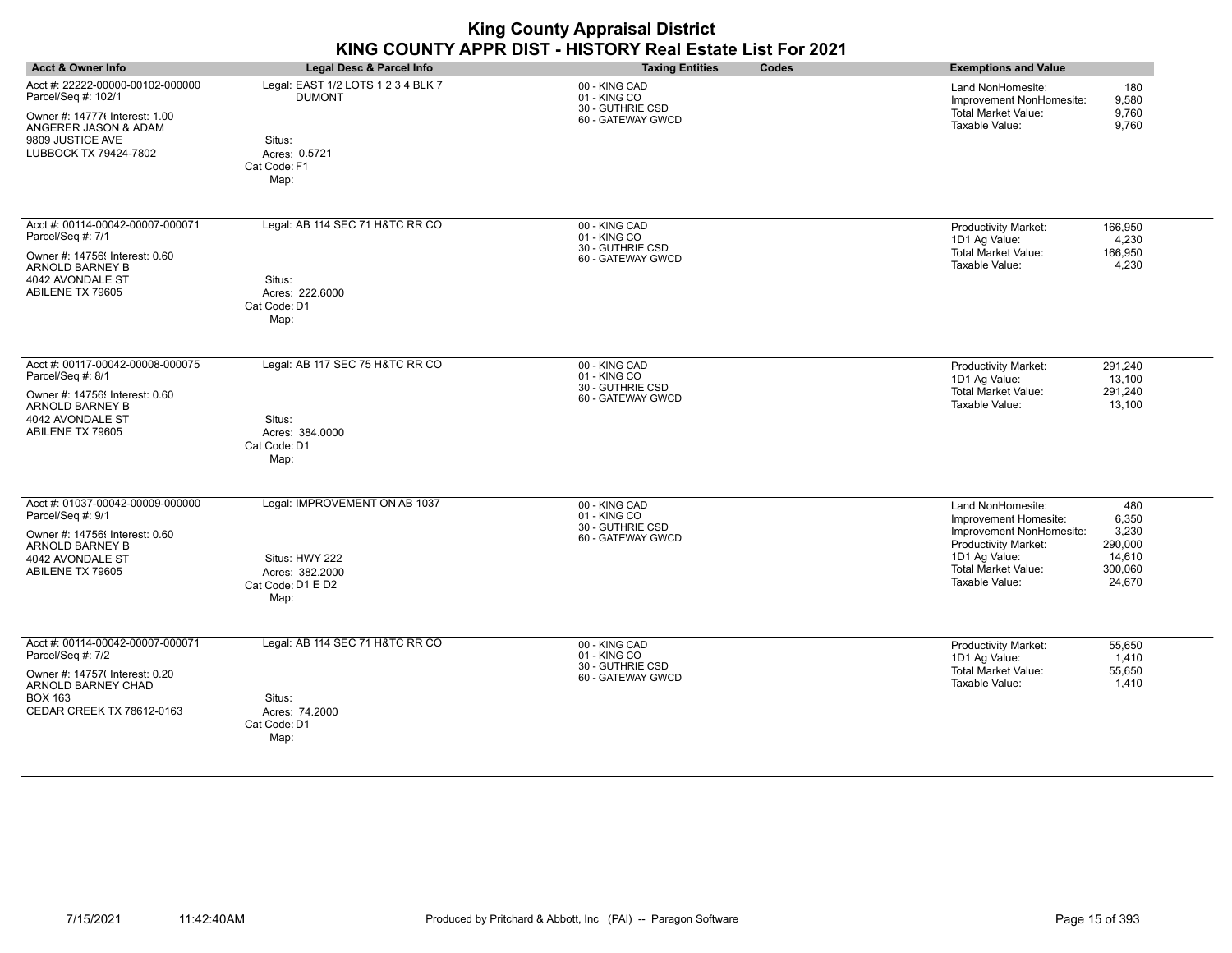| <b>Acct &amp; Owner Info</b>                                                                                                                                 | Legal Desc & Parcel Info                                                                              | <b>Taxing Entities</b><br>Codes                                        | <b>Exemptions and Value</b>                                                                                                                                                                                                     |
|--------------------------------------------------------------------------------------------------------------------------------------------------------------|-------------------------------------------------------------------------------------------------------|------------------------------------------------------------------------|---------------------------------------------------------------------------------------------------------------------------------------------------------------------------------------------------------------------------------|
| Acct #: 00117-00042-00008-000075<br>Parcel/Seq #: 8/2<br>Owner #: 14757( Interest: 0.20<br>ARNOLD BARNEY CHAD<br><b>BOX 163</b><br>CEDAR CREEK TX 78612-0163 | Legal: AB 117 SEC 75 H&TC RR CO<br>Situs:<br>Acres: 128,0000<br>Cat Code: D1<br>Map:                  | 00 - KING CAD<br>01 - KING CO<br>30 - GUTHRIE CSD<br>60 - GATEWAY GWCD | 97,080<br>Productivity Market:<br>1D1 Ag Value:<br>4,370<br><b>Total Market Value:</b><br>97,080<br>Taxable Value:<br>4,370                                                                                                     |
| Acct #: 01037-00042-00009-000000<br>Parcel/Seq #: 9/2<br>Owner #: 14757( Interest: 0.20<br>ARNOLD BARNEY CHAD<br><b>BOX 163</b><br>CEDAR CREEK TX 78612-0163 | Legal: IMPROVEMENT ON AB 1037<br>Situs: HWY 222<br>Acres: 127.4000<br>Cat Code: D1 E D2<br>Map:       | 00 - KING CAD<br>01 - KING CO<br>30 - GUTHRIE CSD<br>60 - GATEWAY GWCD | Land NonHomesite:<br>160<br>Improvement Homesite:<br>2,120<br>Improvement NonHomesite:<br>1,080<br>Productivity Market:<br>96,670<br>1D1 Ag Value:<br>4,870<br><b>Total Market Value:</b><br>100,030<br>Taxable Value:<br>8,230 |
| Acct #: 01226-00040-00011-000066<br>Parcel/Seq #: 11/1<br>Owner #: 14763! Interest: 1.00<br>ARNOLD BARNEY DAN<br>1018 CR 178<br><b>CISCO TX 76437</b>        | Legal: AB 1226 SEC 66 H&TC 13<br><b>GENN FRANK</b><br>Situs:<br>Acres: 3.0000<br>Cat Code: D1<br>Map: | 00 - KING CAD<br>01 - KING CO<br>30 - GUTHRIE CSD<br>60 - GATEWAY GWCD | 2,250<br>Productivity Market:<br>1D1 Ag Value:<br>60<br><b>Total Market Value:</b><br>2,250<br>Taxable Value:<br>60                                                                                                             |
| Acct #: 00114-00042-00007-000071<br>Parcel/Seq #: 7/3<br>Owner #: 14757' Interest: 0.20<br><b>ARNOLD PATRICK ROSS</b><br>14502 FM 2404<br>HAWLEY TX 79525    | Legal: AB 114 SEC 71 H&TC RR CO<br>Situs:<br>Acres: 74.2000<br>Cat Code: D1<br>Map:                   | 00 - KING CAD<br>01 - KING CO<br>30 - GUTHRIE CSD<br>60 - GATEWAY GWCD | Productivity Market:<br>55,650<br>1D1 Ag Value:<br>1,410<br><b>Total Market Value:</b><br>55,650<br>Taxable Value:<br>1,410                                                                                                     |
| Acct #: 00117-00042-00008-000075<br>Parcel/Seq #: 8/3<br>Owner #: 14757' Interest: 0.20<br><b>ARNOLD PATRICK ROSS</b><br>14502 FM 2404<br>HAWLEY TX 79525    | Legal: AB 117 SEC 75 H&TC RR CO<br>Situs:<br>Acres: 128.0000<br>Cat Code: D1<br>Map:                  | 00 - KING CAD<br>01 - KING CO<br>30 - GUTHRIE CSD<br>60 - GATEWAY GWCD | 97,080<br>Productivity Market:<br>1D1 Ag Value:<br>4,370<br>97,080<br><b>Total Market Value:</b><br>Taxable Value:<br>4,370                                                                                                     |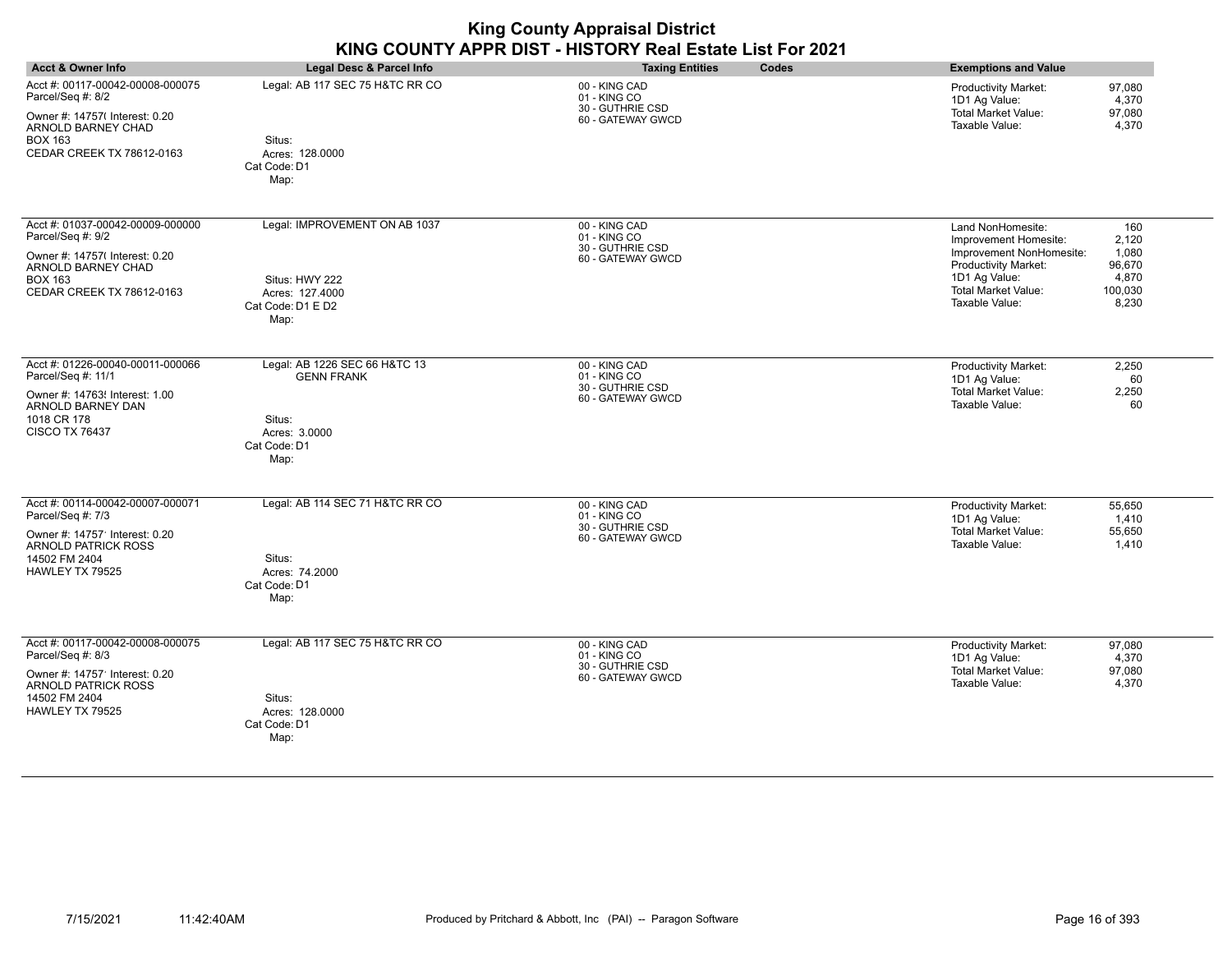| <b>Acct &amp; Owner Info</b>                                                                                                                                             | <b>Legal Desc &amp; Parcel Info</b>                                                                   | Codes<br><b>Taxing Entities</b>                                        | <b>Exemptions and Value</b>                                                                                                                                                                                                     |
|--------------------------------------------------------------------------------------------------------------------------------------------------------------------------|-------------------------------------------------------------------------------------------------------|------------------------------------------------------------------------|---------------------------------------------------------------------------------------------------------------------------------------------------------------------------------------------------------------------------------|
| Acct #: 01037-00042-00009-000000<br>Parcel/Seq #: 9/3<br>Owner #: 14757' Interest: 0.20<br><b>ARNOLD PATRICK ROSS</b><br>14502 FM 2404<br>HAWLEY TX 79525                | Legal: IMPROVEMENT ON AB 1037<br>Situs: HWY 222<br>Acres: 127.4000<br>Cat Code: D1 E D2<br>Map:       | 00 - KING CAD<br>01 - KING CO<br>30 - GUTHRIE CSD<br>60 - GATEWAY GWCD | 160<br>Land NonHomesite:<br>2,120<br>Improvement Homesite:<br>Improvement NonHomesite:<br>1,080<br>Productivity Market:<br>96,670<br>1D1 Ag Value:<br>4,870<br><b>Total Market Value:</b><br>100,030<br>Taxable Value:<br>8,230 |
| Acct #: 01065-00007-01863-000178<br>Parcel/Seq #: 1863/1<br>Owner #: 14774! Interest: 0.33<br><b>BALDWIN JUDY SMITH</b><br>PO BOX 31446<br>AMARILLO TX 79120             | Legal: AB 1065 SEC 178 BS&F<br><b>T CARPENTER</b><br>Situs:<br>Acres: 44.2782<br>Cat Code: D1<br>Map: | 00 - KING CAD<br>01 - KING CO<br>30 - GUTHRIE CSD<br>60 - GATEWAY GWCD | Productivity Market:<br>35,420<br>4,690<br>1D1 Ag Value:<br><b>Total Market Value:</b><br>35,420<br>Taxable Value:<br>4,690                                                                                                     |
| Acct #: 01097-00007-02145-000178<br>Parcel/Seq #: 2145/1<br>Owner #: 14774! Interest: 0.33<br><b>BALDWIN JUDY SMITH</b><br>PO BOX 31446<br>AMARILLO TX 79120             | Legal: AB 1097 SEC 178<br><b>M M PARKER</b><br>Situs:<br>Acres: 8.7785<br>Cat Code: D1 D2<br>Map:     | 00 - KING CAD<br>01 - KING CO<br>30 - GUTHRIE CSD<br>60 - GATEWAY GWCD | 750<br>Improvement NonHomesite:<br>Productivity Market:<br>6,580<br>1D1 Ag Value:<br>170<br><b>Total Market Value:</b><br>7,330<br>Taxable Value:<br>920                                                                        |
| Acct #: 01133-00025-00020-000519<br>Parcel/Seq #: 20/1<br>Owner #: 14762( Interest: 1.00<br><b>BALDWIN M CHARLES</b><br>7 SAINT ANDREWS DR<br>JACKSON TN 38305-8732      | Legal: AB 1133 SEC 519 I&GN RR CO<br>Situs:<br>Acres: 134.0000<br>Cat Code: D1<br>Map:                | 00 - KING CAD<br>01 - KING CO<br>30 - GUTHRIE CSD<br>60 - GATEWAY GWCD | Productivity Market:<br>106,130<br>1D1 Ag Value:<br>13,690<br><b>Total Market Value:</b><br>106,130<br>Taxable Value:<br>13,690                                                                                                 |
| Acct #: 00553-00042-01295-000002<br>Parcel/Seq #: 1295/1<br>Owner #: 147848 Interest: 1.00<br><b>BALES FAMILY HOLDINGS LLC</b><br>4411 CARDINAL LANE<br>MIDLAND TX 79707 | Legal: AB 553 SEC 2 J G EUSTIS<br>Situs:<br>Acres: 140.0500<br>Cat Code: D1<br>Map:                   | 00 - KING CAD<br>01 - KING CO<br>30 - GUTHRIE CSD<br>60 - GATEWAY GWCD | Productivity Market:<br>105.040<br>1D1 Ag Value:<br>2,660<br><b>Total Market Value:</b><br>105,040<br>Taxable Value:<br>2,660                                                                                                   |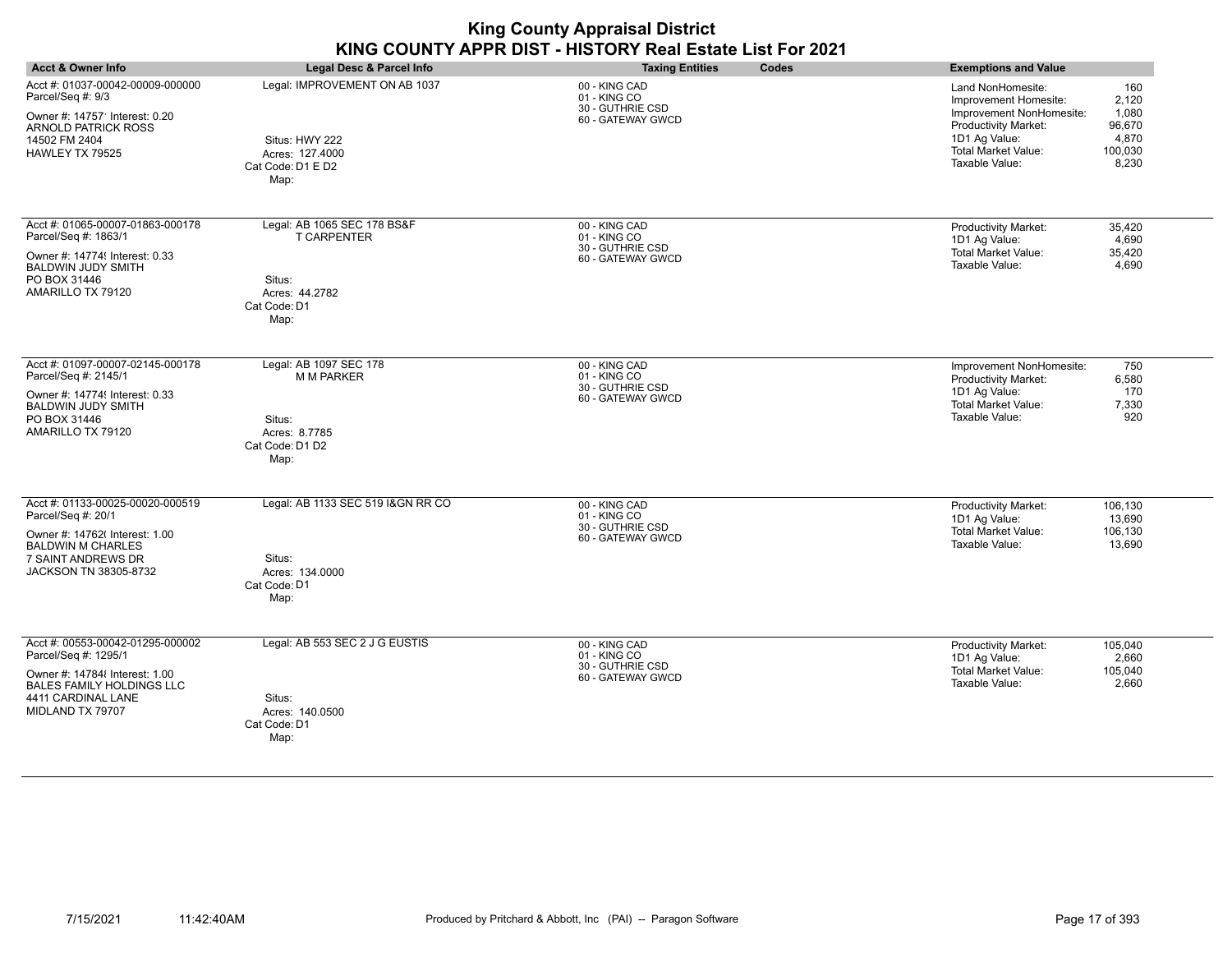| <b>Acct &amp; Owner Info</b>                                                                                                                                             | Legal Desc & Parcel Info                                                                                               | <b>Taxing Entities</b><br>Codes                                        | <b>Exemptions and Value</b>                                                                                                                                                                                                           |
|--------------------------------------------------------------------------------------------------------------------------------------------------------------------------|------------------------------------------------------------------------------------------------------------------------|------------------------------------------------------------------------|---------------------------------------------------------------------------------------------------------------------------------------------------------------------------------------------------------------------------------------|
| Acct #: 00646-00042-02461-000008<br>Parcel/Seq #: 2461/1<br>Owner #: 14784 Interest: 1.00<br><b>BALES FAMILY HOLDINGS LLC</b><br>4411 CARDINAL LANE<br>MIDLAND TX 79707  | Legal: AB 646 SEC 8 R M THOMSON<br>Situs: 2490 CR 379 GUTHRIE TX 79236<br>Acres: 575.1070<br>Cat Code: D1 E D2<br>Map: | 00 - KING CAD<br>01 - KING CO<br>30 - GUTHRIE CSD<br>60 - GATEWAY GWCD | 800<br>Land NonHomesite:<br>Improvement Homesite:<br>89,980<br>Improvement NonHomesite:<br>21,140<br>Productivity Market:<br>430,580<br>1D1 Ag Value:<br>10,910<br><b>Total Market Value:</b><br>542,500<br>Taxable Value:<br>122,830 |
| Acct #: 00643-00042-02462-000003<br>Parcel/Seq #: 2462/1<br>Owner #: 147848 Interest: 1.00<br><b>BALES FAMILY HOLDINGS LLC</b><br>4411 CARDINAL LANE<br>MIDLAND TX 79707 | Legal: AB 643 SEC 3 R M THOMSON<br>Situs:<br>Acres: 69.5540<br>Cat Code: D1<br>Map:                                    | 00 - KING CAD<br>01 - KING CO<br>30 - GUTHRIE CSD<br>60 - GATEWAY GWCD | Productivity Market:<br>52,170<br>1,320<br>1D1 Ag Value:<br><b>Total Market Value:</b><br>52,170<br>Taxable Value:<br>1,320                                                                                                           |
| Acct #: 00648-00042-02463-000010<br>Parcel/Seq #: 2463/1<br>Owner #: 147848 Interest: 1.00<br><b>BALES FAMILY HOLDINGS LLC</b><br>4411 CARDINAL LANE<br>MIDLAND TX 79707 | Legal: AB 648 SEC 10 R M THOMSON<br>Situs:<br>Acres: 1.2000<br>Cat Code: D1<br>Map:                                    | 00 - KING CAD<br>01 - KING CO<br>30 - GUTHRIE CSD<br>60 - GATEWAY GWCD | 900<br>Productivity Market:<br>1D1 Ag Value:<br>20<br><b>Total Market Value:</b><br>900<br>Taxable Value:<br>20                                                                                                                       |
| Acct #: 00645-00042-02464-000007<br>Parcel/Seq #: 2464/1<br>Owner #: 147848 Interest: 1.00<br><b>BALES FAMILY HOLDINGS LLC</b><br>4411 CARDINAL LANE<br>MIDLAND TX 79707 | Legal: AB 645 SEC 7 R M THOMSON<br>Situs:<br>Acres: 86.2600<br>Cat Code: D1<br>Map:                                    | 00 - KING CAD<br>01 - KING CO<br>30 - GUTHRIE CSD<br>60 - GATEWAY GWCD | Productivity Market:<br>64,700<br>1D1 Ag Value:<br>1,640<br><b>Total Market Value:</b><br>64,700<br>Taxable Value:<br>1,640                                                                                                           |
| Acct #: 00653-00042-02465-000015<br>Parcel/Seq #: 2465/1<br>Owner #: 147848 Interest: 1.00<br><b>BALES FAMILY HOLDINGS LLC</b><br>4411 CARDINAL LANE<br>MIDLAND TX 79707 | Legal: AB 653 SEC 15 R M THOMSON<br>Situs:<br>Acres: 21.3020<br>Cat Code: D1<br>Map:                                   | 00 - KING CAD<br>01 - KING CO<br>30 - GUTHRIE CSD<br>60 - GATEWAY GWCD | 15,980<br><b>Productivity Market:</b><br>1D1 Ag Value:<br>400<br><b>Total Market Value:</b><br>15,980<br>Taxable Value:<br>400                                                                                                        |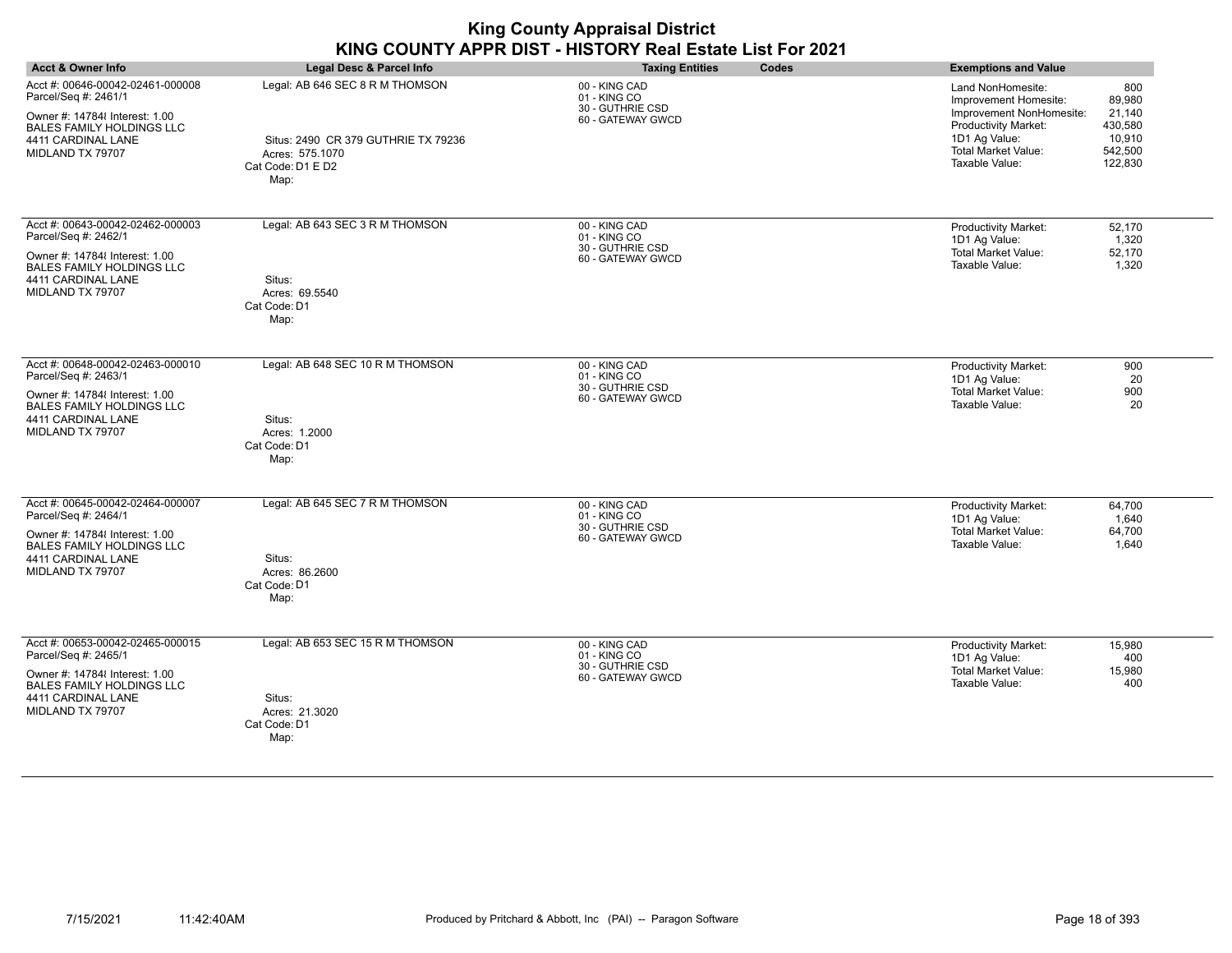| <b>Acct &amp; Owner Info</b>                                                                                                                                                  | Legal Desc & Parcel Info                                                                                                                    | <b>Taxing Entities</b>                                                 | Codes           | <b>Exemptions and Value</b>                                                                   |                                    |
|-------------------------------------------------------------------------------------------------------------------------------------------------------------------------------|---------------------------------------------------------------------------------------------------------------------------------------------|------------------------------------------------------------------------|-----------------|-----------------------------------------------------------------------------------------------|------------------------------------|
| Acct #: 00654-00042-02466-000016<br>Parcel/Seq #: 2466/1<br>Owner #: 147848 Interest: 1.00<br><b>BALES FAMILY HOLDINGS LLC</b><br>4411 CARDINAL LANE<br>MIDLAND TX 79707      | Legal: AB 654 SEC 16 R M THOMSON<br>Situs:<br>Acres: 60.7200<br>Cat Code: D1<br>Map:                                                        | 00 - KING CAD<br>01 - KING CO<br>30 - GUTHRIE CSD<br>60 - GATEWAY GWCD |                 | <b>Productivity Market:</b><br>1D1 Ag Value:<br><b>Total Market Value:</b><br>Taxable Value:  | 45,540<br>1,150<br>45,540<br>1,150 |
| Acct #: 00647-00042-02467-000009<br>Parcel/Seq #: 2467/1<br>Owner #: 147848 Interest: 1.00<br><b>BALES FAMILY HOLDINGS LLC</b><br>4411 CARDINAL LANE<br>MIDLAND TX 79707      | Legal: AB 647 SEC 9 R M THOMSON<br>Situs:<br>Acres: 45.8080<br>Cat Code: D1<br>Map:                                                         | 00 - KING CAD<br>01 - KING CO<br>30 - GUTHRIE CSD<br>60 - GATEWAY GWCD |                 | <b>Productivity Market:</b><br>1D1 Ag Value:<br><b>Total Market Value:</b><br>Taxable Value:  | 34,360<br>870<br>34,360<br>870     |
| Acct #: 20165-00019-02002-000000<br>Parcel/Seq #: 2002/1<br>Owner #: 147328 Interest: 1.00<br><b>BAXTER KELLY H</b><br>PO BOX 1649<br>AUSTIN TX 78767-1649                    | Legal: LOT 19<br><b>BLK 165</b><br><b>GUTHRIE</b><br>Situs:<br>Acres: 0.0800<br>Cat Code: C1<br>Map:                                        | 00 - KING CAD<br>01 - KING CO<br>30 - GUTHRIE CSD<br>60 - GATEWAY GWCD |                 | Land NonHomesite:<br><b>Total Market Value:</b><br>Taxable Value:                             | 60<br>60<br>60                     |
| Acct #: 11111-00000-02668-000000<br>Parcel/Seq #: 2668/1<br>Owner #: 14781! Interest: 1.00<br>BECK GARY & WIFE DENISE<br>PO BOX 134<br>GUTHRIE TX 79236                       | Legal: IMPROVEMENT ONLY<br><b>BLK 24 LOTS 1-3</b><br>Situs: 907 S MORRISON STREET GUTHRIE TX 79236<br>Acres: 0.0000<br>Cat Code: M1<br>Map: | 00 - KING CAD<br>01 - KING CO<br>30 - GUTHRIE CSD<br>60 - GATEWAY GWCD | ** Homestead ** | Improvement Homesite:<br><b>Total Market Value:</b><br>Taxable Value:                         | 53,120<br>53,120<br>53,120         |
| Acct #: 22222-00000-00648-000075<br>Parcel/Seq #: 648/1<br>Owner #: 147718 Interest: 1.00<br><b>BENSON BRUCE TODD</b><br>C/O TOM BENSON<br>817 HARWELL ST<br>ABILENE TX 79601 | Legal: AB 115 SEC 75 H&TC<br>SHAPPARAL<br>Situs:<br>Acres: 1.0000<br>Cat Code: F1<br>Map:                                                   | 00 - KING CAD<br>01 - KING CO<br>30 - GUTHRIE CSD<br>60 - GATEWAY GWCD |                 | Land NonHomesite:<br>Improvement NonHomesite:<br><b>Total Market Value:</b><br>Taxable Value: | 600<br>11,490<br>12,090<br>12,090  |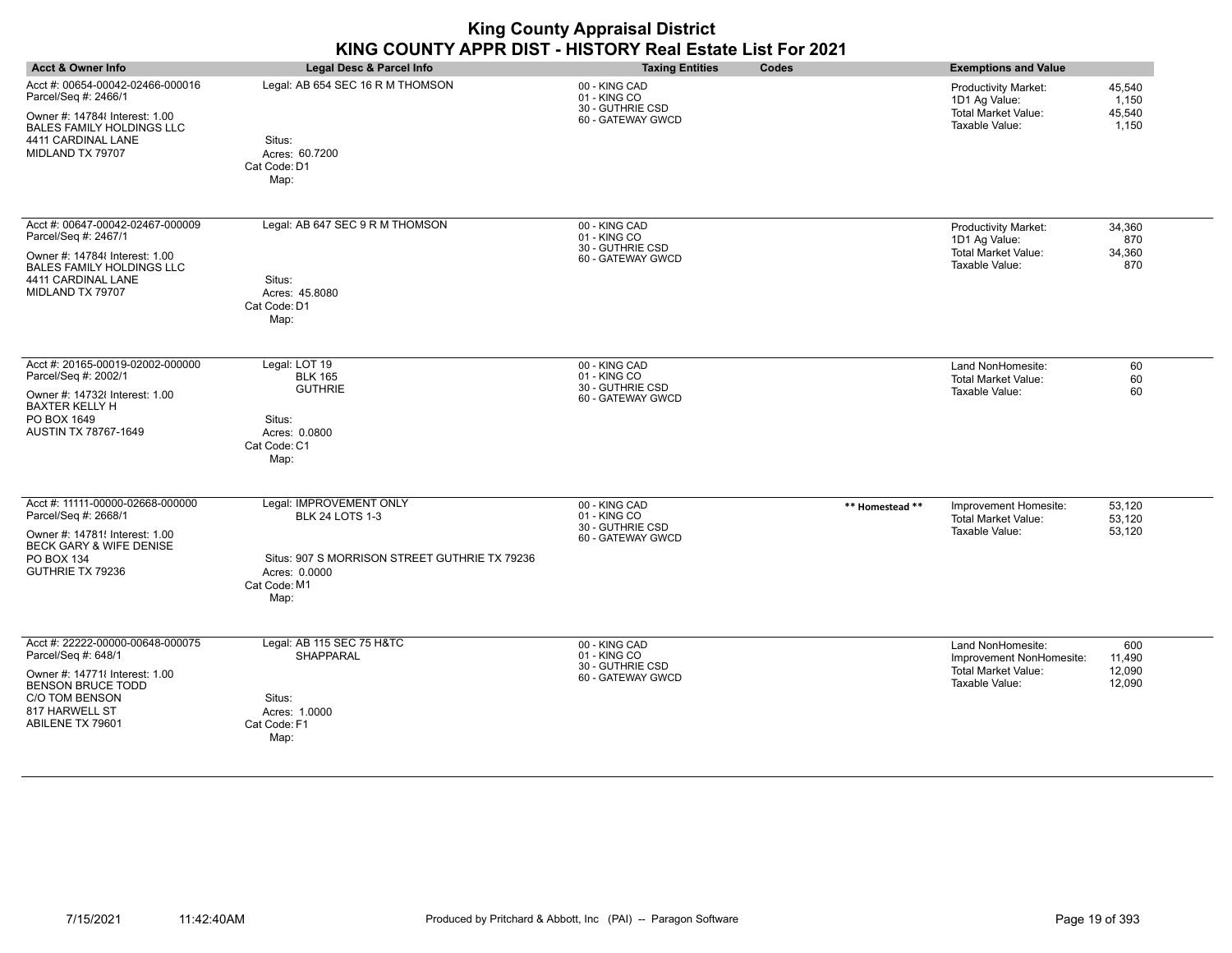|                                                                                                                                                                                                    |                                                                                                                | <b>King County Appraisal District</b><br>KING COUNTY APPR DIST - HISTORY Real Estate List For 2021 |                                                                                                                                                                                                                                  |
|----------------------------------------------------------------------------------------------------------------------------------------------------------------------------------------------------|----------------------------------------------------------------------------------------------------------------|----------------------------------------------------------------------------------------------------|----------------------------------------------------------------------------------------------------------------------------------------------------------------------------------------------------------------------------------|
| <b>Acct &amp; Owner Info</b>                                                                                                                                                                       | <b>Legal Desc &amp; Parcel Info</b>                                                                            | <b>Taxing Entities</b><br>Codes                                                                    | <b>Exemptions and Value</b>                                                                                                                                                                                                      |
| Acct #: 20003-50006-01655-000000<br>Parcel/Seq #: 1655/1<br>Owner #: 12060( Interest: 1.00<br><b>BIDDY BILLIE JEAN SPENCER</b><br><b>WT SANDLIN</b><br>209 E AVENUE G<br><b>BUCKHOLTS TX 76518</b> | Legal: LTS 56<br>BLK <sub>3</sub><br><b>GUTHRIE</b><br>Situs:<br>Acres: 0.2511<br>Cat Code: C1<br>Map:         | 00 - KING CAD<br>01 - KING CO<br>30 - GUTHRIE CSD<br>60 - GATEWAY GWCD                             | Land NonHomesite:<br>260<br><b>Total Market Value:</b><br>260<br>260<br>Taxable Value:                                                                                                                                           |
| Acct #: 20009-00000-01657-000000<br>Parcel/Seq #: 1657/1<br>Owner #: 12060(Interest: 1.00<br><b>BIDDY BILLIE JEAN SPENCER</b><br><b>WT SANDLIN</b><br>209 E AVENUE G<br><b>BUCKHOLTS TX 76518</b>  | Legal: LTS 1-3 7-9<br>BLK 9<br><b>GUTHRIE</b><br>Situs:<br>Acres: 0.5740<br>Cat Code: C1<br>Map:               | 00 - KING CAD<br>01 - KING CO<br>30 - GUTHRIE CSD<br>60 - GATEWAY GWCD                             | Land NonHomesite:<br>1,200<br><b>Total Market Value:</b><br>1,200<br>Taxable Value:<br>1,200                                                                                                                                     |
| Acct #: 01130-00005-00089-000000<br>Parcel/Seq #: 89/1<br>Owner #: 11000 Interest: 1.00<br>BIGHAM W V SONS INC<br><b>BIGHAM JO ANN</b><br>8109 AZZURRA DR<br>ROWLETT TX 75089                      | Legal: IMPROVEMENT ON AB 1130<br>JOHN H GIBSON SEC 3<br>Situs:<br>Acres: 446.0000<br>Cat Code: D1 E D2<br>Map: | 00 - KING CAD<br>01 - KING CO<br>30 - GUTHRIE CSD<br>60 - GATEWAY GWCD                             | Land NonHomesite:<br>800<br>5,370<br>Improvement Homesite:<br>520<br>Improvement NonHomesite:<br>Productivity Market:<br>350,180<br>1D1 Ag Value:<br>39,010<br><b>Total Market Value:</b><br>356,870<br>Taxable Value:<br>45,700 |
| Acct #: 01054-00005-00302-000002<br>Parcel/Seq #: 302/1<br>Owner #: 14780' Interest: 1.00<br>BLOUNT BEN AND IRENE<br>PO BOX 824<br>PADUCAH TX 79248                                                | Legal: AB 1054 SEC 2 W T WALTON<br>Situs:<br>Acres: 64.0000<br>Cat Code: D1<br>Map:                            | 00 - KING CAD<br>01 - KING CO<br>30 - GUTHRIE CSD<br>60 - GATEWAY GWCD                             | Productivity Market:<br>51,200<br>1D1 Ag Value:<br>6,780<br><b>Total Market Value:</b><br>51,200<br>Taxable Value:<br>6,780                                                                                                      |
| Acct #: 01133-00025-01850-000519<br>Parcel/Seq #: 1850/1<br>Owner #: 14720; Interest: 1.00<br><b>BLOUNT FAMILY TRUST</b><br>278 HANDSOME JACK RD<br>ABILENE TX 79602                               | Legal: AB 1133 SEC 519 I&GN RR CO<br>Situs:<br>Acres: 86.5000<br>Cat Code: D1<br>Map:                          | 00 - KING CAD<br>01 - KING CO<br>30 - GUTHRIE CSD<br>60 - GATEWAY GWCD                             | Productivity Market:<br>71,160<br>1D1 Ag Value:<br>11,100<br><b>Total Market Value:</b><br>71,160<br>Taxable Value:<br>11,100                                                                                                    |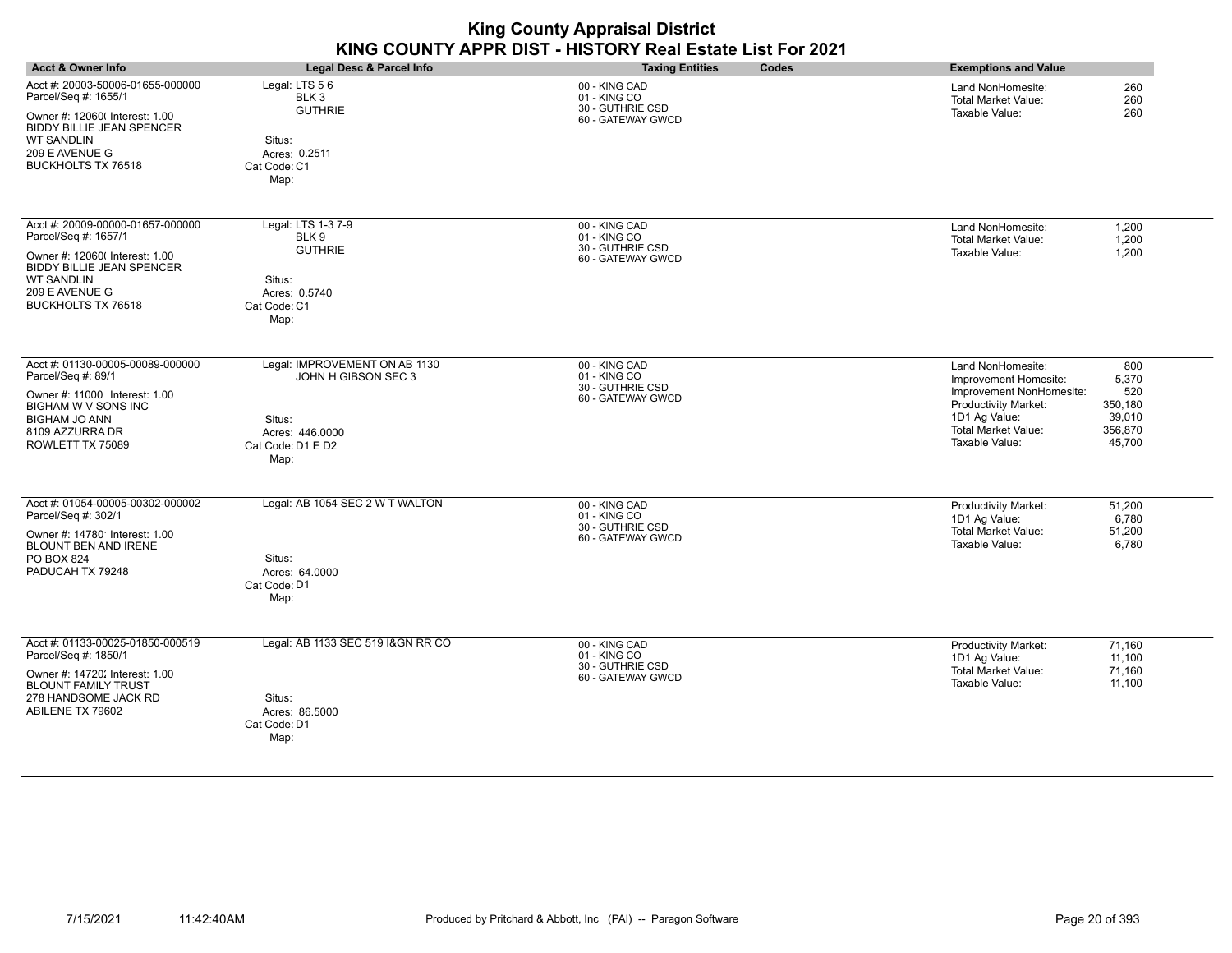|                                                                                                                                                                       |                                                                                      | <b>King County Appraisal District</b><br>KING COUNTY APPR DIST - HISTORY Real Estate List For 2021 |                                                                                                                                    |
|-----------------------------------------------------------------------------------------------------------------------------------------------------------------------|--------------------------------------------------------------------------------------|----------------------------------------------------------------------------------------------------|------------------------------------------------------------------------------------------------------------------------------------|
| <b>Acct &amp; Owner Info</b>                                                                                                                                          | Legal Desc & Parcel Info                                                             | <b>Taxing Entities</b><br>Codes                                                                    | <b>Exemptions and Value</b>                                                                                                        |
| Acct #: 01124-00025-01954-000005<br>Parcel/Seq #: 1954/17<br>Owner #: 14720; Interest: 0.07<br><b>BLOUNT FAMILY TRUST</b><br>278 HANDSOME JACK RD<br>ABILENE TX 79602 | Legal: AB 1124 SEC 5 D&W<br>Situs:<br>Acres: 14.6674<br>Cat Code: D1<br>Map:         | 00 - KING CAD<br>01 - KING CO<br>30 - GUTHRIE CSD<br>60 - GATEWAY GWCD                             | <b>Productivity Market:</b><br>11,870<br>1D1 Ag Value:<br>1.680<br><b>Total Market Value:</b><br>11,870<br>Taxable Value:<br>1,680 |
| Acct #: 00962-00029-00330-000041<br>Parcel/Seq #: 330/1<br>Owner #: 14767! Interest: 1.00<br>BMB IRREVOCABLE FAMILY TRUST<br>1863 CR 485<br>PADUCAH TX 79248          | Legal: AB 962 SEC 41 C L CARTER<br>Situs:<br>Acres: 64,0000<br>Cat Code: D1<br>Map:  | 00 - KING CAD<br>01 - KING CO<br>30 - GUTHRIE CSD<br>60 - GATEWAY GWCD                             | Productivity Market:<br>50,880<br>1D1 Ag Value:<br>5,770<br><b>Total Market Value:</b><br>50,880<br>Taxable Value:<br>5,770        |
| Acct #: 01131-00029-00331-000010<br>Parcel/Seq #: 331/1<br>Owner #: 14767! Interest: 1.00<br>BMB IRREVOCABLE FAMILY TRUST<br>1863 CR 485<br>PADUCAH TX 79248          | Legal: AB 1131 SEC 10 R N GILLIS<br>Situs:<br>Acres: 64.2000<br>Cat Code: D1<br>Map: | 00 - KING CAD<br>01 - KING CO<br>30 - GUTHRIE CSD<br>60 - GATEWAY GWCD                             | <b>Productivity Market:</b><br>51,360<br>1D1 Ag Value:<br>6,810<br><b>Total Market Value:</b><br>51,360<br>Taxable Value:<br>6,810 |
| Acct #: 01172-00029-00333-000041<br>Parcel/Seq #: 333/1<br>Owner #: 14767! Interest: 1.00<br><b>BMB IRREVOCABLE FAMILY TRUST</b><br>1863 CR 485<br>PADUCAH TX 79248   | Legal: AB 1172 SEC 41 J SAVAGE<br>Situs:<br>Acres: 182,0000<br>Cat Code: D1<br>Map:  | 00 - KING CAD<br>01 - KING CO<br>30 - GUTHRIE CSD<br>60 - GATEWAY GWCD                             | Productivity Market:<br>144,050<br>1D1 Ag Value:<br>16.660<br><b>Total Market Value:</b><br>144,050<br>Taxable Value:<br>16,660    |
| Acct #: 01240-00029-00334-000000<br>Parcel/Seq #: 334/1<br>Owner #: 14767! Interest: 1.00<br>BMB IRREVOCABLE FAMILY TRUST<br>1863 CR 485<br>PADUCAH TX 79248          | Legal: AB 1240 C T DELANEY<br>Situs:<br>Acres: 44.0000<br>Cat Code: D1<br>Map:       | 00 - KING CAD<br>01 - KING CO<br>30 - GUTHRIE CSD<br>60 - GATEWAY GWCD                             | <b>Productivity Market:</b><br>35,030<br>1D1 Ag Value:<br>4,120<br><b>Total Market Value:</b><br>35,030<br>Taxable Value:<br>4,120 |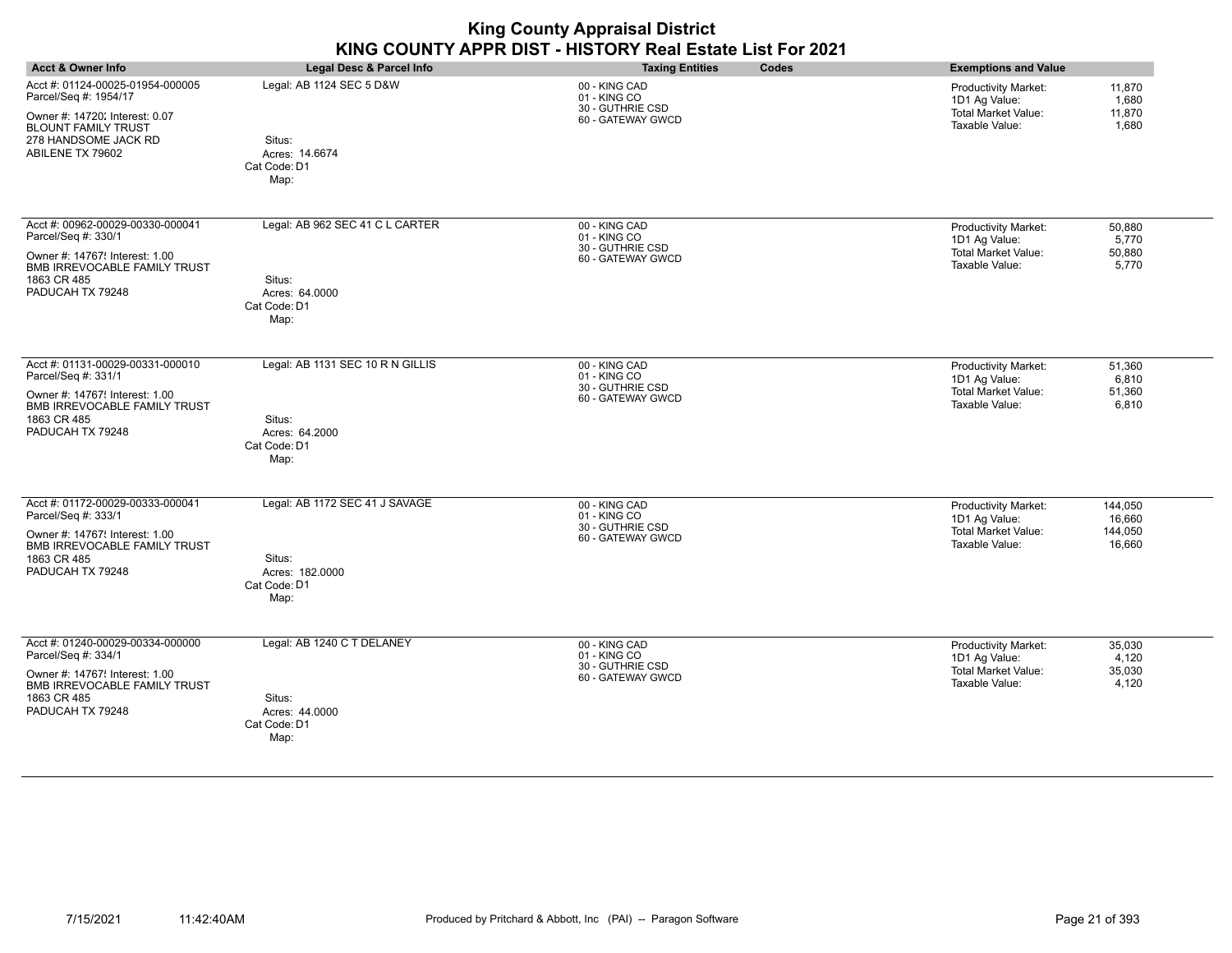|                                                                                                                                                                              |                                                                                               | $\ldots$ $\ldots$ $\ldots$ $\ldots$ $\ldots$ $\ldots$ $\ldots$<br>KING COUNTY APPR DIST - HISTORY Real Estate List For 2021 |                                                                                                                                        |
|------------------------------------------------------------------------------------------------------------------------------------------------------------------------------|-----------------------------------------------------------------------------------------------|-----------------------------------------------------------------------------------------------------------------------------|----------------------------------------------------------------------------------------------------------------------------------------|
| <b>Acct &amp; Owner Info</b>                                                                                                                                                 | Legal Desc & Parcel Info                                                                      | Codes<br><b>Taxing Entities</b>                                                                                             | <b>Exemptions and Value</b>                                                                                                            |
| Acct #: 01124-00025-01954-000005<br>Parcel/Seq #: 1954/8<br>Owner #: 14767! Interest: 0.07<br>BMB IRREVOCABLE FAMILY TRUST<br>1863 CR 485<br>PADUCAH TX 79248                | Legal: AB 1124 SEC 5 D&W<br>Situs:<br>Acres: 14.6674<br>Cat Code: D1<br>Map:                  | 00 - KING CAD<br>01 - KING CO<br>30 - GUTHRIE CSD<br>60 - GATEWAY GWCD                                                      | Productivity Market:<br>11,870<br>1,680<br>1D1 Ag Value:<br><b>Total Market Value:</b><br>11,870<br>Taxable Value:<br>1,680            |
| Acct #: 01150-00029-02101-000010<br>Parcel/Seq #: 2101/1<br>Owner #: 14767! Interest: 1.00<br>BMB IRREVOCABLE FAMILY TRUST<br>1863 CR 485<br>PADUCAH TX 79248                | Legal: AB 1150 SEC 10 D&W 2<br>R N GILLIS<br>Situs:<br>Acres: 83,0000<br>Cat Code: D1<br>Map: | 00 - KING CAD<br>01 - KING CO<br>30 - GUTHRIE CSD<br>60 - GATEWAY GWCD                                                      | <b>Productivity Market:</b><br>66,400<br>1D1 Ag Value:<br>8,800<br><b>Total Market Value:</b><br>66,400<br>Taxable Value:<br>8,800     |
| Acct #: 00340-00042-00682-000116<br>Parcel/Seq #: 682/1<br>Owner #: 14783( Interest: 1.00<br><b>BOB &amp; FAMILY CORP</b><br>1470 COUNTY PLACE ROAD<br>WEATHERFORD TX 76087  | Legal: AB 340 SEC 116 T B HANNA<br>Situs:<br>Acres: 322.6000<br>Cat Code: D1<br>Map:          | 00 - KING CAD<br>01 - KING CO<br>30 - GUTHRIE CSD<br>60 - GATEWAY GWCD                                                      | <b>Productivity Market:</b><br>255,670<br>1D1 Ag Value:<br>27,980<br><b>Total Market Value:</b><br>255,670<br>27,980<br>Taxable Value: |
| Acct #: 00539-00044-00684-000118<br>Parcel/Seq #: 684/1<br>Owner #: 14783( Interest: 1.00<br><b>BOB &amp; FAMILY CORP</b><br>1470 COUNTY PLACE ROAD<br>WEATHERFORD TX 76087  | Legal: AB 539 SEC 118 D WEBSTER<br>Situs:<br>Acres: 640.0000<br>Cat Code: D1<br>Map:          | 00 - KING CAD<br>01 - KING CO<br>30 - GUTHRIE CSD<br>60 - GATEWAY GWCD                                                      | <b>Productivity Market:</b><br>480,000<br>1D1 Ag Value:<br>13,440<br><b>Total Market Value:</b><br>480,000<br>Taxable Value:<br>13,440 |
| Acct #: 00325-00044-02563-000001<br>Parcel/Seq #: 2563/1<br>Owner #: 14783( Interest: 1.00<br><b>BOB &amp; FAMILY CORP</b><br>1470 COUNTY PLACE ROAD<br>WEATHERFORD TX 76087 | Legal: AB 325 SEC 1 H&GN RR CO<br>Situs:<br>Acres: 285.7000<br>Cat Code: D1<br>Map:           | 00 - KING CAD<br>01 - KING CO<br>30 - GUTHRIE CSD<br>60 - GATEWAY GWCD                                                      | <b>Productivity Market:</b><br>214,280<br>1D1 Ag Value:<br>6,000<br><b>Total Market Value:</b><br>214,280<br>Taxable Value:<br>6,000   |

# **King County Appraisal District**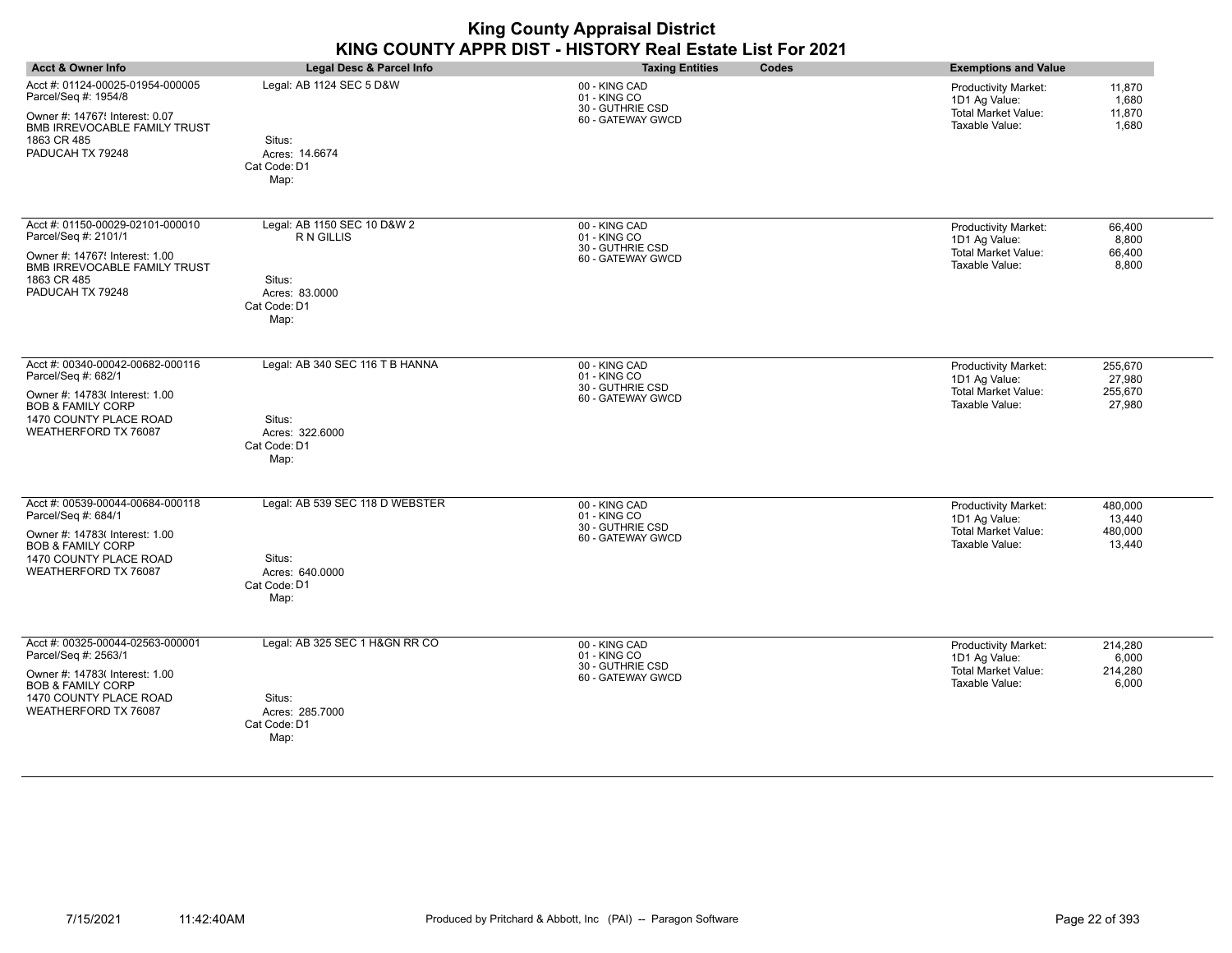|                                                                                                                                                                               |                                                                                       | <b>King County Appraisal District</b><br>KING COUNTY APPR DIST - HISTORY Real Estate List For 2021 |       |                                                                                              |                                      |
|-------------------------------------------------------------------------------------------------------------------------------------------------------------------------------|---------------------------------------------------------------------------------------|----------------------------------------------------------------------------------------------------|-------|----------------------------------------------------------------------------------------------|--------------------------------------|
| <b>Acct &amp; Owner Info</b>                                                                                                                                                  | <b>Legal Desc &amp; Parcel Info</b>                                                   | <b>Taxing Entities</b>                                                                             | Codes | <b>Exemptions and Value</b>                                                                  |                                      |
| Acct #: 00392-00033-00048-000098<br>Parcel/Seq #: 48/1<br>Owner #: 14787( Interest: 1.00<br>BOLIN CANYON RIVER RANCH. LLC<br>2201 BERKLEY DR<br>WICHITA FALLS TX 76308        | Legal: AB 392 SEC 98 J B RECTOR<br>Situs:<br>Acres: 406.0000<br>Cat Code: D1<br>Map:  | 00 - KING CAD<br>01 - KING CO<br>30 - GUTHRIE CSD<br>60 - GATEWAY GWCD                             |       | <b>Productivity Market:</b><br>1D1 Ag Value:<br><b>Total Market Value:</b><br>Taxable Value: | 294,350<br>5.280<br>294.350<br>5,280 |
| Acct #: 00400-00033-00054-000114<br>Parcel/Seq #: 54/1<br>Owner #: 14787( Interest: 1.00<br>BOLIN CANYON RIVER RANCH, LLC<br>2201 BERKLEY DR<br>WICHITA FALLS TX 76308        | Legal: AB 400 SEC 114 J B RECTOR<br>Situs:<br>Acres: 48.0000<br>Cat Code: D1<br>Map:  | 00 - KING CAD<br>01 - KING CO<br>30 - GUTHRIE CSD<br>60 - GATEWAY GWCD                             |       | Productivity Market:<br>1D1 Ag Value:<br><b>Total Market Value:</b><br>Taxable Value:        | 34,800<br>620<br>34,800<br>620       |
| Acct #: 00404-00033-00058-000110<br>Parcel/Seq #: 58/1<br>Owner #: 14787( Interest: 1.00<br>BOLIN CANYON RIVER RANCH, LLC<br>2201 BERKLEY DR<br>WICHITA FALLS TX 76308        | Legal: AB 404 SEC 110 J B RECTOR<br>Situs:<br>Acres: 175.0000<br>Cat Code: D1<br>Map: | 00 - KING CAD<br>01 - KING CO<br>30 - GUTHRIE CSD<br>60 - GATEWAY GWCD                             |       | <b>Productivity Market:</b><br>1D1 Ag Value:<br><b>Total Market Value:</b><br>Taxable Value: | 126,880<br>2,280<br>126,880<br>2,280 |
| Acct #: 00405-00033-00059-000111<br>Parcel/Seq #: 59/1<br>Owner #: 14787( Interest: 1.00<br><b>BOLIN CANYON RIVER RANCH, LLC</b><br>2201 BERKLEY DR<br>WICHITA FALLS TX 76308 | Legal: AB 405 SEC 111 J B RECTOR<br>Situs:<br>Acres: 287,0000<br>Cat Code: D1<br>Map: | 00 - KING CAD<br>01 - KING CO<br>30 - GUTHRIE CSD<br>60 - GATEWAY GWCD                             |       | Productivity Market:<br>1D1 Ag Value:<br><b>Total Market Value:</b><br>Taxable Value:        | 208,080<br>3.730<br>208,080<br>3,730 |
| Acct #: 00406-00033-00060-000113<br>Parcel/Seq #: 60/1<br>Owner #: 14787( Interest: 1.00<br>BOLIN CANYON RIVER RANCH, LLC<br>2201 BERKLEY DR<br>WICHITA FALLS TX 76308        | Legal: AB 406 SEC 113 J B RECTOR<br>Situs:<br>Acres: 145.0000<br>Cat Code: D1<br>Map: | 00 - KING CAD<br>01 - KING CO<br>30 - GUTHRIE CSD<br>60 - GATEWAY GWCD                             |       | Productivity Market:<br>1D1 Ag Value:<br><b>Total Market Value:</b><br>Taxable Value:        | 105,130<br>1,890<br>105,130<br>1.890 |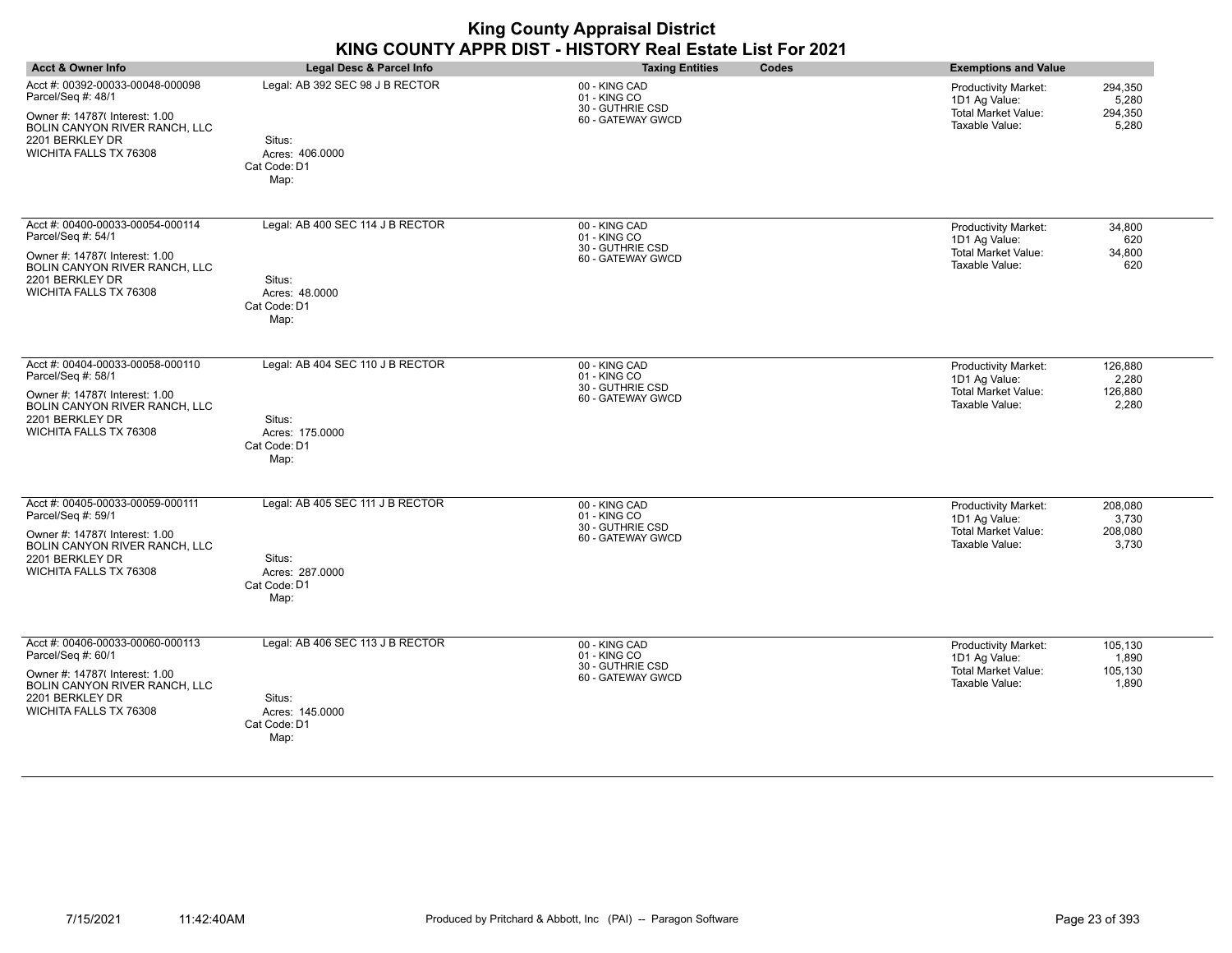| <b>Acct &amp; Owner Info</b>                                                                                                                                                    | Legal Desc & Parcel Info                                                                                                | <b>Taxing Entities</b><br>Codes                                        | <b>Exemptions and Value</b>                                                                                                                                                                                                          |
|---------------------------------------------------------------------------------------------------------------------------------------------------------------------------------|-------------------------------------------------------------------------------------------------------------------------|------------------------------------------------------------------------|--------------------------------------------------------------------------------------------------------------------------------------------------------------------------------------------------------------------------------------|
| Acct #: 00407-00033-00061-000112<br>Parcel/Seq #: 61/1<br>Owner #: 14787( Interest: 1.00<br>BOLIN CANYON RIVER RANCH, LLC<br>2201 BERKLEY DR<br>WICHITA FALLS TX 76308          | Legal: AB 407 SEC 112 J B RECTOR<br>Situs: 925 CR 365 GUTHRIE TX 79236<br>Acres: 149.5000<br>Cat Code: D1 E1 D2<br>Map: | 00 - KING CAD<br>01 - KING CO<br>30 - GUTHRIE CSD<br>60 - GATEWAY GWCD | 730<br>Land NonHomesite:<br>174,310<br>Improvement Homesite:<br>Improvement NonHomesite:<br>6,030<br>Productivity Market:<br>107,660<br>1D1 Ag Value:<br>1,930<br><b>Total Market Value:</b><br>288,730<br>Taxable Value:<br>183,000 |
| Acct #: 00369-00033-02220-000097<br>Parcel/Seq #: 2220/1<br>Owner #: 14787( Interest: 1.00<br><b>BOLIN CANYON RIVER RANCH. LLC</b><br>2201 BERKLEY DR<br>WICHITA FALLS TX 76308 | Legal: AB 369 SEC 97 J B RECTOR<br>Situs:<br>Acres: 282.0000<br>Cat Code: D1<br>Map:                                    | 00 - KING CAD<br>01 - KING CO<br>30 - GUTHRIE CSD<br>60 - GATEWAY GWCD | Productivity Market:<br>205,050<br>1D1 Ag Value:<br>4,410<br><b>Total Market Value:</b><br>205,050<br>Taxable Value:<br>4,410                                                                                                        |
| Acct #: 00375-00033-02223-000109<br>Parcel/Seq #: 2223/1<br>Owner #: 14787( Interest: 1.00<br>BOLIN CANYON RIVER RANCH, LLC<br>2201 BERKLEY DR<br>WICHITA FALLS TX 76308        | Legal: AB 375 SEC 109 J B RECTOR<br>Situs:<br>Acres: 73.0000<br>Cat Code: D1<br>Map:                                    | 00 - KING CAD<br>01 - KING CO<br>30 - GUTHRIE CSD<br>60 - GATEWAY GWCD | 52,930<br>Productivity Market:<br>1D1 Ag Value:<br>950<br><b>Total Market Value:</b><br>52,930<br>Taxable Value:<br>950                                                                                                              |
| Acct #: 00391-00033-02225-000096<br>Parcel/Seq #: 2225/1<br>Owner #: 14787( Interest: 1.00<br>BOLIN CANYON RIVER RANCH, LLC<br>2201 BERKLEY DR<br>WICHITA FALLS TX 76308        | Legal: AB 391 SEC 96 J B RECTOR<br>Situs:<br>Acres: 414.0000<br>Cat Code: D1<br>Map:                                    | 00 - KING CAD<br>01 - KING CO<br>30 - GUTHRIE CSD<br>60 - GATEWAY GWCD | Productivity Market:<br>301.650<br>1D1 Ag Value:<br>7,240<br><b>Total Market Value:</b><br>301,650<br>Taxable Value:<br>7,240                                                                                                        |
| Acct #: 00393-00033-02229-000099<br>Parcel/Seq #: 2229/1<br>Owner #: 14787( Interest: 1.00<br>BOLIN CANYON RIVER RANCH, LLC<br>2201 BERKLEY DR<br>WICHITA FALLS TX 76308        | Legal: AB 393 SEC 99 J B RECTOR<br>Situs:<br>Acres: 200,0000<br>Cat Code: D1<br>Map:                                    | 00 - KING CAD<br>01 - KING CO<br>30 - GUTHRIE CSD<br>60 - GATEWAY GWCD | 145,000<br><b>Productivity Market:</b><br>1D1 Ag Value:<br>2,600<br><b>Total Market Value:</b><br>145,000<br>Taxable Value:<br>2,600                                                                                                 |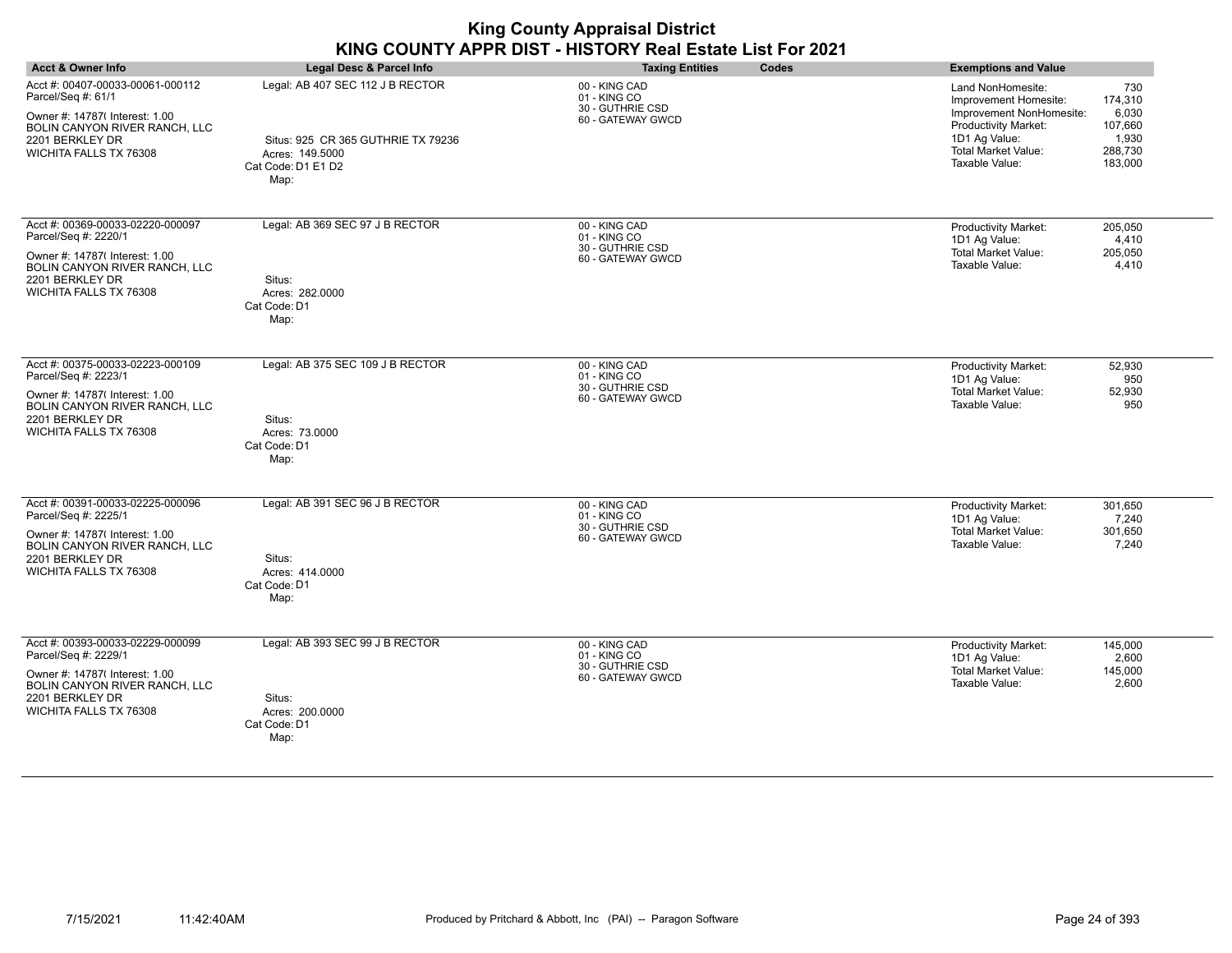| <b>Acct &amp; Owner Info</b>                                                                                                                                            | Legal Desc & Parcel Info                                                                                                                               | <b>Taxing Entities</b>                                                 | Codes           | <b>Exemptions and Value</b>                                                                                                                                     |                                                                   |
|-------------------------------------------------------------------------------------------------------------------------------------------------------------------------|--------------------------------------------------------------------------------------------------------------------------------------------------------|------------------------------------------------------------------------|-----------------|-----------------------------------------------------------------------------------------------------------------------------------------------------------------|-------------------------------------------------------------------|
| Acct #: 00403-00033-02233-000095<br>Parcel/Seq #: 2233/1<br>Owner #: 14787(Interest: 1.00<br>BOLIN CANYON RIVER RANCH, LLC<br>2201 BERKLEY DR<br>WICHITA FALLS TX 76308 | Legal: AB 403 SEC 95 J B RECTOR<br>Situs:<br>Acres: 241.0000<br>Cat Code: D1<br>Map:                                                                   | 00 - KING CAD<br>01 - KING CO<br>30 - GUTHRIE CSD<br>60 - GATEWAY GWCD |                 | <b>Productivity Market:</b><br>1D1 Ag Value:<br><b>Total Market Value:</b><br>Taxable Value:                                                                    | 174,730<br>3,130<br>174,730<br>3,130                              |
| Acct #: 11111-00000-01851-000000<br>Parcel/Seq #: 1851/1<br>Owner #: 14720; Interest: 1.00<br><b>BRADBURY DAVID</b><br><b>BOX 65</b><br>GUTHRIE TX 79236                | Legal: HOMESTEAD ON PERSONAL PROPERTY<br>1983 LANCER (14X80)<br>Situs: 903 SOUTH MORRISON ST GUTHRIE TX 79236<br>Acres: 0.0000<br>Cat Code: M1<br>Map: | 00 - KING CAD<br>01 - KING CO<br>30 - GUTHRIE CSD<br>60 - GATEWAY GWCD | ** Homestead ** | Improvement Homesite:<br><b>Total Market Value:</b><br>Taxable Value:                                                                                           | 17,430<br>17,430<br>17,430                                        |
| Acct #: 01071-00005-00105-000000<br>Parcel/Seq #: 105/1<br>Owner #: 14729 Interest: 1.00<br><b>BRADY STEPHEN</b><br>215 FM 2569<br>PADUCAH TX 79248                     | Legal: AB 1071 J H GIBSON<br>R R CLARK<br>Situs:<br>Acres: 320.0000<br>Cat Code: D1<br>Map:                                                            | 00 - KING CAD<br>01 - KING CO<br>30 - GUTHRIE CSD<br>60 - GATEWAY GWCD |                 | Productivity Market:<br>1D1 Ag Value:<br><b>Total Market Value:</b><br>Taxable Value:                                                                           | 245,300<br>14,250<br>245,300<br>14,250                            |
| Acct #: 01199-00005-00107-000000<br>Parcel/Seq #: 107/1<br>Owner #: 14729 Interest: 1.00<br><b>BRADY STEPHEN</b><br>215 FM 2569<br>PADUCAH TX 79248                     | Legal: AB 1199 J H GIBSON<br><b>IMP DUMONT</b><br>Situs: 131 E FM 193 GUTHRIE TX 79236<br>Acres: 160.0000<br>Cat Code: D1 E2 D2<br>Map:                | 00 - KING CAD<br>01 - KING CO<br>30 - GUTHRIE CSD<br>60 - GATEWAY GWCD |                 | Land NonHomesite:<br>Improvement Homesite:<br>Improvement NonHomesite:<br>Productivity Market:<br>1D1 Ag Value:<br><b>Total Market Value:</b><br>Taxable Value: | 600<br>18,620<br>84,320<br>122,660<br>8,890<br>226,200<br>112,430 |
| Acct #: 01279-00007-00111-000000<br>Parcel/Seq #: 111/1<br>Owner #: 14729, Interest: 1.00<br><b>BRADY STEPHEN</b><br>215 FM 2569<br>PADUCAH TX 79248                    | Legal: AB 1279 JOHN PARKER<br>Situs:<br>Acres: 23.0000<br>Cat Code: D1<br>Map:                                                                         | 00 - KING CAD<br>01 - KING CO<br>30 - GUTHRIE CSD<br>60 - GATEWAY GWCD |                 | Productivity Market:<br>1D1 Ag Value:<br><b>Total Market Value:</b><br>Taxable Value:                                                                           | 18,400<br>2,440<br>18,400<br>2,440                                |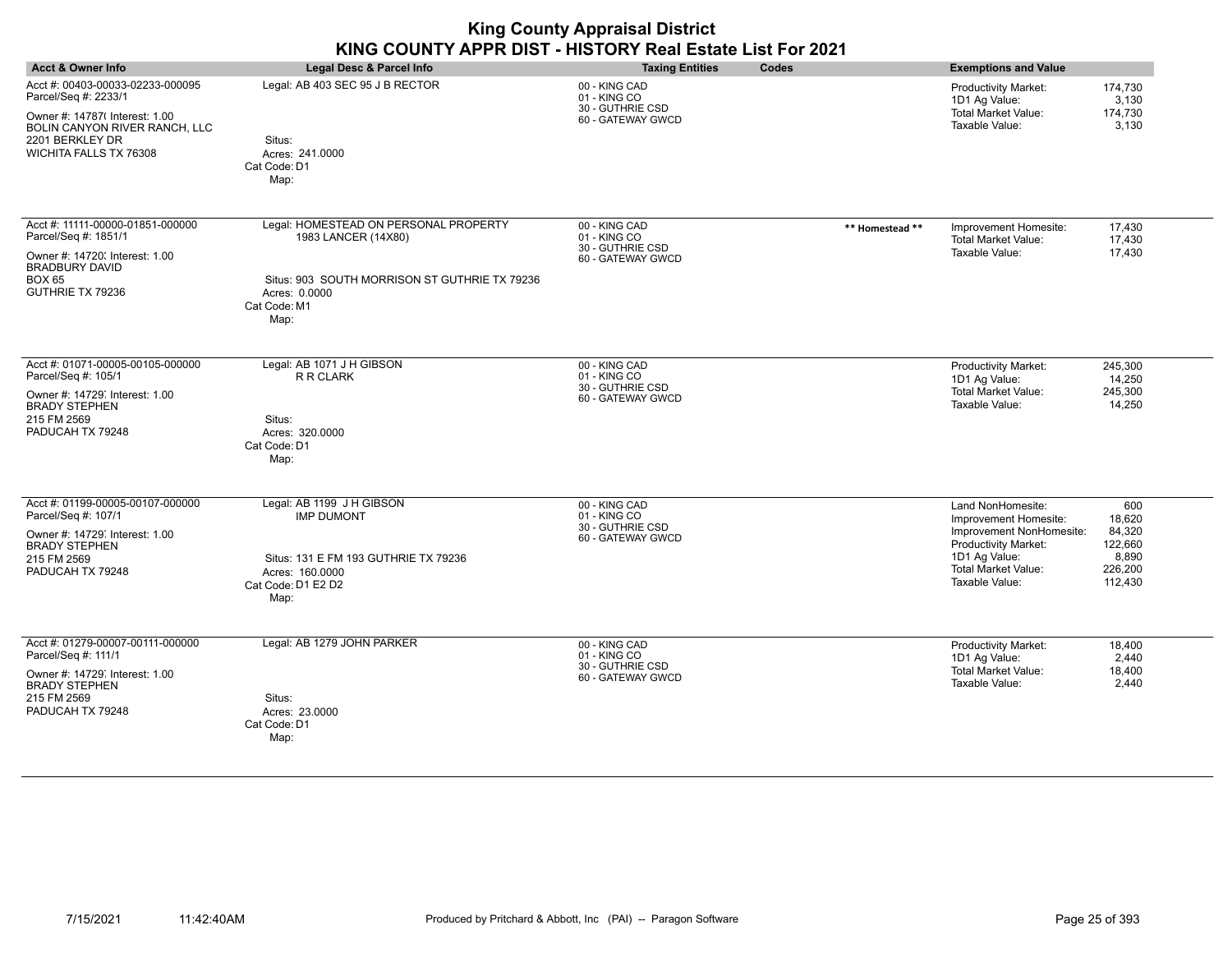| <b>Acct &amp; Owner Info</b>                                                                                                                          | Legal Desc & Parcel Info                                                                                                                     | <b>Taxing Entities</b>                                                 | Codes           | <b>Exemptions and Value</b>                                                                                                                           |                                                                   |
|-------------------------------------------------------------------------------------------------------------------------------------------------------|----------------------------------------------------------------------------------------------------------------------------------------------|------------------------------------------------------------------------|-----------------|-------------------------------------------------------------------------------------------------------------------------------------------------------|-------------------------------------------------------------------|
| Acct #: 01029-00005-01013-000004<br>Parcel/Seq #: 1013/1<br>Owner #: 14729, Interest: 1.00<br><b>BRADY STEPHEN</b><br>215 FM 2569<br>PADUCAH TX 79248 | Legal: AB 1029 SEC 4 J H GIBSON SUR<br>W/2 OF THE NW/4<br>Situs: 215 FM 2569 GUTHRIE TX 79236<br>Acres: 80,0000<br>Cat Code: D1 E D2<br>Map: | 00 - KING CAD<br>01 - KING CO<br>30 - GUTHRIE CSD<br>60 - GATEWAY GWCD | ** Homestead ** | Land Homesite:<br>Improvement Homesite:<br>Improvement NonHomesite:<br>Productivity Market:<br>1D1 Ag Value:<br>Total Market Value:<br>Taxable Value: | 600<br>258,870<br>41,600<br>62,480<br>3,700<br>363,550<br>304,770 |
| Acct #: 10005-50006-01113-000000<br>Parcel/Seq #: 1113/1<br>Owner #: 14729: Interest: 1.00<br><b>BRADY STEPHEN</b><br>215 FM 2569<br>PADUCAH TX 79248 | Legal: LTS 56<br>BLK <sub>5</sub><br><b>DUMONT</b><br>Situs:<br>Acres: 0.3471<br>Cat Code: C1<br>Map:                                        | 00 - KING CAD<br>01 - KING CO<br>30 - GUTHRIE CSD<br>60 - GATEWAY GWCD |                 | Land NonHomesite:<br><b>Total Market Value:</b><br>Taxable Value:                                                                                     | 110<br>110<br>110                                                 |
| Acct #: 10009-00001-01114-000000<br>Parcel/Seq #: 1114/1<br>Owner #: 14729: Interest: 1.00<br><b>BRADY STEPHEN</b><br>215 FM 2569<br>PADUCAH TX 79248 | Legal: LT 1<br>BLK <sub>9</sub><br><b>DUMONT</b><br>Situs:<br>Acres: 0.1653<br>Cat Code: C1<br>Map:                                          | 00 - KING CAD<br>01 - KING CO<br>30 - GUTHRIE CSD<br>60 - GATEWAY GWCD |                 | Land NonHomesite:<br><b>Total Market Value:</b><br>Taxable Value:                                                                                     | 50<br>50<br>50                                                    |
| Acct #: 10010-10004-01115-000000<br>Parcel/Seq #: 1115/1<br>Owner #: 14729, Interest: 1.00<br><b>BRADY STEPHEN</b><br>215 FM 2569<br>PADUCAH TX 79248 | Legal: LTS 1-4<br><b>BLK 10</b><br><b>DUMONT</b><br>Situs: 350 HOLLAR ST DUMONT TX 79232<br>Acres: 0.6612<br>Cat Code: A1<br>Map:            | 00 - KING CAD<br>01 - KING CO<br>30 - GUTHRIE CSD<br>60 - GATEWAY GWCD |                 | Land NonHomesite:<br>Improvement Homesite:<br><b>Total Market Value:</b><br>Taxable Value:                                                            | 180<br>10,970<br>11,150<br>11,150                                 |
| Acct #: 01265-00005-02144-000000<br>Parcel/Seq #: 2144/1<br>Owner #: 14729, Interest: 1.00<br><b>BRADY STEPHEN</b><br>215 FM 2569<br>PADUCAH TX 79248 | Legal: AB 1265 J H GIBSON W/2 SW/4<br>C H SAYERS<br>Situs:<br>Acres: 80.0000<br>Cat Code: D1<br>Map:                                         | 00 - KING CAD<br>01 - KING CO<br>30 - GUTHRIE CSD<br>60 - GATEWAY GWCD |                 | <b>Productivity Market:</b><br>1D1 Ag Value:<br><b>Total Market Value:</b><br>Taxable Value:                                                          | 60,900<br>5,180<br>60,900<br>5,180                                |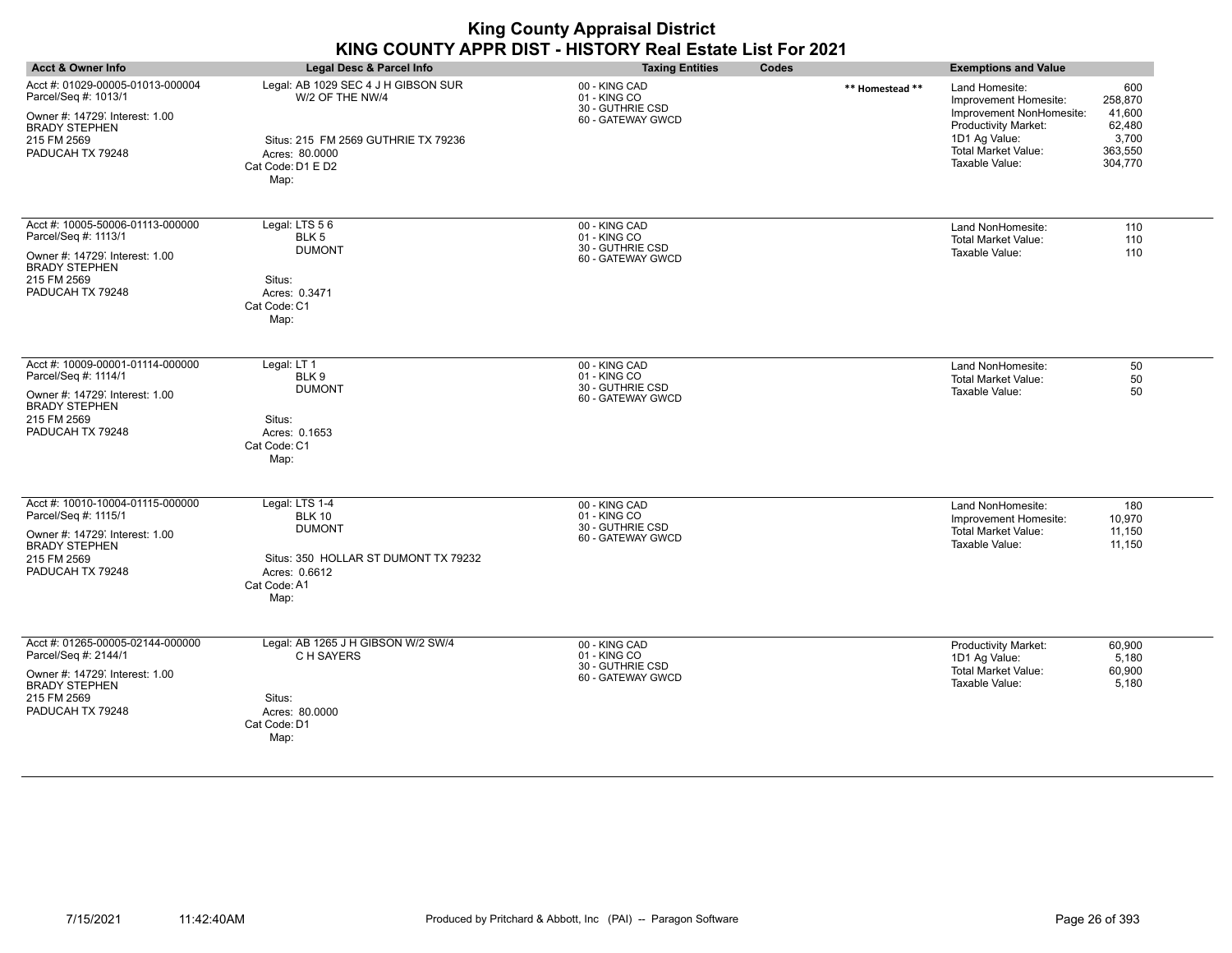| <b>King County Appraisal District</b><br>KING COUNTY APPR DIST - HISTORY Real Estate List For 2021                                                                                        |                                                                                                                    |                                                                        |                                                                                                                                                                    |  |
|-------------------------------------------------------------------------------------------------------------------------------------------------------------------------------------------|--------------------------------------------------------------------------------------------------------------------|------------------------------------------------------------------------|--------------------------------------------------------------------------------------------------------------------------------------------------------------------|--|
| <b>Acct &amp; Owner Info</b>                                                                                                                                                              | Legal Desc & Parcel Info                                                                                           | <b>Taxing Entities</b><br>Codes                                        | <b>Exemptions and Value</b>                                                                                                                                        |  |
| Acct #: 01146-00025-01652-000007<br>Parcel/Seq #: 1652/1<br>Owner #: 14751! Interest: 1.00<br>BRASELTON JEFF & WIFE DEBBIE A<br>6113 87TH STREET<br>LUBBOCK TX 79424                      | Legal: AB 1146 SEC 7 BLK 117<br>TYLER TAP RR CO<br>Situs:<br>Acres: 63.0000<br>Cat Code: D1<br>Map:                | 00 - KING CAD<br>01 - KING CO<br>30 - GUTHRIE CSD<br>60 - GATEWAY GWCD | <b>Productivity Market:</b><br>49,650<br>1D1 Ag Value:<br>5,380<br><b>Total Market Value:</b><br>49,650<br>Taxable Value:<br>5,380                                 |  |
| Acct #: 01063-00040-02687-000092<br>Parcel/Seq #: 2687/1<br>Owner #: 14786; Interest: 1.00<br><b>BRAZOS ELECTRIC POWER</b><br>COOPERATIVE, INC<br>PO BOX 2585<br><b>WACO TX 76702</b>     | Legal: AB 1063 SEC 92 BLK 1050<br>H&TC RR CO J G CARRUTH<br>Situs:<br>Acres: 6.1440<br>Cat Code: E<br>Map:         | 00 - KING CAD<br>01 - KING CO<br>30 - GUTHRIE CSD<br>60 - GATEWAY GWCD | Land NonHomesite:<br>4,610<br><b>Total Market Value:</b><br>4.610<br>Taxable Value:<br>4,610                                                                       |  |
| Acct #: 10008-10003-00103-000000<br>Parcel/Seq #: 103/1<br>Owner #: 14751, Interest: 1.00<br><b>BREWSTER GENERAL STORE</b><br><b>AUBREY BREWSTER</b><br>3346 S HWY 208<br>SNYDER TX 79549 | Legal: LTS 13<br>BLK 8<br><b>DUMONT</b><br>Situs:<br>Acres: 0.3967<br>Cat Code: C1<br>Map:                         | 00 - KING CAD<br>01 - KING CO<br>30 - GUTHRIE CSD<br>60 - GATEWAY GWCD | Land NonHomesite:<br>110<br>110<br>Total Market Value:<br>Taxable Value:<br>110                                                                                    |  |
| Acct #: 00847-00025-00113-000000<br>Parcel/Seq #: 113/1<br>Owner #: 14777! Interest: 1.00<br>BRIGMAN FRED & ANN LIVING TRUST<br>PO BOX 310<br>MAYPEARL TX 76064                           | Legal: AB 847 SEC 1<br>H&TC F<br>AB&M<br>Situs:<br>Acres: 330,0000<br>Cat Code: D1 D2<br>Map:                      | 00 - KING CAD<br>01 - KING CO<br>30 - GUTHRIE CSD<br>60 - GATEWAY GWCD | Improvement NonHomesite:<br>260<br>Productivity Market:<br>255,760<br>1D1 Ag Value:<br>29,050<br><b>Total Market Value:</b><br>256,020<br>Taxable Value:<br>29,310 |  |
| Acct #: 00847-00025-00341-000001<br>Parcel/Seq #: 341/1<br>Owner #: 14777! Interest: 1.00<br>BRIGMAN FRED & ANN LIVING TRUST<br>PO BOX 310<br>MAYPEARL TX 76064                           | Legal: AB 847 SEC 1 H&TC F AB&M<br>Situs: 350 N HWY 83 GUTHRIE TX 79236<br>Acres: 164.0000<br>Cat Code: D1<br>Map: | 00 - KING CAD<br>01 - KING CO<br>30 - GUTHRIE CSD<br>60 - GATEWAY GWCD | Productivity Market:<br>131,530<br>1D1 Ag Value:<br>16,460<br><b>Total Market Value:</b><br>131,530<br>Taxable Value:<br>16,460                                    |  |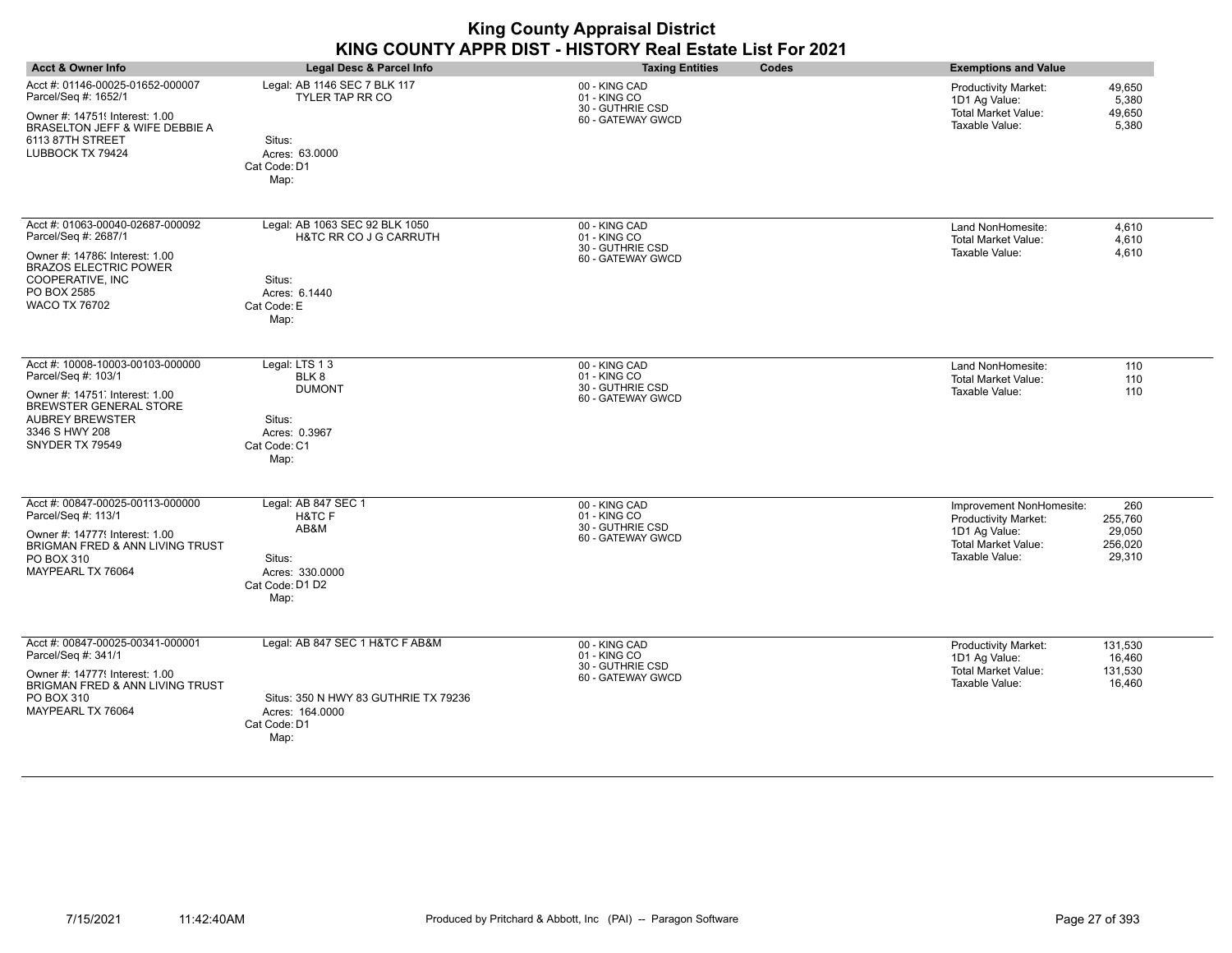| <b>King County Appraisal District</b><br>KING COUNTY APPR DIST - HISTORY Real Estate List For 2021                                                              |                                                                                                  |                                                                        |       |                                                                                                                                      |                                                           |
|-----------------------------------------------------------------------------------------------------------------------------------------------------------------|--------------------------------------------------------------------------------------------------|------------------------------------------------------------------------|-------|--------------------------------------------------------------------------------------------------------------------------------------|-----------------------------------------------------------|
| <b>Acct &amp; Owner Info</b>                                                                                                                                    | Legal Desc & Parcel Info                                                                         | <b>Taxing Entities</b>                                                 | Codes | <b>Exemptions and Value</b>                                                                                                          |                                                           |
| Acct #: 00954-00025-00342-000000<br>Parcel/Seq #: 342/1<br>Owner #: 14777! Interest: 1.00<br>BRIGMAN FRED & ANN LIVING TRUST<br>PO BOX 310<br>MAYPEARL TX 76064 | Legal: AB 954 J C BALLARD<br>Situs:<br>Acres: 15.8200<br>Cat Code: D1<br>Map:                    | 00 - KING CAD<br>01 - KING CO<br>30 - GUTHRIE CSD<br>60 - GATEWAY GWCD |       | <b>Productivity Market:</b><br>1D1 Ag Value:<br><b>Total Market Value:</b><br>Taxable Value:                                         | 12,560<br>1.380<br>12,560<br>1,380                        |
| Acct #: 00972-00025-00343-000000<br>Parcel/Seq #: 343/1<br>Owner #: 14777! Interest: 1.00<br>BRIGMAN FRED & ANN LIVING TRUST<br>PO BOX 310<br>MAYPEARL TX 76064 | Legal: AB 972 R P HUMPHRIES<br>Situs:<br>Acres: 160,0000<br>Cat Code: D1 E<br>Map:               | 00 - KING CAD<br>01 - KING CO<br>30 - GUTHRIE CSD<br>60 - GATEWAY GWCD |       | Land Homesite:<br>New Improvement Homesite:<br>Productivity Market:<br>1D1 Ag Value:<br><b>Total Market Value:</b><br>Taxable Value: | 700<br>158,670<br>123,850<br>10,960<br>283,220<br>170,330 |
| Acct #: 00998-00029-00344-000000<br>Parcel/Seq #: 344/1<br>Owner #: 147779 Interest: 1.00<br>BRIGMAN FRED & ANN LIVING TRUST<br>PO BOX 310<br>MAYPEARL TX 76064 | Legal: AB 998 E A SLOAN<br>Situs:<br>Acres: 40.0000<br>Cat Code: D1<br>Map:                      | 00 - KING CAD<br>01 - KING CO<br>30 - GUTHRIE CSD<br>60 - GATEWAY GWCD |       | <b>Productivity Market:</b><br>1D1 Ag Value:<br><b>Total Market Value:</b><br>Taxable Value:                                         | 31,310<br>2,110<br>31,310<br>2,110                        |
| Acct #: 01192-00025-00347-000000<br>Parcel/Seq #: 347/1<br>Owner #: 14777! Interest: 1.00<br>BRIGMAN FRED & ANN LIVING TRUST<br>PO BOX 310<br>MAYPEARL TX 76064 | Legal: AB 1192 J L FUTCH<br>Situs:<br>Acres: 2.0000<br>Cat Code: D1<br>Map:                      | 00 - KING CAD<br>01 - KING CO<br>30 - GUTHRIE CSD<br>60 - GATEWAY GWCD |       | Productivity Market:<br>1D1 Ag Value:<br><b>Total Market Value:</b><br>Taxable Value:                                                | 1,500<br>40<br>1,500<br>40                                |
| Acct #: 01205-00025-00348-000002<br>Parcel/Seq #: 348/1<br>Owner #: 14777! Interest: 1.00<br>BRIGMAN FRED & ANN LIVING TRUST<br>PO BOX 310<br>MAYPEARL TX 76064 | Legal: AB 1205 SEC 2 AB&M<br><b>JLFUTCH</b><br>Situs:<br>Acres: 328.0000<br>Cat Code: D1<br>Map: | 00 - KING CAD<br>01 - KING CO<br>30 - GUTHRIE CSD<br>60 - GATEWAY GWCD |       | Productivity Market:<br>1D1 Ag Value:<br><b>Total Market Value:</b><br>Taxable Value:                                                | 259,330<br>28,950<br>259,330<br>28.950                    |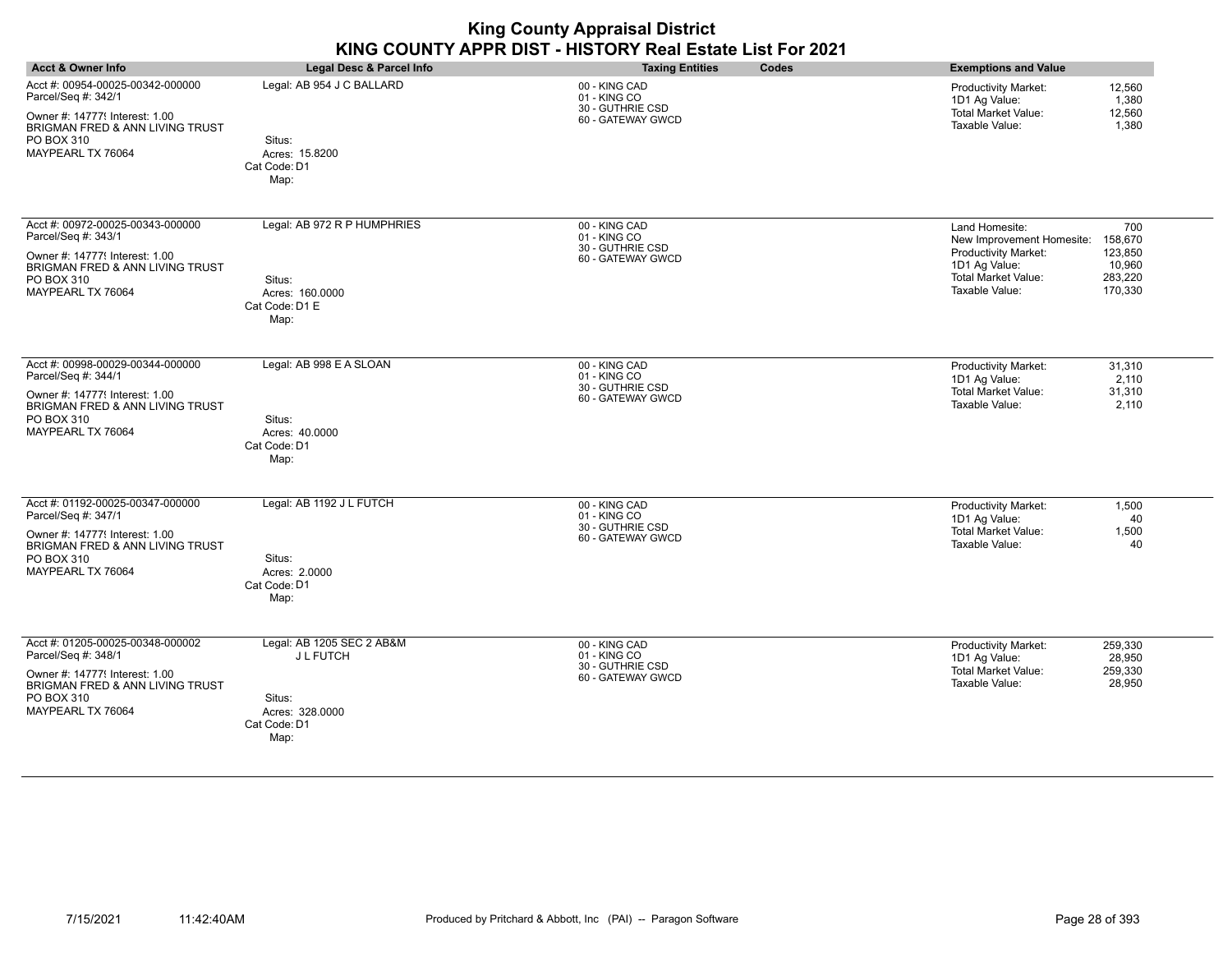| <b>King County Appraisal District</b><br>KING COUNTY APPR DIST - HISTORY Real Estate List For 2021                                                                          |                                                                                                           |                                                                        |                                                                                                                                      |  |
|-----------------------------------------------------------------------------------------------------------------------------------------------------------------------------|-----------------------------------------------------------------------------------------------------------|------------------------------------------------------------------------|--------------------------------------------------------------------------------------------------------------------------------------|--|
| <b>Acct &amp; Owner Info</b>                                                                                                                                                | Legal Desc & Parcel Info                                                                                  | Codes<br><b>Taxing Entities</b>                                        | <b>Exemptions and Value</b>                                                                                                          |  |
| Acct #: 01253-00025-00349-000000<br>Parcel/Seq #: 349/1<br>Owner #: 14777! Interest: 1.00<br>BRIGMAN FRED & ANN LIVING TRUST<br>PO BOX 310<br>MAYPEARL TX 76064             | Legal: AB 1253 AB&M H P YOUNG<br>Situs:<br>Acres: 164,0000<br>Cat Code: D1<br>Map:                        | 00 - KING CAD<br>01 - KING CO<br>30 - GUTHRIE CSD<br>60 - GATEWAY GWCD | <b>Productivity Market:</b><br>126,200<br>1D1 Ag Value:<br>8,880<br><b>Total Market Value:</b><br>126,200<br>Taxable Value:<br>8,880 |  |
| Acct #: 01051-00025-02102-000000<br>Parcel/Seq #: 2102/1<br>Owner #: 14777! Interest: 1.00<br>BRIGMAN FRED & ANN LIVING TRUST<br>PO BOX 310<br>MAYPEARL TX 76064            | Legal: AB 1051 AB&M<br><b>WA SHEEK</b><br>Situs:<br>Acres: 164.0000<br>Cat Code: D1<br>Map:               | 00 - KING CAD<br>01 - KING CO<br>30 - GUTHRIE CSD<br>60 - GATEWAY GWCD | Productivity Market:<br>132,510<br>1D1 Ag Value:<br>18,780<br><b>Total Market Value:</b><br>132,510<br>Taxable Value:<br>18,780      |  |
| Acct #: 00198-00013-00860-000217<br>Parcel/Seq #: 860/1<br>Owner #: 147554 Interest: 0.50<br><b>BRISCOE BILL &amp; GAYLE FAMILY TR</b><br><b>BOX 284</b><br>GRAHAM TX 76450 | Legal: AB 198 SEC 217 BLK F<br><b>H&amp;TC RR CO</b><br>Situs:<br>Acres: 145.8000<br>Cat Code: D1<br>Map: | 00 - KING CAD<br>01 - KING CO<br>30 - GUTHRIE CSD<br>60 - GATEWAY GWCD | Productivity Market:<br>109,350<br>2,770<br>1D1 Ag Value:<br>Total Market Value:<br>109,350<br>Taxable Value:<br>2,770               |  |
| Acct #: 00199-00013-00861-000215<br>Parcel/Seq #: 861/1<br>Owner #: 147554 Interest: 0.50<br><b>BRISCOE BILL &amp; GAYLE FAMILY TR</b><br><b>BOX 284</b><br>GRAHAM TX 76450 | Legal: AB 199 SEC 215 BK F H&TC RR CO<br>Situs:<br>Acres: 328.1000<br>Cat Code: D1<br>Map:                | 00 - KING CAD<br>01 - KING CO<br>30 - GUTHRIE CSD<br>60 - GATEWAY GWCD | 254,280<br>Productivity Market:<br>1D1 Ag Value:<br>9,190<br><b>Total Market Value:</b><br>254,280<br>Taxable Value:<br>9,190        |  |
| Acct #: 00205-00013-00862-000205<br>Parcel/Seq #: 862/1<br>Owner #: 147554 Interest: 0.50<br>BRISCOE BILL & GAYLE FAMILY TR<br><b>BOX 284</b><br>GRAHAM TX 76450            | Legal: AB 205 SEC 205 BK F H&TC RR CO<br>Situs:<br>Acres: 328.1000<br>Cat Code: D1<br>Map:                | 00 - KING CAD<br>01 - KING CO<br>30 - GUTHRIE CSD<br>60 - GATEWAY GWCD | Productivity Market:<br>246.080<br>6,890<br>1D1 Ag Value:<br><b>Total Market Value:</b><br>246,080<br>Taxable Value:<br>6,890        |  |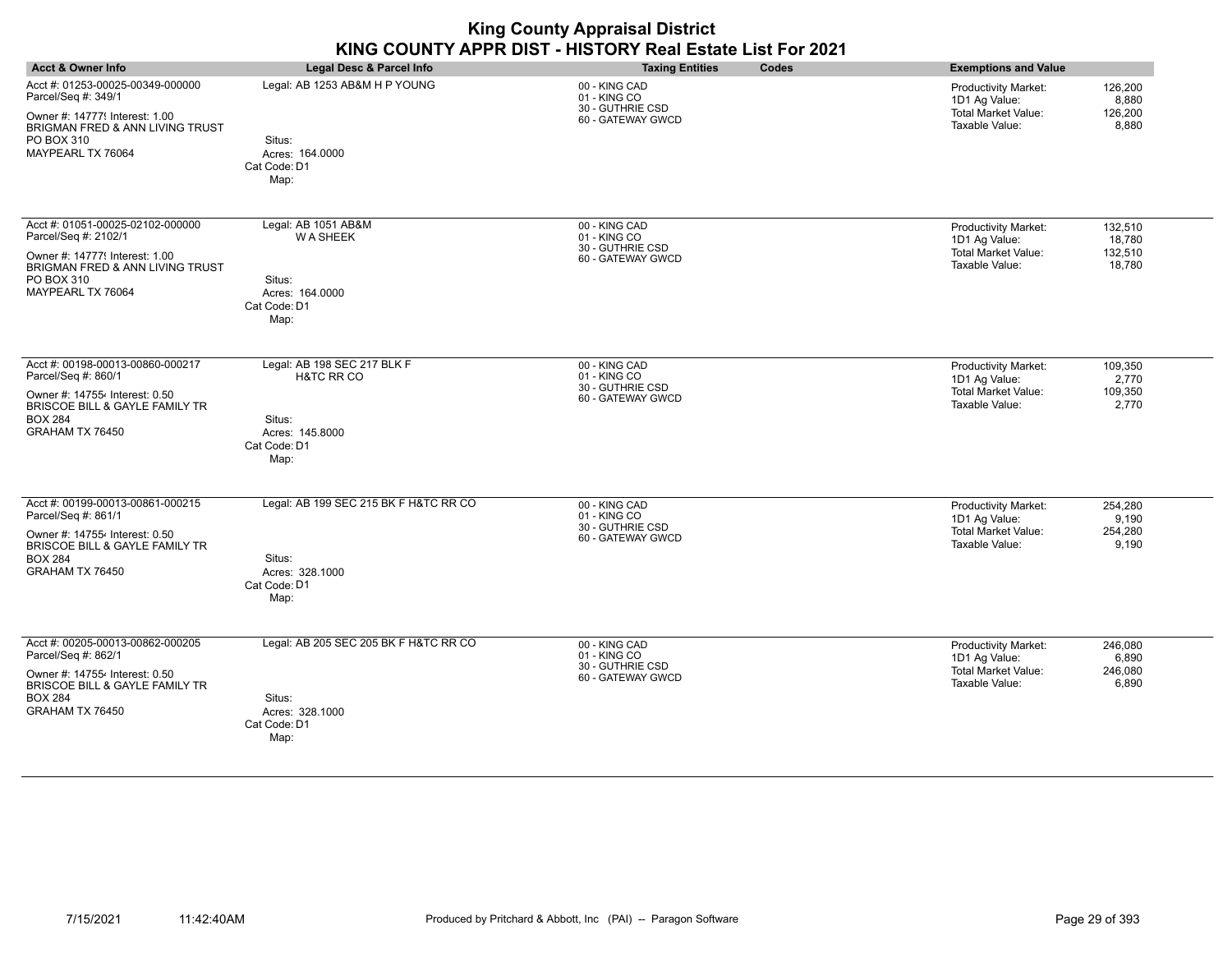| <b>King County Appraisal District</b><br>KING COUNTY APPR DIST - HISTORY Real Estate List For 2021                                                                               |                                                                                                              |                                                                        |                                                                                                                                      |  |
|----------------------------------------------------------------------------------------------------------------------------------------------------------------------------------|--------------------------------------------------------------------------------------------------------------|------------------------------------------------------------------------|--------------------------------------------------------------------------------------------------------------------------------------|--|
| <b>Acct &amp; Owner Info</b>                                                                                                                                                     | Legal Desc & Parcel Info                                                                                     | Codes<br><b>Taxing Entities</b>                                        | <b>Exemptions and Value</b>                                                                                                          |  |
| Acct #: 01049-00013-00863-000206<br>Parcel/Seq #: 863/1<br>Owner #: 147554 Interest: 0.50<br><b>BRISCOE BILL &amp; GAYLE FAMILY TR</b><br><b>BOX 284</b><br>GRAHAM TX 76450      | Legal: AB 1049 SEC 206 BLK F<br>W H SANDELL<br>Situs:<br>Acres: 328.1000<br>Cat Code: D1<br>Map:             | 00 - KING CAD<br>01 - KING CO<br>30 - GUTHRIE CSD<br>60 - GATEWAY GWCD | 254,280<br><b>Productivity Market:</b><br>1D1 Ag Value:<br>9,190<br><b>Total Market Value:</b><br>254,280<br>Taxable Value:<br>9,190 |  |
| Acct #: 01103-00013-00864-000204<br>Parcel/Seq #: 864/1<br>Owner #: 147554 Interest: 0.50<br>BRISCOE BILL & GAYLE FAMILY TR<br><b>BOX 284</b><br>GRAHAM TX 76450                 | Legal: AB 1103 SEC 204 BLK F H&TC<br>W H SANDELL<br>Situs:<br>Acres: 94.9500<br>Cat Code: D1<br>Map:         | 00 - KING CAD<br>01 - KING CO<br>30 - GUTHRIE CSD<br>60 - GATEWAY GWCD | <b>Productivity Market:</b><br>71,220<br>1D1 Ag Value:<br>1,810<br>Total Market Value:<br>71,220<br>Taxable Value:<br>1,810          |  |
| Acct #: 01136-00013-00865-000216<br>Parcel/Seq #: 865/1<br>Owner #: 147554 Interest: 0.50<br><b>BRISCOE BILL &amp; GAYLE FAMILY TR</b><br><b>BOX 284</b><br>GRAHAM TX 76450      | Legal: AB 1136 SEC 216 H&TC F<br>J N JOINER<br>Situs:<br>Acres: 328.1000<br>Cat Code: D1<br>Map:             | 00 - KING CAD<br>01 - KING CO<br>30 - GUTHRIE CSD<br>60 - GATEWAY GWCD | <b>Productivity Market:</b><br>246,080<br>1D1 Ag Value:<br>6.240<br><b>Total Market Value:</b><br>246.080<br>Taxable Value:<br>6,240 |  |
| Acct #: 00650-00040-01355-000012<br>Parcel/Seq #: 1355/1<br>Owner #: 14772( Interest: 1.00<br><b>BROOK VALLEY RANCH, LLC</b><br>543 PARK HEIGHTS CIRCLE<br><b>TYLER TX 75701</b> | Legal: AB 650 SEC 12 R M THOMSON<br>Situs:<br>Acres: 238.6940<br>Cat Code: D1<br>Map:                        | 00 - KING CAD<br>01 - KING CO<br>30 - GUTHRIE CSD<br>60 - GATEWAY GWCD | Productivity Market:<br>179,020<br>1D1 Ag Value:<br>4,540<br>Total Market Value:<br>179,020<br>Taxable Value:<br>4,540               |  |
| Acct #: 01063-00040-02381-000092<br>Parcel/Seq #: 2381/1<br>Owner #: 14772( Interest: 1.00<br>BROOK VALLEY RANCH, LLC<br>543 PARK HEIGHTS CIRCLE<br><b>TYLER TX 75701</b>        | Legal: AB 1063 SEC 92 BLK 1050 H&TC<br><b>J G CARRUTH</b><br>Situs:<br>Acres: 3.2210<br>Cat Code: D1<br>Map: | 00 - KING CAD<br>01 - KING CO<br>30 - GUTHRIE CSD<br>60 - GATEWAY GWCD | <b>Productivity Market:</b><br>2,420<br>1D1 Ag Value:<br>70<br><b>Total Market Value:</b><br>2,420<br>Taxable Value:<br>70           |  |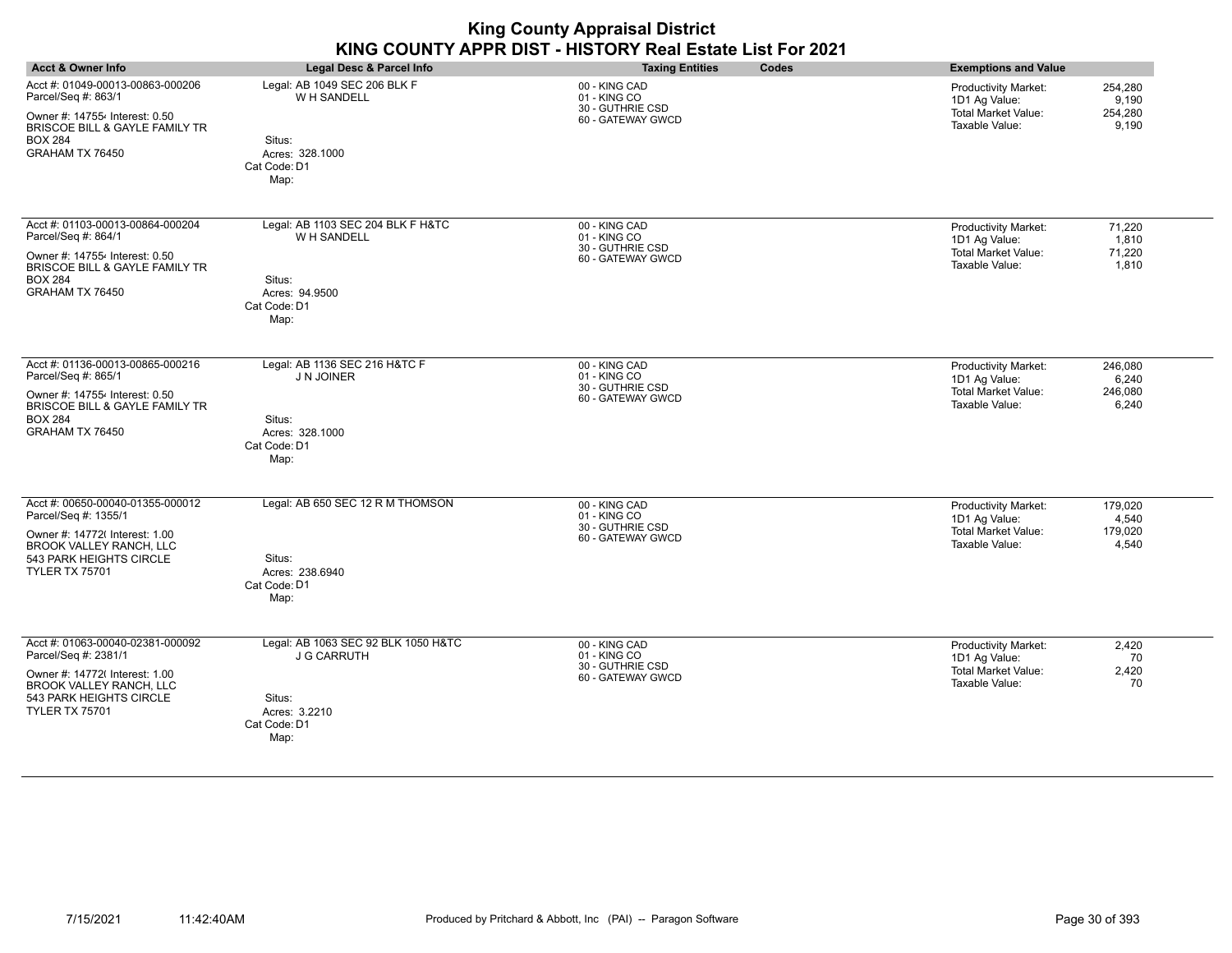| <b>Acct &amp; Owner Info</b>                                                                                                                                                     | Legal Desc & Parcel Info                                                                                                     | Codes<br><b>Taxing Entities</b>                                        | <b>Exemptions and Value</b>                                                                                                                                                                                                           |
|----------------------------------------------------------------------------------------------------------------------------------------------------------------------------------|------------------------------------------------------------------------------------------------------------------------------|------------------------------------------------------------------------|---------------------------------------------------------------------------------------------------------------------------------------------------------------------------------------------------------------------------------------|
| Acct #: 00126-00042-02383-000085<br>Parcel/Seq #: 2383/1<br>Owner #: 14772( Interest: 1.00<br>BROOK VALLEY RANCH, LLC<br>543 PARK HEIGHTS CIRCLE<br><b>TYLER TX 75701</b>        | Legal: AB 126 SEC 85 BLK 435 H&TC RR<br>Situs:<br>Acres: 236.3780<br>Cat Code: D1<br>Map:                                    | 00 - KING CAD<br>01 - KING CO<br>30 - GUTHRIE CSD<br>60 - GATEWAY GWCD | 177,280<br>Productivity Market:<br>1D1 Ag Value:<br>4,960<br><b>Total Market Value:</b><br>177,280<br>Taxable Value:<br>4,960                                                                                                         |
| Acct #: 00122-00042-02384-000093<br>Parcel/Seq #: 2384/1<br>Owner #: 14772( Interest: 1.00<br><b>BROOK VALLEY RANCH. LLC</b><br>543 PARK HEIGHTS CIRCLE<br><b>TYLER TX 75701</b> | Legal: AB 122 SEC 93 BLK 108<br><b>H&amp;TC RR</b><br>Situs:<br>Acres: 398.8730<br>Cat Code: D1<br>Map:                      | 00 - KING CAD<br>01 - KING CO<br>30 - GUTHRIE CSD<br>60 - GATEWAY GWCD | Productivity Market:<br>299,150<br>7,580<br>1D1 Ag Value:<br>Total Market Value:<br>299,150<br>Taxable Value:<br>7,580                                                                                                                |
| Acct #: 00806-00040-02391-000008<br>Parcel/Seq #: 2391/1<br>Owner #: 14772(Interest: 1.00<br>BROOK VALLEY RANCH, LLC<br>543 PARK HEIGHTS CIRCLE<br><b>TYLER TX 75701</b>         | Legal: AB 806 SEC 8 A MCCLUNG<br>Situs:<br>Acres: 5.2050<br>Cat Code: D1<br>Map:                                             | 00 - KING CAD<br>01 - KING CO<br>30 - GUTHRIE CSD<br>60 - GATEWAY GWCD | Productivity Market:<br>3,900<br>1D1 Ag Value:<br>100<br>Total Market Value:<br>3,900<br>Taxable Value:<br>100                                                                                                                        |
| Acct #: 01064-00042-02411-000000<br>Parcel/Seq #: 2411/1<br>Owner #: 14772( Interest: 1.00<br>BROOK VALLEY RANCH, LLC<br>543 PARK HEIGHTS CIRCLE<br><b>TYLER TX 75701</b>        | Legal: IMPROVEMENT ON AB 1064<br>SEC 94 BLK 108 H&TCRR<br>Situs: 2826 CR 379<br>Acres: 603.5820<br>Cat Code: D1 E D2<br>Map: | 00 - KING CAD<br>01 - KING CO<br>30 - GUTHRIE CSD<br>60 - GATEWAY GWCD | 800<br>Land NonHomesite:<br>Improvement Homesite:<br>274,410<br>Improvement NonHomesite:<br>9,500<br>Productivity Market:<br>451,940<br>1D1 Ag Value:<br>12,650<br><b>Total Market Value:</b><br>736,650<br>Taxable Value:<br>297,360 |
| Acct #: 00177-00040-02454-000007<br>Parcel/Seq #: 2454/1<br>Owner #: 14772( Interest: 1.00<br><b>BROOK VALLEY RANCH, LLC</b><br>543 PARK HEIGHTS CIRCLE<br><b>TYLER TX 75701</b> | Legal: AB 177 SEC 7 H&TC RR CO<br>Situs:<br>Acres: 0.0500<br>Cat Code: D1<br>Map:                                            | 00 - KING CAD<br>01 - KING CO<br>30 - GUTHRIE CSD<br>60 - GATEWAY GWCD | Productivity Market:<br>40<br>1D1 Ag Value:<br>10<br><b>Total Market Value:</b><br>40<br>10<br>Taxable Value:                                                                                                                         |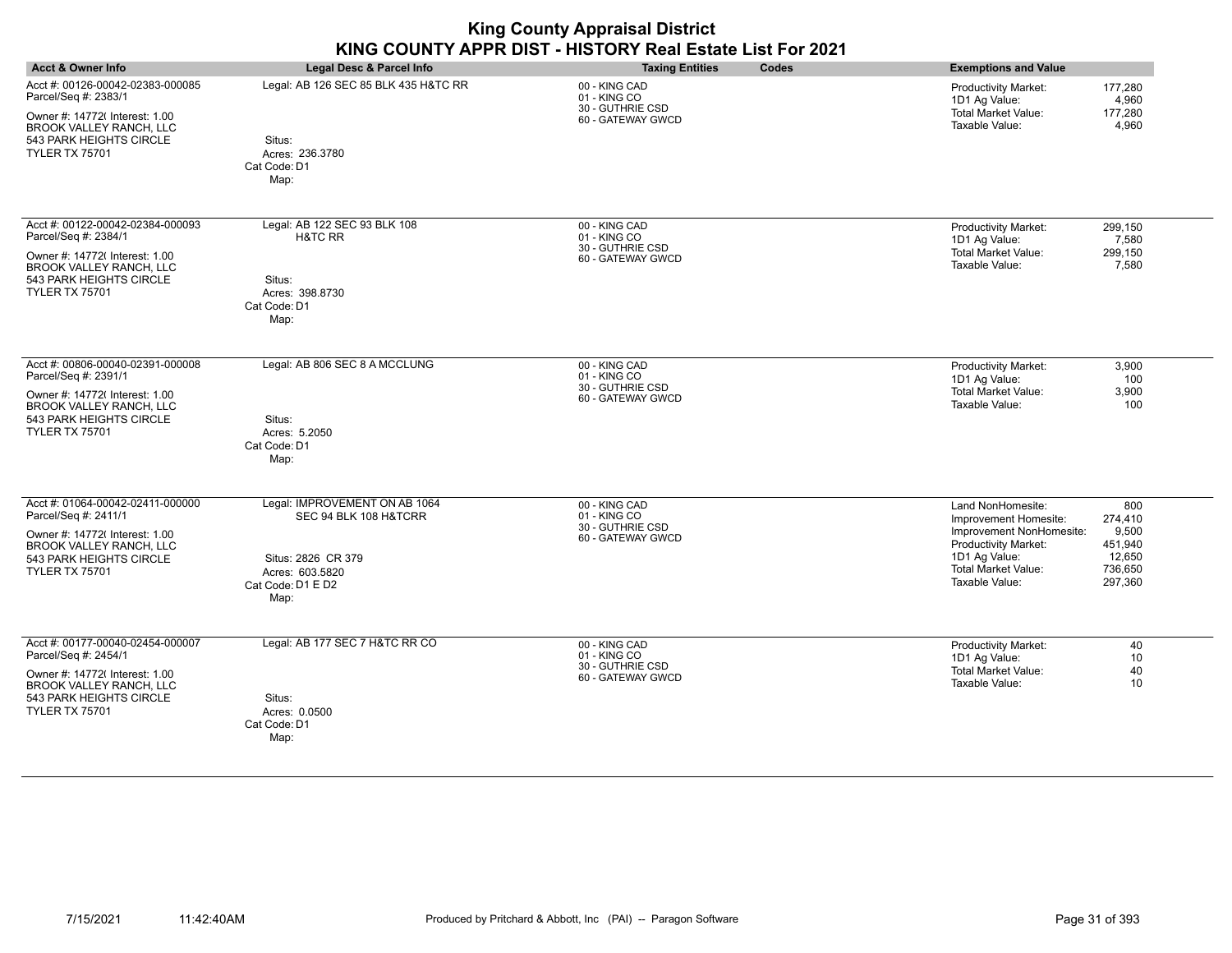| <b>King County Appraisal District</b><br>KING COUNTY APPR DIST - HISTORY Real Estate List For 2021                                                                        |                                                                                                     |                                                                        |                                                                                                                                      |  |
|---------------------------------------------------------------------------------------------------------------------------------------------------------------------------|-----------------------------------------------------------------------------------------------------|------------------------------------------------------------------------|--------------------------------------------------------------------------------------------------------------------------------------|--|
| <b>Acct &amp; Owner Info</b>                                                                                                                                              | <b>Legal Desc &amp; Parcel Info</b>                                                                 | Codes<br><b>Taxing Entities</b>                                        | <b>Exemptions and Value</b>                                                                                                          |  |
| Acct #: 00122-00040-02456-000093<br>Parcel/Seq #: 2455/1<br>Owner #: 14772(Interest: 1.00<br>BROOK VALLEY RANCH, LLC<br>543 PARK HEIGHTS CIRCLE<br><b>TYLER TX 75701</b>  | Legal: AB 122 SEC 93 BLK 108<br>H&TC RR CO<br>Situs:<br>Acres: 207.5880<br>Cat Code: D1<br>Map:     | 00 - KING CAD<br>01 - KING CO<br>30 - GUTHRIE CSD<br>60 - GATEWAY GWCD | <b>Productivity Market:</b><br>155,690<br>1D1 Ag Value:<br>3.940<br><b>Total Market Value:</b><br>155,690<br>Taxable Value:<br>3.940 |  |
| Acct #: 00149-00040-02456-000257<br>Parcel/Seq #: 2456/1<br>Owner #: 14772(Interest: 1.00<br>BROOK VALLEY RANCH, LLC<br>543 PARK HEIGHTS CIRCLE<br><b>TYLER TX 75701</b>  | Legal: AB 149 SEC 257 H&TC RR CO<br>Situs:<br>Acres: 4.7440<br>Cat Code: D1<br>Map:                 | 00 - KING CAD<br>01 - KING CO<br>30 - GUTHRIE CSD<br>60 - GATEWAY GWCD | 3,560<br><b>Productivity Market:</b><br>1D1 Ag Value:<br>90<br><b>Total Market Value:</b><br>3,560<br>Taxable Value:<br>90           |  |
| Acct #: 00651-00040-02457-000013<br>Parcel/Seq #: 2457/1<br>Owner #: 14772(Interest: 1.00<br>BROOK VALLEY RANCH, LLC<br>543 PARK HEIGHTS CIRCLE<br><b>TYLER TX 75701</b>  | Legal: AB 651 SEC 13 R M THOMSON<br>Situs:<br>Acres: 40.4480<br>Cat Code: D1<br>Map:                | 00 - KING CAD<br>01 - KING CO<br>30 - GUTHRIE CSD<br>60 - GATEWAY GWCD | 30,340<br><b>Productivity Market:</b><br>1D1 Ag Value:<br>770<br><b>Total Market Value:</b><br>30,340<br>Taxable Value:<br>770       |  |
| Acct #: 01188-00040-02458-000044<br>Parcel/Seq #: 2458/1<br>Owner #: 14772( Interest: 1.00<br>BROOK VALLEY RANCH, LLC<br>543 PARK HEIGHTS CIRCLE<br><b>TYLER TX 75701</b> | Legal: AB 1188 SEC 44 J L PARSONS<br>Situs:<br>Acres: 401.7730<br>Cat Code: D1<br>Map:              | 00 - KING CAD<br>01 - KING CO<br>30 - GUTHRIE CSD<br>60 - GATEWAY GWCD | Productivity Market:<br>301,330<br>1D1 Ag Value:<br>7,630<br><b>Total Market Value:</b><br>301,330<br>Taxable Value:<br>7,630        |  |
| Acct #: 20017-40005-01963-000000<br>Parcel/Seq #: 1963/1<br>Owner #: 14728( Interest: 1.00<br><b>BROOKSEY COKER</b><br>501 LIVE OAK<br>INGRAM TX 78025                    | Legal: LTS 45<br><b>BLK 17</b><br><b>GUTHRIE</b><br>Situs:<br>Acres: 0.2511<br>Cat Code: C1<br>Map: | 00 - KING CAD<br>01 - KING CO<br>30 - GUTHRIE CSD<br>60 - GATEWAY GWCD | 350<br>Land NonHomesite:<br>350<br>Total Market Value:<br>Taxable Value:<br>350                                                      |  |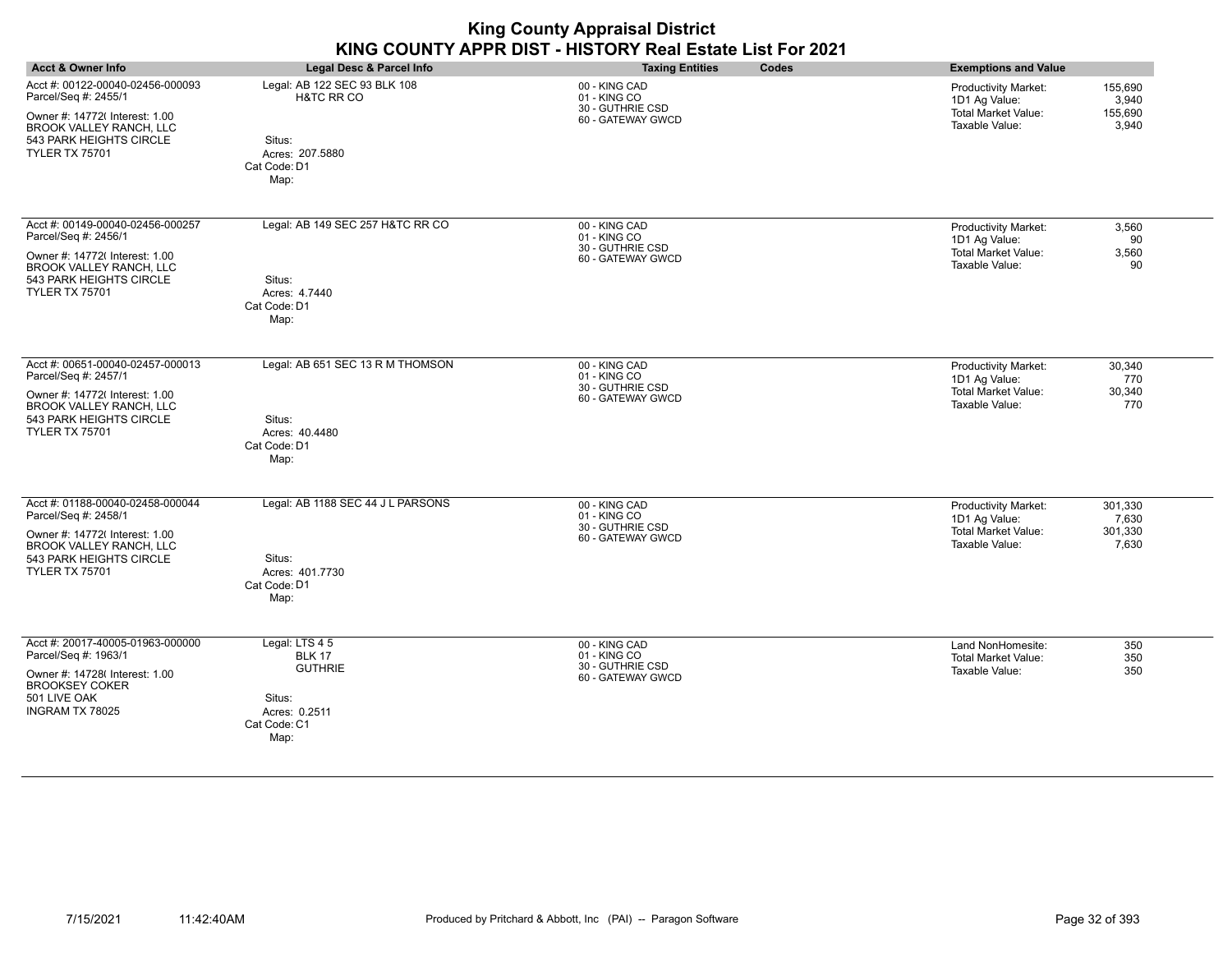| <b>King County Appraisal District</b><br>KING COUNTY APPR DIST - HISTORY Real Estate List For 2021                                                                                                                   |                                                                                                                                    |                                                                        |       |                                                                                       |                                      |
|----------------------------------------------------------------------------------------------------------------------------------------------------------------------------------------------------------------------|------------------------------------------------------------------------------------------------------------------------------------|------------------------------------------------------------------------|-------|---------------------------------------------------------------------------------------|--------------------------------------|
| <b>Acct &amp; Owner Info</b>                                                                                                                                                                                         | <b>Legal Desc &amp; Parcel Info</b>                                                                                                | <b>Taxing Entities</b>                                                 | Codes | <b>Exemptions and Value</b>                                                           |                                      |
| Acct #: 20005-60011-00426-000000<br>Parcel/Seq #: 426/1<br>Owner #: 147248 Interest: 0.67<br><b>BROWN MARY ALICE ESTATE</b><br><b>BOBBY BROWN INSURANCE</b><br>710 LAMAR ST., STE 101<br>WICHITA FALLS TX 76301-6834 | Legal: LTS 6-11<br>BLK <sub>5</sub><br><b>GUTHRIE</b><br>2/3 UNDIVIDED INTEREST<br>Situs:<br>Acres: 0.2869<br>Cat Code: C1<br>Map: | 00 - KING CAD<br>01 - KING CO<br>30 - GUTHRIE CSD<br>60 - GATEWAY GWCD |       | Land NonHomesite:<br><b>Total Market Value:</b><br>Taxable Value:                     | 400<br>400<br>400                    |
| Acct #: 20007-00000-00427-000000<br>Parcel/Seq #: 427/1<br>Owner #: 147248 Interest: 0.67<br><b>BROWN MARY ALICE ESTATE</b><br><b>BOBBY BROWN INSURANCE</b><br>710 LAMAR ST., STE 101<br>WICHITA FALLS TX 76301-6834 | Legal: LTS 7 8 11 12 17 18<br>BLK7<br><b>GUTHRIE</b><br>2/3 UNDIVIDED INTEREST<br>Situs:<br>Acres: 0.3216<br>Cat Code: C1<br>Map:  | 00 - KING CAD<br>01 - KING CO<br>30 - GUTHRIE CSD<br>60 - GATEWAY GWCD |       | Land NonHomesite:<br><b>Total Market Value:</b><br>Taxable Value:                     | 400<br>400<br>400                    |
| Acct #: 00371-00033-00526-000108<br>Parcel/Seq #: 526/1<br>Owner #: 14788 Interest: 0.50<br><b>BRYSON BIRD CREEK LLC</b><br>4549 BOLES ROAD<br>LABADIE MO 63055                                                      | Legal: AB 371 SEC 108 J B RECTOR<br>Situs:<br>Acres: 248.2500<br>Cat Code: D1<br>Map:                                              | 00 - KING CAD<br>01 - KING CO<br>30 - GUTHRIE CSD<br>60 - GATEWAY GWCD |       | Productivity Market:<br>1D1 Ag Value:<br><b>Total Market Value:</b><br>Taxable Value: | 179,980<br>3,370<br>179,980<br>3,370 |
| Acct #: 00377-00033-00528-000118<br>Parcel/Seq #: 528/1<br>Owner #: 14788 Interest: 0.50<br>BRYSON BIRD CREEK LLC<br>4549 BOLES ROAD<br>LABADIE MO 63055                                                             | Legal: AB 377 SEC 118 J B RECTOR<br>Situs:<br>Acres: 26.1500<br>Cat Code: D1<br>Map:                                               | 00 - KING CAD<br>01 - KING CO<br>30 - GUTHRIE CSD<br>60 - GATEWAY GWCD |       | Productivity Market:<br>1D1 Ag Value:<br>Total Market Value:<br>Taxable Value:        | 19,620<br>500<br>19,620<br>500       |
| Acct #: 00395-00033-00529-000128<br>Parcel/Seq #: 529/1<br>Owner #: 14788' Interest: 0.50<br><b>BRYSON BIRD CREEK LLC</b><br>4549 BOLES ROAD<br>LABADIE MO 63055                                                     | Legal: AB 395 SEC 128 J B RECTOR<br>Situs:<br>Acres: 320.0000<br>Cat Code: D1<br>Map:                                              | 00 - KING CAD<br>01 - KING CO<br>30 - GUTHRIE CSD<br>60 - GATEWAY GWCD |       | Productivity Market:<br>1D1 Ag Value:<br><b>Total Market Value:</b><br>Taxable Value: | 232,000<br>4,800<br>232,000<br>4,800 |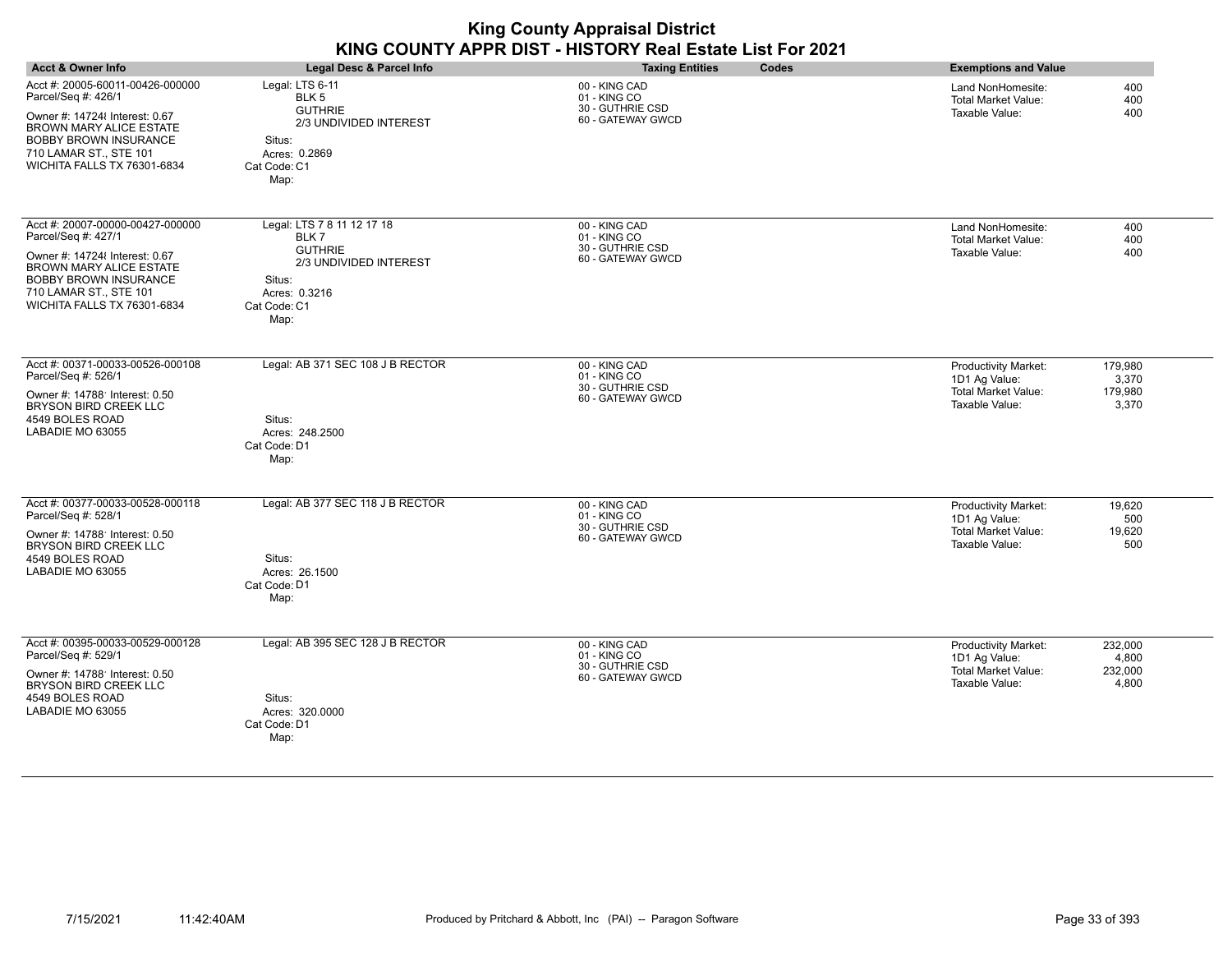| <b>King County Appraisal District</b><br>KING COUNTY APPR DIST - HISTORY Real Estate List For 2021                                                               |                                                                                       |                                                                        |                                                                                                                                      |  |
|------------------------------------------------------------------------------------------------------------------------------------------------------------------|---------------------------------------------------------------------------------------|------------------------------------------------------------------------|--------------------------------------------------------------------------------------------------------------------------------------|--|
| Acct & Owner Info                                                                                                                                                | <b>Legal Desc &amp; Parcel Info</b>                                                   | <b>Taxing Entities</b><br>Codes                                        | <b>Exemptions and Value</b>                                                                                                          |  |
| Acct #: 00397-00033-00530-000116<br>Parcel/Seq #: 530/1<br>Owner #: 14788 Interest: 0.50<br>BRYSON BIRD CREEK LLC<br>4549 BOLES ROAD<br>LABADIE MO 63055         | Legal: AB 397 SEC 116 J B RECTOR<br>Situs:<br>Acres: 235.4000<br>Cat Code: D1<br>Map: | 00 - KING CAD<br>01 - KING CO<br>30 - GUTHRIE CSD<br>60 - GATEWAY GWCD | Productivity Market:<br>170,670<br>1D1 Ag Value:<br>3,380<br><b>Total Market Value:</b><br>170.670<br>Taxable Value:<br>3,380        |  |
| Acct #: 00398-00033-00531-000115<br>Parcel/Seq #: 531/1<br>Owner #: 14788' Interest: 0.50<br>BRYSON BIRD CREEK LLC<br>4549 BOLES ROAD<br>LABADIE MO 63055        | Legal: AB 398 SEC 115 J B RECTOR<br>Situs:<br>Acres: 147.8500<br>Cat Code: D1<br>Map: | 00 - KING CAD<br>01 - KING CO<br>30 - GUTHRIE CSD<br>60 - GATEWAY GWCD | <b>Productivity Market:</b><br>107,190<br>2,040<br>1D1 Ag Value:<br>Total Market Value:<br>107,190<br>Taxable Value:<br>2,040        |  |
| Acct #: 00400-00033-00532-000114<br>Parcel/Seq #: 532/1<br>Owner #: 14788' Interest: 0.50<br>BRYSON BIRD CREEK LLC<br>4549 BOLES ROAD<br>LABADIE MO 63055        | Legal: AB 400 SEC 114 J B RECTOR<br>Situs:<br>Acres: 220.2500<br>Cat Code: D1<br>Map: | 00 - KING CAD<br>01 - KING CO<br>30 - GUTHRIE CSD<br>60 - GATEWAY GWCD | 159,690<br><b>Productivity Market:</b><br>1D1 Ag Value:<br>3,030<br><b>Total Market Value:</b><br>159,690<br>Taxable Value:<br>3,030 |  |
| Acct #: 00404-00033-00533-000110<br>Parcel/Seq #: 533/1<br>Owner #: 14788' Interest: 0.50<br><b>BRYSON BIRD CREEK LLC</b><br>4549 BOLES ROAD<br>LABADIE MO 63055 | Legal: AB 404 SEC 110 J B RECTOR<br>Situs:<br>Acres: 234.0000<br>Cat Code: D1<br>Map: | 00 - KING CAD<br>01 - KING CO<br>30 - GUTHRIE CSD<br>60 - GATEWAY GWCD | Productivity Market:<br>169,650<br>1D1 Ag Value:<br>3,040<br><b>Total Market Value:</b><br>169,650<br>Taxable Value:<br>3,040        |  |
| Acct #: 00405-00033-00534-000111<br>Parcel/Seq #: 534/1<br>Owner #: 14788 Interest: 0.50<br><b>BRYSON BIRD CREEK LLC</b><br>4549 BOLES ROAD<br>LABADIE MO 63055  | Legal: AB 405 SEC 111 J B RECTOR<br>Situs:<br>Acres: 208.7500<br>Cat Code: D1<br>Map: | 00 - KING CAD<br>01 - KING CO<br>30 - GUTHRIE CSD<br>60 - GATEWAY GWCD | Productivity Market:<br>151,350<br>2,960<br>1D1 Ag Value:<br><b>Total Market Value:</b><br>151,350<br>Taxable Value:<br>2,960        |  |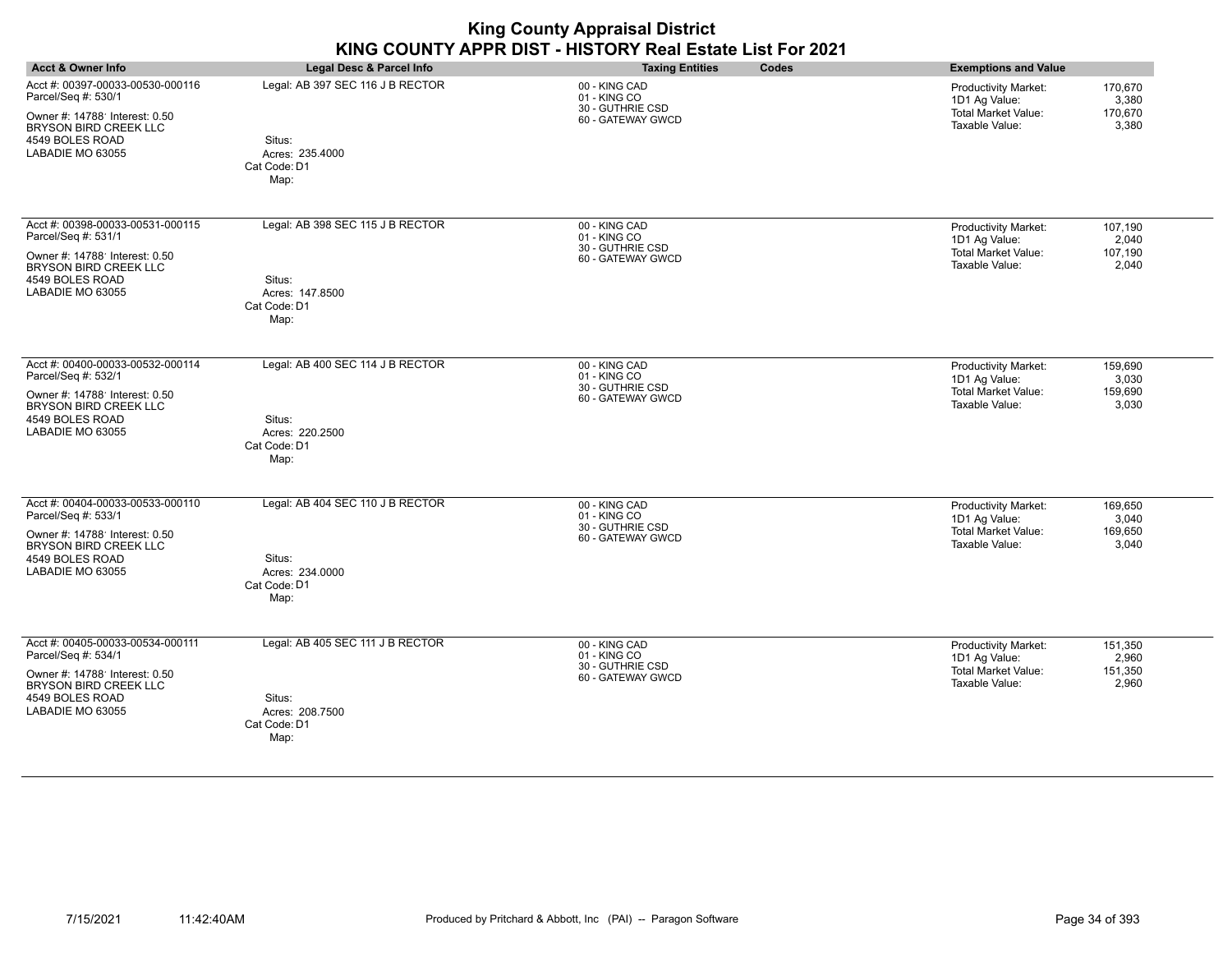| <b>King County Appraisal District</b><br>KING COUNTY APPR DIST - HISTORY Real Estate List For 2021                                                               |                                                                                       |                                                                        |       |                                                                                              |                                      |
|------------------------------------------------------------------------------------------------------------------------------------------------------------------|---------------------------------------------------------------------------------------|------------------------------------------------------------------------|-------|----------------------------------------------------------------------------------------------|--------------------------------------|
| <b>Acct &amp; Owner Info</b>                                                                                                                                     | Legal Desc & Parcel Info                                                              | <b>Taxing Entities</b>                                                 | Codes | <b>Exemptions and Value</b>                                                                  |                                      |
| Acct #: 00406-00033-00535-000113<br>Parcel/Seq #: 535/1<br>Owner #: 14788' Interest: 0.50<br><b>BRYSON BIRD CREEK LLC</b><br>4549 BOLES ROAD<br>LABADIE MO 63055 | Legal: AB 406 SEC 113 J B RECTOR<br>Situs:<br>Acres: 220.2500<br>Cat Code: D1<br>Map: | 00 - KING CAD<br>01 - KING CO<br>30 - GUTHRIE CSD<br>60 - GATEWAY GWCD |       | <b>Productivity Market:</b><br>1D1 Ag Value:<br><b>Total Market Value:</b><br>Taxable Value: | 159,690<br>3.050<br>159.690<br>3,050 |
| Acct #: 00407-00033-00536-000112<br>Parcel/Seq #: 536/1<br>Owner #: 14788' Interest: 0.50<br>BRYSON BIRD CREEK LLC<br>4549 BOLES ROAD<br>LABADIE MO 63055        | Legal: AB 407 SEC 112 J B RECTOR<br>Situs:<br>Acres: 212.2500<br>Cat Code: D1<br>Map: | 00 - KING CAD<br>01 - KING CO<br>30 - GUTHRIE CSD<br>60 - GATEWAY GWCD |       | <b>Productivity Market:</b><br>1D1 Ag Value:<br><b>Total Market Value:</b><br>Taxable Value: | 153,880<br>3,190<br>153,880<br>3,190 |
| Acct #: 00408-00033-00537-000127<br>Parcel/Seq #: 537/1<br>Owner #: 14788 Interest: 0.50<br><b>BRYSON BIRD CREEK LLC</b><br>4549 BOLES ROAD<br>LABADIE MO 63055  | Legal: AB 408 SEC 127 J B RECTOR<br>Situs:<br>Acres: 128,0000<br>Cat Code: D1<br>Map: | 00 - KING CAD<br>01 - KING CO<br>30 - GUTHRIE CSD<br>60 - GATEWAY GWCD |       | Productivity Market:<br>1D1 Ag Value:<br><b>Total Market Value:</b><br>Taxable Value:        | 92,800<br>1,920<br>92,800<br>1,920   |
| Acct #: 00410-00033-00538-000117<br>Parcel/Seq #: 538/1<br>Owner #: 14788' Interest: 0.50<br>BRYSON BIRD CREEK LLC<br>4549 BOLES ROAD<br>LABADIE MO 63055        | Legal: AB 410 SEC 117 J B RECTOR<br>Situs:<br>Acres: 67.8000<br>Cat Code: D1<br>Map:  | 00 - KING CAD<br>01 - KING CO<br>30 - GUTHRIE CSD<br>60 - GATEWAY GWCD |       | Productivity Market:<br>1D1 Ag Value:<br>Total Market Value:<br>Taxable Value:               | 49,160<br>1,020<br>49,160<br>1,020   |
| Acct #: 00413-00033-00540-000121<br>Parcel/Seq #: 540/1<br>Owner #: 14788' Interest: 0.50<br><b>BRYSON BIRD CREEK LLC</b><br>4549 BOLES ROAD<br>LABADIE MO 63055 | Legal: AB 413 SEC 121 J B RECTOR<br>Situs:<br>Acres: 102.2250<br>Cat Code: D1<br>Map: | 00 - KING CAD<br>01 - KING CO<br>30 - GUTHRIE CSD<br>60 - GATEWAY GWCD |       | <b>Productivity Market:</b><br>1D1 Ag Value:<br><b>Total Market Value:</b><br>Taxable Value: | 74,120<br>1,540<br>74,120<br>1,540   |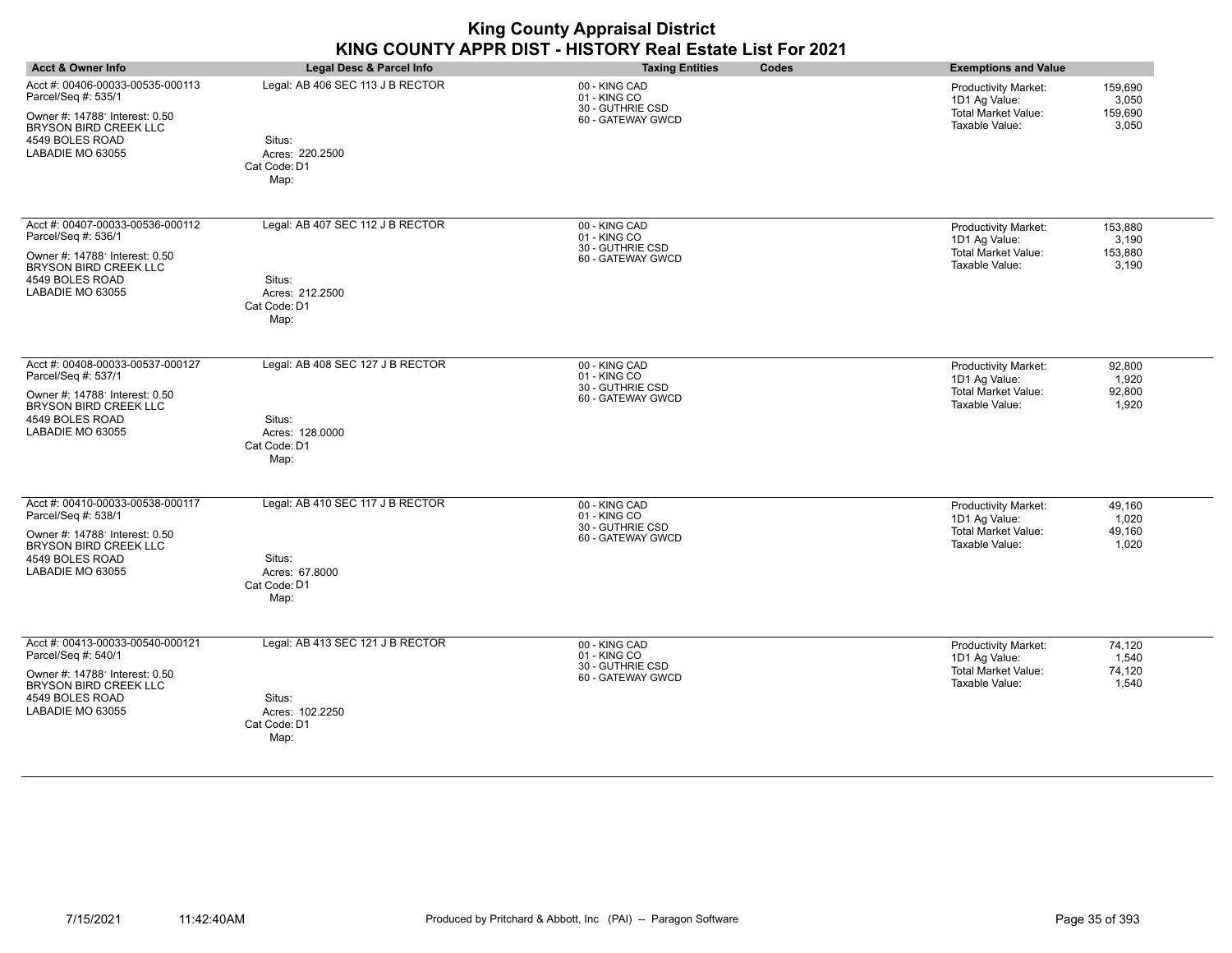| <b>King County Appraisal District</b><br>KING COUNTY APPR DIST - HISTORY Real Estate List For 2021                                                               |                                                                                       |                                                                        |                                                                                                                               |  |
|------------------------------------------------------------------------------------------------------------------------------------------------------------------|---------------------------------------------------------------------------------------|------------------------------------------------------------------------|-------------------------------------------------------------------------------------------------------------------------------|--|
| Acct & Owner Info                                                                                                                                                | <b>Legal Desc &amp; Parcel Info</b>                                                   | <b>Taxing Entities</b><br>Codes                                        | <b>Exemptions and Value</b>                                                                                                   |  |
| Acct #: 00417-00033-00541-000119<br>Parcel/Seq #: 541/1<br>Owner #: 14788' Interest: 0.50<br><b>BRYSON BIRD CREEK LLC</b><br>4549 BOLES ROAD<br>LABADIE MO 63055 | Legal: AB 417 SEC 119 J B RECTOR<br>Situs:<br>Acres: 320.0000<br>Cat Code: D1<br>Map: | 00 - KING CAD<br>01 - KING CO<br>30 - GUTHRIE CSD<br>60 - GATEWAY GWCD | 232,000<br>Productivity Market:<br>1D1 Ag Value:<br>4,800<br><b>Total Market Value:</b><br>232,000<br>Taxable Value:<br>4,800 |  |
| Acct #: 00431-00033-00543-000120<br>Parcel/Seq #: 543/1<br>Owner #: 14788' Interest: 0.50<br>BRYSON BIRD CREEK LLC<br>4549 BOLES ROAD<br>LABADIE MO 63055        | Legal: AB 431 SEC 120 J B RECTOR<br>Situs:<br>Acres: 297.0000<br>Cat Code: D1<br>Map: | 00 - KING CAD<br>01 - KING CO<br>30 - GUTHRIE CSD<br>60 - GATEWAY GWCD | Productivity Market:<br>215,330<br>1D1 Ag Value:<br>4,460<br>Total Market Value:<br>215,330<br>Taxable Value:<br>4,460        |  |
| Acct #: 00447-00044-00550-000043<br>Parcel/Seq #: 550/1<br>Owner #: 14788' Interest: 0.50<br><b>BRYSON BIRD CREEK LLC</b><br>4549 BOLES ROAD<br>LABADIE MO 63055 | Legal: AB 447 SEC 43 R M THOMSON<br>Situs:<br>Acres: 119,9000<br>Cat Code: D1<br>Map: | 00 - KING CAD<br>01 - KING CO<br>30 - GUTHRIE CSD<br>60 - GATEWAY GWCD | Productivity Market:<br>86,930<br>1D1 Ag Value:<br>1,560<br><b>Total Market Value:</b><br>86,930<br>Taxable Value:<br>1,560   |  |
| Acct #: 00450-00044-00553-000044<br>Parcel/Seq #: 553/1<br>Owner #: 14788' Interest: 0.50<br><b>BRYSON BIRD CREEK LLC</b><br>4549 BOLES ROAD<br>LABADIE MO 63055 | Legal: AB 450 SEC 44 R M THOMSON<br>Situs:<br>Acres: 137.6500<br>Cat Code: D1<br>Map: | 00 - KING CAD<br>01 - KING CO<br>30 - GUTHRIE CSD<br>60 - GATEWAY GWCD | Productivity Market:<br>99,800<br>1D1 Ag Value:<br>1,790<br>Total Market Value:<br>99,800<br>Taxable Value:<br>1,790          |  |
| Acct #: 00455-00044-00544-000049<br>Parcel/Seq #: 554/1<br>Owner #: 14788' Interest: 0.50<br>BRYSON BIRD CREEK LLC<br>4549 BOLES ROAD<br>LABADIE MO 63055        | Legal: AB 455 SEC 49 J B RECTOR<br>Situs:<br>Acres: 242.0000<br>Cat Code: D1<br>Map:  | 00 - KING CAD<br>01 - KING CO<br>30 - GUTHRIE CSD<br>60 - GATEWAY GWCD | Productivity Market:<br>175,450<br>1D1 Ag Value:<br>3,150<br><b>Total Market Value:</b><br>175,450<br>Taxable Value:<br>3,150 |  |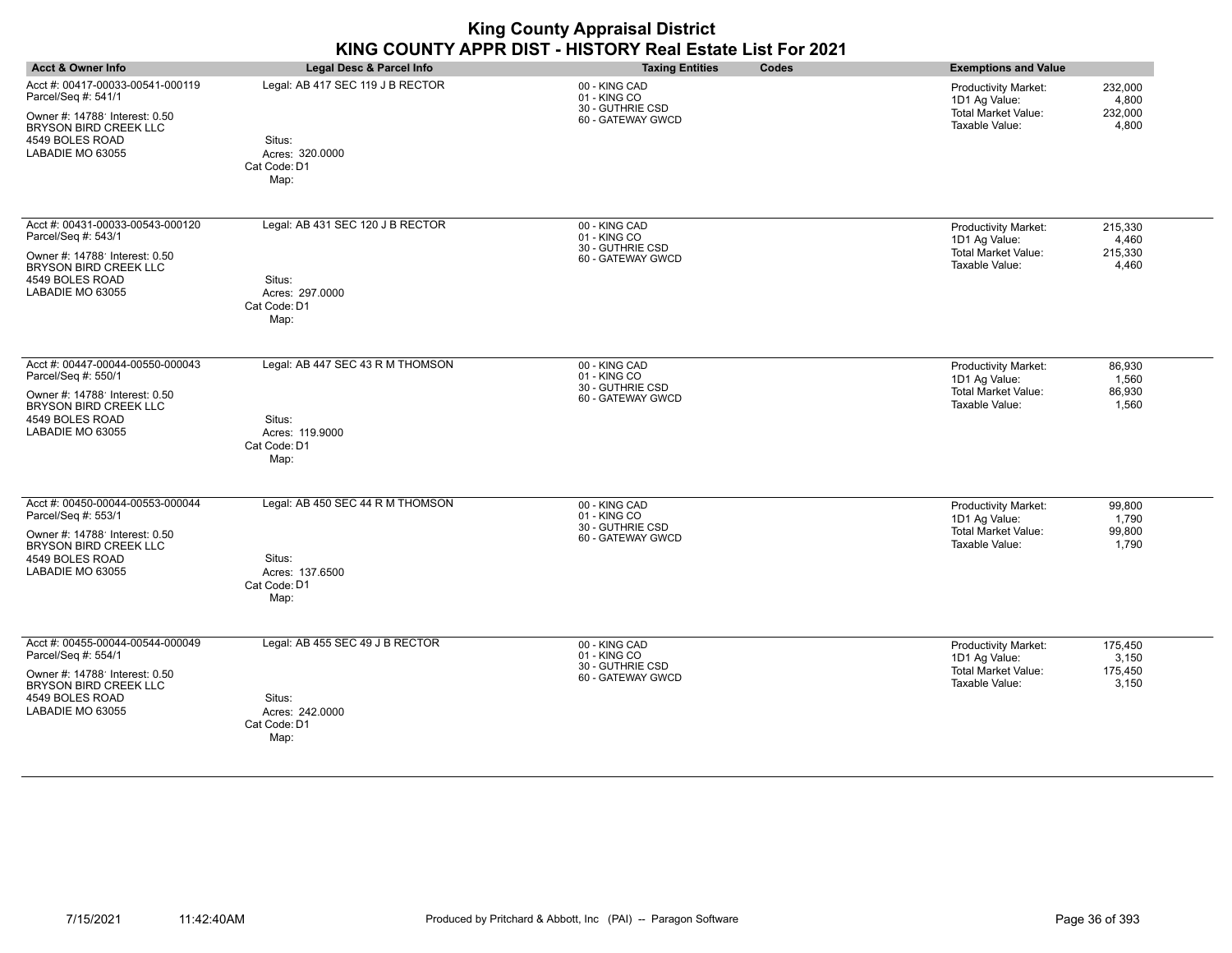| <b>King County Appraisal District</b><br>KING COUNTY APPR DIST - HISTORY Real Estate List For 2021                                                                |                                                                                        |                                                                        |       |                                                                                              |                                      |  |
|-------------------------------------------------------------------------------------------------------------------------------------------------------------------|----------------------------------------------------------------------------------------|------------------------------------------------------------------------|-------|----------------------------------------------------------------------------------------------|--------------------------------------|--|
| Acct & Owner Info                                                                                                                                                 | Legal Desc & Parcel Info                                                               | <b>Taxing Entities</b>                                                 | Codes | <b>Exemptions and Value</b>                                                                  |                                      |  |
| Acct #: 00616-00033-00581-000175<br>Parcel/Seq #: 581/1<br>Owner #: 14788' Interest: 0.50<br><b>BRYSON BIRD CREEK LLC</b><br>4549 BOLES ROAD<br>LABADIE MO 63055  | Legal: AB 616 SEC 175 J B RECTOR<br>Situs:<br>Acres: 97.5000<br>Cat Code: D1<br>Map:   | 00 - KING CAD<br>01 - KING CO<br>30 - GUTHRIE CSD<br>60 - GATEWAY GWCD |       | <b>Productivity Market:</b><br>1D1 Ag Value:<br><b>Total Market Value:</b><br>Taxable Value: | 70,690<br>1.470<br>70,690<br>1,470   |  |
| Acct #: 00335-00046-02692-000002<br>Parcel/Seq #: 2692/1<br>Owner #: 14788' Interest: 0.50<br>BRYSON BIRD CREEK LLC<br>4549 BOLES ROAD<br>LABADIE MO 63055        | Legal: AB 335 SEC 2 W H FISHER<br>Situs:<br>Acres: 107.9500<br>Cat Code: D1<br>Map:    | 00 - KING CAD<br>01 - KING CO<br>30 - GUTHRIE CSD<br>60 - GATEWAY GWCD |       | Productivity Market:<br>1D1 Ag Value:<br><b>Total Market Value:</b><br>Taxable Value:        | 78,270<br>1,410<br>78,270<br>1,410   |  |
| Acct #: 00375-00033-02693-000109<br>Parcel/Seq #: 2693/1<br>Owner #: 14788' Interest: 0.50<br>BRYSON BIRD CREEK LLC<br>4549 BOLES ROAD<br>LABADIE MO 63055        | Legal: AB 375 SEC 109 J B RECTOR<br>Situs:<br>Acres: 237.9000<br>Cat Code: D1<br>Map:  | 00 - KING CAD<br>01 - KING CO<br>30 - GUTHRIE CSD<br>60 - GATEWAY GWCD |       | <b>Productivity Market:</b><br>1D1 Ag Value:<br><b>Total Market Value:</b><br>Taxable Value: | 172,480<br>3,100<br>172,480<br>3,100 |  |
| Acct #: 00436-02694-00544-000037<br>Parcel/Seq #: 2694/1<br>Owner #: 14788' Interest: 0.50<br><b>BRYSON BIRD CREEK LLC</b><br>4549 BOLES ROAD<br>LABADIE MO 63055 | Legal: AB 436 SEC 37 R M THOMPSON<br>Situs:<br>Acres: 111.1000<br>Cat Code: D1<br>Map: | 00 - KING CAD<br>01 - KING CO<br>30 - GUTHRIE CSD<br>60 - GATEWAY GWCD |       | Productivity Market:<br>1D1 Ag Value:<br><b>Total Market Value:</b><br>Taxable Value:        | 83,330<br>2.110<br>83,330<br>2,110   |  |
| Acct #: 00437-00031-02695-000038<br>Parcel/Seq #: 2695/1<br>Owner #: 14788' Interest: 0.50<br>BRYSON BIRD CREEK LLC<br>4549 BOLES ROAD<br>LABADIE MO 63055        | Legal: AB 437 SEC 38 R M THOMPSON<br>Situs:<br>Acres: 123.2500<br>Cat Code: D1<br>Map: | 00 - KING CAD<br>01 - KING CO<br>30 - GUTHRIE CSD<br>60 - GATEWAY GWCD |       | Productivity Market:<br>1D1 Ag Value:<br><b>Total Market Value:</b><br>Taxable Value:        | 89,360<br>1,850<br>89,360<br>1.850   |  |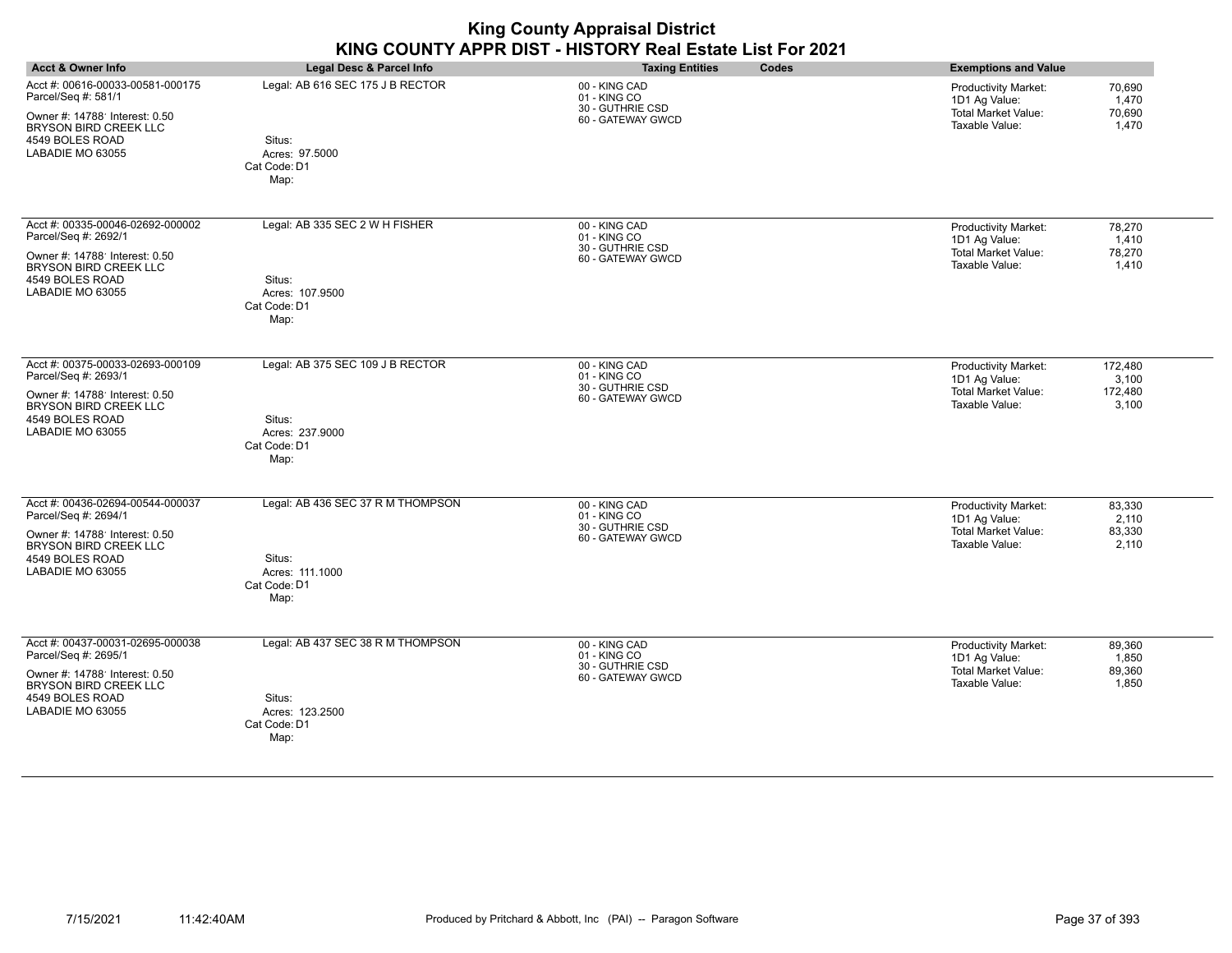| <b>Acct &amp; Owner Info</b>                                                                                                                                      | Legal Desc & Parcel Info                                                                                                                 | <b>Taxing Entities</b><br>Codes                                        | <b>Exemptions and Value</b>                                                                                                                                                                                                     |
|-------------------------------------------------------------------------------------------------------------------------------------------------------------------|------------------------------------------------------------------------------------------------------------------------------------------|------------------------------------------------------------------------|---------------------------------------------------------------------------------------------------------------------------------------------------------------------------------------------------------------------------------|
| Acct #: 00438-00031-02696-000039<br>Parcel/Seq #: 2696/1<br>Owner #: 14788' Interest: 0.50<br>BRYSON BIRD CREEK LLC<br>4549 BOLES ROAD<br>LABADIE MO 63055        | Legal: AB 438 SEC 39 R M THOMPSON<br>Situs:<br>Acres: 116.3000<br>Cat Code: D1<br>Map:                                                   | 00 - KING CAD<br>01 - KING CO<br>30 - GUTHRIE CSD<br>60 - GATEWAY GWCD | <b>Productivity Market:</b><br>87,230<br>2,210<br>1D1 Ag Value:<br><b>Total Market Value:</b><br>87,230<br>Taxable Value:<br>2,210                                                                                              |
| Acct #: 00439-00031-02697-000000<br>Parcel/Seq #: 2697/1<br>Owner #: 14788' Interest: 0.50<br>BRYSON BIRD CREEK LLC<br>4549 BOLES ROAD<br>LABADIE MO 63055        | Legal: AB 439<br>RM THOMSON SEC 40<br>Situs:<br>Acres: 103.7000<br>Cat Code: D1 D2<br>Map:                                               | 00 - KING CAD<br>01 - KING CO<br>30 - GUTHRIE CSD<br>60 - GATEWAY GWCD | Improvement NonHomesite:<br>1,880<br>Productivity Market:<br>77,780<br>1D1 Ag Value:<br>1,970<br><b>Total Market Value:</b><br>79,660<br>Taxable Value:<br>3,850                                                                |
| Acct #: 00446-00003-02698-000000<br>Parcel/Seq #: 2698/1<br>Owner #: 14788' Interest: 0.50<br><b>BRYSON BIRD CREEK LLC</b><br>4549 BOLES ROAD<br>LABADIE MO 63055 | Legal: IMPROVEMENT ON AB 446<br>RM THOMSON SEC 41<br>Situs: 1050 CR 257 GUTHRIE TX 79236<br>Acres: 271.6500<br>Cat Code: D1 E D2<br>Map: | 00 - KING CAD<br>01 - KING CO<br>30 - GUTHRIE CSD<br>60 - GATEWAY GWCD | Land Homesite:<br>380<br>Improvement Homesite:<br>19,360<br>Improvement NonHomesite:<br>2,140<br>Productivity Market:<br>203,370<br>1D1 Ag Value:<br>5,150<br><b>Total Market Value:</b><br>225,250<br>Taxable Value:<br>27,030 |
| Acct #: 00458-00031-02699-000042<br>Parcel/Seq #: 2699/1<br>Owner #: 14788' Interest: 0.50<br><b>BRYSON BIRD CREEK LLC</b><br>4549 BOLES ROAD<br>LABADIE MO 63055 | Legal: AB 458 SEC 42 R M THOMSON<br>Situs:<br>Acres: 252.7000<br>Cat Code: D1<br>Map:                                                    | 00 - KING CAD<br>01 - KING CO<br>30 - GUTHRIE CSD<br>60 - GATEWAY GWCD | 183,210<br>Productivity Market:<br>1D1 Ag Value:<br>3,420<br><b>Total Market Value:</b><br>183,210<br>Taxable Value:<br>3,420                                                                                                   |
| Acct #: 00504-00033-02702-000170<br>Parcel/Seq #: 2702/1<br>Owner #: 14788' Interest: 0.50<br><b>BRYSON BIRD CREEK LLC</b><br>4549 BOLES ROAD<br>LABADIE MO 63055 | Legal: AB 504 SEC 170 R M THOMSON<br>Situs:<br>Acres: 118,8000<br>Cat Code: D1<br>Map:                                                   | 00 - KING CAD<br>01 - KING CO<br>30 - GUTHRIE CSD<br>60 - GATEWAY GWCD | Productivity Market:<br>86,130<br>1D1 Ag Value:<br>1,780<br><b>Total Market Value:</b><br>86,130<br>Taxable Value:<br>1,780                                                                                                     |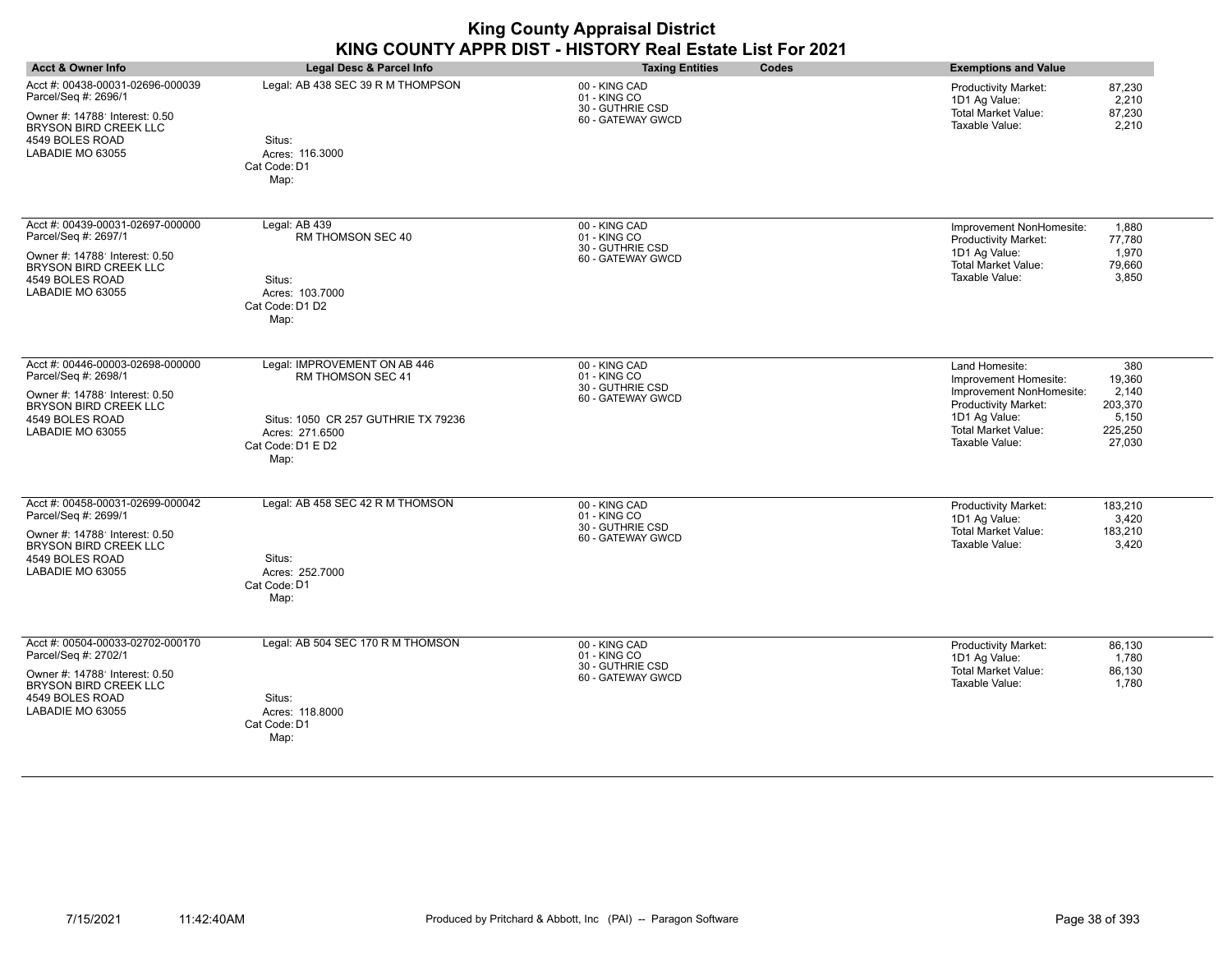| <b>Acct &amp; Owner Info</b>                                                                                                                                 | Legal Desc & Parcel Info                                                              | <b>Taxing Entities</b><br>Codes                                         | <b>Exemptions and Value</b>                                                                                                          |
|--------------------------------------------------------------------------------------------------------------------------------------------------------------|---------------------------------------------------------------------------------------|-------------------------------------------------------------------------|--------------------------------------------------------------------------------------------------------------------------------------|
| Acct #: 00535-00046-02703-000173<br>Parcel/Seq #: 2703/1<br>Owner #: 14788' Interest: 0.50<br>BRYSON BIRD CREEK LLC<br>4549 BOLES ROAD<br>LABADIE MO 63055   | Legal: AB 535 SEC 173 R M THOMSON<br>Situs:<br>Acres: 45.1850<br>Cat Code: D1<br>Map: | 00 - KING CAD<br>01 - KING CO<br>30 - GUTHRIE CSD<br>60 - GATEWAY GWCD  | <b>Productivity Market:</b><br>32,760<br>590<br>1D1 Ag Value:<br>Total Market Value:<br>32,760<br>Taxable Value:<br>590              |
| Acct #: 00102-00048-00407-000005<br>Parcel/Seq #: 407/1<br>Owner #: 14774( Interest: 1.00<br>BURGESS Y RANCH COMPANY LLC<br>PO BOX 9900<br>AMARILLO TX 79105 | Legal: AB 102 SEC 5 H&GN RR CO<br>Situs:<br>Acres: 314.0000<br>Cat Code: D1<br>Map:   | 00 - KING CAD<br>01 - KING CO<br>90 - KING CO CISD<br>60 - GATEWAY GWCD | 227,660<br><b>Productivity Market:</b><br>4,350<br>1D1 Ag Value:<br><b>Total Market Value:</b><br>227,660<br>Taxable Value:<br>4,350 |
| Acct #: 00103-00048-00408-000007<br>Parcel/Seq #: 408/1<br>Owner #: 14774( Interest: 1.00<br>BURGESS Y RANCH COMPANY LLC<br>PO BOX 9900<br>AMARILLO TX 79105 | Legal: AB 103 SEC 7 H&GN RR CO<br>Situs:<br>Acres: 539.0000<br>Cat Code: D1<br>Map:   | 00 - KING CAD<br>01 - KING CO<br>90 - KING CO CISD<br>60 - GATEWAY GWCD | 390,780<br><b>Productivity Market:</b><br>1D1 Ag Value:<br>7,010<br><b>Total Market Value:</b><br>390,780<br>Taxable Value:<br>7,010 |
| Acct #: 00104-00048-00409-000001<br>Parcel/Seq #: 409/1<br>Owner #: 14774( Interest: 1.00<br>BURGESS Y RANCH COMPANY LLC<br>PO BOX 9900<br>AMARILLO TX 79105 | Legal: AB 104 SEC 1 H&GN RR CO<br>Situs:<br>Acres: 34.0000<br>Cat Code: D1<br>Map:    | 00 - KING CAD<br>01 - KING CO<br>90 - KING CO CISD<br>60 - GATEWAY GWCD | Productivity Market:<br>24,660<br>1D1 Ag Value:<br>470<br><b>Total Market Value:</b><br>24,660<br>Taxable Value:<br>470              |
| Acct #: 00105-00048-00410-000003<br>Parcel/Seq #: 410/1<br>Owner #: 14774( Interest: 1.00<br>BURGESS Y RANCH COMPANY LLC<br>PO BOX 9900<br>AMARILLO TX 79105 | Legal: AB 105 SEC 3 H&GN RR CO<br>Situs:<br>Acres: 640.0000<br>Cat Code: D1<br>Map:   | 00 - KING CAD<br>01 - KING CO<br>90 - KING CO CISD<br>60 - GATEWAY GWCD | <b>Productivity Market:</b><br>464,000<br>1D1 Ag Value:<br>8,320<br><b>Total Market Value:</b><br>464,000<br>Taxable Value:<br>8,320 |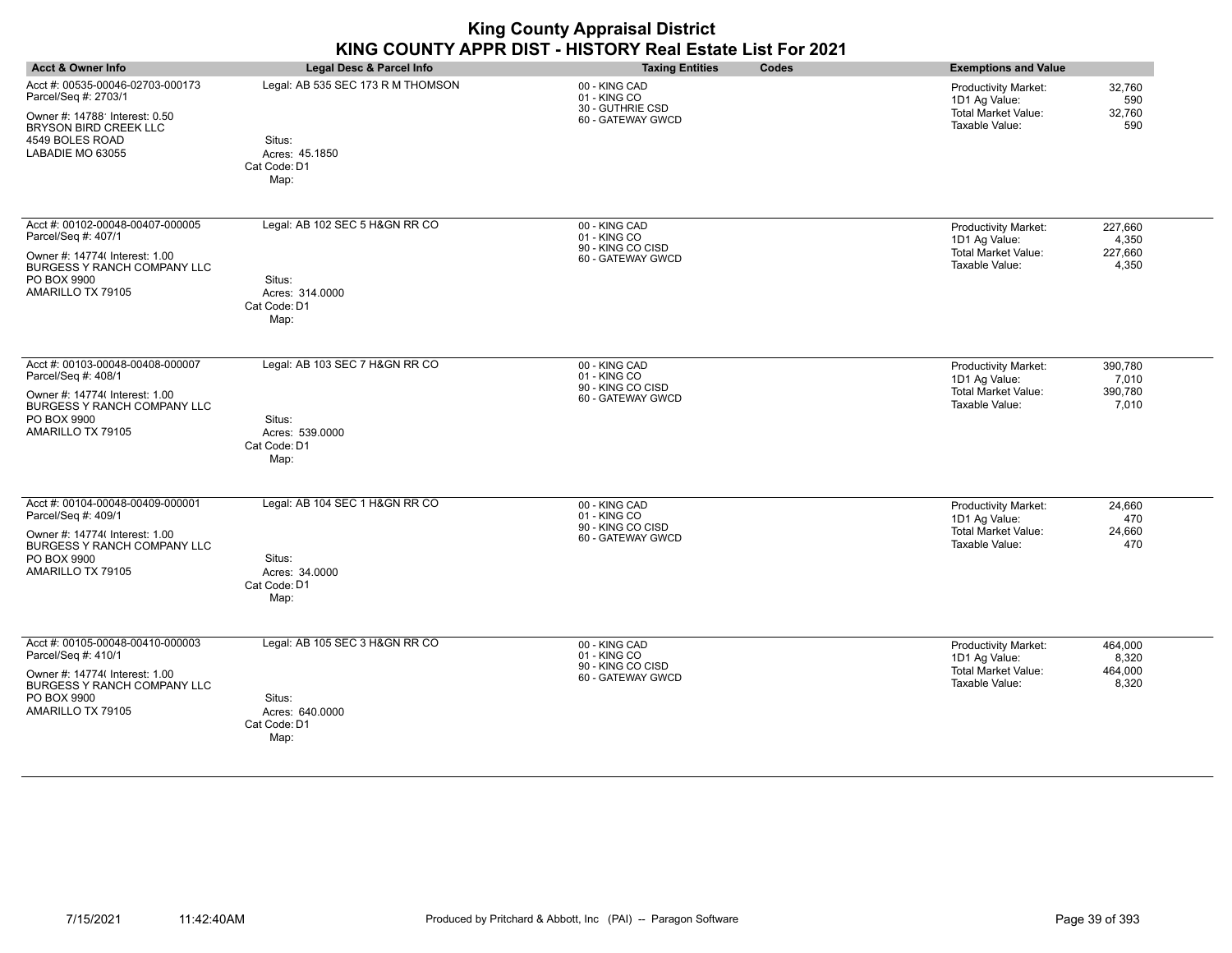| <b>Acct &amp; Owner Info</b>                                                                                                                                 | Legal Desc & Parcel Info                                                               | <b>Taxing Entities</b><br>Codes                                         | <b>Exemptions and Value</b>                                                                                                          |
|--------------------------------------------------------------------------------------------------------------------------------------------------------------|----------------------------------------------------------------------------------------|-------------------------------------------------------------------------|--------------------------------------------------------------------------------------------------------------------------------------|
| Acct #: 00533-00048-00411-000156<br>Parcel/Seq #: 411/1<br>Owner #: 14774( Interest: 1.00<br>BURGESS Y RANCH COMPANY LLC<br>PO BOX 9900<br>AMARILLO TX 79105 | Legal: AB 533 SEC 156 R M THOMSON<br>Situs:<br>Acres: 168.5000<br>Cat Code: D1<br>Map: | 00 - KING CAD<br>01 - KING CO<br>90 - KING CO CISD<br>60 - GATEWAY GWCD | 122,160<br>Productivity Market:<br>1D1 Ag Value:<br>2,190<br><b>Total Market Value:</b><br>122,160<br>Taxable Value:<br>2,190        |
| Acct #: 00722-00048-00412-000002<br>Parcel/Seq #: 412/1<br>Owner #: 14774( Interest: 1.00<br>BURGESS Y RANCH COMPANY LLC<br>PO BOX 9900<br>AMARILLO TX 79105 | Legal: AB 722 SEC 2 H G BEDFORD<br>Situs:<br>Acres: 100.0000<br>Cat Code: D1<br>Map:   | 00 - KING CAD<br>01 - KING CO<br>90 - KING CO CISD<br>60 - GATEWAY GWCD | Productivity Market:<br>72,500<br>1D1 Ag Value:<br>1,300<br>Total Market Value:<br>72,500<br>Taxable Value:<br>1,300                 |
| Acct #: 00723-00048-00413-000004<br>Parcel/Seq #: 413/1<br>Owner #: 14774( Interest: 1.00<br>BURGESS Y RANCH COMPANY LLC<br>PO BOX 9900<br>AMARILLO TX 79105 | Legal: AB 723 SEC 4 H G BEDFORD<br>Situs:<br>Acres: 314.0000<br>Cat Code: D1<br>Map:   | 00 - KING CAD<br>01 - KING CO<br>90 - KING CO CISD<br>60 - GATEWAY GWCD | 227,650<br>Productivity Market:<br>1D1 Ag Value:<br>4,430<br>Total Market Value:<br>227,650<br>Taxable Value:<br>4,430               |
| Acct #: 00724-00048-00414-000006<br>Parcel/Seq #: 414/1<br>Owner #: 14774( Interest: 1.00<br>BURGESS Y RANCH COMPANY LLC<br>PO BOX 9900<br>AMARILLO TX 79105 | Legal: AB 724 SEC 6 H G BEDFORD<br>Situs:<br>Acres: 640.0000<br>Cat Code: D1<br>Map:   | 00 - KING CAD<br>01 - KING CO<br>90 - KING CO CISD<br>60 - GATEWAY GWCD | Productivity Market:<br>464,000<br>1D1 Ag Value:<br>8,320<br><b>Total Market Value:</b><br>464,000<br>Taxable Value:<br>8,320        |
| Acct #: 00899-00048-00415-000044<br>Parcel/Seq #: 415/1<br>Owner #: 14774( Interest: 1.00<br>BURGESS Y RANCH COMPANY LLC<br>PO BOX 9900<br>AMARILLO TX 79105 | Legal: AB 899 SEC 44 F P KNOTT<br>Situs:<br>Acres: 287,0000<br>Cat Code: D1<br>Map:    | 00 - KING CAD<br>01 - KING CO<br>90 - KING CO CISD<br>60 - GATEWAY GWCD | 214,350<br><b>Productivity Market:</b><br>1D1 Ag Value:<br>5,240<br><b>Total Market Value:</b><br>214,350<br>5,240<br>Taxable Value: |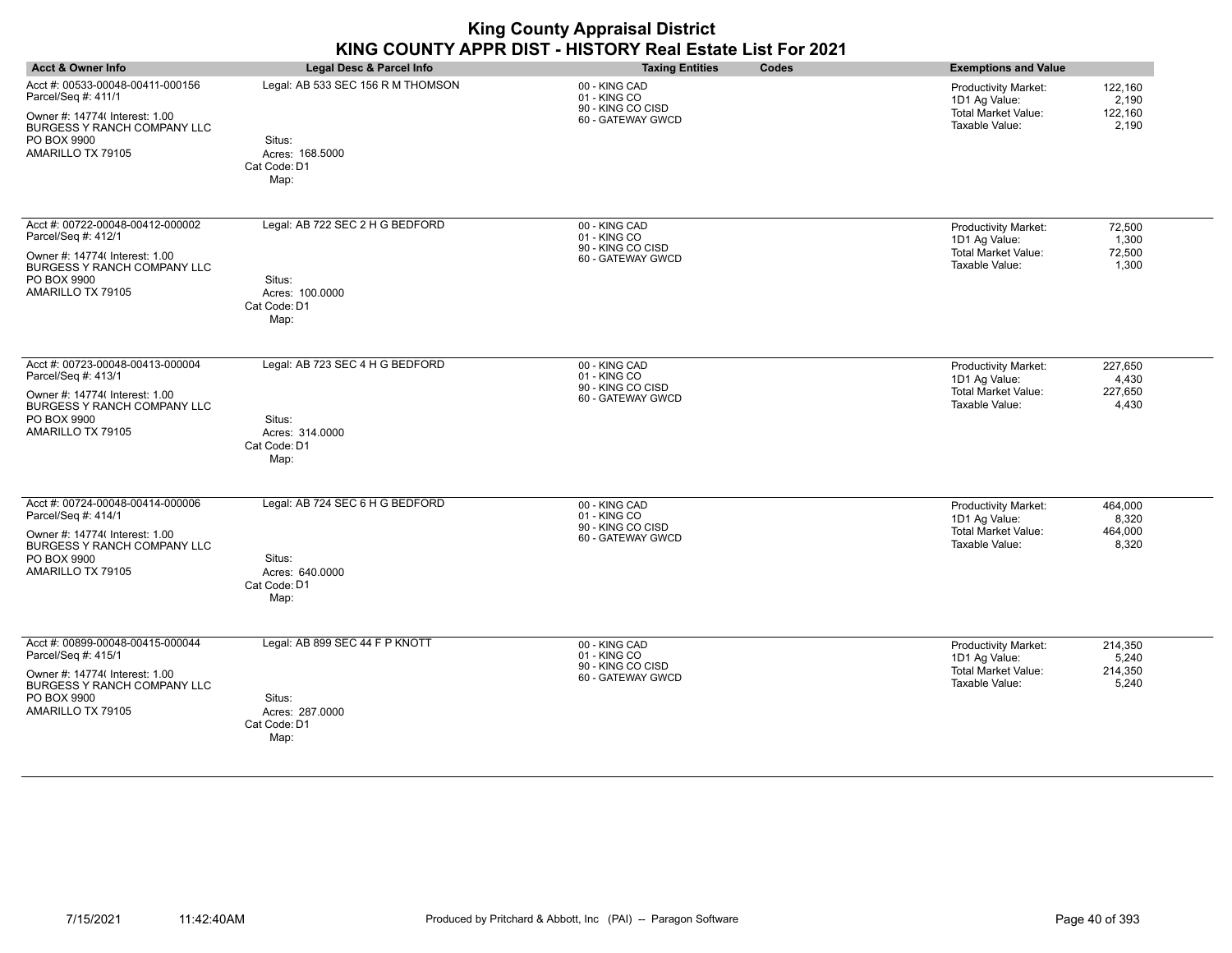|                                                                                                                                                                     |                                                                                     | <b>King County Appraisal District</b><br>KING COUNTY APPR DIST - HISTORY Real Estate List For 2021 |                                                                                                                                      |
|---------------------------------------------------------------------------------------------------------------------------------------------------------------------|-------------------------------------------------------------------------------------|----------------------------------------------------------------------------------------------------|--------------------------------------------------------------------------------------------------------------------------------------|
| <b>Acct &amp; Owner Info</b>                                                                                                                                        | <b>Legal Desc &amp; Parcel Info</b>                                                 | Codes<br><b>Taxing Entities</b>                                                                    | <b>Exemptions and Value</b>                                                                                                          |
| Acct #: 00900-00048-00416-000045<br>Parcel/Seq #: 416/1<br>Owner #: 14774( Interest: 1.00<br>BURGESS Y RANCH COMPANY LLC<br>PO BOX 9900<br>AMARILLO TX 79105        | Legal: AB 900 SEC 45 F P KNOTT<br>Situs:<br>Acres: 300.0000<br>Cat Code: D1<br>Map: | 00 - KING CAD<br>01 - KING CO<br>90 - KING CO CISD<br>60 - GATEWAY GWCD                            | <b>Productivity Market:</b><br>217,510<br>1D1 Ag Value:<br>4.110<br><b>Total Market Value:</b><br>217,510<br>Taxable Value:<br>4.110 |
| Acct #: 00901-00048-00417-000046<br>Parcel/Seq #: 417/1<br>Owner #: 14774( Interest: 1.00<br><b>BURGESS Y RANCH COMPANY LLC</b><br>PO BOX 9900<br>AMARILLO TX 79105 | Legal: AB 901 SEC 46 F P KNOTT<br>Situs:<br>Acres: 100.5000<br>Cat Code: D1<br>Map: | 00 - KING CAD<br>01 - KING CO<br>90 - KING CO CISD<br>60 - GATEWAY GWCD                            | <b>Productivity Market:</b><br>72,870<br>1D1 Ag Value:<br>1,360<br><b>Total Market Value:</b><br>72,870<br>Taxable Value:<br>1,360   |
| Acct #: 00940-00048-00418-000047<br>Parcel/Seq #: 418/1<br>Owner #: 14774(Interest: 1.00<br>BURGESS Y RANCH COMPANY LLC<br>PO BOX 9900<br>AMARILLO TX 79105         | Legal: AB 940 SEC 47 F P KNOTT<br>Situs:<br>Acres: 201.0000<br>Cat Code: D1<br>Map: | 00 - KING CAD<br>01 - KING CO<br>90 - KING CO CISD<br>60 - GATEWAY GWCD                            | <b>Productivity Market:</b><br>145,730<br>1D1 Ag Value:<br>2,610<br><b>Total Market Value:</b><br>145,730<br>Taxable Value:<br>2,610 |
| Acct #: 00942-00048-00419-000049<br>Parcel/Seq #: 419/1<br>Owner #: 14774( Interest: 1.00<br>BURGESS Y RANCH COMPANY LLC<br>PO BOX 9900<br>AMARILLO TX 79105        | Legal: AB 942 SEC 49 F P KNOTT<br>Situs:<br>Acres: 367.0000<br>Cat Code: D1<br>Map: | 00 - KING CAD<br>01 - KING CO<br>90 - KING CO CISD<br>60 - GATEWAY GWCD                            | <b>Productivity Market:</b><br>266,100<br>1D1 Ag Value:<br>4,780<br><b>Total Market Value:</b><br>266,100<br>Taxable Value:<br>4,780 |
| Acct #: 00943-00048-00420-000048<br>Parcel/Seq #: 420/1<br>Owner #: 14774( Interest: 1.00<br>BURGESS Y RANCH COMPANY LLC<br>PO BOX 9900<br>AMARILLO TX 79105        | Legal: AB 943 SEC 48 F P KNOTT<br>Situs:<br>Acres: 640.0000<br>Cat Code: D1<br>Map: | 00 - KING CAD<br>01 - KING CO<br>90 - KING CO CISD<br>60 - GATEWAY GWCD                            | <b>Productivity Market:</b><br>464,000<br>1D1 Ag Value:<br>8,320<br><b>Total Market Value:</b><br>464,000<br>Taxable Value:<br>8,320 |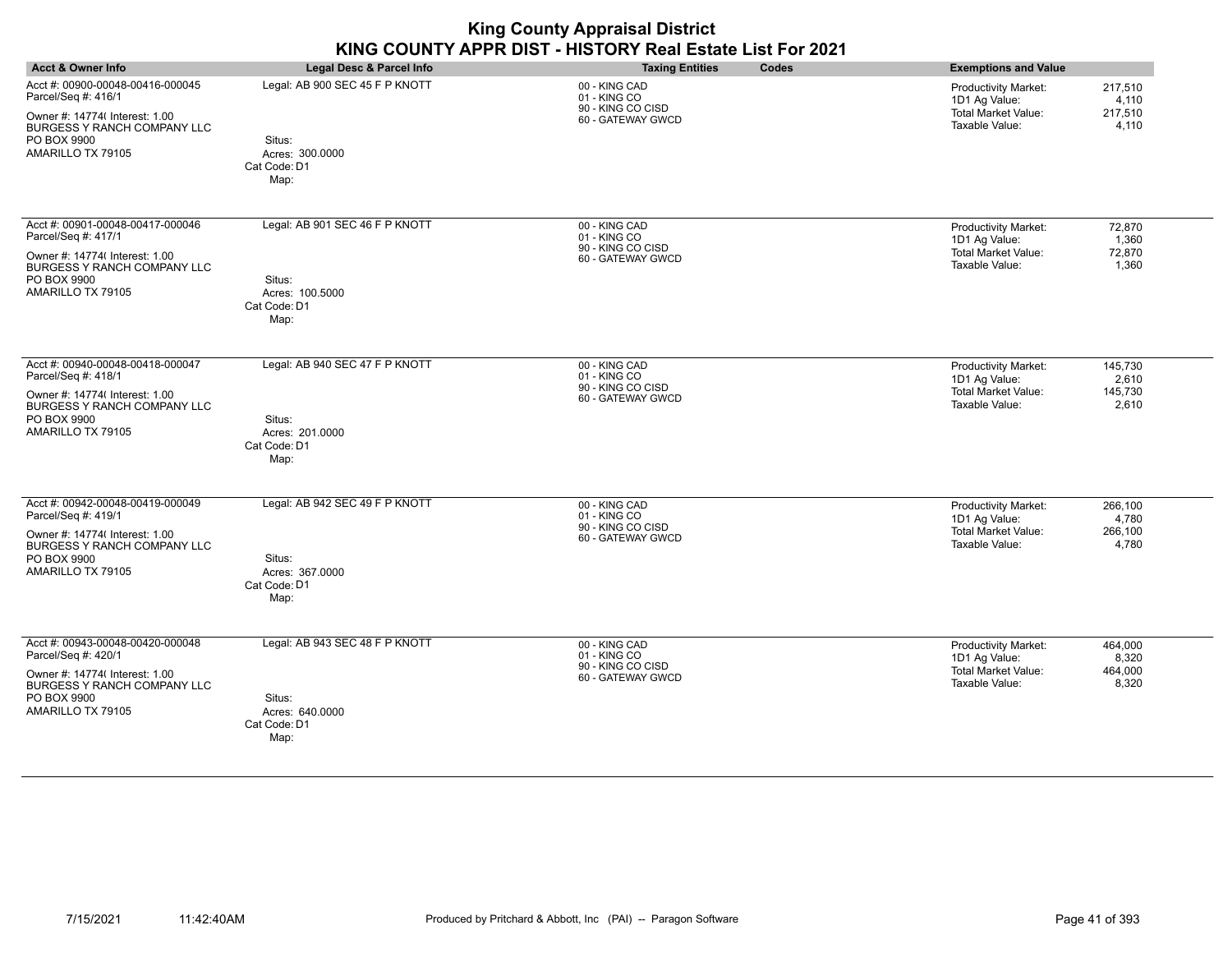| <b>King County Appraisal District</b><br>KING COUNTY APPR DIST - HISTORY Real Estate List For 2021                                                                  |                                                                                                  |                                                                         |                                                                                                                                      |  |  |  |
|---------------------------------------------------------------------------------------------------------------------------------------------------------------------|--------------------------------------------------------------------------------------------------|-------------------------------------------------------------------------|--------------------------------------------------------------------------------------------------------------------------------------|--|--|--|
| <b>Acct &amp; Owner Info</b>                                                                                                                                        | Legal Desc & Parcel Info                                                                         | <b>Taxing Entities</b><br>Codes                                         | <b>Exemptions and Value</b>                                                                                                          |  |  |  |
| Acct #: 01004-00048-00421-000050<br>Parcel/Seq #: 421/1<br>Owner #: 14774( Interest: 1.00<br>BURGESS Y RANCH COMPANY LLC<br>PO BOX 9900<br>AMARILLO TX 79105        | Legal: AB 1004 SEC 50 BS&F<br>J C BLACKWELL<br>Situs:<br>Acres: 182,0000<br>Cat Code: D1<br>Map: | 00 - KING CAD<br>01 - KING CO<br>90 - KING CO CISD<br>60 - GATEWAY GWCD | <b>Productivity Market:</b><br>131,950<br>1D1 Ag Value:<br>2,370<br><b>Total Market Value:</b><br>131,950<br>Taxable Value:<br>2,370 |  |  |  |
| Acct #: 01170-00048-00422-000019<br>Parcel/Seq #: 422/1<br>Owner #: 14774( Interest: 1.00<br>BURGESS Y RANCH COMPANY LLC<br>PO BOX 9900<br>AMARILLO TX 79105        | Legal: AB 1170 SEC 19 W Q RICHARDS<br>Situs:<br>Acres: 312,0000<br>Cat Code: D1<br>Map:          | 00 - KING CAD<br>01 - KING CO<br>90 - KING CO CISD<br>60 - GATEWAY GWCD | 226,200<br>Productivity Market:<br>1D1 Ag Value:<br>4,060<br><b>Total Market Value:</b><br>226,200<br>Taxable Value:<br>4,060        |  |  |  |
| Acct #: 01171-00048-00423-000017<br>Parcel/Seq #: 423/1<br>Owner #: 14774( Interest: 1.00<br>BURGESS Y RANCH COMPANY LLC<br>PO BOX 9900<br>AMARILLO TX 79105        | Legal: AB 1171 SEC 17 W Q RICHARDS<br>Situs:<br>Acres: 65,0000<br>Cat Code: D1<br>Map:           | 00 - KING CAD<br>01 - KING CO<br>90 - KING CO CISD<br>60 - GATEWAY GWCD | <b>Productivity Market:</b><br>47,130<br>1D1 Ag Value:<br>850<br><b>Total Market Value:</b><br>47,130<br>Taxable Value:<br>850       |  |  |  |
| Acct #: 01234-00048-00424-000000<br>Parcel/Seq #: 424/1<br>Owner #: 14774( Interest: 1.00<br><b>BURGESS Y RANCH COMPANY LLC</b><br>PO BOX 9900<br>AMARILLO TX 79105 | Legal: AB 1234 J F G ROACH<br>Situs:<br>Acres: 65.0000<br>Cat Code: D1<br>Map:                   | 00 - KING CAD<br>01 - KING CO<br>90 - KING CO CISD<br>60 - GATEWAY GWCD | <b>Productivity Market:</b><br>47,130<br>1D1 Ag Value:<br>850<br><b>Total Market Value:</b><br>47,130<br>Taxable Value:<br>850       |  |  |  |
| Acct #: 01236-00048-00425-000008<br>Parcel/Seq #: 425/1<br>Owner #: 14774( Interest: 1.00<br><b>BURGESS Y RANCH COMPANY LLC</b><br>PO BOX 9900<br>AMARILLO TX 79105 | Legal: AB 1236 SEC 8 N B TERRELL<br>Situs:<br>Acres: 640.0000<br>Cat Code: D1<br>Map:            | 00 - KING CAD<br>01 - KING CO<br>90 - KING CO CISD<br>60 - GATEWAY GWCD | <b>Productivity Market:</b><br>464,000<br>1D1 Ag Value:<br>8.320<br><b>Total Market Value:</b><br>464,000<br>Taxable Value:<br>8,320 |  |  |  |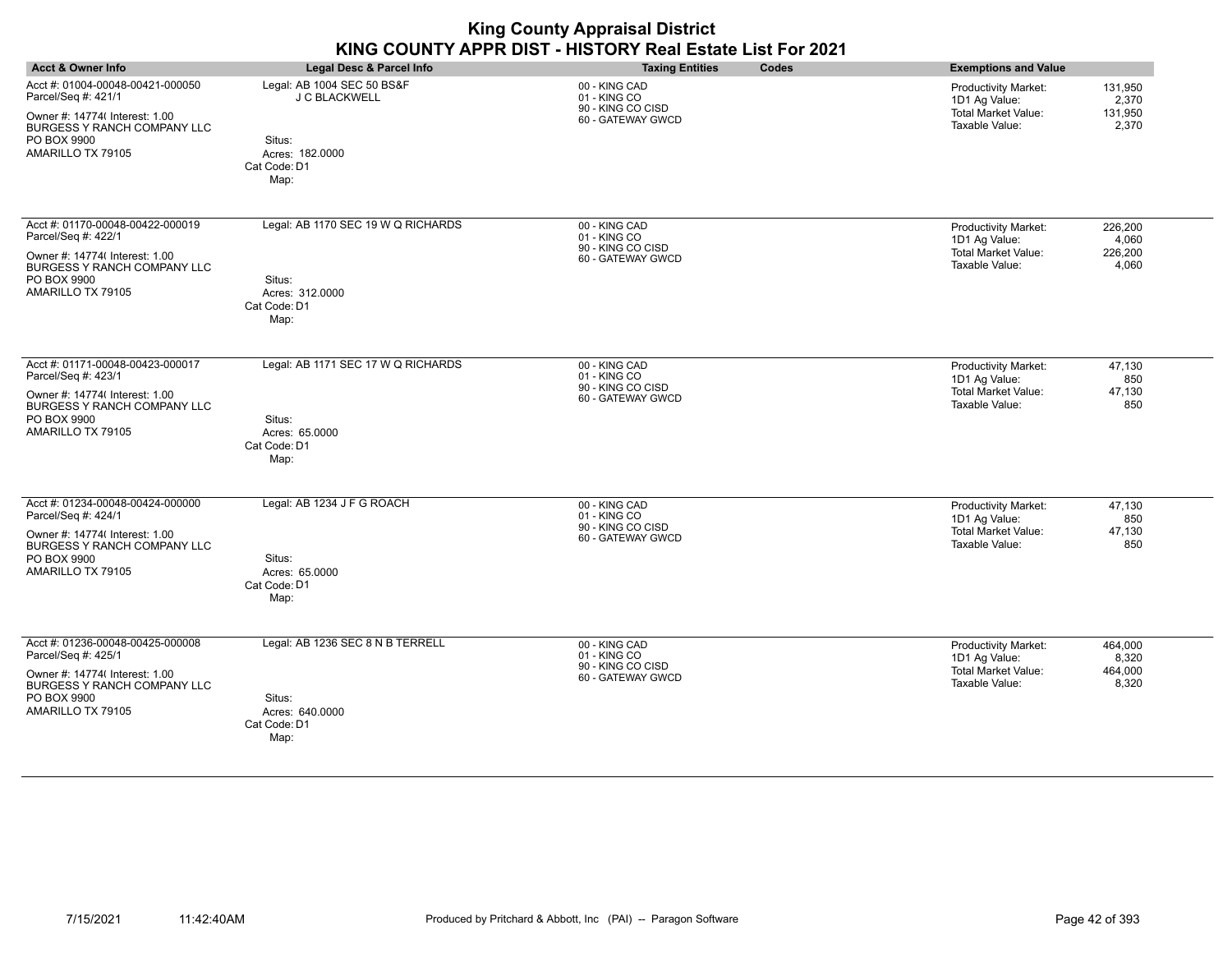| <b>Acct &amp; Owner Info</b>                                                                                                                                                         | <b>Legal Desc &amp; Parcel Info</b>                                                                                               | <b>Taxing Entities</b>                                                 | Codes | <b>Exemptions and Value</b>                                                                                                                                  |                                                                  |
|--------------------------------------------------------------------------------------------------------------------------------------------------------------------------------------|-----------------------------------------------------------------------------------------------------------------------------------|------------------------------------------------------------------------|-------|--------------------------------------------------------------------------------------------------------------------------------------------------------------|------------------------------------------------------------------|
| Acct #: 22222-00000-00115-000000<br>Parcel/Seq #: 115/1<br>Owner #: 19000 Interest: 1.00<br>BURNETT RANCHES INC X<br>K&D<br>309 W. 7th St. Ste 1020<br>FT WORTH TX 76102             | Legal: INVENTORY, FURNITURE & FIXTURE<br><b>EQUIPMENT</b><br>6666 SUPPLY HOUSE<br>Situs:<br>Acres: 0.0000<br>Cat Code: L1<br>Map: | 00 - KING CAD<br>01 - KING CO<br>30 - GUTHRIE CSD<br>60 - GATEWAY GWCD |       | Personal NonHomesite:<br><b>Total Market Value:</b><br>Taxable Value:                                                                                        | 423,620<br>423,620<br>423,620                                    |
| Acct #: 00331-00025-00980-000001<br>Parcel/Seq #: 980/1<br>Owner #: 14781( Interest: 1.00<br><b>BURNS RICHARD H &amp; GRISELDA</b><br><b>BURNS</b><br>181 CR 233<br>PADUCAH TX 79248 | Legal: AB 331<br>J F HEATH<br>Situs: 1814 CR 233 GUTHRIE TX 79236<br>Acres: 213.4000<br>Cat Code: D1 E D2<br>Map:                 | 00 - KING CAD<br>01 - KING CO<br>30 - GUTHRIE CSD<br>60 - GATEWAY GWCD |       | Land Homesite:<br>Improvement Homesite:<br>Improvement NonHomesite:<br>Productivity Market:<br>1D1 Ag Value:<br><b>Total Market Value:</b><br>Taxable Value: | 600<br>20,970<br>1,320<br>175,750<br>28,780<br>198,640<br>51,670 |
| Acct #: 00965-00005-01127-000009<br>Parcel/Seq #: 1127/1<br>Owner #: 14783 Interest: 1.00<br><b>CARL AND LISA COX</b><br>PO BOX 1284<br>SHALLOWATER TX 79363                         | Legal: AB 965 SEC 9 J H GIBSON<br>Situs:<br>Acres: 20.0000<br>Cat Code: D1<br>Map:                                                | 00 - KING CAD<br>01 - KING CO<br>30 - GUTHRIE CSD<br>60 - GATEWAY GWCD |       | Productivity Market:<br>1D1 Ag Value:<br><b>Total Market Value:</b><br>Taxable Value:                                                                        | 16,200<br>2,180<br>16,200<br>2,180                               |
| Acct #: 00969-00005-01128-000010<br>Parcel/Seq #: 1128/1<br>Owner #: 147838 Interest: 1.00<br><b>CARL AND LISA COX</b><br>PO BOX 1284<br>SHALLOWATER TX 79363                        | Legal: AB 969 SEC 10 C W HOLT<br>Situs:<br>Acres: 45.0000<br>Cat Code: D1<br>Map:                                                 | 00 - KING CAD<br>01 - KING CO<br>30 - GUTHRIE CSD<br>60 - GATEWAY GWCD |       | Productivity Market:<br>1D1 Ag Value:<br><b>Total Market Value:</b><br>Taxable Value:                                                                        | 37,130<br>5,900<br>37,130<br>5,900                               |
| Acct #: 00931-00007-00116-000001<br>Parcel/Seq #: 116/1<br>Owner #: 22600 Interest: 1.00<br>CARPENTER HAROLD & ALICE LAVENIA<br><b>BOX 594</b><br>SLATON TX 79364-0594               | Legal: AB 931 SEC 1 C M ALLEN<br>Situs:<br>Acres: 130.0000<br>Cat Code: D1<br>Map:                                                | 00 - KING CAD<br>01 - KING CO<br>30 - GUTHRIE CSD<br>60 - GATEWAY GWCD |       | Productivity Market:<br>1D1 Ag Value:<br><b>Total Market Value:</b><br>Taxable Value:                                                                        | 106,900<br>16,680<br>106.900<br>16,680                           |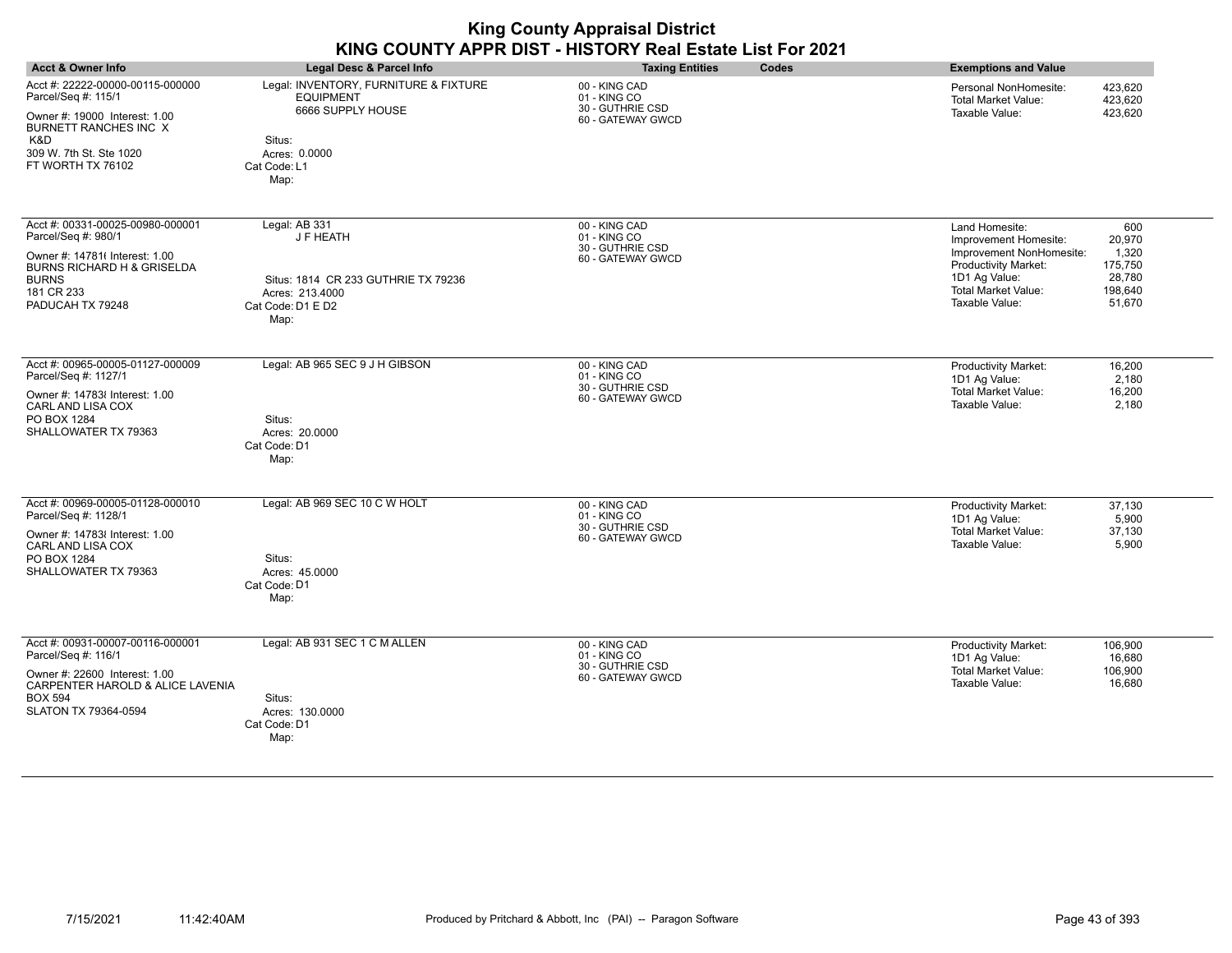| <b>King County Appraisal District</b><br>KING COUNTY APPR DIST - HISTORY Real Estate List For 2021                                                                                           |                                                                                                        |                                                                        |       |                                                                                                                   |                                           |
|----------------------------------------------------------------------------------------------------------------------------------------------------------------------------------------------|--------------------------------------------------------------------------------------------------------|------------------------------------------------------------------------|-------|-------------------------------------------------------------------------------------------------------------------|-------------------------------------------|
| <b>Acct &amp; Owner Info</b>                                                                                                                                                                 | Legal Desc & Parcel Info                                                                               | <b>Taxing Entities</b>                                                 | Codes | <b>Exemptions and Value</b>                                                                                       |                                           |
| Acct #: 00932-00007-00117-000001<br>Parcel/Seq #: 117/1<br>Owner #: 22600 Interest: 1.00<br>CARPENTER HAROLD & ALICE LAVENIA<br><b>BOX 594</b><br>SLATON TX 79364-0594                       | Legal: AB 932 SEC 1 C M ALLEN<br>Situs:<br>Acres: 160,0000<br>Cat Code: D1<br>Map:                     | 00 - KING CAD<br>01 - KING CO<br>30 - GUTHRIE CSD<br>60 - GATEWAY GWCD |       | <b>Productivity Market:</b><br>1D1 Ag Value:<br><b>Total Market Value:</b><br>Taxable Value:                      | 128,780<br>16,220<br>128,780<br>16,220    |
| Acct #: 01065-00007-01121-000178<br>Parcel/Seq #: 1121/1<br>Owner #: 147744 Interest: 1.00<br><b>CARPENTER JOHN CLINT &amp; PENNY</b><br><b>MARIE</b><br><b>PO BOX 25</b><br>SLATON TX 79364 | Legal: AB 1065 SEC 178 BS&F<br><b>T CARPENTER</b><br>Situs:<br>Acres: 159,9000<br>Cat Code: D1<br>Map: | 00 - KING CAD<br>01 - KING CO<br>30 - GUTHRIE CSD<br>60 - GATEWAY GWCD |       | <b>Productivity Market:</b><br>1D1 Ag Value:<br><b>Total Market Value:</b><br>Taxable Value:                      | 126,870<br>15,120<br>126,870<br>15,120    |
| Acct #: 01267-00007-02123-000178<br>Parcel/Seq #: 2123/1<br>Owner #: 147744 Interest: 1.00<br><b>CARPENTER JOHN CLINT &amp; PENNY</b><br><b>MARIE</b><br><b>PO BOX 25</b><br>SLATON TX 79364 | Legal: AB 1267 SEC 178 BS&F<br><b>M M PARKER</b><br>Situs:<br>Acres: 58.1000<br>Cat Code: D1<br>Map:   | 00 - KING CAD<br>01 - KING CO<br>30 - GUTHRIE CSD<br>60 - GATEWAY GWCD |       | <b>Productivity Market:</b><br>1D1 Ag Value:<br><b>Total Market Value:</b><br>Taxable Value:                      | 43,580<br>1,100<br>43.580<br>1,100        |
| Acct #: 00019-00007-02105-000161<br>Parcel/Seq #: 2105/3<br>Owner #: 14778' Interest: 0.25<br>CAUDLE DEBORAH SINCLAIR<br><b>HANCOCK WHITNEY BANK</b><br>PO BOX 3928<br>BEAUMONT TX 77704     | Legal: AB 19 SEC 161 BLK 1155 BS&F<br>Situs:<br>Acres: 79.5000<br>Cat Code: D1<br>Map:                 | 00 - KING CAD<br>01 - KING CO<br>30 - GUTHRIE CSD<br>60 - GATEWAY GWCD |       | Productivity Market:<br>1D1 Ag Value:<br>Total Market Value:<br>Taxable Value:                                    | 63,740<br>8,510<br>63,740<br>8,510        |
| Acct #: 01134-00025-02106-000158<br>Parcel/Seq #: 2106/3<br>Owner #: 14778' Interest: 0.25<br>CAUDLE DEBORAH SINCLAIR<br><b>HANCOCK WHITNEY BANK</b><br>PO BOX 3928<br>BEAUMONT TX 77704     | Legal: AB 1134 BLK 158<br><b>I&amp;GN RR CO</b><br>Situs:<br>Acres: 53.0000<br>Cat Code: D1 D2<br>Map: | 00 - KING CAD<br>01 - KING CO<br>30 - GUTHRIE CSD<br>60 - GATEWAY GWCD |       | Improvement NonHomesite:<br>Productivity Market:<br>1D1 Ag Value:<br><b>Total Market Value:</b><br>Taxable Value: | 430<br>42,030<br>5,070<br>42,460<br>5,500 |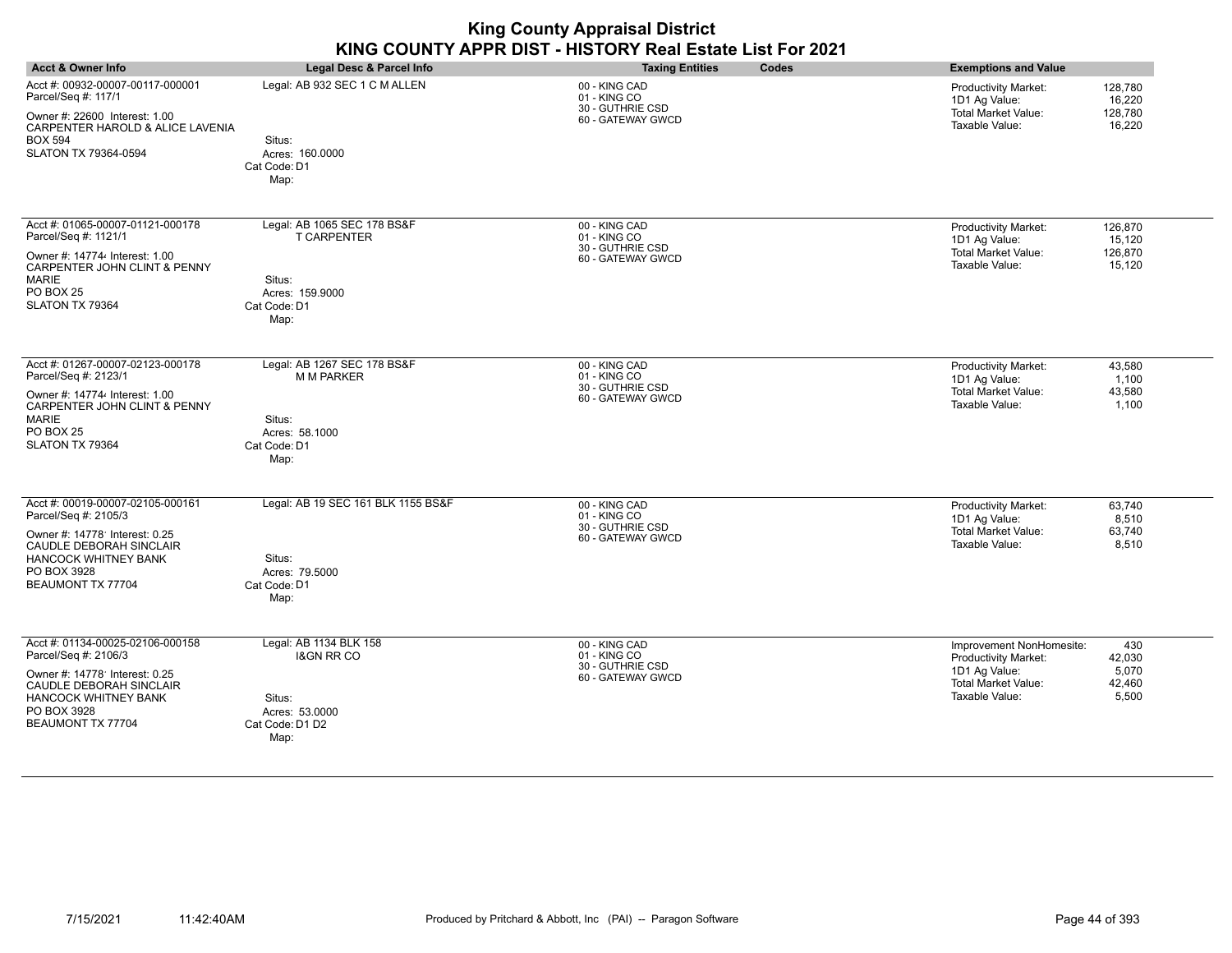| <b>Acct &amp; Owner Info</b>                                                                                     | Legal Desc & Parcel Info                                                            | Codes<br><b>Taxing Entities</b>                                        | <b>Exemptions and Value</b>                                                                                                                                                                                          |
|------------------------------------------------------------------------------------------------------------------|-------------------------------------------------------------------------------------|------------------------------------------------------------------------|----------------------------------------------------------------------------------------------------------------------------------------------------------------------------------------------------------------------|
| Acct #: 01125-00029-01764-000009<br>Parcel/Seq #: 1764/1<br>Owner #: 14722; Interest: 1.00<br><b>CHALK TRUST</b> | Legal: AB 1125 SEC 9 D&W                                                            | 00 - KING CAD<br>01 - KING CO<br>30 - GUTHRIE CSD<br>60 - GATEWAY GWCD | Productivity Market:<br>496,000<br>1D1 Ag Value:<br>24,800<br><b>Total Market Value:</b><br>496,000<br>Taxable Value:<br>24,800                                                                                      |
| 2512 FM 1278<br>PADUCAH TX 79248                                                                                 | Situs:<br>Acres: 640.0000<br>Cat Code: D1<br>Map:                                   |                                                                        |                                                                                                                                                                                                                      |
| Acct #: 00125-00040-00352-000000<br>Parcel/Seq #: 352/3                                                          | Legal: IMPROVEMENT ON AB 125<br><b>H&amp;TC BLK 13 SEC 87</b>                       | 00 - KING CAD<br>01 - KING CO<br>30 - GUTHRIE CSD                      | Land Homesite:<br>130<br>10,260<br>New Improvement Homesite:                                                                                                                                                         |
| Owner #: 14772; Interest: 0.17<br>CHAMBERS CAROL JAN THOMPSON<br>PO BOX 155<br>KNOX CITY TX 79529                | Situs: 2965 CR 352 GUTHRIE TX 79236<br>Acres: 106.6688<br>Cat Code: D1 E D2<br>Map: | 60 - GATEWAY GWCD                                                      | 4,760<br>Improvement NonHomesite:<br>2,110<br>New Improvement<br>NonHomesite:<br>81,030<br>5,480<br><b>Productivity Market:</b><br>98,290<br>1D1 Ag Value:<br>22,740<br><b>Total Market Value:</b><br>Taxable Value: |
| Acct #: 00555-00040-00354-000090<br>Parcel/Seq #: 354/3                                                          | Legal: AB 555 SEC 90 T B HANNA                                                      | 00 - KING CAD<br>01 - KING CO                                          | 81,970<br><b>Productivity Market:</b><br>1D1 Ag Value:<br>5,340                                                                                                                                                      |
| Owner #: 14772; Interest: 0.17<br>CHAMBERS CAROL JAN THOMPSON<br>PO BOX 155<br>KNOX CITY TX 79529                | Situs:<br>Acres: 106.6688<br>Cat Code: D1<br>Map:                                   | 30 - GUTHRIE CSD<br>60 - GATEWAY GWCD                                  | <b>Total Market Value:</b><br>81,970<br>Taxable Value:<br>5,340                                                                                                                                                      |
| Acct #: 01038-00040-00356-000082<br>Parcel/Seq #: 356/3<br>Owner #: 14772; Interest: 0.17                        | Legal: AB 1038 SEC 82 R A MOORE                                                     | 00 - KING CAD<br>01 - KING CO<br>30 - GUTHRIE CSD<br>60 - GATEWAY GWCD | <b>Productivity Market:</b><br>80,000<br>2,030<br>1D1 Ag Value:<br><b>Total Market Value:</b><br>80,000                                                                                                              |
| CHAMBERS CAROL JAN THOMPSON<br>PO BOX 155<br>KNOX CITY TX 79529                                                  | Situs:<br>Acres: 106.6688<br>Cat Code: D1<br>Map:                                   |                                                                        | Taxable Value:<br>2,030                                                                                                                                                                                              |
| Acct #: 00125-00040-00352-000000<br>Parcel/Seq #: 352/2                                                          | Legal: IMPROVEMENT ON AB 125<br><b>H&amp;TC BLK 13 SEC 87</b>                       | 00 - KING CAD<br>01 - KING CO                                          | Land Homesite:<br>130<br>New Improvement Homesite:<br>10,260                                                                                                                                                         |
| Owner #: 14757! Interest: 0.17<br>CHAMBERS EDDIE L                                                               |                                                                                     | 30 - GUTHRIE CSD<br>60 - GATEWAY GWCD                                  | 4,760<br>Improvement NonHomesite:<br>New Improvement<br>2,110                                                                                                                                                        |
| PO BOX 155<br>KNOX CITY TX 79529                                                                                 | Situs: 2965 CR 352 GUTHRIE TX 79236<br>Acres: 106.6688<br>Cat Code: D1 E D2<br>Map: |                                                                        | NonHomesite:<br>81,030<br><b>Productivity Market:</b><br>5,480<br>1D1 Ag Value:<br>98,290<br><b>Total Market Value:</b><br>22,740<br>Taxable Value:                                                                  |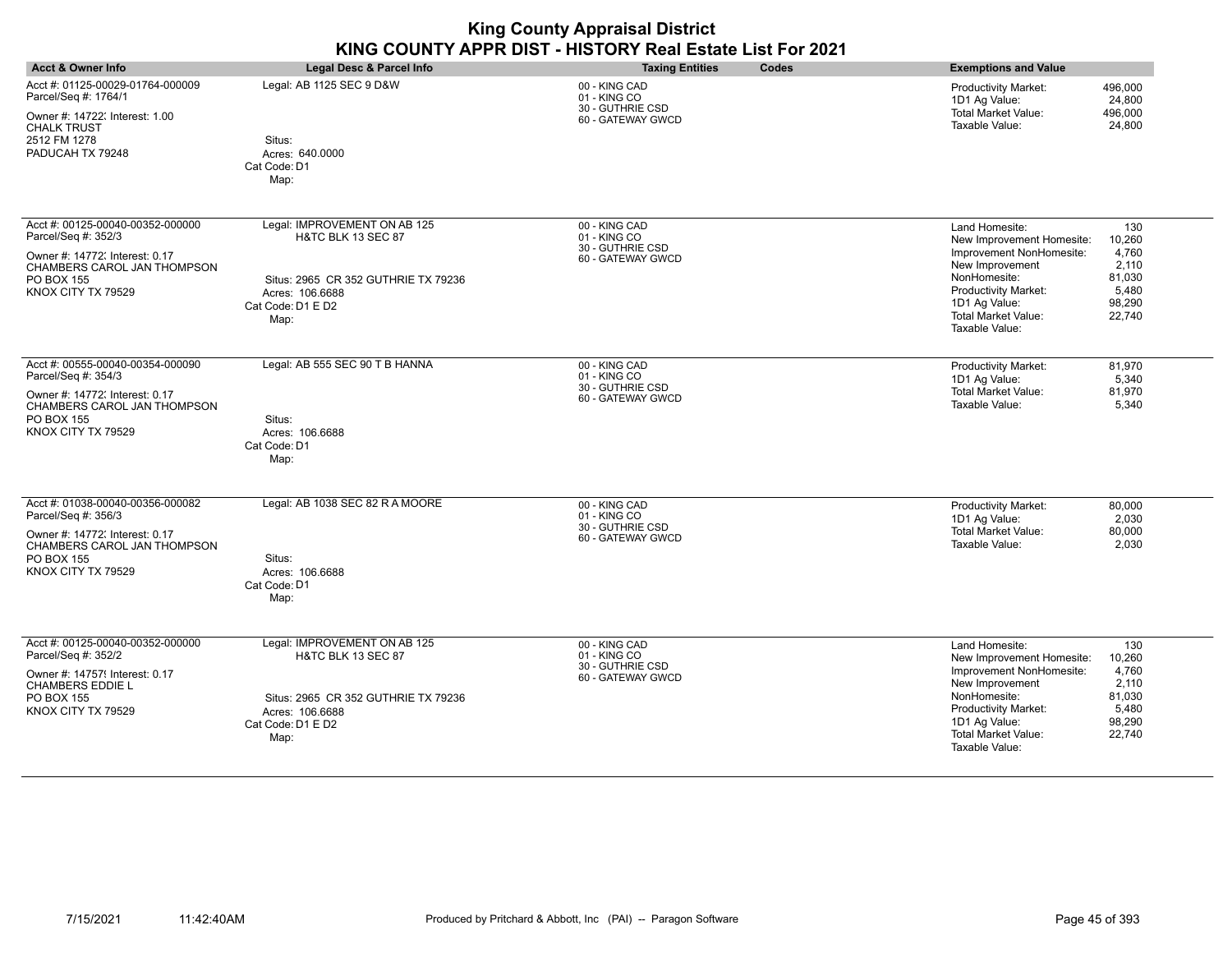| <b>Acct &amp; Owner Info</b>                                                                                                                                                   | Legal Desc & Parcel Info                                                                                         | <b>Taxing Entities</b><br>Codes                                        | <b>Exemptions and Value</b>                                                                                                        |
|--------------------------------------------------------------------------------------------------------------------------------------------------------------------------------|------------------------------------------------------------------------------------------------------------------|------------------------------------------------------------------------|------------------------------------------------------------------------------------------------------------------------------------|
| Acct #: 00555-00040-00354-000090<br>Parcel/Seq #: 354/2<br>Owner #: 14757! Interest: 0.17<br><b>CHAMBERS EDDIE L</b><br>PO BOX 155<br>KNOX CITY TX 79529                       | Legal: AB 555 SEC 90 T B HANNA<br>Situs:<br>Acres: 106.6688<br>Cat Code: D1<br>Map:                              | 00 - KING CAD<br>01 - KING CO<br>30 - GUTHRIE CSD<br>60 - GATEWAY GWCD | <b>Productivity Market:</b><br>81,970<br>1D1 Ag Value:<br>5,340<br><b>Total Market Value:</b><br>81,970<br>Taxable Value:<br>5,340 |
| Acct #: 01038-00040-00356-000082<br>Parcel/Seq #: 356/2<br>Owner #: 14757! Interest: 0.17<br><b>CHAMBERS EDDIE L</b><br>PO BOX 155<br>KNOX CITY TX 79529                       | Legal: AB 1038 SEC 82 R A MOORE<br>Situs:<br>Acres: 106.6688<br>Cat Code: D1<br>Map:                             | 00 - KING CAD<br>01 - KING CO<br>30 - GUTHRIE CSD<br>60 - GATEWAY GWCD | Productivity Market:<br>80,000<br>1D1 Ag Value:<br>2,030<br>80,000<br><b>Total Market Value:</b><br>Taxable Value:<br>2,030        |
| Acct #: 10009-20304-01930-000000<br>Parcel/Seq #: 1930/1<br>Owner #: 14726( Interest: 1.00<br>CHOATE DEE<br>4005 WESTCHESTER<br>WACO TX 76710-2865                             | Legal: LTS 2-4<br>BLK 9<br><b>DUMONT</b><br>Situs:<br>Acres: 0.4959<br>Cat Code: C1<br>Map:                      | 00 - KING CAD<br>01 - KING CO<br>30 - GUTHRIE CSD<br>60 - GATEWAY GWCD | Land NonHomesite:<br>140<br><b>Total Market Value:</b><br>140<br>140<br>Taxable Value:                                             |
| Acct #: 20027-00002-00313-000000<br>Parcel/Seq #: 313/1<br>Owner #: 14786( Interest: 1.00<br>CLINT WINSLOW AND WIFE KELSEY<br><b>WINSLOW</b><br>PO BOX 171<br>GUTHRIE TX 79236 | Legal: LT 2<br><b>BLK 27</b><br><b>GUTHRIE</b><br>Situs: 505 9th STREET<br>Acres: 0.0717<br>Cat Code: C1<br>Map: | 00 - KING CAD<br>01 - KING CO<br>30 - GUTHRIE CSD<br>60 - GATEWAY GWCD | Land NonHomesite:<br>100<br><b>Total Market Value:</b><br>100<br>Taxable Value:<br>100                                             |
| Acct #: 00115-00042-01762-000073<br>Parcel/Seq #: 1762/1<br>Owner #: 14730; Interest: 1.00<br><b>COLLIER GREGORY</b><br>2715 NORTH CREST<br>DENTON TX 76201                    | Legal: AB 115 SEC 73 H&TC RR CO<br>Situs:<br>Acres: 242.0000<br>Cat Code: D1<br>Map:                             | 00 - KING CAD<br>01 - KING CO<br>30 - GUTHRIE CSD<br>60 - GATEWAY GWCD | Productivity Market:<br>190,550<br>1D1 Ag Value:<br>20,470<br><b>Total Market Value:</b><br>190,550<br>Taxable Value:<br>20,470    |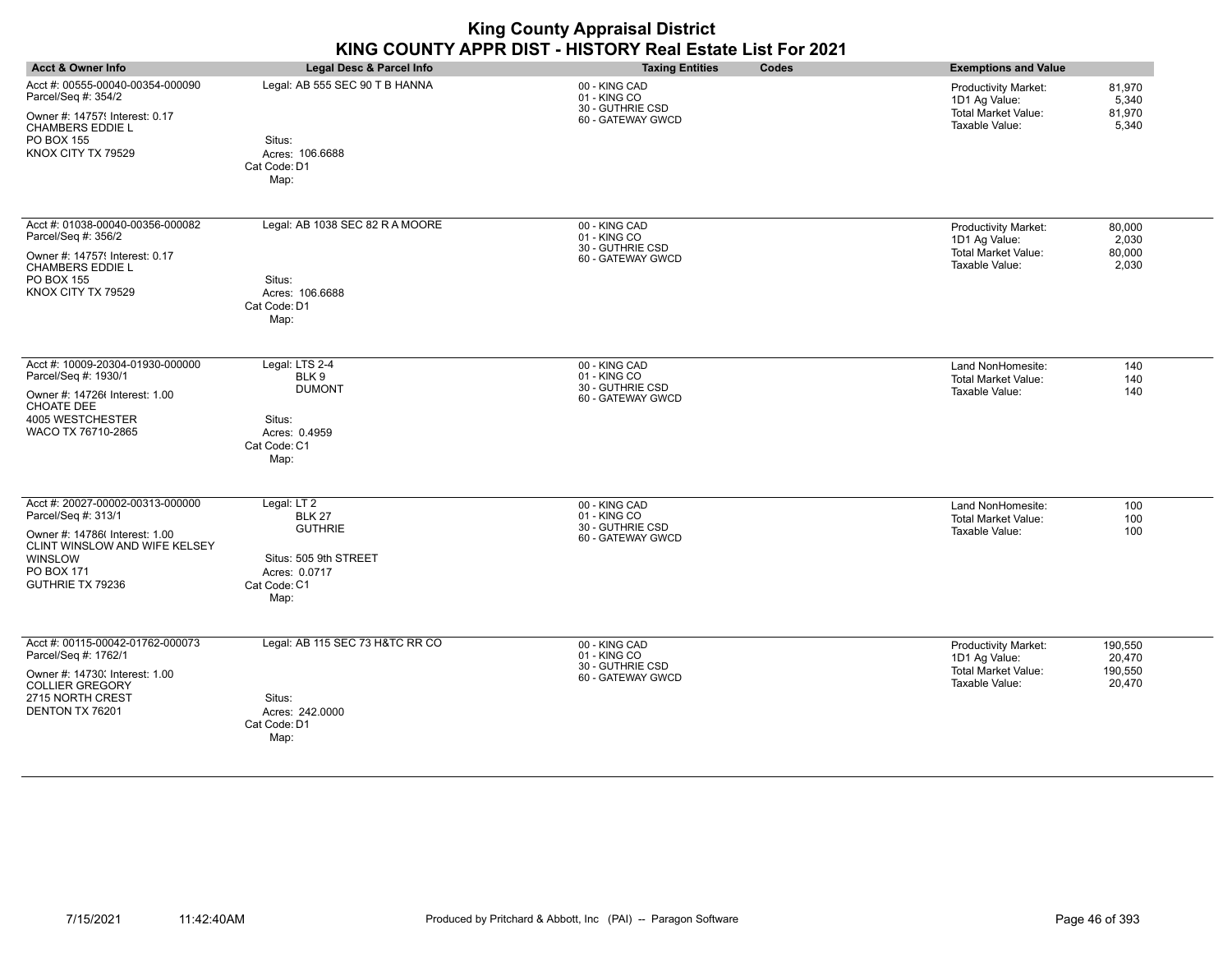| <b>Acct &amp; Owner Info</b>                                                                                                                                        | <b>Legal Desc &amp; Parcel Info</b>                                                                                                     | <b>Taxing Entities</b><br>Codes                                        | <b>Exemptions and Value</b>                                                                                                    |
|---------------------------------------------------------------------------------------------------------------------------------------------------------------------|-----------------------------------------------------------------------------------------------------------------------------------------|------------------------------------------------------------------------|--------------------------------------------------------------------------------------------------------------------------------|
| Acct #: 20136-10012-00121-000000<br>Parcel/Seq #: 121/1<br>Owner #: 25000 Interest: 1.00<br>COPPEDGE A B<br><b>JIMMY GREEN</b><br><b>BOX 25</b><br>GUTHRIE TX 79236 | Legal: LTS 1-12<br><b>BLK 136</b><br><b>GUTHRIE</b><br>Situs: 1456 S BAKER ST GUTHRIE TX 79236<br>Acres: 0.8264<br>Cat Code: A1<br>Map: | 00 - KING CAD<br>01 - KING CO<br>30 - GUTHRIE CSD<br>60 - GATEWAY GWCD | Land NonHomesite:<br>1,200<br>2,370<br>Improvement Homesite:<br>3,570<br><b>Total Market Value:</b><br>Taxable Value:<br>3,570 |
| Acct #: 20002-00008-00123-000000<br>Parcel/Seq #: 123/1<br>Owner #: 14720! Interest: 1.00<br><b>CRISWELL RICKEY</b><br><b>BOX 84</b><br>GUTHRIE TX 79236            | Legal: LT 8<br>BLK <sub>2</sub><br><b>GUTHRIE</b><br>Situs: GUTHRIE TX 79236<br>Acres: 0.0803<br>Cat Code: C1<br>Map:                   | 00 - KING CAD<br>01 - KING CO<br>30 - GUTHRIE CSD<br>60 - GATEWAY GWCD | Land NonHomesite:<br>130<br>130<br>Total Market Value:<br>Taxable Value:<br>130                                                |
| Acct #: 20007-00000-00124-000000<br>Parcel/Seq #: 124/1<br>Owner #: 14720! Interest: 1.00<br><b>CRISWELL RICKEY</b><br><b>BOX 84</b><br>GUTHRIE TX 79236            | Legal: LTS 1-4 6 9 10 15 16<br>BLK 7<br><b>GUTHRIE</b><br>Situs:<br>Acres: 0.7231<br>Cat Code: C1<br>Map:                               | 00 - KING CAD<br>01 - KING CO<br>30 - GUTHRIE CSD<br>60 - GATEWAY GWCD | Land NonHomesite:<br>1,130<br>Total Market Value:<br>1,130<br>Taxable Value:<br>1,130                                          |
| Acct #: 20009-40005-00125-000000<br>Parcel/Seq #: 125/1<br>Owner #: 14720{ Interest: 1.00<br><b>CRISWELL RICKEY</b><br><b>BOX 84</b><br>GUTHRIE TX 79236            | Legal: LTS 4 5<br>BLK 9<br><b>GUTHRIE</b><br>Situs:<br>Acres: 0.1607<br>Cat Code: C1<br>Map:                                            | 00 - KING CAD<br>01 - KING CO<br>30 - GUTHRIE CSD<br>60 - GATEWAY GWCD | 250<br>Land NonHomesite:<br>250<br>Total Market Value:<br>Taxable Value:<br>250                                                |
| Acct #: 20110-13024-00134-000000<br>Parcel/Seq #: 134/1<br>Owner #: 14720! Interest: 1.00<br><b>CRISWELL RICKEY</b><br><b>BOX 84</b><br>GUTHRIE TX 79236            | Legal: LTS 13-24<br><b>BLK 110</b><br><b>GUTHRIE</b><br>Situs:<br>Acres: 0.9600<br>Cat Code: C1<br>Map:                                 | 00 - KING CAD<br>01 - KING CO<br>30 - GUTHRIE CSD<br>60 - GATEWAY GWCD | Land NonHomesite:<br>740<br><b>Total Market Value:</b><br>740<br>Taxable Value:<br>740                                         |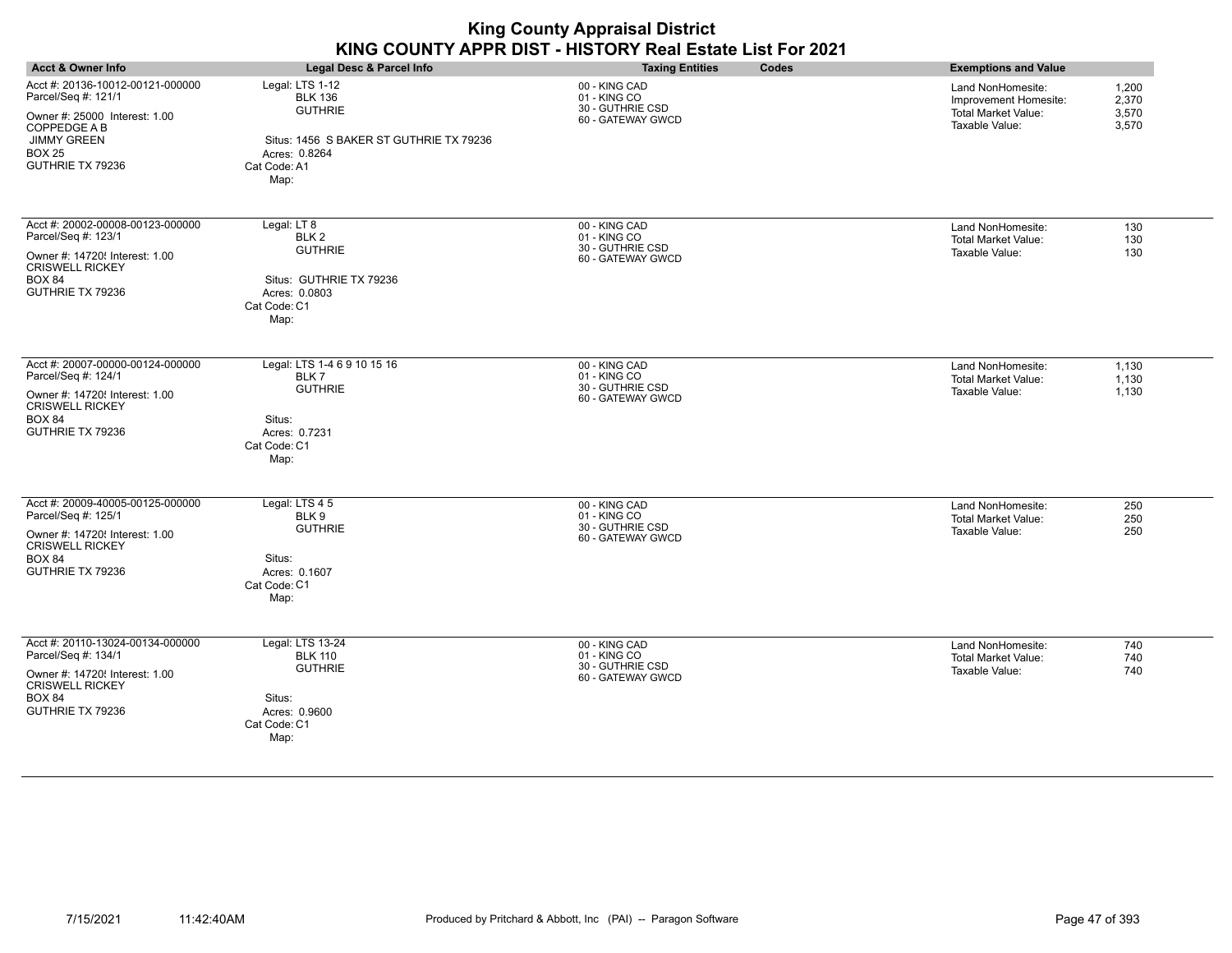|                                                                                                                                                          |                                                                                                        | <b>King County Appraisal District</b><br>KING COUNTY APPR DIST - HISTORY Real Estate List For 2021 |                                                                   |                         |
|----------------------------------------------------------------------------------------------------------------------------------------------------------|--------------------------------------------------------------------------------------------------------|----------------------------------------------------------------------------------------------------|-------------------------------------------------------------------|-------------------------|
| <b>Acct &amp; Owner Info</b>                                                                                                                             | Legal Desc & Parcel Info                                                                               | <b>Taxing Entities</b><br>Codes                                                                    | <b>Exemptions and Value</b>                                       |                         |
| Acct #: 20133-10024-00136-000000<br>Parcel/Seq #: 136/1<br>Owner #: 14720{ Interest: 1.00<br><b>CRISWELL RICKEY</b><br><b>BOX 84</b><br>GUTHRIE TX 79236 | Legal: LTS 7-18<br><b>BLK 133</b><br><b>GUTHRIE</b><br>Situs:<br>Acres: 0.9642<br>Cat Code: C1<br>Map: | 00 - KING CAD<br>01 - KING CO<br>30 - GUTHRIE CSD<br>60 - GATEWAY GWCD                             | Land NonHomesite:<br><b>Total Market Value:</b><br>Taxable Value: | 600<br>600<br>600       |
| Acct #: 20189-00006-00141-000000<br>Parcel/Seq #: 141/1<br>Owner #: 14720{ Interest: 1.00<br><b>CRISWELL RICKEY</b><br><b>BOX 84</b><br>GUTHRIE TX 79236 | Legal: LT 6<br><b>BLK 189</b><br><b>GUTHRIE</b><br>Situs:<br>Acres: 0.0800<br>Cat Code: C1<br>Map:     | 00 - KING CAD<br>01 - KING CO<br>30 - GUTHRIE CSD<br>60 - GATEWAY GWCD                             | Land NonHomesite:<br>Total Market Value:<br>Taxable Value:        | 60<br>60<br>60          |
| Acct #: 20205-70012-00142-000000<br>Parcel/Seq #: 142/1<br>Owner #: 14720{ Interest: 1.00<br><b>CRISWELL RICKEY</b><br><b>BOX 84</b><br>GUTHRIE TX 79236 | Legal: LTS 7-12<br><b>BLK 205</b><br><b>GUTHRIE</b><br>Situs:<br>Acres: 0.4300<br>Cat Code: C1<br>Map: | 00 - KING CAD<br>01 - KING CO<br>30 - GUTHRIE CSD<br>60 - GATEWAY GWCD                             | Land NonHomesite:<br><b>Total Market Value:</b><br>Taxable Value: | 330<br>330<br>330       |
| Acct #: 20213-10024-00143-000000<br>Parcel/Seq #: 143/1<br>Owner #: 14720! Interest: 1.00<br><b>CRISWELL RICKEY</b><br><b>BOX 84</b><br>GUTHRIE TX 79236 | Legal: LTS 1-24<br><b>BLK 213</b><br><b>GUTHRIE</b><br>Situs:<br>Acres: 1.9300<br>Cat Code: C1<br>Map: | 00 - KING CAD<br>01 - KING CO<br>30 - GUTHRIE CSD<br>60 - GATEWAY GWCD                             | Land NonHomesite:<br><b>Total Market Value:</b><br>Taxable Value: | 1,500<br>1,500<br>1,500 |
| Acct #: 20209-00013-00280-000000<br>Parcel/Seq #: 280/1<br>Owner #: 14720! Interest: 1.00<br><b>CRISWELL RICKEY</b><br><b>BOX 84</b><br>GUTHRIE TX 79236 | Legal: LT 13<br><b>BLK 209</b><br><b>GUTHRIE</b><br>Situs:<br>Acres: 0.0800<br>Cat Code: C1<br>Map:    | 00 - KING CAD<br>01 - KING CO<br>30 - GUTHRIE CSD<br>60 - GATEWAY GWCD                             | Land NonHomesite:<br>Total Market Value:<br>Taxable Value:        | 60<br>60<br>60          |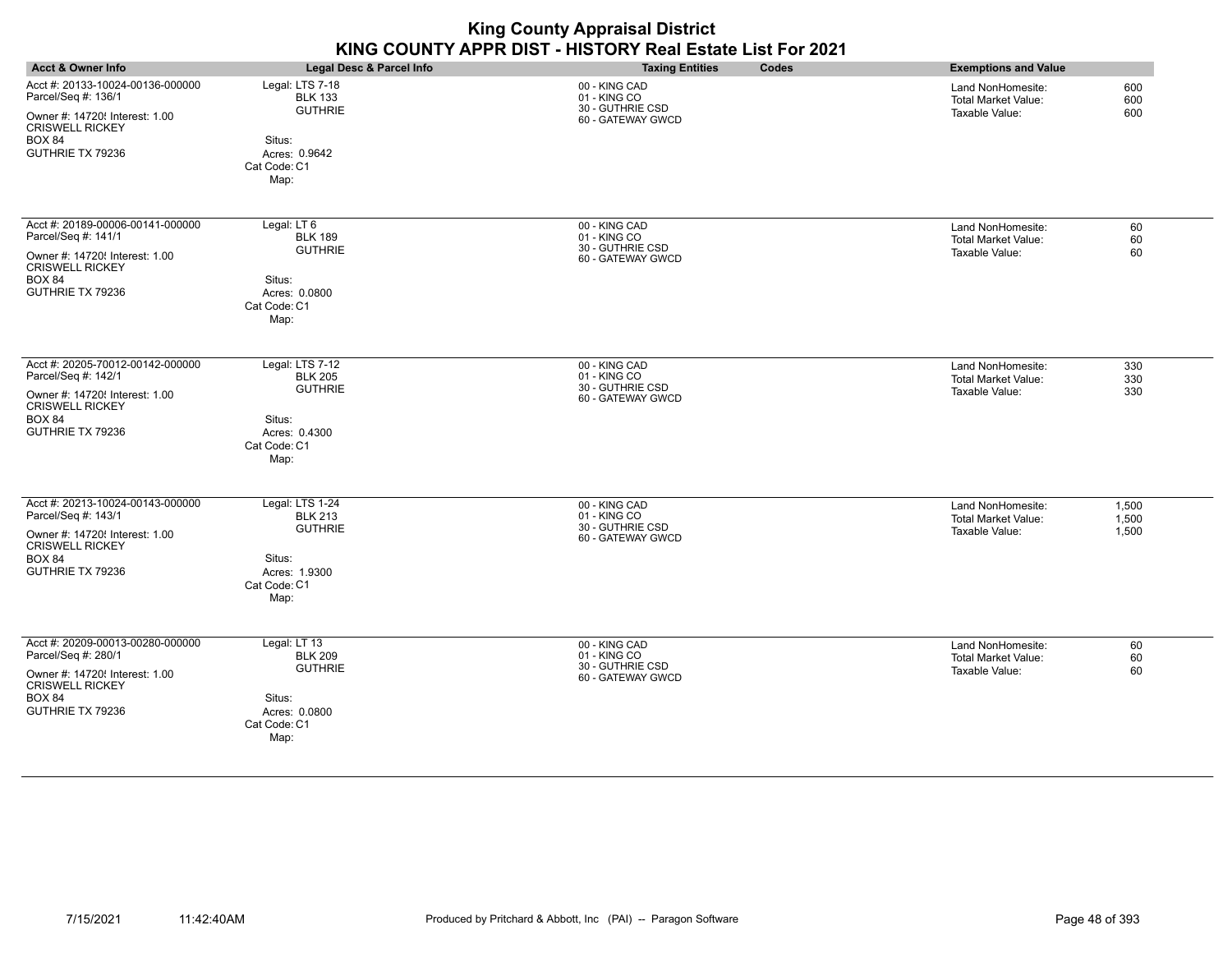| <b>King County Appraisal District</b><br>KING COUNTY APPR DIST - HISTORY Real Estate List For 2021                                                        |                                                                                                                     |                                                                        |       |                                                                   |                         |
|-----------------------------------------------------------------------------------------------------------------------------------------------------------|---------------------------------------------------------------------------------------------------------------------|------------------------------------------------------------------------|-------|-------------------------------------------------------------------|-------------------------|
| <b>Acct &amp; Owner Info</b>                                                                                                                              | <b>Legal Desc &amp; Parcel Info</b>                                                                                 | <b>Taxing Entities</b>                                                 | Codes | <b>Exemptions and Value</b>                                       |                         |
| Acct #: 20008-10004-00358-000000<br>Parcel/Seq #: 358/1<br>Owner #: 14720! Interest: 1.00<br><b>CRISWELL RICKEY</b><br><b>BOX 84</b><br>GUTHRIE TX 79236  | Legal: LTS 1-4<br>BLK8<br><b>GUTHRIE</b><br>Situs:<br>Acres: 0.2870<br>Cat Code: C1<br>Map:                         | 00 - KING CAD<br>01 - KING CO<br>30 - GUTHRIE CSD<br>60 - GATEWAY GWCD |       | Land NonHomesite:<br>Total Market Value:<br>Taxable Value:        | 1,000<br>1,000<br>1,000 |
| Acct #: 20109-10024-00385-000000<br>Parcel/Seq #: 385/1<br>Owner #: 14720! Interest: 1.00<br><b>CRISWELL RICKEY</b><br><b>BOX 84</b><br>GUTHRIE TX 79236  | Legal: LTS 1-24<br><b>BLK 109</b><br><b>GUTHRIE</b><br>Situs:<br>Acres: 1.9300<br>Cat Code: C1<br>Map:              | 00 - KING CAD<br>01 - KING CO<br>30 - GUTHRIE CSD<br>60 - GATEWAY GWCD |       | Land NonHomesite:<br><b>Total Market Value:</b><br>Taxable Value: | 1,500<br>1,500<br>1,500 |
| Acct #: 20165-10007-00657-000000<br>Parcel/Seq #: 657/1<br>Owner #: 14720! Interest: 1.00<br><b>CRISWELL RICKEY</b><br><b>BOX 84</b><br>GUTHRIE TX 79236  | Legal: LTS 1-18 20-24<br><b>BLK 165</b><br><b>GUTHRIE</b><br>Situs:<br>Acres: 0.5600<br>Cat Code: C1<br>Map:        | 00 - KING CAD<br>01 - KING CO<br>30 - GUTHRIE CSD<br>60 - GATEWAY GWCD |       | Land NonHomesite:<br><b>Total Market Value:</b><br>Taxable Value: | 430<br>430<br>430       |
| Acct #: 20134-10024-01587-000000<br>Parcel/Seq #: 1587/1<br>Owner #: 14720! Interest: 1.00<br><b>CRISWELL RICKEY</b><br><b>BOX 84</b><br>GUTHRIE TX 79236 | Legal: LTS 1-24<br><b>BLK 134</b><br><b>GUTHRIE</b><br>Situs:<br>Acres: 1.1892<br>Cat Code: C1<br>Map:              | 00 - KING CAD<br>01 - KING CO<br>30 - GUTHRIE CSD<br>60 - GATEWAY GWCD |       | Land NonHomesite:<br><b>Total Market Value:</b><br>Taxable Value: | 1,110<br>1,110<br>1,110 |
| Acct #: 20141-00000-01588-000000<br>Parcel/Seq #: 1588/1<br>Owner #: 14720! Interest: 1.00<br><b>CRISWELL RICKEY</b><br><b>BOX 84</b><br>GUTHRIE TX 79236 | Legal: LTS 1-3 5-9 11-15 17-18 20-24<br><b>BLK 141</b><br><b>GUTHRIE</b><br>Situs:<br>Acres: 1.6900<br>Cat Code: C1 | 00 - KING CAD<br>01 - KING CO<br>30 - GUTHRIE CSD<br>60 - GATEWAY GWCD |       | Land NonHomesite:<br><b>Total Market Value:</b><br>Taxable Value: | 1,310<br>1,310<br>1,310 |

Map: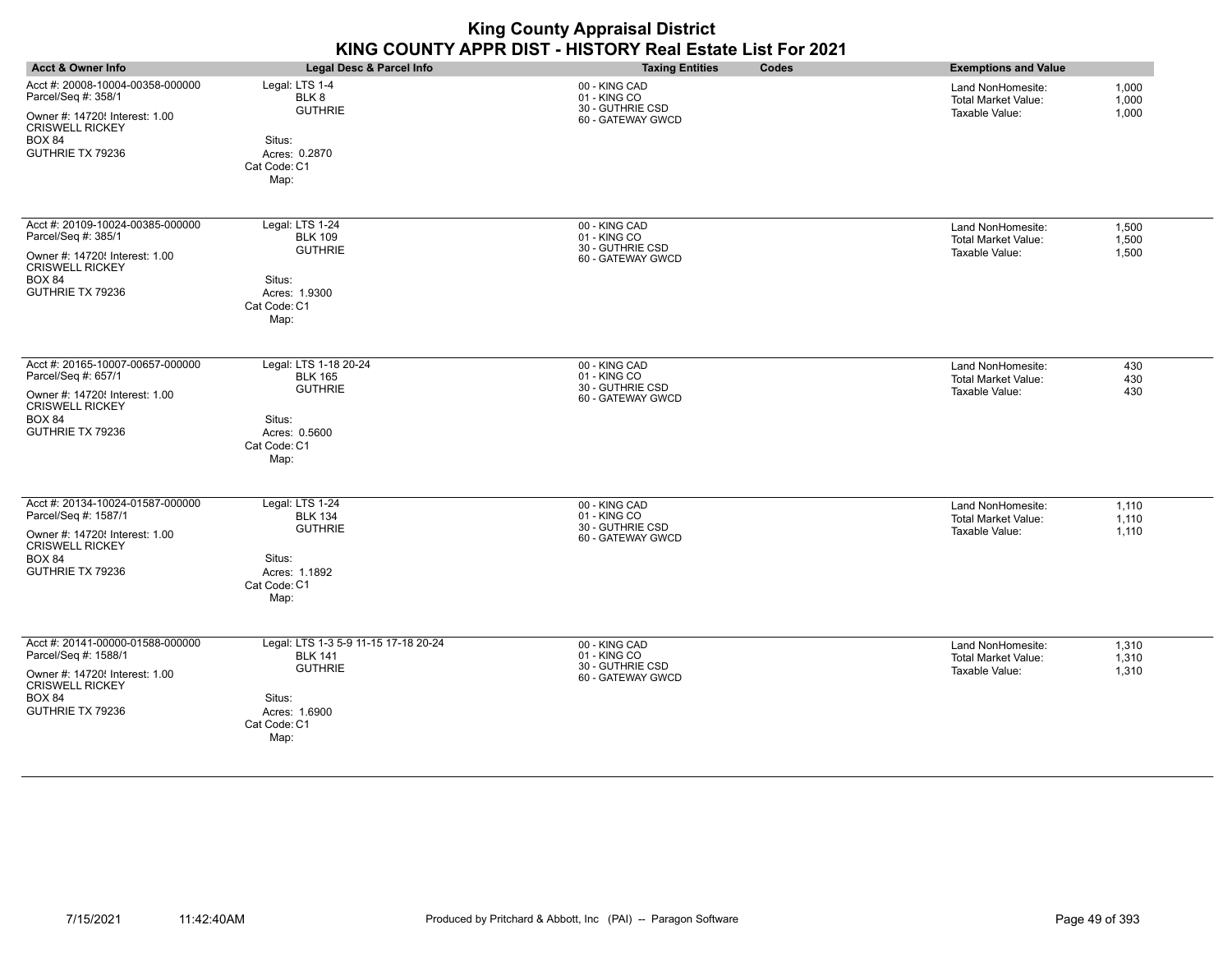| <b>Acct &amp; Owner Info</b>                                                                                                                                        | <b>Legal Desc &amp; Parcel Info</b>                                                                                                                                                 | <b>Taxing Entities</b><br>Codes                                        |                 | <b>Exemptions and Value</b>                                                                |                                        |
|---------------------------------------------------------------------------------------------------------------------------------------------------------------------|-------------------------------------------------------------------------------------------------------------------------------------------------------------------------------------|------------------------------------------------------------------------|-----------------|--------------------------------------------------------------------------------------------|----------------------------------------|
| Acct #: 20031-01006-01969-000001<br>Parcel/Seq #: 1969/1<br>Owner #: 14720{ Interest: 1.00<br><b>CRISWELL RICKEY</b><br><b>BOX 84</b><br>GUTHRIE TX 79236           | Legal: LOTS 1-6<br><b>BLK 31</b><br><b>GUTHRIE</b><br>W/IMPROVMENT<br>Situs: 705 MAIN ST GUTHRIE TX 79236<br>Acres: 0.4304<br>Cat Code: A1<br>Map:                                  | 00 - KING CAD<br>01 - KING CO<br>30 - GUTHRIE CSD<br>60 - GATEWAY GWCD |                 | Land Homesite:<br>Improvement NonHomesite:<br><b>Total Market Value:</b><br>Taxable Value: | 600<br>18.580<br>19,180<br>19,180      |
| Acct #: 20133-00000-02309-000000<br>Parcel/Seq #: 2309/1<br>Owner #: 14720! Interest: 1.00<br><b>CRISWELL RICKEY</b><br><b>BOX 84</b><br>GUTHRIE TX 79236           | Legal: HOMESTEAD ON LTS 1-6 & 19-24<br><b>BLK 133</b><br><b>GUTHRIE</b><br>2001 DOUBLE-WIDE (LANCER)<br>Situs: 305 W 14TH GUTHRIE TX 79236<br>Acres: 0.9642<br>Cat Code: A2<br>Map: | 00 - KING CAD<br>01 - KING CO<br>30 - GUTHRIE CSD<br>60 - GATEWAY GWCD | ** Homestead ** | Land Homesite:<br>Improvement Homesite:<br><b>Total Market Value:</b><br>Taxable Value:    | 600<br>50,690<br>51,290<br>51,290      |
| Acct #: 20012-10203-00360-000000<br>Parcel/Seq #: 360/1<br>Owner #: 14751! Interest: 1.00<br>CRISWELL VAN NORMAN<br><b>BOX 113</b><br>GUTHRIE TX 79236-0113         | Legal: LTS 1 2 3<br><b>BLK 12</b><br><b>GUTHRIE</b><br>Situs:<br>Acres: 0.2152<br>Cat Code: C1<br>Map:                                                                              | 00 - KING CAD<br>01 - KING CO<br>30 - GUTHRIE CSD<br>60 - GATEWAY GWCD |                 | Land NonHomesite:<br><b>Total Market Value:</b><br>Taxable Value:                          | 380<br>380<br>380                      |
| Acct #: 20032-10012-01990-000001<br>Parcel/Seq #: 1990/1<br>Owner #: 14751! Interest: 1.00<br><b>CRISWELL VAN NORMAN</b><br><b>BOX 113</b><br>GUTHRIE TX 79236-0113 | Legal: LTS 1-12<br><b>BLK 32</b><br><b>GUTHRIE</b><br>W/IMPROVMENT<br>Situs: 650 E MAIN ST GUTHRIE TX 79236<br>Acres: 0.0000<br>Cat Code: A2<br>Map:                                | 00 - KING CAD<br>01 - KING CO<br>30 - GUTHRIE CSD<br>60 - GATEWAY GWCD | ** Homestead ** | Land Homesite:<br>Improvement Homesite:<br>Total Market Value:<br>Taxable Value:           | 1,100<br>61,510<br>62,610<br>62,610    |
| Acct #: 00130-00017-00163-000105<br>Parcel/Seq #: 163/1<br>Owner #: 30100 Interest: 1.00<br><b>CRUM SUZANNE</b><br><b>BOX 130</b><br>CHEROKEE TX 76832              | Legal: AB 130 SEC 105 H&TC RR CO<br>Situs:<br>Acres: 656.0000<br>Cat Code: D1<br>Map:                                                                                               | 00 - KING CAD<br>01 - KING CO<br>30 - GUTHRIE CSD<br>60 - GATEWAY GWCD |                 | <b>Productivity Market:</b><br>1D1 Ag Value:<br>Total Market Value:<br>Taxable Value:      | 492,000<br>13,780<br>492,000<br>13,780 |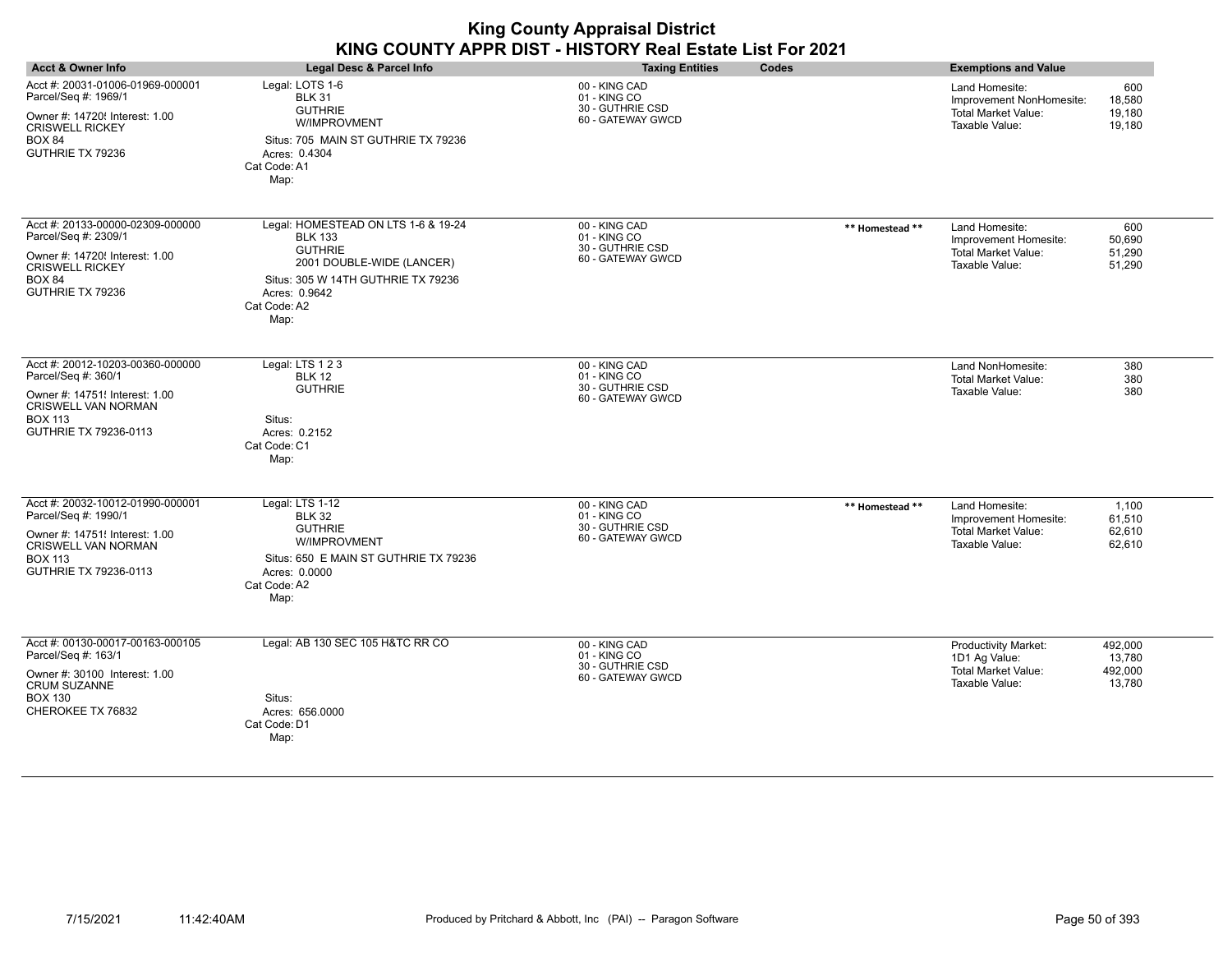| <b>Acct &amp; Owner Info</b>                                                                                                                            | Legal Desc & Parcel Info                                                                         | <b>Taxing Entities</b><br>Codes                                        | <b>Exemptions and Value</b>                                                                                                          |
|---------------------------------------------------------------------------------------------------------------------------------------------------------|--------------------------------------------------------------------------------------------------|------------------------------------------------------------------------|--------------------------------------------------------------------------------------------------------------------------------------|
| Acct #: 00135-00017-00164-000115<br>Parcel/Seq #: 164/1<br>Owner #: 30100 Interest: 1.00<br><b>CRUM SUZANNE</b><br><b>BOX 130</b><br>CHEROKEE TX 76832  | Legal: AB 135 SEC 115 H&TC RR CO<br>Situs:<br>Acres: 164,0000<br>Cat Code: D1<br>Map:            | 00 - KING CAD<br>01 - KING CO<br>30 - GUTHRIE CSD<br>60 - GATEWAY GWCD | 123,000<br><b>Productivity Market:</b><br>1D1 Ag Value:<br>3,440<br><b>Total Market Value:</b><br>123,000<br>Taxable Value:<br>3,440 |
| Acct #: 00744-00017-00165-000106<br>Parcel/Seq #: 165/1<br>Owner #: 30100 Interest: 1.00<br><b>CRUM SUZANNE</b><br><b>BOX 130</b><br>CHEROKEE TX 76832  | Legal: AB 744 SEC 106 H&TC<br>J S CRAIGHEAD<br>Situs:<br>Acres: 656,0000<br>Cat Code: D1<br>Map: | 00 - KING CAD<br>01 - KING CO<br>30 - GUTHRIE CSD<br>60 - GATEWAY GWCD | Productivity Market:<br>492,000<br>1D1 Ag Value:<br>13,780<br><b>Total Market Value:</b><br>492,000<br>Taxable Value:<br>13,780      |
| Acct #: 00745-00017-00166-000116<br>Parcel/Seq #: 166/1<br>Owner #: 30100 Interest: 1.00<br><b>CRUM SUZANNE</b><br><b>BOX 130</b><br>CHEROKEE TX 76832  | Legal: AB 745 SEC 116 H&TC<br>J S CRAIGHEAD<br>Situs:<br>Acres: 656.0000<br>Cat Code: D1<br>Map: | 00 - KING CAD<br>01 - KING CO<br>30 - GUTHRIE CSD<br>60 - GATEWAY GWCD | Productivity Market:<br>492,000<br>1D1 Ag Value:<br>13,780<br><b>Total Market Value:</b><br>492,000<br>Taxable Value:<br>13,780      |
| Acct #: 00135-00017-01071-000115<br>Parcel/Seq #: 1071/1<br>Owner #: 30100 Interest: 1.00<br><b>CRUM SUZANNE</b><br><b>BOX 130</b><br>CHEROKEE TX 76832 | Legal: AB 135 SEC 115 H&TC RR CO<br>Situs:<br>Acres: 492.0000<br>Cat Code: D1<br>Map:            | 00 - KING CAD<br>01 - KING CO<br>30 - GUTHRIE CSD<br>60 - GATEWAY GWCD | 369,000<br>Productivity Market:<br>1D1 Ag Value:<br>10,330<br><b>Total Market Value:</b><br>369,000<br>Taxable Value:<br>10,330      |
| Acct #: 00142-00017-01073-000135<br>Parcel/Seq #: 1073/1<br>Owner #: 30100 Interest: 1.00<br><b>CRUM SUZANNE</b><br><b>BOX 130</b><br>CHEROKEE TX 76832 | Legal: AB 142 SEC 135 H&TC RR CO<br>Situs:<br>Acres: 492.0000<br>Cat Code: D1<br>Map:            | 00 - KING CAD<br>01 - KING CO<br>30 - GUTHRIE CSD<br>60 - GATEWAY GWCD | Productivity Market:<br>369,000<br>1D1 Ag Value:<br>9,590<br><b>Total Market Value:</b><br>369,000<br>Taxable Value:<br>9,590        |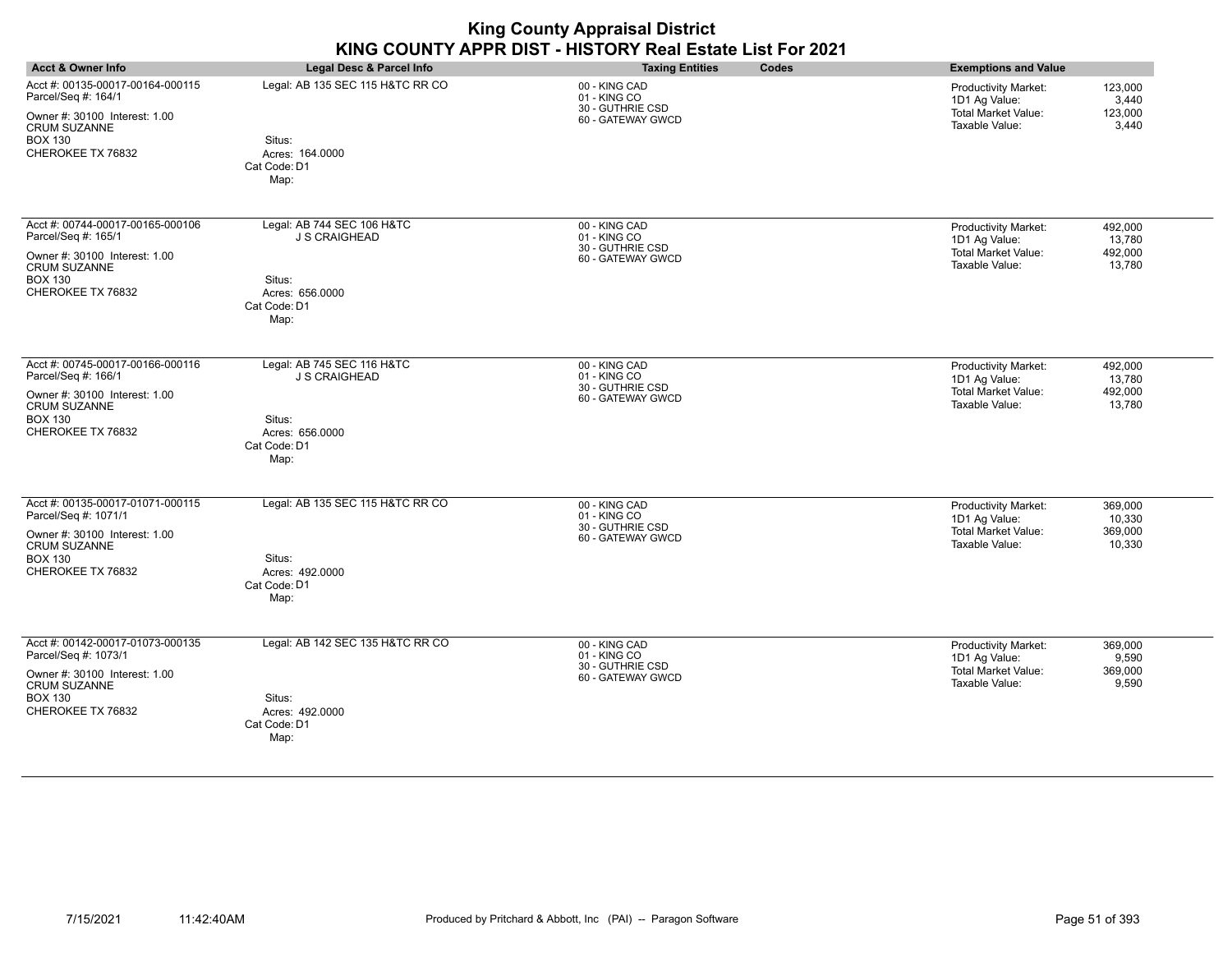|                                                                                                                                                                                           |                                                                                                           | <b>King County Appraisal District</b><br>KING COUNTY APPR DIST - HISTORY Real Estate List For 2021 |                                                                                                                                        |
|-------------------------------------------------------------------------------------------------------------------------------------------------------------------------------------------|-----------------------------------------------------------------------------------------------------------|----------------------------------------------------------------------------------------------------|----------------------------------------------------------------------------------------------------------------------------------------|
| <b>Acct &amp; Owner Info</b>                                                                                                                                                              | Legal Desc & Parcel Info                                                                                  | <b>Taxing Entities</b><br>Codes                                                                    | <b>Exemptions and Value</b>                                                                                                            |
| Acct #: 00746-00017-01074-000126<br>Parcel/Seq #: 1074/1<br>Owner #: 30100 Interest: 1.00<br><b>CRUM SUZANNE</b><br><b>BOX 130</b><br>CHEROKEE TX 76832                                   | Legal: AB 746 SEC 126 H&TC F<br><b>J S CRAIGHEAD</b><br>Situs:<br>Acres: 492.0000<br>Cat Code: D1<br>Map: | 00 - KING CAD<br>01 - KING CO<br>30 - GUTHRIE CSD<br>60 - GATEWAY GWCD                             | <b>Productivity Market:</b><br>369,000<br>1D1 Ag Value:<br>10.330<br><b>Total Market Value:</b><br>369.000<br>Taxable Value:<br>10,330 |
| Acct #: 00137-00017-02081-000125<br>Parcel/Seq #: 2081/1<br>Owner #: 30100 Interest: 1.00<br><b>CRUM SUZANNE</b><br><b>BOX 130</b><br>CHEROKEE TX 76832                                   | Legal: AB 137 SEC 125 H&TC RR CO<br>Situs:<br>Acres: 656,0000<br>Cat Code: D1<br>Map:                     | 00 - KING CAD<br>01 - KING CO<br>30 - GUTHRIE CSD<br>60 - GATEWAY GWCD                             | 492,000<br>Productivity Market:<br>1D1 Ag Value:<br>13,780<br><b>Total Market Value:</b><br>492,000<br>Taxable Value:<br>13,780        |
| Acct #: 00646-00042-02478-000008<br>Parcel/Seq #: 2478/1<br>Owner #: 14784 Interest: 1.00<br><b>CUATRO COBB FAMILY PARTNERS. LTD</b><br><b>PO BOX 15</b><br>CRANFILLS GAP TX 76637        | Legal: AB 646 SEC 8 R M THOMSON<br>Situs:<br>Acres: 15.9790<br>Cat Code: D1<br>Map:                       | 00 - KING CAD<br>01 - KING CO<br>30 - GUTHRIE CSD<br>60 - GATEWAY GWCD                             | 11,980<br><b>Productivity Market:</b><br>1D1 Ag Value:<br>340<br><b>Total Market Value:</b><br>11.980<br>Taxable Value:<br>340         |
| Acct #: 00647-00042-02479-000009<br>Parcel/Seq #: 2479/1<br>Owner #: 14784 Interest: 1.00<br><b>CUATRO COBB FAMILY PARTNERS, LTD</b><br><b>PO BOX 15</b><br><b>CRANFILLS GAP TX 76637</b> | Legal: AB 647 SEC 9 R M THOMSON<br>Situs:<br>Acres: 46.5110<br>Cat Code: D1<br>Map:                       | 00 - KING CAD<br>01 - KING CO<br>30 - GUTHRIE CSD<br>60 - GATEWAY GWCD                             | Productivity Market:<br>34,880<br>1D1 Ag Value:<br>980<br><b>Total Market Value:</b><br>34,880<br>Taxable Value:<br>980                |
| Acct #: 00652-00042-02480-000014<br>Parcel/Seq #: 2480/1<br>Owner #: 14784, Interest: 1.00<br>CUATRO COBB FAMILY PARTNERS, LTD<br><b>PO BOX 15</b><br>CRANFILLS GAP TX 76637              | Legal: AB 652 SEC 14 R M THOMSON<br>Situs:<br>Acres: 57.6440<br>Cat Code: D1<br>Map:                      | 00 - KING CAD<br>01 - KING CO<br>30 - GUTHRIE CSD<br>60 - GATEWAY GWCD                             | <b>Productivity Market:</b><br>43,230<br>1D1 Ag Value:<br>1,210<br><b>Total Market Value:</b><br>43,230<br>Taxable Value:<br>1,210     |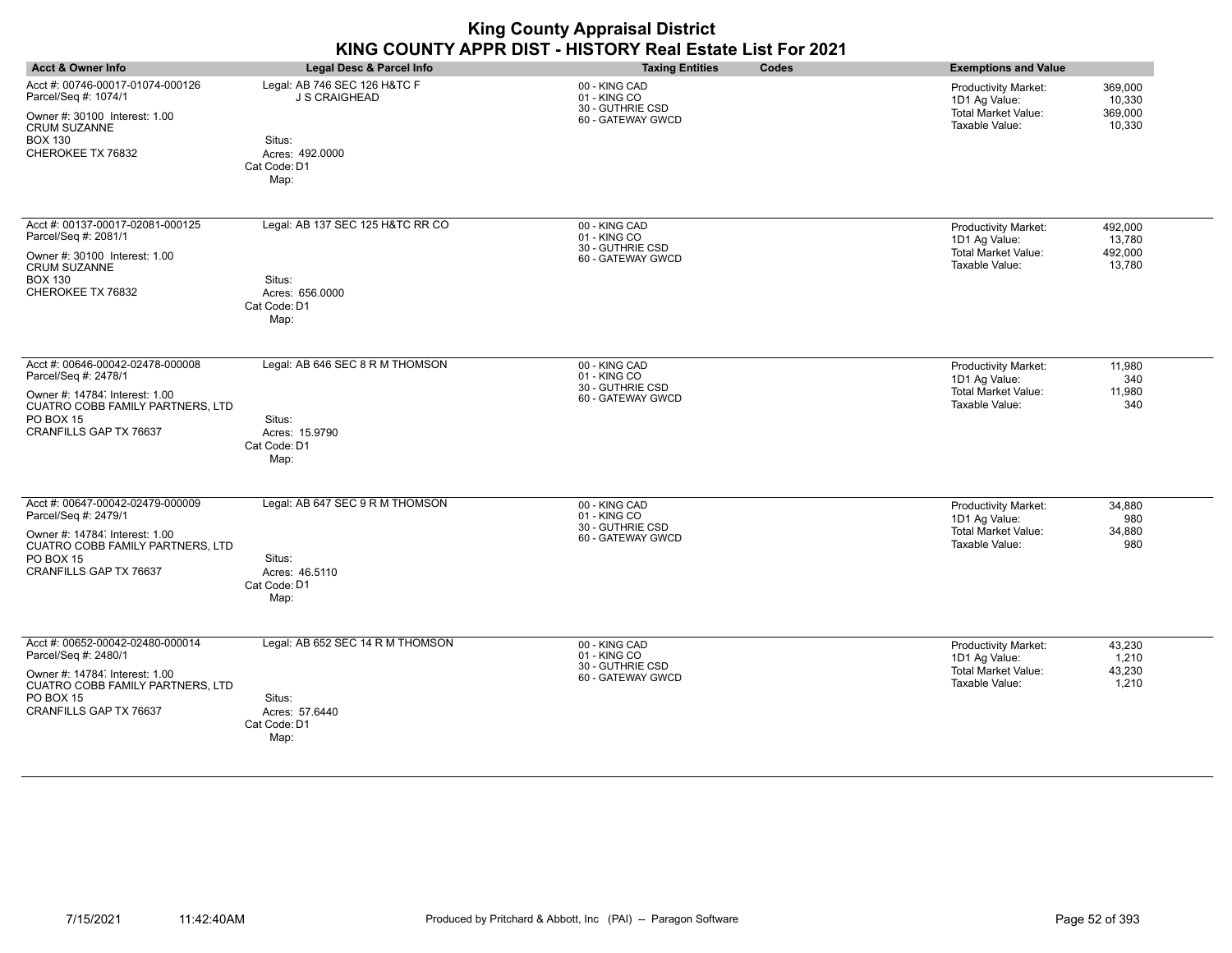| <b>Acct &amp; Owner Info</b>                                                                                                                                                        | <b>Legal Desc &amp; Parcel Info</b>                                                                                                              | Codes<br><b>Taxing Entities</b>                                        | <b>Exemptions and Value</b>                                                                                                                                                                                                  |
|-------------------------------------------------------------------------------------------------------------------------------------------------------------------------------------|--------------------------------------------------------------------------------------------------------------------------------------------------|------------------------------------------------------------------------|------------------------------------------------------------------------------------------------------------------------------------------------------------------------------------------------------------------------------|
| Acct #: 00653-00042-02481-000015<br>Parcel/Seq #: 2481/1<br>Owner #: 14784, Interest: 1.00<br>CUATRO COBB FAMILY PARTNERS, LTD<br><b>PO BOX 15</b><br><b>CRANFILLS GAP TX 76637</b> | Legal: AB 653 SEC 15 R M THOMSON<br>Situs:<br>Acres: 357.0620<br>Cat Code: D1<br>Map:                                                            | 00 - KING CAD<br>01 - KING CO<br>30 - GUTHRIE CSD<br>60 - GATEWAY GWCD | 267,800<br><b>Productivity Market:</b><br>1D1 Ag Value:<br>7,500<br><b>Total Market Value:</b><br>267,800<br>Taxable Value:<br>7,500                                                                                         |
| Acct #: 00654-00042-02482-000016<br>Parcel/Seq #: 2482/1<br>Owner #: 14784 Interest: 1.00<br><b>CUATRO COBB FAMILY PARTNERS. LTD</b><br><b>PO BOX 15</b><br>CRANFILLS GAP TX 76637  | Legal: AB 654 SEC 16 R M THOMSON<br>Situs:<br>Acres: 415.1540<br>Cat Code: D1<br>Map:                                                            | 00 - KING CAD<br>01 - KING CO<br>30 - GUTHRIE CSD<br>60 - GATEWAY GWCD | Productivity Market:<br>311,370<br>1D1 Ag Value:<br>7,890<br><b>Total Market Value:</b><br>311,370<br>Taxable Value:<br>7,890                                                                                                |
| Acct #: 01184-00042-02483-000048<br>Parcel/Seq #: 2483/1<br>Owner #: 14784 Interest: 1.00<br>CUATRO COBB FAMILY PARTNERS, LTD<br><b>PO BOX 15</b><br>CRANFILLS GAP TX 76637         | Legal: AB 1184 SEC 48 A L JAY<br>Situs:<br>Acres: 145.0150<br>Cat Code: D1<br>Map:                                                               | 00 - KING CAD<br>01 - KING CO<br>30 - GUTHRIE CSD<br>60 - GATEWAY GWCD | 108,760<br><b>Productivity Market:</b><br>1D1 Ag Value:<br>2,760<br><b>Total Market Value:</b><br>108,760<br>Taxable Value:<br>2,760                                                                                         |
| Acct #: 01185-00042-02484-000047<br>Parcel/Seq #: 2484/1<br>Owner #: 14784, Interest: 1.00<br>CUATRO COBB FAMILY PARTNERS, LTD<br><b>PO BOX 15</b><br>CRANFILLS GAP TX 76637        | Legal: AB 1185 SEC 47 A L JAY<br>Situs:<br>Acres: 466.2270<br>Cat Code: D1<br>Map:                                                               | 00 - KING CAD<br>01 - KING CO<br>30 - GUTHRIE CSD<br>60 - GATEWAY GWCD | Productivity Market:<br>349,670<br>1D1 Ag Value:<br>9,790<br><b>Total Market Value:</b><br>349,670<br>Taxable Value:<br>9,790                                                                                                |
| Acct #: 00648-00042-02552-000010<br>Parcel/Seq #: 2552/1<br>Owner #: 14784 Interest: 1.00<br>CUATRO COBB FAMILY PARTNERS, LTD<br><b>PO BOX 15</b><br>CRANFILLS GAP TX 76637         | Legal: IMPROVMENT ON AB 648 SEC 10<br>R M THOMSON BLK 10<br>Situs: 2770 HWY 222 GUTHRIE TX 79236<br>Acres: 246.3380<br>Cat Code: D1 E D2<br>Map: | 00 - KING CAD<br>01 - KING CO<br>30 - GUTHRIE CSD<br>60 - GATEWAY GWCD | Land NonHomesite:<br>800<br>Improvement Homesite:<br>63,330<br>20.940<br>Improvement NonHomesite:<br>Productivity Market:<br>184,000<br>1D1 Ag Value:<br>5,150<br>Total Market Value:<br>269,070<br>Taxable Value:<br>90,220 |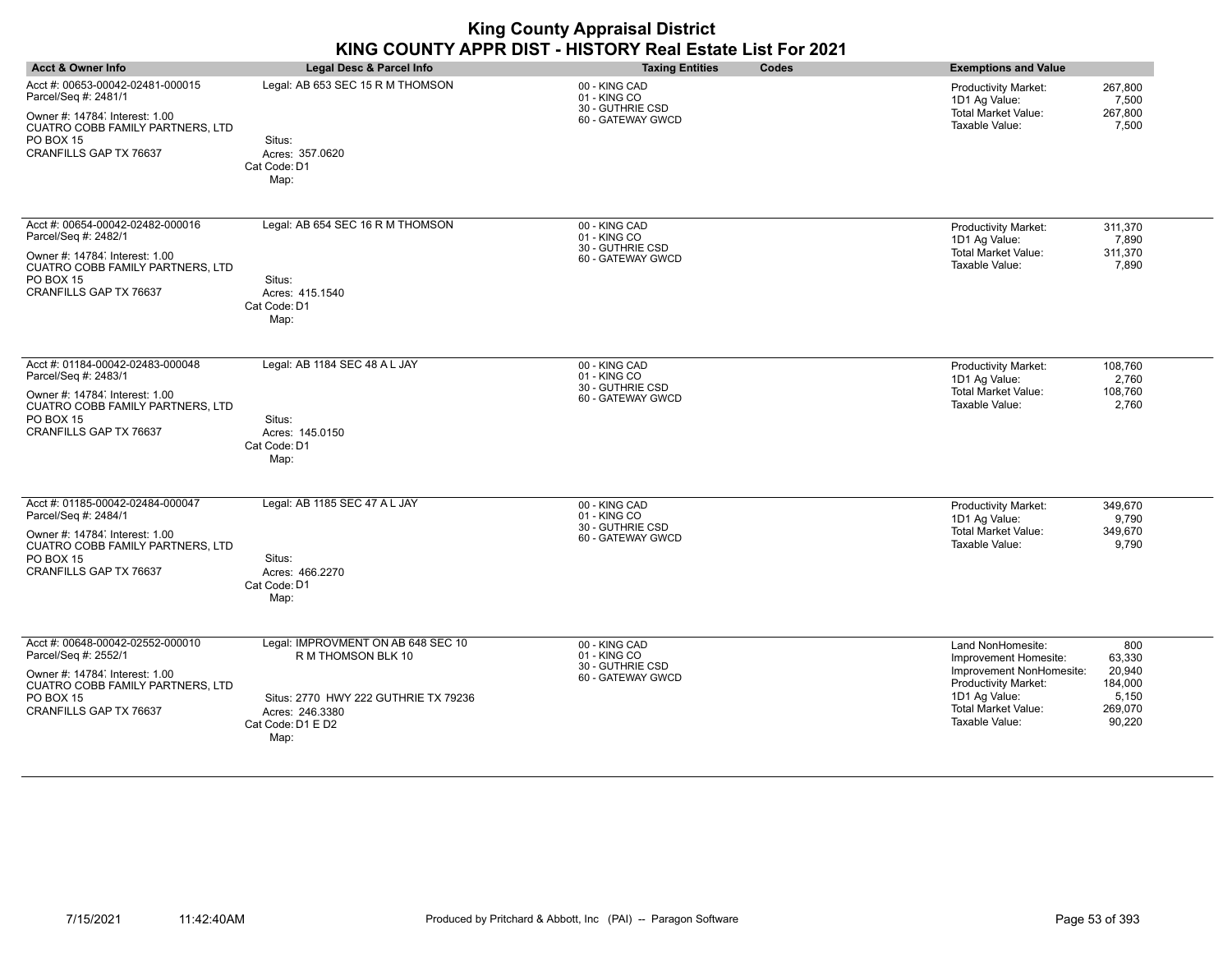| <b>Acct &amp; Owner Info</b>                                                                                                                                                       | <b>Legal Desc &amp; Parcel Info</b>                                                       | <b>Taxing Entities</b>                                                 | Codes | <b>Exemptions and Value</b>                                                                  |                                        |
|------------------------------------------------------------------------------------------------------------------------------------------------------------------------------------|-------------------------------------------------------------------------------------------|------------------------------------------------------------------------|-------|----------------------------------------------------------------------------------------------|----------------------------------------|
| Acct #: 00263-00042-02603-000000<br>Parcel/Seq #: 2603/1<br>Owner #: 14784 Interest: 1.00<br><b>CUATRO COBB FAMILY PARTNERS, LTD</b><br><b>PO BOX 15</b><br>CRANFILLS GAP TX 76637 | Legal: AB 263 BLK 3476 WILLIS PRUITT<br>Situs:<br>Acres: 158.2200<br>Cat Code: D1<br>Map: | 00 - KING CAD<br>01 - KING CO<br>30 - GUTHRIE CSD<br>60 - GATEWAY GWCD |       | <b>Productivity Market:</b><br>1D1 Ag Value:<br><b>Total Market Value:</b><br>Taxable Value: | 118,670<br>3,010<br>118,670<br>3,010   |
| Acct #: 01184-00042-02605-000000<br>Parcel/Seq #: 2605/1<br>Owner #: 14784 Interest: 1.00<br>CUATRO COBB FAMILY PARTNERS, LTD<br><b>PO BOX 15</b><br>CRANFILLS GAP TX 76637        | Legal: AB 1184 SEC 48 A L JAY<br>Situs:<br>Acres: 64.1400<br>Cat Code: D1<br>Map:         | 00 - KING CAD<br>01 - KING CO<br>30 - GUTHRIE CSD<br>60 - GATEWAY GWCD |       | Productivity Market:<br>1D1 Ag Value:<br><b>Total Market Value:</b><br>Taxable Value:        | 48,110<br>1,220<br>48,110<br>1,220     |
| Acct #: 01185-00042-02606-000000<br>Parcel/Seq #: 2606/1<br>Owner #: 14784 Interest: 1.00<br>CUATRO COBB FAMILY PARTNERS, LTD<br><b>PO BOX 15</b><br>CRANFILLS GAP TX 76637        | Legal: AB 1185 SEC 47 A L JAY<br>Situs:<br>Acres: 2.3760<br>Cat Code: D1<br>Map:          | 00 - KING CAD<br>01 - KING CO<br>30 - GUTHRIE CSD<br>60 - GATEWAY GWCD |       | Productivity Market:<br>1D1 Ag Value:<br><b>Total Market Value:</b><br>Taxable Value:        | 1,780<br>50<br>1,780<br>50             |
| Acct #: 00653-00042-02607-000015<br>Parcel/Seq #: 2607/1<br>Owner #: 14784 Interest: 1.00<br><b>CUATRO COBB FAMILY PARTNERS. LTD</b><br><b>PO BOX 15</b><br>CRANFILLS GAP TX 76637 | Legal: AB 653 SEC 15 R M THOMSON<br>Situs:<br>Acres: 127,5340<br>Cat Code: D1<br>Map:     | 00 - KING CAD<br>01 - KING CO<br>30 - GUTHRIE CSD<br>60 - GATEWAY GWCD |       | Productivity Market:<br>1D1 Ag Value:<br><b>Total Market Value:</b><br>Taxable Value:        | 95.650<br>2,420<br>95,650<br>2,420     |
| Acct #: 00030-00044-01155-000025<br>Parcel/Seq #: 1155/1<br>Owner #: 14774, Interest: 1.00<br>CURTIS 60 RANCH LLC<br>3535 SHILOH ROAD<br>TYLER TX 75707-1909                       | Legal: AB 30 SEC 25 BLK 1/113 BS&F<br>Situs:<br>Acres: 546.8630<br>Cat Code: D1<br>Map:   | 00 - KING CAD<br>01 - KING CO<br>30 - GUTHRIE CSD<br>60 - GATEWAY GWCD |       | Productivity Market:<br>1D1 Ag Value:<br><b>Total Market Value:</b><br>Taxable Value:        | 410,150<br>10,390<br>410,150<br>10,390 |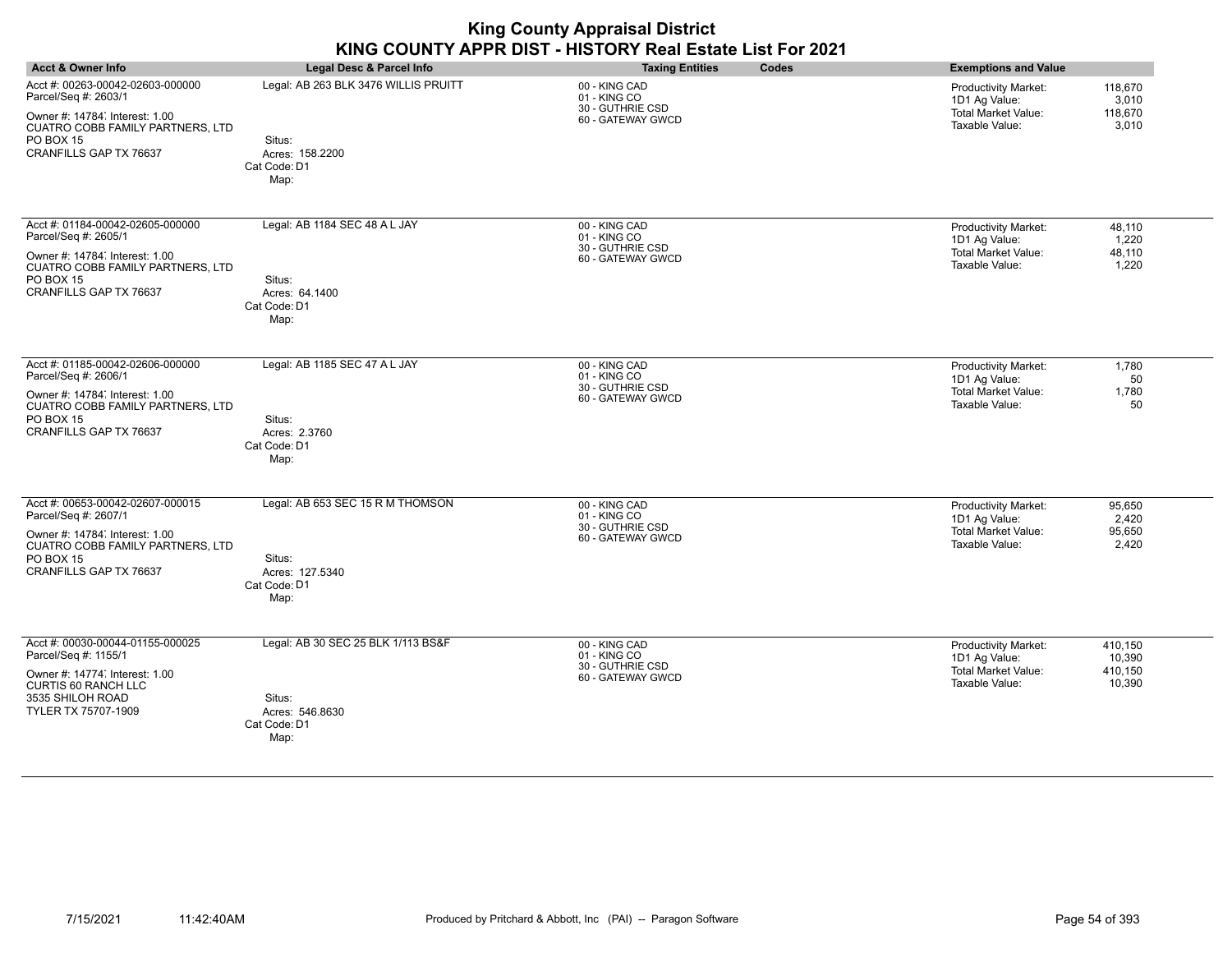|                                                                                                                                                                     |                                                                                          | <b>King County Appraisal District</b><br>KING COUNTY APPR DIST - HISTORY Real Estate List For 2021 |       |                                                                                       |                                        |
|---------------------------------------------------------------------------------------------------------------------------------------------------------------------|------------------------------------------------------------------------------------------|----------------------------------------------------------------------------------------------------|-------|---------------------------------------------------------------------------------------|----------------------------------------|
| <b>Acct &amp; Owner Info</b>                                                                                                                                        | <b>Legal Desc &amp; Parcel Info</b>                                                      | <b>Taxing Entities</b>                                                                             | Codes | <b>Exemptions and Value</b>                                                           |                                        |
| Acct #: 00031-00033-01156-000021<br>Parcel/Seq #: 1156/1<br>Owner #: 14774, Interest: 1.00<br><b>CURTIS 60 RANCH LLC</b><br>3535 SHILOH ROAD<br>TYLER TX 75707-1909 | Legal: AB 31 SEC 21 BLK 1/112 BS&F<br>Situs:<br>Acres: 25.3310<br>Cat Code: D1<br>Map:   | 00 - KING CAD<br>01 - KING CO<br>30 - GUTHRIE CSD<br>60 - GATEWAY GWCD                             |       | Productivity Market:<br>1D1 Ag Value:<br><b>Total Market Value:</b><br>Taxable Value: | 18,360<br>380<br>18,360<br>380         |
| Acct #: 00033-00035-01157-000027<br>Parcel/Seq #: 1157/1<br>Owner #: 14774, Interest: 1.00<br>CURTIS 60 RANCH LLC<br>3535 SHILOH ROAD                               | Legal: AB 33 SEC 27 BLK 1/107 BS&F<br>Situs:                                             | 00 - KING CAD<br>01 - KING CO<br>30 - GUTHRIE CSD<br>60 - GATEWAY GWCD                             |       | Productivity Market:<br>1D1 Ag Value:<br><b>Total Market Value:</b><br>Taxable Value: | 70,860<br>1,980<br>70,860<br>1.980     |
| TYLER TX 75707-1909                                                                                                                                                 | Acres: 94.4860<br>Cat Code: D1<br>Map:                                                   |                                                                                                    |       |                                                                                       |                                        |
| Acct #: 00247-00044-01228-000000<br>Parcel/Seq #: 1228/1<br>Owner #: 14774, Interest: 1.00<br><b>CURTIS 60 RANCH LLC</b><br>3535 SHILOH ROAD<br>TYLER TX 75707-1909 | Legal: AB 247 BLK 207 G W LAMPSON<br>Situs:<br>Acres: 933.1670<br>Cat Code: D1<br>Map:   | 00 - KING CAD<br>01 - KING CO<br>30 - GUTHRIE CSD<br>60 - GATEWAY GWCD                             |       | Productivity Market:<br>1D1 Ag Value:<br><b>Total Market Value:</b><br>Taxable Value: | 699.880<br>17.730<br>699.880<br>17,730 |
| Acct #: 00673-00044-01368-000026<br>Parcel/Seq #: 1368/1<br>Owner #: 14774, Interest: 1.00<br><b>CURTIS 60 RANCH LLC</b><br>3535 SHILOH ROAD<br>TYLER TX 75707-1909 | Legal: AB 673 SEC 26 FRANK HAMILTON<br>Situs:<br>Acres: 621.1670<br>Cat Code: D1<br>Map: | 00 - KING CAD<br>01 - KING CO<br>30 - GUTHRIE CSD<br>60 - GATEWAY GWCD                             |       | Productivity Market:<br>1D1 Ag Value:<br><b>Total Market Value:</b><br>Taxable Value: | 465.880<br>11,800<br>465,880<br>11,800 |
| Acct #: 01191-00035-01457-000000<br>Parcel/Seq #: 1457/1<br>Owner #: 14774, Interest: 1.00<br><b>CURTIS 60 RANCH LLC</b><br>3535 SHILOH ROAD<br>TYLER TX 75707-1909 | Legal: AB 1191 MRS L UPTON<br>Situs:<br>Acres: 23.6980                                   | 00 - KING CAD<br>01 - KING CO<br>30 - GUTHRIE CSD<br>60 - GATEWAY GWCD                             |       | Productivity Market:<br>1D1 Ag Value:<br><b>Total Market Value:</b><br>Taxable Value: | 17,770<br>500<br>17,770<br>500         |

Acres: 23.6980 Cat Code: D1 Map: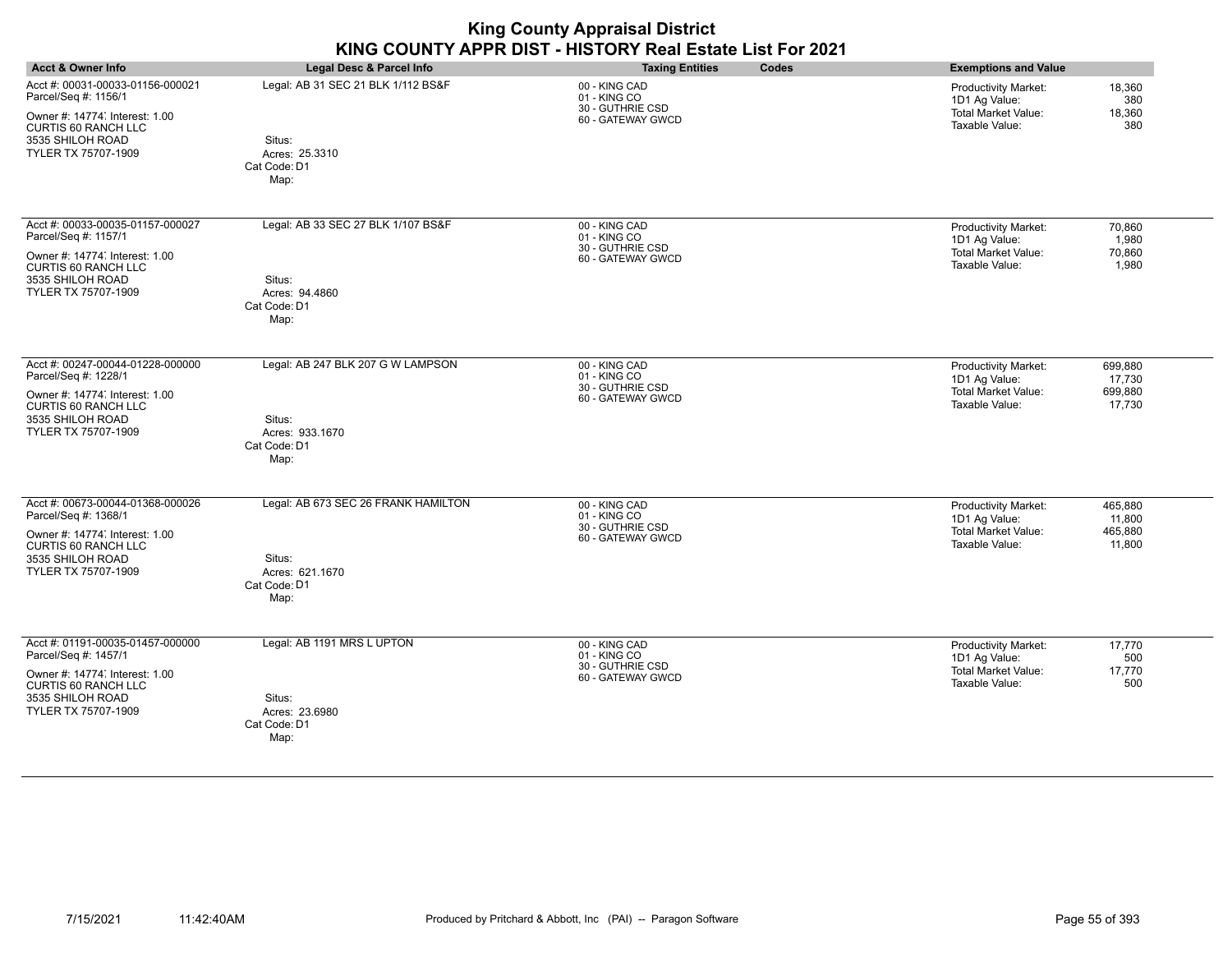|                                                                                                  |                                                   | <b>King County Appraisal District</b><br>KING COUNTY APPR DIST - HISTORY Real Estate List For 2021 |                                              |
|--------------------------------------------------------------------------------------------------|---------------------------------------------------|----------------------------------------------------------------------------------------------------|----------------------------------------------|
| <b>Acct &amp; Owner Info</b>                                                                     | Legal Desc & Parcel Info                          | <b>Taxing Entities</b><br><b>Codes</b>                                                             | <b>Exemptions and Value</b>                  |
| Acct #: 01251-00044-01464-000026<br>Parcel/Seq #: 1464/1                                         | Legal: AB 1251 SEC 26 S B BURNETT                 | 00 - KING CAD<br>01 - KING CO                                                                      | <b>Productivity Market:</b><br>1D1 Ag Value: |
| Owner #: 14774, Interest: 1.00<br>CURTIS 60 RANCH LLC<br>3535 SHILOH ROAD<br>TYLER TX 75707-1909 | Situs:<br>Acres: 292.3420<br>Cat Code: D1<br>Map: | 30 - GUTHRIE CSD<br>60 - GATEWAY GWCD                                                              | Total Market Value:<br>Taxable Value:        |

00 - KING CAD

| Acct #: 01252-00044-01465-000027<br>Parcel/Seq #: 1465/1                                         | Legal: AB 1252 SEC 27 S B BURNETT                                                   | 00 - KING CAD<br>01 - KING CO         | 100,530<br><b>Productivity Market:</b><br>2,550<br>1D1 Ag Value:                       |  |
|--------------------------------------------------------------------------------------------------|-------------------------------------------------------------------------------------|---------------------------------------|----------------------------------------------------------------------------------------|--|
| Owner #: 14774, Interest: 1.00<br>CURTIS 60 RANCH LLC<br>3535 SHILOH ROAD<br>TYLER TX 75707-1909 | Situs:<br>Acres: 134.0370<br>Cat Code: D1<br>Map:                                   | 30 - GUTHRIE CSD<br>60 - GATEWAY GWCD | 100,530<br>Total Market Value:<br>2,550<br>Taxable Value:                              |  |
| Acct #: 00706-00033-02414-000000<br>Parcel/Seq #: 2414/1                                         | Legal: IMPROVEMENT ON AB 706<br>SEC 22 BS&F BLK 3                                   | 00 - KING CAD<br>01 - KING CO         | Land Homesite:<br>800<br>159,740<br>Improvement Homesite:                              |  |
| Owner #: 14774, Interest: 1.00<br>CURTIS 60 RANCH LLC                                            |                                                                                     | 30 - GUTHRIE CSD<br>60 - GATEWAY GWCD | 63,740<br>Improvement NonHomesite:<br><b>Productivity Market:</b><br>419,690           |  |
| 3535 SHILOH ROAD<br>TYLER TX 75707-1909                                                          | Situs: 1941 CR 365 GUTHRIE TX 79236<br>Acres: 560.5910<br>Cat Code: D1 E D2<br>Map: |                                       | 10,630<br>1D1 Ag Value:<br>Total Market Value:<br>643,970<br>Taxable Value:<br>234,910 |  |
|                                                                                                  |                                                                                     |                                       |                                                                                        |  |

| Acct #: 20084-17018-00289-000000<br>Parcel/Seq #: 289/1<br>Owner #: 14783 Interest: 1.00<br>CYNTHIA G ADAMS<br>2206 BELMEADE ST<br>BROWNWOOD TX 76801  | Legal: LTS 17 18<br><b>BLK 84</b><br><b>GUTHRIE</b><br>Situs:<br>Acres: 0.2652<br>Cat Code: C1<br>Map: | 00 - KING CAD<br>01 - KING CO<br>30 - GUTHRIE CSD<br>60 - GATEWAY GWCD | 660<br>Land NonHomesite:<br>660<br>Total Market Value:<br>660<br>Taxable Value: |
|--------------------------------------------------------------------------------------------------------------------------------------------------------|--------------------------------------------------------------------------------------------------------|------------------------------------------------------------------------|---------------------------------------------------------------------------------|
| Acct #: 20205-10006-00292-000000<br>Parcel/Seq #: 292/1<br>Owner #: 14783! Interest: 1.00<br>CYNTHIA G ADAMS<br>2206 BELMEADE ST<br>BROWNWOOD TX 76801 | Legal: LTS 1-6<br><b>BLK 205</b><br><b>GUTHRIE</b><br>Situs:<br>Acres: 0.4304<br>Cat Code: C1<br>Map:  | 00 - KING CAD<br>01 - KING CO<br>30 - GUTHRIE CSD<br>60 - GATEWAY GWCD | 450<br>Land NonHomesite:<br>450<br>Total Market Value:<br>450<br>Taxable Value: |

219,260 5,550 219,260 5,550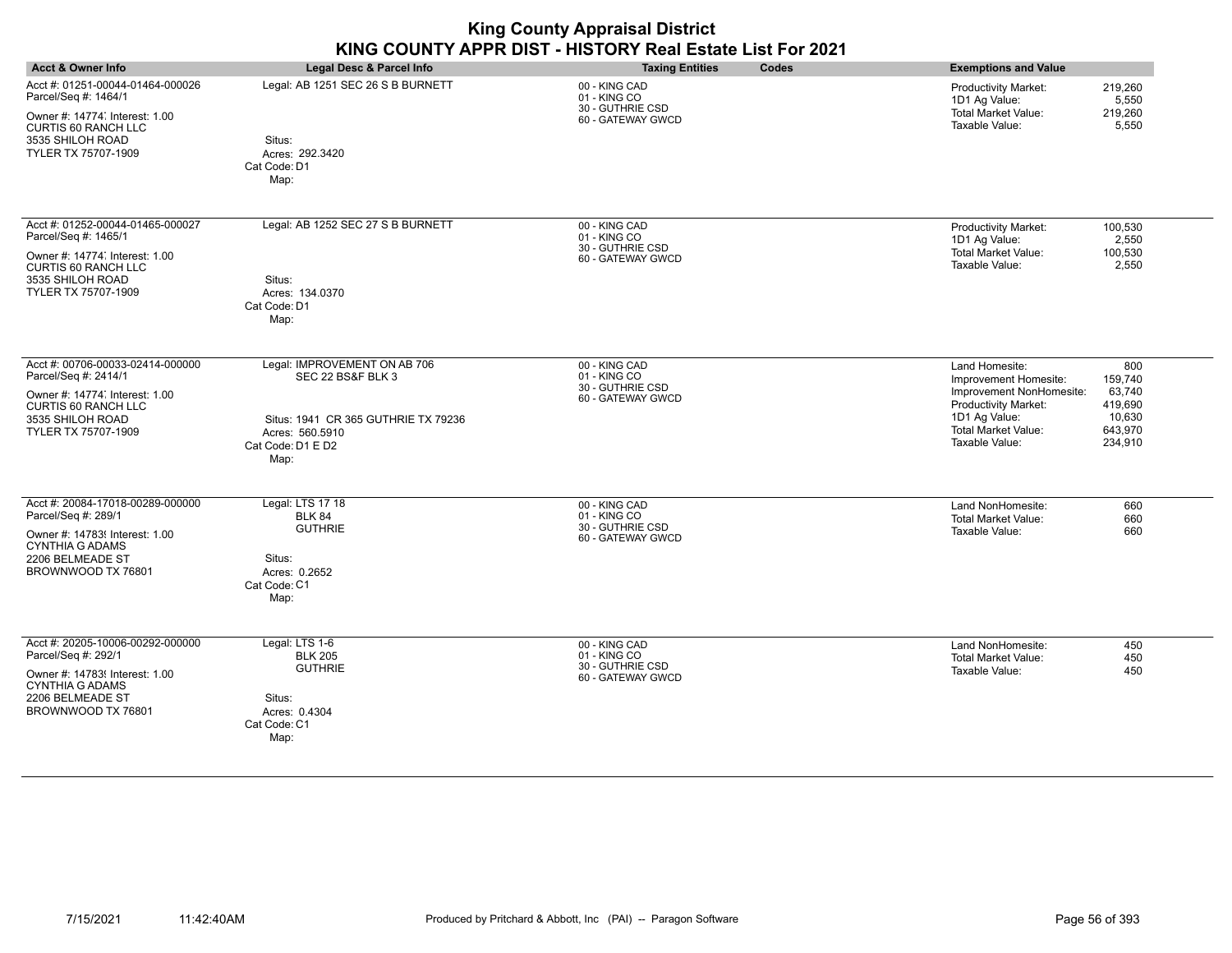| <b>Acct &amp; Owner Info</b>                                                                                                                                | Legal Desc & Parcel Info                                                                                              | Codes<br><b>Taxing Entities</b>                                        | <b>Exemptions and Value</b>                                                                                                                                                                                                  |
|-------------------------------------------------------------------------------------------------------------------------------------------------------------|-----------------------------------------------------------------------------------------------------------------------|------------------------------------------------------------------------|------------------------------------------------------------------------------------------------------------------------------------------------------------------------------------------------------------------------------|
| Acct #: 00128-00040-00395-000081<br>Parcel/Seq #: 395/2<br>Owner #: 147811 Interest: 0.26<br><b>CYNTHIA POTTS</b><br>PO BOX 794<br>SEAGRAVES TX 79359       | Legal: AB 128 SEC 81 H&TC RR CO<br>Situs:<br>Acres: 106.4909<br>Cat Code: D1<br>Map:                                  | 00 - KING CAD<br>01 - KING CO<br>30 - GUTHRIE CSD<br>60 - GATEWAY GWCD | 79,870<br>Productivity Market:<br>1D1 Ag Value:<br>2,020<br><b>Total Market Value:</b><br>79,870<br>Taxable Value:<br>2,020                                                                                                  |
| Acct #: 01036-00042-00396-000076<br>Parcel/Seq #: 396/2<br>Owner #: 147811 Interest: 0.26<br><b>CYNTHIA POTTS</b><br>PO BOX 794<br>SEAGRAVES TX 79359       | Legal: AB 1036 SEC 76 H&TC 13<br>R A MOORE<br>Situs:<br>Acres: 166.2298<br>Cat Code: D1<br>Map:                       | 00 - KING CAD<br>01 - KING CO<br>30 - GUTHRIE CSD<br>60 - GATEWAY GWCD | 125,470<br><b>Productivity Market:</b><br>1D1 Ag Value:<br>5,350<br>Total Market Value:<br>125,470<br>Taxable Value:<br>5,350                                                                                                |
| Acct #: 01225-00040-00397-000078<br>Parcel/Seq #: 397/2<br>Owner #: 147811 Interest: 0.26<br><b>CYNTHIA POTTS</b><br>PO BOX 794<br>SEAGRAVES TX 79359       | Legal: AB 1225 SEC 78 H&TC 13<br><b>GENN FRANK</b><br>Situs:<br>Acres: 1.5584<br>Cat Code: D1<br>Map:                 | 00 - KING CAD<br>01 - KING CO<br>30 - GUTHRIE CSD<br>60 - GATEWAY GWCD | <b>Productivity Market:</b><br>1,170<br>1D1 Ag Value:<br>30<br><b>Total Market Value:</b><br>1,170<br>30<br>Taxable Value:                                                                                                   |
| Acct #: 00118-00040-02633-000077<br>Parcel/Seq #: 2633/3<br>Owner #: 147811 Interest: 0.26<br><b>CYNTHIA POTTS</b><br>PO BOX 794<br>SEAGRAVES TX 79359      | Legal: AB 118 SEC 77<br>H&TC RR CO<br>Situs: 968 CR 1755 KNOX CITY TX<br>Acres: 101.5560<br>Cat Code: D1 E D2<br>Map: | 00 - KING CAD<br>01 - KING CO<br>30 - GUTHRIE CSD<br>60 - GATEWAY GWCD | Land NonHomesite:<br>210<br>Improvement Homesite:<br>2,110<br>Improvement NonHomesite:<br>110<br>Productivity Market:<br>77,030<br>1D1 Ag Value:<br>4,840<br><b>Total Market Value:</b><br>79,460<br>Taxable Value:<br>7,270 |
| Acct #: 20027-00005-00144-000000<br>Parcel/Seq #: 144/1<br>Owner #: 26050 Interest: 1.00<br>DAKIN MARGARET D<br>25 LAS PLUMAS WAY<br>OROVILLE CA 95966-6921 | Legal: LT 5<br><b>BLK 27</b><br><b>GUTHRIE</b><br>Situs:<br>Acres: 0.0717<br>Cat Code: C1<br>Map:                     | 00 - KING CAD<br>01 - KING CO<br>30 - GUTHRIE CSD<br>60 - GATEWAY GWCD | 100<br>Land NonHomesite:<br><b>Total Market Value:</b><br>100<br>Taxable Value:<br>100                                                                                                                                       |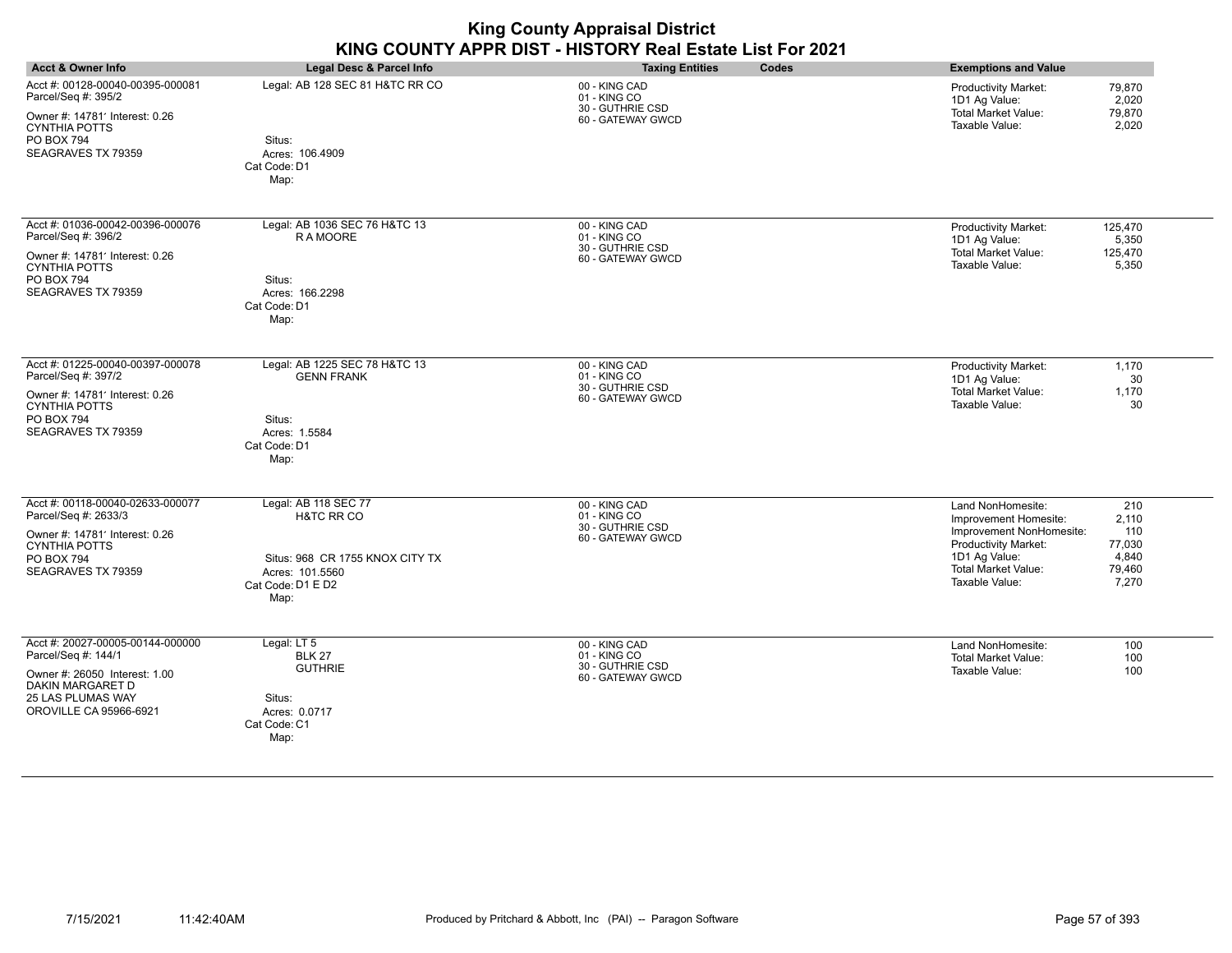| <b>Acct &amp; Owner Info</b>                                                                                                                       | <b>Legal Desc &amp; Parcel Info</b>                                                                                                                           | <b>Taxing Entities</b><br>Codes                                        |                 | <b>Exemptions and Value</b>                                                                  |                                      |
|----------------------------------------------------------------------------------------------------------------------------------------------------|---------------------------------------------------------------------------------------------------------------------------------------------------------------|------------------------------------------------------------------------|-----------------|----------------------------------------------------------------------------------------------|--------------------------------------|
| Acct #: 20010-16018-00374-000001<br>Parcel/Seq #: 374/1<br>Owner #: 147234 Interest: 1.00<br><b>DANIEL LOUISE</b><br>PO BOX 92<br>GUTHRIE TX 79236 | Legal: LTS 16-18<br><b>BLK 10</b><br><b>GUTHRIE</b><br>W/IMPROVMENTS HOMESTEAD<br>Situs: 600 9TH ST GUTHRIE TX 79236<br>Acres: 0.3455<br>Cat Code: A1<br>Map: | 00 - KING CAD<br>01 - KING CO<br>30 - GUTHRIE CSD<br>60 - GATEWAY GWCD | ** Homestead ** | Land Homesite:<br>Improvement Homesite:<br><b>Total Market Value:</b><br>Taxable Value:      | 430<br>10,650<br>11,080<br>11,080    |
| Acct #: 00032-00033-00033-000023<br>Parcel/Seq #: 33/1<br>Owner #: 14778. Interest: 1.00<br>DANIEL NANCY A<br>PO BOX 76<br>GUTHRIE TX 79236        | Legal: AB 32 SEC 23 BS&F<br>Situs:<br>Acres: 648.5710<br>Cat Code: D1<br>Map:                                                                                 | 00 - KING CAD<br>01 - KING CO<br>30 - GUTHRIE CSD<br>60 - GATEWAY GWCD |                 | Productivity Market:<br>1D1 Ag Value:<br><b>Total Market Value:</b><br>Taxable Value:        | 470,210<br>9,730<br>470,210<br>9,730 |
| Acct #: 01035-00044-00076-000024<br>Parcel/Seq #: 76/1<br>Owner #: 14778. Interest: 1.00<br>DANIEL NANCY A<br>PO BOX 76<br>GUTHRIE TX 79236        | Legal: AB 1035 SEC 24 BS&F<br><b>B A MERRICK</b><br>Situs:<br>Acres: 224.2850<br>Cat Code: D1<br>Map:                                                         | 00 - KING CAD<br>01 - KING CO<br>30 - GUTHRIE CSD<br>60 - GATEWAY GWCD |                 | Productivity Market:<br>1D1 Ag Value:<br><b>Total Market Value:</b><br>Taxable Value:        | 162,610<br>2,920<br>162,610<br>2,920 |
| Acct #: 01034-00033-02652-000020<br>Parcel/Seq #: 2652/1<br>Owner #: 14778. Interest: 1.00<br>DANIEL NANCY A<br>PO BOX 76<br>GUTHRIE TX 79236      | Legal: AB 1034 BLK 3 SEC 20<br>BS&F<br>Situs:<br>Acres: 53.8300<br>Cat Code: D1<br>Map:                                                                       | 00 - KING CAD<br>01 - KING CO<br>30 - GUTHRIE CSD<br>60 - GATEWAY GWCD |                 | Productivity Market:<br>1D1 Ag Value:<br><b>Total Market Value:</b><br>Taxable Value:        | 40,370<br>1,020<br>40,370<br>1,020   |
| Acct #: 00365-00033-02653-000092<br>Parcel/Seq #: 2653/1<br>Owner #: 14778. Interest: 1.00<br>DANIEL NANCY A<br>PO BOX 76<br>GUTHRIE TX 79236      | Legal: AB 365 SEC 92<br><b>JB RECTOR</b><br>Situs:<br>Acres: 232.8400<br>Cat Code: D1<br>Map:                                                                 | 00 - KING CAD<br>01 - KING CO<br>30 - GUTHRIE CSD<br>60 - GATEWAY GWCD |                 | <b>Productivity Market:</b><br>1D1 Ag Value:<br><b>Total Market Value:</b><br>Taxable Value: | 168,810<br>3,030<br>168,810<br>3,030 |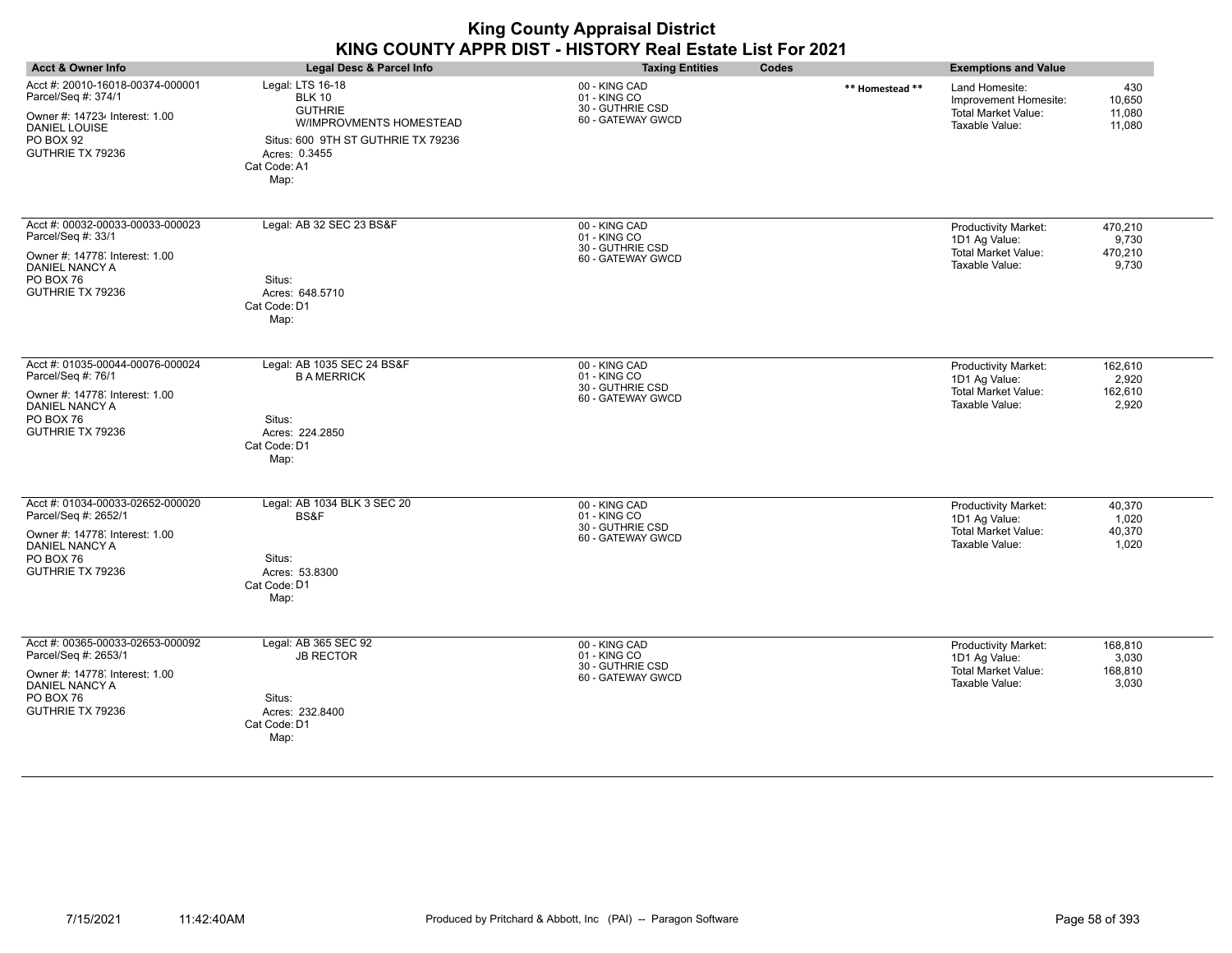|                                                                                                                                                      |                                                                                        | <b>King County Appraisal District</b><br>KING COUNTY APPR DIST - HISTORY Real Estate List For 2021 |                                                                                                                                      |
|------------------------------------------------------------------------------------------------------------------------------------------------------|----------------------------------------------------------------------------------------|----------------------------------------------------------------------------------------------------|--------------------------------------------------------------------------------------------------------------------------------------|
| <b>Acct &amp; Owner Info</b>                                                                                                                         | <b>Legal Desc &amp; Parcel Info</b>                                                    | Codes<br><b>Taxing Entities</b>                                                                    | <b>Exemptions and Value</b>                                                                                                          |
| Acct #: 00372-00044-02654-000091<br>Parcel/Seq #: 2654/1<br>Owner #: 14778, Interest: 1.00<br><b>DANIEL NANCY A</b><br>PO BOX 76<br>GUTHRIE TX 79236 | Legal: JB RECTOR<br>AB 372 SEC 91<br>Situs:<br>Acres: 211.8340<br>Cat Code: D1<br>Map: | 00 - KING CAD<br>01 - KING CO<br>30 - GUTHRIE CSD<br>60 - GATEWAY GWCD                             | <b>Productivity Market:</b><br>153,580<br>1D1 Ag Value:<br>2,750<br><b>Total Market Value:</b><br>153,580<br>Taxable Value:<br>2,750 |
| Acct #: 00020-00033-00032-000019<br>Parcel/Seq #: 32/1<br>Owner #: 14778 Interest: 1.00<br><b>DANIEL RANCH LTD</b><br>PO BOX 76<br>GUTHRIE TX 79236  | Legal: AB 20 SEC 19 BS&F<br>Situs:<br>Acres: 526.0000<br>Cat Code: D1<br>Map:          | 00 - KING CAD<br>01 - KING CO<br>30 - GUTHRIE CSD<br>60 - GATEWAY GWCD                             | Productivity Market:<br>381,350<br>1D1 Ag Value:<br>7,890<br>Total Market Value:<br>381,350<br>Taxable Value:<br>7,890               |
| Acct #: 00366-00033-00036-000093<br>Parcel/Seq #: 36/1<br>Owner #: 14778 Interest: 1.00<br><b>DANIEL RANCH LTD</b><br>PO BOX 76<br>GUTHRIE TX 79236  | Legal: AB 366 SEC 93 J B RECTOR<br>Situs:<br>Acres: 285.0000<br>Cat Code: D1<br>Map:   | 00 - KING CAD<br>01 - KING CO<br>30 - GUTHRIE CSD<br>60 - GATEWAY GWCD                             | <b>Productivity Market:</b><br>206.630<br>4,280<br>1D1 Ag Value:<br>Total Market Value:<br>206,630<br>Taxable Value:<br>4,280        |
| Acct #: 00391-00033-00047-000096<br>Parcel/Seq #: 47/1<br>Owner #: 14778 Interest: 1.00<br><b>DANIEL RANCH LTD</b><br>PO BOX 76<br>GUTHRIE TX 79236  | Legal: AB 391 SEC 96 J B RECTOR<br>Situs:<br>Acres: 191.4800<br>Cat Code: D1<br>Map:   | 00 - KING CAD<br>01 - KING CO<br>30 - GUTHRIE CSD<br>60 - GATEWAY GWCD                             | Productivity Market:<br>153,180<br>1D1 Ag Value:<br>20,300<br>Total Market Value:<br>153,180<br>Taxable Value:<br>20,300             |
| Acct #: 00432-00033-00067-000106<br>Parcel/Seq #: 67/1<br>Owner #: 14778 Interest: 1.00<br><b>DANIEL RANCH LTD</b><br>PO BOX 76<br>GUTHRIE TX 79236  | Legal: AB 432 SEC 106 J B RECTOR<br>Situs:<br>Acres: 21.3110<br>Cat Code: D1<br>Map:   | 00 - KING CAD<br>01 - KING CO<br>30 - GUTHRIE CSD<br>60 - GATEWAY GWCD                             | <b>Productivity Market:</b><br>15,450<br>1D1 Ag Value:<br>320<br><b>Total Market Value:</b><br>15,450<br>Taxable Value:<br>320       |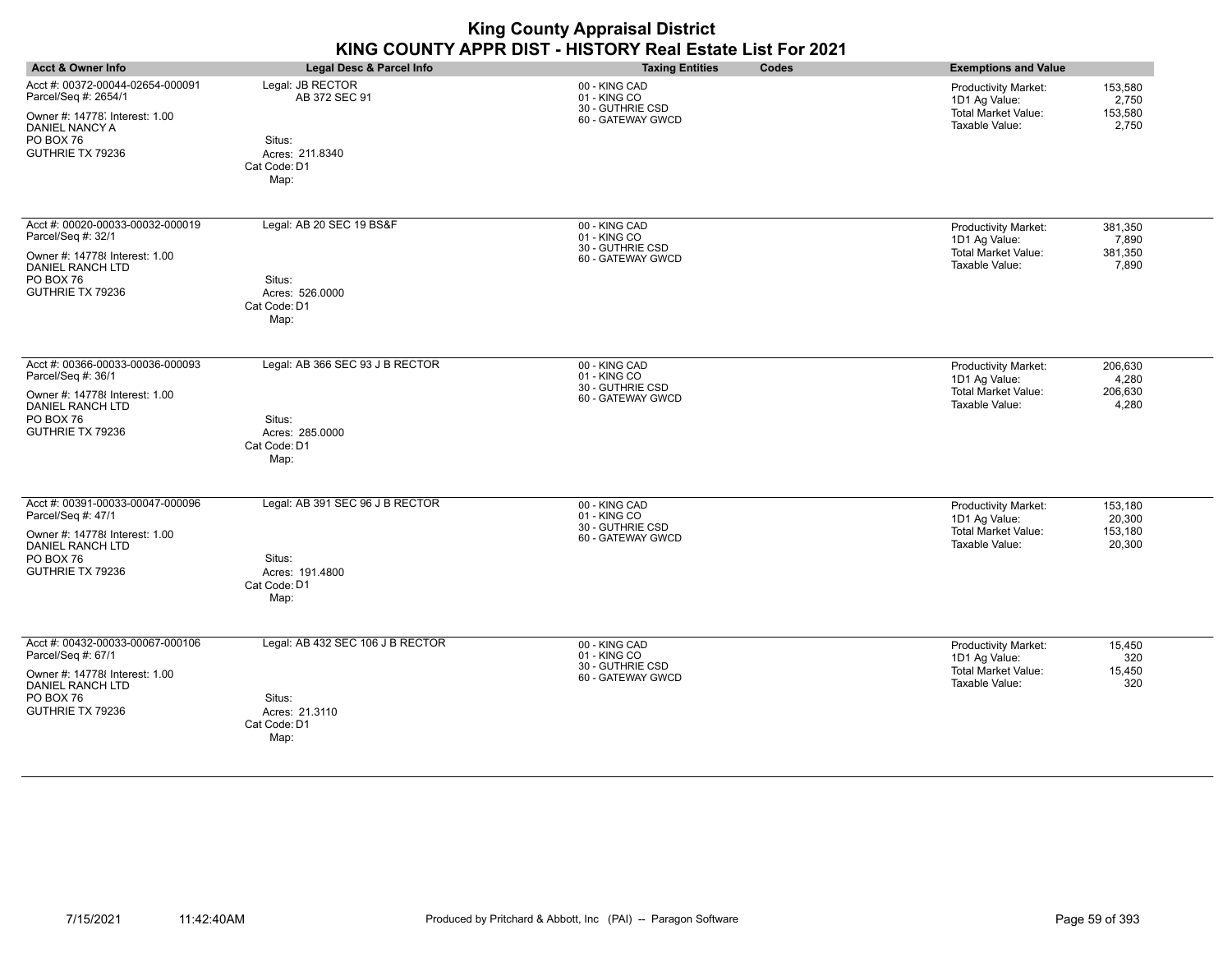| <b>Acct &amp; Owner Info</b>                                                                                                                                 | <b>Legal Desc &amp; Parcel Info</b>                                                                                                                                 | <b>Taxing Entities</b><br>Codes                                        | <b>Exemptions and Value</b>                                                                                                                                                                                                              |
|--------------------------------------------------------------------------------------------------------------------------------------------------------------|---------------------------------------------------------------------------------------------------------------------------------------------------------------------|------------------------------------------------------------------------|------------------------------------------------------------------------------------------------------------------------------------------------------------------------------------------------------------------------------------------|
| Acct #: 01034-00033-00074-000000<br>Parcel/Seq #: 74/1<br>Owner #: 14778 Interest: 1.00<br><b>DANIEL RANCH LTD</b><br>PO BOX 76<br>GUTHRIE TX 79236          | Legal: IMPROVEMENT ON AB 1034<br>BS&F BLK 3 SEC 20<br>HEADQUARTERS HOMESITES<br>Situs: 1781 CR 365 GUTHRIE TX 79236<br>Acres: 589.0000<br>Cat Code: D1 E D2<br>Map: | 00 - KING CAD<br>01 - KING CO<br>30 - GUTHRIE CSD<br>60 - GATEWAY GWCD | Land NonHomesite:<br>7,700<br>146,000<br>Improvement Homesite:<br>16,850<br>Improvement NonHomesite:<br>Productivity Market:<br>433,250<br>1D1 Ag Value:<br>17,660<br><b>Total Market Value:</b><br>603,800<br>Taxable Value:<br>188,210 |
| Acct #: 01033-00033-02087-000016<br>Parcel/Seq #: 2087/1<br>Owner #: 14778 Interest: 1.00<br><b>DANIEL RANCH LTD</b><br>PO BOX 76<br>GUTHRIE TX 79236        | Legal: AB 1033 SEC 16 BS&F<br><b>B A MERRICK</b><br>Situs:<br>Acres: 187.4540<br>Cat Code: D1<br>Map:                                                               | 00 - KING CAD<br>01 - KING CO<br>30 - GUTHRIE CSD<br>60 - GATEWAY GWCD | Productivity Market:<br>135,900<br>1D1 Ag Value:<br>2,810<br>Total Market Value:<br>135,900<br>Taxable Value:<br>2,810                                                                                                                   |
| Acct #: 00369-00033-26490-000097<br>Parcel/Seq #: 2649/1<br>Owner #: 14778 Interest: 1.00<br>DANIEL RANCH LTD<br>PO BOX 76<br>GUTHRIE TX 79236               | Legal: AB 369 SEC 97<br><b>JB RECTOR</b><br>Situs:<br>Acres: 13.8900<br>Cat Code: D1<br>Map:                                                                        | 00 - KING CAD<br>01 - KING CO<br>30 - GUTHRIE CSD<br>60 - GATEWAY GWCD | Productivity Market:<br>11,110<br>1D1 Ag Value:<br>1,470<br><b>Total Market Value:</b><br>11,110<br>Taxable Value:<br>1,470                                                                                                              |
| Acct #: 00402-00033-02650-000094<br>Parcel/Seq #: 2650/1<br>Owner #: 14778 Interest: 1.00<br><b>DANIEL RANCH LTD</b><br>PO BOX 76<br>GUTHRIE TX 79236        | Legal: AB 402 SEC 94<br><b>JB RECTOR</b><br>Situs:<br>Acres: 141.2000<br>Cat Code: D1<br>Map:                                                                       | 00 - KING CAD<br>01 - KING CO<br>30 - GUTHRIE CSD<br>60 - GATEWAY GWCD | 102,370<br>Productivity Market:<br>1D1 Ag Value:<br>2,120<br><b>Total Market Value:</b><br>102,370<br>Taxable Value:<br>2,120                                                                                                            |
| Acct #: 00403-00033-02651-000095<br>Parcel/Seq #: 2651/1<br>Owner #: 14778 Interest: 1.00<br><b>DANIEL RANCH LTD</b><br><b>PO BOX 76</b><br>GUTHRIE TX 79236 | Legal: AB 403 SEC 95<br><b>JB RECTOR</b><br>Situs:<br>Acres: 93.4500<br>Cat Code: D1<br>Map:                                                                        | 00 - KING CAD<br>01 - KING CO<br>30 - GUTHRIE CSD<br>60 - GATEWAY GWCD | Productivity Market:<br>67,750<br>1D1 Ag Value:<br>1,400<br><b>Total Market Value:</b><br>67,750<br>Taxable Value:<br>1,400                                                                                                              |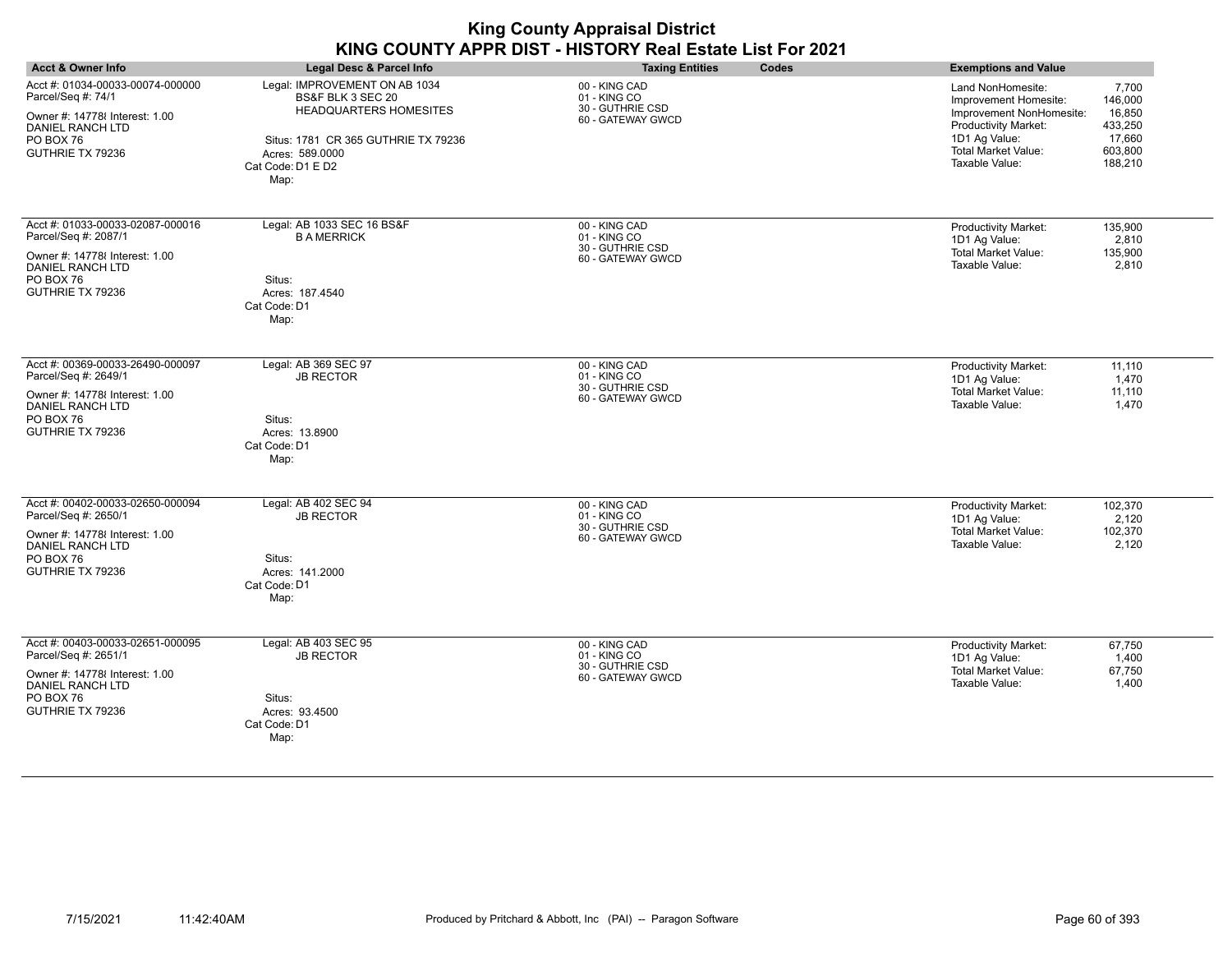| <b>King County Appraisal District</b><br>KING COUNTY APPR DIST - HISTORY Real Estate List For 2021                                                                                                                        |                                                                                                                         |                                                                        |                 |                                                                                                                |                                              |
|---------------------------------------------------------------------------------------------------------------------------------------------------------------------------------------------------------------------------|-------------------------------------------------------------------------------------------------------------------------|------------------------------------------------------------------------|-----------------|----------------------------------------------------------------------------------------------------------------|----------------------------------------------|
| <b>Acct &amp; Owner Info</b>                                                                                                                                                                                              | Legal Desc & Parcel Info                                                                                                | <b>Taxing Entities</b>                                                 | Codes           | <b>Exemptions and Value</b>                                                                                    |                                              |
| Acct #: 20177-10024-00146-000000<br>Parcel/Seq #: 146/1<br>Owner #: 27100 Interest: 1.00<br>DAVIDSON W F<br><b>DAVIDSON NORRIS</b><br>5095 TAYLORSVILLE RD<br>FINCHVILLE KY 40022-6770                                    | Legal: LTS 1-24<br><b>BLK 177</b><br><b>GUTHRIE</b><br>Situs:<br>Acres: 0.0000<br>Cat Code: C1<br>Map:                  | 00 - KING CAD<br>01 - KING CO<br>30 - GUTHRIE CSD<br>60 - GATEWAY GWCD |                 | Land NonHomesite:<br><b>Total Market Value:</b><br>Taxable Value:                                              | 880<br>880<br>880                            |
| Acct #: 01215-00005-01132-000000<br>Parcel/Seq #: 1132/1<br>Owner #: 14774; Interest: 1.00<br>DAWSON BILLY M<br>391 S FM 193<br>PADUCAH TX 79248                                                                          | Legal: IMPROVEMENT ON AB 1215<br>Situs: FM 193 391 S F M 193 GUTHRIE TX 79236<br>Acres: 1.0000<br>Cat Code: E2<br>Map:  | 00 - KING CAD<br>01 - KING CO<br>30 - GUTHRIE CSD<br>60 - GATEWAY GWCD |                 | Land NonHomesite:<br>Improvement NonHomesite:<br><b>Total Market Value:</b><br>Taxable Value:                  | 600<br>29,300<br>29,900<br>29,900            |
| Acct #: 01215-00005-02036-000001<br>Parcel/Seq #: 2036/1<br>Owner #: 14774; Interest: 1.00<br>DAWSON BILLY M<br>391 S FM 193<br>PADUCAH TX 79248                                                                          | Legal: AB 1215 SEC 3<br><b>JOHN H GIBSON</b><br>Situs: 391 S FM 193 GUTHRIE TX<br>Acres: 2.0000<br>Cat Code: E1<br>Map: | 00 - KING CAD<br>01 - KING CO<br>30 - GUTHRIE CSD<br>60 - GATEWAY GWCD | ** Homestead ** | Land Homesite:<br>Improvement Homesite:<br><b>Total Market Value:</b><br>Homestead Cap Loss:<br>Taxable Value: | 1,200<br>28,910<br>30,110<br>5,060<br>25,050 |
| Acct #: 00662-00040-01360-000262<br>Parcel/Seq #: 1360/1<br>Owner #: 147884 Interest: 1.00<br>DENISE JACKSON BORDELON,<br><b>TRUSTEE</b><br>OF THE ROLLING TW TRUST<br>3225 MCLEOD DRIVE, SUITE 777<br>LAS VEGAS NV 89121 | Legal: AB 662 SEC 262 H&TC RR BLK 13<br>Situs: GUTHRIE TX 79236<br>Acres: 446.3800<br>Cat Code: D1<br>Map:              | 00 - KING CAD<br>01 - KING CO<br>30 - GUTHRIE CSD<br>60 - GATEWAY GWCD |                 | <b>Productivity Market:</b><br>1D1 Ag Value:<br><b>Total Market Value:</b><br>Taxable Value:                   | 334.790<br>9,170<br>334.790<br>9.170         |
| Acct #: 01214-00040-01463-000000<br>Parcel/Seq #: 1463/1<br>Owner #: 147884 Interest: 1.00<br>DENISE JACKSON BORDELON,<br><b>TRUSTEE</b><br>OF THE ROLLING TW TRUST<br>3225 MCLEOD DRIVE, SUITE 777<br>LAS VEGAS NV 89121 | Legal: AB 1214 T T MCCOMMON<br>Situs:<br>Acres: 419.2410<br>Cat Code: D1<br>Map:                                        | 00 - KING CAD<br>01 - KING CO<br>30 - GUTHRIE CSD<br>60 - GATEWAY GWCD |                 | <b>Productivity Market:</b><br>1D1 Ag Value:<br><b>Total Market Value:</b><br>Taxable Value:                   | 324,910<br>11,740<br>324,910<br>11,740       |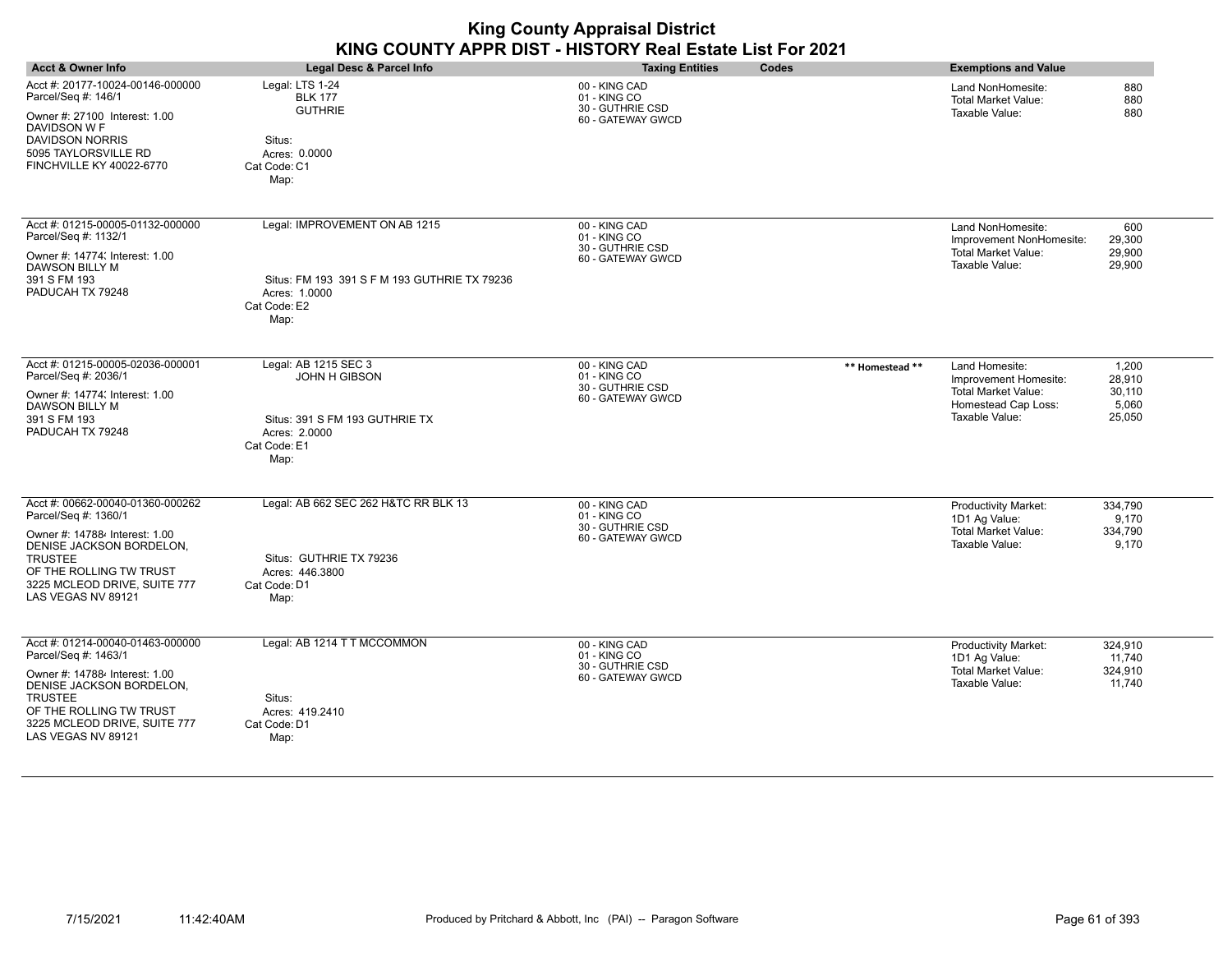| <b>Acct &amp; Owner Info</b>                                                                                                                                  | Legal Desc & Parcel Info                                                            | Codes<br><b>Taxing Entities</b>                                        | <b>Exemptions and Value</b>                                                                                                                                           |
|---------------------------------------------------------------------------------------------------------------------------------------------------------------|-------------------------------------------------------------------------------------|------------------------------------------------------------------------|-----------------------------------------------------------------------------------------------------------------------------------------------------------------------|
| Acct #: 00663-00040-02177-000260<br>Parcel/Seq #: 2177/1<br>Owner #: 147884 Interest: 1.00<br>DENISE JACKSON BORDELON,                                        | Legal: AB 663 SEC 260 H&TCRR CO BLK F                                               | 00 - KING CAD<br>01 - KING CO<br>30 - GUTHRIE CSD<br>60 - GATEWAY GWCD | 352,380<br>Productivity Market:<br>1D1 Ag Value:<br>9,860<br><b>Total Market Value:</b><br>352,380<br>Taxable Value:<br>9,860                                         |
| <b>TRUSTEE</b><br>OF THE ROLLING TW TRUST<br>3225 MCLEOD DRIVE, SUITE 777<br>LAS VEGAS NV 89121                                                               | Situs:<br>Acres: 469.8510<br>Cat Code: D1<br>Map:                                   |                                                                        |                                                                                                                                                                       |
| Acct #: 00123-00040-02403-000091<br>Parcel/Seq #: 2403/1                                                                                                      | Legal: AB 123 SEC 91 H&TC RR CO<br><b>IMPROVEMENT</b>                               | 00 - KING CAD<br>01 - KING CO                                          | Land NonHomesite:<br>800<br>23,810<br>Improvement Homesite:                                                                                                           |
| Owner #: 147884 Interest: 1.00<br>DENISE JACKSON BORDELON,<br><b>TRUSTEE</b><br>OF THE ROLLING TW TRUST<br>3225 MCLEOD DRIVE, SUITE 777<br>LAS VEGAS NV 89121 | Situs: 3000 CR 352 GUTHRIE TX 79236<br>Acres: 642.7360<br>Cat Code: D1 E D2<br>Map: | 30 - GUTHRIE CSD<br>60 - GATEWAY GWCD                                  | Improvement NonHomesite:<br>41,850<br>Productivity Market:<br>481,300<br>1D1 Ag Value:<br>13,480<br><b>Total Market Value:</b><br>547,760<br>Taxable Value:<br>79,940 |
| Acct #: 00966-00007-00112-000073<br>Parcel/Seq #: 112/1                                                                                                       | Legal: AB 966 SEC 73 H&GN RR CO                                                     | 00 - KING CAD<br>01 - KING CO                                          | Productivity Market:<br>49,800<br>1D1 Ag Value:<br>3,070                                                                                                              |
| Owner #: 147874 Interest: 1.00<br>DON & GAYLE BROTHERS FAMILY<br>PARTNERSHIP, LP<br>9620 RIVERCREST DRIVE<br>DENTON TX 76207                                  | Situs:<br>Acres: 65.0000<br>Cat Code: D1<br>Map:                                    | 30 - GUTHRIE CSD<br>60 - GATEWAY GWCD                                  | <b>Total Market Value:</b><br>49,800<br>Taxable Value:<br>3,070                                                                                                       |
| Acct #: 01124-00025-01954-000005<br>Parcel/Seq #: 1954/10                                                                                                     | Legal: AB 1124 SEC 5 D&W                                                            | 00 - KING CAD<br>01 - KING CO<br>30 - GUTHRIE CSD                      | 11,870<br><b>Productivity Market:</b><br>1D1 Ag Value:<br>1,680                                                                                                       |
| Owner #: 14728( Interest: 0.07<br><b>DOOLEY ROWENA</b><br>C/O MICHAEL F DOOLEY<br>26311 AVENIDA DESEO<br>MISSION VIEJO CA 92691                               | Situs:<br>Acres: 14.6674<br>Cat Code: D1<br>Map:                                    | 60 - GATEWAY GWCD                                                      | Total Market Value:<br>11,870<br>Taxable Value:<br>1.680                                                                                                              |
| Acct #: 00128-00040-00395-000081<br>Parcel/Seq #: 395/3                                                                                                       | Legal: AB 128 SEC 81 H&TC RR CO                                                     | 00 - KING CAD<br>01 - KING CO                                          | 33,950<br>Productivity Market:                                                                                                                                        |
| Owner #: 14781. Interest: 0.11<br>DORIS M JONES                                                                                                               |                                                                                     | 30 - GUTHRIE CSD<br>60 - GATEWAY GWCD                                  | 1D1 Ag Value:<br>860<br><b>Total Market Value:</b><br>33,950<br>Taxable Value:<br>860                                                                                 |
| 10416 EAST CR 7300<br>SLATON TX 79364                                                                                                                         | Situs:<br>Acres: 45.2640<br>Cat Code: D1<br>Map:                                    |                                                                        |                                                                                                                                                                       |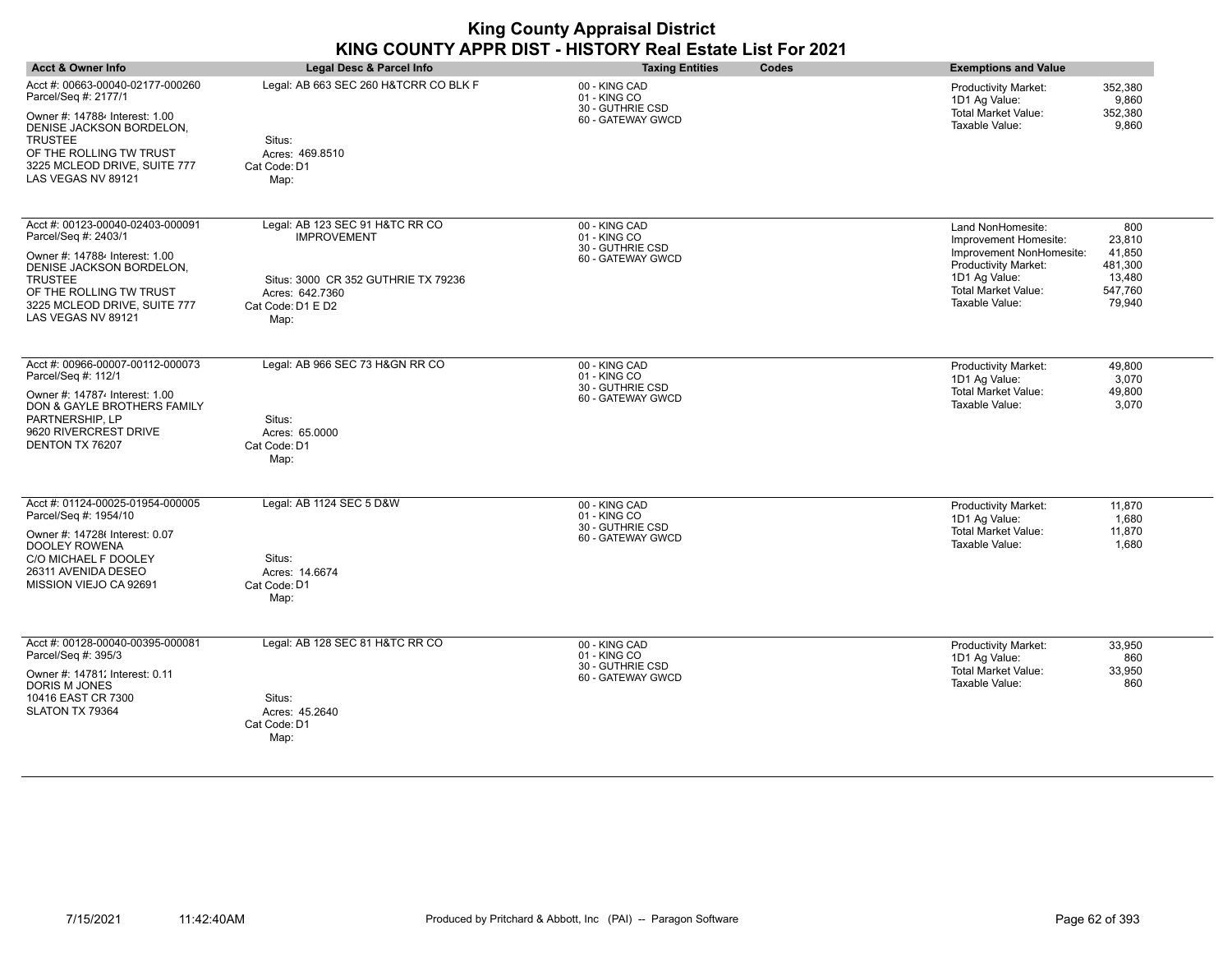|                                                                                                                                                                       |                                                                                                                      | <b>King County Appraisal District</b><br>KING COUNTY APPR DIST - HISTORY Real Estate List For 2021 |                                                                                                                                                                                                                                 |
|-----------------------------------------------------------------------------------------------------------------------------------------------------------------------|----------------------------------------------------------------------------------------------------------------------|----------------------------------------------------------------------------------------------------|---------------------------------------------------------------------------------------------------------------------------------------------------------------------------------------------------------------------------------|
| Acct & Owner Info                                                                                                                                                     | <b>Legal Desc &amp; Parcel Info</b>                                                                                  | <b>Taxing Entities</b><br>Codes                                                                    | <b>Exemptions and Value</b>                                                                                                                                                                                                     |
| Acct #: 01036-00042-00396-000076<br>Parcel/Seq #: 396/3<br>Owner #: 14781. Interest: 0.11<br><b>DORIS M JONES</b><br>10416 EAST CR 7300<br>SLATON TX 79364            | Legal: AB 1036 SEC 76 H&TC 13<br>R A MOORE<br>Situs:<br>Acres: 70.6560<br>Cat Code: D1<br>Map:                       | 00 - KING CAD<br>01 - KING CO<br>30 - GUTHRIE CSD<br>60 - GATEWAY GWCD                             | 53,330<br>Productivity Market:<br>1D1 Ag Value:<br>2,270<br><b>Total Market Value:</b><br>53,330<br>Taxable Value:<br>2,270                                                                                                     |
| Acct #: 01225-00040-00397-000078<br>Parcel/Seq #: 397/3<br>Owner #: 14781; Interest: 0.11<br>DORIS M JONES<br>10416 EAST CR 7300<br>SLATON TX 79364                   | Legal: AB 1225 SEC 78 H&TC 13<br><b>GENN FRANK</b><br>Situs:<br>Acres: 0.6624<br>Cat Code: D1<br>Map:                | 00 - KING CAD<br>01 - KING CO<br>30 - GUTHRIE CSD<br>60 - GATEWAY GWCD                             | Productivity Market:<br>500<br>1D1 Ag Value:<br>10<br>Total Market Value:<br>500<br>Taxable Value:<br>10                                                                                                                        |
| Acct #: 00118-00040-02633-000077<br>Parcel/Seq #: 2633/2<br>Owner #: 14781. Interest: 0.11<br><b>DORIS M JONES</b><br>10416 EAST CR 7300<br>SLATON TX 79364           | Legal: AB 118 SEC 77<br>H&TC RR CO<br>Situs: 968 CR 1755 KNOX CITY TX<br>Acres: 43.1664<br>Cat Code: D1 E D2<br>Map: | 00 - KING CAD<br>01 - KING CO<br>30 - GUTHRIE CSD<br>60 - GATEWAY GWCD                             | Land NonHomesite:<br>90<br>Improvement Homesite:<br>900<br>50<br>Improvement NonHomesite:<br><b>Productivity Market:</b><br>32,740<br>1D1 Ag Value:<br>2,060<br><b>Total Market Value:</b><br>33,780<br>Taxable Value:<br>3,100 |
| Acct #: 00124-00040-00428-000089<br>Parcel/Seq #: 428/1<br>Owner #: 14772; Interest: 1.00<br>DWAYNE JOHNSON LLC<br>5336 STATE HIGHWAY 222 EAST<br>KNOX CITY TX 79529  | Legal: AB 124 SEC 89 BLK 437<br>H&TC RR CO<br>Situs:<br>Acres: 640.0000<br>Cat Code: D1<br>Map:                      | 00 - KING CAD<br>01 - KING CO<br>30 - GUTHRIE CSD<br>60 - GATEWAY GWCD                             | Productivity Market:<br>493,000<br>1D1 Ag Value:<br>35,420<br>Total Market Value:<br>493,000<br>Taxable Value:<br>35,420                                                                                                        |
| Acct #: 01063-00040-02379-000092<br>Parcel/Seq #: 2379/1<br>Owner #: 14772; Interest: 1.00<br>DWAYNE JOHNSON LLC<br>5336 STATE HIGHWAY 222 EAST<br>KNOX CITY TX 79529 | Legal: AB 1063 SEC 92 BLK 1050<br>H&TC RR CO J G CARRUTH<br>Situs:<br>Acres: 646.5850<br>Cat Code: D1 D2<br>Map:     | 00 - KING CAD<br>01 - KING CO<br>30 - GUTHRIE CSD<br>60 - GATEWAY GWCD                             | 4,000<br>Improvement NonHomesite:<br><b>Productivity Market:</b><br>484,940<br>1D1 Ag Value:<br>13,580<br>Total Market Value:<br>488,940<br>Taxable Value:<br>17,580                                                            |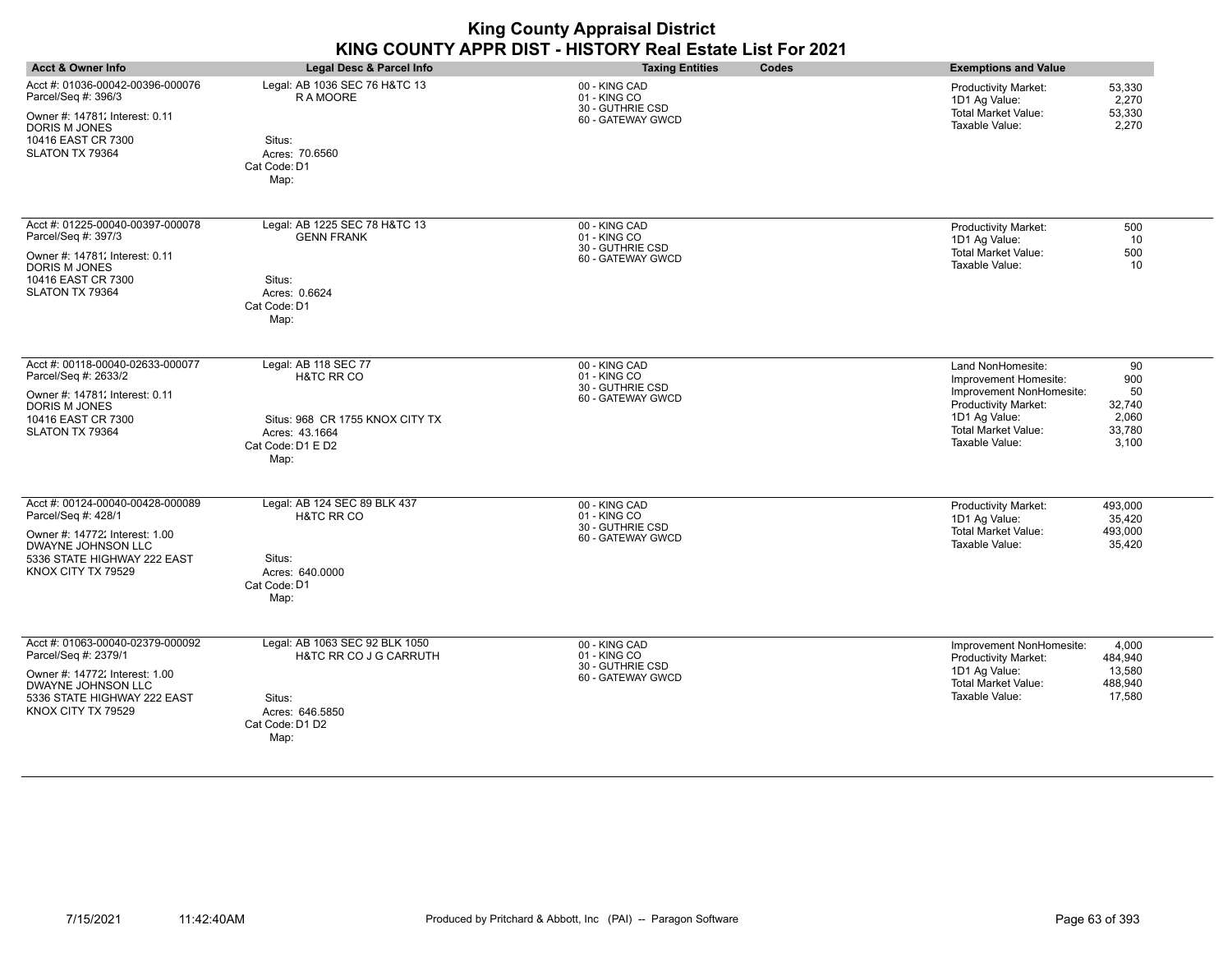| <b>Acct &amp; Owner Info</b>                                                                                                                                                 | Legal Desc & Parcel Info                                                                                                                                             | Codes<br><b>Taxing Entities</b>                                        | <b>Exemptions and Value</b>                                                                                                                                                                                                                                                             |
|------------------------------------------------------------------------------------------------------------------------------------------------------------------------------|----------------------------------------------------------------------------------------------------------------------------------------------------------------------|------------------------------------------------------------------------|-----------------------------------------------------------------------------------------------------------------------------------------------------------------------------------------------------------------------------------------------------------------------------------------|
| Acct #: 00662-00040-02412-000000<br>Parcel/Seq #: 2412/1<br>Owner #: 14772; Interest: 1.00<br>DWAYNE JOHNSON LLC<br>5336 STATE HIGHWAY 222 EAST<br>KNOX CITY TX 79529        | Legal: IMPROVEMENT ON AB 126<br>SEC 85 BLK 13 H&TC RR CO<br><b>J G CARRUTH</b><br>Situs: 2846 CR 379 GUTHRIE TX 79236<br>Acres: 21.6240<br>Cat Code: D1 E D2<br>Map: | 00 - KING CAD<br>01 - KING CO<br>30 - GUTHRIE CSD<br>60 - GATEWAY GWCD | 1,600<br>Land NonHomesite:<br>121,610<br>Improvement Homesite:<br>41,360<br>Improvement NonHomesite:<br><b>Productivity Market:</b><br>14,720<br>1D1 Ag Value:<br>410<br>Total Market Value:<br>179,290<br>Taxable Value:<br>164,980                                                    |
| Acct #: 01104-00040-02438-000258<br>Parcel/Seq #: 2438/1<br>Owner #: 14772; Interest: 1.00<br><b>DWAYNE JOHNSON LLC</b><br>5336 STATE HIGHWAY 222 EAST<br>KNOX CITY TX 79529 | Legal: AB 1104 SEC 258 J J WARD<br>Situs:<br>Acres: 4.3780<br>Cat Code: D1<br>Map:                                                                                   | 00 - KING CAD<br>01 - KING CO<br>30 - GUTHRIE CSD<br>60 - GATEWAY GWCD | <b>Productivity Market:</b><br>3,280<br>1D1 Ag Value:<br>80<br><b>Total Market Value:</b><br>3,280<br>Taxable Value:<br>80                                                                                                                                                              |
| Acct #: 00651-00040-02508-000013<br>Parcel/Seq #: 2508/1<br>Owner #: 14772; Interest: 1.00<br><b>DWAYNE JOHNSON LLC</b><br>5336 STATE HIGHWAY 222 EAST<br>KNOX CITY TX 79529 | Legal: AB 651 SEC 13 R M THOMSON<br>Situs:<br>Acres: 6.9680<br>Cat Code: D1<br>Map:                                                                                  | 00 - KING CAD<br>01 - KING CO<br>30 - GUTHRIE CSD<br>60 - GATEWAY GWCD | 5,230<br>Productivity Market:<br>1D1 Ag Value:<br>130<br><b>Total Market Value:</b><br>5,230<br>Taxable Value:<br>130                                                                                                                                                                   |
| Acct #: 00125-00040-00352-000000<br>Parcel/Seq #: 352/1<br>Owner #: 14758(Interest: 0.33<br>EARLES ROBERT V & WIFE DEBORAH<br>235 CR 205<br>HASKELL TX 79521                 | Legal: IMPROVEMENT ON AB 125<br><b>H&amp;TC BLK 13 SEC 87</b><br>Situs: 2965 CR 352 GUTHRIE TX 79236<br>Acres: 213.3376<br>Cat Code: D1 E D2<br>Map:                 | 00 - KING CAD<br>01 - KING CO<br>30 - GUTHRIE CSD<br>60 - GATEWAY GWCD | 270<br>Land Homesite:<br>New Improvement Homesite:<br>20,510<br>9,520<br>Improvement NonHomesite:<br>New Improvement<br>4,210<br>162,060<br>NonHomesite:<br>10,960<br><b>Productivity Market:</b><br>1D1 Ag Value:<br>196,570<br><b>Total Market Value:</b><br>45,470<br>Taxable Value: |
| Acct #: 00555-00040-00354-000090<br>Parcel/Seq #: 354/1<br>Owner #: 14758( Interest: 0.33<br>EARLES ROBERT V & WIFE DEBORAH<br>235 CR 205<br>HASKELL TX 79521                | Legal: AB 555 SEC 90 T B HANNA<br>Situs:<br>Acres: 213.3376<br>Cat Code: D1<br>Map:                                                                                  | 00 - KING CAD<br>01 - KING CO<br>30 - GUTHRIE CSD<br>60 - GATEWAY GWCD | Productivity Market:<br>163,930<br>1D1 Ag Value:<br>10,670<br><b>Total Market Value:</b><br>163,930<br>Taxable Value:<br>10,670                                                                                                                                                         |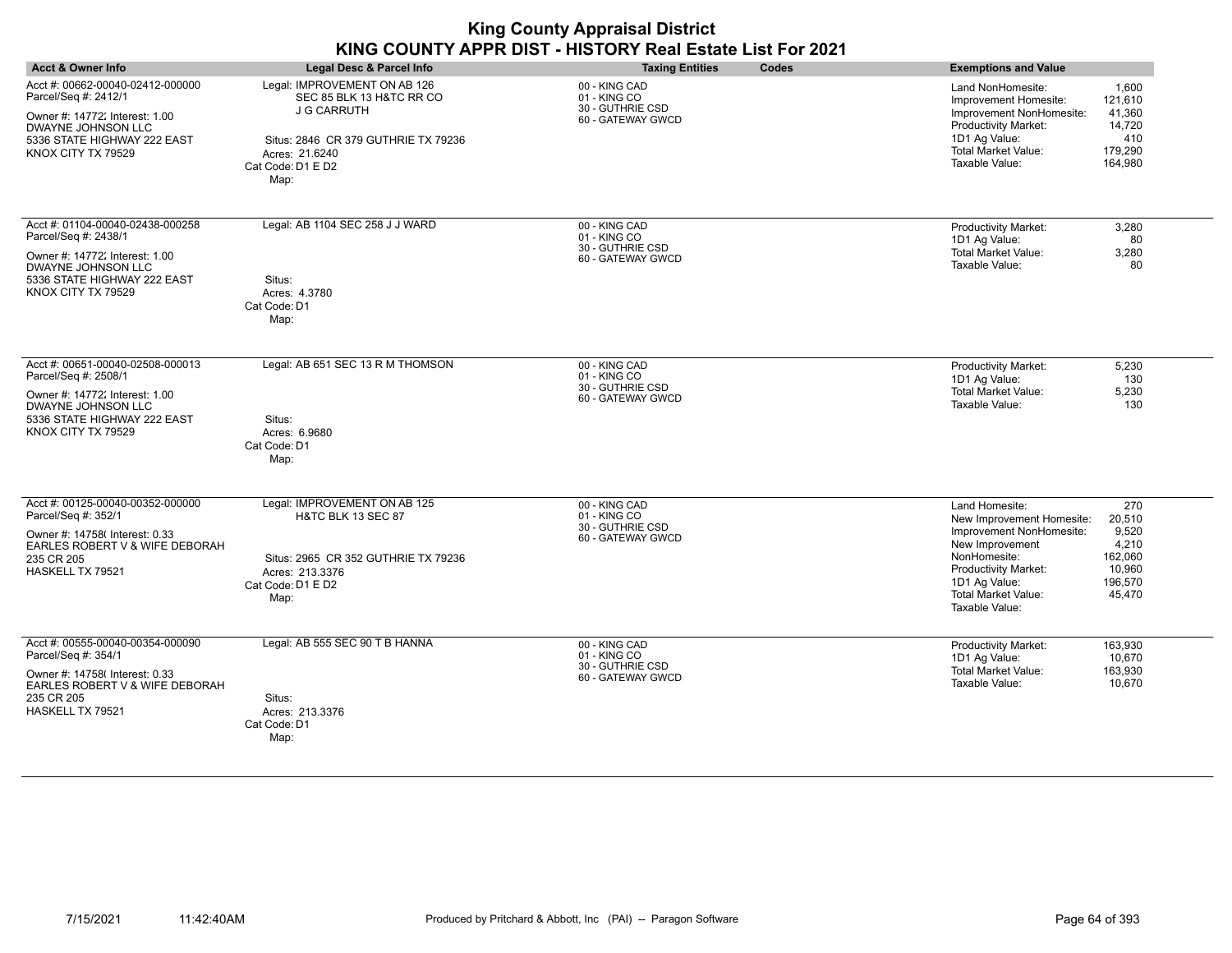| <b>Acct &amp; Owner Info</b>                                                                                                                                                            | Legal Desc & Parcel Info                                                                                                        | <b>Taxing Entities</b>                                                 | Codes | <b>Exemptions and Value</b>                                                                                                                |                                                     |
|-----------------------------------------------------------------------------------------------------------------------------------------------------------------------------------------|---------------------------------------------------------------------------------------------------------------------------------|------------------------------------------------------------------------|-------|--------------------------------------------------------------------------------------------------------------------------------------------|-----------------------------------------------------|
| Acct #: 01038-00040-00356-000082<br>Parcel/Seq #: 356/1<br>Owner #: 14758(Interest: 0.33<br>EARLES ROBERT V & WIFE DEBORAH<br>235 CR 205<br>HASKELL TX 79521                            | Legal: AB 1038 SEC 82 R A MOORE<br>Situs:<br>Acres: 213.3376<br>Cat Code: D1<br>Map:                                            | 00 - KING CAD<br>01 - KING CO<br>30 - GUTHRIE CSD<br>60 - GATEWAY GWCD |       | <b>Productivity Market:</b><br>1D1 Ag Value:<br><b>Total Market Value:</b><br>Taxable Value:                                               | 160,000<br>4,050<br>160,000<br>4,050                |
| Acct #: 20007-00005-01967-000000<br>Parcel/Seq #: 1967/1<br>Owner #: 14728; Interest: 1.00<br><b>ELMORE DARLENE</b><br><b>TAVIA VINSON</b><br><b>PO BOX 142</b><br>BORGER TX 79008      | Legal: LT 5<br>BLK7<br><b>GUTHRIE</b><br>Situs: 901 S BAKER ST GUTHRIE TX 79236<br>Acres: 0.2652<br>Cat Code: C1<br>Map:        | 00 - KING CAD<br>01 - KING CO<br>30 - GUTHRIE CSD<br>60 - GATEWAY GWCD |       | Land NonHomesite:<br><b>Total Market Value:</b><br>Taxable Value:                                                                          | 330<br>330<br>330                                   |
| Acct #: 00331-00025-00298-000000<br>Parcel/Seq #: 298/1<br>Owner #: 14767, Interest: 1.00<br><b>EVANS FAMILY TRUST</b><br>JACK W. EVANS, JR., TRUSTEE<br>6887 CR 127<br>CELINA TX 75009 | Legal: AB 331 J F HEATH<br>Situs:<br>Acres: 148,5430<br>Cat Code: D1<br>Map:                                                    | 00 - KING CAD<br>01 - KING CO<br>30 - GUTHRIE CSD<br>60 - GATEWAY GWCD |       | Productivity Market:<br>1D1 Ag Value:<br><b>Total Market Value:</b><br>Taxable Value:                                                      | 118,720<br>14,950<br>118,720<br>14,950              |
| Acct #: 01183-00025-00299-000000<br>Parcel/Seq #: 299/1<br>Owner #: 14767, Interest: 1.00<br><b>EVANS FAMILY TRUST</b><br>JACK W. EVANS, JR., TRUSTEE<br>6887 CR 127<br>CELINA TX 75009 | Legal: AB 1183 W P HILL<br><b>IMPROVEMENT</b><br>Situs: 1400 RD 237 GUTHRIE TX 79236<br>Acres: 9.9080<br>Cat Code: D1 E<br>Map: | 00 - KING CAD<br>01 - KING CO<br>30 - GUTHRIE CSD<br>60 - GATEWAY GWCD |       | Land NonHomesite:<br>Improvement Homesite:<br><b>Productivity Market:</b><br>1D1 Ag Value:<br><b>Total Market Value:</b><br>Taxable Value: | 800<br>51,410<br>7,350<br>1,170<br>59,560<br>53,380 |
| Acct #: 01249-00025-00339-000000<br>Parcel/Seq #: 339/1<br>Owner #: 14731! Interest: 1.00<br><b>FIELDS MONTE</b><br>PO BOX 1003<br>PADUCAH TX 79248                                     | Legal: AB 1249 G M HUFF<br>Situs:<br>Acres: 65.0000<br>Cat Code: D1<br>Map:                                                     | 00 - KING CAD<br>01 - KING CO<br>30 - GUTHRIE CSD<br>60 - GATEWAY GWCD |       | <b>Productivity Market:</b><br>1D1 Ag Value:<br><b>Total Market Value:</b><br>Taxable Value:                                               | 50,680<br>5,930<br>50,680<br>5,930                  |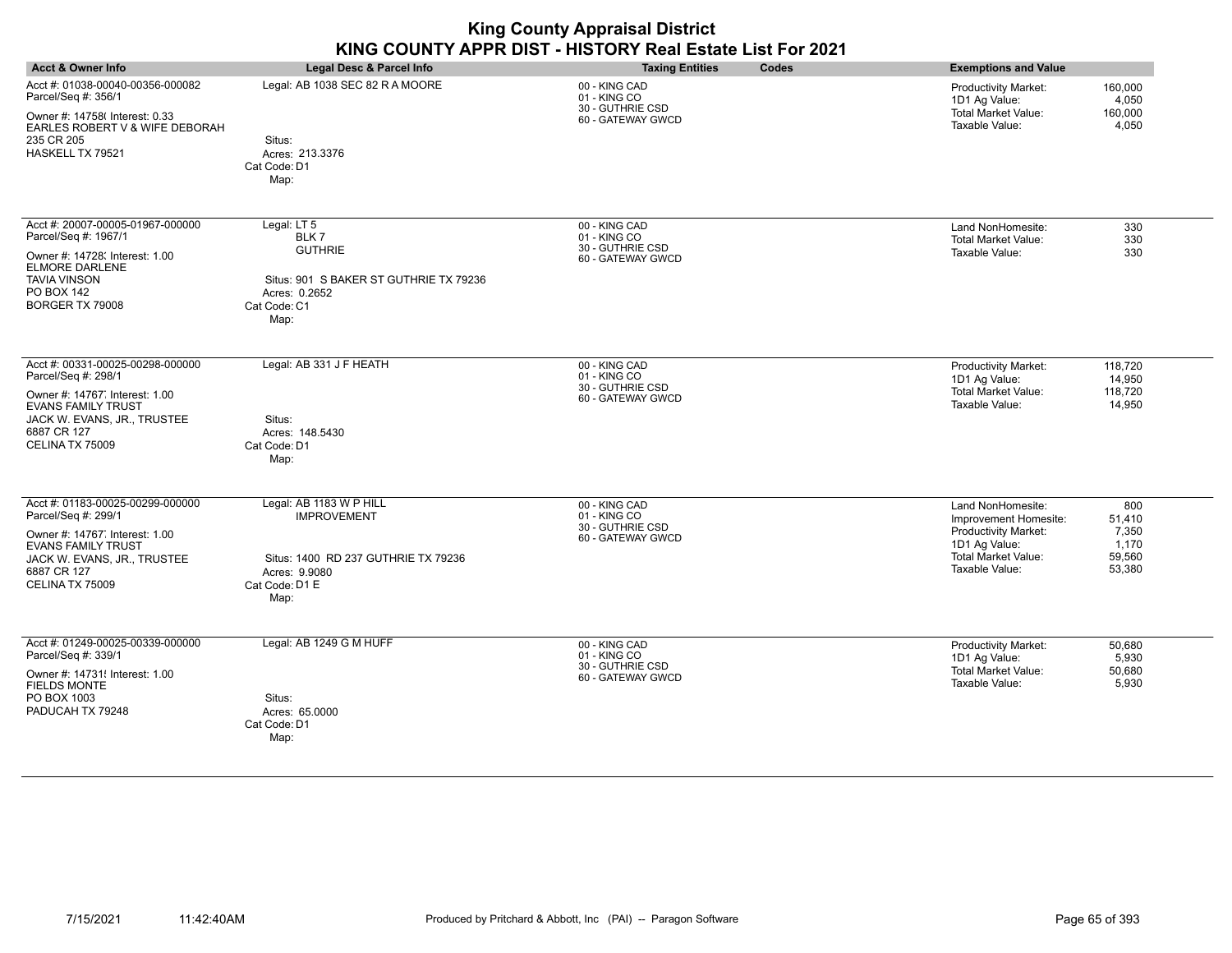| <b>Acct &amp; Owner Info</b>                                 | <b>Legal Desc &amp; Parcel Info</b>                                              | <b>Taxing Entities</b>                            | Codes      | <b>Exemptions and Value</b>                     |                    |
|--------------------------------------------------------------|----------------------------------------------------------------------------------|---------------------------------------------------|------------|-------------------------------------------------|--------------------|
| Acct #: 20018-00000-02050-000000<br>Parcel/Seq #: 2050/1     | Legal: LTS 1-9<br><b>BLK 18</b><br><b>GUTHRIE</b>                                | 00 - KING CAD<br>01 - KING CO<br>30 - GUTHRIE CSD | **Exempt** | Land NonHomesite:<br>Improvement NonHomesite:   | 1,130<br>25,280    |
| Owner #: 14736 Interest: 1.00<br><b>FIRST BAPTIST CHURCH</b> | W/IMPROVEMENTS CHURCH                                                            | 60 - GATEWAY GWCD                                 |            | <b>Total Market Value:</b><br>Taxable Value:    | 26,410<br>$\Omega$ |
| <b>HWY 82</b><br>GUTHRIE TX 79236                            | Situs: 505 N BAKER ST GUTHRIE TX 79236<br>Acres: 0.5682<br>Cat Code: XVR<br>Map: |                                                   |            |                                                 |                    |
|                                                              |                                                                                  |                                                   |            |                                                 |                    |
| Acct #: 20049-00020-00114-000000<br>Parcel/Seq #: 114/1      | Legal: LT 20<br><b>BLK 49</b>                                                    | 00 - KING CAD<br>01 - KING CO<br>30 - GUTHRIE CSD |            | Land NonHomesite:<br><b>Total Market Value:</b> | 50<br>50           |
| Owner #: 11850( Interest: 1.00<br>FOUR SIXES LAND L.P.       | <b>GUTHRIE</b>                                                                   | 60 - GATEWAY GWCD                                 |            | Taxable Value:                                  | 50                 |
| A TEXAS LIMITED PARTNERSHIP                                  | Situs:                                                                           |                                                   |            |                                                 |                    |
| SUITE 1500, BURNETT PLAZA<br>801 CHERRY STREET- UNIT #9      | Acres: 0.0803<br>Cat Code: C1                                                    |                                                   |            |                                                 |                    |
| FORT WORTH TX 76102-6881                                     | Map:                                                                             |                                                   |            |                                                 |                    |
| Agent: 300 - KIRKWOOD & DARBY INC                            |                                                                                  |                                                   |            |                                                 |                    |
| MH Label/Serial:                                             | MH Model:                                                                        |                                                   |            |                                                 |                    |
| Acct #: 20073-00009-00129-000000<br>Parcel/Seq #: 129/1      | Legal: LT 9<br><b>BLK 73</b>                                                     | 00 - KING CAD<br>01 - KING CO                     |            | Land NonHomesite:<br><b>Total Market Value:</b> | 100<br>100         |
| Owner #: 11850( Interest: 1.00<br>FOUR SIXES LAND L.P.       | <b>GUTHRIE</b>                                                                   | 30 - GUTHRIE CSD<br>60 - GATEWAY GWCD             |            | Taxable Value:                                  | 100                |
| A TEXAS LIMITED PARTNERSHIP                                  | Situs:                                                                           |                                                   |            |                                                 |                    |
| SUITE 1500, BURNETT PLAZA<br>801 CHERRY STREET- UNIT #9      | Acres: 0.0803<br>Cat Code: C1                                                    |                                                   |            |                                                 |                    |
| FORT WORTH TX 76102-6881                                     | Map:                                                                             |                                                   |            |                                                 |                    |
| Agent: 300 - KIRKWOOD & DARBY INC                            |                                                                                  |                                                   |            |                                                 |                    |
| MH Label/Serial:                                             | MH Model:                                                                        |                                                   |            |                                                 |                    |
| Acct #: 20097-10203-00131-000000                             | Legal: LTS 1-3                                                                   | 00 - KING CAD                                     |            | Land NonHomesite:                               | 300                |
| Parcel/Seq #: 131/1                                          | <b>BLK 97</b><br><b>GUTHRIE</b>                                                  | 01 - KING CO<br>30 - GUTHRIE CSD                  |            | Total Market Value:<br>Taxable Value:           | 300<br>300         |
| Owner #: 11850( Interest: 1.00<br>FOUR SIXES LAND L.P.       |                                                                                  | 60 - GATEWAY GWCD                                 |            |                                                 |                    |
| A TEXAS LIMITED PARTNERSHIP                                  | Situs:                                                                           |                                                   |            |                                                 |                    |
| SUITE 1500, BURNETT PLAZA                                    | Acres: 0.2152                                                                    |                                                   |            |                                                 |                    |
| 801 CHERRY STREET- UNIT #9<br>FORT WORTH TX 76102-6881       | Cat Code: C1                                                                     |                                                   |            |                                                 |                    |
| Agent: 300 - KIRKWOOD & DARBY INC                            | Map:                                                                             |                                                   |            |                                                 |                    |
| MH Label/Serial:                                             | MH Model:                                                                        |                                                   |            |                                                 |                    |
| Acct #: 20101-10024-00132-000000                             | Legal: LTS 1-24                                                                  | 00 - KING CAD                                     |            | Land NonHomesite:                               | 1,200              |
| Parcel/Seq #: 132/1                                          | <b>BLK 101</b>                                                                   | 01 - KING CO                                      |            | <b>Total Market Value:</b>                      | 1,200              |
| Owner #: 11850( Interest: 1.00<br>FOUR SIXES LAND L.P.       | <b>GUTHRIE</b>                                                                   | 30 - GUTHRIE CSD<br>60 - GATEWAY GWCD             |            | Taxable Value:                                  | 1,200              |
| A TEXAS LIMITED PARTNERSHIP                                  | Situs:                                                                           |                                                   |            |                                                 |                    |
| SUITE 1500, BURNETT PLAZA<br>801 CHERRY STREET- UNIT #9      | Acres: 1.9284<br>Cat Code: C1                                                    |                                                   |            |                                                 |                    |
| FORT WORTH TX 76102-6881                                     | Map:                                                                             |                                                   |            |                                                 |                    |
| Agent: 300 - KIRKWOOD & DARBY INC                            |                                                                                  |                                                   |            |                                                 |                    |
| MH Label/Serial:                                             | MH Model:                                                                        |                                                   |            |                                                 |                    |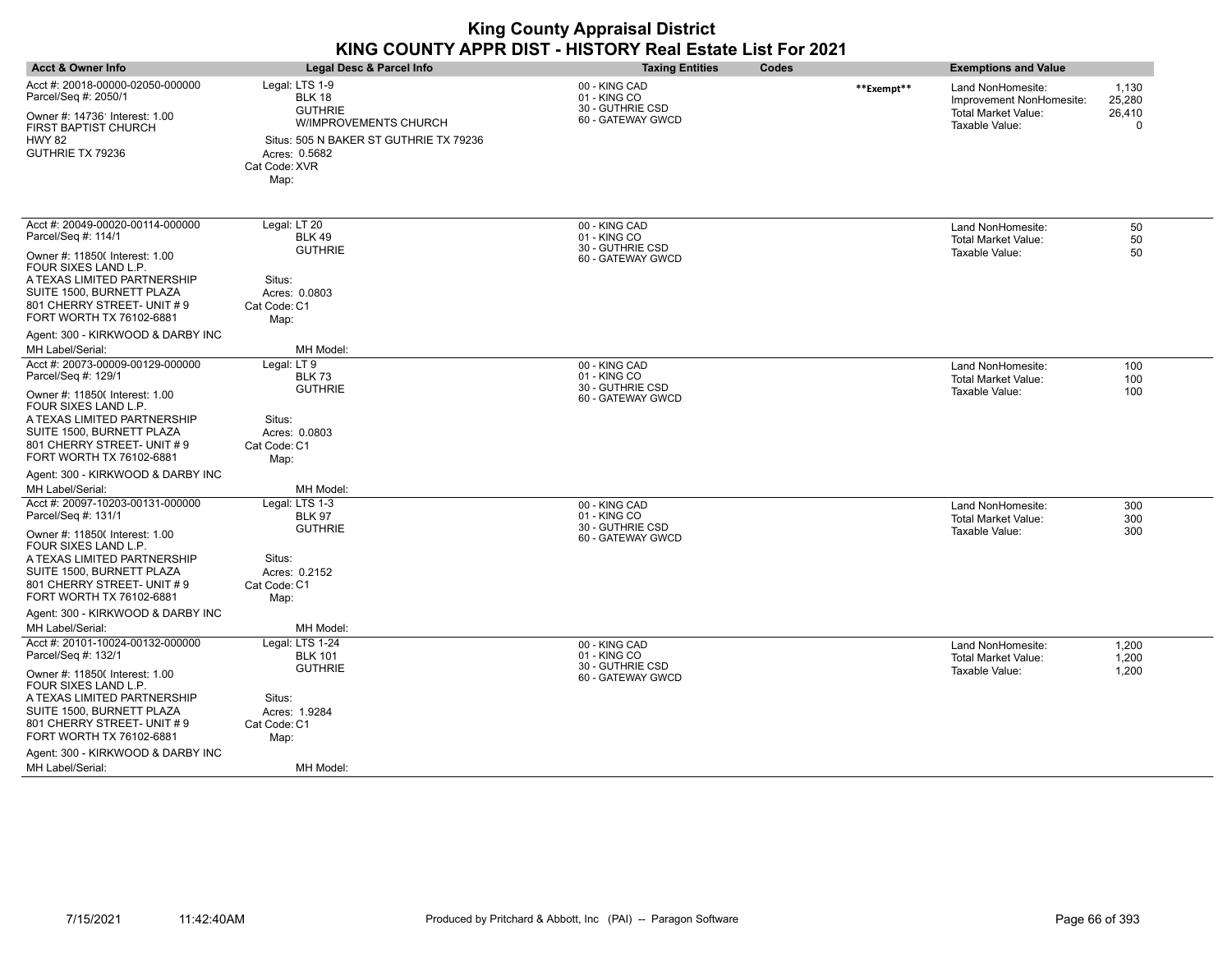| <b>Acct &amp; Owner Info</b>                                                                                        | Legal Desc & Parcel Info                          | <b>Taxing Entities</b><br><b>Codes</b>            | <b>Exemptions and Value</b>                                       |
|---------------------------------------------------------------------------------------------------------------------|---------------------------------------------------|---------------------------------------------------|-------------------------------------------------------------------|
| Acct #: 20170-10024-00140-000000<br>Parcel/Seq #: 140/1                                                             | Legal: LTS 1-24<br><b>BLK 170</b>                 | 00 - KING CAD<br>01 - KING CO<br>30 - GUTHRIE CSD | <b>Productivity Market:</b><br>1,500<br>1D1 Ag Value:<br>50       |
| Owner #: 11850( Interest: 1.00<br>FOUR SIXES LAND L.P.<br>A TEXAS LIMITED PARTNERSHIP                               | <b>GUTHRIE</b><br>Situs:                          | 60 - GATEWAY GWCD                                 | <b>Total Market Value:</b><br>1,500<br>Taxable Value:<br>50       |
| SUITE 1500, BURNETT PLAZA<br>801 CHERRY STREET- UNIT # 9<br>FORT WORTH TX 76102-6881                                | Acres: 1.9300<br>Cat Code: D1C<br>Map:            |                                                   |                                                                   |
| Agent: 300 - KIRKWOOD & DARBY INC                                                                                   |                                                   |                                                   |                                                                   |
| MH Label/Serial:                                                                                                    | MH Model:                                         |                                                   |                                                                   |
| Acct #: 00233-00029-00212-000001<br>Parcel/Seq #: 212/1                                                             | Legal: AB 233<br>SEC <sub>1</sub>                 | 00 - KING CAD<br>01 - KING CO                     | <b>Productivity Market:</b><br>486,490<br>1D1 Ag Value:<br>15,370 |
| Owner #: 11850( Interest: 1.00<br>FOUR SIXES LAND L.P.                                                              | <b>I&amp;GN RR CO</b>                             | 30 - GUTHRIE CSD<br>60 - GATEWAY GWCD             | <b>Total Market Value:</b><br>486,490<br>Taxable Value:<br>15,370 |
| A TEXAS LIMITED PARTNERSHIP<br>SUITE 1500, BURNETT PLAZA<br>801 CHERRY STREET- UNIT # 9                             | Situs:<br>Acres: 639.4000<br>Cat Code: D1         |                                                   |                                                                   |
| FORT WORTH TX 76102-6881                                                                                            | Map:                                              |                                                   |                                                                   |
| Agent: 300 - KIRKWOOD & DARBY INC<br>MH Label/Serial:                                                               | MH Model:                                         |                                                   |                                                                   |
| Acct #: 00677-00025-00213-000001<br>Parcel/Seq #: 213/1                                                             | Legal: AB 677<br>SEC <sub>1</sub>                 | 00 - KING CAD<br>01 - KING CO                     | <b>Productivity Market:</b><br>432,170<br>27,620<br>1D1 Ag Value: |
| Owner #: 11850( Interest: 1.00<br>FOUR SIXES LAND L.P.                                                              | A L JACOBS                                        | 30 - GUTHRIE CSD<br>60 - GATEWAY GWCD             | <b>Total Market Value:</b><br>432,170<br>Taxable Value:<br>27,620 |
| A TEXAS LIMITED PARTNERSHIP<br>SUITE 1500, BURNETT PLAZA<br>801 CHERRY STREET- UNIT # 9<br>FORT WORTH TX 76102-6881 | Situs:<br>Acres: 557.4300<br>Cat Code: D1<br>Map: |                                                   |                                                                   |
| Agent: 300 - KIRKWOOD & DARBY INC                                                                                   |                                                   |                                                   |                                                                   |
| MH Label/Serial:                                                                                                    | MH Model:                                         |                                                   |                                                                   |
| Acct #: 20084-00020-00246-000000<br>Parcel/Seq #: 246/1                                                             | Legal: LT 20<br><b>BLK 84</b>                     | 00 - KING CAD<br>01 - KING CO<br>30 - GUTHRIE CSD | 50<br>Land NonHomesite:<br>50<br><b>Total Market Value:</b>       |
| Owner #: 11850( Interest: 1.00<br>FOUR SIXES LAND L.P.                                                              | <b>GUTHRIE</b>                                    | 60 - GATEWAY GWCD                                 | 50<br>Taxable Value:                                              |
| A TEXAS LIMITED PARTNERSHIP<br>SUITE 1500, BURNETT PLAZA<br>801 CHERRY STREET- UNIT # 9<br>FORT WORTH TX 76102-6881 | Situs:<br>Acres: 0.0803<br>Cat Code: C1<br>Map:   |                                                   |                                                                   |
| Agent: 300 - KIRKWOOD & DARBY INC                                                                                   |                                                   |                                                   |                                                                   |
| MH Label/Serial:                                                                                                    | MH Model:                                         |                                                   |                                                                   |
| Acct #: 20086-10012-00247-000000<br>Parcel/Seq #: 247/1                                                             | Legal: LTS 1-12<br>BLK 86                         | 00 - KING CAD<br>01 - KING CO                     | 750<br>Land NonHomesite:<br><b>Total Market Value:</b><br>750     |
| Owner #: 11850( Interest: 1.00<br>FOUR SIXES LAND L.P.                                                              | <b>GUTHRIE</b>                                    | 30 - GUTHRIE CSD<br>60 - GATEWAY GWCD             | Taxable Value:<br>750                                             |
| A TEXAS LIMITED PARTNERSHIP                                                                                         | Situs:                                            |                                                   |                                                                   |
| SUITE 1500, BURNETT PLAZA<br>801 CHERRY STREET- UNIT # 9<br>FORT WORTH TX 76102-6881                                | Acres: 0.8608<br>Cat Code: C1<br>Map:             |                                                   |                                                                   |
| Agent: 300 - KIRKWOOD & DARBY INC                                                                                   |                                                   |                                                   |                                                                   |
| MH Label/Serial:                                                                                                    | MH Model:                                         |                                                   |                                                                   |

 $\overline{\phantom{a}}$ 

 $\overline{\phantom{a}}$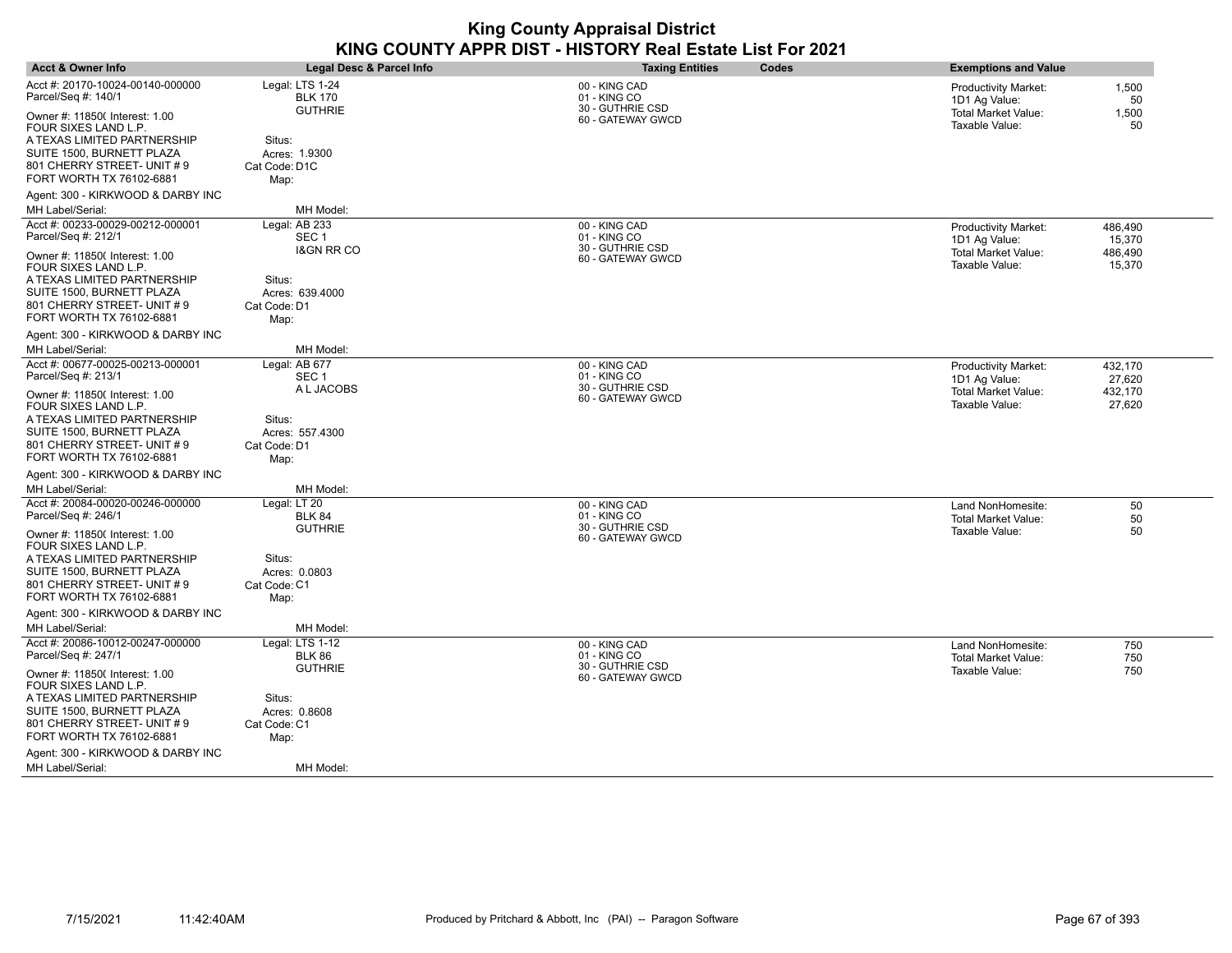| <b>Acct &amp; Owner Info</b>                             | Legal Desc & Parcel Info                                            | <b>Taxing Entities</b><br>Codes                   | <b>Exemptions and Value</b>                                                        |
|----------------------------------------------------------|---------------------------------------------------------------------|---------------------------------------------------|------------------------------------------------------------------------------------|
| Acct #: 20087-70018-00248-000000<br>Parcel/Seq #: 248/1  | Legal: LTS 1-24<br><b>BLK 87</b>                                    | 00 - KING CAD<br>01 - KING CO                     | <b>Productivity Market:</b><br>2,440<br>1D1 Ag Value:<br>90                        |
| Owner #: 11850( Interest: 1.00<br>FOUR SIXES LAND L.P.   | <b>GUTHRIE</b>                                                      | 30 - GUTHRIE CSD<br>60 - GATEWAY GWCD             | Total Market Value:<br>2,440<br>Taxable Value:<br>90                               |
| A TEXAS LIMITED PARTNERSHIP<br>SUITE 1500, BURNETT PLAZA | Situs:<br>Acres: 3.1500                                             |                                                   |                                                                                    |
| 801 CHERRY STREET- UNIT #9<br>FORT WORTH TX 76102-6881   | Cat Code: D1C<br>Map:                                               |                                                   |                                                                                    |
| Agent: 300 - KIRKWOOD & DARBY INC<br>MH Label/Serial:    | MH Model:                                                           |                                                   |                                                                                    |
| Acct #: 20114-13024-00250-000000<br>Parcel/Seq #: 250/1  | Legal: LTS 1-24<br><b>BLK 114</b>                                   | 00 - KING CAD<br>01 - KING CO                     | 1,500<br><b>Productivity Market:</b>                                               |
| Owner #: 11850( Interest: 1.00                           | <b>GUTHRIE</b>                                                      | 30 - GUTHRIE CSD<br>60 - GATEWAY GWCD             | 50<br>1D1 Ag Value:<br><b>Total Market Value:</b><br>1,500<br>Taxable Value:<br>50 |
| FOUR SIXES LAND L.P.<br>A TEXAS LIMITED PARTNERSHIP      | Situs:                                                              |                                                   |                                                                                    |
| SUITE 1500, BURNETT PLAZA<br>801 CHERRY STREET- UNIT # 9 | Acres: 1.9300                                                       |                                                   |                                                                                    |
| FORT WORTH TX 76102-6881                                 | Cat Code: D1C<br>Map:                                               |                                                   |                                                                                    |
| Agent: 300 - KIRKWOOD & DARBY INC                        |                                                                     |                                                   |                                                                                    |
| MH Label/Serial:                                         | MH Model:                                                           |                                                   |                                                                                    |
| Acct #: 20122-00000-00251-000000<br>Parcel/Seq #: 251/1  | Legal: LTS 3-8 13-24<br><b>BLK 122</b>                              | 00 - KING CAD<br>01 - KING CO<br>30 - GUTHRIE CSD | 1,120<br><b>Productivity Market:</b><br>1D1 Ag Value:<br>40                        |
| Owner #: 11850( Interest: 1.00<br>FOUR SIXES LAND L.P.   | <b>GUTHRIE</b>                                                      | 60 - GATEWAY GWCD                                 | <b>Total Market Value:</b><br>1,120<br>Taxable Value:<br>40                        |
| A TEXAS LIMITED PARTNERSHIP<br>SUITE 1500, BURNETT PLAZA | Situs:<br>Acres: 1.4500                                             |                                                   |                                                                                    |
| 801 CHERRY STREET- UNIT # 9                              | Cat Code: D1C                                                       |                                                   |                                                                                    |
| FORT WORTH TX 76102-6881                                 | Map:                                                                |                                                   |                                                                                    |
| Agent: 300 - KIRKWOOD & DARBY INC<br>MH Label/Serial:    | MH Model:                                                           |                                                   |                                                                                    |
| Acct #: 20145-00001-00253-000000                         | Legal: LTS 1-24                                                     | 00 - KING CAD                                     | Land NonHomesite:<br>1,500                                                         |
| Parcel/Seq #: 253/1                                      | <b>BLK 145</b><br><b>GUTHRIE</b>                                    | 01 - KING CO<br>30 - GUTHRIE CSD                  | <b>Total Market Value:</b><br>1,500                                                |
| Owner #: 11850( Interest: 1.00<br>FOUR SIXES LAND L.P.   |                                                                     | 60 - GATEWAY GWCD                                 | Taxable Value:<br>1,500                                                            |
| A TEXAS LIMITED PARTNERSHIP                              | Situs:                                                              |                                                   |                                                                                    |
| SUITE 1500, BURNETT PLAZA<br>801 CHERRY STREET- UNIT #9  | Acres: 1.9300<br>Cat Code: C1                                       |                                                   |                                                                                    |
| FORT WORTH TX 76102-6881                                 | Map:                                                                |                                                   |                                                                                    |
| Agent: 300 - KIRKWOOD & DARBY INC                        |                                                                     |                                                   |                                                                                    |
| MH Label/Serial:                                         | MH Model:                                                           |                                                   |                                                                                    |
| Acct #: 20157-10024-00254-000000<br>Parcel/Seq #: 254/1  | Legal: LTS 1-24<br><b>BLK 157</b>                                   | 00 - KING CAD<br>01 - KING CO<br>30 - GUTHRIE CSD | 1,200<br>Land NonHomesite:<br><b>Total Market Value:</b><br>1,200                  |
| Owner #: 11850( Interest: 1.00<br>FOUR SIXES LAND L.P.   | <b>GUTHRIE</b>                                                      | 60 - GATEWAY GWCD                                 | 1,200<br>Taxable Value:                                                            |
| A TEXAS LIMITED PARTNERSHIP<br>SUITE 1500, BURNETT PLAZA | Situs: US 82 1551 S U S HWY 82/82 GUTHRIE TX 79236<br>Acres: 1.9284 |                                                   |                                                                                    |
| 801 CHERRY STREET- UNIT #9<br>FORT WORTH TX 76102-6881   | Cat Code: C1<br>Map:                                                |                                                   |                                                                                    |
| Agent: 300 - KIRKWOOD & DARBY INC                        |                                                                     |                                                   |                                                                                    |
| MH Label/Serial:                                         | MH Model:                                                           |                                                   |                                                                                    |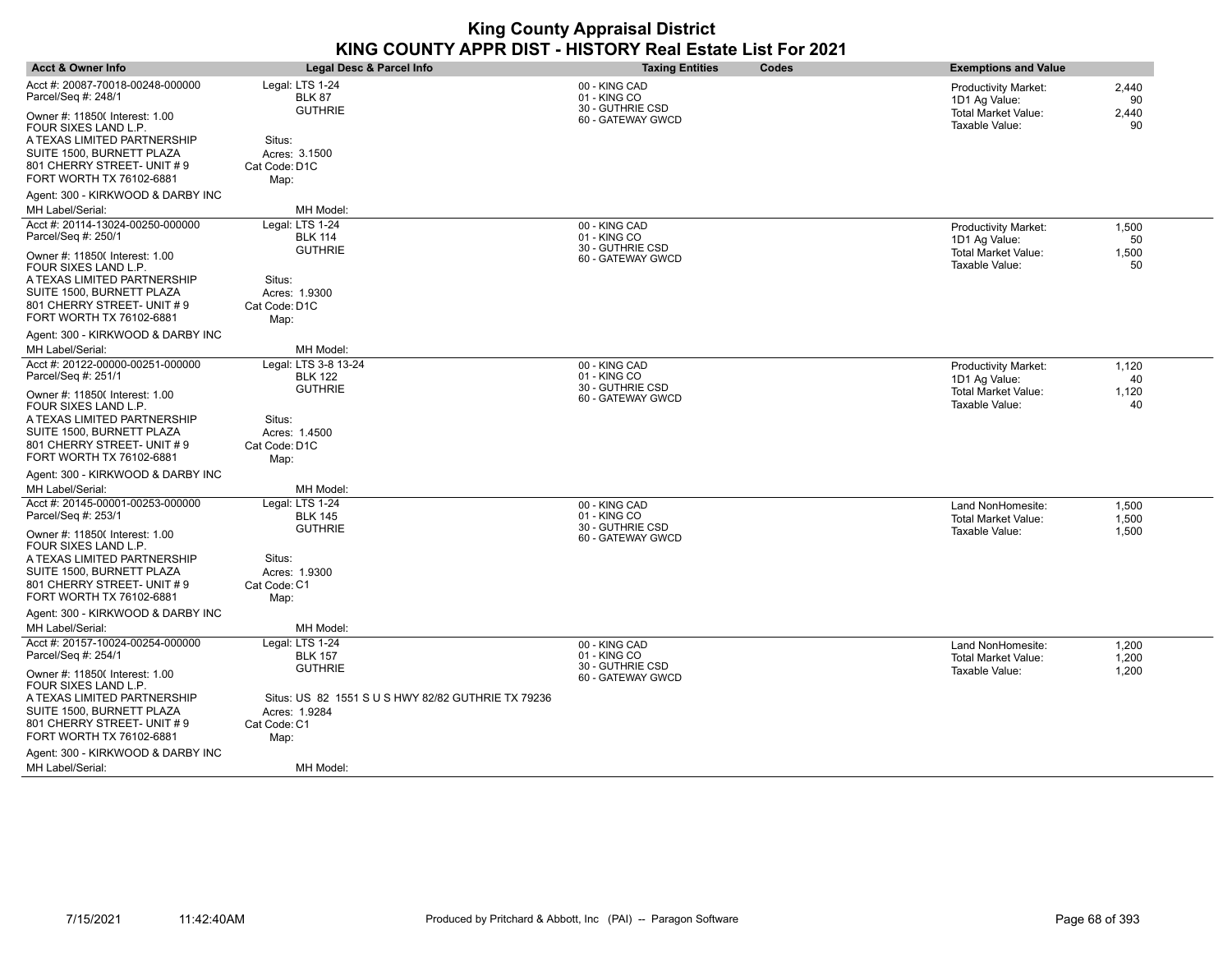| <b>Acct &amp; Owner Info</b>                                                                                                                                                                                                             | Legal Desc & Parcel Info                                                                                | <b>Taxing Entities</b><br><b>Codes</b>                                 | <b>Exemptions and Value</b>                                                           |                            |
|------------------------------------------------------------------------------------------------------------------------------------------------------------------------------------------------------------------------------------------|---------------------------------------------------------------------------------------------------------|------------------------------------------------------------------------|---------------------------------------------------------------------------------------|----------------------------|
| Acct #: 20158-10024-00255-000000<br>Parcel/Seq #: 255/1                                                                                                                                                                                  | Legal: LTS 1-24<br><b>BLK 158</b>                                                                       | 00 - KING CAD<br>01 - KING CO<br>30 - GUTHRIE CSD                      | Land NonHomesite:<br><b>Total Market Value:</b>                                       | 1,200<br>1,200             |
| Owner #: 11850( Interest: 1.00<br>FOUR SIXES LAND L.P.<br>A TEXAS LIMITED PARTNERSHIP<br>SUITE 1500, BURNETT PLAZA<br>801 CHERRY STREET- UNIT # 9<br>FORT WORTH TX 76102-6881                                                            | <b>GUTHRIE</b><br>Situs:<br>Acres: 1.9284<br>Cat Code: C1<br>Map:                                       | 60 - GATEWAY GWCD                                                      | Taxable Value:                                                                        | 1,200                      |
| Agent: 300 - KIRKWOOD & DARBY INC<br>MH Label/Serial:                                                                                                                                                                                    | MH Model:                                                                                               |                                                                        |                                                                                       |                            |
| Acct #: 20174-00011-00257-000000<br>Parcel/Seq #: 257/1                                                                                                                                                                                  | Legal: LT 11<br><b>BLK 174</b>                                                                          | 00 - KING CAD<br>01 - KING CO<br>30 - GUTHRIE CSD                      | Land NonHomesite:<br><b>Total Market Value:</b>                                       | 60<br>60                   |
| Owner #: 11850( Interest: 1.00<br>FOUR SIXES LAND L.P.<br>A TEXAS LIMITED PARTNERSHIP<br>SUITE 1500, BURNETT PLAZA<br>801 CHERRY STREET- UNIT # 9<br>FORT WORTH TX 76102-6881                                                            | <b>GUTHRIE</b><br>Situs:<br>Acres: 0.0800<br>Cat Code: C1<br>Map:                                       | 60 - GATEWAY GWCD                                                      | Taxable Value:                                                                        | 60                         |
| Agent: 300 - KIRKWOOD & DARBY INC<br>MH Label/Serial:                                                                                                                                                                                    | MH Model:                                                                                               |                                                                        |                                                                                       |                            |
| Acct #: 20183-00010-00258-000000<br>Parcel/Seq #: 258/1                                                                                                                                                                                  | Legal: LTS 1-24<br><b>BLK 183</b><br><b>GUTHRIE</b>                                                     | 00 - KING CAD<br>01 - KING CO<br>30 - GUTHRIE CSD                      | Land NonHomesite:<br><b>Total Market Value:</b>                                       | 1,500<br>1,500             |
| Owner #: 11850( Interest: 1.00<br>FOUR SIXES LAND L.P.<br>A TEXAS LIMITED PARTNERSHIP<br>SUITE 1500, BURNETT PLAZA<br>801 CHERRY STREET- UNIT # 9<br>FORT WORTH TX 76102-6881                                                            | Situs:<br>Acres: 1.9300<br>Cat Code: C1<br>Map:                                                         | 60 - GATEWAY GWCD                                                      | Taxable Value:                                                                        | 1,500                      |
| Agent: 300 - KIRKWOOD & DARBY INC                                                                                                                                                                                                        |                                                                                                         |                                                                        |                                                                                       |                            |
| MH Label/Serial:                                                                                                                                                                                                                         | MH Model:                                                                                               |                                                                        |                                                                                       |                            |
| Acct #: 20214-70012-00261-000000<br>Parcel/Seq #: 261/1<br>Owner #: 11850( Interest: 1.00<br>FOUR SIXES LAND L.P.<br>A TEXAS LIMITED PARTNERSHIP<br>SUITE 1500, BURNETT PLAZA<br>801 CHERRY STREET- UNIT # 9<br>FORT WORTH TX 76102-6881 | Legal: LTS 1-24<br><b>BLK 214</b><br><b>GUTHRIE</b><br>Situs:<br>Acres: 1.9200<br>Cat Code: D1C<br>Map: | 00 - KING CAD<br>01 - KING CO<br>30 - GUTHRIE CSD<br>60 - GATEWAY GWCD | <b>Productivity Market:</b><br>1D1 Ag Value:<br>Total Market Value:<br>Taxable Value: | 1,490<br>50<br>1,490<br>50 |
| Agent: 300 - KIRKWOOD & DARBY INC                                                                                                                                                                                                        |                                                                                                         |                                                                        |                                                                                       |                            |
| MH Label/Serial:                                                                                                                                                                                                                         | MH Model:                                                                                               |                                                                        |                                                                                       |                            |
| Acct #: 20218-00002-00262-000000<br>Parcel/Seq #: 262/1<br>Owner #: 11850( Interest: 1.00                                                                                                                                                | Legal: LT 2<br><b>BLK 218</b><br><b>GUTHRIE</b>                                                         | 00 - KING CAD<br>01 - KING CO<br>30 - GUTHRIE CSD                      | Land NonHomesite:<br><b>Total Market Value:</b><br>Taxable Value:                     | 60<br>60<br>60             |
| FOUR SIXES LAND L.P.<br>A TEXAS LIMITED PARTNERSHIP<br>SUITE 1500, BURNETT PLAZA<br>801 CHERRY STREET- UNIT # 9<br>FORT WORTH TX 76102-6881                                                                                              | Situs:<br>Acres: 0.0800<br>Cat Code: C1<br>Map:                                                         | 60 - GATEWAY GWCD                                                      |                                                                                       |                            |
| Agent: 300 - KIRKWOOD & DARBY INC<br>MH Label/Serial:                                                                                                                                                                                    | MH Model:                                                                                               |                                                                        |                                                                                       |                            |
|                                                                                                                                                                                                                                          |                                                                                                         |                                                                        |                                                                                       |                            |

 $\overline{\phantom{a}}$ 

 $\overline{\phantom{a}}$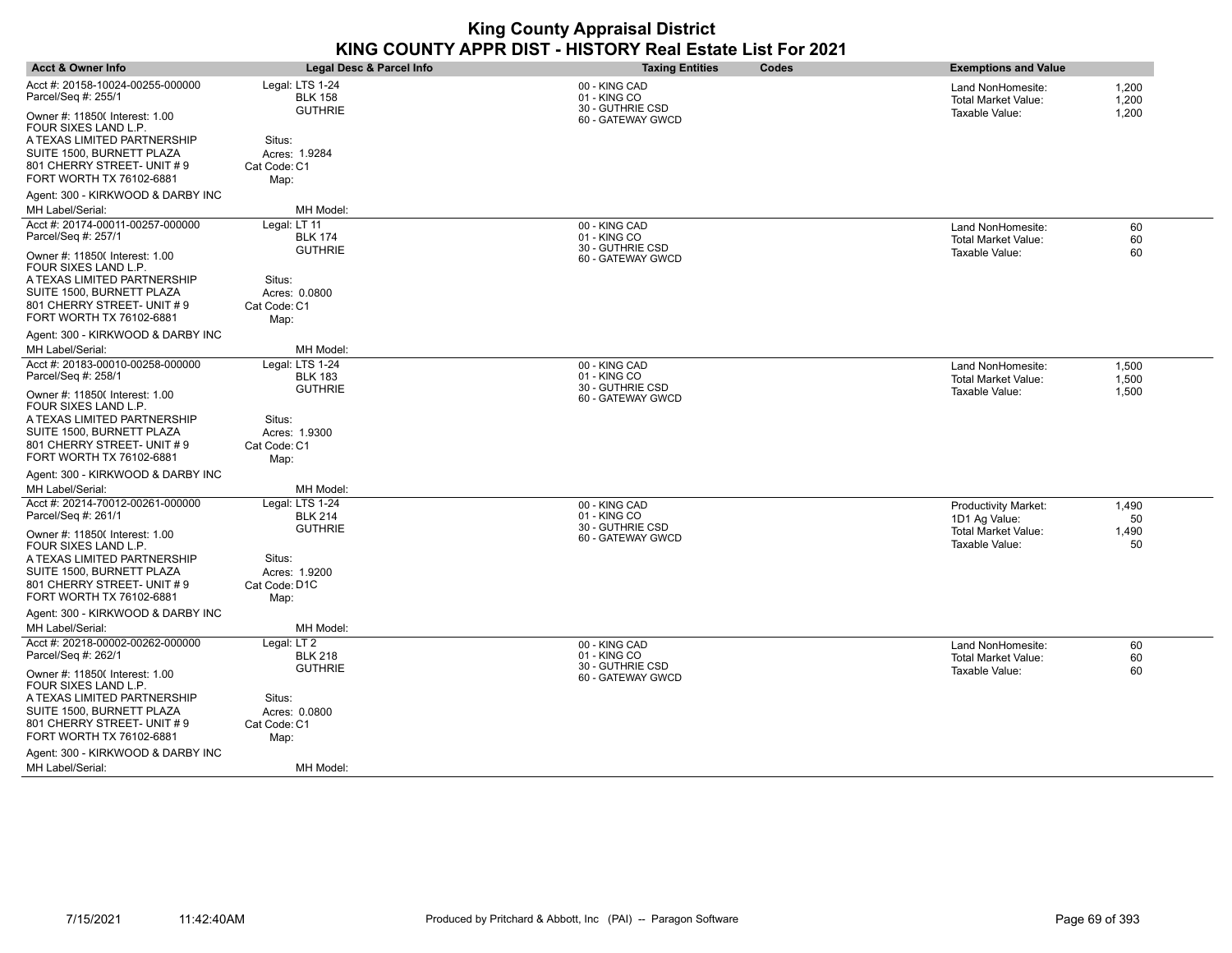| <b>Acct &amp; Owner Info</b>                                                           | <b>Legal Desc &amp; Parcel Info</b>              | <b>Taxing Entities</b><br>Codes                   | <b>Exemptions and Value</b>                                   |
|----------------------------------------------------------------------------------------|--------------------------------------------------|---------------------------------------------------|---------------------------------------------------------------|
| Acct #: 20027-00004-00265-000000<br>Parcel/Seq #: 265/1                                | Legal: LT 4<br><b>BLK 27</b>                     | 00 - KING CAD<br>01 - KING CO                     | 100<br>Land NonHomesite:<br><b>Total Market Value:</b><br>100 |
| Owner #: 11850( Interest: 1.00<br>FOUR SIXES LAND L.P.                                 | <b>GUTHRIE</b>                                   | 30 - GUTHRIE CSD<br>60 - GATEWAY GWCD             | Taxable Value:<br>100                                         |
| A TEXAS LIMITED PARTNERSHIP<br>SUITE 1500, BURNETT PLAZA<br>801 CHERRY STREET- UNIT #9 | Situs:<br>Acres: 0.0717<br>Cat Code: C1          |                                                   |                                                               |
| FORT WORTH TX 76102-6881                                                               | Map:                                             |                                                   |                                                               |
| Agent: 300 - KIRKWOOD & DARBY INC                                                      |                                                  |                                                   |                                                               |
| MH Label/Serial:                                                                       | MH Model:                                        |                                                   |                                                               |
| Acct #: 20119-00018-00269-000000<br>Parcel/Seq #: 269/1                                | Legal: LT 18<br><b>BLK 119</b><br><b>GUTHRIE</b> | 00 - KING CAD<br>01 - KING CO<br>30 - GUTHRIE CSD | 60<br>Land NonHomesite:<br><b>Total Market Value:</b><br>60   |
| Owner #: 11850( Interest: 1.00<br>FOUR SIXES LAND L.P.                                 |                                                  | 60 - GATEWAY GWCD                                 | Taxable Value:<br>60                                          |
| A TEXAS LIMITED PARTNERSHIP                                                            | Situs:                                           |                                                   |                                                               |
| SUITE 1500, BURNETT PLAZA                                                              | Acres: 0.0800                                    |                                                   |                                                               |
| 801 CHERRY STREET- UNIT #9<br>FORT WORTH TX 76102-6881                                 | Cat Code: C1<br>Map:                             |                                                   |                                                               |
| Agent: 300 - KIRKWOOD & DARBY INC                                                      |                                                  |                                                   |                                                               |
| MH Label/Serial:                                                                       | MH Model:                                        |                                                   |                                                               |
| Acct #: 20132-00011-00271-000000<br>Parcel/Seq #: 271/1                                | Legal: LT 11<br><b>BLK 132</b>                   | 00 - KING CAD<br>01 - KING CO                     | Land NonHomesite:<br>100<br>100<br>Total Market Value:        |
| Owner #: 11850( Interest: 1.00<br>FOUR SIXES LAND L.P.                                 | <b>GUTHRIE</b>                                   | 30 - GUTHRIE CSD<br>60 - GATEWAY GWCD             | Taxable Value:<br>100                                         |
| A TEXAS LIMITED PARTNERSHIP                                                            | Situs:                                           |                                                   |                                                               |
| SUITE 1500, BURNETT PLAZA                                                              | Acres: 0.0803                                    |                                                   |                                                               |
| 801 CHERRY STREET- UNIT #9<br>FORT WORTH TX 76102-6881                                 | Cat Code: C1                                     |                                                   |                                                               |
|                                                                                        | Map:                                             |                                                   |                                                               |
| Agent: 300 - KIRKWOOD & DARBY INC                                                      |                                                  |                                                   |                                                               |
| MH Label/Serial:                                                                       | MH Model:                                        |                                                   |                                                               |
| Acct #: 00132-00019-00308-000109<br>Parcel/Seq #: 308/1                                | Legal: AB 132 SEC 109 H&TC RR CO                 | 00 - KING CAD<br>01 - KING CO<br>30 - GUTHRIE CSD | 4,650<br><b>Productivity Market:</b><br>120<br>1D1 Ag Value:  |
| Owner #: 11850( Interest: 1.00<br>FOUR SIXES LAND L.P.                                 |                                                  | 60 - GATEWAY GWCD                                 | <b>Total Market Value:</b><br>4,650<br>Taxable Value:<br>120  |
| A TEXAS LIMITED PARTNERSHIP                                                            | Situs:                                           |                                                   |                                                               |
| SUITE 1500, BURNETT PLAZA                                                              | Acres: 6.2000                                    |                                                   |                                                               |
| 801 CHERRY STREET- UNIT #9<br>FORT WORTH TX 76102-6881                                 | Cat Code: D1<br>Map:                             |                                                   |                                                               |
| Agent: 300 - KIRKWOOD & DARBY INC                                                      |                                                  |                                                   |                                                               |
| MH Label/Serial:                                                                       | MH Model:                                        |                                                   |                                                               |
| Acct #: 20142-10024-00386-000000                                                       | Legal: LTS 1-24                                  |                                                   |                                                               |
| Parcel/Seq #: 386/1                                                                    | <b>BLK 142</b>                                   | 00 - KING CAD<br>01 - KING CO                     | Productivity Market:<br>1,500<br>1D1 Ag Value:<br>50          |
|                                                                                        | <b>GUTHRIE</b>                                   | 30 - GUTHRIE CSD                                  | <b>Total Market Value:</b><br>1,500                           |
| Owner #: 11850( Interest: 1.00<br>FOUR SIXES LAND L.P.                                 |                                                  | 60 - GATEWAY GWCD                                 | Taxable Value:<br>50                                          |
| A TEXAS LIMITED PARTNERSHIP                                                            | Situs:                                           |                                                   |                                                               |
| SUITE 1500, BURNETT PLAZA                                                              | Acres: 1.9300                                    |                                                   |                                                               |
| 801 CHERRY STREET- UNIT #9                                                             | Cat Code: D1C                                    |                                                   |                                                               |
| FORT WORTH TX 76102-6881                                                               | Map:                                             |                                                   |                                                               |
| Agent: 300 - KIRKWOOD & DARBY INC                                                      |                                                  |                                                   |                                                               |
| MH Label/Serial:                                                                       | MH Model:                                        |                                                   |                                                               |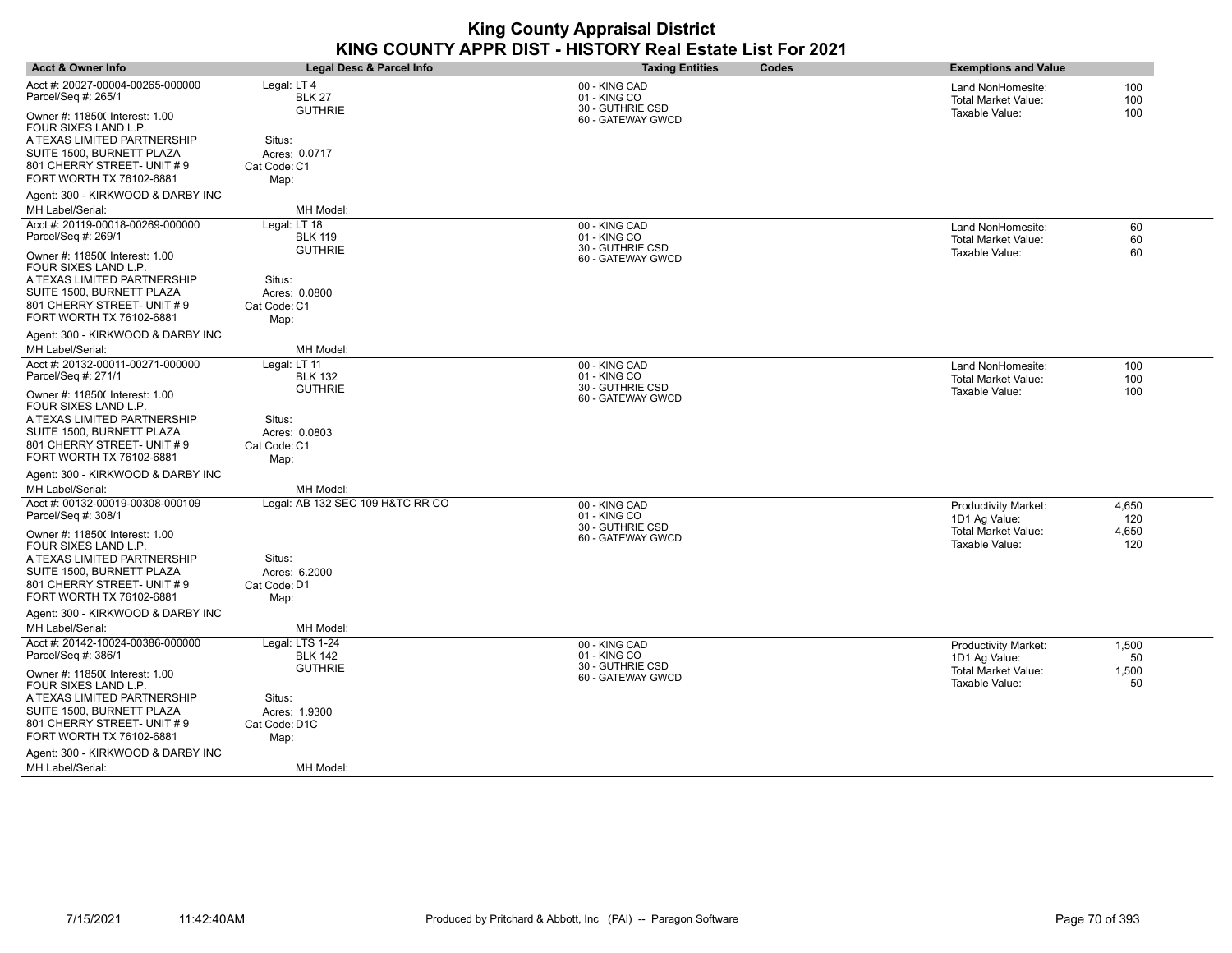| <b>Acct &amp; Owner Info</b>                                                          | Legal Desc & Parcel Info                                   | <b>Taxing Entities</b>                            | Codes | <b>Exemptions and Value</b>                                       |                   |
|---------------------------------------------------------------------------------------|------------------------------------------------------------|---------------------------------------------------|-------|-------------------------------------------------------------------|-------------------|
| Acct #: 20002-00010-00431-000000<br>Parcel/Seq #: 431/1                               | Legal: LT 10<br>BLK <sub>2</sub>                           | 00 - KING CAD<br>01 - KING CO                     |       | Land NonHomesite:<br><b>Total Market Value:</b>                   | 390<br>390        |
| Owner #: 11850( Interest: 1.00<br>FOUR SIXES LAND L.P.<br>A TEXAS LIMITED PARTNERSHIP | <b>GUTHRIE</b><br>Situs:                                   | 30 - GUTHRIE CSD<br>60 - GATEWAY GWCD             |       | Taxable Value:                                                    | 390               |
| SUITE 1500, BURNETT PLAZA<br>801 CHERRY STREET- UNIT # 9<br>FORT WORTH TX 76102-6881  | Acres: 0.2313<br>Cat Code: C1<br>Map:                      |                                                   |       |                                                                   |                   |
| Agent: 300 - KIRKWOOD & DARBY INC                                                     |                                                            |                                                   |       |                                                                   |                   |
| MH Label/Serial:                                                                      | MH Model:                                                  |                                                   |       |                                                                   |                   |
| Acct #: 20003-80009-00432-000000<br>Parcel/Seq #: 432/1                               | Legal: LTS $8\overline{9}$<br>BLK 3                        | 00 - KING CAD<br>01 - KING CO                     |       | Land NonHomesite:<br>Improvement NonHomesite:                     | 900<br>2,410      |
| Owner #: 11850( Interest: 1.00<br>FOUR SIXES LAND L.P.                                | <b>GUTHRIE</b>                                             | 30 - GUTHRIE CSD<br>60 - GATEWAY GWCD             |       | Total Market Value:<br>Taxable Value:                             | 3,310<br>3,310    |
| A TEXAS LIMITED PARTNERSHIP                                                           | Situs:                                                     |                                                   |       |                                                                   |                   |
| SUITE 1500, BURNETT PLAZA<br>801 CHERRY STREET- UNIT # 9<br>FORT WORTH TX 76102-6881  | Acres: 0.2686<br>Cat Code: F1<br>Map:                      |                                                   |       |                                                                   |                   |
| Agent: 300 - KIRKWOOD & DARBY INC                                                     |                                                            |                                                   |       |                                                                   |                   |
| MH Label/Serial:                                                                      | MH Model:                                                  |                                                   |       |                                                                   |                   |
| Acct #: 20021-10012-00434-000000<br>Parcel/Seq #: 434/1                               | Legal: LTS 1-12<br><b>BLK 21</b>                           | 00 - KING CAD<br>01 - KING CO                     |       | Land Homesite:<br><b>Total Market Value:</b>                      | 1,060<br>1,060    |
| Owner #: 11850( Interest: 1.00<br>FOUR SIXES LAND L.P.                                | <b>GUTHRIE</b>                                             | 30 - GUTHRIE CSD<br>60 - GATEWAY GWCD             |       | Taxable Value:                                                    | 1,060             |
| A TEXAS LIMITED PARTNERSHIP<br>SUITE 1500, BURNETT PLAZA                              | Situs: 701 S MORRISON ST GUTHRIE TX 79236<br>Acres: 0.6098 |                                                   |       |                                                                   |                   |
| 801 CHERRY STREET- UNIT # 9<br>FORT WORTH TX 76102-6881                               | Cat Code: C1<br>Map:                                       |                                                   |       |                                                                   |                   |
| Agent: 300 - KIRKWOOD & DARBY INC                                                     |                                                            |                                                   |       |                                                                   |                   |
| <b>MH Label/Serial:</b><br>Acct #: 20049-00019-00656-000000                           | MH Model:                                                  |                                                   |       |                                                                   |                   |
| Parcel/Seq #: 656/1                                                                   | Legal: LT 19<br><b>BLK 49</b><br><b>GUTHRIE</b>            | 00 - KING CAD<br>01 - KING CO<br>30 - GUTHRIE CSD |       | Land NonHomesite:<br><b>Total Market Value:</b><br>Taxable Value: | 250<br>250<br>250 |
| Owner #: 11850( Interest: 1.00<br>FOUR SIXES LAND L.P.                                |                                                            | 60 - GATEWAY GWCD                                 |       |                                                                   |                   |
| A TEXAS LIMITED PARTNERSHIP<br>SUITE 1500, BURNETT PLAZA                              | Situs:<br>Acres: 0.2652                                    |                                                   |       |                                                                   |                   |
| 801 CHERRY STREET- UNIT # 9<br>FORT WORTH TX 76102-6881                               | Cat Code: C1<br>Map:                                       |                                                   |       |                                                                   |                   |
| Agent: 300 - KIRKWOOD & DARBY INC                                                     |                                                            |                                                   |       |                                                                   |                   |
| MH Label/Serial:                                                                      | MH Model:                                                  |                                                   |       |                                                                   |                   |
| Acct #: 20198-10024-00709-000000<br>Parcel/Seq #: 709/1                               | Legal: LTS 1-24<br><b>BLK 198</b>                          | 00 - KING CAD<br>01 - KING CO                     |       | Land NonHomesite:<br><b>Total Market Value:</b>                   | 370<br>370        |
| Owner #: 11850( Interest: 1.00<br>FOUR SIXES LAND L.P.                                | <b>GUTHRIE</b>                                             | 30 - GUTHRIE CSD<br>60 - GATEWAY GWCD             |       | Taxable Value:                                                    | 370               |
| A TEXAS LIMITED PARTNERSHIP                                                           | Situs:                                                     |                                                   |       |                                                                   |                   |
| SUITE 1500, BURNETT PLAZA<br>801 CHERRY STREET- UNIT # 9                              | Acres: 1.1892<br>Cat Code: C1                              |                                                   |       |                                                                   |                   |
| FORT WORTH TX 76102-6881<br>Agent: 300 - KIRKWOOD & DARBY INC                         | Map:                                                       |                                                   |       |                                                                   |                   |
| <b>MH Label/Serial:</b>                                                               | MH Model:                                                  |                                                   |       |                                                                   |                   |
|                                                                                       |                                                            |                                                   |       |                                                                   |                   |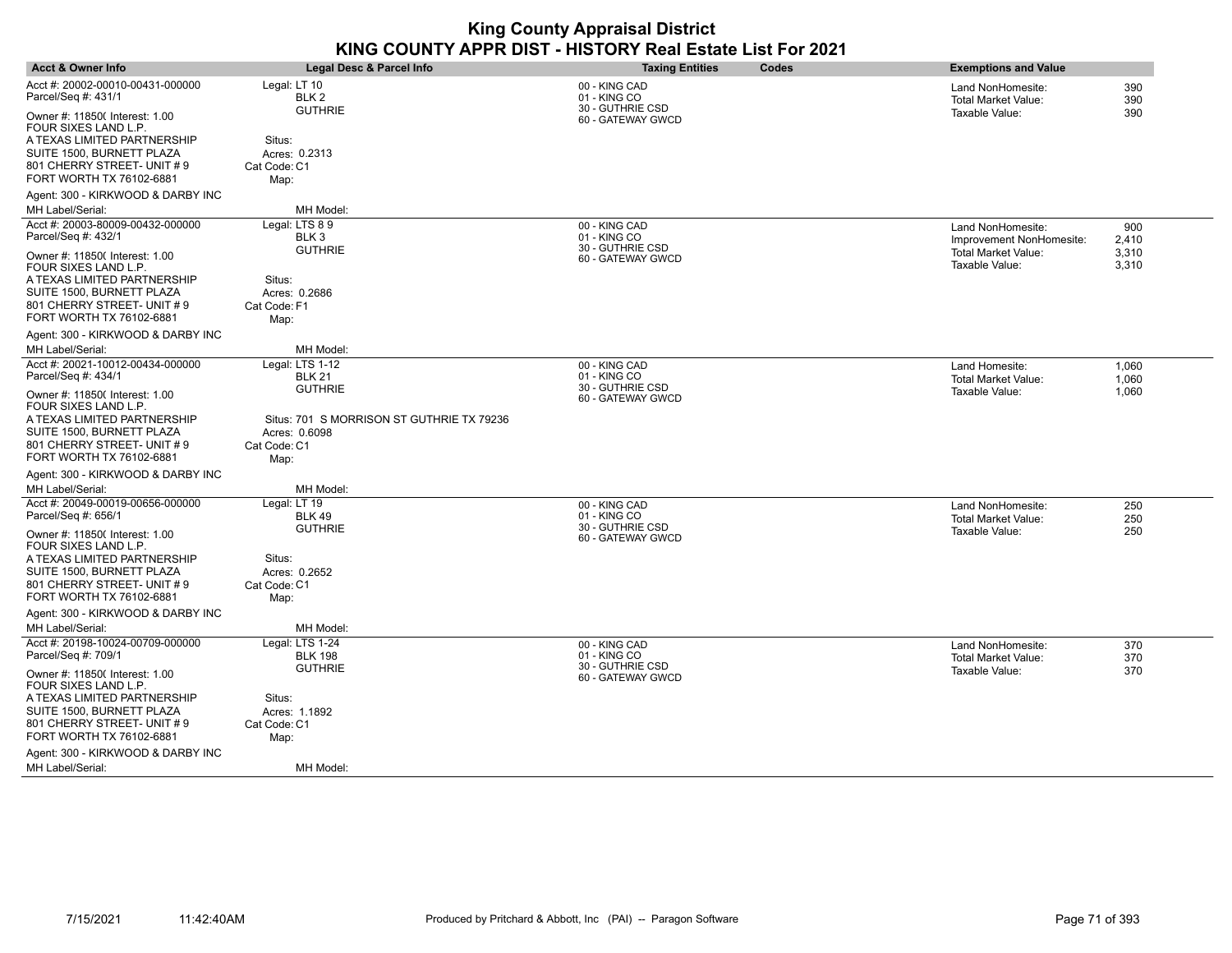| <b>Acct &amp; Owner Info</b>                                                                                       | Legal Desc & Parcel Info                            | <b>Taxing Entities</b><br><b>Codes</b>            | <b>Exemptions and Value</b>                                                                        |
|--------------------------------------------------------------------------------------------------------------------|-----------------------------------------------------|---------------------------------------------------|----------------------------------------------------------------------------------------------------|
| Acct #: 20199-10024-00710-000000<br>Parcel/Seq #: 710/1                                                            | Legal: LTS 1-24<br><b>BLK 199</b><br><b>GUTHRIE</b> | 00 - KING CAD<br>01 - KING CO<br>30 - GUTHRIE CSD | <b>Productivity Market:</b><br>1,430<br>1D1 Ag Value:<br>50<br><b>Total Market Value:</b><br>1,430 |
| Owner #: 11850( Interest: 1.00<br>FOUR SIXES LAND L.P.<br>A TEXAS LIMITED PARTNERSHIP<br>SUITE 1500, BURNETT PLAZA | Situs:<br>Acres: 1.8500                             | 60 - GATEWAY GWCD                                 | Taxable Value:<br>50                                                                               |
| 801 CHERRY STREET- UNIT # 9<br>FORT WORTH TX 76102-6881                                                            | Cat Code: D1C<br>Map:                               |                                                   |                                                                                                    |
| Agent: 300 - KIRKWOOD & DARBY INC<br>MH Label/Serial:                                                              | MH Model:                                           |                                                   |                                                                                                    |
| Acct #: 20059-10005-00712-000000<br>Parcel/Seq #: 712/1                                                            | Legal: LTS 1-5<br><b>BLK 59</b>                     | 00 - KING CAD<br>01 - KING CO                     | 630<br>Land NonHomesite:<br><b>Total Market Value:</b><br>630                                      |
| Owner #: 11850( Interest: 1.00<br>FOUR SIXES LAND L.P.                                                             | <b>GUTHRIE</b>                                      | 30 - GUTHRIE CSD<br>60 - GATEWAY GWCD             | Taxable Value:<br>630                                                                              |
| A TEXAS LIMITED PARTNERSHIP                                                                                        | Situs:                                              |                                                   |                                                                                                    |
| SUITE 1500, BURNETT PLAZA<br>801 CHERRY STREET- UNIT # 9<br>FORT WORTH TX 76102-6881                               | Acres: 0.3587<br>Cat Code: C1<br>Map:               |                                                   |                                                                                                    |
| Agent: 300 - KIRKWOOD & DARBY INC                                                                                  |                                                     |                                                   |                                                                                                    |
| <b>MH Label/Serial:</b>                                                                                            | MH Model:                                           |                                                   |                                                                                                    |
| Acct #: 20216-10012-00713-000000<br>Parcel/Seq #: 713/1                                                            | Legal: LTS 1-12<br><b>BLK 216</b>                   | 00 - KING CAD<br>01 - KING CO                     | 740<br><b>Productivity Market:</b><br>1D1 Ag Value:<br>30                                          |
| Owner #: 11850( Interest: 1.00<br>FOUR SIXES LAND L.P.                                                             | <b>GUTHRIE</b>                                      | 30 - GUTHRIE CSD<br>60 - GATEWAY GWCD             | <b>Total Market Value:</b><br>740<br>Taxable Value:<br>30                                          |
| A TEXAS LIMITED PARTNERSHIP                                                                                        | Situs:                                              |                                                   |                                                                                                    |
| SUITE 1500, BURNETT PLAZA<br>801 CHERRY STREET- UNIT # 9                                                           | Acres: 0.9600<br>Cat Code: D1C                      |                                                   |                                                                                                    |
| FORT WORTH TX 76102-6881                                                                                           | Map:                                                |                                                   |                                                                                                    |
| Agent: 300 - KIRKWOOD & DARBY INC                                                                                  |                                                     |                                                   |                                                                                                    |
| MH Label/Serial:                                                                                                   | MH Model:                                           |                                                   |                                                                                                    |
| Acct #: 20081-10024-00715-000000<br>Parcel/Seq #: 715/1                                                            | Legal: LTS 1-24<br><b>BLK 81</b>                    | 00 - KING CAD<br>01 - KING CO<br>30 - GUTHRIE CSD | Land NonHomesite:<br>440<br>440<br><b>Total Market Value:</b>                                      |
| Owner #: 11850( Interest: 1.00<br>FOUR SIXES LAND L.P.                                                             | <b>GUTHRIE</b>                                      | 60 - GATEWAY GWCD                                 | Taxable Value:<br>440                                                                              |
| A TEXAS LIMITED PARTNERSHIP                                                                                        | Situs:                                              |                                                   |                                                                                                    |
| SUITE 1500, BURNETT PLAZA<br>801 CHERRY STREET- UNIT # 9                                                           | Acres: 0.7071<br>Cat Code: C1                       |                                                   |                                                                                                    |
| FORT WORTH TX 76102-6881                                                                                           | Map:                                                |                                                   |                                                                                                    |
| Agent: 300 - KIRKWOOD & DARBY INC                                                                                  |                                                     |                                                   |                                                                                                    |
| MH Label/Serial:                                                                                                   | MH Model:                                           |                                                   |                                                                                                    |
| Acct #: 20085-10024-00716-000000<br>Parcel/Seq #: 716/1                                                            | Legal: LTS 1-12<br><b>BLK 85</b>                    | 00 - KING CAD<br>01 - KING CO                     | 210<br>Land NonHomesite:<br><b>Total Market Value:</b><br>210                                      |
| Owner #: 11850( Interest: 1.00<br>FOUR SIXES LAND L.P.                                                             | <b>GUTHRIE</b>                                      | 30 - GUTHRIE CSD<br>60 - GATEWAY GWCD             | Taxable Value:<br>210                                                                              |
| A TEXAS LIMITED PARTNERSHIP                                                                                        | Situs:                                              |                                                   |                                                                                                    |
| SUITE 1500, BURNETT PLAZA<br>801 CHERRY STREET- UNIT # 9                                                           | Acres: 0.6098                                       |                                                   |                                                                                                    |
| FORT WORTH TX 76102-6881                                                                                           | Cat Code: C1<br>Map:                                |                                                   |                                                                                                    |
| Agent: 300 - KIRKWOOD & DARBY INC                                                                                  |                                                     |                                                   |                                                                                                    |
| <b>MH Label/Serial:</b>                                                                                            | MH Model:                                           |                                                   |                                                                                                    |

 $\overline{\phantom{a}}$ 

 $\overline{\phantom{a}}$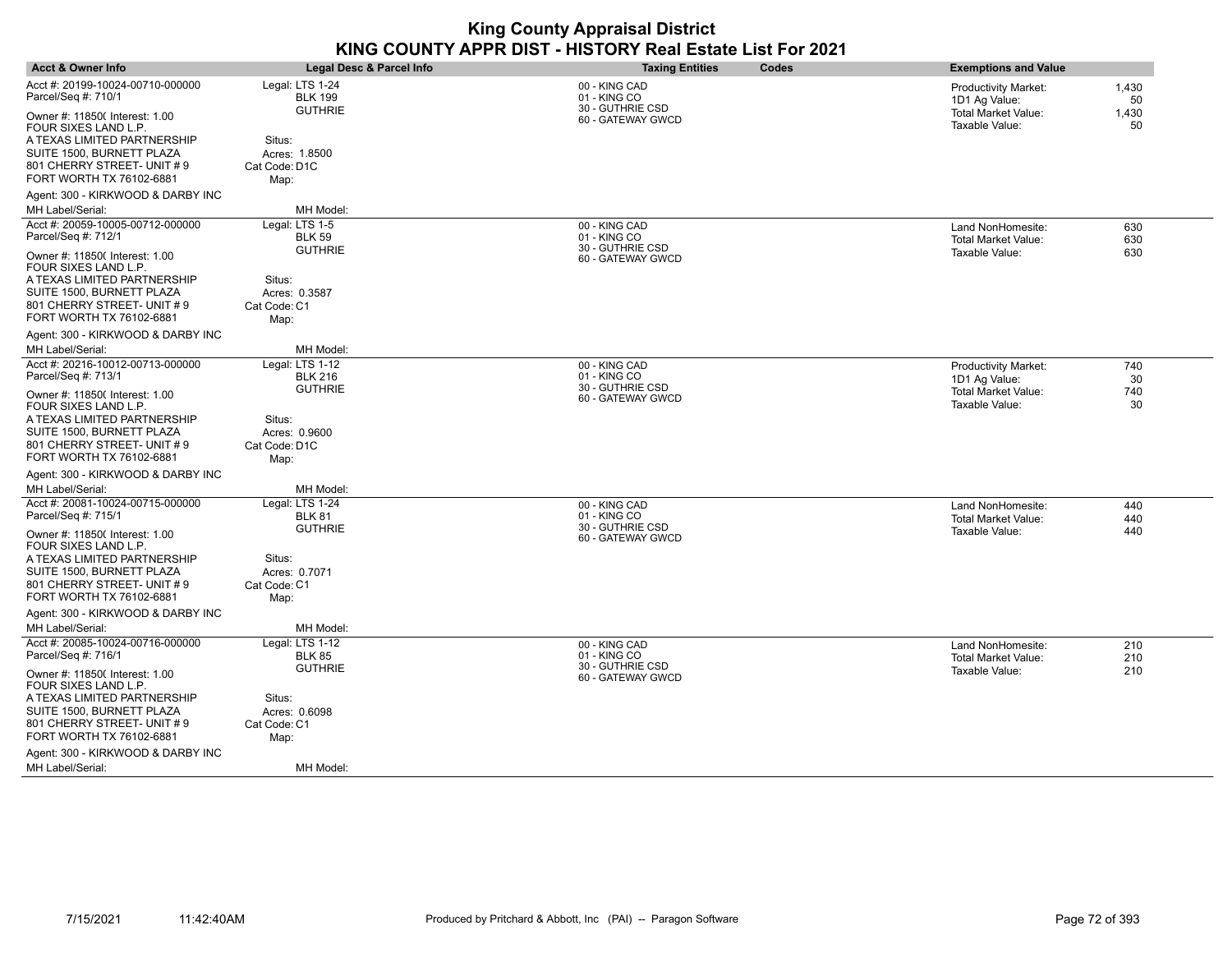| <b>Acct &amp; Owner Info</b>                                                                                                                                                  | Legal Desc & Parcel Info                                          | <b>Taxing Entities</b>                                                 | Codes | <b>Exemptions and Value</b>                                       |                         |
|-------------------------------------------------------------------------------------------------------------------------------------------------------------------------------|-------------------------------------------------------------------|------------------------------------------------------------------------|-------|-------------------------------------------------------------------|-------------------------|
| Acct #: 20102-00012-00717-000000<br>Parcel/Seq #: 717/1                                                                                                                       | Legal: LT 12<br><b>BLK 102</b>                                    | 00 - KING CAD<br>01 - KING CO                                          |       | Land NonHomesite:<br><b>Total Market Value:</b>                   | 80<br>80                |
| Owner #: 11850( Interest: 1.00<br>FOUR SIXES LAND L.P.<br>A TEXAS LIMITED PARTNERSHIP<br>SUITE 1500, BURNETT PLAZA<br>801 CHERRY STREET- UNIT # 9<br>FORT WORTH TX 76102-6881 | <b>GUTHRIE</b><br>Situs:<br>Acres: 0.2652<br>Cat Code: C1<br>Map: | 30 - GUTHRIE CSD<br>60 - GATEWAY GWCD                                  |       | Taxable Value:                                                    | 80                      |
| Agent: 300 - KIRKWOOD & DARBY INC<br>MH Label/Serial:                                                                                                                         | MH Model:                                                         |                                                                        |       |                                                                   |                         |
| Acct #: 20109-80017-00719-000000<br>Parcel/Seq #: 719/1                                                                                                                       | Legal: LTS 8-17 21<br><b>BLK 109</b><br><b>GUTHRIE</b>            | 00 - KING CAD<br>01 - KING CO<br>30 - GUTHRIE CSD                      |       | Land NonHomesite:<br><b>Total Market Value:</b>                   | 700<br>700              |
| Owner #: 11850( Interest: 1.00<br>FOUR SIXES LAND L.P.<br>A TEXAS LIMITED PARTNERSHIP<br>SUITE 1500, BURNETT PLAZA<br>801 CHERRY STREET- UNIT # 9<br>FORT WORTH TX 76102-6881 | Situs:<br>Acres: 0.9000<br>Cat Code: C1                           | 60 - GATEWAY GWCD                                                      |       | Taxable Value:                                                    | 700                     |
| Agent: 300 - KIRKWOOD & DARBY INC                                                                                                                                             | Map:                                                              |                                                                        |       |                                                                   |                         |
| MH Label/Serial:                                                                                                                                                              | MH Model:                                                         |                                                                        |       |                                                                   |                         |
| Acct #: 20132-00010-00722-000000<br>Parcel/Seq #: 722/1                                                                                                                       | Legal: LT 10<br><b>BLK 132</b>                                    | 00 - KING CAD<br>01 - KING CO                                          |       | Land NonHomesite:<br>Total Market Value:                          | 80<br>80                |
| Owner #: 11850( Interest: 1.00<br>FOUR SIXES LAND L.P.                                                                                                                        | <b>GUTHRIE</b>                                                    | 30 - GUTHRIE CSD<br>60 - GATEWAY GWCD                                  |       | Taxable Value:                                                    | 80                      |
| A TEXAS LIMITED PARTNERSHIP<br>SUITE 1500, BURNETT PLAZA<br>801 CHERRY STREET- UNIT # 9<br>FORT WORTH TX 76102-6881                                                           | Situs:<br>Acres: 0.2652<br>Cat Code: C1<br>Map:                   |                                                                        |       |                                                                   |                         |
| Agent: 300 - KIRKWOOD & DARBY INC                                                                                                                                             |                                                                   |                                                                        |       |                                                                   |                         |
| MH Label/Serial:                                                                                                                                                              | MH Model:                                                         |                                                                        |       |                                                                   |                         |
| Acct #: 20143-10024-00723-000000<br>Parcel/Seq #: 723/1<br>Owner #: 11850( Interest: 1.00<br>FOUR SIXES LAND L.P.                                                             | Legal: LTS 1-24<br><b>BLK 143</b><br><b>GUTHRIE</b>               | 00 - KING CAD<br>01 - KING CO<br>30 - GUTHRIE CSD<br>60 - GATEWAY GWCD |       | Land NonHomesite:<br><b>Total Market Value:</b><br>Taxable Value: | 1,500<br>1,500<br>1,500 |
| A TEXAS LIMITED PARTNERSHIP<br>SUITE 1500, BURNETT PLAZA<br>801 CHERRY STREET- UNIT # 9<br>FORT WORTH TX 76102-6881                                                           | Situs:<br>Acres: 1.9300<br>Cat Code: C1<br>Map:                   |                                                                        |       |                                                                   |                         |
| Agent: 300 - KIRKWOOD & DARBY INC                                                                                                                                             |                                                                   |                                                                        |       |                                                                   |                         |
| MH Label/Serial:                                                                                                                                                              | MH Model:                                                         |                                                                        |       |                                                                   |                         |
| Acct #: 20166-10012-00725-000000<br>Parcel/Seq #: 725/1                                                                                                                       | Legal: LTS 1-12<br><b>BLK 166</b>                                 | 00 - KING CAD<br>01 - KING CO<br>30 - GUTHRIE CSD                      |       | <b>Productivity Market:</b><br>1D1 Ag Value:                      | 740<br>30               |
| Owner #: 11850( Interest: 1.00<br>FOUR SIXES LAND L.P.                                                                                                                        | <b>GUTHRIE</b>                                                    | 60 - GATEWAY GWCD                                                      |       | <b>Total Market Value:</b><br>Taxable Value:                      | 740<br>30               |
| A TEXAS LIMITED PARTNERSHIP<br>SUITE 1500, BURNETT PLAZA<br>801 CHERRY STREET- UNIT # 9<br>FORT WORTH TX 76102-6881                                                           | Situs:<br>Acres: 0.9600<br>Cat Code: D1C<br>Map:                  |                                                                        |       |                                                                   |                         |
| Agent: 300 - KIRKWOOD & DARBY INC<br>MH Label/Serial:                                                                                                                         | MH Model:                                                         |                                                                        |       |                                                                   |                         |

 $\overline{\phantom{a}}$ 

 $\overline{\phantom{a}}$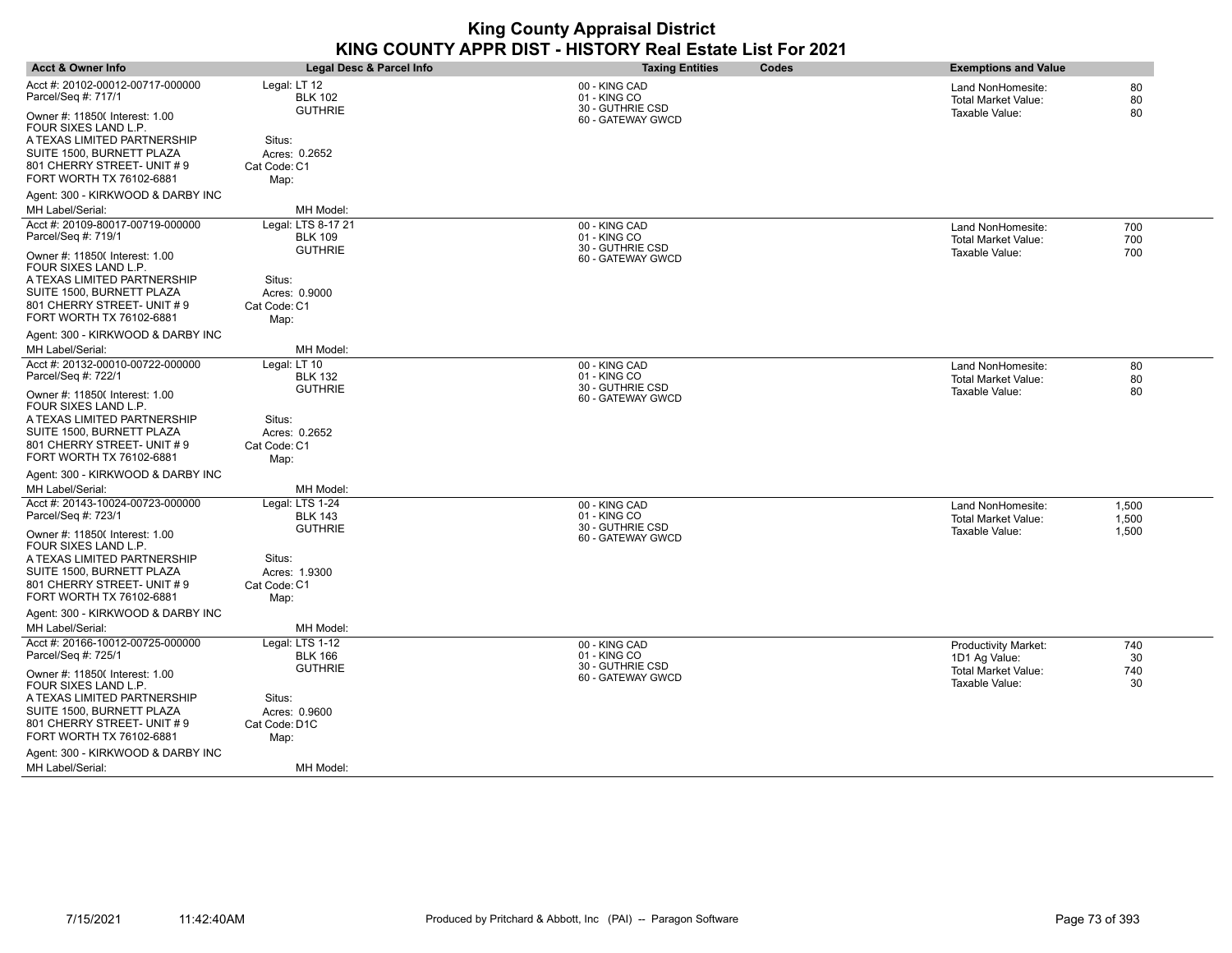| <b>Acct &amp; Owner Info</b>                                                                                        | Legal Desc & Parcel Info                         | <b>Taxing Entities</b><br><b>Codes</b>            | <b>Exemptions and Value</b>                                             |
|---------------------------------------------------------------------------------------------------------------------|--------------------------------------------------|---------------------------------------------------|-------------------------------------------------------------------------|
| Acct #: 20169-13024-00726-000000<br>Parcel/Seq #: 726/1                                                             | Legal: LTS 13-24<br><b>BLK 169</b>               | 00 - KING CAD<br>01 - KING CO                     | <b>Productivity Market:</b><br>740<br>1D1 Ag Value:<br>30               |
| Owner #: 11850( Interest: 1.00<br>FOUR SIXES LAND L.P.<br>A TEXAS LIMITED PARTNERSHIP                               | <b>GUTHRIE</b><br>Situs:                         | 30 - GUTHRIE CSD<br>60 - GATEWAY GWCD             | <b>Total Market Value:</b><br>740<br>Taxable Value:<br>30               |
| SUITE 1500, BURNETT PLAZA<br>801 CHERRY STREET- UNIT # 9<br>FORT WORTH TX 76102-6881                                | Acres: 0.9600<br>Cat Code: D1C<br>Map:           |                                                   |                                                                         |
| Agent: 300 - KIRKWOOD & DARBY INC<br>MH Label/Serial:                                                               | MH Model:                                        |                                                   |                                                                         |
| Acct #: 20185-10024-00728-000000<br>Parcel/Seq #: 728/1                                                             | Legal: LTS 1-24<br><b>BLK 185</b>                | 00 - KING CAD<br>01 - KING CO                     | <b>Productivity Market:</b><br>1,500<br>1D1 Ag Value:<br>50             |
| Owner #: 11850( Interest: 1.00<br>FOUR SIXES LAND L.P.                                                              | <b>GUTHRIE</b>                                   | 30 - GUTHRIE CSD<br>60 - GATEWAY GWCD             | <b>Total Market Value:</b><br>1,500<br>Taxable Value:<br>50             |
| A TEXAS LIMITED PARTNERSHIP<br>SUITE 1500, BURNETT PLAZA<br>801 CHERRY STREET- UNIT # 9<br>FORT WORTH TX 76102-6881 | Situs:<br>Acres: 1.9300<br>Cat Code: D1C<br>Map: |                                                   |                                                                         |
| Agent: 300 - KIRKWOOD & DARBY INC                                                                                   |                                                  |                                                   |                                                                         |
| MH Label/Serial:<br>Acct #: 20193-10024-00729-000000                                                                | MH Model:<br>Legal: LTS 1-24                     |                                                   |                                                                         |
| Parcel/Seq #: 729/1                                                                                                 | <b>BLK 193</b><br><b>GUTHRIE</b>                 | 00 - KING CAD<br>01 - KING CO<br>30 - GUTHRIE CSD | 1,500<br><b>Productivity Market:</b><br>50<br>1D1 Ag Value:             |
| Owner #: 11850( Interest: 1.00<br>FOUR SIXES LAND L.P.                                                              |                                                  | 60 - GATEWAY GWCD                                 | 1,500<br>Total Market Value:<br>Taxable Value:<br>50                    |
| A TEXAS LIMITED PARTNERSHIP<br>SUITE 1500, BURNETT PLAZA                                                            | Situs:<br>Acres: 1.9300                          |                                                   |                                                                         |
| 801 CHERRY STREET- UNIT # 9<br>FORT WORTH TX 76102-6881                                                             | Cat Code: D1C<br>Map:                            |                                                   |                                                                         |
| Agent: 300 - KIRKWOOD & DARBY INC                                                                                   |                                                  |                                                   |                                                                         |
| MH Label/Serial:                                                                                                    | MH Model:                                        |                                                   |                                                                         |
| Acct #: 20194-00005-00730-000000<br>Parcel/Seq #: 730/1                                                             | Legal: LT 5<br><b>BLK 194</b><br><b>GUTHRIE</b>  | 00 - KING CAD<br>01 - KING CO<br>30 - GUTHRIE CSD | Land NonHomesite:<br>60<br>60<br><b>Total Market Value:</b>             |
| Owner #: 11850( Interest: 1.00<br>FOUR SIXES LAND L.P.                                                              |                                                  | 60 - GATEWAY GWCD                                 | 60<br>Taxable Value:                                                    |
| A TEXAS LIMITED PARTNERSHIP<br>SUITE 1500, BURNETT PLAZA<br>801 CHERRY STREET- UNIT # 9                             | Situs:<br>Acres: 0.0800<br>Cat Code: C1          |                                                   |                                                                         |
| FORT WORTH TX 76102-6881                                                                                            | Map:                                             |                                                   |                                                                         |
| Agent: 300 - KIRKWOOD & DARBY INC<br>MH Label/Serial:                                                               | MH Model:                                        |                                                   |                                                                         |
| Acct #: 20203-70015-00731-000000                                                                                    | Legal: LTS 7 15                                  |                                                   |                                                                         |
| Parcel/Seq #: 731/1                                                                                                 | <b>BLK 203</b>                                   | 00 - KING CAD<br>01 - KING CO                     | <b>Productivity Market:</b><br>120<br><b>Total Market Value:</b><br>120 |
| Owner #: 11850( Interest: 1.00<br>FOUR SIXES LAND L.P.                                                              | <b>GUTHRIE</b>                                   | 30 - GUTHRIE CSD<br>60 - GATEWAY GWCD             | Taxable Value:<br>0                                                     |
| A TEXAS LIMITED PARTNERSHIP                                                                                         | Situs:                                           |                                                   |                                                                         |
| SUITE 1500, BURNETT PLAZA                                                                                           | Acres: 0.1600                                    |                                                   |                                                                         |
| 801 CHERRY STREET- UNIT # 9<br>FORT WORTH TX 76102-6881                                                             | Cat Code: D1C<br>Map:                            |                                                   |                                                                         |
| Agent: 300 - KIRKWOOD & DARBY INC                                                                                   |                                                  |                                                   |                                                                         |
| <b>MH Label/Serial:</b>                                                                                             | MH Model:                                        |                                                   |                                                                         |

 $\overline{\phantom{a}}$ 

 $\overline{\phantom{a}}$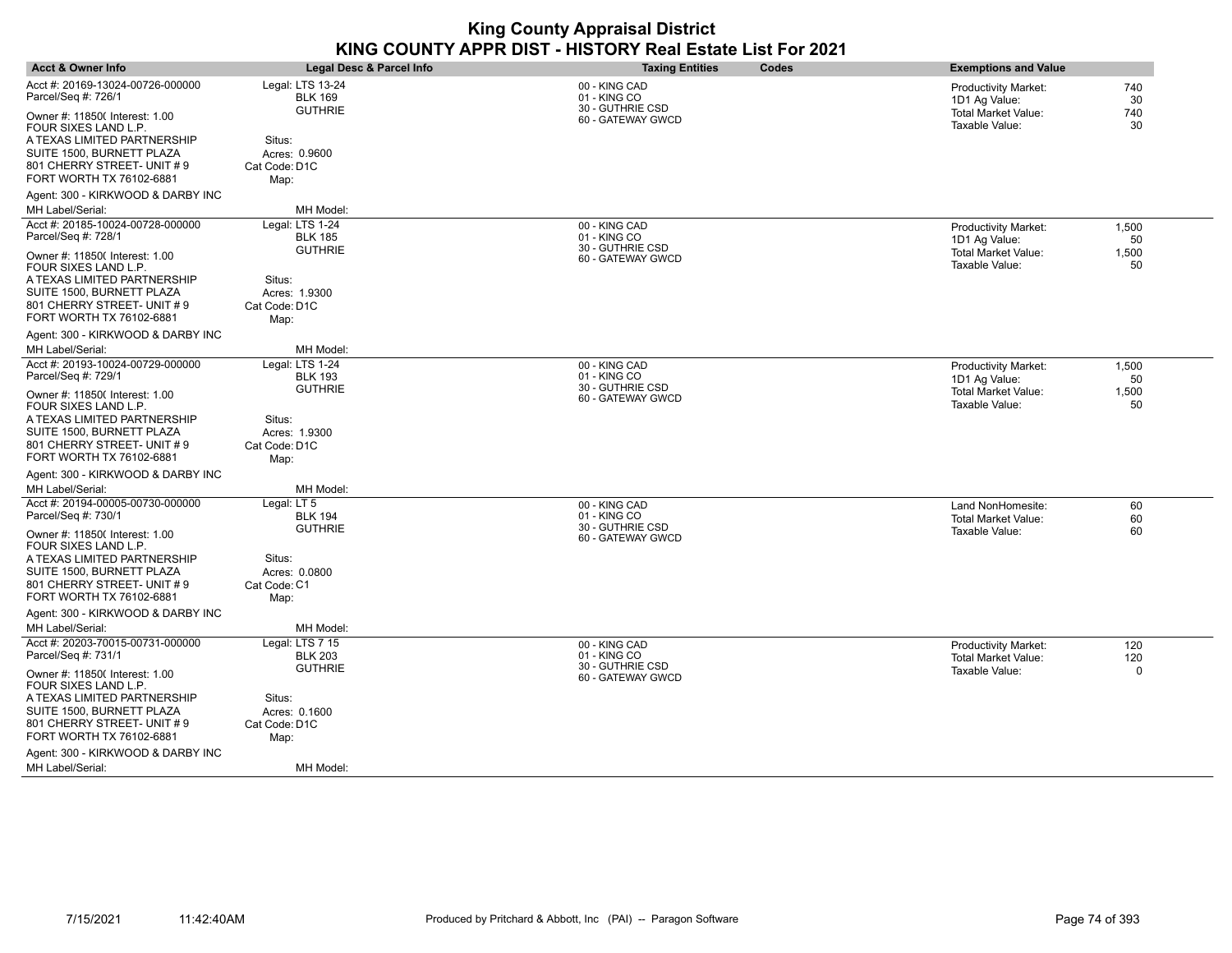| <b>Acct &amp; Owner Info</b>                             | Legal Desc & Parcel Info       | <b>Taxing Entities</b><br>Codes       | <b>Exemptions and Value</b>                                       |
|----------------------------------------------------------|--------------------------------|---------------------------------------|-------------------------------------------------------------------|
| Acct #: 20208-00024-00733-000000<br>Parcel/Seq #: 733/1  | Legal: LT 24<br><b>BLK 208</b> | 00 - KING CAD<br>01 - KING CO         | 60<br>Land NonHomesite:<br><b>Total Market Value:</b><br>60       |
| Owner #: 11850( Interest: 1.00<br>FOUR SIXES LAND L.P.   | <b>GUTHRIE</b>                 | 30 - GUTHRIE CSD<br>60 - GATEWAY GWCD | Taxable Value:<br>60                                              |
| A TEXAS LIMITED PARTNERSHIP<br>SUITE 1500, BURNETT PLAZA | Situs:<br>Acres: 0.0800        |                                       |                                                                   |
| 801 CHERRY STREET- UNIT #9                               | Cat Code: C1                   |                                       |                                                                   |
| FORT WORTH TX 76102-6881                                 | Map:                           |                                       |                                                                   |
| Agent: 300 - KIRKWOOD & DARBY INC                        |                                |                                       |                                                                   |
| MH Label/Serial:<br>Acct #: 20209-00023-00734-000000     | MH Model:<br>Legal: LT 23      |                                       |                                                                   |
| Parcel/Seq #: 734/1                                      | <b>BLK 209</b>                 | 00 - KING CAD<br>01 - KING CO         | 60<br>Land NonHomesite:<br><b>Total Market Value:</b><br>60       |
| Owner #: 11850( Interest: 1.00                           | <b>GUTHRIE</b>                 | 30 - GUTHRIE CSD<br>60 - GATEWAY GWCD | Taxable Value:<br>60                                              |
| FOUR SIXES LAND L.P.                                     |                                |                                       |                                                                   |
| A TEXAS LIMITED PARTNERSHIP                              | Situs:                         |                                       |                                                                   |
| SUITE 1500, BURNETT PLAZA<br>801 CHERRY STREET- UNIT #9  | Acres: 0.0800                  |                                       |                                                                   |
| FORT WORTH TX 76102-6881                                 | Cat Code: C1<br>Map:           |                                       |                                                                   |
| Agent: 300 - KIRKWOOD & DARBY INC                        |                                |                                       |                                                                   |
| MH Label/Serial:                                         | MH Model:                      |                                       |                                                                   |
| Acct #: 20141-00004-01090-000000                         | Legal: LT 4                    | 00 - KING CAD                         | 60<br>Land NonHomesite:                                           |
| Parcel/Seq #: 1090/1                                     | <b>BLK 141</b>                 | 01 - KING CO                          | 60<br><b>Total Market Value:</b>                                  |
| Owner #: 11850( Interest: 1.00<br>FOUR SIXES LAND L.P.   | <b>GUTHRIE</b>                 | 30 - GUTHRIE CSD<br>60 - GATEWAY GWCD | Taxable Value:<br>60                                              |
| A TEXAS LIMITED PARTNERSHIP                              | Situs:                         |                                       |                                                                   |
| SUITE 1500, BURNETT PLAZA                                | Acres: 0.0800                  |                                       |                                                                   |
| 801 CHERRY STREET- UNIT # 9                              | Cat Code: C1                   |                                       |                                                                   |
| FORT WORTH TX 76102-6881                                 | Map:                           |                                       |                                                                   |
| Agent: 300 - KIRKWOOD & DARBY INC<br>MH Label/Serial:    | MH Model:                      |                                       |                                                                   |
| Acct #: 00004-00023-01136-000001                         | Legal: AB 4                    | 00 - KING CAD                         | 480,000<br><b>Productivity Market:</b>                            |
| Parcel/Seq #: 1136/1                                     | <b>SEC 1 BLK 301</b>           | 01 - KING CO                          | 1D1 Ag Value:<br>13,440                                           |
| Owner #: 11850( Interest: 1.00                           | AB&M                           | 30 - GUTHRIE CSD                      | Total Market Value:<br>480,000                                    |
| FOUR SIXES LAND L.P.                                     |                                | 60 - GATEWAY GWCD                     | Taxable Value:<br>13,440                                          |
| A TEXAS LIMITED PARTNERSHIP                              | Situs:                         |                                       |                                                                   |
| SUITE 1500, BURNETT PLAZA                                | Acres: 640.0000                |                                       |                                                                   |
| 801 CHERRY STREET- UNIT # 9                              | Cat Code: D1                   |                                       |                                                                   |
| FORT WORTH TX 76102-6881                                 | Map: 23                        |                                       |                                                                   |
| Agent: 300 - KIRKWOOD & DARBY INC                        |                                |                                       |                                                                   |
| MH Label/Serial:                                         | MH Model:                      |                                       |                                                                   |
| Acct #: 00005-00023-01137-000003                         | Legal: AB 5                    | 00 - KING CAD                         | <b>Productivity Market:</b><br>481,580                            |
| Parcel/Seq #: 1137/1                                     | <b>SEC 3 BLK 302</b><br>AB&M   | 01 - KING CO<br>30 - GUTHRIE CSD      | 1D1 Ag Value:<br>13,880                                           |
| Owner #: 11850( Interest: 1.00<br>FOUR SIXES LAND L.P.   |                                | 60 - GATEWAY GWCD                     | <b>Total Market Value:</b><br>481,580<br>Taxable Value:<br>13,880 |
| A TEXAS LIMITED PARTNERSHIP                              | Situs:                         |                                       |                                                                   |
| SUITE 1500, BURNETT PLAZA                                | Acres: 640.0000                |                                       |                                                                   |
| 801 CHERRY STREET- UNIT # 9                              | Cat Code: D1                   |                                       |                                                                   |
| FORT WORTH TX 76102-6881                                 | Map: 23                        |                                       |                                                                   |
| Agent: 300 - KIRKWOOD & DARBY INC                        |                                |                                       |                                                                   |
| <b>MH Label/Serial:</b>                                  | MH Model:                      |                                       |                                                                   |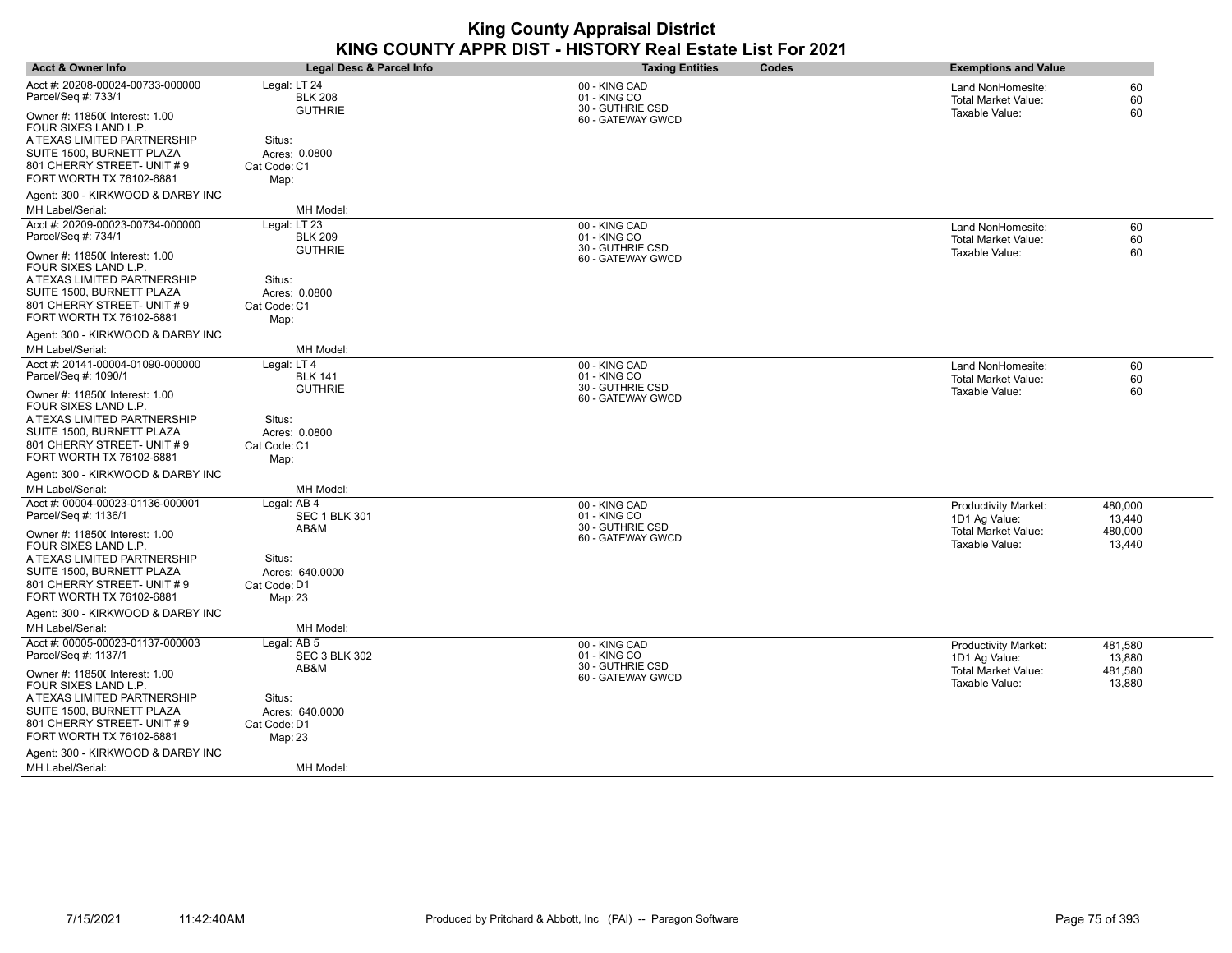| <b>Acct &amp; Owner Info</b>                             | Legal Desc & Parcel Info                           | <b>Taxing Entities</b><br>Codes       | <b>Exemptions and Value</b>                                                   |
|----------------------------------------------------------|----------------------------------------------------|---------------------------------------|-------------------------------------------------------------------------------|
| Acct #: 00006-00023-01138-000005<br>Parcel/Seq #: 1138/1 | Legal: AB 6<br><b>SEC 5 BLK 303</b>                | 00 - KING CAD<br>01 - KING CO         | <b>Productivity Market:</b><br>493,300<br>1D1 Ag Value:<br>17,170             |
| Owner #: 11850( Interest: 1.00<br>FOUR SIXES LAND L.P.   | AB&M                                               | 30 - GUTHRIE CSD<br>60 - GATEWAY GWCD | Total Market Value:<br>493,300<br>Taxable Value:<br>17,170                    |
| A TEXAS LIMITED PARTNERSHIP<br>SUITE 1500, BURNETT PLAZA | Situs:<br>Acres: 640.0000                          |                                       |                                                                               |
| 801 CHERRY STREET- UNIT #9<br>FORT WORTH TX 76102-6881   | Cat Code: D1<br>Map: 23                            |                                       |                                                                               |
| Agent: 300 - KIRKWOOD & DARBY INC<br>MH Label/Serial:    | MH Model:                                          |                                       |                                                                               |
| Acct #: 00008-00025-01139-000001<br>Parcel/Seq #: 1139/1 | Legal: AB 8<br>SEC <sub>1</sub>                    | 00 - KING CAD<br>01 - KING CO         | 495,540<br><b>Productivity Market:</b><br>1D1 Ag Value:<br>17,900             |
| Owner #: 11850( Interest: 1.00<br>FOUR SIXES LAND L.P.   | A&B                                                | 30 - GUTHRIE CSD<br>60 - GATEWAY GWCD | Total Market Value:<br>495,540<br>Taxable Value:<br>17,900                    |
| A TEXAS LIMITED PARTNERSHIP                              | Situs:                                             |                                       |                                                                               |
| SUITE 1500, BURNETT PLAZA                                | Acres: 639.4000                                    |                                       |                                                                               |
| 801 CHERRY STREET- UNIT #9<br>FORT WORTH TX 76102-6881   | Cat Code: D1<br>Map: 25                            |                                       |                                                                               |
| Agent: 300 - KIRKWOOD & DARBY INC                        |                                                    |                                       |                                                                               |
| MH Label/Serial:                                         | MH Model:                                          |                                       |                                                                               |
| Acct #: 00012-00021-01140-000000<br>Parcel/Seq #: 1140/1 | Legal: IMPROVEMENT ON AB 12<br><b>HEADQUARTERS</b> | 00 - KING CAD<br>01 - KING CO         | 13,600<br>Land NonHomesite:<br>716,750<br>Improvement Homesite:               |
| Owner #: 11850( Interest: 1.00<br>FOUR SIXES LAND L.P.   |                                                    | 30 - GUTHRIE CSD<br>60 - GATEWAY GWCD | 257,870<br>Improvement NonHomesite:<br><b>Productivity Market:</b><br>891,710 |
| A TEXAS LIMITED PARTNERSHIP                              | Situs: 99 THIRD STREET GUTHRIE TX 79236            |                                       | 1D1 Ag Value:<br>35,040<br><b>Total Market Value:</b><br>1,879,930            |
| SUITE 1500, BURNETT PLAZA<br>801 CHERRY STREET- UNIT # 9 | Acres: 1.197.3100<br>Cat Code: D1 E D2             |                                       | Taxable Value:<br>1,023,260                                                   |
| FORT WORTH TX 76102-6881                                 | Map: 21                                            |                                       |                                                                               |
| Agent: 300 - KIRKWOOD & DARBY INC                        |                                                    |                                       |                                                                               |
| MH Label/Serial:                                         | MH Model:                                          |                                       |                                                                               |
| Acct #: 00014-00019-01142-000000                         | Legal: AB 14                                       | 00 - KING CAD                         | <b>Productivity Market:</b><br>240,000                                        |
| Parcel/Seq #: 1142/1                                     | <b>BLK 735</b>                                     | 01 - KING CO                          | 6,320<br>1D1 Ag Value:                                                        |
| Owner #: 11850( Interest: 1.00<br>FOUR SIXES LAND L.P.   | <b>BENJAMIN BURKE</b>                              | 30 - GUTHRIE CSD<br>60 - GATEWAY GWCD | <b>Total Market Value:</b><br>240,000<br>Taxable Value:<br>6,320              |
| A TEXAS LIMITED PARTNERSHIP                              | Situs:                                             |                                       |                                                                               |
| SUITE 1500, BURNETT PLAZA                                | Acres: 320.0000                                    |                                       |                                                                               |
| 801 CHERRY STREET- UNIT # 9<br>FORT WORTH TX 76102-6881  | Cat Code: D1<br>Map: 19                            |                                       |                                                                               |
| Agent: 300 - KIRKWOOD & DARBY INC                        |                                                    |                                       |                                                                               |
| MH Label/Serial:                                         | MH Model:                                          |                                       |                                                                               |
| Acct #: 00015-00009-01143-000000                         | Legal: AB 15                                       | 00 - KING CAD                         | <b>Productivity Market:</b><br>238,350                                        |
| Parcel/Seq #: 1143/1                                     | <b>BLK 3015</b>                                    | 01 - KING CO                          | 1D1 Ag Value:<br>6,480                                                        |
| Owner #: 11850( Interest: 1.00<br>FOUR SIXES LAND L.P.   | <b>JOHN BROCK</b>                                  | 30 - GUTHRIE CSD<br>60 - GATEWAY GWCD | <b>Total Market Value:</b><br>238,350<br>Taxable Value:<br>6,480              |
| A TEXAS LIMITED PARTNERSHIP                              | Situs:                                             |                                       |                                                                               |
| SUITE 1500, BURNETT PLAZA                                | Acres: 320.0000                                    |                                       |                                                                               |
| 801 CHERRY STREET- UNIT # 9<br>FORT WORTH TX 76102-6881  | Cat Code: D1<br>Map: 9                             |                                       |                                                                               |
| Agent: 300 - KIRKWOOD & DARBY INC                        |                                                    |                                       |                                                                               |
| <b>MH Label/Serial:</b>                                  | MH Model:                                          |                                       |                                                                               |

 $\overline{\phantom{a}}$ 

 $\overline{\phantom{a}}$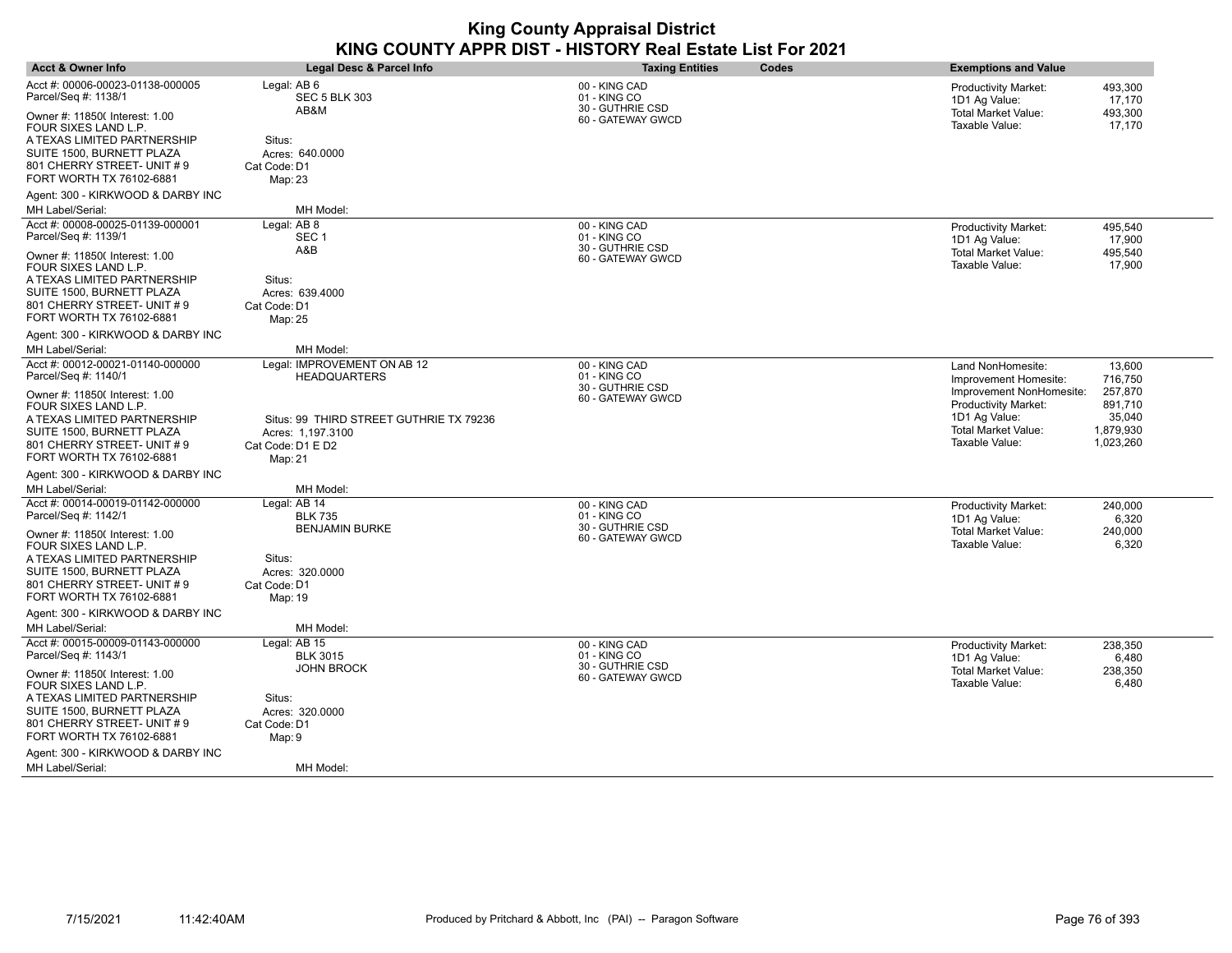| <b>Acct &amp; Owner Info</b>                                                                                                                                                                                                             | <b>Legal Desc &amp; Parcel Info</b>                                                                    | <b>Taxing Entities</b>                                                 | Codes | <b>Exemptions and Value</b>                                                           |                                        |
|------------------------------------------------------------------------------------------------------------------------------------------------------------------------------------------------------------------------------------------|--------------------------------------------------------------------------------------------------------|------------------------------------------------------------------------|-------|---------------------------------------------------------------------------------------|----------------------------------------|
| Acct #: 00016-00023-01144-000000<br>Parcel/Seq #: 1144/1<br>Owner #: 11850( Interest: 1.00<br>FOUR SIXES LAND L.P.<br>A TEXAS LIMITED PARTNERSHIP<br>SUITE 1500, BURNETT PLAZA<br>801 CHERRY STREET- UNIT #9<br>FORT WORTH TX 76102-6881 | Legal: AB 16<br><b>BLK 995</b><br>F BROOKFIELD<br>Situs:<br>Acres: 628,0000<br>Cat Code: D1<br>Map: 23 | 00 - KING CAD<br>01 - KING CO<br>30 - GUTHRIE CSD<br>60 - GATEWAY GWCD |       | <b>Productivity Market:</b><br>1D1 Ag Value:<br>Total Market Value:<br>Taxable Value: | 471,000<br>13,150<br>471,000<br>13,150 |
| Agent: 300 - KIRKWOOD & DARBY INC                                                                                                                                                                                                        |                                                                                                        |                                                                        |       |                                                                                       |                                        |
| MH Label/Serial:                                                                                                                                                                                                                         | MH Model:                                                                                              |                                                                        |       |                                                                                       |                                        |
| Acct #: 00021-00021-01146-000037<br>Parcel/Seq #: 1146/1<br>Owner #: 11850( Interest: 1.00                                                                                                                                               | Legal: AB 21<br>SEC 37 BLK 1/143<br>BS&F                                                               | 00 - KING CAD<br>01 - KING CO<br>30 - GUTHRIE CSD                      |       | <b>Productivity Market:</b><br>1D1 Ag Value:<br><b>Total Market Value:</b>            | 471,000<br>13,010<br>471,000           |
| FOUR SIXES LAND L.P.                                                                                                                                                                                                                     |                                                                                                        | 60 - GATEWAY GWCD                                                      |       | Taxable Value:                                                                        | 13,010                                 |
| A TEXAS LIMITED PARTNERSHIP<br>SUITE 1500, BURNETT PLAZA<br>801 CHERRY STREET- UNIT #9<br>FORT WORTH TX 76102-6881                                                                                                                       | Situs:<br>Acres: 628.0000<br>Cat Code: D1<br>Map:                                                      |                                                                        |       |                                                                                       |                                        |
| Agent: 300 - KIRKWOOD & DARBY INC                                                                                                                                                                                                        |                                                                                                        |                                                                        |       |                                                                                       |                                        |
| MH Label/Serial:                                                                                                                                                                                                                         | MH Model:                                                                                              |                                                                        |       |                                                                                       |                                        |
| Acct #: 00022-00021-01147-000035<br>Parcel/Seq #: 1147/1                                                                                                                                                                                 | Legal: AB 22<br>SEC 35 BLK 1/142                                                                       | 00 - KING CAD<br>01 - KING CO<br>30 - GUTHRIE CSD                      |       | Productivity Market:<br>1D1 Ag Value:                                                 | 480,000<br>13,440                      |
| Owner #: 11850( Interest: 1.00<br>FOUR SIXES LAND L.P.<br>A TEXAS LIMITED PARTNERSHIP<br>SUITE 1500, BURNETT PLAZA<br>801 CHERRY STREET- UNIT #9<br>FORT WORTH TX 76102-6881                                                             | BS&F<br>Situs:<br>Acres: 640,0000<br>Cat Code: D1<br>Map:                                              | 60 - GATEWAY GWCD                                                      |       | Total Market Value:<br>Taxable Value:                                                 | 480,000<br>13,440                      |
| Agent: 300 - KIRKWOOD & DARBY INC                                                                                                                                                                                                        |                                                                                                        |                                                                        |       |                                                                                       |                                        |
| MH Label/Serial:                                                                                                                                                                                                                         | MH Model:                                                                                              |                                                                        |       |                                                                                       |                                        |
| Acct #: 00023-00033-01148-000033<br>Parcel/Seq #: 1148/1<br>Owner #: 11850( Interest: 1.00                                                                                                                                               | Legal: AB 23<br>SEC 33 BLK 1/141<br>BS&F                                                               | 00 - KING CAD<br>01 - KING CO<br>30 - GUTHRIE CSD<br>60 - GATEWAY GWCD |       | Productivity Market:<br>1D1 Ag Value:<br>Total Market Value:<br>Taxable Value:        | 480,000<br>12,160<br>480,000<br>12,160 |
| FOUR SIXES LAND L.P.<br>A TEXAS LIMITED PARTNERSHIP<br>SUITE 1500, BURNETT PLAZA<br>801 CHERRY STREET- UNIT #9<br>FORT WORTH TX 76102-6881                                                                                               | Situs:<br>Acres: 640.0000<br>Cat Code: D1<br>Map:                                                      |                                                                        |       |                                                                                       |                                        |
| Agent: 300 - KIRKWOOD & DARBY INC                                                                                                                                                                                                        |                                                                                                        |                                                                        |       |                                                                                       |                                        |
| MH Label/Serial:                                                                                                                                                                                                                         | MH Model:                                                                                              |                                                                        |       |                                                                                       |                                        |
| Acct #: 00024-00033-01149-000031<br>Parcel/Seq #: 1149/1                                                                                                                                                                                 | Legal: AB 24<br>SEC 31 BLK 1/140                                                                       | 00 - KING CAD<br>01 - KING CO                                          |       | <b>Productivity Market:</b><br>1D1 Ag Value:                                          | 338,530<br>14,330                      |
| Owner #: 11850( Interest: 1.00<br>FOUR SIXES LAND L.P.<br>A TEXAS LIMITED PARTNERSHIP<br>SUITE 1500, BURNETT PLAZA<br>801 CHERRY STREET- UNIT #9                                                                                         | BS&F<br>Situs:<br>Acres: 447.5000<br>Cat Code: D1                                                      | 30 - GUTHRIE CSD<br>60 - GATEWAY GWCD                                  |       | <b>Total Market Value:</b><br>Taxable Value:                                          | 338,530<br>14,330                      |
| FORT WORTH TX 76102-6881                                                                                                                                                                                                                 | Map:                                                                                                   |                                                                        |       |                                                                                       |                                        |
| Agent: 300 - KIRKWOOD & DARBY INC<br>MH Label/Serial:                                                                                                                                                                                    | MH Model:                                                                                              |                                                                        |       |                                                                                       |                                        |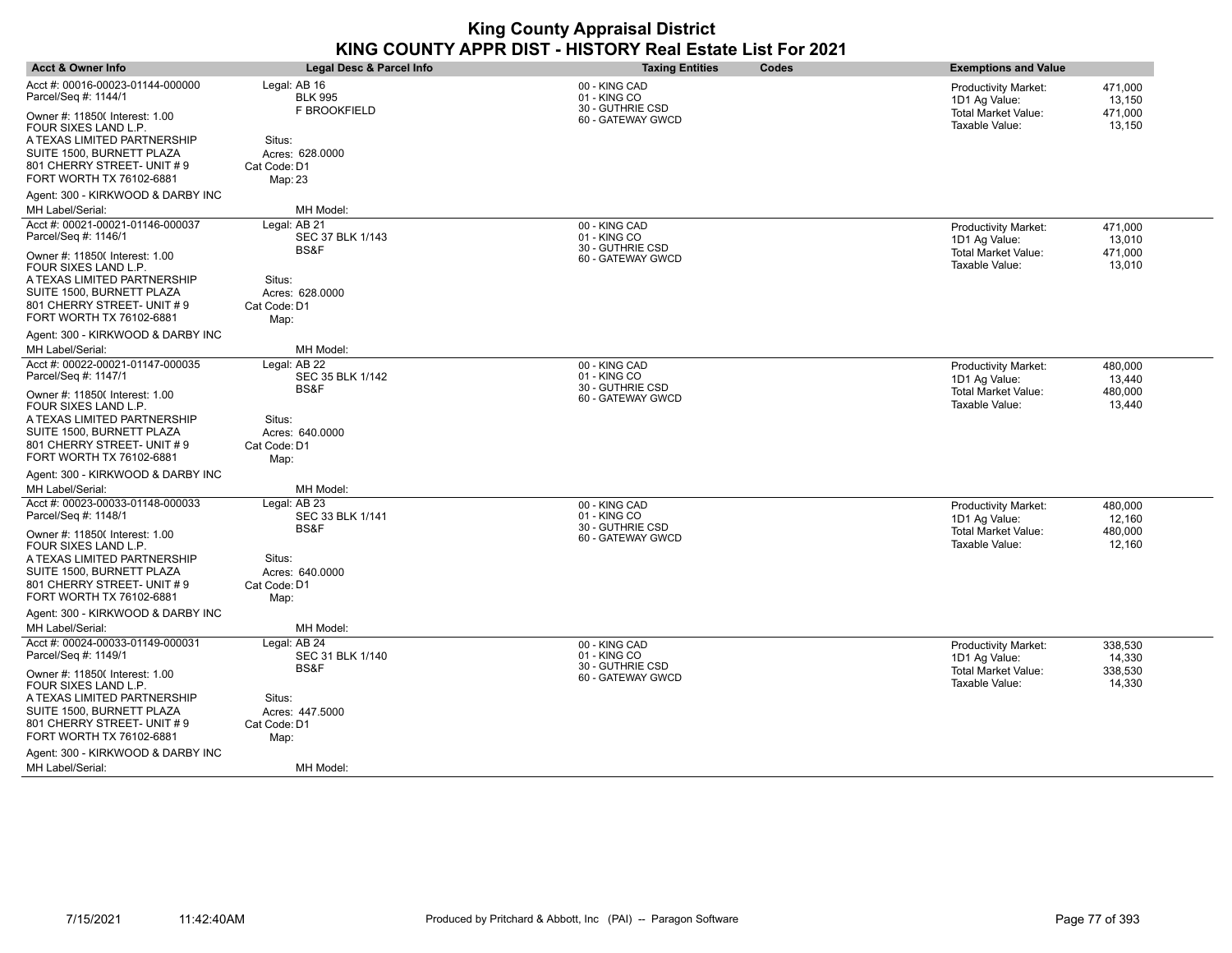| <b>Acct &amp; Owner Info</b>                                                           | <b>Legal Desc &amp; Parcel Info</b>      | Codes<br><b>Taxing Entities</b>                   | <b>Exemptions and Value</b>                                       |
|----------------------------------------------------------------------------------------|------------------------------------------|---------------------------------------------------|-------------------------------------------------------------------|
| Acct #: 00025-00021-01150-000001<br>Parcel/Seq #: 1150/1                               | Legal: AB 25<br><b>SEC 1 BLK 1/124</b>   | 00 - KING CAD<br>01 - KING CO                     | <b>Productivity Market:</b><br>480,000<br>1D1 Ag Value:<br>13,440 |
| Owner #: 11850( Interest: 1.00<br>FOUR SIXES LAND L.P.                                 | BS&F                                     | 30 - GUTHRIE CSD<br>60 - GATEWAY GWCD             | Total Market Value:<br>480,000<br>Taxable Value:<br>13,440        |
| A TEXAS LIMITED PARTNERSHIP<br>SUITE 1500, BURNETT PLAZA<br>801 CHERRY STREET- UNIT #9 | Situs:<br>Acres: 640.0000                |                                                   |                                                                   |
| FORT WORTH TX 76102-6881                                                               | Cat Code: D1<br>Map:                     |                                                   |                                                                   |
| Agent: 300 - KIRKWOOD & DARBY INC                                                      |                                          |                                                   |                                                                   |
| MH Label/Serial:                                                                       | MH Model:                                |                                                   |                                                                   |
| Acct #: 00026-00021-01151-000007<br>Parcel/Seq #: 1151/1                               | Legal: AB 26<br>SEC <sub>7</sub><br>BS&F | 00 - KING CAD<br>01 - KING CO<br>30 - GUTHRIE CSD | 471,000<br><b>Productivity Market:</b><br>1D1 Ag Value:<br>12,190 |
| Owner #: 11850( Interest: 1.00<br>FOUR SIXES LAND L.P.                                 |                                          | 60 - GATEWAY GWCD                                 | Total Market Value:<br>471,000<br>Taxable Value:<br>12,190        |
| A TEXAS LIMITED PARTNERSHIP                                                            | Situs:                                   |                                                   |                                                                   |
| SUITE 1500, BURNETT PLAZA                                                              | Acres: 628.0000                          |                                                   |                                                                   |
| 801 CHERRY STREET- UNIT #9<br>FORT WORTH TX 76102-6881                                 | Cat Code: D1<br>Map:                     |                                                   |                                                                   |
| Agent: 300 - KIRKWOOD & DARBY INC                                                      |                                          |                                                   |                                                                   |
| MH Label/Serial:                                                                       | MH Model:                                |                                                   |                                                                   |
| Acct #: 00027-00021-01152-000009                                                       | Legal: AB 27                             | 00 - KING CAD                                     | <b>Productivity Market:</b><br>469,130                            |
| Parcel/Seq #: 1152/1                                                                   | SEC 9 BLK 1/123                          | 01 - KING CO                                      | 1D1 Ag Value:<br>12,140                                           |
| Owner #: 11850( Interest: 1.00<br>FOUR SIXES LAND L.P.                                 | BS&F                                     | 30 - GUTHRIE CSD<br>60 - GATEWAY GWCD             | 469,130<br>Total Market Value:<br>Taxable Value:<br>12,140        |
| A TEXAS LIMITED PARTNERSHIP                                                            | Situs:                                   |                                                   |                                                                   |
| SUITE 1500, BURNETT PLAZA                                                              | Acres: 625.5000                          |                                                   |                                                                   |
| 801 CHERRY STREET- UNIT #9                                                             | Cat Code: D1                             |                                                   |                                                                   |
| FORT WORTH TX 76102-6881                                                               | Map:                                     |                                                   |                                                                   |
| Agent: 300 - KIRKWOOD & DARBY INC                                                      |                                          |                                                   |                                                                   |
| MH Label/Serial:                                                                       | MH Model:                                |                                                   |                                                                   |
| Acct #: 00028-00021-01153-000005                                                       | Legal: AB 28                             | 00 - KING CAD                                     | <b>Productivity Market:</b><br>480,000                            |
| Parcel/Seq #: 1153/1                                                                   | <b>SEC 5 BLK 1/121</b>                   | 01 - KING CO                                      | 1D1 Ag Value:<br>13,100                                           |
| Owner #: 11850( Interest: 1.00<br>FOUR SIXES LAND L.P.                                 | BS&F                                     | 30 - GUTHRIE CSD<br>60 - GATEWAY GWCD             | <b>Total Market Value:</b><br>480,000<br>Taxable Value:<br>13,100 |
| A TEXAS LIMITED PARTNERSHIP                                                            | Situs:                                   |                                                   |                                                                   |
| SUITE 1500, BURNETT PLAZA                                                              | Acres: 640,0000                          |                                                   |                                                                   |
| 801 CHERRY STREET- UNIT #9                                                             | Cat Code: D1                             |                                                   |                                                                   |
| FORT WORTH TX 76102-6881                                                               | Map:                                     |                                                   |                                                                   |
| Agent: 300 - KIRKWOOD & DARBY INC                                                      |                                          |                                                   |                                                                   |
| MH Label/Serial:                                                                       | MH Model:                                |                                                   |                                                                   |
| Acct #: 00029-00033-01154-000011                                                       | Legal: AB 29                             | 00 - KING CAD                                     | 464,000<br><b>Productivity Market:</b>                            |
| Parcel/Seq #: 1154/1                                                                   | SEC 11 BLK 1/120                         | 01 - KING CO                                      | 1D1 Ag Value:<br>8,320                                            |
| Owner #: 11850( Interest: 1.00<br>FOUR SIXES LAND L.P.                                 | BS&F                                     | 30 - GUTHRIE CSD<br>60 - GATEWAY GWCD             | <b>Total Market Value:</b><br>464,000<br>Taxable Value:<br>8,320  |
| A TEXAS LIMITED PARTNERSHIP                                                            | Situs:                                   |                                                   |                                                                   |
| SUITE 1500, BURNETT PLAZA                                                              | Acres: 640.0000                          |                                                   |                                                                   |
| 801 CHERRY STREET- UNIT #9                                                             | Cat Code: D1                             |                                                   |                                                                   |
| FORT WORTH TX 76102-6881                                                               | Map:                                     |                                                   |                                                                   |
| Agent: 300 - KIRKWOOD & DARBY INC                                                      |                                          |                                                   |                                                                   |
| MH Label/Serial:                                                                       | MH Model:                                |                                                   |                                                                   |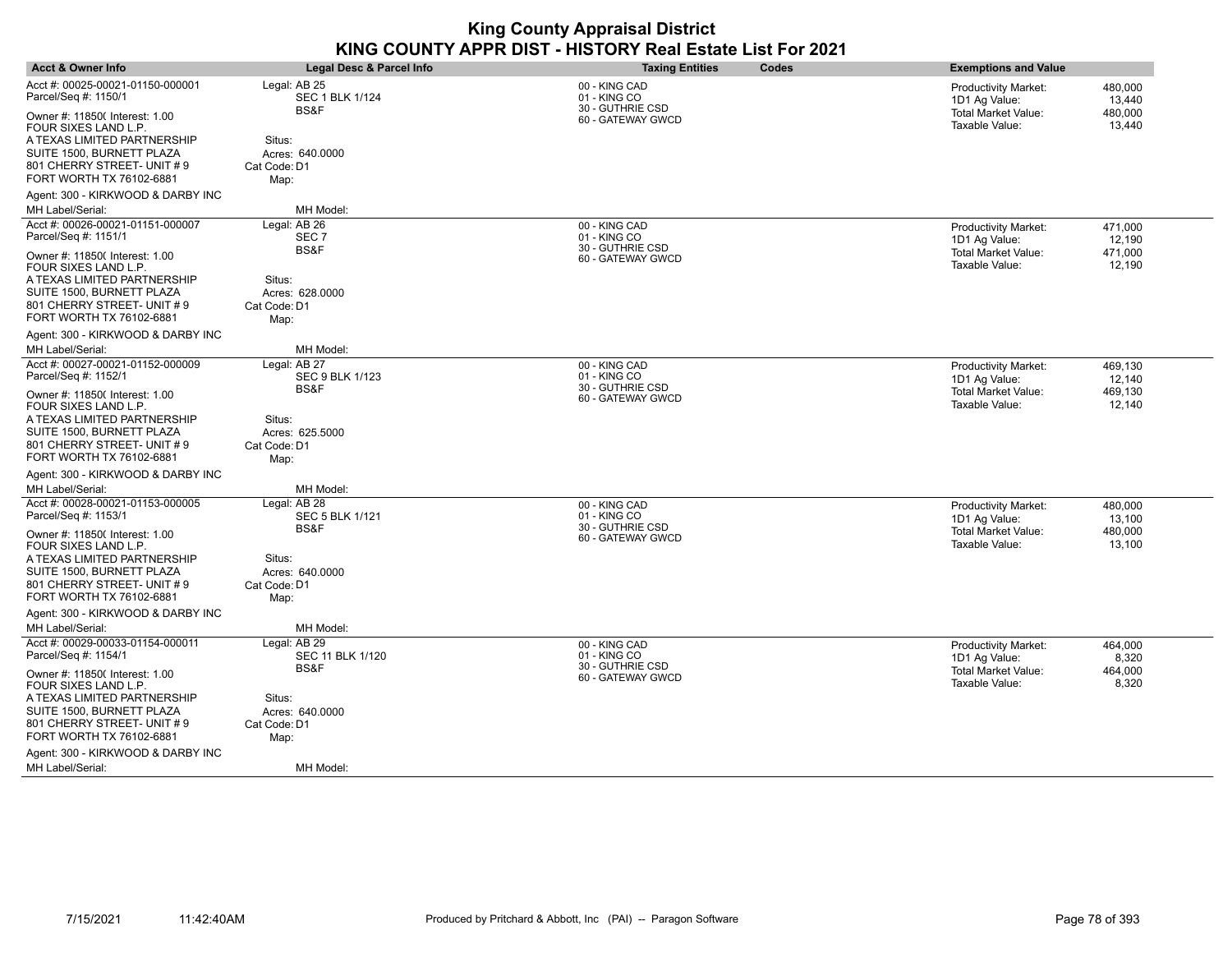| <b>Acct &amp; Owner Info</b>                                                                                       | <b>Legal Desc &amp; Parcel Info</b>               | <b>Taxing Entities</b><br>Codes                                        | <b>Exemptions and Value</b>                                                                                                     |
|--------------------------------------------------------------------------------------------------------------------|---------------------------------------------------|------------------------------------------------------------------------|---------------------------------------------------------------------------------------------------------------------------------|
| Acct #: 00034-00021-01158-000039<br>Parcel/Seq #: 1158/1<br>Owner #: 118500 Interest: 1.00<br>FOUR SIXES LAND L.P. | Legal: AB 34<br>SEC 39 BLK1/144<br>BS&F           | 00 - KING CAD<br>01 - KING CO<br>30 - GUTHRIE CSD<br>60 - GATEWAY GWCD | 480,000<br><b>Productivity Market:</b><br>1D1 Ag Value:<br>13,440<br>Total Market Value:<br>480,000<br>Taxable Value:<br>13,440 |
| A TEXAS LIMITED PARTNERSHIP<br>SUITE 1500, BURNETT PLAZA<br>801 CHERRY STREET- UNIT #9<br>FORT WORTH TX 76102-6881 | Situs:<br>Acres: 640.0000<br>Cat Code: D1<br>Map: |                                                                        |                                                                                                                                 |
| Agent: 300 - KIRKWOOD & DARBY INC<br>MH Label/Serial:                                                              | MH Model:                                         |                                                                        |                                                                                                                                 |
| Acct #: 00036-00019-01160-000043                                                                                   | Legal: AB 36                                      | 00 - KING CAD                                                          |                                                                                                                                 |
| Parcel/Seq #: 1160/1                                                                                               | SEC 43 BLK 1/146<br>BS&F                          | 01 - KING CO<br>30 - GUTHRIE CSD                                       | 480,000<br><b>Productivity Market:</b><br>1D1 Ag Value:<br>13,440                                                               |
| Owner #: 11850( Interest: 1.00<br>FOUR SIXES LAND L.P.                                                             |                                                   | 60 - GATEWAY GWCD                                                      | <b>Total Market Value:</b><br>480,000<br>Taxable Value:<br>13,440                                                               |
| A TEXAS LIMITED PARTNERSHIP                                                                                        | Situs:                                            |                                                                        |                                                                                                                                 |
| SUITE 1500, BURNETT PLAZA                                                                                          | Acres: 640,0000                                   |                                                                        |                                                                                                                                 |
| 801 CHERRY STREET- UNIT #9<br>FORT WORTH TX 76102-6881                                                             | Cat Code: D1<br>Map:                              |                                                                        |                                                                                                                                 |
| Agent: 300 - KIRKWOOD & DARBY INC                                                                                  |                                                   |                                                                        |                                                                                                                                 |
| MH Label/Serial:                                                                                                   | MH Model:                                         |                                                                        |                                                                                                                                 |
| Acct #: 00037-00019-01161-000045<br>Parcel/Seq #: 1161/1                                                           | Legal: AB 37<br>SEC 45 BLK 1/147                  | 00 - KING CAD<br>01 - KING CO                                          | Productivity Market:<br>480,000<br>1D1 Ag Value:<br>13.440                                                                      |
| Owner #: 11850( Interest: 1.00                                                                                     | BS&F                                              | 30 - GUTHRIE CSD<br>60 - GATEWAY GWCD                                  | <b>Total Market Value:</b><br>480,000                                                                                           |
| FOUR SIXES LAND L.P.                                                                                               |                                                   |                                                                        | Taxable Value:<br>13,440                                                                                                        |
| A TEXAS LIMITED PARTNERSHIP                                                                                        | Situs:                                            |                                                                        |                                                                                                                                 |
| SUITE 1500, BURNETT PLAZA<br>801 CHERRY STREET- UNIT #9                                                            | Acres: 640.0000                                   |                                                                        |                                                                                                                                 |
| FORT WORTH TX 76102-6881                                                                                           | Cat Code: D1<br>Map:                              |                                                                        |                                                                                                                                 |
| Agent: 300 - KIRKWOOD & DARBY INC                                                                                  |                                                   |                                                                        |                                                                                                                                 |
| MH Label/Serial:                                                                                                   | MH Model:                                         |                                                                        |                                                                                                                                 |
| Acct #: 00038-00019-01162-000047                                                                                   | Legal: AB 38                                      | 00 - KING CAD                                                          | 477,380<br><b>Productivity Market:</b>                                                                                          |
| Parcel/Seq #: 1162/1                                                                                               | SEC 47 BLK 1/148                                  | 01 - KING CO                                                           | 1D1 Ag Value:<br>13,370                                                                                                         |
| Owner #: 11850( Interest: 1.00                                                                                     | BS&F                                              | 30 - GUTHRIE CSD<br>60 - GATEWAY GWCD                                  | <b>Total Market Value:</b><br>477,380                                                                                           |
| FOUR SIXES LAND L.P.                                                                                               |                                                   |                                                                        | Taxable Value:<br>13,370                                                                                                        |
| A TEXAS LIMITED PARTNERSHIP                                                                                        | Situs:                                            |                                                                        |                                                                                                                                 |
| SUITE 1500, BURNETT PLAZA<br>801 CHERRY STREET- UNIT #9                                                            | Acres: 636,5000<br>Cat Code: D1                   |                                                                        |                                                                                                                                 |
| FORT WORTH TX 76102-6881                                                                                           | Map:                                              |                                                                        |                                                                                                                                 |
| Agent: 300 - KIRKWOOD & DARBY INC                                                                                  |                                                   |                                                                        |                                                                                                                                 |
| MH Label/Serial:                                                                                                   | MH Model:                                         |                                                                        |                                                                                                                                 |
| Acct #: 00039-00019-01163-000049                                                                                   | Legal: AB 39                                      | 00 - KING CAD                                                          | 479,330<br>Productivity Market:                                                                                                 |
| Parcel/Seq #: 1163/1                                                                                               | SEC 49 BLK 1/149                                  | 01 - KING CO                                                           | 1D1 Ag Value:<br>12,350                                                                                                         |
| Owner #: 11850( Interest: 1.00<br>FOUR SIXES LAND L.P.                                                             | BS&F                                              | 30 - GUTHRIE CSD<br>60 - GATEWAY GWCD                                  | 479,330<br>Total Market Value:<br>Taxable Value:<br>12,350                                                                      |
| A TEXAS LIMITED PARTNERSHIP                                                                                        | Situs:                                            |                                                                        |                                                                                                                                 |
| SUITE 1500, BURNETT PLAZA                                                                                          | Acres: 640.0000                                   |                                                                        |                                                                                                                                 |
| 801 CHERRY STREET- UNIT #9                                                                                         | Cat Code: D1                                      |                                                                        |                                                                                                                                 |
| FORT WORTH TX 76102-6881                                                                                           | Map:                                              |                                                                        |                                                                                                                                 |
| Agent: 300 - KIRKWOOD & DARBY INC                                                                                  |                                                   |                                                                        |                                                                                                                                 |
| MH Label/Serial:                                                                                                   | MH Model:                                         |                                                                        |                                                                                                                                 |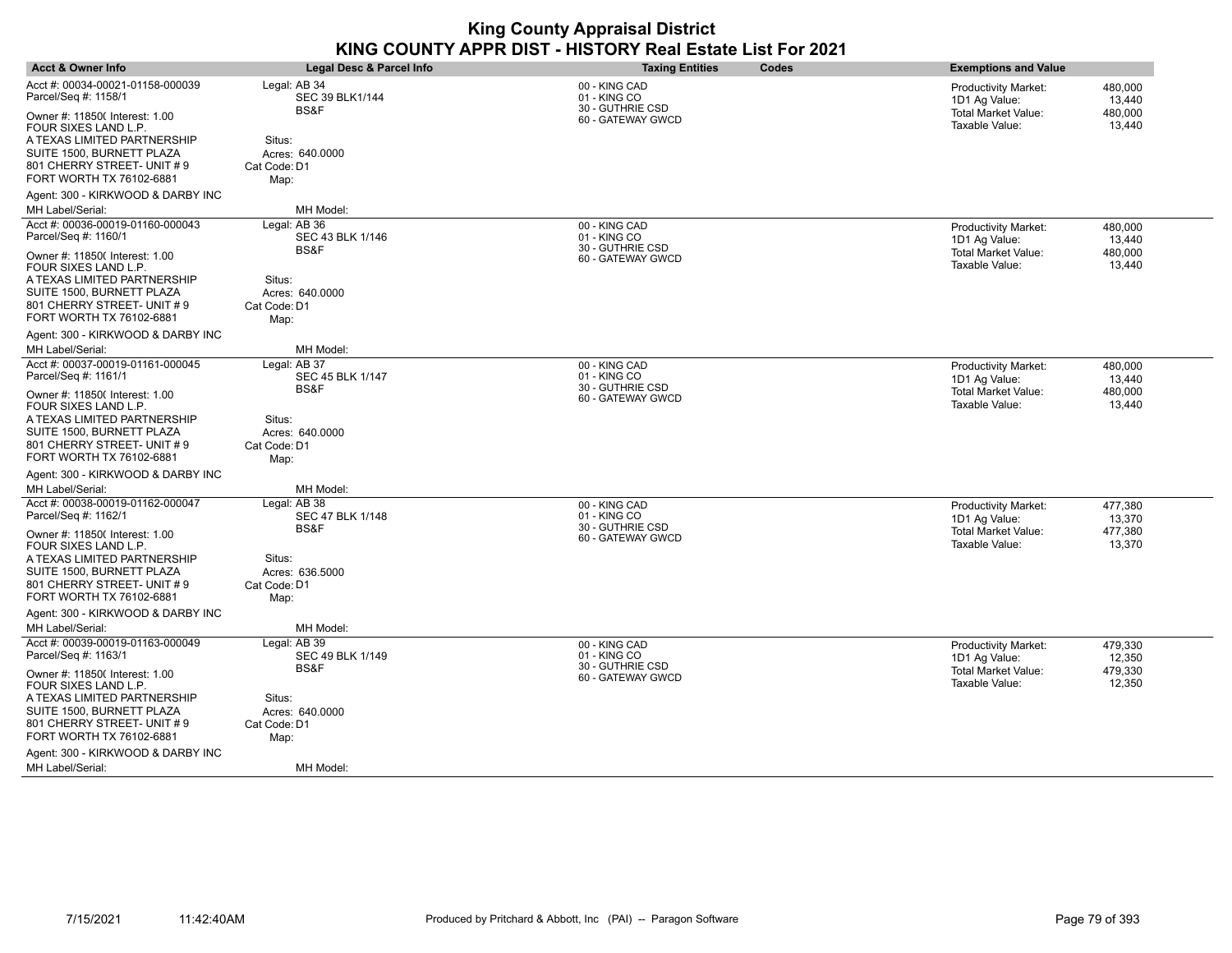| <b>Acct &amp; Owner Info</b>                                                                                                                                                                                                             | Legal Desc & Parcel Info                                                                      | <b>Taxing Entities</b>                                                 | Codes | <b>Exemptions and Value</b>                                                           |                                        |
|------------------------------------------------------------------------------------------------------------------------------------------------------------------------------------------------------------------------------------------|-----------------------------------------------------------------------------------------------|------------------------------------------------------------------------|-------|---------------------------------------------------------------------------------------|----------------------------------------|
| Acct #: 00041-00035-01165-000053<br>Parcel/Seq #: 1165/1<br>Owner #: 11850( Interest: 1.00<br>FOUR SIXES LAND L.P.<br>A TEXAS LIMITED PARTNERSHIP<br>SUITE 1500, BURNETT PLAZA<br>801 CHERRY STREET- UNIT #9<br>FORT WORTH TX 76102-6881 | Legal: AB 41<br>SEC 53 BLK 1/151<br>BS&F<br>Situs:<br>Acres: 640,0000<br>Cat Code: D1<br>Map: | 00 - KING CAD<br>01 - KING CO<br>30 - GUTHRIE CSD<br>60 - GATEWAY GWCD |       | <b>Productivity Market:</b><br>1D1 Ag Value:<br>Total Market Value:<br>Taxable Value: | 480,000<br>13,160<br>480,000<br>13,160 |
| Agent: 300 - KIRKWOOD & DARBY INC                                                                                                                                                                                                        |                                                                                               |                                                                        |       |                                                                                       |                                        |
| MH Label/Serial:                                                                                                                                                                                                                         | MH Model:                                                                                     |                                                                        |       |                                                                                       |                                        |
| Acct #: 00045-00033-01168-000013<br>Parcel/Seq #: 1168/1<br>Owner #: 11850( Interest: 1.00                                                                                                                                               | Legal: AB 45<br>SEC 13 BLK 1/119<br>BS&F                                                      | 00 - KING CAD<br>01 - KING CO<br>30 - GUTHRIE CSD<br>60 - GATEWAY GWCD |       | <b>Productivity Market:</b><br>1D1 Ag Value:<br><b>Total Market Value:</b>            | 469,860<br>11,650<br>469,860           |
| FOUR SIXES LAND L.P.                                                                                                                                                                                                                     |                                                                                               |                                                                        |       | Taxable Value:                                                                        | 11,650                                 |
| A TEXAS LIMITED PARTNERSHIP<br>SUITE 1500, BURNETT PLAZA<br>801 CHERRY STREET- UNIT #9<br>FORT WORTH TX 76102-6881                                                                                                                       | Situs:<br>Acres: 635.7000<br>Cat Code: D1<br>Map:                                             |                                                                        |       |                                                                                       |                                        |
| Agent: 300 - KIRKWOOD & DARBY INC                                                                                                                                                                                                        |                                                                                               |                                                                        |       |                                                                                       |                                        |
| MH Label/Serial:                                                                                                                                                                                                                         | MH Model:                                                                                     |                                                                        |       |                                                                                       |                                        |
| Acct #: 00046-00021-01169-000003<br>Parcel/Seq #: 1169/1                                                                                                                                                                                 | Legal: AB 46<br>SEC 3 BLK 1/106<br>BS&F                                                       | 00 - KING CAD<br>01 - KING CO<br>30 - GUTHRIE CSD                      |       | Productivity Market:<br>1D1 Ag Value:                                                 | 480,000<br>13,100                      |
| Owner #: 11850( Interest: 1.00<br>FOUR SIXES LAND L.P.<br>A TEXAS LIMITED PARTNERSHIP<br>SUITE 1500, BURNETT PLAZA<br>801 CHERRY STREET- UNIT #9<br>FORT WORTH TX 76102-6881                                                             | Situs:<br>Acres: 640,0000<br>Cat Code: D1<br>Map:                                             | 60 - GATEWAY GWCD                                                      |       | <b>Total Market Value:</b><br>Taxable Value:                                          | 480,000<br>13,100                      |
| Agent: 300 - KIRKWOOD & DARBY INC                                                                                                                                                                                                        |                                                                                               |                                                                        |       |                                                                                       |                                        |
| MH Label/Serial:                                                                                                                                                                                                                         | MH Model:                                                                                     |                                                                        |       |                                                                                       |                                        |
| Acct #: 00053-00019-01173-000021<br>Parcel/Seq #: 1173/1                                                                                                                                                                                 | Legal: AB 53<br>SEC 21 BLK 1/178<br>BS&F                                                      | 00 - KING CAD<br>01 - KING CO<br>30 - GUTHRIE CSD                      |       | <b>Productivity Market:</b><br>1D1 Ag Value:<br>Total Market Value:                   | 465,780<br>9,890<br>465,780            |
| Owner #: 11850( Interest: 1.00<br>FOUR SIXES LAND L.P.<br>A TEXAS LIMITED PARTNERSHIP<br>SUITE 1500, BURNETT PLAZA<br>801 CHERRY STREET- UNIT #9<br>FORT WORTH TX 76102-6881                                                             | Situs:<br>Acres: 640.0000<br>Cat Code: D1<br>Map:                                             | 60 - GATEWAY GWCD                                                      |       | Taxable Value:                                                                        | 9,890                                  |
| Agent: 300 - KIRKWOOD & DARBY INC                                                                                                                                                                                                        |                                                                                               |                                                                        |       |                                                                                       |                                        |
| MH Label/Serial:                                                                                                                                                                                                                         | MH Model:                                                                                     |                                                                        |       |                                                                                       |                                        |
| Acct #: 00054-00019-01174-000023<br>Parcel/Seq #: 1174/1                                                                                                                                                                                 | Legal: AB 54<br>SEC 23 BLK 1/180                                                              | 00 - KING CAD<br>01 - KING CO                                          |       | Productivity Market:<br>1D1 Ag Value:                                                 | 470,780<br>12,550                      |
| Owner #: 11850( Interest: 1.00<br>FOUR SIXES LAND L.P.                                                                                                                                                                                   | BS&F                                                                                          | 30 - GUTHRIE CSD<br>60 - GATEWAY GWCD                                  |       | <b>Total Market Value:</b><br>Taxable Value:                                          | 470,780<br>12,550                      |
| A TEXAS LIMITED PARTNERSHIP<br>SUITE 1500, BURNETT PLAZA<br>801 CHERRY STREET- UNIT #9<br>FORT WORTH TX 76102-6881                                                                                                                       | Situs:<br>Acres: 628.0000<br>Cat Code: D1<br>Map:                                             |                                                                        |       |                                                                                       |                                        |
| Agent: 300 - KIRKWOOD & DARBY INC                                                                                                                                                                                                        |                                                                                               |                                                                        |       |                                                                                       |                                        |
| MH Label/Serial:                                                                                                                                                                                                                         | MH Model:                                                                                     |                                                                        |       |                                                                                       |                                        |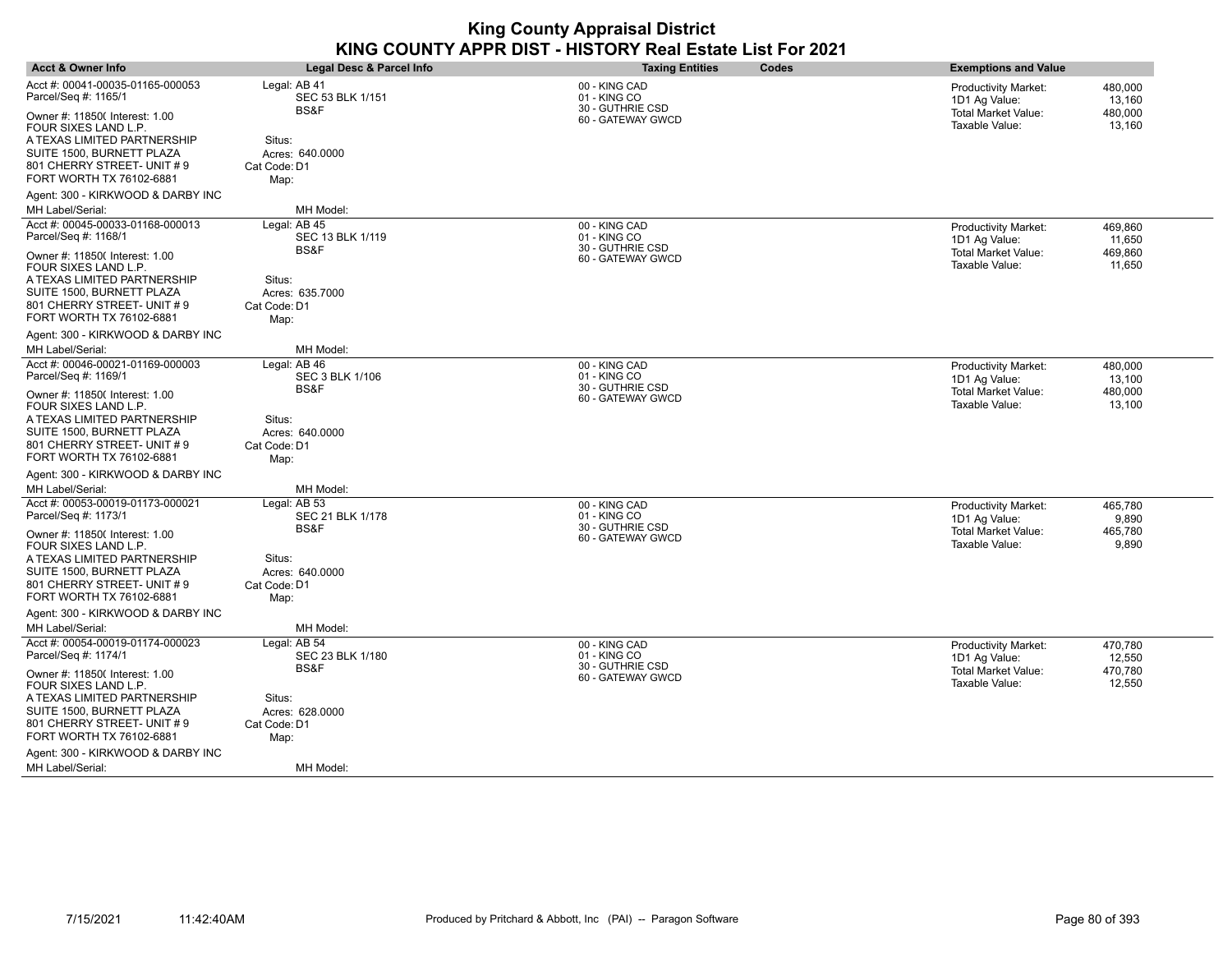| <b>Acct &amp; Owner Info</b>                                                                                                                                                                                                             | <b>Legal Desc &amp; Parcel Info</b>                                                                 | <b>Taxing Entities</b>                                                 | Codes | <b>Exemptions and Value</b>                                                           |                                        |
|------------------------------------------------------------------------------------------------------------------------------------------------------------------------------------------------------------------------------------------|-----------------------------------------------------------------------------------------------------|------------------------------------------------------------------------|-------|---------------------------------------------------------------------------------------|----------------------------------------|
| Acct #: 00056-00021-01175-000001<br>Parcel/Seq #: 1175/1<br>Owner #: 11850( Interest: 1.00<br>FOUR SIXES LAND L.P.<br>A TEXAS LIMITED PARTNERSHIP<br>SUITE 1500, BURNETT PLAZA<br>801 CHERRY STREET- UNIT #9<br>FORT WORTH TX 76102-6881 | Legal: AB 56<br><b>SEC 1 BLK 1/603</b><br>BS&F<br>Situs:<br>Acres: 640,0000<br>Cat Code: D1<br>Map: | 00 - KING CAD<br>01 - KING CO<br>30 - GUTHRIE CSD<br>60 - GATEWAY GWCD |       | <b>Productivity Market:</b><br>1D1 Ag Value:<br>Total Market Value:<br>Taxable Value: | 483,050<br>18,630<br>483,050<br>18,630 |
| Agent: 300 - KIRKWOOD & DARBY INC                                                                                                                                                                                                        |                                                                                                     |                                                                        |       |                                                                                       |                                        |
| MH Label/Serial:                                                                                                                                                                                                                         | MH Model:                                                                                           |                                                                        |       |                                                                                       |                                        |
| Acct #: 00057-00011-01176-000001<br>Parcel/Seq #: 1176/1<br>Owner #: 11850( Interest: 1.00                                                                                                                                               | Legal: AB 57<br><b>SEC 1 BLK 1/604</b><br>BS&F                                                      | 00 - KING CAD<br>01 - KING CO<br>30 - GUTHRIE CSD<br>60 - GATEWAY GWCD |       | <b>Productivity Market:</b><br>1D1 Ag Value:<br><b>Total Market Value:</b>            | 480,000<br>12,160<br>480,000           |
| FOUR SIXES LAND L.P.                                                                                                                                                                                                                     |                                                                                                     |                                                                        |       | Taxable Value:                                                                        | 12,160                                 |
| A TEXAS LIMITED PARTNERSHIP<br>SUITE 1500, BURNETT PLAZA<br>801 CHERRY STREET- UNIT #9<br>FORT WORTH TX 76102-6881                                                                                                                       | Situs:<br>Acres: 640.0000<br>Cat Code: D1<br>Map:                                                   |                                                                        |       |                                                                                       |                                        |
| Agent: 300 - KIRKWOOD & DARBY INC                                                                                                                                                                                                        |                                                                                                     |                                                                        |       |                                                                                       |                                        |
| MH Label/Serial:                                                                                                                                                                                                                         | MH Model:                                                                                           |                                                                        |       |                                                                                       |                                        |
| Acct #: 00058-00033-01177-000001<br>Parcel/Seq #: 1177/1                                                                                                                                                                                 | Legal: AB 58<br><b>SEC 1 BLK 1193</b><br>BS&F                                                       | 00 - KING CAD<br>01 - KING CO<br>30 - GUTHRIE CSD                      |       | Productivity Market:<br>1D1 Ag Value:                                                 | 463,010<br>8,620                       |
| Owner #: 11850( Interest: 1.00<br>FOUR SIXES LAND L.P.<br>A TEXAS LIMITED PARTNERSHIP<br>SUITE 1500, BURNETT PLAZA<br>801 CHERRY STREET- UNIT #9<br>FORT WORTH TX 76102-6881                                                             | Situs:<br>Acres: 640,0000<br>Cat Code: D1<br>Map:                                                   | 60 - GATEWAY GWCD                                                      |       | <b>Total Market Value:</b><br>Taxable Value:                                          | 463,010<br>8,620                       |
| Agent: 300 - KIRKWOOD & DARBY INC                                                                                                                                                                                                        |                                                                                                     |                                                                        |       |                                                                                       |                                        |
| MH Label/Serial:                                                                                                                                                                                                                         | MH Model:                                                                                           |                                                                        |       |                                                                                       |                                        |
| Acct #: 00072-00019-01178-000025<br>Parcel/Seq #: 1178/1                                                                                                                                                                                 | Legal: AB 72<br><b>SEC 25 BLK 162</b><br>B&B                                                        | 00 - KING CAD<br>01 - KING CO<br>30 - GUTHRIE CSD                      |       | <b>Productivity Market:</b><br>1D1 Ag Value:<br><b>Total Market Value:</b>            | 468,980<br>10,800<br>468,980           |
| Owner #: 11850( Interest: 1.00<br>FOUR SIXES LAND L.P.<br>A TEXAS LIMITED PARTNERSHIP<br>SUITE 1500, BURNETT PLAZA<br>801 CHERRY STREET- UNIT #9<br>FORT WORTH TX 76102-6881                                                             | Situs:<br>Acres: 640.0000<br>Cat Code: D1                                                           | 60 - GATEWAY GWCD                                                      |       | Taxable Value:                                                                        | 10,800                                 |
|                                                                                                                                                                                                                                          | Map:                                                                                                |                                                                        |       |                                                                                       |                                        |
| Agent: 300 - KIRKWOOD & DARBY INC<br>MH Label/Serial:                                                                                                                                                                                    | MH Model:                                                                                           |                                                                        |       |                                                                                       |                                        |
| Acct #: 00073-00019-01179-000001<br>Parcel/Seq #: 1179/1                                                                                                                                                                                 | Legal: AB 73<br><b>SEC 1 BLK 422</b>                                                                | 00 - KING CAD<br>01 - KING CO                                          |       | Productivity Market:<br>1D1 Ag Value:                                                 | 475,680<br>12,410                      |
| Owner #: 11850( Interest: 1.00<br>FOUR SIXES LAND L.P.                                                                                                                                                                                   | <b>BBB&amp;C RY</b>                                                                                 | 30 - GUTHRIE CSD<br>60 - GATEWAY GWCD                                  |       | <b>Total Market Value:</b><br>Taxable Value:                                          | 475,680<br>12,410                      |
| A TEXAS LIMITED PARTNERSHIP<br>SUITE 1500, BURNETT PLAZA<br>801 CHERRY STREET- UNIT #9<br>FORT WORTH TX 76102-6881                                                                                                                       | Situs:<br>Acres: 640.0000<br>Cat Code: D1<br>Map:                                                   |                                                                        |       |                                                                                       |                                        |
| Agent: 300 - KIRKWOOD & DARBY INC                                                                                                                                                                                                        |                                                                                                     |                                                                        |       |                                                                                       |                                        |
| MH Label/Serial:                                                                                                                                                                                                                         | MH Model:                                                                                           |                                                                        |       |                                                                                       |                                        |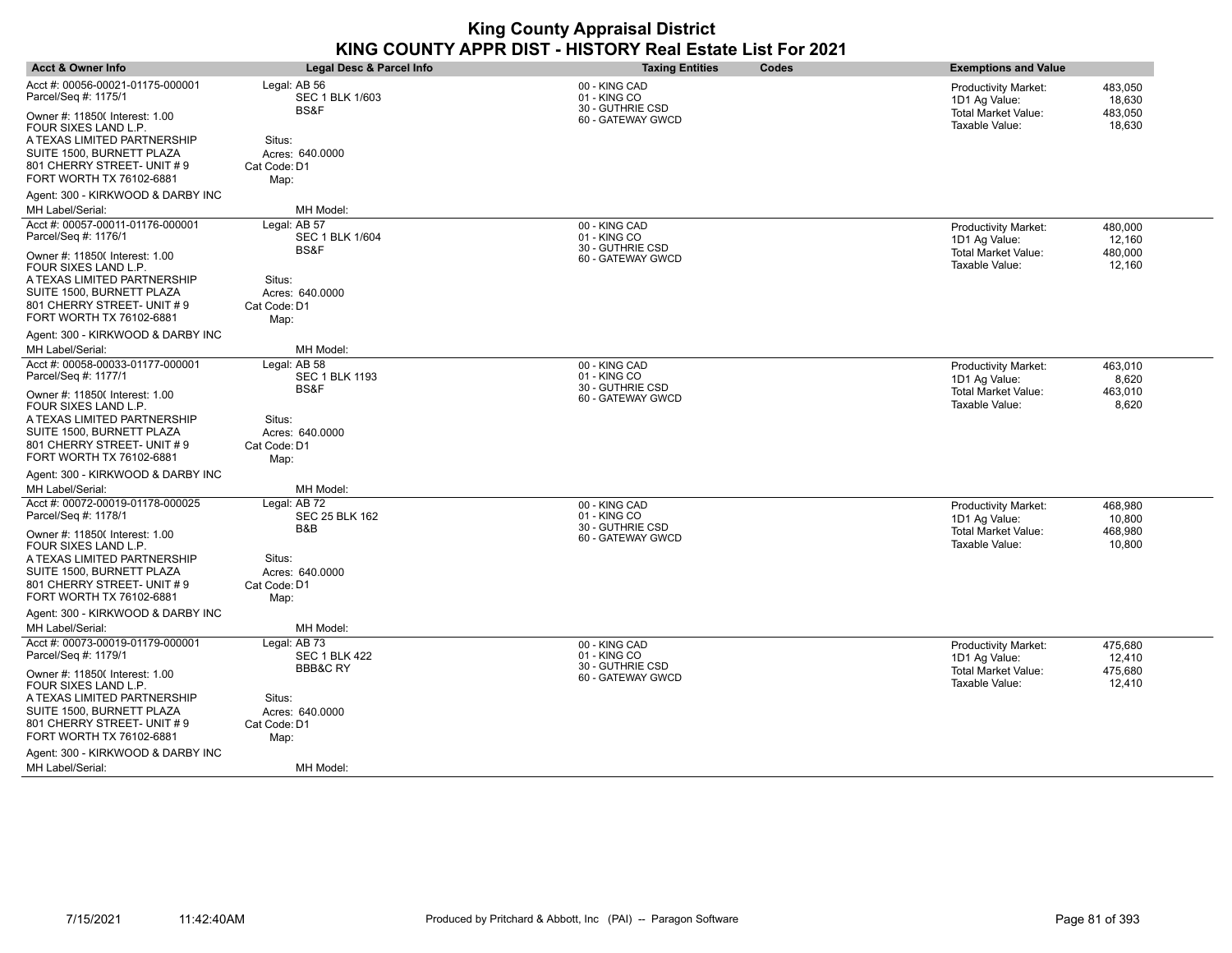| <b>Acct &amp; Owner Info</b>                             | Legal Desc & Parcel Info          | <b>Taxing Entities</b>                | Codes | <b>Exemptions and Value</b>                  |                   |
|----------------------------------------------------------|-----------------------------------|---------------------------------------|-------|----------------------------------------------|-------------------|
| Acct #: 00075-00023-01180-000001<br>Parcel/Seq #: 1180/1 | Legal: AB 75<br>SEC 1 BLK 19/135  | 00 - KING CAD<br>01 - KING CO         |       | <b>Productivity Market:</b><br>1D1 Ag Value: | 251,100<br>9,070  |
| Owner #: 11850( Interest: 1.00<br>FOUR SIXES LAND L.P.   | <b>BBB&amp;C RY</b>               | 30 - GUTHRIE CSD<br>60 - GATEWAY GWCD |       | Total Market Value:<br>Taxable Value:        | 251,100<br>9,070  |
| A TEXAS LIMITED PARTNERSHIP<br>SUITE 1500, BURNETT PLAZA | Situs:<br>Acres: 324.0000         |                                       |       |                                              |                   |
| 801 CHERRY STREET- UNIT # 9<br>FORT WORTH TX 76102-6881  | Cat Code: D1<br>Map:              |                                       |       |                                              |                   |
| Agent: 300 - KIRKWOOD & DARBY INC                        |                                   |                                       |       |                                              |                   |
| MH Label/Serial:                                         | MH Model:                         |                                       |       |                                              |                   |
| Acct #: 00078-00035-01181-000000<br>Parcel/Seq #: 1181/1 | Legal: AB 78<br><b>BLK 56</b>     | 00 - KING CAD<br>01 - KING CO         |       | <b>Productivity Market:</b><br>1D1 Ag Value: | 240,000<br>6,560  |
| Owner #: 11850( Interest: 1.00<br>FOUR SIXES LAND L.P.   | <b>THOMAS COPE</b>                | 30 - GUTHRIE CSD<br>60 - GATEWAY GWCD |       | Total Market Value:<br>Taxable Value:        | 240,000<br>6,560  |
| A TEXAS LIMITED PARTNERSHIP                              | Situs:                            |                                       |       |                                              |                   |
| SUITE 1500, BURNETT PLAZA                                | Acres: 320.0000                   |                                       |       |                                              |                   |
| 801 CHERRY STREET- UNIT # 9<br>FORT WORTH TX 76102-6881  | Cat Code: D1<br>Map:              |                                       |       |                                              |                   |
| Agent: 300 - KIRKWOOD & DARBY INC                        |                                   |                                       |       |                                              |                   |
| MH Label/Serial:                                         | MH Model:                         |                                       |       |                                              |                   |
| Acct #: 00079-00021-01182-000023                         | Legal: AB 79                      | 00 - KING CAD                         |       | <b>Productivity Market:</b>                  | 480,000           |
| Parcel/Seq #: 1182/1                                     | SEC 23 BLK 32/75                  | 01 - KING CO                          |       | 1D1 Ag Value:                                | 13,440            |
| Owner #: 11850( Interest: 1.00<br>FOUR SIXES LAND L.P.   | R W DAVIS                         | 30 - GUTHRIE CSD<br>60 - GATEWAY GWCD |       | Total Market Value:<br>Taxable Value:        | 480,000<br>13,440 |
| A TEXAS LIMITED PARTNERSHIP                              | Situs:                            |                                       |       |                                              |                   |
| SUITE 1500, BURNETT PLAZA                                | Acres: 640.0000                   |                                       |       |                                              |                   |
| 801 CHERRY STREET- UNIT #9                               | Cat Code: D1                      |                                       |       |                                              |                   |
| FORT WORTH TX 76102-6881                                 | Map:                              |                                       |       |                                              |                   |
| Agent: 300 - KIRKWOOD & DARBY INC                        |                                   |                                       |       |                                              |                   |
| MH Label/Serial:                                         | MH Model:                         |                                       |       |                                              |                   |
| Acct #: 00080-00023-01183-000000<br>Parcel/Seq #: 1183/1 | Legal: AB 80<br><b>BLK 19/232</b> | 00 - KING CAD<br>01 - KING CO         |       | <b>Productivity Market:</b><br>1D1 Ag Value: | 491,650<br>16,700 |
| Owner #: 11850( Interest: 1.00<br>FOUR SIXES LAND L.P.   | <b>DO DRISCOLL</b>                | 30 - GUTHRIE CSD<br>60 - GATEWAY GWCD |       | <b>Total Market Value:</b><br>Taxable Value: | 491,650<br>16,700 |
| A TEXAS LIMITED PARTNERSHIP                              | Situs:                            |                                       |       |                                              |                   |
| SUITE 1500, BURNETT PLAZA                                | Acres: 640.0000                   |                                       |       |                                              |                   |
| 801 CHERRY STREET- UNIT # 9                              | Cat Code: D1                      |                                       |       |                                              |                   |
| FORT WORTH TX 76102-6881                                 | Map:                              |                                       |       |                                              |                   |
| Agent: 300 - KIRKWOOD & DARBY INC                        |                                   |                                       |       |                                              |                   |
| MH Label/Serial:                                         | MH Model:                         |                                       |       |                                              |                   |
| Acct #: 00081-00021-01184-000000                         | Legal: AB 81                      | 00 - KING CAD                         |       | <b>Productivity Market:</b>                  | 480,000           |
| Parcel/Seq #: 1184/1                                     | <b>BLK 4024</b>                   | 01 - KING CO                          |       | 1D1 Ag Value:                                | 13,440            |
| Owner #: 11850( Interest: 1.00<br>FOUR SIXES LAND L.P.   | <b>JOHN T DILLON</b>              | 30 - GUTHRIE CSD<br>60 - GATEWAY GWCD |       | <b>Total Market Value:</b><br>Taxable Value: | 480,000<br>13,440 |
| A TEXAS LIMITED PARTNERSHIP                              | Situs:                            |                                       |       |                                              |                   |
| SUITE 1500, BURNETT PLAZA                                | Acres: 640.0000                   |                                       |       |                                              |                   |
| 801 CHERRY STREET- UNIT # 9                              | Cat Code: D1                      |                                       |       |                                              |                   |
| FORT WORTH TX 76102-6881                                 | Map:                              |                                       |       |                                              |                   |
| Agent: 300 - KIRKWOOD & DARBY INC                        |                                   |                                       |       |                                              |                   |
| <b>MH Label/Serial:</b>                                  | MH Model:                         |                                       |       |                                              |                   |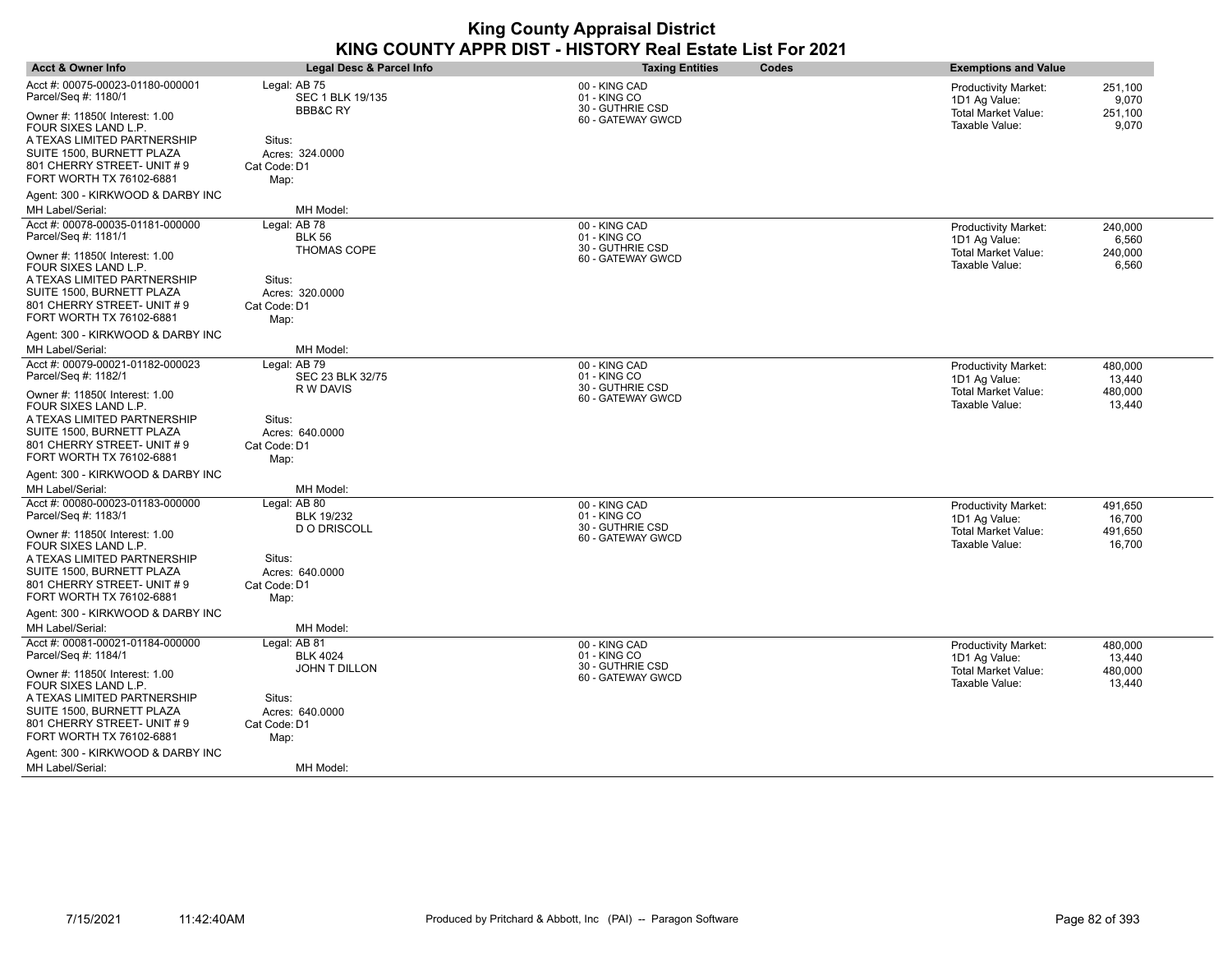| <b>Acct &amp; Owner Info</b>                                                                                        | Legal Desc & Parcel Info                          | <b>Taxing Entities</b>                                                 | Codes | <b>Exemptions and Value</b>                                                    |                                        |
|---------------------------------------------------------------------------------------------------------------------|---------------------------------------------------|------------------------------------------------------------------------|-------|--------------------------------------------------------------------------------|----------------------------------------|
| Acct #: 00085-00031-01185-000013<br>Parcel/Seq #: 1185/1<br>Owner #: 11850( Interest: 1.00<br>FOUR SIXES LAND L.P.  | Legal: AB 85<br><b>SEC 13 BLK 36</b><br>D&W RR CO | 00 - KING CAD<br>01 - KING CO<br>30 - GUTHRIE CSD<br>60 - GATEWAY GWCD |       | Productivity Market:<br>1D1 Ag Value:<br>Total Market Value:<br>Taxable Value: | 480,000<br>13,440<br>480,000<br>13,440 |
| A TEXAS LIMITED PARTNERSHIP<br>SUITE 1500, BURNETT PLAZA<br>801 CHERRY STREET- UNIT # 9<br>FORT WORTH TX 76102-6881 | Situs:<br>Acres: 640.0000<br>Cat Code: D1<br>Map: |                                                                        |       |                                                                                |                                        |
| Agent: 300 - KIRKWOOD & DARBY INC<br>MH Label/Serial:                                                               | MH Model:                                         |                                                                        |       |                                                                                |                                        |
| Acct #: 00086-00023-01186-000037<br>Parcel/Seq #: 1186/1                                                            | Legal: AB 86<br><b>SEC 15 BLK 37</b>              | 00 - KING CAD<br>01 - KING CO                                          |       | <b>Productivity Market:</b><br>1D1 Ag Value:                                   | 480,000<br>13,440                      |
| Owner #: 11850( Interest: 1.00<br>FOUR SIXES LAND L.P.                                                              | G&W RR CO                                         | 30 - GUTHRIE CSD<br>60 - GATEWAY GWCD                                  |       | <b>Total Market Value:</b><br>Taxable Value:                                   | 480.000<br>13,440                      |
| A TEXAS LIMITED PARTNERSHIP<br>SUITE 1500, BURNETT PLAZA<br>801 CHERRY STREET- UNIT #9<br>FORT WORTH TX 76102-6881  | Situs:<br>Acres: 640,0000<br>Cat Code: D1<br>Map: |                                                                        |       |                                                                                |                                        |
| Agent: 300 - KIRKWOOD & DARBY INC                                                                                   |                                                   |                                                                        |       |                                                                                |                                        |
| MH Label/Serial:                                                                                                    | MH Model:                                         |                                                                        |       |                                                                                |                                        |
| Acct #: 00087-00031-01187-000017<br>Parcel/Seq #: 1187/1                                                            | Legal: AB 87<br><b>SEC 17 BLK 38</b>              | 00 - KING CAD<br>01 - KING CO                                          |       | <b>Productivity Market:</b><br>1D1 Ag Value:                                   | 480.000<br>13,440                      |
| Owner #: 11850( Interest: 1.00<br>FOUR SIXES LAND L.P.                                                              | D&W RR CO                                         | 30 - GUTHRIE CSD<br>60 - GATEWAY GWCD                                  |       | Total Market Value:<br>Taxable Value:                                          | 480,000<br>13,440                      |
| A TEXAS LIMITED PARTNERSHIP<br>SUITE 1500, BURNETT PLAZA<br>801 CHERRY STREET- UNIT #9<br>FORT WORTH TX 76102-6881  | Situs:<br>Acres: 640.0000<br>Cat Code: D1<br>Map: |                                                                        |       |                                                                                |                                        |
| Agent: 300 - KIRKWOOD & DARBY INC                                                                                   |                                                   |                                                                        |       |                                                                                |                                        |
| MH Label/Serial:                                                                                                    | MH Model:                                         |                                                                        |       |                                                                                |                                        |
| Acct #: 00088-00021-01188-000000                                                                                    | Legal: AB 88                                      | 00 - KING CAD                                                          |       | <b>Productivity Market:</b>                                                    | 157,500                                |
| Parcel/Seq #: 1188/1<br>Owner #: 11850( Interest: 1.00<br>FOUR SIXES LAND L.P.                                      | BLK 2224/2325<br>R B ENGLISH                      | 01 - KING CO<br>30 - GUTHRIE CSD<br>60 - GATEWAY GWCD                  |       | 1D1 Ag Value:<br><b>Total Market Value:</b><br>Taxable Value:                  | 3,990<br>157,500<br>3,990              |
| A TEXAS LIMITED PARTNERSHIP<br>SUITE 1500, BURNETT PLAZA<br>801 CHERRY STREET- UNIT #9<br>FORT WORTH TX 76102-6881  | Situs:<br>Acres: 210,0000<br>Cat Code: D1<br>Map: |                                                                        |       |                                                                                |                                        |
| Agent: 300 - KIRKWOOD & DARBY INC<br>MH Label/Serial:                                                               | MH Model:                                         |                                                                        |       |                                                                                |                                        |
| Acct #: 00089-00019-01189-000000<br>Parcel/Seq #: 1189/1                                                            | Legal: AB 89<br><b>BLK 19/13</b>                  | 00 - KING CAD<br>01 - KING CO                                          |       | Productivity Market:<br>1D1 Ag Value:                                          | 474,750<br>12,190                      |
| Owner #: 11850( Interest: 1.00<br>FOUR SIXES LAND L.P.                                                              | WM M ELLIOTT                                      | 30 - GUTHRIE CSD<br>60 - GATEWAY GWCD                                  |       | Total Market Value:<br>Taxable Value:                                          | 474,750<br>12,190                      |
| A TEXAS LIMITED PARTNERSHIP<br>SUITE 1500, BURNETT PLAZA<br>801 CHERRY STREET- UNIT #9<br>FORT WORTH TX 76102-6881  | Situs:<br>Acres: 633.0000<br>Cat Code: D1<br>Map: |                                                                        |       |                                                                                |                                        |
| Agent: 300 - KIRKWOOD & DARBY INC                                                                                   |                                                   |                                                                        |       |                                                                                |                                        |
| <b>MH Label/Serial:</b>                                                                                             | MH Model:                                         |                                                                        |       |                                                                                |                                        |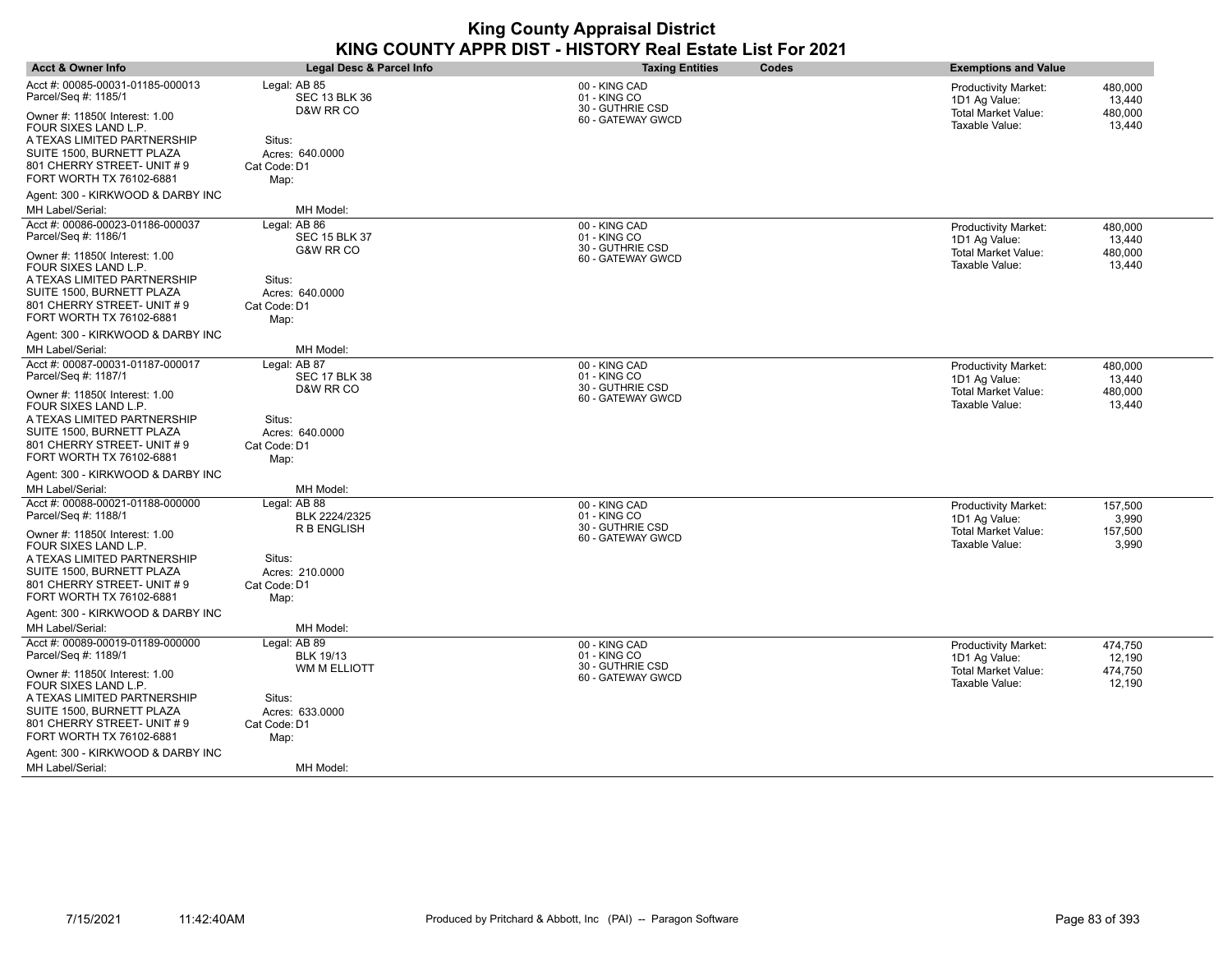| <b>Acct &amp; Owner Info</b>                                                                                                               | <b>Legal Desc &amp; Parcel Info</b>                  | <b>Taxing Entities</b>                                                 | Codes | <b>Exemptions and Value</b>                                                                     |                                        |
|--------------------------------------------------------------------------------------------------------------------------------------------|------------------------------------------------------|------------------------------------------------------------------------|-------|-------------------------------------------------------------------------------------------------|----------------------------------------|
| Acct #: 00091-00023-01190-000000<br>Parcel/Seq #: 1190/1<br>Owner #: 11850( Interest: 1.00                                                 | Legal: AB 91<br>BLK 30/212<br><b>JOHN GROGAN</b>     | 00 - KING CAD<br>01 - KING CO<br>30 - GUTHRIE CSD<br>60 - GATEWAY GWCD |       | Improvement NonHomesite:<br>Productivity Market:<br>1D1 Ag Value:<br><b>Total Market Value:</b> | 13,500<br>488,000<br>15,680<br>501,500 |
| FOUR SIXES LAND L.P.<br>A TEXAS LIMITED PARTNERSHIP<br>SUITE 1500, BURNETT PLAZA<br>801 CHERRY STREET- UNIT #9<br>FORT WORTH TX 76102-6881 | Situs:<br>Acres: 640.0000<br>Cat Code: D1 D2<br>Map: |                                                                        |       | Taxable Value:                                                                                  | 29,180                                 |
| Agent: 300 - KIRKWOOD & DARBY INC<br>MH Label/Serial:                                                                                      | MH Model:                                            |                                                                        |       |                                                                                                 |                                        |
| Acct #: 00092-00023-01191-000000                                                                                                           | Legal: AB 92                                         | 00 - KING CAD                                                          |       |                                                                                                 |                                        |
| Parcel/Seq #: 1191/1                                                                                                                       | <b>BLK 20-156</b>                                    | 01 - KING CO<br>30 - GUTHRIE CSD                                       |       | <b>Productivity Market:</b><br>1D1 Ag Value:                                                    | 144,650<br>3,940                       |
| Owner #: 11850( Interest: 1.00<br>FOUR SIXES LAND L.P.                                                                                     | <b>JAMES GATES</b>                                   | 60 - GATEWAY GWCD                                                      |       | <b>Total Market Value:</b><br>Taxable Value:                                                    | 144,650<br>3,940                       |
| A TEXAS LIMITED PARTNERSHIP                                                                                                                | Situs:                                               |                                                                        |       |                                                                                                 |                                        |
| SUITE 1500, BURNETT PLAZA<br>801 CHERRY STREET- UNIT #9<br>FORT WORTH TX 76102-6881                                                        | Acres: 192,0000<br>Cat Code: D1<br>Map:              |                                                                        |       |                                                                                                 |                                        |
| Agent: 300 - KIRKWOOD & DARBY INC                                                                                                          |                                                      |                                                                        |       |                                                                                                 |                                        |
| MH Label/Serial:                                                                                                                           | MH Model:                                            |                                                                        |       |                                                                                                 |                                        |
| Acct #: 00093-00023-01192-000000<br>Parcel/Seq #: 1192/1                                                                                   | Legal: AB 93<br><b>BLK 442</b>                       | 00 - KING CAD<br>01 - KING CO                                          |       | <b>Productivity Market:</b><br>1D1 Ag Value:                                                    | 486,100<br>17,370                      |
| Owner #: 11850( Interest: 1.00<br>FOUR SIXES LAND L.P.                                                                                     | R GOLDEN<br>Situs:                                   | 30 - GUTHRIE CSD<br>60 - GATEWAY GWCD                                  |       | Total Market Value:<br>Taxable Value:                                                           | 486,100<br>17,370                      |
| A TEXAS LIMITED PARTNERSHIP<br>SUITE 1500, BURNETT PLAZA<br>801 CHERRY STREET- UNIT #9<br>FORT WORTH TX 76102-6881                         | Acres: 628.0000<br>Cat Code: D1<br>Map:              |                                                                        |       |                                                                                                 |                                        |
| Agent: 300 - KIRKWOOD & DARBY INC                                                                                                          |                                                      |                                                                        |       |                                                                                                 |                                        |
| MH Label/Serial:                                                                                                                           | MH Model:                                            |                                                                        |       |                                                                                                 |                                        |
| Acct #: 00094-00021-01193-000002<br>Parcel/Seq #: 1193/1                                                                                   | Legal: AB 94<br>SEC 2 BLK 39                         | 00 - KING CAD<br>01 - KING CO                                          |       | <b>Productivity Market:</b><br>1D1 Ag Value:                                                    | 480,000<br>13,380                      |
| Owner #: 11850( Interest: 1.00<br>FOUR SIXES LAND L.P.                                                                                     | G&BN CO                                              | 30 - GUTHRIE CSD<br>60 - GATEWAY GWCD                                  |       | <b>Total Market Value:</b><br>Taxable Value:                                                    | 480,000<br>13,380                      |
| A TEXAS LIMITED PARTNERSHIP                                                                                                                | Situs:                                               |                                                                        |       |                                                                                                 |                                        |
| SUITE 1500, BURNETT PLAZA                                                                                                                  | Acres: 640,0000                                      |                                                                        |       |                                                                                                 |                                        |
| 801 CHERRY STREET- UNIT #9<br>FORT WORTH TX 76102-6881                                                                                     | Cat Code: D1<br>Map:                                 |                                                                        |       |                                                                                                 |                                        |
| Agent: 300 - KIRKWOOD & DARBY INC                                                                                                          |                                                      |                                                                        |       |                                                                                                 |                                        |
| MH Label/Serial:                                                                                                                           | MH Model:                                            |                                                                        |       |                                                                                                 |                                        |
| Acct #: 00107-00031-01195-000031<br>Parcel/Seq #: 1195/1                                                                                   | Legal: AB 107<br>SEC 31 BLK 13/2849                  | 00 - KING CAD<br>01 - KING CO                                          |       | <b>Productivity Market:</b><br>1D1 Ag Value:                                                    | 480,000<br>12,560                      |
| Owner #: 11850( Interest: 1.00<br>FOUR SIXES LAND L.P.                                                                                     | H&GN                                                 | 30 - GUTHRIE CSD<br>60 - GATEWAY GWCD                                  |       | <b>Total Market Value:</b><br>Taxable Value:                                                    | 480,000<br>12,560                      |
| A TEXAS LIMITED PARTNERSHIP                                                                                                                | Situs:                                               |                                                                        |       |                                                                                                 |                                        |
| SUITE 1500, BURNETT PLAZA<br>801 CHERRY STREET- UNIT #9                                                                                    | Acres: 640.0000<br>Cat Code: D1                      |                                                                        |       |                                                                                                 |                                        |
| FORT WORTH TX 76102-6881                                                                                                                   | Map:                                                 |                                                                        |       |                                                                                                 |                                        |
| Agent: 300 - KIRKWOOD & DARBY INC<br><b>MH Label/Serial:</b>                                                                               | MH Model:                                            |                                                                        |       |                                                                                                 |                                        |
|                                                                                                                                            |                                                      |                                                                        |       |                                                                                                 |                                        |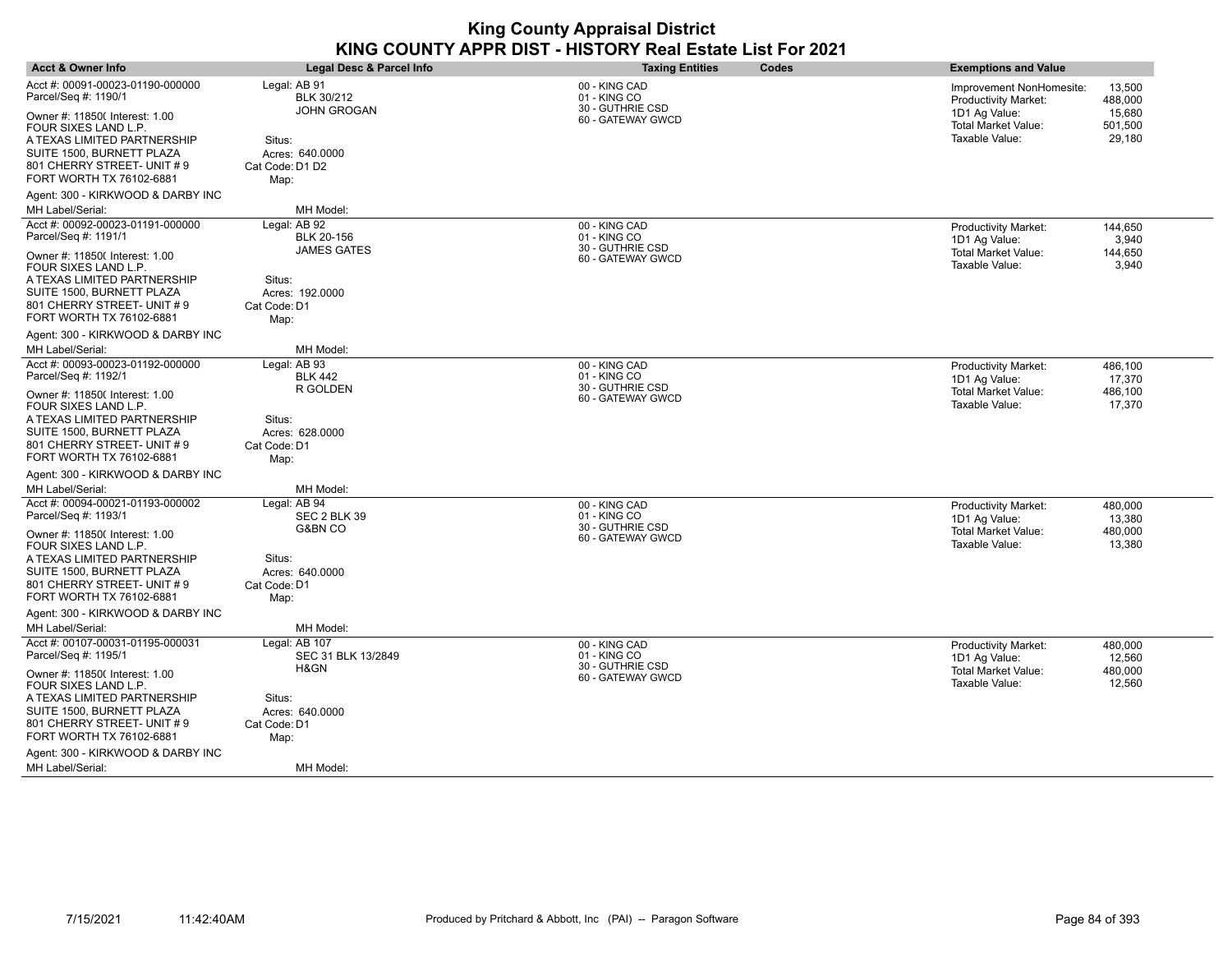| <b>Acct &amp; Owner Info</b>                                                            | Legal Desc & Parcel Info                  | <b>Taxing Entities</b><br><b>Codes</b>            | <b>Exemptions and Value</b>                                       |
|-----------------------------------------------------------------------------------------|-------------------------------------------|---------------------------------------------------|-------------------------------------------------------------------|
| Acct #: 00109-00019-01197-000099<br>Parcel/Seq #: 1197/1                                | Legal: AB 109<br><b>SEC 99</b>            | 00 - KING CAD<br>01 - KING CO                     | <b>Productivity Market:</b><br>479,250<br>1D1 Ag Value:<br>12,320 |
| Owner #: 11850( Interest: 1.00<br>FOUR SIXES LAND L.P.                                  | H&GN                                      | 30 - GUTHRIE CSD<br>60 - GATEWAY GWCD             | Total Market Value:<br>479,250<br>Taxable Value:<br>12,320        |
| A TEXAS LIMITED PARTNERSHIP<br>SUITE 1500, BURNETT PLAZA<br>801 CHERRY STREET- UNIT # 9 | Situs:<br>Acres: 640.0000<br>Cat Code: D1 |                                                   |                                                                   |
| FORT WORTH TX 76102-6881                                                                | Map:                                      |                                                   |                                                                   |
| Agent: 300 - KIRKWOOD & DARBY INC<br>MH Label/Serial:                                   | MH Model:                                 |                                                   |                                                                   |
| Acct #: 00110-00033-01198-000035                                                        | Legal: AB 110                             |                                                   |                                                                   |
| Parcel/Seq #: 1198/1                                                                    | <b>SEC 35</b><br>H&GN                     | 00 - KING CAD<br>01 - KING CO<br>30 - GUTHRIE CSD | <b>Productivity Market:</b><br>480,000<br>1D1 Ag Value:<br>13,440 |
| Owner #: 11850( Interest: 1.00<br>FOUR SIXES LAND L.P.                                  |                                           | 60 - GATEWAY GWCD                                 | Total Market Value:<br>480,000<br>Taxable Value:<br>13,440        |
| A TEXAS LIMITED PARTNERSHIP                                                             | Situs:                                    |                                                   |                                                                   |
| SUITE 1500, BURNETT PLAZA                                                               | Acres: 640.0000                           |                                                   |                                                                   |
| 801 CHERRY STREET- UNIT # 9<br>FORT WORTH TX 76102-6881                                 | Cat Code: D1<br>Map:                      |                                                   |                                                                   |
| Agent: 300 - KIRKWOOD & DARBY INC                                                       |                                           |                                                   |                                                                   |
| MH Label/Serial:                                                                        | MH Model:                                 |                                                   |                                                                   |
| Acct #: 00111-00023-01199-000027                                                        | Legal: AB 111                             | 00 - KING CAD                                     | <b>Productivity Market:</b><br>480,000                            |
| Parcel/Seq #: 1199/1                                                                    | <b>SEC 27</b>                             | 01 - KING CO                                      | 1D1 Ag Value:<br>13,360                                           |
| Owner #: 11850( Interest: 1.00<br>FOUR SIXES LAND L.P.                                  | H&GN                                      | 30 - GUTHRIE CSD<br>60 - GATEWAY GWCD             | 480,000<br>Total Market Value:<br>Taxable Value:<br>13,360        |
| A TEXAS LIMITED PARTNERSHIP                                                             | Situs:                                    |                                                   |                                                                   |
| SUITE 1500, BURNETT PLAZA                                                               | Acres: 640.0000                           |                                                   |                                                                   |
| 801 CHERRY STREET- UNIT # 9                                                             | Cat Code: D1                              |                                                   |                                                                   |
| FORT WORTH TX 76102-6881                                                                | Map:                                      |                                                   |                                                                   |
| Agent: 300 - KIRKWOOD & DARBY INC                                                       |                                           |                                                   |                                                                   |
| MH Label/Serial:                                                                        | MH Model:                                 |                                                   |                                                                   |
| Acct #: 00113-00021-01200-000039                                                        | Legal: AB 113                             | 00 - KING CAD                                     | <b>Productivity Market:</b><br>480,000                            |
| Parcel/Seq #: 1200/1                                                                    | <b>SEC 39</b><br>H&GN                     | 01 - KING CO<br>30 - GUTHRIE CSD                  | 1D1 Ag Value:<br>12,160                                           |
| Owner #: 11850( Interest: 1.00                                                          |                                           | 60 - GATEWAY GWCD                                 | <b>Total Market Value:</b><br>480,000<br>Taxable Value:           |
| FOUR SIXES LAND L.P.                                                                    | Situs:                                    |                                                   | 12,160                                                            |
| A TEXAS LIMITED PARTNERSHIP<br>SUITE 1500, BURNETT PLAZA                                | Acres: 640.0000                           |                                                   |                                                                   |
| 801 CHERRY STREET- UNIT # 9                                                             | Cat Code: D1                              |                                                   |                                                                   |
| FORT WORTH TX 76102-6881                                                                | Map:                                      |                                                   |                                                                   |
| Agent: 300 - KIRKWOOD & DARBY INC                                                       |                                           |                                                   |                                                                   |
| MH Label/Serial:                                                                        | MH Model:                                 |                                                   |                                                                   |
| Acct #: 00229-00023-01219-000001                                                        | Legal: AB 229                             | 00 - KING CAD                                     | <b>Productivity Market:</b><br>480,000                            |
| Parcel/Seq #: 1219/1                                                                    | <b>SEC 1 BLK 511</b>                      | 01 - KING CO                                      | 1D1 Ag Value:<br>13,440                                           |
| Owner #: 11850( Interest: 1.00<br>FOUR SIXES LAND L.P.                                  | <b>I&amp;GN RR CO</b>                     | 30 - GUTHRIE CSD<br>60 - GATEWAY GWCD             | <b>Total Market Value:</b><br>480,000<br>Taxable Value:<br>13,440 |
| A TEXAS LIMITED PARTNERSHIP                                                             | Situs:                                    |                                                   |                                                                   |
| SUITE 1500, BURNETT PLAZA                                                               | Acres: 640.0000                           |                                                   |                                                                   |
| 801 CHERRY STREET- UNIT # 9                                                             | Cat Code: D1                              |                                                   |                                                                   |
| FORT WORTH TX 76102-6881                                                                | Map:                                      |                                                   |                                                                   |
| Agent: 300 - KIRKWOOD & DARBY INC                                                       |                                           |                                                   |                                                                   |
| <b>MH Label/Serial:</b>                                                                 | MH Model:                                 |                                                   |                                                                   |

 $\overline{\phantom{a}}$ 

 $\overline{\phantom{a}}$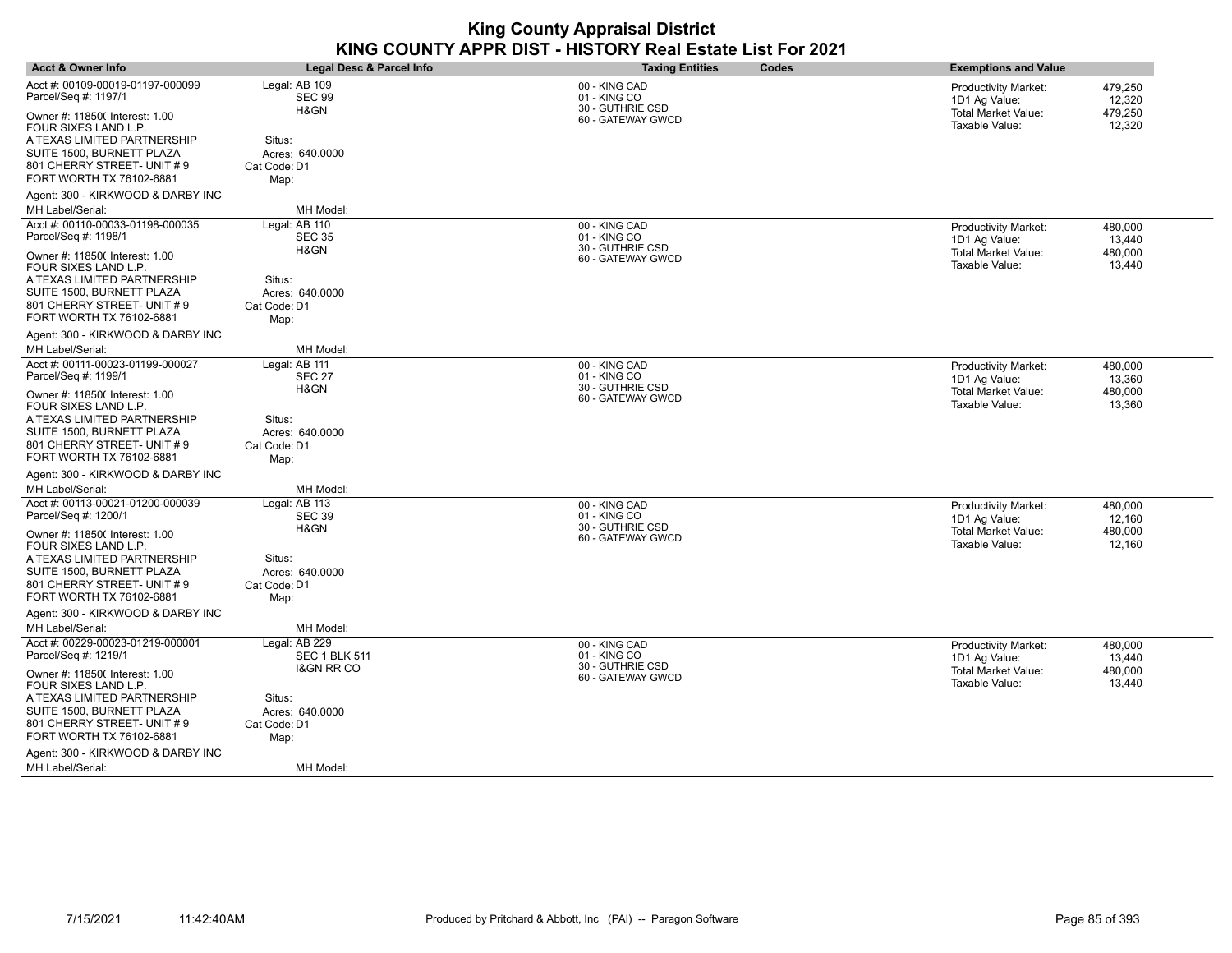| <b>Acct &amp; Owner Info</b>                                                                                                                                                                                                              | <b>Legal Desc &amp; Parcel Info</b>                                                                                 | <b>Taxing Entities</b><br>Codes                                        | <b>Exemptions and Value</b>                                                                                                            |
|-------------------------------------------------------------------------------------------------------------------------------------------------------------------------------------------------------------------------------------------|---------------------------------------------------------------------------------------------------------------------|------------------------------------------------------------------------|----------------------------------------------------------------------------------------------------------------------------------------|
| Acct #: 00231-00023-01220-000001<br>Parcel/Seq #: 1220/1<br>Owner #: 11850( Interest: 1.00<br>FOUR SIXES LAND L.P.<br>A TEXAS LIMITED PARTNERSHIP<br>SUITE 1500, BURNETT PLAZA<br>801 CHERRY STREET- UNIT # 9<br>FORT WORTH TX 76102-6881 | Legal: AB 231<br><b>SEC 1 BLK 543</b><br><b>I&amp;GN RR CO</b><br>Situs:<br>Acres: 640,0000<br>Cat Code: D1<br>Map: | 00 - KING CAD<br>01 - KING CO<br>30 - GUTHRIE CSD<br>60 - GATEWAY GWCD | Productivity Market:<br>480,000<br>1D1 Ag Value:<br>13,440<br><b>Total Market Value:</b><br>480,000<br>Taxable Value:<br>13,440        |
| Agent: 300 - KIRKWOOD & DARBY INC<br>MH Label/Serial:                                                                                                                                                                                     | MH Model:                                                                                                           |                                                                        |                                                                                                                                        |
| Acct #: 00238-00021-01222-000067<br>Parcel/Seq #: 1222/1<br>Owner #: 11850( Interest: 1.00<br>FOUR SIXES LAND L.P.<br>A TEXAS LIMITED PARTNERSHIP<br>SUITE 1500, BURNETT PLAZA<br>801 CHERRY STREET- UNIT #9<br>FORT WORTH TX 76102-6881  | Legal: AB 238<br><b>SEC 67</b><br><b>INDIANOLA RR CO</b><br>Situs:<br>Acres: 629.5000<br>Cat Code: D1<br>Map:       | 00 - KING CAD<br>01 - KING CO<br>30 - GUTHRIE CSD<br>60 - GATEWAY GWCD | 472,130<br><b>Productivity Market:</b><br>13,220<br>1D1 Ag Value:<br><b>Total Market Value:</b><br>472,130<br>Taxable Value:<br>13,220 |
| Agent: 300 - KIRKWOOD & DARBY INC                                                                                                                                                                                                         |                                                                                                                     |                                                                        |                                                                                                                                        |
| MH Label/Serial:                                                                                                                                                                                                                          | MH Model:                                                                                                           |                                                                        |                                                                                                                                        |
| Acct #: 00239-00023-01223-000069<br>Parcel/Seq #: 1223/1                                                                                                                                                                                  | Legal: AB 239<br>SEC <sub>69</sub><br><b>INDIANOLA RR CO</b>                                                        | 00 - KING CAD<br>01 - KING CO<br>30 - GUTHRIE CSD                      | <b>Productivity Market:</b><br>496,000<br>1D1 Ag Value:<br>17,920<br><b>Total Market Value:</b><br>496,000                             |
| Owner #: 11850( Interest: 1.00<br>FOUR SIXES LAND L.P.<br>A TEXAS LIMITED PARTNERSHIP<br>SUITE 1500, BURNETT PLAZA<br>801 CHERRY STREET- UNIT #9<br>FORT WORTH TX 76102-6881                                                              | Situs:<br>Acres: 640.0000<br>Cat Code: D1<br>Map:                                                                   | 60 - GATEWAY GWCD                                                      | Taxable Value:<br>17,920                                                                                                               |
| Agent: 300 - KIRKWOOD & DARBY INC                                                                                                                                                                                                         |                                                                                                                     |                                                                        |                                                                                                                                        |
| MH Label/Serial:                                                                                                                                                                                                                          | MH Model:                                                                                                           |                                                                        |                                                                                                                                        |
| Acct #: 00240-00021-01224-000033<br>Parcel/Seq #: 1224/1<br>Owner #: 11850( Interest: 1.00<br>FOUR SIXES LAND L.P.<br>A TEXAS LIMITED PARTNERSHIP<br>SUITE 1500, BURNETT PLAZA<br>801 CHERRY STREET- UNIT #9<br>FORT WORTH TX 76102-6881  | Legal: AB 240<br><b>SEC 33</b><br><b>INDIANOLA RR CO</b><br>Situs:<br>Acres: 640.0000<br>Cat Code: D1<br>Map:       | 00 - KING CAD<br>01 - KING CO<br>30 - GUTHRIE CSD<br>60 - GATEWAY GWCD | <b>Productivity Market:</b><br>480,000<br>1D1 Ag Value:<br>12,160<br><b>Total Market Value:</b><br>480,000<br>Taxable Value:<br>12,160 |
| Agent: 300 - KIRKWOOD & DARBY INC<br>MH Label/Serial:                                                                                                                                                                                     | MH Model:                                                                                                           |                                                                        |                                                                                                                                        |
| Acct #: 00241-00021-01225-000097<br>Parcel/Seq #: 1225/1<br>Owner #: 11850( Interest: 1.00<br>FOUR SIXES LAND L.P.<br>A TEXAS LIMITED PARTNERSHIP<br>SUITE 1500, BURNETT PLAZA<br>801 CHERRY STREET- UNIT #9<br>FORT WORTH TX 76102-6881  | Legal: AB 241<br><b>SEC 97</b><br><b>INDIANOLA RR CO</b><br>Situs:<br>Acres: 640.0000<br>Cat Code: D1<br>Map:       | 00 - KING CAD<br>01 - KING CO<br>30 - GUTHRIE CSD<br>60 - GATEWAY GWCD | Productivity Market:<br>480,000<br>1D1 Ag Value:<br>13,440<br><b>Total Market Value:</b><br>480,000<br>Taxable Value:<br>13,440        |
| Agent: 300 - KIRKWOOD & DARBY INC                                                                                                                                                                                                         |                                                                                                                     |                                                                        |                                                                                                                                        |
| MH Label/Serial:                                                                                                                                                                                                                          | MH Model:                                                                                                           |                                                                        |                                                                                                                                        |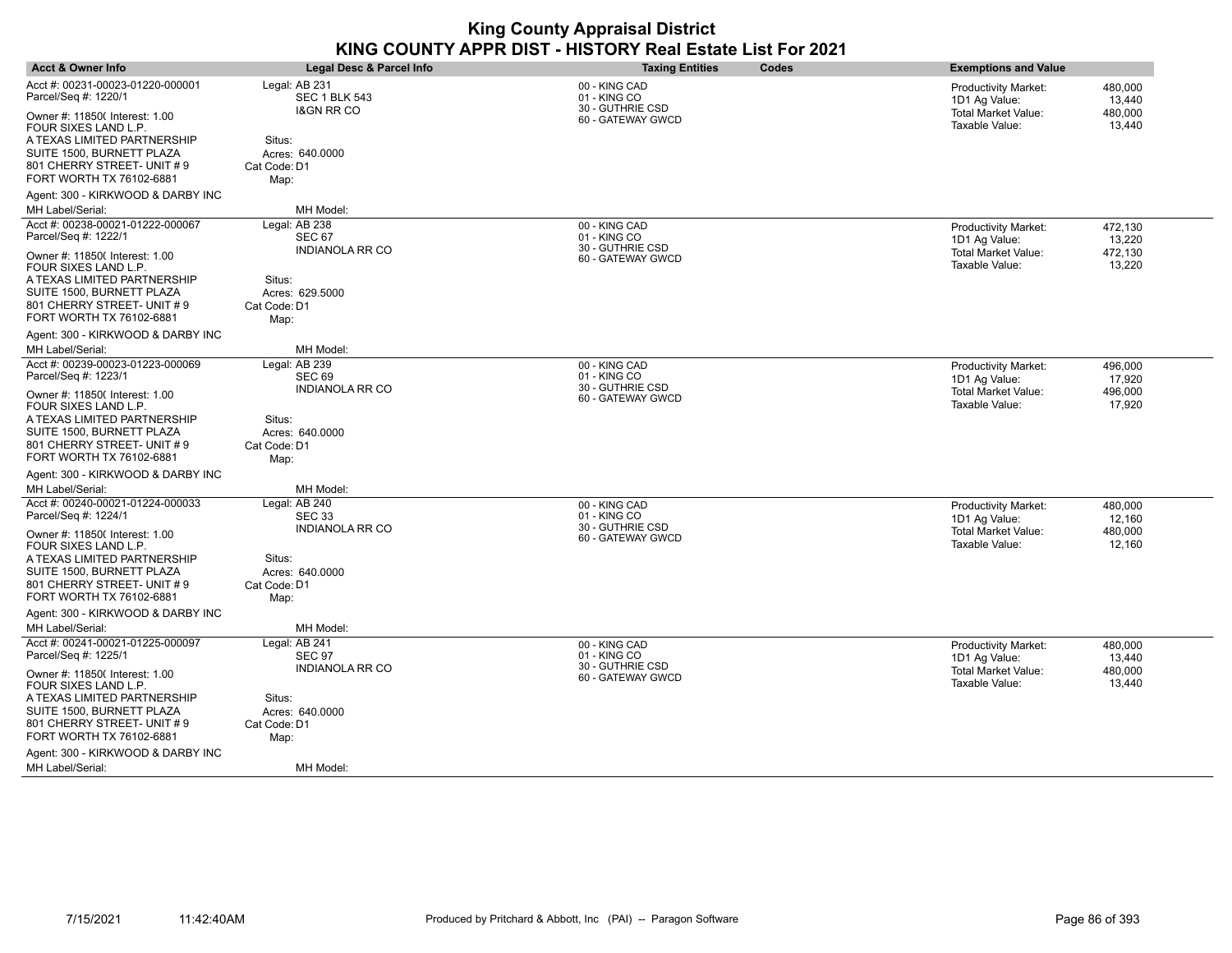| <b>Acct &amp; Owner Info</b>                                                               | Legal Desc & Parcel Info                                           | <b>Taxing Entities</b>                            | Codes | <b>Exemptions and Value</b>                                       |                                  |
|--------------------------------------------------------------------------------------------|--------------------------------------------------------------------|---------------------------------------------------|-------|-------------------------------------------------------------------|----------------------------------|
| Acct #: 00243-00021-01226-000000<br>Parcel/Seq #: 1226/1<br>Owner #: 11850( Interest: 1.00 | Legal: AB 243<br><b>BLK 33/68</b><br>J N JONES                     | 00 - KING CAD<br>01 - KING CO<br>30 - GUTHRIE CSD |       | Productivity Market:<br>1D1 Ag Value:<br>Total Market Value:      | 1,092,300<br>30,580<br>1,092,300 |
| FOUR SIXES LAND L.P.<br>A TEXAS LIMITED PARTNERSHIP<br>SUITE 1500, BURNETT PLAZA           | Situs:<br>Acres: 1.456.4000                                        | 60 - GATEWAY GWCD                                 |       | Taxable Value:                                                    | 30,580                           |
| 801 CHERRY STREET- UNIT #9<br>FORT WORTH TX 76102-6881                                     | Cat Code: D1<br>Map:                                               |                                                   |       |                                                                   |                                  |
| Agent: 300 - KIRKWOOD & DARBY INC                                                          |                                                                    |                                                   |       |                                                                   |                                  |
| MH Label/Serial:                                                                           | MH Model:                                                          |                                                   |       |                                                                   |                                  |
| Acct #: 00245-00019-01227-000000<br>Parcel/Seq #: 1227/1                                   | Legal: AB 245<br><b>BLK 3740</b>                                   | 00 - KING CAD<br>01 - KING CO<br>30 - GUTHRIE CSD |       | <b>Productivity Market:</b><br>1D1 Ag Value:                      | 463,560<br>11,800                |
| Owner #: 11850( Interest: 1.00<br>FOUR SIXES LAND L.P.                                     | J H KUYKENDALL                                                     | 60 - GATEWAY GWCD                                 |       | <b>Total Market Value:</b><br>Taxable Value:                      | 463,560<br>11,800                |
| A TEXAS LIMITED PARTNERSHIP                                                                | Situs:                                                             |                                                   |       |                                                                   |                                  |
| SUITE 1500, BURNETT PLAZA<br>801 CHERRY STREET- UNIT # 9<br>FORT WORTH TX 76102-6881       | Acres: 625.5000<br>Cat Code: D1<br>Map:                            |                                                   |       |                                                                   |                                  |
| Agent: 300 - KIRKWOOD & DARBY INC                                                          |                                                                    |                                                   |       |                                                                   |                                  |
| MH Label/Serial:                                                                           | MH Model:                                                          |                                                   |       |                                                                   |                                  |
| Acct #: 00248-00021-01229-000000<br>Parcel/Seq #: 1229/1                                   | Legal: IMP ON AB 248 DEBBY MORRIS<br><b>BLK 20-123</b>             | 00 - KING CAD<br>01 - KING CO                     |       | Land NonHomesite:<br>Improvement Homesite:                        | 13.600<br>364,180                |
| Owner #: 11850( Interest: 1.00<br>FOUR SIXES LAND L.P.                                     | <b>VET BARN</b><br>1096-1106 DASH FOR CASH RD                      | 30 - GUTHRIE CSD<br>60 - GATEWAY GWCD             |       | Improvement NonHomesite: 1,908,660<br><b>Productivity Market:</b> | 2,346,200                        |
| A TEXAS LIMITED PARTNERSHIP<br>SUITE 1500, BURNETT PLAZA                                   | Situs: 1098 DASH FOR CASH RD GUTHRIE TX 79236<br>Acres: 3,147.6280 |                                                   |       | 1D1 Ag Value:<br><b>Total Market Value:</b>                       | 65,490<br>4,632,640              |
| 801 CHERRY STREET- UNIT # 9<br>FORT WORTH TX 76102-6881                                    | Cat Code: D1 E D2<br>Map: 21                                       |                                                   |       | Taxable Value:                                                    | 2,351,930                        |
| Agent: 300 - KIRKWOOD & DARBY INC                                                          |                                                                    |                                                   |       |                                                                   |                                  |
| MH Label/Serial:                                                                           | MH Model:                                                          |                                                   |       |                                                                   |                                  |
| Acct #: 00251-00011-01230-000000<br>Parcel/Seq #: 1230/1                                   | Legal: AB 251<br><b>BLK 302</b>                                    | 00 - KING CAD<br>01 - KING CO                     |       | <b>Productivity Market:</b><br>1D1 Ag Value:                      | 720,000<br>19,800                |
| Owner #: 11850( Interest: 1.00<br>FOUR SIXES LAND L.P.                                     | <b>ROBERT MCKINNEY</b>                                             | 30 - GUTHRIE CSD<br>60 - GATEWAY GWCD             |       | <b>Total Market Value:</b><br>Taxable Value:                      | 720,000<br>19,800                |
| A TEXAS LIMITED PARTNERSHIP                                                                | Situs:                                                             |                                                   |       |                                                                   |                                  |
| SUITE 1500, BURNETT PLAZA<br>801 CHERRY STREET- UNIT # 9                                   | Acres: 960,0000<br>Cat Code: D1                                    |                                                   |       |                                                                   |                                  |
| FORT WORTH TX 76102-6881                                                                   | Map:                                                               |                                                   |       |                                                                   |                                  |
| Agent: 300 - KIRKWOOD & DARBY INC                                                          |                                                                    |                                                   |       |                                                                   |                                  |
| MH Label/Serial:                                                                           | MH Model:                                                          |                                                   |       |                                                                   |                                  |
| Acct #: 00256-00023-00231-000003<br>Parcel/Seq #: 1231/1                                   | Legal: AB 256<br>SEC 3 BLK 11                                      | 00 - KING CAD<br>01 - KING CO                     |       | <b>Productivity Market:</b><br>1D1 Ag Value:                      | 480,000<br>13,440                |
| Owner #: 11850( Interest: 1.00<br>FOUR SIXES LAND L.P.                                     | J V MASSEY                                                         | 30 - GUTHRIE CSD<br>60 - GATEWAY GWCD             |       | <b>Total Market Value:</b><br>Taxable Value:                      | 480,000<br>13,440                |
| A TEXAS LIMITED PARTNERSHIP                                                                | Situs:                                                             |                                                   |       |                                                                   |                                  |
| SUITE 1500, BURNETT PLAZA                                                                  | Acres: 640.0000                                                    |                                                   |       |                                                                   |                                  |
| 801 CHERRY STREET- UNIT #9<br>FORT WORTH TX 76102-6881                                     | Cat Code: D1<br>Map:                                               |                                                   |       |                                                                   |                                  |
| Agent: 300 - KIRKWOOD & DARBY INC                                                          |                                                                    |                                                   |       |                                                                   |                                  |
| MH Label/Serial:                                                                           | MH Model:                                                          |                                                   |       |                                                                   |                                  |

 $\overline{\phantom{a}}$ 

 $\overline{\phantom{a}}$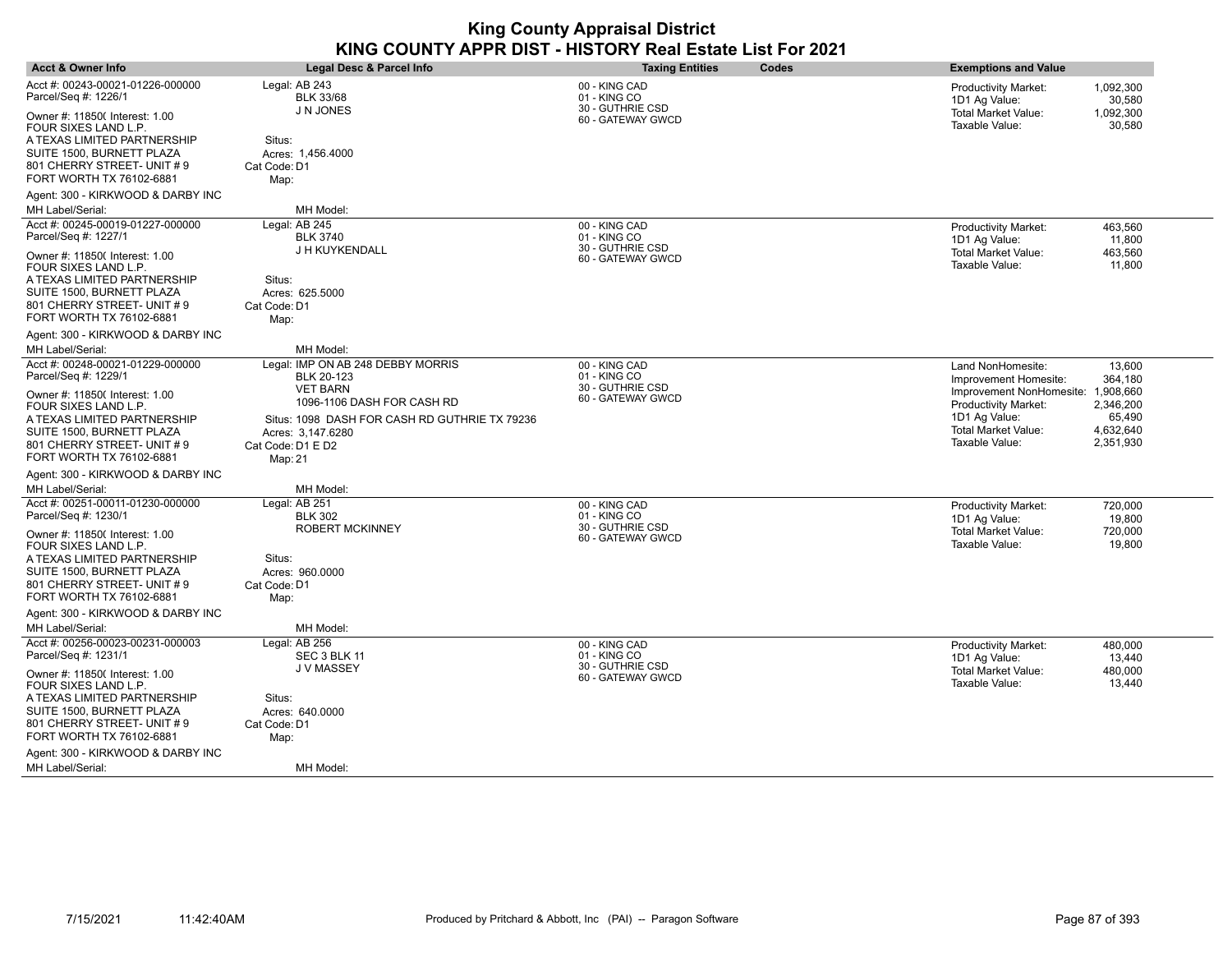| <b>Acct &amp; Owner Info</b>                                                          | Legal Desc & Parcel Info                         | <b>Taxing Entities</b><br>Codes                   | <b>Exemptions and Value</b>                                         |
|---------------------------------------------------------------------------------------|--------------------------------------------------|---------------------------------------------------|---------------------------------------------------------------------|
| Acct #: 00261-00011-01232-000000<br>Parcel/Seq #: 1232/1                              | Legal: AB 261<br>BLK 31/153<br>WM M NUNER        | 00 - KING CAD<br>01 - KING CO<br>30 - GUTHRIE CSD | <b>Productivity Market:</b><br>1,107,000<br>1D1 Ag Value:<br>30,940 |
| Owner #: 11850( Interest: 1.00<br>FOUR SIXES LAND L.P.<br>A TEXAS LIMITED PARTNERSHIP | Situs:                                           | 60 - GATEWAY GWCD                                 | Total Market Value:<br>1,107,000<br>Taxable Value:<br>30,940        |
| SUITE 1500, BURNETT PLAZA<br>801 CHERRY STREET- UNIT # 9<br>FORT WORTH TX 76102-6881  | Acres: 1,476.0000<br>Cat Code: D1<br>Map:        |                                                   |                                                                     |
| Agent: 300 - KIRKWOOD & DARBY INC                                                     |                                                  |                                                   |                                                                     |
| MH Label/Serial:                                                                      | MH Model:                                        |                                                   |                                                                     |
| Acct #: 00267-00021-01234-000037<br>Parcel/Seq #: 1234/1                              | Legal: AB 267<br><b>SEC 37 BLK 1/147</b>         | 00 - KING CAD<br>01 - KING CO                     | <b>Productivity Market:</b><br>480,000<br>1D1 Ag Value:<br>12,960   |
| Owner #: 11850( Interest: 1.00<br>FOUR SIXES LAND L.P.                                | J POITEVENT                                      | 30 - GUTHRIE CSD<br>60 - GATEWAY GWCD             | <b>Total Market Value:</b><br>480,000<br>Taxable Value:<br>12,960   |
| A TEXAS LIMITED PARTNERSHIP<br>SUITE 1500, BURNETT PLAZA                              | Situs:<br>Acres: 640.0000                        |                                                   |                                                                     |
| 801 CHERRY STREET- UNIT # 9<br>FORT WORTH TX 76102-6881                               | Cat Code: D1<br>Map:                             |                                                   |                                                                     |
| Agent: 300 - KIRKWOOD & DARBY INC                                                     |                                                  |                                                   |                                                                     |
| MH Label/Serial:                                                                      | MH Model:                                        |                                                   |                                                                     |
| Acct #: 00268-00023-01235-000000<br>Parcel/Seq #: 1235/1                              | Legal: AB 268<br>BLK 998/1097                    | 00 - KING CAD<br>01 - KING CO<br>30 - GUTHRIE CSD | 1,783,980<br><b>Productivity Market:</b><br>1D1 Ag Value:<br>64,240 |
| Owner #: 11850( Interest: 1.00<br>FOUR SIXES LAND L.P.                                | <b>VJ B ROBINSON</b>                             | 60 - GATEWAY GWCD                                 | Total Market Value:<br>1,783,980<br>Taxable Value:<br>64,240        |
| A TEXAS LIMITED PARTNERSHIP<br>SUITE 1500, BURNETT PLAZA                              | Situs:<br>Acres: 2,303.0000                      |                                                   |                                                                     |
| 801 CHERRY STREET- UNIT #9<br>FORT WORTH TX 76102-6881                                | Cat Code: D1<br>Map:                             |                                                   |                                                                     |
| Agent: 300 - KIRKWOOD & DARBY INC                                                     |                                                  |                                                   |                                                                     |
| MH Label/Serial:                                                                      | MH Model:                                        |                                                   |                                                                     |
| Acct #: 00275-00023-01237-000001<br>Parcel/Seq #: 1237/1                              | Legal: AB 275<br>SEC <sub>1</sub><br>SA&MG RR CO | 00 - KING CAD<br>01 - KING CO<br>30 - GUTHRIE CSD | <b>Productivity Market:</b><br>480,000<br>13,380<br>1D1 Ag Value:   |
| Owner #: 11850( Interest: 1.00<br>FOUR SIXES LAND L.P.                                |                                                  | 60 - GATEWAY GWCD                                 | Total Market Value:<br>480,000<br>Taxable Value:<br>13,380          |
| A TEXAS LIMITED PARTNERSHIP<br>SUITE 1500, BURNETT PLAZA                              | Situs:<br>Acres: 640.0000                        |                                                   |                                                                     |
| 801 CHERRY STREET- UNIT # 9<br>FORT WORTH TX 76102-6881                               | Cat Code: D1<br>Map:                             |                                                   |                                                                     |
| Agent: 300 - KIRKWOOD & DARBY INC                                                     |                                                  |                                                   |                                                                     |
| MH Label/Serial:                                                                      | MH Model:                                        |                                                   |                                                                     |
| Acct #: 00277-00023-01238-000001<br>Parcel/Seq #: 1238/1                              | Legal: AB 277<br>SEC <sub>1</sub>                | 00 - KING CAD<br>01 - KING CO                     | <b>Productivity Market:</b><br>247,680<br>1D1 Ag Value:<br>8,870    |
| Owner #: 11850( Interest: 1.00<br>FOUR SIXES LAND L.P.                                | SFIW CO                                          | 30 - GUTHRIE CSD<br>60 - GATEWAY GWCD             | <b>Total Market Value:</b><br>247,680<br>8,870<br>Taxable Value:    |
| A TEXAS LIMITED PARTNERSHIP                                                           | Situs:                                           |                                                   |                                                                     |
| SUITE 1500, BURNETT PLAZA<br>801 CHERRY STREET- UNIT # 9<br>FORT WORTH TX 76102-6881  | Acres: 320.0000<br>Cat Code: D1<br>Map:          |                                                   |                                                                     |
| Agent: 300 - KIRKWOOD & DARBY INC                                                     |                                                  |                                                   |                                                                     |
| <b>MH Label/Serial:</b>                                                               | MH Model:                                        |                                                   |                                                                     |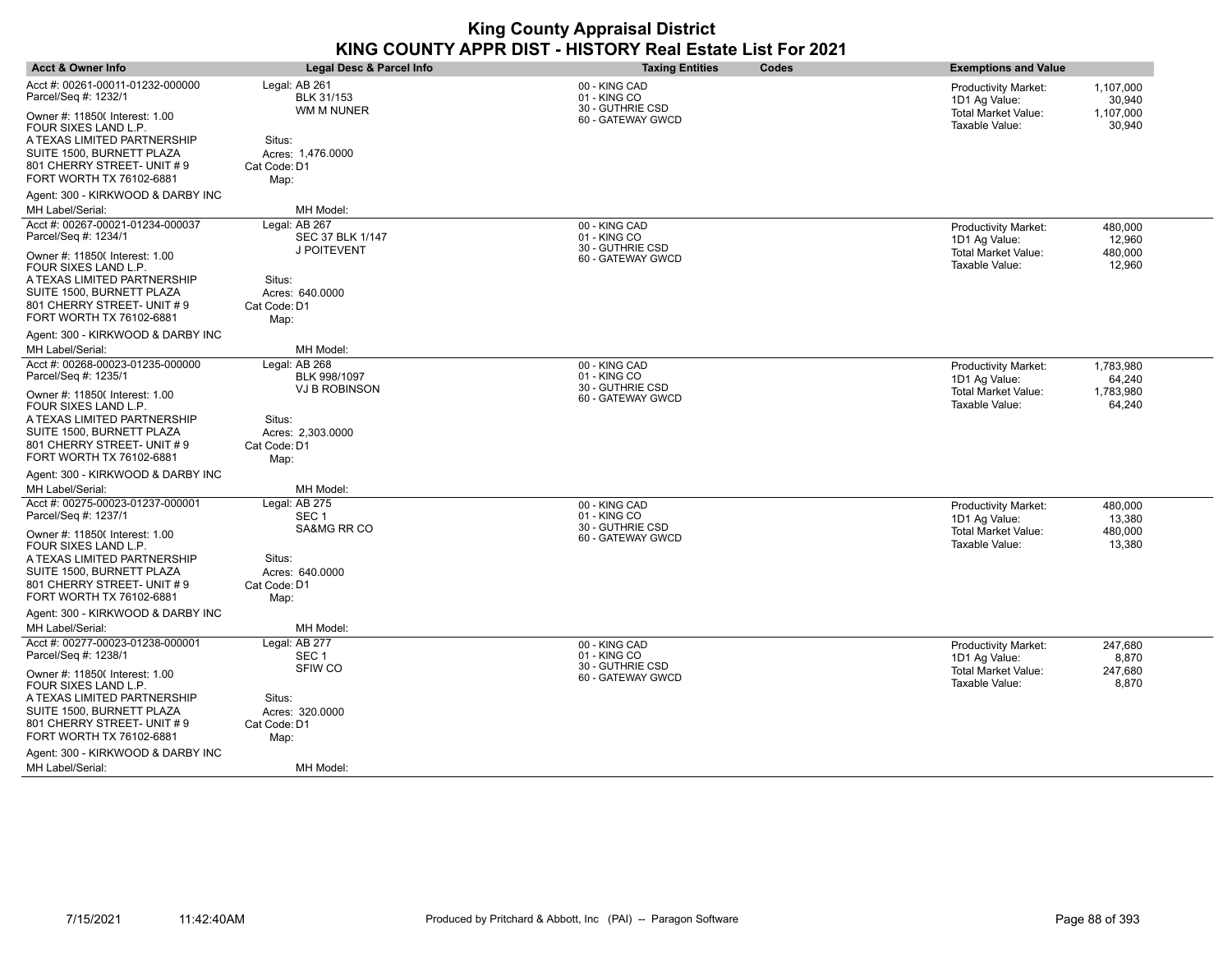| <b>Acct &amp; Owner Info</b>                                                                                                                                                 | <b>Legal Desc &amp; Parcel Info</b>                                                      | <b>Taxing Entities</b><br>Codes                                        | <b>Exemptions and Value</b>                                                                         |
|------------------------------------------------------------------------------------------------------------------------------------------------------------------------------|------------------------------------------------------------------------------------------|------------------------------------------------------------------------|-----------------------------------------------------------------------------------------------------|
| Acct #: 00278-00023-01239-000005<br>Parcel/Seq #: 1239/1                                                                                                                     | Legal: AB 278<br>SEC <sub>5</sub>                                                        | 00 - KING CAD<br>01 - KING CO                                          | Productivity Market:<br>248,000<br>1D1 Ag Value:<br>8.960                                           |
| Owner #: 11850( Interest: 1.00<br>FOUR SIXES LAND L.P.<br>A TEXAS LIMITED PARTNERSHIP<br>SUITE 1500, BURNETT PLAZA<br>801 CHERRY STREET- UNIT #9<br>FORT WORTH TX 76102-6881 | SFIW CO<br>Situs:<br>Acres: 320.0000<br>Cat Code: D1<br>Map:                             | 30 - GUTHRIE CSD<br>60 - GATEWAY GWCD                                  | <b>Total Market Value:</b><br>248,000<br>Taxable Value:<br>8,960                                    |
| Agent: 300 - KIRKWOOD & DARBY INC                                                                                                                                            |                                                                                          |                                                                        |                                                                                                     |
| MH Label/Serial:                                                                                                                                                             | MH Model:                                                                                |                                                                        |                                                                                                     |
| Acct #: 00279-00023-01240-000001<br>Parcel/Seq #: 1240/1                                                                                                                     | Legal: AB 279<br>SEC 1 BLK 71                                                            | 00 - KING CAD<br>01 - KING CO                                          | Productivity Market:<br>233,480<br>6,360<br>1D1 Ag Value:                                           |
| Owner #: 11850( Interest: 1.00<br>FOUR SIXES LAND L.P.<br>A TEXAS LIMITED PARTNERSHIP<br>SUITE 1500, BURNETT PLAZA<br>801 CHERRY STREET- UNIT #9<br>FORT WORTH TX 76102-6881 | SFIW CO<br>Situs:<br>Acres: 311,0000<br>Cat Code: D1<br>Map:                             | 30 - GUTHRIE CSD<br>60 - GATEWAY GWCD                                  | <b>Total Market Value:</b><br>233,480<br>Taxable Value:<br>6,360                                    |
| Agent: 300 - KIRKWOOD & DARBY INC                                                                                                                                            |                                                                                          |                                                                        |                                                                                                     |
| MH Label/Serial:                                                                                                                                                             | MH Model:                                                                                |                                                                        |                                                                                                     |
| Acct #: 00282-00023-01241-000003<br>Parcel/Seq #: 1241/1                                                                                                                     | Legal: AB 282<br>SEC 3 BLK 69                                                            | 00 - KING CAD<br>01 - KING CO<br>30 - GUTHRIE CSD                      | Productivity Market:<br>240,000<br>1D1 Ag Value:<br>6,720                                           |
| Owner #: 11850( Interest: 1.00<br>FOUR SIXES LAND L.P.<br>A TEXAS LIMITED PARTNERSHIP<br>SUITE 1500, BURNETT PLAZA<br>801 CHERRY STREET- UNIT #9<br>FORT WORTH TX 76102-6881 | <b>SFIW CO</b><br>Situs:<br>Acres: 320.0000<br>Cat Code: D1<br>Map:                      | 60 - GATEWAY GWCD                                                      | <b>Total Market Value:</b><br>240,000<br>Taxable Value:<br>6,720                                    |
| Agent: 300 - KIRKWOOD & DARBY INC                                                                                                                                            |                                                                                          |                                                                        |                                                                                                     |
| MH Label/Serial:                                                                                                                                                             | MH Model:                                                                                |                                                                        |                                                                                                     |
| Acct #: 00283-00019-01242-000001<br>Parcel/Seq #: 1242/1<br>Owner #: 11850( Interest: 1.00                                                                                   | Legal: AB 283<br>SEC <sub>1</sub><br>SP RR CO                                            | 00 - KING CAD<br>01 - KING CO<br>30 - GUTHRIE CSD<br>60 - GATEWAY GWCD | Productivity Market:<br>475,150<br>1D1 Ag Value:<br>12,280<br><b>Total Market Value:</b><br>475,150 |
| FOUR SIXES LAND L.P.<br>A TEXAS LIMITED PARTNERSHIP<br>SUITE 1500, BURNETT PLAZA<br>801 CHERRY STREET- UNIT #9<br>FORT WORTH TX 76102-6881                                   | Situs:<br>Acres: 640.0000<br>Cat Code: D1<br>Map:                                        |                                                                        | Taxable Value:<br>12,280                                                                            |
| Agent: 300 - KIRKWOOD & DARBY INC                                                                                                                                            |                                                                                          |                                                                        |                                                                                                     |
| MH Label/Serial:                                                                                                                                                             | MH Model:                                                                                |                                                                        |                                                                                                     |
| Acct #: 00285-00011-01243-000000<br>Parcel/Seq #: 1243/1                                                                                                                     | Legal: IMPROVEMENT ON AB 285<br>SOMERVALL CO SCHOOL LAND                                 | 00 - KING CAD<br>01 - KING CO<br>30 - GUTHRIE CSD                      | 750<br>Land Homesite:<br>52,690<br>Improvement Homesite:                                            |
| Owner #: 118500 Interest: 1.00<br>FOUR SIXES LAND L.P.                                                                                                                       | SEC <sub>3</sub>                                                                         | 60 - GATEWAY GWCD                                                      | 12,060<br>Improvement NonHomesite:<br>Productivity Market:<br>3,312,750                             |
| A TEXAS LIMITED PARTNERSHIP<br>SUITE 1500, BURNETT PLAZA<br>801 CHERRY STREET- UNIT #9<br>FORT WORTH TX 76102-6881                                                           | Situs: 2380 CR 415 GUTHRIE TX 79236<br>Acres: 4,428.0000<br>Cat Code: D1 E D2<br>Map: 11 |                                                                        | 1D1 Ag Value:<br>84,590<br><b>Total Market Value:</b><br>3,378,250<br>Taxable Value:<br>150,090     |
| Agent: 300 - KIRKWOOD & DARBY INC                                                                                                                                            |                                                                                          |                                                                        |                                                                                                     |
| MH Label/Serial:                                                                                                                                                             | MH Model:                                                                                |                                                                        |                                                                                                     |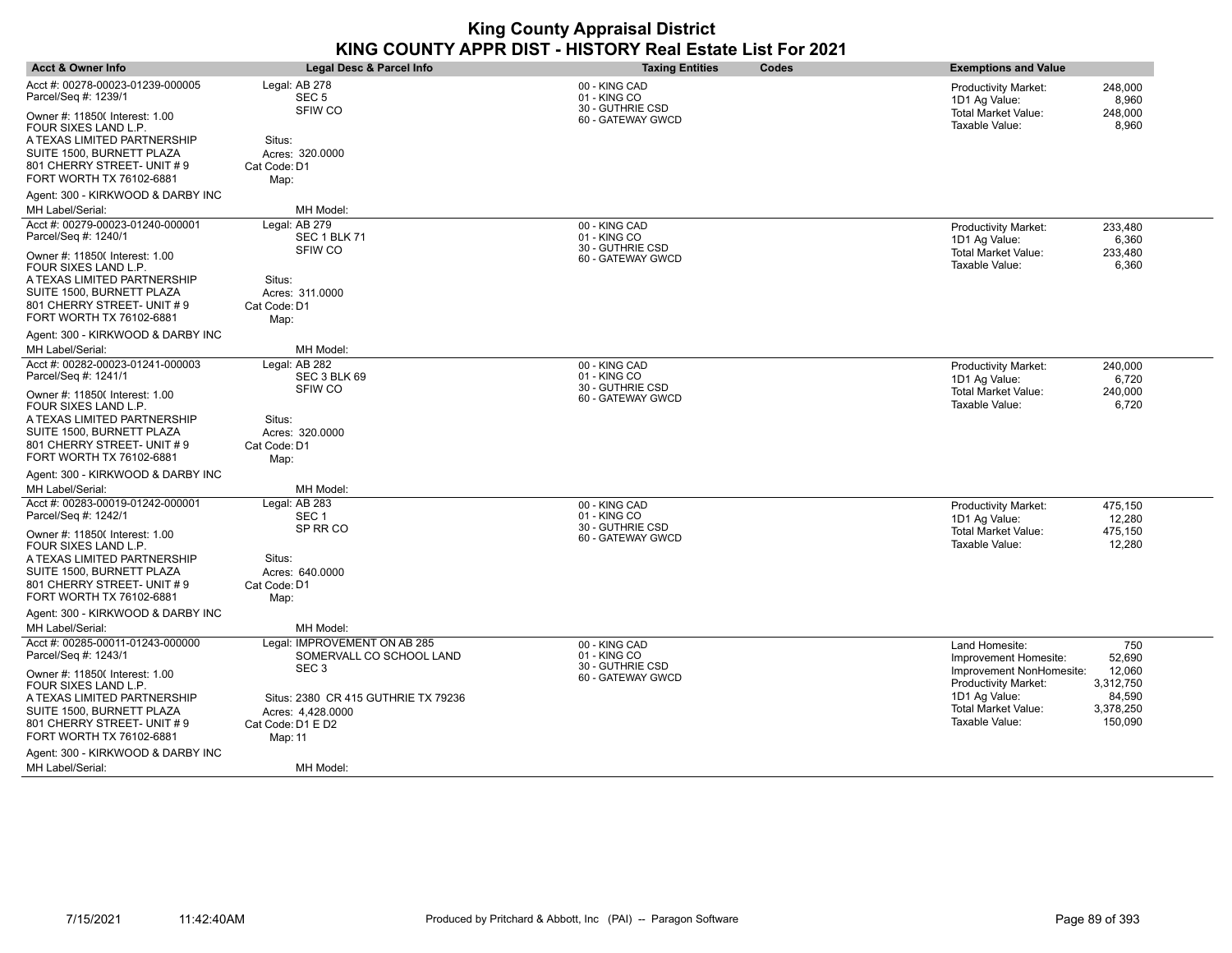| <b>Acct &amp; Owner Info</b>                                                                                                                                                  | <b>Legal Desc &amp; Parcel Info</b>                                             | Codes<br><b>Taxing Entities</b>                   | <b>Exemptions and Value</b>                                                                        |
|-------------------------------------------------------------------------------------------------------------------------------------------------------------------------------|---------------------------------------------------------------------------------|---------------------------------------------------|----------------------------------------------------------------------------------------------------|
| Acct #: 00286-00011-01245-000004<br>Parcel/Seq #: 1245/1                                                                                                                      | Legal: AB 286<br>SEC <sub>4</sub>                                               | 00 - KING CAD<br>01 - KING CO<br>30 - GUTHRIE CSD | <b>Productivity Market:</b><br>3,318,150<br>1D1 Ag Value:<br>84,550                                |
| Owner #: 11850( Interest: 1.00<br>FOUR SIXES LAND L.P.<br>A TEXAS LIMITED PARTNERSHIP<br>SUITE 1500, BURNETT PLAZA<br>801 CHERRY STREET- UNIT # 9<br>FORT WORTH TX 76102-6881 | SOMERVELL CO SCHOOL LAND<br>Situs:<br>Acres: 4,428.0000<br>Cat Code: D1<br>Map: | 60 - GATEWAY GWCD                                 | <b>Total Market Value:</b><br>3,318,150<br>Taxable Value:<br>84,550                                |
| Agent: 300 - KIRKWOOD & DARBY INC<br>MH Label/Serial:                                                                                                                         | MH Model:                                                                       |                                                   |                                                                                                    |
| Acct #: 00287-00009-01246-000002<br>Parcel/Seq #: 1246/1                                                                                                                      | Legal: AB 287<br>SEC 2 BLK 2                                                    | 00 - KING CAD<br>01 - KING CO<br>30 - GUTHRIE CSD | 1,492,500<br><b>Productivity Market:</b><br>40,530<br>1D1 Ag Value:                                |
| Owner #: 11850( Interest: 1.00<br>FOUR SIXES LAND L.P.<br>A TEXAS LIMITED PARTNERSHIP<br>SUITE 1500, BURNETT PLAZA<br>801 CHERRY STREET- UNIT #9                              | SOMERVELL CO SCHOOL LAND<br>Situs:<br>Acres: 1,990.0000<br>Cat Code: D1         | 60 - GATEWAY GWCD                                 | <b>Total Market Value:</b><br>1,492,500<br>Taxable Value:<br>40,530                                |
| FORT WORTH TX 76102-6881                                                                                                                                                      | Map:                                                                            |                                                   |                                                                                                    |
| Agent: 300 - KIRKWOOD & DARBY INC<br>MH Label/Serial:                                                                                                                         | MH Model:                                                                       |                                                   |                                                                                                    |
| Acct #: 00289-00011-01248-000000<br>Parcel/Seq #: 1248/1                                                                                                                      | Legal: AB 289<br><b>BLK 132</b>                                                 | 00 - KING CAD<br>01 - KING CO<br>30 - GUTHRIE CSD | Productivity Market:<br>480,000<br>1D1 Ag Value:<br>13,160                                         |
| Owner #: 11850( Interest: 1.00<br>FOUR SIXES LAND L.P.<br>A TEXAS LIMITED PARTNERSHIP<br>SUITE 1500, BURNETT PLAZA<br>801 CHERRY STREET- UNIT #9<br>FORT WORTH TX 76102-6881  | <b>THOMAS TOBY</b><br>Situs:<br>Acres: 640.0000<br>Cat Code: D1<br>Map:         | 60 - GATEWAY GWCD                                 | 480,000<br>Total Market Value:<br>Taxable Value:<br>13,160                                         |
| Agent: 300 - KIRKWOOD & DARBY INC<br>MH Label/Serial:                                                                                                                         | MH Model:                                                                       |                                                   |                                                                                                    |
| Acct #: 00935-00023-01249-000000<br>Parcel/Seq #: 1249/1                                                                                                                      | Legal: AB 935<br><b>BLK 349</b><br><b>THOMAS TOBY</b>                           | 00 - KING CAD<br>01 - KING CO<br>30 - GUTHRIE CSD | 456.390<br><b>Productivity Market:</b><br>8,180<br>1D1 Ag Value:<br>Total Market Value:<br>456,390 |
| Owner #: 11850( Interest: 1.00<br>FOUR SIXES LAND L.P.<br>A TEXAS LIMITED PARTNERSHIP<br>SUITE 1500, BURNETT PLAZA<br>801 CHERRY STREET- UNIT #9<br>FORT WORTH TX 76102-6881  | Situs:<br>Acres: 629.5000<br>Cat Code: D1<br>Map:                               | 60 - GATEWAY GWCD                                 | Taxable Value:<br>8,180                                                                            |
| Agent: 300 - KIRKWOOD & DARBY INC                                                                                                                                             |                                                                                 |                                                   |                                                                                                    |
| MH Label/Serial:<br>Acct #: 00294-00021-01250-000004<br>Parcel/Seq #: 1250/1                                                                                                  | MH Model:<br>Legal: AB 294<br><b>SEC 4/15</b>                                   | 00 - KING CAD<br>01 - KING CO                     | <b>Productivity Market:</b><br>240,000<br>1D1 Ag Value:<br>6,720                                   |
| Owner #: 11850( Interest: 1.00<br>FOUR SIXES LAND L.P.<br>A TEXAS LIMITED PARTNERSHIP<br>SUITE 1500, BURNETT PLAZA                                                            | J T WILLIAMS<br>Situs:<br>Acres: 320.0000                                       | 30 - GUTHRIE CSD<br>60 - GATEWAY GWCD             | <b>Total Market Value:</b><br>240,000<br>Taxable Value:<br>6,720                                   |
| 801 CHERRY STREET- UNIT #9<br>FORT WORTH TX 76102-6881                                                                                                                        | Cat Code: D1<br>Map:                                                            |                                                   |                                                                                                    |
| Agent: 300 - KIRKWOOD & DARBY INC<br>MH Label/Serial:                                                                                                                         | MH Model:                                                                       |                                                   |                                                                                                    |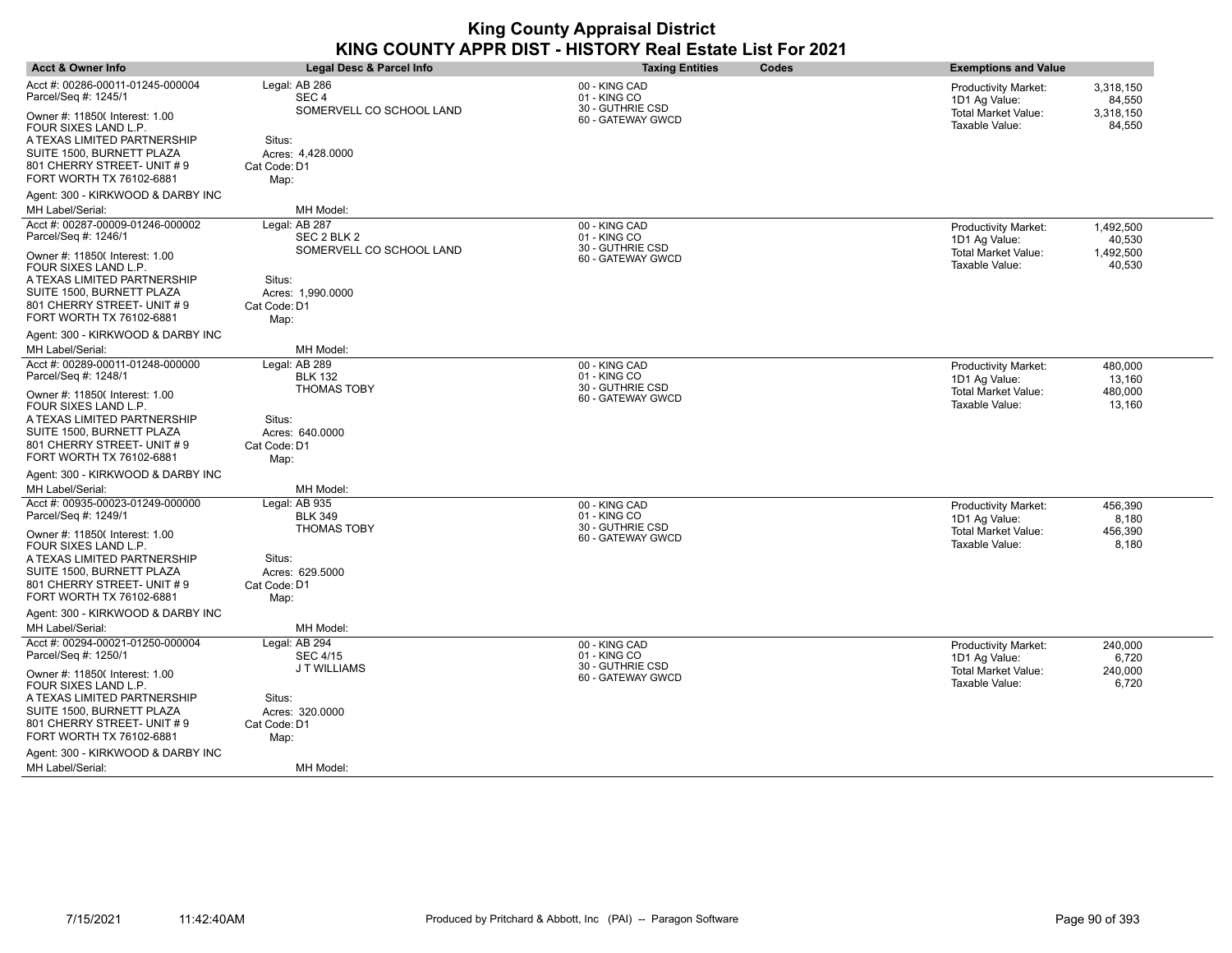| <b>Acct &amp; Owner Info</b>                                                                                                                                                 | Legal Desc & Parcel Info                                                  | <b>Taxing Entities</b>                                                 | Codes | <b>Exemptions and Value</b>                                                                  |                                    |
|------------------------------------------------------------------------------------------------------------------------------------------------------------------------------|---------------------------------------------------------------------------|------------------------------------------------------------------------|-------|----------------------------------------------------------------------------------------------|------------------------------------|
| Acct #: 00304-00023-01251-000019<br>Parcel/Seq #: 1251/1                                                                                                                     | Legal: AB 304<br>SEC 19/124<br>J J CATHRON                                | 00 - KING CAD<br>01 - KING CO<br>30 - GUTHRIE CSD                      |       | Productivity Market:<br>1D1 Ag Value:<br>Total Market Value:                                 | 79,500<br>2,200<br>79,500          |
| Owner #: 11850( Interest: 1.00<br>FOUR SIXES LAND L.P.<br>A TEXAS LIMITED PARTNERSHIP<br>SUITE 1500, BURNETT PLAZA                                                           | Situs:<br>Acres: 106,0000                                                 | 60 - GATEWAY GWCD                                                      |       | Taxable Value:                                                                               | 2,200                              |
| 801 CHERRY STREET- UNIT #9<br>FORT WORTH TX 76102-6881                                                                                                                       | Cat Code: D1<br>Map:                                                      |                                                                        |       |                                                                                              |                                    |
| Agent: 300 - KIRKWOOD & DARBY INC<br>MH Label/Serial:                                                                                                                        | MH Model:                                                                 |                                                                        |       |                                                                                              |                                    |
| Acct #: 00306-00023-01252-000059<br>Parcel/Seq #: 1252/1                                                                                                                     | Legal: AB 306<br>SEC 59 BLK 13/2844                                       | 00 - KING CAD<br>01 - KING CO                                          |       | Productivity Market:<br>1D1 Ag Value:                                                        | 496,000<br>17,920                  |
| Owner #: 11850( Interest: 1.00<br>FOUR SIXES LAND L.P.                                                                                                                       | <b>H&amp;GN RR CO</b>                                                     | 30 - GUTHRIE CSD<br>60 - GATEWAY GWCD                                  |       | Total Market Value:<br>Taxable Value:                                                        | 496,000<br>17,920                  |
| A TEXAS LIMITED PARTNERSHIP<br>SUITE 1500, BURNETT PLAZA<br>801 CHERRY STREET- UNIT #9<br>FORT WORTH TX 76102-6881                                                           | Situs:<br>Acres: 640,0000<br>Cat Code: D1<br>Map:                         |                                                                        |       |                                                                                              |                                    |
| Agent: 300 - KIRKWOOD & DARBY INC                                                                                                                                            |                                                                           |                                                                        |       |                                                                                              |                                    |
| MH Label/Serial:<br>Acct #: 00313-00007-01253-000014<br>Parcel/Seq #: 1253/1                                                                                                 | MH Model:<br>Legal: AB 313<br><b>SEC 14</b>                               | 00 - KING CAD<br>01 - KING CO                                          |       | <b>Productivity Market:</b><br>1D1 Ag Value:                                                 | 32,080<br>1,770                    |
| Owner #: 11850( Interest: 1.00<br>FOUR SIXES LAND L.P.<br>A TEXAS LIMITED PARTNERSHIP<br>SUITE 1500, BURNETT PLAZA<br>801 CHERRY STREET- UNIT #9<br>FORT WORTH TX 76102-6881 | <b>I&amp;GN RR CO</b><br>Situs:<br>Acres: 41.0000<br>Cat Code: D1<br>Map: | 30 - GUTHRIE CSD<br>60 - GATEWAY GWCD                                  |       | Total Market Value:<br>Taxable Value:                                                        | 32,080<br>1,770                    |
| Agent: 300 - KIRKWOOD & DARBY INC                                                                                                                                            |                                                                           |                                                                        |       |                                                                                              |                                    |
| MH Label/Serial:                                                                                                                                                             | MH Model:                                                                 |                                                                        |       |                                                                                              |                                    |
| Acct #: 00318-00031-01254-000001<br>Parcel/Seq #: 1254/1<br>Owner #: 11850( Interest: 1.00<br>FOUR SIXES LAND L.P.                                                           | Legal: AB 318<br><b>SEC 1 BLK 114</b><br>TT RR CO                         | 00 - KING CAD<br>01 - KING CO<br>30 - GUTHRIE CSD<br>60 - GATEWAY GWCD |       | <b>Productivity Market:</b><br>1D1 Ag Value:<br><b>Total Market Value:</b><br>Taxable Value: | 46,280<br>1,300<br>46,280<br>1,300 |
| A TEXAS LIMITED PARTNERSHIP<br>SUITE 1500, BURNETT PLAZA<br>801 CHERRY STREET- UNIT #9<br>FORT WORTH TX 76102-6881                                                           | Situs:<br>Acres: 61.7000<br>Cat Code: D1<br>Map:                          |                                                                        |       |                                                                                              |                                    |
| Agent: 300 - KIRKWOOD & DARBY INC<br>MH Label/Serial:                                                                                                                        | MH Model:                                                                 |                                                                        |       |                                                                                              |                                    |
| Acct #: 00319-00019-01255-000000<br>Parcel/Seq #: 1255/1                                                                                                                     | Legal: AB 319<br><b>BLK 112</b>                                           | 00 - KING CAD<br>01 - KING CO                                          |       | Productivity Market:<br>1D1 Ag Value:                                                        | 464,330<br>9,680                   |
| Owner #: 11850( Interest: 1.00<br>FOUR SIXES LAND L.P.                                                                                                                       | TYLER TAP RR CO                                                           | 30 - GUTHRIE CSD<br>60 - GATEWAY GWCD                                  |       | Total Market Value:<br>Taxable Value:                                                        | 464,330<br>9,680                   |
| A TEXAS LIMITED PARTNERSHIP<br>SUITE 1500, BURNETT PLAZA<br>801 CHERRY STREET- UNIT #9<br>FORT WORTH TX 76102-6881                                                           | Situs:<br>Acres: 640.0000<br>Cat Code: D1<br>Map:                         |                                                                        |       |                                                                                              |                                    |
| Agent: 300 - KIRKWOOD & DARBY INC<br>MH Label/Serial:                                                                                                                        |                                                                           |                                                                        |       |                                                                                              |                                    |
|                                                                                                                                                                              | MH Model:                                                                 |                                                                        |       |                                                                                              |                                    |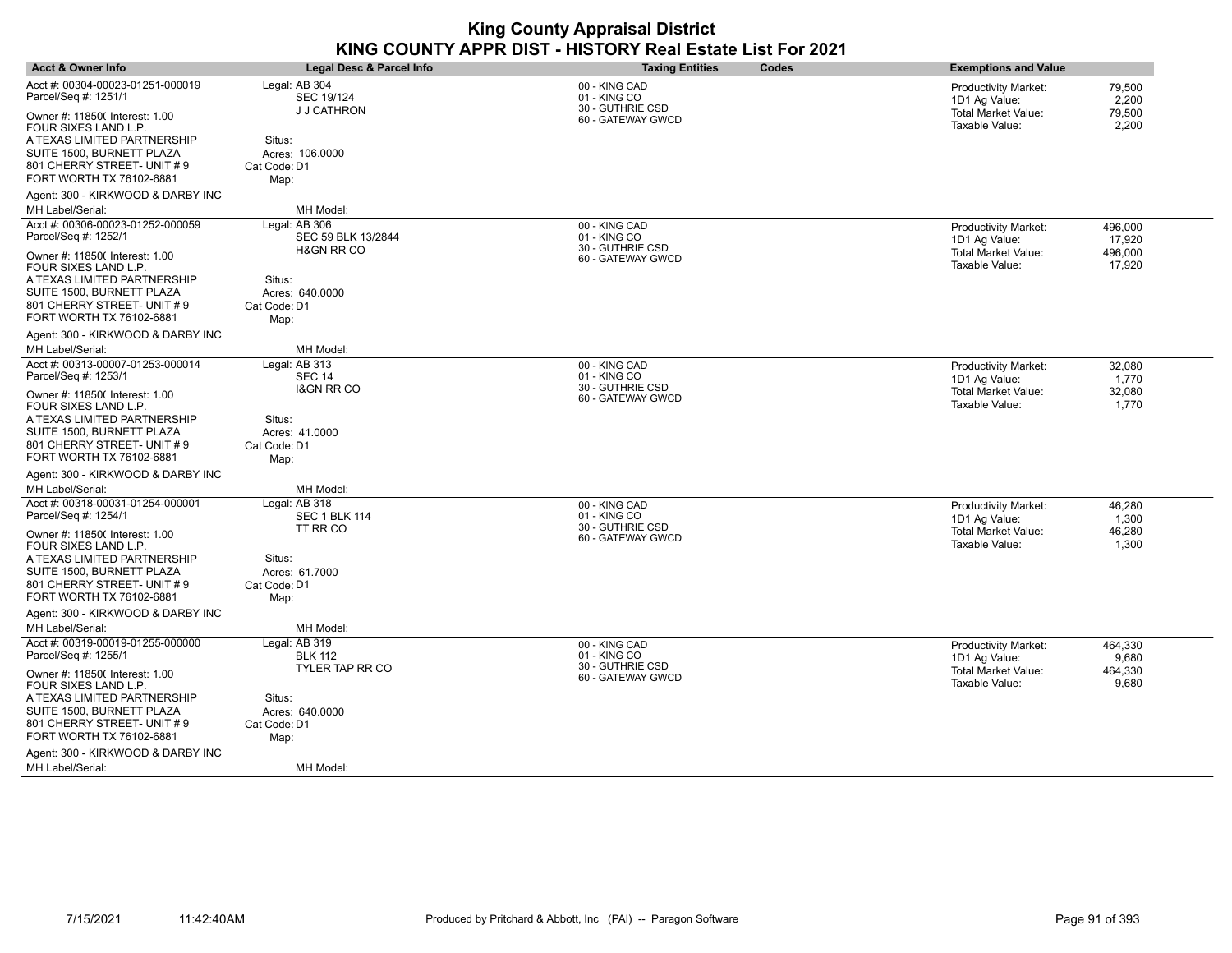| <b>Acct &amp; Owner Info</b>                                                                                                                                                                                                             | <b>Legal Desc &amp; Parcel Info</b>                                                                                   | <b>Taxing Entities</b>                                                 | Codes | <b>Exemptions and Value</b>                                                           |                                        |
|------------------------------------------------------------------------------------------------------------------------------------------------------------------------------------------------------------------------------------------|-----------------------------------------------------------------------------------------------------------------------|------------------------------------------------------------------------|-------|---------------------------------------------------------------------------------------|----------------------------------------|
| Acct #: 00326-00021-01257-000024<br>Parcel/Seq #: 1257/1<br>Owner #: 11850( Interest: 1.00<br>FOUR SIXES LAND L.P.<br>A TEXAS LIMITED PARTNERSHIP<br>SUITE 1500, BURNETT PLAZA<br>801 CHERRY STREET- UNIT #9<br>FORT WORTH TX 76102-6881 | Legal: AB 326<br><b>SEC 24 BLK 3826</b><br><b>I&amp;GN RR CO</b><br>Situs:<br>Acres: 647.1000<br>Cat Code: D1<br>Map: | 00 - KING CAD<br>01 - KING CO<br>30 - GUTHRIE CSD<br>60 - GATEWAY GWCD |       | <b>Productivity Market:</b><br>1D1 Ag Value:<br>Total Market Value:<br>Taxable Value: | 485,330<br>13,590<br>485,330<br>13,590 |
| Agent: 300 - KIRKWOOD & DARBY INC                                                                                                                                                                                                        |                                                                                                                       |                                                                        |       |                                                                                       |                                        |
| MH Label/Serial:                                                                                                                                                                                                                         | MH Model:                                                                                                             |                                                                        |       |                                                                                       |                                        |
| Acct #: 00328-00023-01258-000000<br>Parcel/Seq #: 1258/1                                                                                                                                                                                 | Legal: AB 328<br><b>BLK 98</b><br>MEP&P RR CO                                                                         | 00 - KING CAD<br>01 - KING CO<br>30 - GUTHRIE CSD                      |       | <b>Productivity Market:</b><br>1D1 Ag Value:<br><b>Total Market Value:</b>            | 492,510<br>17,790<br>492,510           |
| Owner #: 11850( Interest: 1.00<br>FOUR SIXES LAND L.P.                                                                                                                                                                                   |                                                                                                                       | 60 - GATEWAY GWCD                                                      |       | Taxable Value:                                                                        | 17,790                                 |
| A TEXAS LIMITED PARTNERSHIP<br>SUITE 1500, BURNETT PLAZA<br>801 CHERRY STREET- UNIT #9<br>FORT WORTH TX 76102-6881                                                                                                                       | Situs:<br>Acres: 635.5000<br>Cat Code: D1<br>Map:                                                                     |                                                                        |       |                                                                                       |                                        |
| Agent: 300 - KIRKWOOD & DARBY INC                                                                                                                                                                                                        |                                                                                                                       |                                                                        |       |                                                                                       |                                        |
| MH Label/Serial:                                                                                                                                                                                                                         | MH Model:                                                                                                             |                                                                        |       |                                                                                       |                                        |
| Acct #: 00472-00031-01262-000016<br>Parcel/Seq #: 1262/1                                                                                                                                                                                 | Legal: AB 472<br><b>SEC 16</b><br><b>R M THOMPSON</b>                                                                 | 00 - KING CAD<br>01 - KING CO<br>30 - GUTHRIE CSD                      |       | Productivity Market:<br>1D1 Ag Value:                                                 | 108,000<br>3,020                       |
| Owner #: 11850( Interest: 1.00<br>FOUR SIXES LAND L.P.<br>A TEXAS LIMITED PARTNERSHIP<br>SUITE 1500, BURNETT PLAZA<br>801 CHERRY STREET- UNIT #9<br>FORT WORTH TX 76102-6881                                                             | Situs:<br>Acres: 144,0000<br>Cat Code: D1<br>Map:                                                                     | 60 - GATEWAY GWCD                                                      |       | Total Market Value:<br>Taxable Value:                                                 | 108,000<br>3,020                       |
| Agent: 300 - KIRKWOOD & DARBY INC                                                                                                                                                                                                        |                                                                                                                       |                                                                        |       |                                                                                       |                                        |
| MH Label/Serial:                                                                                                                                                                                                                         | MH Model:                                                                                                             |                                                                        |       |                                                                                       |                                        |
| Acct #: 00503-00031-01263-000169<br>Parcel/Seq #: 1263/1<br>Owner #: 11850( Interest: 1.00<br>FOUR SIXES LAND L.P.                                                                                                                       | Legal: AB 503<br><b>SEC 169</b><br>R M THOMSON                                                                        | 00 - KING CAD<br>01 - KING CO<br>30 - GUTHRIE CSD<br>60 - GATEWAY GWCD |       | Productivity Market:<br>1D1 Ag Value:<br><b>Total Market Value:</b><br>Taxable Value: | 144,630<br>3,870<br>144,630<br>3,870   |
| A TEXAS LIMITED PARTNERSHIP<br>SUITE 1500, BURNETT PLAZA<br>801 CHERRY STREET- UNIT #9<br>FORT WORTH TX 76102-6881                                                                                                                       | Situs:<br>Acres: 194.0000<br>Cat Code: D1<br>Map:                                                                     |                                                                        |       |                                                                                       |                                        |
| Agent: 300 - KIRKWOOD & DARBY INC                                                                                                                                                                                                        |                                                                                                                       |                                                                        |       |                                                                                       |                                        |
| MH Label/Serial:                                                                                                                                                                                                                         | MH Model:                                                                                                             |                                                                        |       |                                                                                       |                                        |
| Acct #: 00511-00035-01266-000007<br>Parcel/Seq #: 1266/1                                                                                                                                                                                 | Legal: AB 511<br>SEC <sub>7</sub>                                                                                     | 00 - KING CAD<br>01 - KING CO                                          |       | <b>Productivity Market:</b><br>1D1 Ag Value:                                          | 480.000<br>12,160                      |
| Owner #: 11850( Interest: 1.00<br>FOUR SIXES LAND L.P.<br>A TEXAS LIMITED PARTNERSHIP<br>SUITE 1500, BURNETT PLAZA<br>801 CHERRY STREET- UNIT #9                                                                                         | <b>TATHOMSON</b><br>Situs:<br>Acres: 640.0000<br>Cat Code: D1                                                         | 30 - GUTHRIE CSD<br>60 - GATEWAY GWCD                                  |       | <b>Total Market Value:</b><br>Taxable Value:                                          | 480,000<br>12,160                      |
| FORT WORTH TX 76102-6881                                                                                                                                                                                                                 | Map:                                                                                                                  |                                                                        |       |                                                                                       |                                        |
| Agent: 300 - KIRKWOOD & DARBY INC<br>MH Label/Serial:                                                                                                                                                                                    | MH Model:                                                                                                             |                                                                        |       |                                                                                       |                                        |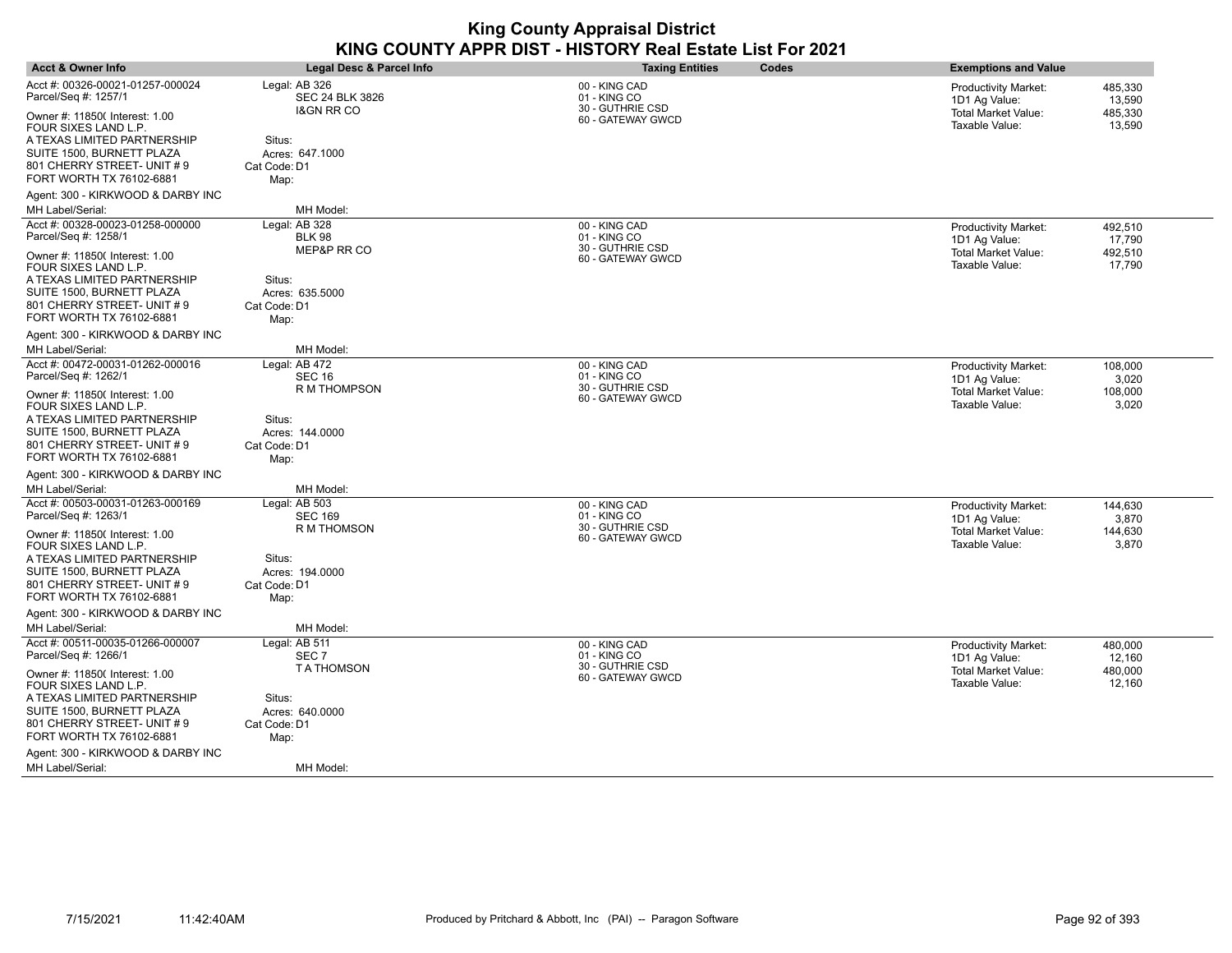| <b>Acct &amp; Owner Info</b>                                                                                       | <b>Legal Desc &amp; Parcel Info</b>                   | <b>Taxing Entities</b>                                | Codes | <b>Exemptions and Value</b>                                   |                             |
|--------------------------------------------------------------------------------------------------------------------|-------------------------------------------------------|-------------------------------------------------------|-------|---------------------------------------------------------------|-----------------------------|
| Acct #: 00512-00035-01267-000008<br>Parcel/Seq #: 1267/1                                                           | Legal: AB 512<br>SEC <sub>8</sub><br><b>TATHOMSON</b> | 00 - KING CAD<br>01 - KING CO<br>30 - GUTHRIE CSD     |       | <b>Productivity Market:</b><br>1D1 Ag Value:                  | 480,000<br>12,160           |
| Owner #: 11850( Interest: 1.00<br>FOUR SIXES LAND L.P.<br>A TEXAS LIMITED PARTNERSHIP                              | Situs:                                                | 60 - GATEWAY GWCD                                     |       | Total Market Value:<br>Taxable Value:                         | 480,000<br>12,160           |
| SUITE 1500, BURNETT PLAZA<br>801 CHERRY STREET- UNIT #9<br>FORT WORTH TX 76102-6881                                | Acres: 640.0000<br>Cat Code: D1<br>Map:               |                                                       |       |                                                               |                             |
| Agent: 300 - KIRKWOOD & DARBY INC<br>MH Label/Serial:                                                              | MH Model:                                             |                                                       |       |                                                               |                             |
| Acct #: 00514-00035-01269-000006<br>Parcel/Seq #: 1269/1                                                           | Legal: AB 514<br>SEC <sub>6</sub>                     | 00 - KING CAD<br>01 - KING CO                         |       | <b>Productivity Market:</b><br>1D1 Ag Value:                  | 480,000<br>12,160           |
| Owner #: 11850( Interest: 1.00<br>FOUR SIXES LAND L.P.                                                             | <b>TATHOMSON</b>                                      | 30 - GUTHRIE CSD<br>60 - GATEWAY GWCD                 |       | <b>Total Market Value:</b><br>Taxable Value:                  | 480,000<br>12,160           |
| A TEXAS LIMITED PARTNERSHIP<br>SUITE 1500, BURNETT PLAZA<br>801 CHERRY STREET- UNIT #9<br>FORT WORTH TX 76102-6881 | Situs:<br>Acres: 640,0000<br>Cat Code: D1<br>Map:     |                                                       |       |                                                               |                             |
| Agent: 300 - KIRKWOOD & DARBY INC                                                                                  |                                                       |                                                       |       |                                                               |                             |
| MH Label/Serial:                                                                                                   | MH Model:                                             |                                                       |       |                                                               |                             |
| Acct #: 00516-00035-01271-000004<br>Parcel/Seq #: 1271/1                                                           | Legal: AB 516<br>SEC <sub>4</sub>                     | 00 - KING CAD<br>01 - KING CO                         |       | <b>Productivity Market:</b><br>1D1 Ag Value:                  | 480,000<br>12,160           |
| Owner #: 11850( Interest: 1.00<br>FOUR SIXES LAND L.P.                                                             | <b>TATHOMSON</b>                                      | 30 - GUTHRIE CSD<br>60 - GATEWAY GWCD                 |       | <b>Total Market Value:</b><br>Taxable Value:                  | 480,000<br>12,160           |
| A TEXAS LIMITED PARTNERSHIP<br>SUITE 1500, BURNETT PLAZA<br>801 CHERRY STREET- UNIT #9<br>FORT WORTH TX 76102-6881 | Situs:<br>Acres: 640.0000<br>Cat Code: D1             |                                                       |       |                                                               |                             |
| Agent: 300 - KIRKWOOD & DARBY INC                                                                                  | Map:                                                  |                                                       |       |                                                               |                             |
| MH Label/Serial:                                                                                                   | MH Model:                                             |                                                       |       |                                                               |                             |
| Acct #: 00519-00035-01274-000005                                                                                   | Legal: AB 519                                         | 00 - KING CAD                                         |       | <b>Productivity Market:</b>                                   | 480,000                     |
| Parcel/Seq #: 1274/1<br>Owner #: 11850( Interest: 1.00<br>FOUR SIXES LAND L.P.                                     | SEC <sub>5</sub><br><b>TATHOMSON</b>                  | 01 - KING CO<br>30 - GUTHRIE CSD<br>60 - GATEWAY GWCD |       | 1D1 Ag Value:<br><b>Total Market Value:</b><br>Taxable Value: | 12,160<br>480,000<br>12,160 |
| A TEXAS LIMITED PARTNERSHIP<br>SUITE 1500, BURNETT PLAZA<br>801 CHERRY STREET- UNIT #9                             | Situs:<br>Acres: 640,0000<br>Cat Code: D1             |                                                       |       |                                                               |                             |
| FORT WORTH TX 76102-6881<br>Agent: 300 - KIRKWOOD & DARBY INC                                                      | Map:                                                  |                                                       |       |                                                               |                             |
| MH Label/Serial:                                                                                                   | MH Model:                                             |                                                       |       |                                                               |                             |
| Acct #: 00520-00035-01275-000003<br>Parcel/Seq #: 1275/1                                                           | Legal: AB 520<br>SEC <sub>3</sub>                     | 00 - KING CAD<br>01 - KING CO<br>30 - GUTHRIE CSD     |       | Productivity Market:<br>1D1 Ag Value:                         | 480,000<br>12,160           |
| Owner #: 11850( Interest: 1.00<br>FOUR SIXES LAND L.P.                                                             | <b>TATHOMSON</b>                                      | 60 - GATEWAY GWCD                                     |       | <b>Total Market Value:</b><br>Taxable Value:                  | 480,000<br>12,160           |
| A TEXAS LIMITED PARTNERSHIP<br>SUITE 1500, BURNETT PLAZA                                                           | Situs:<br>Acres: 640.0000                             |                                                       |       |                                                               |                             |
| 801 CHERRY STREET- UNIT #9<br>FORT WORTH TX 76102-6881                                                             | Cat Code: D1<br>Map:                                  |                                                       |       |                                                               |                             |
| Agent: 300 - KIRKWOOD & DARBY INC                                                                                  |                                                       |                                                       |       |                                                               |                             |
| MH Label/Serial:                                                                                                   | MH Model:                                             |                                                       |       |                                                               |                             |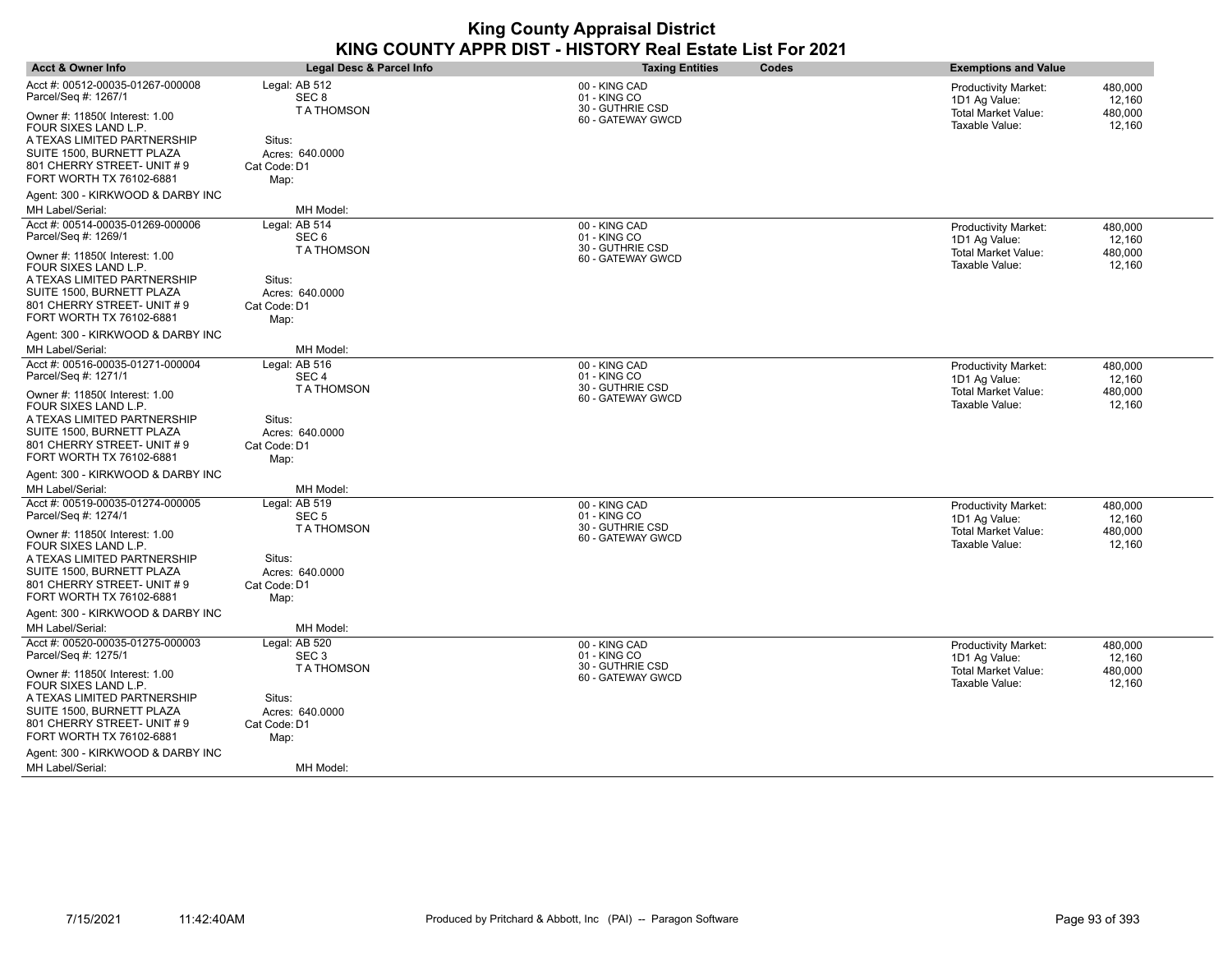| <b>Acct &amp; Owner Info</b>                                                                                                                                                                                  | Legal Desc & Parcel Info                                                                           | <b>Taxing Entities</b>                                                 | Codes | <b>Exemptions and Value</b>                                                           |                                        |
|---------------------------------------------------------------------------------------------------------------------------------------------------------------------------------------------------------------|----------------------------------------------------------------------------------------------------|------------------------------------------------------------------------|-------|---------------------------------------------------------------------------------------|----------------------------------------|
| Acct #: 00523-00035-01278-000009<br>Parcel/Seq #: 1278/1                                                                                                                                                      | Legal: AB 523<br>SEC <sub>9</sub>                                                                  | 00 - KING CAD<br>01 - KING CO<br>30 - GUTHRIE CSD                      |       | <b>Productivity Market:</b><br>1D1 Ag Value:                                          | 480,000<br>12,580                      |
| Owner #: 11850( Interest: 1.00<br>FOUR SIXES LAND L.P.<br>A TEXAS LIMITED PARTNERSHIP<br>SUITE 1500, BURNETT PLAZA<br>801 CHERRY STREET- UNIT # 9<br>FORT WORTH TX 76102-6881                                 | <b>TATHOMSON</b><br>Situs:<br>Acres: 640,0000<br>Cat Code: D1                                      | 60 - GATEWAY GWCD                                                      |       | Total Market Value:<br>Taxable Value:                                                 | 480,000<br>12,580                      |
| Agent: 300 - KIRKWOOD & DARBY INC                                                                                                                                                                             | Map:                                                                                               |                                                                        |       |                                                                                       |                                        |
| MH Label/Serial:                                                                                                                                                                                              | MH Model:                                                                                          |                                                                        |       |                                                                                       |                                        |
| Acct #: 00524-00035-01279-000001<br>Parcel/Seq #: 1279/1                                                                                                                                                      | Legal: AB 524<br>SEC <sub>1</sub>                                                                  | 00 - KING CAD<br>01 - KING CO                                          |       | <b>Productivity Market:</b><br>1D1 Ag Value:                                          | 480,000<br>12,300                      |
| Owner #: 11850( Interest: 1.00<br>FOUR SIXES LAND L.P.                                                                                                                                                        | <b>TATHOMSON</b>                                                                                   | 30 - GUTHRIE CSD<br>60 - GATEWAY GWCD                                  |       | <b>Total Market Value:</b><br>Taxable Value:                                          | 480,000<br>12,300                      |
| A TEXAS LIMITED PARTNERSHIP<br>SUITE 1500, BURNETT PLAZA<br>801 CHERRY STREET- UNIT # 9<br>FORT WORTH TX 76102-6881                                                                                           | Situs:<br>Acres: 640.0000<br>Cat Code: D1<br>Map:                                                  |                                                                        |       |                                                                                       |                                        |
| Agent: 300 - KIRKWOOD & DARBY INC                                                                                                                                                                             |                                                                                                    |                                                                        |       |                                                                                       |                                        |
| MH Label/Serial:                                                                                                                                                                                              | MH Model:                                                                                          |                                                                        |       |                                                                                       |                                        |
| Acct #: 00530-00035-01285-000002<br>Parcel/Seq #: 1285/1                                                                                                                                                      | Legal: AB 530<br>SEC <sub>2</sub><br>R M THOMSON                                                   | 00 - KING CAD<br>01 - KING CO<br>30 - GUTHRIE CSD                      |       | <b>Productivity Market:</b><br>1D1 Ag Value:                                          | 480,000<br>12,160                      |
| Owner #: 11850( Interest: 1.00<br>FOUR SIXES LAND L.P.<br>A TEXAS LIMITED PARTNERSHIP<br>SUITE 1500, BURNETT PLAZA<br>801 CHERRY STREET- UNIT #9<br>FORT WORTH TX 76102-6881                                  | Situs:<br>Acres: 640,0000<br>Cat Code: D1<br>Map:                                                  | 60 - GATEWAY GWCD                                                      |       | Total Market Value:<br>Taxable Value:                                                 | 480,000<br>12,160                      |
| Agent: 300 - KIRKWOOD & DARBY INC                                                                                                                                                                             |                                                                                                    |                                                                        |       |                                                                                       |                                        |
| MH Label/Serial:                                                                                                                                                                                              | MH Model:                                                                                          |                                                                        |       |                                                                                       |                                        |
| Acct #: 00544-00009-01286-000004<br>Parcel/Seq #: 1286/1<br>Owner #: 11850( Interest: 1.00<br>FOUR SIXES LAND L.P.<br>A TEXAS LIMITED PARTNERSHIP<br>SUITE 1500, BURNETT PLAZA<br>801 CHERRY STREET- UNIT # 9 | Legal: AB 544<br>SEC <sub>4</sub><br><b>I WARNETT</b><br>Situs:<br>Acres: 640.0000<br>Cat Code: D1 | 00 - KING CAD<br>01 - KING CO<br>30 - GUTHRIE CSD<br>60 - GATEWAY GWCD |       | <b>Productivity Market:</b><br>1D1 Ag Value:<br>Total Market Value:<br>Taxable Value: | 480,000<br>12,180<br>480,000<br>12,180 |
| FORT WORTH TX 76102-6881                                                                                                                                                                                      | Map:                                                                                               |                                                                        |       |                                                                                       |                                        |
| Agent: 300 - KIRKWOOD & DARBY INC<br>MH Label/Serial:                                                                                                                                                         | MH Model:                                                                                          |                                                                        |       |                                                                                       |                                        |
| Acct #: 00545-00019-01287-000000<br>Parcel/Seq #: 1287/1                                                                                                                                                      | Legal: AB 545<br><b>BLK 422/2</b>                                                                  | 00 - KING CAD<br>01 - KING CO                                          |       | <b>Productivity Market:</b><br>1D1 Ag Value:                                          | 473,930<br>11,880                      |
| Owner #: 11850( Interest: 1.00<br>FOUR SIXES LAND L.P.<br>A TEXAS LIMITED PARTNERSHIP<br>SUITE 1500, BURNETT PLAZA<br>801 CHERRY STREET- UNIT # 9<br>FORT WORTH TX 76102-6881                                 | <b>I W ARNETT</b><br>Situs:<br>Acres: 640.0000<br>Cat Code: D1<br>Map:                             | 30 - GUTHRIE CSD<br>60 - GATEWAY GWCD                                  |       | Total Market Value:<br>Taxable Value:                                                 | 473,930<br>11,880                      |
| Agent: 300 - KIRKWOOD & DARBY INC                                                                                                                                                                             |                                                                                                    |                                                                        |       |                                                                                       |                                        |
| MH Label/Serial:                                                                                                                                                                                              | MH Model:                                                                                          |                                                                        |       |                                                                                       |                                        |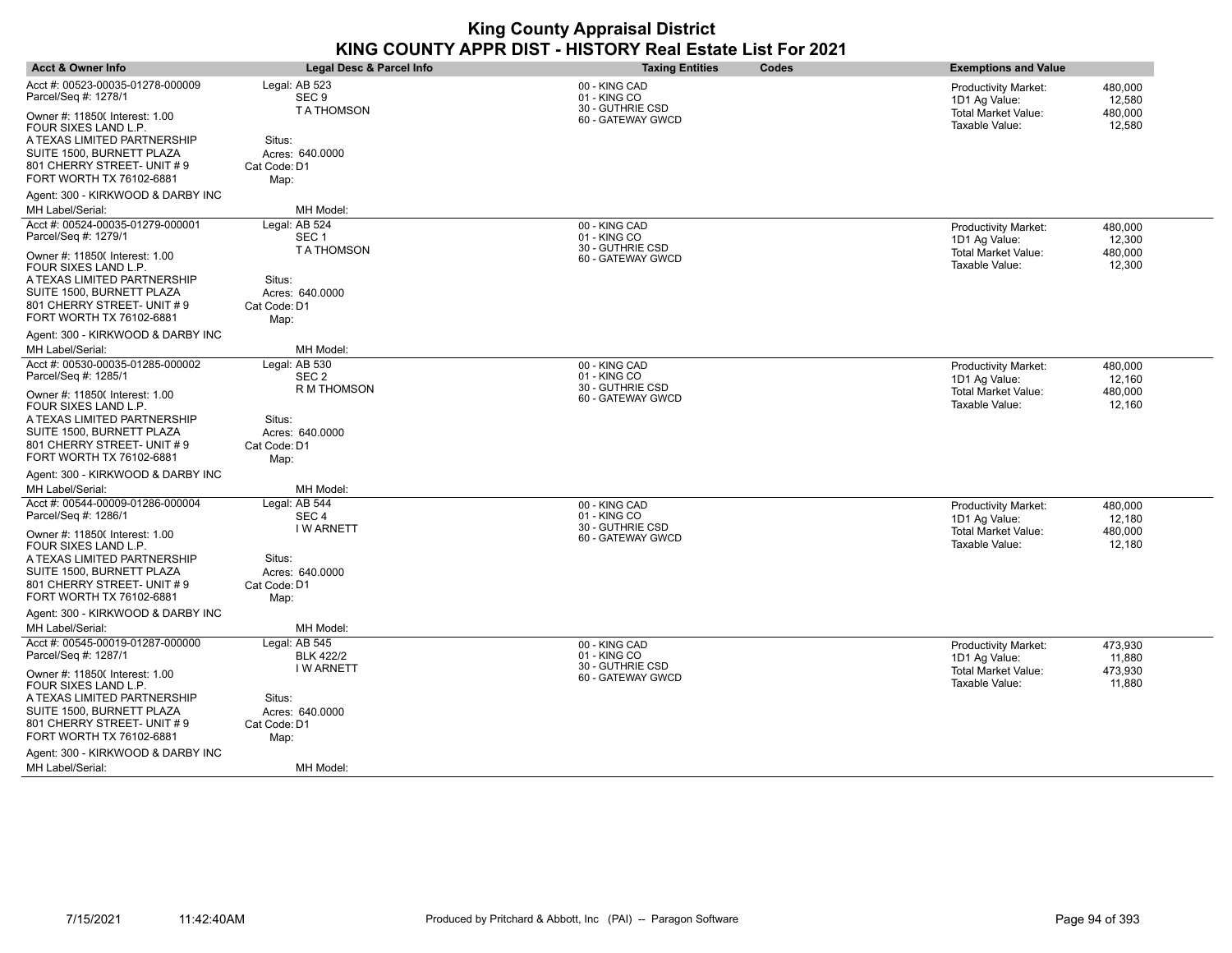| <b>Acct &amp; Owner Info</b>                                                               | Legal Desc & Parcel Info                          | <b>Taxing Entities</b><br>Codes                   | <b>Exemptions and Value</b>                                                                         |
|--------------------------------------------------------------------------------------------|---------------------------------------------------|---------------------------------------------------|-----------------------------------------------------------------------------------------------------|
| Acct #: 00546-00009-01288-000002<br>Parcel/Seq #: 1288/1                                   | Legal: AB 546<br>SEC <sub>2</sub>                 | 00 - KING CAD<br>01 - KING CO                     | <b>Productivity Market:</b><br>480,000<br>1D1 Ag Value:<br>13,440                                   |
| Owner #: 11850( Interest: 1.00<br>FOUR SIXES LAND L.P.                                     | <b>IWARNETT</b>                                   | 30 - GUTHRIE CSD<br>60 - GATEWAY GWCD             | Total Market Value:<br>480,000<br>Taxable Value:<br>13,440                                          |
| A TEXAS LIMITED PARTNERSHIP<br>SUITE 1500, BURNETT PLAZA<br>801 CHERRY STREET- UNIT #9     | Situs:<br>Acres: 640.0000<br>Cat Code: D1         |                                                   |                                                                                                     |
| FORT WORTH TX 76102-6881                                                                   | Map:                                              |                                                   |                                                                                                     |
| Agent: 300 - KIRKWOOD & DARBY INC<br>MH Label/Serial:                                      | MH Model:                                         |                                                   |                                                                                                     |
| Acct #: 00547-00021-01289-000040<br>Parcel/Seq #: 1289/1                                   | Legal: AB 547<br><b>SEC 40</b>                    | 00 - KING CAD<br>01 - KING CO                     | <b>Productivity Market:</b><br>480,000<br>13,440<br>1D1 Ag Value:                                   |
| Owner #: 11850( Interest: 1.00<br>FOUR SIXES LAND L.P.                                     | <b>IWARNETT</b>                                   | 30 - GUTHRIE CSD<br>60 - GATEWAY GWCD             | <b>Total Market Value:</b><br>480,000<br>Taxable Value:<br>13,440                                   |
| A TEXAS LIMITED PARTNERSHIP<br>SUITE 1500, BURNETT PLAZA                                   | Situs:<br>Acres: 640.0000                         |                                                   |                                                                                                     |
| 801 CHERRY STREET- UNIT # 9<br>FORT WORTH TX 76102-6881                                    | Cat Code: D1<br>Map:                              |                                                   |                                                                                                     |
| Agent: 300 - KIRKWOOD & DARBY INC                                                          |                                                   |                                                   |                                                                                                     |
| MH Label/Serial:                                                                           | MH Model:                                         |                                                   |                                                                                                     |
| Acct #: 00548-00023-01290-000002<br>Parcel/Seq #: 1290/1                                   | Legal: AB 548<br>SEC 2 BLK 71                     | 00 - KING CAD<br>01 - KING CO                     | <b>Productivity Market:</b><br>241,380<br>1D1 Ag Value:<br>6,790                                    |
| Owner #: 11850( Interest: 1.00<br>FOUR SIXES LAND L.P.                                     | <b>IWARNETT</b>                                   | 30 - GUTHRIE CSD<br>60 - GATEWAY GWCD             | Total Market Value:<br>241,380<br>Taxable Value:<br>6,790                                           |
| A TEXAS LIMITED PARTNERSHIP<br>SUITE 1500, BURNETT PLAZA                                   | Situs:<br>Acres: 320.0000                         |                                                   |                                                                                                     |
| 801 CHERRY STREET- UNIT # 9<br>FORT WORTH TX 76102-6881                                    | Cat Code: D1<br>Map:                              |                                                   |                                                                                                     |
| Agent: 300 - KIRKWOOD & DARBY INC                                                          |                                                   |                                                   |                                                                                                     |
| MH Label/Serial:                                                                           | MH Model:                                         |                                                   |                                                                                                     |
| Acct #: 00549-00031-01291-000030<br>Parcel/Seq #: 1291/1<br>Owner #: 11850( Interest: 1.00 | Legal: AB 549<br><b>SEC 30</b><br><b>A ARNETT</b> | 00 - KING CAD<br>01 - KING CO<br>30 - GUTHRIE CSD | <b>Productivity Market:</b><br>468,900<br>10,780<br>1D1 Ag Value:<br>Total Market Value:<br>468,900 |
| FOUR SIXES LAND L.P.<br>A TEXAS LIMITED PARTNERSHIP                                        | Situs:                                            | 60 - GATEWAY GWCD                                 | Taxable Value:<br>10,780                                                                            |
| SUITE 1500, BURNETT PLAZA<br>801 CHERRY STREET- UNIT # 9                                   | Acres: 640.0000<br>Cat Code: D1                   |                                                   |                                                                                                     |
| FORT WORTH TX 76102-6881                                                                   | Map:                                              |                                                   |                                                                                                     |
| Agent: 300 - KIRKWOOD & DARBY INC                                                          |                                                   |                                                   |                                                                                                     |
| MH Label/Serial:<br>Acct #: 00550-00023-01292-000032                                       | MH Model:<br>Legal: AB 550                        |                                                   |                                                                                                     |
| Parcel/Seq #: 1292/1                                                                       | SEC 32                                            | 00 - KING CAD<br>01 - KING CO                     | <b>Productivity Market:</b><br>480,000<br>12,160<br>1D1 Ag Value:                                   |
| Owner #: 11850( Interest: 1.00<br>FOUR SIXES LAND L.P.                                     | <b>LEWIS DRYFORS</b>                              | 30 - GUTHRIE CSD<br>60 - GATEWAY GWCD             | <b>Total Market Value:</b><br>480,000<br>Taxable Value:<br>12,160                                   |
| A TEXAS LIMITED PARTNERSHIP                                                                | Situs:                                            |                                                   |                                                                                                     |
| SUITE 1500, BURNETT PLAZA<br>801 CHERRY STREET- UNIT # 9<br>FORT WORTH TX 76102-6881       | Acres: 640.0000<br>Cat Code: D1                   |                                                   |                                                                                                     |
| Agent: 300 - KIRKWOOD & DARBY INC                                                          | Map:                                              |                                                   |                                                                                                     |
| MH Label/Serial:                                                                           | MH Model:                                         |                                                   |                                                                                                     |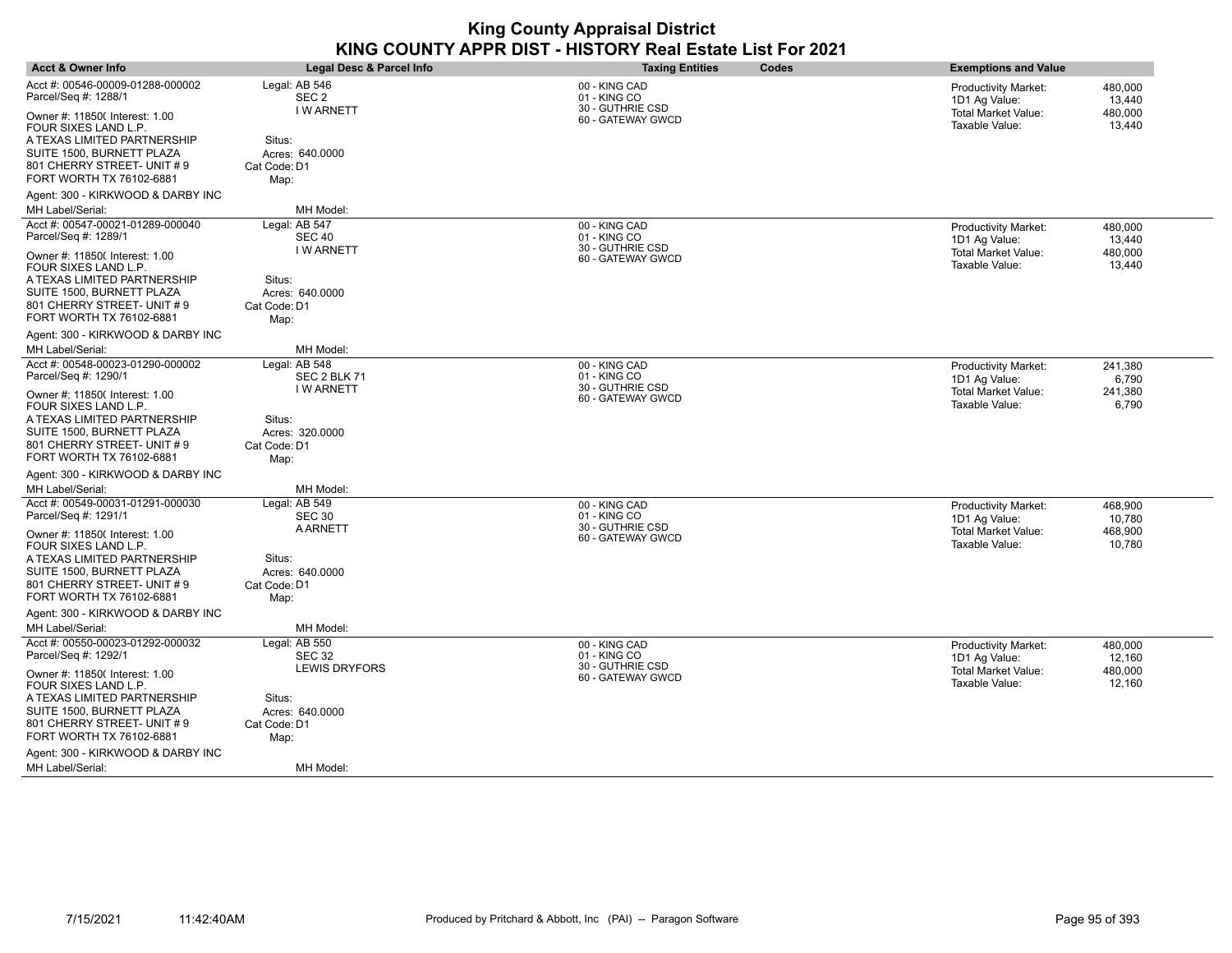| <b>Acct &amp; Owner Info</b>                             | Legal Desc & Parcel Info               | <b>Taxing Entities</b><br>Codes                   | <b>Exemptions and Value</b>                                                                  |
|----------------------------------------------------------|----------------------------------------|---------------------------------------------------|----------------------------------------------------------------------------------------------|
| Acct #: 00551-00021-01293-000068<br>Parcel/Seq #: 1293/1 | Legal: AB 551<br>SEC <sub>68</sub>     | 00 - KING CAD<br>01 - KING CO<br>30 - GUTHRIE CSD | <b>Productivity Market:</b><br>480,000<br>1D1 Ag Value:<br>12,160                            |
| Owner #: 11850( Interest: 1.00<br>FOUR SIXES LAND L.P.   | <b>LEWIS DRYFOOS</b>                   | 60 - GATEWAY GWCD                                 | <b>Total Market Value:</b><br>480,000<br>Taxable Value:<br>12,160                            |
| A TEXAS LIMITED PARTNERSHIP<br>SUITE 1500, BURNETT PLAZA | Situs:<br>Acres: 640,0000              |                                                   |                                                                                              |
| 801 CHERRY STREET- UNIT # 9<br>FORT WORTH TX 76102-6881  | Cat Code: D1<br>Map:                   |                                                   |                                                                                              |
| Agent: 300 - KIRKWOOD & DARBY INC<br>MH Label/Serial:    | MH Model:                              |                                                   |                                                                                              |
| Acct #: 00557-00023-01297-000001<br>Parcel/Seq #: 1297/1 | Legal: AB 557<br>SEC <sub>1</sub>      | 00 - KING CAD<br>01 - KING CO                     | <b>Productivity Market:</b><br>480,000                                                       |
| Owner #: 11850( Interest: 1.00<br>FOUR SIXES LAND L.P.   | <b>SAM LAZARUS</b>                     | 30 - GUTHRIE CSD<br>60 - GATEWAY GWCD             | 1D1 Ag Value:<br>12,600<br><b>Total Market Value:</b><br>480,000<br>Taxable Value:<br>12,600 |
| A TEXAS LIMITED PARTNERSHIP                              | Situs:                                 |                                                   |                                                                                              |
| SUITE 1500, BURNETT PLAZA<br>801 CHERRY STREET- UNIT # 9 | Acres: 640.0000<br>Cat Code: D1        |                                                   |                                                                                              |
| FORT WORTH TX 76102-6881                                 | Map:                                   |                                                   |                                                                                              |
| Agent: 300 - KIRKWOOD & DARBY INC                        |                                        |                                                   |                                                                                              |
| MH Label/Serial:                                         | MH Model:                              |                                                   |                                                                                              |
| Acct #: 00558-00023-01298-000002<br>Parcel/Seq #: 1298/1 | Legal: AB 558<br>SEC <sub>2</sub>      | 00 - KING CAD<br>01 - KING CO                     | <b>Productivity Market:</b><br>485,150<br>14,050<br>1D1 Ag Value:                            |
| Owner #: 11850( Interest: 1.00<br>FOUR SIXES LAND L.P.   | <b>SAM LAZARUS</b>                     | 30 - GUTHRIE CSD<br>60 - GATEWAY GWCD             | 485,150<br>Total Market Value:<br>Taxable Value:<br>14,050                                   |
| A TEXAS LIMITED PARTNERSHIP                              | Situs:                                 |                                                   |                                                                                              |
| SUITE 1500, BURNETT PLAZA<br>801 CHERRY STREET- UNIT # 9 | Acres: 640.0000                        |                                                   |                                                                                              |
| FORT WORTH TX 76102-6881                                 | Cat Code: D1<br>Map:                   |                                                   |                                                                                              |
| Agent: 300 - KIRKWOOD & DARBY INC                        |                                        |                                                   |                                                                                              |
| MH Label/Serial:                                         | MH Model:                              |                                                   |                                                                                              |
| Acct #: 00559-00019-01299-000002                         | Legal: AB 559                          | 00 - KING CAD                                     | <b>Productivity Market:</b><br>480,000                                                       |
| Parcel/Seq #: 1299/1                                     | SEC <sub>2</sub><br><b>SAM LAZARUS</b> | 01 - KING CO<br>30 - GUTHRIE CSD                  | 13,440<br>1D1 Ag Value:<br>480,000<br>Total Market Value:                                    |
| Owner #: 11850( Interest: 1.00<br>FOUR SIXES LAND L.P.   |                                        | 60 - GATEWAY GWCD                                 | Taxable Value:<br>13,440                                                                     |
| A TEXAS LIMITED PARTNERSHIP                              | Situs:                                 |                                                   |                                                                                              |
| SUITE 1500, BURNETT PLAZA                                | Acres: 640.0000                        |                                                   |                                                                                              |
| 801 CHERRY STREET- UNIT # 9<br>FORT WORTH TX 76102-6881  | Cat Code: D1                           |                                                   |                                                                                              |
| Agent: 300 - KIRKWOOD & DARBY INC                        | Map:                                   |                                                   |                                                                                              |
| MH Label/Serial:                                         | MH Model:                              |                                                   |                                                                                              |
| Acct #: 00560-00019-01300-000003                         | Legal: AB 560                          | 00 - KING CAD                                     | <b>Productivity Market:</b><br>476,250                                                       |
| Parcel/Seq #: 1300/1                                     | SEC <sub>3</sub>                       | 01 - KING CO<br>30 - GUTHRIE CSD                  | 1D1 Ag Value:<br>12,540                                                                      |
| Owner #: 11850( Interest: 1.00<br>FOUR SIXES LAND L.P.   | <b>SAM LAZARUS</b>                     | 60 - GATEWAY GWCD                                 | Total Market Value:<br>476,250<br>Taxable Value:<br>12,540                                   |
| A TEXAS LIMITED PARTNERSHIP                              | Situs:                                 |                                                   |                                                                                              |
| SUITE 1500, BURNETT PLAZA<br>801 CHERRY STREET- UNIT # 9 | Acres: 640.0000<br>Cat Code: D1        |                                                   |                                                                                              |
| FORT WORTH TX 76102-6881                                 | Map:                                   |                                                   |                                                                                              |
| Agent: 300 - KIRKWOOD & DARBY INC                        |                                        |                                                   |                                                                                              |
| MH Label/Serial:                                         | MH Model:                              |                                                   |                                                                                              |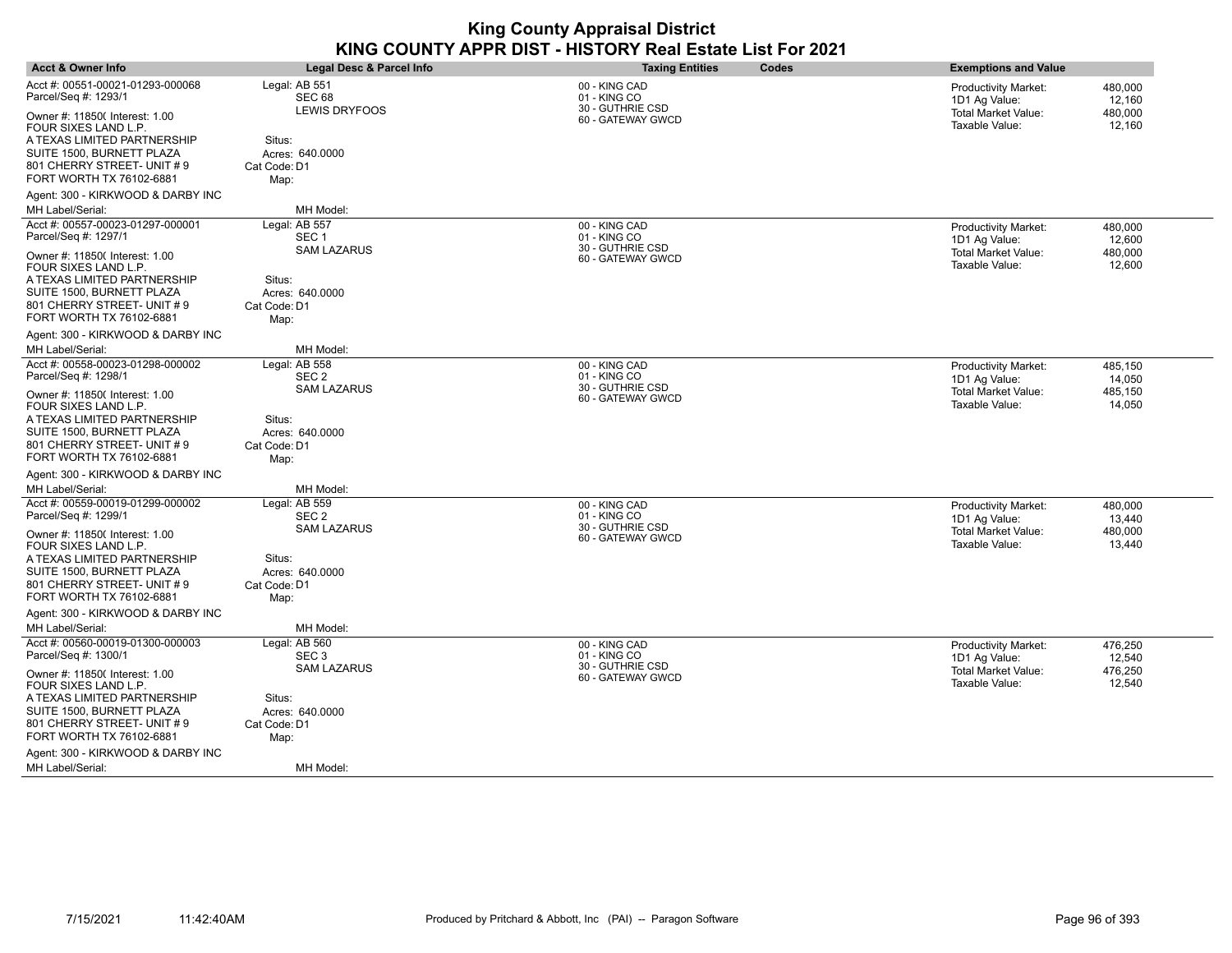| <b>Acct &amp; Owner Info</b>                                                                                                                                                 | <b>Legal Desc &amp; Parcel Info</b>                                     | <b>Taxing Entities</b>                                                 | Codes | <b>Exemptions and Value</b>                                                    |                                        |
|------------------------------------------------------------------------------------------------------------------------------------------------------------------------------|-------------------------------------------------------------------------|------------------------------------------------------------------------|-------|--------------------------------------------------------------------------------|----------------------------------------|
| Acct #: 00561-00019-01301-000005<br>Parcel/Seq #: 1301/1                                                                                                                     | Legal: AB 561<br>SEC <sub>5</sub><br><b>SAM LAZARUS</b>                 | 00 - KING CAD<br>01 - KING CO<br>30 - GUTHRIE CSD                      |       | <b>Productivity Market:</b><br>1D1 Ag Value:<br>Total Market Value:            | 467,430<br>10,250<br>467,430           |
| Owner #: 11850( Interest: 1.00<br>FOUR SIXES LAND L.P.<br>A TEXAS LIMITED PARTNERSHIP<br>SUITE 1500, BURNETT PLAZA<br>801 CHERRY STREET- UNIT #9<br>FORT WORTH TX 76102-6881 | Situs:<br>Acres: 640,0000<br>Cat Code: D1<br>Map:                       | 60 - GATEWAY GWCD                                                      |       | Taxable Value:                                                                 | 10,250                                 |
| Agent: 300 - KIRKWOOD & DARBY INC<br>MH Label/Serial:                                                                                                                        | MH Model:                                                               |                                                                        |       |                                                                                |                                        |
| Acct #: 00562-00019-01302-000006<br>Parcel/Seq #: 1302/1                                                                                                                     | Legal: AB 562<br>SEC <sub>6</sub>                                       | 00 - KING CAD<br>01 - KING CO                                          |       | <b>Productivity Market:</b><br>1D1 Ag Value:                                   | 472,300<br>11,230                      |
| Owner #: 11850( Interest: 1.00<br>FOUR SIXES LAND L.P.                                                                                                                       | <b>SAM LAZARUS</b>                                                      | 30 - GUTHRIE CSD<br>60 - GATEWAY GWCD                                  |       | <b>Total Market Value:</b><br>Taxable Value:                                   | 472,300<br>11,230                      |
| A TEXAS LIMITED PARTNERSHIP<br>SUITE 1500, BURNETT PLAZA<br>801 CHERRY STREET- UNIT #9<br>FORT WORTH TX 76102-6881                                                           | Situs:<br>Acres: 640.0000<br>Cat Code: D1<br>Map:                       |                                                                        |       |                                                                                |                                        |
| Agent: 300 - KIRKWOOD & DARBY INC                                                                                                                                            |                                                                         |                                                                        |       |                                                                                |                                        |
| MH Label/Serial:                                                                                                                                                             | MH Model:                                                               |                                                                        |       |                                                                                |                                        |
| Acct #: 00563-00019-01303-000007<br>Parcel/Seq #: 1303/1                                                                                                                     | Legal: AB 563<br>SEC <sub>7</sub>                                       | 00 - KING CAD<br>01 - KING CO<br>30 - GUTHRIE CSD                      |       | <b>Productivity Market:</b><br>1D1 Ag Value:                                   | 480,000<br>12,160                      |
| Owner #: 11850( Interest: 1.00<br>FOUR SIXES LAND L.P.<br>A TEXAS LIMITED PARTNERSHIP<br>SUITE 1500, BURNETT PLAZA<br>801 CHERRY STREET- UNIT #9<br>FORT WORTH TX 76102-6881 | <b>SAM LAZARUS</b><br>Situs:<br>Acres: 640,0000<br>Cat Code: D1<br>Map: | 60 - GATEWAY GWCD                                                      |       | Total Market Value:<br>Taxable Value:                                          | 480,000<br>12,160                      |
| Agent: 300 - KIRKWOOD & DARBY INC                                                                                                                                            |                                                                         |                                                                        |       |                                                                                |                                        |
| MH Label/Serial:                                                                                                                                                             | MH Model:                                                               |                                                                        |       |                                                                                |                                        |
| Acct #: 00564-00031-01304-000012<br>Parcel/Seq #: 1304/1<br>Owner #: 11850( Interest: 1.00<br>FOUR SIXES LAND L.P.                                                           | Legal: AB 564<br><b>SEC 12</b><br><b>SAM LAZARUS</b>                    | 00 - KING CAD<br>01 - KING CO<br>30 - GUTHRIE CSD<br>60 - GATEWAY GWCD |       | Productivity Market:<br>1D1 Ag Value:<br>Total Market Value:<br>Taxable Value: | 429,380<br>12,020<br>429,380<br>12,020 |
| A TEXAS LIMITED PARTNERSHIP<br>SUITE 1500, BURNETT PLAZA<br>801 CHERRY STREET- UNIT #9<br>FORT WORTH TX 76102-6881                                                           | Situs:<br>Acres: 572.5000<br>Cat Code: D1<br>Map:                       |                                                                        |       |                                                                                |                                        |
| Agent: 300 - KIRKWOOD & DARBY INC                                                                                                                                            |                                                                         |                                                                        |       |                                                                                |                                        |
| MH Label/Serial:                                                                                                                                                             | MH Model:                                                               |                                                                        |       |                                                                                |                                        |
| Acct #: 00565-00023-01305-000008<br>Parcel/Seq #: 1305/1                                                                                                                     | Legal: AB 565<br>SEC <sub>8</sub>                                       | 00 - KING CAD<br>01 - KING CO<br>30 - GUTHRIE CSD                      |       | <b>Productivity Market:</b><br>1D1 Ag Value:                                   | 467,080<br>12,530                      |
| Owner #: 11850( Interest: 1.00<br>FOUR SIXES LAND L.P.                                                                                                                       | <b>SAM LAZARUS</b>                                                      | 60 - GATEWAY GWCD                                                      |       | <b>Total Market Value:</b><br>Taxable Value:                                   | 467,080<br>12,530                      |
| A TEXAS LIMITED PARTNERSHIP<br>SUITE 1500, BURNETT PLAZA<br>801 CHERRY STREET- UNIT #9<br>FORT WORTH TX 76102-6881                                                           | Situs:<br>Acres: 622.5000<br>Cat Code: D1<br>Map:                       |                                                                        |       |                                                                                |                                        |
| Agent: 300 - KIRKWOOD & DARBY INC                                                                                                                                            |                                                                         |                                                                        |       |                                                                                |                                        |
| MH Label/Serial:                                                                                                                                                             | MH Model:                                                               |                                                                        |       |                                                                                |                                        |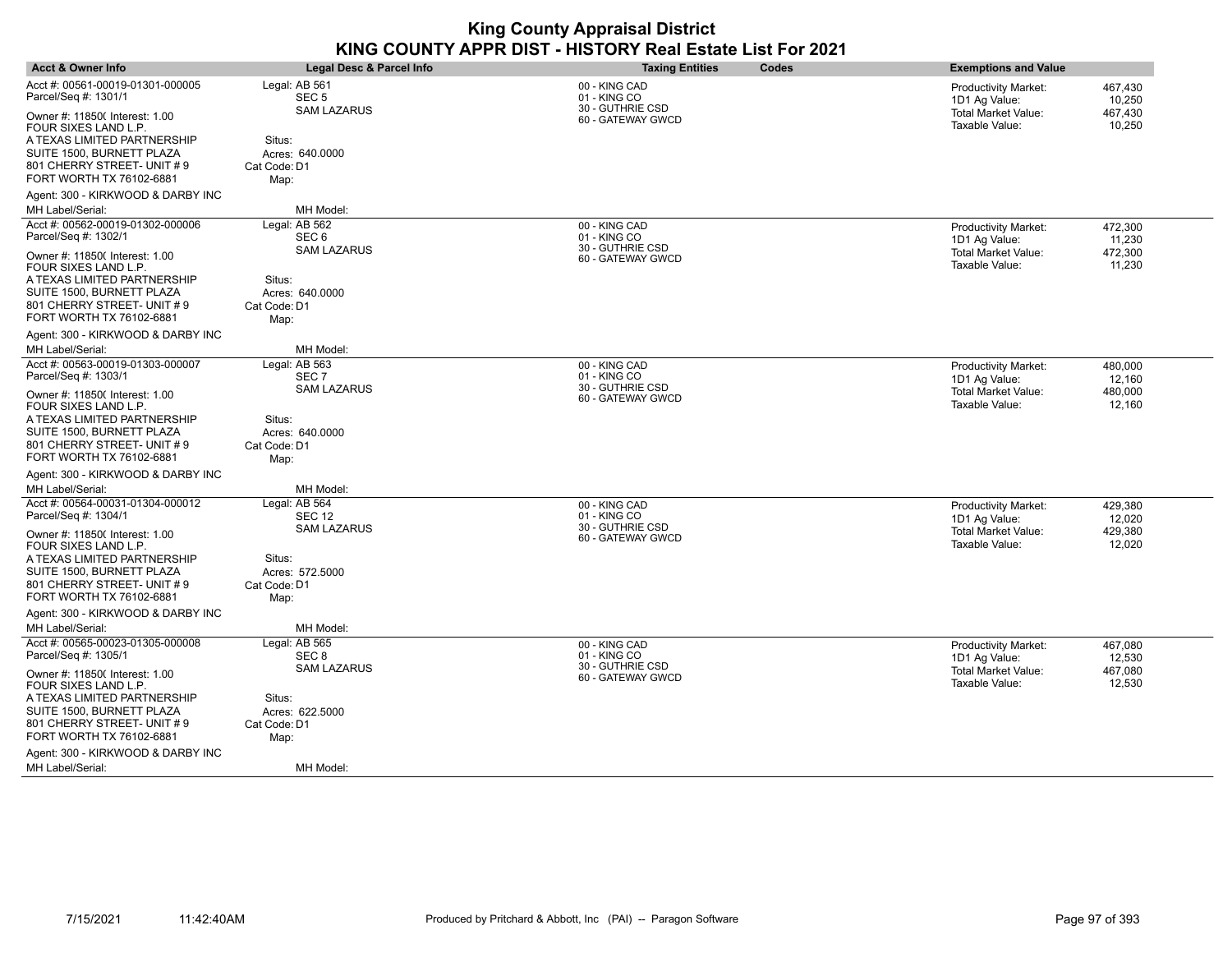| <b>Acct &amp; Owner Info</b>                                                                                                                                                 | <b>Legal Desc &amp; Parcel Info</b>                                     | <b>Taxing Entities</b><br>Codes                                        | <b>Exemptions and Value</b>                                                                                                   |
|------------------------------------------------------------------------------------------------------------------------------------------------------------------------------|-------------------------------------------------------------------------|------------------------------------------------------------------------|-------------------------------------------------------------------------------------------------------------------------------|
| Acct #: 00570-00023-01307-000006<br>Parcel/Seq #: 1307/1                                                                                                                     | Legal: AB 570<br>SEC <sub>6</sub><br><b>SAM LAZARUS</b>                 | 00 - KING CAD<br>01 - KING CO<br>30 - GUTHRIE CSD                      | Improvement NonHomesite:<br>7,500<br><b>Productivity Market:</b><br>492,400<br>16,630                                         |
| Owner #: 11850( Interest: 1.00<br>FOUR SIXES LAND L.P.<br>A TEXAS LIMITED PARTNERSHIP<br>SUITE 1500, BURNETT PLAZA<br>801 CHERRY STREET- UNIT #9                             | Situs:<br>Acres: 640.0000<br>Cat Code: D1 D2                            | 60 - GATEWAY GWCD                                                      | 1D1 Ag Value:<br><b>Total Market Value:</b><br>499,900<br>Taxable Value:<br>24,130                                            |
| FORT WORTH TX 76102-6881                                                                                                                                                     | Map:                                                                    |                                                                        |                                                                                                                               |
| Agent: 300 - KIRKWOOD & DARBY INC<br>MH Label/Serial:                                                                                                                        | MH Model:                                                               |                                                                        |                                                                                                                               |
| Acct #: 00571-00023-01308-000002<br>Parcel/Seq #: 1308/1                                                                                                                     | Legal: AB 571<br>SEC <sub>2</sub>                                       | 00 - KING CAD<br>01 - KING CO                                          | <b>Productivity Market:</b><br>480,000<br>1D1 Ag Value:<br>12,160                                                             |
| Owner #: 11850( Interest: 1.00<br>FOUR SIXES LAND L.P.                                                                                                                       | <b>SAM LAZARUS</b>                                                      | 30 - GUTHRIE CSD<br>60 - GATEWAY GWCD                                  | <b>Total Market Value:</b><br>480,000<br>Taxable Value:<br>12,160                                                             |
| A TEXAS LIMITED PARTNERSHIP<br>SUITE 1500, BURNETT PLAZA<br>801 CHERRY STREET- UNIT #9<br>FORT WORTH TX 76102-6881                                                           | Situs:<br>Acres: 640.0000<br>Cat Code: D1<br>Map:                       |                                                                        |                                                                                                                               |
| Agent: 300 - KIRKWOOD & DARBY INC                                                                                                                                            |                                                                         |                                                                        |                                                                                                                               |
| MH Label/Serial:                                                                                                                                                             | MH Model:                                                               |                                                                        |                                                                                                                               |
| Acct #: 00572-00019-01309-000003<br>Parcel/Seq #: 1309/1                                                                                                                     | Legal: AB 572<br>SEC <sub>3</sub>                                       | 00 - KING CAD<br>01 - KING CO                                          | 480,000<br><b>Productivity Market:</b><br>12,940<br>1D1 Ag Value:                                                             |
| Owner #: 11850( Interest: 1.00<br>FOUR SIXES LAND L.P.<br>A TEXAS LIMITED PARTNERSHIP<br>SUITE 1500, BURNETT PLAZA<br>801 CHERRY STREET- UNIT #9<br>FORT WORTH TX 76102-6881 | <b>SAM LAZARUS</b><br>Situs:<br>Acres: 640.0000<br>Cat Code: D1<br>Map: | 30 - GUTHRIE CSD<br>60 - GATEWAY GWCD                                  | 480,000<br>Total Market Value:<br>Taxable Value:<br>12,940                                                                    |
| Agent: 300 - KIRKWOOD & DARBY INC                                                                                                                                            |                                                                         |                                                                        |                                                                                                                               |
| MH Label/Serial:                                                                                                                                                             | MH Model:                                                               |                                                                        |                                                                                                                               |
| Acct #: 00573-00019-01310-000008<br>Parcel/Seq #: 1310/1<br>Owner #: 11850( Interest: 1.00<br>FOUR SIXES LAND L.P.                                                           | Legal: AB 573<br>SEC <sub>8</sub><br><b>SAM LAZARUS</b>                 | 00 - KING CAD<br>01 - KING CO<br>30 - GUTHRIE CSD<br>60 - GATEWAY GWCD | 234,750<br><b>Productivity Market:</b><br>1D1 Ag Value:<br>6,070<br>Total Market Value:<br>234,750<br>Taxable Value:<br>6,070 |
| A TEXAS LIMITED PARTNERSHIP<br>SUITE 1500, BURNETT PLAZA<br>801 CHERRY STREET- UNIT #9<br>FORT WORTH TX 76102-6881                                                           | Situs:<br>Acres: 313.0000<br>Cat Code: D1<br>Map:                       |                                                                        |                                                                                                                               |
| Agent: 300 - KIRKWOOD & DARBY INC                                                                                                                                            |                                                                         |                                                                        |                                                                                                                               |
| MH Label/Serial:                                                                                                                                                             | MH Model:                                                               |                                                                        |                                                                                                                               |
| Acct #: 00574-00019-01311-000004<br>Parcel/Seq #: 1311/1                                                                                                                     | Legal: AB 574<br>SEC <sub>4</sub>                                       | 00 - KING CAD<br>01 - KING CO<br>30 - GUTHRIE CSD                      | 461.750<br><b>Productivity Market:</b><br>1D1 Ag Value:<br>10,610                                                             |
| Owner #: 11850( Interest: 1.00<br>FOUR SIXES LAND L.P.                                                                                                                       | <b>SAM LAZARUS</b>                                                      | 60 - GATEWAY GWCD                                                      | <b>Total Market Value:</b><br>461,750<br>Taxable Value:<br>10,610                                                             |
| A TEXAS LIMITED PARTNERSHIP<br>SUITE 1500, BURNETT PLAZA<br>801 CHERRY STREET- UNIT #9<br>FORT WORTH TX 76102-6881                                                           | Situs:<br>Acres: 630.0000<br>Cat Code: D1<br>Map:                       |                                                                        |                                                                                                                               |
| Agent: 300 - KIRKWOOD & DARBY INC                                                                                                                                            |                                                                         |                                                                        |                                                                                                                               |
| MH Label/Serial:                                                                                                                                                             | MH Model:                                                               |                                                                        |                                                                                                                               |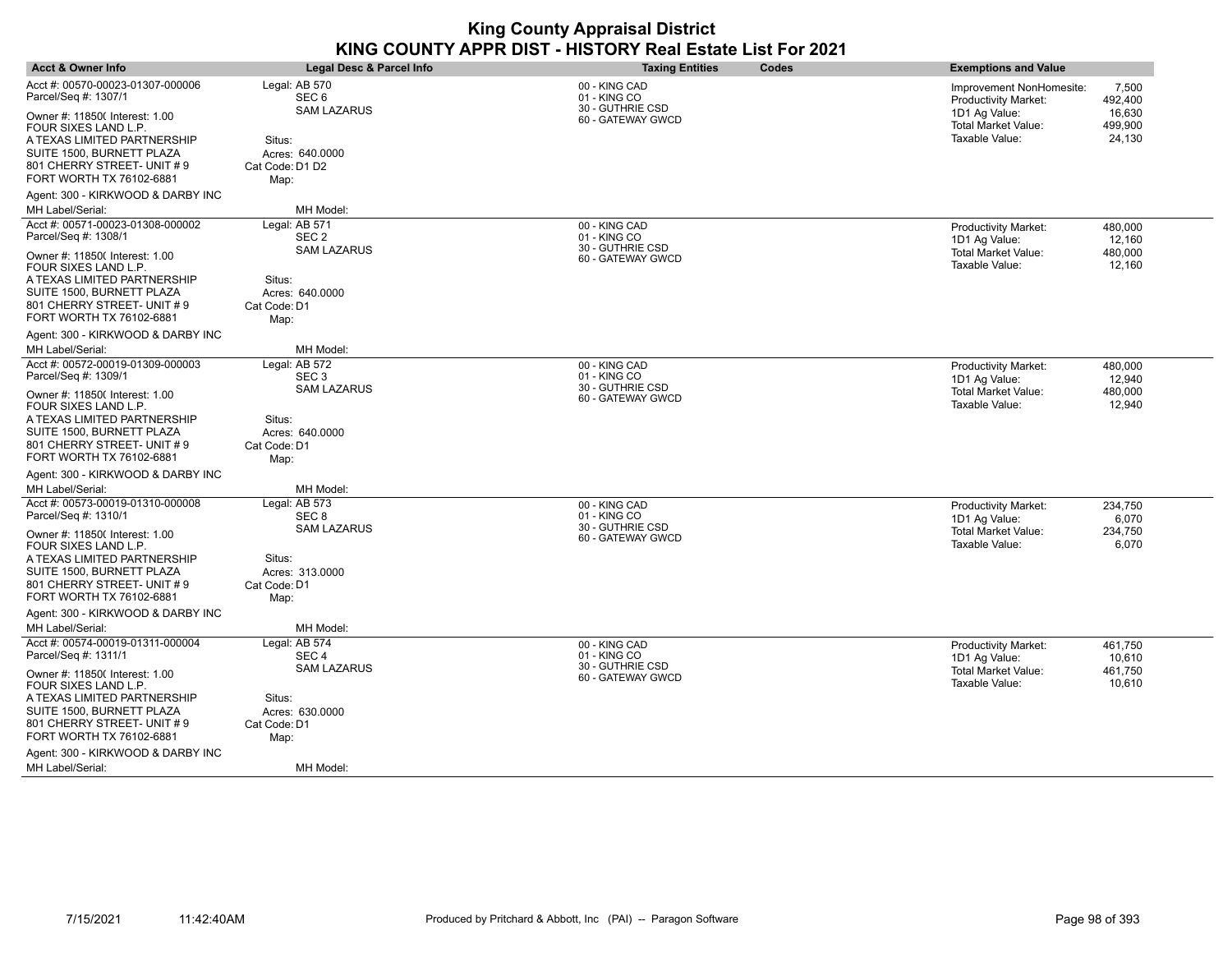| <b>Acct &amp; Owner Info</b>                                                                                                                                                 | Legal Desc & Parcel Info                                                | <b>Taxing Entities</b>                                                 | Codes | <b>Exemptions and Value</b>                                                    |                                        |
|------------------------------------------------------------------------------------------------------------------------------------------------------------------------------|-------------------------------------------------------------------------|------------------------------------------------------------------------|-------|--------------------------------------------------------------------------------|----------------------------------------|
| Acct #: 00575-00023-01312-000001<br>Parcel/Seq #: 1312/1<br>Owner #: 11850( Interest: 1.00                                                                                   | Legal: AB 575<br>SEC <sub>1</sub><br><b>SAM LAZARUS</b>                 | 00 - KING CAD<br>01 - KING CO<br>30 - GUTHRIE CSD<br>60 - GATEWAY GWCD |       | Productivity Market:<br>1D1 Ag Value:<br>Total Market Value:<br>Taxable Value: | 480,000<br>13,440<br>480,000<br>13,440 |
| FOUR SIXES LAND L.P.<br>A TEXAS LIMITED PARTNERSHIP<br>SUITE 1500, BURNETT PLAZA<br>801 CHERRY STREET- UNIT #9<br>FORT WORTH TX 76102-6881                                   | Situs:<br>Acres: 640.0000<br>Cat Code: D1<br>Map:                       |                                                                        |       |                                                                                |                                        |
| Agent: 300 - KIRKWOOD & DARBY INC<br>MH Label/Serial:                                                                                                                        | MH Model:                                                               |                                                                        |       |                                                                                |                                        |
| Acct #: 00576-00023-01313-000009<br>Parcel/Seq #: 1313/1                                                                                                                     | Legal: AB 576<br>SEC <sub>9</sub>                                       | 00 - KING CAD<br>01 - KING CO                                          |       | <b>Productivity Market:</b>                                                    | 480,000                                |
| Owner #: 11850( Interest: 1.00<br>FOUR SIXES LAND L.P.                                                                                                                       | <b>SAM LAZARUS</b>                                                      | 30 - GUTHRIE CSD<br>60 - GATEWAY GWCD                                  |       | 1D1 Ag Value:<br><b>Total Market Value:</b><br>Taxable Value:                  | 12,800<br>480,000<br>12,800            |
| A TEXAS LIMITED PARTNERSHIP<br>SUITE 1500, BURNETT PLAZA<br>801 CHERRY STREET- UNIT #9<br>FORT WORTH TX 76102-6881                                                           | Situs:<br>Acres: 640,0000<br>Cat Code: D1<br>Map:                       |                                                                        |       |                                                                                |                                        |
| Agent: 300 - KIRKWOOD & DARBY INC<br>MH Label/Serial:                                                                                                                        | MH Model:                                                               |                                                                        |       |                                                                                |                                        |
| Acct #: 00577-00023-01314-000010<br>Parcel/Seq #: 1314/1                                                                                                                     | Legal: AB 577<br><b>SEC 10</b>                                          | 00 - KING CAD<br>01 - KING CO                                          |       | <b>Productivity Market:</b><br>1D1 Ag Value:                                   | 480,250<br>12.690                      |
| Owner #: 11850( Interest: 1.00<br>FOUR SIXES LAND L.P.<br>A TEXAS LIMITED PARTNERSHIP<br>SUITE 1500, BURNETT PLAZA<br>801 CHERRY STREET- UNIT #9<br>FORT WORTH TX 76102-6881 | <b>SAM LAZARUS</b><br>Situs:<br>Acres: 640.0000<br>Cat Code: D1<br>Map: | 30 - GUTHRIE CSD<br>60 - GATEWAY GWCD                                  |       | Total Market Value:<br>Taxable Value:                                          | 480,250<br>12,690                      |
| Agent: 300 - KIRKWOOD & DARBY INC<br>MH Label/Serial:                                                                                                                        | MH Model:                                                               |                                                                        |       |                                                                                |                                        |
| Acct #: 00578-00023-01315-000011<br>Parcel/Seq #: 1315/1                                                                                                                     | Legal: AB 578<br><b>SEC 11</b>                                          | 00 - KING CAD<br>01 - KING CO                                          |       | <b>Productivity Market:</b>                                                    | 480,000                                |
| Owner #: 11850( Interest: 1.00<br>FOUR SIXES LAND L.P.                                                                                                                       | <b>SAM LAZARUS</b>                                                      | 30 - GUTHRIE CSD<br>60 - GATEWAY GWCD                                  |       | 1D1 Ag Value:<br><b>Total Market Value:</b><br>Taxable Value:                  | 12,700<br>480,000<br>12,700            |
| A TEXAS LIMITED PARTNERSHIP<br>SUITE 1500, BURNETT PLAZA<br>801 CHERRY STREET- UNIT #9<br>FORT WORTH TX 76102-6881                                                           | Situs:<br>Acres: 640.0000<br>Cat Code: D1<br>Map:                       |                                                                        |       |                                                                                |                                        |
| Agent: 300 - KIRKWOOD & DARBY INC                                                                                                                                            |                                                                         |                                                                        |       |                                                                                |                                        |
| MH Label/Serial:<br>Acct #: 00579-00021-01316-000005                                                                                                                         | MH Model:<br>Legal: AB 579                                              | 00 - KING CAD                                                          |       | Productivity Market:                                                           | 259,500                                |
| Parcel/Seq #: 1316/1<br>Owner #: 11850( Interest: 1.00                                                                                                                       | SEC <sub>5</sub><br><b>SAM LAZARUS</b>                                  | 01 - KING CO<br>30 - GUTHRIE CSD<br>60 - GATEWAY GWCD                  |       | 1D1 Ag Value:<br><b>Total Market Value:</b><br>Taxable Value:                  | 6,570<br>259,500<br>6,570              |
| FOUR SIXES LAND L.P.<br>A TEXAS LIMITED PARTNERSHIP<br>SUITE 1500, BURNETT PLAZA<br>801 CHERRY STREET- UNIT #9<br>FORT WORTH TX 76102-6881                                   | Situs:<br>Acres: 346.0000<br>Cat Code: D1<br>Map:                       |                                                                        |       |                                                                                |                                        |
| Agent: 300 - KIRKWOOD & DARBY INC                                                                                                                                            |                                                                         |                                                                        |       |                                                                                |                                        |
| MH Label/Serial:                                                                                                                                                             | MH Model:                                                               |                                                                        |       |                                                                                |                                        |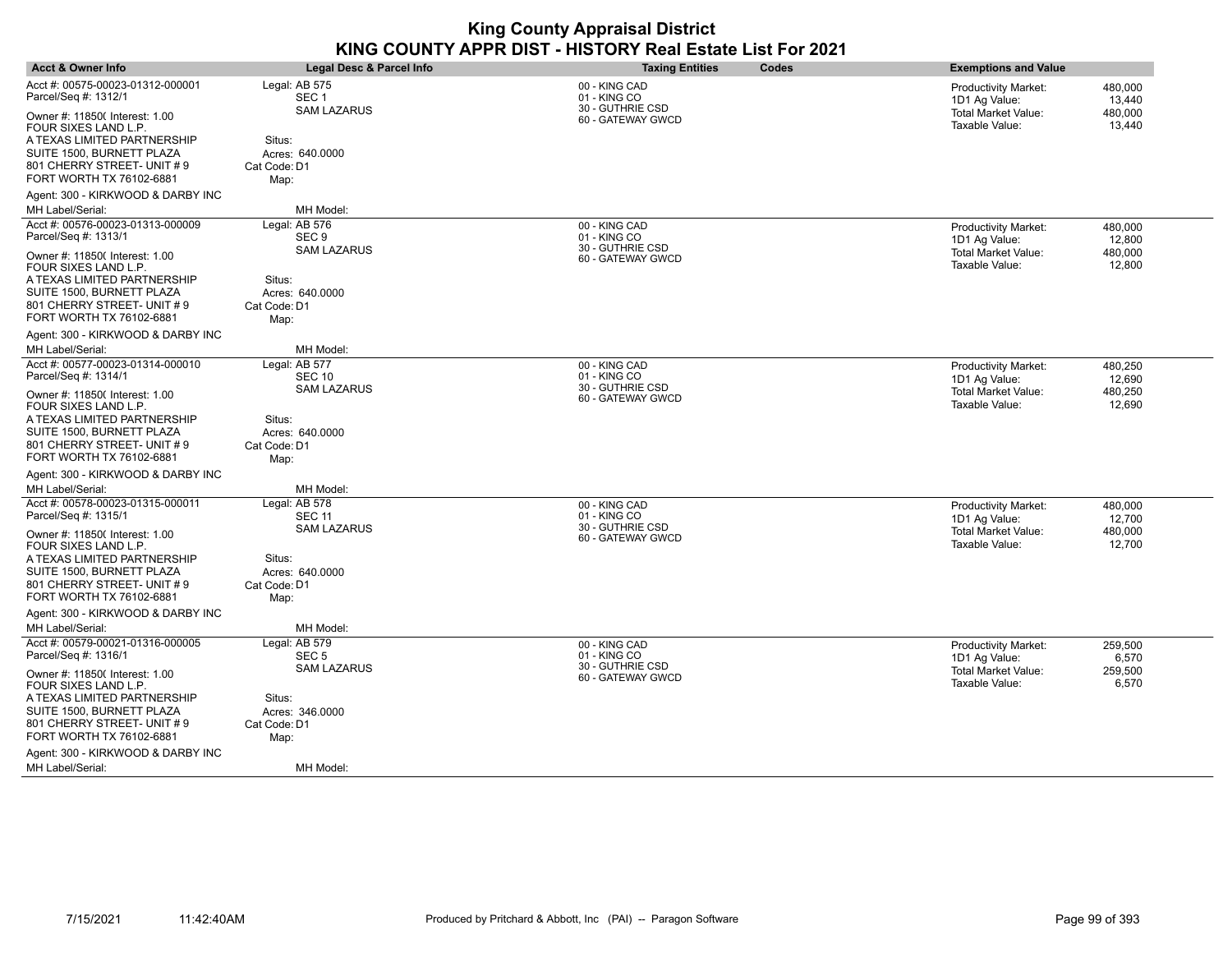| <b>Acct &amp; Owner Info</b>                                                                                                                                                 | Legal Desc & Parcel Info                                                | <b>Taxing Entities</b>                                                 | Codes | <b>Exemptions and Value</b>                                                                  |                              |
|------------------------------------------------------------------------------------------------------------------------------------------------------------------------------|-------------------------------------------------------------------------|------------------------------------------------------------------------|-------|----------------------------------------------------------------------------------------------|------------------------------|
| Acct #: 00580-00009-01317-000001<br>Parcel/Seq #: 1317/1<br>Owner #: 11850( Interest: 1.00                                                                                   | Legal: AB 580<br>SEC <sub>1</sub><br><b>SAM LAZARUS</b>                 | 00 - KING CAD<br>01 - KING CO<br>30 - GUTHRIE CSD<br>60 - GATEWAY GWCD |       | Productivity Market:<br>1D1 Ag Value:<br>Total Market Value:                                 | 471,680<br>12,120<br>471,680 |
| FOUR SIXES LAND L.P.<br>A TEXAS LIMITED PARTNERSHIP<br>SUITE 1500, BURNETT PLAZA<br>801 CHERRY STREET- UNIT #9<br>FORT WORTH TX 76102-6881                                   | Situs:<br>Acres: 640.0000<br>Cat Code: D1<br>Map:                       |                                                                        |       | Taxable Value:                                                                               | 12,120                       |
| Agent: 300 - KIRKWOOD & DARBY INC<br>MH Label/Serial:                                                                                                                        | MH Model:                                                               |                                                                        |       |                                                                                              |                              |
| Acct #: 00581-00023-01318-000005<br>Parcel/Seq #: 1318/1                                                                                                                     | Legal: AB 581<br>SEC <sub>5</sub>                                       | 00 - KING CAD<br>01 - KING CO                                          |       | <b>Productivity Market:</b>                                                                  | 156,310                      |
| Owner #: 11850( Interest: 1.00<br>FOUR SIXES LAND L.P.                                                                                                                       | <b>SAM LAZARUS</b>                                                      | 30 - GUTHRIE CSD<br>60 - GATEWAY GWCD                                  |       | 1D1 Ag Value:<br><b>Total Market Value:</b><br>Taxable Value:                                | 5,630<br>156,310<br>5,630    |
| A TEXAS LIMITED PARTNERSHIP<br>SUITE 1500, BURNETT PLAZA<br>801 CHERRY STREET- UNIT #9<br>FORT WORTH TX 76102-6881                                                           | Situs:<br>Acres: 201.7500<br>Cat Code: D1<br>Map:                       |                                                                        |       |                                                                                              |                              |
| Agent: 300 - KIRKWOOD & DARBY INC<br>MH Label/Serial:                                                                                                                        | MH Model:                                                               |                                                                        |       |                                                                                              |                              |
| Acct #: 00582-00021-01319-000003<br>Parcel/Seq #: 1319/1                                                                                                                     | Legal: AB 582<br>SEC <sub>3</sub>                                       | 00 - KING CAD<br>01 - KING CO                                          |       | <b>Productivity Market:</b><br>1D1 Ag Value:                                                 | 453,380<br>11.490            |
| Owner #: 11850( Interest: 1.00<br>FOUR SIXES LAND L.P.<br>A TEXAS LIMITED PARTNERSHIP<br>SUITE 1500, BURNETT PLAZA<br>801 CHERRY STREET- UNIT #9<br>FORT WORTH TX 76102-6881 | <b>SAM LAZARUS</b><br>Situs:<br>Acres: 604.5000<br>Cat Code: D1<br>Map: | 30 - GUTHRIE CSD<br>60 - GATEWAY GWCD                                  |       | Total Market Value:<br>Taxable Value:                                                        | 453,380<br>11,490            |
| Agent: 300 - KIRKWOOD & DARBY INC                                                                                                                                            |                                                                         |                                                                        |       |                                                                                              |                              |
| MH Label/Serial:<br>Acct #: 00583-00033-01320-000013                                                                                                                         | MH Model:<br>Legal: AB 583                                              | 00 - KING CAD                                                          |       |                                                                                              | 480,000                      |
| Parcel/Seq #: 1320/1<br>Owner #: 11850( Interest: 1.00<br>FOUR SIXES LAND L.P.                                                                                               | <b>SEC 13</b><br><b>SAM LAZARUS</b>                                     | 01 - KING CO<br>30 - GUTHRIE CSD<br>60 - GATEWAY GWCD                  |       | <b>Productivity Market:</b><br>1D1 Ag Value:<br><b>Total Market Value:</b><br>Taxable Value: | 12,160<br>480,000<br>12,160  |
| A TEXAS LIMITED PARTNERSHIP<br>SUITE 1500, BURNETT PLAZA<br>801 CHERRY STREET- UNIT #9<br>FORT WORTH TX 76102-6881                                                           | Situs:<br>Acres: 640.0000<br>Cat Code: D1<br>Map:                       |                                                                        |       |                                                                                              |                              |
| Agent: 300 - KIRKWOOD & DARBY INC                                                                                                                                            |                                                                         |                                                                        |       |                                                                                              |                              |
| MH Label/Serial:                                                                                                                                                             | MH Model:                                                               |                                                                        |       |                                                                                              |                              |
| Acct #: 00584-00033-01321-000012<br>Parcel/Seq #: 1321/1                                                                                                                     | Legal: AB 584<br><b>SEC 12</b>                                          | 00 - KING CAD<br>01 - KING CO                                          |       | Productivity Market:<br>1D1 Ag Value:                                                        | 480,000<br>12,160            |
| Owner #: 11850( Interest: 1.00<br>FOUR SIXES LAND L.P.                                                                                                                       | <b>SAM LAZARUS</b>                                                      | 30 - GUTHRIE CSD<br>60 - GATEWAY GWCD                                  |       | <b>Total Market Value:</b><br>Taxable Value:                                                 | 480,000<br>12,160            |
| A TEXAS LIMITED PARTNERSHIP<br>SUITE 1500, BURNETT PLAZA<br>801 CHERRY STREET- UNIT #9<br>FORT WORTH TX 76102-6881                                                           | Situs:<br>Acres: 640.0000<br>Cat Code: D1<br>Map:                       |                                                                        |       |                                                                                              |                              |
| Agent: 300 - KIRKWOOD & DARBY INC                                                                                                                                            |                                                                         |                                                                        |       |                                                                                              |                              |
| MH Label/Serial:                                                                                                                                                             | MH Model:                                                               |                                                                        |       |                                                                                              |                              |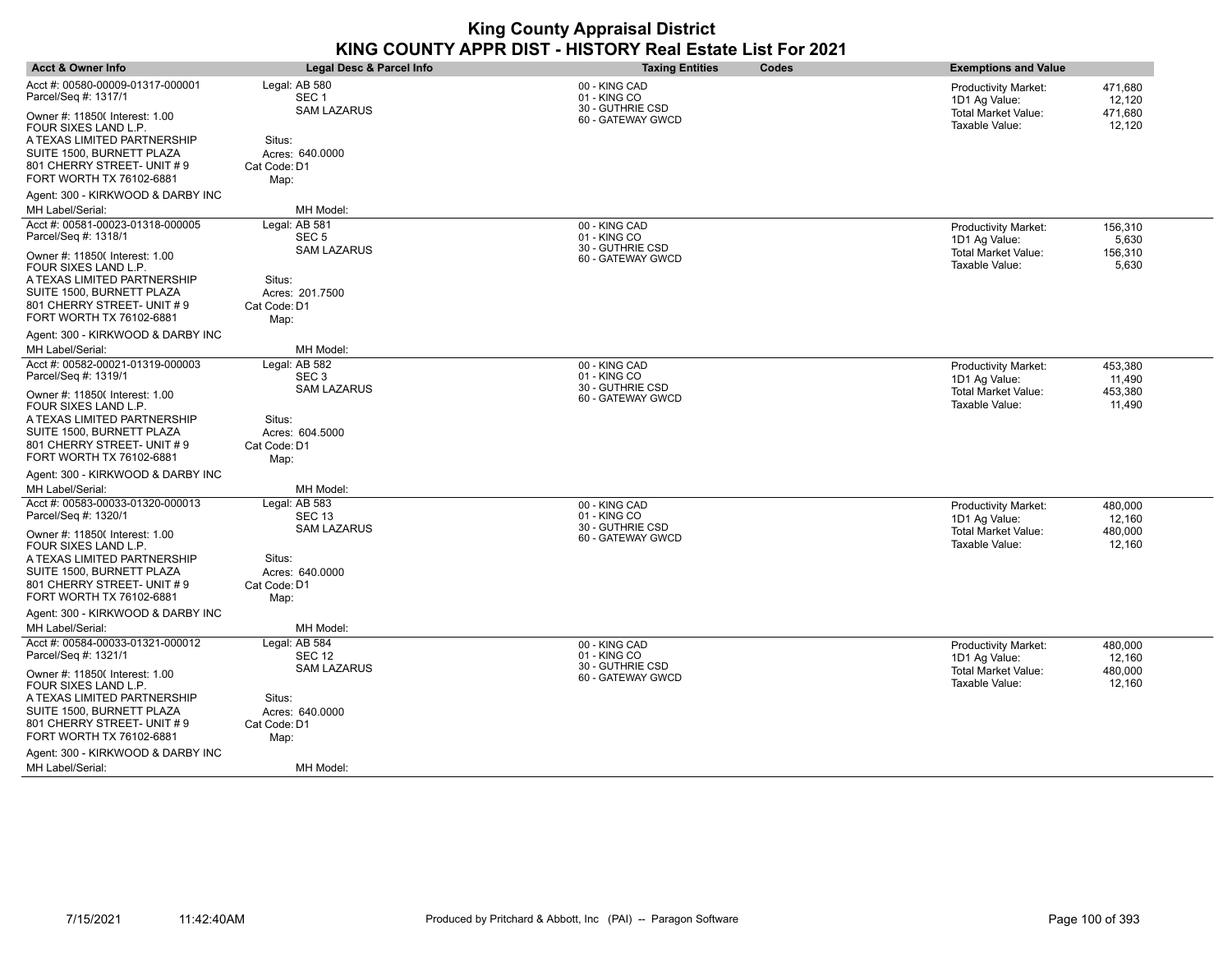| <b>Acct &amp; Owner Info</b>                                                                                        | Legal Desc & Parcel Info                                    | <b>Taxing Entities</b>                                                 | <b>Codes</b> | <b>Exemptions and Value</b>                                                                  |                                      |
|---------------------------------------------------------------------------------------------------------------------|-------------------------------------------------------------|------------------------------------------------------------------------|--------------|----------------------------------------------------------------------------------------------|--------------------------------------|
| Acct #: 00585-00021-01322-000010<br>Parcel/Seq #: 1322/1<br>Owner #: 11850( Interest: 1.00<br>FOUR SIXES LAND L.P.  | Legal: AB 585<br><b>SEC 10 BLK 10</b><br><b>SAM LAZARUS</b> | 00 - KING CAD<br>01 - KING CO<br>30 - GUTHRIE CSD<br>60 - GATEWAY GWCD |              | <b>Productivity Market:</b><br>1D1 Ag Value:<br><b>Total Market Value:</b><br>Taxable Value: | 464,650<br>9,760<br>464,650<br>9,760 |
| A TEXAS LIMITED PARTNERSHIP<br>SUITE 1500, BURNETT PLAZA<br>801 CHERRY STREET- UNIT # 9<br>FORT WORTH TX 76102-6881 | Situs:<br>Acres: 640.0000<br>Cat Code: D1<br>Map:           |                                                                        |              |                                                                                              |                                      |
| Agent: 300 - KIRKWOOD & DARBY INC                                                                                   |                                                             |                                                                        |              |                                                                                              |                                      |
| MH Label/Serial:                                                                                                    | MH Model:                                                   |                                                                        |              |                                                                                              |                                      |
| Acct #: 00586-00021-01323-000008<br>Parcel/Seq #: 1323/1                                                            | Legal: AB 586<br>SEC <sub>8</sub>                           | 00 - KING CAD<br>01 - KING CO<br>30 - GUTHRIE CSD                      |              | <b>Productivity Market:</b><br>1D1 Ag Value:                                                 | 472,980<br>11,040                    |
| Owner #: 11850( Interest: 1.00<br>FOUR SIXES LAND L.P.                                                              | <b>SAM LAZARUS</b>                                          | 60 - GATEWAY GWCD                                                      |              | <b>Total Market Value:</b><br>Taxable Value:                                                 | 472,980<br>11,040                    |
| A TEXAS LIMITED PARTNERSHIP                                                                                         | Situs:                                                      |                                                                        |              |                                                                                              |                                      |
| SUITE 1500, BURNETT PLAZA<br>801 CHERRY STREET- UNIT # 9<br>FORT WORTH TX 76102-6881                                | Acres: 640,0000<br>Cat Code: D1<br>Map:                     |                                                                        |              |                                                                                              |                                      |
| Agent: 300 - KIRKWOOD & DARBY INC                                                                                   |                                                             |                                                                        |              |                                                                                              |                                      |
| MH Label/Serial:                                                                                                    | MH Model:                                                   |                                                                        |              |                                                                                              |                                      |
| Acct #: 00587-00021-01324-000008<br>Parcel/Seq #: 1324/1                                                            | Legal: AB 587<br>SEC <sub>8</sub>                           | 00 - KING CAD<br>01 - KING CO                                          |              | <b>Productivity Market:</b><br>1D1 Ag Value:                                                 | 480,000<br>12.160                    |
| Owner #: 11850( Interest: 1.00<br>FOUR SIXES LAND L.P.                                                              | <b>SAM LAZARUS</b>                                          | 30 - GUTHRIE CSD<br>60 - GATEWAY GWCD                                  |              | Total Market Value:<br>Taxable Value:                                                        | 480,000<br>12,160                    |
| A TEXAS LIMITED PARTNERSHIP<br>SUITE 1500, BURNETT PLAZA<br>801 CHERRY STREET- UNIT # 9                             | Situs:<br>Acres: 640.0000<br>Cat Code: D1                   |                                                                        |              |                                                                                              |                                      |
| FORT WORTH TX 76102-6881                                                                                            | Map:                                                        |                                                                        |              |                                                                                              |                                      |
| Agent: 300 - KIRKWOOD & DARBY INC                                                                                   |                                                             |                                                                        |              |                                                                                              |                                      |
| MH Label/Serial:                                                                                                    | MH Model:                                                   |                                                                        |              |                                                                                              |                                      |
| Acct #: 00588-00021-01325-000004<br>Parcel/Seq #: 1325/1                                                            | Legal: AB 588<br>SEC <sub>4</sub><br><b>SAM LAZARUS</b>     | 00 - KING CAD<br>01 - KING CO<br>30 - GUTHRIE CSD                      |              | <b>Productivity Market:</b><br>1D1 Ag Value:                                                 | 469,700<br>13,150                    |
| Owner #: 11850( Interest: 1.00<br>FOUR SIXES LAND L.P.                                                              |                                                             | 60 - GATEWAY GWCD                                                      |              | <b>Total Market Value:</b><br>Taxable Value:                                                 | 469,700<br>13,150                    |
| A TEXAS LIMITED PARTNERSHIP                                                                                         | Situs:                                                      |                                                                        |              |                                                                                              |                                      |
| SUITE 1500, BURNETT PLAZA<br>801 CHERRY STREET- UNIT # 9                                                            | Acres: 626.2700<br>Cat Code: D1                             |                                                                        |              |                                                                                              |                                      |
| FORT WORTH TX 76102-6881                                                                                            | Map:                                                        |                                                                        |              |                                                                                              |                                      |
| Agent: 300 - KIRKWOOD & DARBY INC                                                                                   |                                                             |                                                                        |              |                                                                                              |                                      |
| MH Label/Serial:                                                                                                    | MH Model:                                                   |                                                                        |              |                                                                                              |                                      |
| Acct #: 00589-00021-01326-000001<br>Parcel/Seq #: 1326/1                                                            | Legal: AB 589<br>SEC <sub>1</sub>                           | 00 - KING CAD<br>01 - KING CO                                          |              | <b>Productivity Market:</b><br>1D1 Ag Value:                                                 | 480,000<br>12,160                    |
| Owner #: 11850( Interest: 1.00<br>FOUR SIXES LAND L.P.                                                              | <b>SAM LAZARUS</b>                                          | 30 - GUTHRIE CSD<br>60 - GATEWAY GWCD                                  |              | <b>Total Market Value:</b><br>Taxable Value:                                                 | 480,000<br>12,160                    |
| A TEXAS LIMITED PARTNERSHIP                                                                                         | Situs:                                                      |                                                                        |              |                                                                                              |                                      |
| SUITE 1500, BURNETT PLAZA                                                                                           | Acres: 640.0000                                             |                                                                        |              |                                                                                              |                                      |
| 801 CHERRY STREET- UNIT # 9<br>FORT WORTH TX 76102-6881                                                             | Cat Code: D1<br>Map:                                        |                                                                        |              |                                                                                              |                                      |
| Agent: 300 - KIRKWOOD & DARBY INC                                                                                   |                                                             |                                                                        |              |                                                                                              |                                      |
| <b>MH Label/Serial:</b>                                                                                             | MH Model:                                                   |                                                                        |              |                                                                                              |                                      |

 $\overline{\phantom{a}}$ 

 $\overline{\phantom{a}}$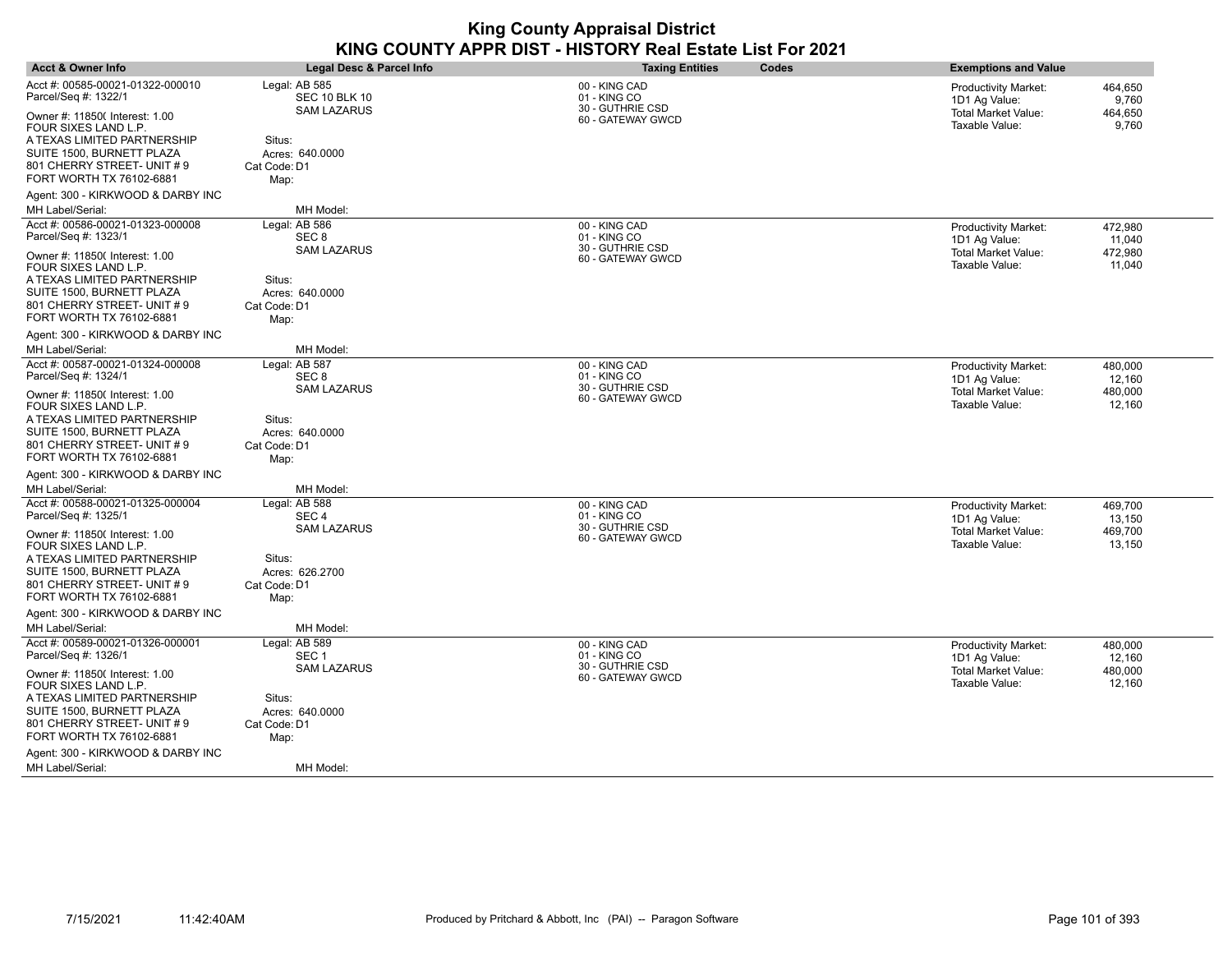| <b>Acct &amp; Owner Info</b>                                                                                       | <b>Legal Desc &amp; Parcel Info</b>                     | <b>Taxing Entities</b>                            | Codes | <b>Exemptions and Value</b>                                         |                   |
|--------------------------------------------------------------------------------------------------------------------|---------------------------------------------------------|---------------------------------------------------|-------|---------------------------------------------------------------------|-------------------|
| Acct #: 00590-00021-01327-000011<br>Parcel/Seq #: 1327/1                                                           | Legal: AB 590<br><b>SEC 11</b>                          | 00 - KING CAD<br>01 - KING CO                     |       | <b>Productivity Market:</b><br>1D1 Ag Value:                        | 223,460<br>5,220  |
| Owner #: 11850( Interest: 1.00<br>FOUR SIXES LAND L.P.<br>A TEXAS LIMITED PARTNERSHIP<br>SUITE 1500, BURNETT PLAZA | <b>SAM LAZARUS</b><br>Situs:<br>Acres: 304.5000         | 30 - GUTHRIE CSD<br>60 - GATEWAY GWCD             |       | <b>Total Market Value:</b><br>Taxable Value:                        | 223,460<br>5,220  |
| 801 CHERRY STREET- UNIT # 9<br>FORT WORTH TX 76102-6881                                                            | Cat Code: D1<br>Map:                                    |                                                   |       |                                                                     |                   |
| Agent: 300 - KIRKWOOD & DARBY INC<br>MH Label/Serial:                                                              | MH Model:                                               |                                                   |       |                                                                     |                   |
| Acct #: 00591-00009-01328-000002<br>Parcel/Seq #: 1328/1                                                           | Legal: AB 591<br>SEC <sub>2</sub>                       | 00 - KING CAD<br>01 - KING CO                     |       | <b>Productivity Market:</b><br>1D1 Ag Value:                        | 438,940<br>11,970 |
| Owner #: 11850( Interest: 1.00<br>FOUR SIXES LAND L.P.                                                             | <b>SAM LAZARUS</b>                                      | 30 - GUTHRIE CSD<br>60 - GATEWAY GWCD             |       | <b>Total Market Value:</b><br>Taxable Value:                        | 438,940<br>11,970 |
| A TEXAS LIMITED PARTNERSHIP<br>SUITE 1500, BURNETT PLAZA<br>801 CHERRY STREET- UNIT #9<br>FORT WORTH TX 76102-6881 | Situs:<br>Acres: 585.2500<br>Cat Code: D1<br>Map:       |                                                   |       |                                                                     |                   |
| Agent: 300 - KIRKWOOD & DARBY INC                                                                                  |                                                         |                                                   |       |                                                                     |                   |
| MH Label/Serial:<br>Acct #: 00592-00021-01329-000009                                                               | MH Model:<br>Legal: AB 592                              | 00 - KING CAD                                     |       |                                                                     |                   |
| Parcel/Seq #: 1329/1                                                                                               | SEC <sub>9</sub>                                        | 01 - KING CO                                      |       | <b>Productivity Market:</b><br>1D1 Ag Value:                        | 476,600<br>11,830 |
| Owner #: 11850( Interest: 1.00<br>FOUR SIXES LAND L.P.<br>A TEXAS LIMITED PARTNERSHIP                              | <b>SAM LAZARUS</b><br>Situs:                            | 30 - GUTHRIE CSD<br>60 - GATEWAY GWCD             |       | Total Market Value:<br>Taxable Value:                               | 476,600<br>11,830 |
| SUITE 1500, BURNETT PLAZA<br>801 CHERRY STREET- UNIT #9<br>FORT WORTH TX 76102-6881                                | Acres: 640.0000<br>Cat Code: D1<br>Map:                 |                                                   |       |                                                                     |                   |
| Agent: 300 - KIRKWOOD & DARBY INC                                                                                  |                                                         |                                                   |       |                                                                     |                   |
| MH Label/Serial:                                                                                                   | MH Model:                                               |                                                   |       |                                                                     |                   |
| Acct #: 00593-00021-01330-000007<br>Parcel/Seq #: 1330/1                                                           | Legal: AB 593<br>SEC <sub>7</sub><br><b>SAM LAZARUS</b> | 00 - KING CAD<br>01 - KING CO<br>30 - GUTHRIE CSD |       | <b>Productivity Market:</b><br>1D1 Ag Value:<br>Total Market Value: | 480,000<br>12,160 |
| Owner #: 11850( Interest: 1.00<br>FOUR SIXES LAND L.P.                                                             | Situs:                                                  | 60 - GATEWAY GWCD                                 |       | Taxable Value:                                                      | 480,000<br>12,160 |
| A TEXAS LIMITED PARTNERSHIP<br>SUITE 1500, BURNETT PLAZA<br>801 CHERRY STREET- UNIT #9<br>FORT WORTH TX 76102-6881 | Acres: 640.0000<br>Cat Code: D1<br>Map:                 |                                                   |       |                                                                     |                   |
| Agent: 300 - KIRKWOOD & DARBY INC                                                                                  |                                                         |                                                   |       |                                                                     |                   |
| MH Label/Serial:                                                                                                   | MH Model:                                               |                                                   |       |                                                                     |                   |
| Acct #: 00595-00021-01331-000005<br>Parcel/Seq #: 1331/1                                                           | Legal: AB 595<br>SEC <sub>5</sub>                       | 00 - KING CAD<br>01 - KING CO                     |       | <b>Productivity Market:</b><br>1D1 Ag Value:                        | 480,000<br>13,440 |
| Owner #: 11850( Interest: 1.00<br>FOUR SIXES LAND L.P.                                                             | <b>SAM LAZARUS</b>                                      | 30 - GUTHRIE CSD<br>60 - GATEWAY GWCD             |       | <b>Total Market Value:</b><br>Taxable Value:                        | 480,000<br>13,440 |
| A TEXAS LIMITED PARTNERSHIP<br>SUITE 1500, BURNETT PLAZA<br>801 CHERRY STREET- UNIT #9<br>FORT WORTH TX 76102-6881 | Situs:<br>Acres: 640.0000<br>Cat Code: D1<br>Map:       |                                                   |       |                                                                     |                   |
| Agent: 300 - KIRKWOOD & DARBY INC                                                                                  |                                                         |                                                   |       |                                                                     |                   |
| MH Label/Serial:                                                                                                   | MH Model:                                               |                                                   |       |                                                                     |                   |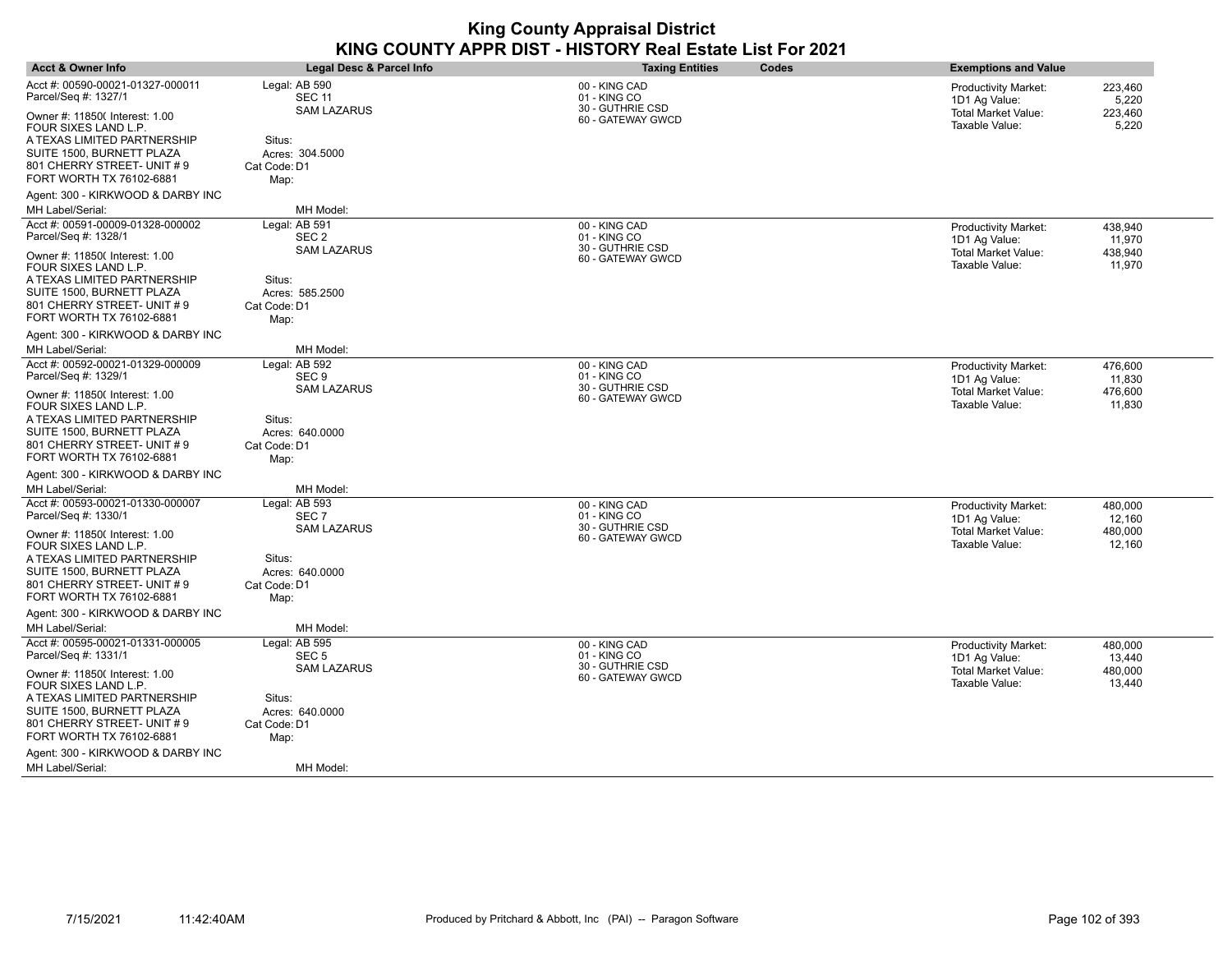| <b>Acct &amp; Owner Info</b>                                                                                                                                                 | Legal Desc & Parcel Info                                                | <b>Taxing Entities</b>                                                 | Codes | <b>Exemptions and Value</b>                                                    |                                      |
|------------------------------------------------------------------------------------------------------------------------------------------------------------------------------|-------------------------------------------------------------------------|------------------------------------------------------------------------|-------|--------------------------------------------------------------------------------|--------------------------------------|
| Acct #: 00596-00023-01332-000004<br>Parcel/Seq #: 1332/1<br>Owner #: 11850( Interest: 1.00<br>FOUR SIXES LAND L.P.                                                           | Legal: AB 596<br>SEC <sub>4</sub><br><b>SAM LAZARUS</b>                 | 00 - KING CAD<br>01 - KING CO<br>30 - GUTHRIE CSD<br>60 - GATEWAY GWCD |       | Productivity Market:<br>1D1 Ag Value:<br>Total Market Value:<br>Taxable Value: | 152,190<br>4,150<br>152,190<br>4,150 |
| A TEXAS LIMITED PARTNERSHIP<br>SUITE 1500, BURNETT PLAZA<br>801 CHERRY STREET- UNIT #9<br>FORT WORTH TX 76102-6881                                                           | Situs:<br>Acres: 201.7500<br>Cat Code: D1<br>Map:                       |                                                                        |       |                                                                                |                                      |
| Agent: 300 - KIRKWOOD & DARBY INC<br>MH Label/Serial:                                                                                                                        | MH Model:                                                               |                                                                        |       |                                                                                |                                      |
| Acct #: 00597-00021-01333-000003                                                                                                                                             | Legal: AB 597                                                           | 00 - KING CAD                                                          |       |                                                                                |                                      |
| Parcel/Seq #: 1333/1                                                                                                                                                         | SEC <sub>3</sub>                                                        | 01 - KING CO                                                           |       | <b>Productivity Market:</b><br>1D1 Ag Value:                                   | 480,000<br>12,160                    |
| Owner #: 11850( Interest: 1.00<br>FOUR SIXES LAND L.P.                                                                                                                       | <b>SAM LAZARUS</b>                                                      | 30 - GUTHRIE CSD<br>60 - GATEWAY GWCD                                  |       | <b>Total Market Value:</b><br>Taxable Value:                                   | 480,000<br>12,160                    |
| A TEXAS LIMITED PARTNERSHIP                                                                                                                                                  | Situs:                                                                  |                                                                        |       |                                                                                |                                      |
| SUITE 1500, BURNETT PLAZA<br>801 CHERRY STREET- UNIT #9<br>FORT WORTH TX 76102-6881                                                                                          | Acres: 640,0000<br>Cat Code: D1<br>Map:                                 |                                                                        |       |                                                                                |                                      |
| Agent: 300 - KIRKWOOD & DARBY INC                                                                                                                                            |                                                                         |                                                                        |       |                                                                                |                                      |
| MH Label/Serial:                                                                                                                                                             | MH Model:                                                               |                                                                        |       |                                                                                |                                      |
| Acct #: 00598-00021-01334-000002<br>Parcel/Seq #: 1334/1                                                                                                                     | Legal: AB 598<br>SEC <sub>2</sub>                                       | 00 - KING CAD<br>01 - KING CO<br>30 - GUTHRIE CSD                      |       | <b>Productivity Market:</b><br>1D1 Ag Value:                                   | 354,560<br>9.930                     |
| Owner #: 11850( Interest: 1.00<br>FOUR SIXES LAND L.P.<br>A TEXAS LIMITED PARTNERSHIP<br>SUITE 1500, BURNETT PLAZA<br>801 CHERRY STREET- UNIT #9<br>FORT WORTH TX 76102-6881 | <b>SAM LAZARUS</b><br>Situs:<br>Acres: 472.7500<br>Cat Code: D1<br>Map: | 60 - GATEWAY GWCD                                                      |       | <b>Total Market Value:</b><br>Taxable Value:                                   | 354,560<br>9,930                     |
| Agent: 300 - KIRKWOOD & DARBY INC                                                                                                                                            |                                                                         |                                                                        |       |                                                                                |                                      |
| MH Label/Serial:                                                                                                                                                             | MH Model:                                                               |                                                                        |       |                                                                                |                                      |
| Acct #: 00599-00019-01335-000009<br>Parcel/Seq #: 1335/1                                                                                                                     | Legal: AB 599<br>SEC <sub>9</sub>                                       | 00 - KING CAD<br>01 - KING CO                                          |       | <b>Productivity Market:</b><br>1D1 Ag Value:                                   | 211,100<br>5,830                     |
| Owner #: 11850( Interest: 1.00<br>FOUR SIXES LAND L.P.                                                                                                                       | <b>SAM LAZARUS</b>                                                      | 30 - GUTHRIE CSD<br>60 - GATEWAY GWCD                                  |       | <b>Total Market Value:</b><br>Taxable Value:                                   | 211,100<br>5,830                     |
| A TEXAS LIMITED PARTNERSHIP<br>SUITE 1500, BURNETT PLAZA<br>801 CHERRY STREET- UNIT #9                                                                                       | Situs:<br>Acres: 282.0000<br>Cat Code: D1                               |                                                                        |       |                                                                                |                                      |
| FORT WORTH TX 76102-6881                                                                                                                                                     | Map:                                                                    |                                                                        |       |                                                                                |                                      |
| Agent: 300 - KIRKWOOD & DARBY INC                                                                                                                                            |                                                                         |                                                                        |       |                                                                                |                                      |
| MH Label/Serial:<br>Acct #: 00600-00021-01336-000004                                                                                                                         | MH Model:<br>Legal: AB 600                                              |                                                                        |       |                                                                                |                                      |
| Parcel/Seq #: 1336/1                                                                                                                                                         | SEC <sub>4</sub>                                                        | 00 - KING CAD<br>01 - KING CO                                          |       | Productivity Market:<br>1D1 Ag Value:                                          | 453,000<br>11,480                    |
| Owner #: 11850( Interest: 1.00<br>FOUR SIXES LAND L.P.                                                                                                                       | <b>SAM LAZARUS</b>                                                      | 30 - GUTHRIE CSD<br>60 - GATEWAY GWCD                                  |       | <b>Total Market Value:</b><br>Taxable Value:                                   | 453,000<br>11,480                    |
| A TEXAS LIMITED PARTNERSHIP                                                                                                                                                  | Situs:                                                                  |                                                                        |       |                                                                                |                                      |
| SUITE 1500, BURNETT PLAZA<br>801 CHERRY STREET- UNIT #9<br>FORT WORTH TX 76102-6881                                                                                          | Acres: 604.0000<br>Cat Code: D1<br>Map:                                 |                                                                        |       |                                                                                |                                      |
| Agent: 300 - KIRKWOOD & DARBY INC                                                                                                                                            |                                                                         |                                                                        |       |                                                                                |                                      |
| MH Label/Serial:                                                                                                                                                             | MH Model:                                                               |                                                                        |       |                                                                                |                                      |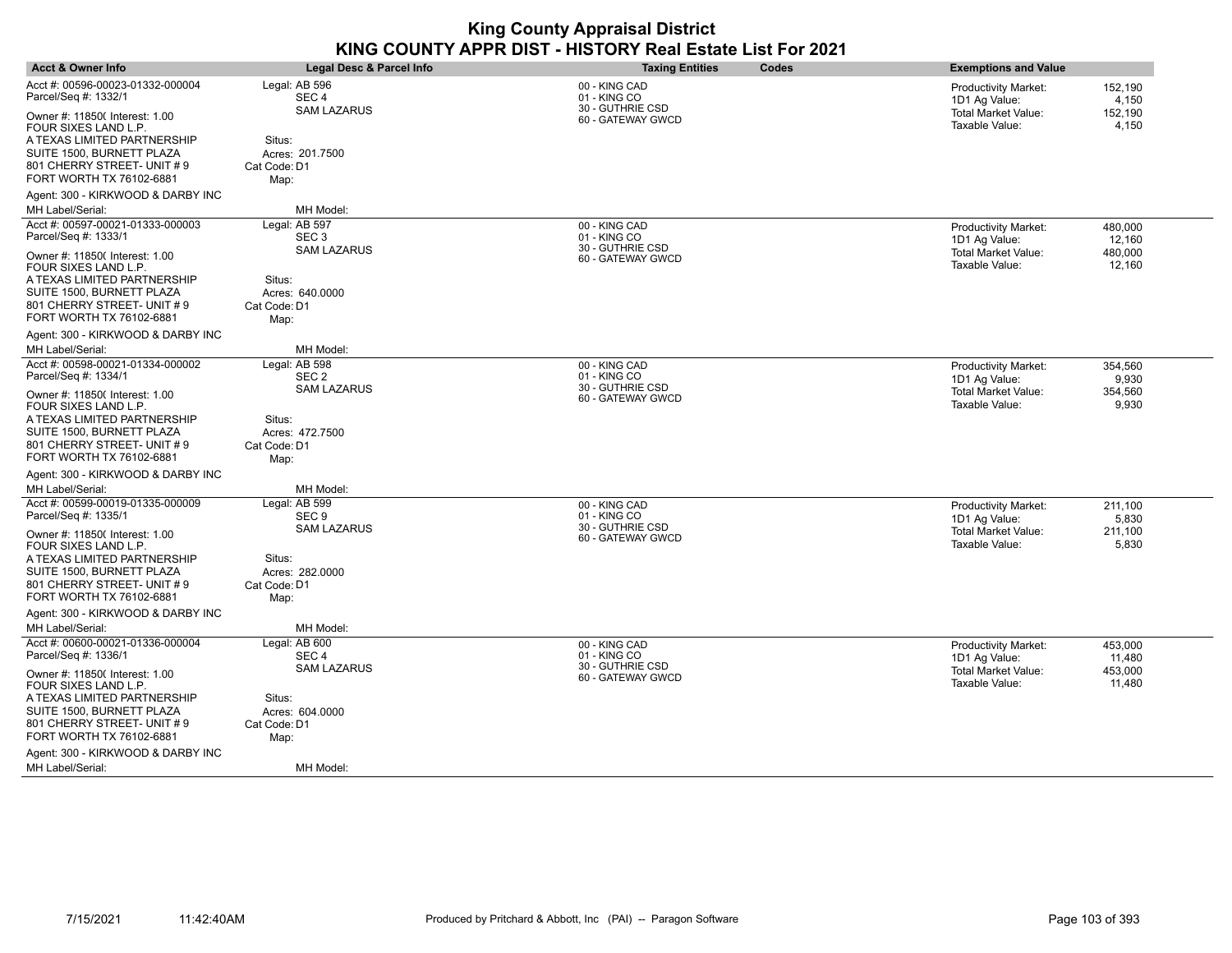| <b>Acct &amp; Owner Info</b>                                                                                                                     | Legal Desc & Parcel Info                                | <b>Taxing Entities</b>                                                 | Codes | <b>Exemptions and Value</b>                                                    |                                        |
|--------------------------------------------------------------------------------------------------------------------------------------------------|---------------------------------------------------------|------------------------------------------------------------------------|-------|--------------------------------------------------------------------------------|----------------------------------------|
| Acct #: 00601-00023-01337-000002<br>Parcel/Seq #: 1337/1<br>Owner #: 11850( Interest: 1.00<br>FOUR SIXES LAND L.P.                               | Legal: AB 601<br>SEC <sub>2</sub><br><b>SAM LAZARUS</b> | 00 - KING CAD<br>01 - KING CO<br>30 - GUTHRIE CSD<br>60 - GATEWAY GWCD |       | Productivity Market:<br>1D1 Ag Value:<br>Total Market Value:<br>Taxable Value: | 480,000<br>13,440<br>480,000<br>13,440 |
| A TEXAS LIMITED PARTNERSHIP<br>SUITE 1500, BURNETT PLAZA<br>801 CHERRY STREET- UNIT #9<br>FORT WORTH TX 76102-6881                               | Situs:<br>Acres: 640.0000<br>Cat Code: D1<br>Map:       |                                                                        |       |                                                                                |                                        |
| Agent: 300 - KIRKWOOD & DARBY INC<br>MH Label/Serial:                                                                                            | MH Model:                                               |                                                                        |       |                                                                                |                                        |
| Acct #: 00602-00033-01338-000036                                                                                                                 | Legal: AB 602                                           | 00 - KING CAD                                                          |       | <b>Productivity Market:</b>                                                    | 480,000                                |
| Parcel/Seq #: 1338/1                                                                                                                             | SEC 36                                                  | 01 - KING CO                                                           |       | 1D1 Ag Value:                                                                  | 12,160                                 |
| Owner #: 11850( Interest: 1.00<br>FOUR SIXES LAND L.P.                                                                                           | <b>SAM LAZARUS</b>                                      | 30 - GUTHRIE CSD<br>60 - GATEWAY GWCD                                  |       | <b>Total Market Value:</b><br>Taxable Value:                                   | 480,000<br>12,160                      |
| A TEXAS LIMITED PARTNERSHIP                                                                                                                      | Situs:                                                  |                                                                        |       |                                                                                |                                        |
| SUITE 1500, BURNETT PLAZA<br>801 CHERRY STREET- UNIT #9<br>FORT WORTH TX 76102-6881                                                              | Acres: 640,0000<br>Cat Code: D1<br>Map:                 |                                                                        |       |                                                                                |                                        |
| Agent: 300 - KIRKWOOD & DARBY INC                                                                                                                |                                                         |                                                                        |       |                                                                                |                                        |
| MH Label/Serial:                                                                                                                                 | MH Model:                                               |                                                                        |       |                                                                                |                                        |
| Acct #: 00603-00023-01339-000028<br>Parcel/Seq #: 1339/1                                                                                         | Legal: AB 603<br>SEC 28<br><b>SAM LAZARUS</b>           | 00 - KING CAD<br>01 - KING CO<br>30 - GUTHRIE CSD                      |       | <b>Productivity Market:</b><br>1D1 Ag Value:                                   | 480,000<br>12.160                      |
| Owner #: 11850( Interest: 1.00<br>FOUR SIXES LAND L.P.<br>A TEXAS LIMITED PARTNERSHIP<br>SUITE 1500, BURNETT PLAZA<br>801 CHERRY STREET- UNIT #9 | Situs:<br>Acres: 640.0000<br>Cat Code: D1               | 60 - GATEWAY GWCD                                                      |       | Total Market Value:<br>Taxable Value:                                          | 480,000<br>12,160                      |
| FORT WORTH TX 76102-6881<br>Agent: 300 - KIRKWOOD & DARBY INC                                                                                    | Map:                                                    |                                                                        |       |                                                                                |                                        |
| MH Label/Serial:                                                                                                                                 | MH Model:                                               |                                                                        |       |                                                                                |                                        |
| Acct #: 00604-00021-01340-000098                                                                                                                 | Legal: AB 604                                           | 00 - KING CAD                                                          |       | <b>Productivity Market:</b>                                                    | 480,000                                |
| Parcel/Seq #: 1340/1<br>Owner #: 11850( Interest: 1.00                                                                                           | SEC 98<br><b>SAM LAZARUS</b>                            | 01 - KING CO<br>30 - GUTHRIE CSD<br>60 - GATEWAY GWCD                  |       | 1D1 Ag Value:<br><b>Total Market Value:</b>                                    | 12,160<br>480,000                      |
| FOUR SIXES LAND L.P.                                                                                                                             | Situs:                                                  |                                                                        |       | Taxable Value:                                                                 | 12,160                                 |
| A TEXAS LIMITED PARTNERSHIP<br>SUITE 1500, BURNETT PLAZA<br>801 CHERRY STREET- UNIT #9<br>FORT WORTH TX 76102-6881                               | Acres: 640.0000<br>Cat Code: D1<br>Map:                 |                                                                        |       |                                                                                |                                        |
| Agent: 300 - KIRKWOOD & DARBY INC                                                                                                                |                                                         |                                                                        |       |                                                                                |                                        |
| MH Label/Serial:                                                                                                                                 | MH Model:                                               |                                                                        |       |                                                                                |                                        |
| Acct #: 00605-00021-01341-000038<br>Parcel/Seq #: 1341/1                                                                                         | Legal: AB 605<br>SEC 38                                 | 00 - KING CAD<br>01 - KING CO                                          |       | Productivity Market:<br>1D1 Ag Value:                                          | 480,000<br>12,160                      |
| Owner #: 11850( Interest: 1.00<br>FOUR SIXES LAND L.P.                                                                                           | <b>SAM LAZARUS</b>                                      | 30 - GUTHRIE CSD<br>60 - GATEWAY GWCD                                  |       | <b>Total Market Value:</b><br>Taxable Value:                                   | 480,000<br>12,160                      |
| A TEXAS LIMITED PARTNERSHIP<br>SUITE 1500, BURNETT PLAZA<br>801 CHERRY STREET- UNIT #9                                                           | Situs:<br>Acres: 640.0000<br>Cat Code: D1               |                                                                        |       |                                                                                |                                        |
| FORT WORTH TX 76102-6881                                                                                                                         | Map:                                                    |                                                                        |       |                                                                                |                                        |
| Agent: 300 - KIRKWOOD & DARBY INC                                                                                                                |                                                         |                                                                        |       |                                                                                |                                        |
| MH Label/Serial:                                                                                                                                 | MH Model:                                               |                                                                        |       |                                                                                |                                        |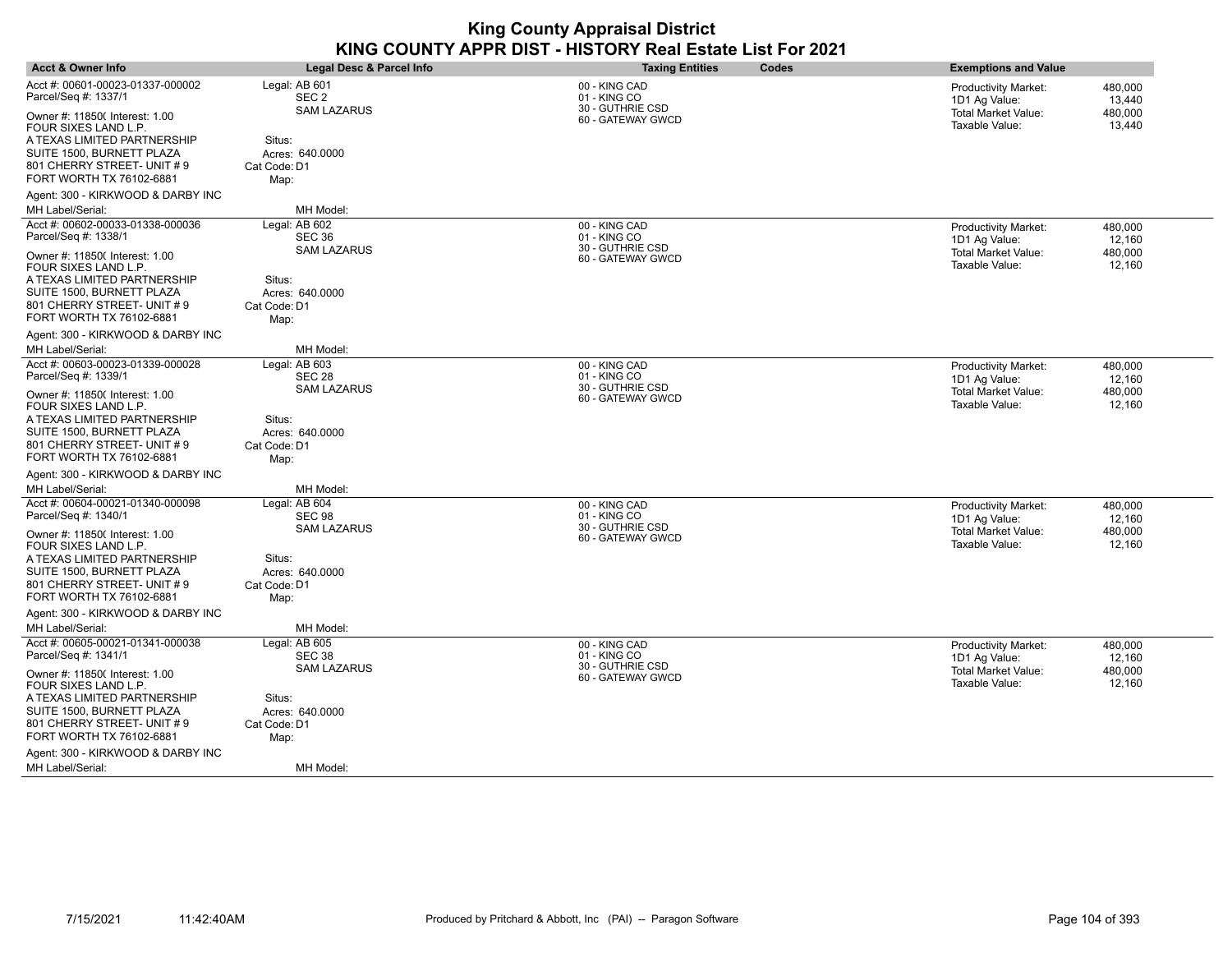| <b>Acct &amp; Owner Info</b>                                                                                                               | <b>Legal Desc &amp; Parcel Info</b>                         | <b>Taxing Entities</b>                                                 | Codes | <b>Exemptions and Value</b>                                                                  |                                        |
|--------------------------------------------------------------------------------------------------------------------------------------------|-------------------------------------------------------------|------------------------------------------------------------------------|-------|----------------------------------------------------------------------------------------------|----------------------------------------|
| Acct #: 00606-00021-01342-000034<br>Parcel/Seq #: 1342/1<br>Owner #: 11850( Interest: 1.00                                                 | Legal: AB 606<br><b>SEC 34 BLK 34</b><br><b>SAM LAZARUS</b> | 00 - KING CAD<br>01 - KING CO<br>30 - GUTHRIE CSD<br>60 - GATEWAY GWCD |       | <b>Productivity Market:</b><br>1D1 Ag Value:<br><b>Total Market Value:</b><br>Taxable Value: | 480,000<br>13,400<br>480,000<br>13,400 |
| FOUR SIXES LAND L.P.<br>A TEXAS LIMITED PARTNERSHIP<br>SUITE 1500, BURNETT PLAZA<br>801 CHERRY STREET- UNIT #9<br>FORT WORTH TX 76102-6881 | Situs:<br>Acres: 640.0000<br>Cat Code: D1<br>Map:           |                                                                        |       |                                                                                              |                                        |
| Agent: 300 - KIRKWOOD & DARBY INC                                                                                                          |                                                             |                                                                        |       |                                                                                              |                                        |
| MH Label/Serial:                                                                                                                           | MH Model:                                                   |                                                                        |       |                                                                                              |                                        |
| Acct #: 00621-00007-01343-000002<br>Parcel/Seq #: 1343/1                                                                                   | Legal: AB 621<br><b>SEC 2 BLK 3508</b>                      | 00 - KING CAD<br>01 - KING CO<br>30 - GUTHRIE CSD                      |       | <b>Productivity Market:</b><br>1D1 Ag Value:                                                 | 496,000<br>17.920                      |
| Owner #: 11850( Interest: 1.00<br>FOUR SIXES LAND L.P.                                                                                     | A SEISFELD                                                  | 60 - GATEWAY GWCD                                                      |       | <b>Total Market Value:</b><br>Taxable Value:                                                 | 496.000<br>17,920                      |
| A TEXAS LIMITED PARTNERSHIP                                                                                                                | Situs:                                                      |                                                                        |       |                                                                                              |                                        |
| SUITE 1500, BURNETT PLAZA<br>801 CHERRY STREET- UNIT #9<br>FORT WORTH TX 76102-6881                                                        | Acres: 640.0000<br>Cat Code: D1<br>Map:                     |                                                                        |       |                                                                                              |                                        |
| Agent: 300 - KIRKWOOD & DARBY INC                                                                                                          |                                                             |                                                                        |       |                                                                                              |                                        |
| MH Label/Serial:                                                                                                                           | MH Model:                                                   |                                                                        |       |                                                                                              |                                        |
| Acct #: 00624-00031-01344-000171<br>Parcel/Seq #: 1344/1                                                                                   | Legal: AB 624<br><b>SEC 171</b>                             | 00 - KING CAD<br>01 - KING CO                                          |       | <b>Productivity Market:</b><br>1D1 Ag Value:                                                 | 66.980<br>1,880                        |
| Owner #: 118500 Interest: 1.00<br>FOUR SIXES LAND L.P.                                                                                     | R M THOMSON                                                 | 30 - GUTHRIE CSD<br>60 - GATEWAY GWCD                                  |       | Total Market Value:<br>Taxable Value:                                                        | 66,980<br>1,880                        |
| A TEXAS LIMITED PARTNERSHIP<br>SUITE 1500, BURNETT PLAZA<br>801 CHERRY STREET- UNIT #9                                                     | Situs:<br>Acres: 89.3000<br>Cat Code: D1                    |                                                                        |       |                                                                                              |                                        |
| FORT WORTH TX 76102-6881                                                                                                                   | Map:                                                        |                                                                        |       |                                                                                              |                                        |
| Agent: 300 - KIRKWOOD & DARBY INC<br>MH Label/Serial:                                                                                      | MH Model:                                                   |                                                                        |       |                                                                                              |                                        |
| Acct #: 00630-00035-01345-000001                                                                                                           | Legal: AB 630                                               | 00 - KING CAD                                                          |       | <b>Productivity Market:</b>                                                                  | 480,000                                |
| Parcel/Seq #: 1345/1                                                                                                                       | SEC <sub>1</sub>                                            | 01 - KING CO                                                           |       | 1D1 Ag Value:                                                                                | 12,160                                 |
| Owner #: 11850( Interest: 1.00<br>FOUR SIXES LAND L.P.                                                                                     | <b>LATHOMSON</b>                                            | 30 - GUTHRIE CSD<br>60 - GATEWAY GWCD                                  |       | <b>Total Market Value:</b><br>Taxable Value:                                                 | 480,000<br>12,160                      |
| A TEXAS LIMITED PARTNERSHIP                                                                                                                | Situs:                                                      |                                                                        |       |                                                                                              |                                        |
| SUITE 1500, BURNETT PLAZA<br>801 CHERRY STREET- UNIT #9<br>FORT WORTH TX 76102-6881                                                        | Acres: 640.0000<br>Cat Code: D1<br>Map:                     |                                                                        |       |                                                                                              |                                        |
| Agent: 300 - KIRKWOOD & DARBY INC                                                                                                          |                                                             |                                                                        |       |                                                                                              |                                        |
| MH Label/Serial:                                                                                                                           | MH Model:                                                   |                                                                        |       |                                                                                              |                                        |
| Acct #: 00664-00021-01362-000002                                                                                                           | Legal: AB 664                                               | 00 - KING CAD                                                          |       | Productivity Market:                                                                         | 426,920                                |
| Parcel/Seq #: 1362/1                                                                                                                       | SEC <sub>2</sub>                                            | 01 - KING CO<br>30 - GUTHRIE CSD                                       |       | 1D1 Ag Value:                                                                                | 11,780                                 |
| Owner #: 11850( Interest: 1.00<br>FOUR SIXES LAND L.P.                                                                                     | <b>D BLANKENSHIP</b>                                        | 60 - GATEWAY GWCD                                                      |       | <b>Total Market Value:</b><br>Taxable Value:                                                 | 426,920<br>11,780                      |
| A TEXAS LIMITED PARTNERSHIP                                                                                                                | Situs:                                                      |                                                                        |       |                                                                                              |                                        |
| SUITE 1500, BURNETT PLAZA<br>801 CHERRY STREET- UNIT #9<br>FORT WORTH TX 76102-6881                                                        | Acres: 569.2300<br>Cat Code: D1<br>Map:                     |                                                                        |       |                                                                                              |                                        |
| Agent: 300 - KIRKWOOD & DARBY INC                                                                                                          |                                                             |                                                                        |       |                                                                                              |                                        |
| MH Label/Serial:                                                                                                                           | MH Model:                                                   |                                                                        |       |                                                                                              |                                        |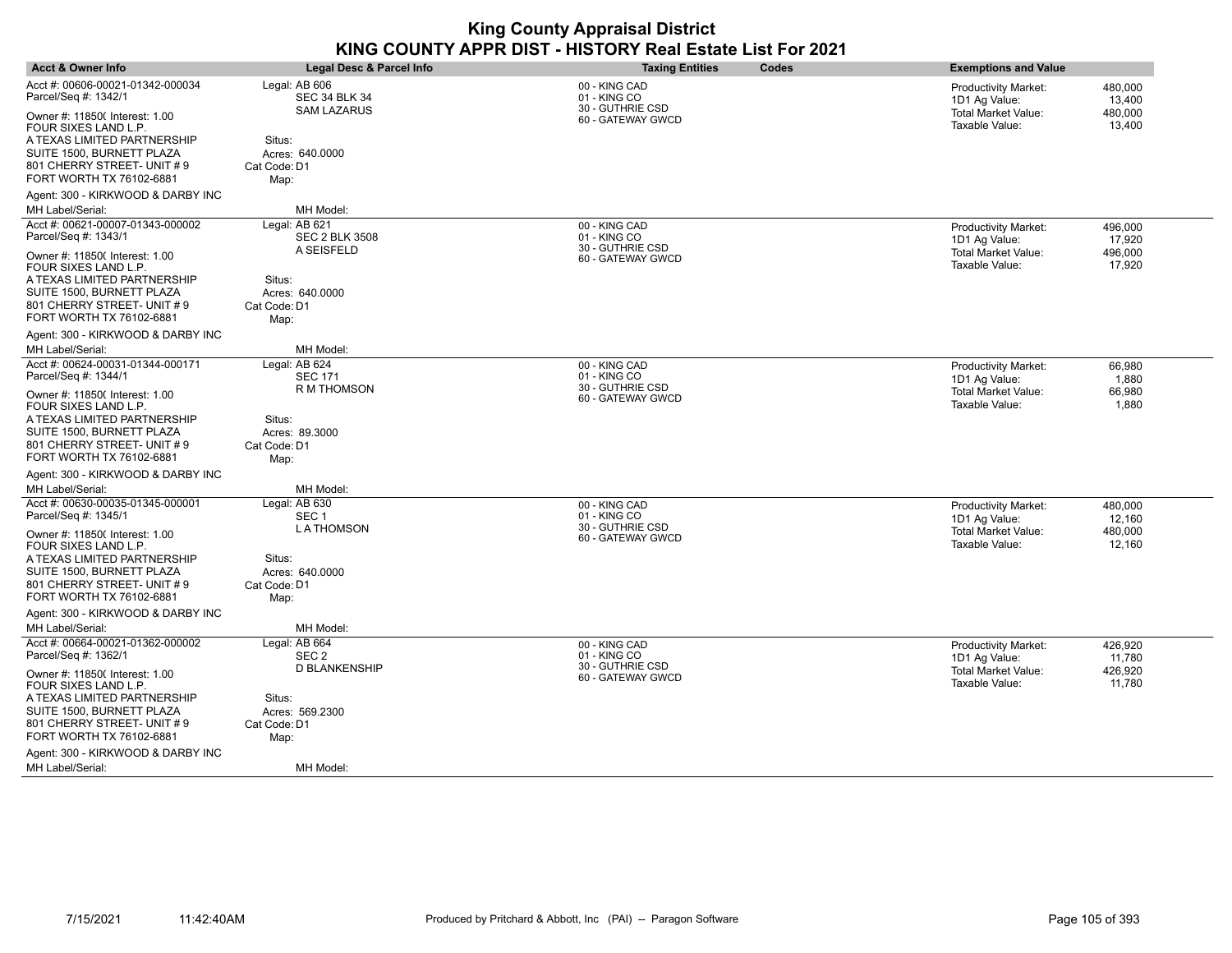| <b>Acct &amp; Owner Info</b>                                                           | Legal Desc & Parcel Info                  | <b>Taxing Entities</b><br>Codes       | <b>Exemptions and Value</b>                                                                  |
|----------------------------------------------------------------------------------------|-------------------------------------------|---------------------------------------|----------------------------------------------------------------------------------------------|
| Acct #: 00669-00033-01365-000032<br>Parcel/Seq #: 1365/1                               | Legal: AB 669<br><b>SEC 32</b>            | 00 - KING CAD<br>01 - KING CO         | 473,480<br><b>Productivity Market:</b><br>1D1 Ag Value:<br>12,790                            |
| Owner #: 11850( Interest: 1.00<br>FOUR SIXES LAND L.P.                                 | R F CAMPBELL                              | 30 - GUTHRIE CSD<br>60 - GATEWAY GWCD | Total Market Value:<br>473,480<br>12,790<br>Taxable Value:                                   |
| A TEXAS LIMITED PARTNERSHIP<br>SUITE 1500, BURNETT PLAZA<br>801 CHERRY STREET- UNIT #9 | Situs:<br>Acres: 631.3000<br>Cat Code: D1 |                                       |                                                                                              |
| FORT WORTH TX 76102-6881                                                               | Map:                                      |                                       |                                                                                              |
| Agent: 300 - KIRKWOOD & DARBY INC<br>MH Label/Serial:                                  | MH Model:                                 |                                       |                                                                                              |
| Acct #: 00671-00023-01366-000006<br>Parcel/Seq #: 1366/1                               | Legal: AB 671<br>SEC <sub>6</sub>         | 00 - KING CAD<br>01 - KING CO         | <b>Productivity Market:</b><br>496,000<br>17,920<br>1D1 Ag Value:                            |
| Owner #: 11850( Interest: 1.00<br>FOUR SIXES LAND L.P.                                 | H HUGHES                                  | 30 - GUTHRIE CSD<br>60 - GATEWAY GWCD | <b>Total Market Value:</b><br>496,000<br>Taxable Value:<br>17,920                            |
| A TEXAS LIMITED PARTNERSHIP                                                            | Situs:                                    |                                       |                                                                                              |
| SUITE 1500, BURNETT PLAZA<br>801 CHERRY STREET- UNIT # 9                               | Acres: 640.0000<br>Cat Code: D1           |                                       |                                                                                              |
| FORT WORTH TX 76102-6881                                                               | Map:                                      |                                       |                                                                                              |
| Agent: 300 - KIRKWOOD & DARBY INC                                                      |                                           |                                       |                                                                                              |
| MH Label/Serial:                                                                       | MH Model:                                 |                                       |                                                                                              |
| Acct #: 00674-00019-01369-000022                                                       | Legal: AB 674                             | 00 - KING CAD                         | <b>Productivity Market:</b><br>469,600                                                       |
| Parcel/Seq #: 1369/1                                                                   | <b>SEC 22</b>                             | 01 - KING CO<br>30 - GUTHRIE CSD      | 1D1 Ag Value:<br>10,930                                                                      |
| Owner #: 11850( Interest: 1.00<br>FOUR SIXES LAND L.P.                                 | <b>FRANK HAMILTON</b>                     | 60 - GATEWAY GWCD                     | Total Market Value:<br>469,600<br>Taxable Value:<br>10,930                                   |
| A TEXAS LIMITED PARTNERSHIP                                                            | Situs:                                    |                                       |                                                                                              |
| SUITE 1500, BURNETT PLAZA<br>801 CHERRY STREET- UNIT # 9                               | Acres: 640.0000<br>Cat Code: D1           |                                       |                                                                                              |
| FORT WORTH TX 76102-6881                                                               | Map:                                      |                                       |                                                                                              |
| Agent: 300 - KIRKWOOD & DARBY INC                                                      |                                           |                                       |                                                                                              |
| MH Label/Serial:                                                                       | MH Model:                                 |                                       |                                                                                              |
| Acct #: 00675-00033-01370-000012                                                       | Legal: AB 675                             | 00 - KING CAD                         | 232,180<br><b>Productivity Market:</b>                                                       |
| Parcel/Seq #: 1370/1                                                                   | <b>SEC 12</b>                             | 01 - KING CO<br>30 - GUTHRIE CSD      | 1D1 Ag Value:<br>4,850                                                                       |
| Owner #: 11850( Interest: 1.00                                                         | BS&F                                      | 60 - GATEWAY GWCD                     | <b>Total Market Value:</b><br>232,180<br>Taxable Value:<br>4,850                             |
| FOUR SIXES LAND L.P.<br>A TEXAS LIMITED PARTNERSHIP                                    | Situs:                                    |                                       |                                                                                              |
| SUITE 1500, BURNETT PLAZA                                                              | Acres: 320.0000                           |                                       |                                                                                              |
| 801 CHERRY STREET- UNIT # 9                                                            | Cat Code: D1                              |                                       |                                                                                              |
| FORT WORTH TX 76102-6881                                                               | Map:                                      |                                       |                                                                                              |
| Agent: 300 - KIRKWOOD & DARBY INC                                                      |                                           |                                       |                                                                                              |
| MH Label/Serial:                                                                       | MH Model:                                 |                                       |                                                                                              |
| Acct #: 00676-00023-01371-000060<br>Parcel/Seq #: 1371/1                               | Legal: AB 676<br>SEC <sub>60</sub>        | 00 - KING CAD<br>01 - KING CO         | <b>Productivity Market:</b><br>491,900                                                       |
| Owner #: 11850( Interest: 1.00                                                         | <b>B E JACOBS</b>                         | 30 - GUTHRIE CSD<br>60 - GATEWAY GWCD | 16,450<br>1D1 Ag Value:<br><b>Total Market Value:</b><br>491,900<br>Taxable Value:<br>16,450 |
| FOUR SIXES LAND L.P.<br>A TEXAS LIMITED PARTNERSHIP                                    | Situs:                                    |                                       |                                                                                              |
| SUITE 1500, BURNETT PLAZA                                                              | Acres: 640.0000                           |                                       |                                                                                              |
| 801 CHERRY STREET- UNIT # 9                                                            | Cat Code: D1                              |                                       |                                                                                              |
| FORT WORTH TX 76102-6881                                                               | Map:                                      |                                       |                                                                                              |
| Agent: 300 - KIRKWOOD & DARBY INC                                                      |                                           |                                       |                                                                                              |
| <b>MH Label/Serial:</b>                                                                | MH Model:                                 |                                       |                                                                                              |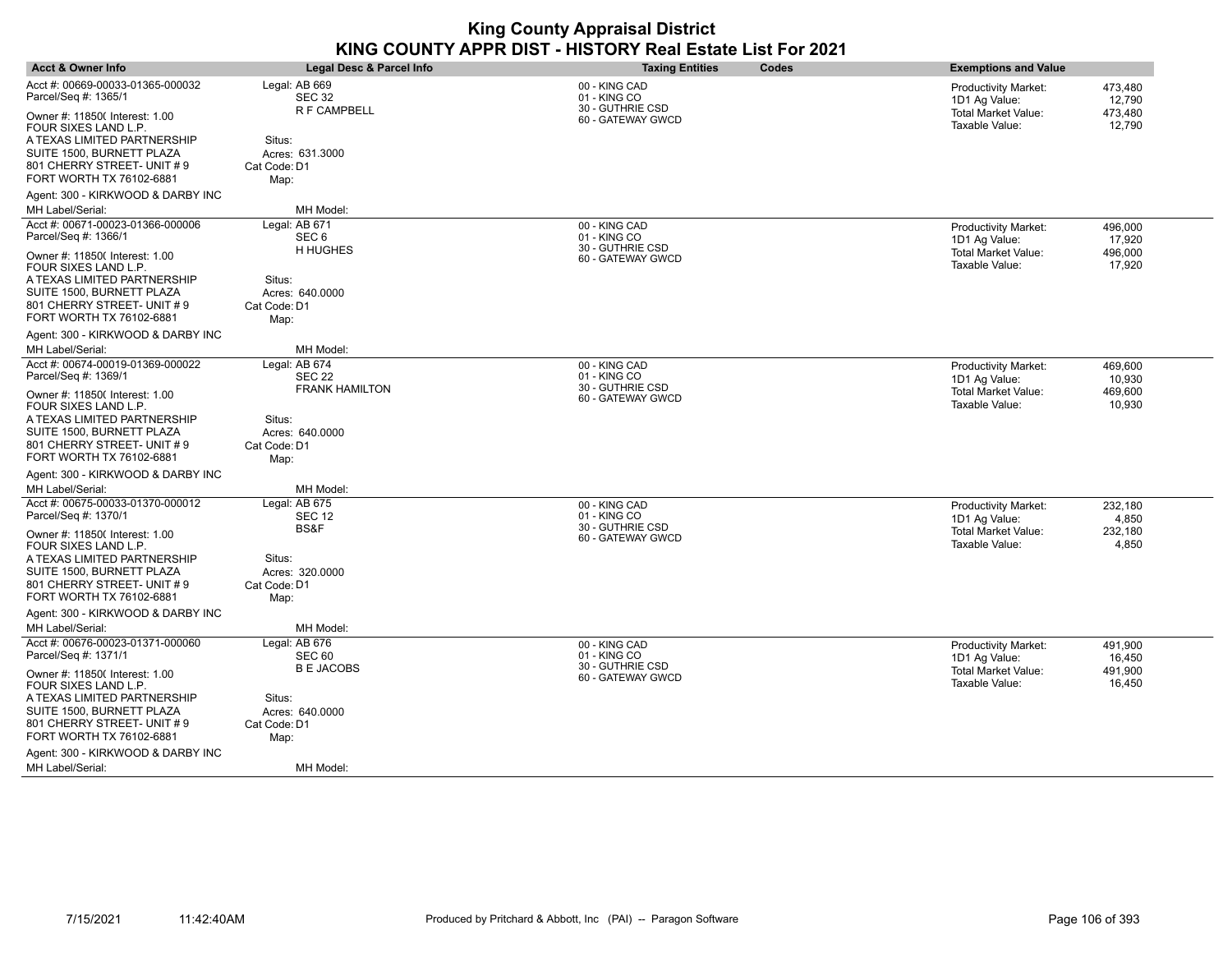| <b>Acct &amp; Owner Info</b>                                                                                                                                                 | Legal Desc & Parcel Info                                              | <b>Taxing Entities</b>                                                 | Codes | <b>Exemptions and Value</b>                                  |                             |
|------------------------------------------------------------------------------------------------------------------------------------------------------------------------------|-----------------------------------------------------------------------|------------------------------------------------------------------------|-------|--------------------------------------------------------------|-----------------------------|
| Acct #: 00678-00023-01372-000006<br>Parcel/Seq #: 1372/1<br>Owner #: 11850( Interest: 1.00                                                                                   | Legal: AB 678<br>SEC <sub>6</sub><br>L O JACOBS                       | 00 - KING CAD<br>01 - KING CO<br>30 - GUTHRIE CSD<br>60 - GATEWAY GWCD |       | Productivity Market:<br>1D1 Ag Value:<br>Total Market Value: | 248,000<br>8,960<br>248,000 |
| FOUR SIXES LAND L.P.<br>A TEXAS LIMITED PARTNERSHIP<br>SUITE 1500, BURNETT PLAZA<br>801 CHERRY STREET- UNIT #9<br>FORT WORTH TX 76102-6881                                   | Situs:<br>Acres: 320.0000<br>Cat Code: D1<br>Map:                     |                                                                        |       | Taxable Value:                                               | 8,960                       |
| Agent: 300 - KIRKWOOD & DARBY INC                                                                                                                                            |                                                                       |                                                                        |       |                                                              |                             |
| MH Label/Serial:                                                                                                                                                             | MH Model:                                                             |                                                                        |       |                                                              |                             |
| Acct #: 00679-00023-01373-000004<br>Parcel/Seq #: 1373/1                                                                                                                     | Legal: AB 679<br>SEC <sub>4</sub>                                     | 00 - KING CAD<br>01 - KING CO<br>30 - GUTHRIE CSD                      |       | <b>Productivity Market:</b><br>1D1 Ag Value:                 | 245,500<br>8,260            |
| Owner #: 11850( Interest: 1.00<br>FOUR SIXES LAND L.P.                                                                                                                       | L O JACOBS                                                            | 60 - GATEWAY GWCD                                                      |       | <b>Total Market Value:</b><br>Taxable Value:                 | 245,500<br>8,260            |
| A TEXAS LIMITED PARTNERSHIP<br>SUITE 1500, BURNETT PLAZA<br>801 CHERRY STREET- UNIT #9<br>FORT WORTH TX 76102-6881                                                           | Situs:<br>Acres: 320,0000<br>Cat Code: D1<br>Map:                     |                                                                        |       |                                                              |                             |
| Agent: 300 - KIRKWOOD & DARBY INC                                                                                                                                            |                                                                       |                                                                        |       |                                                              |                             |
| MH Label/Serial:                                                                                                                                                             | MH Model:                                                             |                                                                        |       |                                                              |                             |
| Acct #: 00680-00035-01374-000002<br>Parcel/Seq #: 1374/1                                                                                                                     | Legal: AB 680<br>SEC <sub>2</sub>                                     | 00 - KING CAD<br>01 - KING CO                                          |       | <b>Productivity Market:</b><br>1D1 Ag Value:                 | 480,000<br>12.160           |
| Owner #: 11850( Interest: 1.00<br>FOUR SIXES LAND L.P.<br>A TEXAS LIMITED PARTNERSHIP<br>SUITE 1500, BURNETT PLAZA<br>801 CHERRY STREET- UNIT #9<br>FORT WORTH TX 76102-6881 | <b>BE JACOBS</b><br>Situs:<br>Acres: 640.0000<br>Cat Code: D1<br>Map: | 30 - GUTHRIE CSD<br>60 - GATEWAY GWCD                                  |       | Total Market Value:<br>Taxable Value:                        | 480,000<br>12,160           |
| Agent: 300 - KIRKWOOD & DARBY INC                                                                                                                                            |                                                                       |                                                                        |       |                                                              |                             |
| MH Label/Serial:                                                                                                                                                             | MH Model:                                                             |                                                                        |       |                                                              |                             |
| Acct #: 00682-00025-01375-000002<br>Parcel/Seq #: 1375/1                                                                                                                     | Legal: AB 682<br>SEC <sub>2</sub>                                     | 00 - KING CAD<br>01 - KING CO                                          |       | <b>Productivity Market:</b><br>1D1 Ag Value:                 | 211,430<br>6,810            |
| Owner #: 11850( Interest: 1.00<br>FOUR SIXES LAND L.P.                                                                                                                       | <b>BE JACOBS</b>                                                      | 30 - GUTHRIE CSD<br>60 - GATEWAY GWCD                                  |       | <b>Total Market Value:</b><br>Taxable Value:                 | 211,430<br>6,810            |
| A TEXAS LIMITED PARTNERSHIP<br>SUITE 1500, BURNETT PLAZA<br>801 CHERRY STREET- UNIT #9<br>FORT WORTH TX 76102-6881                                                           | Situs:<br>Acres: 277.2000<br>Cat Code: D1<br>Map:                     |                                                                        |       |                                                              |                             |
| Agent: 300 - KIRKWOOD & DARBY INC                                                                                                                                            |                                                                       |                                                                        |       |                                                              |                             |
| MH Label/Serial:                                                                                                                                                             | MH Model:                                                             |                                                                        |       |                                                              |                             |
| Acct #: 00683-00023-01376-000004<br>Parcel/Seq #: 1376/1                                                                                                                     | Legal: AB 683<br>SEC 4 BLK 11                                         | 00 - KING CAD<br>01 - KING CO                                          |       | Productivity Market:<br>1D1 Ag Value:                        | 496,000<br>17,920           |
| Owner #: 11850( Interest: 1.00<br>FOUR SIXES LAND L.P.                                                                                                                       | <b>BE JACOBS</b>                                                      | 30 - GUTHRIE CSD<br>60 - GATEWAY GWCD                                  |       | <b>Total Market Value:</b><br>Taxable Value:                 | 496,000<br>17,920           |
| A TEXAS LIMITED PARTNERSHIP<br>SUITE 1500, BURNETT PLAZA<br>801 CHERRY STREET- UNIT #9<br>FORT WORTH TX 76102-6881                                                           | Situs:<br>Acres: 640.0000<br>Cat Code: D1<br>Map:                     |                                                                        |       |                                                              |                             |
| Agent: 300 - KIRKWOOD & DARBY INC                                                                                                                                            |                                                                       |                                                                        |       |                                                              |                             |
| MH Label/Serial:                                                                                                                                                             | MH Model:                                                             |                                                                        |       |                                                              |                             |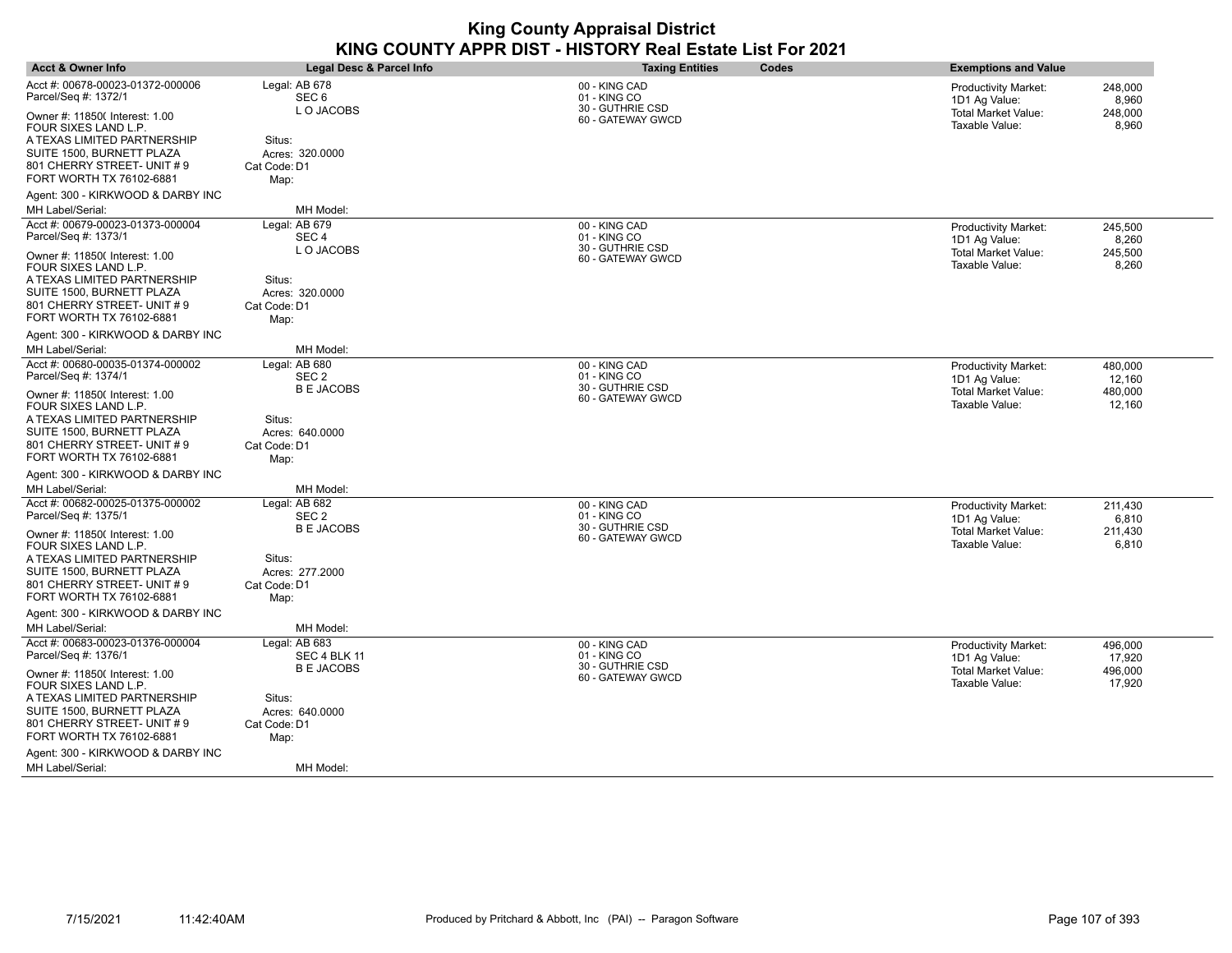| <b>Acct &amp; Owner Info</b>                                                                                                                                                 | <b>Legal Desc &amp; Parcel Info</b>                      | <b>Taxing Entities</b><br>Codes                                        | <b>Exemptions and Value</b>                                                                         |
|------------------------------------------------------------------------------------------------------------------------------------------------------------------------------|----------------------------------------------------------|------------------------------------------------------------------------|-----------------------------------------------------------------------------------------------------|
| Acct #: 00686-00019-01378-000024<br>Parcel/Seq #: 1378/1                                                                                                                     | Legal: AB 686<br><b>SEC 24</b><br><b>JAMES R JOHNSON</b> | 00 - KING CAD<br>01 - KING CO<br>30 - GUTHRIE CSD                      | Productivity Market:<br>470,210<br>1D1 Ag Value:<br>11,110                                          |
| Owner #: 118500 Interest: 1.00<br>FOUR SIXES LAND L.P.<br>A TEXAS LIMITED PARTNERSHIP<br>SUITE 1500, BURNETT PLAZA<br>801 CHERRY STREET- UNIT #9<br>FORT WORTH TX 76102-6881 | Situs:<br>Acres: 634.9500<br>Cat Code: D1<br>Map:        | 60 - GATEWAY GWCD                                                      | <b>Total Market Value:</b><br>470,210<br>Taxable Value:<br>11,110                                   |
| Agent: 300 - KIRKWOOD & DARBY INC                                                                                                                                            |                                                          |                                                                        |                                                                                                     |
| MH Label/Serial:                                                                                                                                                             | MH Model:                                                |                                                                        |                                                                                                     |
| Acct #: 00691-00033-01382-000010<br>Parcel/Seq #: 1382/1                                                                                                                     | Legal: AB 691<br><b>SEC 10</b>                           | 00 - KING CAD<br>01 - KING CO<br>30 - GUTHRIE CSD                      | Productivity Market:<br>465,090<br>1D1 Ag Value:<br>11,060                                          |
| Owner #: 11850( Interest: 1.00<br>FOUR SIXES LAND L.P.                                                                                                                       | <b>GEORGE B LUCAS</b>                                    | 60 - GATEWAY GWCD                                                      | <b>Total Market Value:</b><br>465,090<br>Taxable Value:<br>11,060                                   |
| A TEXAS LIMITED PARTNERSHIP<br>SUITE 1500, BURNETT PLAZA<br>801 CHERRY STREET- UNIT #9<br>FORT WORTH TX 76102-6881                                                           | Situs:<br>Acres: 627.3000<br>Cat Code: D1<br>Map:        |                                                                        |                                                                                                     |
| Agent: 300 - KIRKWOOD & DARBY INC                                                                                                                                            |                                                          |                                                                        |                                                                                                     |
| MH Label/Serial:                                                                                                                                                             | MH Model:                                                |                                                                        |                                                                                                     |
| Acct #: 00701-00009-01383-000002<br>Parcel/Seq #: 1383/1                                                                                                                     | Legal: AB 701<br>SEC 2 BLK 73<br>J S VAN SLYKE           | 00 - KING CAD<br>01 - KING CO<br>30 - GUTHRIE CSD                      | Productivity Market:<br>239,480<br>1D1 Ag Value:<br>6.640                                           |
| Owner #: 11850( Interest: 1.00<br>FOUR SIXES LAND L.P.<br>A TEXAS LIMITED PARTNERSHIP<br>SUITE 1500, BURNETT PLAZA<br>801 CHERRY STREET- UNIT #9<br>FORT WORTH TX 76102-6881 | Situs:<br>Acres: 320,0000<br>Cat Code: D1<br>Map:        | 60 - GATEWAY GWCD                                                      | <b>Total Market Value:</b><br>239,480<br>Taxable Value:<br>6,640                                    |
| Agent: 300 - KIRKWOOD & DARBY INC                                                                                                                                            |                                                          |                                                                        |                                                                                                     |
| MH Label/Serial:                                                                                                                                                             | MH Model:                                                |                                                                        |                                                                                                     |
| Acct #: 00702-00021-01384-000002<br>Parcel/Seq #: 1384/1<br>Owner #: 11850( Interest: 1.00                                                                                   | Legal: AB 702<br>SEC <sub>2</sub><br><b>JOHN WILSON</b>  | 00 - KING CAD<br>01 - KING CO<br>30 - GUTHRIE CSD<br>60 - GATEWAY GWCD | 480,000<br>Productivity Market:<br>13,440<br>1D1 Ag Value:<br><b>Total Market Value:</b><br>480,000 |
| FOUR SIXES LAND L.P.<br>A TEXAS LIMITED PARTNERSHIP<br>SUITE 1500, BURNETT PLAZA<br>801 CHERRY STREET- UNIT #9<br>FORT WORTH TX 76102-6881                                   | Situs:<br>Acres: 640.0000<br>Cat Code: D1<br>Map:        |                                                                        | Taxable Value:<br>13,440                                                                            |
| Agent: 300 - KIRKWOOD & DARBY INC                                                                                                                                            |                                                          |                                                                        |                                                                                                     |
| MH Label/Serial:                                                                                                                                                             | MH Model:                                                |                                                                        |                                                                                                     |
| Acct #: 00703-00011-01385-000002<br>Parcel/Seq #: 1385/1                                                                                                                     | Legal: AB 703<br>SEC <sub>2</sub>                        | 00 - KING CAD<br>01 - KING CO                                          | Productivity Market:<br>478.500<br>1D1 Ag Value:<br>11,980                                          |
| Owner #: 11850( Interest: 1.00<br>FOUR SIXES LAND L.P.                                                                                                                       | <b>JOHN WILSON</b>                                       | 30 - GUTHRIE CSD<br>60 - GATEWAY GWCD                                  | <b>Total Market Value:</b><br>478,500<br>Taxable Value:<br>11,980                                   |
| A TEXAS LIMITED PARTNERSHIP<br>SUITE 1500, BURNETT PLAZA<br>801 CHERRY STREET- UNIT #9<br>FORT WORTH TX 76102-6881                                                           | Situs:<br>Acres: 640.0000<br>Cat Code: D1<br>Map:        |                                                                        |                                                                                                     |
| Agent: 300 - KIRKWOOD & DARBY INC<br>MH Label/Serial:                                                                                                                        | MH Model:                                                |                                                                        |                                                                                                     |
|                                                                                                                                                                              |                                                          |                                                                        |                                                                                                     |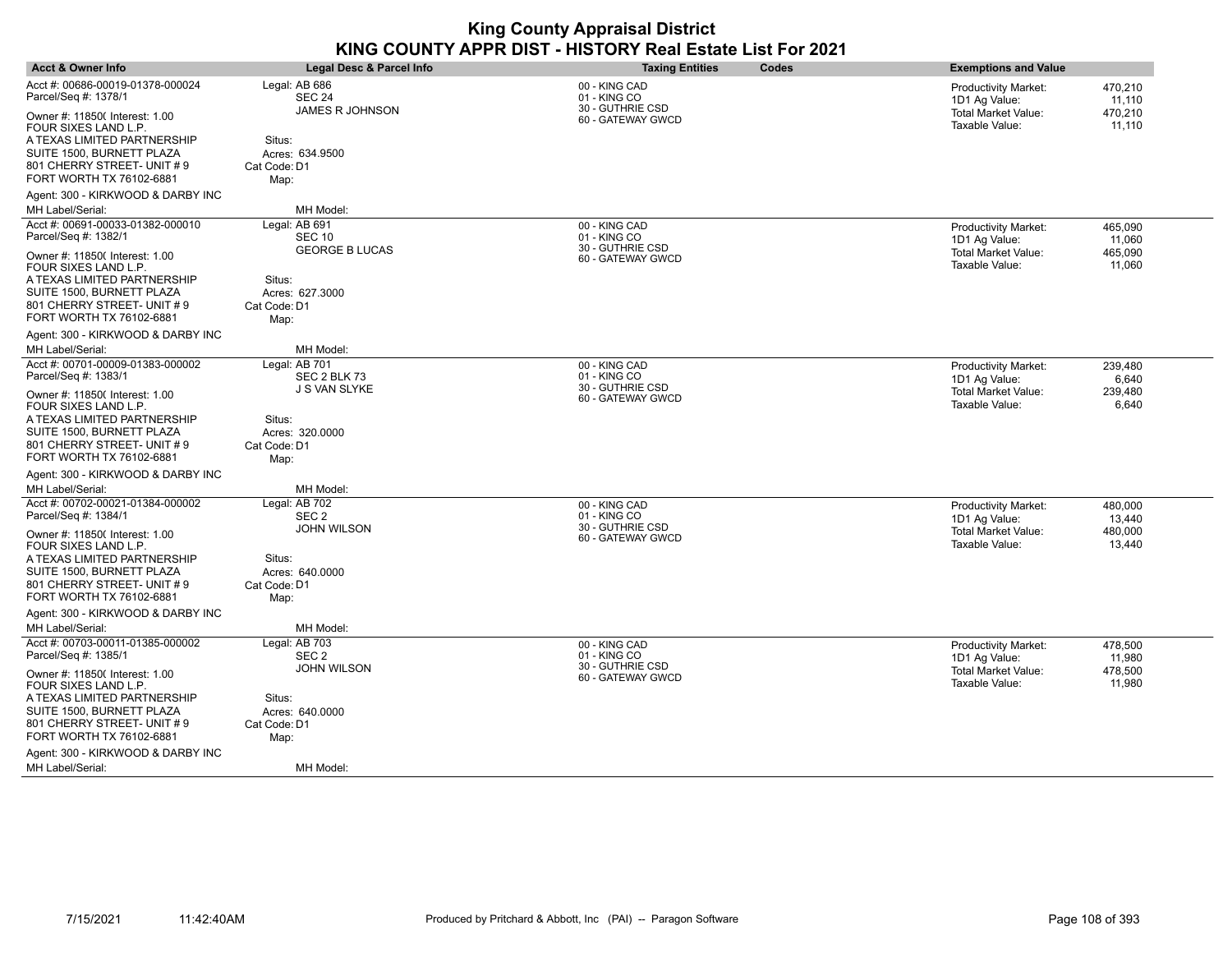| <b>Acct &amp; Owner Info</b>                                                           | Legal Desc & Parcel Info                  | <b>Taxing Entities</b><br>Codes                   | <b>Exemptions and Value</b>                                       |
|----------------------------------------------------------------------------------------|-------------------------------------------|---------------------------------------------------|-------------------------------------------------------------------|
| Acct #: 00704-00021-01386-000002<br>Parcel/Seq #: 1386/1                               | Legal: AB 704<br>SEC <sub>2</sub>         | 00 - KING CAD<br>01 - KING CO                     | <b>Productivity Market:</b><br>464,000<br>1D1 Ag Value:<br>9,600  |
| Owner #: 11850( Interest: 1.00<br>FOUR SIXES LAND L.P.                                 | <b>JOHN WILSON</b>                        | 30 - GUTHRIE CSD<br>60 - GATEWAY GWCD             | Total Market Value:<br>464,000<br>9,600<br>Taxable Value:         |
| A TEXAS LIMITED PARTNERSHIP<br>SUITE 1500, BURNETT PLAZA<br>801 CHERRY STREET- UNIT #9 | Situs:<br>Acres: 640.0000<br>Cat Code: D1 |                                                   |                                                                   |
| FORT WORTH TX 76102-6881                                                               | Map:                                      |                                                   |                                                                   |
| Agent: 300 - KIRKWOOD & DARBY INC<br>MH Label/Serial:                                  | MH Model:                                 |                                                   |                                                                   |
| Acct #: 00705-00033-01387-000014                                                       | Legal: AB 705                             |                                                   |                                                                   |
| Parcel/Seq #: 1387/1                                                                   | <b>SEC 14</b><br><b>GEORGE WARREN</b>     | 00 - KING CAD<br>01 - KING CO<br>30 - GUTHRIE CSD | <b>Productivity Market:</b><br>480,000<br>12,160<br>1D1 Ag Value: |
| Owner #: 11850( Interest: 1.00<br>FOUR SIXES LAND L.P.                                 |                                           | 60 - GATEWAY GWCD                                 | <b>Total Market Value:</b><br>480,000<br>Taxable Value:<br>12,160 |
| A TEXAS LIMITED PARTNERSHIP                                                            | Situs:                                    |                                                   |                                                                   |
| SUITE 1500, BURNETT PLAZA                                                              | Acres: 640.0000                           |                                                   |                                                                   |
| 801 CHERRY STREET- UNIT # 9<br>FORT WORTH TX 76102-6881                                | Cat Code: D1<br>Map:                      |                                                   |                                                                   |
| Agent: 300 - KIRKWOOD & DARBY INC                                                      |                                           |                                                   |                                                                   |
| MH Label/Serial:                                                                       | MH Model:                                 |                                                   |                                                                   |
| Acct #: 00711-00021-01390-000006                                                       | Legal: AB 711                             | 00 - KING CAD                                     | <b>Productivity Market:</b><br>480,000                            |
| Parcel/Seq #: 1390/1                                                                   | SEC <sub>6</sub>                          | 01 - KING CO                                      | 1D1 Ag Value:<br>12,200                                           |
| Owner #: 11850( Interest: 1.00<br>FOUR SIXES LAND L.P.                                 | <b>GEORGE BURDEN</b>                      | 30 - GUTHRIE CSD<br>60 - GATEWAY GWCD             | Total Market Value:<br>480,000<br>Taxable Value:<br>12,200        |
| A TEXAS LIMITED PARTNERSHIP                                                            | Situs:                                    |                                                   |                                                                   |
| SUITE 1500, BURNETT PLAZA                                                              | Acres: 640.0000                           |                                                   |                                                                   |
| 801 CHERRY STREET- UNIT # 9                                                            | Cat Code: D1                              |                                                   |                                                                   |
| FORT WORTH TX 76102-6881                                                               | Map:                                      |                                                   |                                                                   |
| Agent: 300 - KIRKWOOD & DARBY INC                                                      |                                           |                                                   |                                                                   |
| MH Label/Serial:                                                                       | MH Model:                                 |                                                   |                                                                   |
| Acct #: 00712-00019-01391-000048                                                       | Legal: AB 712                             | 00 - KING CAD                                     | <b>Productivity Market:</b><br>471,000                            |
| Parcel/Seq #: 1391/1                                                                   | SEC 48                                    | 01 - KING CO                                      | 1D1 Ag Value:<br>13,190                                           |
| Owner #: 11850( Interest: 1.00                                                         | <b>GEORGE BURDEN</b>                      | 30 - GUTHRIE CSD<br>60 - GATEWAY GWCD             | Total Market Value:<br>471,000                                    |
| FOUR SIXES LAND L.P.                                                                   |                                           |                                                   | Taxable Value:<br>13,190                                          |
| A TEXAS LIMITED PARTNERSHIP                                                            | Situs:                                    |                                                   |                                                                   |
| SUITE 1500, BURNETT PLAZA                                                              | Acres: 628.0000                           |                                                   |                                                                   |
| 801 CHERRY STREET- UNIT # 9<br>FORT WORTH TX 76102-6881                                | Cat Code: D1                              |                                                   |                                                                   |
|                                                                                        | Map:                                      |                                                   |                                                                   |
| Agent: 300 - KIRKWOOD & DARBY INC                                                      |                                           |                                                   |                                                                   |
| MH Label/Serial:                                                                       | MH Model:                                 |                                                   |                                                                   |
| Acct #: 00713-00019-01392-000042<br>Parcel/Seq #: 1392/1                               | Legal: AB 713<br>SEC <sub>42</sub>        | 00 - KING CAD<br>01 - KING CO                     | <b>Productivity Market:</b><br>480,000                            |
|                                                                                        | <b>GEORGE BURDEN</b>                      | 30 - GUTHRIE CSD                                  | 13,440<br>1D1 Ag Value:<br><b>Total Market Value:</b><br>480,000  |
| Owner #: 11850( Interest: 1.00<br>FOUR SIXES LAND L.P.                                 |                                           | 60 - GATEWAY GWCD                                 | Taxable Value:<br>13,440                                          |
| A TEXAS LIMITED PARTNERSHIP                                                            | Situs:                                    |                                                   |                                                                   |
| SUITE 1500, BURNETT PLAZA                                                              | Acres: 640.0000                           |                                                   |                                                                   |
| 801 CHERRY STREET- UNIT # 9<br>FORT WORTH TX 76102-6881                                | Cat Code: D1                              |                                                   |                                                                   |
|                                                                                        | Map:                                      |                                                   |                                                                   |
| Agent: 300 - KIRKWOOD & DARBY INC                                                      |                                           |                                                   |                                                                   |
| MH Label/Serial:                                                                       | MH Model:                                 |                                                   |                                                                   |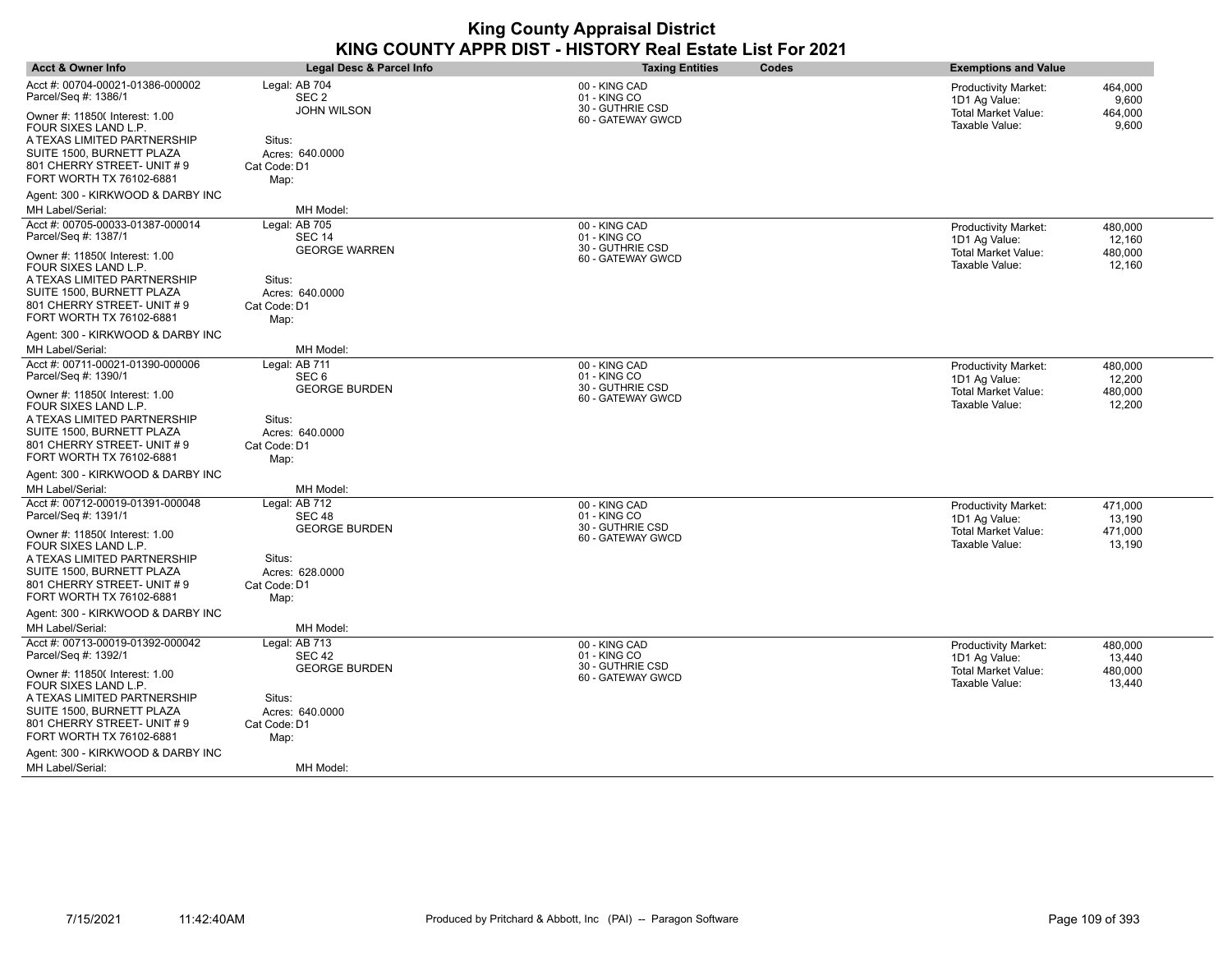| Acct #: 00714-00035-01393-000026<br>Legal: AB 714<br>00 - KING CAD<br>Productivity Market:<br>480,000<br>Parcel/Seq #: 1393/1<br>01 - KING CO<br><b>SEC 26 BLK 162</b><br>1D1 Ag Value:<br>12,160<br>30 - GUTHRIE CSD<br><b>GEORGE BURDEN</b><br>480,000<br>Total Market Value:<br>Owner #: 11850( Interest: 1.00<br>60 - GATEWAY GWCD<br>Taxable Value:<br>12,160<br>FOUR SIXES LAND L.P.<br>A TEXAS LIMITED PARTNERSHIP<br>Situs:<br>SUITE 1500, BURNETT PLAZA<br>Acres: 640.0000<br>Cat Code: D1<br>Map:<br>MH Label/Serial:<br>MH Model:<br>Acct #: 00748-00021-01394-000040<br>Legal: AB 748<br>00 - KING CAD<br><b>Productivity Market:</b><br>480,000<br>01 - KING CO<br><b>SEC 40</b><br>13,440<br>1D1 Ag Value:<br>30 - GUTHRIE CSD<br>W H DAY<br><b>Total Market Value:</b><br>480,000<br>60 - GATEWAY GWCD<br>Taxable Value:<br>13,440<br>Situs:<br>SUITE 1500, BURNETT PLAZA<br>Acres: 640,0000<br>Cat Code: D1<br>FORT WORTH TX 76102-6881<br>Map:<br>Agent: 300 - KIRKWOOD & DARBY INC<br>MH Label/Serial:<br>MH Model:<br>Legal: AB 749<br>00 - KING CAD<br><b>Productivity Market:</b><br>480,000<br>SEC <sub>4</sub><br>01 - KING CO<br>1D1 Ag Value:<br>12,300<br>30 - GUTHRIE CSD<br>W H DAY<br>Total Market Value:<br>480,000<br>60 - GATEWAY GWCD<br>Taxable Value:<br>12,300<br>Situs:<br>A TEXAS LIMITED PARTNERSHIP<br>Acres: 640.0000<br>Cat Code: D1<br>FORT WORTH TX 76102-6881<br>Map:<br>Agent: 300 - KIRKWOOD & DARBY INC<br>MH Model:<br>MH Label/Serial:<br>Acct #: 00750-00021-01396-000038<br>Legal: AB 750<br>00 - KING CAD<br>480,000<br><b>Productivity Market:</b><br>SEC 38<br>01 - KING CO<br>13,160<br>1D1 Ag Value:<br>30 - GUTHRIE CSD<br>W H DAY<br><b>Total Market Value:</b><br>480,000<br>Owner #: 11850( Interest: 1.00<br>60 - GATEWAY GWCD<br>Taxable Value:<br>13,160<br>Situs:<br>SUITE 1500, BURNETT PLAZA<br>Acres: 640.0000<br>801 CHERRY STREET- UNIT #9<br>Cat Code: D1<br>FORT WORTH TX 76102-6881<br>Map:<br>Agent: 300 - KIRKWOOD & DARBY INC<br>MH Model:<br>Legal: AB 786<br>00 - KING CAD<br>120,000<br>Productivity Market:<br>Parcel/Seq #: 1397/1<br><b>SEC 23</b><br>01 - KING CO<br>3,360<br>1D1 Ag Value:<br>30 - GUTHRIE CSD<br><b>MARTRUM LEWIS</b><br><b>Total Market Value:</b><br>120,000<br>60 - GATEWAY GWCD<br>3,360<br>Taxable Value:<br>Situs:<br>SUITE 1500, BURNETT PLAZA<br>Acres: 160.0000<br>801 CHERRY STREET- UNIT #9<br>Cat Code: D1<br>FORT WORTH TX 76102-6881<br>Map:<br>Agent: 300 - KIRKWOOD & DARBY INC | <b>Acct &amp; Owner Info</b>                             | Legal Desc & Parcel Info | <b>Taxing Entities</b> | Codes | <b>Exemptions and Value</b> |  |
|------------------------------------------------------------------------------------------------------------------------------------------------------------------------------------------------------------------------------------------------------------------------------------------------------------------------------------------------------------------------------------------------------------------------------------------------------------------------------------------------------------------------------------------------------------------------------------------------------------------------------------------------------------------------------------------------------------------------------------------------------------------------------------------------------------------------------------------------------------------------------------------------------------------------------------------------------------------------------------------------------------------------------------------------------------------------------------------------------------------------------------------------------------------------------------------------------------------------------------------------------------------------------------------------------------------------------------------------------------------------------------------------------------------------------------------------------------------------------------------------------------------------------------------------------------------------------------------------------------------------------------------------------------------------------------------------------------------------------------------------------------------------------------------------------------------------------------------------------------------------------------------------------------------------------------------------------------------------------------------------------------------------------------------------------------------------------------------------------------------------------------------------------------------------------------------------------------------------------------------------------------------------------------------------------------------------------------------------------------------------------------------------------------------------------------------------------------------------------------------------------|----------------------------------------------------------|--------------------------|------------------------|-------|-----------------------------|--|
|                                                                                                                                                                                                                                                                                                                                                                                                                                                                                                                                                                                                                                                                                                                                                                                                                                                                                                                                                                                                                                                                                                                                                                                                                                                                                                                                                                                                                                                                                                                                                                                                                                                                                                                                                                                                                                                                                                                                                                                                                                                                                                                                                                                                                                                                                                                                                                                                                                                                                                      |                                                          |                          |                        |       |                             |  |
|                                                                                                                                                                                                                                                                                                                                                                                                                                                                                                                                                                                                                                                                                                                                                                                                                                                                                                                                                                                                                                                                                                                                                                                                                                                                                                                                                                                                                                                                                                                                                                                                                                                                                                                                                                                                                                                                                                                                                                                                                                                                                                                                                                                                                                                                                                                                                                                                                                                                                                      | 801 CHERRY STREET- UNIT #9<br>FORT WORTH TX 76102-6881   |                          |                        |       |                             |  |
|                                                                                                                                                                                                                                                                                                                                                                                                                                                                                                                                                                                                                                                                                                                                                                                                                                                                                                                                                                                                                                                                                                                                                                                                                                                                                                                                                                                                                                                                                                                                                                                                                                                                                                                                                                                                                                                                                                                                                                                                                                                                                                                                                                                                                                                                                                                                                                                                                                                                                                      | Agent: 300 - KIRKWOOD & DARBY INC                        |                          |                        |       |                             |  |
|                                                                                                                                                                                                                                                                                                                                                                                                                                                                                                                                                                                                                                                                                                                                                                                                                                                                                                                                                                                                                                                                                                                                                                                                                                                                                                                                                                                                                                                                                                                                                                                                                                                                                                                                                                                                                                                                                                                                                                                                                                                                                                                                                                                                                                                                                                                                                                                                                                                                                                      |                                                          |                          |                        |       |                             |  |
|                                                                                                                                                                                                                                                                                                                                                                                                                                                                                                                                                                                                                                                                                                                                                                                                                                                                                                                                                                                                                                                                                                                                                                                                                                                                                                                                                                                                                                                                                                                                                                                                                                                                                                                                                                                                                                                                                                                                                                                                                                                                                                                                                                                                                                                                                                                                                                                                                                                                                                      | Parcel/Seq #: 1394/1                                     |                          |                        |       |                             |  |
|                                                                                                                                                                                                                                                                                                                                                                                                                                                                                                                                                                                                                                                                                                                                                                                                                                                                                                                                                                                                                                                                                                                                                                                                                                                                                                                                                                                                                                                                                                                                                                                                                                                                                                                                                                                                                                                                                                                                                                                                                                                                                                                                                                                                                                                                                                                                                                                                                                                                                                      | Owner #: 11850( Interest: 1.00<br>FOUR SIXES LAND L.P.   |                          |                        |       |                             |  |
|                                                                                                                                                                                                                                                                                                                                                                                                                                                                                                                                                                                                                                                                                                                                                                                                                                                                                                                                                                                                                                                                                                                                                                                                                                                                                                                                                                                                                                                                                                                                                                                                                                                                                                                                                                                                                                                                                                                                                                                                                                                                                                                                                                                                                                                                                                                                                                                                                                                                                                      | A TEXAS LIMITED PARTNERSHIP                              |                          |                        |       |                             |  |
|                                                                                                                                                                                                                                                                                                                                                                                                                                                                                                                                                                                                                                                                                                                                                                                                                                                                                                                                                                                                                                                                                                                                                                                                                                                                                                                                                                                                                                                                                                                                                                                                                                                                                                                                                                                                                                                                                                                                                                                                                                                                                                                                                                                                                                                                                                                                                                                                                                                                                                      | 801 CHERRY STREET- UNIT #9                               |                          |                        |       |                             |  |
|                                                                                                                                                                                                                                                                                                                                                                                                                                                                                                                                                                                                                                                                                                                                                                                                                                                                                                                                                                                                                                                                                                                                                                                                                                                                                                                                                                                                                                                                                                                                                                                                                                                                                                                                                                                                                                                                                                                                                                                                                                                                                                                                                                                                                                                                                                                                                                                                                                                                                                      |                                                          |                          |                        |       |                             |  |
|                                                                                                                                                                                                                                                                                                                                                                                                                                                                                                                                                                                                                                                                                                                                                                                                                                                                                                                                                                                                                                                                                                                                                                                                                                                                                                                                                                                                                                                                                                                                                                                                                                                                                                                                                                                                                                                                                                                                                                                                                                                                                                                                                                                                                                                                                                                                                                                                                                                                                                      |                                                          |                          |                        |       |                             |  |
|                                                                                                                                                                                                                                                                                                                                                                                                                                                                                                                                                                                                                                                                                                                                                                                                                                                                                                                                                                                                                                                                                                                                                                                                                                                                                                                                                                                                                                                                                                                                                                                                                                                                                                                                                                                                                                                                                                                                                                                                                                                                                                                                                                                                                                                                                                                                                                                                                                                                                                      | Acct #: 00749-00021-01395-000004<br>Parcel/Seq #: 1395/1 |                          |                        |       |                             |  |
|                                                                                                                                                                                                                                                                                                                                                                                                                                                                                                                                                                                                                                                                                                                                                                                                                                                                                                                                                                                                                                                                                                                                                                                                                                                                                                                                                                                                                                                                                                                                                                                                                                                                                                                                                                                                                                                                                                                                                                                                                                                                                                                                                                                                                                                                                                                                                                                                                                                                                                      | Owner #: 11850( Interest: 1.00<br>FOUR SIXES LAND L.P.   |                          |                        |       |                             |  |
|                                                                                                                                                                                                                                                                                                                                                                                                                                                                                                                                                                                                                                                                                                                                                                                                                                                                                                                                                                                                                                                                                                                                                                                                                                                                                                                                                                                                                                                                                                                                                                                                                                                                                                                                                                                                                                                                                                                                                                                                                                                                                                                                                                                                                                                                                                                                                                                                                                                                                                      | SUITE 1500, BURNETT PLAZA<br>801 CHERRY STREET- UNIT #9  |                          |                        |       |                             |  |
|                                                                                                                                                                                                                                                                                                                                                                                                                                                                                                                                                                                                                                                                                                                                                                                                                                                                                                                                                                                                                                                                                                                                                                                                                                                                                                                                                                                                                                                                                                                                                                                                                                                                                                                                                                                                                                                                                                                                                                                                                                                                                                                                                                                                                                                                                                                                                                                                                                                                                                      |                                                          |                          |                        |       |                             |  |
|                                                                                                                                                                                                                                                                                                                                                                                                                                                                                                                                                                                                                                                                                                                                                                                                                                                                                                                                                                                                                                                                                                                                                                                                                                                                                                                                                                                                                                                                                                                                                                                                                                                                                                                                                                                                                                                                                                                                                                                                                                                                                                                                                                                                                                                                                                                                                                                                                                                                                                      |                                                          |                          |                        |       |                             |  |
|                                                                                                                                                                                                                                                                                                                                                                                                                                                                                                                                                                                                                                                                                                                                                                                                                                                                                                                                                                                                                                                                                                                                                                                                                                                                                                                                                                                                                                                                                                                                                                                                                                                                                                                                                                                                                                                                                                                                                                                                                                                                                                                                                                                                                                                                                                                                                                                                                                                                                                      |                                                          |                          |                        |       |                             |  |
|                                                                                                                                                                                                                                                                                                                                                                                                                                                                                                                                                                                                                                                                                                                                                                                                                                                                                                                                                                                                                                                                                                                                                                                                                                                                                                                                                                                                                                                                                                                                                                                                                                                                                                                                                                                                                                                                                                                                                                                                                                                                                                                                                                                                                                                                                                                                                                                                                                                                                                      | Parcel/Seq #: 1396/1                                     |                          |                        |       |                             |  |
|                                                                                                                                                                                                                                                                                                                                                                                                                                                                                                                                                                                                                                                                                                                                                                                                                                                                                                                                                                                                                                                                                                                                                                                                                                                                                                                                                                                                                                                                                                                                                                                                                                                                                                                                                                                                                                                                                                                                                                                                                                                                                                                                                                                                                                                                                                                                                                                                                                                                                                      |                                                          |                          |                        |       |                             |  |
|                                                                                                                                                                                                                                                                                                                                                                                                                                                                                                                                                                                                                                                                                                                                                                                                                                                                                                                                                                                                                                                                                                                                                                                                                                                                                                                                                                                                                                                                                                                                                                                                                                                                                                                                                                                                                                                                                                                                                                                                                                                                                                                                                                                                                                                                                                                                                                                                                                                                                                      | FOUR SIXES LAND L.P.                                     |                          |                        |       |                             |  |
|                                                                                                                                                                                                                                                                                                                                                                                                                                                                                                                                                                                                                                                                                                                                                                                                                                                                                                                                                                                                                                                                                                                                                                                                                                                                                                                                                                                                                                                                                                                                                                                                                                                                                                                                                                                                                                                                                                                                                                                                                                                                                                                                                                                                                                                                                                                                                                                                                                                                                                      | A TEXAS LIMITED PARTNERSHIP                              |                          |                        |       |                             |  |
|                                                                                                                                                                                                                                                                                                                                                                                                                                                                                                                                                                                                                                                                                                                                                                                                                                                                                                                                                                                                                                                                                                                                                                                                                                                                                                                                                                                                                                                                                                                                                                                                                                                                                                                                                                                                                                                                                                                                                                                                                                                                                                                                                                                                                                                                                                                                                                                                                                                                                                      |                                                          |                          |                        |       |                             |  |
|                                                                                                                                                                                                                                                                                                                                                                                                                                                                                                                                                                                                                                                                                                                                                                                                                                                                                                                                                                                                                                                                                                                                                                                                                                                                                                                                                                                                                                                                                                                                                                                                                                                                                                                                                                                                                                                                                                                                                                                                                                                                                                                                                                                                                                                                                                                                                                                                                                                                                                      |                                                          |                          |                        |       |                             |  |
|                                                                                                                                                                                                                                                                                                                                                                                                                                                                                                                                                                                                                                                                                                                                                                                                                                                                                                                                                                                                                                                                                                                                                                                                                                                                                                                                                                                                                                                                                                                                                                                                                                                                                                                                                                                                                                                                                                                                                                                                                                                                                                                                                                                                                                                                                                                                                                                                                                                                                                      |                                                          |                          |                        |       |                             |  |
|                                                                                                                                                                                                                                                                                                                                                                                                                                                                                                                                                                                                                                                                                                                                                                                                                                                                                                                                                                                                                                                                                                                                                                                                                                                                                                                                                                                                                                                                                                                                                                                                                                                                                                                                                                                                                                                                                                                                                                                                                                                                                                                                                                                                                                                                                                                                                                                                                                                                                                      | MH Label/Serial:                                         |                          |                        |       |                             |  |
|                                                                                                                                                                                                                                                                                                                                                                                                                                                                                                                                                                                                                                                                                                                                                                                                                                                                                                                                                                                                                                                                                                                                                                                                                                                                                                                                                                                                                                                                                                                                                                                                                                                                                                                                                                                                                                                                                                                                                                                                                                                                                                                                                                                                                                                                                                                                                                                                                                                                                                      | Acct #: 00786-00021-01397-000023                         |                          |                        |       |                             |  |
|                                                                                                                                                                                                                                                                                                                                                                                                                                                                                                                                                                                                                                                                                                                                                                                                                                                                                                                                                                                                                                                                                                                                                                                                                                                                                                                                                                                                                                                                                                                                                                                                                                                                                                                                                                                                                                                                                                                                                                                                                                                                                                                                                                                                                                                                                                                                                                                                                                                                                                      |                                                          |                          |                        |       |                             |  |
|                                                                                                                                                                                                                                                                                                                                                                                                                                                                                                                                                                                                                                                                                                                                                                                                                                                                                                                                                                                                                                                                                                                                                                                                                                                                                                                                                                                                                                                                                                                                                                                                                                                                                                                                                                                                                                                                                                                                                                                                                                                                                                                                                                                                                                                                                                                                                                                                                                                                                                      | Owner #: 11850( Interest: 1.00<br>FOUR SIXES LAND L.P.   |                          |                        |       |                             |  |
|                                                                                                                                                                                                                                                                                                                                                                                                                                                                                                                                                                                                                                                                                                                                                                                                                                                                                                                                                                                                                                                                                                                                                                                                                                                                                                                                                                                                                                                                                                                                                                                                                                                                                                                                                                                                                                                                                                                                                                                                                                                                                                                                                                                                                                                                                                                                                                                                                                                                                                      | A TEXAS LIMITED PARTNERSHIP                              |                          |                        |       |                             |  |
|                                                                                                                                                                                                                                                                                                                                                                                                                                                                                                                                                                                                                                                                                                                                                                                                                                                                                                                                                                                                                                                                                                                                                                                                                                                                                                                                                                                                                                                                                                                                                                                                                                                                                                                                                                                                                                                                                                                                                                                                                                                                                                                                                                                                                                                                                                                                                                                                                                                                                                      |                                                          |                          |                        |       |                             |  |
|                                                                                                                                                                                                                                                                                                                                                                                                                                                                                                                                                                                                                                                                                                                                                                                                                                                                                                                                                                                                                                                                                                                                                                                                                                                                                                                                                                                                                                                                                                                                                                                                                                                                                                                                                                                                                                                                                                                                                                                                                                                                                                                                                                                                                                                                                                                                                                                                                                                                                                      |                                                          |                          |                        |       |                             |  |
|                                                                                                                                                                                                                                                                                                                                                                                                                                                                                                                                                                                                                                                                                                                                                                                                                                                                                                                                                                                                                                                                                                                                                                                                                                                                                                                                                                                                                                                                                                                                                                                                                                                                                                                                                                                                                                                                                                                                                                                                                                                                                                                                                                                                                                                                                                                                                                                                                                                                                                      |                                                          |                          |                        |       |                             |  |
|                                                                                                                                                                                                                                                                                                                                                                                                                                                                                                                                                                                                                                                                                                                                                                                                                                                                                                                                                                                                                                                                                                                                                                                                                                                                                                                                                                                                                                                                                                                                                                                                                                                                                                                                                                                                                                                                                                                                                                                                                                                                                                                                                                                                                                                                                                                                                                                                                                                                                                      | MH Label/Serial:                                         | MH Model:                |                        |       |                             |  |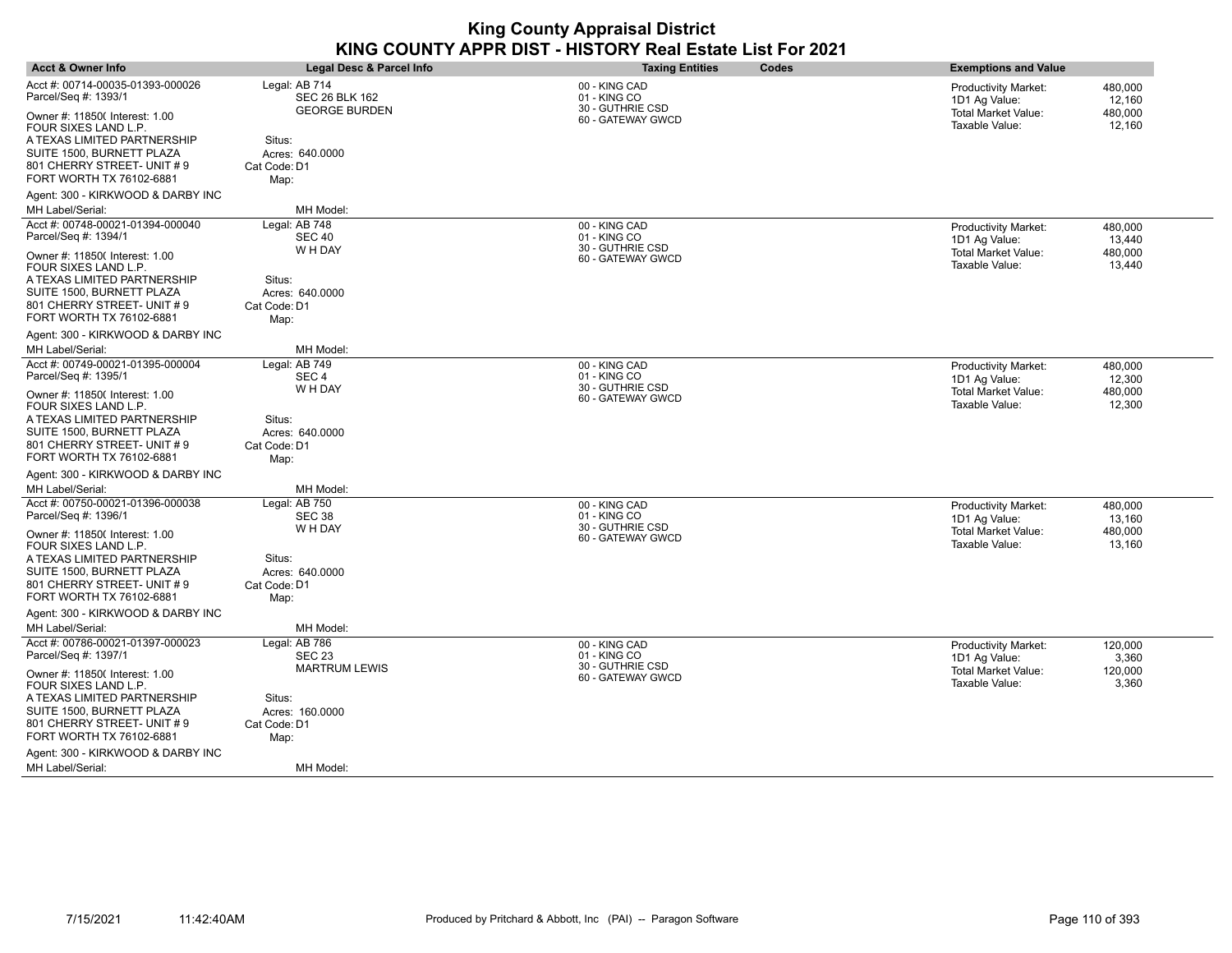| <b>Acct &amp; Owner Info</b>                                                                                                                                                 | Legal Desc & Parcel Info                                       | <b>Taxing Entities</b>                            | Codes | <b>Exemptions and Value</b>                                  |                              |
|------------------------------------------------------------------------------------------------------------------------------------------------------------------------------|----------------------------------------------------------------|---------------------------------------------------|-------|--------------------------------------------------------------|------------------------------|
| Acct #: 00797-00009-01399-000002<br>Parcel/Seq #: 1399/1                                                                                                                     | Legal: AB 797<br>SEC <sub>2</sub><br>J J MULLANY               | 00 - KING CAD<br>01 - KING CO<br>30 - GUTHRIE CSD |       | Productivity Market:<br>1D1 Ag Value:<br>Total Market Value: | 480,000<br>12,800<br>480,000 |
| Owner #: 11850( Interest: 1.00<br>FOUR SIXES LAND L.P.<br>A TEXAS LIMITED PARTNERSHIP<br>SUITE 1500, BURNETT PLAZA<br>801 CHERRY STREET- UNIT #9<br>FORT WORTH TX 76102-6881 | Situs:<br>Acres: 640.0000<br>Cat Code: D1<br>Map:              | 60 - GATEWAY GWCD                                 |       | Taxable Value:                                               | 12,800                       |
| Agent: 300 - KIRKWOOD & DARBY INC<br>MH Label/Serial:                                                                                                                        | MH Model:                                                      |                                                   |       |                                                              |                              |
| Acct #: 00800-00031-01400-000016                                                                                                                                             | Legal: AB 800                                                  | 00 - KING CAD                                     |       |                                                              |                              |
| Parcel/Seq #: 1400/1                                                                                                                                                         | <b>SEC 16</b>                                                  | 01 - KING CO                                      |       | <b>Productivity Market:</b><br>1D1 Ag Value:                 | 480,000<br>12,160            |
| Owner #: 11850( Interest: 1.00<br>FOUR SIXES LAND L.P.                                                                                                                       | <b>H M MONTGOMERY</b>                                          | 30 - GUTHRIE CSD<br>60 - GATEWAY GWCD             |       | <b>Total Market Value:</b><br>Taxable Value:                 | 480,000<br>12,160            |
| A TEXAS LIMITED PARTNERSHIP                                                                                                                                                  | Situs:                                                         |                                                   |       |                                                              |                              |
| SUITE 1500, BURNETT PLAZA<br>801 CHERRY STREET- UNIT #9<br>FORT WORTH TX 76102-6881                                                                                          | Acres: 640,0000<br>Cat Code: D1<br>Map:                        |                                                   |       |                                                              |                              |
| Agent: 300 - KIRKWOOD & DARBY INC                                                                                                                                            |                                                                |                                                   |       |                                                              |                              |
| MH Label/Serial:                                                                                                                                                             | MH Model:                                                      |                                                   |       |                                                              |                              |
| Acct #: 00811-00019-01403-000046<br>Parcel/Seq #: 1403/1                                                                                                                     | Legal: AB 811<br>SEC 46                                        | 00 - KING CAD<br>01 - KING CO<br>30 - GUTHRIE CSD |       | <b>Productivity Market:</b><br>1D1 Ag Value:                 | 473,630<br>13,260            |
| Owner #: 11850( Interest: 1.00<br>FOUR SIXES LAND L.P.<br>A TEXAS LIMITED PARTNERSHIP<br>SUITE 1500, BURNETT PLAZA<br>801 CHERRY STREET- UNIT #9<br>FORT WORTH TX 76102-6881 | C B RIDER<br>Situs:<br>Acres: 631.5000<br>Cat Code: D1<br>Map: | 60 - GATEWAY GWCD                                 |       | Total Market Value:<br>Taxable Value:                        | 473,630<br>13,260            |
| Agent: 300 - KIRKWOOD & DARBY INC                                                                                                                                            |                                                                |                                                   |       |                                                              |                              |
| MH Label/Serial:                                                                                                                                                             | MH Model:                                                      |                                                   |       |                                                              |                              |
| Acct #: 00812-00019-01404-000050<br>Parcel/Seq #: 1404/1                                                                                                                     | Legal: AB 812<br><b>SEC 50</b><br>C B RIDER                    | 00 - KING CAD<br>01 - KING CO<br>30 - GUTHRIE CSD |       | <b>Productivity Market:</b><br>1D1 Ag Value:                 | 480,000<br>13,160            |
| Owner #: 11850( Interest: 1.00<br>FOUR SIXES LAND L.P.                                                                                                                       | Situs:                                                         | 60 - GATEWAY GWCD                                 |       | <b>Total Market Value:</b><br>Taxable Value:                 | 480,000<br>13,160            |
| A TEXAS LIMITED PARTNERSHIP<br>SUITE 1500, BURNETT PLAZA<br>801 CHERRY STREET- UNIT #9<br>FORT WORTH TX 76102-6881                                                           | Acres: 640.0000<br>Cat Code: D1<br>Map:                        |                                                   |       |                                                              |                              |
| Agent: 300 - KIRKWOOD & DARBY INC                                                                                                                                            |                                                                |                                                   |       |                                                              |                              |
| MH Label/Serial:                                                                                                                                                             | MH Model:                                                      |                                                   |       |                                                              |                              |
| Acct #: 00813-00019-01405-000052<br>Parcel/Seq #: 1405/1                                                                                                                     | Legal: AB 813<br><b>SEC 52</b>                                 | 00 - KING CAD<br>01 - KING CO                     |       | Productivity Market:<br>1D1 Ag Value:                        | 464,000<br>9,600             |
| Owner #: 11850( Interest: 1.00<br>FOUR SIXES LAND L.P.                                                                                                                       | C B RIDER                                                      | 30 - GUTHRIE CSD<br>60 - GATEWAY GWCD             |       | <b>Total Market Value:</b><br>Taxable Value:                 | 464,000<br>9,600             |
| A TEXAS LIMITED PARTNERSHIP                                                                                                                                                  | Situs:                                                         |                                                   |       |                                                              |                              |
| SUITE 1500, BURNETT PLAZA<br>801 CHERRY STREET- UNIT #9<br>FORT WORTH TX 76102-6881                                                                                          | Acres: 640.0000<br>Cat Code: D1<br>Map:                        |                                                   |       |                                                              |                              |
| Agent: 300 - KIRKWOOD & DARBY INC                                                                                                                                            |                                                                |                                                   |       |                                                              |                              |
| MH Label/Serial:                                                                                                                                                             | MH Model:                                                      |                                                   |       |                                                              |                              |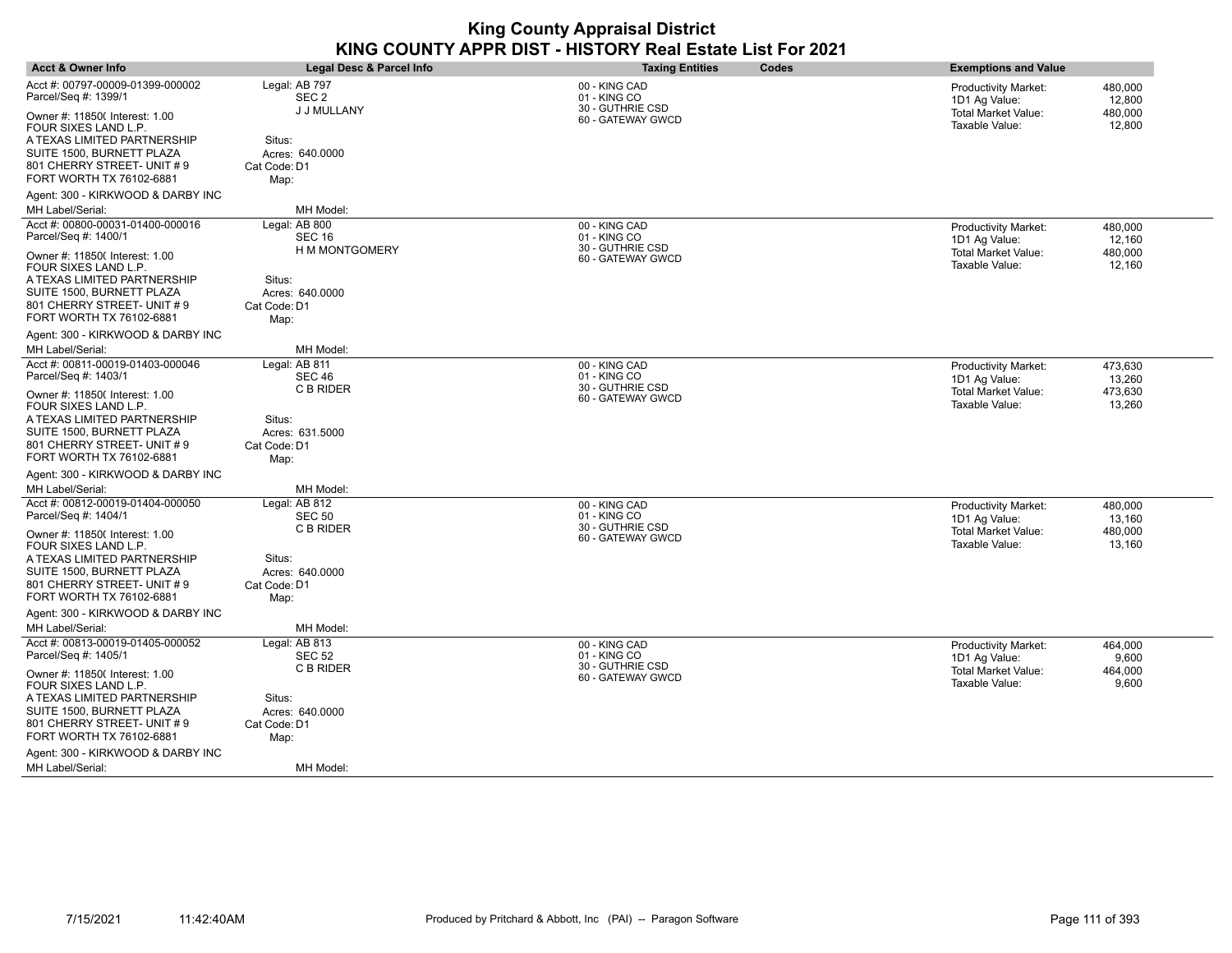| <b>Acct &amp; Owner Info</b>                                                                                       | <b>Legal Desc &amp; Parcel Info</b>                | <b>Taxing Entities</b>                            | Codes | <b>Exemptions and Value</b>                             |                   |
|--------------------------------------------------------------------------------------------------------------------|----------------------------------------------------|---------------------------------------------------|-------|---------------------------------------------------------|-------------------|
| Acct #: 00815-00023-01406-000002<br>Parcel/Seq #: 1406/1                                                           | Legal: AB 815<br>SEC <sub>2</sub>                  | 00 - KING CAD<br>01 - KING CO<br>30 - GUTHRIE CSD |       | Productivity Market:<br>1D1 Ag Value:                   | 480,000<br>13,440 |
| Owner #: 11850( Interest: 1.00<br>FOUR SIXES LAND L.P.                                                             | M SCHNEIDER                                        | 60 - GATEWAY GWCD                                 |       | <b>Total Market Value:</b><br>Taxable Value:            | 480,000<br>13,440 |
| A TEXAS LIMITED PARTNERSHIP<br>SUITE 1500, BURNETT PLAZA<br>801 CHERRY STREET- UNIT #9<br>FORT WORTH TX 76102-6881 | Situs:<br>Acres: 640,0000<br>Cat Code: D1<br>Map:  |                                                   |       |                                                         |                   |
| Agent: 300 - KIRKWOOD & DARBY INC<br>MH Label/Serial:                                                              | MH Model:                                          |                                                   |       |                                                         |                   |
| Acct #: 00816-00023-01407-000002                                                                                   | Legal: AB 816                                      | 00 - KING CAD                                     |       | Productivity Market:                                    | 241,100           |
| Parcel/Seq #: 1407/1                                                                                               | SEC <sub>2</sub>                                   | 01 - KING CO                                      |       | 1D1 Ag Value:                                           | 6,950             |
| Owner #: 11850( Interest: 1.00<br>FOUR SIXES LAND L.P.                                                             | M SCHNEIDER                                        | 30 - GUTHRIE CSD<br>60 - GATEWAY GWCD             |       | <b>Total Market Value:</b><br>Taxable Value:            | 241,100<br>6,950  |
| A TEXAS LIMITED PARTNERSHIP                                                                                        | Situs:                                             |                                                   |       |                                                         |                   |
| SUITE 1500, BURNETT PLAZA                                                                                          | Acres: 320,0000                                    |                                                   |       |                                                         |                   |
| 801 CHERRY STREET- UNIT #9<br>FORT WORTH TX 76102-6881                                                             | Cat Code: D1<br>Map:                               |                                                   |       |                                                         |                   |
| Agent: 300 - KIRKWOOD & DARBY INC                                                                                  |                                                    |                                                   |       |                                                         |                   |
| MH Label/Serial:                                                                                                   | MH Model:                                          |                                                   |       |                                                         |                   |
| Acct #: 00817-00021-01408-000034                                                                                   | Legal: AB 817                                      | 00 - KING CAD                                     |       | <b>Productivity Market:</b>                             | 480,000           |
| Parcel/Seq #: 1408/1                                                                                               | <b>SEC 34</b>                                      | 01 - KING CO                                      |       | 1D1 Ag Value:                                           | 12,160            |
| Owner #: 11850( Interest: 1.00<br>FOUR SIXES LAND L.P.                                                             | J H STRADLEY                                       | 30 - GUTHRIE CSD<br>60 - GATEWAY GWCD             |       | <b>Total Market Value:</b><br>Taxable Value:            | 480,000<br>12,160 |
| A TEXAS LIMITED PARTNERSHIP                                                                                        | Situs:                                             |                                                   |       |                                                         |                   |
| SUITE 1500, BURNETT PLAZA                                                                                          | Acres: 640,0000                                    |                                                   |       |                                                         |                   |
| 801 CHERRY STREET- UNIT #9                                                                                         | Cat Code: D1                                       |                                                   |       |                                                         |                   |
| FORT WORTH TX 76102-6881                                                                                           | Map:                                               |                                                   |       |                                                         |                   |
| Agent: 300 - KIRKWOOD & DARBY INC                                                                                  |                                                    |                                                   |       |                                                         |                   |
| MH Label/Serial:                                                                                                   | MH Model:                                          |                                                   |       |                                                         |                   |
| Acct #: 00819-00021-01410-000036<br>Parcel/Seq #: 1410/1                                                           | Legal: AB 819<br>SEC 36                            | 00 - KING CAD<br>01 - KING CO                     |       | Productivity Market:<br>1D1 Ag Value:                   | 480,000<br>13,440 |
| Owner #: 11850( Interest: 1.00<br>FOUR SIXES LAND L.P.                                                             | J H STRADLEY                                       | 30 - GUTHRIE CSD<br>60 - GATEWAY GWCD             |       | Total Market Value:<br>Taxable Value:                   | 480,000<br>13,440 |
| A TEXAS LIMITED PARTNERSHIP                                                                                        | Situs:                                             |                                                   |       |                                                         |                   |
| SUITE 1500, BURNETT PLAZA                                                                                          | Acres: 640.0000                                    |                                                   |       |                                                         |                   |
| 801 CHERRY STREET- UNIT #9<br>FORT WORTH TX 76102-6881                                                             | Cat Code: D1<br>Map:                               |                                                   |       |                                                         |                   |
| Agent: 300 - KIRKWOOD & DARBY INC                                                                                  |                                                    |                                                   |       |                                                         |                   |
| MH Label/Serial:                                                                                                   | MH Model:                                          |                                                   |       |                                                         |                   |
| Acct #: 00855-00023-01412-000000<br>Parcel/Seq #: 1412/1                                                           | Legal: IMPROVEMENT ON AB 855<br>T MARTINEZ BLK 441 | 00 - KING CAD<br>01 - KING CO                     |       | Land NonHomesite:<br>Improvement Homesite:              | 780<br>51,470     |
| Owner #: 11850( Interest: 1.00                                                                                     | 6666 NORTH CAMP                                    | 30 - GUTHRIE CSD<br>60 - GATEWAY GWCD             |       | Improvement NonHomesite:<br><b>Productivity Market:</b> | 12,810<br>501,630 |
| FOUR SIXES LAND L.P.<br>A TEXAS LIMITED PARTNERSHIP                                                                | Situs: 880 CR 117 GUTHRIE TX 79236                 |                                                   |       | 1D1 Ag Value:                                           | 34,300            |
| SUITE 1500, BURNETT PLAZA                                                                                          | Acres: 640.0000                                    |                                                   |       | <b>Total Market Value:</b>                              | 566,690           |
| 801 CHERRY STREET- UNIT #9                                                                                         | Cat Code: D1 E D2                                  |                                                   |       | Taxable Value:                                          | 99,360            |
| FORT WORTH TX 76102-6881                                                                                           | Map:                                               |                                                   |       |                                                         |                   |
| Agent: 300 - KIRKWOOD & DARBY INC                                                                                  |                                                    |                                                   |       |                                                         |                   |
| MH Label/Serial:                                                                                                   | MH Model:                                          |                                                   |       |                                                         |                   |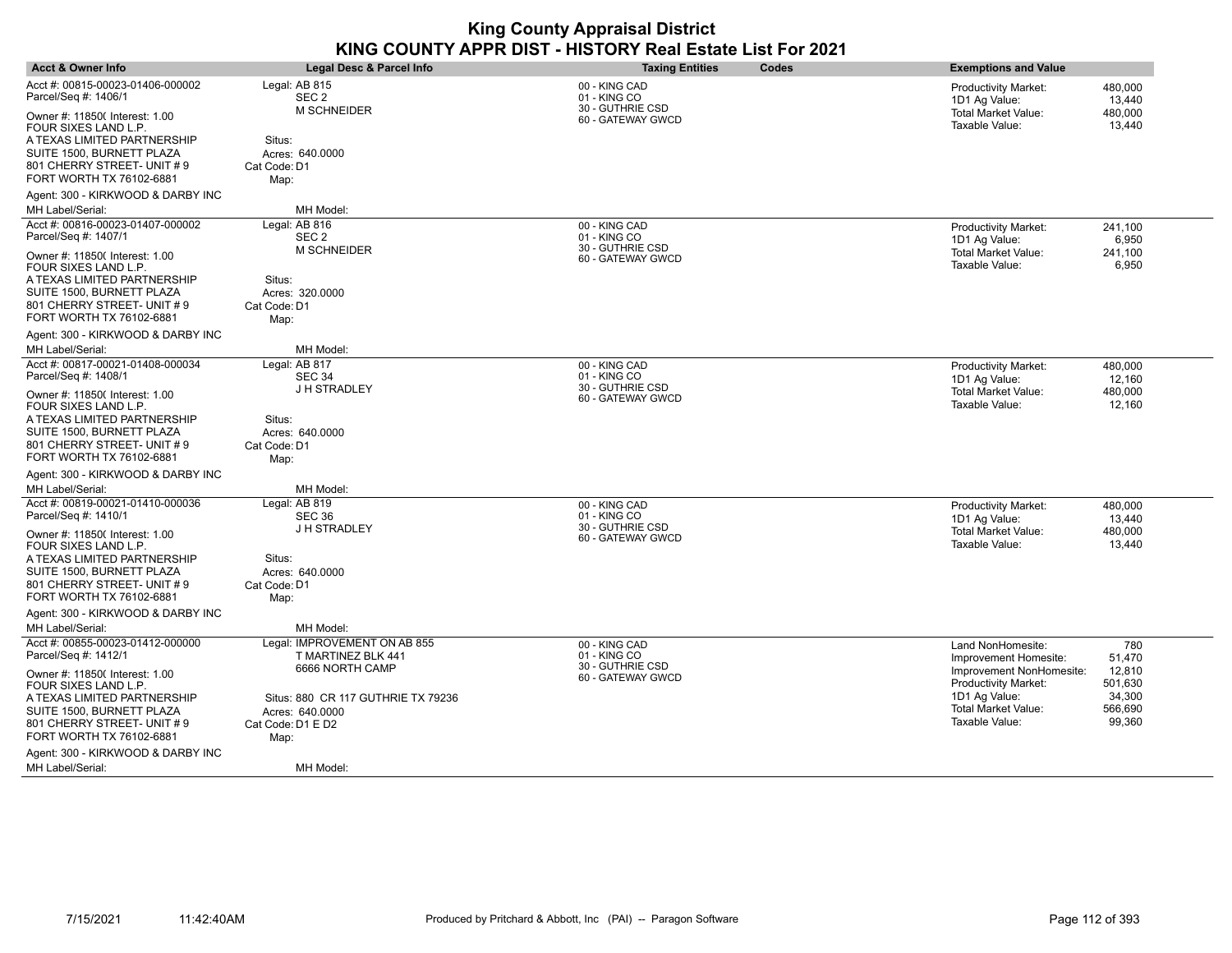| <b>Acct &amp; Owner Info</b>                                                                                                                                                                          | Legal Desc & Parcel Info                                           | <b>Taxing Entities</b><br>Codes                       | <b>Exemptions and Value</b>                                                         |
|-------------------------------------------------------------------------------------------------------------------------------------------------------------------------------------------------------|--------------------------------------------------------------------|-------------------------------------------------------|-------------------------------------------------------------------------------------|
| Acct #: 00870-00021-01419-000000<br>Parcel/Seq #: 1419/1                                                                                                                                              | Legal: AB 870<br>P L GIBSON                                        | 00 - KING CAD<br>01 - KING CO                         | 33,470<br><b>Productivity Market:</b><br>1D1 Ag Value:<br>940                       |
| Owner #: 11850( Interest: 1.00<br>FOUR SIXES LAND L.P.<br>A TEXAS LIMITED PARTNERSHIP<br>SUITE 1500, BURNETT PLAZA<br>801 CHERRY STREET- UNIT # 9<br>FORT WORTH TX 76102-6881                         | Situs:<br>Acres: 44.6200<br>Cat Code: D1<br>Map:                   | 30 - GUTHRIE CSD<br>60 - GATEWAY GWCD                 | Total Market Value:<br>33,470<br>Taxable Value:<br>940                              |
| Agent: 300 - KIRKWOOD & DARBY INC<br>MH Label/Serial:                                                                                                                                                 | MH Model:                                                          |                                                       |                                                                                     |
| Acct #: 00871-00021-01420-000000<br>Parcel/Seq #: 1420/1                                                                                                                                              | Legal: AB 871<br>J F GIBSON                                        | 00 - KING CAD<br>01 - KING CO                         | <b>Productivity Market:</b><br>120,000<br>3,360<br>1D1 Ag Value:                    |
| Owner #: 11850( Interest: 1.00<br>FOUR SIXES LAND L.P.                                                                                                                                                |                                                                    | 30 - GUTHRIE CSD<br>60 - GATEWAY GWCD                 | Total Market Value:<br>120,000<br>Taxable Value:<br>3,360                           |
| A TEXAS LIMITED PARTNERSHIP<br>SUITE 1500, BURNETT PLAZA<br>801 CHERRY STREET- UNIT # 9<br>FORT WORTH TX 76102-6881                                                                                   | Situs:<br>Acres: 160.0000<br>Cat Code: D1<br>Map:                  |                                                       |                                                                                     |
| Agent: 300 - KIRKWOOD & DARBY INC                                                                                                                                                                     |                                                                    |                                                       |                                                                                     |
| MH Label/Serial:                                                                                                                                                                                      | MH Model:                                                          |                                                       |                                                                                     |
| Acct #: 00907-00035-01422-000000<br>Parcel/Seq #: 1422/1                                                                                                                                              | Legal: AB 907<br>H L ROSECRANS                                     | 00 - KING CAD<br>01 - KING CO<br>30 - GUTHRIE CSD     | <b>Productivity Market:</b><br>120.000<br>1D1 Ag Value:<br>3,360                    |
| Owner #: 11850( Interest: 1.00<br>FOUR SIXES LAND L.P.<br>A TEXAS LIMITED PARTNERSHIP<br>SUITE 1500, BURNETT PLAZA<br>801 CHERRY STREET- UNIT # 9                                                     | Situs:<br>Acres: 160.0000<br>Cat Code: D1                          | 60 - GATEWAY GWCD                                     | <b>Total Market Value:</b><br>120,000<br>Taxable Value:<br>3,360                    |
| FORT WORTH TX 76102-6881                                                                                                                                                                              | Map:                                                               |                                                       |                                                                                     |
| Agent: 300 - KIRKWOOD & DARBY INC<br><b>MH Label/Serial:</b>                                                                                                                                          | MH Model:                                                          |                                                       |                                                                                     |
| Acct #: 00908-00035-01423-000000                                                                                                                                                                      | Legal: AB 908                                                      | 00 - KING CAD                                         | <b>Productivity Market:</b><br>120,000                                              |
| Parcel/Seq #: 1423/1<br>Owner #: 11850( Interest: 1.00<br>FOUR SIXES LAND L.P.<br>A TEXAS LIMITED PARTNERSHIP<br>SUITE 1500, BURNETT PLAZA<br>801 CHERRY STREET- UNIT # 9<br>FORT WORTH TX 76102-6881 | P J ROSECRANS<br>Situs:<br>Acres: 160.0000<br>Cat Code: D1<br>Map: | 01 - KING CO<br>30 - GUTHRIE CSD<br>60 - GATEWAY GWCD | 3,360<br>1D1 Ag Value:<br>Total Market Value:<br>120,000<br>Taxable Value:<br>3,360 |
| Agent: 300 - KIRKWOOD & DARBY INC                                                                                                                                                                     |                                                                    |                                                       |                                                                                     |
| MH Label/Serial:                                                                                                                                                                                      | MH Model:                                                          |                                                       |                                                                                     |
| Acct #: 00915-00023-01424-000000<br>Parcel/Seq #: 1424/1                                                                                                                                              | Legal: AB 915<br>J A GAGE                                          | 00 - KING CAD<br>01 - KING CO                         | 114,230<br><b>Productivity Market:</b><br>1D1 Ag Value:<br>3,970                    |
| Owner #: 11850( Interest: 1.00<br>FOUR SIXES LAND L.P.<br>A TEXAS LIMITED PARTNERSHIP<br>SUITE 1500, BURNETT PLAZA<br>801 CHERRY STREET- UNIT # 9<br>FORT WORTH TX 76102-6881                         | Situs:<br>Acres: 148.0000<br>Cat Code: D1<br>Map:                  | 30 - GUTHRIE CSD<br>60 - GATEWAY GWCD                 | <b>Total Market Value:</b><br>114,230<br>Taxable Value:<br>3,970                    |
| Agent: 300 - KIRKWOOD & DARBY INC                                                                                                                                                                     |                                                                    |                                                       |                                                                                     |
| <b>MH Label/Serial:</b>                                                                                                                                                                               | MH Model:                                                          |                                                       |                                                                                     |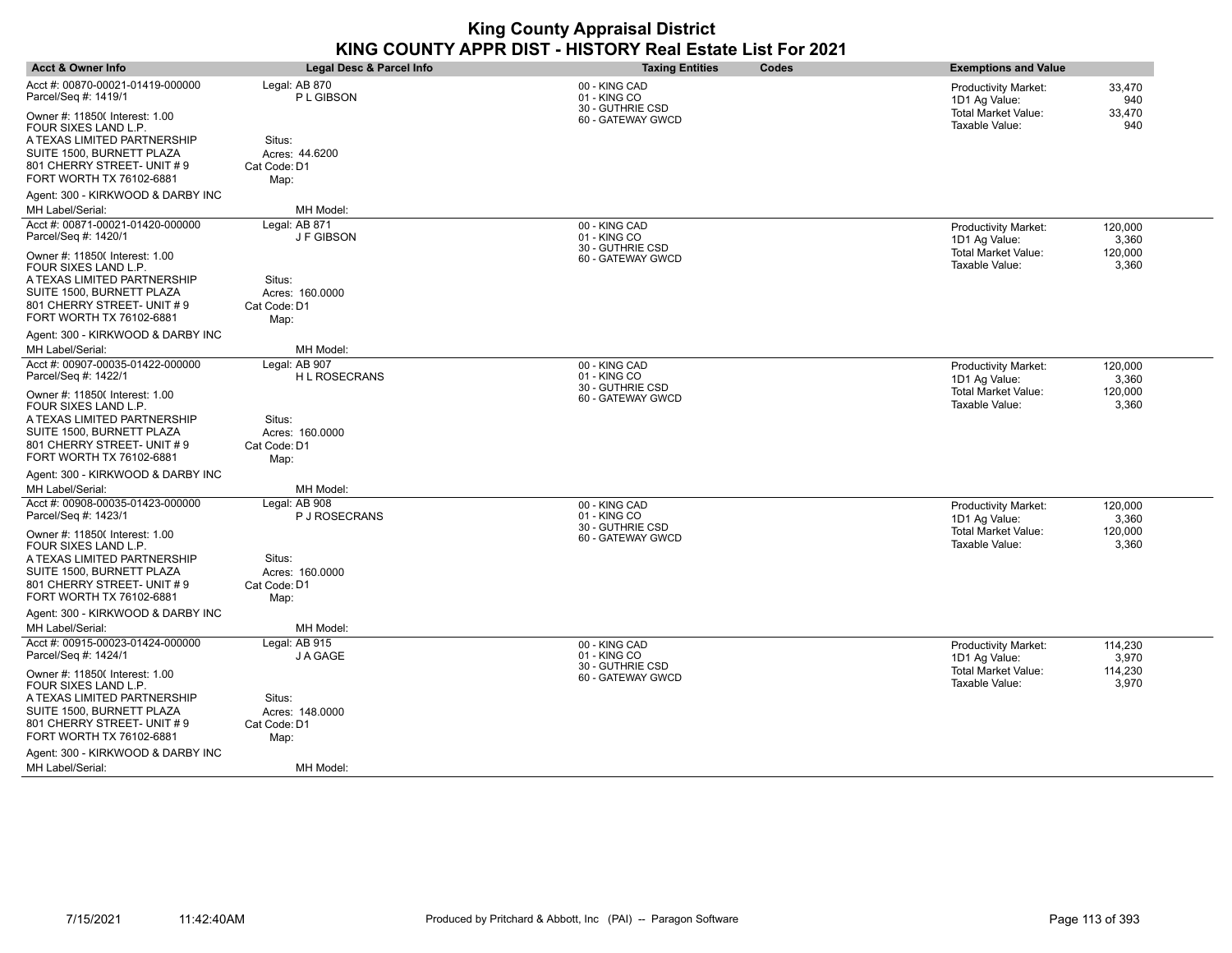| <b>Acct &amp; Owner Info</b>                                                                                                                                                                                                             | <b>Legal Desc &amp; Parcel Info</b>                                                           | <b>Taxing Entities</b><br>Codes                                        | <b>Exemptions and Value</b>                                                                                                   |
|------------------------------------------------------------------------------------------------------------------------------------------------------------------------------------------------------------------------------------------|-----------------------------------------------------------------------------------------------|------------------------------------------------------------------------|-------------------------------------------------------------------------------------------------------------------------------|
| Acct #: 00918-00023-01425-000000<br>Parcel/Seq #: 1425/1                                                                                                                                                                                 | Legal: AB 918<br>A D HAGAN                                                                    | 00 - KING CAD<br>01 - KING CO<br>30 - GUTHRIE CSD                      | 122,880<br><b>Productivity Market:</b><br>1D1 Ag Value:<br>4,140                                                              |
| Owner #: 11850( Interest: 1.00<br>FOUR SIXES LAND L.P.<br>A TEXAS LIMITED PARTNERSHIP<br>SUITE 1500, BURNETT PLAZA<br>801 CHERRY STREET- UNIT #9<br>FORT WORTH TX 76102-6881                                                             | Situs:<br>Acres: 160.0000<br>Cat Code: D1<br>Map:                                             | 60 - GATEWAY GWCD                                                      | Total Market Value:<br>122,880<br>Taxable Value:<br>4,140                                                                     |
| Agent: 300 - KIRKWOOD & DARBY INC<br>MH Label/Serial:                                                                                                                                                                                    | MH Model:                                                                                     |                                                                        |                                                                                                                               |
| Acct #: 00953-00021-01426-000000<br>Parcel/Seq #: 1426/1                                                                                                                                                                                 | Legal: AB 953<br>L P WEST                                                                     | 00 - KING CAD<br>01 - KING CO                                          | 88,380<br><b>Productivity Market:</b><br>2,470<br>1D1 Ag Value:                                                               |
| Owner #: 11850( Interest: 1.00<br>FOUR SIXES LAND L.P.<br>A TEXAS LIMITED PARTNERSHIP<br>SUITE 1500, BURNETT PLAZA<br>801 CHERRY STREET- UNIT #9<br>FORT WORTH TX 76102-6881                                                             | Situs:<br>Acres: 117.8400<br>Cat Code: D1<br>Map:                                             | 30 - GUTHRIE CSD<br>60 - GATEWAY GWCD                                  | Total Market Value:<br>88,380<br>Taxable Value:<br>2,470                                                                      |
| Agent: 300 - KIRKWOOD & DARBY INC                                                                                                                                                                                                        |                                                                                               |                                                                        |                                                                                                                               |
| MH Label/Serial:                                                                                                                                                                                                                         | MH Model:                                                                                     |                                                                        |                                                                                                                               |
| Acct #: 00961-00023-01428-000000<br>Parcel/Seq #: 1428/1                                                                                                                                                                                 | Legal: AB 961<br>T J BLANKENSHIP                                                              | 00 - KING CAD<br>01 - KING CO<br>30 - GUTHRIE CSD                      | <b>Productivity Market:</b><br>120.000<br>1D1 Ag Value:<br>3,360                                                              |
| Owner #: 11850( Interest: 1.00<br>FOUR SIXES LAND L.P.<br>A TEXAS LIMITED PARTNERSHIP<br>SUITE 1500, BURNETT PLAZA<br>801 CHERRY STREET- UNIT #9<br>FORT WORTH TX 76102-6881                                                             | Situs:<br>Acres: 160.0000<br>Cat Code: D1<br>Map:                                             | 60 - GATEWAY GWCD                                                      | <b>Total Market Value:</b><br>120,000<br>Taxable Value:<br>3,360                                                              |
| Agent: 300 - KIRKWOOD & DARBY INC                                                                                                                                                                                                        |                                                                                               |                                                                        |                                                                                                                               |
| MH Label/Serial:                                                                                                                                                                                                                         | MH Model:                                                                                     |                                                                        |                                                                                                                               |
| Acct #: 01011-00011-01430-000000<br>Parcel/Seq #: 1430/1<br>Owner #: 11850( Interest: 1.00<br>FOUR SIXES LAND L.P.<br>A TEXAS LIMITED PARTNERSHIP<br>SUITE 1500, BURNETT PLAZA<br>801 CHERRY STREET- UNIT #9<br>FORT WORTH TX 76102-6881 | Legal: AB 1011<br><b>GEORGE CAMPBELL</b><br>Situs:<br>Acres: 160.0000<br>Cat Code: D1<br>Map: | 00 - KING CAD<br>01 - KING CO<br>30 - GUTHRIE CSD<br>60 - GATEWAY GWCD | 120,000<br><b>Productivity Market:</b><br>3,140<br>1D1 Ag Value:<br>Total Market Value:<br>120,000<br>Taxable Value:<br>3,140 |
| Agent: 300 - KIRKWOOD & DARBY INC                                                                                                                                                                                                        |                                                                                               |                                                                        |                                                                                                                               |
| MH Label/Serial:                                                                                                                                                                                                                         | MH Model:                                                                                     |                                                                        |                                                                                                                               |
| Acct #: 01031-00011-01432-000000<br>Parcel/Seq #: 1432/1                                                                                                                                                                                 | Legal: AB 1031<br>T C LOWRY                                                                   | 00 - KING CAD<br>01 - KING CO<br>30 - GUTHRIE CSD                      | <b>Productivity Market:</b><br>120,000<br>1D1 Ag Value:<br>3,240                                                              |
| Owner #: 11850( Interest: 1.00<br>FOUR SIXES LAND L.P.<br>A TEXAS LIMITED PARTNERSHIP<br>SUITE 1500, BURNETT PLAZA<br>801 CHERRY STREET- UNIT #9<br>FORT WORTH TX 76102-6881                                                             | Situs:<br>Acres: 160.0000<br>Cat Code: D1<br>Map:                                             | 60 - GATEWAY GWCD                                                      | <b>Total Market Value:</b><br>120,000<br>Taxable Value:<br>3,240                                                              |
| Agent: 300 - KIRKWOOD & DARBY INC                                                                                                                                                                                                        |                                                                                               |                                                                        |                                                                                                                               |
| MH Label/Serial:                                                                                                                                                                                                                         | MH Model:                                                                                     |                                                                        |                                                                                                                               |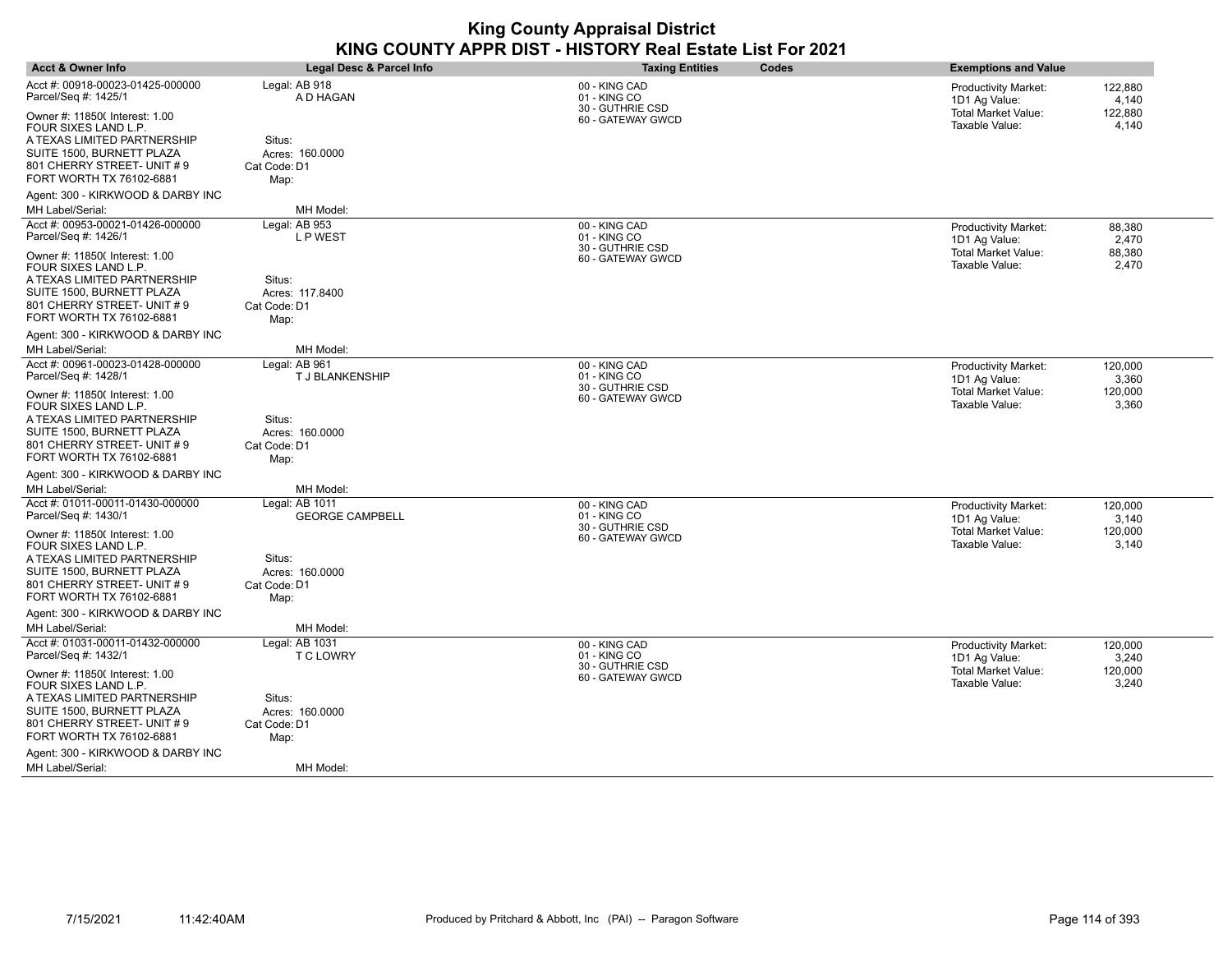| <b>Acct &amp; Owner Info</b>                                                                                                                      | Legal Desc & Parcel Info                                               | <b>Taxing Entities</b>                                                 | Codes | <b>Exemptions and Value</b>                                                    |                                        |
|---------------------------------------------------------------------------------------------------------------------------------------------------|------------------------------------------------------------------------|------------------------------------------------------------------------|-------|--------------------------------------------------------------------------------|----------------------------------------|
| Acct #: 01077-00023-01436-000016<br>Parcel/Seq #: 1436/1<br>Owner #: 11850( Interest: 1.00<br>FOUR SIXES LAND L.P.<br>A TEXAS LIMITED PARTNERSHIP | Legal: AB 1077<br><b>SEC 16 BLK 118</b><br><b>J J GIBSON</b><br>Situs: | 00 - KING CAD<br>01 - KING CO<br>30 - GUTHRIE CSD<br>60 - GATEWAY GWCD |       | Productivity Market:<br>1D1 Ag Value:<br>Total Market Value:<br>Taxable Value: | 496,000<br>17,920<br>496,000<br>17,920 |
| SUITE 1500, BURNETT PLAZA<br>801 CHERRY STREET- UNIT #9<br>FORT WORTH TX 76102-6881                                                               | Acres: 640,0000<br>Cat Code: D1<br>Map:                                |                                                                        |       |                                                                                |                                        |
| Agent: 300 - KIRKWOOD & DARBY INC<br>MH Label/Serial:                                                                                             | MH Model:                                                              |                                                                        |       |                                                                                |                                        |
| Acct #: 01078-00007-01437-000002                                                                                                                  | Legal: AB 1078                                                         | 00 - KING CAD                                                          |       | <b>Productivity Market:</b>                                                    | 107,260                                |
| Parcel/Seq #: 1437/1                                                                                                                              | SEC <sub>2</sub>                                                       | 01 - KING CO                                                           |       | 1D1 Ag Value:                                                                  | 3,880                                  |
| Owner #: 11850( Interest: 1.00<br>FOUR SIXES LAND L.P.                                                                                            | <b>GEORGE M GIBSON</b>                                                 | 30 - GUTHRIE CSD<br>60 - GATEWAY GWCD                                  |       | <b>Total Market Value:</b><br>Taxable Value:                                   | 107,260<br>3,880                       |
| A TEXAS LIMITED PARTNERSHIP                                                                                                                       | Situs:                                                                 |                                                                        |       |                                                                                |                                        |
| SUITE 1500, BURNETT PLAZA<br>801 CHERRY STREET- UNIT #9<br>FORT WORTH TX 76102-6881                                                               | Acres: 138,4000<br>Cat Code: D1<br>Map:                                |                                                                        |       |                                                                                |                                        |
| Agent: 300 - KIRKWOOD & DARBY INC                                                                                                                 |                                                                        |                                                                        |       |                                                                                |                                        |
| MH Label/Serial:                                                                                                                                  | MH Model:                                                              |                                                                        |       |                                                                                |                                        |
| Acct #: 01099-00019-01438-000002<br>Parcel/Seq #: 1438/1                                                                                          | Legal: AB 1099<br>SEC <sub>2</sub>                                     | 00 - KING CAD<br>01 - KING CO                                          |       | <b>Productivity Market:</b><br>1D1 Ag Value:                                   | 412.900<br>9,740                       |
| Owner #: 11850( Interest: 1.00<br>FOUR SIXES LAND L.P.                                                                                            | DAN RATLIFF                                                            | 30 - GUTHRIE CSD<br>60 - GATEWAY GWCD                                  |       | Total Market Value:<br>Taxable Value:                                          | 412,900<br>9,740                       |
| A TEXAS LIMITED PARTNERSHIP<br>SUITE 1500, BURNETT PLAZA<br>801 CHERRY STREET- UNIT #9                                                            | Situs:<br>Acres: 562.0000<br>Cat Code: D1                              |                                                                        |       |                                                                                |                                        |
| FORT WORTH TX 76102-6881                                                                                                                          | Map:                                                                   |                                                                        |       |                                                                                |                                        |
| Agent: 300 - KIRKWOOD & DARBY INC                                                                                                                 |                                                                        |                                                                        |       |                                                                                |                                        |
| MH Label/Serial:                                                                                                                                  | MH Model:                                                              |                                                                        |       |                                                                                |                                        |
| Acct #: 01100-00019-01439-000100<br>Parcel/Seq #: 1439/1                                                                                          | Legal: AB 1100<br><b>SEC 100</b><br><b>DAN RATLIFF</b>                 | 00 - KING CAD<br>01 - KING CO<br>30 - GUTHRIE CSD                      |       | <b>Productivity Market:</b><br>1D1 Ag Value:<br><b>Total Market Value:</b>     | 475,930<br>11,510<br>475,930           |
| Owner #: 11850( Interest: 1.00<br>FOUR SIXES LAND L.P.                                                                                            |                                                                        | 60 - GATEWAY GWCD                                                      |       | Taxable Value:                                                                 | 11,510                                 |
| A TEXAS LIMITED PARTNERSHIP<br>SUITE 1500, BURNETT PLAZA                                                                                          | Situs:<br>Acres: 640.0000                                              |                                                                        |       |                                                                                |                                        |
| 801 CHERRY STREET- UNIT #9<br>FORT WORTH TX 76102-6881                                                                                            | Cat Code: D1<br>Map:                                                   |                                                                        |       |                                                                                |                                        |
| Agent: 300 - KIRKWOOD & DARBY INC                                                                                                                 |                                                                        |                                                                        |       |                                                                                |                                        |
| MH Label/Serial:                                                                                                                                  | MH Model:                                                              |                                                                        |       |                                                                                |                                        |
| Acct #: 01101-00019-01440-000044<br>Parcel/Seq #: 1440/1                                                                                          | Legal: AB 1101<br>SEC 44                                               | 00 - KING CAD<br>01 - KING CO                                          |       | Productivity Market:<br>1D1 Ag Value:                                          | 496,450<br>13,890                      |
| Owner #: 11850( Interest: 1.00<br>FOUR SIXES LAND L.P.                                                                                            | <b>DAN RATLIFF</b>                                                     | 30 - GUTHRIE CSD<br>60 - GATEWAY GWCD                                  |       | <b>Total Market Value:</b><br>Taxable Value:                                   | 496,450<br>13,890                      |
| A TEXAS LIMITED PARTNERSHIP                                                                                                                       | Situs:                                                                 |                                                                        |       |                                                                                |                                        |
| SUITE 1500, BURNETT PLAZA<br>801 CHERRY STREET- UNIT #9<br>FORT WORTH TX 76102-6881                                                               | Acres: 662.0000<br>Cat Code: D1<br>Map:                                |                                                                        |       |                                                                                |                                        |
| Agent: 300 - KIRKWOOD & DARBY INC                                                                                                                 |                                                                        |                                                                        |       |                                                                                |                                        |
| MH Label/Serial:                                                                                                                                  | MH Model:                                                              |                                                                        |       |                                                                                |                                        |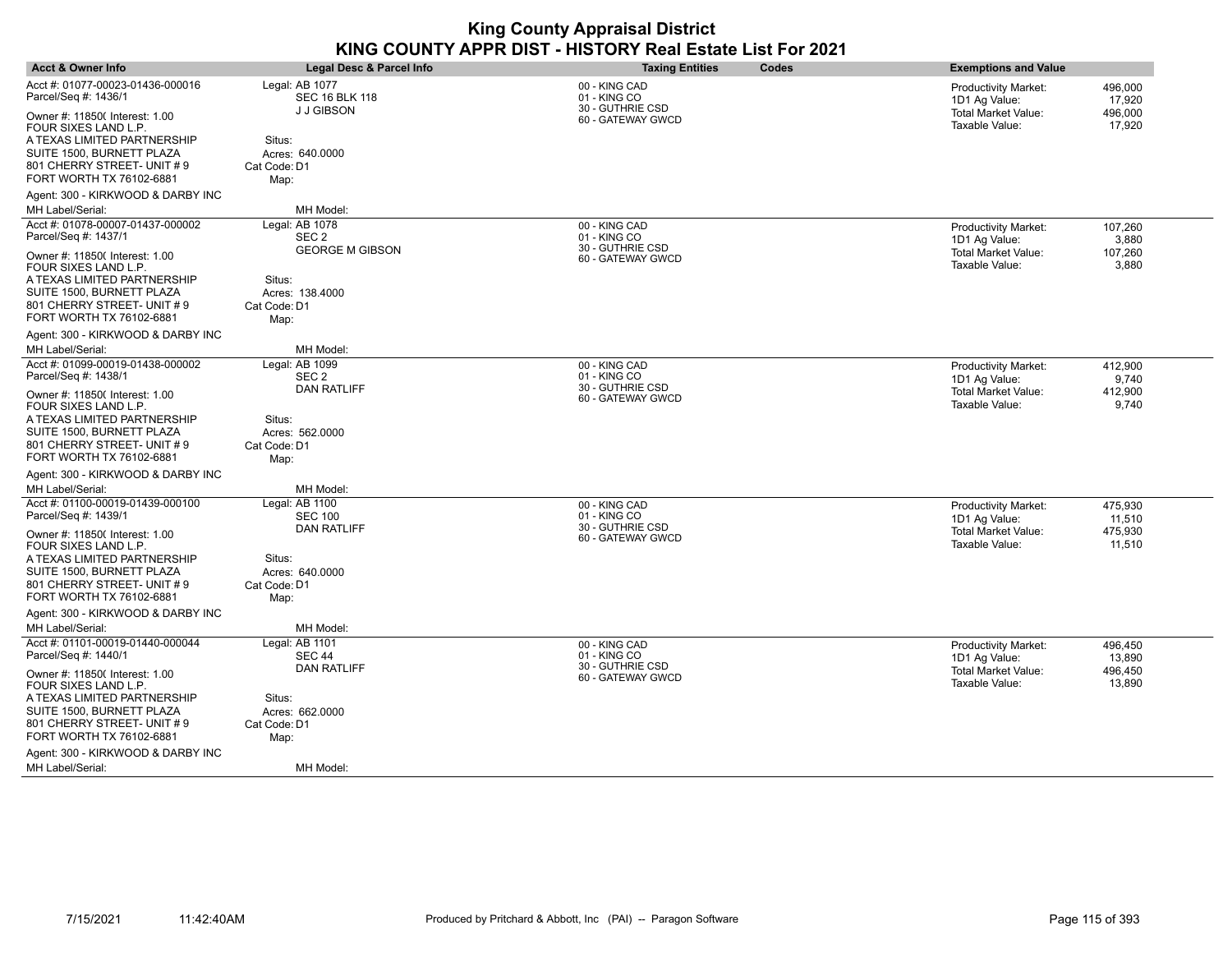| <b>Acct &amp; Owner Info</b>                                                           | <b>Legal Desc &amp; Parcel Info</b>       | <b>Taxing Entities</b>                            | Codes | <b>Exemptions and Value</b>                  |                   |
|----------------------------------------------------------------------------------------|-------------------------------------------|---------------------------------------------------|-------|----------------------------------------------|-------------------|
| Acct #: 01154-00021-01445-000014<br>Parcel/Seq #: 1445/1                               | Legal: AB 1154<br><b>SEC 14</b>           | 00 - KING CAD<br>01 - KING CO<br>30 - GUTHRIE CSD |       | <b>Productivity Market:</b><br>1D1 Ag Value: | 89,250<br>2,500   |
| Owner #: 11850( Interest: 1.00<br>FOUR SIXES LAND L.P.                                 | J H LYNN                                  | 60 - GATEWAY GWCD                                 |       | Total Market Value:<br>Taxable Value:        | 89,250<br>2,500   |
| A TEXAS LIMITED PARTNERSHIP<br>SUITE 1500, BURNETT PLAZA<br>801 CHERRY STREET- UNIT #9 | Situs:<br>Acres: 119.0000<br>Cat Code: D1 |                                                   |       |                                              |                   |
| FORT WORTH TX 76102-6881                                                               | Map:                                      |                                                   |       |                                              |                   |
| Agent: 300 - KIRKWOOD & DARBY INC<br>MH Label/Serial:                                  | MH Model:                                 |                                                   |       |                                              |                   |
| Acct #: 01156-00023-01446-000015<br>Parcel/Seq #: 1446/1                               | Legal: AB 1156<br><b>SEC 15</b>           | 00 - KING CAD<br>01 - KING CO                     |       | Productivity Market:<br>1D1 Ag Value:        | 19,500<br>490     |
| Owner #: 11850( Interest: 1.00<br>FOUR SIXES LAND L.P.                                 | J H LYNN                                  | 30 - GUTHRIE CSD<br>60 - GATEWAY GWCD             |       | <b>Total Market Value:</b><br>Taxable Value: | 19,500<br>490     |
| A TEXAS LIMITED PARTNERSHIP<br>SUITE 1500, BURNETT PLAZA                               | Situs:                                    |                                                   |       |                                              |                   |
| 801 CHERRY STREET- UNIT #9<br>FORT WORTH TX 76102-6881                                 | Acres: 26,0000<br>Cat Code: D1<br>Map:    |                                                   |       |                                              |                   |
| Agent: 300 - KIRKWOOD & DARBY INC                                                      |                                           |                                                   |       |                                              |                   |
| MH Label/Serial:                                                                       | MH Model:                                 |                                                   |       |                                              |                   |
| Acct #: 11600-00023-01447-000012<br>Parcel/Seq #: 1447/1                               | Legal: AB 1160<br><b>SEC 12</b>           | 00 - KING CAD<br>01 - KING CO                     |       | <b>Productivity Market:</b><br>1D1 Ag Value: | 339,450<br>12,260 |
| Owner #: 11850( Interest: 1.00<br>FOUR SIXES LAND L.P.                                 | A MASON                                   | 30 - GUTHRIE CSD<br>60 - GATEWAY GWCD             |       | <b>Total Market Value:</b><br>Taxable Value: | 339,450<br>12,260 |
| A TEXAS LIMITED PARTNERSHIP<br>SUITE 1500, BURNETT PLAZA<br>801 CHERRY STREET- UNIT #9 | Situs:<br>Acres: 438.0000                 |                                                   |       |                                              |                   |
| FORT WORTH TX 76102-6881                                                               | Cat Code: D1<br>Map:                      |                                                   |       |                                              |                   |
| Agent: 300 - KIRKWOOD & DARBY INC                                                      |                                           |                                                   |       |                                              |                   |
| MH Label/Serial:                                                                       | MH Model:                                 |                                                   |       |                                              |                   |
| Acct #: 01164-00031-01448-000021<br>Parcel/Seq #: 1448/1                               | Legal: AB 1164<br><b>SEC 21</b>           | 00 - KING CAD<br>01 - KING CO<br>30 - GUTHRIE CSD |       | <b>Productivity Market:</b><br>1D1 Ag Value: | 120,750<br>3,060  |
| Owner #: 11850( Interest: 1.00<br>FOUR SIXES LAND L.P.                                 | R B MASTERSON                             | 60 - GATEWAY GWCD                                 |       | <b>Total Market Value:</b><br>Taxable Value: | 120,750<br>3,060  |
| A TEXAS LIMITED PARTNERSHIP<br>SUITE 1500, BURNETT PLAZA                               | Situs:<br>Acres: 161,0000                 |                                                   |       |                                              |                   |
| 801 CHERRY STREET- UNIT #9<br>FORT WORTH TX 76102-6881                                 | Cat Code: D1<br>Map:                      |                                                   |       |                                              |                   |
| Agent: 300 - KIRKWOOD & DARBY INC<br>MH Label/Serial:                                  |                                           |                                                   |       |                                              |                   |
| Acct #: 01190-00021-01456-000001                                                       | MH Model:<br>Legal: AB 1190               | 00 - KING CAD                                     |       |                                              | 174,980           |
| Parcel/Seq #: 1456/1                                                                   | SEC <sub>1</sub>                          | 01 - KING CO<br>30 - GUTHRIE CSD                  |       | <b>Productivity Market:</b><br>1D1 Ag Value: | 4,530             |
| Owner #: 11850( Interest: 1.00<br>FOUR SIXES LAND L.P.                                 | J C TACKITT                               | 60 - GATEWAY GWCD                                 |       | <b>Total Market Value:</b><br>Taxable Value: | 174,980<br>4,530  |
| A TEXAS LIMITED PARTNERSHIP                                                            | Situs:                                    |                                                   |       |                                              |                   |
| SUITE 1500, BURNETT PLAZA<br>801 CHERRY STREET- UNIT #9<br>FORT WORTH TX 76102-6881    | Acres: 233.3000<br>Cat Code: D1<br>Map:   |                                                   |       |                                              |                   |
| Agent: 300 - KIRKWOOD & DARBY INC                                                      |                                           |                                                   |       |                                              |                   |
| MH Label/Serial:                                                                       | MH Model:                                 |                                                   |       |                                              |                   |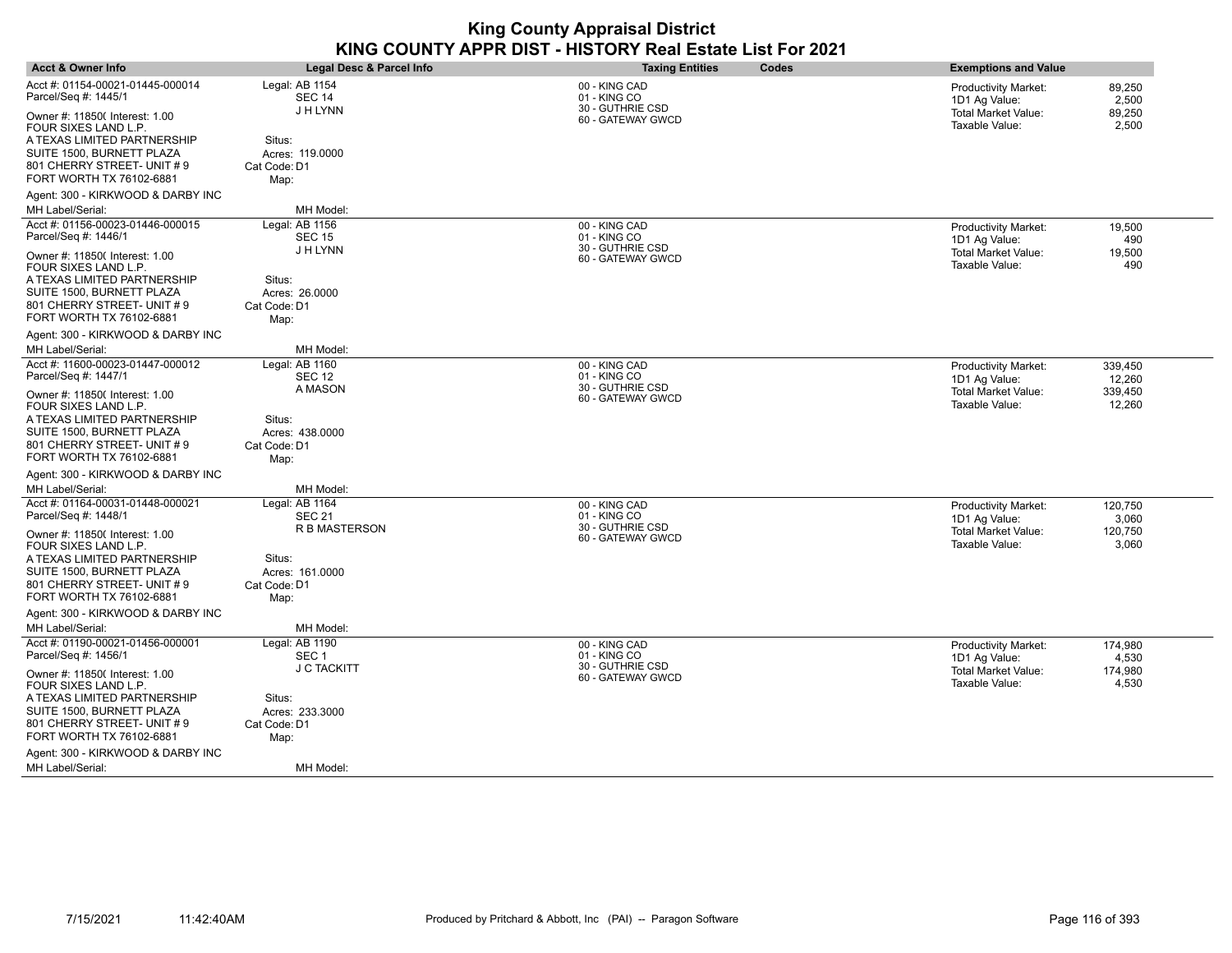| <b>Acct &amp; Owner Info</b>                                                                                                                                                 | Legal Desc & Parcel Info                                              | <b>Taxing Entities</b>                                                 | Codes | <b>Exemptions and Value</b>                                                                  |                                      |
|------------------------------------------------------------------------------------------------------------------------------------------------------------------------------|-----------------------------------------------------------------------|------------------------------------------------------------------------|-------|----------------------------------------------------------------------------------------------|--------------------------------------|
| Acct #: 01202-00011-01458-000000<br>Parcel/Seq #: 1458/1<br>Owner #: 11850( Interest: 1.00<br>FOUR SIXES LAND L.P.                                                           | Legal: AB 1202<br><b>S B BURNETT</b>                                  | 00 - KING CAD<br>01 - KING CO<br>30 - GUTHRIE CSD<br>60 - GATEWAY GWCD |       | <b>Productivity Market:</b><br>1D1 Ag Value:<br><b>Total Market Value:</b><br>Taxable Value: | 129,000<br>3,270<br>129,000<br>3,270 |
| A TEXAS LIMITED PARTNERSHIP<br>SUITE 1500, BURNETT PLAZA<br>801 CHERRY STREET- UNIT #9<br>FORT WORTH TX 76102-6881                                                           | Situs:<br>Acres: 172,0000<br>Cat Code: D1<br>Map:                     |                                                                        |       |                                                                                              |                                      |
| Agent: 300 - KIRKWOOD & DARBY INC<br>MH Label/Serial:                                                                                                                        | MH Model:                                                             |                                                                        |       |                                                                                              |                                      |
| Acct #: 01203-00011-01459-000000<br>Parcel/Seq #: 1459/1                                                                                                                     | Legal: AB 1203<br><b>S B BURNETT</b>                                  | 00 - KING CAD<br>01 - KING CO                                          |       | <b>Productivity Market:</b><br>1D1 Ag Value:                                                 | 152,250<br>3,900                     |
| Owner #: 11850( Interest: 1.00<br>FOUR SIXES LAND L.P.                                                                                                                       |                                                                       | 30 - GUTHRIE CSD<br>60 - GATEWAY GWCD                                  |       | <b>Total Market Value:</b><br>Taxable Value:                                                 | 152,250<br>3,900                     |
| A TEXAS LIMITED PARTNERSHIP<br>SUITE 1500, BURNETT PLAZA<br>801 CHERRY STREET- UNIT #9<br>FORT WORTH TX 76102-6881                                                           | Situs:<br>Acres: 203.0000<br>Cat Code: D1<br>Map:                     |                                                                        |       |                                                                                              |                                      |
| Agent: 300 - KIRKWOOD & DARBY INC                                                                                                                                            |                                                                       |                                                                        |       |                                                                                              |                                      |
| MH Label/Serial:<br>Acct #: 01204-00011-01460-000000<br>Parcel/Seq #: 1460/1                                                                                                 | MH Model:<br>Legal: AB 1204<br><b>S B BURNETT</b>                     | 00 - KING CAD<br>01 - KING CO                                          |       | <b>Productivity Market:</b><br>1D1 Ag Value:                                                 | 27,000<br>680                        |
| Owner #: 11850( Interest: 1.00<br>FOUR SIXES LAND L.P.<br>A TEXAS LIMITED PARTNERSHIP<br>SUITE 1500, BURNETT PLAZA<br>801 CHERRY STREET- UNIT #9<br>FORT WORTH TX 76102-6881 | Situs:<br>Acres: 36.0000<br>Cat Code: D1<br>Map:                      | 30 - GUTHRIE CSD<br>60 - GATEWAY GWCD                                  |       | <b>Total Market Value:</b><br>Taxable Value:                                                 | 27,000<br>680                        |
| Agent: 300 - KIRKWOOD & DARBY INC<br>MH Label/Serial:                                                                                                                        | MH Model:                                                             |                                                                        |       |                                                                                              |                                      |
| Acct #: 01212-00023-01461-000012<br>Parcel/Seq #: 1461/1                                                                                                                     | Legal: AB 1212<br><b>SEC 12 BLK 1492</b>                              | 00 - KING CAD<br>01 - KING CO                                          |       | Productivity Market:<br>1D1 Ag Value:                                                        | 155,000<br>5,600                     |
| Owner #: 11850( Interest: 1.00<br>FOUR SIXES LAND L.P.<br>A TEXAS LIMITED PARTNERSHIP<br>SUITE 1500, BURNETT PLAZA<br>801 CHERRY STREET- UNIT #9<br>FORT WORTH TX 76102-6881 | A MASON (I LYNN)<br>Situs:<br>Acres: 200.0000<br>Cat Code: D1<br>Map: | 30 - GUTHRIE CSD<br>60 - GATEWAY GWCD                                  |       | Total Market Value:<br>Taxable Value:                                                        | 155,000<br>5,600                     |
| Agent: 300 - KIRKWOOD & DARBY INC                                                                                                                                            |                                                                       |                                                                        |       |                                                                                              |                                      |
| MH Label/Serial:                                                                                                                                                             | MH Model:                                                             |                                                                        |       |                                                                                              |                                      |
| Acct #: 01213-00011-01462-000018<br>Parcel/Seq #: 1462/1                                                                                                                     | Legal: AB 1213<br>SEC 18                                              | 00 - KING CAD<br>01 - KING CO<br>30 - GUTHRIE CSD                      |       | <b>Productivity Market:</b><br>1D1 Ag Value:                                                 | 251,250<br>6,770                     |
| Owner #: 11850( Interest: 1.00<br>FOUR SIXES LAND L.P.                                                                                                                       | S B BURNETT                                                           | 60 - GATEWAY GWCD                                                      |       | <b>Total Market Value:</b><br>Taxable Value:                                                 | 251,250<br>6,770                     |
| A TEXAS LIMITED PARTNERSHIP<br>SUITE 1500, BURNETT PLAZA<br>801 CHERRY STREET- UNIT #9<br>FORT WORTH TX 76102-6881                                                           | Situs:<br>Acres: 335.0000<br>Cat Code: D1<br>Map:                     |                                                                        |       |                                                                                              |                                      |
| Agent: 300 - KIRKWOOD & DARBY INC                                                                                                                                            |                                                                       |                                                                        |       |                                                                                              |                                      |
| MH Label/Serial:                                                                                                                                                             | MH Model:                                                             |                                                                        |       |                                                                                              |                                      |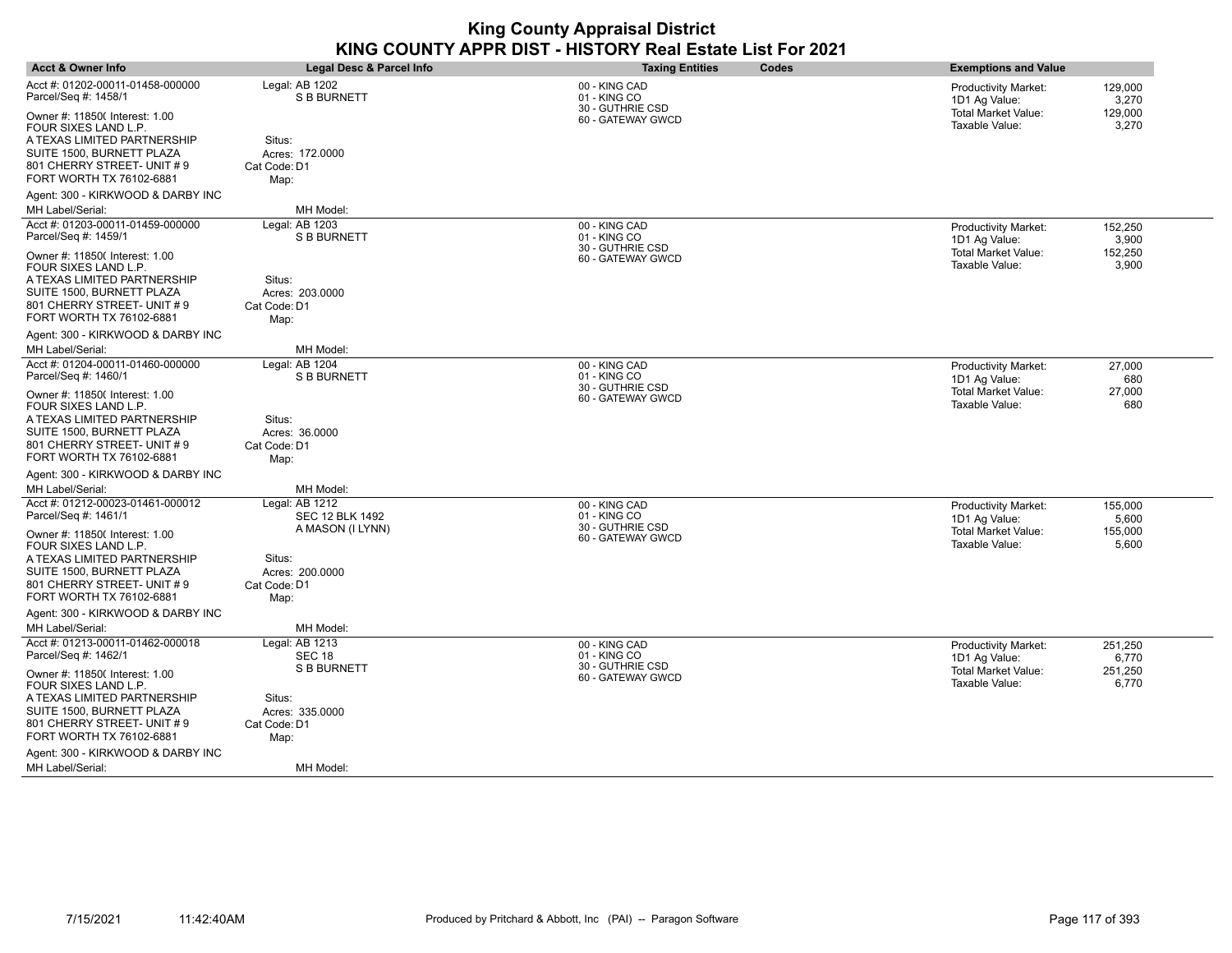| <b>Acct &amp; Owner Info</b>                                                                                                                                                                         | <b>Legal Desc &amp; Parcel Info</b>                                     | <b>Taxing Entities</b>                                | Codes | <b>Exemptions and Value</b>                                                    |                           |
|------------------------------------------------------------------------------------------------------------------------------------------------------------------------------------------------------|-------------------------------------------------------------------------|-------------------------------------------------------|-------|--------------------------------------------------------------------------------|---------------------------|
| Acct #: 01254-00021-01466-000030<br>Parcel/Seq #: 1466/1                                                                                                                                             | Legal: AB 1254<br><b>SEC 30</b><br><b>S B BURNETT</b>                   | 00 - KING CAD<br>01 - KING CO<br>30 - GUTHRIE CSD     |       | <b>Productivity Market:</b><br>1D1 Ag Value:                                   | 285,450<br>7,510          |
| Owner #: 11850( Interest: 1.00<br>FOUR SIXES LAND L.P.<br>A TEXAS LIMITED PARTNERSHIP<br>SUITE 1500, BURNETT PLAZA<br>801 CHERRY STREET- UNIT #9<br>FORT WORTH TX 76102-6881                         | Situs:<br>Acres: 380,6000<br>Cat Code: D1<br>Map:                       | 60 - GATEWAY GWCD                                     |       | <b>Total Market Value:</b><br>Taxable Value:                                   | 285,450<br>7,510          |
| Agent: 300 - KIRKWOOD & DARBY INC<br>MH Label/Serial:                                                                                                                                                | MH Model:                                                               |                                                       |       |                                                                                |                           |
| Acct #: 01255-00035-01467-000031<br>Parcel/Seq #: 1467/1                                                                                                                                             | Legal: AB 1255<br><b>SEC 31</b>                                         | 00 - KING CAD<br>01 - KING CO                         |       | <b>Productivity Market:</b><br>1D1 Ag Value:                                   | 258,750<br>6,560          |
| Owner #: 11850( Interest: 1.00<br>FOUR SIXES LAND L.P.                                                                                                                                               | <b>S B BURNETT</b>                                                      | 30 - GUTHRIE CSD<br>60 - GATEWAY GWCD                 |       | <b>Total Market Value:</b><br>Taxable Value:                                   | 258,750<br>6,560          |
| A TEXAS LIMITED PARTNERSHIP<br>SUITE 1500, BURNETT PLAZA<br>801 CHERRY STREET- UNIT #9<br>FORT WORTH TX 76102-6881                                                                                   | Situs:<br>Acres: 345.0000<br>Cat Code: D1<br>Map:                       |                                                       |       |                                                                                |                           |
| Agent: 300 - KIRKWOOD & DARBY INC                                                                                                                                                                    |                                                                         |                                                       |       |                                                                                |                           |
| MH Label/Serial:                                                                                                                                                                                     | MH Model:                                                               |                                                       |       |                                                                                |                           |
| Acct #: 01256-00035-01468-000032<br>Parcel/Seq #: 1468/1                                                                                                                                             | Legal: AB 1256<br><b>SEC 32</b>                                         | 00 - KING CAD<br>01 - KING CO<br>30 - GUTHRIE CSD     |       | <b>Productivity Market:</b><br>1D1 Ag Value:                                   | 99,150<br>2,590           |
| Owner #: 11850( Interest: 1.00<br>FOUR SIXES LAND L.P.<br>A TEXAS LIMITED PARTNERSHIP<br>SUITE 1500, BURNETT PLAZA<br>801 CHERRY STREET- UNIT #9<br>FORT WORTH TX 76102-6881                         | <b>S B BURNETT</b><br>Situs:<br>Acres: 132.2000<br>Cat Code: D1<br>Map: | 60 - GATEWAY GWCD                                     |       | <b>Total Market Value:</b><br>Taxable Value:                                   | 99,150<br>2,590           |
| Agent: 300 - KIRKWOOD & DARBY INC<br>MH Label/Serial:                                                                                                                                                | MH Model:                                                               |                                                       |       |                                                                                |                           |
| Acct #: 01257-00033-01469-000000                                                                                                                                                                     | Legal: AB 1257                                                          | 00 - KING CAD                                         |       |                                                                                | 123,260                   |
| Parcel/Seq #: 1469/1<br>Owner #: 11850( Interest: 1.00<br>FOUR SIXES LAND L.P.<br>A TEXAS LIMITED PARTNERSHIP<br>SUITE 1500, BURNETT PLAZA<br>801 CHERRY STREET- UNIT #9<br>FORT WORTH TX 76102-6881 | <b>S B BURNETT</b><br>Situs:<br>Acres: 170.0000<br>Cat Code: D1<br>Map: | 01 - KING CO<br>30 - GUTHRIE CSD<br>60 - GATEWAY GWCD |       | Productivity Market:<br>1D1 Ag Value:<br>Total Market Value:<br>Taxable Value: | 2,430<br>123,260<br>2,430 |
| Agent: 300 - KIRKWOOD & DARBY INC                                                                                                                                                                    |                                                                         |                                                       |       |                                                                                |                           |
| MH Label/Serial:                                                                                                                                                                                     | MH Model:                                                               |                                                       |       |                                                                                |                           |
| Acct #: 01258-00021-01470-000000<br>Parcel/Seq #: 1470/1                                                                                                                                             | Legal: AB 1258<br><b>S B BURNETT</b>                                    | 00 - KING CAD<br>01 - KING CO                         |       | <b>Productivity Market:</b><br>1D1 Ag Value:                                   | 70,500<br>1,900           |
| Owner #: 11850( Interest: 1.00<br>FOUR SIXES LAND L.P.<br>A TEXAS LIMITED PARTNERSHIP<br>SUITE 1500, BURNETT PLAZA<br>801 CHERRY STREET- UNIT #9<br>FORT WORTH TX 76102-6881                         | Situs:<br>Acres: 94.0000<br>Cat Code: D1<br>Map:                        | 30 - GUTHRIE CSD<br>60 - GATEWAY GWCD                 |       | <b>Total Market Value:</b><br>Taxable Value:                                   | 70,500<br>1,900           |
| Agent: 300 - KIRKWOOD & DARBY INC<br>MH Label/Serial:                                                                                                                                                | MH Model:                                                               |                                                       |       |                                                                                |                           |
|                                                                                                                                                                                                      |                                                                         |                                                       |       |                                                                                |                           |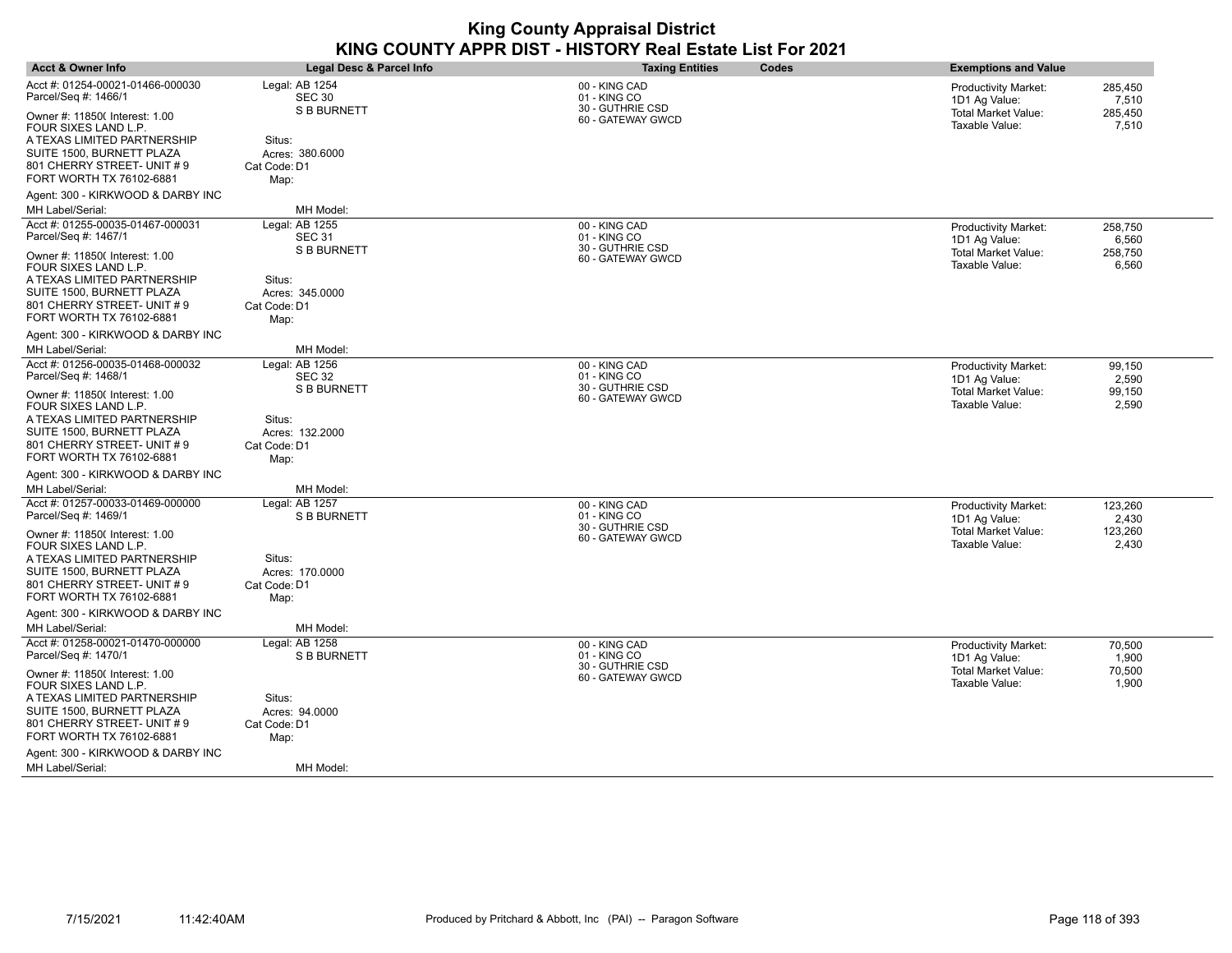| <b>Acct &amp; Owner Info</b>                                                                                                                                                 | Legal Desc & Parcel Info                          | <b>Taxing Entities</b>                                                 | Codes | <b>Exemptions and Value</b>                                                           |                                      |
|------------------------------------------------------------------------------------------------------------------------------------------------------------------------------|---------------------------------------------------|------------------------------------------------------------------------|-------|---------------------------------------------------------------------------------------|--------------------------------------|
| Acct #: 01260-00031-01472-000000<br>Parcel/Seq #: 1472/1                                                                                                                     | Legal: AB 1260<br><b>S B BURNETT</b>              | 00 - KING CAD<br>01 - KING CO<br>30 - GUTHRIE CSD                      |       | <b>Productivity Market:</b><br>1D1 Ag Value:                                          | 287,250<br>7,280                     |
| Owner #: 11850( Interest: 1.00<br>FOUR SIXES LAND L.P.<br>A TEXAS LIMITED PARTNERSHIP<br>SUITE 1500, BURNETT PLAZA<br>801 CHERRY STREET- UNIT #9<br>FORT WORTH TX 76102-6881 | Situs:<br>Acres: 383,0000<br>Cat Code: D1<br>Map: | 60 - GATEWAY GWCD                                                      |       | <b>Total Market Value:</b><br>Taxable Value:                                          | 287,250<br>7,280                     |
| Agent: 300 - KIRKWOOD & DARBY INC<br>MH Label/Serial:                                                                                                                        | MH Model:                                         |                                                                        |       |                                                                                       |                                      |
| Acct #: 01261-00035-01473-000000<br>Parcel/Seq #: 1473/1                                                                                                                     | Legal: AB 1261<br><b>S B BURNETT</b>              | 00 - KING CAD<br>01 - KING CO<br>30 - GUTHRIE CSD                      |       | Productivity Market:<br>1D1 Ag Value:                                                 | 62,250<br>1,740                      |
| Owner #: 11850( Interest: 1.00<br>FOUR SIXES LAND L.P.<br>A TEXAS LIMITED PARTNERSHIP<br>SUITE 1500, BURNETT PLAZA<br>801 CHERRY STREET- UNIT #9<br>FORT WORTH TX 76102-6881 | Situs:<br>Acres: 83,0000<br>Cat Code: D1<br>Map:  | 60 - GATEWAY GWCD                                                      |       | <b>Total Market Value:</b><br>Taxable Value:                                          | 62,250<br>1,740                      |
| Agent: 300 - KIRKWOOD & DARBY INC                                                                                                                                            |                                                   |                                                                        |       |                                                                                       |                                      |
| MH Label/Serial:<br>Acct #: 01262-00023-01474-000000<br>Parcel/Seq #: 1474/1                                                                                                 | MH Model:<br>Legal: AB 1262<br><b>S B BURNETT</b> | 00 - KING CAD<br>01 - KING CO                                          |       | <b>Productivity Market:</b><br>1D1 Ag Value:                                          | 20,250<br>570                        |
| Owner #: 11850( Interest: 1.00<br>FOUR SIXES LAND L.P.<br>A TEXAS LIMITED PARTNERSHIP<br>SUITE 1500, BURNETT PLAZA<br>801 CHERRY STREET- UNIT #9<br>FORT WORTH TX 76102-6881 | Situs:<br>Acres: 27.0000<br>Cat Code: D1<br>Map:  | 30 - GUTHRIE CSD<br>60 - GATEWAY GWCD                                  |       | Total Market Value:<br>Taxable Value:                                                 | 20,250<br>570                        |
| Agent: 300 - KIRKWOOD & DARBY INC<br>MH Label/Serial:                                                                                                                        | MH Model:                                         |                                                                        |       |                                                                                       |                                      |
| Acct #: 01263-00021-01475-000000<br>Parcel/Seq #: 1475/1<br>Owner #: 11850( Interest: 1.00<br>FOUR SIXES LAND L.P.                                                           | Legal: AB 1263<br><b>S B BURNETT</b>              | 00 - KING CAD<br>01 - KING CO<br>30 - GUTHRIE CSD<br>60 - GATEWAY GWCD |       | <b>Productivity Market:</b><br>1D1 Ag Value:<br>Total Market Value:<br>Taxable Value: | 164.250<br>4,600<br>164,250<br>4,600 |
| A TEXAS LIMITED PARTNERSHIP<br>SUITE 1500, BURNETT PLAZA<br>801 CHERRY STREET- UNIT #9<br>FORT WORTH TX 76102-6881                                                           | Situs:<br>Acres: 219.0000<br>Cat Code: D1<br>Map: |                                                                        |       |                                                                                       |                                      |
| Agent: 300 - KIRKWOOD & DARBY INC                                                                                                                                            |                                                   |                                                                        |       |                                                                                       |                                      |
| MH Label/Serial:<br>Acct #: 01264-00011-01476-000000                                                                                                                         | MH Model:<br>Legal: AB 1264                       |                                                                        |       |                                                                                       |                                      |
| Parcel/Seq #: 1476/1                                                                                                                                                         | S B BURNETT                                       | 00 - KING CAD<br>01 - KING CO<br>30 - GUTHRIE CSD                      |       | <b>Productivity Market:</b><br>1D1 Ag Value:                                          | 46,130<br>1,170                      |
| Owner #: 11850( Interest: 1.00<br>FOUR SIXES LAND L.P.<br>A TEXAS LIMITED PARTNERSHIP<br>SUITE 1500, BURNETT PLAZA<br>801 CHERRY STREET- UNIT #9<br>FORT WORTH TX 76102-6881 | Situs:<br>Acres: 61.5000<br>Cat Code: D1<br>Map:  | 60 - GATEWAY GWCD                                                      |       | <b>Total Market Value:</b><br>Taxable Value:                                          | 46,130<br>1,170                      |
| Agent: 300 - KIRKWOOD & DARBY INC                                                                                                                                            |                                                   |                                                                        |       |                                                                                       |                                      |
| MH Label/Serial:                                                                                                                                                             | MH Model:                                         |                                                                        |       |                                                                                       |                                      |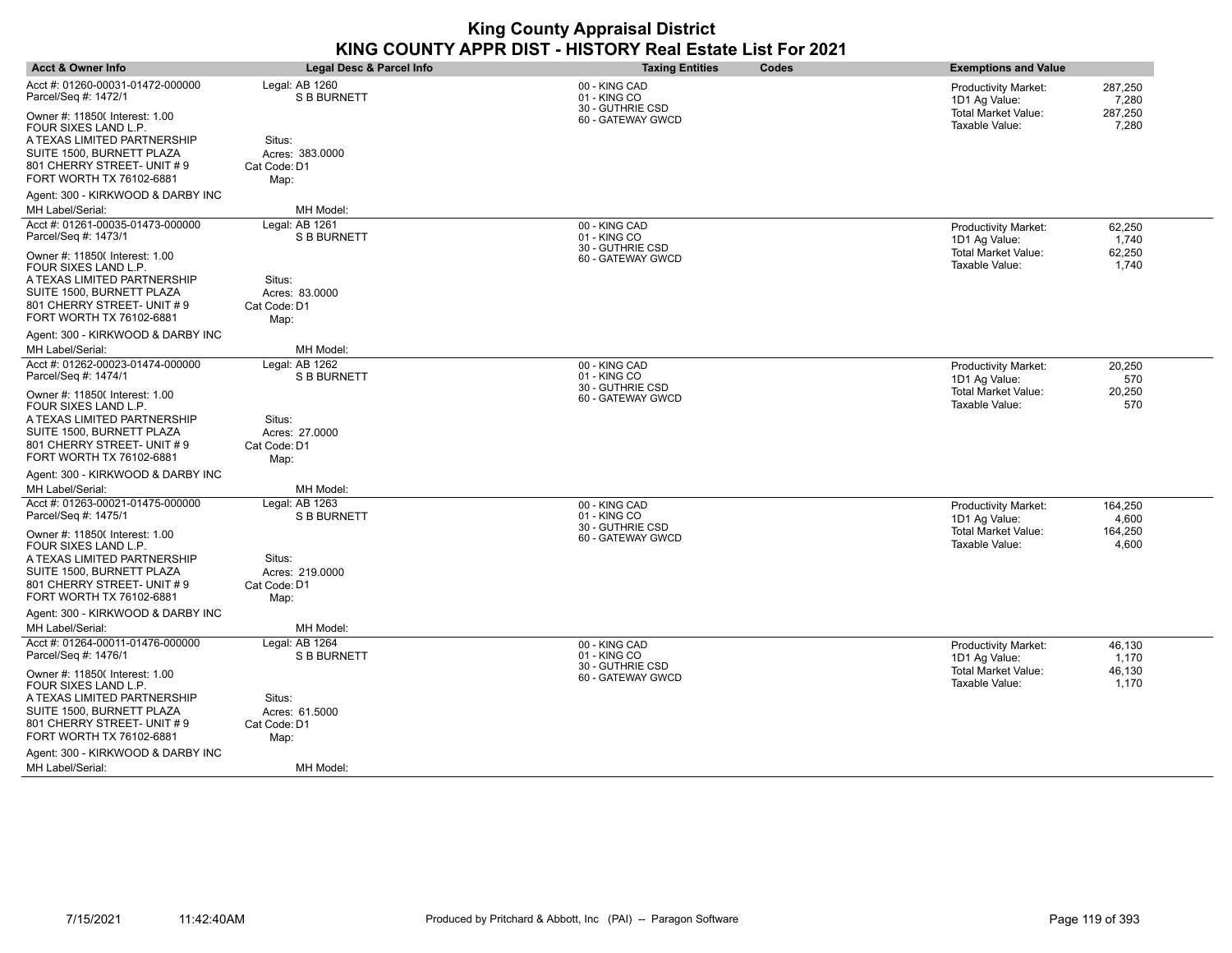| <b>Acct &amp; Owner Info</b>                                                                                                                                                 | Legal Desc & Parcel Info                                    | <b>Taxing Entities</b>                            | Codes | <b>Exemptions and Value</b>                                                |                       |
|------------------------------------------------------------------------------------------------------------------------------------------------------------------------------|-------------------------------------------------------------|---------------------------------------------------|-------|----------------------------------------------------------------------------|-----------------------|
| Acct #: 01282-00033-01477-000000<br>Parcel/Seq #: 1477/1<br>Owner #: 11850( Interest: 1.00                                                                                   | Legal: AB 1282<br><b>BLK SF 15428</b><br><b>S B BURNETT</b> | 00 - KING CAD<br>01 - KING CO<br>30 - GUTHRIE CSD |       | <b>Productivity Market:</b><br>1D1 Ag Value:<br><b>Total Market Value:</b> | 4,860<br>100<br>4,860 |
| FOUR SIXES LAND L.P.<br>A TEXAS LIMITED PARTNERSHIP<br>SUITE 1500, BURNETT PLAZA<br>801 CHERRY STREET- UNIT #9<br>FORT WORTH TX 76102-6881                                   | Situs:<br>Acres: 6.7100<br>Cat Code: D1<br>Map:             | 60 - GATEWAY GWCD                                 |       | Taxable Value:                                                             | 100                   |
| Agent: 300 - KIRKWOOD & DARBY INC<br>MH Label/Serial:                                                                                                                        | MH Model:                                                   |                                                   |       |                                                                            |                       |
| Acct #: 20001-00000-01479-000000<br>Parcel/Seq #: 1479/1                                                                                                                     | Legal: LTS 6 19 20 21<br>BLK 1                              | 00 - KING CAD<br>01 - KING CO                     |       | Land NonHomesite:<br><b>Total Market Value:</b>                            | 600<br>600            |
| Owner #: 11850( Interest: 1.00<br>FOUR SIXES LAND L.P.                                                                                                                       | <b>GUTHRIE</b>                                              | 30 - GUTHRIE CSD<br>60 - GATEWAY GWCD             |       | Taxable Value:                                                             | 600                   |
| A TEXAS LIMITED PARTNERSHIP<br>SUITE 1500, BURNETT PLAZA<br>801 CHERRY STREET- UNIT #9<br>FORT WORTH TX 76102-6881                                                           | Situs:<br>Acres: 0.3857<br>Cat Code: C1<br>Map:             |                                                   |       |                                                                            |                       |
| Agent: 300 - KIRKWOOD & DARBY INC                                                                                                                                            |                                                             |                                                   |       |                                                                            |                       |
| MH Label/Serial:                                                                                                                                                             | MH Model:                                                   |                                                   |       |                                                                            |                       |
| Acct #: 20002-00000-01480-000000<br>Parcel/Seq #: 1480/1                                                                                                                     | Legal: LTS 1-7 11<br>BLK <sub>2</sub><br><b>GUTHRIE</b>     | 00 - KING CAD<br>01 - KING CO<br>30 - GUTHRIE CSD |       | Land NonHomesite:<br><b>Total Market Value:</b>                            | 1,020<br>1,020        |
| Owner #: 11850( Interest: 1.00<br>FOUR SIXES LAND L.P.<br>A TEXAS LIMITED PARTNERSHIP<br>SUITE 1500, BURNETT PLAZA<br>801 CHERRY STREET- UNIT #9<br>FORT WORTH TX 76102-6881 | Situs:<br>Acres: 0.5464<br>Cat Code: C1<br>Map:             | 60 - GATEWAY GWCD                                 |       | Taxable Value:                                                             | 1,020                 |
| Agent: 300 - KIRKWOOD & DARBY INC                                                                                                                                            |                                                             |                                                   |       |                                                                            |                       |
| MH Label/Serial:                                                                                                                                                             | MH Model:                                                   |                                                   |       |                                                                            |                       |
| Acct #: 20003-10011-01481-000000<br>Parcel/Seq #: 1481/1<br>Owner #: 11850( Interest: 1.00                                                                                   | Legal: LTS 10 11<br>BLK 3<br><b>GUTHRIE</b>                 | 00 - KING CAD<br>01 - KING CO<br>30 - GUTHRIE CSD |       | Land NonHomesite:<br><b>Total Market Value:</b><br>Taxable Value:          | 570<br>570<br>570     |
| FOUR SIXES LAND L.P.<br>A TEXAS LIMITED PARTNERSHIP<br>SUITE 1500, BURNETT PLAZA<br>801 CHERRY STREET- UNIT #9<br>FORT WORTH TX 76102-6881                                   | Situs:<br>Acres: 0.3053<br>Cat Code: C1<br>Map:             | 60 - GATEWAY GWCD                                 |       |                                                                            |                       |
| Agent: 300 - KIRKWOOD & DARBY INC                                                                                                                                            |                                                             |                                                   |       |                                                                            |                       |
| MH Label/Serial:                                                                                                                                                             | MH Model:                                                   |                                                   |       |                                                                            |                       |
| Acct #: 20006-10012-01482-000000<br>Parcel/Seq #: 1482/1                                                                                                                     | Legal: LTS 1-12<br>BLK 6                                    | 00 - KING CAD<br>01 - KING CO<br>30 - GUTHRIE CSD |       | Land NonHomesite:<br><b>Total Market Value:</b>                            | 2,000<br>2,000        |
| Owner #: 11850( Interest: 1.00<br>FOUR SIXES LAND L.P.                                                                                                                       | <b>GUTHRIE</b>                                              | 60 - GATEWAY GWCD                                 |       | Taxable Value:                                                             | 2,000                 |
| A TEXAS LIMITED PARTNERSHIP<br>SUITE 1500, BURNETT PLAZA<br>801 CHERRY STREET- UNIT #9<br>FORT WORTH TX 76102-6881                                                           | Situs:<br>Acres: 0.6529<br>Cat Code: C1<br>Map:             |                                                   |       |                                                                            |                       |
| Agent: 300 - KIRKWOOD & DARBY INC                                                                                                                                            |                                                             |                                                   |       |                                                                            |                       |
| MH Label/Serial:                                                                                                                                                             | MH Model:                                                   |                                                   |       |                                                                            |                       |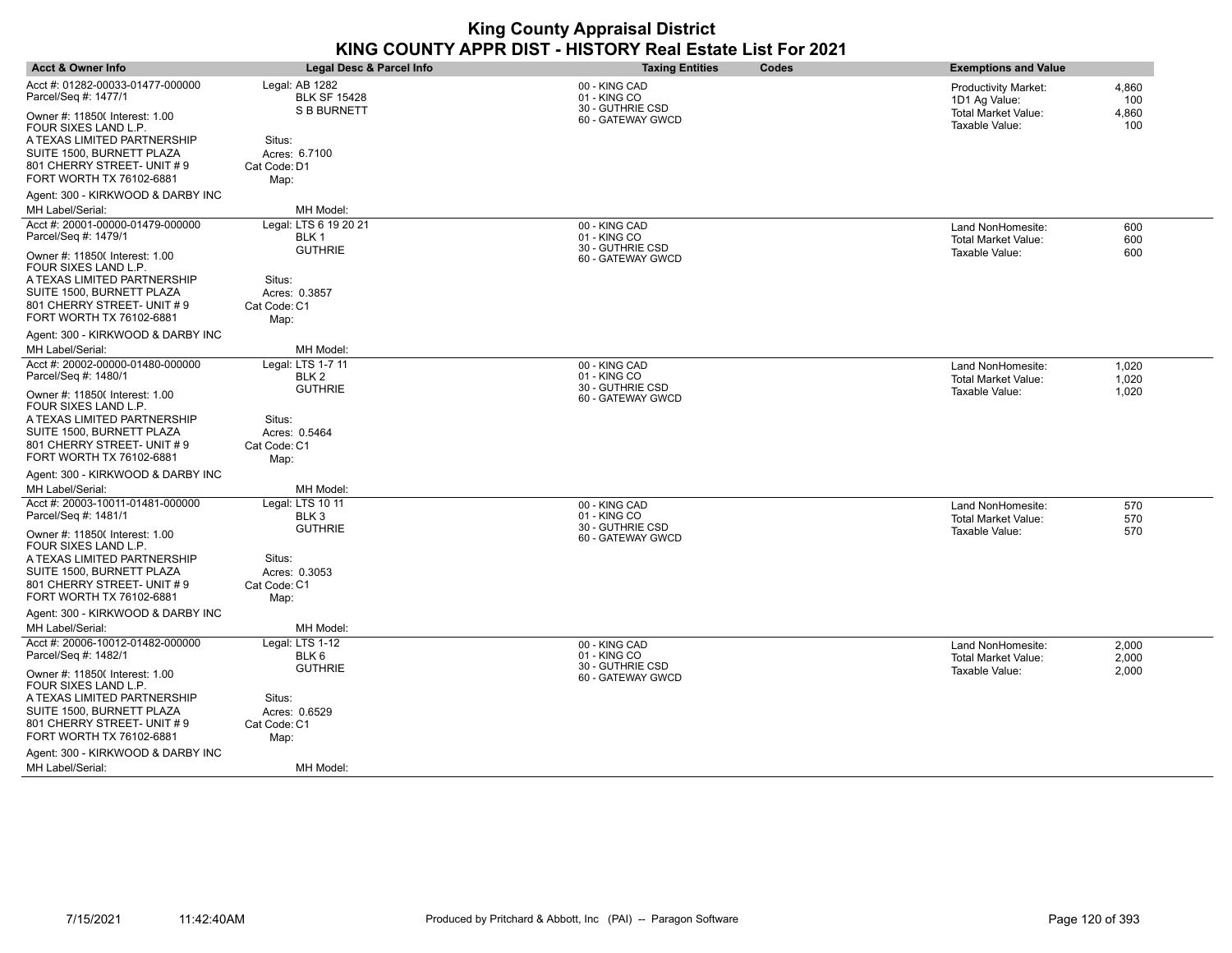| <b>Acct &amp; Owner Info</b>                                                            | Legal Desc & Parcel Info                | <b>Taxing Entities</b>                            | Codes | <b>Exemptions and Value</b>                     |            |
|-----------------------------------------------------------------------------------------|-----------------------------------------|---------------------------------------------------|-------|-------------------------------------------------|------------|
| Acct #: 20007-00000-01483-000000<br>Parcel/Seq #: 1483/1                                | Legal: LTS 22 23 24<br>BLK 7            | 00 - KING CAD<br>01 - KING CO<br>30 - GUTHRIE CSD |       | Land NonHomesite:<br><b>Total Market Value:</b> | 860<br>860 |
| Owner #: 11850( Interest: 1.00<br>FOUR SIXES LAND L.P.                                  | <b>GUTHRIE</b>                          | 60 - GATEWAY GWCD                                 |       | Taxable Value:                                  | 860        |
| A TEXAS LIMITED PARTNERSHIP<br>SUITE 1500, BURNETT PLAZA<br>801 CHERRY STREET- UNIT # 9 | Situs:<br>Acres: 0.3455<br>Cat Code: C1 |                                                   |       |                                                 |            |
| FORT WORTH TX 76102-6881                                                                | Map:                                    |                                                   |       |                                                 |            |
| Agent: 300 - KIRKWOOD & DARBY INC<br>MH Label/Serial:                                   | MH Model:                               |                                                   |       |                                                 |            |
| Acct #: 20009-60011-01485-000000                                                        | Legal: LTS 6-11                         | 00 - KING CAD                                     |       | Land NonHomesite:                               | 830        |
| Parcel/Seq #: 1485/1                                                                    | BLK 9                                   | 01 - KING CO                                      |       | <b>Total Market Value:</b>                      | 830        |
| Owner #: 11850( Interest: 1.00<br>FOUR SIXES LAND L.P.                                  | <b>GUTHRIE</b>                          | 30 - GUTHRIE CSD<br>60 - GATEWAY GWCD             |       | Taxable Value:                                  | 830        |
| A TEXAS LIMITED PARTNERSHIP                                                             | Situs:                                  |                                                   |       |                                                 |            |
| SUITE 1500, BURNETT PLAZA<br>801 CHERRY STREET- UNIT # 9                                | Acres: 0.3946<br>Cat Code: C1           |                                                   |       |                                                 |            |
| FORT WORTH TX 76102-6881                                                                | Map:                                    |                                                   |       |                                                 |            |
| Agent: 300 - KIRKWOOD & DARBY INC                                                       |                                         |                                                   |       |                                                 |            |
| MH Label/Serial:                                                                        | MH Model:                               |                                                   |       |                                                 |            |
| Acct #: 20017-10003-01488-000000                                                        | Legal: LTS 1-3                          | 00 - KING CAD                                     |       | Land NonHomesite:                               | 300        |
| Parcel/Seq #: 1488/1                                                                    | <b>BLK 17</b><br><b>GUTHRIE</b>         | 01 - KING CO<br>30 - GUTHRIE CSD                  |       | <b>Total Market Value:</b>                      | 300        |
| Owner #: 11850( Interest: 1.00<br>FOUR SIXES LAND L.P.                                  |                                         | 60 - GATEWAY GWCD                                 |       | Taxable Value:                                  | 300        |
| A TEXAS LIMITED PARTNERSHIP                                                             | Situs:                                  |                                                   |       |                                                 |            |
| SUITE 1500, BURNETT PLAZA<br>801 CHERRY STREET- UNIT # 9                                | Acres: 0.2870<br>Cat Code: C1           |                                                   |       |                                                 |            |
| FORT WORTH TX 76102-6881                                                                | Map:                                    |                                                   |       |                                                 |            |
| Agent: 300 - KIRKWOOD & DARBY INC                                                       |                                         |                                                   |       |                                                 |            |
| MH Label/Serial:                                                                        | MH Model:                               |                                                   |       |                                                 |            |
| Acct #: 20018-10024-01489-000000                                                        | Legal: LTS 1-24                         | 00 - KING CAD                                     |       | Land NonHomesite:                               | 1.890      |
| Parcel/Seq #: 1489/1                                                                    | <b>BLK 18</b><br><b>GUTHRIE</b>         | 01 - KING CO<br>30 - GUTHRIE CSD                  |       | <b>Total Market Value:</b>                      | 1,890      |
| Owner #: 11850( Interest: 1.00<br>FOUR SIXES LAND L.P.                                  |                                         | 60 - GATEWAY GWCD                                 |       | Taxable Value:                                  | 1,890      |
| A TEXAS LIMITED PARTNERSHIP                                                             | Situs:                                  |                                                   |       |                                                 |            |
| SUITE 1500, BURNETT PLAZA                                                               | Acres: 1.2248                           |                                                   |       |                                                 |            |
| 801 CHERRY STREET- UNIT # 9                                                             | Cat Code: C1                            |                                                   |       |                                                 |            |
| FORT WORTH TX 76102-6881                                                                | Map:                                    |                                                   |       |                                                 |            |
| Agent: 300 - KIRKWOOD & DARBY INC<br>MH Label/Serial:                                   | MH Model:                               |                                                   |       |                                                 |            |
| Acct #: 20019-00000-01490-000000                                                        | Legal: LTS 5-16 20 21 23 24             | 00 - KING CAD                                     |       | Land NonHomesite:                               | 2,110      |
| Parcel/Seq #: 1490/1                                                                    | <b>BLK 19</b>                           | 01 - KING CO                                      |       | <b>Total Market Value:</b>                      | 2,110      |
| Owner #: 11850( Interest: 1.00<br>FOUR SIXES LAND L.P.                                  | <b>GUTHRIE</b>                          | 30 - GUTHRIE CSD<br>60 - GATEWAY GWCD             |       | Taxable Value:                                  | 2,110      |
| A TEXAS LIMITED PARTNERSHIP                                                             | Situs:                                  |                                                   |       |                                                 |            |
| SUITE 1500, BURNETT PLAZA                                                               | Acres: 1.3498                           |                                                   |       |                                                 |            |
| 801 CHERRY STREET- UNIT # 9<br>FORT WORTH TX 76102-6881                                 | Cat Code: C1<br>Map:                    |                                                   |       |                                                 |            |
| Agent: 300 - KIRKWOOD & DARBY INC                                                       |                                         |                                                   |       |                                                 |            |
| MH Label/Serial:                                                                        | MH Model:                               |                                                   |       |                                                 |            |
|                                                                                         |                                         |                                                   |       |                                                 |            |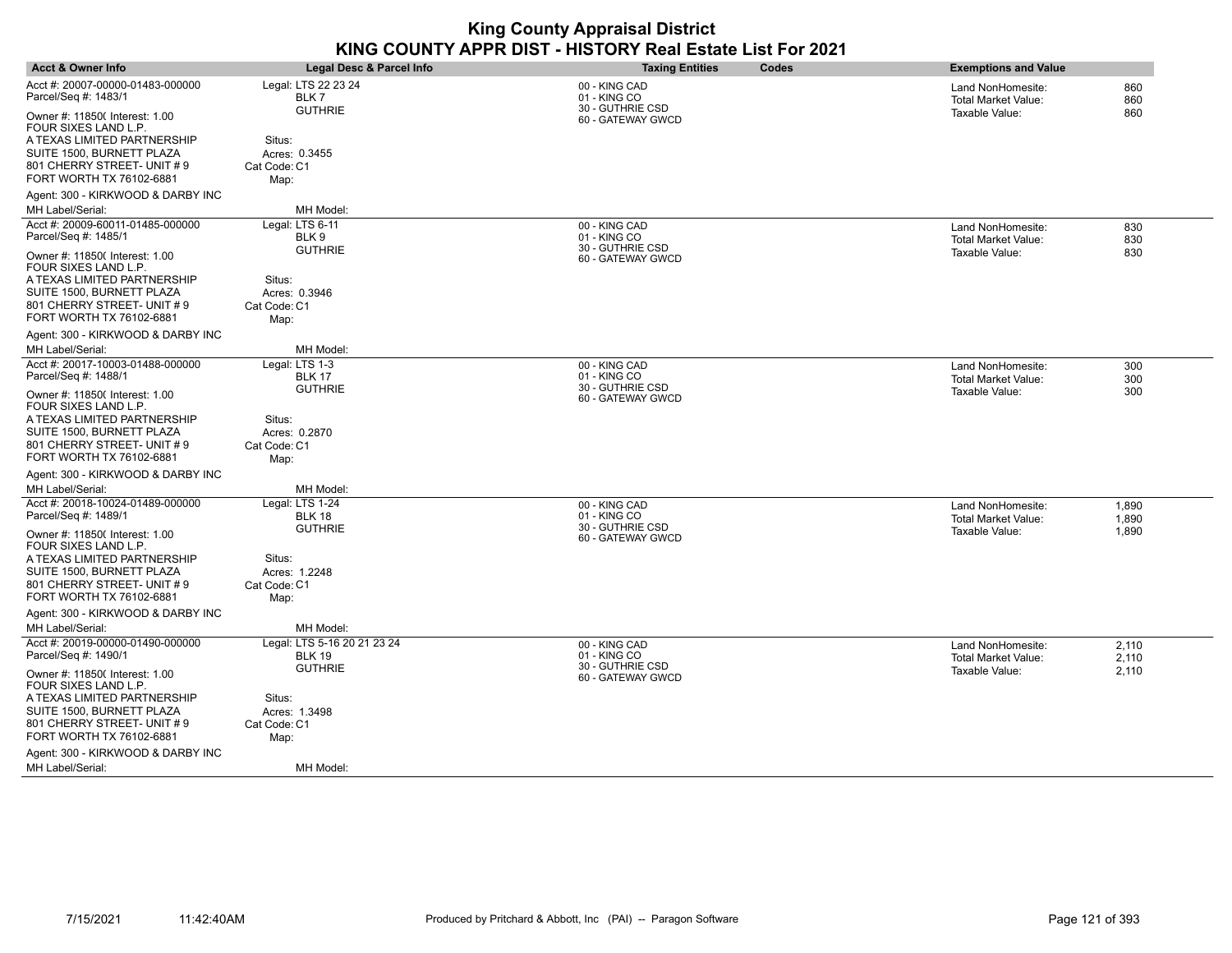| <b>Acct &amp; Owner Info</b>                             | Legal Desc & Parcel Info                | <b>Taxing Entities</b><br>Codes       | <b>Exemptions and Value</b>                                      |
|----------------------------------------------------------|-----------------------------------------|---------------------------------------|------------------------------------------------------------------|
| Acct #: 20023-13024-01491-000000<br>Parcel/Seq #: 1491/1 | Legal: LTS 13-24<br><b>BLK 23</b>       | 00 - KING CAD<br>01 - KING CO         | Land NonHomesite:<br>1,540<br>1,540<br>Total Market Value:       |
| Owner #: 11850( Interest: 1.00<br>FOUR SIXES LAND L.P.   | <b>GUTHRIE</b>                          | 30 - GUTHRIE CSD<br>60 - GATEWAY GWCD | 1,540<br>Taxable Value:                                          |
| A TEXAS LIMITED PARTNERSHIP                              | Situs:                                  |                                       |                                                                  |
| SUITE 1500, BURNETT PLAZA                                | Acres: 0.7071                           |                                       |                                                                  |
| 801 CHERRY STREET- UNIT # 9<br>FORT WORTH TX 76102-6881  | Cat Code: C1<br>Map:                    |                                       |                                                                  |
| Agent: 300 - KIRKWOOD & DARBY INC                        |                                         |                                       |                                                                  |
| MH Label/Serial:                                         | MH Model:                               |                                       |                                                                  |
| Acct #: 20025-10024-01492-000000                         | Legal: LTS 1-24                         | 00 - KING CAD                         | 1,700<br>Land NonHomesite:                                       |
| Parcel/Seq #: 1492/1                                     | <b>BLK 25</b>                           | 01 - KING CO<br>30 - GUTHRIE CSD      | <b>Total Market Value:</b><br>1,700                              |
| Owner #: 11850( Interest: 1.00                           | <b>GUTHRIE</b>                          | 60 - GATEWAY GWCD                     | Taxable Value:<br>1,700                                          |
| FOUR SIXES LAND L.P.<br>A TEXAS LIMITED PARTNERSHIP      | Situs:                                  |                                       |                                                                  |
| SUITE 1500, BURNETT PLAZA                                | Acres: 1.1548                           |                                       |                                                                  |
| 801 CHERRY STREET- UNIT #9                               | Cat Code: F1                            |                                       |                                                                  |
| FORT WORTH TX 76102-6881                                 | Map:                                    |                                       |                                                                  |
| Agent: 300 - KIRKWOOD & DARBY INC                        |                                         |                                       |                                                                  |
| MH Label/Serial:                                         | MH Model:                               |                                       |                                                                  |
| Acct #: 20033-00000-01493-000000                         | Legal: LTS 1-12 19-24                   | 00 - KING CAD                         | 2,190<br>Land NonHomesite:                                       |
| Parcel/Seq #: 1493/1                                     | <b>BLK 33</b><br><b>GUTHRIE</b>         | 01 - KING CO<br>30 - GUTHRIE CSD      | 2,190<br>Total Market Value:                                     |
| Owner #: 11850( Interest: 1.00<br>FOUR SIXES LAND L.P.   |                                         | 60 - GATEWAY GWCD                     | 2,190<br>Taxable Value:                                          |
| A TEXAS LIMITED PARTNERSHIP<br>SUITE 1500, BURNETT PLAZA | Situs:                                  |                                       |                                                                  |
| 801 CHERRY STREET- UNIT # 9                              | Acres: 1.1731<br>Cat Code: C1           |                                       |                                                                  |
| FORT WORTH TX 76102-6881                                 | Map:                                    |                                       |                                                                  |
| Agent: 300 - KIRKWOOD & DARBY INC                        |                                         |                                       |                                                                  |
| <b>MH Label/Serial:</b>                                  | MH Model:                               |                                       |                                                                  |
| Acct #: 20040-00000-01496-000000                         | Legal: LTS 1-7 13-24                    | 00 - KING CAD                         | Land NonHomesite:<br>1,070                                       |
| Parcel/Seq #: 1496/1                                     | <b>BLK 40</b>                           | 01 - KING CO<br>30 - GUTHRIE CSD      | Improvement NonHomesite:<br>31,750                               |
| Owner #: 11850( Interest: 1.00                           | <b>GUTHRIE</b>                          | 60 - GATEWAY GWCD                     | <b>Total Market Value:</b><br>32,820<br>Taxable Value:<br>32,820 |
| FOUR SIXES LAND L.P.<br>A TEXAS LIMITED PARTNERSHIP      | Situs:                                  |                                       |                                                                  |
| SUITE 1500, BURNETT PLAZA                                | Acres: 0.8965                           |                                       |                                                                  |
| 801 CHERRY STREET- UNIT # 9                              | Cat Code: A1                            |                                       |                                                                  |
| FORT WORTH TX 76102-6881                                 | Map:                                    |                                       |                                                                  |
| Agent: 300 - KIRKWOOD & DARBY INC                        |                                         |                                       |                                                                  |
| MH Label/Serial:                                         | MH Model:                               |                                       |                                                                  |
| Acct #: 20042-10005-01498-000000<br>Parcel/Seq #: 1498/1 | Legal: LTS 1-5                          | 00 - KING CAD<br>01 - KING CO         | Land NonHomesite:<br>840                                         |
|                                                          | <b>BLK 42</b><br><b>GUTHRIE</b>         | 30 - GUTHRIE CSD                      | 30,180<br>Improvement NonHomesite:                               |
| Owner #: 11850( Interest: 1.00<br>FOUR SIXES LAND L.P.   |                                         | 60 - GATEWAY GWCD                     | 31,020<br><b>Total Market Value:</b><br>Taxable Value:<br>31,020 |
| A TEXAS LIMITED PARTNERSHIP                              | Situs: 401 N 6666 ROAD GUTHRIE TX 79236 |                                       |                                                                  |
| SUITE 1500, BURNETT PLAZA                                | Acres: 0.4017                           |                                       |                                                                  |
| 801 CHERRY STREET- UNIT #9                               | Cat Code: A1                            |                                       |                                                                  |
| FORT WORTH TX 76102-6881                                 | Map:                                    |                                       |                                                                  |
| Agent: 300 - KIRKWOOD & DARBY INC                        |                                         |                                       |                                                                  |
| <b>MH Label/Serial:</b>                                  | MH Model:                               |                                       |                                                                  |

 $\overline{\phantom{a}}$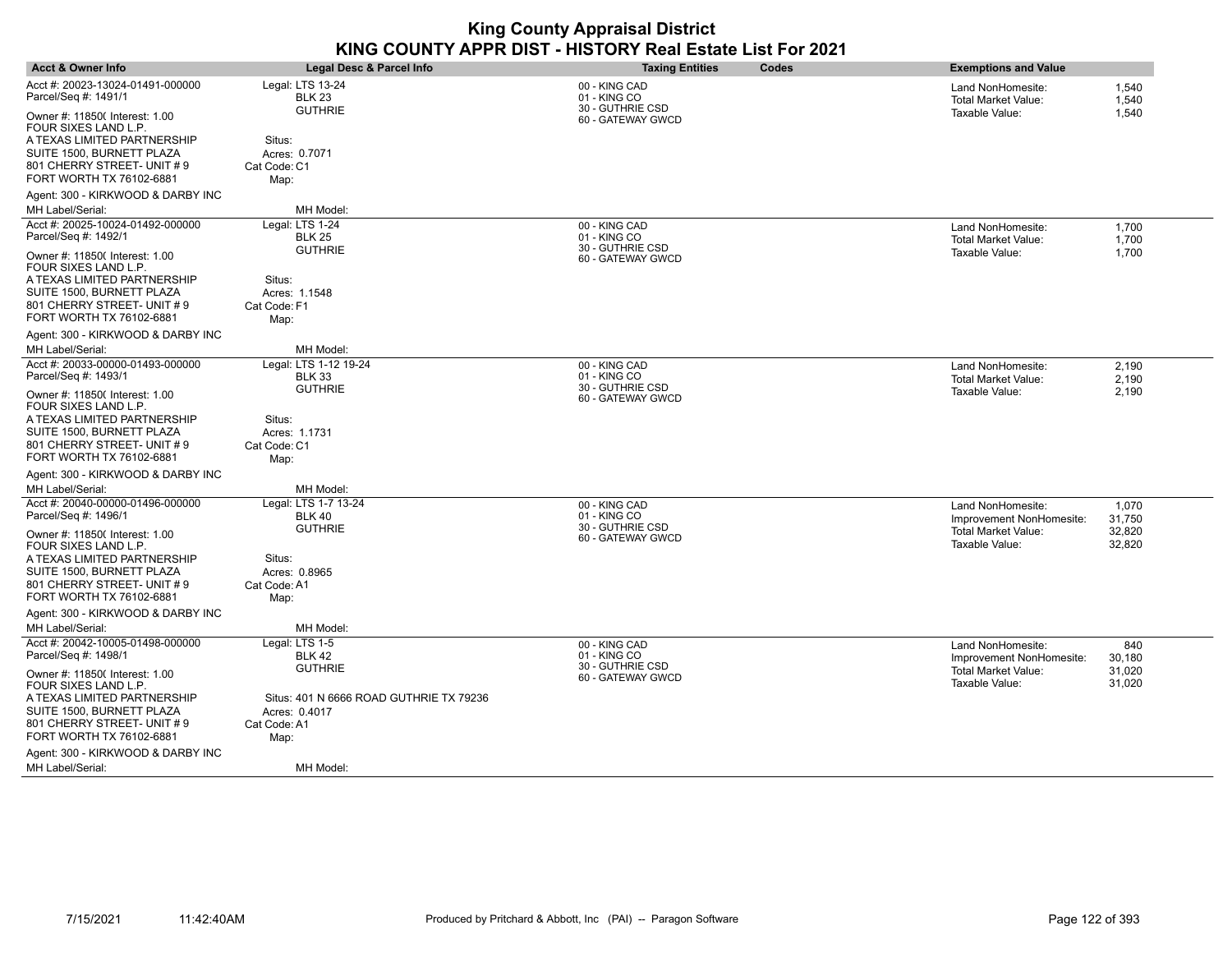| <b>Acct &amp; Owner Info</b>                                                                                                                                                 | Legal Desc & Parcel Info                                                       | <b>Taxing Entities</b>                                | Codes | <b>Exemptions and Value</b>                                           |                               |
|------------------------------------------------------------------------------------------------------------------------------------------------------------------------------|--------------------------------------------------------------------------------|-------------------------------------------------------|-------|-----------------------------------------------------------------------|-------------------------------|
| Acct #: 20043-10024-01499-000000<br>Parcel/Seq #: 1499/1                                                                                                                     | Legal: LTS 1-24<br><b>BLK 43</b><br><b>GUTHRIE</b>                             | 00 - KING CAD<br>01 - KING CO<br>30 - GUTHRIE CSD     |       | Land NonHomesite:<br><b>Total Market Value:</b>                       | 1,850<br>1,850                |
| Owner #: 11850( Interest: 1.00<br>FOUR SIXES LAND L.P.<br>A TEXAS LIMITED PARTNERSHIP<br>SUITE 1500, BURNETT PLAZA<br>801 CHERRY STREET- UNIT #9<br>FORT WORTH TX 76102-6881 | Situs:<br>Acres: 1.1892<br>Cat Code: C1<br>Map:                                | 60 - GATEWAY GWCD                                     |       | Taxable Value:                                                        | 1,850                         |
| Agent: 300 - KIRKWOOD & DARBY INC                                                                                                                                            |                                                                                |                                                       |       |                                                                       |                               |
| MH Label/Serial:                                                                                                                                                             | MH Model:                                                                      |                                                       |       |                                                                       |                               |
| Acct #: 22222-00000-01500-000000<br>Parcel/Seq #: 1500/1                                                                                                                     | Legal: LTS 1-24 (6666 SUPPLY HOUSE)<br><b>BLK 44</b>                           | 00 - KING CAD<br>01 - KING CO<br>30 - GUTHRIE CSD     |       | Land NonHomesite:<br>Improvement NonHomesite:                         | 4,500<br>39,010               |
| Owner #: 11850( Interest: 1.00<br>FOUR SIXES LAND L.P.                                                                                                                       | <b>GUTHRIE</b>                                                                 | 60 - GATEWAY GWCD                                     |       | <b>Total Market Value:</b><br>Taxable Value:                          | 43,510<br>43,510              |
| A TEXAS LIMITED PARTNERSHIP<br>SUITE 1500, BURNETT PLAZA<br>801 CHERRY STREET- UNIT # 9<br>FORT WORTH TX 76102-6881                                                          | Situs: 601 S 6666 RD GUTHRIE TX 79236<br>Acres: 1.9284<br>Cat Code: F1<br>Map: |                                                       |       |                                                                       |                               |
| Agent: 300 - KIRKWOOD & DARBY INC                                                                                                                                            |                                                                                |                                                       |       |                                                                       |                               |
| MH Label/Serial:                                                                                                                                                             | MH Model:                                                                      |                                                       |       |                                                                       |                               |
| Acct #: 20045-10012-01501-000000<br>Parcel/Seq #: 1501/1                                                                                                                     | Legal: LTS 1-12 (TWO HOUSES)<br><b>BLK 45</b>                                  | 00 - KING CAD<br>01 - KING CO                         |       | Land NonHomesite:<br>Improvement Homesite:                            | 1,490<br>70,000               |
| Owner #: 11850( Interest: 1.00<br>FOUR SIXES LAND L.P.                                                                                                                       | <b>GUTHRIE</b><br>800 FEED LOT RD - SEQ 6                                      | 30 - GUTHRIE CSD<br>60 - GATEWAY GWCD                 |       | Total Market Value:<br>Taxable Value:                                 | 71,490<br>71,490              |
| A TEXAS LIMITED PARTNERSHIP<br>SUITE 1500, BURNETT PLAZA<br>801 CHERRY STREET- UNIT # 9<br>FORT WORTH TX 76102-6881                                                          | Situs: 701 S 6666 RD GUTHRIE TX 79236<br>Acres: 0.6098<br>Cat Code: A1<br>Map: |                                                       |       |                                                                       |                               |
| Agent: 300 - KIRKWOOD & DARBY INC                                                                                                                                            |                                                                                |                                                       |       |                                                                       |                               |
| MH Label/Serial:                                                                                                                                                             | MH Model:                                                                      |                                                       |       |                                                                       |                               |
| Acct #: 20046-10012-01502-000000                                                                                                                                             | Legal: LTS 1-12 (THREE HOUSES)                                                 | 00 - KING CAD                                         |       | Land NonHomesite:                                                     | 1,280                         |
| Parcel/Seq #: 1502/1<br>Owner #: 11850( Interest: 1.00<br>FOUR SIXES LAND L.P.                                                                                               | <b>BLK 46</b><br><b>GUTHRIE</b><br>802/804 FEED LOT RD                         | 01 - KING CO<br>30 - GUTHRIE CSD<br>60 - GATEWAY GWCD |       | Improvement Homesite:<br><b>Total Market Value:</b><br>Taxable Value: | 116,860<br>118.140<br>118,140 |
| A TEXAS LIMITED PARTNERSHIP<br>SUITE 1500, BURNETT PLAZA<br>801 CHERRY STREET- UNIT # 9<br>FORT WORTH TX 76102-6881                                                          | Situs: 801 S 6666 RD GUTHRIE TX 79236<br>Acres: 0.6098<br>Cat Code: A1<br>Map: |                                                       |       |                                                                       |                               |
| Agent: 300 - KIRKWOOD & DARBY INC<br>MH Label/Serial:                                                                                                                        | MH Model:                                                                      |                                                       |       |                                                                       |                               |
| Acct #: 20047-10024-01503-000000<br>Parcel/Seq #: 1503/1                                                                                                                     | Legal: LTS 7-12 (ONE HOUSE)<br><b>BLK 47</b>                                   | 00 - KING CAD<br>01 - KING CO                         |       | Land NonHomesite:<br>Improvement NonHomesite:                         | 1,100<br>25,940               |
| Owner #: 11850( Interest: 1.00<br>FOUR SIXES LAND L.P.                                                                                                                       | <b>GUTHRIE</b><br>W/IMPROVEMENT                                                | 30 - GUTHRIE CSD<br>60 - GATEWAY GWCD                 |       | <b>Total Market Value:</b><br>Taxable Value:                          | 27,040<br>27,040              |
| A TEXAS LIMITED PARTNERSHIP                                                                                                                                                  | Situs: 900 FEED LOT RD                                                         |                                                       |       |                                                                       |                               |
| SUITE 1500, BURNETT PLAZA<br>801 CHERRY STREET- UNIT #9<br>FORT WORTH TX 76102-6881                                                                                          | Acres: 0.7071<br>Cat Code: A1<br>Map:                                          |                                                       |       |                                                                       |                               |
| Agent: 300 - KIRKWOOD & DARBY INC<br>MH Label/Serial:                                                                                                                        | MH Model:                                                                      |                                                       |       |                                                                       |                               |
|                                                                                                                                                                              |                                                                                |                                                       |       |                                                                       |                               |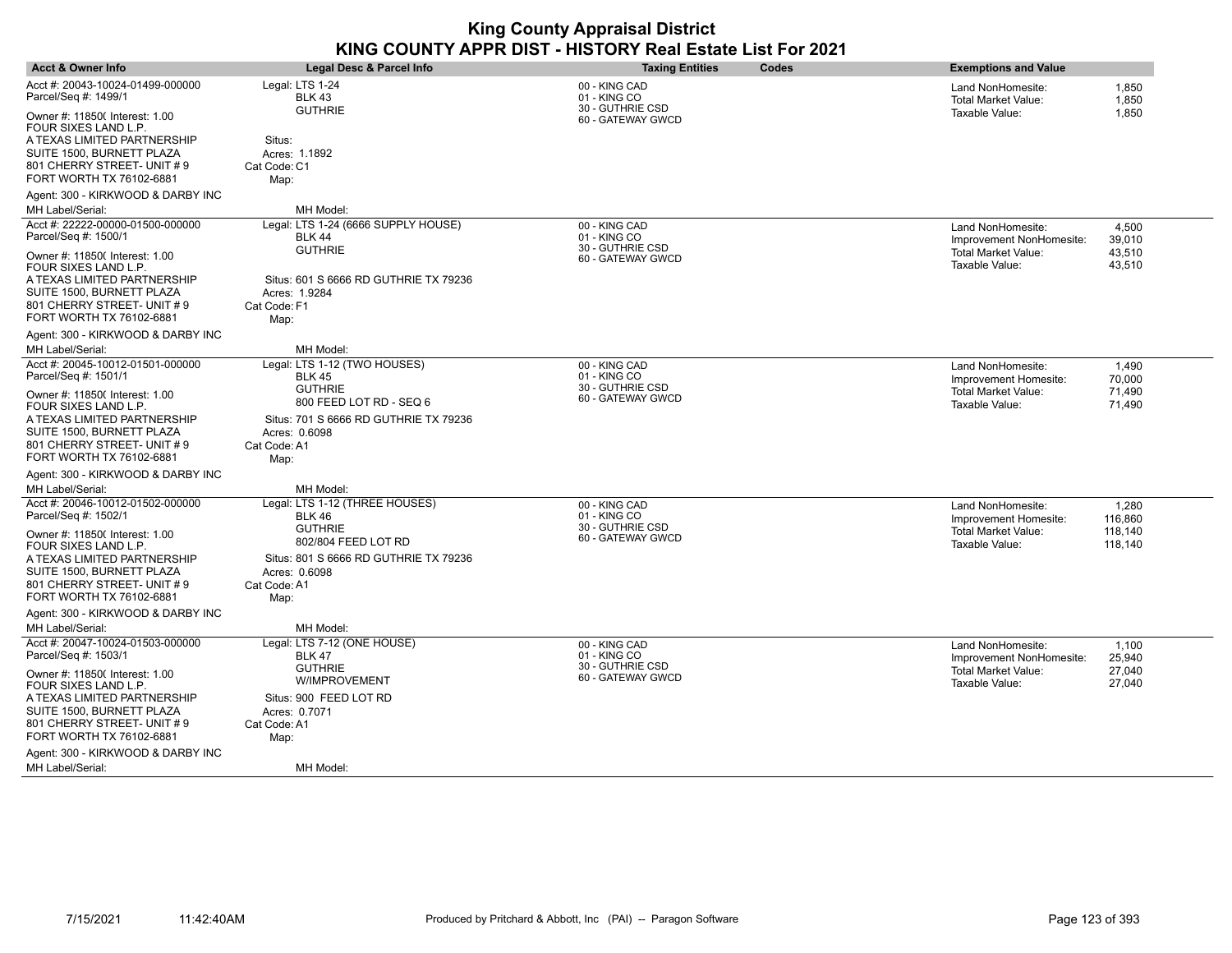| <b>Acct &amp; Owner Info</b>                                                                                       | <b>Legal Desc &amp; Parcel Info</b>                                            | <b>Taxing Entities</b><br>Codes                   | <b>Exemptions and Value</b>                                                |
|--------------------------------------------------------------------------------------------------------------------|--------------------------------------------------------------------------------|---------------------------------------------------|----------------------------------------------------------------------------|
| Acct #: 20047-13024-01504-000000<br>Parcel/Seq #: 1504/1                                                           | Legal: LTS 13-24<br><b>BLK 47</b>                                              | 00 - KING CAD<br>01 - KING CO                     | Land NonHomesite:<br>1,100<br>102,510<br>Improvement Homesite:             |
| Owner #: 118500 Interest: 1.00<br>FOUR SIXES LAND L.P.                                                             | <b>GUTHRIE</b><br>W/IMPROVEMENT                                                | 30 - GUTHRIE CSD<br>60 - GATEWAY GWCD             | Improvement NonHomesite:<br>1,820<br><b>Total Market Value:</b><br>105,430 |
| A TEXAS LIMITED PARTNERSHIP<br>SUITE 1500, BURNETT PLAZA<br>801 CHERRY STREET- UNIT #9<br>FORT WORTH TX 76102-6881 | Situs: 903 S 6666 RD GUTHRIE TX 79236<br>Acres: 0.7071<br>Cat Code: A1<br>Map: |                                                   | Taxable Value:<br>105,430                                                  |
| Agent: 300 - KIRKWOOD & DARBY INC                                                                                  |                                                                                |                                                   |                                                                            |
| MH Label/Serial:                                                                                                   | MH Model:                                                                      |                                                   |                                                                            |
| Acct #: 20049-00000-01505-000000<br>Parcel/Seq #: 1505/1                                                           | Legal: LTS 10-18 21 22<br><b>BLK 49</b>                                        | 00 - KING CAD<br>01 - KING CO<br>30 - GUTHRIE CSD | 620<br>Land NonHomesite:<br><b>Total Market Value:</b><br>620              |
| Owner #: 11850( Interest: 1.00<br>FOUR SIXES LAND L.P.                                                             | <b>GUTHRIE</b>                                                                 | 60 - GATEWAY GWCD                                 | Taxable Value:<br>620                                                      |
| A TEXAS LIMITED PARTNERSHIP<br>SUITE 1500, BURNETT PLAZA                                                           | Situs:<br>Acres: 0.6669                                                        |                                                   |                                                                            |
| 801 CHERRY STREET- UNIT #9<br>FORT WORTH TX 76102-6881                                                             | Cat Code: C1<br>Map:                                                           |                                                   |                                                                            |
| Agent: 300 - KIRKWOOD & DARBY INC                                                                                  |                                                                                |                                                   |                                                                            |
| MH Label/Serial:                                                                                                   | MH Model:                                                                      |                                                   |                                                                            |
| Acct #: 20050-10024-01506-000000<br>Parcel/Seq #: 1506/1                                                           | Legal: LTS 1-24 (BARN)<br><b>BLK 50</b>                                        | 00 - KING CAD<br>01 - KING CO                     | Improvement NonHomesite:<br>4,630<br>Productivity Market:<br>920           |
| Owner #: 118500 Interest: 1.00<br>FOUR SIXES LAND L.P.                                                             | <b>GUTHRIE</b><br>W/IMPROVEMENT                                                | 30 - GUTHRIE CSD<br>60 - GATEWAY GWCD             | 1D1 Ag Value:<br>30<br><b>Total Market Value:</b><br>5,550                 |
| A TEXAS LIMITED PARTNERSHIP<br>SUITE 1500, BURNETT PLAZA                                                           | Situs: 906 FEED LOT RD GUTHRIE TX 79236<br>Acres: 1.1890                       |                                                   | Taxable Value:<br>4,660                                                    |
| 801 CHERRY STREET- UNIT #9<br>FORT WORTH TX 76102-6881                                                             | Cat Code: D1 D2<br>Map:                                                        |                                                   |                                                                            |
| Agent: 300 - KIRKWOOD & DARBY INC                                                                                  |                                                                                |                                                   |                                                                            |
| MH Label/Serial:                                                                                                   | MH Model:                                                                      |                                                   |                                                                            |
| Acct #: 20051-10024-01507-000000<br>Parcel/Seq #: 1507/1                                                           | Legal: LTS 1-24<br><b>BLK 51</b><br><b>GUTHRIE</b>                             | 00 - KING CAD<br>01 - KING CO<br>30 - GUTHRIE CSD | Land NonHomesite:<br>1,250<br>Total Market Value:<br>1,250                 |
| Owner #: 118500 Interest: 1.00<br>FOUR SIXES LAND L.P.                                                             |                                                                                | 60 - GATEWAY GWCD                                 | Taxable Value:<br>1,250                                                    |
| A TEXAS LIMITED PARTNERSHIP<br>SUITE 1500, BURNETT PLAZA                                                           | Situs:<br>Acres: 1.1266                                                        |                                                   |                                                                            |
| 801 CHERRY STREET- UNIT #9<br>FORT WORTH TX 76102-6881                                                             | Cat Code: C1<br>Map:                                                           |                                                   |                                                                            |
| Agent: 300 - KIRKWOOD & DARBY INC                                                                                  |                                                                                |                                                   |                                                                            |
| MH Label/Serial:                                                                                                   | MH Model:                                                                      |                                                   |                                                                            |
| Acct #: 20052-10012-01508-000000<br>Parcel/Seq #: 1508/1                                                           | Legal: LTS 1-12<br><b>BLK 52</b>                                               | 00 - KING CAD<br>01 - KING CO                     | Land NonHomesite:<br>1,280<br><b>Total Market Value:</b><br>1,280          |
| Owner #: 118500 Interest: 1.00<br>FOUR SIXES LAND L.P.                                                             | <b>GUTHRIE</b>                                                                 | 30 - GUTHRIE CSD<br>60 - GATEWAY GWCD             | 1,280<br>Taxable Value:                                                    |
| A TEXAS LIMITED PARTNERSHIP                                                                                        | Situs:                                                                         |                                                   |                                                                            |
| SUITE 1500, BURNETT PLAZA<br>801 CHERRY STREET- UNIT #9<br>FORT WORTH TX 76102-6881                                | Acres: 0.6098<br>Cat Code: C1                                                  |                                                   |                                                                            |
| Agent: 300 - KIRKWOOD & DARBY INC                                                                                  | Map:                                                                           |                                                   |                                                                            |
| MH Label/Serial:                                                                                                   | MH Model:                                                                      |                                                   |                                                                            |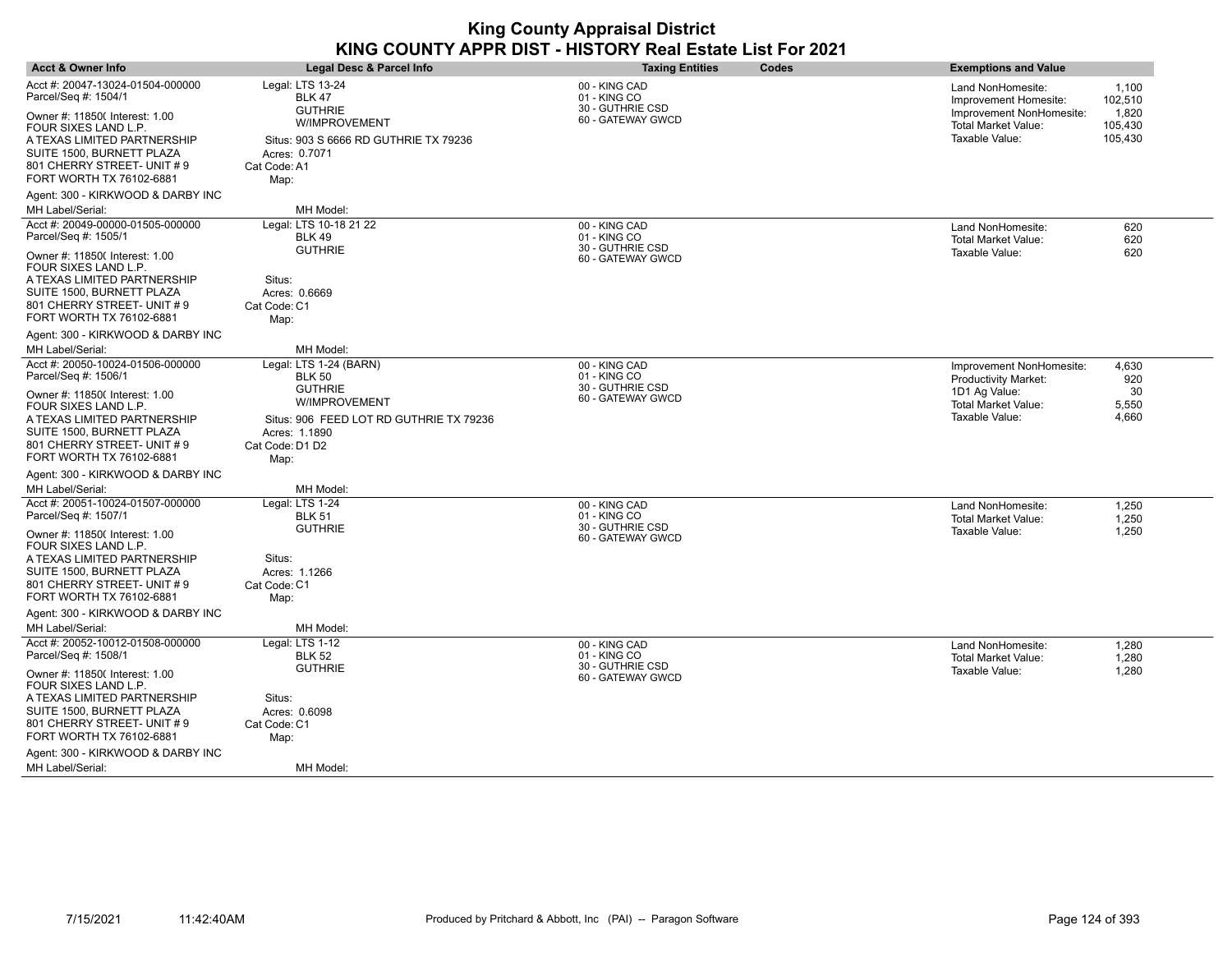| <b>Acct &amp; Owner Info</b>                             | Legal Desc & Parcel Info               | <b>Taxing Entities</b><br><b>Codes</b> | <b>Exemptions and Value</b>                                       |
|----------------------------------------------------------|----------------------------------------|----------------------------------------|-------------------------------------------------------------------|
| Acct #: 20058-00000-01510-000000<br>Parcel/Seq #: 1510/1 | Legal: LTS 1-10 19-24<br><b>BLK 58</b> | 00 - KING CAD<br>01 - KING CO          | Land NonHomesite:<br>1,130<br><b>Total Market Value:</b><br>1,130 |
| Owner #: 11850( Interest: 1.00<br>FOUR SIXES LAND L.P.   | <b>GUTHRIE</b>                         | 30 - GUTHRIE CSD<br>60 - GATEWAY GWCD  | Taxable Value:<br>1,130                                           |
| A TEXAS LIMITED PARTNERSHIP                              | Situs:                                 |                                        |                                                                   |
| SUITE 1500, BURNETT PLAZA<br>801 CHERRY STREET- UNIT # 9 | Acres: 1.0927<br>Cat Code: C1          |                                        |                                                                   |
| FORT WORTH TX 76102-6881                                 | Map:                                   |                                        |                                                                   |
| Agent: 300 - KIRKWOOD & DARBY INC                        |                                        |                                        |                                                                   |
| MH Label/Serial:                                         | MH Model:                              |                                        |                                                                   |
| Acct #: 20059-60007-01511-000000                         | Legal: LTS 67                          | 00 - KING CAD                          | 350<br>Land NonHomesite:                                          |
| Parcel/Seq #: 1511/1                                     | <b>BLK 59</b><br><b>GUTHRIE</b>        | 01 - KING CO<br>30 - GUTHRIE CSD       | 350<br><b>Total Market Value:</b>                                 |
| Owner #: 11850( Interest: 1.00<br>FOUR SIXES LAND L.P.   |                                        | 60 - GATEWAY GWCD                      | Taxable Value:<br>350                                             |
| A TEXAS LIMITED PARTNERSHIP                              | Situs:                                 |                                        |                                                                   |
| SUITE 1500, BURNETT PLAZA                                | Acres: 0.2511                          |                                        |                                                                   |
| 801 CHERRY STREET- UNIT # 9<br>FORT WORTH TX 76102-6881  | Cat Code: C1                           |                                        |                                                                   |
|                                                          | Map:                                   |                                        |                                                                   |
| Agent: 300 - KIRKWOOD & DARBY INC                        |                                        |                                        |                                                                   |
| <b>MH Label/Serial:</b>                                  | MH Model:                              |                                        |                                                                   |
| Acct #: 20060-10006-01512-000000<br>Parcel/Seq #: 1512/1 | Legal: LTS 1-6<br><b>BLK 60</b>        | 00 - KING CAD<br>01 - KING CO          | Land NonHomesite:<br>550                                          |
|                                                          | <b>GUTHRIE</b>                         | 30 - GUTHRIE CSD                       | <b>Total Market Value:</b><br>550<br>Taxable Value:<br>550        |
| Owner #: 11850( Interest: 1.00<br>FOUR SIXES LAND L.P.   |                                        | 60 - GATEWAY GWCD                      |                                                                   |
| A TEXAS LIMITED PARTNERSHIP                              | Situs:                                 |                                        |                                                                   |
| SUITE 1500, BURNETT PLAZA<br>801 CHERRY STREET- UNIT #9  | Acres: 0.3946                          |                                        |                                                                   |
| FORT WORTH TX 76102-6881                                 | Cat Code: C1<br>Map:                   |                                        |                                                                   |
| Agent: 300 - KIRKWOOD & DARBY INC                        |                                        |                                        |                                                                   |
| MH Label/Serial:                                         | MH Model:                              |                                        |                                                                   |
| Acct #: 20067-00000-01514-000000                         | Legal: LTS 1-12 16-18                  | 00 - KING CAD                          | Land NonHomesite:<br>220                                          |
| Parcel/Seq #: 1514/1                                     | <b>BLK 67</b>                          | 01 - KING CO                           | 220<br><b>Total Market Value:</b>                                 |
| Owner #: 11850( Interest: 1.00<br>FOUR SIXES LAND L.P.   | <b>GUTHRIE</b>                         | 30 - GUTHRIE CSD<br>60 - GATEWAY GWCD  | 220<br>Taxable Value:                                             |
| A TEXAS LIMITED PARTNERSHIP                              | Situs:                                 |                                        |                                                                   |
| SUITE 1500, BURNETT PLAZA                                | Acres: 0.3455                          |                                        |                                                                   |
| 801 CHERRY STREET- UNIT # 9                              | Cat Code: C1                           |                                        |                                                                   |
| FORT WORTH TX 76102-6881                                 | Map:                                   |                                        |                                                                   |
| Agent: 300 - KIRKWOOD & DARBY INC                        |                                        |                                        |                                                                   |
| MH Label/Serial:                                         | MH Model:                              |                                        |                                                                   |
| Acct #: 20073-00000-01520-000000                         | Legal: LTS 1-8 10 12-24                | 00 - KING CAD                          | 1,380<br>Land NonHomesite:                                        |
| Parcel/Seq #: 1520/1                                     | <b>BLK 73</b>                          | 01 - KING CO<br>30 - GUTHRIE CSD       | <b>Total Market Value:</b><br>1,380                               |
| Owner #: 11850( Interest: 1.00<br>FOUR SIXES LAND L.P.   | <b>GUTHRIE</b>                         | 60 - GATEWAY GWCD                      | Taxable Value:<br>1,380                                           |
| A TEXAS LIMITED PARTNERSHIP                              | Situs:                                 |                                        |                                                                   |
| SUITE 1500, BURNETT PLAZA                                | Acres: 1.1088                          |                                        |                                                                   |
| 801 CHERRY STREET- UNIT #9                               | Cat Code: C1                           |                                        |                                                                   |
| FORT WORTH TX 76102-6881                                 | Map:                                   |                                        |                                                                   |
| Agent: 300 - KIRKWOOD & DARBY INC                        |                                        |                                        |                                                                   |
| MH Label/Serial:                                         | MH Model:                              |                                        |                                                                   |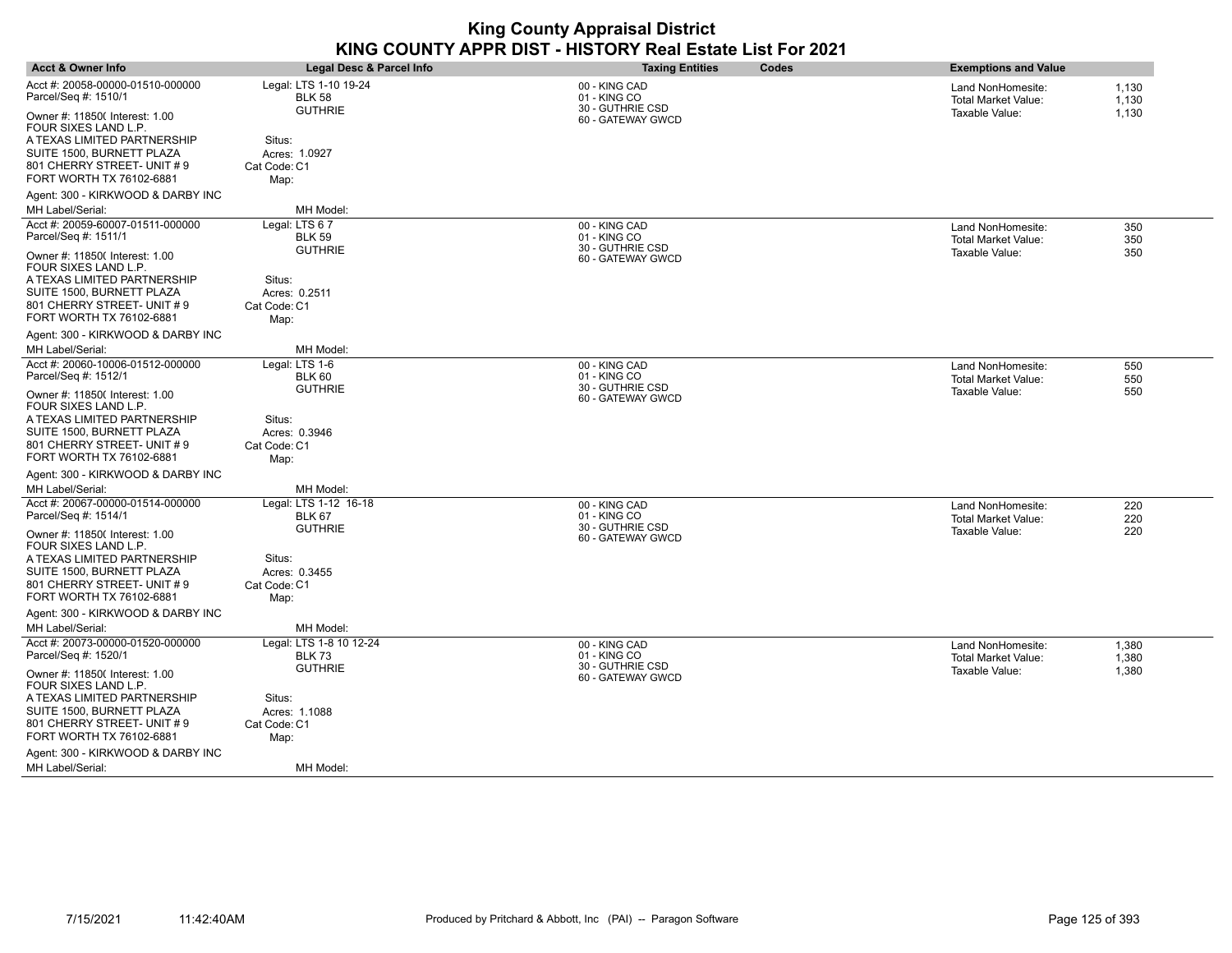| <b>Acct &amp; Owner Info</b>                             | Legal Desc & Parcel Info         | <b>Taxing Entities</b><br>Codes       | <b>Exemptions and Value</b>                                   |
|----------------------------------------------------------|----------------------------------|---------------------------------------|---------------------------------------------------------------|
| Acct #: 20074-10024-01521-000000<br>Parcel/Seq #: 1521/1 | Legal: LTS 1-24<br><b>BLK 74</b> | 00 - KING CAD<br>01 - KING CO         | 740<br>Land NonHomesite:<br><b>Total Market Value:</b><br>740 |
| Owner #: 11850( Interest: 1.00<br>FOUR SIXES LAND L.P.   | <b>GUTHRIE</b>                   | 30 - GUTHRIE CSD<br>60 - GATEWAY GWCD | Taxable Value:<br>740                                         |
| A TEXAS LIMITED PARTNERSHIP                              | Situs:                           |                                       |                                                               |
| SUITE 1500, BURNETT PLAZA<br>801 CHERRY STREET- UNIT #9  | Acres: 1.1892<br>Cat Code: C1    |                                       |                                                               |
| FORT WORTH TX 76102-6881                                 | Map:                             |                                       |                                                               |
| Agent: 300 - KIRKWOOD & DARBY INC                        |                                  |                                       |                                                               |
| MH Label/Serial:                                         | MH Model:                        |                                       |                                                               |
| Acct #: 20075-10024-01522-000000                         | Legal: LTS 1-24                  | 00 - KING CAD                         | 910<br>Land NonHomesite:                                      |
| Parcel/Seq #: 1522/1                                     | <b>BLK 75</b>                    | 01 - KING CO<br>30 - GUTHRIE CSD      | <b>Total Market Value:</b><br>910                             |
| Owner #: 11850( Interest: 1.00                           | <b>GUTHRIE</b>                   | 60 - GATEWAY GWCD                     | Taxable Value:<br>910                                         |
| FOUR SIXES LAND L.P.                                     | Situs:                           |                                       |                                                               |
| A TEXAS LIMITED PARTNERSHIP<br>SUITE 1500, BURNETT PLAZA | Acres: 0.9354                    |                                       |                                                               |
| 801 CHERRY STREET- UNIT # 9                              | Cat Code: C1                     |                                       |                                                               |
| FORT WORTH TX 76102-6881                                 | Map:                             |                                       |                                                               |
| Agent: 300 - KIRKWOOD & DARBY INC                        |                                  |                                       |                                                               |
| MH Label/Serial:                                         | MH Model:                        |                                       |                                                               |
| Acct #: 20076-10012-01523-000000                         | Legal: LTS 1-12                  | 00 - KING CAD                         | 260<br>Land NonHomesite:                                      |
| Parcel/Seq #: 1523/1                                     | BLK 76                           | 01 - KING CO<br>30 - GUTHRIE CSD      | Total Market Value:<br>260                                    |
| Owner #: 11850( Interest: 1.00<br>FOUR SIXES LAND L.P.   | <b>GUTHRIE</b>                   | 60 - GATEWAY GWCD                     | Taxable Value:<br>260                                         |
| A TEXAS LIMITED PARTNERSHIP                              | Situs:                           |                                       |                                                               |
| SUITE 1500, BURNETT PLAZA                                | Acres: 0.6959                    |                                       |                                                               |
| 801 CHERRY STREET- UNIT #9<br>FORT WORTH TX 76102-6881   | Cat Code: C1<br>Map:             |                                       |                                                               |
| Agent: 300 - KIRKWOOD & DARBY INC                        |                                  |                                       |                                                               |
| MH Label/Serial:                                         | MH Model:                        |                                       |                                                               |
| Acct #: 20077-10012-01524-000000                         | Legal: LTS 1-12                  | 00 - KING CAD                         | 430<br>Land NonHomesite:                                      |
| Parcel/Seq #: 1524/1                                     | BLK 77                           | 01 - KING CO                          | <b>Total Market Value:</b><br>430                             |
| Owner #: 11850( Interest: 1.00<br>FOUR SIXES LAND L.P.   | <b>GUTHRIE</b>                   | 30 - GUTHRIE CSD<br>60 - GATEWAY GWCD | Taxable Value:<br>430                                         |
| A TEXAS LIMITED PARTNERSHIP                              | Situs:                           |                                       |                                                               |
| SUITE 1500, BURNETT PLAZA                                | Acres: 0.6098                    |                                       |                                                               |
| 801 CHERRY STREET- UNIT #9<br>FORT WORTH TX 76102-6881   | Cat Code: C1                     |                                       |                                                               |
| Agent: 300 - KIRKWOOD & DARBY INC                        | Map:                             |                                       |                                                               |
| MH Label/Serial:                                         | MH Model:                        |                                       |                                                               |
| Acct #: 20078-10024-01525-000000                         | Legal: LTS 1-24                  | 00 - KING CAD                         | Land NonHomesite:<br>440                                      |
| Parcel/Seq #: 1525/1                                     | <b>BLK 78</b>                    | 01 - KING CO                          | <b>Total Market Value:</b><br>440                             |
| Owner #: 11850( Interest: 1.00<br>FOUR SIXES LAND L.P.   | <b>GUTHRIE</b>                   | 30 - GUTHRIE CSD<br>60 - GATEWAY GWCD | Taxable Value:<br>440                                         |
| A TEXAS LIMITED PARTNERSHIP                              | Situs:                           |                                       |                                                               |
| SUITE 1500, BURNETT PLAZA                                | Acres: 0.7071                    |                                       |                                                               |
| 801 CHERRY STREET- UNIT #9                               | Cat Code: C1                     |                                       |                                                               |
| FORT WORTH TX 76102-6881                                 | Map:                             |                                       |                                                               |
| Agent: 300 - KIRKWOOD & DARBY INC                        |                                  |                                       |                                                               |
| <b>MH Label/Serial:</b>                                  | MH Model:                        |                                       |                                                               |

 $\overline{\phantom{a}}$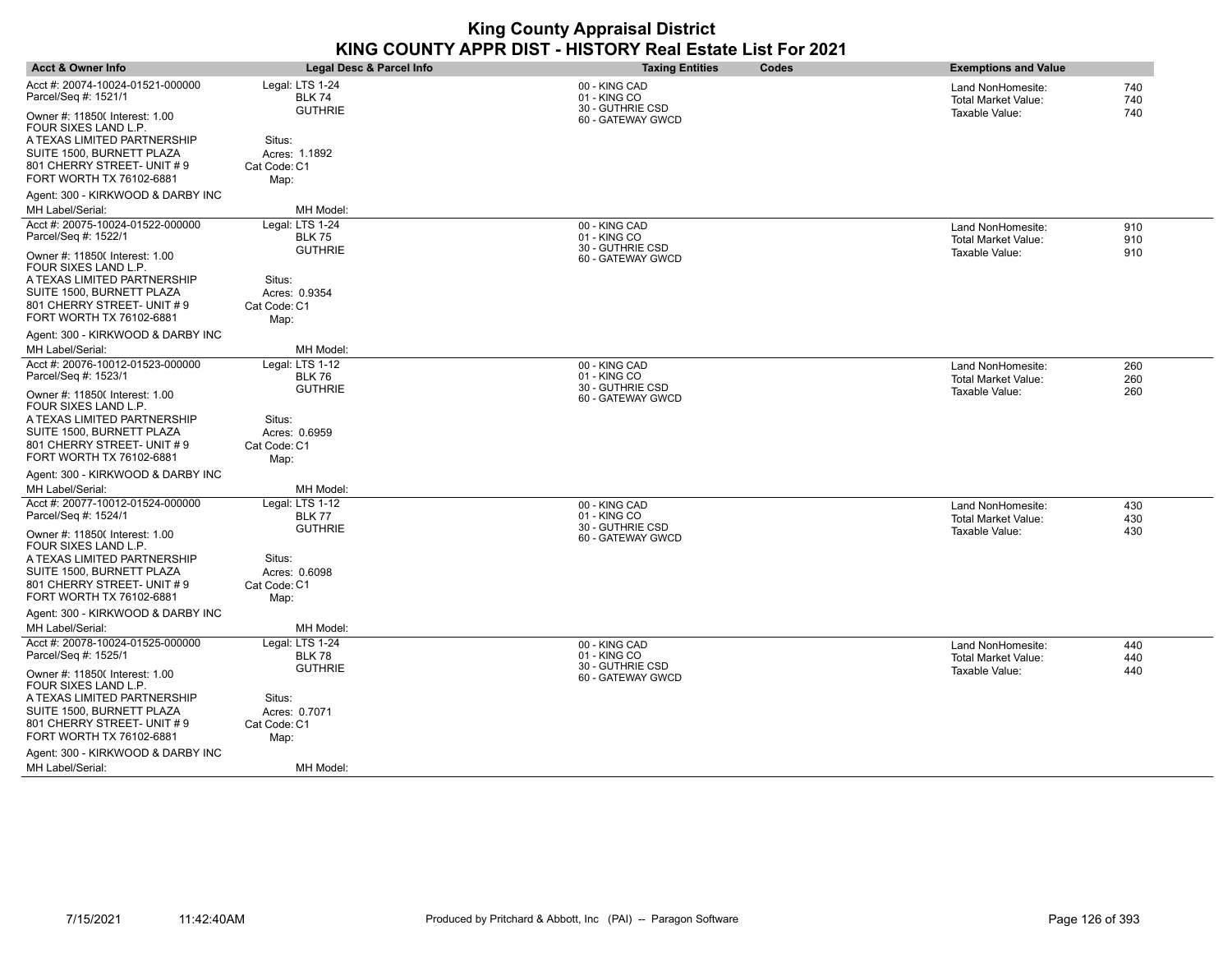| <b>Acct &amp; Owner Info</b>                             | Legal Desc & Parcel Info               | <b>Taxing Entities</b>                | <b>Codes</b> | <b>Exemptions and Value</b>                     |             |
|----------------------------------------------------------|----------------------------------------|---------------------------------------|--------------|-------------------------------------------------|-------------|
| Acct #: 20079-00000-01526-000000<br>Parcel/Seq #: 1526/1 | Legal: LT 1-6 13-24<br><b>BLK 79</b>   | 00 - KING CAD<br>01 - KING CO         |              | Land NonHomesite:<br><b>Total Market Value:</b> | 660<br>660  |
| Owner #: 11850( Interest: 1.00<br>FOUR SIXES LAND L.P.   | <b>GUTHRIE</b>                         | 30 - GUTHRIE CSD<br>60 - GATEWAY GWCD |              | Taxable Value:                                  | 660         |
| A TEXAS LIMITED PARTNERSHIP                              | Situs:                                 |                                       |              |                                                 |             |
| SUITE 1500, BURNETT PLAZA<br>801 CHERRY STREET- UNIT # 9 | Acres: 0.7071<br>Cat Code: C1          |                                       |              |                                                 |             |
| FORT WORTH TX 76102-6881                                 | Map:                                   |                                       |              |                                                 |             |
| Agent: 300 - KIRKWOOD & DARBY INC                        |                                        |                                       |              |                                                 |             |
| MH Label/Serial:                                         | MH Model:                              |                                       |              |                                                 |             |
| Acct #: 20024-10024-01530-000000                         | Legal: LTS 1-24                        | 00 - KING CAD                         |              | Land NonHomesite:                               | 1,850       |
| Parcel/Seq #: 1530/1                                     | <b>BLK 24</b><br><b>GUTHRIE</b>        | 01 - KING CO<br>30 - GUTHRIE CSD      |              | <b>Total Market Value:</b>                      | 1,850       |
| Owner #: 11850( Interest: 1.00<br>FOUR SIXES LAND L.P.   |                                        | 60 - GATEWAY GWCD                     |              | Taxable Value:                                  | 1,850       |
| A TEXAS LIMITED PARTNERSHIP                              | Situs:                                 |                                       |              |                                                 |             |
| SUITE 1500, BURNETT PLAZA<br>801 CHERRY STREET- UNIT #9  | Acres: 1.1892<br>Cat Code: C1          |                                       |              |                                                 |             |
| FORT WORTH TX 76102-6881                                 | Map:                                   |                                       |              |                                                 |             |
| Agent: 300 - KIRKWOOD & DARBY INC                        |                                        |                                       |              |                                                 |             |
| <b>MH Label/Serial:</b>                                  | MH Model:                              |                                       |              |                                                 |             |
| Acct #: 20034-10024-01531-000000                         | Legal: LTS 1-24                        | 00 - KING CAD                         |              | Land NonHomesite:                               | 2,220       |
| Parcel/Seq #: 1531/1                                     | <b>BLK 34</b>                          | 01 - KING CO                          |              | Improvement Homesite:                           | 67,380      |
| Owner #: 11850( Interest: 1.00                           | <b>GUTHRIE</b><br>W/ IMPROVEMENT       | 30 - GUTHRIE CSD<br>60 - GATEWAY GWCD |              | Total Market Value:                             | 69,600      |
| FOUR SIXES LAND L.P.                                     | Situs: 800 5TH STREET GUTHRIE TX 79236 |                                       |              | Taxable Value:                                  | 69,600      |
| A TEXAS LIMITED PARTNERSHIP<br>SUITE 1500, BURNETT PLAZA | Acres: 1.1892                          |                                       |              |                                                 |             |
| 801 CHERRY STREET- UNIT #9                               | Cat Code: A1                           |                                       |              |                                                 |             |
| FORT WORTH TX 76102-6881                                 | Map:                                   |                                       |              |                                                 |             |
| Agent: 300 - KIRKWOOD & DARBY INC                        |                                        |                                       |              |                                                 |             |
| MH Label/Serial:                                         | MH Model:                              |                                       |              |                                                 |             |
| Acct #: 20035-10024-01533-000000                         | Legal: LTS 1-24                        | 00 - KING CAD                         |              | <b>Productivity Market:</b>                     | 550         |
| Parcel/Seq #: 1533/1                                     | <b>BLK 35</b><br><b>GUTHRIE</b>        | 01 - KING CO<br>30 - GUTHRIE CSD      |              | 1D1 Ag Value:                                   | 20          |
| Owner #: 11850( Interest: 1.00                           |                                        | 60 - GATEWAY GWCD                     |              | Total Market Value:<br>Taxable Value:           | 550<br>20   |
| FOUR SIXES LAND L.P.<br>A TEXAS LIMITED PARTNERSHIP      | Situs: 800 5TH ST GUTHRIE TX 79236     |                                       |              |                                                 |             |
| SUITE 1500, BURNETT PLAZA                                | Acres: 0.7070                          |                                       |              |                                                 |             |
| 801 CHERRY STREET- UNIT # 9                              | Cat Code: D1C                          |                                       |              |                                                 |             |
| FORT WORTH TX 76102-6881                                 | Map:                                   |                                       |              |                                                 |             |
| Agent: 300 - KIRKWOOD & DARBY INC                        |                                        |                                       |              |                                                 |             |
| MH Label/Serial:                                         | MH Model:                              |                                       |              |                                                 |             |
| Acct #: 20036-10024-01534-000000<br>Parcel/Seq #: 1534/1 | Legal: LTS 1-24                        | 00 - KING CAD<br>01 - KING CO         |              | <b>Productivity Market:</b>                     | 1,500       |
|                                                          | <b>BLK 36</b><br><b>GUTHRIE</b>        | 30 - GUTHRIE CSD                      |              | 1D1 Ag Value:                                   | 50          |
| Owner #: 11850( Interest: 1.00<br>FOUR SIXES LAND L.P.   |                                        | 60 - GATEWAY GWCD                     |              | <b>Total Market Value:</b><br>Taxable Value:    | 1,500<br>50 |
| A TEXAS LIMITED PARTNERSHIP                              | Situs:                                 |                                       |              |                                                 |             |
| SUITE 1500, BURNETT PLAZA<br>801 CHERRY STREET- UNIT #9  | Acres: 1.9300                          |                                       |              |                                                 |             |
| FORT WORTH TX 76102-6881                                 | Cat Code: D1C<br>Map:                  |                                       |              |                                                 |             |
| Agent: 300 - KIRKWOOD & DARBY INC                        |                                        |                                       |              |                                                 |             |
| MH Label/Serial:                                         | MH Model:                              |                                       |              |                                                 |             |
|                                                          |                                        |                                       |              |                                                 |             |

 $\overline{\phantom{a}}$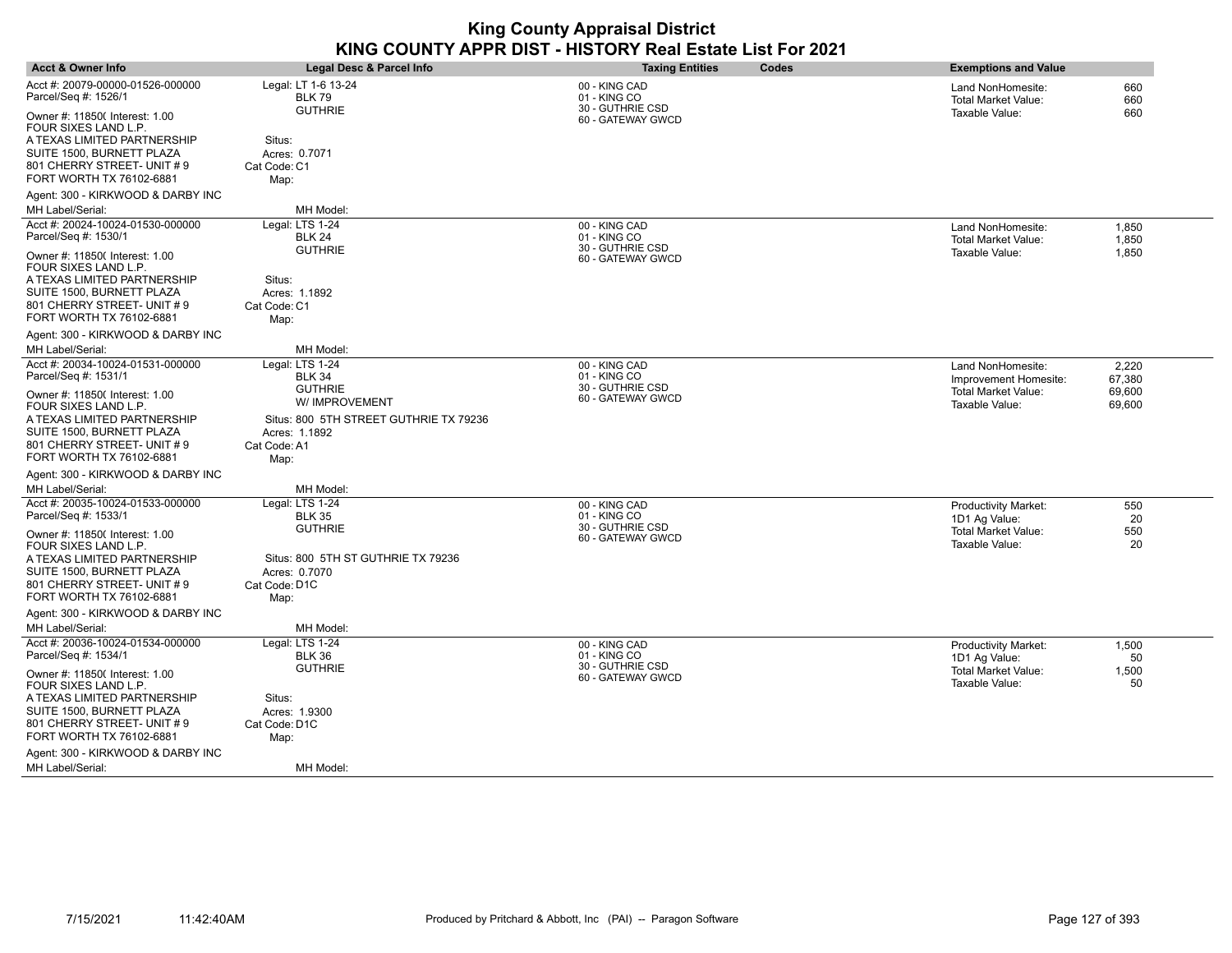| <b>Acct &amp; Owner Info</b>                                                            | Legal Desc & Parcel Info                 | <b>Taxing Entities</b><br>Codes       | <b>Exemptions and Value</b>                                  |
|-----------------------------------------------------------------------------------------|------------------------------------------|---------------------------------------|--------------------------------------------------------------|
| Acct #: 20062-10024-01535-000000<br>Parcel/Seq #: 1535/1                                | Legal: LTS 1-24<br><b>BLK 62</b>         | 00 - KING CAD<br>01 - KING CO         | 1,500<br><b>Productivity Market:</b><br>1D1 Ag Value:<br>50  |
| Owner #: 11850( Interest: 1.00<br>FOUR SIXES LAND L.P.                                  | <b>GUTHRIE</b>                           | 30 - GUTHRIE CSD<br>60 - GATEWAY GWCD | Total Market Value:<br>1,500<br>Taxable Value:<br>50         |
| A TEXAS LIMITED PARTNERSHIP<br>SUITE 1500, BURNETT PLAZA<br>801 CHERRY STREET- UNIT # 9 | Situs:<br>Acres: 1.9300<br>Cat Code: D1C |                                       |                                                              |
| FORT WORTH TX 76102-6881                                                                | Map:                                     |                                       |                                                              |
| Agent: 300 - KIRKWOOD & DARBY INC<br>MH Label/Serial:                                   | MH Model:                                |                                       |                                                              |
| Acct #: 20064-10024-01536-000000                                                        | Legal: LTS 1-24                          | 00 - KING CAD                         | <b>Productivity Market:</b><br>1,540                         |
| Parcel/Seq #: 1536/1                                                                    | <b>BLK 64</b><br><b>GUTHRIE</b>          | 01 - KING CO<br>30 - GUTHRIE CSD      | 1D1 Ag Value:<br>200                                         |
| Owner #: 11850( Interest: 1.00<br>FOUR SIXES LAND L.P.                                  |                                          | 60 - GATEWAY GWCD                     | <b>Total Market Value:</b><br>1,540<br>Taxable Value:<br>200 |
| A TEXAS LIMITED PARTNERSHIP                                                             | Situs:                                   |                                       |                                                              |
| SUITE 1500, BURNETT PLAZA<br>801 CHERRY STREET- UNIT # 9                                | Acres: 1.9300                            |                                       |                                                              |
| FORT WORTH TX 76102-6881                                                                | Cat Code: D1C<br>Map:                    |                                       |                                                              |
| Agent: 300 - KIRKWOOD & DARBY INC                                                       |                                          |                                       |                                                              |
| MH Label/Serial:                                                                        | MH Model:                                |                                       |                                                              |
| Acct #: 20065-10024-01537-000000                                                        | Legal: LTS 1-24                          | 00 - KING CAD                         | Productivity Market:<br>1,540                                |
| Parcel/Seq #: 1537/1                                                                    | <b>BLK 65</b>                            | 01 - KING CO<br>30 - GUTHRIE CSD      | 1D1 Ag Value:<br>200                                         |
| Owner #: 11850( Interest: 1.00<br>FOUR SIXES LAND L.P.                                  | <b>GUTHRIE</b>                           | 60 - GATEWAY GWCD                     | Total Market Value:<br>1,540<br>Taxable Value:<br>200        |
| A TEXAS LIMITED PARTNERSHIP                                                             | Situs:                                   |                                       |                                                              |
| SUITE 1500, BURNETT PLAZA                                                               | Acres: 1.9300                            |                                       |                                                              |
| 801 CHERRY STREET- UNIT # 9<br>FORT WORTH TX 76102-6881                                 | Cat Code: D1C<br>Map:                    |                                       |                                                              |
| Agent: 300 - KIRKWOOD & DARBY INC                                                       |                                          |                                       |                                                              |
| <b>MH Label/Serial:</b>                                                                 | MH Model:                                |                                       |                                                              |
| Acct #: 20080-10024-01539-000000                                                        | Legal: LTS 1-24                          | 00 - KING CAD                         | Land NonHomesite:<br>440                                     |
| Parcel/Seq #: 1539/1                                                                    | <b>BLK 80</b><br><b>GUTHRIE</b>          | 01 - KING CO<br>30 - GUTHRIE CSD      | <b>Total Market Value:</b><br>440                            |
| Owner #: 11850( Interest: 1.00<br>FOUR SIXES LAND L.P.                                  |                                          | 60 - GATEWAY GWCD                     | Taxable Value:<br>440                                        |
| A TEXAS LIMITED PARTNERSHIP                                                             | Situs:                                   |                                       |                                                              |
| SUITE 1500, BURNETT PLAZA                                                               | Acres: 0.7071                            |                                       |                                                              |
| 801 CHERRY STREET- UNIT # 9<br>FORT WORTH TX 76102-6881                                 | Cat Code: C1<br>Map:                     |                                       |                                                              |
| Agent: 300 - KIRKWOOD & DARBY INC                                                       |                                          |                                       |                                                              |
| MH Label/Serial:                                                                        | MH Model:                                |                                       |                                                              |
| Acct #: 20083-10024-01541-000000                                                        | Legal: LTS 1-12, 18-24                   | 00 - KING CAD                         | Land NonHomesite:<br>620                                     |
| Parcel/Seq #: 1541/1                                                                    | <b>BLK 83</b>                            | 01 - KING CO<br>30 - GUTHRIE CSD      | <b>Total Market Value:</b><br>620                            |
| Owner #: 11850( Interest: 1.00<br>FOUR SIXES LAND L.P.                                  | <b>GUTHRIE</b>                           | 60 - GATEWAY GWCD                     | Taxable Value:<br>620                                        |
| A TEXAS LIMITED PARTNERSHIP                                                             | Situs:                                   |                                       |                                                              |
| SUITE 1500, BURNETT PLAZA                                                               | Acres: 0.9883                            |                                       |                                                              |
| 801 CHERRY STREET- UNIT # 9                                                             | Cat Code: C1                             |                                       |                                                              |
| FORT WORTH TX 76102-6881                                                                | Map:                                     |                                       |                                                              |
| Agent: 300 - KIRKWOOD & DARBY INC                                                       |                                          |                                       |                                                              |
| <b>MH Label/Serial:</b>                                                                 | MH Model:                                |                                       |                                                              |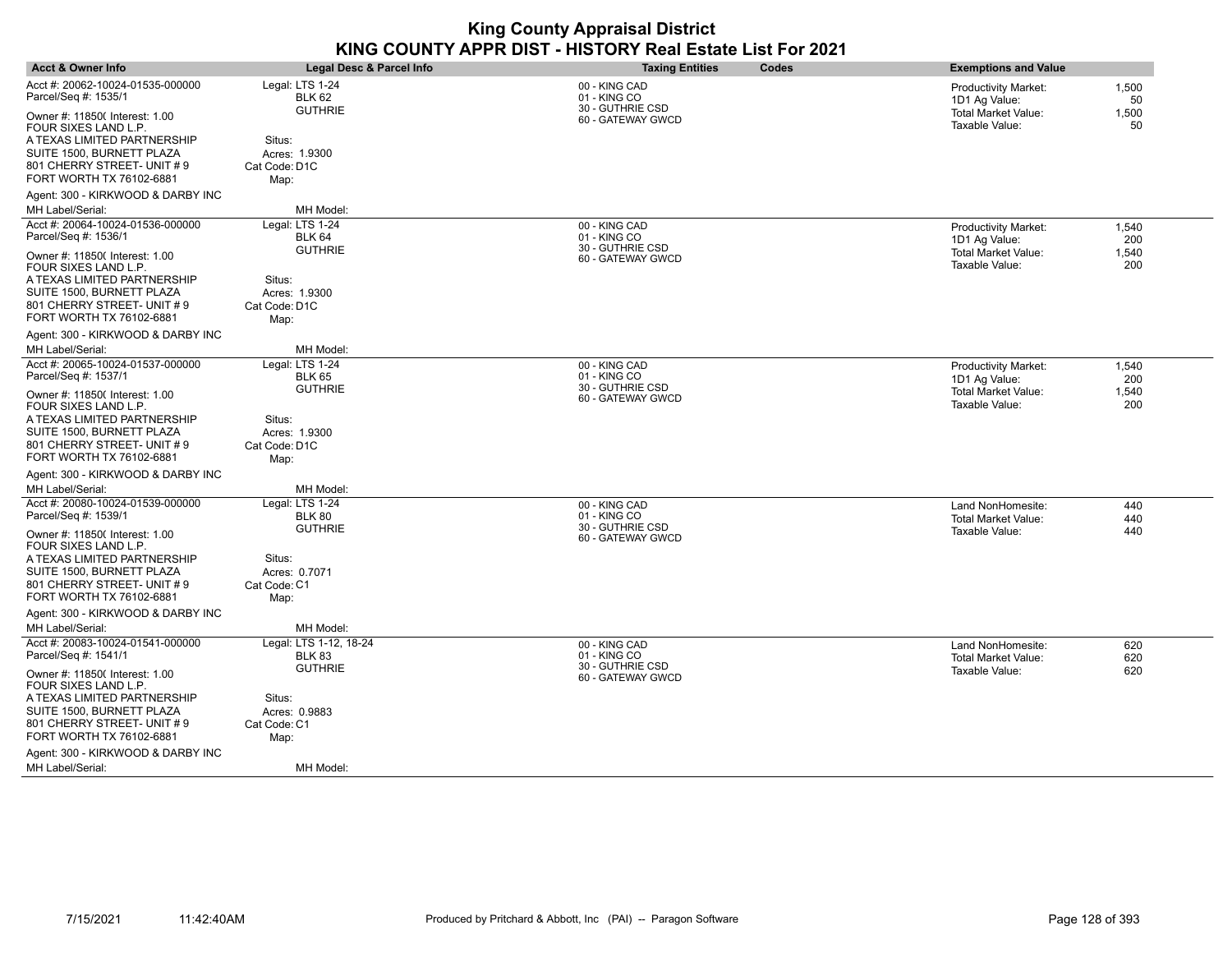| <b>Acct &amp; Owner Info</b>                                                                                                                                                 | Legal Desc & Parcel Info                                           | <b>Taxing Entities</b>                                                 | Codes | <b>Exemptions and Value</b>                                   |                         |
|------------------------------------------------------------------------------------------------------------------------------------------------------------------------------|--------------------------------------------------------------------|------------------------------------------------------------------------|-------|---------------------------------------------------------------|-------------------------|
| Acct #: 20084-01542-00000-000000<br>Parcel/Seq #: 1542/1<br>Owner #: 11850( Interest: 1.00<br>FOUR SIXES LAND L.P.                                                           | Legal: LTS 1-11 13-16 19 21-24<br><b>BLK 84</b><br><b>GUTHRIE</b>  | 00 - KING CAD<br>01 - KING CO<br>30 - GUTHRIE CSD<br>60 - GATEWAY GWCD |       | Land NonHomesite:<br>Total Market Value:<br>Taxable Value:    | 1,080<br>1,080<br>1,080 |
| A TEXAS LIMITED PARTNERSHIP<br>SUITE 1500, BURNETT PLAZA<br>801 CHERRY STREET- UNIT #9<br>FORT WORTH TX 76102-6881                                                           | Situs:<br>Acres: 0.8678<br>Cat Code: C1<br>Map:                    |                                                                        |       |                                                               |                         |
| Agent: 300 - KIRKWOOD & DARBY INC<br>MH Label/Serial:                                                                                                                        | MH Model:                                                          |                                                                        |       |                                                               |                         |
| Acct #: 20088-10024-01544-000000<br>Parcel/Seq #: 1544/1                                                                                                                     | Legal: LTS 1-24<br><b>BLK 88</b>                                   | 00 - KING CAD<br>01 - KING CO                                          |       | <b>Productivity Market:</b><br>1D1 Ag Value:                  | 1,500<br>50             |
| Owner #: 11850( Interest: 1.00<br>FOUR SIXES LAND L.P.                                                                                                                       | <b>GUTHRIE</b>                                                     | 30 - GUTHRIE CSD<br>60 - GATEWAY GWCD                                  |       | <b>Total Market Value:</b><br>Taxable Value:                  | 1,500<br>50             |
| A TEXAS LIMITED PARTNERSHIP<br>SUITE 1500, BURNETT PLAZA<br>801 CHERRY STREET- UNIT #9<br>FORT WORTH TX 76102-6881                                                           | Situs:<br>Acres: 1.9300<br>Cat Code: D1C<br>Map:                   |                                                                        |       |                                                               |                         |
| Agent: 300 - KIRKWOOD & DARBY INC<br>MH Label/Serial:                                                                                                                        | MH Model:                                                          |                                                                        |       |                                                               |                         |
| Acct #: 20089-00000-01545-000000<br>Parcel/Seq #: 1545/1                                                                                                                     | Legal: LTS 1-18 22-24<br><b>BLK 89</b>                             | 00 - KING CAD<br>01 - KING CO                                          |       | <b>Productivity Market:</b><br>1D1 Ag Value:                  | 1,310<br>50             |
| Owner #: 11850( Interest: 1.00<br>FOUR SIXES LAND L.P.<br>A TEXAS LIMITED PARTNERSHIP<br>SUITE 1500, BURNETT PLAZA<br>801 CHERRY STREET- UNIT #9<br>FORT WORTH TX 76102-6881 | <b>GUTHRIE</b><br>Situs:<br>Acres: 1.6900<br>Cat Code: D1C<br>Map: | 30 - GUTHRIE CSD<br>60 - GATEWAY GWCD                                  |       | <b>Total Market Value:</b><br>Taxable Value:                  | 1,310<br>50             |
| Agent: 300 - KIRKWOOD & DARBY INC<br>MH Label/Serial:                                                                                                                        | MH Model:                                                          |                                                                        |       |                                                               |                         |
| Acct #: 20091-10024-01547-000000<br>Parcel/Seq #: 1547/1                                                                                                                     | Legal: LTS 1-24<br><b>BLK 91</b>                                   | 00 - KING CAD<br>01 - KING CO<br>30 - GUTHRIE CSD                      |       | <b>Productivity Market:</b><br>1D1 Ag Value:                  | 1,500<br>50             |
| Owner #: 11850( Interest: 1.00<br>FOUR SIXES LAND L.P.                                                                                                                       | <b>GUTHRIE</b>                                                     | 60 - GATEWAY GWCD                                                      |       | <b>Total Market Value:</b><br>Taxable Value:                  | 1,500<br>50             |
| A TEXAS LIMITED PARTNERSHIP<br>SUITE 1500, BURNETT PLAZA<br>801 CHERRY STREET- UNIT #9<br>FORT WORTH TX 76102-6881                                                           | Situs:<br>Acres: 1.9300<br>Cat Code: D1C<br>Map:                   |                                                                        |       |                                                               |                         |
| Agent: 300 - KIRKWOOD & DARBY INC                                                                                                                                            |                                                                    |                                                                        |       |                                                               |                         |
| MH Label/Serial:<br>Acct #: 20092-10024-01548-000000                                                                                                                         | MH Model:<br>Legal: LTS 1-24                                       | 00 - KING CAD                                                          |       | Productivity Market:                                          | 1,500                   |
| Parcel/Seq #: 1548/1<br>Owner #: 11850( Interest: 1.00                                                                                                                       | <b>BLK 92</b><br><b>GUTHRIE</b>                                    | 01 - KING CO<br>30 - GUTHRIE CSD<br>60 - GATEWAY GWCD                  |       | 1D1 Ag Value:<br><b>Total Market Value:</b><br>Taxable Value: | 50<br>1,500<br>50       |
| FOUR SIXES LAND L.P.<br>A TEXAS LIMITED PARTNERSHIP<br>SUITE 1500, BURNETT PLAZA<br>801 CHERRY STREET- UNIT #9<br>FORT WORTH TX 76102-6881                                   | Situs:<br>Acres: 1.9300<br>Cat Code: D1C<br>Map:                   |                                                                        |       |                                                               |                         |
| Agent: 300 - KIRKWOOD & DARBY INC                                                                                                                                            |                                                                    |                                                                        |       |                                                               |                         |
| MH Label/Serial:                                                                                                                                                             | MH Model:                                                          |                                                                        |       |                                                               |                         |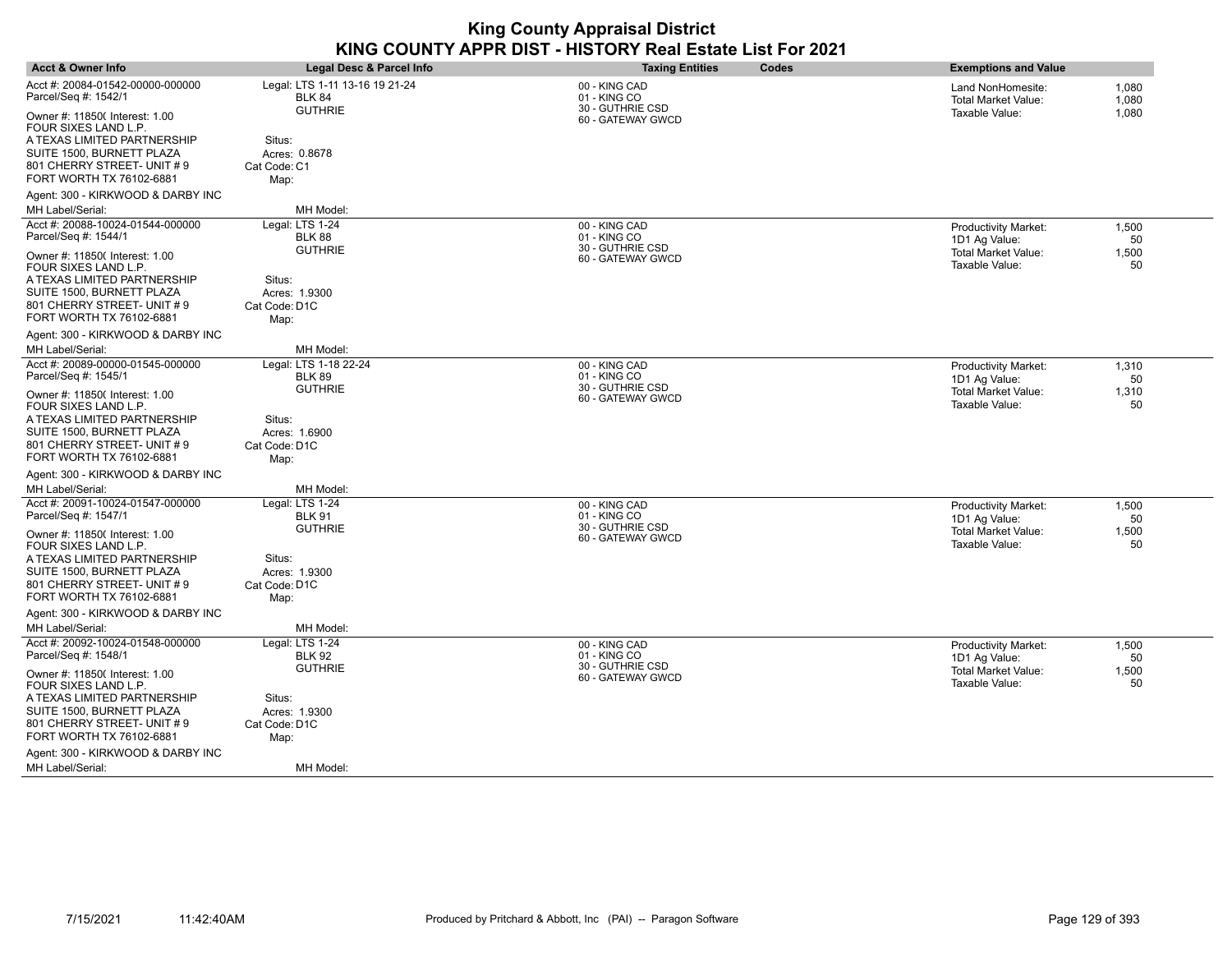| <b>Acct &amp; Owner Info</b>                                                            | Legal Desc & Parcel Info                 | <b>Taxing Entities</b><br>Codes                       | <b>Exemptions and Value</b>                                    |
|-----------------------------------------------------------------------------------------|------------------------------------------|-------------------------------------------------------|----------------------------------------------------------------|
| Acct #: 20093-10024-01549-000000<br>Parcel/Seq #: 1549/1                                | Legal: LTS 1-24<br><b>BLK 93</b>         | 00 - KING CAD<br>01 - KING CO                         | 1,500<br><b>Productivity Market:</b><br>1D1 Ag Value:<br>50    |
| Owner #: 11850( Interest: 1.00<br>FOUR SIXES LAND L.P.                                  | <b>GUTHRIE</b>                           | 30 - GUTHRIE CSD<br>60 - GATEWAY GWCD                 | Total Market Value:<br>1,500<br>Taxable Value:<br>50           |
| A TEXAS LIMITED PARTNERSHIP<br>SUITE 1500, BURNETT PLAZA<br>801 CHERRY STREET- UNIT # 9 | Situs:<br>Acres: 1.9300<br>Cat Code: D1C |                                                       |                                                                |
| FORT WORTH TX 76102-6881                                                                | Map:                                     |                                                       |                                                                |
| Agent: 300 - KIRKWOOD & DARBY INC<br>MH Label/Serial:                                   | MH Model:                                |                                                       |                                                                |
| Acct #: 20094-00000-01550-000000<br>Parcel/Seq #: 1550/1                                | Legal: LTS 1-24<br><b>BLK 94</b>         | 00 - KING CAD<br>01 - KING CO                         | 1,500<br><b>Productivity Market:</b><br>1D1 Ag Value:<br>50    |
| Owner #: 11850( Interest: 1.00<br>FOUR SIXES LAND L.P.                                  | <b>GUTHRIE</b>                           | 30 - GUTHRIE CSD<br>60 - GATEWAY GWCD                 | <b>Total Market Value:</b><br>1,500<br>Taxable Value:<br>50    |
| A TEXAS LIMITED PARTNERSHIP                                                             | Situs:                                   |                                                       |                                                                |
| SUITE 1500, BURNETT PLAZA                                                               | Acres: 1.9300                            |                                                       |                                                                |
| 801 CHERRY STREET- UNIT # 9<br>FORT WORTH TX 76102-6881                                 | Cat Code: D1C<br>Map:                    |                                                       |                                                                |
| Agent: 300 - KIRKWOOD & DARBY INC                                                       |                                          |                                                       |                                                                |
| MH Label/Serial:                                                                        | MH Model:                                |                                                       |                                                                |
| Acct #: 20096-10012-01552-000000<br>Parcel/Seq #: 1552/1                                | Legal: LTS 1-12<br><b>BLK 96</b>         | 00 - KING CAD<br>01 - KING CO                         | Land NonHomesite:<br>640<br><b>Total Market Value:</b><br>640  |
| Owner #: 11850( Interest: 1.00<br>FOUR SIXES LAND L.P.                                  | <b>GUTHRIE</b>                           | 30 - GUTHRIE CSD<br>60 - GATEWAY GWCD                 | Taxable Value:<br>640                                          |
| A TEXAS LIMITED PARTNERSHIP                                                             | Situs:                                   |                                                       |                                                                |
| SUITE 1500, BURNETT PLAZA                                                               | Acres: 0.6098                            |                                                       |                                                                |
| 801 CHERRY STREET- UNIT # 9<br>FORT WORTH TX 76102-6881                                 | Cat Code: C1<br>Map:                     |                                                       |                                                                |
| Agent: 300 - KIRKWOOD & DARBY INC                                                       |                                          |                                                       |                                                                |
| <b>MH Label/Serial:</b>                                                                 | MH Model:                                |                                                       |                                                                |
| Acct #: 20097-40012-01553-000000<br>Parcel/Seq #: 1553/1                                | Legal: LTS 4-12<br><b>BLK 97</b>         | 00 - KING CAD<br>01 - KING CO                         | 700<br>Land NonHomesite:<br><b>Total Market Value:</b><br>700  |
| Owner #: 11850( Interest: 1.00<br>FOUR SIXES LAND L.P.                                  | <b>GUTHRIE</b>                           | 30 - GUTHRIE CSD<br>60 - GATEWAY GWCD                 | Taxable Value:<br>700                                          |
| A TEXAS LIMITED PARTNERSHIP                                                             | Situs:                                   |                                                       |                                                                |
| SUITE 1500, BURNETT PLAZA                                                               | Acres: 0.5022                            |                                                       |                                                                |
| 801 CHERRY STREET- UNIT # 9<br>FORT WORTH TX 76102-6881                                 | Cat Code: C1<br>Map:                     |                                                       |                                                                |
| Agent: 300 - KIRKWOOD & DARBY INC                                                       |                                          |                                                       |                                                                |
| MH Label/Serial:                                                                        | MH Model:                                |                                                       |                                                                |
| Acct #: 20100-10024-01555-000000                                                        | Legal: LTS 1-24                          | 00 - KING CAD                                         | Land NonHomesite:<br>1,480                                     |
| Parcel/Seq #: 1555/1<br>Owner #: 11850( Interest: 1.00                                  | <b>BLK 100</b><br><b>GUTHRIE</b>         | 01 - KING CO<br>30 - GUTHRIE CSD<br>60 - GATEWAY GWCD | <b>Total Market Value:</b><br>1,480<br>Taxable Value:<br>1,480 |
| FOUR SIXES LAND L.P.<br>A TEXAS LIMITED PARTNERSHIP                                     | Situs:                                   |                                                       |                                                                |
| SUITE 1500, BURNETT PLAZA                                                               | Acres: 1.1892                            |                                                       |                                                                |
| 801 CHERRY STREET- UNIT # 9                                                             | Cat Code: C1                             |                                                       |                                                                |
| FORT WORTH TX 76102-6881                                                                | Map:                                     |                                                       |                                                                |
| Agent: 300 - KIRKWOOD & DARBY INC                                                       |                                          |                                                       |                                                                |
| <b>MH Label/Serial:</b>                                                                 | MH Model:                                |                                                       |                                                                |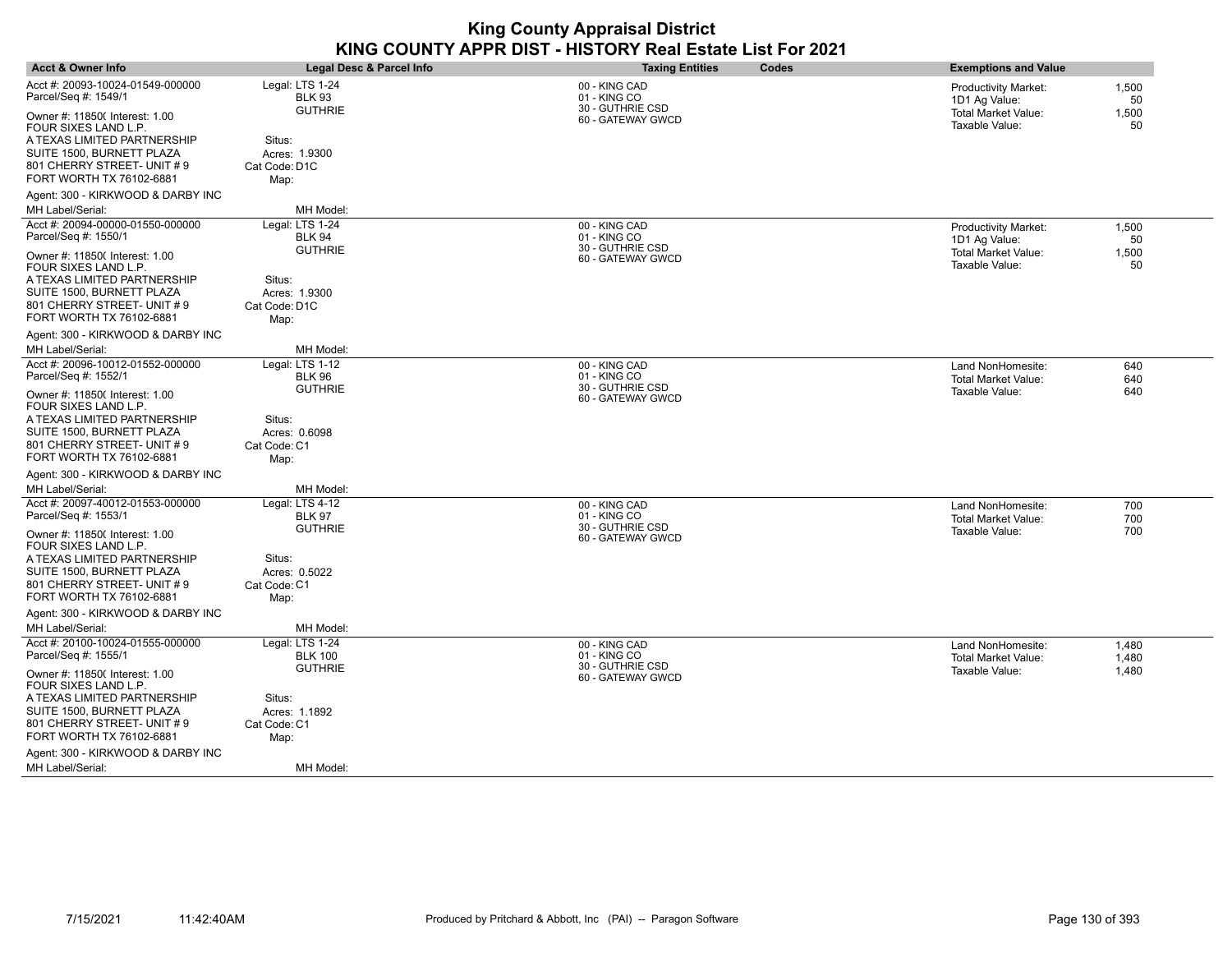| <b>Acct &amp; Owner Info</b>                             | Legal Desc & Parcel Info                      | <b>Taxing Entities</b><br><b>Codes</b> | <b>Exemptions and Value</b>                                       |
|----------------------------------------------------------|-----------------------------------------------|----------------------------------------|-------------------------------------------------------------------|
| Acct #: 20102-00000-01557-000000<br>Parcel/Seq #: 1557/1 | Legal: LTS 1-11 13-24<br><b>BLK 102</b>       | 00 - KING CAD<br>01 - KING CO          | Land NonHomesite:<br>1,430<br><b>Total Market Value:</b><br>1,430 |
| Owner #: 11850( Interest: 1.00<br>FOUR SIXES LAND L.P.   | <b>GUTHRIE</b>                                | 30 - GUTHRIE CSD<br>60 - GATEWAY GWCD  | Taxable Value:<br>1,430                                           |
| A TEXAS LIMITED PARTNERSHIP                              | Situs:                                        |                                        |                                                                   |
| SUITE 1500, BURNETT PLAZA<br>801 CHERRY STREET- UNIT # 9 | Acres: 1.1490                                 |                                        |                                                                   |
| FORT WORTH TX 76102-6881                                 | Cat Code: C1<br>Map:                          |                                        |                                                                   |
| Agent: 300 - KIRKWOOD & DARBY INC                        |                                               |                                        |                                                                   |
| MH Label/Serial:                                         | MH Model:                                     |                                        |                                                                   |
| Acct #: 20103-00000-01558-000000<br>Parcel/Seq #: 1558/1 | Legal: LTS 1-10 13-17 19-24<br><b>BLK 103</b> | 00 - KING CAD<br>01 - KING CO          | 730<br>Land NonHomesite:<br>730<br><b>Total Market Value:</b>     |
| Owner #: 11850( Interest: 1.00<br>FOUR SIXES LAND L.P.   | <b>GUTHRIE</b>                                | 30 - GUTHRIE CSD<br>60 - GATEWAY GWCD  | Taxable Value:<br>730                                             |
| A TEXAS LIMITED PARTNERSHIP                              | Situs:                                        |                                        |                                                                   |
| SUITE 1500, BURNETT PLAZA                                | Acres: 0.6887                                 |                                        |                                                                   |
| 801 CHERRY STREET- UNIT #9<br>FORT WORTH TX 76102-6881   | Cat Code: C1<br>Map:                          |                                        |                                                                   |
| Agent: 300 - KIRKWOOD & DARBY INC                        |                                               |                                        |                                                                   |
| <b>MH Label/Serial:</b>                                  | MH Model:                                     |                                        |                                                                   |
| Acct #: 20104-10012-01559-000000                         | Legal: LTS 1-12                               | 00 - KING CAD                          | 620<br>Land NonHomesite:                                          |
| Parcel/Seq #: 1559/1                                     | <b>BLK 104</b>                                | 01 - KING CO                           | <b>Total Market Value:</b><br>620                                 |
| Owner #: 11850( Interest: 1.00<br>FOUR SIXES LAND L.P.   | <b>GUTHRIE</b>                                | 30 - GUTHRIE CSD<br>60 - GATEWAY GWCD  | Taxable Value:<br>620                                             |
| A TEXAS LIMITED PARTNERSHIP                              | Situs:                                        |                                        |                                                                   |
| SUITE 1500, BURNETT PLAZA                                | Acres: 0.5177                                 |                                        |                                                                   |
| 801 CHERRY STREET- UNIT #9                               | Cat Code: C1                                  |                                        |                                                                   |
| FORT WORTH TX 76102-6881                                 | Map:                                          |                                        |                                                                   |
| Agent: 300 - KIRKWOOD & DARBY INC                        |                                               |                                        |                                                                   |
| MH Label/Serial:                                         | MH Model:                                     |                                        |                                                                   |
| Acct #: 20105-10012-01560-000000                         | Legal: LTS 1-12                               | 00 - KING CAD                          | Land NonHomesite:<br>640                                          |
| Parcel/Seq #: 1560/1                                     | <b>BLK 105</b><br><b>GUTHRIE</b>              | 01 - KING CO<br>30 - GUTHRIE CSD       | 640<br><b>Total Market Value:</b>                                 |
| Owner #: 11850( Interest: 1.00<br>FOUR SIXES LAND L.P.   |                                               | 60 - GATEWAY GWCD                      | Taxable Value:<br>640                                             |
| A TEXAS LIMITED PARTNERSHIP                              | Situs:                                        |                                        |                                                                   |
| SUITE 1500, BURNETT PLAZA                                | Acres: 0.6098                                 |                                        |                                                                   |
| 801 CHERRY STREET- UNIT # 9<br>FORT WORTH TX 76102-6881  | Cat Code: C1<br>Map:                          |                                        |                                                                   |
| Agent: 300 - KIRKWOOD & DARBY INC                        |                                               |                                        |                                                                   |
| MH Label/Serial:                                         | MH Model:                                     |                                        |                                                                   |
| Acct #: 20106-00000-01561-000000                         | Legal: LTS 1-7 9-12                           | 00 - KING CAD                          | <b>Productivity Market:</b><br>680                                |
| Parcel/Seq #: 1561/1                                     | <b>BLK 106</b>                                | 01 - KING CO                           | 1D1 Ag Value:<br>20                                               |
| Owner #: 11850( Interest: 1.00                           | <b>GUTHRIE</b>                                | 30 - GUTHRIE CSD                       | <b>Total Market Value:</b><br>680                                 |
| FOUR SIXES LAND L.P.                                     |                                               | 60 - GATEWAY GWCD                      | Taxable Value:<br>20                                              |
| A TEXAS LIMITED PARTNERSHIP                              | Situs:                                        |                                        |                                                                   |
| SUITE 1500, BURNETT PLAZA                                | Acres: 0.8800                                 |                                        |                                                                   |
| 801 CHERRY STREET- UNIT #9                               | Cat Code: D1C                                 |                                        |                                                                   |
| FORT WORTH TX 76102-6881                                 | Map:                                          |                                        |                                                                   |
| Agent: 300 - KIRKWOOD & DARBY INC                        |                                               |                                        |                                                                   |
| MH Label/Serial:                                         | MH Model:                                     |                                        |                                                                   |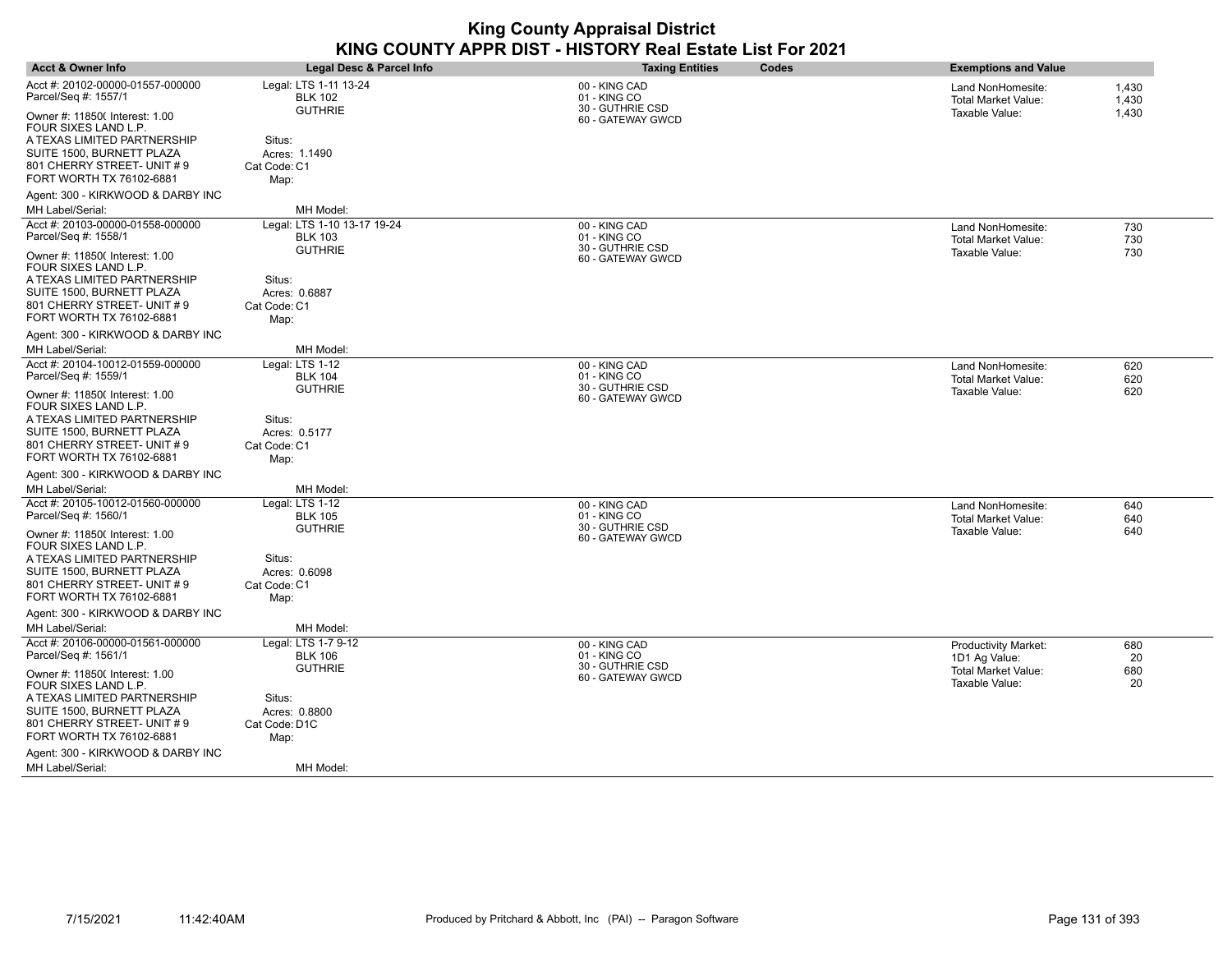| <b>Acct &amp; Owner Info</b>                                                            | Legal Desc & Parcel Info                 | <b>Taxing Entities</b><br><b>Codes</b>            | <b>Exemptions and Value</b>                                                        |
|-----------------------------------------------------------------------------------------|------------------------------------------|---------------------------------------------------|------------------------------------------------------------------------------------|
| Acct #: 20107-10024-01562-000000<br>Parcel/Seq #: 1562/1                                | Legal: LTS 1-24<br><b>BLK 107</b>        | 00 - KING CAD<br>01 - KING CO<br>30 - GUTHRIE CSD | <b>Productivity Market:</b><br>1,500<br>1D1 Ag Value:<br>50                        |
| Owner #: 11850( Interest: 1.00<br>FOUR SIXES LAND L.P.                                  | <b>GUTHRIE</b>                           | 60 - GATEWAY GWCD                                 | <b>Total Market Value:</b><br>1,500<br>Taxable Value:<br>50                        |
| A TEXAS LIMITED PARTNERSHIP<br>SUITE 1500, BURNETT PLAZA<br>801 CHERRY STREET- UNIT # 9 | Situs:<br>Acres: 1.9300<br>Cat Code: D1C |                                                   |                                                                                    |
| FORT WORTH TX 76102-6881                                                                | Map:                                     |                                                   |                                                                                    |
| Agent: 300 - KIRKWOOD & DARBY INC<br>MH Label/Serial:                                   | MH Model:                                |                                                   |                                                                                    |
| Acct #: 20108-10024-01563-000000<br>Parcel/Seq #: 1563/1                                | Legal: LTS 1-24<br><b>BLK 108</b>        | 00 - KING CAD<br>01 - KING CO                     | <b>Productivity Market:</b><br>1,500<br>1D1 Ag Value:<br>50                        |
| Owner #: 11850( Interest: 1.00<br>FOUR SIXES LAND L.P.                                  | <b>GUTHRIE</b>                           | 30 - GUTHRIE CSD<br>60 - GATEWAY GWCD             | <b>Total Market Value:</b><br>1,500<br>Taxable Value:<br>50                        |
| A TEXAS LIMITED PARTNERSHIP                                                             | Situs:                                   |                                                   |                                                                                    |
| SUITE 1500, BURNETT PLAZA                                                               | Acres: 1.9300                            |                                                   |                                                                                    |
| 801 CHERRY STREET- UNIT # 9<br>FORT WORTH TX 76102-6881                                 | Cat Code: D1C<br>Map:                    |                                                   |                                                                                    |
| Agent: 300 - KIRKWOOD & DARBY INC                                                       |                                          |                                                   |                                                                                    |
| MH Label/Serial:                                                                        | MH Model:                                |                                                   |                                                                                    |
| Acct #: 20110-10012-01564-000000<br>Parcel/Seq #: 1564/1                                | Legal: LTS 1-12<br><b>BLK 110</b>        | 00 - KING CAD<br>01 - KING CO                     | 740<br><b>Productivity Market:</b><br>1D1 Ag Value:<br>30                          |
| Owner #: 11850( Interest: 1.00<br>FOUR SIXES LAND L.P.                                  | <b>GUTHRIE</b>                           | 30 - GUTHRIE CSD<br>60 - GATEWAY GWCD             | 740<br>Total Market Value:<br>Taxable Value:<br>30                                 |
| A TEXAS LIMITED PARTNERSHIP                                                             | Situs:                                   |                                                   |                                                                                    |
| SUITE 1500, BURNETT PLAZA<br>801 CHERRY STREET- UNIT # 9                                | Acres: 0.9600<br>Cat Code: D1C           |                                                   |                                                                                    |
| FORT WORTH TX 76102-6881                                                                | Map:                                     |                                                   |                                                                                    |
| Agent: 300 - KIRKWOOD & DARBY INC                                                       |                                          |                                                   |                                                                                    |
| MH Label/Serial:                                                                        | MH Model:                                |                                                   |                                                                                    |
| Acct #: 20111-10024-01565-000000<br>Parcel/Seq #: 1565/1                                | Legal: LTS 1-24                          | 00 - KING CAD<br>01 - KING CO                     | 1,060<br><b>Productivity Market:</b>                                               |
| Owner #: 11850( Interest: 1.00                                                          | <b>BLK 111</b><br><b>GUTHRIE</b>         | 30 - GUTHRIE CSD<br>60 - GATEWAY GWCD             | 1D1 Ag Value:<br>40<br>1,060<br><b>Total Market Value:</b><br>Taxable Value:<br>40 |
| FOUR SIXES LAND L.P.<br>A TEXAS LIMITED PARTNERSHIP                                     | Situs:                                   |                                                   |                                                                                    |
| SUITE 1500, BURNETT PLAZA                                                               | Acres: 1.3700                            |                                                   |                                                                                    |
| 801 CHERRY STREET- UNIT # 9                                                             | Cat Code: D1C                            |                                                   |                                                                                    |
| FORT WORTH TX 76102-6881                                                                | Map:                                     |                                                   |                                                                                    |
| Agent: 300 - KIRKWOOD & DARBY INC<br>MH Label/Serial:                                   | MH Model:                                |                                                   |                                                                                    |
| Acct #: 20112-00000-01566-000000                                                        | Legal: LTS 4-13 15-24                    | 00 - KING CAD                                     | <b>Productivity Market:</b><br>1,060                                               |
| Parcel/Seq #: 1566/1                                                                    | <b>BLK 112</b>                           | 01 - KING CO                                      | 1D1 Ag Value:<br>40                                                                |
| Owner #: 11850( Interest: 1.00<br>FOUR SIXES LAND L.P.                                  | <b>GUTHRIE</b>                           | 30 - GUTHRIE CSD<br>60 - GATEWAY GWCD             | <b>Total Market Value:</b><br>1,060<br>Taxable Value:<br>40                        |
| A TEXAS LIMITED PARTNERSHIP                                                             | Situs:                                   |                                                   |                                                                                    |
| SUITE 1500, BURNETT PLAZA<br>801 CHERRY STREET- UNIT # 9                                | Acres: 1.3700                            |                                                   |                                                                                    |
| FORT WORTH TX 76102-6881                                                                | Cat Code: D1C<br>Map:                    |                                                   |                                                                                    |
| Agent: 300 - KIRKWOOD & DARBY INC                                                       |                                          |                                                   |                                                                                    |
| <b>MH Label/Serial:</b>                                                                 | MH Model:                                |                                                   |                                                                                    |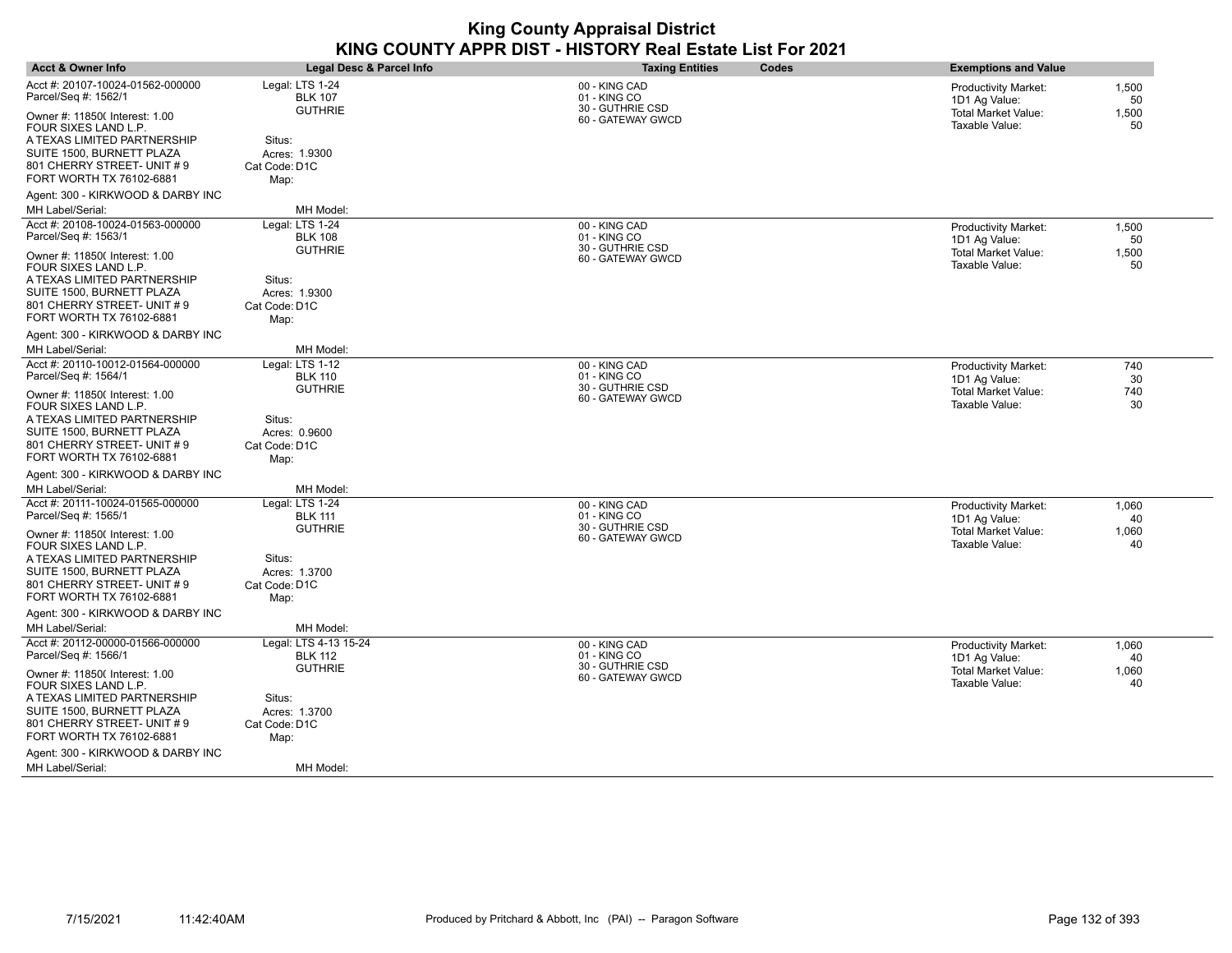| <b>Acct &amp; Owner Info</b>                                                                                                                                                  | Legal Desc & Parcel Info                                           | <b>Taxing Entities</b>                                | <b>Codes</b> | <b>Exemptions and Value</b>                                                |                   |
|-------------------------------------------------------------------------------------------------------------------------------------------------------------------------------|--------------------------------------------------------------------|-------------------------------------------------------|--------------|----------------------------------------------------------------------------|-------------------|
| Acct #: 20115-10012-01568-000000<br>Parcel/Seq #: 1568/1<br>Owner #: 11850( Interest: 1.00                                                                                    | Legal: LTS 1-12<br><b>BLK 115</b><br><b>GUTHRIE</b>                | 00 - KING CAD<br>01 - KING CO<br>30 - GUTHRIE CSD     |              | <b>Productivity Market:</b><br>1D1 Ag Value:<br><b>Total Market Value:</b> | 670<br>20<br>670  |
| FOUR SIXES LAND L.P.<br>A TEXAS LIMITED PARTNERSHIP<br>SUITE 1500, BURNETT PLAZA<br>801 CHERRY STREET- UNIT # 9<br>FORT WORTH TX 76102-6881                                   | Situs:<br>Acres: 0.8600<br>Cat Code: D1C<br>Map:                   | 60 - GATEWAY GWCD                                     |              | Taxable Value:                                                             | 20                |
| Agent: 300 - KIRKWOOD & DARBY INC<br>MH Label/Serial:                                                                                                                         | MH Model:                                                          |                                                       |              |                                                                            |                   |
| Acct #: 20116-10012-01569-000000<br>Parcel/Seq #: 1569/1                                                                                                                      | Legal: LTS 1-12<br><b>BLK 116</b>                                  | 00 - KING CAD<br>01 - KING CO                         |              | <b>Productivity Market:</b><br>1D1 Ag Value:                               | 670<br>20         |
| Owner #: 11850( Interest: 1.00<br>FOUR SIXES LAND L.P.                                                                                                                        | <b>GUTHRIE</b>                                                     | 30 - GUTHRIE CSD<br>60 - GATEWAY GWCD                 |              | <b>Total Market Value:</b><br>Taxable Value:                               | 670<br>20         |
| A TEXAS LIMITED PARTNERSHIP<br>SUITE 1500, BURNETT PLAZA<br>801 CHERRY STREET- UNIT # 9<br>FORT WORTH TX 76102-6881                                                           | Situs:<br>Acres: 0.8600<br>Cat Code: D1C<br>Map:                   |                                                       |              |                                                                            |                   |
| Agent: 300 - KIRKWOOD & DARBY INC                                                                                                                                             |                                                                    |                                                       |              |                                                                            |                   |
| <b>MH Label/Serial:</b><br>Acct #: 20117-10024-01570-000000<br>Parcel/Seq #: 1570/1                                                                                           | MH Model:<br>Legal: LTS 1-24<br><b>BLK 117</b>                     | 00 - KING CAD<br>01 - KING CO                         |              | <b>Productivity Market:</b><br>1D1 Ag Value:                               | 1,500<br>50       |
| Owner #: 11850( Interest: 1.00<br>FOUR SIXES LAND L.P.<br>A TEXAS LIMITED PARTNERSHIP<br>SUITE 1500, BURNETT PLAZA<br>801 CHERRY STREET- UNIT # 9<br>FORT WORTH TX 76102-6881 | <b>GUTHRIE</b><br>Situs:<br>Acres: 1.9300<br>Cat Code: D1C<br>Map: | 30 - GUTHRIE CSD<br>60 - GATEWAY GWCD                 |              | <b>Total Market Value:</b><br>Taxable Value:                               | 1,500<br>50       |
| Agent: 300 - KIRKWOOD & DARBY INC<br><b>MH Label/Serial:</b>                                                                                                                  | MH Model:                                                          |                                                       |              |                                                                            |                   |
| Acct #: 20118-10024-01571-000000                                                                                                                                              | Legal: LTS 1-24                                                    | 00 - KING CAD                                         |              | <b>Productivity Market:</b>                                                | 1,500             |
| Parcel/Seq #: 1571/1<br>Owner #: 11850( Interest: 1.00<br>FOUR SIXES LAND L.P.<br>A TEXAS LIMITED PARTNERSHIP                                                                 | <b>BLK 118</b><br><b>GUTHRIE</b><br>Situs:                         | 01 - KING CO<br>30 - GUTHRIE CSD<br>60 - GATEWAY GWCD |              | 1D1 Ag Value:<br>Total Market Value:<br>Taxable Value:                     | 50<br>1,500<br>50 |
| SUITE 1500, BURNETT PLAZA<br>801 CHERRY STREET- UNIT #9<br>FORT WORTH TX 76102-6881                                                                                           | Acres: 1.9300<br>Cat Code: D1C<br>Map:                             |                                                       |              |                                                                            |                   |
| Agent: 300 - KIRKWOOD & DARBY INC                                                                                                                                             |                                                                    |                                                       |              |                                                                            |                   |
| MH Label/Serial:<br>Acct #: 20119-00000-01572-000000                                                                                                                          | MH Model:<br>Legal: LTS 1-15 17 19-24                              | 00 - KING CAD                                         |              | <b>Productivity Market:</b>                                                | 1,310             |
| Parcel/Seq #: 1572/1<br>Owner #: 11850( Interest: 1.00                                                                                                                        | <b>BLK 119</b><br><b>GUTHRIE</b>                                   | 01 - KING CO<br>30 - GUTHRIE CSD<br>60 - GATEWAY GWCD |              | 1D1 Ag Value:<br><b>Total Market Value:</b>                                | 50<br>1,310       |
| FOUR SIXES LAND L.P.<br>A TEXAS LIMITED PARTNERSHIP<br>SUITE 1500, BURNETT PLAZA<br>801 CHERRY STREET- UNIT # 9<br>FORT WORTH TX 76102-6881                                   | Situs:<br>Acres: 1.6900<br>Cat Code: D1C<br>Map:                   |                                                       |              | Taxable Value:                                                             | 50                |
| Agent: 300 - KIRKWOOD & DARBY INC                                                                                                                                             |                                                                    |                                                       |              |                                                                            |                   |
| <b>MH Label/Serial:</b>                                                                                                                                                       | MH Model:                                                          |                                                       |              |                                                                            |                   |

 $\overline{\phantom{a}}$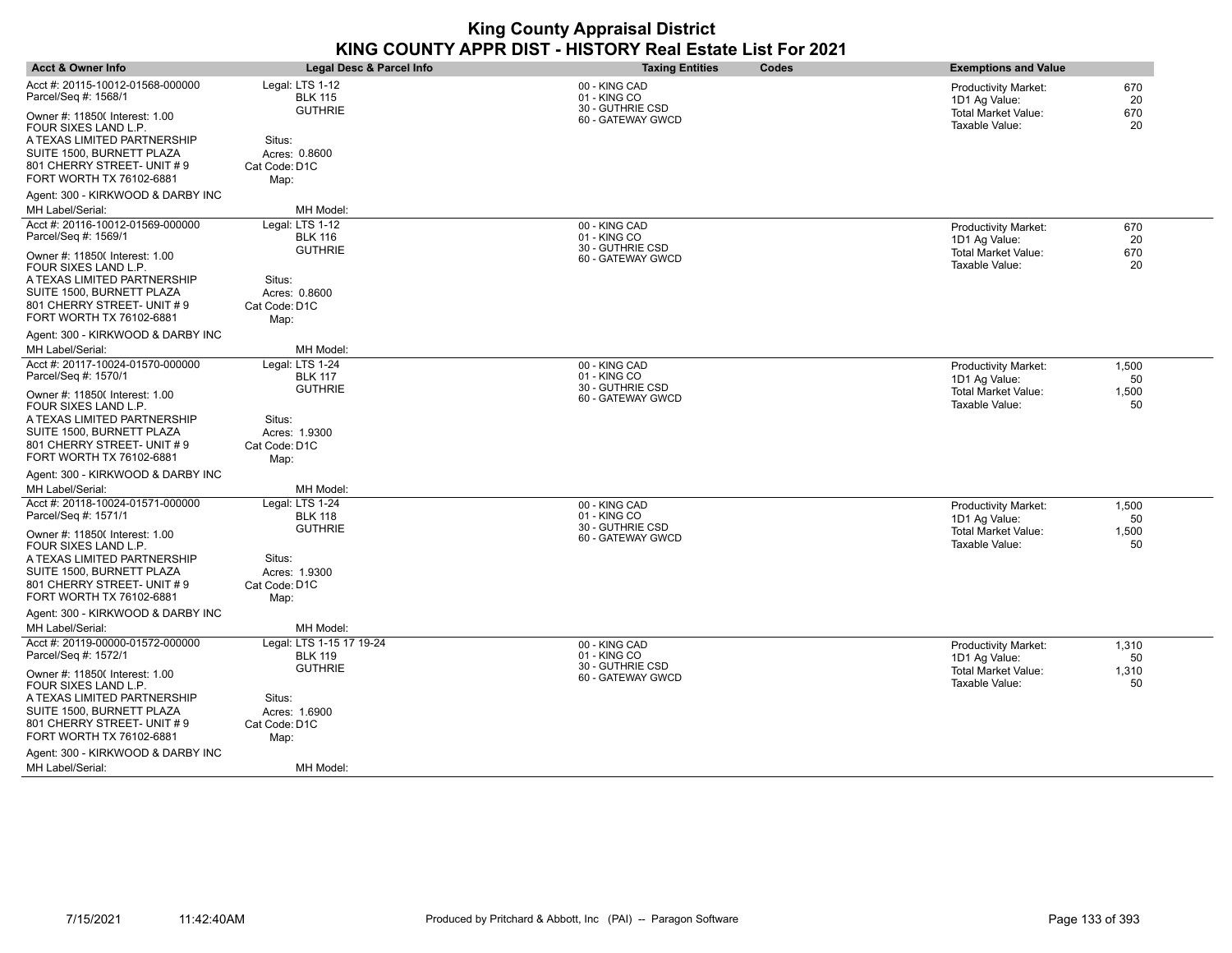| <b>Acct &amp; Owner Info</b>                                                          | Legal Desc & Parcel Info                            | <b>Taxing Entities</b><br><b>Codes</b>            | <b>Exemptions and Value</b>                                 |
|---------------------------------------------------------------------------------------|-----------------------------------------------------|---------------------------------------------------|-------------------------------------------------------------|
| Acct #: 20120-10024-01573-000000<br>Parcel/Seq #: 1573/1                              | Legal: LTS 1-24<br><b>BLK 120</b>                   | 00 - KING CAD<br>01 - KING CO                     | <b>Productivity Market:</b><br>1,500<br>1D1 Ag Value:<br>50 |
| Owner #: 11850( Interest: 1.00<br>FOUR SIXES LAND L.P.<br>A TEXAS LIMITED PARTNERSHIP | <b>GUTHRIE</b><br>Situs:                            | 30 - GUTHRIE CSD<br>60 - GATEWAY GWCD             | <b>Total Market Value:</b><br>1,500<br>Taxable Value:<br>50 |
| SUITE 1500, BURNETT PLAZA<br>801 CHERRY STREET- UNIT # 9<br>FORT WORTH TX 76102-6881  | Acres: 1.9300<br>Cat Code: D1C<br>Map:              |                                                   |                                                             |
| Agent: 300 - KIRKWOOD & DARBY INC                                                     |                                                     |                                                   |                                                             |
| MH Label/Serial:                                                                      | MH Model:                                           |                                                   |                                                             |
| Acct #: 20121-00000-01574-000000<br>Parcel/Seq #: 1574/1                              | Legal: LTS 1-24<br><b>BLK 121</b>                   | 00 - KING CAD<br>01 - KING CO<br>30 - GUTHRIE CSD | <b>Productivity Market:</b><br>1,500<br>1D1 Ag Value:<br>50 |
| Owner #: 11850( Interest: 1.00<br>FOUR SIXES LAND L.P.                                | <b>GUTHRIE</b>                                      | 60 - GATEWAY GWCD                                 | <b>Total Market Value:</b><br>1,500<br>Taxable Value:<br>50 |
| A TEXAS LIMITED PARTNERSHIP<br>SUITE 1500, BURNETT PLAZA                              | Situs:<br>Acres: 1.9300                             |                                                   |                                                             |
| 801 CHERRY STREET- UNIT # 9<br>FORT WORTH TX 76102-6881                               | Cat Code: D1C<br>Map:                               |                                                   |                                                             |
| Agent: 300 - KIRKWOOD & DARBY INC                                                     |                                                     |                                                   |                                                             |
| MH Label/Serial:                                                                      | MH Model:                                           |                                                   |                                                             |
| Acct #: 20063-10024-01576-000000<br>Parcel/Seq #: 1576/1                              | Legal: LT 1-24<br>BLK 63                            | 00 - KING CAD<br>01 - KING CO<br>30 - GUTHRIE CSD | 1,500<br><b>Productivity Market:</b><br>1D1 Ag Value:<br>50 |
| Owner #: 11850( Interest: 1.00<br>FOUR SIXES LAND L.P.                                | <b>GUTHRIE</b>                                      | 60 - GATEWAY GWCD                                 | 1,500<br>Total Market Value:<br>Taxable Value:<br>50        |
| A TEXAS LIMITED PARTNERSHIP<br>SUITE 1500, BURNETT PLAZA                              | Situs:<br>Acres: 1.9300                             |                                                   |                                                             |
| 801 CHERRY STREET- UNIT # 9<br>FORT WORTH TX 76102-6881                               | Cat Code: D1C<br>Map:                               |                                                   |                                                             |
| Agent: 300 - KIRKWOOD & DARBY INC                                                     |                                                     |                                                   |                                                             |
| MH Label/Serial:                                                                      | MH Model:                                           |                                                   |                                                             |
| Acct #: 20124-10024-01578-000000<br>Parcel/Seq #: 1578/1                              | Legal: LTS 1-24<br><b>BLK 124</b><br><b>GUTHRIE</b> | 00 - KING CAD<br>01 - KING CO<br>30 - GUTHRIE CSD | 1,500<br><b>Productivity Market:</b><br>50<br>1D1 Ag Value: |
| Owner #: 11850( Interest: 1.00<br>FOUR SIXES LAND L.P.                                |                                                     | 60 - GATEWAY GWCD                                 | <b>Total Market Value:</b><br>1,500<br>Taxable Value:<br>50 |
| A TEXAS LIMITED PARTNERSHIP<br>SUITE 1500, BURNETT PLAZA                              | Situs:<br>Acres: 1.9300                             |                                                   |                                                             |
| 801 CHERRY STREET- UNIT # 9<br>FORT WORTH TX 76102-6881                               | Cat Code: D1C<br>Map:                               |                                                   |                                                             |
| Agent: 300 - KIRKWOOD & DARBY INC                                                     |                                                     |                                                   |                                                             |
| MH Label/Serial:                                                                      | MH Model:                                           |                                                   |                                                             |
| Acct #: 20125-10024-01579-000000<br>Parcel/Seq #: 1579/1                              | Legal: LTS 1-24<br><b>BLK 125</b>                   | 00 - KING CAD<br>01 - KING CO                     | 1,500<br><b>Productivity Market:</b><br>1D1 Ag Value:<br>50 |
| Owner #: 11850( Interest: 1.00<br>FOUR SIXES LAND L.P.                                | <b>GUTHRIE</b>                                      | 30 - GUTHRIE CSD<br>60 - GATEWAY GWCD             | <b>Total Market Value:</b><br>1,500<br>50<br>Taxable Value: |
| A TEXAS LIMITED PARTNERSHIP                                                           | Situs:                                              |                                                   |                                                             |
| SUITE 1500, BURNETT PLAZA<br>801 CHERRY STREET- UNIT # 9<br>FORT WORTH TX 76102-6881  | Acres: 1.9300<br>Cat Code: D1C                      |                                                   |                                                             |
| Agent: 300 - KIRKWOOD & DARBY INC                                                     | Map:                                                |                                                   |                                                             |
| <b>MH Label/Serial:</b>                                                               | MH Model:                                           |                                                   |                                                             |

 $\overline{\phantom{a}}$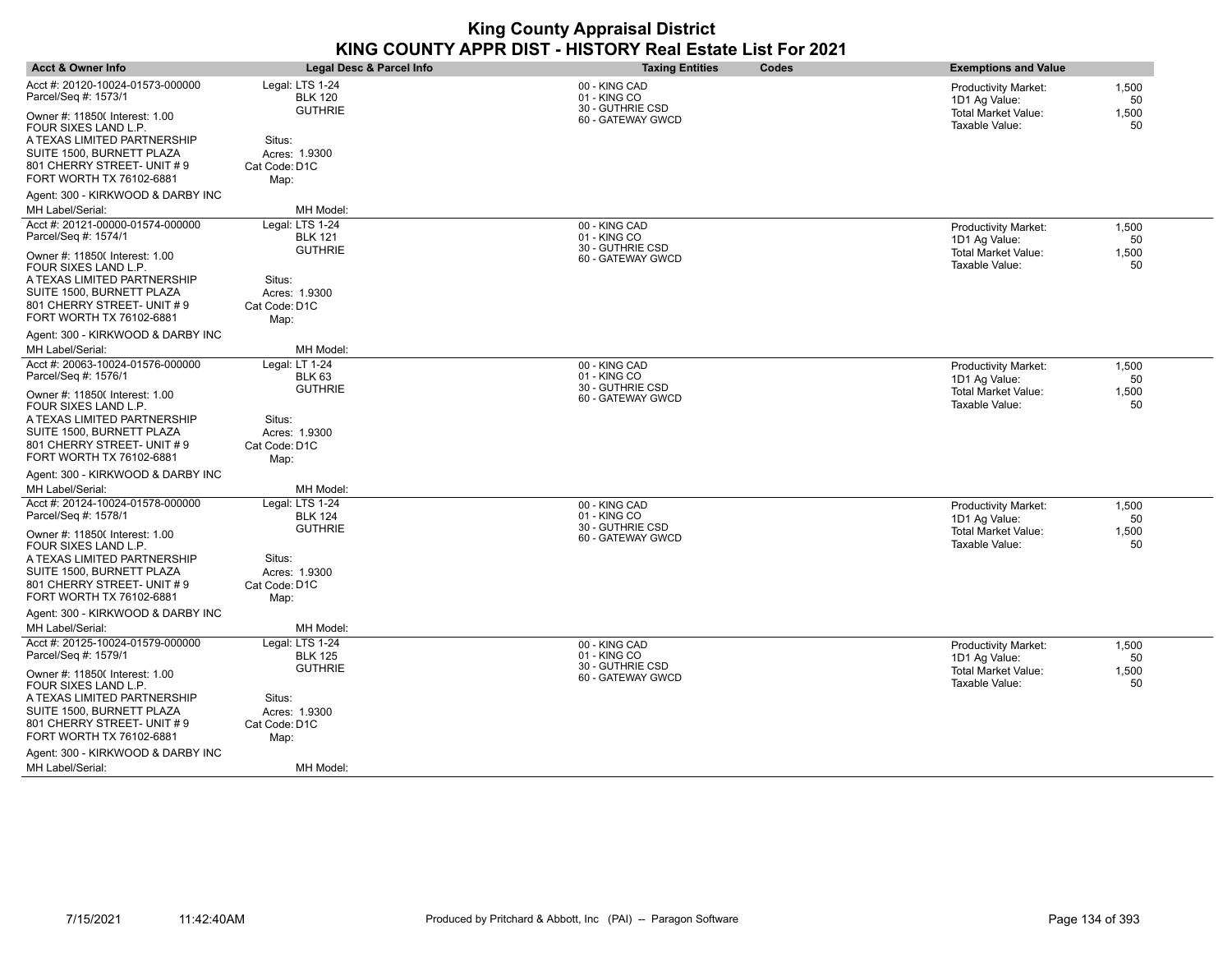| <b>Acct &amp; Owner Info</b>                                                                                        | Legal Desc & Parcel Info                                       | <b>Taxing Entities</b>                                                 | Codes | <b>Exemptions and Value</b>                                                           |                            |
|---------------------------------------------------------------------------------------------------------------------|----------------------------------------------------------------|------------------------------------------------------------------------|-------|---------------------------------------------------------------------------------------|----------------------------|
| Acct #: 20126-10024-01580-000000<br>Parcel/Seq #: 1580/1<br>Owner #: 11850( Interest: 1.00<br>FOUR SIXES LAND L.P.  | Legal: LTS 1-24<br><b>BLK 126</b><br><b>GUTHRIE</b>            | 00 - KING CAD<br>01 - KING CO<br>30 - GUTHRIE CSD<br>60 - GATEWAY GWCD |       | Productivity Market:<br>1D1 Ag Value:<br><b>Total Market Value:</b><br>Taxable Value: | 1,500<br>50<br>1,500<br>50 |
| A TEXAS LIMITED PARTNERSHIP<br>SUITE 1500, BURNETT PLAZA<br>801 CHERRY STREET- UNIT # 9<br>FORT WORTH TX 76102-6881 | Situs:<br>Acres: 1.9300<br>Cat Code: D1C<br>Map:               |                                                                        |       |                                                                                       |                            |
| Agent: 300 - KIRKWOOD & DARBY INC                                                                                   |                                                                |                                                                        |       |                                                                                       |                            |
| MH Label/Serial:                                                                                                    | MH Model:                                                      |                                                                        |       |                                                                                       |                            |
| Acct #: 20132-00000-01586-000000<br>Parcel/Seq #: 1586/1                                                            | Legal: LTS 1-9 12 13 15-24<br><b>BLK 132</b><br><b>GUTHRIE</b> | 00 - KING CAD<br>01 - KING CO<br>30 - GUTHRIE CSD                      |       | Land NonHomesite:<br><b>Total Market Value:</b>                                       | 1,000<br>1,000             |
| Owner #: 11850( Interest: 1.00<br>FOUR SIXES LAND L.P.                                                              |                                                                | 60 - GATEWAY GWCD                                                      |       | Taxable Value:                                                                        | 1,000                      |
| A TEXAS LIMITED PARTNERSHIP                                                                                         | Situs:                                                         |                                                                        |       |                                                                                       |                            |
| SUITE 1500, BURNETT PLAZA<br>801 CHERRY STREET- UNIT #9<br>FORT WORTH TX 76102-6881                                 | Acres: 1.0686<br>Cat Code: C1<br>Map:                          |                                                                        |       |                                                                                       |                            |
| Agent: 300 - KIRKWOOD & DARBY INC                                                                                   |                                                                |                                                                        |       |                                                                                       |                            |
| MH Label/Serial:                                                                                                    | MH Model:                                                      |                                                                        |       |                                                                                       |                            |
| Acct #: 20144-00000-01589-000000<br>Parcel/Seq #: 1589/1                                                            | Legal: LTS 1-24<br><b>BLK 144</b>                              | 00 - KING CAD<br>01 - KING CO                                          |       | <b>Productivity Market:</b><br>1D1 Ag Value:                                          | 1,500<br>50                |
| Owner #: 11850( Interest: 1.00<br>FOUR SIXES LAND L.P.                                                              | <b>GUTHRIE</b>                                                 | 30 - GUTHRIE CSD<br>60 - GATEWAY GWCD                                  |       | <b>Total Market Value:</b><br>Taxable Value:                                          | 1,500<br>50                |
| A TEXAS LIMITED PARTNERSHIP                                                                                         | Situs:                                                         |                                                                        |       |                                                                                       |                            |
| SUITE 1500, BURNETT PLAZA<br>801 CHERRY STREET- UNIT #9                                                             | Acres: 1.9300                                                  |                                                                        |       |                                                                                       |                            |
| FORT WORTH TX 76102-6881                                                                                            | Cat Code: D1C<br>Map:                                          |                                                                        |       |                                                                                       |                            |
| Agent: 300 - KIRKWOOD & DARBY INC                                                                                   |                                                                |                                                                        |       |                                                                                       |                            |
| MH Label/Serial:                                                                                                    | MH Model:                                                      |                                                                        |       |                                                                                       |                            |
| Acct #: 20147-10024-01591-000000                                                                                    | Legal: LTS 1-24                                                | 00 - KING CAD                                                          |       | <b>Productivity Market:</b>                                                           | 1,060                      |
| Parcel/Seq #: 1591/1                                                                                                | <b>BLK 147</b>                                                 | 01 - KING CO<br>30 - GUTHRIE CSD                                       |       | 1D1 Ag Value:                                                                         | 40                         |
| Owner #: 11850( Interest: 1.00<br>FOUR SIXES LAND L.P.                                                              | <b>GUTHRIE</b>                                                 | 60 - GATEWAY GWCD                                                      |       | <b>Total Market Value:</b><br>Taxable Value:                                          | 1,060<br>40                |
| A TEXAS LIMITED PARTNERSHIP                                                                                         | Situs:                                                         |                                                                        |       |                                                                                       |                            |
| SUITE 1500, BURNETT PLAZA                                                                                           | Acres: 1.3700                                                  |                                                                        |       |                                                                                       |                            |
| 801 CHERRY STREET- UNIT #9<br>FORT WORTH TX 76102-6881                                                              | Cat Code: D1C<br>Map:                                          |                                                                        |       |                                                                                       |                            |
| Agent: 300 - KIRKWOOD & DARBY INC                                                                                   |                                                                |                                                                        |       |                                                                                       |                            |
| MH Label/Serial:                                                                                                    | MH Model:                                                      |                                                                        |       |                                                                                       |                            |
| Acct #: 20148-10024-01592-000000                                                                                    | Legal: LTS 1-24                                                | 00 - KING CAD                                                          |       | <b>Productivity Market:</b>                                                           | 1,500                      |
| Parcel/Seq #: 1592/1                                                                                                | <b>BLK 148</b>                                                 | 01 - KING CO<br>30 - GUTHRIE CSD                                       |       | 1D1 Ag Value:                                                                         | 50                         |
| Owner #: 11850( Interest: 1.00<br>FOUR SIXES LAND L.P.                                                              | <b>GUTHRIE</b>                                                 | 60 - GATEWAY GWCD                                                      |       | Total Market Value:<br>Taxable Value:                                                 | 1,500<br>50                |
| A TEXAS LIMITED PARTNERSHIP                                                                                         | Situs:                                                         |                                                                        |       |                                                                                       |                            |
| SUITE 1500, BURNETT PLAZA                                                                                           | Acres: 1.9300                                                  |                                                                        |       |                                                                                       |                            |
| 801 CHERRY STREET- UNIT # 9<br>FORT WORTH TX 76102-6881                                                             | Cat Code: D1C<br>Map:                                          |                                                                        |       |                                                                                       |                            |
| Agent: 300 - KIRKWOOD & DARBY INC                                                                                   |                                                                |                                                                        |       |                                                                                       |                            |
| <b>MH Label/Serial:</b>                                                                                             | MH Model:                                                      |                                                                        |       |                                                                                       |                            |
|                                                                                                                     |                                                                |                                                                        |       |                                                                                       |                            |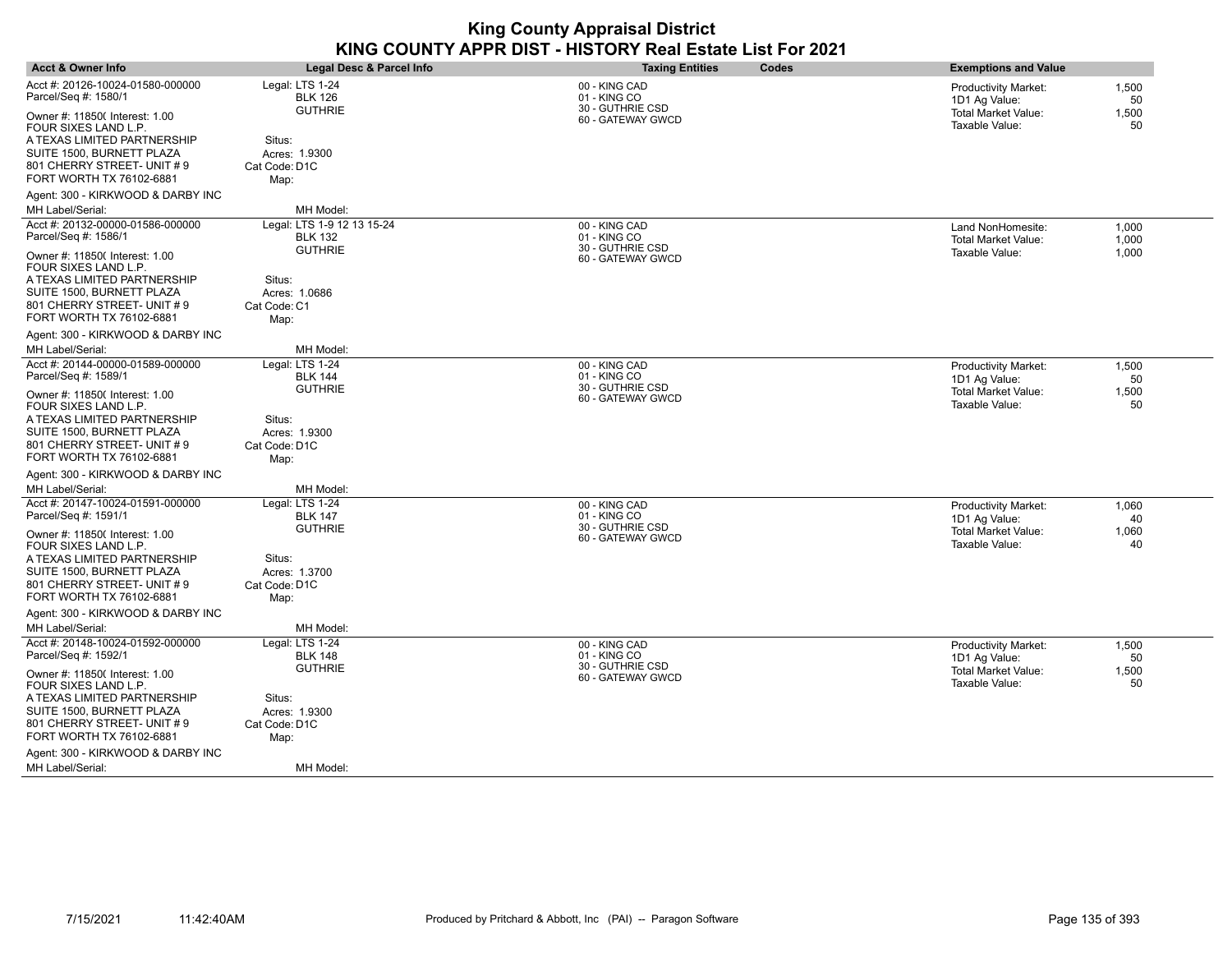| <b>Acct &amp; Owner Info</b>                                                          | Legal Desc & Parcel Info               | <b>Taxing Entities</b>                            | <b>Codes</b> | <b>Exemptions and Value</b>                                                |                |
|---------------------------------------------------------------------------------------|----------------------------------------|---------------------------------------------------|--------------|----------------------------------------------------------------------------|----------------|
| Acct #: 20149-10024-01593-000000<br>Parcel/Seq #: 1593/1                              | Legal: LTS 1-24<br><b>BLK 149</b>      | 00 - KING CAD<br>01 - KING CO                     |              | <b>Productivity Market:</b><br>1D1 Ag Value:                               | 1,490<br>50    |
| Owner #: 11850( Interest: 1.00<br>FOUR SIXES LAND L.P.<br>A TEXAS LIMITED PARTNERSHIP | <b>GUTHRIE</b><br>Situs:               | 30 - GUTHRIE CSD<br>60 - GATEWAY GWCD             |              | <b>Total Market Value:</b><br>Taxable Value:                               | 1,490<br>50    |
| SUITE 1500, BURNETT PLAZA<br>801 CHERRY STREET- UNIT # 9<br>FORT WORTH TX 76102-6881  | Acres: 1.9200<br>Cat Code: D1C<br>Map: |                                                   |              |                                                                            |                |
| Agent: 300 - KIRKWOOD & DARBY INC                                                     |                                        |                                                   |              |                                                                            |                |
| MH Label/Serial:                                                                      | MH Model:                              |                                                   |              |                                                                            |                |
| Acct #: 20150-10024-01594-000000<br>Parcel/Seq #: 1594/1                              | Legal: LTS 1-12<br><b>BLK 150</b>      | 00 - KING CAD<br>01 - KING CO                     |              | <b>Productivity Market:</b><br>1D1 Ag Value:                               | 1,490<br>50    |
| Owner #: 11850( Interest: 1.00<br>FOUR SIXES LAND L.P.                                | <b>GUTHRIE</b>                         | 30 - GUTHRIE CSD<br>60 - GATEWAY GWCD             |              | <b>Total Market Value:</b><br>Taxable Value:                               | 1,490<br>50    |
| A TEXAS LIMITED PARTNERSHIP<br>SUITE 1500, BURNETT PLAZA                              | Situs:<br>Acres: 1.9200                |                                                   |              |                                                                            |                |
| 801 CHERRY STREET- UNIT # 9<br>FORT WORTH TX 76102-6881                               | Cat Code: D1C<br>Map:                  |                                                   |              |                                                                            |                |
| Agent: 300 - KIRKWOOD & DARBY INC                                                     |                                        |                                                   |              |                                                                            |                |
| MH Label/Serial:                                                                      | MH Model:                              |                                                   |              |                                                                            |                |
| Acct #: 20151-00000-01595-000000<br>Parcel/Seq #: 1595/1                              | Legal: LTS 1 2 4-24<br><b>BLK 151</b>  | 00 - KING CAD<br>01 - KING CO<br>30 - GUTHRIE CSD |              | <b>Productivity Market:</b><br>1D1 Ag Value:                               | 1,430<br>50    |
| Owner #: 11850( Interest: 1.00<br>FOUR SIXES LAND L.P.                                | <b>GUTHRIE</b>                         | 60 - GATEWAY GWCD                                 |              | Total Market Value:<br>Taxable Value:                                      | 1,430<br>50    |
| A TEXAS LIMITED PARTNERSHIP<br>SUITE 1500, BURNETT PLAZA                              | Situs:<br>Acres: 1.8500                |                                                   |              |                                                                            |                |
| 801 CHERRY STREET- UNIT # 9<br>FORT WORTH TX 76102-6881                               | Cat Code: D1C<br>Map:                  |                                                   |              |                                                                            |                |
| Agent: 300 - KIRKWOOD & DARBY INC                                                     |                                        |                                                   |              |                                                                            |                |
| MH Label/Serial:<br>Acct #: 20152-00011-01596-000000                                  | MH Model:<br>Legal: LT 11              |                                                   |              |                                                                            |                |
| Parcel/Seq #: 1596/1                                                                  | <b>BLK 152</b><br><b>GUTHRIE</b>       | 00 - KING CAD<br>01 - KING CO<br>30 - GUTHRIE CSD |              | <b>Productivity Market:</b><br>1D1 Ag Value:<br><b>Total Market Value:</b> | 60<br>10<br>60 |
| Owner #: 11850( Interest: 1.00<br>FOUR SIXES LAND L.P.                                |                                        | 60 - GATEWAY GWCD                                 |              | Taxable Value:                                                             | 10             |
| A TEXAS LIMITED PARTNERSHIP<br>SUITE 1500, BURNETT PLAZA                              | Situs:<br>Acres: 0.0800                |                                                   |              |                                                                            |                |
| 801 CHERRY STREET- UNIT # 9<br>FORT WORTH TX 76102-6881                               | Cat Code: D1C<br>Map:                  |                                                   |              |                                                                            |                |
| Agent: 300 - KIRKWOOD & DARBY INC                                                     |                                        |                                                   |              |                                                                            |                |
| MH Label/Serial:                                                                      | MH Model:                              |                                                   |              |                                                                            |                |
| Acct #: 20153-10024-01597-000000<br>Parcel/Seq #: 1597/1                              | Legal: LTS 1-24<br><b>BLK 153</b>      | 00 - KING CAD<br>01 - KING CO                     |              | <b>Productivity Market:</b><br>1D1 Ag Value:                               | 1,500<br>50    |
| Owner #: 11850( Interest: 1.00<br>FOUR SIXES LAND L.P.                                | <b>GUTHRIE</b>                         | 30 - GUTHRIE CSD<br>60 - GATEWAY GWCD             |              | <b>Total Market Value:</b><br>Taxable Value:                               | 1,500<br>50    |
| A TEXAS LIMITED PARTNERSHIP                                                           | Situs:                                 |                                                   |              |                                                                            |                |
| SUITE 1500, BURNETT PLAZA<br>801 CHERRY STREET- UNIT # 9                              | Acres: 1.9300<br>Cat Code: D1C         |                                                   |              |                                                                            |                |
| FORT WORTH TX 76102-6881                                                              | Map:                                   |                                                   |              |                                                                            |                |
| Agent: 300 - KIRKWOOD & DARBY INC                                                     |                                        |                                                   |              |                                                                            |                |
| <b>MH Label/Serial:</b>                                                               | MH Model:                              |                                                   |              |                                                                            |                |

 $\overline{\phantom{a}}$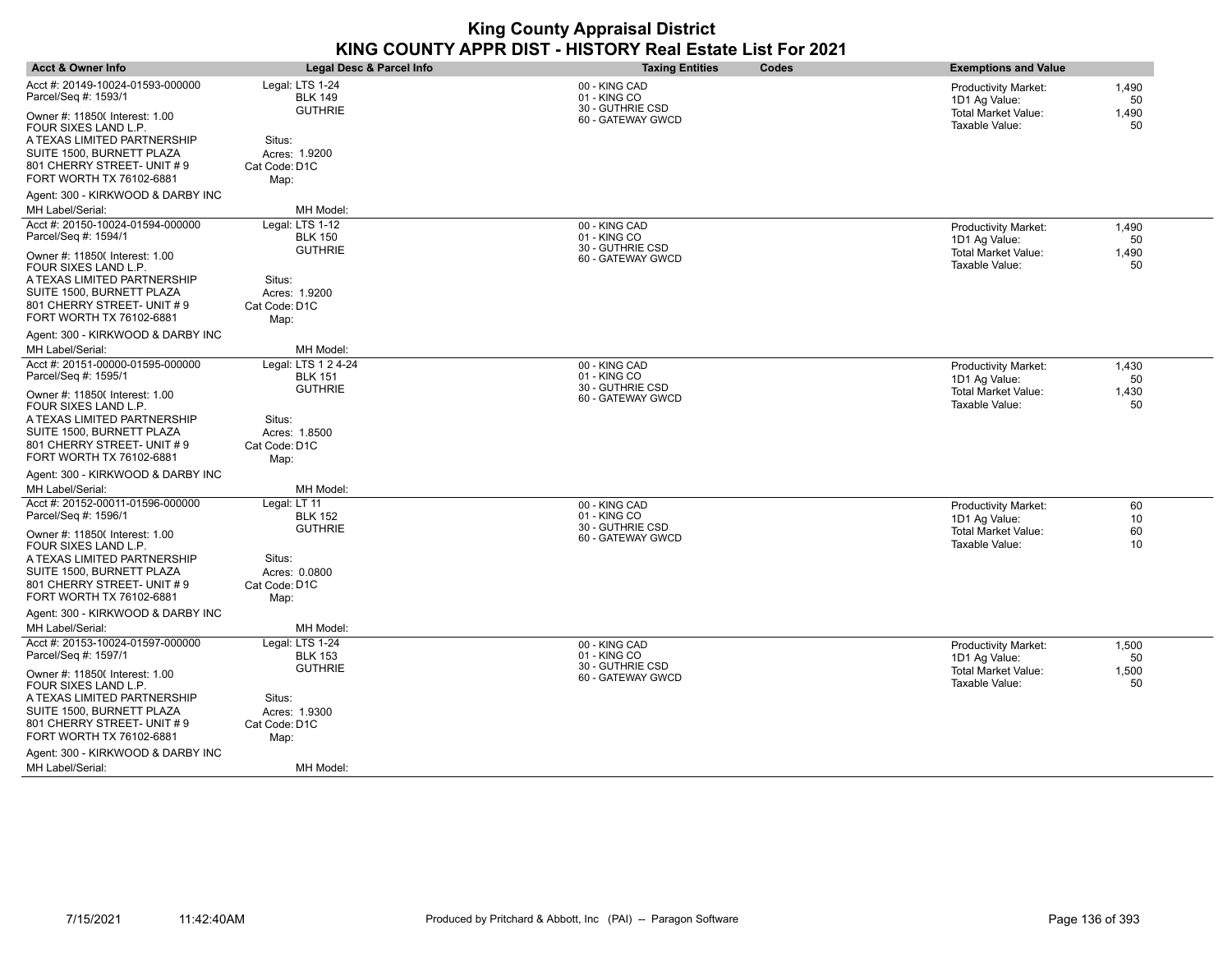| <b>Acct &amp; Owner Info</b>                                                          | Legal Desc & Parcel Info               | <b>Taxing Entities</b>                            | <b>Codes</b> | <b>Exemptions and Value</b>                  |             |
|---------------------------------------------------------------------------------------|----------------------------------------|---------------------------------------------------|--------------|----------------------------------------------|-------------|
| Acct #: 20155-10024-01598-000000<br>Parcel/Seq #: 1598/1                              | Legal: LTS 1-24<br><b>BLK 155</b>      | 00 - KING CAD<br>01 - KING CO                     |              | <b>Productivity Market:</b><br>1D1 Ag Value: | 1,500<br>50 |
| Owner #: 11850( Interest: 1.00<br>FOUR SIXES LAND L.P.<br>A TEXAS LIMITED PARTNERSHIP | <b>GUTHRIE</b><br>Situs:               | 30 - GUTHRIE CSD<br>60 - GATEWAY GWCD             |              | <b>Total Market Value:</b><br>Taxable Value: | 1,500<br>50 |
| SUITE 1500, BURNETT PLAZA<br>801 CHERRY STREET- UNIT # 9<br>FORT WORTH TX 76102-6881  | Acres: 1.9300<br>Cat Code: D1C<br>Map: |                                                   |              |                                              |             |
| Agent: 300 - KIRKWOOD & DARBY INC                                                     |                                        |                                                   |              |                                              |             |
| MH Label/Serial:                                                                      | MH Model:                              |                                                   |              |                                              |             |
| Acct #: 20156-10024-01599-000000<br>Parcel/Seq #: 1599/1                              | Legal: LTS 1-24<br><b>BLK 156</b>      | 00 - KING CAD<br>01 - KING CO<br>30 - GUTHRIE CSD |              | <b>Productivity Market:</b><br>1D1 Ag Value: | 1,500<br>50 |
| Owner #: 11850( Interest: 1.00<br>FOUR SIXES LAND L.P.                                | <b>GUTHRIE</b>                         | 60 - GATEWAY GWCD                                 |              | <b>Total Market Value:</b><br>Taxable Value: | 1,500<br>50 |
| A TEXAS LIMITED PARTNERSHIP<br>SUITE 1500, BURNETT PLAZA                              | Situs:<br>Acres: 1.9300                |                                                   |              |                                              |             |
| 801 CHERRY STREET- UNIT # 9<br>FORT WORTH TX 76102-6881                               | Cat Code: D1C<br>Map:                  |                                                   |              |                                              |             |
| Agent: 300 - KIRKWOOD & DARBY INC                                                     |                                        |                                                   |              |                                              |             |
| MH Label/Serial:                                                                      | MH Model:                              |                                                   |              |                                              |             |
| Acct #: 20167-10024-01602-000000<br>Parcel/Seq #: 1602/1                              | Legal: LTS 1-24<br><b>BLK 167</b>      | 00 - KING CAD<br>01 - KING CO<br>30 - GUTHRIE CSD |              | <b>Productivity Market:</b><br>1D1 Ag Value: | 1,500<br>50 |
| Owner #: 11850( Interest: 1.00<br>FOUR SIXES LAND L.P.                                | <b>GUTHRIE</b>                         | 60 - GATEWAY GWCD                                 |              | Total Market Value:<br>Taxable Value:        | 1,500<br>50 |
| A TEXAS LIMITED PARTNERSHIP<br>SUITE 1500, BURNETT PLAZA                              | Situs:<br>Acres: 1.9300                |                                                   |              |                                              |             |
| 801 CHERRY STREET- UNIT # 9<br>FORT WORTH TX 76102-6881                               | Cat Code: D1C<br>Map:                  |                                                   |              |                                              |             |
| Agent: 300 - KIRKWOOD & DARBY INC                                                     |                                        |                                                   |              |                                              |             |
| MH Label/Serial:                                                                      | MH Model:                              |                                                   |              |                                              |             |
| Acct #: 20168-10024-01603-000000<br>Parcel/Seq #: 1603/1                              | Legal: LTS 1-24<br><b>BLK 168</b>      | 00 - KING CAD<br>01 - KING CO<br>30 - GUTHRIE CSD |              | <b>Productivity Market:</b><br>1D1 Ag Value: | 1,500<br>50 |
| Owner #: 11850( Interest: 1.00<br>FOUR SIXES LAND L.P.                                | <b>GUTHRIE</b>                         | 60 - GATEWAY GWCD                                 |              | <b>Total Market Value:</b><br>Taxable Value: | 1,500<br>50 |
| A TEXAS LIMITED PARTNERSHIP<br>SUITE 1500, BURNETT PLAZA                              | Situs:<br>Acres: 1.9300                |                                                   |              |                                              |             |
| 801 CHERRY STREET- UNIT # 9<br>FORT WORTH TX 76102-6881                               | Cat Code: D1C<br>Map:                  |                                                   |              |                                              |             |
| Agent: 300 - KIRKWOOD & DARBY INC                                                     |                                        |                                                   |              |                                              |             |
| MH Label/Serial:                                                                      | MH Model:                              |                                                   |              |                                              |             |
| Acct #: 20171-10024-01604-000000<br>Parcel/Seq #: 1604/1                              | Legal: LTS 1-24<br><b>BLK 171</b>      | 00 - KING CAD<br>01 - KING CO<br>30 - GUTHRIE CSD |              | <b>Productivity Market:</b><br>1D1 Ag Value: | 1,500<br>50 |
| Owner #: 11850( Interest: 1.00<br>FOUR SIXES LAND L.P.                                | <b>GUTHRIE</b>                         | 60 - GATEWAY GWCD                                 |              | <b>Total Market Value:</b><br>Taxable Value: | 1,500<br>50 |
| A TEXAS LIMITED PARTNERSHIP<br>SUITE 1500, BURNETT PLAZA                              | Situs:<br>Acres: 1.9300                |                                                   |              |                                              |             |
| 801 CHERRY STREET- UNIT # 9<br>FORT WORTH TX 76102-6881                               | Cat Code: D1C<br>Map:                  |                                                   |              |                                              |             |
| Agent: 300 - KIRKWOOD & DARBY INC                                                     |                                        |                                                   |              |                                              |             |
| <b>MH Label/Serial:</b>                                                               | MH Model:                              |                                                   |              |                                              |             |

 $\overline{\phantom{a}}$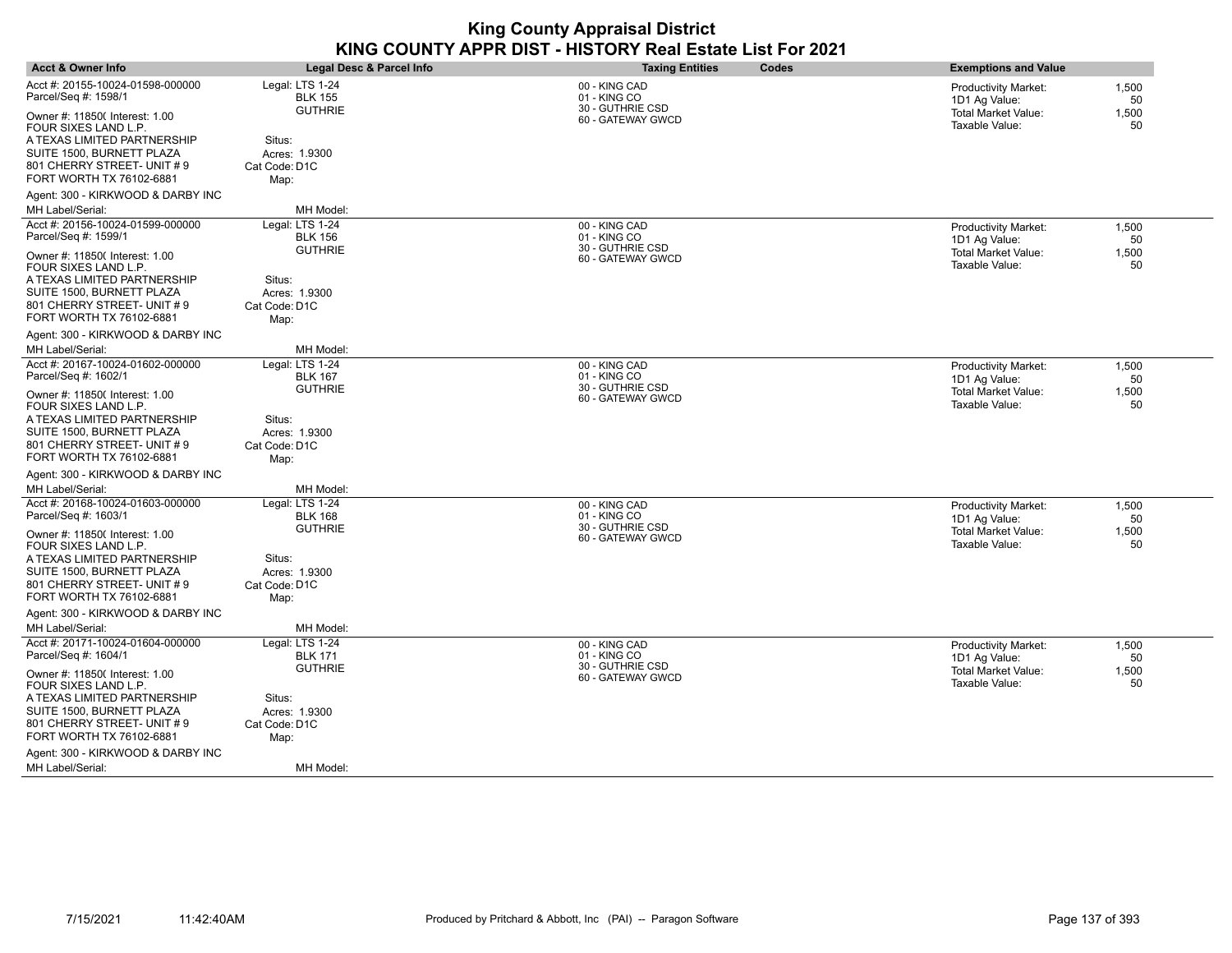| <b>Acct &amp; Owner Info</b>                                                                                       | Legal Desc & Parcel Info                             | <b>Taxing Entities</b>                            | <b>Codes</b> | <b>Exemptions and Value</b>                                                |                      |
|--------------------------------------------------------------------------------------------------------------------|------------------------------------------------------|---------------------------------------------------|--------------|----------------------------------------------------------------------------|----------------------|
| Acct #: 20173-00000-01605-000000<br>Parcel/Seq #: 1605/1                                                           | Legal: LTS 1-24<br><b>BLK 173</b><br><b>GUTHRIE</b>  | 00 - KING CAD<br>01 - KING CO<br>30 - GUTHRIE CSD |              | <b>Productivity Market:</b><br>1D1 Ag Value:<br><b>Total Market Value:</b> | 1,500<br>50<br>1,500 |
| Owner #: 11850( Interest: 1.00<br>FOUR SIXES LAND L.P.<br>A TEXAS LIMITED PARTNERSHIP<br>SUITE 1500, BURNETT PLAZA | Situs:<br>Acres: 1.9300                              | 60 - GATEWAY GWCD                                 |              | Taxable Value:                                                             | 50                   |
| 801 CHERRY STREET- UNIT # 9<br>FORT WORTH TX 76102-6881                                                            | Cat Code: D1C<br>Map:                                |                                                   |              |                                                                            |                      |
| Agent: 300 - KIRKWOOD & DARBY INC<br>MH Label/Serial:                                                              | MH Model:                                            |                                                   |              |                                                                            |                      |
| Acct #: 20174-00000-01606-000000                                                                                   | Legal: LTS 1-4 9 21 23 24                            | 00 - KING CAD                                     |              | <b>Productivity Market:</b>                                                | 560                  |
| Parcel/Seq #: 1606/1                                                                                               | <b>BLK 174</b>                                       | 01 - KING CO                                      |              | 1D1 Ag Value:                                                              | 20                   |
| Owner #: 11850( Interest: 1.00<br>FOUR SIXES LAND L.P.                                                             | <b>GUTHRIE</b>                                       | 30 - GUTHRIE CSD<br>60 - GATEWAY GWCD             |              | <b>Total Market Value:</b><br>Taxable Value:                               | 560<br>20            |
| A TEXAS LIMITED PARTNERSHIP                                                                                        | Situs:                                               |                                                   |              |                                                                            |                      |
| SUITE 1500, BURNETT PLAZA<br>801 CHERRY STREET- UNIT # 9<br>FORT WORTH TX 76102-6881                               | Acres: 0.7200<br>Cat Code: D1C<br>Map:               |                                                   |              |                                                                            |                      |
| Agent: 300 - KIRKWOOD & DARBY INC                                                                                  |                                                      |                                                   |              |                                                                            |                      |
| <b>MH Label/Serial:</b>                                                                                            | MH Model:                                            |                                                   |              |                                                                            |                      |
| Acct #: 20175-00000-01607-000000<br>Parcel/Seq #: 1607/1                                                           | Legal: LTS 3 4 7<br><b>BLK 175</b><br><b>GUTHRIE</b> | 00 - KING CAD<br>01 - KING CO<br>30 - GUTHRIE CSD |              | <b>Productivity Market:</b><br>1D1 Ag Value:                               | 170<br>10            |
| Owner #: 11850( Interest: 1.00<br>FOUR SIXES LAND L.P.                                                             |                                                      | 60 - GATEWAY GWCD                                 |              | <b>Total Market Value:</b><br>Taxable Value:                               | 170<br>10            |
| A TEXAS LIMITED PARTNERSHIP<br>SUITE 1500, BURNETT PLAZA                                                           | Situs:<br>Acres: 0.2200                              |                                                   |              |                                                                            |                      |
| 801 CHERRY STREET- UNIT # 9                                                                                        | Cat Code: D1C                                        |                                                   |              |                                                                            |                      |
| FORT WORTH TX 76102-6881                                                                                           | Map:                                                 |                                                   |              |                                                                            |                      |
| Agent: 300 - KIRKWOOD & DARBY INC                                                                                  |                                                      |                                                   |              |                                                                            |                      |
| <b>MH Label/Serial:</b>                                                                                            | MH Model:                                            |                                                   |              |                                                                            |                      |
| Acct #: 20176-10024-01608-000000<br>Parcel/Seq #: 1608/1                                                           | Legal: LTS 1-24<br><b>BLK 176</b><br><b>GUTHRIE</b>  | 00 - KING CAD<br>01 - KING CO<br>30 - GUTHRIE CSD |              | <b>Productivity Market:</b><br>1D1 Ag Value:<br>Total Market Value:        | 1,490<br>50<br>1,490 |
| Owner #: 11850( Interest: 1.00<br>FOUR SIXES LAND L.P.                                                             |                                                      | 60 - GATEWAY GWCD                                 |              | Taxable Value:                                                             | 50                   |
| A TEXAS LIMITED PARTNERSHIP                                                                                        | Situs:                                               |                                                   |              |                                                                            |                      |
| SUITE 1500, BURNETT PLAZA<br>801 CHERRY STREET- UNIT #9                                                            | Acres: 1.9200                                        |                                                   |              |                                                                            |                      |
| FORT WORTH TX 76102-6881                                                                                           | Cat Code: D1C<br>Map:                                |                                                   |              |                                                                            |                      |
| Agent: 300 - KIRKWOOD & DARBY INC                                                                                  |                                                      |                                                   |              |                                                                            |                      |
| MH Label/Serial:                                                                                                   | MH Model:                                            |                                                   |              |                                                                            |                      |
| Acct #: 20178-10024-01609-000000                                                                                   | Legal: LTS 1-24                                      | 00 - KING CAD                                     |              | <b>Productivity Market:</b>                                                | 1,490                |
| Parcel/Seq #: 1609/1                                                                                               | <b>BLK 178</b><br><b>GUTHRIE</b>                     | 01 - KING CO<br>30 - GUTHRIE CSD                  |              | 1D1 Ag Value:<br><b>Total Market Value:</b>                                | 50<br>1,490          |
| Owner #: 11850( Interest: 1.00<br>FOUR SIXES LAND L.P.                                                             |                                                      | 60 - GATEWAY GWCD                                 |              | Taxable Value:                                                             | 50                   |
| A TEXAS LIMITED PARTNERSHIP                                                                                        | Situs:                                               |                                                   |              |                                                                            |                      |
| SUITE 1500, BURNETT PLAZA<br>801 CHERRY STREET- UNIT # 9                                                           | Acres: 1.9200<br>Cat Code: D1C                       |                                                   |              |                                                                            |                      |
| FORT WORTH TX 76102-6881                                                                                           | Map:                                                 |                                                   |              |                                                                            |                      |
| Agent: 300 - KIRKWOOD & DARBY INC                                                                                  |                                                      |                                                   |              |                                                                            |                      |
| <b>MH Label/Serial:</b>                                                                                            | MH Model:                                            |                                                   |              |                                                                            |                      |

 $\overline{\phantom{a}}$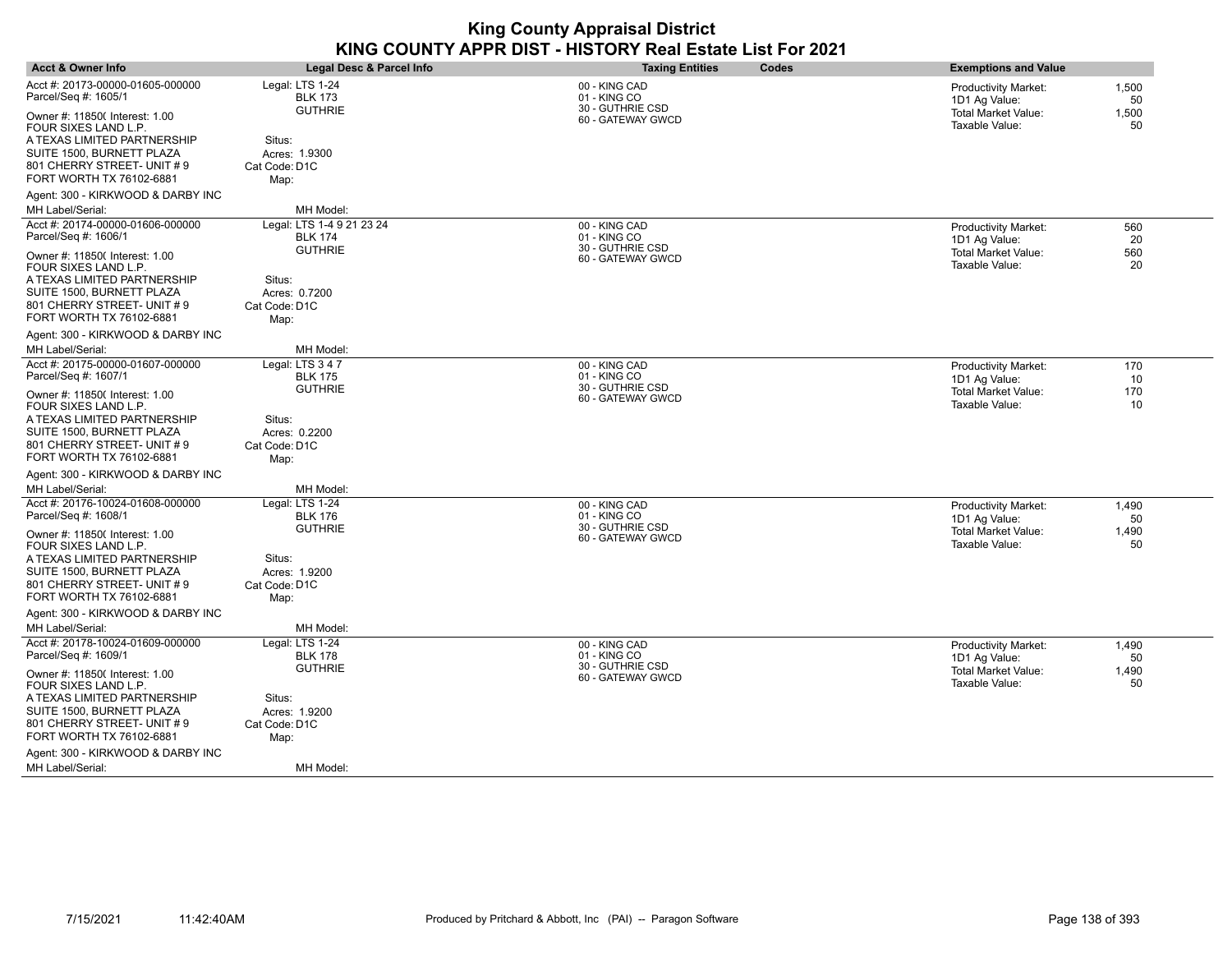| <b>Acct &amp; Owner Info</b>                                                                                                                                                  | Legal Desc & Parcel Info                                           | <b>Taxing Entities</b>                                | <b>Codes</b> | <b>Exemptions and Value</b>                                                |                      |
|-------------------------------------------------------------------------------------------------------------------------------------------------------------------------------|--------------------------------------------------------------------|-------------------------------------------------------|--------------|----------------------------------------------------------------------------|----------------------|
| Acct #: 20179-10024-01610-000000<br>Parcel/Seq #: 1610/1                                                                                                                      | Legal: LTS 1-24<br><b>BLK 179</b><br><b>GUTHRIE</b>                | 00 - KING CAD<br>01 - KING CO<br>30 - GUTHRIE CSD     |              | <b>Productivity Market:</b><br>1D1 Ag Value:                               | 1,490<br>50          |
| Owner #: 11850( Interest: 1.00<br>FOUR SIXES LAND L.P.<br>A TEXAS LIMITED PARTNERSHIP<br>SUITE 1500, BURNETT PLAZA<br>801 CHERRY STREET- UNIT # 9<br>FORT WORTH TX 76102-6881 | Situs:<br>Acres: 1.9200<br>Cat Code: D1C<br>Map:                   | 60 - GATEWAY GWCD                                     |              | <b>Total Market Value:</b><br>Taxable Value:                               | 1,490<br>50          |
| Agent: 300 - KIRKWOOD & DARBY INC<br>MH Label/Serial:                                                                                                                         | MH Model:                                                          |                                                       |              |                                                                            |                      |
| Acct #: 20180-10024-01611-000000<br>Parcel/Seq #: 1611/1                                                                                                                      | Legal: LTS 1-24<br><b>BLK 180</b>                                  | 00 - KING CAD<br>01 - KING CO                         |              | <b>Productivity Market:</b>                                                | 1,500                |
| Owner #: 11850( Interest: 1.00<br>FOUR SIXES LAND L.P.                                                                                                                        | <b>GUTHRIE</b>                                                     | 30 - GUTHRIE CSD<br>60 - GATEWAY GWCD                 |              | 1D1 Ag Value:<br><b>Total Market Value:</b><br>Taxable Value:              | 50<br>1,500<br>50    |
| A TEXAS LIMITED PARTNERSHIP<br>SUITE 1500, BURNETT PLAZA<br>801 CHERRY STREET- UNIT # 9<br>FORT WORTH TX 76102-6881                                                           | Situs:<br>Acres: 1.9300<br>Cat Code: D1C<br>Map:                   |                                                       |              |                                                                            |                      |
| Agent: 300 - KIRKWOOD & DARBY INC                                                                                                                                             |                                                                    |                                                       |              |                                                                            |                      |
| <b>MH Label/Serial:</b><br>Acct #: 20181-10024-01612-000000<br>Parcel/Seq #: 1612/1                                                                                           | MH Model:<br>Legal: LTS 1-24<br><b>BLK 181</b>                     | 00 - KING CAD<br>01 - KING CO                         |              | <b>Productivity Market:</b><br>1D1 Ag Value:                               | 1,500<br>50          |
| Owner #: 11850( Interest: 1.00<br>FOUR SIXES LAND L.P.<br>A TEXAS LIMITED PARTNERSHIP<br>SUITE 1500, BURNETT PLAZA<br>801 CHERRY STREET- UNIT # 9<br>FORT WORTH TX 76102-6881 | <b>GUTHRIE</b><br>Situs:<br>Acres: 1.9300<br>Cat Code: D1C<br>Map: | 30 - GUTHRIE CSD<br>60 - GATEWAY GWCD                 |              | <b>Total Market Value:</b><br>Taxable Value:                               | 1,500<br>50          |
| Agent: 300 - KIRKWOOD & DARBY INC<br>MH Label/Serial:                                                                                                                         | MH Model:                                                          |                                                       |              |                                                                            |                      |
| Acct #: 20184-10024-01614-000000                                                                                                                                              | Legal: LTS 1-24                                                    | 00 - KING CAD                                         |              | <b>Productivity Market:</b>                                                | 1,490                |
| Parcel/Seq #: 1614/1<br>Owner #: 11850( Interest: 1.00<br>FOUR SIXES LAND L.P.<br>A TEXAS LIMITED PARTNERSHIP<br>SUITE 1500, BURNETT PLAZA                                    | <b>BLK 184</b><br><b>GUTHRIE</b><br>Situs:<br>Acres: 1.9200        | 01 - KING CO<br>30 - GUTHRIE CSD<br>60 - GATEWAY GWCD |              | 1D1 Ag Value:<br>Total Market Value:<br>Taxable Value:                     | 50<br>1,490<br>50    |
| 801 CHERRY STREET- UNIT #9<br>FORT WORTH TX 76102-6881                                                                                                                        | Cat Code: D1C<br>Map:                                              |                                                       |              |                                                                            |                      |
| Agent: 300 - KIRKWOOD & DARBY INC                                                                                                                                             |                                                                    |                                                       |              |                                                                            |                      |
| MH Label/Serial:<br>Acct #: 20186-10024-01615-000000                                                                                                                          | MH Model:<br>Legal: LTS 1-24                                       |                                                       |              |                                                                            |                      |
| Parcel/Seq #: 1615/1<br>Owner #: 11850( Interest: 1.00                                                                                                                        | <b>BLK 186</b><br><b>GUTHRIE</b>                                   | 00 - KING CAD<br>01 - KING CO<br>30 - GUTHRIE CSD     |              | <b>Productivity Market:</b><br>1D1 Ag Value:<br><b>Total Market Value:</b> | 1,500<br>50<br>1,500 |
| FOUR SIXES LAND L.P.<br>A TEXAS LIMITED PARTNERSHIP<br>SUITE 1500, BURNETT PLAZA<br>801 CHERRY STREET- UNIT # 9<br>FORT WORTH TX 76102-6881                                   | Situs:<br>Acres: 1.9300<br>Cat Code: D1C<br>Map:                   | 60 - GATEWAY GWCD                                     |              | Taxable Value:                                                             | 50                   |
| Agent: 300 - KIRKWOOD & DARBY INC                                                                                                                                             |                                                                    |                                                       |              |                                                                            |                      |
| <b>MH Label/Serial:</b>                                                                                                                                                       | MH Model:                                                          |                                                       |              |                                                                            |                      |

 $\overline{\phantom{a}}$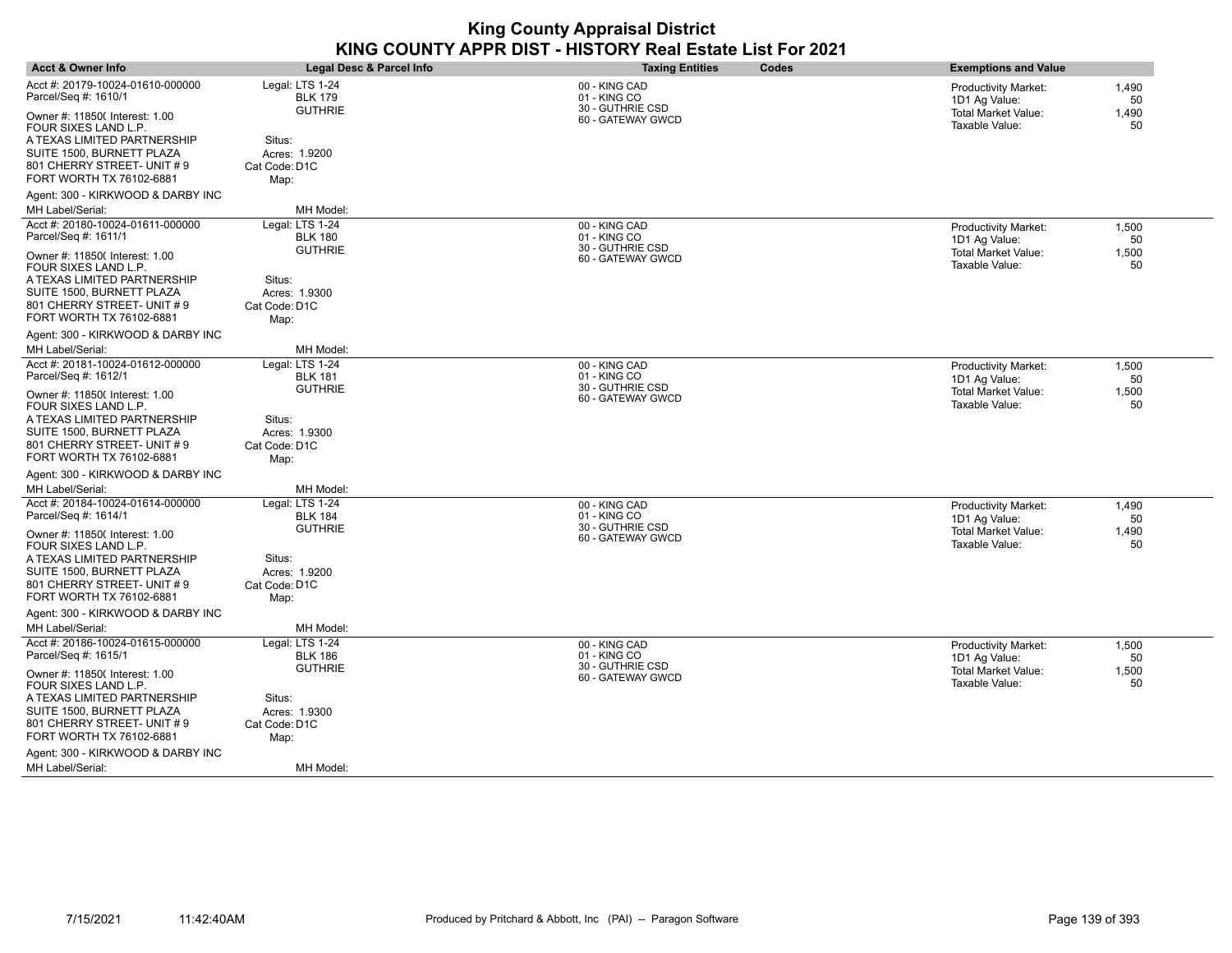| <b>Acct &amp; Owner Info</b>                                                                                        | Legal Desc & Parcel Info                            | <b>Taxing Entities</b>                            | <b>Codes</b> | <b>Exemptions and Value</b>                                         |                  |
|---------------------------------------------------------------------------------------------------------------------|-----------------------------------------------------|---------------------------------------------------|--------------|---------------------------------------------------------------------|------------------|
| Acct #: 20188-10024-01617-000000<br>Parcel/Seq #: 1617/1                                                            | Legal: LTS 1-24<br><b>BLK 188</b>                   | 00 - KING CAD<br>01 - KING CO                     |              | <b>Productivity Market:</b><br>1D1 Ag Value:                        | 1,500<br>50      |
| Owner #: 11850( Interest: 1.00<br>FOUR SIXES LAND L.P.                                                              | <b>GUTHRIE</b>                                      | 30 - GUTHRIE CSD<br>60 - GATEWAY GWCD             |              | <b>Total Market Value:</b><br>Taxable Value:                        | 1,500<br>50      |
| A TEXAS LIMITED PARTNERSHIP<br>SUITE 1500, BURNETT PLAZA<br>801 CHERRY STREET- UNIT # 9<br>FORT WORTH TX 76102-6881 | Situs:<br>Acres: 1.9300<br>Cat Code: D1C<br>Map:    |                                                   |              |                                                                     |                  |
| Agent: 300 - KIRKWOOD & DARBY INC                                                                                   |                                                     |                                                   |              |                                                                     |                  |
| MH Label/Serial:                                                                                                    | MH Model:                                           |                                                   |              |                                                                     |                  |
| Acct #: 20189-00000-01618-000000<br>Parcel/Seq #: 1618/1                                                            | Legal: LTS 1-24<br><b>BLK 189</b>                   | 00 - KING CAD<br>01 - KING CO                     |              | <b>Productivity Market:</b><br>1D1 Ag Value:                        | 1,430<br>50      |
| Owner #: 11850( Interest: 1.00<br>FOUR SIXES LAND L.P.                                                              | <b>GUTHRIE</b>                                      | 30 - GUTHRIE CSD<br>60 - GATEWAY GWCD             |              | <b>Total Market Value:</b><br>Taxable Value:                        | 1,430<br>50      |
| A TEXAS LIMITED PARTNERSHIP<br>SUITE 1500, BURNETT PLAZA                                                            | Situs:<br>Acres: 1.8500                             |                                                   |              |                                                                     |                  |
| 801 CHERRY STREET- UNIT # 9<br>FORT WORTH TX 76102-6881                                                             | Cat Code: D1C<br>Map:                               |                                                   |              |                                                                     |                  |
| Agent: 300 - KIRKWOOD & DARBY INC                                                                                   |                                                     |                                                   |              |                                                                     |                  |
| MH Label/Serial:                                                                                                    | MH Model:                                           |                                                   |              |                                                                     |                  |
| Acct #: 20190-10012-01619-000000<br>Parcel/Seq #: 1619/1                                                            | Legal: LTS 1-12<br><b>BLK 190</b>                   | 00 - KING CAD<br>01 - KING CO<br>30 - GUTHRIE CSD |              | <b>Productivity Market:</b><br>1D1 Ag Value:                        | 670<br>20        |
| Owner #: 11850( Interest: 1.00<br>FOUR SIXES LAND L.P.                                                              | <b>GUTHRIE</b>                                      | 60 - GATEWAY GWCD                                 |              | Total Market Value:<br>Taxable Value:                               | 670<br>20        |
| A TEXAS LIMITED PARTNERSHIP<br>SUITE 1500, BURNETT PLAZA                                                            | Situs:<br>Acres: 0.8600                             |                                                   |              |                                                                     |                  |
| 801 CHERRY STREET- UNIT # 9<br>FORT WORTH TX 76102-6881                                                             | Cat Code: D1C<br>Map:                               |                                                   |              |                                                                     |                  |
| Agent: 300 - KIRKWOOD & DARBY INC                                                                                   |                                                     |                                                   |              |                                                                     |                  |
| MH Label/Serial:                                                                                                    | MH Model:                                           |                                                   |              |                                                                     |                  |
| Acct #: 20191-10012-01620-000000<br>Parcel/Seq #: 1620/1<br>Owner #: 11850( Interest: 1.00                          | Legal: LTS 1-12<br><b>BLK 191</b><br><b>GUTHRIE</b> | 00 - KING CAD<br>01 - KING CO<br>30 - GUTHRIE CSD |              | <b>Productivity Market:</b><br>1D1 Ag Value:<br>Total Market Value: | 670<br>20<br>670 |
| FOUR SIXES LAND L.P.                                                                                                |                                                     | 60 - GATEWAY GWCD                                 |              | Taxable Value:                                                      | 20               |
| A TEXAS LIMITED PARTNERSHIP<br>SUITE 1500, BURNETT PLAZA                                                            | Situs:<br>Acres: 0.8600                             |                                                   |              |                                                                     |                  |
| 801 CHERRY STREET- UNIT # 9<br>FORT WORTH TX 76102-6881                                                             | Cat Code: D1C<br>Map:                               |                                                   |              |                                                                     |                  |
| Agent: 300 - KIRKWOOD & DARBY INC                                                                                   |                                                     |                                                   |              |                                                                     |                  |
| MH Label/Serial:                                                                                                    | MH Model:                                           |                                                   |              |                                                                     |                  |
| Acct #: 20192-10024-01621-000000<br>Parcel/Seq #: 1621/1                                                            | Legal: LTS 1-24<br><b>BLK 192</b>                   | 00 - KING CAD<br>01 - KING CO                     |              | <b>Productivity Market:</b><br>1D1 Ag Value:                        | 1,500<br>50      |
| Owner #: 11850( Interest: 1.00<br>FOUR SIXES LAND L.P.                                                              | <b>GUTHRIE</b>                                      | 30 - GUTHRIE CSD<br>60 - GATEWAY GWCD             |              | <b>Total Market Value:</b><br>Taxable Value:                        | 1,500<br>50      |
| A TEXAS LIMITED PARTNERSHIP                                                                                         | Situs:                                              |                                                   |              |                                                                     |                  |
| SUITE 1500, BURNETT PLAZA<br>801 CHERRY STREET- UNIT # 9                                                            | Acres: 1.9300<br>Cat Code: D1C                      |                                                   |              |                                                                     |                  |
| FORT WORTH TX 76102-6881                                                                                            | Map:                                                |                                                   |              |                                                                     |                  |
| Agent: 300 - KIRKWOOD & DARBY INC                                                                                   |                                                     |                                                   |              |                                                                     |                  |
| <b>MH Label/Serial:</b>                                                                                             | MH Model:                                           |                                                   |              |                                                                     |                  |

 $\overline{\phantom{a}}$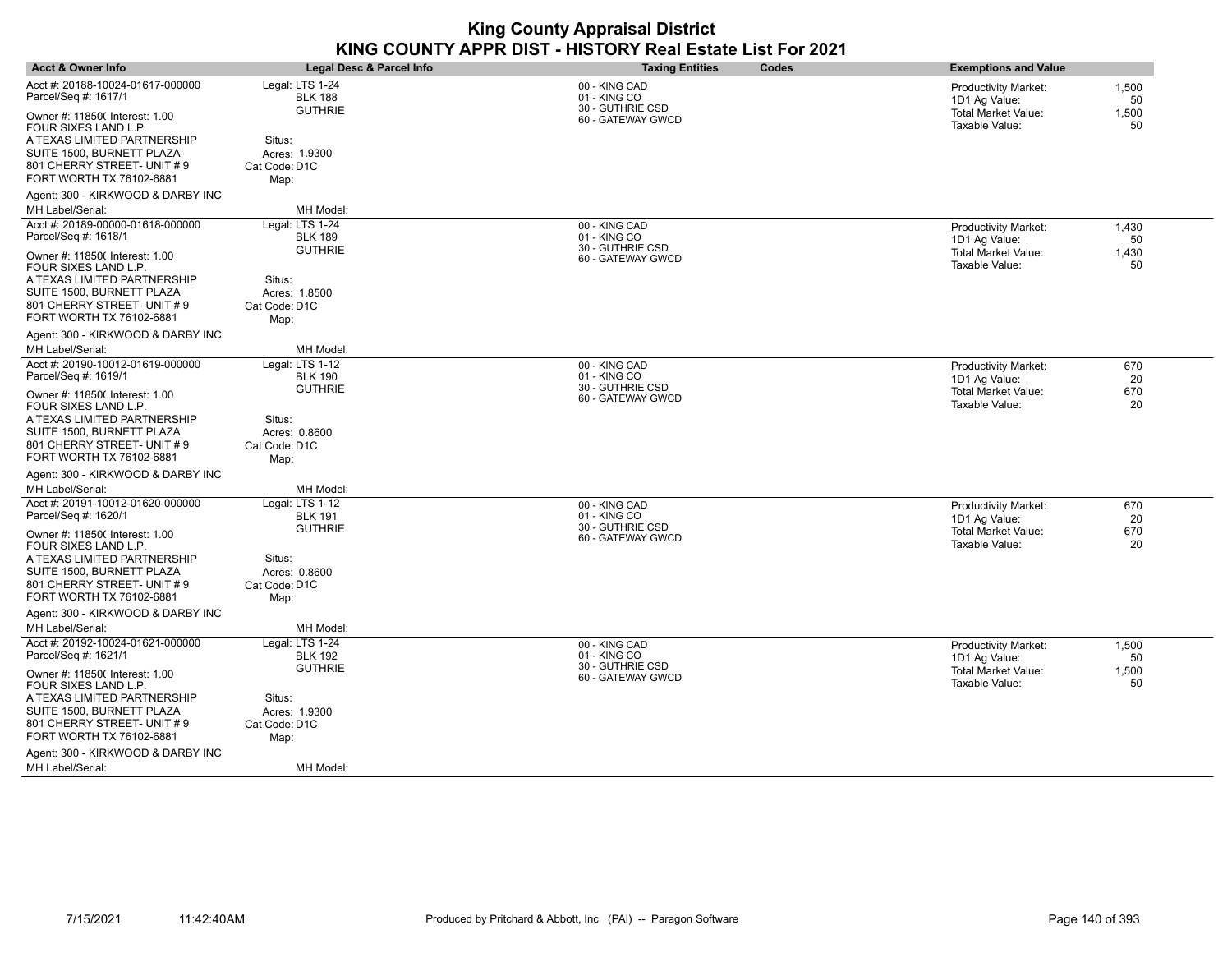| <b>Acct &amp; Owner Info</b>                                                                                                               | Legal Desc & Parcel Info                                      | <b>Taxing Entities</b>                            | Codes | <b>Exemptions and Value</b>                                         |                      |
|--------------------------------------------------------------------------------------------------------------------------------------------|---------------------------------------------------------------|---------------------------------------------------|-------|---------------------------------------------------------------------|----------------------|
| Acct #: 20194-00000-01622-000000<br>Parcel/Seq #: 1622/1<br>Owner #: 11850( Interest: 1.00                                                 | Legal: LTS 1-3 7-17 19-24<br><b>BLK 194</b><br><b>GUTHRIE</b> | 00 - KING CAD<br>01 - KING CO<br>30 - GUTHRIE CSD |       | Productivity Market:<br>1D1 Ag Value:<br><b>Total Market Value:</b> | 1,190<br>40<br>1,190 |
| FOUR SIXES LAND L.P.<br>A TEXAS LIMITED PARTNERSHIP<br>SUITE 1500, BURNETT PLAZA<br>801 CHERRY STREET- UNIT #9<br>FORT WORTH TX 76102-6881 | Situs:<br>Acres: 1.5300<br>Cat Code: D1C<br>Map:              | 60 - GATEWAY GWCD                                 |       | Taxable Value:                                                      | 40                   |
| Agent: 300 - KIRKWOOD & DARBY INC                                                                                                          |                                                               |                                                   |       |                                                                     |                      |
| MH Label/Serial:                                                                                                                           | MH Model:                                                     |                                                   |       |                                                                     |                      |
| Acct #: 20195-10024-01623-000000<br>Parcel/Seq #: 1623/1                                                                                   | Legal: LTS 1-24<br><b>BLK 195</b>                             | 00 - KING CAD<br>01 - KING CO                     |       | <b>Productivity Market:</b><br>1D1 Ag Value:                        | 1,500<br>50          |
| Owner #: 11850( Interest: 1.00<br>FOUR SIXES LAND L.P.                                                                                     | <b>GUTHRIE</b>                                                | 30 - GUTHRIE CSD<br>60 - GATEWAY GWCD             |       | <b>Total Market Value:</b><br>Taxable Value:                        | 1,500<br>50          |
| A TEXAS LIMITED PARTNERSHIP<br>SUITE 1500, BURNETT PLAZA<br>801 CHERRY STREET- UNIT # 9<br>FORT WORTH TX 76102-6881                        | Situs:<br>Acres: 1.9300<br>Cat Code: D1C<br>Map:              |                                                   |       |                                                                     |                      |
| Agent: 300 - KIRKWOOD & DARBY INC                                                                                                          |                                                               |                                                   |       |                                                                     |                      |
| MH Label/Serial:                                                                                                                           | MH Model:                                                     |                                                   |       |                                                                     |                      |
| Acct #: 20196-10024-01624-000000<br>Parcel/Seq #: 1624/1                                                                                   | Legal: LTS 1-24<br><b>BLK 196</b>                             | 00 - KING CAD<br>01 - KING CO<br>30 - GUTHRIE CSD |       | <b>Productivity Market:</b><br>1D1 Ag Value:                        | 1,500<br>50          |
| Owner #: 11850( Interest: 1.00<br>FOUR SIXES LAND L.P.                                                                                     | <b>GUTHRIE</b>                                                | 60 - GATEWAY GWCD                                 |       | Total Market Value:<br>Taxable Value:                               | 1,500<br>50          |
| A TEXAS LIMITED PARTNERSHIP<br>SUITE 1500, BURNETT PLAZA<br>801 CHERRY STREET- UNIT # 9<br>FORT WORTH TX 76102-6881                        | Situs:<br>Acres: 1.9300<br>Cat Code: D1C<br>Map:              |                                                   |       |                                                                     |                      |
| Agent: 300 - KIRKWOOD & DARBY INC                                                                                                          |                                                               |                                                   |       |                                                                     |                      |
| MH Label/Serial:                                                                                                                           | MH Model:                                                     |                                                   |       |                                                                     |                      |
| Acct #: 20197-10024-01625-000000<br>Parcel/Seq #: 1625/1                                                                                   | Legal: LTS 1-24<br><b>BLK 197</b>                             | 00 - KING CAD<br>01 - KING CO<br>30 - GUTHRIE CSD |       | <b>Productivity Market:</b><br>1D1 Ag Value:                        | 1,500<br>50          |
| Owner #: 11850( Interest: 1.00<br>FOUR SIXES LAND L.P.                                                                                     | <b>GUTHRIE</b>                                                | 60 - GATEWAY GWCD                                 |       | <b>Total Market Value:</b><br>Taxable Value:                        | 1,500<br>50          |
| A TEXAS LIMITED PARTNERSHIP<br>SUITE 1500, BURNETT PLAZA<br>801 CHERRY STREET- UNIT # 9<br>FORT WORTH TX 76102-6881                        | Situs:<br>Acres: 1.9300<br>Cat Code: D1C<br>Map:              |                                                   |       |                                                                     |                      |
| Agent: 300 - KIRKWOOD & DARBY INC<br>MH Label/Serial:                                                                                      | MH Model:                                                     |                                                   |       |                                                                     |                      |
| Acct #: 20010-70015-01626-000000<br>Parcel/Seq #: 1626/1                                                                                   | Legal: LTS 7-15<br><b>BLK 10</b>                              | 00 - KING CAD<br>01 - KING CO                     |       | Land NonHomesite:<br><b>Total Market Value:</b>                     | 1,130<br>1,130       |
| Owner #: 11850( Interest: 1.00<br>FOUR SIXES LAND L.P.                                                                                     | <b>GUTHRIE</b>                                                | 30 - GUTHRIE CSD<br>60 - GATEWAY GWCD             |       | Taxable Value:                                                      | 1,130                |
| A TEXAS LIMITED PARTNERSHIP                                                                                                                | Situs:                                                        |                                                   |       |                                                                     |                      |
| SUITE 1500, BURNETT PLAZA<br>801 CHERRY STREET- UNIT #9<br>FORT WORTH TX 76102-6881                                                        | Acres: 0.7633<br>Cat Code: C1<br>Map:                         |                                                   |       |                                                                     |                      |
| Agent: 300 - KIRKWOOD & DARBY INC                                                                                                          |                                                               |                                                   |       |                                                                     |                      |
| MH Label/Serial:                                                                                                                           | MH Model:                                                     |                                                   |       |                                                                     |                      |

 $\overline{\phantom{a}}$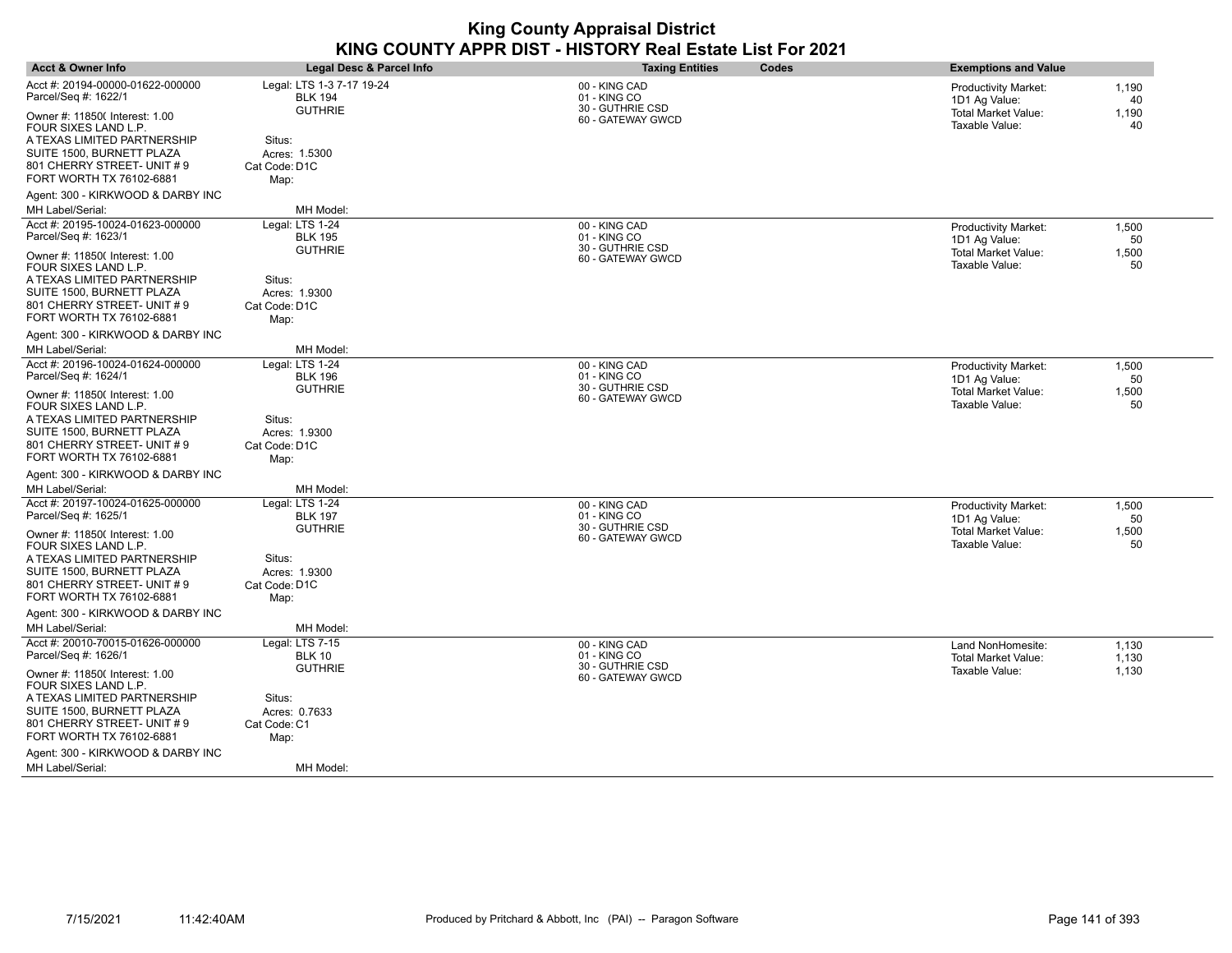| <b>Acct &amp; Owner Info</b>                                                                                                                                                 | Legal Desc & Parcel Info                                           | <b>Taxing Entities</b>                            | Codes | <b>Exemptions and Value</b>                                         |                      |
|------------------------------------------------------------------------------------------------------------------------------------------------------------------------------|--------------------------------------------------------------------|---------------------------------------------------|-------|---------------------------------------------------------------------|----------------------|
| Acct #: 20061-10024-01627-000000<br>Parcel/Seq #: 1627/1                                                                                                                     | Legal: LTS 1-24<br><b>BLK 61</b>                                   | 00 - KING CAD<br>01 - KING CO                     |       | <b>Productivity Market:</b><br>1D1 Ag Value:                        | 920<br>30            |
| Owner #: 11850( Interest: 1.00<br>FOUR SIXES LAND L.P.<br>A TEXAS LIMITED PARTNERSHIP<br>SUITE 1500, BURNETT PLAZA<br>801 CHERRY STREET- UNIT #9<br>FORT WORTH TX 76102-6881 | <b>GUTHRIE</b><br>Situs:<br>Acres: 1.1890<br>Cat Code: D1C<br>Map: | 30 - GUTHRIE CSD<br>60 - GATEWAY GWCD             |       | <b>Total Market Value:</b><br>Taxable Value:                        | 920<br>30            |
| Agent: 300 - KIRKWOOD & DARBY INC<br>MH Label/Serial:                                                                                                                        | MH Model:                                                          |                                                   |       |                                                                     |                      |
| Acct #: 20200-10024-01628-000000<br>Parcel/Seq #: 1628/1                                                                                                                     | Legal: LTS 1-24<br><b>BLK 200</b>                                  | 00 - KING CAD<br>01 - KING CO                     |       | Productivity Market:<br>1D1 Ag Value:                               | 1,500<br>50          |
| Owner #: 11850( Interest: 1.00<br>FOUR SIXES LAND L.P.                                                                                                                       | <b>GUTHRIE</b>                                                     | 30 - GUTHRIE CSD<br>60 - GATEWAY GWCD             |       | <b>Total Market Value:</b><br>Taxable Value:                        | 1,500<br>50          |
| A TEXAS LIMITED PARTNERSHIP<br>SUITE 1500, BURNETT PLAZA<br>801 CHERRY STREET- UNIT #9<br>FORT WORTH TX 76102-6881                                                           | Situs:<br>Acres: 1.9300<br>Cat Code: D1C<br>Map:                   |                                                   |       |                                                                     |                      |
| Agent: 300 - KIRKWOOD & DARBY INC                                                                                                                                            |                                                                    |                                                   |       |                                                                     |                      |
| MH Label/Serial:                                                                                                                                                             | MH Model:                                                          |                                                   |       |                                                                     |                      |
| Acct #: 20201-10024-01629-000000<br>Parcel/Seq #: 1629/1                                                                                                                     | Legal: LTS 1-24<br><b>BLK 201</b><br><b>GUTHRIE</b>                | 00 - KING CAD<br>01 - KING CO<br>30 - GUTHRIE CSD |       | <b>Productivity Market:</b><br>1D1 Ag Value:                        | 1,500<br>50          |
| Owner #: 11850( Interest: 1.00<br>FOUR SIXES LAND L.P.<br>A TEXAS LIMITED PARTNERSHIP                                                                                        | Situs:                                                             | 60 - GATEWAY GWCD                                 |       | Total Market Value:<br>Taxable Value:                               | 1,500<br>50          |
| SUITE 1500, BURNETT PLAZA<br>801 CHERRY STREET- UNIT #9<br>FORT WORTH TX 76102-6881                                                                                          | Acres: 1.9300<br>Cat Code: D1C<br>Map:                             |                                                   |       |                                                                     |                      |
| Agent: 300 - KIRKWOOD & DARBY INC                                                                                                                                            |                                                                    |                                                   |       |                                                                     |                      |
| MH Label/Serial:                                                                                                                                                             | MH Model:                                                          |                                                   |       |                                                                     |                      |
| Acct #: 20202-10024-01630-000000<br>Parcel/Seq #: 1630/1<br>Owner #: 11850( Interest: 1.00                                                                                   | Legal: LTS 1-24<br><b>BLK 202</b><br><b>GUTHRIE</b>                | 00 - KING CAD<br>01 - KING CO<br>30 - GUTHRIE CSD |       | <b>Productivity Market:</b><br>1D1 Ag Value:<br>Total Market Value: | 1,490<br>50<br>1,490 |
| FOUR SIXES LAND L.P.<br>A TEXAS LIMITED PARTNERSHIP                                                                                                                          | Situs:                                                             | 60 - GATEWAY GWCD                                 |       | Taxable Value:                                                      | 50                   |
| SUITE 1500, BURNETT PLAZA<br>801 CHERRY STREET- UNIT #9<br>FORT WORTH TX 76102-6881                                                                                          | Acres: 1.9200<br>Cat Code: D1C<br>Map:                             |                                                   |       |                                                                     |                      |
| Agent: 300 - KIRKWOOD & DARBY INC                                                                                                                                            |                                                                    |                                                   |       |                                                                     |                      |
| MH Label/Serial:                                                                                                                                                             | MH Model:                                                          |                                                   |       |                                                                     |                      |
| Acct #: 20203-00000-01631-000000<br>Parcel/Seq #: 1631/1                                                                                                                     | Legal: LTS 1-6 8-14 16-24<br><b>BLK 203</b>                        | 00 - KING CAD<br>01 - KING CO                     |       | <b>Productivity Market:</b><br>1D1 Ag Value:                        | 1,310<br>50          |
| Owner #: 11850( Interest: 1.00<br>FOUR SIXES LAND L.P.                                                                                                                       | <b>GUTHRIE</b>                                                     | 30 - GUTHRIE CSD<br>60 - GATEWAY GWCD             |       | <b>Total Market Value:</b><br>Taxable Value:                        | 1,310<br>50          |
| A TEXAS LIMITED PARTNERSHIP<br>SUITE 1500, BURNETT PLAZA<br>801 CHERRY STREET- UNIT #9<br>FORT WORTH TX 76102-6881                                                           | Situs:<br>Acres: 1.6900<br>Cat Code: D1C<br>Map:                   |                                                   |       |                                                                     |                      |
| Agent: 300 - KIRKWOOD & DARBY INC                                                                                                                                            |                                                                    |                                                   |       |                                                                     |                      |
| MH Label/Serial:                                                                                                                                                             | MH Model:                                                          |                                                   |       |                                                                     |                      |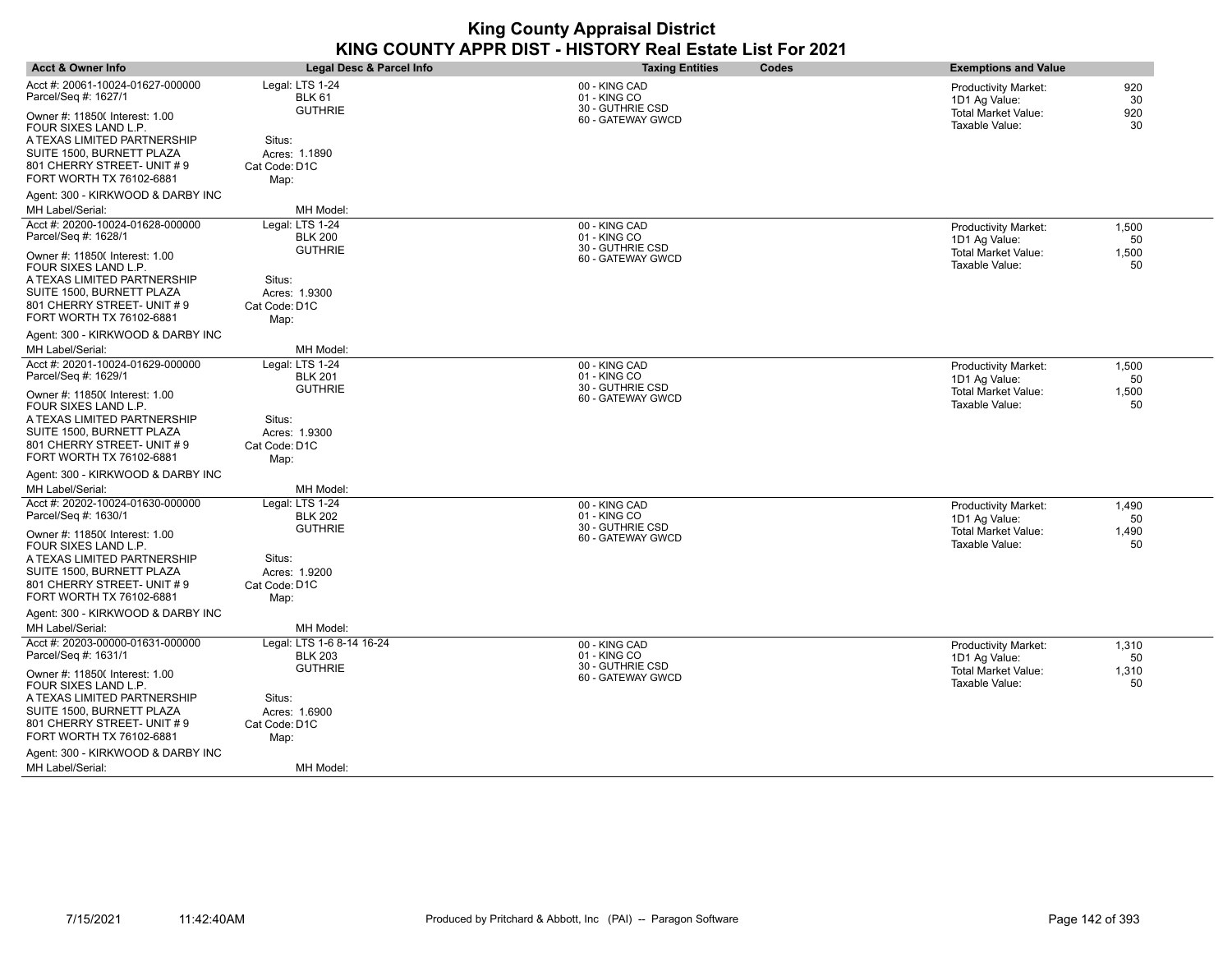| <b>Acct &amp; Owner Info</b>                                                                                                                                                  | Legal Desc & Parcel Info                            | <b>Taxing Entities</b>                                | <b>Codes</b> | <b>Exemptions and Value</b>                                                |                      |
|-------------------------------------------------------------------------------------------------------------------------------------------------------------------------------|-----------------------------------------------------|-------------------------------------------------------|--------------|----------------------------------------------------------------------------|----------------------|
| Acct #: 20204-10024-01632-000000<br>Parcel/Seq #: 1632/1                                                                                                                      | Legal: LTS 1-24<br><b>BLK 204</b><br><b>GUTHRIE</b> | 00 - KING CAD<br>01 - KING CO<br>30 - GUTHRIE CSD     |              | <b>Productivity Market:</b><br>1D1 Ag Value:<br><b>Total Market Value:</b> | 1,370<br>50<br>1,370 |
| Owner #: 11850( Interest: 1.00<br>FOUR SIXES LAND L.P.<br>A TEXAS LIMITED PARTNERSHIP<br>SUITE 1500, BURNETT PLAZA<br>801 CHERRY STREET- UNIT # 9<br>FORT WORTH TX 76102-6881 | Situs:<br>Acres: 1.7700<br>Cat Code: D1C<br>Map:    | 60 - GATEWAY GWCD                                     |              | Taxable Value:                                                             | 50                   |
| Agent: 300 - KIRKWOOD & DARBY INC<br>MH Label/Serial:                                                                                                                         | MH Model:                                           |                                                       |              |                                                                            |                      |
| Acct #: 20205-10012-01633-000000                                                                                                                                              | Legal: LTS 1-12                                     | 00 - KING CAD                                         |              | <b>Productivity Market:</b>                                                | 670                  |
| Parcel/Seq #: 1633/1<br>Owner #: 11850( Interest: 1.00<br>FOUR SIXES LAND L.P.                                                                                                | <b>BLK 205</b><br><b>GUTHRIE</b>                    | 01 - KING CO<br>30 - GUTHRIE CSD<br>60 - GATEWAY GWCD |              | 1D1 Ag Value:<br><b>Total Market Value:</b><br>Taxable Value:              | 20<br>670<br>20      |
| A TEXAS LIMITED PARTNERSHIP<br>SUITE 1500, BURNETT PLAZA<br>801 CHERRY STREET- UNIT # 9<br>FORT WORTH TX 76102-6881                                                           | Situs:<br>Acres: 0.8600<br>Cat Code: D1C<br>Map:    |                                                       |              |                                                                            |                      |
| Agent: 300 - KIRKWOOD & DARBY INC                                                                                                                                             |                                                     |                                                       |              |                                                                            |                      |
| MH Label/Serial:<br>Acct #: 20206-10012-01634-000000<br>Parcel/Seq #: 1634/1                                                                                                  | MH Model:<br>Legal: LTS 1-12<br><b>BLK 206</b>      | 00 - KING CAD<br>01 - KING CO                         |              | <b>Productivity Market:</b>                                                | 560<br>20            |
| Owner #: 11850( Interest: 1.00<br>FOUR SIXES LAND L.P.<br>A TEXAS LIMITED PARTNERSHIP                                                                                         | <b>GUTHRIE</b><br>Situs:                            | 30 - GUTHRIE CSD<br>60 - GATEWAY GWCD                 |              | 1D1 Ag Value:<br><b>Total Market Value:</b><br>Taxable Value:              | 560<br>20            |
| SUITE 1500, BURNETT PLAZA<br>801 CHERRY STREET- UNIT # 9<br>FORT WORTH TX 76102-6881                                                                                          | Acres: 0.7200<br>Cat Code: D1C<br>Map:              |                                                       |              |                                                                            |                      |
| Agent: 300 - KIRKWOOD & DARBY INC<br>MH Label/Serial:                                                                                                                         | MH Model:                                           |                                                       |              |                                                                            |                      |
| Acct #: 20207-00000-01635-000000                                                                                                                                              | Legal: LTS 1-24                                     | 00 - KING CAD                                         |              | <b>Productivity Market:</b>                                                | 2,250                |
| Parcel/Seq #: 1635/1<br>Owner #: 11850( Interest: 1.00<br>FOUR SIXES LAND L.P.                                                                                                | <b>BLK 207</b><br><b>GUTHRIE</b>                    | 01 - KING CO<br>30 - GUTHRIE CSD<br>60 - GATEWAY GWCD |              | 1D1 Ag Value:<br>Total Market Value:<br>Taxable Value:                     | 80<br>2,250<br>80    |
| A TEXAS LIMITED PARTNERSHIP<br>SUITE 1500, BURNETT PLAZA<br>801 CHERRY STREET- UNIT #9<br>FORT WORTH TX 76102-6881                                                            | Situs:<br>Acres: 2.9000<br>Cat Code: D1C<br>Map:    |                                                       |              |                                                                            |                      |
| Agent: 300 - KIRKWOOD & DARBY INC                                                                                                                                             |                                                     |                                                       |              |                                                                            |                      |
| MH Label/Serial:                                                                                                                                                              | MH Model:                                           |                                                       |              |                                                                            |                      |
| Acct #: 20208-00000-01636-000000<br>Parcel/Seq #: 1636/1                                                                                                                      | Legal: LTS 1-8 10-23<br><b>BLK 208</b>              | 00 - KING CAD<br>01 - KING CO                         |              | <b>Productivity Market:</b><br>1D1 Ag Value:                               | 1,370<br>50          |
| Owner #: 11850( Interest: 1.00<br>FOUR SIXES LAND L.P.                                                                                                                        | <b>GUTHRIE</b>                                      | 30 - GUTHRIE CSD<br>60 - GATEWAY GWCD                 |              | <b>Total Market Value:</b><br>Taxable Value:                               | 1,370<br>50          |
| A TEXAS LIMITED PARTNERSHIP<br>SUITE 1500, BURNETT PLAZA<br>801 CHERRY STREET- UNIT # 9                                                                                       | Situs:<br>Acres: 1.7700<br>Cat Code: D1C            |                                                       |              |                                                                            |                      |
| FORT WORTH TX 76102-6881<br>Agent: 300 - KIRKWOOD & DARBY INC                                                                                                                 | Map:                                                |                                                       |              |                                                                            |                      |
| <b>MH Label/Serial:</b>                                                                                                                                                       | MH Model:                                           |                                                       |              |                                                                            |                      |

 $\overline{\phantom{a}}$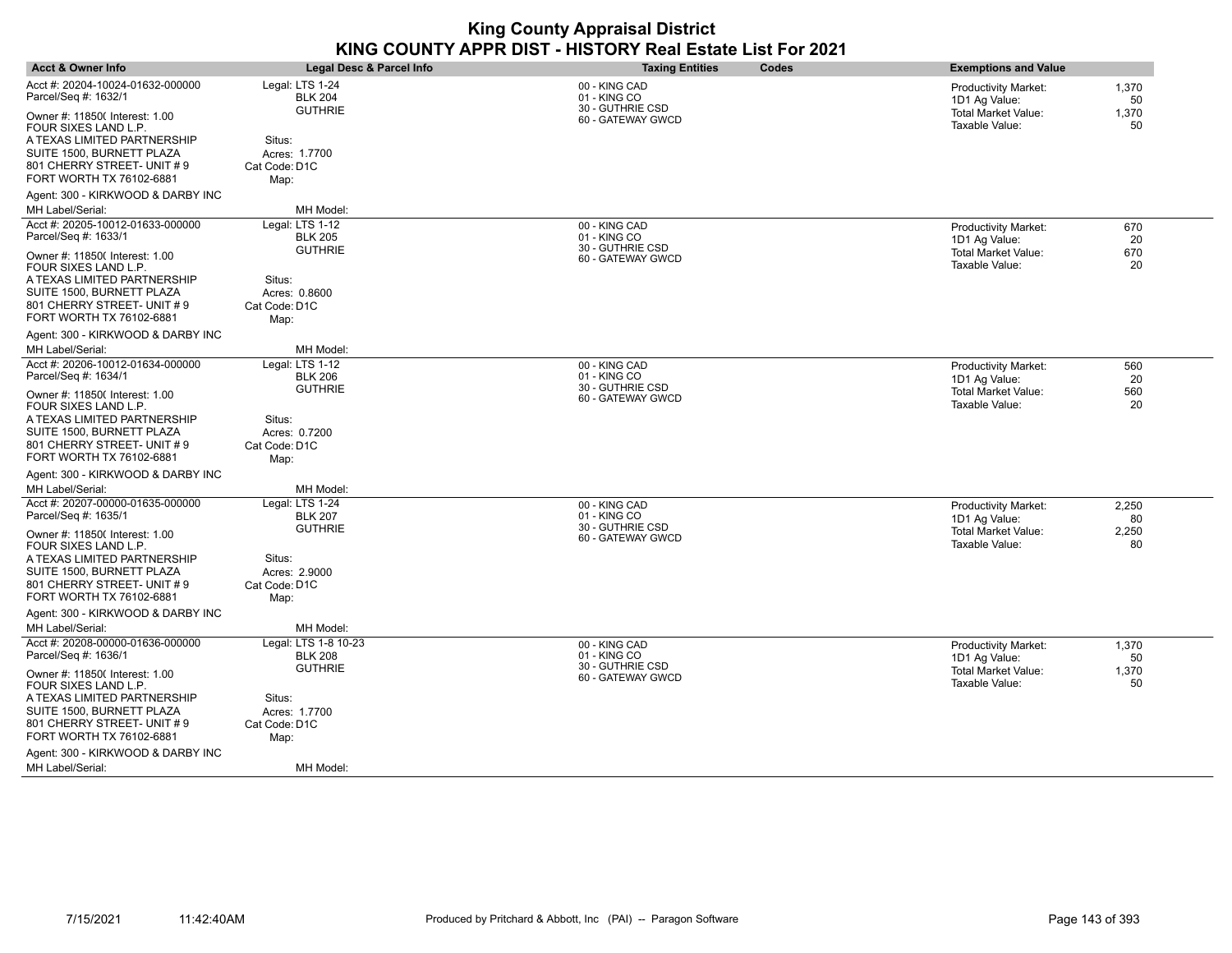| <b>Acct &amp; Owner Info</b>                                                                                                               | Legal Desc & Parcel Info                                     | <b>Taxing Entities</b>                                | Codes | <b>Exemptions and Value</b>                                         |                      |
|--------------------------------------------------------------------------------------------------------------------------------------------|--------------------------------------------------------------|-------------------------------------------------------|-------|---------------------------------------------------------------------|----------------------|
| Acct #: 20209-00000-01637-000000<br>Parcel/Seq #: 1637/1<br>Owner #: 11850( Interest: 1.00                                                 | Legal: LTS 1-12 14-22 24<br><b>BLK 209</b><br><b>GUTHRIE</b> | 00 - KING CAD<br>01 - KING CO<br>30 - GUTHRIE CSD     |       | Productivity Market:<br>1D1 Ag Value:<br><b>Total Market Value:</b> | 1,310<br>50<br>1,310 |
| FOUR SIXES LAND L.P.<br>A TEXAS LIMITED PARTNERSHIP<br>SUITE 1500, BURNETT PLAZA<br>801 CHERRY STREET- UNIT #9<br>FORT WORTH TX 76102-6881 | Situs:<br>Acres: 1.6900<br>Cat Code: D1C<br>Map:             | 60 - GATEWAY GWCD                                     |       | Taxable Value:                                                      | 50                   |
| Agent: 300 - KIRKWOOD & DARBY INC                                                                                                          |                                                              |                                                       |       |                                                                     |                      |
| MH Label/Serial:                                                                                                                           | MH Model:                                                    |                                                       |       |                                                                     |                      |
| Acct #: 20211-10024-01638-000000<br>Parcel/Seq #: 1638/1                                                                                   | Legal: LTS 1-24<br><b>BLK 211</b>                            | 00 - KING CAD<br>01 - KING CO<br>30 - GUTHRIE CSD     |       | <b>Productivity Market:</b><br>1D1 Ag Value:                        | 1,500<br>50          |
| Owner #: 11850( Interest: 1.00<br>FOUR SIXES LAND L.P.                                                                                     | <b>GUTHRIE</b>                                               | 60 - GATEWAY GWCD                                     |       | <b>Total Market Value:</b><br>Taxable Value:                        | 1,500<br>50          |
| A TEXAS LIMITED PARTNERSHIP                                                                                                                | Situs:                                                       |                                                       |       |                                                                     |                      |
| SUITE 1500, BURNETT PLAZA<br>801 CHERRY STREET- UNIT # 9<br>FORT WORTH TX 76102-6881                                                       | Acres: 1.9300<br>Cat Code: D1C<br>Map:                       |                                                       |       |                                                                     |                      |
| Agent: 300 - KIRKWOOD & DARBY INC                                                                                                          |                                                              |                                                       |       |                                                                     |                      |
| MH Label/Serial:                                                                                                                           | MH Model:                                                    |                                                       |       |                                                                     |                      |
| Acct #: 20212-10024-01639-000000<br>Parcel/Seq #: 1639/1                                                                                   | Legal: LTS 1-24<br><b>BLK 212</b>                            | 00 - KING CAD<br>01 - KING CO                         |       | <b>Productivity Market:</b><br>1D1 Ag Value:                        | 1,500<br>50          |
| Owner #: 11850( Interest: 1.00<br>FOUR SIXES LAND L.P.                                                                                     | <b>GUTHRIE</b>                                               | 30 - GUTHRIE CSD<br>60 - GATEWAY GWCD                 |       | Total Market Value:<br>Taxable Value:                               | 1,500<br>50          |
| A TEXAS LIMITED PARTNERSHIP<br>SUITE 1500, BURNETT PLAZA<br>801 CHERRY STREET- UNIT # 9                                                    | Situs:<br>Acres: 1.9300<br>Cat Code: D1C                     |                                                       |       |                                                                     |                      |
| FORT WORTH TX 76102-6881<br>Agent: 300 - KIRKWOOD & DARBY INC                                                                              | Map:                                                         |                                                       |       |                                                                     |                      |
| MH Label/Serial:                                                                                                                           | MH Model:                                                    |                                                       |       |                                                                     |                      |
| Acct #: 20213-10024-01640-000000                                                                                                           | Legal: LTS 1-24                                              | 00 - KING CAD                                         |       | <b>Productivity Market:</b>                                         | 1,500                |
| Parcel/Seq #: 1640/1<br>Owner #: 11850( Interest: 1.00<br>FOUR SIXES LAND L.P.                                                             | <b>BLK 213</b><br><b>GUTHRIE</b>                             | 01 - KING CO<br>30 - GUTHRIE CSD<br>60 - GATEWAY GWCD |       | 1D1 Ag Value:<br><b>Total Market Value:</b><br>Taxable Value:       | 50<br>1,500<br>50    |
| A TEXAS LIMITED PARTNERSHIP<br>SUITE 1500, BURNETT PLAZA<br>801 CHERRY STREET- UNIT # 9<br>FORT WORTH TX 76102-6881                        | Situs:<br>Acres: 1.9300<br>Cat Code: D1C<br>Map:             |                                                       |       |                                                                     |                      |
| Agent: 300 - KIRKWOOD & DARBY INC<br>MH Label/Serial:                                                                                      | MH Model:                                                    |                                                       |       |                                                                     |                      |
| Acct #: 20215-10024-01642-000000<br>Parcel/Seq #: 1642/1                                                                                   | Legal: LTS 1-24<br><b>BLK 215</b>                            | 00 - KING CAD<br>01 - KING CO                         |       | <b>Productivity Market:</b><br>1D1 Ag Value:                        | 1,490<br>50          |
| Owner #: 11850( Interest: 1.00<br>FOUR SIXES LAND L.P.                                                                                     | <b>GUTHRIE</b>                                               | 30 - GUTHRIE CSD<br>60 - GATEWAY GWCD                 |       | <b>Total Market Value:</b><br>Taxable Value:                        | 1,490<br>50          |
| A TEXAS LIMITED PARTNERSHIP                                                                                                                | Situs:                                                       |                                                       |       |                                                                     |                      |
| SUITE 1500, BURNETT PLAZA<br>801 CHERRY STREET- UNIT #9<br>FORT WORTH TX 76102-6881                                                        | Acres: 1.9200<br>Cat Code: D1C<br>Map:                       |                                                       |       |                                                                     |                      |
| Agent: 300 - KIRKWOOD & DARBY INC                                                                                                          |                                                              |                                                       |       |                                                                     |                      |
| MH Label/Serial:                                                                                                                           | MH Model:                                                    |                                                       |       |                                                                     |                      |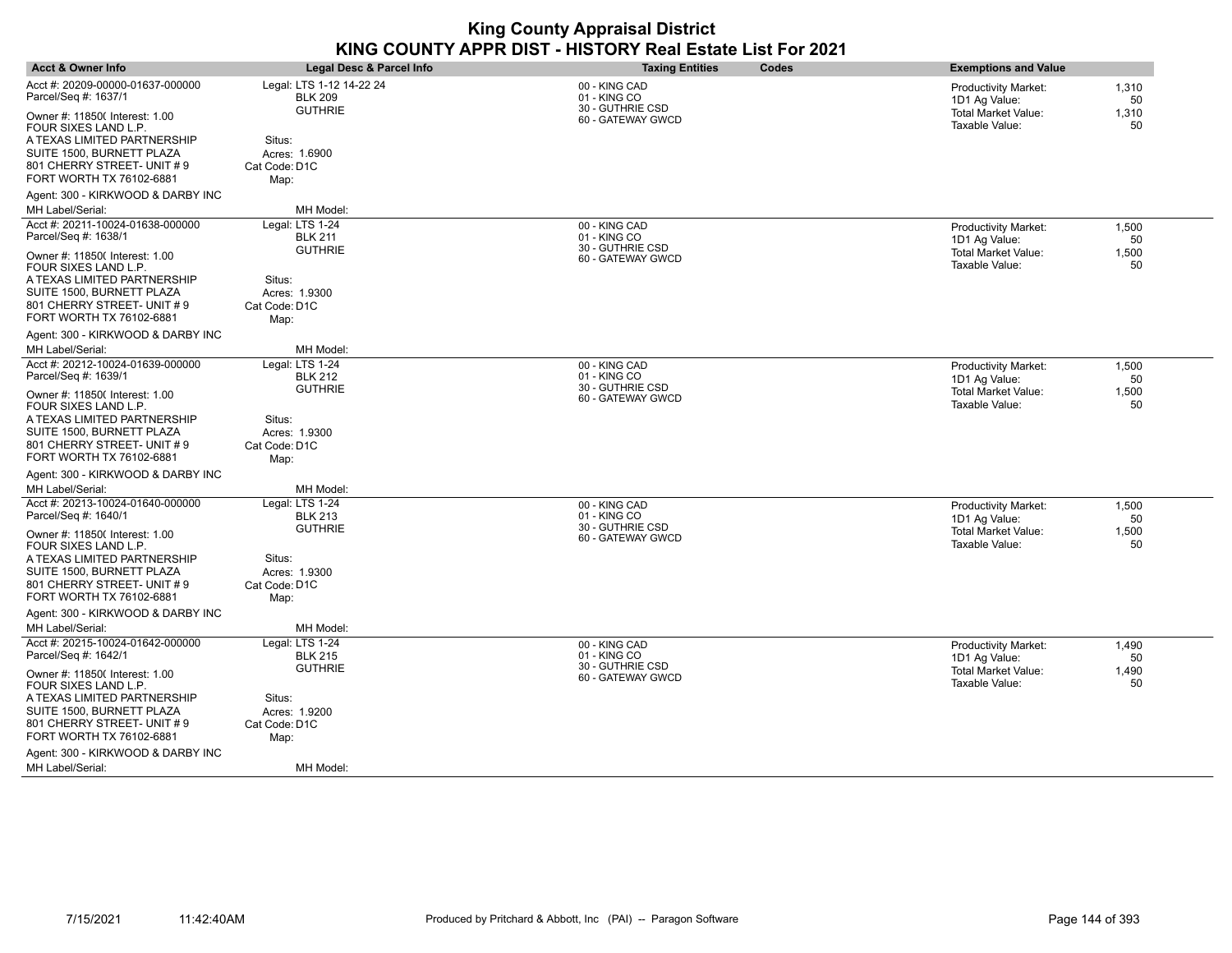| <b>Acct &amp; Owner Info</b>                                                                                                                      | Legal Desc & Parcel Info                                   | <b>Taxing Entities</b>                            | <b>Codes</b> | <b>Exemptions and Value</b>                                                |                      |
|---------------------------------------------------------------------------------------------------------------------------------------------------|------------------------------------------------------------|---------------------------------------------------|--------------|----------------------------------------------------------------------------|----------------------|
| Acct #: 20218-00000-01644-000000<br>Parcel/Seq #: 1644/1<br>Owner #: 11850( Interest: 1.00                                                        | Legal: LTS 1 3-24<br><b>BLK 218</b><br><b>GUTHRIE</b>      | 00 - KING CAD<br>01 - KING CO<br>30 - GUTHRIE CSD |              | <b>Productivity Market:</b><br>1D1 Ag Value:<br><b>Total Market Value:</b> | 1,500<br>50<br>1,500 |
| FOUR SIXES LAND L.P.<br>A TEXAS LIMITED PARTNERSHIP<br>SUITE 1500, BURNETT PLAZA<br>801 CHERRY STREET- UNIT # 9<br>FORT WORTH TX 76102-6881       | Situs:<br>Acres: 1.9300<br>Cat Code: D1C<br>Map:           | 60 - GATEWAY GWCD                                 |              | Taxable Value:                                                             | 50                   |
| Agent: 300 - KIRKWOOD & DARBY INC<br>MH Label/Serial:                                                                                             | MH Model:                                                  |                                                   |              |                                                                            |                      |
| Acct #: 20220-10012-01646-000000<br>Parcel/Seq #: 1646/1                                                                                          | Legal: LTS 1-12<br><b>BLK 220</b>                          | 00 - KING CAD<br>01 - KING CO                     |              | <b>Productivity Market:</b><br>1D1 Ag Value:                               | 670<br>20            |
| Owner #: 11850( Interest: 1.00<br>FOUR SIXES LAND L.P.                                                                                            | <b>GUTHRIE</b>                                             | 30 - GUTHRIE CSD<br>60 - GATEWAY GWCD             |              | <b>Total Market Value:</b><br>Taxable Value:                               | 670<br>20            |
| A TEXAS LIMITED PARTNERSHIP<br>SUITE 1500, BURNETT PLAZA<br>801 CHERRY STREET- UNIT # 9<br>FORT WORTH TX 76102-6881                               | Situs:<br>Acres: 0.8600<br>Cat Code: D1C<br>Map:           |                                                   |              |                                                                            |                      |
| Agent: 300 - KIRKWOOD & DARBY INC                                                                                                                 |                                                            |                                                   |              |                                                                            |                      |
| <b>MH Label/Serial:</b>                                                                                                                           | MH Model:                                                  |                                                   |              |                                                                            |                      |
| Acct #: 20221-00000-01647-000000<br>Parcel/Seq #: 1647/1                                                                                          | Legal: LTS 1-12<br><b>BLK 221</b><br><b>GUTHRIE</b>        | 00 - KING CAD<br>01 - KING CO<br>30 - GUTHRIE CSD |              | <b>Productivity Market:</b><br>1D1 Ag Value:                               | 560<br>20            |
| Owner #: 11850( Interest: 1.00<br>FOUR SIXES LAND L.P.<br>A TEXAS LIMITED PARTNERSHIP<br>SUITE 1500, BURNETT PLAZA<br>801 CHERRY STREET- UNIT # 9 | Situs:<br>Acres: 0.7200<br>Cat Code: D1C                   | 60 - GATEWAY GWCD                                 |              | <b>Total Market Value:</b><br>Taxable Value:                               | 560<br>20            |
| FORT WORTH TX 76102-6881                                                                                                                          | Map:                                                       |                                                   |              |                                                                            |                      |
| Agent: 300 - KIRKWOOD & DARBY INC<br><b>MH Label/Serial:</b>                                                                                      | MH Model:                                                  |                                                   |              |                                                                            |                      |
| Acct #: 20146-10024-01818-000000<br>Parcel/Seq #: 1818/1                                                                                          | Legal: LTS 1-24<br><b>BLK 146</b>                          | 00 - KING CAD<br>01 - KING CO                     |              | <b>Productivity Market:</b><br>1D1 Ag Value:                               | 1,500<br>50          |
| Owner #: 11850( Interest: 1.00<br>FOUR SIXES LAND L.P.<br>A TEXAS LIMITED PARTNERSHIP<br>SUITE 1500, BURNETT PLAZA<br>801 CHERRY STREET- UNIT # 9 | <b>GUTHRIE</b><br>Situs:<br>Acres: 1.9300<br>Cat Code: D1C | 30 - GUTHRIE CSD<br>60 - GATEWAY GWCD             |              | Total Market Value:<br>Taxable Value:                                      | 1,500<br>50          |
| FORT WORTH TX 76102-6881                                                                                                                          | Map:                                                       |                                                   |              |                                                                            |                      |
| Agent: 300 - KIRKWOOD & DARBY INC<br>MH Label/Serial:                                                                                             | MH Model:                                                  |                                                   |              |                                                                            |                      |
| Acct #: 20194-00004-01822-000000<br>Parcel/Seq #: 1822/1                                                                                          | Legal: LT 4<br><b>BLK 194</b>                              | 00 - KING CAD<br>01 - KING CO                     |              | Land NonHomesite:<br><b>Total Market Value:</b>                            | 60<br>60             |
| Owner #: 11850( Interest: 1.00<br>FOUR SIXES LAND L.P.                                                                                            | <b>GUTHRIE</b>                                             | 30 - GUTHRIE CSD<br>60 - GATEWAY GWCD             |              | Taxable Value:                                                             | 60                   |
| A TEXAS LIMITED PARTNERSHIP<br>SUITE 1500, BURNETT PLAZA<br>801 CHERRY STREET- UNIT # 9<br>FORT WORTH TX 76102-6881                               | Situs:<br>Acres: 0.0800<br>Cat Code: C1<br>Map:            |                                                   |              |                                                                            |                      |
| Agent: 300 - KIRKWOOD & DARBY INC                                                                                                                 |                                                            |                                                   |              |                                                                            |                      |
| <b>MH Label/Serial:</b>                                                                                                                           | MH Model:                                                  |                                                   |              |                                                                            |                      |

 $\overline{\phantom{a}}$ 

 $\overline{\phantom{a}}$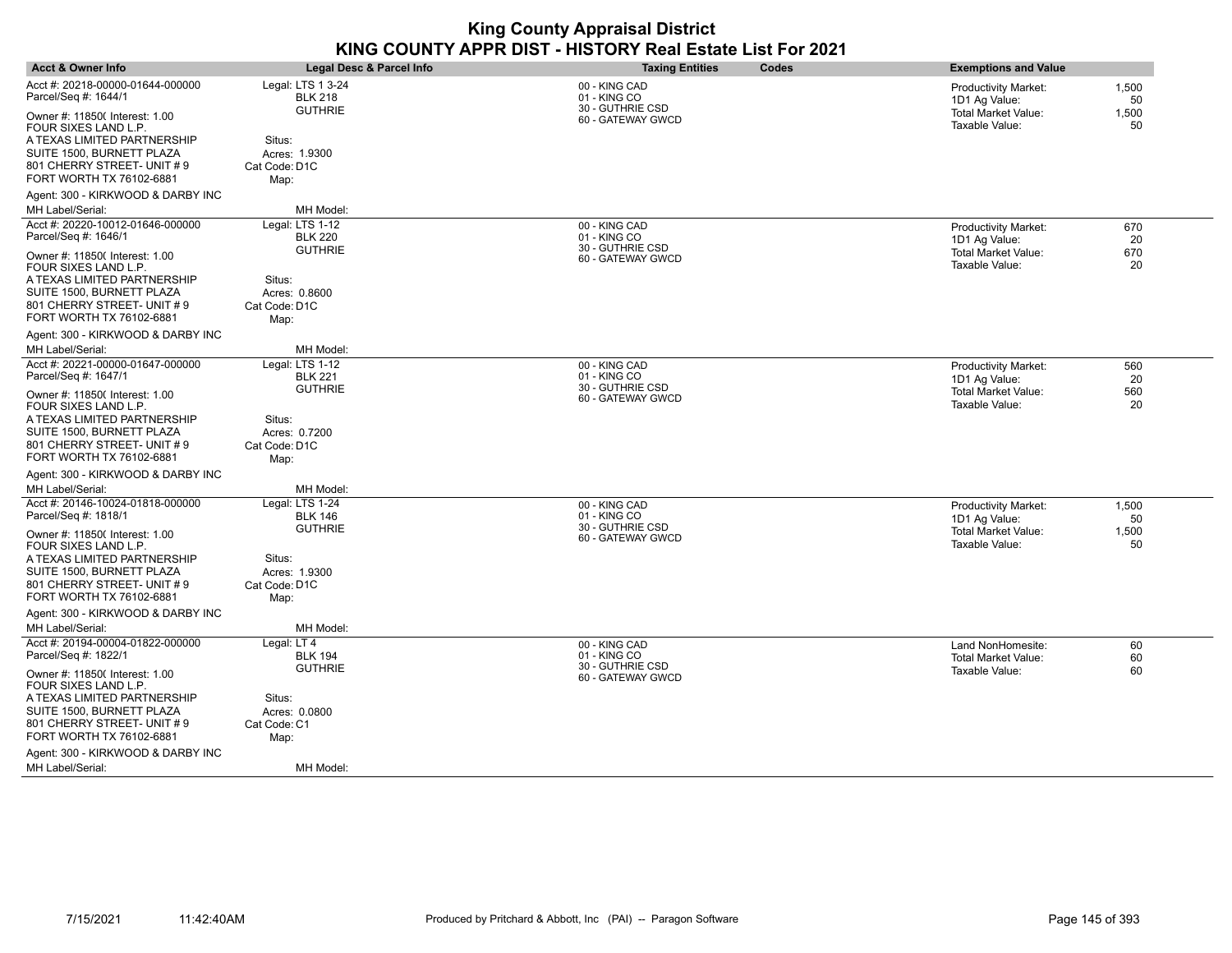| <b>Acct &amp; Owner Info</b>                             | Legal Desc & Parcel Info           | <b>Taxing Entities</b><br><b>Codes</b> | <b>Exemptions and Value</b>                               |
|----------------------------------------------------------|------------------------------------|----------------------------------------|-----------------------------------------------------------|
| Acct #: 20216-13024-01823-000000<br>Parcel/Seq #: 1823/1 | Legal: LTS 13-24<br><b>BLK 216</b> | 00 - KING CAD<br>01 - KING CO          | <b>Productivity Market:</b><br>740<br>1D1 Ag Value:<br>30 |
| Owner #: 11850( Interest: 1.00<br>FOUR SIXES LAND L.P.   | <b>GUTHRIE</b>                     | 30 - GUTHRIE CSD<br>60 - GATEWAY GWCD  | 740<br>Total Market Value:<br>Taxable Value:<br>30        |
| A TEXAS LIMITED PARTNERSHIP                              | Situs:                             |                                        |                                                           |
| SUITE 1500, BURNETT PLAZA<br>801 CHERRY STREET- UNIT # 9 | Acres: 0.9600<br>Cat Code: D1C     |                                        |                                                           |
| FORT WORTH TX 76102-6881                                 | Map:                               |                                        |                                                           |
| Agent: 300 - KIRKWOOD & DARBY INC                        |                                    |                                        |                                                           |
| MH Label/Serial:                                         | MH Model:                          |                                        |                                                           |
| Acct #: 20123-00000-01846-000000<br>Parcel/Seq #: 1846/1 | Legal: LTS 1-24                    | 00 - KING CAD<br>01 - KING CO          | 1,500<br><b>Productivity Market:</b>                      |
|                                                          | <b>BLK 123</b><br><b>GUTHRIE</b>   | 30 - GUTHRIE CSD                       | 1D1 Ag Value:<br>50<br><b>Total Market Value:</b>         |
| Owner #: 11850( Interest: 1.00<br>FOUR SIXES LAND L.P.   |                                    | 60 - GATEWAY GWCD                      | 1,500<br>Taxable Value:<br>50                             |
| A TEXAS LIMITED PARTNERSHIP                              | Situs:                             |                                        |                                                           |
| SUITE 1500, BURNETT PLAZA                                | Acres: 1.9300                      |                                        |                                                           |
| 801 CHERRY STREET- UNIT # 9<br>FORT WORTH TX 76102-6881  | Cat Code: D1C<br>Map:              |                                        |                                                           |
| Agent: 300 - KIRKWOOD & DARBY INC                        |                                    |                                        |                                                           |
| MH Label/Serial:                                         | MH Model:                          |                                        |                                                           |
| Acct #: 20022-10009-01943-000000                         | Legal: LTS 1-12                    | 00 - KING CAD                          | 1,280<br>Land NonHomesite:                                |
| Parcel/Seq #: 1943/1                                     | <b>BLK 22</b>                      | 01 - KING CO<br>30 - GUTHRIE CSD       | <b>Total Market Value:</b><br>1,280                       |
| Owner #: 11850( Interest: 1.00<br>FOUR SIXES LAND L.P.   | <b>GUTHRIE</b>                     | 60 - GATEWAY GWCD                      | 1,280<br>Taxable Value:                                   |
| A TEXAS LIMITED PARTNERSHIP                              | Situs:                             |                                        |                                                           |
| SUITE 1500, BURNETT PLAZA<br>801 CHERRY STREET- UNIT #9  | Acres: 0.6098                      |                                        |                                                           |
| FORT WORTH TX 76102-6881                                 | Cat Code: C1<br>Map:               |                                        |                                                           |
| Agent: 300 - KIRKWOOD & DARBY INC                        |                                    |                                        |                                                           |
| MH Label/Serial:                                         | MH Model:                          |                                        |                                                           |
| Acct #: 20172-10002-01984-000000                         | Legal: LTS 1-24                    | 00 - KING CAD                          | <b>Productivity Market:</b><br>120                        |
| Parcel/Seq #: 1984/1                                     | <b>BLK 172</b>                     | 01 - KING CO                           | <b>Total Market Value:</b><br>120                         |
| Owner #: 11850( Interest: 1.00<br>FOUR SIXES LAND L.P.   | <b>GUTHRIE</b>                     | 30 - GUTHRIE CSD<br>60 - GATEWAY GWCD  | Taxable Value:<br>0                                       |
| A TEXAS LIMITED PARTNERSHIP                              | Situs:                             |                                        |                                                           |
| SUITE 1500, BURNETT PLAZA                                | Acres: 0.1600                      |                                        |                                                           |
| 801 CHERRY STREET- UNIT # 9<br>FORT WORTH TX 76102-6881  | Cat Code: D1C<br>Map:              |                                        |                                                           |
| Agent: 300 - KIRKWOOD & DARBY INC                        |                                    |                                        |                                                           |
| MH Label/Serial:                                         | MH Model:                          |                                        |                                                           |
| Acct #: 20174-10024-01985-000000                         | Legal: LTS 5 6 8 10 12-15 17-20 22 | 00 - KING CAD                          | <b>Productivity Market:</b><br>810                        |
| Parcel/Seq #: 1985/1                                     | <b>BLK 174</b>                     | 01 - KING CO                           | 1D1 Ag Value:<br>30                                       |
| Owner #: 11850( Interest: 1.00<br>FOUR SIXES LAND L.P.   | <b>GUTHRIE</b>                     | 30 - GUTHRIE CSD<br>60 - GATEWAY GWCD  | <b>Total Market Value:</b><br>810<br>Taxable Value:<br>30 |
| A TEXAS LIMITED PARTNERSHIP                              | Situs:                             |                                        |                                                           |
| SUITE 1500, BURNETT PLAZA                                | Acres: 1.0400                      |                                        |                                                           |
| 801 CHERRY STREET- UNIT # 9<br>FORT WORTH TX 76102-6881  | Cat Code: D1C<br>Map:              |                                        |                                                           |
| Agent: 300 - KIRKWOOD & DARBY INC                        |                                    |                                        |                                                           |
| MH Label/Serial:                                         | MH Model:                          |                                        |                                                           |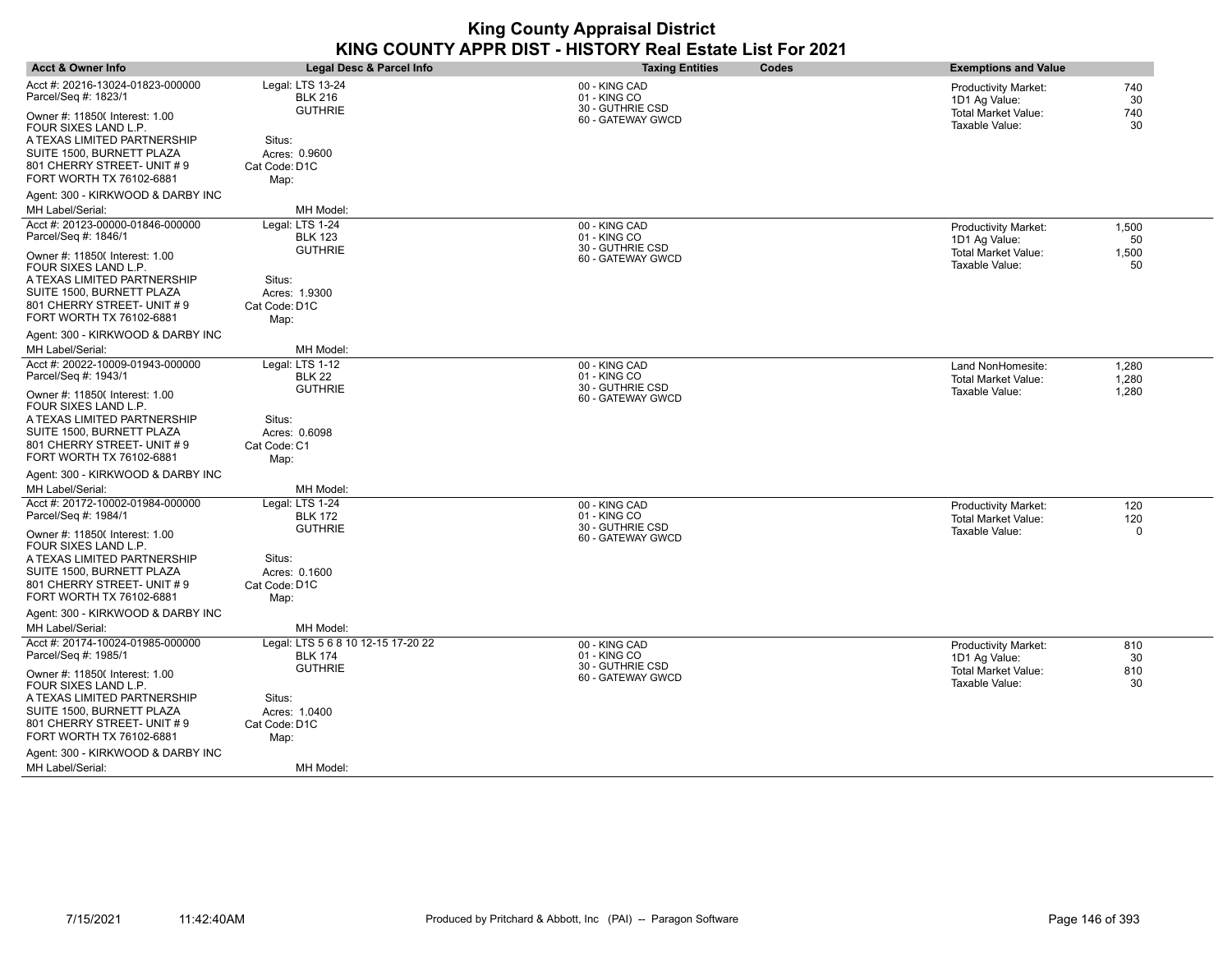| <b>Acct &amp; Owner Info</b>                                                            | Legal Desc & Parcel Info                           | <b>Taxing Entities</b><br><b>Codes</b>            | <b>Exemptions and Value</b>                                       |
|-----------------------------------------------------------------------------------------|----------------------------------------------------|---------------------------------------------------|-------------------------------------------------------------------|
| Acct #: 20217-10024-01986-000000<br>Parcel/Seq #: 1986/1                                | Legal: LTS 1-24<br><b>BLK 217</b>                  | 00 - KING CAD<br>01 - KING CO                     | <b>Productivity Market:</b><br>1,500<br>1D1 Ag Value:<br>50       |
| Owner #: 11850( Interest: 1.00<br>FOUR SIXES LAND L.P.                                  | <b>GUTHRIE</b>                                     | 30 - GUTHRIE CSD<br>60 - GATEWAY GWCD             | <b>Total Market Value:</b><br>1,500<br>Taxable Value:<br>50       |
| A TEXAS LIMITED PARTNERSHIP<br>SUITE 1500, BURNETT PLAZA<br>801 CHERRY STREET- UNIT # 9 | Situs:<br>Acres: 1.9300<br>Cat Code: D1C           |                                                   |                                                                   |
| FORT WORTH TX 76102-6881                                                                | Map:                                               |                                                   |                                                                   |
| Agent: 300 - KIRKWOOD & DARBY INC                                                       |                                                    |                                                   |                                                                   |
| MH Label/Serial:                                                                        | MH Model:                                          |                                                   |                                                                   |
| Acct #: 20020-00000-02033-000000<br>Parcel/Seq #: 2033/1                                | Legal: LTS 1-24<br><b>BLK 20</b><br><b>GUTHRIE</b> | 00 - KING CAD<br>01 - KING CO<br>30 - GUTHRIE CSD | 2,170<br>Land NonHomesite:<br>2,170<br><b>Total Market Value:</b> |
| Owner #: 11850( Interest: 1.00<br>FOUR SIXES LAND L.P.                                  |                                                    | 60 - GATEWAY GWCD                                 | Taxable Value:<br>2,170                                           |
| A TEXAS LIMITED PARTNERSHIP<br>SUITE 1500, BURNETT PLAZA                                | Situs:<br>Acres: 1.3470                            |                                                   |                                                                   |
| 801 CHERRY STREET- UNIT # 9                                                             | Cat Code: C1                                       |                                                   |                                                                   |
| FORT WORTH TX 76102-6881                                                                | Map:                                               |                                                   |                                                                   |
| Agent: 300 - KIRKWOOD & DARBY INC                                                       |                                                    |                                                   |                                                                   |
| MH Label/Serial:                                                                        | MH Model:                                          |                                                   |                                                                   |
| Acct #: 00035-00021-02166-000041<br>Parcel/Seq #: 2166/1                                | Legal: AB 35<br>SEC 41 BLK 1/145                   | 00 - KING CAD<br>01 - KING CO                     | 480,000<br><b>Productivity Market:</b><br>1D1 Ag Value:<br>13,440 |
| Owner #: 11850( Interest: 1.00<br>FOUR SIXES LAND L.P.                                  | BS&F                                               | 30 - GUTHRIE CSD<br>60 - GATEWAY GWCD             | 480,000<br>Total Market Value:<br>Taxable Value:<br>13,440        |
| A TEXAS LIMITED PARTNERSHIP                                                             | Situs:                                             |                                                   |                                                                   |
| SUITE 1500, BURNETT PLAZA<br>801 CHERRY STREET- UNIT # 9                                | Acres: 640.0000<br>Cat Code: D1                    |                                                   |                                                                   |
| FORT WORTH TX 76102-6881                                                                | Map:                                               |                                                   |                                                                   |
| Agent: 300 - KIRKWOOD & DARBY INC                                                       |                                                    |                                                   |                                                                   |
| MH Label/Serial:                                                                        | MH Model:                                          |                                                   |                                                                   |
| Acct #: 00040-00019-02167-000051                                                        | Legal: AB 40                                       | 00 - KING CAD                                     | 5.000<br>Improvement NonHomesite:                                 |
| Parcel/Seq #: 2167/1                                                                    | SEC 51 BLK 1/150<br>BS&F                           | 01 - KING CO<br>30 - GUTHRIE CSD                  | 464,000<br>Productivity Market:                                   |
| Owner #: 11850( Interest: 1.00                                                          |                                                    | 60 - GATEWAY GWCD                                 | 1D1 Ag Value:<br>9,600<br>Total Market Value:<br>469,000          |
| FOUR SIXES LAND L.P.<br>A TEXAS LIMITED PARTNERSHIP                                     | Situs:                                             |                                                   | Taxable Value:<br>14,600                                          |
| SUITE 1500, BURNETT PLAZA                                                               | Acres: 640.0000                                    |                                                   |                                                                   |
| 801 CHERRY STREET- UNIT # 9                                                             | Cat Code: D1 D2                                    |                                                   |                                                                   |
| FORT WORTH TX 76102-6881                                                                | Map:                                               |                                                   |                                                                   |
| Agent: 300 - KIRKWOOD & DARBY INC                                                       |                                                    |                                                   |                                                                   |
| MH Label/Serial:                                                                        | MH Model:                                          |                                                   |                                                                   |
| Acct #: 00106-00023-02169-000029<br>Parcel/Seq #: 2169/1                                | Legal: AB 106<br>SEC 29 BLK 13/2848                | 00 - KING CAD<br>01 - KING CO<br>30 - GUTHRIE CSD | <b>Productivity Market:</b><br>480,000<br>1D1 Ag Value:<br>12,160 |
| Owner #: 11850( Interest: 1.00<br>FOUR SIXES LAND L.P.                                  |                                                    | 60 - GATEWAY GWCD                                 | <b>Total Market Value:</b><br>480,000<br>Taxable Value:<br>12,160 |
| A TEXAS LIMITED PARTNERSHIP                                                             | Situs:                                             |                                                   |                                                                   |
| SUITE 1500, BURNETT PLAZA<br>801 CHERRY STREET- UNIT # 9                                | Acres: 640.0000<br>Cat Code: D1                    |                                                   |                                                                   |
| FORT WORTH TX 76102-6881                                                                | Map:                                               |                                                   |                                                                   |
| Agent: 300 - KIRKWOOD & DARBY INC                                                       |                                                    |                                                   |                                                                   |
| <b>MH Label/Serial:</b>                                                                 | MH Model:                                          |                                                   |                                                                   |

 $\overline{\phantom{a}}$ 

 $\overline{\phantom{a}}$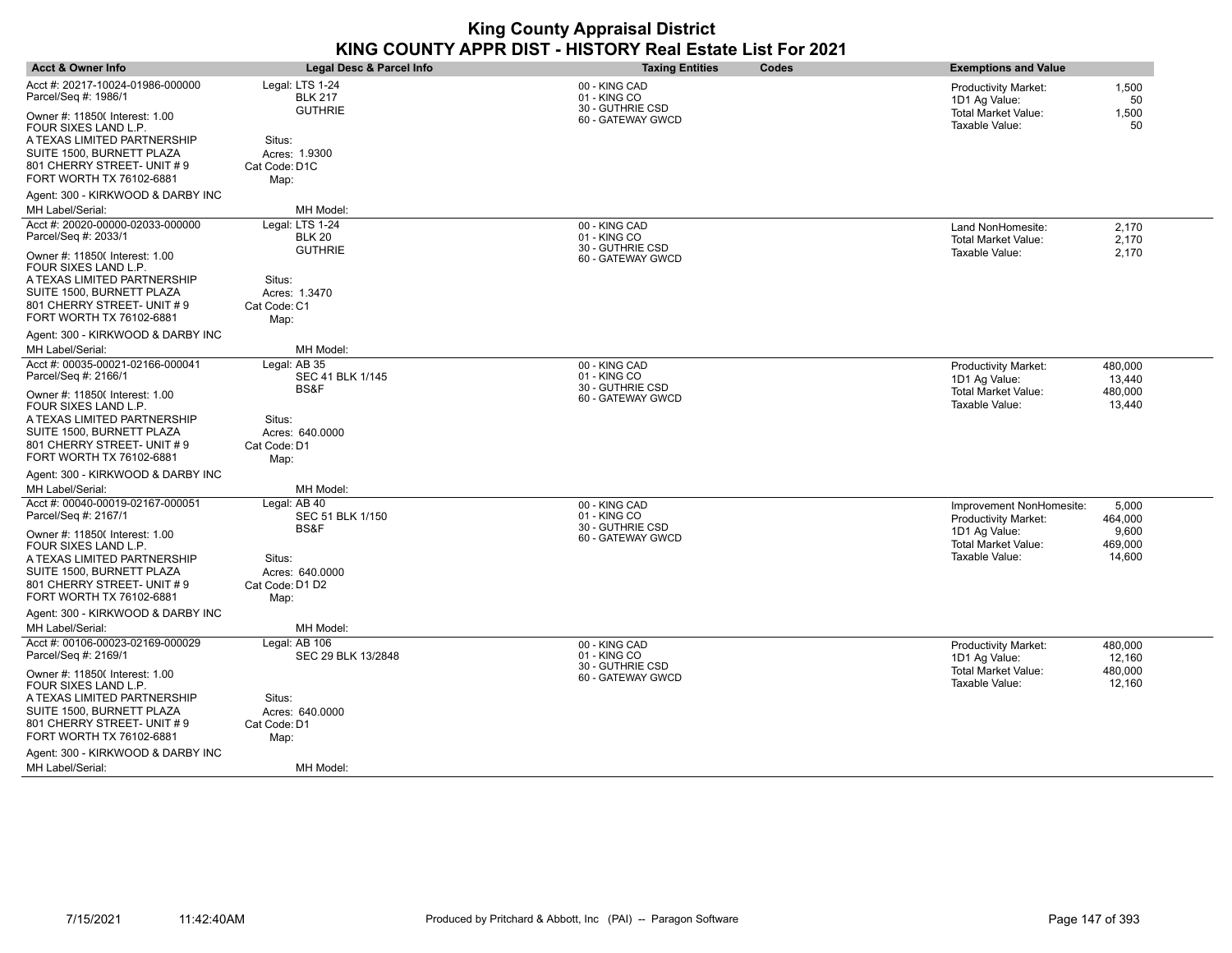| <b>Acct &amp; Owner Info</b>                                                                                                               | Legal Desc & Parcel Info                               | <b>Taxing Entities</b>                                                 | Codes | <b>Exemptions and Value</b>                                                                            |                                       |
|--------------------------------------------------------------------------------------------------------------------------------------------|--------------------------------------------------------|------------------------------------------------------------------------|-------|--------------------------------------------------------------------------------------------------------|---------------------------------------|
| Acct #: 00552-00023-02175-000004<br>Parcel/Seq #: 2175/1<br>Owner #: 11850( Interest: 1.00                                                 | Legal: AB 552<br><b>SEC 4 BLK 302</b><br>LOUIS DRYFOOS | 00 - KING CAD<br>01 - KING CO<br>30 - GUTHRIE CSD<br>60 - GATEWAY GWCD |       | Improvement NonHomesite:<br><b>Productivity Market:</b><br>1D1 Ag Value:<br><b>Total Market Value:</b> | 3,750<br>480,000<br>12,160<br>483,750 |
| FOUR SIXES LAND L.P.<br>A TEXAS LIMITED PARTNERSHIP<br>SUITE 1500, BURNETT PLAZA<br>801 CHERRY STREET- UNIT #9<br>FORT WORTH TX 76102-6881 | Situs:<br>Acres: 640,0000<br>Cat Code: D1 D2<br>Map:   |                                                                        |       | Taxable Value:                                                                                         | 15,910                                |
| Agent: 300 - KIRKWOOD & DARBY INC<br>MH Label/Serial:                                                                                      | MH Model:                                              |                                                                        |       |                                                                                                        |                                       |
| Acct #: 00566-00019-02176-000001<br>Parcel/Seq #: 2176/1                                                                                   | Legal: AB 566<br>SEC <sub>1</sub>                      | 00 - KING CAD<br>01 - KING CO                                          |       | Improvement NonHomesite:                                                                               | 7,500                                 |
| Owner #: 11850( Interest: 1.00<br>FOUR SIXES LAND L.P.                                                                                     | <b>SAM LAZARUS</b>                                     | 30 - GUTHRIE CSD<br>60 - GATEWAY GWCD                                  |       | <b>Productivity Market:</b><br>1D1 Ag Value:<br><b>Total Market Value:</b>                             | 480.000<br>13,440<br>487,500          |
| A TEXAS LIMITED PARTNERSHIP<br>SUITE 1500, BURNETT PLAZA<br>801 CHERRY STREET- UNIT #9<br>FORT WORTH TX 76102-6881                         | Situs:<br>Acres: 640.0000<br>Cat Code: D1 D2<br>Map:   |                                                                        |       | Taxable Value:                                                                                         | 20,940                                |
| Agent: 300 - KIRKWOOD & DARBY INC                                                                                                          |                                                        |                                                                        |       |                                                                                                        |                                       |
| MH Label/Serial:                                                                                                                           | MH Model:                                              |                                                                        |       |                                                                                                        |                                       |
| Acct #: 00684-00023-02178-000070<br>Parcel/Seq #: 2178/1                                                                                   | Legal: AB 684<br><b>SEC 70</b>                         | 00 - KING CAD<br>01 - KING CO<br>30 - GUTHRIE CSD                      |       | Improvement NonHomesite:<br>Productivity Market:                                                       | 7,500<br>491,500                      |
| Owner #: 11850( Interest: 1.00<br>FOUR SIXES LAND L.P.                                                                                     | <b>B E JACOBS</b>                                      | 60 - GATEWAY GWCD                                                      |       | 1D1 Ag Value:<br><b>Total Market Value:</b><br>Taxable Value:                                          | 16,660<br>499,000<br>24,160           |
| A TEXAS LIMITED PARTNERSHIP<br>SUITE 1500, BURNETT PLAZA<br>801 CHERRY STREET- UNIT #9<br>FORT WORTH TX 76102-6881                         | Situs:<br>Acres: 640.0000<br>Cat Code: D1 D2<br>Map:   |                                                                        |       |                                                                                                        |                                       |
| Agent: 300 - KIRKWOOD & DARBY INC                                                                                                          |                                                        |                                                                        |       |                                                                                                        |                                       |
| MH Label/Serial:                                                                                                                           | MH Model:                                              |                                                                        |       |                                                                                                        |                                       |
| Acct #: 00818-00021-02181-000034<br>Parcel/Seq #: 2181/1                                                                                   | Legal: AB 818<br>SEC 34                                | 00 - KING CAD<br>01 - KING CO                                          |       | Improvement NonHomesite:<br><b>Productivity Market:</b>                                                | 8,000<br>474,450                      |
| Owner #: 11850( Interest: 1.00<br>FOUR SIXES LAND L.P.                                                                                     | J H STRADLEY                                           | 30 - GUTHRIE CSD<br>60 - GATEWAY GWCD                                  |       | 1D1 Ag Value:<br>Total Market Value:                                                                   | 13,280<br>482,450                     |
| A TEXAS LIMITED PARTNERSHIP<br>SUITE 1500, BURNETT PLAZA<br>801 CHERRY STREET- UNIT #9<br>FORT WORTH TX 76102-6881                         | Situs:<br>Acres: 632.6000<br>Cat Code: D1 D2<br>Map:   |                                                                        |       | Taxable Value:                                                                                         | 21,280                                |
| Agent: 300 - KIRKWOOD & DARBY INC<br>MH Label/Serial:                                                                                      | MH Model:                                              |                                                                        |       |                                                                                                        |                                       |
| Acct #: 01113-00021-02183-000001<br>Parcel/Seq #: 2183/1                                                                                   | Legal: AB 1113<br>SEC 1 BLK 39 GB&N CO                 | 00 - KING CAD<br>01 - KING CO                                          |       | Improvement NonHomesite:<br><b>Productivity Market:</b>                                                | 7,500<br>523,880                      |
| Owner #: 11850( Interest: 1.00<br>FOUR SIXES LAND L.P.                                                                                     | R H RAY                                                | 30 - GUTHRIE CSD<br>60 - GATEWAY GWCD                                  |       | 1D1 Ag Value:<br><b>Total Market Value:</b>                                                            | 13,270<br>531,380                     |
| A TEXAS LIMITED PARTNERSHIP<br>SUITE 1500, BURNETT PLAZA<br>801 CHERRY STREET- UNIT #9                                                     | Situs:<br>Acres: 698,5000<br>Cat Code: D1 D2           |                                                                        |       | Taxable Value:                                                                                         | 20,770                                |
| FORT WORTH TX 76102-6881                                                                                                                   | Map:                                                   |                                                                        |       |                                                                                                        |                                       |
| Agent: 300 - KIRKWOOD & DARBY INC<br>MH Label/Serial:                                                                                      | MH Model:                                              |                                                                        |       |                                                                                                        |                                       |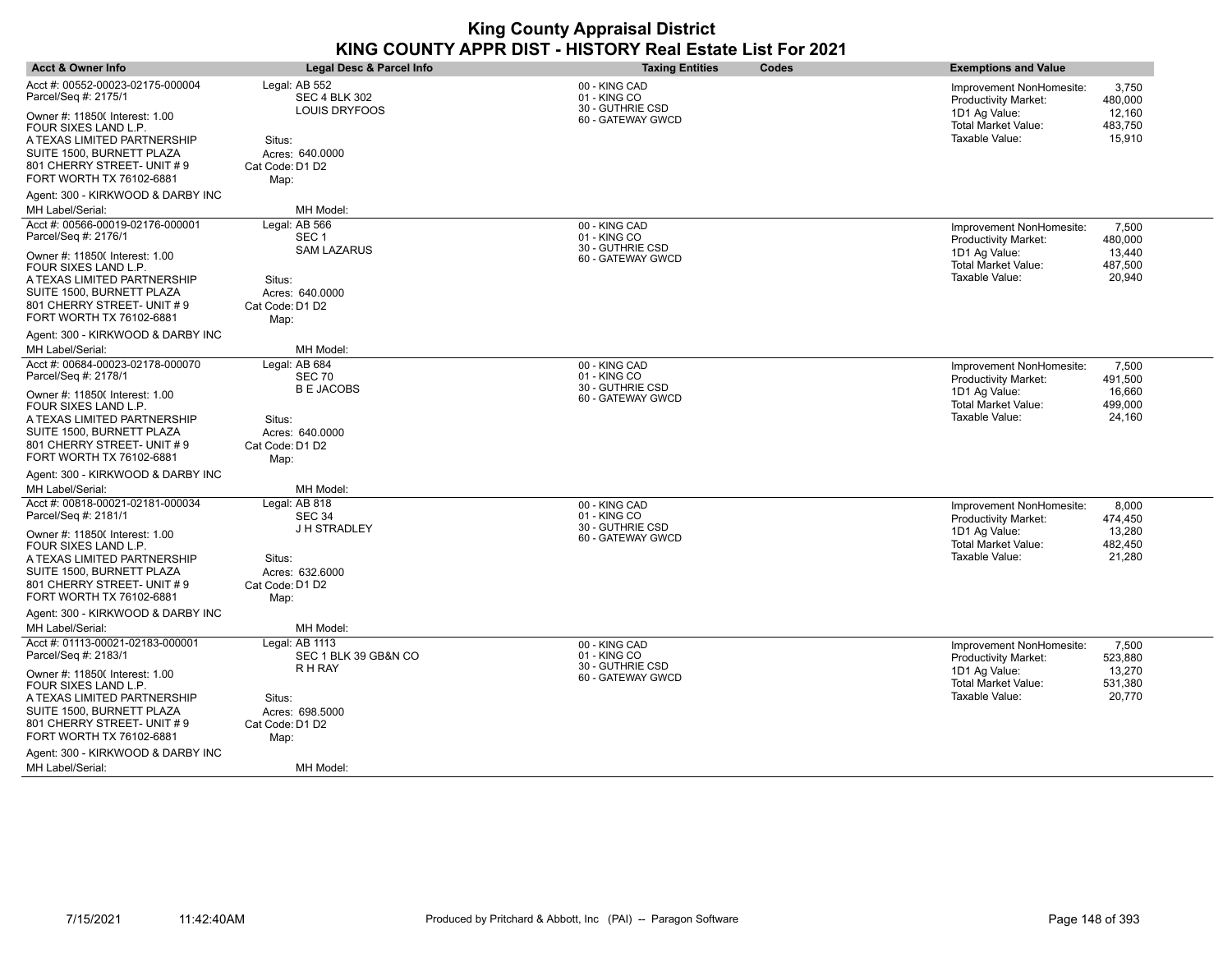| <b>Acct &amp; Owner Info</b>                                                                                                                                                 | <b>Legal Desc &amp; Parcel Info</b>                                                                               | <b>Taxing Entities</b>                                                 | Codes | <b>Exemptions and Value</b>                                                                                                         |
|------------------------------------------------------------------------------------------------------------------------------------------------------------------------------|-------------------------------------------------------------------------------------------------------------------|------------------------------------------------------------------------|-------|-------------------------------------------------------------------------------------------------------------------------------------|
| Acct #: 00002-00021-02188-000000<br>Parcel/Seq #: 2188/1                                                                                                                     | Legal: AB 2<br><b>HABELS</b>                                                                                      | 00 - KING CAD<br>01 - KING CO<br>30 - GUTHRIE CSD                      |       | 5,000<br>Improvement NonHomesite:<br><b>Productivity Market:</b><br>2,919,750                                                       |
| Owner #: 11850( Interest: 1.00<br>FOUR SIXES LAND L.P.<br>A TEXAS LIMITED PARTNERSHIP<br>SUITE 1500, BURNETT PLAZA<br>801 CHERRY STREET- UNIT #9<br>FORT WORTH TX 76102-6881 | Situs:<br>Acres: 3.893.0000<br>Cat Code: D1 D2<br>Map:                                                            | 60 - GATEWAY GWCD                                                      |       | 1D1 Ag Value:<br>81,750<br><b>Total Market Value:</b><br>2,924,750<br>Taxable Value:<br>86,750                                      |
| Agent: 300 - KIRKWOOD & DARBY INC<br>MH Label/Serial:                                                                                                                        | MH Model:                                                                                                         |                                                                        |       |                                                                                                                                     |
| Acct #: 20047-10006-02189-000000<br>Parcel/Seq #: 2189/1                                                                                                                     | Legal: LTS 1-6 (ONE HOUSE)<br><b>BLK 47</b>                                                                       | 00 - KING CAD<br>01 - KING CO                                          |       | 730<br>Land NonHomesite:<br>45,080<br>Improvement Homesite:                                                                         |
| Owner #: 11850( Interest: 1.00<br>FOUR SIXES LAND L.P.<br>A TEXAS LIMITED PARTNERSHIP<br>SUITE 1500, BURNETT PLAZA<br>801 CHERRY STREET- UNIT #9<br>FORT WORTH TX 76102-6881 | <b>GUTHRIE</b><br>W/IMPROVEMENT<br>Situs: 901 S 6666 RD GUTHRIE TX 79236<br>Acres: 0.4660<br>Cat Code: A1<br>Map: | 30 - GUTHRIE CSD<br>60 - GATEWAY GWCD                                  |       | <b>Total Market Value:</b><br>45,810<br>Taxable Value:<br>45,810                                                                    |
| Agent: 300 - KIRKWOOD & DARBY INC                                                                                                                                            |                                                                                                                   |                                                                        |       |                                                                                                                                     |
| MH Label/Serial:<br>Acct #: 20048-70012-02190-000000<br>Parcel/Seq #: 2190/1                                                                                                 | MH Model:<br>Legal: LTS 7-12<br><b>BLK 48</b>                                                                     | 00 - KING CAD<br>01 - KING CO                                          |       | 730<br>Land NonHomesite:<br><b>Total Market Value:</b><br>730                                                                       |
| Owner #: 118500 Interest: 1.00<br>FOUR SIXES LAND L.P.<br>A TEXAS LIMITED PARTNERSHIP<br>SUITE 1500, BURNETT PLAZA<br>801 CHERRY STREET- UNIT #9<br>FORT WORTH TX 76102-6881 | <b>GUTHRIE</b><br>Situs:<br>Acres: 0.4660<br>Cat Code: C1<br>Map:                                                 | 30 - GUTHRIE CSD<br>60 - GATEWAY GWCD                                  |       | Taxable Value:<br>730                                                                                                               |
| Agent: 300 - KIRKWOOD & DARBY INC                                                                                                                                            |                                                                                                                   |                                                                        |       |                                                                                                                                     |
| MH Label/Serial:                                                                                                                                                             | MH Model:                                                                                                         |                                                                        |       |                                                                                                                                     |
| Acct #: 20072-10024-02192-000000<br>Parcel/Seq #: 2192/1<br>Owner #: 11850( Interest: 1.00<br>FOUR SIXES LAND L.P.                                                           | Legal: LTS 1-24<br><b>BLK 72</b><br><b>GUTHRIE</b>                                                                | 00 - KING CAD<br>01 - KING CO<br>30 - GUTHRIE CSD<br>60 - GATEWAY GWCD |       | Land NonHomesite:<br>1,110<br>136,030<br>Improvement Homesite:<br>910<br>Improvement NonHomesite:<br>Total Market Value:<br>138,050 |
| A TEXAS LIMITED PARTNERSHIP<br>SUITE 1500, BURNETT PLAZA<br>801 CHERRY STREET- UNIT #9<br>FORT WORTH TX 76102-6881                                                           | Situs: 303 N 6666 ROAD GUTHRIE TX 79236<br>Acres: 1.1892<br>Cat Code: A1<br>Map:                                  |                                                                        |       | Taxable Value:<br>138.050                                                                                                           |
| Agent: 300 - KIRKWOOD & DARBY INC<br>MH Label/Serial:                                                                                                                        | MH Model:                                                                                                         |                                                                        |       |                                                                                                                                     |
| Acct #: 20042-60019-02194-000000<br>Parcel/Seq #: 2194/1                                                                                                                     | Legal: LTS 6-19<br><b>BLK 42</b>                                                                                  | 00 - KING CAD<br>01 - KING CO                                          |       | Land NonHomesite:<br>1,400<br>188,920<br>Improvement Homesite:                                                                      |
| Owner #: 118500 Interest: 1.00<br>FOUR SIXES LAND L.P.<br>A TEXAS LIMITED PARTNERSHIP<br>SUITE 1500, BURNETT PLAZA<br>801 CHERRY STREET- UNIT #9                             | <b>GUTHRIE</b><br>402/406 BURNETT RD<br>Situs: 402 BURNETT RD GUTHRIE TX 79236<br>Acres: 1.1249<br>Cat Code: A1   | 30 - GUTHRIE CSD<br>60 - GATEWAY GWCD                                  |       | <b>Total Market Value:</b><br>190,320<br>Taxable Value:<br>190,320                                                                  |
| FORT WORTH TX 76102-6881<br>Agent: 300 - KIRKWOOD & DARBY INC                                                                                                                | Map:                                                                                                              |                                                                        |       |                                                                                                                                     |
| MH Label/Serial:                                                                                                                                                             | MH Model:                                                                                                         |                                                                        |       |                                                                                                                                     |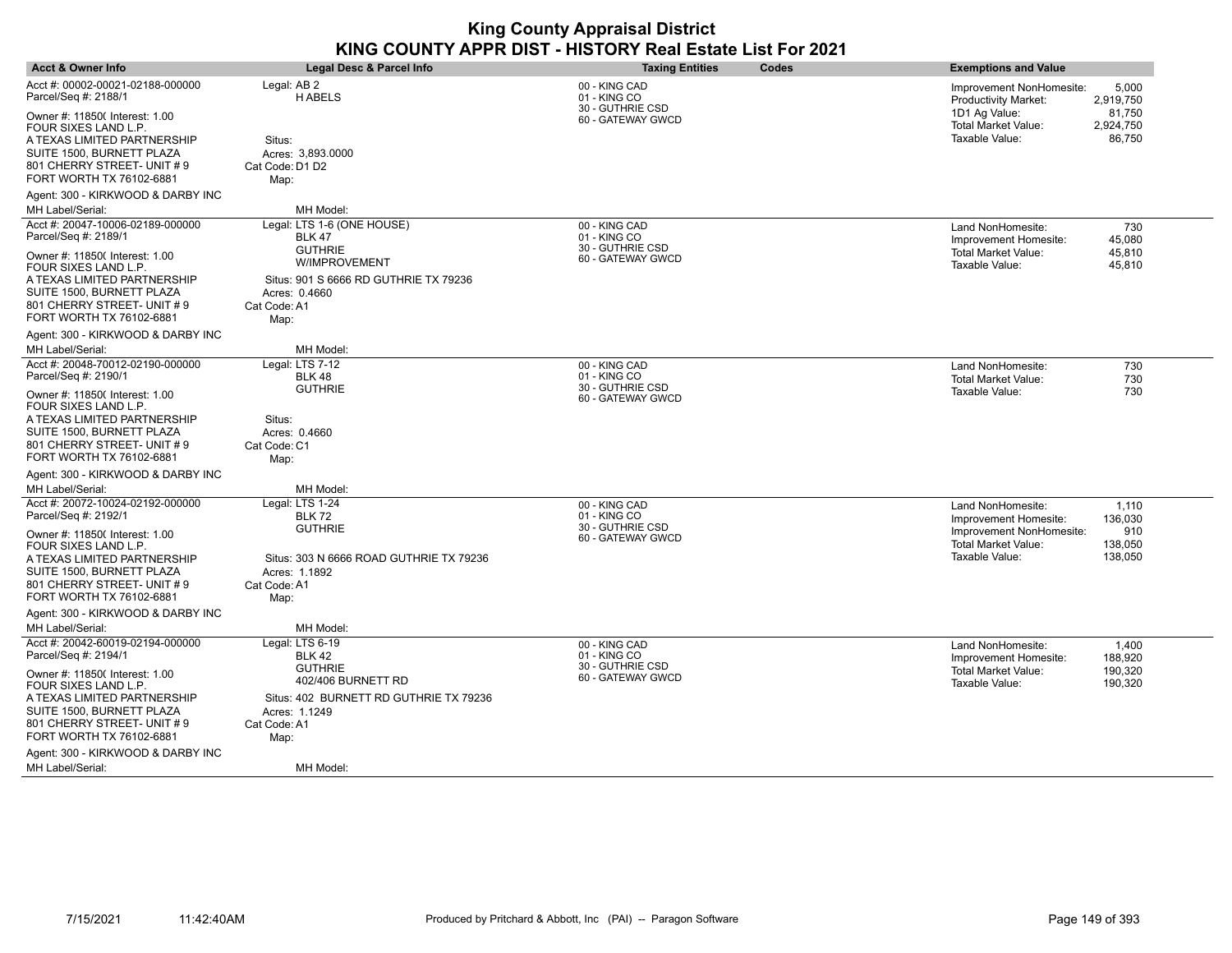| <b>Acct &amp; Owner Info</b>                                                                                                                                                 | Legal Desc & Parcel Info                                                                                                          | <b>Taxing Entities</b><br>Codes                   | <b>Exemptions and Value</b>                                                            |
|------------------------------------------------------------------------------------------------------------------------------------------------------------------------------|-----------------------------------------------------------------------------------------------------------------------------------|---------------------------------------------------|----------------------------------------------------------------------------------------|
| Acct #: 20023-10012-02205-000000<br>Parcel/Seq #: 2205/1                                                                                                                     | Legal: LTS 1-12 (TWO HOUSES)<br><b>BLK 23</b>                                                                                     | 00 - KING CAD<br>01 - KING CO                     | Land NonHomesite:<br>1,540<br>Improvement NonHomesite:<br>79,470                       |
| Owner #: 11850( Interest: 1.00<br>FOUR SIXES LAND L.P.<br>A TEXAS LIMITED PARTNERSHIP<br>SUITE 1500, BURNETT PLAZA<br>801 CHERRY STREET- UNIT #9<br>FORT WORTH TX 76102-6881 | <b>GUTHRIE</b><br>900 S 6666 RD (2ND HOUSE)<br>Situs: 901 S MORRISON ST GUTHRIE TX 79236<br>Acres: 0.7071<br>Cat Code: A1<br>Map: | 30 - GUTHRIE CSD<br>60 - GATEWAY GWCD             | 81,010<br><b>Total Market Value:</b><br>Taxable Value:<br>81,010                       |
| Agent: 300 - KIRKWOOD & DARBY INC                                                                                                                                            |                                                                                                                                   |                                                   |                                                                                        |
| MH Label/Serial:                                                                                                                                                             | MH Model:                                                                                                                         |                                                   |                                                                                        |
| Acct #: 20042-20024-02208-000000<br>Parcel/Seq #: 2208/1                                                                                                                     | Legal: LTS 20-24<br><b>BLK 42</b><br><b>GUTHRIE</b>                                                                               | 00 - KING CAD<br>01 - KING CO<br>30 - GUTHRIE CSD | 700<br>Land NonHomesite:<br>700<br><b>Total Market Value:</b><br>700<br>Taxable Value: |
| Owner #: 11850( Interest: 1.00<br>FOUR SIXES LAND L.P.<br>A TEXAS LIMITED PARTNERSHIP                                                                                        | Situs:                                                                                                                            | 60 - GATEWAY GWCD                                 |                                                                                        |
| SUITE 1500, BURNETT PLAZA<br>801 CHERRY STREET- UNIT #9<br>FORT WORTH TX 76102-6881                                                                                          | Acres: 0.4017<br>Cat Code: C1<br>Map:                                                                                             |                                                   |                                                                                        |
| Agent: 300 - KIRKWOOD & DARBY INC                                                                                                                                            |                                                                                                                                   |                                                   |                                                                                        |
| MH Label/Serial:                                                                                                                                                             | MH Model:                                                                                                                         |                                                   |                                                                                        |
| Acct #: 20007-13014-02259-000001<br>Parcel/Seq #: 2259/1                                                                                                                     | Legal: LTS 13-14<br>BLK7                                                                                                          | 00 - KING CAD<br>01 - KING CO                     | 200<br>Land NonHomesite:<br>200<br><b>Total Market Value:</b>                          |
| Owner #: 11850( Interest: 1.00<br>FOUR SIXES LAND L.P.                                                                                                                       | <b>GUTHRIE</b>                                                                                                                    | 30 - GUTHRIE CSD<br>60 - GATEWAY GWCD             | Taxable Value:<br>200                                                                  |
| A TEXAS LIMITED PARTNERSHIP<br>SUITE 1500, BURNETT PLAZA<br>801 CHERRY STREET- UNIT #9<br>FORT WORTH TX 76102-6881                                                           | Situs: 301 8TH ST GUTHRIE TX 79236<br>Acres: 0.1148<br>Cat Code: C1<br>Map:                                                       |                                                   |                                                                                        |
| Agent: 300 - KIRKWOOD & DARBY INC                                                                                                                                            |                                                                                                                                   |                                                   |                                                                                        |
| MH Label/Serial:                                                                                                                                                             | MH Model:                                                                                                                         |                                                   |                                                                                        |
| Acct #: 00043-00033-02324-000017<br>Parcel/Seq #: 2324/1                                                                                                                     | Legal: AB 43<br>SEC 17 BLK 1/116<br>BS&F                                                                                          | 00 - KING CAD<br>01 - KING CO<br>30 - GUTHRIE CSD | 251,360<br><b>Productivity Market:</b><br>6,300<br>1D1 Ag Value:                       |
| Owner #: 11850( Interest: 1.00<br>FOUR SIXES LAND L.P.<br>A TEXAS LIMITED PARTNERSHIP                                                                                        | Situs:                                                                                                                            | 60 - GATEWAY GWCD                                 | <b>Total Market Value:</b><br>251,360<br>Taxable Value:<br>6,300                       |
| SUITE 1500, BURNETT PLAZA<br>801 CHERRY STREET- UNIT #9<br>FORT WORTH TX 76102-6881                                                                                          | Acres: 339.8000<br>Cat Code: D1<br>Map:                                                                                           |                                                   |                                                                                        |
| Agent: 300 - KIRKWOOD & DARBY INC                                                                                                                                            |                                                                                                                                   |                                                   |                                                                                        |
| MH Label/Serial:                                                                                                                                                             | MH Model:                                                                                                                         |                                                   |                                                                                        |
| Acct #: 00509-00035-02327-000010<br>Parcel/Seq #: 2327/1                                                                                                                     | Legal: AB 509<br><b>SEC 10</b>                                                                                                    | 00 - KING CAD<br>01 - KING CO<br>30 - GUTHRIE CSD | 63,000<br><b>Productivity Market:</b><br>1D1 Ag Value:<br>1,760                        |
| Owner #: 118500 Interest: 1.00<br>FOUR SIXES LAND L.P.                                                                                                                       | <b>TATHOMSON</b>                                                                                                                  | 60 - GATEWAY GWCD                                 | <b>Total Market Value:</b><br>63,000<br>Taxable Value:<br>1,760                        |
| A TEXAS LIMITED PARTNERSHIP<br>SUITE 1500, BURNETT PLAZA<br>801 CHERRY STREET- UNIT #9<br>FORT WORTH TX 76102-6881                                                           | Situs:<br>Acres: 84.0000<br>Cat Code: D1<br>Map:                                                                                  |                                                   |                                                                                        |
| Agent: 300 - KIRKWOOD & DARBY INC<br>MH Label/Serial:                                                                                                                        | MH Model:                                                                                                                         |                                                   |                                                                                        |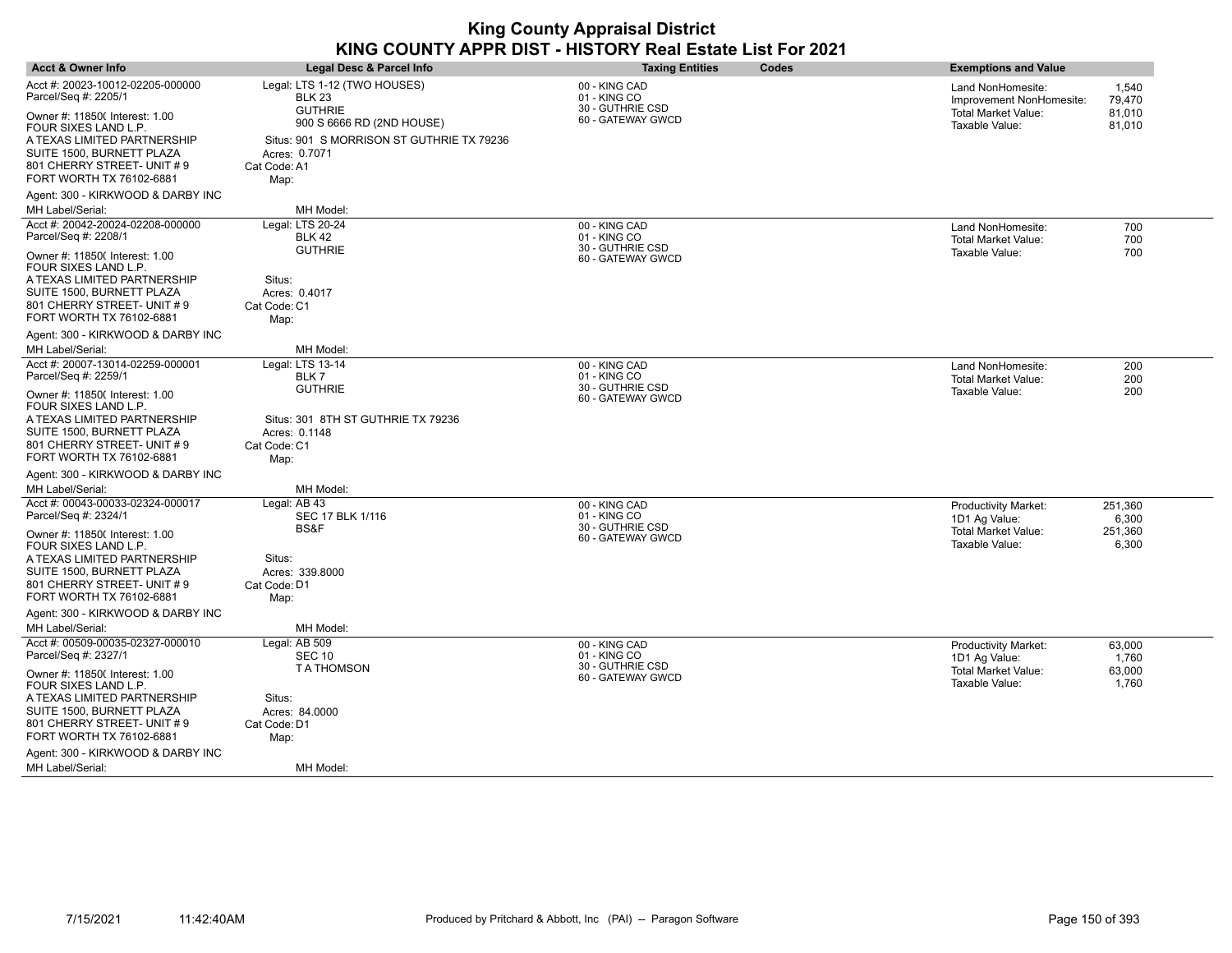| <b>Acct &amp; Owner Info</b>                                                                                                                                                                                                             | <b>Legal Desc &amp; Parcel Info</b>                                                                          | Codes<br><b>Taxing Entities</b>                                        | <b>Exemptions and Value</b>                                                                                                     |
|------------------------------------------------------------------------------------------------------------------------------------------------------------------------------------------------------------------------------------------|--------------------------------------------------------------------------------------------------------------|------------------------------------------------------------------------|---------------------------------------------------------------------------------------------------------------------------------|
| Acct #: 00518-00035-02328-000013<br>Parcel/Seq #: 2328/1<br>Owner #: 11850( Interest: 1.00<br>FOUR SIXES LAND L.P.<br>A TEXAS LIMITED PARTNERSHIP<br>SUITE 1500, BURNETT PLAZA<br>801 CHERRY STREET- UNIT #9<br>FORT WORTH TX 76102-6881 | Legal: AB 518<br><b>SEC 13</b><br><b>TATHOMSON</b><br>Situs:<br>Acres: 85.0000<br>Cat Code: D1<br>Map:       | 00 - KING CAD<br>01 - KING CO<br>30 - GUTHRIE CSD<br>60 - GATEWAY GWCD | Productivity Market:<br>63,750<br>1D1 Ag Value:<br>1,620<br><b>Total Market Value:</b><br>63,750<br>Taxable Value:<br>1,620     |
| Agent: 300 - KIRKWOOD & DARBY INC<br>MH Label/Serial:                                                                                                                                                                                    | MH Model:                                                                                                    |                                                                        |                                                                                                                                 |
| Acct #: 00521-00035-02329-000012<br>Parcel/Seq #: 2329/1                                                                                                                                                                                 | Legal: AB 521<br><b>SEC 12</b>                                                                               | 00 - KING CAD<br>01 - KING CO<br>30 - GUTHRIE CSD                      | 70,500<br><b>Productivity Market:</b><br>1,790<br>1D1 Ag Value:                                                                 |
| Owner #: 11850( Interest: 1.00<br>FOUR SIXES LAND L.P.<br>A TEXAS LIMITED PARTNERSHIP<br>SUITE 1500, BURNETT PLAZA<br>801 CHERRY STREET- UNIT #9<br>FORT WORTH TX 76102-6881                                                             | <b>TATHOMSON</b><br>Situs:<br>Acres: 94.0000<br>Cat Code: D1<br>Map:                                         | 60 - GATEWAY GWCD                                                      | Total Market Value:<br>70,500<br>Taxable Value:<br>1,790                                                                        |
| Agent: 300 - KIRKWOOD & DARBY INC                                                                                                                                                                                                        |                                                                                                              |                                                                        |                                                                                                                                 |
| MH Label/Serial:<br>Acct #: 00522-00035-02330-000011<br>Parcel/Seq #: 2330/1                                                                                                                                                             | MH Model:<br>Legal: AB 522<br><b>SEC 11</b>                                                                  | 00 - KING CAD<br>01 - KING CO                                          | 90,750<br><b>Productivity Market:</b><br>1D1 Ag Value:<br>2,300                                                                 |
| Owner #: 11850( Interest: 1.00<br>FOUR SIXES LAND L.P.<br>A TEXAS LIMITED PARTNERSHIP<br>SUITE 1500, BURNETT PLAZA<br>801 CHERRY STREET- UNIT #9<br>FORT WORTH TX 76102-6881                                                             | <b>TATHOMSON</b><br>Situs:<br>Acres: 121.0000<br>Cat Code: D1<br>Map:                                        | 30 - GUTHRIE CSD<br>60 - GATEWAY GWCD                                  | <b>Total Market Value:</b><br>90,750<br>Taxable Value:<br>2,300                                                                 |
| Agent: 300 - KIRKWOOD & DARBY INC                                                                                                                                                                                                        |                                                                                                              |                                                                        |                                                                                                                                 |
| MH Label/Serial:                                                                                                                                                                                                                         | MH Model:                                                                                                    |                                                                        |                                                                                                                                 |
| Acct #: 00672-00054-02331-000054<br>Parcel/Seq #: 2331/1<br>Owner #: 11850( Interest: 1.00<br>FOUR SIXES LAND L.P.<br>A TEXAS LIMITED PARTNERSHIP<br>SUITE 1500, BURNETT PLAZA<br>801 CHERRY STREET- UNIT #9<br>FORT WORTH TX 76102-6881 | Legal: AB 672<br><b>SEC 54</b><br><b>FRANK HAMILTON</b><br>Situs:<br>Acres: 562.0000<br>Cat Code: D1<br>Map: | 00 - KING CAD<br>01 - KING CO<br>30 - GUTHRIE CSD<br>60 - GATEWAY GWCD | Productivity Market:<br>421,500<br>11,800<br>1D1 Ag Value:<br><b>Total Market Value:</b><br>421,500<br>Taxable Value:<br>11,800 |
| Agent: 300 - KIRKWOOD & DARBY INC<br>MH Label/Serial:                                                                                                                                                                                    | MH Model:                                                                                                    |                                                                        |                                                                                                                                 |
| Acct #: 00737-00019-02397-000110<br>Parcel/Seq #: 2397/1                                                                                                                                                                                 | Legal: AB 737 SEC 110 H&TC<br>C P CUNNINGHAM                                                                 | 00 - KING CAD<br>01 - KING CO<br>30 - GUTHRIE CSD                      | Productivity Market:<br>108,500<br>1D1 Ag Value:<br>12,320                                                                      |
| Owner #: 11850( Interest: 1.00<br>FOUR SIXES LAND L.P.<br>A TEXAS LIMITED PARTNERSHIP<br>SUITE 1500, BURNETT PLAZA<br>801 CHERRY STREET- UNIT #9<br>FORT WORTH TX 76102-6881                                                             | Situs:<br>Acres: 140.0000<br>Cat Code: D1<br>Map:                                                            | 60 - GATEWAY GWCD                                                      | 108,500<br>Total Market Value:<br>Taxable Value:<br>12,320                                                                      |
| Agent: 300 - KIRKWOOD & DARBY INC<br>MH Label/Serial:                                                                                                                                                                                    | MH Model:                                                                                                    |                                                                        |                                                                                                                                 |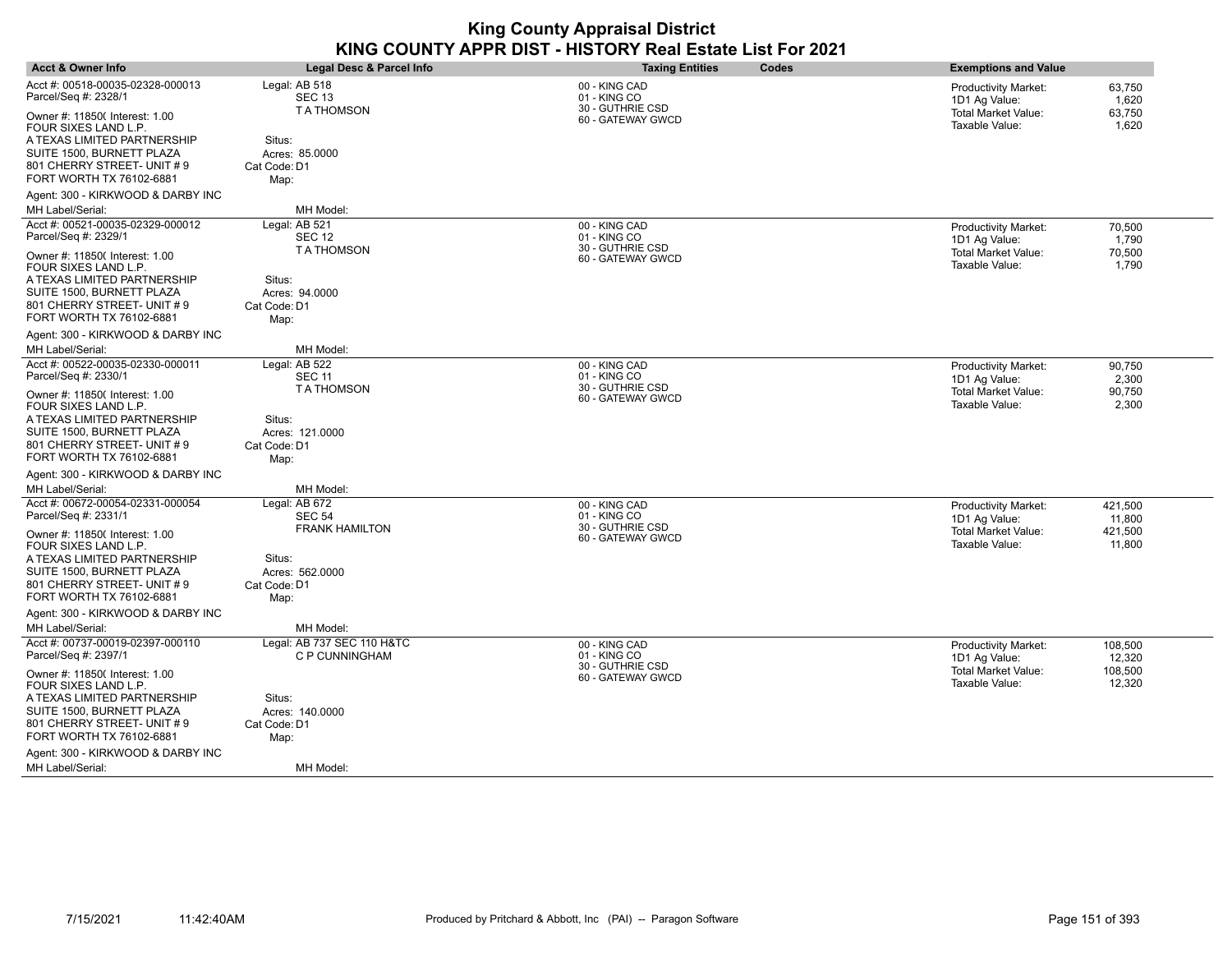| <b>Acct &amp; Owner Info</b>                                                                                                                                                                                                                                                                                                                 | Legal Desc & Parcel Info                                                                                                                           | <b>Taxing Entities</b><br>Codes                                                         | <b>Exemptions and Value</b>                                                                                                                                            |
|----------------------------------------------------------------------------------------------------------------------------------------------------------------------------------------------------------------------------------------------------------------------------------------------------------------------------------------------|----------------------------------------------------------------------------------------------------------------------------------------------------|-----------------------------------------------------------------------------------------|------------------------------------------------------------------------------------------------------------------------------------------------------------------------|
| Acct #: 00012-00021-02608-000000<br>Parcel/Seq #: 2608/1<br>Owner #: 11850( Interest: 1.00<br>FOUR SIXES LAND L.P.<br>A TEXAS LIMITED PARTNERSHIP<br>SUITE 1500, BURNETT PLAZA<br>801 CHERRY STREET- UNIT #9<br>FORT WORTH TX 76102-6881<br>Agent: 300 - KIRKWOOD & DARBY INC<br><b>MH Label/Serial:</b><br>Acct #: 00936-00011-00365-000000 | Legal: AB 12<br><b>BLK 16/116</b><br>JEFFREY BROWN<br>Situs:<br>Acres: 6.0700<br>Cat Code: D1<br>Map:<br>MH Model:<br>Legal: AB 936 J T DAVIDSON   | 00 - KING CAD<br>01 - KING CO<br>30 - GUTHRIE CSD<br>60 - GATEWAY GWCD<br>00 - KING CAD | <b>Productivity Market:</b><br>4,550<br>1D1 Ag Value:<br>130<br><b>Total Market Value:</b><br>4,550<br>Taxable Value:<br>130<br><b>Productivity Market:</b><br>121,250 |
| Parcel/Seq #: 365/1<br>Owner #: 59100 Interest: 1.00<br>FOX JAMES L<br><b>PO BOX 11</b><br>GUTHRIE TX 79236                                                                                                                                                                                                                                  | Situs:<br>Acres: 160.0000<br>Cat Code: D1<br>Map:                                                                                                  | 01 - KING CO<br>30 - GUTHRIE CSD<br>60 - GATEWAY GWCD                                   | 1D1 Ag Value:<br>5,490<br><b>Total Market Value:</b><br>121,250<br>Taxable Value:<br>5,490                                                                             |
| Acct #: 01149-00011-00366-000000<br>Parcel/Seq #: 366/1<br>Owner #: 59100 Interest: 1.00<br>FOX JAMES L<br><b>PO BOX 11</b><br>GUTHRIE TX 79236                                                                                                                                                                                              | Legal: AB 1149 J J DAVIDSON<br>Situs:<br>Acres: 160.0000<br>Cat Code: D1<br>Map:                                                                   | 00 - KING CAD<br>01 - KING CO<br>30 - GUTHRIE CSD<br>60 - GATEWAY GWCD                  | Productivity Market:<br>120,000<br>1D1 Ag Value:<br>3,360<br><b>Total Market Value:</b><br>120,000<br>Taxable Value:<br>3,360                                          |
| Acct #: 20027-06007-00368-000000<br>Parcel/Seq #: 368/1<br>Owner #: 59100 Interest: 1.00<br>FOX JAMES L<br><b>PO BOX 11</b><br>GUTHRIE TX 79236                                                                                                                                                                                              | Legal: LT 67<br><b>BLK 27</b><br><b>GUTHRIE</b><br>Situs:<br>Acres: 0.2511<br>Cat Code: C1<br>Map:                                                 | 00 - KING CAD<br>01 - KING CO<br>30 - GUTHRIE CSD<br>60 - GATEWAY GWCD                  | Land NonHomesite:<br>350<br>350<br><b>Total Market Value:</b><br>Taxable Value:<br>350                                                                                 |
| Acct #: 20041-10006-00371-000000<br>Parcel/Seq #: 371/1<br>Owner #: 59100 Interest: 1.00<br>FOX JAMES L<br><b>PO BOX 11</b><br>GUTHRIE TX 79236                                                                                                                                                                                              | Legal: HOMESTEAD ON LTS 1-6<br><b>BLK 41</b><br><b>GUTHRIE</b><br>Situs: 501 JAGUAR LANE GUTHRIE TX 79236<br>Acres: 0.4821<br>Cat Code: A1<br>Map: | 00 - KING CAD<br>01 - KING CO<br>30 - GUTHRIE CSD<br>60 - GATEWAY GWCD                  | Land Homesite:<br>600<br>** Homestead **<br>13,380<br>Improvement Homesite:<br><b>Total Market Value:</b><br>13,980<br>Taxable Value:<br>13,980                        |

 $\overline{\phantom{a}}$ 

 $\overline{\phantom{a}}$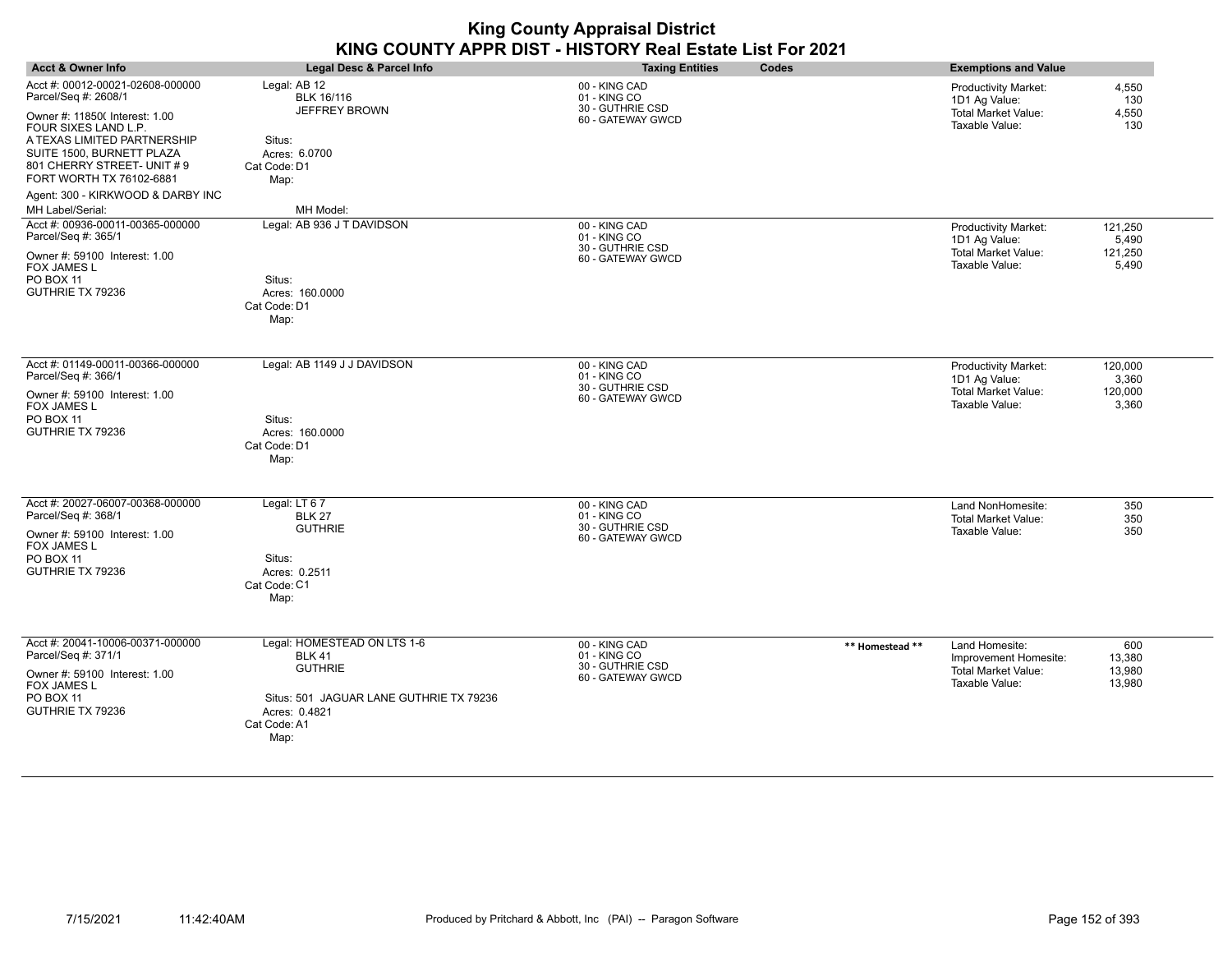| <b>King County Appraisal District</b><br>KING COUNTY APPR DIST - HISTORY Real Estate List For 2021                                                                      |                                                                                                      |                                                                        |                                                                                                                               |  |
|-------------------------------------------------------------------------------------------------------------------------------------------------------------------------|------------------------------------------------------------------------------------------------------|------------------------------------------------------------------------|-------------------------------------------------------------------------------------------------------------------------------|--|
| <b>Acct &amp; Owner Info</b>                                                                                                                                            | <b>Legal Desc &amp; Parcel Info</b>                                                                  | Codes<br><b>Taxing Entities</b>                                        | <b>Exemptions and Value</b>                                                                                                   |  |
| Acct #: 00198-00013-00860-000217<br>Parcel/Seq #: 860/2<br>Owner #: 14769; Interest: 0.50<br><b>FRIEDEL DOUGLAS</b><br>5000 CIRCLE RIDGE DR WEST<br>FORT WORTH TX 76114 | Legal: AB 198 SEC 217 BLK F<br>H&TC RR CO<br>Situs:<br>Acres: 145.8000<br>Cat Code: D1<br>Map:       | 00 - KING CAD<br>01 - KING CO<br>30 - GUTHRIE CSD<br>60 - GATEWAY GWCD | Productivity Market:<br>109,350<br>1D1 Ag Value:<br>2.770<br><b>Total Market Value:</b><br>109,350<br>Taxable Value:<br>2,770 |  |
| Acct #: 00199-00013-00861-000215<br>Parcel/Seq #: 861/2<br>Owner #: 14769; Interest: 0.50<br><b>FRIEDEL DOUGLAS</b><br>5000 CIRCLE RIDGE DR WEST<br>FORT WORTH TX 76114 | Legal: AB 199 SEC 215 BK F H&TC RR CO<br>Situs:<br>Acres: 328.1000<br>Cat Code: D1<br>Map:           | 00 - KING CAD<br>01 - KING CO<br>30 - GUTHRIE CSD<br>60 - GATEWAY GWCD | Productivity Market:<br>254,280<br>1D1 Ag Value:<br>9,190<br><b>Total Market Value:</b><br>254,280<br>Taxable Value:<br>9,190 |  |
| Acct #: 00205-00013-00862-000205<br>Parcel/Seq #: 862/2<br>Owner #: 14769; Interest: 0.50<br><b>FRIEDEL DOUGLAS</b><br>5000 CIRCLE RIDGE DR WEST<br>FORT WORTH TX 76114 | Legal: AB 205 SEC 205 BK F H&TC RR CO<br>Situs:<br>Acres: 328.1000<br>Cat Code: D1<br>Map:           | 00 - KING CAD<br>01 - KING CO<br>30 - GUTHRIE CSD<br>60 - GATEWAY GWCD | Productivity Market:<br>246,080<br>1D1 Ag Value:<br>6,890<br><b>Total Market Value:</b><br>246,080<br>Taxable Value:<br>6,890 |  |
| Acct #: 01049-00013-00863-000206<br>Parcel/Seq #: 863/2<br>Owner #: 14769; Interest: 0.50<br><b>FRIEDEL DOUGLAS</b><br>5000 CIRCLE RIDGE DR WEST<br>FORT WORTH TX 76114 | Legal: AB 1049 SEC 206 BLK F<br>W H SANDELL<br>Situs:<br>Acres: 328.1000<br>Cat Code: D1<br>Map:     | 00 - KING CAD<br>01 - KING CO<br>30 - GUTHRIE CSD<br>60 - GATEWAY GWCD | Productivity Market:<br>254,280<br>1D1 Ag Value:<br>9,190<br><b>Total Market Value:</b><br>254,280<br>Taxable Value:<br>9,190 |  |
| Acct #: 01103-00013-00864-000204<br>Parcel/Seq #: 864/2<br>Owner #: 14769; Interest: 0.50<br><b>FRIEDEL DOUGLAS</b><br>5000 CIRCLE RIDGE DR WEST<br>FORT WORTH TX 76114 | Legal: AB 1103 SEC 204 BLK F H&TC<br>W H SANDELL<br>Situs:<br>Acres: 94.9500<br>Cat Code: D1<br>Map: | 00 - KING CAD<br>01 - KING CO<br>30 - GUTHRIE CSD<br>60 - GATEWAY GWCD | 71,220<br>Productivity Market:<br>1D1 Ag Value:<br>1,810<br><b>Total Market Value:</b><br>71,220<br>Taxable Value:<br>1,810   |  |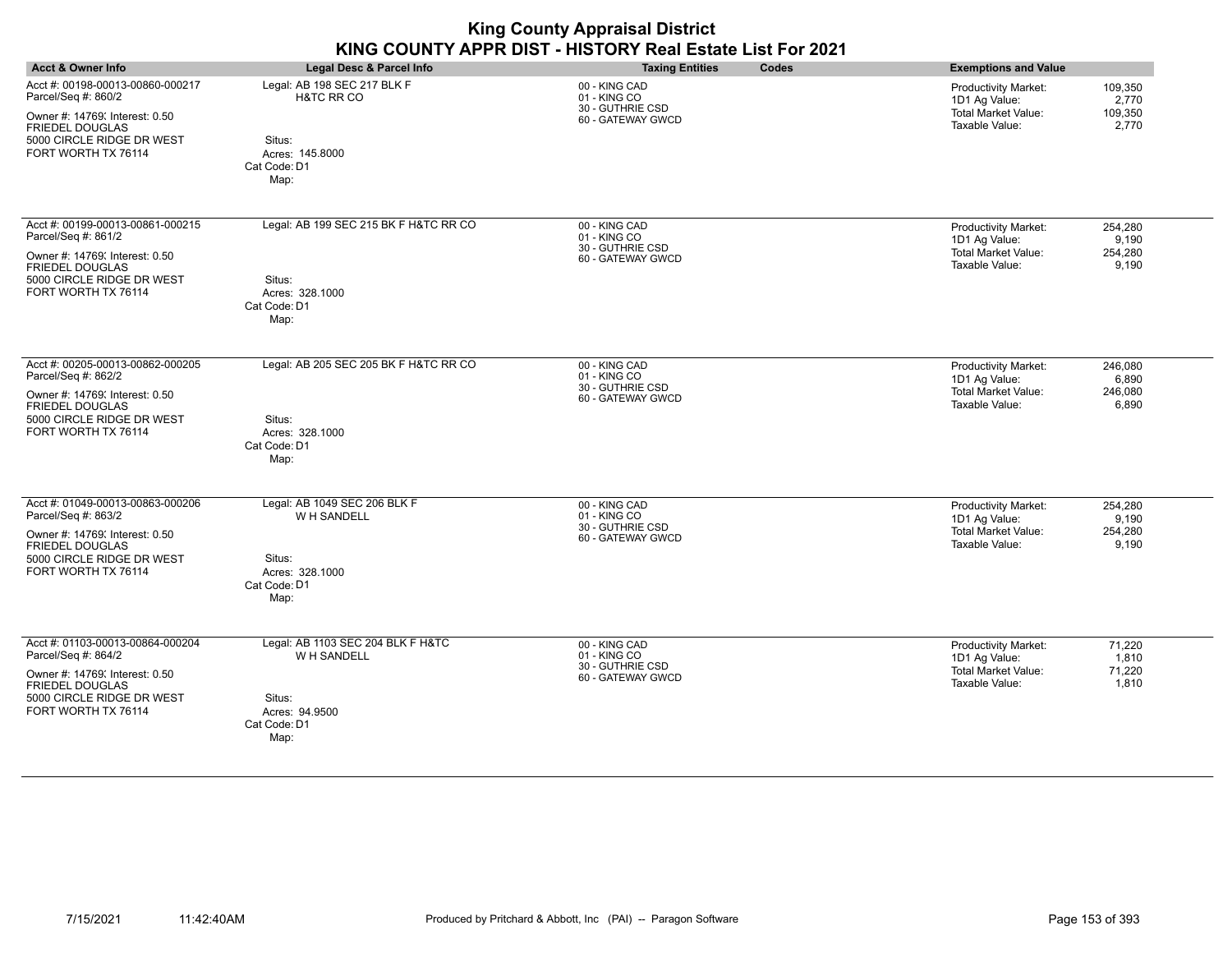| <b>King County Appraisal District</b><br>KING COUNTY APPR DIST - HISTORY Real Estate List For 2021                                                                                       |                                                                                                       |                                                                         |                                                                                                                                                                   |  |
|------------------------------------------------------------------------------------------------------------------------------------------------------------------------------------------|-------------------------------------------------------------------------------------------------------|-------------------------------------------------------------------------|-------------------------------------------------------------------------------------------------------------------------------------------------------------------|--|
| <b>Acct &amp; Owner Info</b>                                                                                                                                                             | <b>Legal Desc &amp; Parcel Info</b>                                                                   | Codes<br><b>Taxing Entities</b>                                         | <b>Exemptions and Value</b>                                                                                                                                       |  |
| Acct #: 01136-00013-00865-000216<br>Parcel/Seq #: 865/2<br>Owner #: 14769; Interest: 0.50<br><b>FRIEDEL DOUGLAS</b><br>5000 CIRCLE RIDGE DR WEST<br>FORT WORTH TX 76114                  | Legal: AB 1136 SEC 216 H&TC F<br>J N JOINER<br>Situs:<br>Acres: 328.1000<br>Cat Code: D1<br>Map:      | 00 - KING CAD<br>01 - KING CO<br>30 - GUTHRIE CSD<br>60 - GATEWAY GWCD  | <b>Productivity Market:</b><br>246,080<br>1D1 Ag Value:<br>6.240<br><b>Total Market Value:</b><br>246,080<br>Taxable Value:<br>6.240                              |  |
| Acct #: 00002-00021-02504-000000<br>Parcel/Seq #: 2504/1<br>Owner #: 14785, Interest: 1.00<br>FUSTON, KYE AND WHITNEY<br>PO BOX 103<br>MATADOR TX 79244                                  | Legal: AB 2 H ABELS<br>Situs: 748 W HWY 82 GUTHRIE TX 79236<br>Acres: 147.7000<br>Cat Code: E<br>Map: | 00 - KING CAD<br>01 - KING CO<br>30 - GUTHRIE CSD<br>60 - GATEWAY GWCD  | Land Homesite:<br>600<br>111,780<br>Land NonHomesite:<br>Improvement NonHomesite:<br>23,060<br><b>Total Market Value:</b><br>135,440<br>Taxable Value:<br>135,440 |  |
| Acct #: 00101-00048-00460-000009<br>Parcel/Seq #: 460/1<br>Owner #: 80600 Interest: 1.00<br><b>GA &amp; ED LOWRANCE INC</b><br>8620 N NEW BRAUNFELS STE 306<br>SAN ANTONIO TX 78217-6361 | Legal: AB 101 SEC 9 H&GN RR CO<br>Situs:<br>Acres: 640.0000<br>Cat Code: D1<br>Map:                   | 00 - KING CAD<br>01 - KING CO<br>90 - KING CO CISD<br>60 - GATEWAY GWCD | 464,000<br>Productivity Market:<br>1D1 Ag Value:<br>8,320<br><b>Total Market Value:</b><br>464,000<br>Taxable Value:<br>8,320                                     |  |
| Acct #: 00103-00048-00461-000007<br>Parcel/Seq #: 461/1<br>Owner #: 80600 Interest: 1.00<br><b>GA &amp; ED LOWRANCE INC</b><br>8620 N NEW BRAUNFELS STE 306<br>SAN ANTONIO TX 78217-6361 | Legal: AB 103 SEC 7 H&GN RR CO<br>Situs:<br>Acres: 101.0000<br>Cat Code: D1<br>Map:                   | 00 - KING CAD<br>01 - KING CO<br>90 - KING CO CISD<br>60 - GATEWAY GWCD | <b>Productivity Market:</b><br>73,230<br>1D1 Ag Value:<br>1,310<br><b>Total Market Value:</b><br>73,230<br>Taxable Value:<br>1,310                                |  |
| Acct #: 00291-00046-00462-000005<br>Parcel/Seq #: 462/1<br>Owner #: 80600 Interest: 1.00<br><b>GA &amp; ED LOWRANCE INC</b><br>8620 N NEW BRAUNFELS STE 306<br>SAN ANTONIO TX 78217-6361 | Legal: AB 291 SEC 5 T&NO RR CO<br>Situs:<br>Acres: 640.0000<br>Cat Code: D1<br>Map:                   | 00 - KING CAD<br>01 - KING CO<br>90 - KING CO CISD<br>60 - GATEWAY GWCD | Productivity Market:<br>464,000<br>1D1 Ag Value:<br>8,320<br><b>Total Market Value:</b><br>464,000<br>Taxable Value:<br>8,320                                     |  |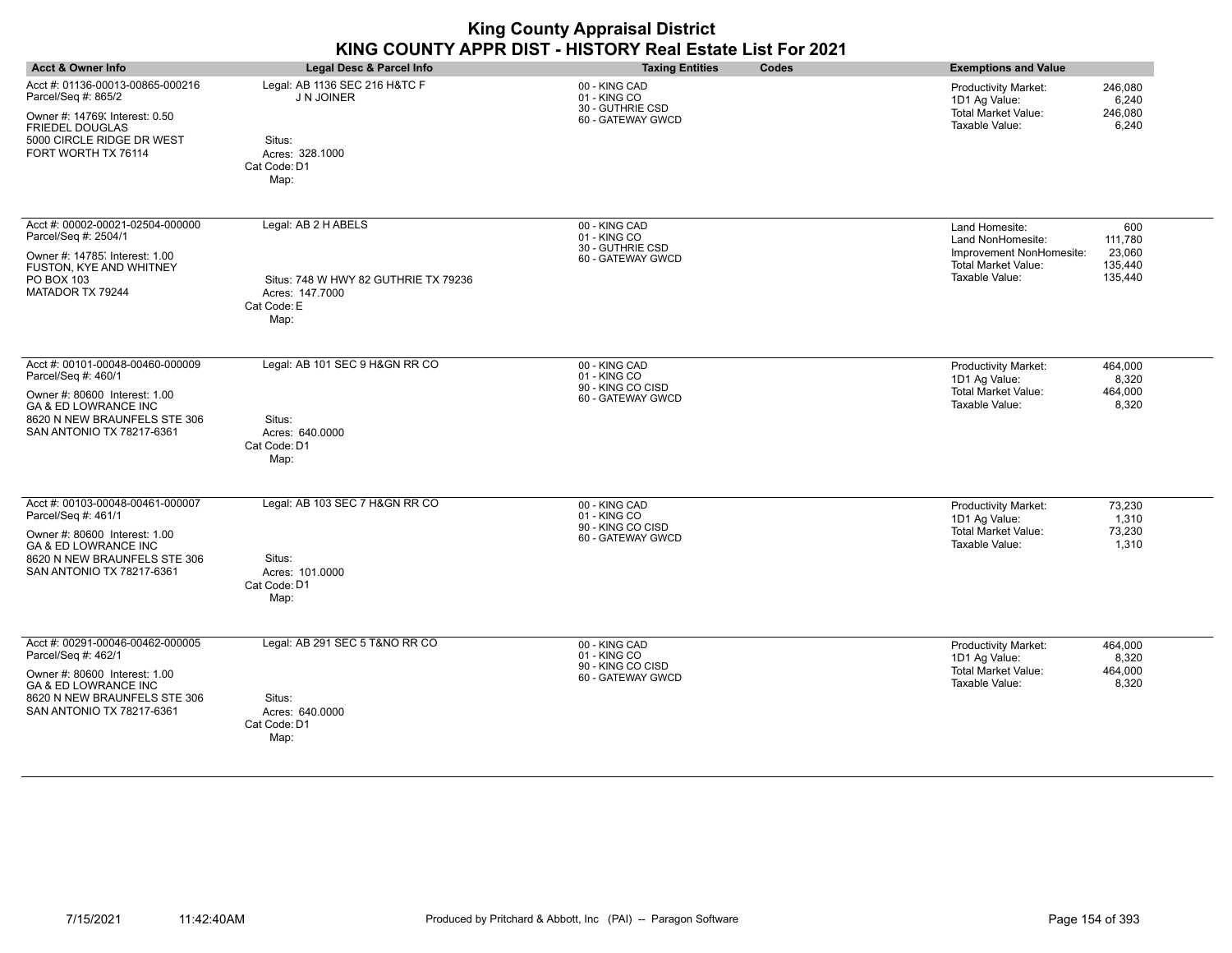| <b>King County Appraisal District</b><br>KING COUNTY APPR DIST - HISTORY Real Estate List For 2021                                                                                       |                                                                                |                                                                         |       |                                                                                              |                                        |
|------------------------------------------------------------------------------------------------------------------------------------------------------------------------------------------|--------------------------------------------------------------------------------|-------------------------------------------------------------------------|-------|----------------------------------------------------------------------------------------------|----------------------------------------|
| <b>Acct &amp; Owner Info</b>                                                                                                                                                             | <b>Legal Desc &amp; Parcel Info</b>                                            | <b>Taxing Entities</b>                                                  | Codes | <b>Exemptions and Value</b>                                                                  |                                        |
| Acct #: 00296-00048-00463-000047<br>Parcel/Seq #: 463/1<br>Owner #: 80600 Interest: 1.00<br><b>GA &amp; ED LOWRANCE INC</b><br>8620 N NEW BRAUNFELS STE 306<br>SAN ANTONIO TX 78217-6361 | Legal: AB 296 SEC 47 AB&M<br>Situs:<br>Acres: 640,0000<br>Cat Code: D1<br>Map: | 00 - KING CAD<br>01 - KING CO<br>30 - GUTHRIE CSD<br>60 - GATEWAY GWCD  |       | Productivity Market:<br>1D1 Ag Value:<br><b>Total Market Value:</b><br>Taxable Value:        | 464,010<br>8,860<br>464.010<br>8,860   |
| Acct #: 00297-00048-00464-000043<br>Parcel/Seq #: 464/1<br>Owner #: 80600 Interest: 1.00<br><b>GA &amp; ED LOWRANCE INC</b><br>8620 N NEW BRAUNFELS STE 306<br>SAN ANTONIO TX 78217-6361 | Legal: AB 297 SEC 43 AB&M<br>Situs:<br>Acres: 633.1200<br>Cat Code: D1<br>Map: | 00 - KING CAD<br>01 - KING CO<br>90 - KING CO CISD<br>60 - GATEWAY GWCD |       | <b>Productivity Market:</b><br>1D1 Ag Value:<br><b>Total Market Value:</b><br>Taxable Value: | 459,020<br>8,460<br>459,020<br>8.460   |
| Acct #: 00298-00048-00465-000041<br>Parcel/Seq #: 465/1<br>Owner #: 80600 Interest: 1.00<br><b>GA &amp; ED LOWRANCE INC</b><br>8620 N NEW BRAUNFELS STE 306<br>SAN ANTONIO TX 78217-6361 | Legal: AB 298 SEC 41 AB&M<br>Situs:<br>Acres: 640.0000<br>Cat Code: D1<br>Map: | 00 - KING CAD<br>01 - KING CO<br>90 - KING CO CISD<br>60 - GATEWAY GWCD |       | Productivity Market:<br>1D1 Ag Value:<br>Total Market Value:<br>Taxable Value:               | 478,730<br>11,850<br>478,730<br>11,850 |
| Acct #: 00300-00048-00466-000001<br>Parcel/Seq #: 466/1<br>Owner #: 80600 Interest: 1.00<br><b>GA &amp; ED LOWRANCE INC</b><br>8620 N NEW BRAUNFELS STE 306<br>SAN ANTONIO TX 78217-6361 | Legal: AB 300 SEC 51 BS&F<br>Situs:<br>Acres: 640.0000<br>Cat Code: D1<br>Map: | 00 - KING CAD<br>01 - KING CO<br>90 - KING CO CISD<br>60 - GATEWAY GWCD |       | Productivity Market:<br>1D1 Ag Value:<br><b>Total Market Value:</b><br>Taxable Value:        | 464,000<br>9.600<br>464,000<br>9,600   |
| Acct #: 00301-00048-00467-000053<br>Parcel/Seq #: 467/1<br>Owner #: 80600 Interest: 1.00<br><b>GA &amp; ED LOWRANCE INC</b><br>8620 N NEW BRAUNFELS STE 306<br>SAN ANTONIO TX 78217-6361 | Legal: AB 301 SEC 53 BS&F<br>Situs:<br>Acres: 640.0000<br>Cat Code: D1<br>Map: | 00 - KING CAD<br>01 - KING CO<br>90 - KING CO CISD<br>60 - GATEWAY GWCD |       | Productivity Market:<br>1D1 Ag Value:<br><b>Total Market Value:</b><br>Taxable Value:        | 464,000<br>8,890<br>464,000<br>8,890   |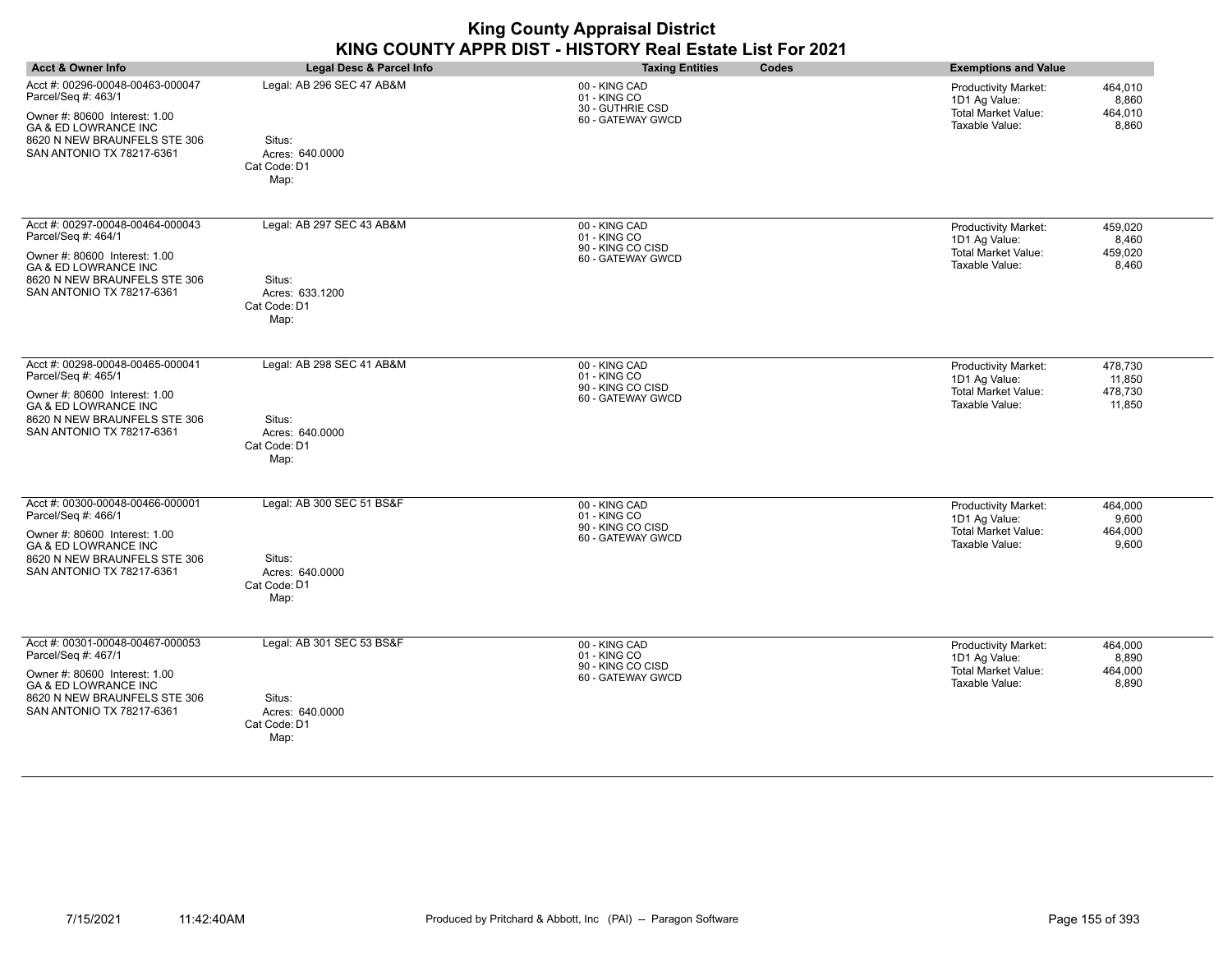| <b>King County Appraisal District</b><br>KING COUNTY APPR DIST - HISTORY Real Estate List For 2021                                                                                       |                                                                                           |                                                                         |                                                                                                                                        |  |
|------------------------------------------------------------------------------------------------------------------------------------------------------------------------------------------|-------------------------------------------------------------------------------------------|-------------------------------------------------------------------------|----------------------------------------------------------------------------------------------------------------------------------------|--|
| <b>Acct &amp; Owner Info</b>                                                                                                                                                             | Legal Desc & Parcel Info                                                                  | <b>Taxing Entities</b><br>Codes                                         | <b>Exemptions and Value</b>                                                                                                            |  |
| Acct #: 00302-00048-00468-000049<br>Parcel/Seq #: 468/1<br>Owner #: 80600 Interest: 1.00<br><b>GA &amp; ED LOWRANCE INC</b><br>8620 N NEW BRAUNFELS STE 306<br>SAN ANTONIO TX 78217-6361 | Legal: AB 302 SEC 49 BS&F<br>Situs:<br>Acres: 633.1200<br>Cat Code: D1<br>Map:            | 00 - KING CAD<br>01 - KING CO<br>90 - KING CO CISD<br>60 - GATEWAY GWCD | 459,010<br><b>Productivity Market:</b><br>1D1 Ag Value:<br>10,820<br><b>Total Market Value:</b><br>459,010<br>Taxable Value:<br>10,820 |  |
| Acct #: 00329-00048-00469-000057<br>Parcel/Seq #: 469/1<br>Owner #: 80600 Interest: 1.00<br>GA & ED LOWRANCE INC<br>8620 N NEW BRAUNFELS STE 306<br>SAN ANTONIO TX 78217-6361            | Legal: AB 329 SEC 57 TT RR CO<br>Situs:<br>Acres: 400.0000<br>Cat Code: D1<br>Map:        | 00 - KING CAD<br>01 - KING CO<br>30 - GUTHRIE CSD<br>60 - GATEWAY GWCD  | <b>Productivity Market:</b><br>296,450<br>1D1 Ag Value:<br>7,950<br><b>Total Market Value:</b><br>296,450<br>Taxable Value:<br>7,950   |  |
| Acct #: 00353-00046-00470-000077<br>Parcel/Seq #: 470/1<br>Owner #: 80600 Interest: 1.00<br><b>GA &amp; ED LOWRANCE INC</b><br>8620 N NEW BRAUNFELS STE 306<br>SAN ANTONIO TX 78217-6361 | Legal: AB 353 SEC 77 W J MONTGOMERY<br>Situs:<br>Acres: 640.0000<br>Cat Code: D1<br>Map:  | 00 - KING CAD<br>01 - KING CO<br>90 - KING CO CISD<br>60 - GATEWAY GWCD | <b>Productivity Market:</b><br>464,000<br>1D1 Ag Value:<br>8,320<br><b>Total Market Value:</b><br>464,000<br>Taxable Value:<br>8,320   |  |
| Acct #: 00354-00048-00471-000152<br>Parcel/Seq #: 471/1<br>Owner #: 80600 Interest: 1.00<br><b>GA &amp; ED LOWRANCE INC</b><br>8620 N NEW BRAUNFELS STE 306<br>SAN ANTONIO TX 78217-6361 | Legal: AB 354 SEC 152 W J MONTGOMERY<br>Situs:<br>Acres: 640.0000<br>Cat Code: D1<br>Map: | 00 - KING CAD<br>01 - KING CO<br>90 - KING CO CISD<br>60 - GATEWAY GWCD | Productivity Market:<br>469,350<br>1D1 Ag Value:<br>9,610<br><b>Total Market Value:</b><br>469,350<br>Taxable Value:<br>9,610          |  |
| Acct #: 00355-00048-00472-000151<br>Parcel/Seq #: 472/1<br>Owner #: 80600 Interest: 1.00<br><b>GA &amp; ED LOWRANCE INC</b><br>8620 N NEW BRAUNFELS STE 306<br>SAN ANTONIO TX 78217-6361 | Legal: AB 355 SEC 151 W J MONTGOMERY<br>Situs:<br>Acres: 480.0000<br>Cat Code: D1<br>Map: | 00 - KING CAD<br>01 - KING CO<br>30 - GUTHRIE CSD<br>60 - GATEWAY GWCD  | <b>Productivity Market:</b><br>348,000<br>1D1 Ag Value:<br>6,240<br><b>Total Market Value:</b><br>348,000<br>Taxable Value:<br>6,240   |  |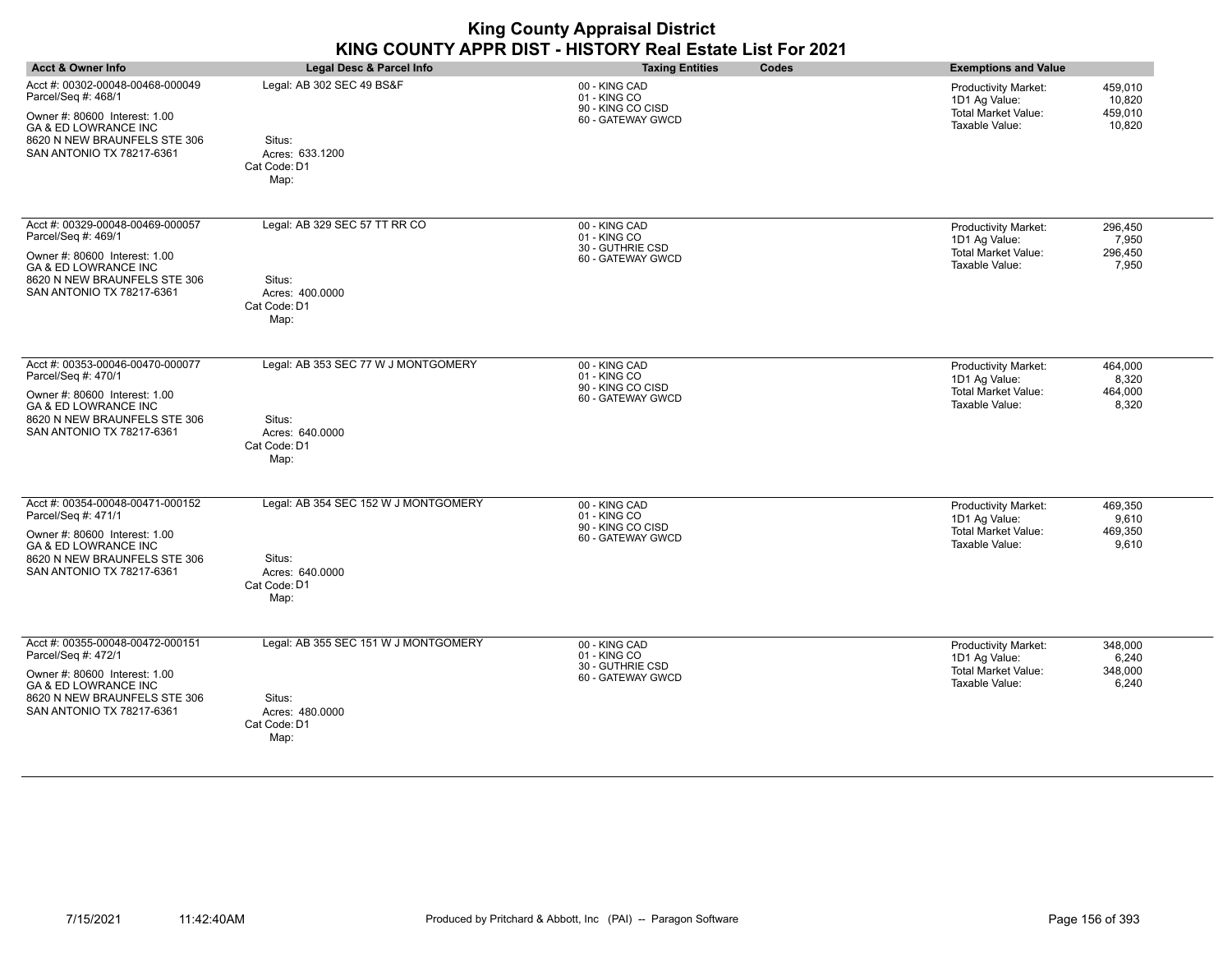| <b>Acct &amp; Owner Info</b>                                                                                                                                                             | Legal Desc & Parcel Info                                                                  | <b>Taxing Entities</b><br>Codes                                         | <b>Exemptions and Value</b>                                                                                                          |
|------------------------------------------------------------------------------------------------------------------------------------------------------------------------------------------|-------------------------------------------------------------------------------------------|-------------------------------------------------------------------------|--------------------------------------------------------------------------------------------------------------------------------------|
| Acct #: 00356-00046-00473-000076<br>Parcel/Seq #: 473/1<br>Owner #: 80600 Interest: 1.00<br><b>GA &amp; ED LOWRANCE INC</b><br>8620 N NEW BRAUNFELS STE 306<br>SAN ANTONIO TX 78217-6361 | Legal: AB 356 SEC 76 W J MONTGOMERY<br>Situs:<br>Acres: 456.2000<br>Cat Code: D1<br>Map:  | 00 - KING CAD<br>01 - KING CO<br>90 - KING CO CISD<br>60 - GATEWAY GWCD | 330,750<br><b>Productivity Market:</b><br>1D1 Ag Value:<br>6,500<br><b>Total Market Value:</b><br>330,750<br>Taxable Value:<br>6,500 |
| Acct #: 00357-00046-00474-000078<br>Parcel/Seq #: 474/1<br>Owner #: 80600 Interest: 1.00<br><b>GA &amp; ED LOWRANCE INC</b><br>8620 N NEW BRAUNFELS STE 306<br>SAN ANTONIO TX 78217-6361 | Legal: AB 357 SEC 78 W J MONTGOMERY<br>Situs:<br>Acres: 170.0000<br>Cat Code: D1<br>Map:  | 00 - KING CAD<br>01 - KING CO<br>30 - GUTHRIE CSD<br>60 - GATEWAY GWCD  | Productivity Market:<br>123,250<br>2,210<br>1D1 Ag Value:<br><b>Total Market Value:</b><br>123,250<br>Taxable Value:<br>2,210        |
| Acct #: 00358-00048-00475-000150<br>Parcel/Seq #: 475/1<br>Owner #: 80600 Interest: 1.00<br><b>GA &amp; ED LOWRANCE INC</b><br>8620 N NEW BRAUNFELS STE 306<br>SAN ANTONIO TX 78217-6361 | Legal: AB 358 SEC 150 W J MONTGOMERY<br>Situs:<br>Acres: 640.0000<br>Cat Code: D1<br>Map: | 00 - KING CAD<br>01 - KING CO<br>30 - GUTHRIE CSD<br>60 - GATEWAY GWCD  | 463,850<br><b>Productivity Market:</b><br>1D1 Ag Value:<br>8,530<br><b>Total Market Value:</b><br>463,850<br>Taxable Value:<br>8,530 |
| Acct #: 00360-00048-00476-000154<br>Parcel/Seq #: 476/1<br>Owner #: 80600 Interest: 1.00<br><b>GA &amp; ED LOWRANCE INC</b><br>8620 N NEW BRAUNFELS STE 306<br>SAN ANTONIO TX 78217-6361 | Legal: AB 360 SEC 154 W J MONTGOMERY<br>Situs:<br>Acres: 575.0000<br>Cat Code: D1<br>Map: | 00 - KING CAD<br>01 - KING CO<br>90 - KING CO CISD<br>60 - GATEWAY GWCD | <b>Productivity Market:</b><br>421,430<br>1D1 Ag Value:<br>11,100<br>Total Market Value:<br>421,430<br>Taxable Value:<br>11,100      |
| Acct #: 00382-00046-00477-000063<br>Parcel/Seq #: 477/1<br>Owner #: 80600 Interest: 1.00<br><b>GA &amp; ED LOWRANCE INC</b><br>8620 N NEW BRAUNFELS STE 306<br>SAN ANTONIO TX 78217-6361 | Legal: AB 382 SEC 63 J B RECTOR<br>Situs:<br>Acres: 640.0000<br>Cat Code: D1<br>Map:      | 00 - KING CAD<br>01 - KING CO<br>90 - KING CO CISD<br>60 - GATEWAY GWCD | Productivity Market:<br>464,010<br>1D1 Ag Value:<br>8,390<br><b>Total Market Value:</b><br>464,010<br>Taxable Value:<br>8,390        |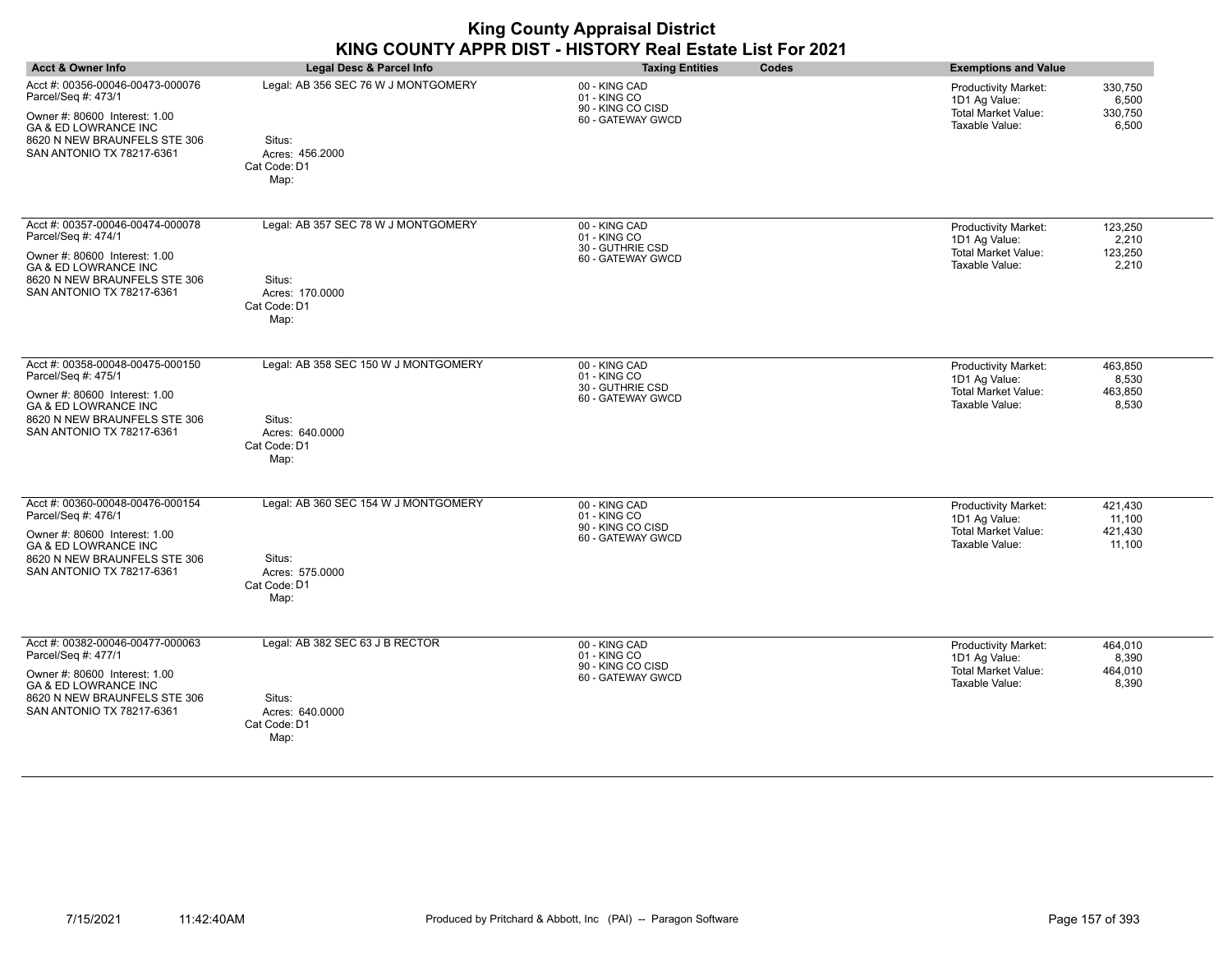|                                                                                                                                                                                          |                                                                                      | <b>King County Appraisal District</b><br>KING COUNTY APPR DIST - HISTORY Real Estate List For 2021 |                                                                                                                                      |
|------------------------------------------------------------------------------------------------------------------------------------------------------------------------------------------|--------------------------------------------------------------------------------------|----------------------------------------------------------------------------------------------------|--------------------------------------------------------------------------------------------------------------------------------------|
| <b>Acct &amp; Owner Info</b>                                                                                                                                                             | <b>Legal Desc &amp; Parcel Info</b>                                                  | <b>Taxing Entities</b><br>Codes                                                                    | <b>Exemptions and Value</b>                                                                                                          |
| Acct #: 00383-00046-00478-000064<br>Parcel/Seq #: 478/1<br>Owner #: 80600 Interest: 1.00<br><b>GA &amp; ED LOWRANCE INC</b><br>8620 N NEW BRAUNFELS STE 306<br>SAN ANTONIO TX 78217-6361 | Legal: AB 383 SEC 64 J B RECTOR<br>Situs:<br>Acres: 640.0000<br>Cat Code: D1<br>Map: | 00 - KING CAD<br>01 - KING CO<br>90 - KING CO CISD<br>60 - GATEWAY GWCD                            | Productivity Market:<br>464,010<br>1D1 Ag Value:<br>9,600<br><b>Total Market Value:</b><br>464.010<br>9,600<br>Taxable Value:        |
| Acct #: 00385-00046-00479-000062<br>Parcel/Seq #: 479/1<br>Owner #: 80600 Interest: 1.00<br>GA & ED LOWRANCE INC<br>8620 N NEW BRAUNFELS STE 306<br>SAN ANTONIO TX 78217-6361            | Legal: AB 385 SEC 62 J B RECTOR<br>Situs:<br>Acres: 640,0000<br>Cat Code: D1<br>Map: | 00 - KING CAD<br>01 - KING CO<br>30 - GUTHRIE CSD<br>60 - GATEWAY GWCD                             | <b>Productivity Market:</b><br>464,000<br>1D1 Ag Value:<br>8,320<br>Total Market Value:<br>464,000<br>Taxable Value:<br>8,320        |
| Acct #: 00386-00046-00480-000065<br>Parcel/Seq #: 480/1<br>Owner #: 80600 Interest: 1.00<br>GA & ED LOWRANCE INC<br>8620 N NEW BRAUNFELS STE 306<br>SAN ANTONIO TX 78217-6361            | Legal: AB 386 SEC 65 J B RECTOR<br>Situs:<br>Acres: 640.0000<br>Cat Code: D1<br>Map: | 00 - KING CAD<br>01 - KING CO<br>90 - KING CO CISD<br>60 - GATEWAY GWCD                            | <b>Productivity Market:</b><br>464,000<br>1D1 Ag Value:<br>9,600<br><b>Total Market Value:</b><br>464,000<br>Taxable Value:<br>9,600 |
| Acct #: 00414-00046-00481-000068<br>Parcel/Seq #: 481/1<br>Owner #: 80600 Interest: 1.00<br><b>GA &amp; ED LOWRANCE INC</b><br>8620 N NEW BRAUNFELS STE 306<br>SAN ANTONIO TX 78217-6361 | Legal: AB 414 SEC 68 J B RECTOR<br>Situs:<br>Acres: 640.0000<br>Cat Code: D1<br>Map: | 00 - KING CAD<br>01 - KING CO<br>90 - KING CO CISD<br>60 - GATEWAY GWCD                            | Productivity Market:<br>464,010<br>1D1 Ag Value:<br>9,220<br><b>Total Market Value:</b><br>464,010<br>9,220<br>Taxable Value:        |
| Acct #: 00416-00046-00482-000071<br>Parcel/Seq #: 482/1<br>Owner #: 80600 Interest: 1.00<br><b>GA &amp; ED LOWRANCE INC</b><br>8620 N NEW BRAUNFELS STE 306<br>SAN ANTONIO TX 78217-6361 | Legal: AB 416 SEC 71 J B RECTOR<br>Situs:<br>Acres: 640.0000<br>Cat Code: D1<br>Map: | 00 - KING CAD<br>01 - KING CO<br>30 - GUTHRIE CSD<br>60 - GATEWAY GWCD                             | Productivity Market:<br>464,000<br>1D1 Ag Value:<br>8,810<br><b>Total Market Value:</b><br>464,000<br>Taxable Value:<br>8,810        |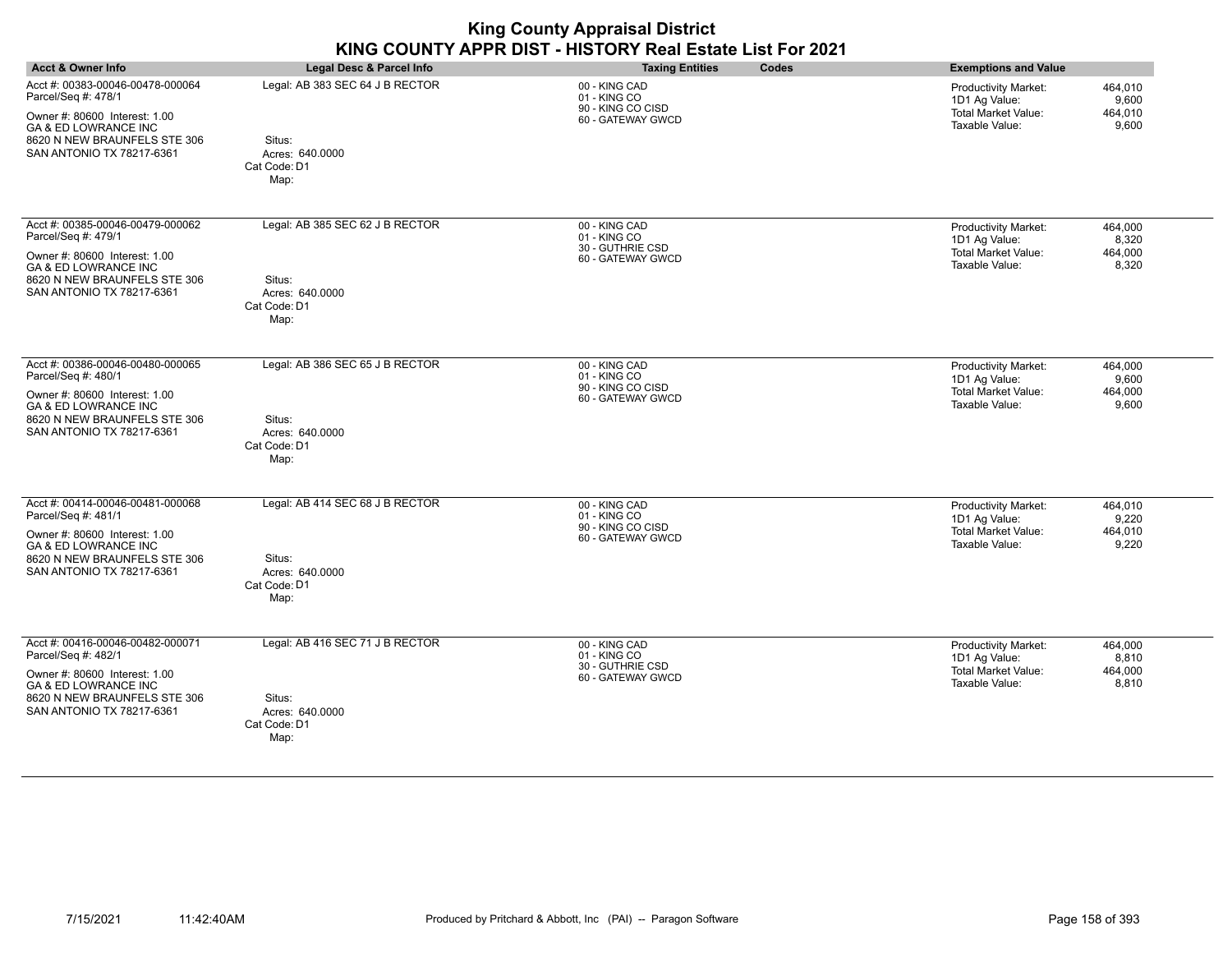|                                                                                                                                                                                          |                                                                                      | <b>King County Appraisal District</b><br>KING COUNTY APPR DIST - HISTORY Real Estate List For 2021 |                                                                                                                                      |
|------------------------------------------------------------------------------------------------------------------------------------------------------------------------------------------|--------------------------------------------------------------------------------------|----------------------------------------------------------------------------------------------------|--------------------------------------------------------------------------------------------------------------------------------------|
| <b>Acct &amp; Owner Info</b>                                                                                                                                                             | Legal Desc & Parcel Info                                                             | <b>Taxing Entities</b><br>Codes                                                                    | <b>Exemptions and Value</b>                                                                                                          |
| Acct #: 00418-00046-00483-000069<br>Parcel/Seq #: 483/1<br>Owner #: 80600 Interest: 1.00<br><b>GA &amp; ED LOWRANCE INC</b><br>8620 N NEW BRAUNFELS STE 306<br>SAN ANTONIO TX 78217-6361 | Legal: AB 418 SEC 69 J B RECTOR<br>Situs:<br>Acres: 640.0000<br>Cat Code: D1<br>Map: | 00 - KING CAD<br>01 - KING CO<br>90 - KING CO CISD<br>60 - GATEWAY GWCD                            | <b>Productivity Market:</b><br>464,000<br>1D1 Ag Value:<br>9.070<br><b>Total Market Value:</b><br>464,000<br>Taxable Value:<br>9,070 |
| Acct #: 00420-00046-00484-000070<br>Parcel/Seq #: 484/1<br>Owner #: 80600 Interest: 1.00<br>GA & ED LOWRANCE INC<br>8620 N NEW BRAUNFELS STE 306<br>SAN ANTONIO TX 78217-6361            | Legal: AB 420 SEC 70 J B RECTOR<br>Situs:<br>Acres: 640,0000<br>Cat Code: D1<br>Map: | 00 - KING CAD<br>01 - KING CO<br>90 - KING CO CISD<br>60 - GATEWAY GWCD                            | Productivity Market:<br>464,000<br>1D1 Ag Value:<br>8,370<br><b>Total Market Value:</b><br>464,000<br>Taxable Value:<br>8,370        |
| Acct #: 00421-00046-00485-000067<br>Parcel/Seq #: 485/1<br>Owner #: 80600 Interest: 1.00<br><b>GA &amp; ED LOWRANCE INC</b><br>8620 N NEW BRAUNFELS STE 306<br>SAN ANTONIO TX 78217-6361 | Legal: AB 421 SEC 67 J B RECTOR<br>Situs:<br>Acres: 640.0000<br>Cat Code: D1<br>Map: | 00 - KING CAD<br>01 - KING CO<br>90 - KING CO CISD<br>60 - GATEWAY GWCD                            | <b>Productivity Market:</b><br>464,000<br>1D1 Ag Value:<br>9,070<br><b>Total Market Value:</b><br>464,000<br>Taxable Value:<br>9,070 |
| Acct #: 00441-00046-00486-000066<br>Parcel/Seq #: 486/1<br>Owner #: 80600 Interest: 1.00<br><b>GA &amp; ED LOWRANCE INC</b><br>8620 N NEW BRAUNFELS STE 306<br>SAN ANTONIO TX 78217-6361 | Legal: AB 441 SEC 66 J B RECTOR<br>Situs:<br>Acres: 640,0000<br>Cat Code: D1<br>Map: | 00 - KING CAD<br>01 - KING CO<br>90 - KING CO CISD<br>60 - GATEWAY GWCD                            | <b>Productivity Market:</b><br>464,000<br>1D1 Ag Value:<br>9.600<br><b>Total Market Value:</b><br>464,000<br>Taxable Value:<br>9,600 |
| Acct #: 00467-00046-00487-000005<br>Parcel/Seq #: 487/1<br>Owner #: 80600 Interest: 1.00<br><b>GA &amp; ED LOWRANCE INC</b><br>8620 N NEW BRAUNFELS STE 306<br>SAN ANTONIO TX 78217-6361 | Legal: AB 467 SEC 5 M M THOMSON<br>Situs:<br>Acres: 640.0000<br>Cat Code: D1<br>Map: | 00 - KING CAD<br>01 - KING CO<br>30 - GUTHRIE CSD<br>60 - GATEWAY GWCD                             | <b>Productivity Market:</b><br>464,000<br>1D1 Ag Value:<br>8,320<br><b>Total Market Value:</b><br>464,000<br>Taxable Value:<br>8.320 |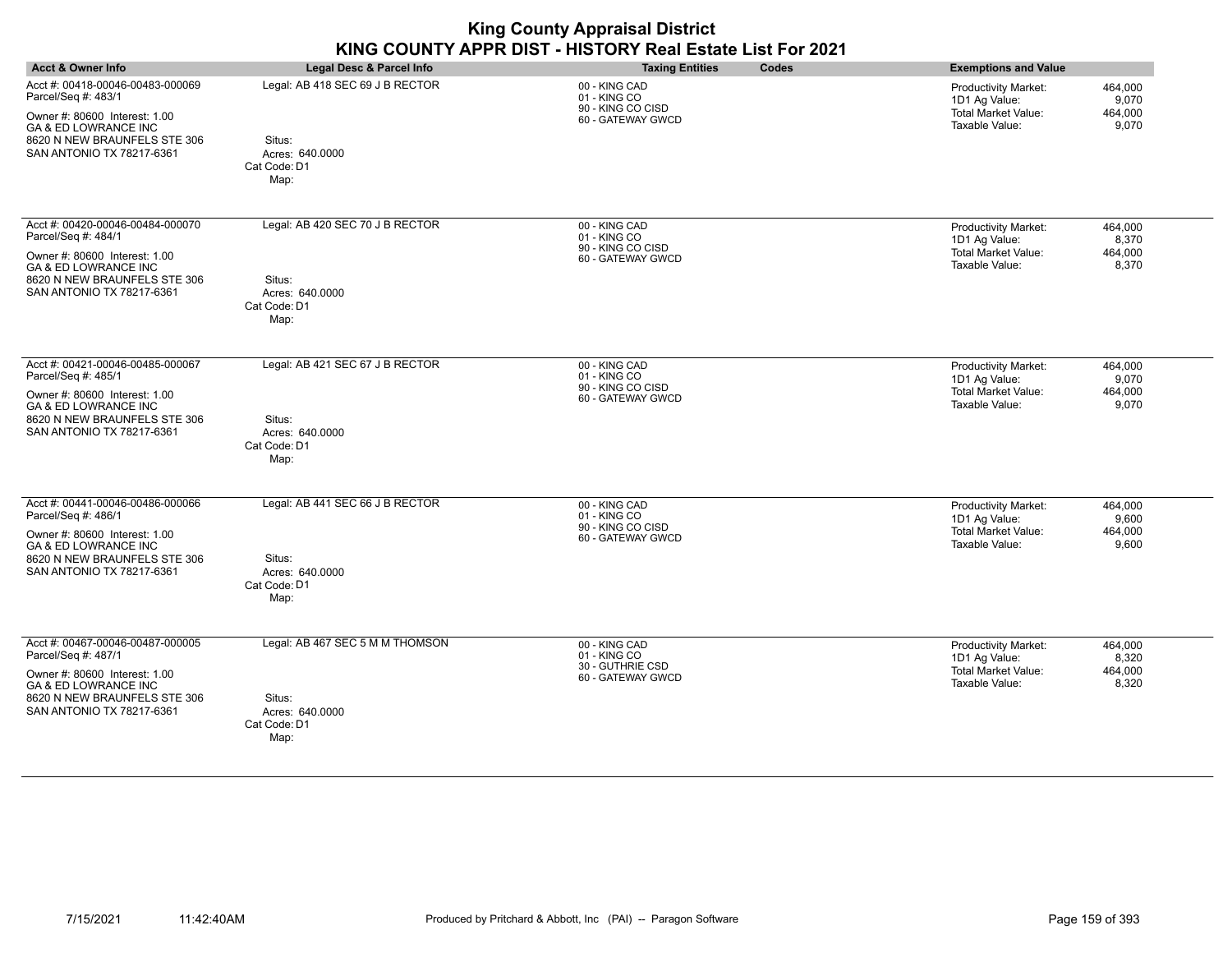| <b>Acct &amp; Owner Info</b>                                                                                                                                                             | Legal Desc & Parcel Info                                                              | <b>Taxing Entities</b><br>Codes                                         | <b>Exemptions and Value</b>                                                                                                          |
|------------------------------------------------------------------------------------------------------------------------------------------------------------------------------------------|---------------------------------------------------------------------------------------|-------------------------------------------------------------------------|--------------------------------------------------------------------------------------------------------------------------------------|
| Acct #: 00468-00046-00488-000006<br>Parcel/Seq #: 488/1<br>Owner #: 80600 Interest: 1.00<br><b>GA &amp; ED LOWRANCE INC</b><br>8620 N NEW BRAUNFELS STE 306<br>SAN ANTONIO TX 78217-6361 | Legal: AB 468 SEC 6 R M THOMSON<br>Situs:<br>Acres: 640.0000<br>Cat Code: D1<br>Map:  | 00 - KING CAD<br>01 - KING CO<br>30 - GUTHRIE CSD<br>60 - GATEWAY GWCD  | 464,000<br><b>Productivity Market:</b><br>1D1 Ag Value:<br>8,320<br><b>Total Market Value:</b><br>464,000<br>Taxable Value:<br>8,320 |
| Acct #: 00469-00046-00489-000007<br>Parcel/Seq #: 489/1<br>Owner #: 80600 Interest: 1.00<br><b>GA &amp; ED LOWRANCE INC</b><br>8620 N NEW BRAUNFELS STE 306<br>SAN ANTONIO TX 78217-6361 | Legal: AB 469 SEC 7 R M THOMSON<br>Situs:<br>Acres: 640.0000<br>Cat Code: D1<br>Map:  | 00 - KING CAD<br>01 - KING CO<br>30 - GUTHRIE CSD<br>60 - GATEWAY GWCD  | Productivity Market:<br>464,000<br>1D1 Ag Value:<br>8,320<br><b>Total Market Value:</b><br>464,000<br>Taxable Value:<br>8,320        |
| Acct #: 00470-00046-00490-000009<br>Parcel/Seq #: 490/1<br>Owner #: 80600 Interest: 1.00<br>GA & ED LOWRANCE INC<br>8620 N NEW BRAUNFELS STE 306<br>SAN ANTONIO TX 78217-6361            | Legal: AB 470 SEC 9 R M THOMSON<br>Situs:<br>Acres: 640.0000<br>Cat Code: D1<br>Map:  | 00 - KING CAD<br>01 - KING CO<br>30 - GUTHRIE CSD<br>60 - GATEWAY GWCD  | Productivity Market:<br>464,010<br>1D1 Ag Value:<br>9,320<br><b>Total Market Value:</b><br>464,010<br>Taxable Value:<br>9,320        |
| Acct #: 00476-00046-00491-000022<br>Parcel/Seq #: 491/1<br>Owner #: 80600 Interest: 1.00<br>GA & ED LOWRANCE INC<br>8620 N NEW BRAUNFELS STE 306<br>SAN ANTONIO TX 78217-6361            | Legal: AB 476 SEC 22 R M THOMSON<br>Situs:<br>Acres: 640.0000<br>Cat Code: D1<br>Map: | 00 - KING CAD<br>01 - KING CO<br>30 - GUTHRIE CSD<br>60 - GATEWAY GWCD  | Productivity Market:<br>464,000<br>1D1 Ag Value:<br>9,300<br>Total Market Value:<br>464,000<br>Taxable Value:<br>9,300               |
| Acct #: 00477-00046-00492-000025<br>Parcel/Seq #: 492/1<br>Owner #: 80600 Interest: 1.00<br>GA & ED LOWRANCE INC<br>8620 N NEW BRAUNFELS STE 306<br>SAN ANTONIO TX 78217-6361            | Legal: AB 477 SEC 25 R M THOMSON<br>Situs:<br>Acres: 640.0000<br>Cat Code: D1<br>Map: | 00 - KING CAD<br>01 - KING CO<br>90 - KING CO CISD<br>60 - GATEWAY GWCD | <b>Productivity Market:</b><br>463,830<br>1D1 Ag Value:<br>8,400<br><b>Total Market Value:</b><br>463,830<br>Taxable Value:<br>8,400 |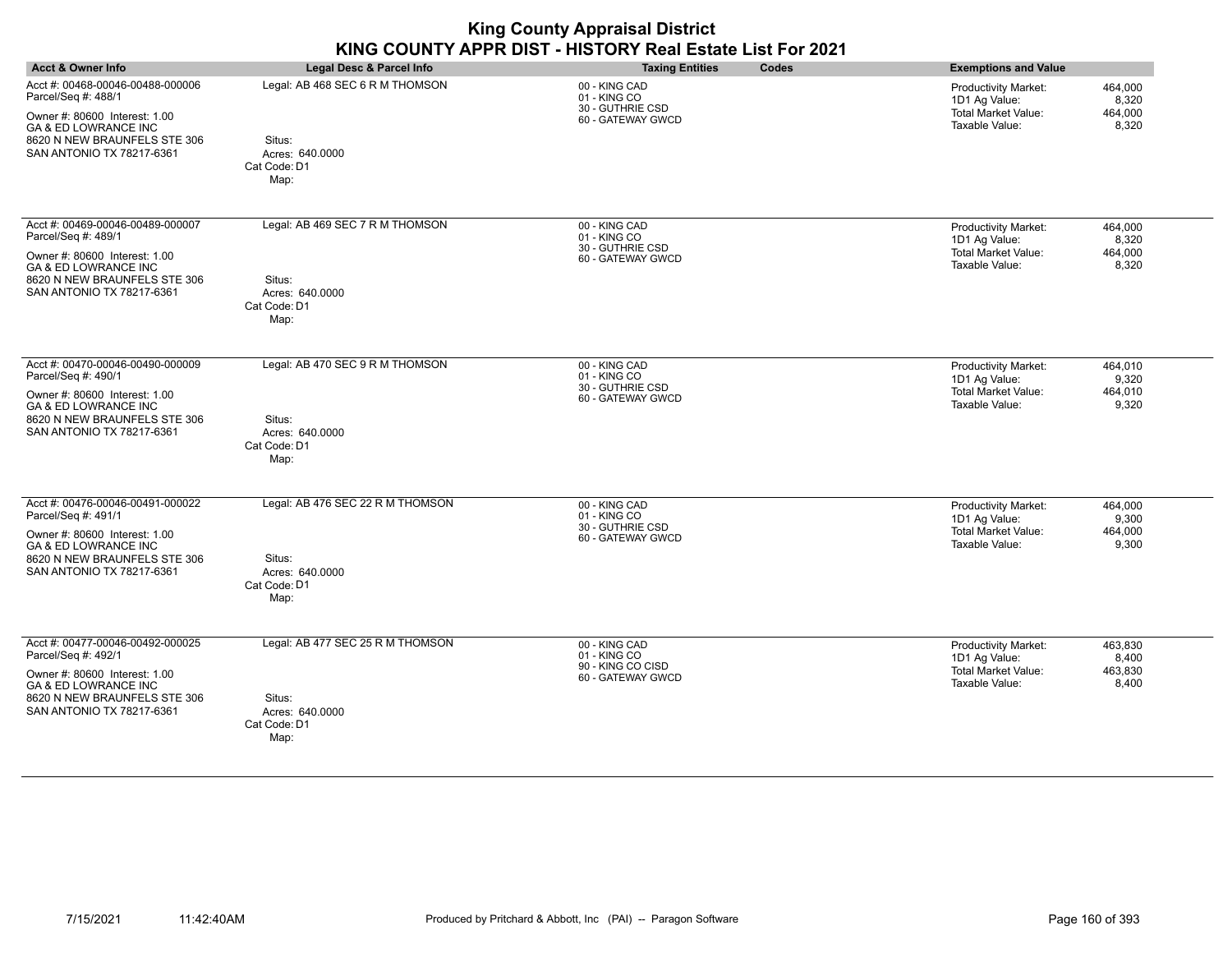| <b>Acct &amp; Owner Info</b>                                                                                                                                                             | Legal Desc & Parcel Info                                                               | <b>Taxing Entities</b><br>Codes                                         | <b>Exemptions and Value</b>                                                                                                          |
|------------------------------------------------------------------------------------------------------------------------------------------------------------------------------------------|----------------------------------------------------------------------------------------|-------------------------------------------------------------------------|--------------------------------------------------------------------------------------------------------------------------------------|
| Acct #: 00478-00046-00493-000023<br>Parcel/Seq #: 493/1<br>Owner #: 80600 Interest: 1.00<br><b>GA &amp; ED LOWRANCE INC</b><br>8620 N NEW BRAUNFELS STE 306<br>SAN ANTONIO TX 78217-6361 | Legal: AB 478 SEC 23 R M THOMSON<br>Situs:<br>Acres: 640.0000<br>Cat Code: D1<br>Map:  | 00 - KING CAD<br>01 - KING CO<br>30 - GUTHRIE CSD<br>60 - GATEWAY GWCD  | 464,000<br><b>Productivity Market:</b><br>1D1 Ag Value:<br>8,320<br><b>Total Market Value:</b><br>464,000<br>Taxable Value:<br>8,320 |
| Acct #: 00483-00046-00494-000008<br>Parcel/Seq #: 494/1<br>Owner #: 80600 Interest: 1.00<br><b>GA &amp; ED LOWRANCE INC</b><br>8620 N NEW BRAUNFELS STE 306<br>SAN ANTONIO TX 78217-6361 | Legal: AB 483 SEC 8 R M THOMSON<br>Situs:<br>Acres: 640.0000<br>Cat Code: D1<br>Map:   | 00 - KING CAD<br>01 - KING CO<br>30 - GUTHRIE CSD<br>60 - GATEWAY GWCD  | Productivity Market:<br>464,010<br>1D1 Ag Value:<br>8,350<br><b>Total Market Value:</b><br>464,010<br>Taxable Value:<br>8,350        |
| Acct #: 00484-00046-00495-000026<br>Parcel/Seq #: 495/1<br>Owner #: 80600 Interest: 1.00<br>GA & ED LOWRANCE INC<br>8620 N NEW BRAUNFELS STE 306<br>SAN ANTONIO TX 78217-6361            | Legal: AB 484 SEC 26 R M THOMSON<br>Situs:<br>Acres: 640.0000<br>Cat Code: D1<br>Map:  | 00 - KING CAD<br>01 - KING CO<br>90 - KING CO CISD<br>60 - GATEWAY GWCD | Productivity Market:<br>464,000<br>1D1 Ag Value:<br>8,320<br><b>Total Market Value:</b><br>464,000<br>Taxable Value:<br>8,320        |
| Acct #: 00485-00046-00496-000024<br>Parcel/Seq #: 496/1<br>Owner #: 80600 Interest: 1.00<br>GA & ED LOWRANCE INC<br>8620 N NEW BRAUNFELS STE 306<br>SAN ANTONIO TX 78217-6361            | Legal: AB 485 SEC 24 R M THOMSON<br>Situs:<br>Acres: 640.0000<br>Cat Code: D1<br>Map:  | 00 - KING CAD<br>01 - KING CO<br>90 - KING CO CISD<br>60 - GATEWAY GWCD | Productivity Market:<br>464,000<br>1D1 Ag Value:<br>8,320<br>Total Market Value:<br>464,000<br>Taxable Value:<br>8,320               |
| Acct #: 00498-00048-00497-000155<br>Parcel/Seq #: 497/1<br>Owner #: 80600 Interest: 1.00<br>GA & ED LOWRANCE INC<br>8620 N NEW BRAUNFELS STE 306<br>SAN ANTONIO TX 78217-6361            | Legal: AB 498 SEC 155 R M THOMSON<br>Situs:<br>Acres: 100.0000<br>Cat Code: D1<br>Map: | 00 - KING CAD<br>01 - KING CO<br>90 - KING CO CISD<br>60 - GATEWAY GWCD | Productivity Market:<br>75,000<br>1D1 Ag Value:<br>2,020<br><b>Total Market Value:</b><br>75,000<br>Taxable Value:<br>2,020          |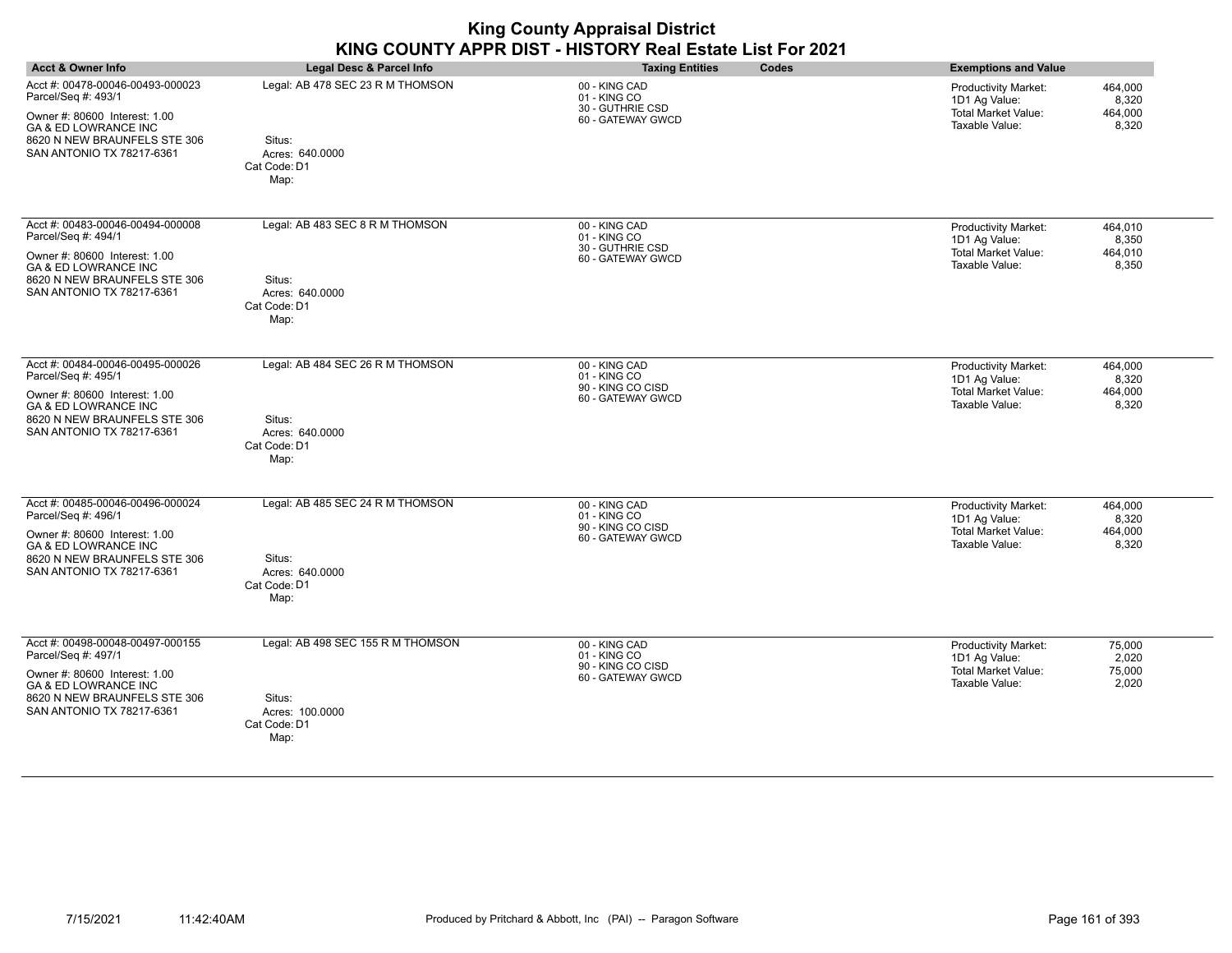| <b>Acct &amp; Owner Info</b>                                                                                                                                                             | Legal Desc & Parcel Info                                                                 | <b>Taxing Entities</b><br>Codes                                         | <b>Exemptions and Value</b>                                                                                                            |
|------------------------------------------------------------------------------------------------------------------------------------------------------------------------------------------|------------------------------------------------------------------------------------------|-------------------------------------------------------------------------|----------------------------------------------------------------------------------------------------------------------------------------|
| Acct #: 00502-00048-00498-000168<br>Parcel/Seq #: 498/1<br>Owner #: 80600 Interest: 1.00<br><b>GA &amp; ED LOWRANCE INC</b><br>8620 N NEW BRAUNFELS STE 306<br>SAN ANTONIO TX 78217-6361 | Legal: AB 502 SEC 168 R M THOMSON<br>Situs:<br>Acres: 400.0000<br>Cat Code: D1<br>Map:   | 00 - KING CAD<br>01 - KING CO<br>30 - GUTHRIE CSD<br>60 - GATEWAY GWCD  | 290,050<br><b>Productivity Market:</b><br>1D1 Ag Value:<br>5,210<br><b>Total Market Value:</b><br>290,050<br>Taxable Value:<br>5,210   |
| Acct #: 00508-00048-00499-000153<br>Parcel/Seq #: 499/1<br>Owner #: 80600 Interest: 1.00<br><b>GA &amp; ED LOWRANCE INC</b><br>8620 N NEW BRAUNFELS STE 306<br>SAN ANTONIO TX 78217-6361 | Legal: AB 508 SEC 153 R M THOMSON<br>Situs:<br>Acres: 640.0000<br>Cat Code: D1<br>Map:   | 00 - KING CAD<br>01 - KING CO<br>90 - KING CO CISD<br>60 - GATEWAY GWCD | Productivity Market:<br>480,000<br>1D1 Ag Value:<br>12,180<br>Total Market Value:<br>480,000<br>Taxable Value:<br>12,180               |
| Acct #: 00659-00048-00500-000044<br>Parcel/Seq #: 500/1<br>Owner #: 80600 Interest: 1.00<br><b>GA &amp; ED LOWRANCE INC</b><br>8620 N NEW BRAUNFELS STE 306<br>SAN ANTONIO TX 78217-6361 | Legal: AB 659 SEC 44 J F THOMSON<br>Situs:<br>Acres: 640.0000<br>Cat Code: D1<br>Map:    | 00 - KING CAD<br>01 - KING CO<br>30 - GUTHRIE CSD<br>60 - GATEWAY GWCD  | Productivity Market:<br>476,950<br>1D1 Ag Value:<br>11,430<br><b>Total Market Value:</b><br>476,950<br>Taxable Value:<br>11,430        |
| Acct #: 00814-00048-00501-000012<br>Parcel/Seq #: 501/1<br>Owner #: 80600 Interest: 1.00<br>GA & ED LOWRANCE INC<br>8620 N NEW BRAUNFELS STE 306<br>SAN ANTONIO TX 78217-6361            | Legal: AB 814 SEC 12 M A STEELE<br>Situs:<br>Acres: 640.0000<br>Cat Code: D1<br>Map:     | 00 - KING CAD<br>01 - KING CO<br>90 - KING CO CISD<br>60 - GATEWAY GWCD | <b>Productivity Market:</b><br>492,460<br>1D1 Ag Value:<br>41,730<br><b>Total Market Value:</b><br>492,460<br>Taxable Value:<br>41,730 |
| Acct #: 01005-00048-00502-000052<br>Parcel/Seq #: 502/1<br>Owner #: 80600 Interest: 1.00<br>GA & ED LOWRANCE INC<br>8620 N NEW BRAUNFELS STE 306<br>SAN ANTONIO TX 78217-6361            | Legal: AB 1005 SEC 52 J C BLACKWELL<br>Situs:<br>Acres: 415.0000<br>Cat Code: D1<br>Map: | 00 - KING CAD<br>01 - KING CO<br>90 - KING CO CISD<br>60 - GATEWAY GWCD | 300,880<br>Productivity Market:<br>1D1 Ag Value:<br>5,400<br><b>Total Market Value:</b><br>300,880<br>Taxable Value:<br>5,400          |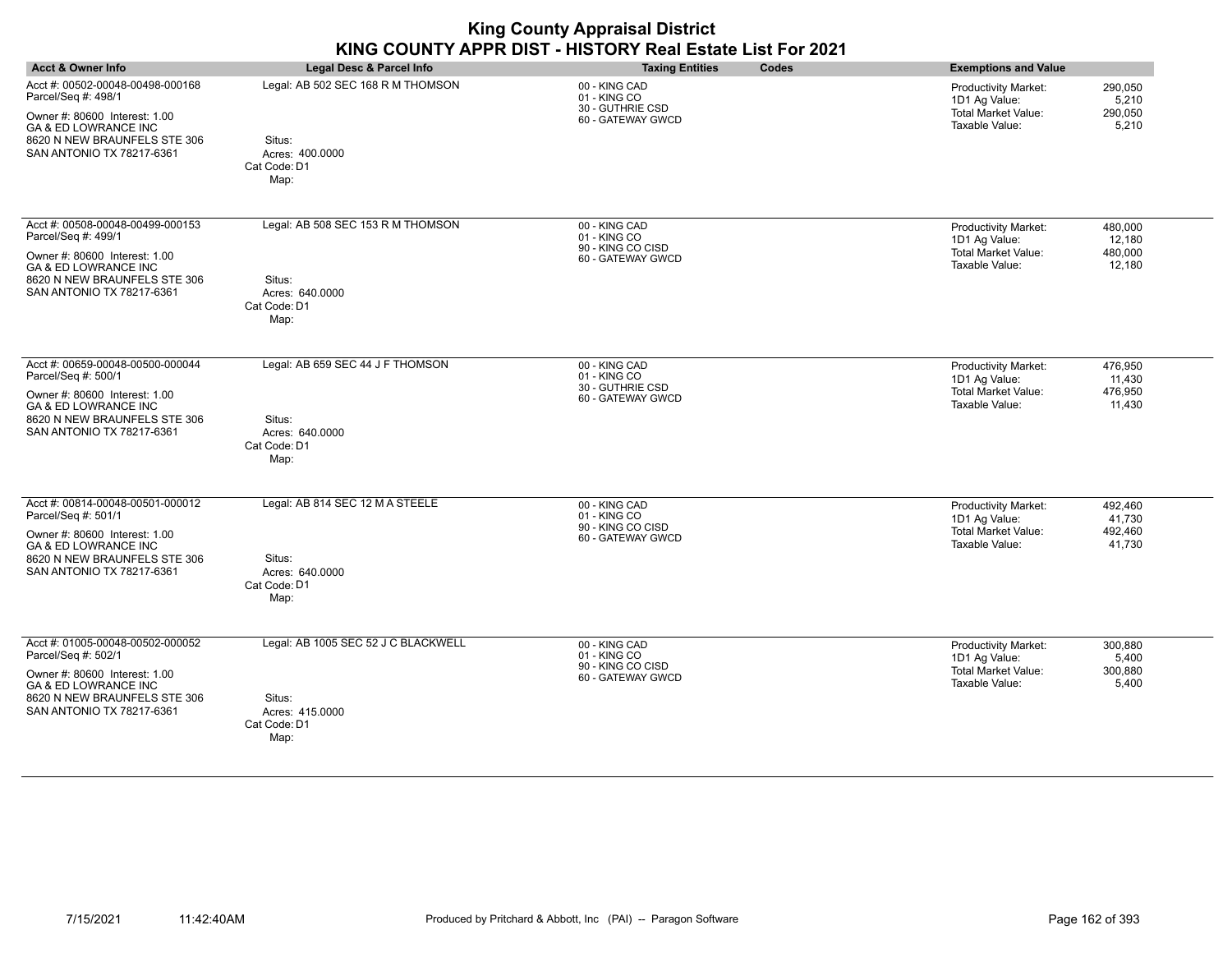|                                                                                                                                                                               |                                                                                                | ----a - - ------ <i>a</i> - -p-p---------<br>KING COUNTY APPR DIST - HISTORY Real Estate List For 2021 |                                                                                                                                      |
|-------------------------------------------------------------------------------------------------------------------------------------------------------------------------------|------------------------------------------------------------------------------------------------|--------------------------------------------------------------------------------------------------------|--------------------------------------------------------------------------------------------------------------------------------------|
| <b>Acct &amp; Owner Info</b>                                                                                                                                                  | Legal Desc & Parcel Info                                                                       | <b>Taxing Entities</b><br>Codes                                                                        | <b>Exemptions and Value</b>                                                                                                          |
| Acct #: 01043-00048-00503-000010<br>Parcel/Seq #: 503/1<br>Owner #: 80600 Interest: 1.00<br>GA & ED LOWRANCE INC<br>8620 N NEW BRAUNFELS STE 306<br>SAN ANTONIO TX 78217-6361 | Legal: AB 1043 SEC 10 G F RATLIFF<br>Situs:<br>Acres: 640.0000<br>Cat Code: D1<br>Map:         | 00 - KING CAD<br>01 - KING CO<br>90 - KING CO CISD<br>60 - GATEWAY GWCD                                | Productivity Market:<br>464,830<br>1D1 Ag Value:<br>8,520<br>Total Market Value:<br>464,830<br>Taxable Value:<br>8,520               |
| Acct #: 01044-00048-00504-000042<br>Parcel/Seq #: 504/1<br>Owner #: 80600 Interest: 1.00<br>GA & ED LOWRANCE INC<br>8620 N NEW BRAUNFELS STE 306<br>SAN ANTONIO TX 78217-6361 | Legal: AB 1044 SEC 42 AB&M 10<br>O S REID<br>Situs:<br>Acres: 640,0000<br>Cat Code: D1<br>Map: | 00 - KING CAD<br>01 - KING CO<br>90 - KING CO CISD<br>60 - GATEWAY GWCD                                | Productivity Market:<br>470,700<br>1D1 Ag Value:<br>10,640<br><b>Total Market Value:</b><br>470,700<br>Taxable Value:<br>10,640      |
| Acct #: 01045-00048-00505-000058<br>Parcel/Seq #: 505/1<br>Owner #: 80600 Interest: 1.00<br>GA & ED LOWRANCE INC<br>8620 N NEW BRAUNFELS STE 306<br>SAN ANTONIO TX 78217-6361 | Legal: AB 1045 SEC 58 O S REID<br>Situs:<br>Acres: 400.0000<br>Cat Code: D1<br>Map:            | 00 - KING CAD<br>01 - KING CO<br>30 - GUTHRIE CSD<br>60 - GATEWAY GWCD                                 | Productivity Market:<br>290,000<br>1D1 Ag Value:<br>6.000<br><b>Total Market Value:</b><br>290,000<br>Taxable Value:<br>6,000        |
| Acct #: 01046-00048-00506-000054<br>Parcel/Seq #: 506/1<br>Owner #: 80600 Interest: 1.00<br>GA & ED LOWRANCE INC<br>8620 N NEW BRAUNFELS STE 306<br>SAN ANTONIO TX 78217-6361 | Legal: AB 1046 SEC 54 O S REID<br>Situs:<br>Acres: 570.9000<br>Cat Code: D1<br>Map:            | 00 - KING CAD<br>01 - KING CO<br>90 - KING CO CISD<br>60 - GATEWAY GWCD                                | <b>Productivity Market:</b><br>413,900<br>1D1 Ag Value:<br>7,420<br><b>Total Market Value:</b><br>413,900<br>Taxable Value:<br>7,420 |
| Acct #: 01087-00048-00507-000002<br>Parcel/Seq #: 507/1<br>Owner #: 80600 Interest: 1.00<br>GA & ED LOWRANCE INC<br>8620 N NEW BRAUNFELS STE 306<br>SAN ANTONIO TX 78217-6361 | Legal: AB 1087 SEC 2 OLLIE LAWLESS<br>Situs:<br>Acres: 330.0000<br>Cat Code: D1<br>Map:        | 00 - KING CAD<br>01 - KING CO<br>90 - KING CO CISD<br>60 - GATEWAY GWCD                                | 247,450<br><b>Productivity Market:</b><br>1D1 Ag Value:<br>6,260<br><b>Total Market Value:</b><br>247,450<br>Taxable Value:<br>6,260 |

# **King County Appraisal District**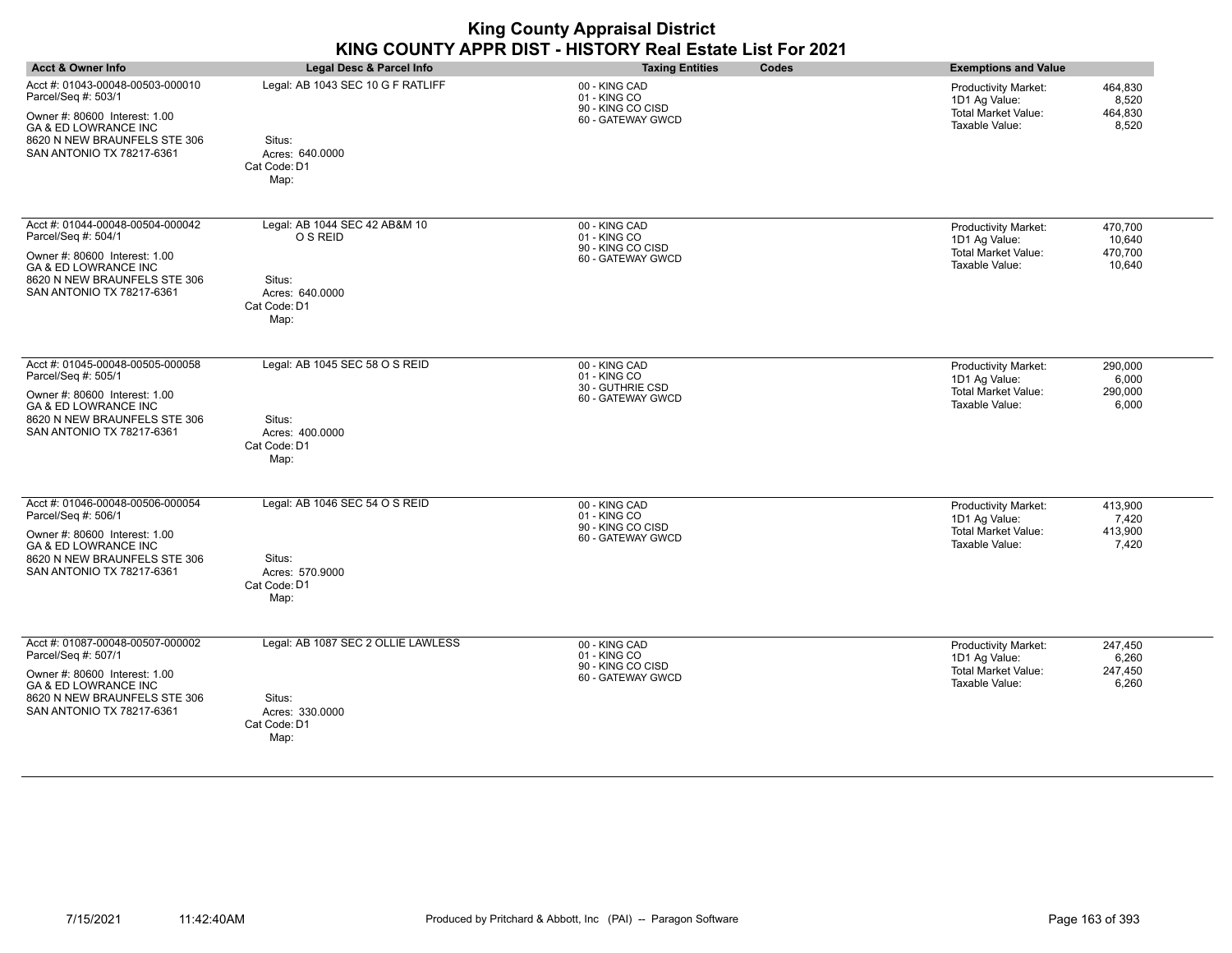|                                                                                                                                                                                          |                                                                                                                                              | <b>King County Appraisal District</b><br>KING COUNTY APPR DIST - HISTORY Real Estate List For 2021 |                                                                                                                                                                                                                                          |
|------------------------------------------------------------------------------------------------------------------------------------------------------------------------------------------|----------------------------------------------------------------------------------------------------------------------------------------------|----------------------------------------------------------------------------------------------------|------------------------------------------------------------------------------------------------------------------------------------------------------------------------------------------------------------------------------------------|
| <b>Acct &amp; Owner Info</b>                                                                                                                                                             | <b>Legal Desc &amp; Parcel Info</b>                                                                                                          | Codes<br><b>Taxing Entities</b>                                                                    | <b>Exemptions and Value</b>                                                                                                                                                                                                              |
| Acct #: 01116-00046-00508-000006<br>Parcel/Seq #: 508/1<br>Owner #: 80600 Interest: 1.00<br><b>GA &amp; ED LOWRANCE INC</b><br>8620 N NEW BRAUNFELS STE 306<br>SAN ANTONIO TX 78217-6361 | Legal: AB 1116 SEC 6 J L BARKER<br>Situs:<br>Acres: 640.0000<br>Cat Code: D1<br>Map:                                                         | 00 - KING CAD<br>01 - KING CO<br>90 - KING CO CISD<br>60 - GATEWAY GWCD                            | 464,010<br>Productivity Market:<br>1D1 Ag Value:<br>9,340<br><b>Total Market Value:</b><br>464,010<br>Taxable Value:<br>9,340                                                                                                            |
| Acct #: 01117-00046-00509-000004<br>Parcel/Seq #: 509/1<br>Owner #: 80600 Interest: 1.00<br><b>GA &amp; ED LOWRANCE INC</b><br>8620 N NEW BRAUNFELS STE 306<br>SAN ANTONIO TX 78217-6361 | Legal: AB 1117 SEC 4 J L BARKER<br>Situs:<br>Acres: 640.0000<br>Cat Code: D1<br>Map:                                                         | 00 - KING CAD<br>01 - KING CO<br>90 - KING CO CISD<br>60 - GATEWAY GWCD                            | 464,000<br>Productivity Market:<br>1D1 Ag Value:<br>8,320<br><b>Total Market Value:</b><br>464,000<br>Taxable Value:<br>8,320                                                                                                            |
| Acct #: 01152-00046-00510-000002<br>Parcel/Seq #: 510/1<br>Owner #: 80600 Interest: 1.00<br>GA & ED LOWRANCE INC<br>8620 N NEW BRAUNFELS STE 306<br>SAN ANTONIO TX 78217-6361            | Legal: AB 1152 SEC 2 T&NO 2<br><b>JY GRUBBS</b><br>Situs:<br>Acres: 125,0000<br>Cat Code: D1<br>Map:                                         | 00 - KING CAD<br>01 - KING CO<br>90 - KING CO CISD<br>60 - GATEWAY GWCD                            | <b>Productivity Market:</b><br>90,630<br>1D1 Ag Value:<br>1.630<br><b>Total Market Value:</b><br>90.630<br>Taxable Value:<br>1,630                                                                                                       |
| Acct #: 01167-00048-00511-000005<br>Parcel/Seq #: 511/1<br>Owner #: 80600 Interest: 1.00<br><b>GA &amp; ED LOWRANCE INC</b><br>8620 N NEW BRAUNFELS STE 306<br>SAN ANTONIO TX 78217-6361 | Legal: IMPROVEMENT ON AB 1167<br>HS RATLIFF SECTION 5<br>Situs: 3114 CR 204 GUTHRIE TX 79236<br>Acres: 640,0000<br>Cat Code: D1 E D2<br>Map: | 00 - KING CAD<br>01 - KING CO<br>90 - KING CO CISD<br>60 - GATEWAY GWCD                            | Land Homesite:<br>4,000<br>470.180<br>Improvement Homesite:<br>134,050<br>Improvement NonHomesite:<br>486,550<br>Productivity Market:<br>1D1 Ag Value:<br>29,430<br><b>Total Market Value:</b><br>1,094,780<br>Taxable Value:<br>637,660 |
| Acct #: 01168-00048-00512-000006<br>Parcel/Seq #: 512/1<br>Owner #: 80600 Interest: 1.00<br>GA & ED LOWRANCE INC<br>8620 N NEW BRAUNFELS STE 306<br>SAN ANTONIO TX 78217-6361            | Legal: AB 1168 SEC 6 H S RATLIFF<br>Situs:<br>Acres: 92.0000<br>Cat Code: D1<br>Map:                                                         | 00 - KING CAD<br>01 - KING CO<br>90 - KING CO CISD<br>60 - GATEWAY GWCD                            | <b>Productivity Market:</b><br>66,700<br>1D1 Ag Value:<br>1,200<br><b>Total Market Value:</b><br>66,700<br>Taxable Value:<br>1,200                                                                                                       |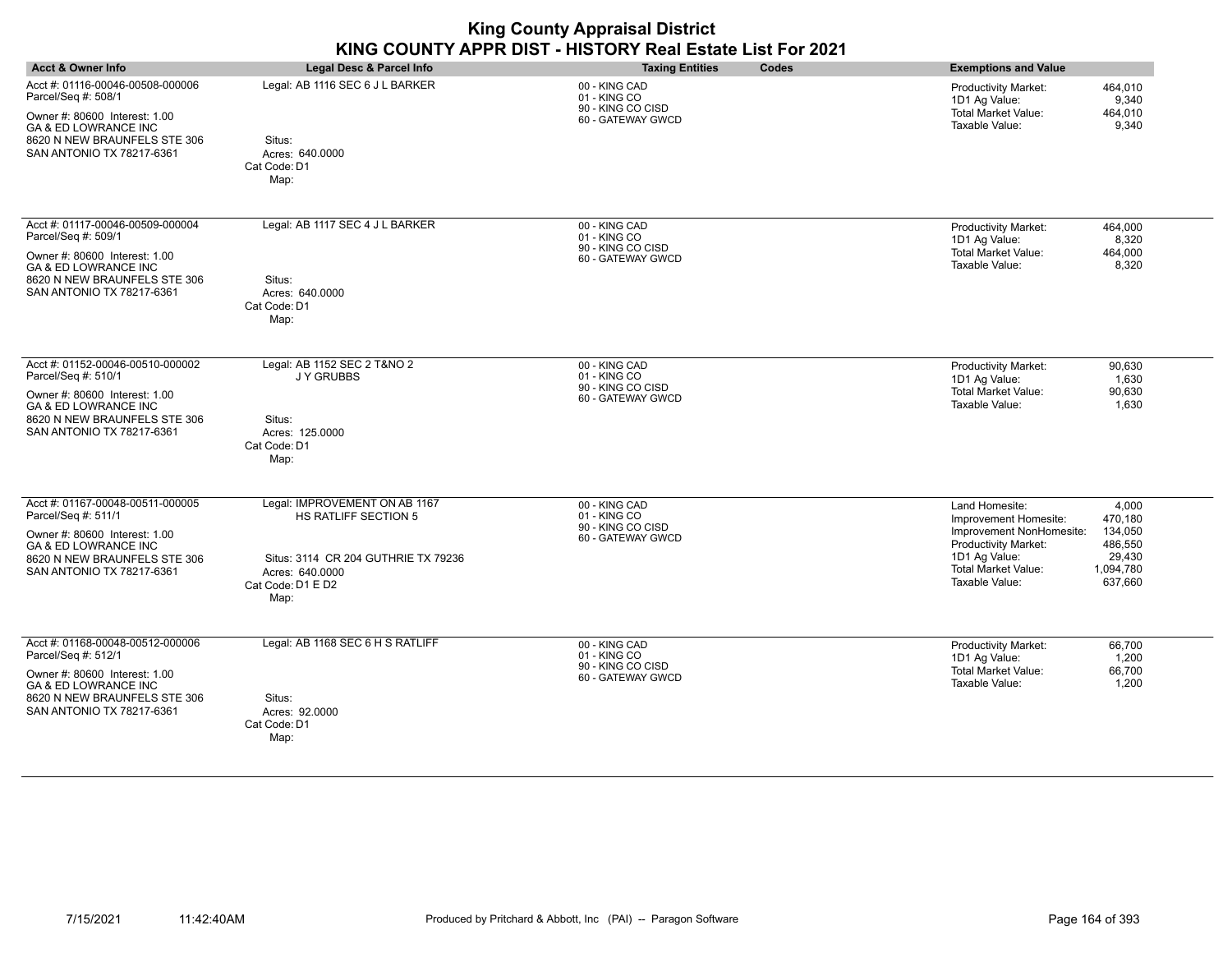| <b>Acct &amp; Owner Info</b>                                                                                                                                                             | <b>Legal Desc &amp; Parcel Info</b>                                                                   | Codes<br><b>Taxing Entities</b>                                         | <b>Exemptions and Value</b>                                                                                                                                                |
|------------------------------------------------------------------------------------------------------------------------------------------------------------------------------------------|-------------------------------------------------------------------------------------------------------|-------------------------------------------------------------------------|----------------------------------------------------------------------------------------------------------------------------------------------------------------------------|
| Acct #: 01221-00048-00513-000001<br>Parcel/Seq #: 513/1<br>Owner #: 80600 Interest: 1.00<br><b>GA &amp; ED LOWRANCE INC</b><br>8620 N NEW BRAUNFELS STE 306<br>SAN ANTONIO TX 78217-6361 | Legal: IMPROVEMENT ON AB 1221<br>CT&MC SEC 1<br>Situs:<br>Acres: 640.0000<br>Cat Code: D1 D2<br>Map:  | 00 - KING CAD<br>01 - KING CO<br>90 - KING CO CISD<br>60 - GATEWAY GWCD | Improvement NonHomesite:<br>1,150<br><b>Productivity Market:</b><br>465.310<br>1D1 Ag Value:<br>9,850<br><b>Total Market Value:</b><br>466,460<br>Taxable Value:<br>11,000 |
| Acct #: 01231-00048-00514-000013<br>Parcel/Seq #: 514/1<br>Owner #: 80600 Interest: 1.00<br>GA & ED LOWRANCE INC<br>8620 N NEW BRAUNFELS STE 306<br>SAN ANTONIO TX 78217-6361            | Legal: AB 1231 SEC 13 H&GN<br><b>H S RATLIFF</b><br>Situs:<br>Acres: 100.0000<br>Cat Code: D1<br>Map: | 00 - KING CAD<br>01 - KING CO<br>90 - KING CO CISD<br>60 - GATEWAY GWCD | 72,500<br><b>Productivity Market:</b><br>1D1 Ag Value:<br>1,300<br><b>Total Market Value:</b><br>72,500<br>Taxable Value:<br>1,300                                         |
| Acct #: 01232-00048-00515-000014<br>Parcel/Seq #: 515/1<br>Owner #: 80600 Interest: 1.00<br><b>GA &amp; ED LOWRANCE INC</b><br>8620 N NEW BRAUNFELS STE 306<br>SAN ANTONIO TX 78217-6361 | Legal: AB 1232 SEC 14 H S RATLIFF<br>Situs:<br>Acres: 108.0000<br>Cat Code: D1<br>Map:                | 00 - KING CAD<br>01 - KING CO<br>90 - KING CO CISD<br>60 - GATEWAY GWCD | <b>Productivity Market:</b><br>78,300<br>1D1 Ag Value:<br>1,620<br><b>Total Market Value:</b><br>78,300<br>Taxable Value:<br>1,620                                         |
| Acct #: 01233-00048-00516-000012<br>Parcel/Seq #: 516/1<br>Owner #: 80600 Interest: 1.00<br><b>GA &amp; ED LOWRANCE INC</b><br>8620 N NEW BRAUNFELS STE 306<br>SAN ANTONIO TX 78217-6361 | Legal: AB 1233 SEC 12 H S RATLIFF<br>Situs:<br>Acres: 92,0000<br>Cat Code: D1<br>Map:                 | 00 - KING CAD<br>01 - KING CO<br>90 - KING CO CISD<br>60 - GATEWAY GWCD | Productivity Market:<br>66,700<br>1D1 Ag Value:<br>1,200<br><b>Total Market Value:</b><br>66,700<br>Taxable Value:<br>1,200                                                |
| Acct #: 01237-00046-00517-000001<br>Parcel/Seq #: 517/1<br>Owner #: 80600 Interest: 1.00<br><b>GA &amp; ED LOWRANCE INC</b><br>8620 N NEW BRAUNFELS STE 306<br>SAN ANTONIO TX 78217-6361 | Legal: AB 1237 SEC 1 T&NO RR CO<br>Situs:<br>Acres: 116.0000<br>Cat Code: D1<br>Map:                  | 00 - KING CAD<br>01 - KING CO<br>90 - KING CO CISD<br>60 - GATEWAY GWCD | Productivity Market:<br>84,100<br>1D1 Ag Value:<br>1,510<br><b>Total Market Value:</b><br>84,100<br>Taxable Value:<br>1,510                                                |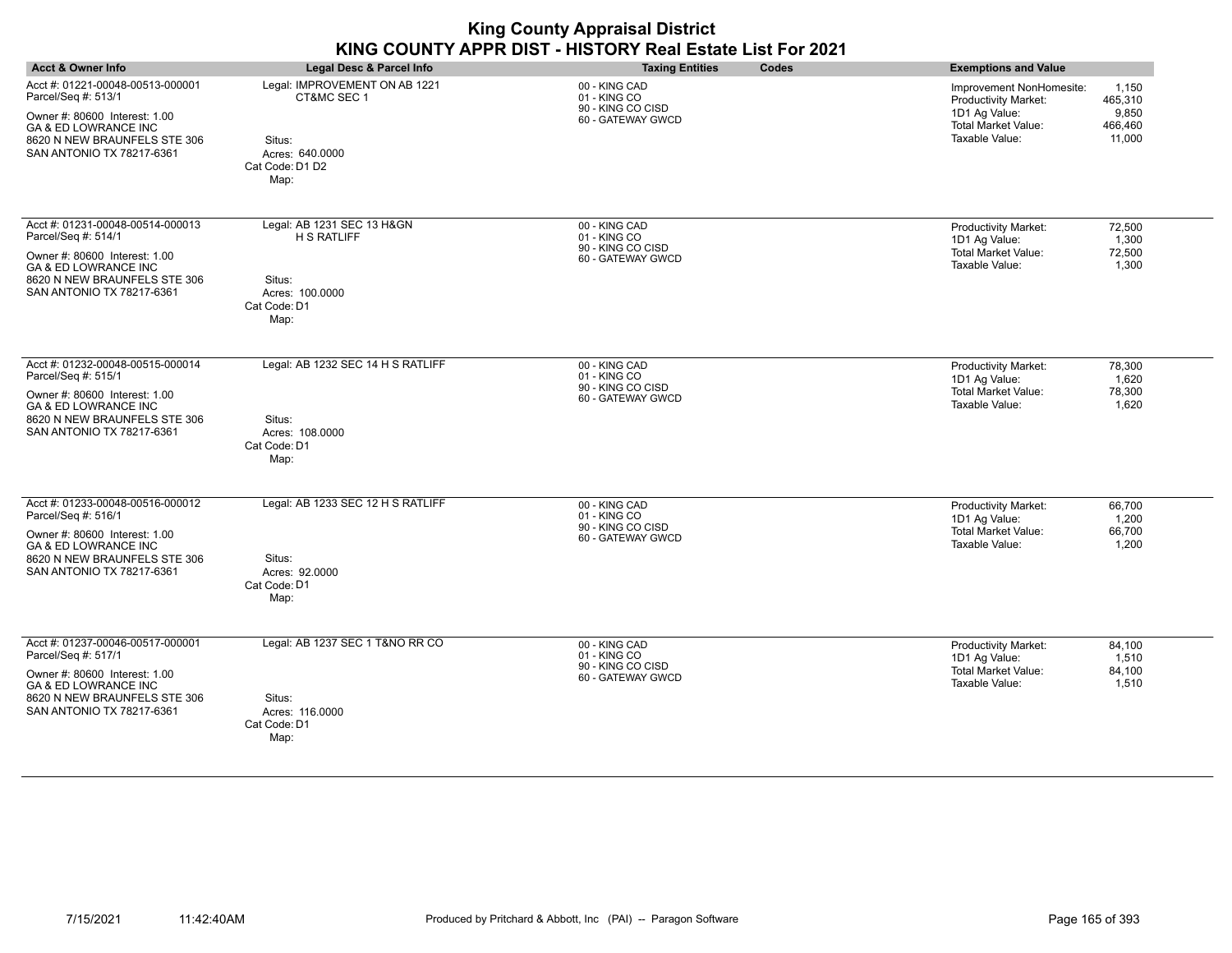|                                                                                                                                                                                                        |                                                                                       | <b>King County Appraisal District</b><br>KING COUNTY APPR DIST - HISTORY Real Estate List For 2021 |                                                                                                                                        |
|--------------------------------------------------------------------------------------------------------------------------------------------------------------------------------------------------------|---------------------------------------------------------------------------------------|----------------------------------------------------------------------------------------------------|----------------------------------------------------------------------------------------------------------------------------------------|
| <b>Acct &amp; Owner Info</b>                                                                                                                                                                           | Legal Desc & Parcel Info                                                              | Codes<br><b>Taxing Entities</b>                                                                    | <b>Exemptions and Value</b>                                                                                                            |
| Acct #: 01238-00046-00518-000003<br>Parcel/Seq #: 518/1<br>Owner #: 80600 Interest: 1.00<br><b>GA &amp; ED LOWRANCE INC</b><br>8620 N NEW BRAUNFELS STE 306<br>SAN ANTONIO TX 78217-6361               | Legal: AB 1238 SEC 3 T&NO RR CO<br>Situs:<br>Acres: 133,0000<br>Cat Code: D1<br>Map:  | 00 - KING CAD<br>01 - KING CO<br>90 - KING CO CISD<br>60 - GATEWAY GWCD                            | <b>Productivity Market:</b><br>96,430<br>1D1 Ag Value:<br>1,730<br><b>Total Market Value:</b><br>96,430<br>Taxable Value:<br>1,730     |
| Acct #: 00957-00040-00209-000000<br>Parcel/Seq #: 209/1<br>Owner #: 40100 Interest: 1.00<br><b>GANTT LONGBOTHAM MARTHA</b><br><b>RICK GANTT</b><br>3205 CREEKWOOD CIRCLE<br><b>WACO TX 76710</b>       | Legal: AB 957 ELIJAH BOREN<br>Situs:<br>Acres: 46.7200<br>Cat Code: E<br>Map:         | 00 - KING CAD<br>01 - KING CO<br>30 - GUTHRIE CSD<br>60 - GATEWAY GWCD                             | Land NonHomesite:<br>35,040<br>35,040<br><b>Total Market Value:</b><br>Taxable Value:<br>35,040                                        |
| Acct #: 01124-00025-01954-000005<br>Parcel/Seq #: 1954/5<br>Owner #: 40600 Interest: 0.07<br><b>GENTRY J F EST</b><br><b>GARY THIBODEAU</b><br>28387 N CACTUS FLOWER CIRCLE<br>SAN TAN VALLEY AZ 85143 | Legal: AB 1124 SEC 5 D&W<br>Situs:<br>Acres: 14.6674<br>Cat Code: D1<br>Map:          | 00 - KING CAD<br>01 - KING CO<br>30 - GUTHRIE CSD<br>60 - GATEWAY GWCD                             | Productivity Market:<br>11,870<br>1,680<br>1D1 Ag Value:<br><b>Total Market Value:</b><br>11,870<br>Taxable Value:<br>1,680            |
| Acct #: 01124-00025-01954-000005<br>Parcel/Seq #: 1954/11<br>Owner #: 14728, Interest: 0.07<br><b>GENTRY THE LINDA KAY LIVING TR</b><br>6602 NEVADA ST<br>CANOGA PARK CA 91303                         | Legal: AB 1124 SEC 5 D&W<br>Situs:<br>Acres: 14.6674<br>Cat Code: D1<br>Map:          | 00 - KING CAD<br>01 - KING CO<br>30 - GUTHRIE CSD<br>60 - GATEWAY GWCD                             | <b>Productivity Market:</b><br>11,870<br>1D1 Ag Value:<br>1,680<br>Total Market Value:<br>11,870<br>Taxable Value:<br>1,680            |
| Acct #: 00195-00013-00080-000227<br>Parcel/Seq #: 80/1<br>Owner #: 14787, Interest: 1.00<br><b>GEO BEGGS GIRARD RANCH LP</b><br>306 WEST 7TH ST, STE 644<br>FT WORTH TX 76102                          | Legal: AB 195 SEC 227 H&TC RR CO<br>Situs:<br>Acres: 656.2000<br>Cat Code: D1<br>Map: | 00 - KING CAD<br>01 - KING CO<br>30 - GUTHRIE CSD<br>60 - GATEWAY GWCD                             | <b>Productivity Market:</b><br>508.560<br>18,370<br>1D1 Ag Value:<br><b>Total Market Value:</b><br>508,560<br>Taxable Value:<br>18,370 |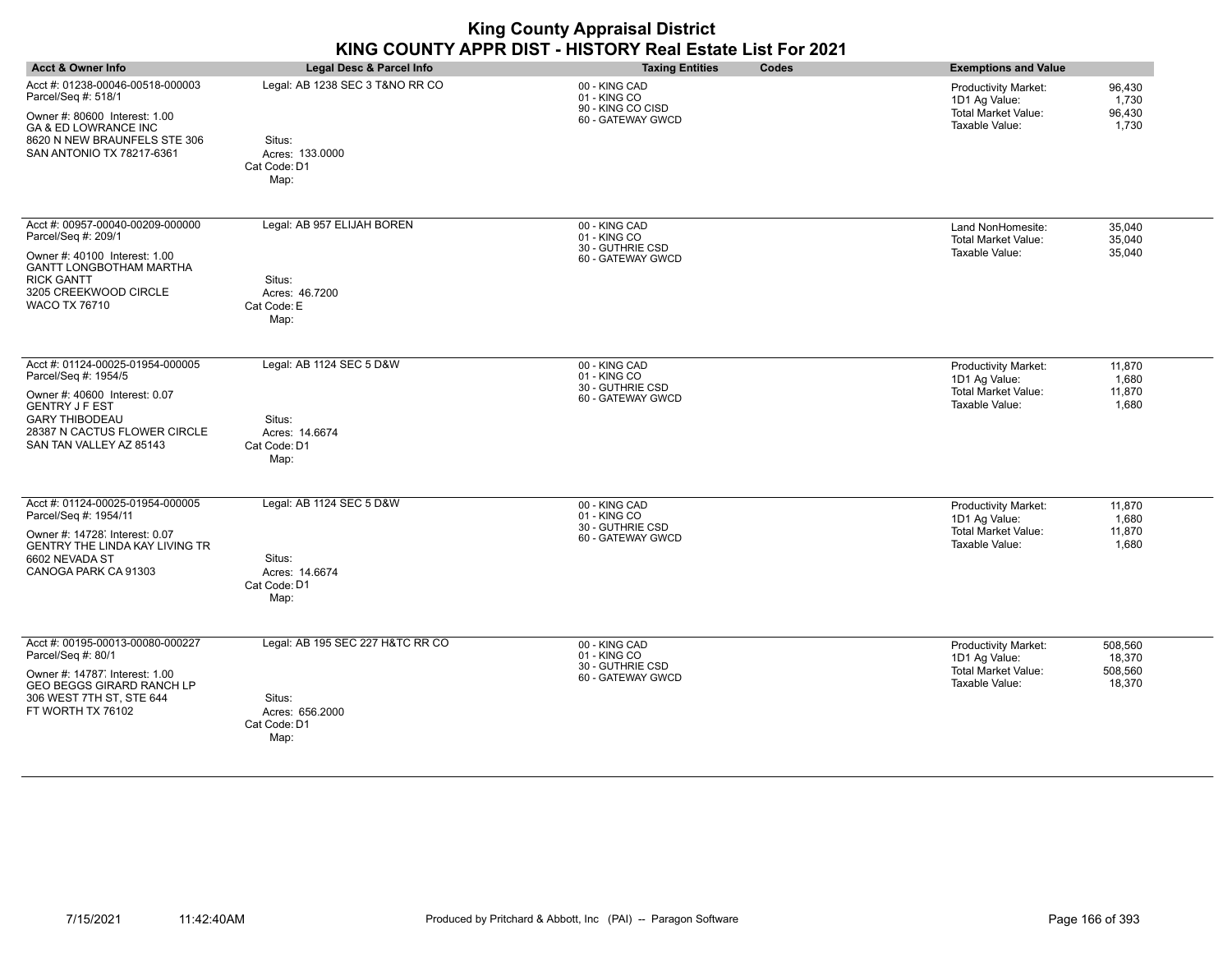|                                                                                                                                                                               |                                                                                        | <b>King County Appraisal District</b><br>KING COUNTY APPR DIST - HISTORY Real Estate List For 2021 |                                                                                                                                        |
|-------------------------------------------------------------------------------------------------------------------------------------------------------------------------------|----------------------------------------------------------------------------------------|----------------------------------------------------------------------------------------------------|----------------------------------------------------------------------------------------------------------------------------------------|
| <b>Acct &amp; Owner Info</b>                                                                                                                                                  | Legal Desc & Parcel Info                                                               | Codes<br><b>Taxing Entities</b>                                                                    | <b>Exemptions and Value</b>                                                                                                            |
| Acct #: 00196-00013-00081-000225<br>Parcel/Seq #: 81/1<br>Owner #: 14787, Interest: 1.00<br><b>GEO BEGGS GIRARD RANCH LP</b><br>306 WEST 7TH ST, STE 644<br>FT WORTH TX 76102 | Legal: AB 196 SEC 225 H&TC RR CO<br>Situs:<br>Acres: 656.2000<br>Cat Code: D1<br>Map:  | 00 - KING CAD<br>01 - KING CO<br>30 - GUTHRIE CSD<br>60 - GATEWAY GWCD                             | <b>Productivity Market:</b><br>492,150<br>1D1 Ag Value:<br>12.470<br><b>Total Market Value:</b><br>492,150<br>Taxable Value:<br>12,470 |
| Acct #: 00225-00013-00082-000235<br>Parcel/Seq #: 82/1<br>Owner #: 14787 Interest: 1.00<br><b>GEO BEGGS GIRARD RANCH LP</b><br>306 WEST 7TH ST, STE 644<br>FT WORTH TX 76102  | Legal: AB 225 SEC 235 H&TC RR CO<br>Situs:<br>Acres: 306.2000<br>Cat Code: D1<br>Map:  | 00 - KING CAD<br>01 - KING CO<br>30 - GUTHRIE CSD<br>60 - GATEWAY GWCD                             | Productivity Market:<br>229,650<br>1D1 Ag Value:<br>5,820<br><b>Total Market Value:</b><br>229,650<br>Taxable Value:<br>5,820          |
| Acct #: 00808-00013-00083-000224<br>Parcel/Seq #: 83/1<br>Owner #: 14787 Interest: 1.00<br><b>GEO BEGGS GIRARD RANCH LP</b><br>306 WEST 7TH ST. STE 644<br>FT WORTH TX 76102  | Legal: AB 808 SEC 224 A MCCLUNG<br>Situs:<br>Acres: 225,0000<br>Cat Code: D1<br>Map:   | 00 - KING CAD<br>01 - KING CO<br>30 - GUTHRIE CSD<br>60 - GATEWAY GWCD                             | Productivity Market:<br>168,750<br>4,280<br>1D1 Ag Value:<br><b>Total Market Value:</b><br>168,750<br>Taxable Value:<br>4,280          |
| Acct #: 00967-00013-00084-000237<br>Parcel/Seq #: 84/1<br>Owner #: 14787, Interest: 1.00<br><b>GEO BEGGS GIRARD RANCH LP</b><br>306 WEST 7TH ST. STE 644<br>FT WORTH TX 76102 | Legal: AB 967 SEC 237 H&TC RR CO<br>Situs:<br>Acres: 107.0000<br>Cat Code: D1<br>Map:  | 00 - KING CAD<br>01 - KING CO<br>30 - GUTHRIE CSD<br>60 - GATEWAY GWCD                             | <b>Productivity Market:</b><br>80,250<br>2,250<br>1D1 Ag Value:<br>Total Market Value:<br>80,250<br>Taxable Value:<br>2,250            |
| Acct #: 00982-00013-00085-000234<br>Parcel/Seq #: 85/1<br>Owner #: 14787, Interest: 1.00<br><b>GEO BEGGS GIRARD RANCH LP</b><br>306 WEST 7TH ST, STE 644<br>FT WORTH TX 76102 | Legal: AB 982 SEC 234 B SHEFFIELD<br>Situs:<br>Acres: 194.0000<br>Cat Code: D1<br>Map: | 00 - KING CAD<br>01 - KING CO<br>30 - GUTHRIE CSD<br>60 - GATEWAY GWCD                             | <b>Productivity Market:</b><br>145.500<br>3,690<br>1D1 Ag Value:<br><b>Total Market Value:</b><br>145,500<br>Taxable Value:<br>3,690   |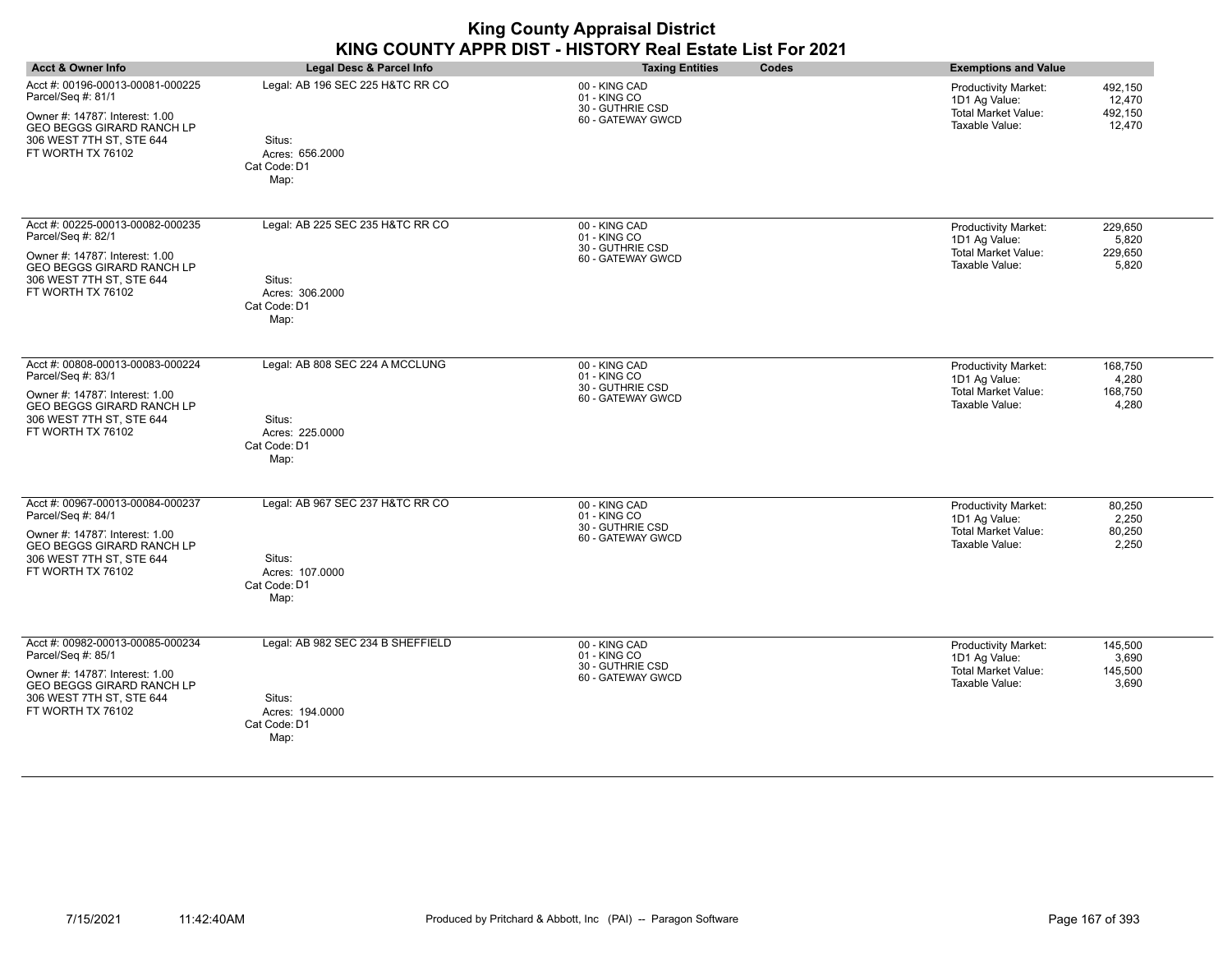|                                                                                                                                                                               |                                                                                                               | <b>King County Appraisal District</b><br>KING COUNTY APPR DIST - HISTORY Real Estate List For 2021 |       |                                                                                                                   |                                             |
|-------------------------------------------------------------------------------------------------------------------------------------------------------------------------------|---------------------------------------------------------------------------------------------------------------|----------------------------------------------------------------------------------------------------|-------|-------------------------------------------------------------------------------------------------------------------|---------------------------------------------|
| <b>Acct &amp; Owner Info</b>                                                                                                                                                  | <b>Legal Desc &amp; Parcel Info</b>                                                                           | <b>Taxing Entities</b>                                                                             | Codes | <b>Exemptions and Value</b>                                                                                       |                                             |
| Acct #: 01074-00013-00086-000226<br>Parcel/Seq #: 86/1<br>Owner #: 14787 Interest: 1.00<br><b>GEO BEGGS GIRARD RANCH LP</b><br>306 WEST 7TH ST, STE 644<br>FT WORTH TX 76102  | Legal: AB 1074 SEC 226 J T GEORGE<br>Situs:<br>Acres: 656,0000<br>Cat Code: D1<br>Map:                        | 00 - KING CAD<br>01 - KING CO<br>30 - GUTHRIE CSD<br>60 - GATEWAY GWCD                             |       | <b>Productivity Market:</b><br>1D1 Ag Value:<br><b>Total Market Value:</b><br>Taxable Value:                      | 492,000<br>12,460<br>492.000<br>12,460      |
| Acct #: 01075-00013-00087-000214<br>Parcel/Seq #: 87/1<br>Owner #: 14787, Interest: 1.00<br><b>GEO BEGGS GIRARD RANCH LP</b><br>306 WEST 7TH ST, STE 644<br>FT WORTH TX 76102 | Legal: AB 1075 SEC 214 J T GEORGE<br>Situs:<br>Acres: 656,0000<br>Cat Code: D1<br>Map:                        | 00 - KING CAD<br>01 - KING CO<br>30 - GUTHRIE CSD<br>60 - GATEWAY GWCD                             |       | <b>Productivity Market:</b><br>1D1 Ag Value:<br>Total Market Value:<br>Taxable Value:                             | 492,000<br>13.780<br>492,000<br>13,780      |
| Acct #: 01076-00013-00088-000236<br>Parcel/Seq #: 88/1<br>Owner #: 14787, Interest: 1.00<br>GEO BEGGS GIRARD RANCH LP<br>306 WEST 7TH ST, STE 644<br>FT WORTH TX 76102        | Legal: AB 1076 SEC 236 J T GEORGE<br>HTC BLK F SEC 36<br>Situs:<br>Acres: 160.0000<br>Cat Code: D1 D2<br>Map: | 00 - KING CAD<br>01 - KING CO<br>30 - GUTHRIE CSD<br>60 - GATEWAY GWCD                             |       | Improvement NonHomesite:<br>Productivity Market:<br>1D1 Ag Value:<br><b>Total Market Value:</b><br>Taxable Value: | 400<br>120,000<br>3,360<br>120,400<br>3,760 |
| Acct #: 00082-00025-00014-000001<br>Parcel/Seq #: 214/1<br>Owner #: 14776( Interest: 1.00<br><b>GIBSON CRAIG</b><br>2376 KNOTTINGHAM ROAD<br>COLUMBUS OH 43221                | Legal: AB 82 SEC 1 D&W RR CO<br>Situs:<br>Acres: 314.7090<br>Cat Code: D1<br>Map:                             | 00 - KING CAD<br>01 - KING CO<br>30 - GUTHRIE CSD<br>60 - GATEWAY GWCD                             |       | <b>Productivity Market:</b><br>1D1 Ag Value:<br><b>Total Market Value:</b><br>Taxable Value:                      | 245,170<br>21,880<br>245,170<br>21,880      |
| Acct #: 00677-00025-02671-000002<br>Parcel/Seq #: 2672/1<br>Owner #: 14776( Interest: 1.00<br><b>GIBSON CRAIG</b><br>2376 KNOTTINGHAM ROAD<br>COLUMBUS OH 43221               | Legal: AB 677 SEC 2 A L JACOBS<br>Situs:<br>Acres: 64.8130<br>Cat Code: D1<br>Map:                            | 00 - KING CAD<br>01 - KING CO<br>30 - GUTHRIE CSD<br>60 - GATEWAY GWCD                             |       | Productivity Market:<br>1D1 Ag Value:<br><b>Total Market Value:</b><br>Taxable Value:                             | 51,850<br>6,870<br>51,850<br>6,870          |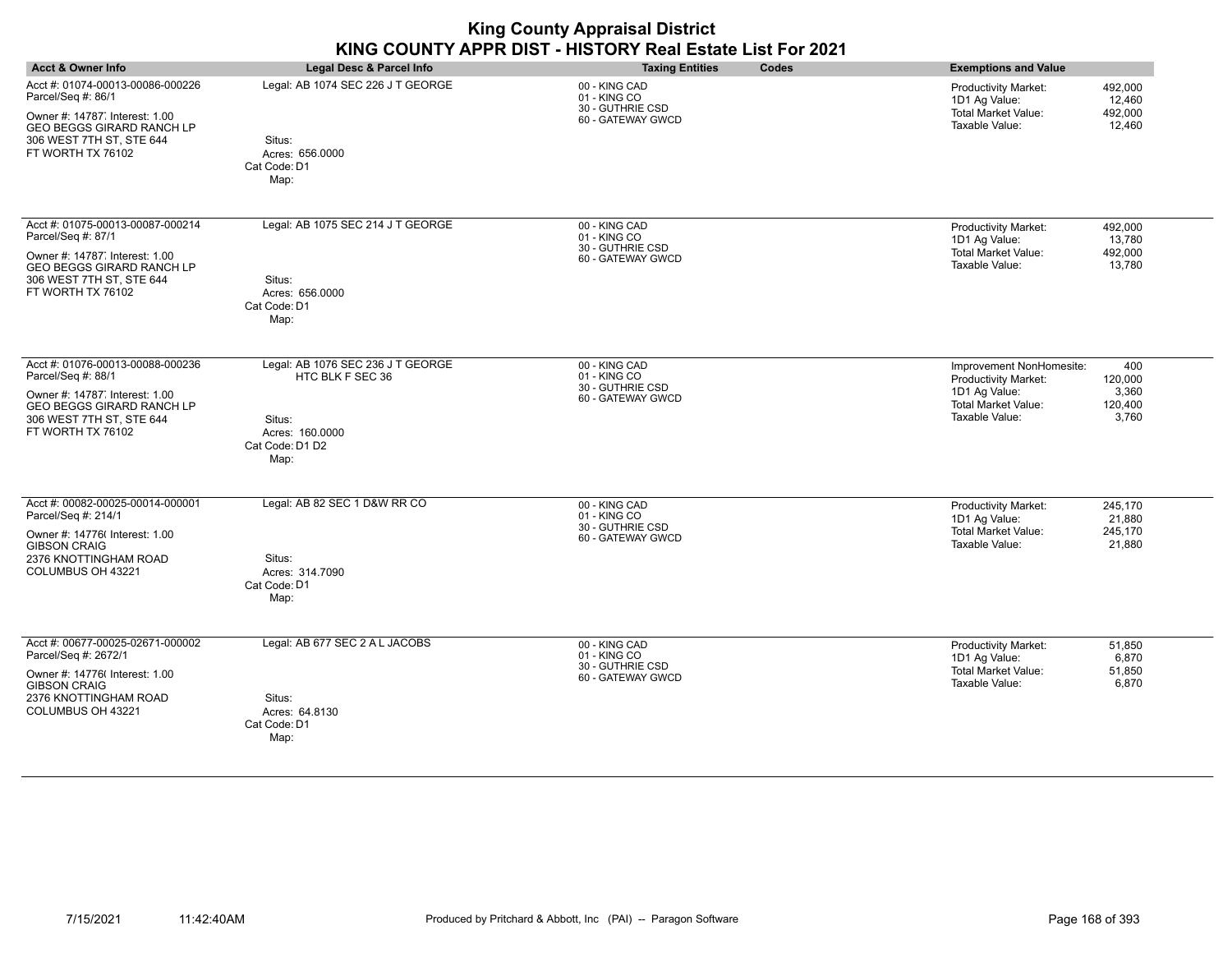| <b>Acct &amp; Owner Info</b>                                                                                                                                                | Legal Desc & Parcel Info                                                                               | <b>Taxing Entities</b><br>Codes                                        | <b>Exemptions and Value</b>                                                                                                            |
|-----------------------------------------------------------------------------------------------------------------------------------------------------------------------------|--------------------------------------------------------------------------------------------------------|------------------------------------------------------------------------|----------------------------------------------------------------------------------------------------------------------------------------|
| Acct #: 00082-00025-00219-000001<br>Parcel/Seq #: 219/1<br>Owner #: 42100 Interest: 1.00<br><b>GIBSON DOLORES L</b><br>7102 LOG HOLLOW DR<br>HOUSTON TX 77040               | Legal: AB 82 SEC 1 D&W RR CO<br>Situs:<br>Acres: 320,0000<br>Cat Code: D1<br>Map:                      | 00 - KING CAD<br>01 - KING CO<br>30 - GUTHRIE CSD<br>60 - GATEWAY GWCD | 247,850<br><b>Productivity Market:</b><br>1D1 Ag Value:<br>17,420<br><b>Total Market Value:</b><br>247,850<br>Taxable Value:<br>17,420 |
| Acct #: 20219-10024-01645-000000<br>Parcel/Seq #: 1645/1<br>Owner #: 41100 Interest: 1.00<br><b>GIBSON LAND COMPANY LTD</b><br>976 GIBSON RANCH RD<br>PADUCAH TX 79248-2315 | Legal: LTS 1-24<br><b>BLK 219</b><br><b>GUTHRIE</b><br>Situs:<br>Acres: 1.9300<br>Cat Code: C1<br>Map: | 00 - KING CAD<br>01 - KING CO<br>30 - GUTHRIE CSD<br>60 - GATEWAY GWCD | Land NonHomesite:<br>1,500<br><b>Total Market Value:</b><br>1,500<br>1,500<br>Taxable Value:                                           |
| Acct #: 00677-00025-00015-000002<br>Parcel/Seq #: 215/1<br>Owner #: 14783; Interest: 1.00<br><b>GIBSON LAUREL</b><br>7102 LOG HOLLOW<br>HOUSTON TX 77040                    | Legal: AB 677 SEC 2 A L JACOBS<br>Situs:<br>Acres: 17.7570<br>Cat Code: D1<br>Map:                     | 00 - KING CAD<br>01 - KING CO<br>30 - GUTHRIE CSD<br>60 - GATEWAY GWCD | Productivity Market:<br>14,210<br>1D1 Ag Value:<br>1,880<br><b>Total Market Value:</b><br>14,210<br>Taxable Value:<br>1,880            |
| Acct #: 00682-00025-00216-000002<br>Parcel/Seq #: 216/1<br>Owner #: 14783; Interest: 1.00<br><b>GIBSON LAUREL</b><br>7102 LOG HOLLOW<br>HOUSTON TX 77040                    | Legal: AB 682 SEC 2 B E JACOBS<br>Situs:<br>Acres: 362.5760<br>Cat Code: D1<br>Map:                    | 00 - KING CAD<br>01 - KING CO<br>30 - GUTHRIE CSD<br>60 - GATEWAY GWCD | 279,880<br>Productivity Market:<br>1D1 Ag Value:<br>9,810<br><b>Total Market Value:</b><br>279,880<br>Taxable Value:<br>9,810          |
| Acct #: 00083-00029-00297-000000<br>Parcel/Seq #: 297/1<br>Owner #: 14763; Interest: 1.00<br><b>GIBSON MIKE R</b><br>976 GIBSON RANCH RD<br>PADUCAH TX 79248                | Legal: AB 83 BLK 1 D&W RR CO<br>Situs:<br>Acres: 320.0000<br>Cat Code: D1<br>Map:                      | 00 - KING CAD<br>01 - KING CO<br>30 - GUTHRIE CSD<br>60 - GATEWAY GWCD | Productivity Market:<br>245,850<br>1D1 Ag Value:<br>14,750<br><b>Total Market Value:</b><br>245,850<br>Taxable Value:<br>14,750        |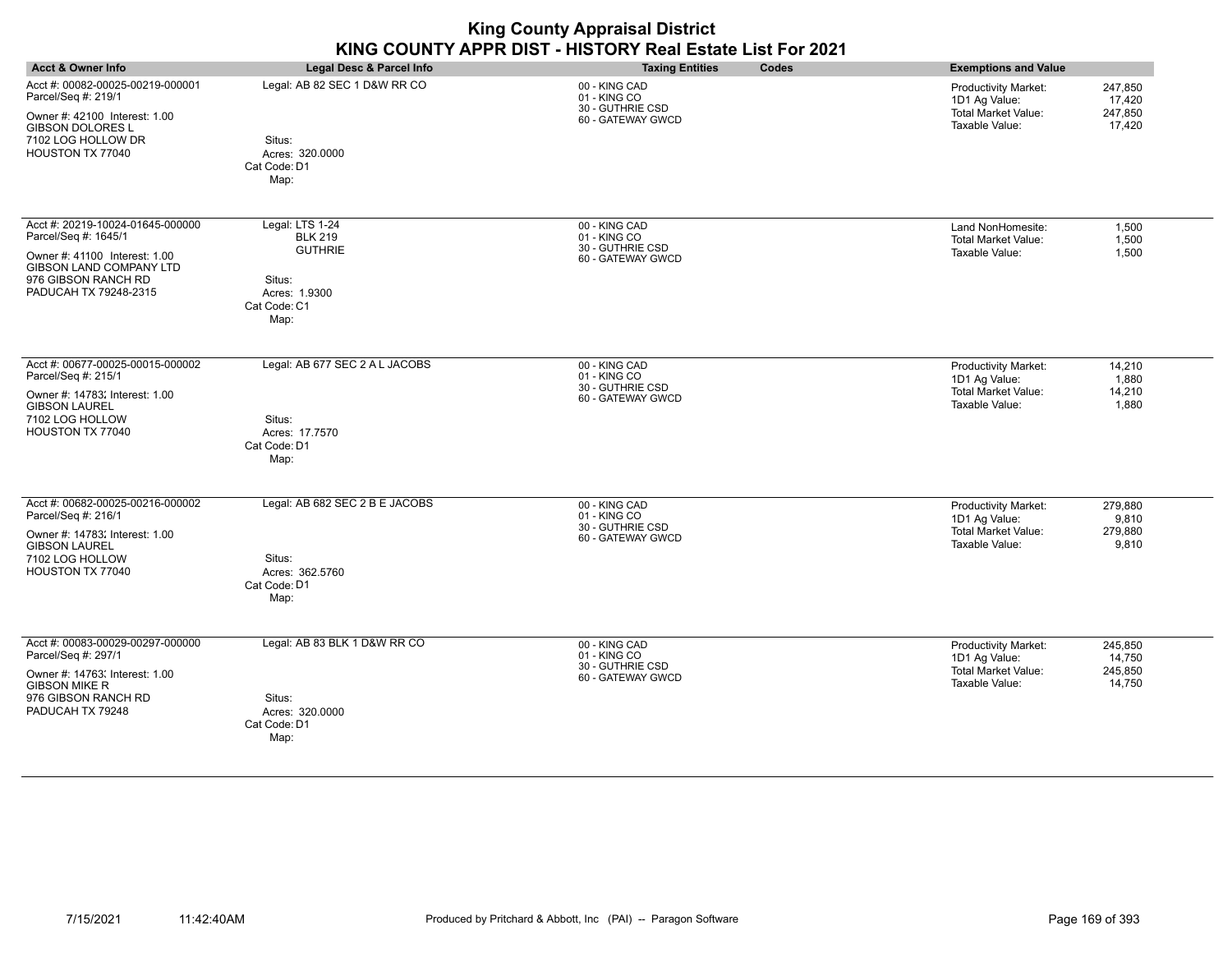| <b>King County Appraisal District</b><br>KING COUNTY APPR DIST - HISTORY Real Estate List For 2021                                                             |                                                                                                                                                   |                                                                        |                 |                                                                                                                                                              |                                                             |  |
|----------------------------------------------------------------------------------------------------------------------------------------------------------------|---------------------------------------------------------------------------------------------------------------------------------------------------|------------------------------------------------------------------------|-----------------|--------------------------------------------------------------------------------------------------------------------------------------------------------------|-------------------------------------------------------------|--|
| <b>Acct &amp; Owner Info</b>                                                                                                                                   | <b>Legal Desc &amp; Parcel Info</b>                                                                                                               | <b>Taxing Entities</b>                                                 | Codes           | <b>Exemptions and Value</b>                                                                                                                                  |                                                             |  |
| Acct #: 20001-00000-00221-000000<br>Parcel/Seq #: 221/1<br>Owner #: 43100 Interest: 1.00<br><b>GILKERSON GEO E ETAL</b><br>DRAWER 151<br>LUBBOCK TX 79408-0151 | Legal: LT 12 22 23<br>BLK <sub>1</sub><br><b>GUTHRIE</b><br>Situs:<br>Acres: 0.2181<br>Cat Code: C1<br>Map:                                       | 00 - KING CAD<br>01 - KING CO<br>30 - GUTHRIE CSD<br>60 - GATEWAY GWCD |                 | Land NonHomesite:<br><b>Total Market Value:</b><br>Taxable Value:                                                                                            | 380<br>380<br>380                                           |  |
| Acct #: 01111-00025-00225-000025<br>Parcel/Seq #: 225/1<br>Owner #: 43600 Interest: 1.00<br>GILMORE JAMES DON<br>101 N US HWY 83<br>PADUCAH TX 79248           | Legal: AB 1111 SEC 25 GEORGETOWN RR<br>Situs:<br>Acres: 326.4000<br>Cat Code: D1<br>Map:                                                          | 00 - KING CAD<br>01 - KING CO<br>30 - GUTHRIE CSD<br>60 - GATEWAY GWCD |                 | <b>Productivity Market:</b><br>1D1 Ag Value:<br><b>Total Market Value:</b><br>Taxable Value:                                                                 | 261,840<br>25,940<br>261,840<br>25,940                      |  |
| Acct #: 01126-00025-00226-000002<br>Parcel/Seq #: 226/1<br>Owner #: 43600 Interest: 1.00<br><b>GILMORE JAMES DON</b><br>101 N US HWY 83<br>PADUCAH TX 79248    | Legal: HOMESTEAD ON AB 1126<br>SEC 2 ET RR C M DAVIDSON<br>Situs: 101 N US HWY 83 GUTHRIE TX 79236<br>Acres: 23.1200<br>Cat Code: D1 E D2<br>Map: | 00 - KING CAD<br>01 - KING CO<br>30 - GUTHRIE CSD<br>60 - GATEWAY GWCD | ** Homestead ** | Land Homesite:<br>Improvement Homesite:<br>Improvement NonHomesite:<br>Productivity Market:<br>1D1 Ag Value:<br><b>Total Market Value:</b><br>Taxable Value: | 600<br>49,660<br>7,400<br>17,290<br>890<br>74,950<br>58,550 |  |
| Acct #: 00331-00025-00295-000000<br>Parcel/Seq #: 295/1<br>Owner #: 147378 Interest: 1.00<br><b>GONZALEZ BACILISA</b><br>603 AVE C SW<br>CHILDRESS TX 79201    | Legal: AB 331 BLK 2/202 J F HEATH<br>FM1168<br>Situs: fm 1168<br>Acres: 9.9700<br>Cat Code: E<br>Map:                                             | 00 - KING CAD<br>01 - KING CO<br>30 - GUTHRIE CSD<br>60 - GATEWAY GWCD |                 | Land NonHomesite:<br>Improvement NonHomesite:<br><b>Total Market Value:</b><br>Taxable Value:                                                                | 7,980<br>4,310<br>12,290<br>12,290                          |  |
| Acct #: 20017-70009-00231-000000<br>Parcel/Seq #: 231/1<br>Owner #: 147544 Interest: 1.00<br><b>GRAVES MARIANNA</b><br><b>BOX 56</b><br>GUTHRIE TX 79236       | Legal: LTS 7 8 9<br><b>BLK 17</b><br><b>GUTHRIE</b><br>Situs: 607 5TH ST GUTHRIE TX 79236<br>Acres: 0.2152<br>Cat Code: C1<br>Map:                | 00 - KING CAD<br>01 - KING CO<br>30 - GUTHRIE CSD<br>60 - GATEWAY GWCD |                 | Land NonHomesite:<br><b>Total Market Value:</b><br>Taxable Value:                                                                                            | 300<br>300<br>300                                           |  |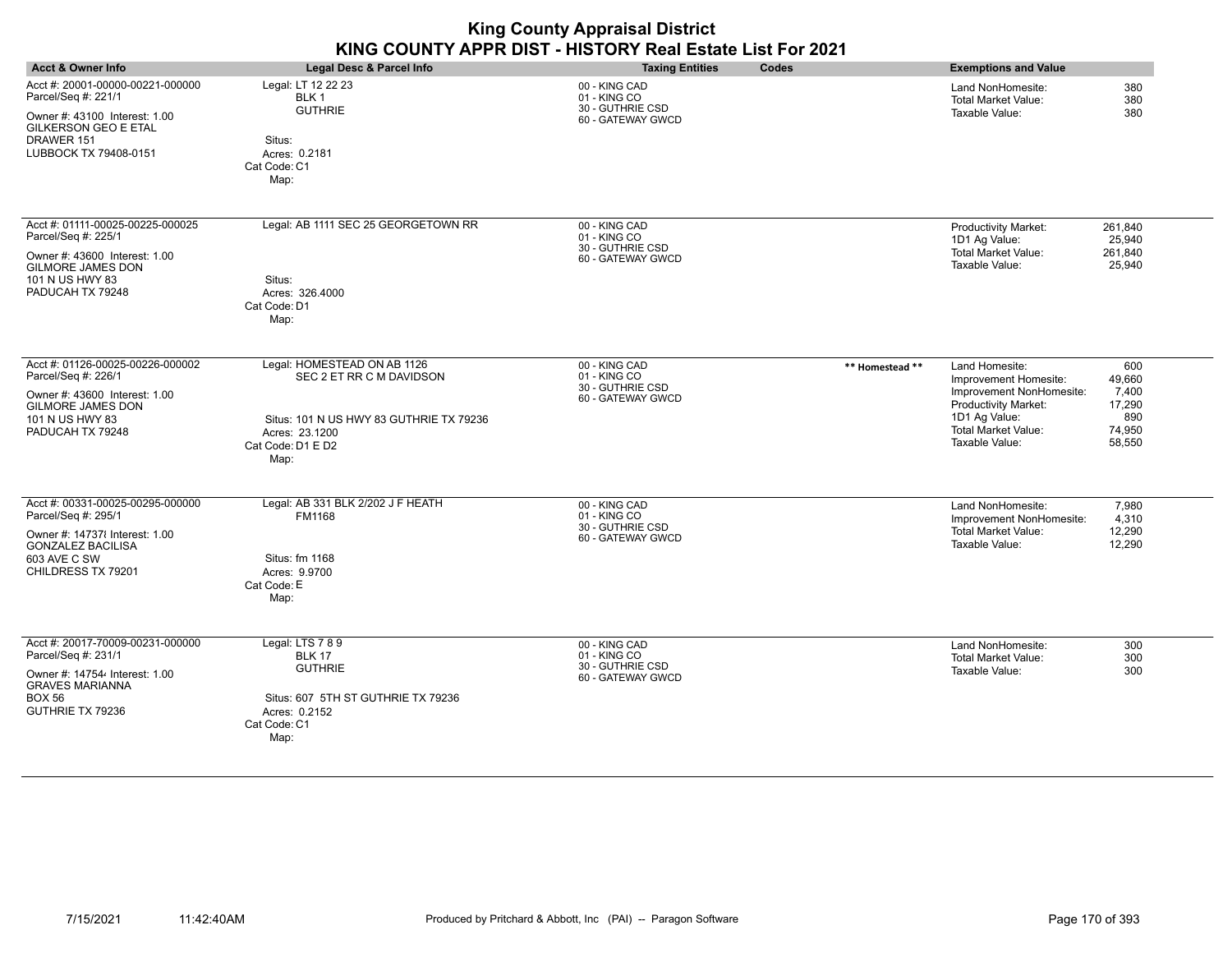|                                                                                                                                                                  | KING COUNTY APPR DIST - HISTORY Real Estate List For 2021                                                                 | <b>King County Appraisal District</b>                                  |       |                                                                                              |                                   |
|------------------------------------------------------------------------------------------------------------------------------------------------------------------|---------------------------------------------------------------------------------------------------------------------------|------------------------------------------------------------------------|-------|----------------------------------------------------------------------------------------------|-----------------------------------|
| <b>Acct &amp; Owner Info</b>                                                                                                                                     | Legal Desc & Parcel Info                                                                                                  | <b>Taxing Entities</b>                                                 | Codes | <b>Exemptions and Value</b>                                                                  |                                   |
| Acct #: 20073-00011-00268-000000<br>Parcel/Seq #: 268/1<br>Owner #: 47600 Interest: 1.00<br><b>GRAVES MARY E EST</b><br><b>UNKNOWN</b><br><b>UNKNOWN</b>         | Legal: LT 11<br><b>BLK 73</b><br><b>GUTHRIE</b><br>Situs:<br>Acres: 0.0803<br>Cat Code: C1<br>Map:                        | 00 - KING CAD<br>01 - KING CO<br>30 - GUTHRIE CSD<br>60 - GATEWAY GWCD |       | Land NonHomesite:<br>Total Market Value:<br>Taxable Value:                                   | 100<br>100<br>100                 |
| Acct #: 20141-00000-00272-000000<br>Parcel/Seq #: 272/1<br>Owner #: 47600 Interest: 1.00<br><b>GRAVES MARY E EST</b><br><b>UNKNOWN</b><br><b>UNKNOWN</b>         | Legal: LTS 10 16 19<br><b>BLK 141</b><br><b>GUTHRIE</b><br>Situs:<br>Acres: 0.2400<br>Cat Code: D1C<br>Map:               | 00 - KING CAD<br>01 - KING CO<br>30 - GUTHRIE CSD<br>60 - GATEWAY GWCD |       | <b>Productivity Market:</b><br>1D1 Ag Value:<br><b>Total Market Value:</b><br>Taxable Value: | 190<br>10<br>190<br>10            |
| Acct #: 20174-10016-00273-000000<br>Parcel/Seq #: 273/1<br>Owner #: 47600 Interest: 1.00<br><b>GRAVES MARY E EST</b><br><b>UNKNOWN</b><br><b>UNKNOWN</b>         | Legal: LT 16<br><b>BLK 174</b><br><b>GUTHRIE</b><br>Situs:<br>Acres: 0.1600<br>Cat Code: D1C<br>Map:                      | 00 - KING CAD<br>01 - KING CO<br>30 - GUTHRIE CSD<br>60 - GATEWAY GWCD |       | <b>Productivity Market:</b><br><b>Total Market Value:</b><br>Taxable Value:                  | 120<br>120<br>$\Omega$            |
| Acct #: 00664-00021-00230-000002<br>Parcel/Seq #: 230/1<br>Owner #: 48600 Interest: 1.00<br><b>GRAVES ROBERT (B0B)</b><br><b>BOX 56</b><br>GUTHRIE TX 79236-0056 | Legal: AB 664 SEC 2 D BLANKENSHIP<br>Situs: 1591 SOUTH BAKER ST GUTHRIE TX 79236<br>Acres: 0.5000<br>Cat Code: E1<br>Map: | 00 - KING CAD<br>01 - KING CO<br>30 - GUTHRIE CSD<br>60 - GATEWAY GWCD |       | Land Homesite:<br>Improvement Homesite:<br>Total Market Value:<br>Taxable Value:             | 300<br>53,670<br>53,970<br>53,970 |
| Acct #: 20159-10024-00256-000000<br>Parcel/Seq #: 256/1<br>Owner #: 48600 Interest: 1.00<br><b>GRAVES ROBERT (B0B)</b><br><b>BOX 56</b><br>GUTHRIE TX 79236-0056 | Legal: LTS 1-24 BLK 159<br><b>GUTHRIE</b><br>NO IMPROVEMENT<br>Situs:<br>Acres: 1.7424<br>Cat Code: C1<br>Map:            | 00 - KING CAD<br>01 - KING CO<br>30 - GUTHRIE CSD<br>60 - GATEWAY GWCD |       | Land NonHomesite:<br><b>Total Market Value:</b><br>Taxable Value:                            | 2.400<br>2.400<br>2,400           |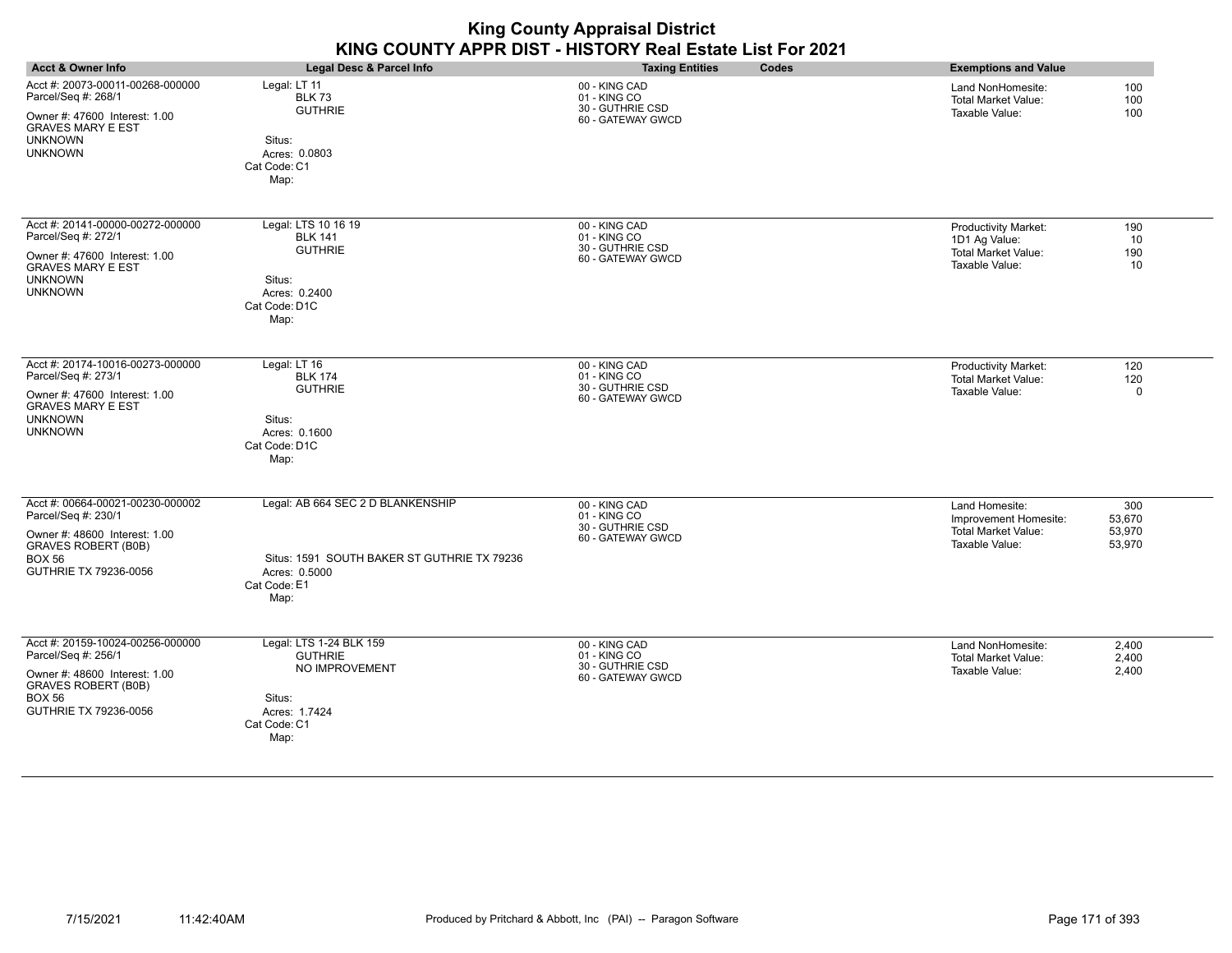| <b>Acct &amp; Owner Info</b>                                                                                                                                               | Legal Desc & Parcel Info                                                                                                                                              | <b>Taxing Entities</b><br>Codes                                        |                 | <b>Exemptions and Value</b>                                                                                    |                                          |
|----------------------------------------------------------------------------------------------------------------------------------------------------------------------------|-----------------------------------------------------------------------------------------------------------------------------------------------------------------------|------------------------------------------------------------------------|-----------------|----------------------------------------------------------------------------------------------------------------|------------------------------------------|
| Acct #: 20001-10004-00282-000001<br>Parcel/Seq #: 282/1<br>Owner #: 48600 Interest: 1.00<br><b>GRAVES ROBERT (B0B)</b><br>BOX 56<br>GUTHRIE TX 79236-0056                  | Legal: HOMESTEAD ON LTS 1-4 24<br>BLK 1<br><b>GUTHRIE</b><br>W/IMPROVEMENTS<br>Situs: 607 5TH ST GUTHRIE TX 79236<br>Acres: 0.4017<br>Cat Code: A1<br>Map:            | 00 - KING CAD<br>01 - KING CO<br>30 - GUTHRIE CSD<br>60 - GATEWAY GWCD | ** Homestead ** | Land Homesite:<br>Improvement Homesite:<br><b>Total Market Value:</b><br>Homestead Cap Loss:<br>Taxable Value: | 630<br>28,850<br>29,480<br>920<br>28,560 |
| Acct #: 20015-60019-00286-000000<br>Parcel/Seq #: 286/1<br>Owner #: 48600 Interest: 1.00<br><b>GRAVES ROBERT (B0B)</b><br><b>BOX 56</b><br>GUTHRIE TX 79236-0056           | Legal: LTS 6-19<br><b>BLK 15</b><br><b>GUTHRIE</b><br>Situs:<br>Acres: 1.1249<br>Cat Code: C1<br>Map:                                                                 | 00 - KING CAD<br>01 - KING CO<br>30 - GUTHRIE CSD<br>60 - GATEWAY GWCD |                 | Land NonHomesite:<br>Total Market Value:<br>Taxable Value:                                                     | 1,550<br>1,550<br>1,550                  |
| Acct #: 22222-70011-00283-000000<br>Parcel/Seq #: 283/1<br>Owner #: 14764; Interest: 1.00<br><b>GRAVES TRUCKING</b><br><b>BOB GRAVES</b><br>PO BOX 56<br>GUTHRIE TX 79236  | Legal: LTS 7-11 BLK 1<br>BLK <sub>1</sub><br><b>GUTHRIE</b><br><b>W/IMPROVEMENTS</b><br>Situs: 608 E 7TH ST GUTHRIE TX 79236<br>Acres: 0.3730<br>Cat Code: F1<br>Map: | 00 - KING CAD<br>01 - KING CO<br>30 - GUTHRIE CSD<br>60 - GATEWAY GWCD |                 | Land NonHomesite:<br>Improvement Homesite:<br>Total Market Value:<br>Taxable Value:                            | 630<br>4,250<br>4,880<br>4,880           |
| Acct #: 22222-00000-02525-000000<br>Parcel/Seq #: 2525/1<br>Owner #: 14764; Interest: 1.00<br><b>GRAVES TRUCKING</b><br><b>BOB GRAVES</b><br>PO BOX 56<br>GUTHRIE TX 79236 | Legal: PERSONAL PROPERTY<br>Situs:<br>Acres: 0.0000<br>Cat Code: L1<br>Map:                                                                                           | 00 - KING CAD<br>01 - KING CO<br>30 - GUTHRIE CSD<br>60 - GATEWAY GWCD |                 | Personal NonHomesite:<br><b>Total Market Value:</b><br>Taxable Value:                                          | 36,000<br>36,000<br>36,000               |
| Acct #: 20001-00005-00001-000000<br>Parcel/Seq #: 1/1<br>Owner #: 147384 Interest: 1.00<br><b>GRAY K THEODORE</b><br>4025 DOGWOOD LANE<br>FT WORTH TX 76137                | Legal: LT 5<br>BLK <sub>1</sub><br><b>GUTHRIE</b><br>Situs:<br>Acres: 0.0803<br>Cat Code: C1<br>Map:                                                                  | 00 - KING CAD<br>01 - KING CO<br>30 - GUTHRIE CSD<br>60 - GATEWAY GWCD |                 | Land NonHomesite:<br><b>Total Market Value:</b><br>Taxable Value:                                              | 130<br>130<br>130                        |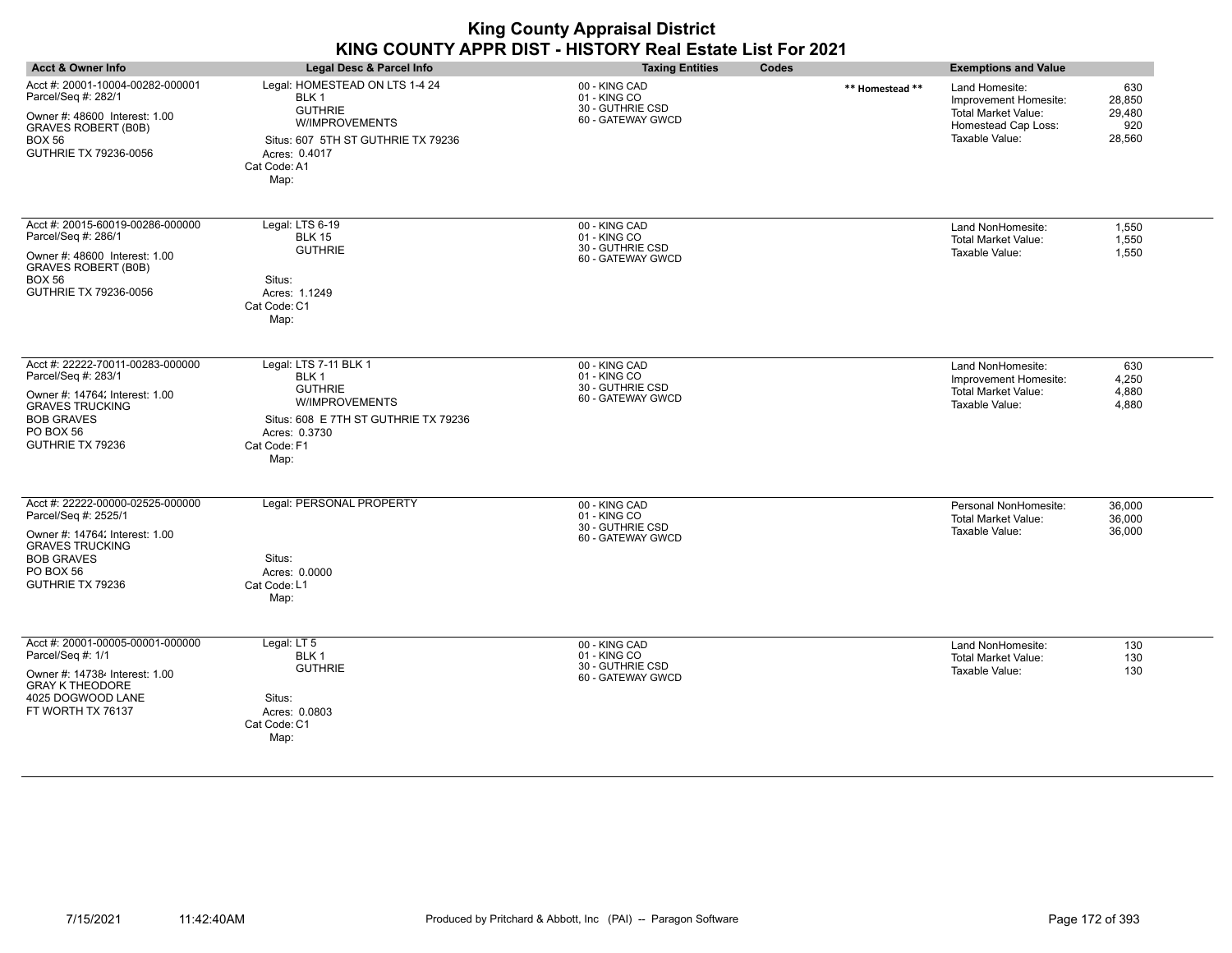| <b>Acct &amp; Owner Info</b>                                                                                                                                                                                                    | <b>Legal Desc &amp; Parcel Info</b>                                                                                                                  | <b>Taxing Entities</b>                                                 | Codes           | <b>Exemptions and Value</b>                                                                                                                                                 |
|---------------------------------------------------------------------------------------------------------------------------------------------------------------------------------------------------------------------------------|------------------------------------------------------------------------------------------------------------------------------------------------------|------------------------------------------------------------------------|-----------------|-----------------------------------------------------------------------------------------------------------------------------------------------------------------------------|
| Acct #: 20067-00000-01718-000001<br>Parcel/Seq #: 1718/1<br>Owner #: 48800 Interest: 1.00<br><b>GREEN DWAYNE</b><br><b>BOX 124</b><br>GUTHRIE TX 79236-0124                                                                     | Legal: HOMESTEAD ON LTS 13-24 BLK 67<br><b>GUTHRIE</b><br>1985 LANCER<br>Situs: 600 4TH ST GUTHRIE TX 79236<br>Acres: 0.9642<br>Cat Code: A2<br>Map: | 00 - KING CAD<br>01 - KING CO<br>30 - GUTHRIE CSD<br>60 - GATEWAY GWCD | ** Homestead ** | 600<br>Land Homesite:<br>30,640<br>Improvement Homesite:<br><b>Total Market Value:</b><br>31,240<br>Taxable Value:<br>31,240                                                |
| Acct #: 20160-10004-01804-000000<br>Parcel/Seq #: 1804/1<br>Owner #: 48800 Interest: 1.00<br><b>GREEN DWAYNE</b><br><b>BOX 124</b><br>GUTHRIE TX 79236-0124                                                                     | Legal: LTS 1-9<br><b>BLK 160</b><br><b>GUTHRIE</b><br>Situs: 1482 S ARNETT ST GUTHRIE TX 79236<br>Acres: 0.4752<br>Cat Code: C1<br>Map:              | 00 - KING CAD<br>01 - KING CO<br>30 - GUTHRIE CSD<br>60 - GATEWAY GWCD |                 | 690<br>Land NonHomesite:<br>690<br><b>Total Market Value:</b><br>Taxable Value:<br>690                                                                                      |
| Acct #: 20068-10007-01933-000000<br>Parcel/Seq #: 1933/1<br>Owner #: 48800 Interest: 1.00<br><b>GREEN DWAYNE</b><br><b>BOX 124</b><br>GUTHRIE TX 79236-0124                                                                     | Legal: LTS 1-7 BLK 68<br><b>GUTHRIE</b><br>Situs:<br>Acres: 0.5022<br>Cat Code: C1<br>Map:                                                           | 00 - KING CAD<br>01 - KING CO<br>30 - GUTHRIE CSD<br>60 - GATEWAY GWCD |                 | Land NonHomesite:<br>350<br>350<br><b>Total Market Value:</b><br>Taxable Value:<br>350                                                                                      |
| Acct #: 20135-10024-00288-000001<br>Parcel/Seq #: 288/1<br>Owner #: 49100 Interest: 1.00<br><b>GREEN JIMMY H</b><br><b>BOX 25</b><br>GUTHRIE TX 79236-0025                                                                      | Legal: HOMESTEAD ON LTS 1-24<br><b>BLK 135</b><br><b>GUTHRIE</b><br>Situs: 1451 S BAKER GUTHRIE TX 79236<br>Acres: 1.5840<br>Cat Code: A1<br>Map:    | 00 - KING CAD<br>01 - KING CO<br>30 - GUTHRIE CSD<br>60 - GATEWAY GWCD | ** Homestead ** | 2,400<br>Land Homesite:<br>Improvement Homesite:<br>11,500<br>Total Market Value:<br>13,900<br>Homestead Cap Loss:<br>80<br>Taxable Value:<br>13,820                        |
| Acct #: 00666-00029-02199-000000<br>Parcel/Seq #: 2199/1<br>Owner #: 14788; Interest: 1.00<br>GREG TRAVIS AND JONI TRAVIS<br><b>TRUSTEES</b><br>OF THE TRAVIS FAMILY LIVING TRUST<br>5513 PINNACLE OAK DRIVE<br>SACHSE TX 75048 | Legal: AB 666 BLK 2 SUR 6<br><b>DAN BLANKENSHIP</b><br>Situs:<br>Acres: 640.0000<br>Cat Code: D1 D2<br>Map:                                          | 00 - KING CAD<br>01 - KING CO<br>30 - GUTHRIE CSD<br>60 - GATEWAY GWCD |                 | 4,540<br>Improvement NonHomesite:<br><b>Productivity Market:</b><br>480,900<br>1D1 Ag Value:<br>13,690<br><b>Total Market Value:</b><br>485,440<br>Taxable Value:<br>18,230 |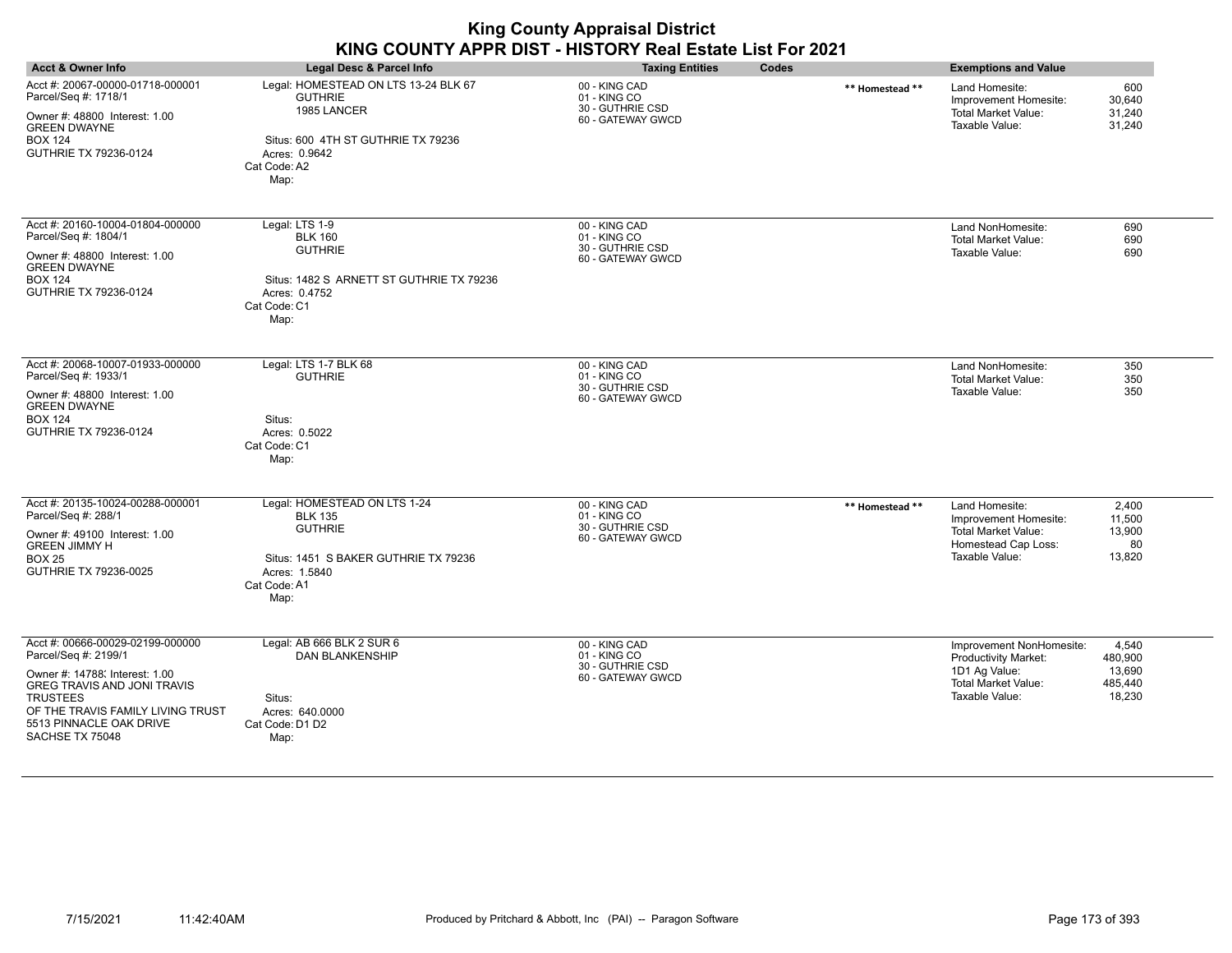|                                                                                                                                                        |                                                                                                                                                                       | KING COUNTY APPR DIST - HISTORY Real Estate List For 2021              |            |                                                                                            |                                        |
|--------------------------------------------------------------------------------------------------------------------------------------------------------|-----------------------------------------------------------------------------------------------------------------------------------------------------------------------|------------------------------------------------------------------------|------------|--------------------------------------------------------------------------------------------|----------------------------------------|
| <b>Acct &amp; Owner Info</b>                                                                                                                           | Legal Desc & Parcel Info                                                                                                                                              | <b>Taxing Entities</b><br>Codes                                        |            | <b>Exemptions and Value</b>                                                                |                                        |
| Acct #: 20131-01006-00135-000000<br>Parcel/Seq #: 135/1<br>Owner #: 147364 Interest: 1.00<br><b>GUTHRIE C S D</b><br><b>BOX 70</b><br>GUTHRIE TX 79236 | Legal: LTS 1-6<br><b>BLK 131</b><br><b>GUTHRIE</b><br>Situs:<br>Acres: 0.4821<br>Cat Code: XVS<br>Map:                                                                | 00 - KING CAD<br>01 - KING CO<br>30 - GUTHRIE CSD<br>60 - GATEWAY GWCD | **Exempt** | Land NonHomesite:<br><b>Total Market Value:</b><br>Taxable Value:                          | 600<br>600<br>$\Omega$                 |
| Acct #: 20010-10003-00239-000000<br>Parcel/Seq #: 239/1<br>Owner #: 147364 Interest: 1.00<br><b>GUTHRIE C S D</b><br><b>BOX 70</b><br>GUTHRIE TX 79236 | Legal: LTS 1-3<br><b>BLK 10</b><br><b>GUTHRIE</b><br>Situs:<br>Acres: 0.3455<br>Cat Code: XVS<br>Map:                                                                 | 00 - KING CAD<br>01 - KING CO<br>30 - GUTHRIE CSD<br>60 - GATEWAY GWCD | **Exempt** | Land NonHomesite:<br>Improvement Homesite:<br><b>Total Market Value:</b><br>Taxable Value: | 430<br>71,920<br>72,350<br>$\mathbf 0$ |
| Acct #: 20027-00000-00398-000000<br>Parcel/Seq #: 398/1<br>Owner #: 147364 Interest: 1.00<br><b>GUTHRIE C S D</b><br><b>BOX 70</b><br>GUTHRIE TX 79236 | Legal: LT 3<br><b>BLK 27</b><br><b>GUTHRIE</b><br>Situs:<br>Acres: 0.2152<br>Cat Code: XVS<br>Map:                                                                    | 00 - KING CAD<br>01 - KING CO<br>30 - GUTHRIE CSD<br>60 - GATEWAY GWCD | **Exempt** | Land NonHomesite:<br><b>Total Market Value:</b><br>Taxable Value:                          | 300<br>300<br>$\mathbf 0$              |
| Acct #: 20039-10006-00435-000000<br>Parcel/Seq #: 435/1<br>Owner #: 147364 Interest: 1.00<br><b>GUTHRIE C S D</b><br><b>BOX 70</b><br>GUTHRIE TX 79236 | Legal: LTS 1-6 (PKG LOT/FB FIELD)<br><b>BLK 39</b><br><b>GUTHRIE</b><br>PARKING LOT/FOOTBALL FIELD<br>Situs: 404 N BAKER ST<br>Acres: 0.3946<br>Cat Code: XVS<br>Map: | 00 - KING CAD<br>01 - KING CO<br>30 - GUTHRIE CSD<br>60 - GATEWAY GWCD | **Exempt** | Land NonHomesite:<br>Total Market Value:<br>Taxable Value:                                 | 550<br>550<br>$\mathbf 0$              |
| Acct #: 20012-70011-00781-000000<br>Parcel/Seq #: 781/1<br>Owner #: 147364 Interest: 1.00<br><b>GUTHRIE C S D</b><br><b>BOX 70</b><br>GUTHRIE TX 79236 | Legal: LTS 7-11<br><b>BLK 12</b><br><b>GUTHRIE</b><br>Situs: 550 MAIN ST GUTHRIE TX 79236<br>Acres: 0.3587<br>Cat Code: XVS<br>Map:                                   | 00 - KING CAD<br>01 - KING CO<br>30 - GUTHRIE CSD<br>60 - GATEWAY GWCD | **Exempt** | Land NonHomesite:<br>Improvement Homesite:<br><b>Total Market Value:</b><br>Taxable Value: | 500<br>70,080<br>70,580<br>$\Omega$    |

**King County Appraisal District**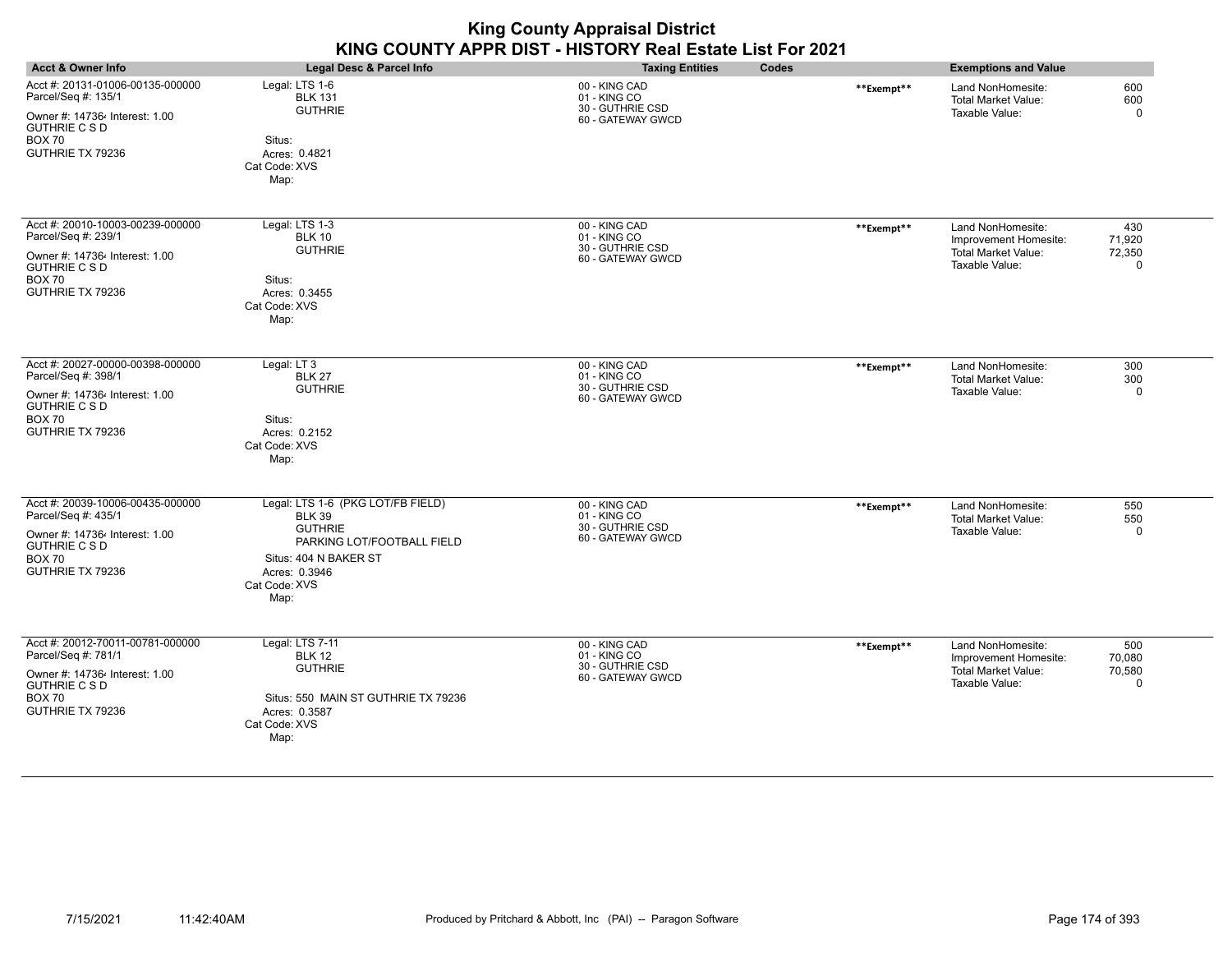| <b>King County Appraisal District</b><br>KING COUNTY APPR DIST - HISTORY Real Estate List For 2021                                                      |                                                                                                                                                |                                                                        |              |                                                                                               |                                     |  |
|---------------------------------------------------------------------------------------------------------------------------------------------------------|------------------------------------------------------------------------------------------------------------------------------------------------|------------------------------------------------------------------------|--------------|-----------------------------------------------------------------------------------------------|-------------------------------------|--|
| <b>Acct &amp; Owner Info</b>                                                                                                                            | <b>Legal Desc &amp; Parcel Info</b>                                                                                                            | <b>Taxing Entities</b>                                                 | <b>Codes</b> | <b>Exemptions and Value</b>                                                                   |                                     |  |
| Acct #: 20010-40006-01070-000000<br>Parcel/Seq #: 1070/1<br>Owner #: 147364 Interest: 1.00<br><b>GUTHRIE C S D</b><br><b>BOX 70</b><br>GUTHRIE TX 79236 | Legal: LTS 4-6<br><b>BLK 10</b><br><b>GUTHRIE</b><br>Situs:<br>Acres: 0.3059<br>Cat Code: XVS<br>Map:                                          | 00 - KING CAD<br>01 - KING CO<br>30 - GUTHRIE CSD<br>60 - GATEWAY GWCD | **Exempt**   | Land NonHomesite:<br><b>Total Market Value:</b><br>Taxable Value:                             | 410<br>410<br>$\Omega$              |  |
| Acct #: 20038-00000-01494-000000<br>Parcel/Seq #: 1494/1<br>Owner #: 147364 Interest: 1.00<br><b>GUTHRIE C S D</b><br><b>BOX 70</b><br>GUTHRIE TX 79236 | Legal: LTS 1-12<br><b>BLK 38</b><br><b>GUTHRIE</b><br><b>FOOTBALL FIELD</b><br>Situs: 404 N BAKER ST<br>Acres: 0.5381<br>Cat Code: XVS<br>Map: | 00 - KING CAD<br>01 - KING CO<br>30 - GUTHRIE CSD<br>60 - GATEWAY GWCD | **Exempt**   | Land NonHomesite:<br>Improvement NonHomesite:<br><b>Total Market Value:</b><br>Taxable Value: | 560<br>67,310<br>67,870<br>$\Omega$ |  |
| Acct #: 20039-00000-01495-000000<br>Parcel/Seq #: 1495/1<br>Owner #: 147364 Interest: 1.00<br><b>GUTHRIE C S D</b><br><b>BOX 70</b><br>GUTHRIE TX 79236 | Legal: LTS 7-12 (FOOTBALL FIELD)<br><b>BLK 39</b><br><b>GUTHRIE</b><br>Situs: 404 N BAKER ST<br>Acres: 0.0000<br>Cat Code: XVS<br>Map:         | 00 - KING CAD<br>01 - KING CO<br>30 - GUTHRIE CSD<br>60 - GATEWAY GWCD | **Exempt**   | Land NonHomesite:<br><b>Total Market Value:</b><br>Taxable Value:                             | 410<br>410<br>$\Omega$              |  |
| Acct #: 20041-19024-01497-000000<br>Parcel/Seq #: 1497/1<br>Owner #: 147364 Interest: 1.00<br><b>GUTHRIE C S D</b><br><b>BOX 70</b><br>GUTHRIE TX 79236 | Legal: LTS 19-24<br><b>BLK 41</b><br><b>GUTHRIE</b><br>Situs:<br>Acres: 0.4660<br>Cat Code: XVS<br>Map:                                        | 00 - KING CAD<br>01 - KING CO<br>30 - GUTHRIE CSD<br>60 - GATEWAY GWCD | **Exempt**   | Land NonHomesite:<br><b>Total Market Value:</b><br>Taxable Value:                             | 730<br>730<br>$\mathbf 0$           |  |
| Acct #: 20068-80012-01515-000000<br>Parcel/Seq #: 1515/1<br>Owner #: 147364 Interest: 1.00<br><b>GUTHRIE C S D</b><br><b>BOX 70</b><br>GUTHRIE TX 79236 | Legal: LTS 8-12<br><b>BLK 68</b><br><b>GUTHRIE</b><br>Situs:<br>Acres: 0.3587<br>Cat Code: XVS<br>Map:                                         | 00 - KING CAD<br>01 - KING CO<br>30 - GUTHRIE CSD<br>60 - GATEWAY GWCD | **Exempt**   | Land NonHomesite:<br><b>Total Market Value:</b><br>Taxable Value:                             | 250<br>250<br>$\mathbf 0$           |  |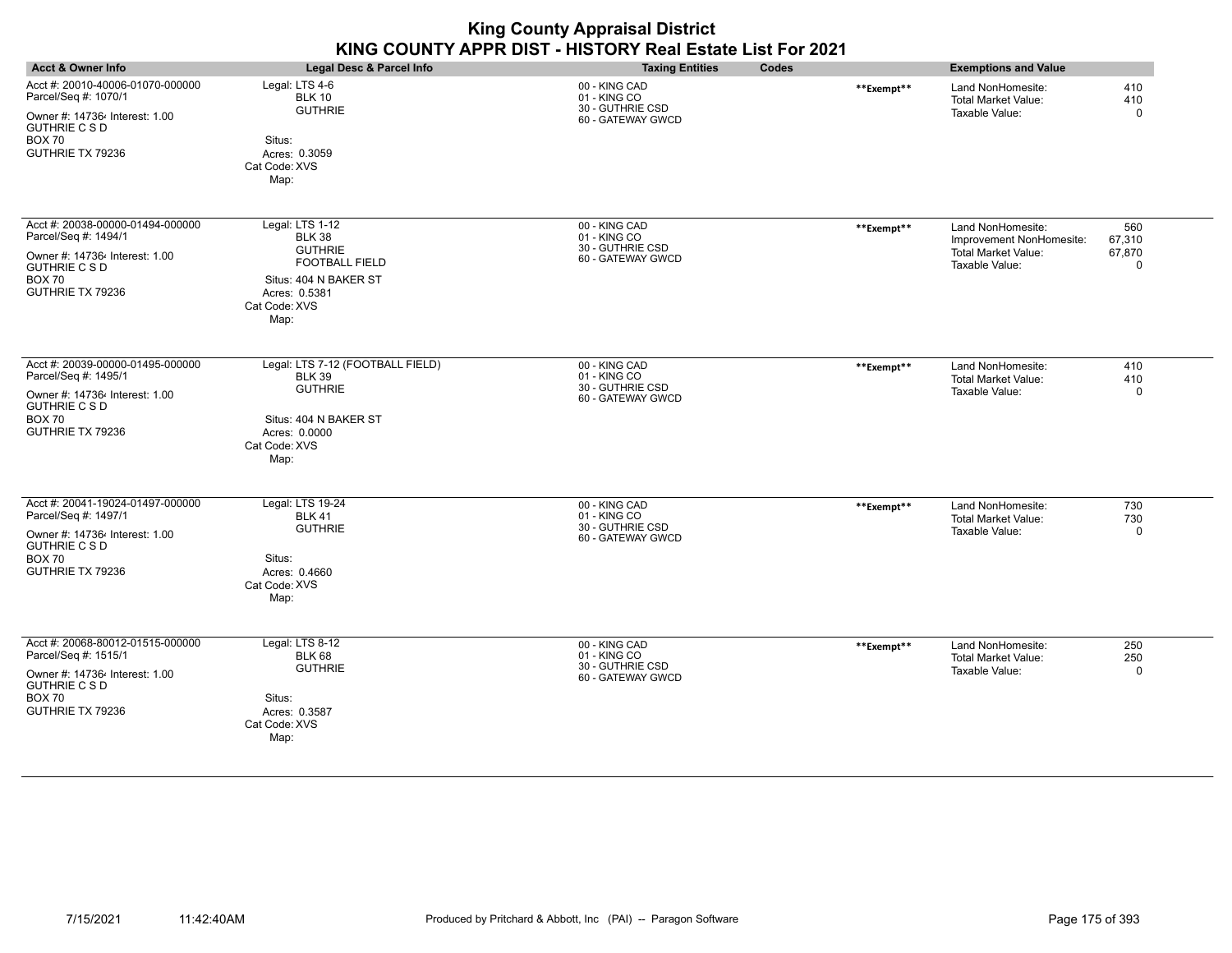|                                                                                                                                                         |                                                                                                                                                | <b>King County Appraisal District</b><br>KING COUNTY APPR DIST - HISTORY Real Estate List For 2021 |            |                                                                                                         |                                   |
|---------------------------------------------------------------------------------------------------------------------------------------------------------|------------------------------------------------------------------------------------------------------------------------------------------------|----------------------------------------------------------------------------------------------------|------------|---------------------------------------------------------------------------------------------------------|-----------------------------------|
| <b>Acct &amp; Owner Info</b>                                                                                                                            | <b>Legal Desc &amp; Parcel Info</b>                                                                                                            | <b>Taxing Entities</b><br>Codes                                                                    |            | <b>Exemptions and Value</b>                                                                             |                                   |
| Acct #: 20069-40011-01516-000000<br>Parcel/Seq #: 1516/1<br>Owner #: 147364 Interest: 1.00<br><b>GUTHRIE C S D</b><br><b>BOX 70</b><br>GUTHRIE TX 79236 | Legal: LTS 4-11<br><b>BLK 69</b><br><b>GUTHRIE</b><br>Situs:<br>Acres: 0.4663<br>Cat Code: XVS<br>Map:                                         | 00 - KING CAD<br>01 - KING CO<br>30 - GUTHRIE CSD<br>60 - GATEWAY GWCD                             | **Exempt** | Land NonHomesite:<br><b>Total Market Value:</b><br>Taxable Value:                                       | 650<br>650<br>$\mathbf 0$         |
| Acct #: 20098-00000-01554-000000<br>Parcel/Seq #: 1554/1<br>Owner #: 147364 Interest: 1.00<br><b>GUTHRIE C S D</b><br><b>BOX 70</b><br>GUTHRIE TX 79236 | Legal: LTS 1-24<br><b>BLK 98</b><br><b>GUTHRIE</b><br>Situs:<br>Acres: 1.6357<br>Cat Code: XVS<br>Map:                                         | 00 - KING CAD<br>01 - KING CO<br>30 - GUTHRIE CSD<br>60 - GATEWAY GWCD                             | **Exempt** | Land NonHomesite:<br><b>Total Market Value:</b><br>Taxable Value:                                       | 1,520<br>1,520<br>$\Omega$        |
| Acct #: 20130-00000-01584-000000<br>Parcel/Seq #: 1584/1<br>Owner #: 147364 Interest: 1.00<br><b>GUTHRIE C S D</b><br><b>BOX 70</b><br>GUTHRIE TX 79236 | Legal: LTS 1-10 13-24 (NEW GYM)<br><b>BLK 130</b><br><b>GUTHRIE</b><br><b>NEW GYM 2010</b><br>Situs:<br>Acres: 1.2568<br>Cat Code: XVS<br>Map: | 00 - KING CAD<br>01 - KING CO<br>30 - GUTHRIE CSD<br>60 - GATEWAY GWCD                             | **Exempt** | Land NonHomesite:<br>Improvement NonHomesite: 2,041,020<br><b>Total Market Value:</b><br>Taxable Value: | 1,490<br>2,042,510<br>$\mathbf 0$ |
| Acct #: 20131-70024-01585-000000<br>Parcel/Seq #: 1585/1<br>Owner #: 147364 Interest: 1.00<br><b>GUTHRIE C S D</b><br><b>BOX 70</b><br>GUTHRIE TX 79236 | Legal: LTS 7-24<br><b>BLK 131</b><br><b>GUTHRIE</b><br>Situs:<br>Acres: 0.9481<br>Cat Code: XVS<br>Map:                                        | 00 - KING CAD<br>01 - KING CO<br>30 - GUTHRIE CSD<br>60 - GATEWAY GWCD                             | **Exempt** | Land NonHomesite:<br><b>Total Market Value:</b><br>Taxable Value:                                       | 890<br>890<br>$\mathbf 0$         |
| Acct #: 20069-10203-01760-000000<br>Parcel/Seq #: 1760/1<br>Owner #: 147364 Interest: 1.00<br><b>GUTHRIE C S D</b><br><b>BOX 70</b><br>GUTHRIE TX 79236 | Legal: LTS 1-3<br><b>BLK 69</b><br><b>GUTHRIE</b><br>Situs:<br>Acres: 0.2152<br>Cat Code: XVS<br>Map:                                          | 00 - KING CAD<br>01 - KING CO<br>30 - GUTHRIE CSD<br>60 - GATEWAY GWCD                             | **Exempt** | Land NonHomesite:<br><b>Total Market Value:</b><br>Taxable Value:                                       | 300<br>300<br>$\mathbf 0$         |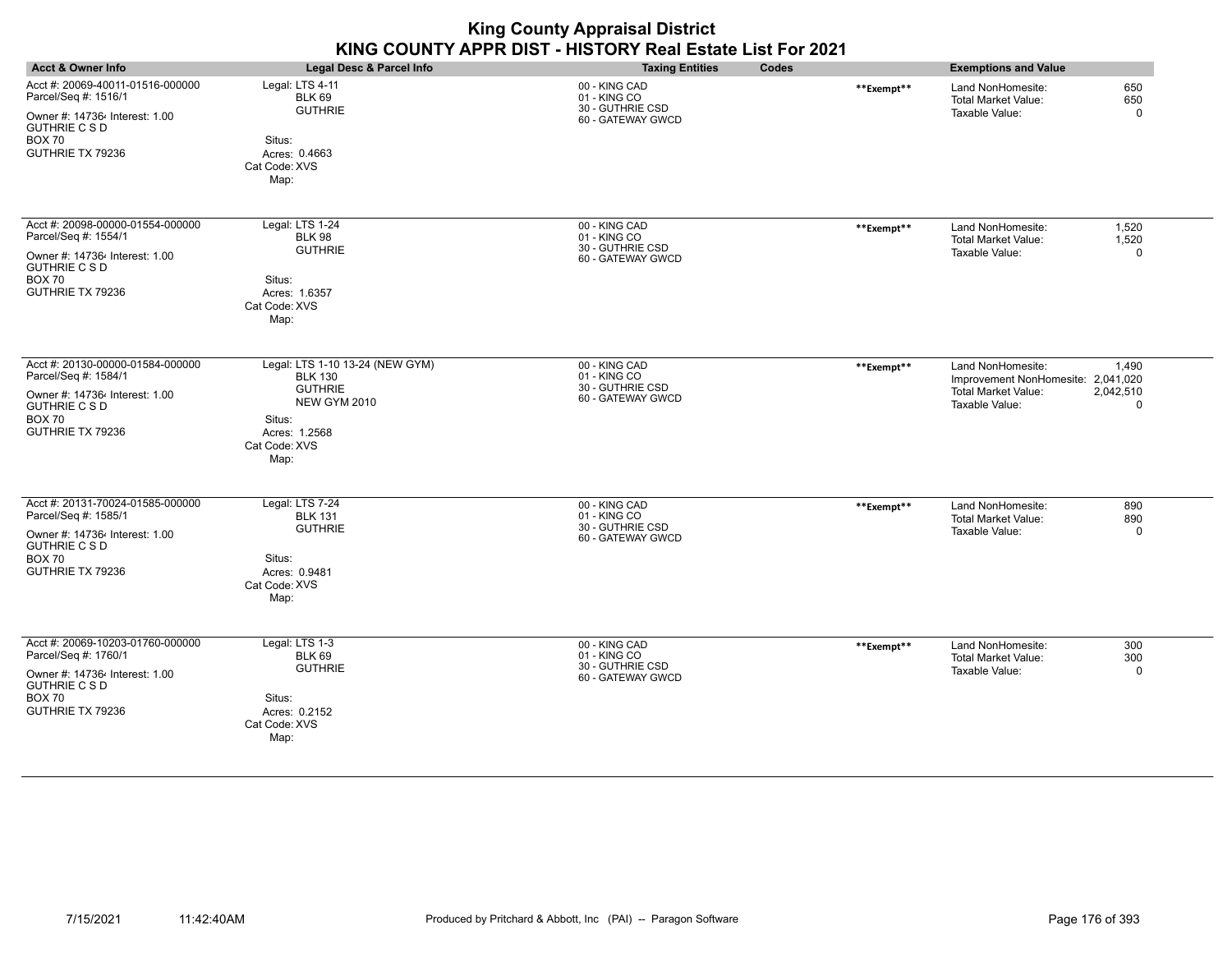| <b>King County Appraisal District</b><br>KING COUNTY APPR DIST - HISTORY Real Estate List For 2021                                                      |                                                                                                                                                                                     |                                                                        |            |                                                                                               |                                       |  |
|---------------------------------------------------------------------------------------------------------------------------------------------------------|-------------------------------------------------------------------------------------------------------------------------------------------------------------------------------------|------------------------------------------------------------------------|------------|-----------------------------------------------------------------------------------------------|---------------------------------------|--|
| <b>Acct &amp; Owner Info</b>                                                                                                                            | <b>Legal Desc &amp; Parcel Info</b>                                                                                                                                                 | <b>Taxing Entities</b>                                                 | Codes      | <b>Exemptions and Value</b>                                                                   |                                       |  |
| Acct #: 20028-00000-01872-000000<br>Parcel/Seq #: 1872/1<br>Owner #: 147364 Interest: 1.00<br><b>GUTHRIE C S D</b><br><b>BOX 70</b><br>GUTHRIE TX 79236 | Legal: LTS 1-12 (OLD HUEY HOME)<br><b>BLK 28</b><br><b>GUTHRIE</b><br>W/IMPROVEMENTS<br>Situs: 609 9TH ST<br>Acres: 0.9642<br>Cat Code: XVS<br>Map:                                 | 00 - KING CAD<br>01 - KING CO<br>30 - GUTHRIE CSD<br>60 - GATEWAY GWCD | **Exempt** | Land Homesite:<br>Improvement Homesite:<br>Total Market Value:<br>Taxable Value:              | 1.200<br>40.290<br>41,490<br>$\Omega$ |  |
| Acct #: 20010-19021-02038-000000<br>Parcel/Seq #: 2038/1<br>Owner #: 147364 Interest: 1.00<br><b>GUTHRIE C S D</b><br><b>BOX 70</b><br>GUTHRIE TX 79236 | Legal: LTS 19-24<br><b>BLK 10</b><br><b>GUTHRIE</b><br>Situs:<br>Acres: 0.4660<br>Cat Code: XVS<br>Map:                                                                             | 00 - KING CAD<br>01 - KING CO<br>30 - GUTHRIE CSD<br>60 - GATEWAY GWCD | **Exempt** | Land NonHomesite:<br><b>Total Market Value:</b><br>Taxable Value:                             | 580<br>580<br>$\Omega$                |  |
| Acct #: 20037-00000-02065-000000<br>Parcel/Seq #: 2065/1<br>Owner #: 147364 Interest: 1.00<br><b>GUTHRIE C S D</b><br><b>BOX 70</b><br>GUTHRIE TX 79236 | Legal: LTS 1-24 (TRACK FIELD)<br><b>BLK 37</b><br><b>GUTHRIE</b><br>Situs:<br>Acres: 1.9284<br>Cat Code: XVS<br>Map:                                                                | 00 - KING CAD<br>01 - KING CO<br>30 - GUTHRIE CSD<br>60 - GATEWAY GWCD | **Exempt** | Land NonHomesite:<br>Improvement NonHomesite:<br><b>Total Market Value:</b><br>Taxable Value: | 900<br>64,610<br>65,510<br>$\Omega$   |  |
| Acct #: 20019-00000-02066-000000<br>Parcel/Seq #: 2066/1<br>Owner #: 147364 Interest: 1.00<br><b>GUTHRIE C S D</b><br><b>BOX 70</b><br>GUTHRIE TX 79236 | Legal: LTS 1-4 (SCHOOL HOUSE)<br><b>BLK 19</b><br><b>GUTHRIE</b><br>W/IMPROVEMTNS SCHOOL HOUSE<br>Situs: 505 JAGUAR LANE GUTHRIE TX 79236<br>Acres: 0.0000<br>Cat Code: XVS<br>Map: | 00 - KING CAD<br>01 - KING CO<br>30 - GUTHRIE CSD<br>60 - GATEWAY GWCD | **Exempt** | Land NonHomesite:<br>Improvement Homesite:<br><b>Total Market Value:</b><br>Taxable Value:    | 500<br>22,690<br>23,190<br>$\Omega$   |  |
| Acct #: 20015-00000-02067-000000<br>Parcel/Seq #: 2067/1<br>Owner #: 147364 Interest: 1.00<br><b>GUTHRIE C S D</b><br><b>BOX 70</b><br>GUTHRIE TX 79236 | Legal: LTS 1-5 20-24<br><b>BLK 15</b><br><b>GUTHRIE</b><br><b>TRACK</b><br>Situs:<br>Acres: 0.0000<br>Cat Code: XVS<br>Map:                                                         | 00 - KING CAD<br>01 - KING CO<br>30 - GUTHRIE CSD<br>60 - GATEWAY GWCD | **Exempt** | Land NonHomesite:<br>Total Market Value:<br>Taxable Value:                                    | 1,260<br>1,260<br>$\Omega$            |  |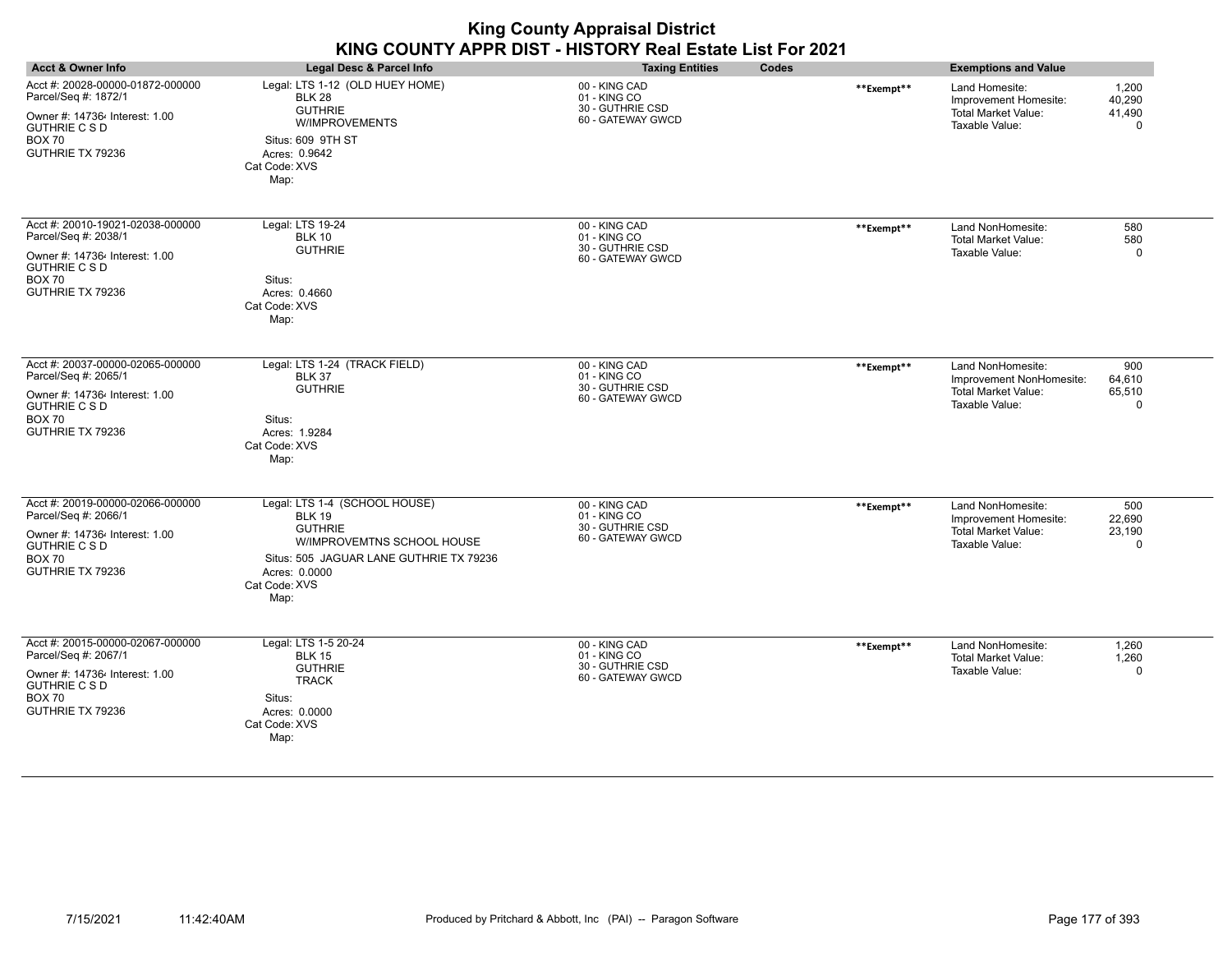| <b>Acct &amp; Owner Info</b>                                                                                                                            | <b>Legal Desc &amp; Parcel Info</b>                                                                                                                                           | Codes<br><b>Taxing Entities</b>                                        |            | <b>Exemptions and Value</b>                                                                                            |                                                       |
|---------------------------------------------------------------------------------------------------------------------------------------------------------|-------------------------------------------------------------------------------------------------------------------------------------------------------------------------------|------------------------------------------------------------------------|------------|------------------------------------------------------------------------------------------------------------------------|-------------------------------------------------------|
| Acct #: 20016-00000-02068-000000<br>Parcel/Seq #: 2068/1<br>Owner #: 147364 Interest: 1.00<br><b>GUTHRIE C S D</b><br><b>BOX 70</b><br>GUTHRIE TX 79236 | Legal: LTS 1-4<br><b>BLK 16</b><br><b>GUTHRIE</b><br><b>FOOTBALL FIELD</b><br>Situs: 404 N BAKER ST<br>Acres: 0.0000<br>Cat Code: XVS<br>Map:                                 | 00 - KING CAD<br>01 - KING CO<br>30 - GUTHRIE CSD<br>60 - GATEWAY GWCD | **Exempt** | Land NonHomesite:<br><b>Total Market Value:</b><br>Taxable Value:                                                      | 500<br>500<br>$\mathbf 0$                             |
| Acct #: 20029-00000-02070-000000<br>Parcel/Seq #: 2070/1<br>Owner #: 147364 Interest: 1.00<br><b>GUTHRIE C S D</b><br><b>BOX 70</b><br>GUTHRIE TX 79236 | Legal: LTS 1-24 (SCHOOL CIRCLE)<br><b>BLK 29</b><br><b>GUTHRIE</b><br>1000, 1001, 1007 SCHOOL CIR<br>Situs: 1000 SCHOOL CIRCLE<br>Acres: 0.0000<br>Cat Code: XVS<br>Map:      | 00 - KING CAD<br>01 - KING CO<br>30 - GUTHRIE CSD<br>60 - GATEWAY GWCD | **Exempt** | Land NonHomesite:<br>Improvement Homesite:<br><b>Total Market Value:</b><br>Taxable Value:                             | 2.400<br>194,730<br>197,130<br>$\Omega$               |
| Acct #: 20041-00000-02071-000000<br>Parcel/Seq #: 2071/1<br>Owner #: 147364 Interest: 1.00<br><b>GUTHRIE C S D</b><br><b>BOX 70</b><br>GUTHRIE TX 79236 | Legal: LTS 7-18 (DUPLEXES)<br><b>BLK 41</b><br><b>GUTHRIE</b><br>400 401 402 404 N 6666 RD<br>Situs: 400 N 6666 RD GUTHRIE TX 79236<br>Acres: 0.0000<br>Cat Code: XVS<br>Map: | 00 - KING CAD<br>01 - KING CO<br>30 - GUTHRIE CSD<br>60 - GATEWAY GWCD | **Exempt** | Land NonHomesite:<br>Improvement Homesite:<br>Total Market Value:<br>Taxable Value:                                    | 750<br>188,780<br>189,530<br>$\Omega$                 |
| Acct #: 20055-00000-02072-000000<br>Parcel/Seq #: 2072/1<br>Owner #: 147364 Interest: 1.00<br><b>GUTHRIE C S D</b><br><b>BOX 70</b><br>GUTHRIE TX 79236 | Legal: LTS 1-24 (DUPL/2 NEW)<br><b>BLK 55</b><br><b>GUTHRIE</b><br>702-708 11TH ST<br>Situs: 702 11TH ST GUTHRIE TX 79236<br>Acres: 0.0000<br>Cat Code: XVS<br>Map:           | 00 - KING CAD<br>01 - KING CO<br>30 - GUTHRIE CSD<br>60 - GATEWAY GWCD | **Exempt** | Land NonHomesite:<br>Improvement Homesite:<br>Improvement NonHomesite:<br><b>Total Market Value:</b><br>Taxable Value: | 2,400<br>162.620<br>100,800<br>265,820<br>$\mathbf 0$ |
| Acct #: 20070-00000-02073-000000<br>Parcel/Seq #: 2073/1<br>Owner #: 147364 Interest: 1.00<br><b>GUTHRIE C S D</b><br><b>BOX 70</b><br>GUTHRIE TX 79236 | Legal: LTS 1-24 (TENNIS COURT)<br><b>BLK 70</b><br><b>GUTHRIE</b><br>Situs: 200 JAGUAR LN<br>Acres: 0.0000<br>Cat Code: XVS<br>Map:                                           | 00 - KING CAD<br>01 - KING CO<br>30 - GUTHRIE CSD<br>60 - GATEWAY GWCD | **Exempt** | Land NonHomesite:<br>Improvement NonHomesite:<br><b>Total Market Value:</b><br>Taxable Value:                          | 2,400<br>30,560<br>32,960<br>$\Omega$                 |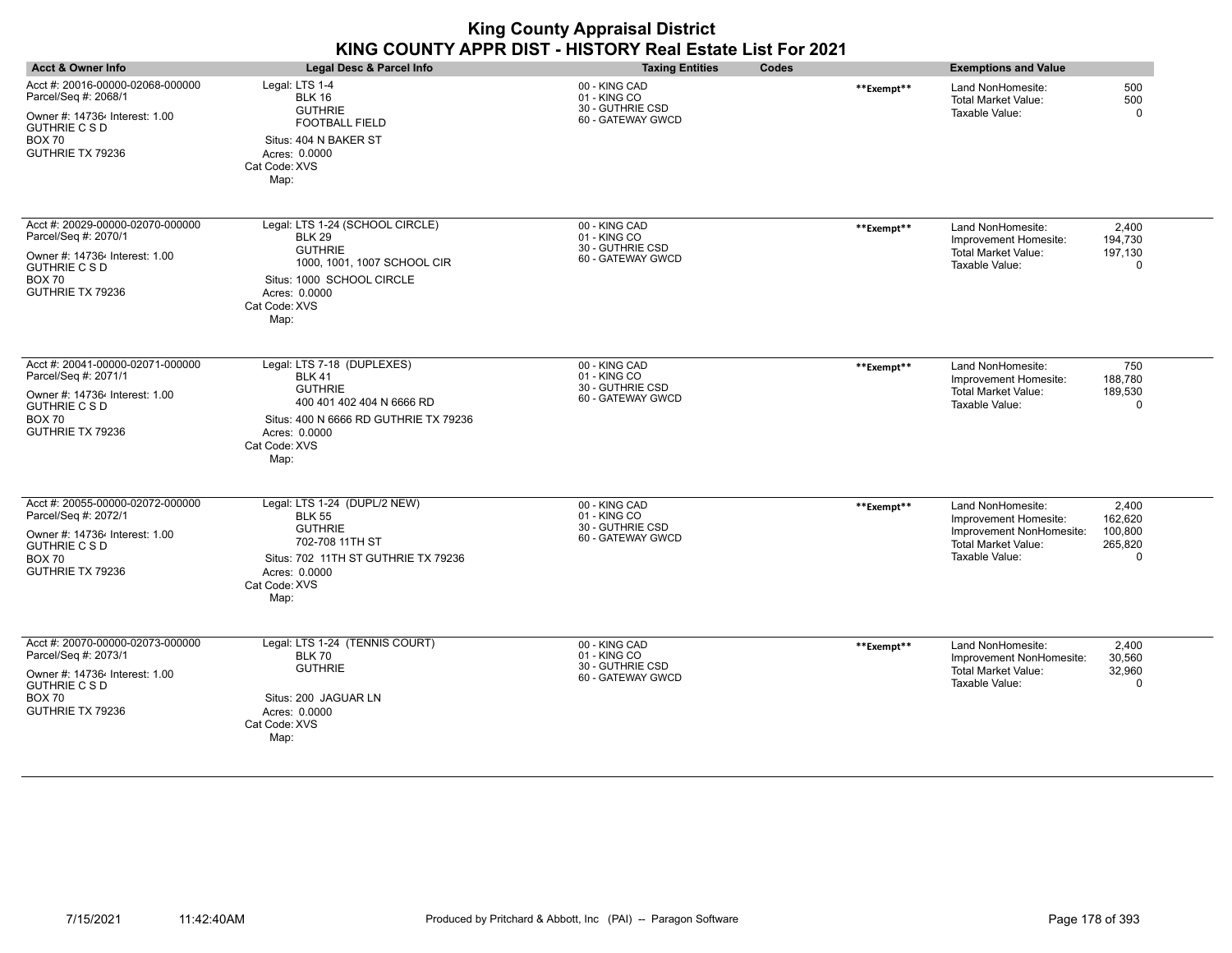| <b>Acct &amp; Owner Info</b>                                                                                                                            | <b>Legal Desc &amp; Parcel Info</b>                                                                                                                                  | <b>Taxing Entities</b><br>Codes                                        |            | <b>Exemptions and Value</b>                                                                                                                  |
|---------------------------------------------------------------------------------------------------------------------------------------------------------|----------------------------------------------------------------------------------------------------------------------------------------------------------------------|------------------------------------------------------------------------|------------|----------------------------------------------------------------------------------------------------------------------------------------------|
| Acct #: 20099-00000-02074-000000<br>Parcel/Seq #: 2074/1<br>Owner #: 147364 Interest: 1.00                                                              | Legal: LTS 1-24<br><b>BLK 99</b><br><b>GUTHRIE</b><br><b>SCHOOL/BUS BARN</b>                                                                                         | 00 - KING CAD<br>01 - KING CO<br>30 - GUTHRIE CSD<br>60 - GATEWAY GWCD | **Exempt** | 2,400<br>Land NonHomesite:<br>Improvement NonHomesite: 3,064,890<br><b>Total Market Value:</b><br>3,067,290<br>Taxable Value:<br>$\mathbf 0$ |
| <b>GUTHRIE C S D</b><br><b>BOX 70</b><br>GUTHRIE TX 79236                                                                                               | Situs: 301 JAGUAR LANE<br>Acres: 0.0000<br>Cat Code: XVS<br>Map:                                                                                                     |                                                                        |            |                                                                                                                                              |
| Acct #: 20071-00000-02079-000000<br>Parcel/Seq #: 2079/1<br>Owner #: 147364 Interest: 1.00<br><b>GUTHRIE C S D</b><br><b>BOX 70</b><br>GUTHRIE TX 79236 | Legal: LTS 1-24 (HOME BY SCHOOL)<br><b>BLK 71</b><br><b>GUTHRIE</b><br>SCHOOL HOUSE BLOCK<br>Situs:<br>Acres: 0.0000<br>Cat Code: XVS<br>Map:                        | 00 - KING CAD<br>01 - KING CO<br>30 - GUTHRIE CSD<br>60 - GATEWAY GWCD | **Exempt** | 1,200<br>Land NonHomesite:<br>1,200<br><b>Total Market Value:</b><br>Taxable Value:<br>$\Omega$                                              |
| Acct #: 20056-10024-02351-000000<br>Parcel/Seq #: 2351/1<br>Owner #: 147364 Interest: 1.00<br><b>GUTHRIE C S D</b><br><b>BOX 70</b><br>GUTHRIE TX 79236 | Legal: LTS 1-24<br><b>BLK 56</b><br><b>GUTHRIE</b><br>SUPERINTENDENT 2008 NEW HOUSE<br>Situs: 1100 9TH ST GUTHRIE TX 79236<br>Acres: 0.0000<br>Cat Code: XVS<br>Map: | 00 - KING CAD<br>01 - KING CO<br>30 - GUTHRIE CSD<br>60 - GATEWAY GWCD | **Exempt** | 1,200<br>Land NonHomesite:<br>108,320<br>Improvement NonHomesite:<br>Total Market Value:<br>109,520<br>Taxable Value:<br>$\mathbf 0$         |
| Acct #: 20057-10024-02396-000000<br>Parcel/Seq #: 2396/1<br>Owner #: 147364 Interest: 1.00<br><b>GUTHRIE C S D</b><br><b>BOX 70</b><br>GUTHRIE TX 79236 | Legal: LTS 1-24<br><b>BLK 57</b><br><b>GUTHRIE</b><br>Situs: GUTHRIE TX 79236<br>Acres: 0.0000<br>Cat Code: XVS<br>Map:                                              | 00 - KING CAD<br>01 - KING CO<br>30 - GUTHRIE CSD<br>60 - GATEWAY GWCD | **Exempt** | 1,200<br>Land NonHomesite:<br><b>Total Market Value:</b><br>1,200<br>Taxable Value:<br>$\Omega$                                              |
| Acct #: 20069-12000-02589-000000<br>Parcel/Seq #: 2589/1<br>Owner #: 147364 Interest: 1.00<br><b>GUTHRIE C S D</b><br><b>BOX 70</b><br>GUTHRIE TX 79236 | Legal: LT 12<br><b>BLK 69</b><br><b>GUTHRIE</b><br>Situs:<br>Acres: 0.0717<br>Cat Code: XVS<br>Map:                                                                  | 00 - KING CAD<br>01 - KING CO<br>30 - GUTHRIE CSD<br>60 - GATEWAY GWCD | **Exempt** | Land NonHomesite:<br>100<br>Total Market Value:<br>100<br>Taxable Value:<br>$\mathbf 0$                                                      |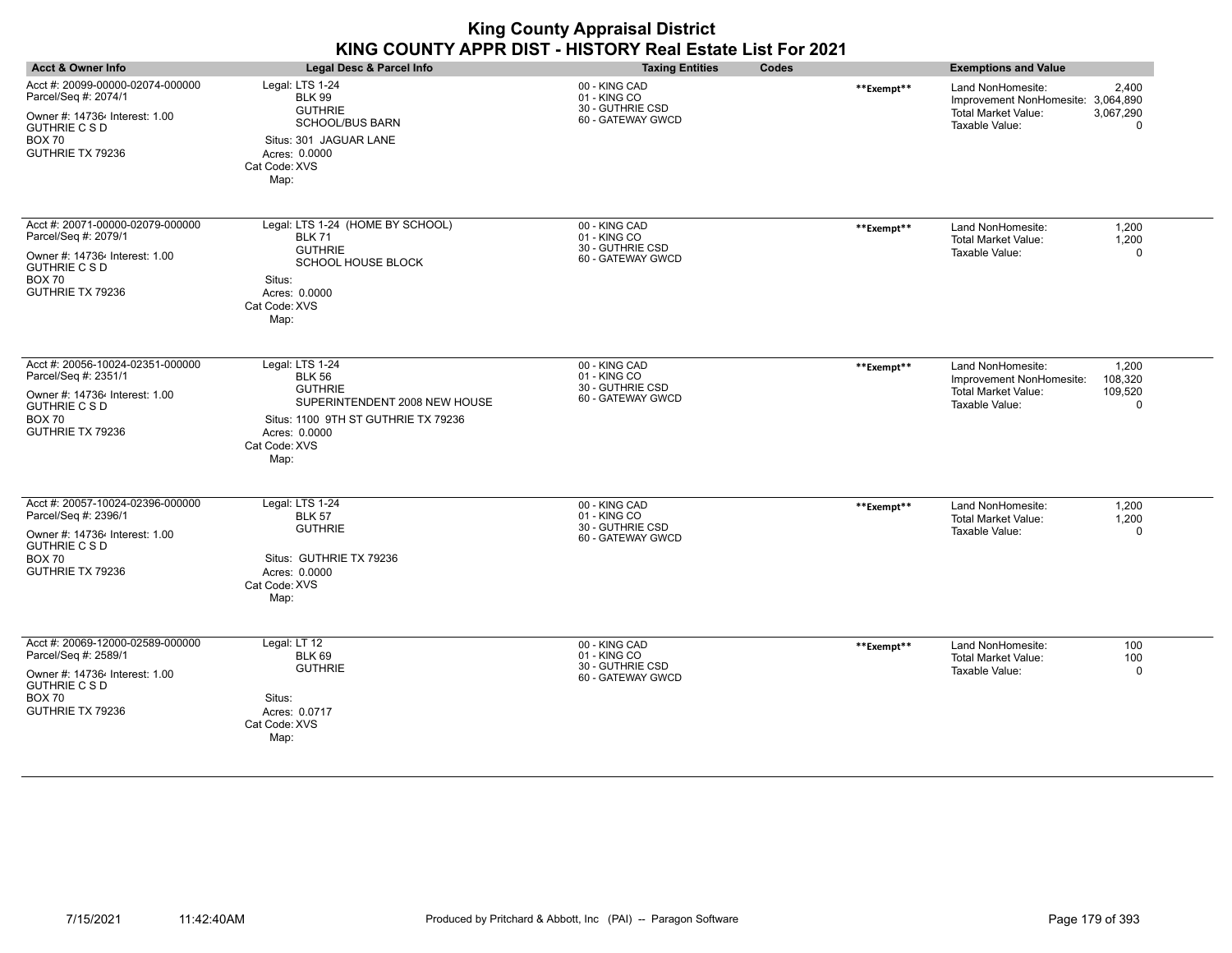| <b>King County Appraisal District</b><br>KING COUNTY APPR DIST - HISTORY Real Estate List For 2021                                                                    |                                                                                                                                     |                                                                        |            |                                                                                                                                            |                                                         |  |
|-----------------------------------------------------------------------------------------------------------------------------------------------------------------------|-------------------------------------------------------------------------------------------------------------------------------------|------------------------------------------------------------------------|------------|--------------------------------------------------------------------------------------------------------------------------------------------|---------------------------------------------------------|--|
| <b>Acct &amp; Owner Info</b>                                                                                                                                          | Legal Desc & Parcel Info                                                                                                            | <b>Taxing Entities</b><br>Codes                                        |            | <b>Exemptions and Value</b>                                                                                                                |                                                         |  |
| Acct #: 00248-00021-02609-000000<br>Parcel/Seq #: 2609/1<br>Owner #: 147364 Interest: 1.00<br><b>GUTHRIE C S D</b><br><b>BOX 70</b><br>GUTHRIE TX 79236               | Legal: AB 248<br><b>BLK 20/123</b><br><b>DEBBY MORRIS</b><br>Situs:<br>Acres: 0.0620<br>Cat Code: XVS<br>Map:                       | 00 - KING CAD<br>01 - KING CO<br>30 - GUTHRIE CSD<br>60 - GATEWAY GWCD | **Exempt** | Land NonHomesite:<br><b>Total Market Value:</b><br>Taxable Value:                                                                          | 40<br>40<br>$\Omega$                                    |  |
| Acct #: 00270-00025-00147-000314<br>Parcel/Seq #: 147/1<br>Owner #: 14761(Interest: 1.00<br>HALL JAMES H AND WIFE MARGARET<br><b>BOX 746</b><br>RUSTON LA 71237-0746  | Legal: AB 270 SEC 314<br><b>WASHINGTON ROARK</b><br>Situs: 410 CR 225 GUTHRIE TX 79236<br>Acres: 707,0000<br>Cat Code: D1 E<br>Map: | 00 - KING CAD<br>01 - KING CO<br>30 - GUTHRIE CSD<br>60 - GATEWAY GWCD |            | Land NonHomesite:<br>Improvement Homesite:<br><b>Productivity Market:</b><br>1D1 Ag Value:<br><b>Total Market Value:</b><br>Taxable Value: | 600<br>12,860<br>574,130<br>84,050<br>587,590<br>97,510 |  |
| Acct #: 00998-00029-26480-000000<br>Parcel/Seq #: 2648/1<br>Owner #: 14761(Interest: 1.00<br>HALL JAMES H AND WIFE MARGARET<br><b>BOX 746</b><br>RUSTON LA 71237-0746 | Legal: AB 998 E A SLOAN<br>Situs:<br>Acres: 48.2700<br>Cat Code: E<br>Map:                                                          | 00 - KING CAD<br>01 - KING CO<br>30 - GUTHRIE CSD<br>60 - GATEWAY GWCD |            | Land NonHomesite:<br><b>Total Market Value:</b><br>Taxable Value:                                                                          | 6,280<br>6,280<br>6,280                                 |  |
| Acct #: 20049-23024-00300-000000<br>Parcel/Seq #: 300/1<br>Owner #: 51100 Interest: 1.00<br>HALSEY JOHN W JR<br>2342 78TH ST UNIT 1<br>LUBBOCK TX 79423               | Legal: LTS 23 24<br><b>BLK 49</b><br><b>GUTHRIE</b><br>Situs:<br>Acres: 0.1607<br>Cat Code: C1<br>Map:                              | 00 - KING CAD<br>01 - KING CO<br>30 - GUTHRIE CSD<br>60 - GATEWAY GWCD |            | Land NonHomesite:<br>Total Market Value:<br>Taxable Value:                                                                                 | 200<br>200<br>200                                       |  |
| Acct #: 20147-10016-00301-000000<br>Parcel/Seq #: 301/1<br>Owner #: 51100 Interest: 1.00<br>HALSEY JOHN W JR<br>2342 78TH ST UNIT 1<br>LUBBOCK TX 79423               | Legal: LTS 10-16<br><b>BLK 147</b><br><b>GUTHRIE</b><br>Situs:<br>Acres: 0.5600<br>Cat Code: D1C<br>Map:                            | 00 - KING CAD<br>01 - KING CO<br>30 - GUTHRIE CSD<br>60 - GATEWAY GWCD |            | <b>Productivity Market:</b><br>1D1 Ag Value:<br><b>Total Market Value:</b><br>Taxable Value:                                               | 430<br>20<br>430<br>20                                  |  |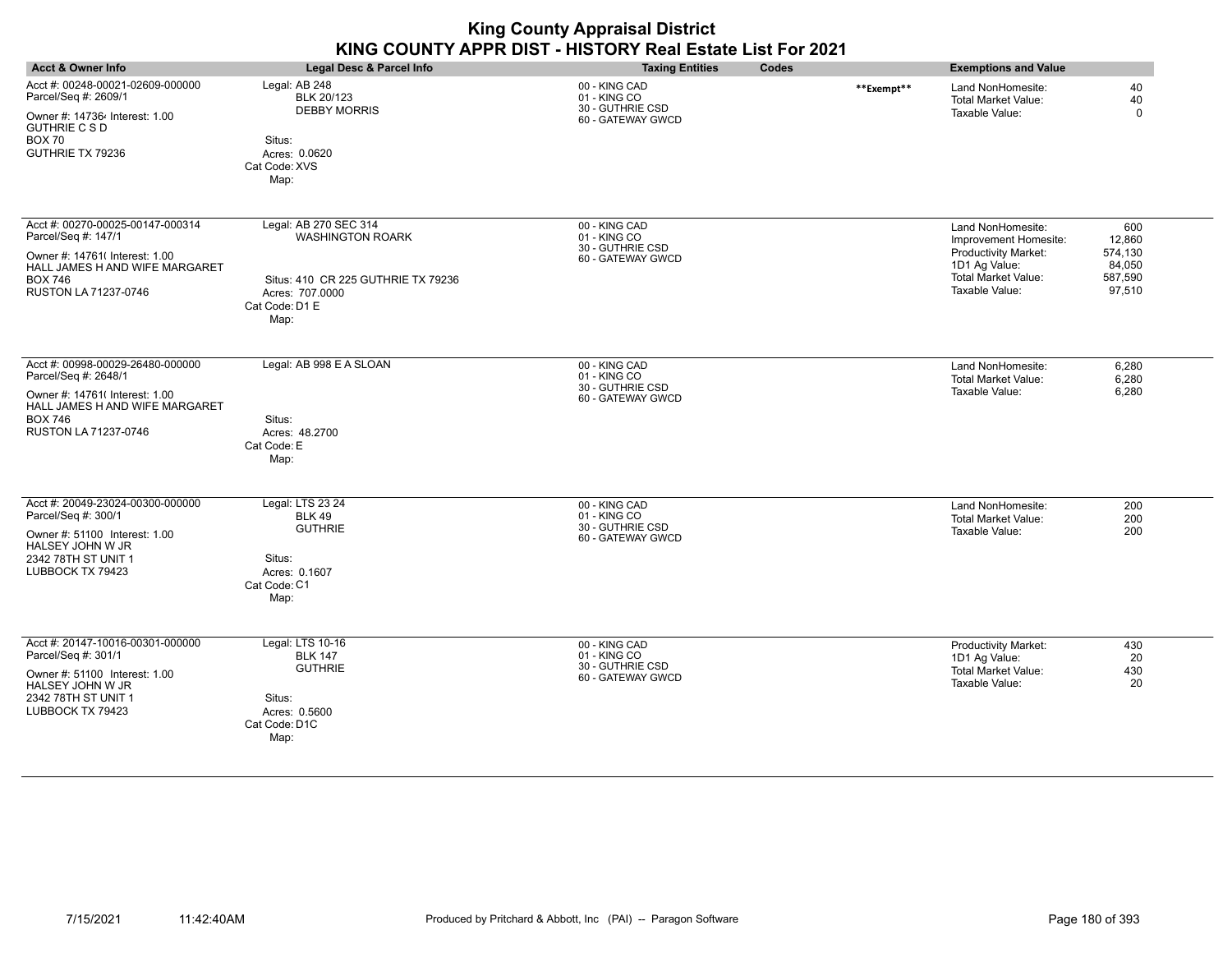|                                                                                                                                                                   |                                                                                                                                      | <b>King County Appraisal District</b><br>KING COUNTY APPR DIST - HISTORY Real Estate List For 2021 |                                                                                                                                                                              |
|-------------------------------------------------------------------------------------------------------------------------------------------------------------------|--------------------------------------------------------------------------------------------------------------------------------------|----------------------------------------------------------------------------------------------------|------------------------------------------------------------------------------------------------------------------------------------------------------------------------------|
| <b>Acct &amp; Owner Info</b>                                                                                                                                      | <b>Legal Desc &amp; Parcel Info</b>                                                                                                  | Codes<br><b>Taxing Entities</b>                                                                    | <b>Exemptions and Value</b>                                                                                                                                                  |
| Acct #: 00965-00005-02674-000000<br>Parcel/Seq #: 2674/1<br>Owner #: 14783, Interest: 1.00<br><b>HATFIELD REGGIE</b><br>PO BOX 165<br>GUTHRIE TX 79236            | Legal: JOHN H GIBSON SURVEY<br><b>SEC 9 AB 965</b><br>Situs:<br>Acres: 4.9650<br>Cat Code: E<br>Map:                                 | 00 - KING CAD<br>01 - KING CO<br>30 - GUTHRIE CSD<br>60 - GATEWAY GWCD                             | Land NonHomesite:<br>3,600<br><b>Total Market Value:</b><br>3,600<br>Taxable Value:<br>3,600                                                                                 |
| Acct #: 01124-00025-01954-000005<br>Parcel/Seq #: 1954/4<br>Owner #: 147626 Interest: 0.07<br><b>HAVINS JERRY</b><br>7559 BRITTANY PL<br>FORT WORTH TX 76137-1397 | Legal: AB 1124 SEC 5 D&W<br>Situs:<br>Acres: 14.6674<br>Cat Code: D1<br>Map:                                                         | 00 - KING CAD<br>01 - KING CO<br>30 - GUTHRIE CSD<br>60 - GATEWAY GWCD                             | Productivity Market:<br>11,870<br>1D1 Ag Value:<br>1,680<br><b>Total Market Value:</b><br>11,870<br>Taxable Value:<br>1,680                                                  |
| Acct #: 00349-00040-02103-000088<br>Parcel/Seq #: 2103/1<br>Owner #: 14780( Interest: 1.00<br>HAYNES ROBERT AND KAREN<br>10907 EAST CR 104<br>MIDLAND TX 79706    | Legal: AB 349 N/2 SEC 88 H&TC<br>4X ON ENTRANCE<br>Situs: 3200 CR 352 GUTHRIE TX 79236<br>Acres: 320.0000<br>Cat Code: D1 D2<br>Map: | 00 - KING CAD<br>01 - KING CO<br>30 - GUTHRIE CSD<br>60 - GATEWAY GWCD                             | Improvement NonHomesite:<br>13,680<br><b>Productivity Market:</b><br>244,450<br>1D1 Ag Value:<br>14,100<br><b>Total Market Value:</b><br>258,130<br>Taxable Value:<br>27,780 |
| Acct #: 00157-00042-00649-000111<br>Parcel/Seq #: 649/1<br>Owner #: 14751; Interest: 1.00<br><b>HENDERSON JAMES C</b><br>PO BOX 5132<br>MIDLAND TX 79704          | Legal: AB 157 SEC 111 H&TC RR CO<br>Situs:<br>Acres: 640.0000<br>Cat Code: D1<br>Map:                                                | 00 - KING CAD<br>01 - KING CO<br>30 - GUTHRIE CSD<br>60 - GATEWAY GWCD                             | Productivity Market:<br>480,000<br>1D1 Ag Value:<br>12,160<br><b>Total Market Value:</b><br>480,000<br>Taxable Value:<br>12,160                                              |
| Acct #: 00554-00042-00652-000001<br>Parcel/Seq #: 652/1<br>Owner #: 14751; Interest: 1.00<br><b>HENDERSON JAMES C</b><br>PO BOX 5132<br>MIDLAND TX 79704          | Legal: AB 554 SEC 1 J G EUSTES<br>Situs:<br>Acres: 174.8000<br>Cat Code: D1<br>Map:                                                  | 00 - KING CAD<br>01 - KING CO<br>30 - GUTHRIE CSD<br>60 - GATEWAY GWCD                             | 131,930<br>Productivity Market:<br>1D1 Ag Value:<br>5,590<br><b>Total Market Value:</b><br>131,930<br>Taxable Value:<br>5,590                                                |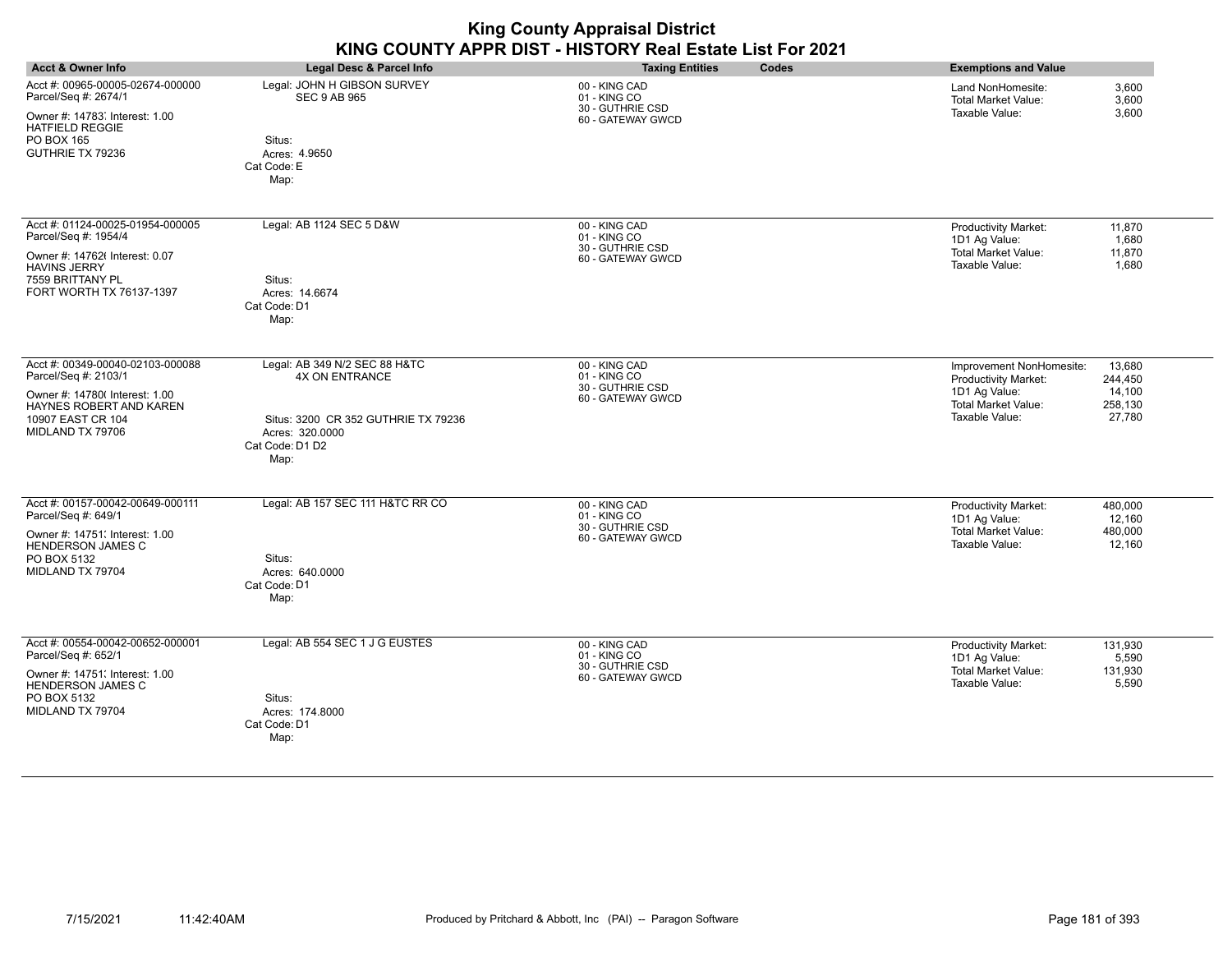|                                                                                                                                                           |                                                                                           | <b>King County Appraisal District</b><br>KING COUNTY APPR DIST - HISTORY Real Estate List For 2021 |       |                                                                                                                   |                                               |
|-----------------------------------------------------------------------------------------------------------------------------------------------------------|-------------------------------------------------------------------------------------------|----------------------------------------------------------------------------------------------------|-------|-------------------------------------------------------------------------------------------------------------------|-----------------------------------------------|
| <b>Acct &amp; Owner Info</b>                                                                                                                              | Legal Desc & Parcel Info                                                                  | <b>Taxing Entities</b>                                                                             | Codes | <b>Exemptions and Value</b>                                                                                       |                                               |
| Acct #: 01197-00042-00653-000000<br>Parcel/Seq #: 653/1<br>Owner #: 14751; Interest: 1.00<br><b>HENDERSON JAMES C</b><br>PO BOX 5132<br>MIDLAND TX 79704  | Legal: AB 1197 J C TACKITT<br>Situs:<br>Acres: 185.9500<br>Cat Code: D1<br>Map:           | 00 - KING CAD<br>01 - KING CO<br>30 - GUTHRIE CSD<br>60 - GATEWAY GWCD                             |       | <b>Productivity Market:</b><br>1D1 Ag Value:<br><b>Total Market Value:</b><br>Taxable Value:                      | 139,460<br>3.600<br>139.460<br>3,600          |
| Acct #: 01239-00042-00655-000000<br>Parcel/Seq #: 655/1<br>Owner #: 14751; Interest: 1.00<br><b>HENDERSON JAMES C</b><br>PO BOX 5132<br>MIDLAND TX 79704  | Legal: AB 1239 SW&N I L WADE<br>Situs:<br>Acres: 2.0000<br>Cat Code: D1<br>Map:           | 00 - KING CAD<br>01 - KING CO<br>30 - GUTHRIE CSD<br>60 - GATEWAY GWCD                             |       | Productivity Market:<br>1D1 Ag Value:<br><b>Total Market Value:</b><br>Taxable Value:                             | 1,500<br>40<br>1,500<br>40                    |
| Acct #: 00343-00042-02116-000098<br>Parcel/Seq #: 2116/1<br>Owner #: 14751; Interest: 1.00<br><b>HENDERSON JAMES C</b><br>PO BOX 5132<br>MIDLAND TX 79704 | Legal: AB 343 SEC 98<br>T B HANNA<br>Situs:<br>Acres: 640.0000<br>Cat Code: D1 D2<br>Map: | 00 - KING CAD<br>01 - KING CO<br>30 - GUTHRIE CSD<br>60 - GATEWAY GWCD                             |       | Improvement NonHomesite:<br>Productivity Market:<br>1D1 Ag Value:<br><b>Total Market Value:</b><br>Taxable Value: | 160<br>497,010<br>42,010<br>497,170<br>42,170 |
| Acct #: 00911-00025-00994-000011<br>Parcel/Seq #: 994/1<br>Owner #: 14775, Interest: 0.33<br><b>HENRY DANNY LEE</b><br>192 CR 191<br>GAINESVILLE TX 76240 | Legal: AB 911 SEC 11 BS&F<br>Situs:<br>Acres: 213.7600<br>Cat Code: D1<br>Map:            | 00 - KING CAD<br>01 - KING CO<br>30 - GUTHRIE CSD<br>60 - GATEWAY GWCD                             |       | Productivity Market:<br>1D1 Ag Value:<br><b>Total Market Value:</b><br>Taxable Value:                             | 161,920<br>4.940<br>161,920<br>4,940          |
| Acct #: 01001-00025-00995-000002<br>Parcel/Seq #: 995/1<br>Owner #: 14775, Interest: 0.33<br>HENRY DANNY LEE<br>192 CR 191<br>GAINESVILLE TX 76240        | Legal: N/2 AB 1001 SEC 2 W G BACKUS<br>Situs:<br>Acres: 106.8800<br>Cat Code: D1<br>Map:  | 00 - KING CAD<br>01 - KING CO<br>30 - GUTHRIE CSD<br>60 - GATEWAY GWCD                             |       | Productivity Market:<br>1D1 Ag Value:<br><b>Total Market Value:</b><br>Taxable Value:                             | 81,240<br>3,880<br>81,240<br>3.880            |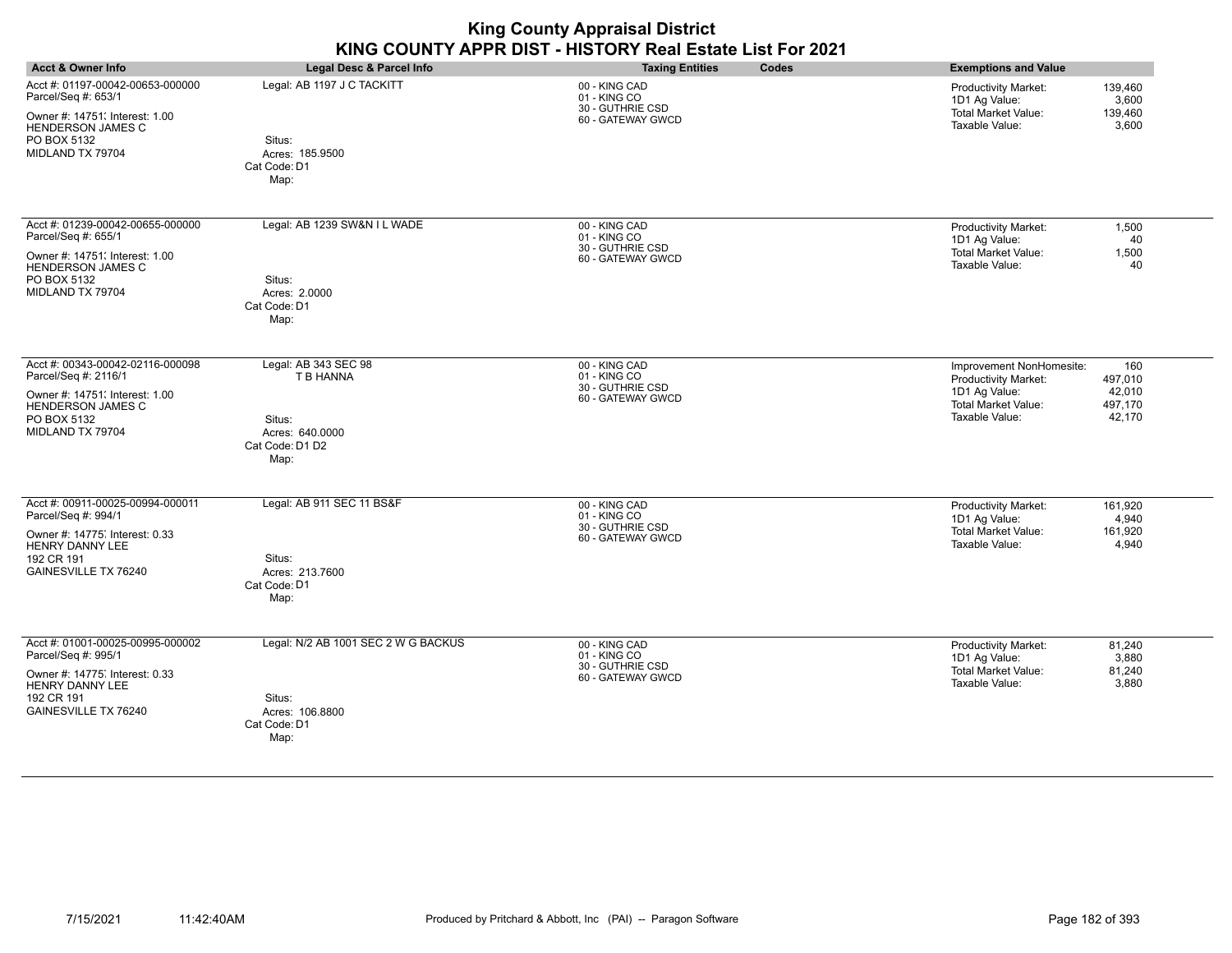|                                                                                                                                                            |                                                                                                                     | <b>King County Appraisal District</b><br>KING COUNTY APPR DIST - HISTORY Real Estate List For 2021 |                                                                                                                                      |
|------------------------------------------------------------------------------------------------------------------------------------------------------------|---------------------------------------------------------------------------------------------------------------------|----------------------------------------------------------------------------------------------------|--------------------------------------------------------------------------------------------------------------------------------------|
| <b>Acct &amp; Owner Info</b>                                                                                                                               | Legal Desc & Parcel Info                                                                                            | <b>Taxing Entities</b><br>Codes                                                                    | <b>Exemptions and Value</b>                                                                                                          |
| Acct #: 01052-00025-02197-000014<br>Parcel/Seq #: 2197/1<br>Owner #: 14775, Interest: 0.33<br><b>HENRY DANNY LEE</b><br>192 CR 191<br>GAINESVILLE TX 76240 | Legal: W/2 AB 1052 SEC 14 BLK 1/192<br>BS&F<br><b>WA SHEEK</b><br>Situs:<br>Acres: 106.8800<br>Cat Code: D1<br>Map: | 00 - KING CAD<br>01 - KING CO<br>30 - GUTHRIE CSD<br>60 - GATEWAY GWCD                             | <b>Productivity Market:</b><br>81,610<br>1D1 Ag Value:<br>2,650<br><b>Total Market Value:</b><br>81,610<br>Taxable Value:<br>2,650   |
| Acct #: 00911-00025-00994-000011<br>Parcel/Seq #: 994/3<br>Owner #: 14775! Interest: 0.33<br><b>HENRY GARY WAYNE</b><br>PO BOX 547<br>PADUCAH TX 79248     | Legal: AB 911 SEC 11 BS&F<br>Situs:<br>Acres: 213.1200<br>Cat Code: D1<br>Map:                                      | 00 - KING CAD<br>01 - KING CO<br>30 - GUTHRIE CSD<br>60 - GATEWAY GWCD                             | Productivity Market:<br>161,430<br>1D1 Ag Value:<br>4,920<br><b>Total Market Value:</b><br>161,430<br>Taxable Value:<br>4,920        |
| Acct #: 01001-00025-00995-000002<br>Parcel/Seq #: 995/3<br>Owner #: 14775! Interest: 0.33<br>HENRY GARY WAYNE<br><b>PO BOX 547</b><br>PADUCAH TX 79248     | Legal: N/2 AB 1001 SEC 2 W G BACKUS<br>Situs:<br>Acres: 106.5600<br>Cat Code: D1<br>Map:                            | 00 - KING CAD<br>01 - KING CO<br>30 - GUTHRIE CSD<br>60 - GATEWAY GWCD                             | <b>Productivity Market:</b><br>81,000<br>1D1 Ag Value:<br>3.870<br>Total Market Value:<br>81,000<br>Taxable Value:<br>3.870          |
| Acct #: 01052-00025-02197-000014<br>Parcel/Seq #: 2197/3<br>Owner #: 14775{ Interest: 0.33<br>HENRY GARY WAYNE<br><b>PO BOX 547</b><br>PADUCAH TX 79248    | Legal: W/2 AB 1052 SEC 14 BLK 1/192<br>BS&F<br><b>WA SHEEK</b><br>Situs:<br>Acres: 106.5600<br>Cat Code: D1<br>Map: | 00 - KING CAD<br>01 - KING CO<br>30 - GUTHRIE CSD<br>60 - GATEWAY GWCD                             | <b>Productivity Market:</b><br>81,370<br>1D1 Ag Value:<br>2,640<br><b>Total Market Value:</b><br>81,370<br>Taxable Value:<br>2.640   |
| Acct #: 00911-00025-00994-000011<br>Parcel/Seq #: 994/2<br>Owner #: 14775 {Interest: 0.33<br>HENRY PATRICK WADE<br><b>PO BOX 547</b><br>PADUCAH TX 79248   | Legal: AB 911 SEC 11 BS&F<br>Situs:<br>Acres: 213.1200<br>Cat Code: D1<br>Map:                                      | 00 - KING CAD<br>01 - KING CO<br>30 - GUTHRIE CSD<br>60 - GATEWAY GWCD                             | <b>Productivity Market:</b><br>161,430<br>1D1 Ag Value:<br>4,920<br><b>Total Market Value:</b><br>161,430<br>Taxable Value:<br>4,920 |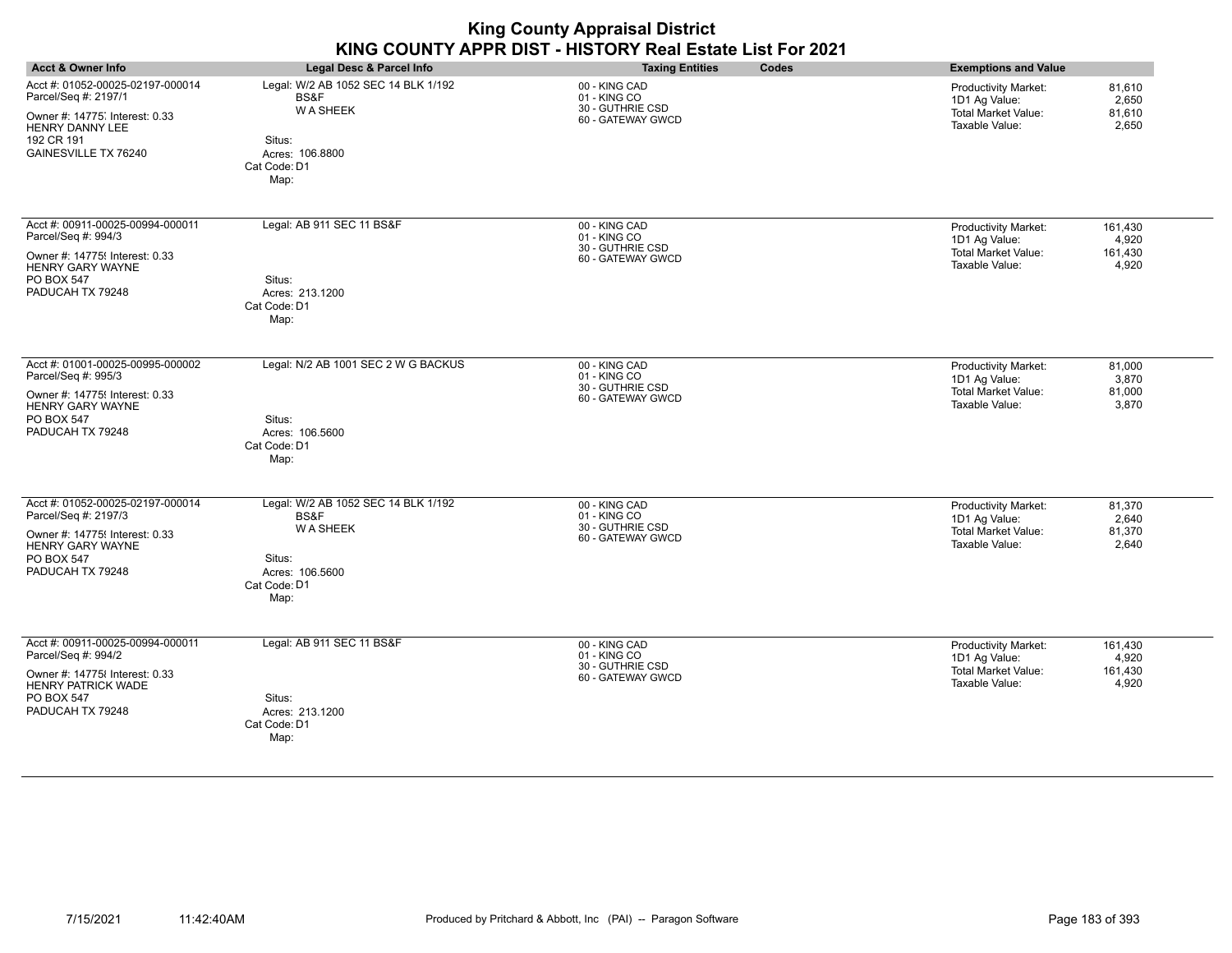| <b>Acct &amp; Owner Info</b>                                                                                                                                                 | <b>Legal Desc &amp; Parcel Info</b>                                                                                                | <b>Taxing Entities</b><br>Codes                                        | <b>Exemptions and Value</b>                                                                                                        |
|------------------------------------------------------------------------------------------------------------------------------------------------------------------------------|------------------------------------------------------------------------------------------------------------------------------------|------------------------------------------------------------------------|------------------------------------------------------------------------------------------------------------------------------------|
| Acct #: 01001-00025-00995-000002<br>Parcel/Seq #: 995/2<br>Owner #: 14775 {Interest: 0.33<br><b>HENRY PATRICK WADE</b><br>PO BOX 547<br>PADUCAH TX 79248                     | Legal: N/2 AB 1001 SEC 2 W G BACKUS<br>Situs:<br>Acres: 106.5600<br>Cat Code: D1<br>Map:                                           | 00 - KING CAD<br>01 - KING CO<br>30 - GUTHRIE CSD<br>60 - GATEWAY GWCD | 81,000<br><b>Productivity Market:</b><br>1D1 Ag Value:<br>3,870<br><b>Total Market Value:</b><br>81,000<br>Taxable Value:<br>3,870 |
| Acct #: 01052-00025-02197-000014<br>Parcel/Seq #: 2197/2<br>Owner #: 14775 { Interest: 0.33<br><b>HENRY PATRICK WADE</b><br>PO BOX 547<br>PADUCAH TX 79248                   | Legal: W/2 AB 1052 SEC 14 BLK 1/192<br>BS&F<br><b>WA SHEEK</b><br>Situs:<br>Acres: 106.5600<br>Cat Code: D1<br>Map:                | 00 - KING CAD<br>01 - KING CO<br>30 - GUTHRIE CSD<br>60 - GATEWAY GWCD | 81,370<br><b>Productivity Market:</b><br>1D1 Ag Value:<br>2.640<br>Total Market Value:<br>81,370<br>Taxable Value:<br>2,640        |
| Acct #: 20005-60011-00380-000000<br>Parcel/Seq #: 380/1<br>Owner #: 64600 Interest: 0.33<br><b>HOLLAR E W</b><br><b>GAIL GILMORE</b><br>PO BOX 1642<br><b>PARIS TX 75461</b> | Legal: LTS 6-11<br>BLK <sub>5</sub><br><b>GUTHRIE</b><br>1/3 UNDIVIDED INTEREST<br>Situs:<br>Acres: 0.0267<br>Cat Code: C1<br>Map: | 00 - KING CAD<br>01 - KING CO<br>30 - GUTHRIE CSD<br>60 - GATEWAY GWCD | Land NonHomesite:<br>40<br>40<br><b>Total Market Value:</b><br>40<br>Taxable Value:                                                |
| Acct #: 20007-00000-00381-000000<br>Parcel/Seq #: 381/1<br>Owner #: 64600 Interest: 0.33<br><b>HOLLAR E W</b><br><b>GAIL GILMORE</b><br>PO BOX 1642<br><b>PARIS TX 75461</b> | Legal: LTS 7 8 11 12 17 18<br>BLK7<br><b>GUTHRIE</b><br>1/3 INTEREST<br>Situs:<br>Acres: 0.1605<br>Cat Code: C1<br>Map:            | 00 - KING CAD<br>01 - KING CO<br>30 - GUTHRIE CSD<br>60 - GATEWAY GWCD | Land NonHomesite:<br>250<br><b>Total Market Value:</b><br>250<br>250<br>Taxable Value:                                             |
| Acct #: 10001-50008-00390-000000<br>Parcel/Seq #: 390/1<br>Owner #: 14779! Interest: 1.00<br>HOLLAR RANDY AND JULIE<br>1608 MOCKINGBIRD<br>SAN MARCOS TX 78666               | Legal: LTS 5 6 7 8<br>BLK 1<br><b>DUMONT</b><br>Situs:<br>Acres: 0.5721<br>Cat Code: A1<br>Map:                                    | 00 - KING CAD<br>01 - KING CO<br>30 - GUTHRIE CSD<br>60 - GATEWAY GWCD | Land Homesite:<br>180<br>Improvement Homesite:<br>18,930<br><b>Total Market Value:</b><br>19,110<br>Taxable Value:<br>19,110       |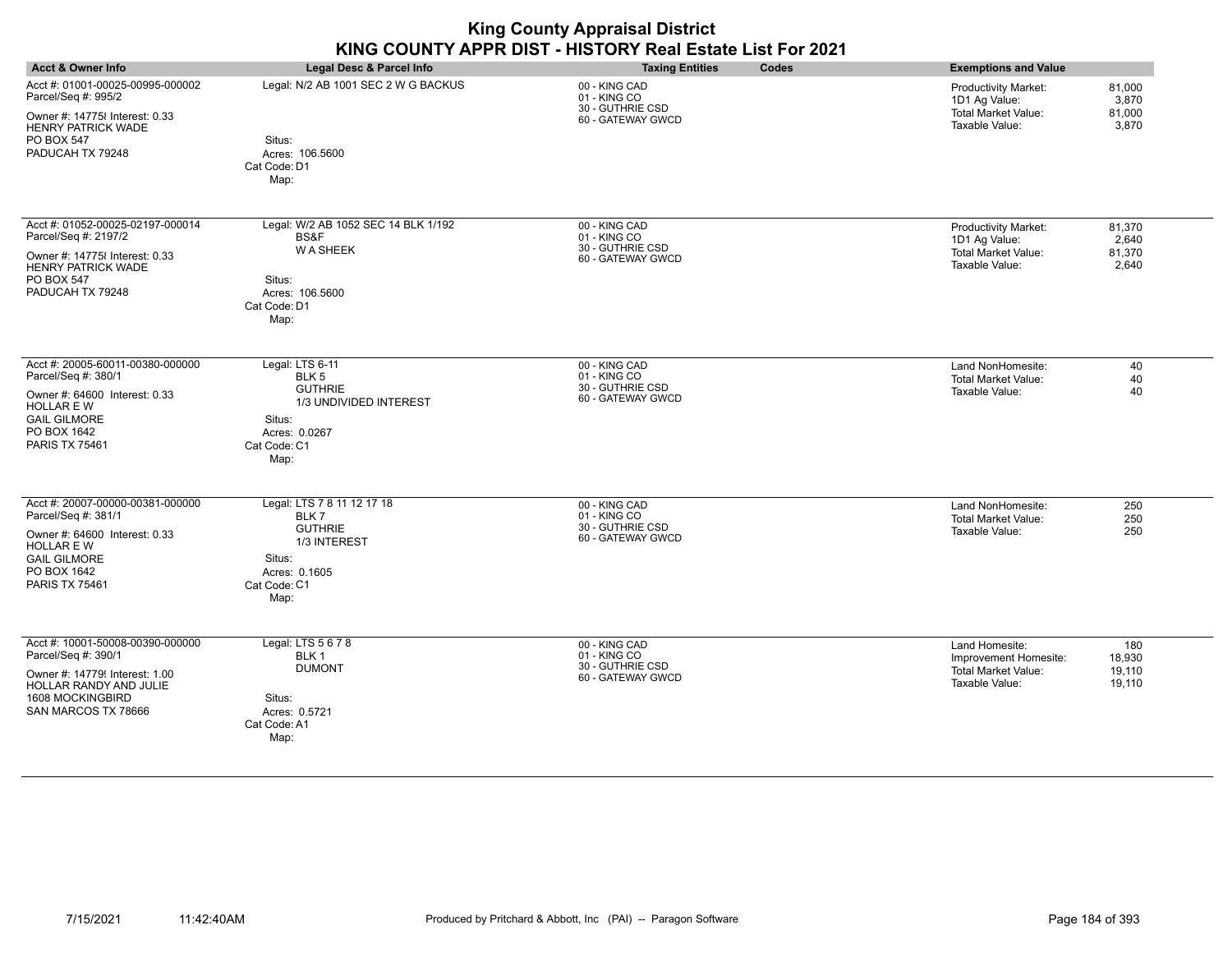|                                                                                                                                                                |                                                                                                            | <b>King County Appraisal District</b><br>KING COUNTY APPR DIST - HISTORY Real Estate List For 2021 |                                                                                                                     |
|----------------------------------------------------------------------------------------------------------------------------------------------------------------|------------------------------------------------------------------------------------------------------------|----------------------------------------------------------------------------------------------------|---------------------------------------------------------------------------------------------------------------------|
| <b>Acct &amp; Owner Info</b>                                                                                                                                   | Legal Desc & Parcel Info                                                                                   | Codes<br><b>Taxing Entities</b>                                                                    | <b>Exemptions and Value</b>                                                                                         |
| Acct #: 20106-13024-00133-000000<br>Parcel/Seq #: 133/1<br>Owner #: 67600 Interest: 1.00<br>HURT JAY REX AND SHIRLEY<br><b>BOX 93</b><br>GUTHRIE TX 79236-0093 | Legal: LTS 13-24<br><b>BLK 106</b><br><b>GUTHRIE</b><br>Situs:<br>Acres: 0.9642<br>Cat Code: D1C<br>Map:   | 00 - KING CAD<br>01 - KING CO<br>30 - GUTHRIE CSD<br>60 - GATEWAY GWCD                             | Productivity Market:<br>750<br>30<br>1D1 Ag Value:<br><b>Total Market Value:</b><br>750<br>Taxable Value:<br>30     |
| Acct #: 20138-10024-00137-000000<br>Parcel/Seq #: 137/1<br>Owner #: 67600 Interest: 1.00<br>HURT JAY REX AND SHIRLEY<br><b>BOX 93</b><br>GUTHRIE TX 79236-0093 | Legal: LTS 1-24<br><b>BLK 138</b><br><b>GUTHRIE</b><br>Situs:<br>Acres: 0.9642<br>Cat Code: D1C<br>Map:    | 00 - KING CAD<br>01 - KING CO<br>30 - GUTHRIE CSD<br>60 - GATEWAY GWCD                             | 750<br>Productivity Market:<br>1D1 Ag Value:<br>30<br><b>Total Market Value:</b><br>750<br>Taxable Value:<br>30     |
| Acct #: 20139-10024-00138-000000<br>Parcel/Seq #: 138/1<br>Owner #: 67600 Interest: 1.00<br>HURT JAY REX AND SHIRLEY<br><b>BOX 93</b><br>GUTHRIE TX 79236-0093 | Legal: LTS 1-24<br><b>BLK 139</b><br><b>GUTHRIE</b><br>Situs:<br>Acres: 1.9300<br>Cat Code: D1C<br>Map:    | 00 - KING CAD<br>01 - KING CO<br>30 - GUTHRIE CSD<br>60 - GATEWAY GWCD                             | Productivity Market:<br>1,500<br>1D1 Ag Value:<br>50<br><b>Total Market Value:</b><br>1,500<br>Taxable Value:<br>50 |
| Acct #: 20140-10024-00139-000000<br>Parcel/Seq #: 139/1<br>Owner #: 67600 Interest: 1.00<br>HURT JAY REX AND SHIRLEY<br><b>BOX 93</b><br>GUTHRIE TX 79236-0093 | Legal: LTS 1-24<br><b>BLK 140</b><br><b>GUTHRIE</b><br>Situs:<br>Acres: 1.9300<br>Cat Code: D1C<br>Map:    | 00 - KING CAD<br>01 - KING CO<br>30 - GUTHRIE CSD<br>60 - GATEWAY GWCD                             | 1,500<br>Productivity Market:<br>1D1 Ag Value:<br>50<br><b>Total Market Value:</b><br>1,500<br>Taxable Value:<br>50 |
| Acct #: 20160-10012-00305-000000<br>Parcel/Seq #: 305/1<br>Owner #: 67600 Interest: 1.00<br>HURT JAY REX AND SHIRLEY<br><b>BOX 93</b><br>GUTHRIE TX 79236-0093 | Legal: LTS 10 11 12<br><b>BLK 160</b><br><b>GUTHRIE</b><br>Situs:<br>Acres: 0.2686<br>Cat Code: C1<br>Map: | 00 - KING CAD<br>01 - KING CO<br>30 - GUTHRIE CSD<br>60 - GATEWAY GWCD                             | Land NonHomesite:<br>200<br><b>Total Market Value:</b><br>200<br>Taxable Value:<br>200                              |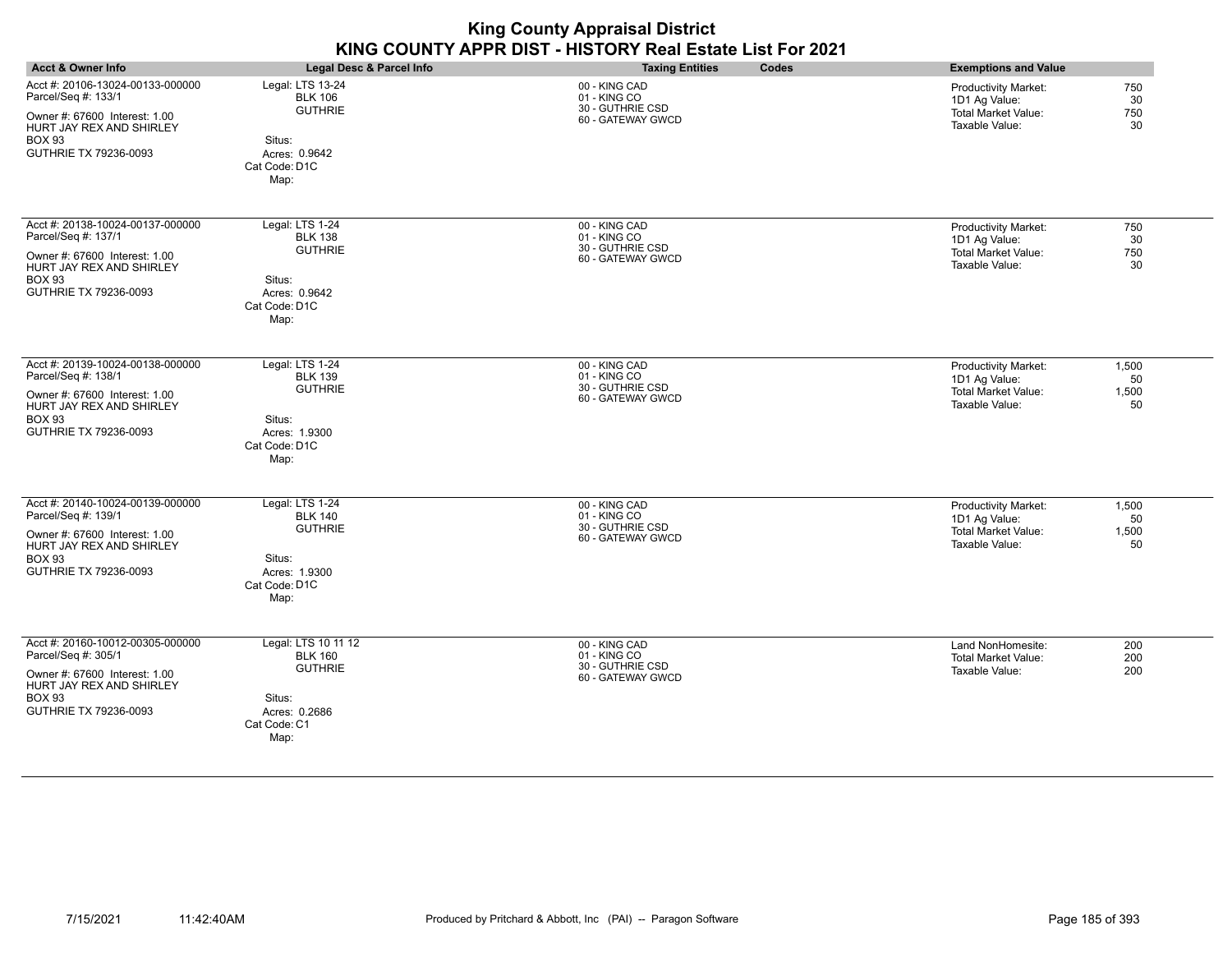|                                                                                                                                                                |                                                                                                                    | <b>King County Appraisal District</b><br>KING COUNTY APPR DIST - HISTORY Real Estate List For 2021 |       |                                                                                              |                                        |
|----------------------------------------------------------------------------------------------------------------------------------------------------------------|--------------------------------------------------------------------------------------------------------------------|----------------------------------------------------------------------------------------------------|-------|----------------------------------------------------------------------------------------------|----------------------------------------|
| <b>Acct &amp; Owner Info</b>                                                                                                                                   | Legal Desc & Parcel Info                                                                                           | <b>Taxing Entities</b>                                                                             | Codes | <b>Exemptions and Value</b>                                                                  |                                        |
| Acct #: 20161-10012-00306-000000<br>Parcel/Seq #: 306/1<br>Owner #: 67600 Interest: 1.00<br>HURT JAY REX AND SHIRLEY<br><b>BOX 93</b><br>GUTHRIE TX 79236-0093 | Legal: LT 1-12<br><b>BLK 161</b><br><b>GUTHRIE</b><br>Situs:<br>Acres: 0.8609<br>Cat Code: C1<br>Map:              | 00 - KING CAD<br>01 - KING CO<br>30 - GUTHRIE CSD<br>60 - GATEWAY GWCD                             |       | Land NonHomesite:<br>Total Market Value:<br>Taxable Value:                                   | 600<br>600<br>600                      |
| Acct #: 20162-10024-00307-000000<br>Parcel/Seq #: 307/1<br>Owner #: 67600 Interest: 1.00<br>HURT JAY REX AND SHIRLEY<br><b>BOX 93</b><br>GUTHRIE TX 79236-0093 | Legal: LTS 1-24<br><b>BLK 162</b><br><b>GUTHRIE</b><br>Situs:<br>Acres: 0.7071<br>Cat Code: D1C<br>Map:            | 00 - KING CAD<br>01 - KING CO<br>30 - GUTHRIE CSD<br>60 - GATEWAY GWCD                             |       | <b>Productivity Market:</b><br>1D1 Ag Value:<br><b>Total Market Value:</b><br>Taxable Value: | 550<br>20<br>550<br>20                 |
| Acct #: 20164-10024-00387-000000<br>Parcel/Seq #: 387/1<br>Owner #: 67600 Interest: 1.00<br>HURT JAY REX AND SHIRLEY<br><b>BOX 93</b><br>GUTHRIE TX 79236-0093 | Legal: LTS 1-24<br><b>BLK 164</b><br><b>GUTHRIE</b><br>Situs:<br>Acres: 1.9300<br>Cat Code: D1C<br>Map:            | 00 - KING CAD<br>01 - KING CO<br>30 - GUTHRIE CSD<br>60 - GATEWAY GWCD                             |       | <b>Productivity Market:</b><br>1D1 Ag Value:<br><b>Total Market Value:</b><br>Taxable Value: | 1,500<br>50<br>1,500<br>50             |
| Acct #: 00954-00025-00400-000000<br>Parcel/Seq #: 400/1<br>Owner #: 67600 Interest: 1.00<br>HURT JAY REX AND SHIRLEY<br><b>BOX 93</b><br>GUTHRIE TX 79236-0093 | Legal: AB 954 J C BALLARD<br>Situs: 1007 SCHOOL CIRCLE GUTHRIE TX 79236<br>Acres: 138.1800<br>Cat Code: D1<br>Map: | 00 - KING CAD<br>01 - KING CO<br>30 - GUTHRIE CSD<br>60 - GATEWAY GWCD                             |       | <b>Productivity Market:</b><br>1D1 Ag Value:<br><b>Total Market Value:</b><br>Taxable Value: | 113.440<br>16.950<br>113,440<br>16,950 |
| Acct #: 00998-00029-00401-000000<br>Parcel/Seq #: 401/1<br>Owner #: 67600 Interest: 1.00<br>HURT JAY REX AND SHIRLEY<br><b>BOX 93</b><br>GUTHRIE TX 79236-0093 | Legal: AB 998 E A SLOAN<br>Situs:<br>Acres: 30.0000<br>Cat Code: D1<br>Map:                                        | 00 - KING CAD<br>01 - KING CO<br>30 - GUTHRIE CSD<br>60 - GATEWAY GWCD                             |       | <b>Productivity Market:</b><br>1D1 Ag Value:<br>Total Market Value:<br>Taxable Value:        | 24.000<br>3.180<br>24,000<br>3,180     |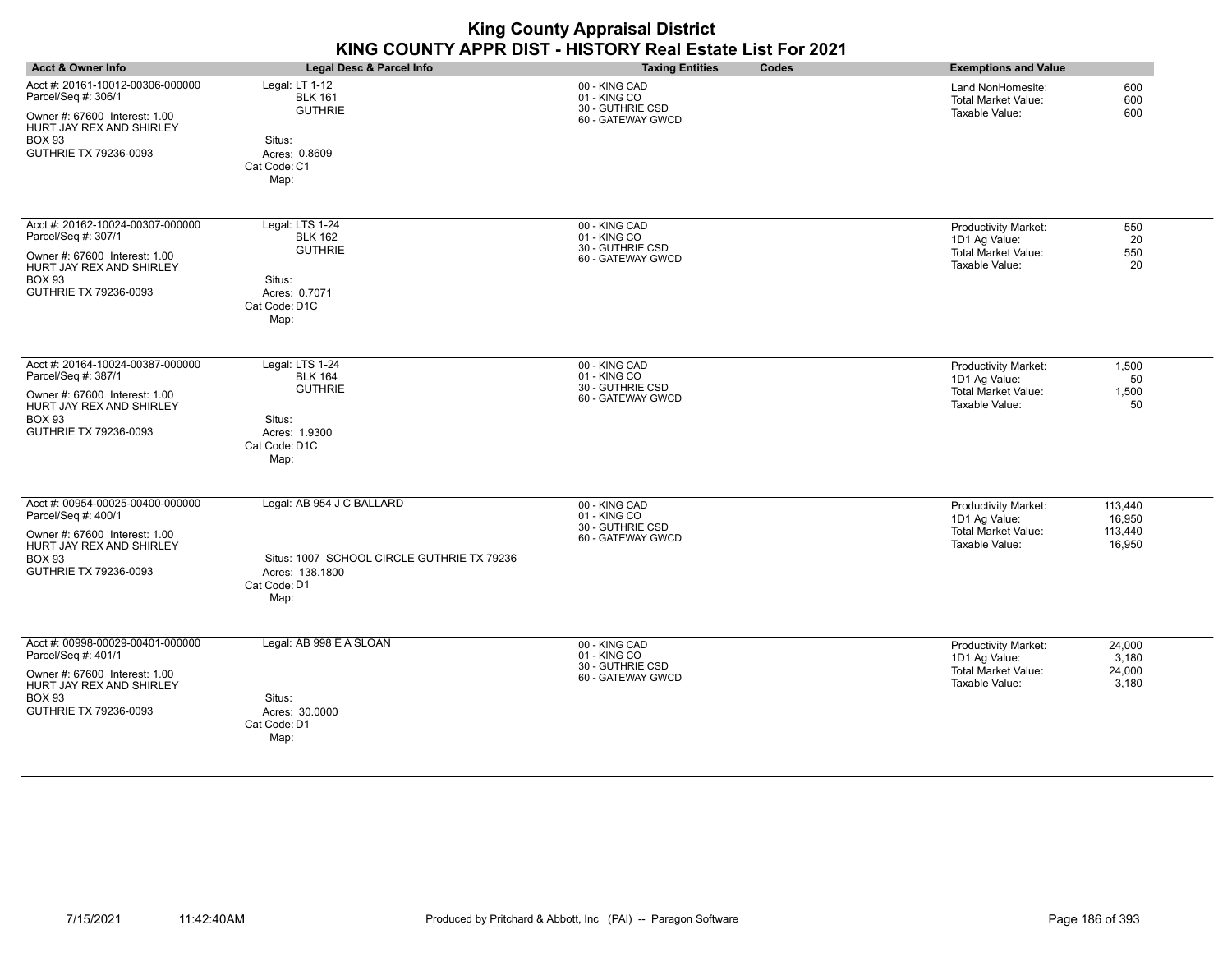| <b>Acct &amp; Owner Info</b>                                                                                                                                    | Legal Desc & Parcel Info                                                                                                            | <b>Taxing Entities</b>                                                 | Codes           | <b>Exemptions and Value</b>                                                                                       |                                        |
|-----------------------------------------------------------------------------------------------------------------------------------------------------------------|-------------------------------------------------------------------------------------------------------------------------------------|------------------------------------------------------------------------|-----------------|-------------------------------------------------------------------------------------------------------------------|----------------------------------------|
| Acct #: 00847-00025-00402-000000<br>Parcel/Seq #: 402/1<br>Owner #: 67600 Interest: 1.00<br>HURT JAY REX AND SHIRLEY<br><b>BOX 93</b><br>GUTHRIE TX 79236-0093  | Legal: AB 847 SEC H&TC F AB&M<br>Situs: 1007 SCHOOL CIRCLE GUTHRIE TX 79236<br>Acres: 155.0000<br>Cat Code: D1<br>Map:              | 00 - KING CAD<br>01 - KING CO<br>30 - GUTHRIE CSD<br>60 - GATEWAY GWCD |                 | <b>Productivity Market:</b><br>1D1 Ag Value:<br><b>Total Market Value:</b><br>Taxable Value:                      | 124,080<br>15,530<br>124,080<br>15,530 |
| Acct #: 20137-70809-00519-000000<br>Parcel/Seq #: 519/1<br>Owner #: 67600 Interest: 1.00<br>HURT JAY REX AND SHIRLEY<br><b>BOX 93</b><br>GUTHRIE TX 79236-0093  | Legal: LTS 1-12<br><b>BLK 137</b><br><b>GUTHRIE</b><br>Situs: 1488 ARNETT GUTHRIE TX 79236<br>Acres: 0.9685<br>Cat Code: A1<br>Map: | 00 - KING CAD<br>01 - KING CO<br>30 - GUTHRIE CSD<br>60 - GATEWAY GWCD | ** Homestead ** | Land Homesite:<br>Improvement Homesite:<br><b>Total Market Value:</b><br>Taxable Value:                           | 1,010<br>43,230<br>44,240<br>44,240    |
| Acct #: 20163-10024-01600-000000<br>Parcel/Seq #: 1600/1<br>Owner #: 67600 Interest: 1.00<br>HURT JAY REX AND SHIRLEY<br><b>BOX 93</b><br>GUTHRIE TX 79236-0093 | Legal: LTS 1-24<br><b>BLK 163</b><br><b>GUTHRIE</b><br>Situs:<br>Acres: 1.9300<br>Cat Code: D1C<br>Map:                             | 00 - KING CAD<br>01 - KING CO<br>30 - GUTHRIE CSD<br>60 - GATEWAY GWCD |                 | Productivity Market:<br>1D1 Ag Value:<br><b>Total Market Value:</b><br>Taxable Value:                             | 1,500<br>50<br>1,500<br>50             |
| Acct #: 20027-90011-01915-000000<br>Parcel/Seq #: 1915/1<br>Owner #: 67600 Interest: 1.00<br>HURT JAY REX AND SHIRLEY<br><b>BOX 93</b><br>GUTHRIE TX 79236-0093 | Legal: LTS 9-12<br><b>BLK 27</b><br><b>GUTHRIE</b><br>Situs:<br>Acres: 0.2869<br>Cat Code: C1<br>Map:                               | 00 - KING CAD<br>01 - KING CO<br>30 - GUTHRIE CSD<br>60 - GATEWAY GWCD |                 | Land NonHomesite:<br><b>Total Market Value:</b><br>Taxable Value:                                                 | 400<br>400<br>400                      |
| Acct #: 20028-13016-01916-000000<br>Parcel/Seq #: 1916/1<br>Owner #: 67600 Interest: 1.00<br>HURT JAY REX AND SHIRLEY<br><b>BOX 93</b><br>GUTHRIE TX 79236-0093 | Legal: LTS 13-16<br><b>BLK 28</b><br><b>GUTHRIE</b><br>W/IMPROVMENT<br>Situs:<br>Acres: 0.3860<br>Cat Code: D1 D2<br>Map:           | 00 - KING CAD<br>01 - KING CO<br>30 - GUTHRIE CSD<br>60 - GATEWAY GWCD |                 | Improvement NonHomesite:<br>Productivity Market:<br>1D1 Ag Value:<br><b>Total Market Value:</b><br>Taxable Value: | 5,300<br>300<br>10<br>5,600<br>5,310   |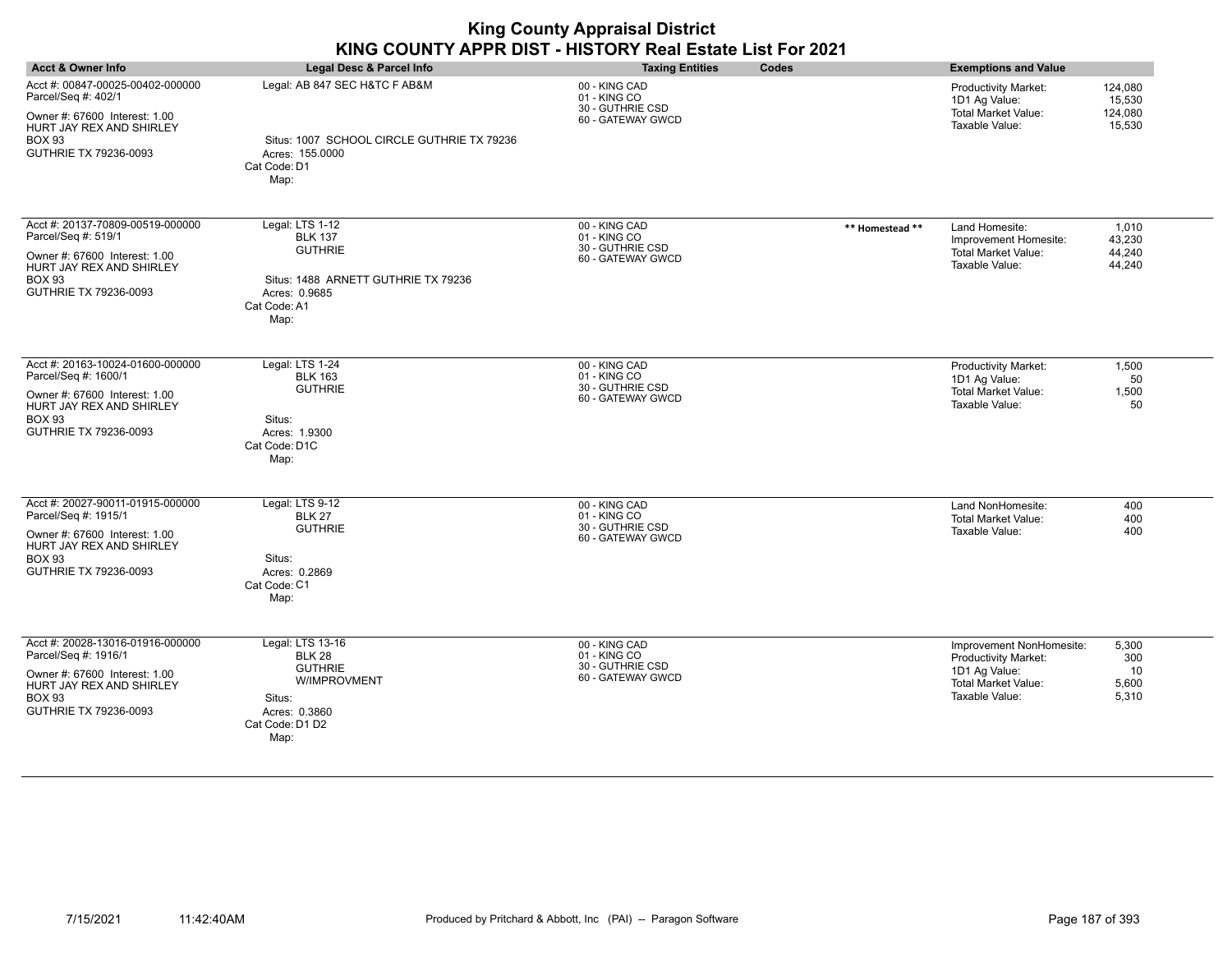|                                                                                                                                                                                          |                                                                                                        | <b>King County Appraisal District</b><br>KING COUNTY APPR DIST - HISTORY Real Estate List For 2021 |                                                                                                                             |
|------------------------------------------------------------------------------------------------------------------------------------------------------------------------------------------|--------------------------------------------------------------------------------------------------------|----------------------------------------------------------------------------------------------------|-----------------------------------------------------------------------------------------------------------------------------|
| <b>Acct &amp; Owner Info</b>                                                                                                                                                             | Legal Desc & Parcel Info                                                                               | <b>Taxing Entities</b><br>Codes                                                                    | <b>Exemptions and Value</b>                                                                                                 |
| Acct #: 20054-70024-01917-000000<br>Parcel/Seq #: 1917/1<br>Owner #: 67600 Interest: 1.00<br>HURT JAY REX AND SHIRLEY<br><b>BOX 93</b><br>GUTHRIE TX 79236-0093                          | Legal: LTS 1-24<br><b>BLK 54</b><br><b>GUTHRIE</b><br>Situs:<br>Acres: 1.1892<br>Cat Code: D1C<br>Map: | 00 - KING CAD<br>01 - KING CO<br>30 - GUTHRIE CSD<br>60 - GATEWAY GWCD                             | <b>Productivity Market:</b><br>920<br>1D1 Ag Value:<br>30<br>920<br><b>Total Market Value:</b><br>Taxable Value:<br>30      |
| Acct #: 00965-00005-01950-000000<br>Parcel/Seq #: 1950/1<br>Owner #: 67600 Interest: 1.00<br>HURT JAY REX AND SHIRLEY<br><b>BOX 93</b><br>GUTHRIE TX 79236-0093                          | Legal: AB 965 SEC 9 J H GIBSON<br>Situs:<br>Acres: 34.5000<br>Cat Code: D1<br>Map:                     | 00 - KING CAD<br>01 - KING CO<br>30 - GUTHRIE CSD<br>60 - GATEWAY GWCD                             | 27,600<br>Productivity Market:<br>1D1 Ag Value:<br>3,660<br><b>Total Market Value:</b><br>27,600<br>Taxable Value:<br>3,660 |
| Acct #: 01275-00005-01992-000000<br>Parcel/Seq #: 1992/1<br>Owner #: 67600 Interest: 1.00<br>HURT JAY REX AND SHIRLEY<br><b>BOX 93</b><br>GUTHRIE TX 79236-0093                          | Legal: AB 1275 A P HOLLAR<br>Situs:<br>Acres: 42,5000<br>Cat Code: D1<br>Map:                          | 00 - KING CAD<br>01 - KING CO<br>30 - GUTHRIE CSD<br>60 - GATEWAY GWCD                             | 33,410<br>Productivity Market:<br>1D1 Ag Value:<br>3,180<br><b>Total Market Value:</b><br>33,410<br>Taxable Value:<br>3,180 |
| Acct #: 20053-10012-02018-000000<br>Parcel/Seq #: 2018/1<br>Owner #: 67600 Interest: 1.00<br>HURT JAY REX AND SHIRLEY<br><b>BOX 93</b><br>GUTHRIE TX 79236-0093                          | Legal: LTS 1-12<br><b>BLK 53</b><br><b>GUTHRIE</b><br>Situs:<br>Acres: 0.4663<br>Cat Code: D1C<br>Map: | 00 - KING CAD<br>01 - KING CO<br>30 - GUTHRIE CSD<br>60 - GATEWAY GWCD                             | Productivity Market:<br>360<br>1D1 Ag Value:<br>10<br><b>Total Market Value:</b><br>360<br>Taxable Value:<br>10             |
| Acct #: 01135-00025-00229-000200<br>Parcel/Seq #: 229/1<br>Owner #: 44100 Interest: 1.00<br>HUTCHINSON JIMMY DON AND<br>HUTCHINSON WILLIAM FREDRICK<br>1910 GOBER ST<br>PADUCAH TX 79248 | Legal: AB 1135 SEC 200 I&GN RR CO<br>Situs:<br>Acres: 291.0000<br>Cat Code: D1<br>Map:                 | 00 - KING CAD<br>01 - KING CO<br>30 - GUTHRIE CSD<br>60 - GATEWAY GWCD                             | Productivity Market:<br>231,030<br>1D1 Ag Value:<br>28,330<br>Total Market Value:<br>231,030<br>Taxable Value:<br>28,330    |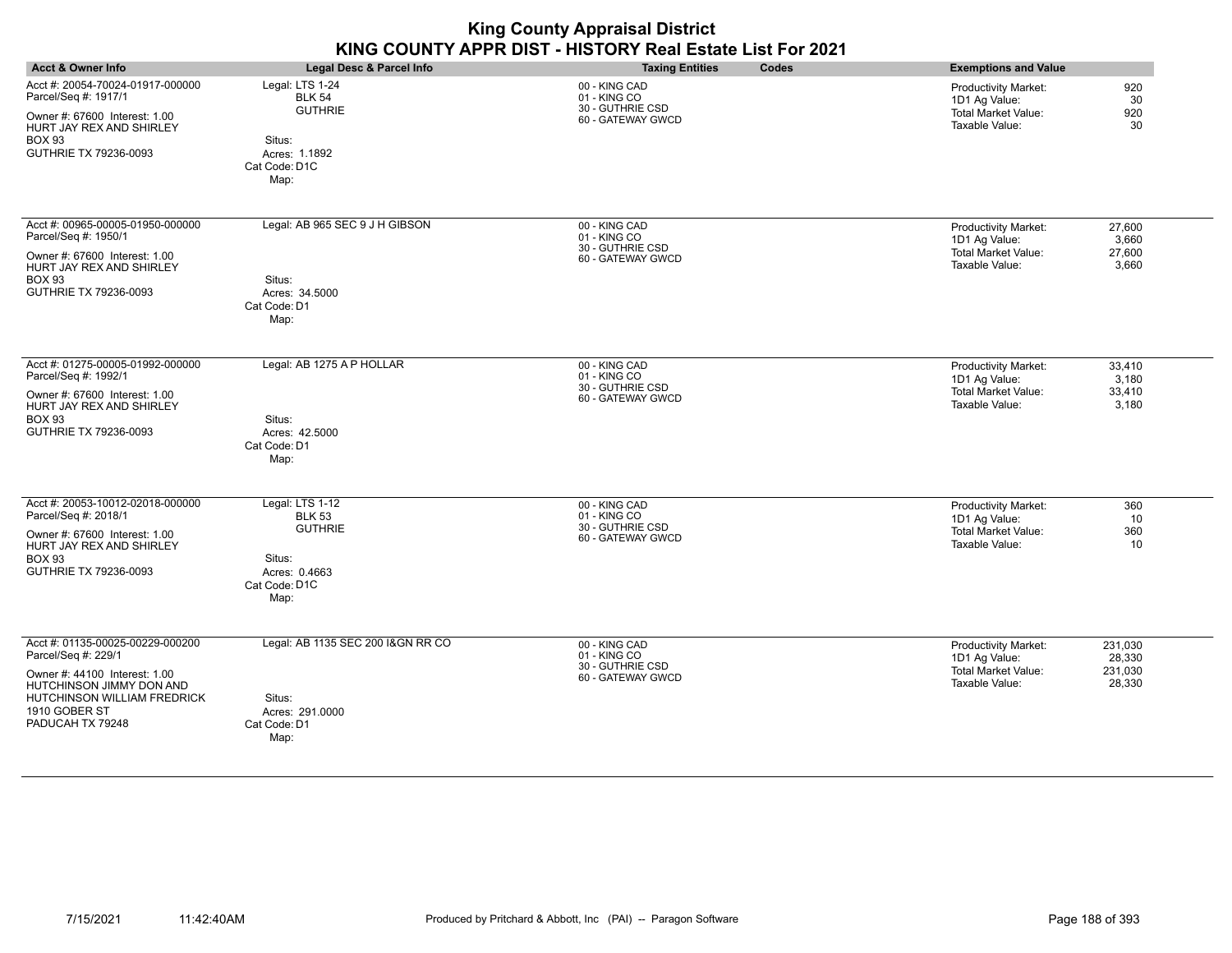|                                                                                                                                                                     |                                                                                                             | <b>King County Appraisal District</b><br>KING COUNTY APPR DIST - HISTORY Real Estate List For 2021 |                                                                                                                                        |
|---------------------------------------------------------------------------------------------------------------------------------------------------------------------|-------------------------------------------------------------------------------------------------------------|----------------------------------------------------------------------------------------------------|----------------------------------------------------------------------------------------------------------------------------------------|
| <b>Acct &amp; Owner Info</b>                                                                                                                                        | <b>Legal Desc &amp; Parcel Info</b>                                                                         | Codes<br><b>Taxing Entities</b>                                                                    | <b>Exemptions and Value</b>                                                                                                            |
| Acct #: 01026-00025-00404-000000<br>Parcel/Seq #: 404/1<br>Owner #: 68100 Interest: 1.00<br><b>HUTCHINSON OD</b><br>1910 GOBER ST<br>PADUCAH TX 79248               | Legal: AB 1026 D&W<br>W P HILL<br>Situs:<br>Acres: 160,0000<br>Cat Code: D1<br>Map:                         | 00 - KING CAD<br>01 - KING CO<br>30 - GUTHRIE CSD<br>60 - GATEWAY GWCD                             | <b>Productivity Market:</b><br>128.250<br>1D1 Ag Value:<br>16,290<br><b>Total Market Value:</b><br>128,250<br>Taxable Value:<br>16,290 |
| Acct #: 01112-00025-00405-000002<br>Parcel/Seq #: 405/1<br>Owner #: 68100 Interest: 1.00<br>HUTCHINSON O D<br>1910 GOBER ST<br>PADUCAH TX 79248                     | Legal: AB 1112 SE/4 SEC 2 D&W<br>C E LONG<br>Situs:<br>Acres: 160,0000<br>Cat Code: D1<br>Map:              | 00 - KING CAD<br>01 - KING CO<br>30 - GUTHRIE CSD<br>60 - GATEWAY GWCD                             | Productivity Market:<br>130,430<br>1D1 Ag Value:<br>19,060<br><b>Total Market Value:</b><br>130,430<br>Taxable Value:<br>19,060        |
| Acct #: 00309-00023-00986-000017<br>Parcel/Seq #: 986/1<br>Owner #: 14770! Interest: 1.00<br><b>HYTE ANN LIVING TRUST</b><br><b>HC 3 Box 63</b><br>PADUCAH TX 79248 | Legal: AB 309 SEC 17 BLK 3817<br><b>I&amp;GN RR CO</b><br>Situs:<br>Acres: 596.8600<br>Cat Code: D1<br>Map: | 00 - KING CAD<br>01 - KING CO<br>30 - GUTHRIE CSD<br>60 - GATEWAY GWCD                             | <b>Productivity Market:</b><br>453,450<br>1D1 Ag Value:<br>21,560<br><b>Total Market Value:</b><br>453,450<br>Taxable Value:<br>21,560 |
| Acct #: 00312-00023-00987-000002<br>Parcel/Seq #: 987/1<br>Owner #: 14770! Interest: 1.00<br><b>HYTE ANN LIVING TRUST</b><br><b>HC 3 Box 63</b><br>PADUCAH TX 79248 | Legal: AB 312 SEC 2 BLK 228<br><b>I&amp;GN RR CO</b><br>Situs:<br>Acres: 640.0000<br>Cat Code: D1<br>Map:   | 00 - KING CAD<br>01 - KING CO<br>30 - GUTHRIE CSD<br>60 - GATEWAY GWCD                             | <b>Productivity Market:</b><br>480,000<br>1D1 Ag Value:<br>13.440<br>Total Market Value:<br>480.000<br>Taxable Value:<br>13,440        |
| Acct #: 00320-00023-00988-000015<br>Parcel/Seq #: 988/1<br>Owner #: 14770! Interest: 1.00<br>HYTE ANN LIVING TRUST<br><b>HC 3 Box 63</b><br>PADUCAH TX 79248        | Legal: AB 320 SEC 15 BLK 118<br>TT RR CO<br>Situs:<br>Acres: 636.0000<br>Cat Code: D1<br>Map:               | 00 - KING CAD<br>01 - KING CO<br>30 - GUTHRIE CSD<br>60 - GATEWAY GWCD                             | <b>Productivity Market:</b><br>492,910<br>1D1 Ag Value:<br>20.170<br><b>Total Market Value:</b><br>492.910<br>Taxable Value:<br>20.170 |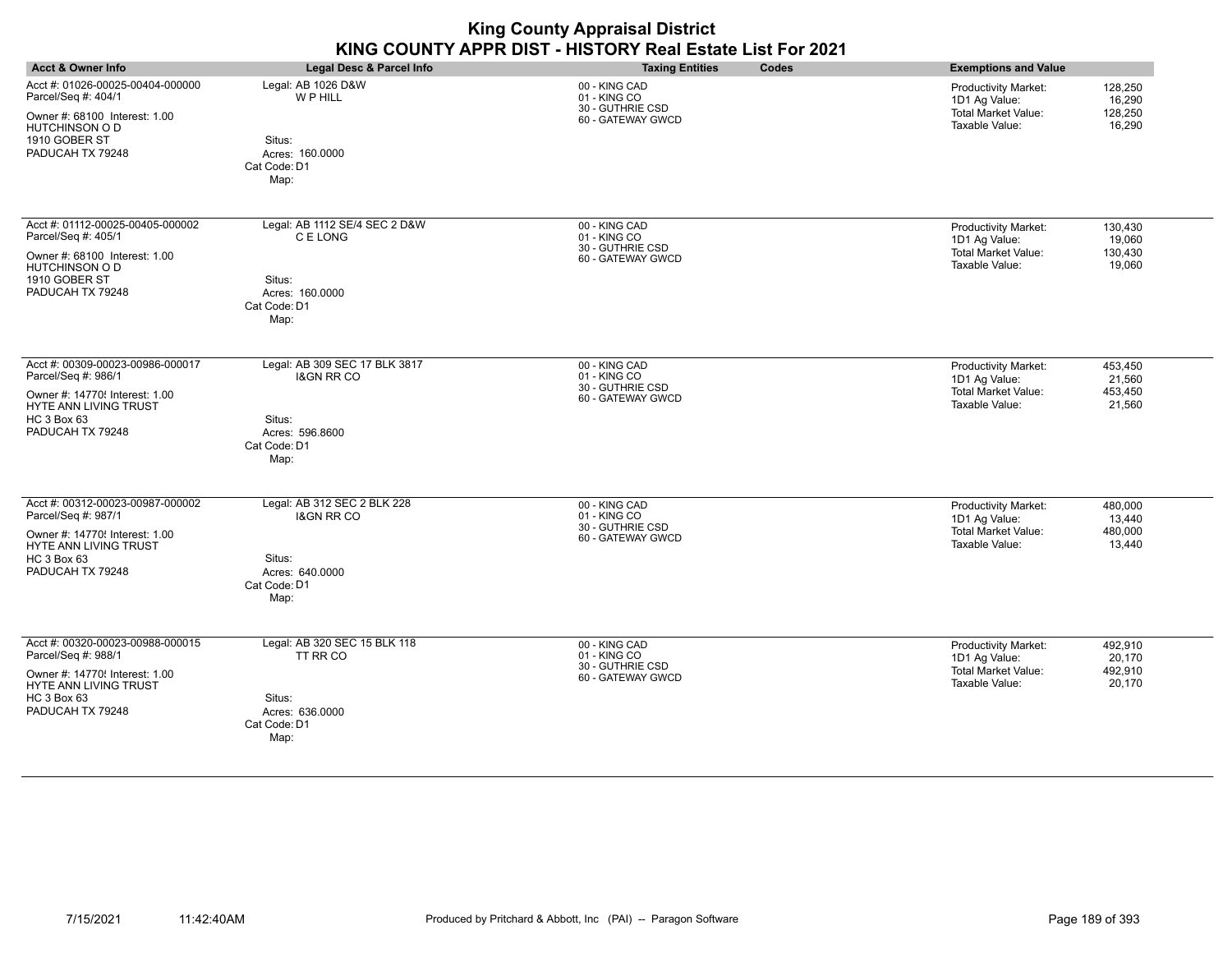| <b>Acct &amp; Owner Info</b>                                                                                                                                                                | <b>Legal Desc &amp; Parcel Info</b>                                                                                          | <b>Taxing Entities</b><br>Codes                                        | <b>Exemptions and Value</b>                                                                                                                                                                                               |
|---------------------------------------------------------------------------------------------------------------------------------------------------------------------------------------------|------------------------------------------------------------------------------------------------------------------------------|------------------------------------------------------------------------|---------------------------------------------------------------------------------------------------------------------------------------------------------------------------------------------------------------------------|
| Acct #: 01183-00025-00227-000000<br>Parcel/Seq #: 227/1<br>Owner #: 14772' Interest: 1.00<br><b>IRELAND BILL</b><br>6507 N FM 2528<br>LUBBOCK TX 79415                                      | Legal: AB 1183 W P HILL<br>Situs:<br>Acres: 30.0000<br>Cat Code: D1<br>Map:                                                  | 00 - KING CAD<br>01 - KING CO<br>30 - GUTHRIE CSD<br>60 - GATEWAY GWCD | <b>Productivity Market:</b><br>24,430<br>1D1 Ag Value:<br>3,610<br><b>Total Market Value:</b><br>24,430<br>Taxable Value:<br>3,610                                                                                        |
| Acct #: 00331-00025-02263-000001<br>Parcel/Seq #: 2263/1<br>Owner #: 14772' Interest: 1.00<br><b>IRELAND BILL</b><br>6507 N FM 2528<br>LUBBOCK TX 79415                                     | Legal: HOME ON AB 331<br>J F HEATH<br>Situs: 1301 FM 1168 GUTHRIE TX 79236<br>Acres: 258.5200<br>Cat Code: D1 E D2<br>Map:   | 00 - KING CAD<br>01 - KING CO<br>30 - GUTHRIE CSD<br>60 - GATEWAY GWCD | Land Homesite:<br>600<br>12,550<br>Improvement Homesite:<br>5,350<br>Improvement NonHomesite:<br>Productivity Market:<br>199,960<br>1D1 Ag Value:<br>19,130<br>Total Market Value:<br>218,460<br>Taxable Value:<br>37,630 |
| Acct #: 20112-10203-00290-000000<br>Parcel/Seq #: 290/2<br>Owner #: 14760! Interest: 0.50<br><b>IVEY EMILY J</b><br>PO BOX 10<br>SAN PATRICIO NM 88348                                      | Legal: LTS 1 2 3 (UNDIVIDED INTEREST)<br><b>BLK 112</b><br><b>GUTHRIE</b><br>Situs:<br>Acres: 0.0000<br>Cat Code: C1<br>Map: | 00 - KING CAD<br>01 - KING CO<br>30 - GUTHRIE CSD<br>60 - GATEWAY GWCD | Land NonHomesite:<br>500<br>500<br><b>Total Market Value:</b><br>500<br>Taxable Value:                                                                                                                                    |
| Acct #: 20122-80012-00291-000000<br>Parcel/Seq #: 291/2<br>Owner #: 14760! Interest: 0.50<br><b>IVEY EMILY J</b><br><b>PO BOX 10</b><br>SAN PATRICIO NM 88348                               | Legal: LTS 8-12 (UNDIVIDED INTEREST)<br><b>BLK 122</b><br><b>GUTHRIE</b><br>Situs:<br>Acres: 0.0000<br>Cat Code: C1<br>Map:  | 00 - KING CAD<br>01 - KING CO<br>30 - GUTHRIE CSD<br>60 - GATEWAY GWCD | Land NonHomesite:<br>620<br><b>Total Market Value:</b><br>620<br>Taxable Value:<br>620                                                                                                                                    |
| Acct #: 00159-00037-00838-000055<br>Parcel/Seq #: 838/1<br>Owner #: 97100 Interest: 1.00<br>J H PARRAMORE JR ESTATE LLC<br><b>VIRGINIA THINNES</b><br>2302 GATHRIGHT DR<br>ABILENE TX 79606 | Legal: AB 159 SEC 55 H&TC RR CO<br>Situs:<br>Acres: 656.0000<br>Cat Code: D1<br>Map:                                         | 00 - KING CAD<br>01 - KING CO<br>30 - GUTHRIE CSD<br>60 - GATEWAY GWCD | Productivity Market:<br>492,000<br>1D1 Ag Value:<br>12,460<br><b>Total Market Value:</b><br>492,000<br>Taxable Value:<br>12,460                                                                                           |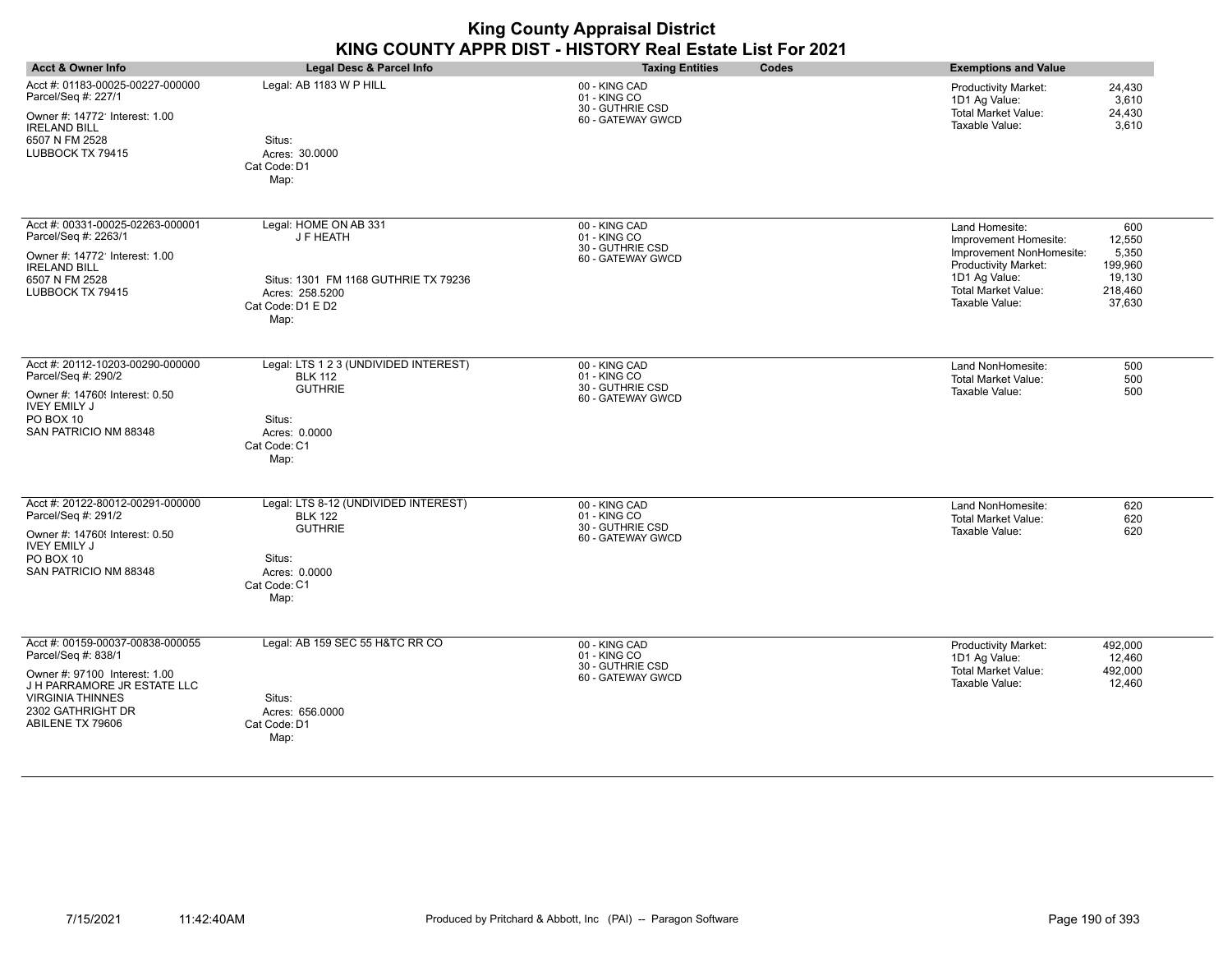|                                                                                                                                                                                                    |                                                                                                                                               | <b>King County Appraisal District</b><br>KING COUNTY APPR DIST - HISTORY Real Estate List For 2021 |                                                                                                                                                          |                                                                  |
|----------------------------------------------------------------------------------------------------------------------------------------------------------------------------------------------------|-----------------------------------------------------------------------------------------------------------------------------------------------|----------------------------------------------------------------------------------------------------|----------------------------------------------------------------------------------------------------------------------------------------------------------|------------------------------------------------------------------|
| <b>Acct &amp; Owner Info</b>                                                                                                                                                                       | Legal Desc & Parcel Info                                                                                                                      | Codes<br><b>Taxing Entities</b>                                                                    | <b>Exemptions and Value</b>                                                                                                                              |                                                                  |
| Acct #: 00163-00037-00839-000047<br>Parcel/Seq #: 839/1<br>Owner #: 97100 Interest: 1.00<br><b>J H PARRAMORE JR ESTATE LLC</b><br><b>VIRGINIA THINNES</b><br>2302 GATHRIGHT DR<br>ABILENE TX 79606 | Legal: AB 163 SEC 47 H&TC RR CO<br>Situs:<br>Acres: 656.0000<br>Cat Code: D1<br>Map:                                                          | 00 - KING CAD<br>01 - KING CO<br>30 - GUTHRIE CSD<br>60 - GATEWAY GWCD                             | <b>Productivity Market:</b><br>1D1 Ag Value:<br><b>Total Market Value:</b><br>Taxable Value:                                                             | 492.000<br>12.460<br>492,000<br>12,460                           |
| Acct #: 00164-00037-00840-000045<br>Parcel/Seq #: 840/1<br>Owner #: 97100 Interest: 1.00<br>J H PARRAMORE JR ESTATE LLC<br><b>VIRGINIA THINNES</b><br>2302 GATHRIGHT DR<br>ABILENE TX 79606        | Legal: AB 164 SEC 45 H&TC RR CO<br>Situs:<br>Acres: 656.0000<br>Cat Code: D1<br>Map:                                                          | 00 - KING CAD<br>01 - KING CO<br>30 - GUTHRIE CSD<br>60 - GATEWAY GWCD                             | Productivity Market:<br>1D1 Ag Value:<br><b>Total Market Value:</b><br>Taxable Value:                                                                    | 492,000<br>12,460<br>492,000<br>12,460                           |
| Acct #: 00166-00037-00841-000035<br>Parcel/Seq #: 841/1<br>Owner #: 97100 Interest: 1.00<br>J H PARRAMORE JR ESTATE LLC<br><b>VIRGINIA THINNES</b><br>2302 GATHRIGHT DR<br>ABILENE TX 79606        | Legal: AB 166 SEC 35 H&TC RR CO<br>Situs:<br>Acres: 656.0000<br>Cat Code: D1<br>Map:                                                          | 00 - KING CAD<br>01 - KING CO<br>30 - GUTHRIE CSD<br>60 - GATEWAY GWCD                             | <b>Productivity Market:</b><br>1D1 Ag Value:<br><b>Total Market Value:</b><br>Taxable Value:                                                             | 492,000<br>12,460<br>492,000<br>12,460                           |
| Acct #: 00181-00017-00842-000095<br>Parcel/Seq #: 842/1<br>Owner #: 97100 Interest: 1.00<br>J H PARRAMORE JR ESTATE LLC<br><b>VIRGINIA THINNES</b><br>2302 GATHRIGHT DR<br>ABILENE TX 79606        | Legal: AB 181 SEC 95 H&TC RR CO<br>Situs:<br>Acres: 656,0000<br>Cat Code: D1<br>Map:                                                          | 00 - KING CAD<br>01 - KING CO<br>30 - GUTHRIE CSD<br>60 - GATEWAY GWCD                             | <b>Productivity Market:</b><br>1D1 Ag Value:<br><b>Total Market Value:</b><br>Taxable Value:                                                             | 492,000<br>12.850<br>492,000<br>12,850                           |
| Acct #: 00184-00037-00843-000000<br>Parcel/Seq #: 843/1<br>Owner #: 97100 Interest: 1.00<br>J H PARRAMORE JR ESTATE LLC<br><b>VIRGINIA THINNES</b><br>2302 GATHRIGHT DR<br>ABILENE TX 79606        | Legal: IMPROVEMENT ON AB 184<br>H&TC BLK F SEC 87<br>Situs: 2850 S US HWY 83 GUTHRIE TX 79236<br>Acres: 656,0000<br>Cat Code: D1 E D2<br>Map: | 00 - KING CAD<br>01 - KING CO<br>30 - GUTHRIE CSD<br>60 - GATEWAY GWCD                             | Land NonHomesite:<br>Improvement Homesite:<br>Improvement NonHomesite:<br>Productivity Market:<br>1D1 Ag Value:<br>Total Market Value:<br>Taxable Value: | 800<br>15,670<br>5,580<br>491.080<br>12,460<br>513,130<br>34,510 |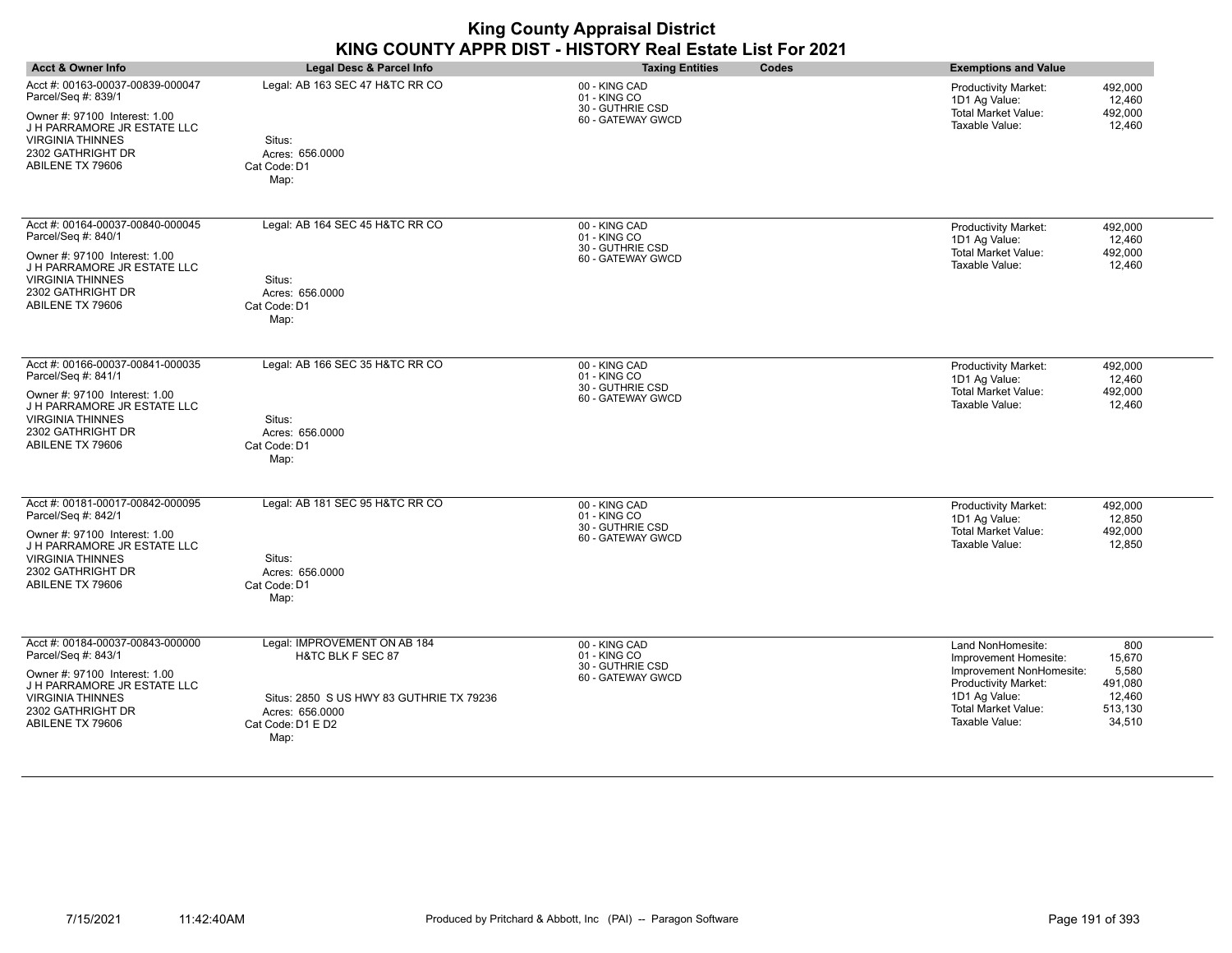|                                                                                                                                                                                             |                                                                                             | <b>King County Appraisal District</b><br>KING COUNTY APPR DIST - HISTORY Real Estate List For 2021 |                                                                                                                                        |
|---------------------------------------------------------------------------------------------------------------------------------------------------------------------------------------------|---------------------------------------------------------------------------------------------|----------------------------------------------------------------------------------------------------|----------------------------------------------------------------------------------------------------------------------------------------|
| <b>Acct &amp; Owner Info</b>                                                                                                                                                                | Legal Desc & Parcel Info                                                                    | <b>Taxing Entities</b><br>Codes                                                                    | <b>Exemptions and Value</b>                                                                                                            |
| Acct #: 00185-00037-00845-000085<br>Parcel/Seq #: 845/1<br>Owner #: 97100 Interest: 1.00<br>J H PARRAMORE JR ESTATE LLC<br><b>VIRGINIA THINNES</b><br>2302 GATHRIGHT DR<br>ABILENE TX 79606 | Legal: AB 185 SEC 85 H&TC RR CO<br>Situs:<br>Acres: 656.0000<br>Cat Code: D1<br>Map:        | 00 - KING CAD<br>01 - KING CO<br>30 - GUTHRIE CSD<br>60 - GATEWAY GWCD                             | 492,000<br>Productivity Market:<br>1D1 Ag Value:<br>12,680<br>Total Market Value:<br>492,000<br>Taxable Value:<br>12,680               |
| Acct #: 00187-00037-00846-000075<br>Parcel/Seq #: 846/1<br>Owner #: 97100 Interest: 1.00<br>J H PARRAMORE JR ESTATE LLC<br><b>VIRGINIA THINNES</b><br>2302 GATHRIGHT DR<br>ABILENE TX 79606 | Legal: AB 187 SEC 75 H&TC RR CO<br>Situs:<br>Acres: 656,0000<br>Cat Code: D1<br>Map:        | 00 - KING CAD<br>01 - KING CO<br>30 - GUTHRIE CSD<br>60 - GATEWAY GWCD                             | Productivity Market:<br>492,000<br>1D1 Ag Value:<br>12,810<br><b>Total Market Value:</b><br>492,000<br>Taxable Value:<br>12,810        |
| Acct #: 00191-00037-00847-000067<br>Parcel/Seq #: 847/1<br>Owner #: 97100 Interest: 1.00<br>J H PARRAMORE JR ESTATE LLC<br><b>VIRGINIA THINNES</b><br>2302 GATHRIGHT DR<br>ABILENE TX 79606 | Legal: AB 191 SEC 67 H&TC RR CO<br>Situs:<br>Acres: 656,0000<br>Cat Code: D1<br>Map:        | 00 - KING CAD<br>01 - KING CO<br>30 - GUTHRIE CSD<br>60 - GATEWAY GWCD                             | Productivity Market:<br>492,000<br>1D1 Ag Value:<br>13.600<br>Total Market Value:<br>492,000<br>Taxable Value:<br>13,600               |
| Acct #: 00192-00037-00848-000065<br>Parcel/Seq #: 848/1<br>Owner #: 97100 Interest: 1.00<br>J H PARRAMORE JR ESTATE LLC<br><b>VIRGINIA THINNES</b><br>2302 GATHRIGHT DR<br>ABILENE TX 79606 | Legal: AB 192 SEC 65 H&TC RR CO<br>Situs:<br>Acres: 656.0000<br>Cat Code: D1<br>Map:        | 00 - KING CAD<br>01 - KING CO<br>30 - GUTHRIE CSD<br>60 - GATEWAY GWCD                             | Productivity Market:<br>492,000<br>1D1 Ag Value:<br>13,230<br><b>Total Market Value:</b><br>492,000<br>Taxable Value:<br>13,230        |
| Acct #: 00747-00017-00849-000096<br>Parcel/Seq #: 849/1<br>Owner #: 97100 Interest: 1.00<br>J H PARRAMORE JR ESTATE LLC<br><b>VIRGINIA THINNES</b><br>2302 GATHRIGHT DR<br>ABILENE TX 79606 | Legal: AB 747 SEC 96 H&TC F<br>J S COX<br>Situs:<br>Acres: 656,0000<br>Cat Code: D1<br>Map: | 00 - KING CAD<br>01 - KING CO<br>30 - GUTHRIE CSD<br>60 - GATEWAY GWCD                             | 492,000<br><b>Productivity Market:</b><br>1D1 Ag Value:<br>13,780<br><b>Total Market Value:</b><br>492,000<br>Taxable Value:<br>13,780 |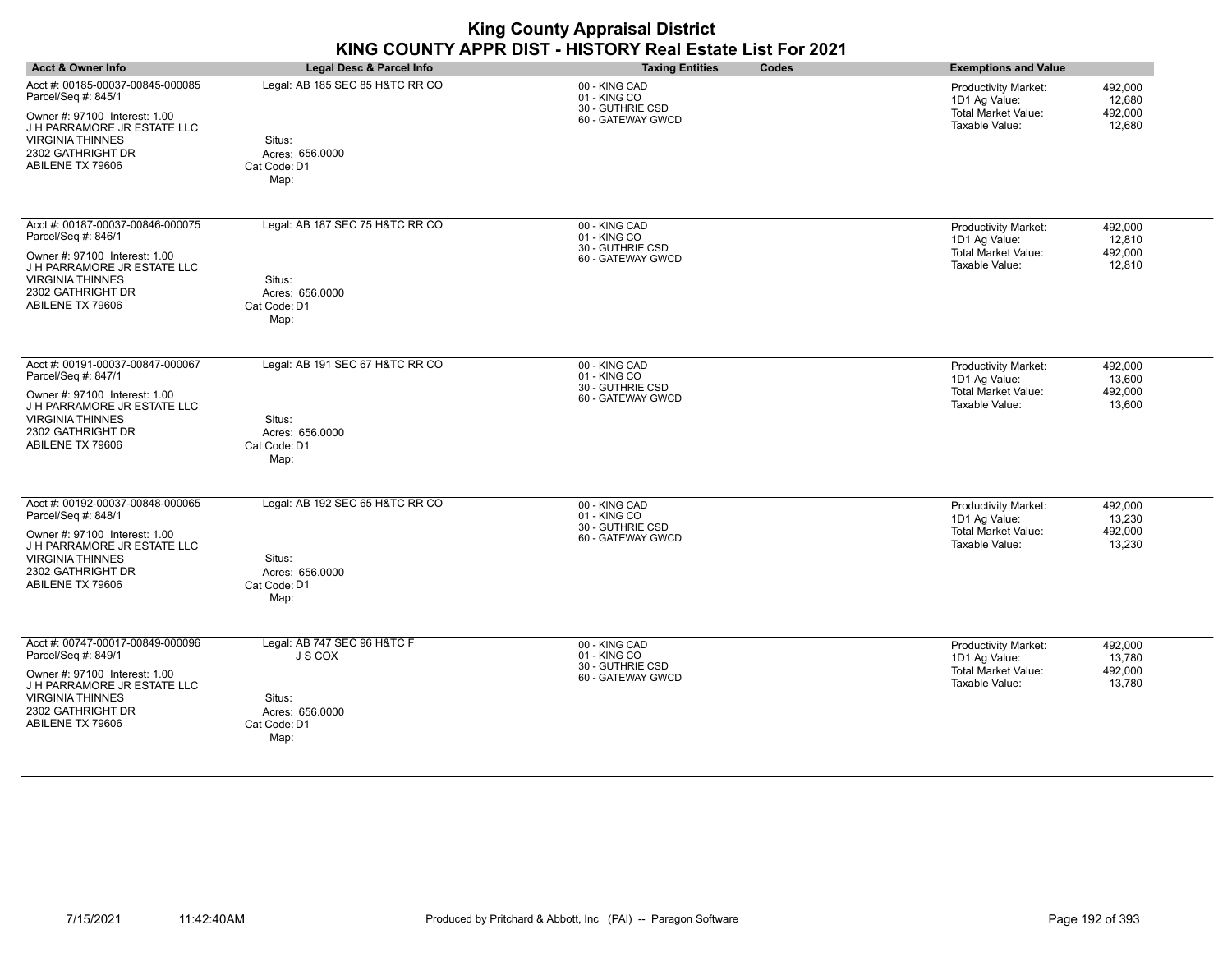|                                                                                                                                                                                                    |                                                                                                         | <b>King County Appraisal District</b><br>KING COUNTY APPR DIST - HISTORY Real Estate List For 2021 |                                                                                                                                        |
|----------------------------------------------------------------------------------------------------------------------------------------------------------------------------------------------------|---------------------------------------------------------------------------------------------------------|----------------------------------------------------------------------------------------------------|----------------------------------------------------------------------------------------------------------------------------------------|
| <b>Acct &amp; Owner Info</b>                                                                                                                                                                       | <b>Legal Desc &amp; Parcel Info</b>                                                                     | Codes<br><b>Taxing Entities</b>                                                                    | <b>Exemptions and Value</b>                                                                                                            |
| Acct #: 00802-00037-00850-000086<br>Parcel/Seq #: 850/1<br>Owner #: 97100 Interest: 1.00<br>J H PARRAMORE JR ESTATE LLC<br><b>VIRGINIA THINNES</b><br>2302 GATHRIGHT DR<br>ABILENE TX 79606        | Legal: AB 802 SEC 86 H&TC F<br><b>J MCALLISTER</b><br>Situs:<br>Acres: 656,0000<br>Cat Code: D1<br>Map: | 00 - KING CAD<br>01 - KING CO<br>30 - GUTHRIE CSD<br>60 - GATEWAY GWCD                             | Productivity Market:<br>487.260<br>1D1 Ag Value:<br>12,000<br>Total Market Value:<br>487,260<br>Taxable Value:<br>12,000               |
| Acct #: 00820-00037-00851-000074<br>Parcel/Seq #: 851/1<br>Owner #: 97100 Interest: 1.00<br>J H PARRAMORE JR ESTATE LLC<br><b>VIRGINIA THINNES</b><br>2302 GATHRIGHT DR<br>ABILENE TX 79606        | Legal: AB 820 SEC 74 H&TC F<br>F N SCHROEDER<br>Situs:<br>Acres: 656,0000<br>Cat Code: D1<br>Map:       | 00 - KING CAD<br>01 - KING CO<br>30 - GUTHRIE CSD<br>60 - GATEWAY GWCD                             | <b>Productivity Market:</b><br>492,000<br>1D1 Ag Value:<br>13,760<br><b>Total Market Value:</b><br>492,000<br>Taxable Value:<br>13,760 |
| Acct #: 00821-00037-00852-000066<br>Parcel/Seq #: 852/1<br>Owner #: 97100 Interest: 1.00<br>J H PARRAMORE JR ESTATE LLC<br><b>VIRGINIA THINNES</b><br>2302 GATHRIGHT DR<br>ABILENE TX 79606        | Legal: AB 821 SEC 66 H&TC F<br>F N SCHROEDER<br>Situs:<br>Acres: 656.0000<br>Cat Code: D1<br>Map:       | 00 - KING CAD<br>01 - KING CO<br>30 - GUTHRIE CSD<br>60 - GATEWAY GWCD                             | <b>Productivity Market:</b><br>492,000<br>1D1 Ag Value:<br>12,500<br><b>Total Market Value:</b><br>492,000<br>Taxable Value:<br>12,500 |
| Acct #: 00837-00017-00854-000094<br>Parcel/Seq #: 854/1<br>Owner #: 97100 Interest: 1.00<br>J H PARRAMORE JR ESTATE LLC<br><b>VIRGINIA THINNES</b><br>2302 GATHRIGHT DR<br>ABILENE TX 79606        | Legal: AB 837 SEC 94 H&TC F<br>P S WARREN<br>Situs:<br>Acres: 656.0000<br>Cat Code: D1<br>Map:          | 00 - KING CAD<br>01 - KING CO<br>30 - GUTHRIE CSD<br>60 - GATEWAY GWCD                             | <b>Productivity Market:</b><br>492,000<br>1D1 Ag Value:<br>13,320<br><b>Total Market Value:</b><br>492,000<br>Taxable Value:<br>13,320 |
| Acct #: 01039-00037-00855-000056<br>Parcel/Seq #: 855/1<br>Owner #: 97100 Interest: 1.00<br><b>J H PARRAMORE JR ESTATE LLC</b><br><b>VIRGINIA THINNES</b><br>2302 GATHRIGHT DR<br>ABILENE TX 79606 | Legal: AB 1039 SEC 56 H&TC F<br>C E NEW<br>Situs:<br>Acres: 656,0000<br>Cat Code: D1<br>Map:            | 00 - KING CAD<br>01 - KING CO<br>30 - GUTHRIE CSD<br>60 - GATEWAY GWCD                             | <b>Productivity Market:</b><br>492.000<br>1D1 Ag Value:<br>12,690<br><b>Total Market Value:</b><br>492,000<br>Taxable Value:<br>12,690 |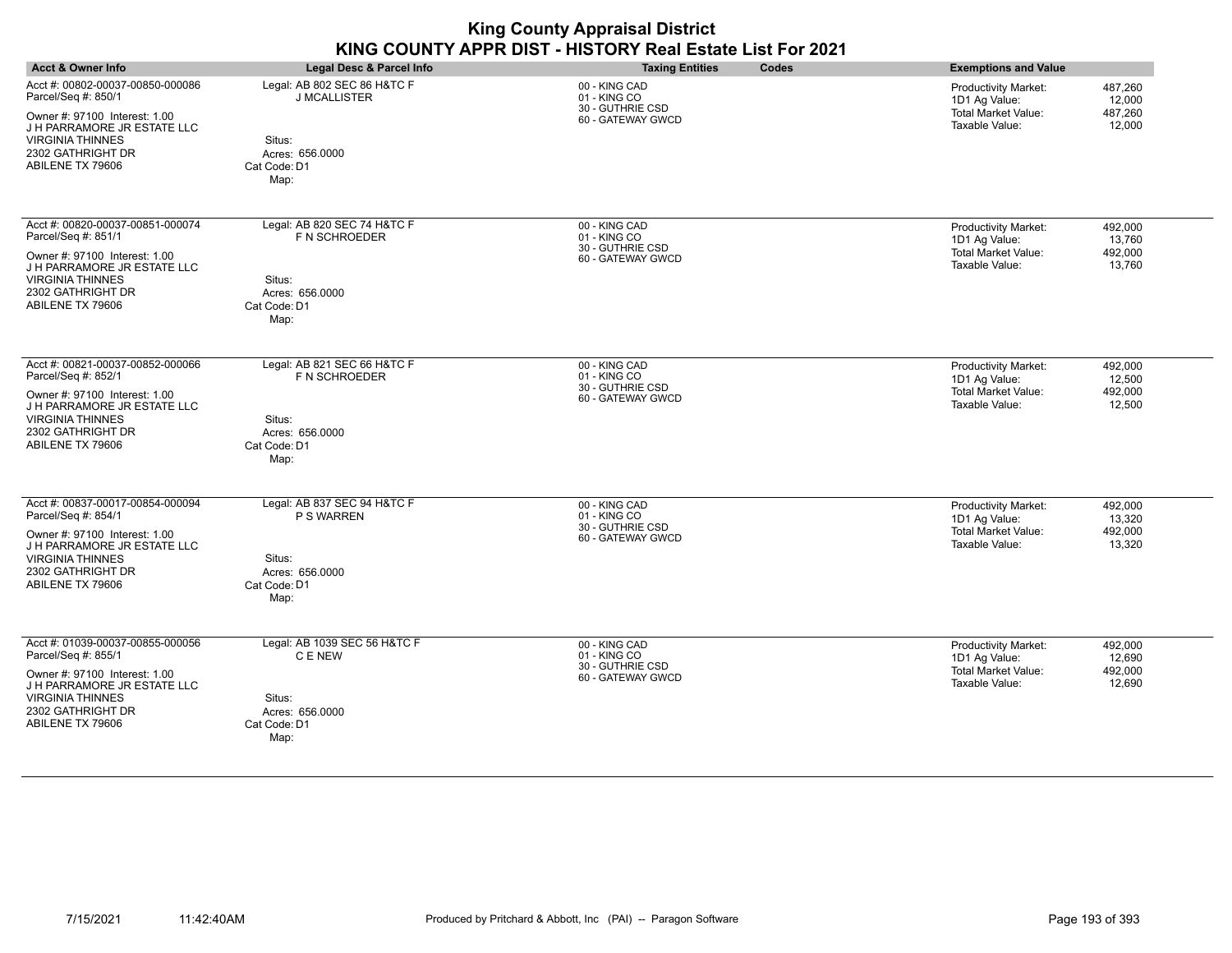|                                                                                                                                                                                              |                                                                                                          | <b>King County Appraisal District</b><br>KING COUNTY APPR DIST - HISTORY Real Estate List For 2021 |                                                                                                                                                                             |
|----------------------------------------------------------------------------------------------------------------------------------------------------------------------------------------------|----------------------------------------------------------------------------------------------------------|----------------------------------------------------------------------------------------------------|-----------------------------------------------------------------------------------------------------------------------------------------------------------------------------|
| <b>Acct &amp; Owner Info</b>                                                                                                                                                                 | Legal Desc & Parcel Info                                                                                 | Codes<br><b>Taxing Entities</b>                                                                    | <b>Exemptions and Value</b>                                                                                                                                                 |
| Acct #: 01040-00037-00856-000046<br>Parcel/Seq #: 856/1<br>Owner #: 97100 Interest: 1.00<br>J H PARRAMORE JR ESTATE LLC<br><b>VIRGINIA THINNES</b><br>2302 GATHRIGHT DR<br>ABILENE TX 79606  | Legal: AB 1040 SEC 46 H&TC F<br>C E NEW<br>Situs:<br>Acres: 656,0000<br>Cat Code: D1<br>Map:             | 00 - KING CAD<br>01 - KING CO<br>30 - GUTHRIE CSD<br>60 - GATEWAY GWCD                             | <b>Productivity Market:</b><br>492,000<br>1D1 Ag Value:<br>12,460<br><b>Total Market Value:</b><br>492,000<br>Taxable Value:<br>12,460                                      |
| Acct #: 01041-00037-00857-000054<br>Parcel/Seq #: 857/1<br>Owner #: 97100 Interest: 1.00<br>J H PARRAMORE JR ESTATE LLC<br><b>VIRGINIA THINNES</b><br>2302 GATHRIGHT DR<br>ABILENE TX 79606  | Legal: AB 1041 SEC 54 H&TC F<br>C E NEW<br>Situs:<br>Acres: 656.0000<br>Cat Code: D1<br>Map:             | 00 - KING CAD<br>01 - KING CO<br>30 - GUTHRIE CSD<br>60 - GATEWAY GWCD                             | <b>Productivity Market:</b><br>492,000<br>1D1 Ag Value:<br>12,480<br><b>Total Market Value:</b><br>492,000<br>Taxable Value:<br>12,480                                      |
| Acct #: 01092-00037-00858-000034<br>Parcel/Seq #: 858/1<br>Owner #: 97100 Interest: 1.00<br>J H PARRAMORE JR ESTATE LLC<br><b>VIRGINIA THINNES</b><br>2302 GATHRIGHT DR<br>ABILENE TX 79606  | Legal: AB 1092 SEC 34 H&TC<br><b>MARION MCGINTY</b><br>Situs:<br>Acres: 656.0000<br>Cat Code: D1<br>Map: | 00 - KING CAD<br>01 - KING CO<br>30 - GUTHRIE CSD<br>60 - GATEWAY GWCD                             | <b>Productivity Market:</b><br>492,000<br>1D1 Ag Value:<br>12.460<br><b>Total Market Value:</b><br>492.000<br>Taxable Value:<br>12.460                                      |
| Acct #: 01094-00037-00859-000036<br>Parcel/Seq #: 859/1<br>Owner #: 97100 Interest: 1.00<br>J H PARRAMORE JR ESTATE LLC<br><b>VIRGINIA THINNES</b><br>2302 GATHRIGHT DR<br>ABILENE TX 79606  | Legal: AB 1094 SEC 36 H&TC<br><b>MARION MCGINTY</b><br>Situs:<br>Acres: 656,0000<br>Cat Code: D1<br>Map: | 00 - KING CAD<br>01 - KING CO<br>30 - GUTHRIE CSD<br>60 - GATEWAY GWCD                             | <b>Productivity Market:</b><br>492,000<br>1D1 Ag Value:<br>12.460<br>Total Market Value:<br>492,000<br>Taxable Value:<br>12,460                                             |
| Acct #: 00824-00037-02126-000076<br>Parcel/Seq #: 2126/1<br>Owner #: 97100 Interest: 1.00<br>J H PARRAMORE JR ESTATE LLC<br><b>VIRGINIA THINNES</b><br>2302 GATHRIGHT DR<br>ABILENE TX 79606 | Legal: AB 824 SEC 76 H&TC F<br>F N SCHROEDER<br>Situs:<br>Acres: 656.0000<br>Cat Code: D1 D2<br>Map:     | 00 - KING CAD<br>01 - KING CO<br>30 - GUTHRIE CSD<br>60 - GATEWAY GWCD                             | Improvement NonHomesite:<br>2,000<br><b>Productivity Market:</b><br>492,000<br>1D1 Ag Value:<br>13,770<br><b>Total Market Value:</b><br>494,000<br>Taxable Value:<br>15,770 |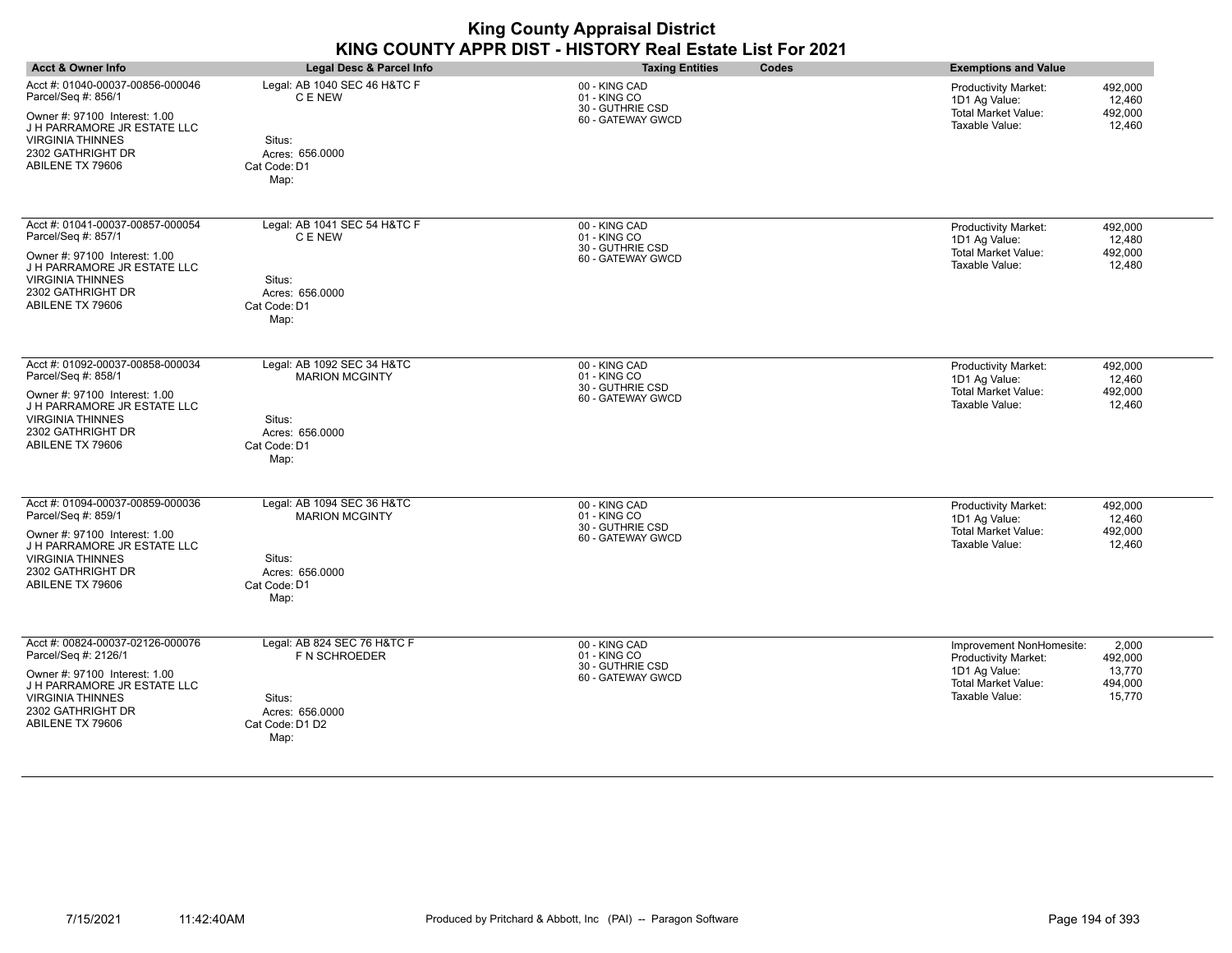| <b>Acct &amp; Owner Info</b>                                                                                                                                                                                | Legal Desc & Parcel Info                                                                                                                        | <b>Taxing Entities</b>                                                 | Codes<br><b>Exemptions and Value</b>                                                                                                                                |                                                                     |
|-------------------------------------------------------------------------------------------------------------------------------------------------------------------------------------------------------------|-------------------------------------------------------------------------------------------------------------------------------------------------|------------------------------------------------------------------------|---------------------------------------------------------------------------------------------------------------------------------------------------------------------|---------------------------------------------------------------------|
| Acct #: 00127-00040-01205-000083<br>Parcel/Seq #: 1205/1<br>Owner #: 147818 Interest: 1.00<br>J.M. CARNES FAMILY LIMITED<br>PARTNERSHIP<br>12 WOODLAND CREEK CIRCLE<br>WICHITA FALLS TX 76302               | Legal: AB 127 SEC 83 BLK 424<br><b>H&amp;TC RR CO</b><br>Situs:<br>Acres: 635.9590<br>Cat Code: D1<br>Map:                                      | 00 - KING CAD<br>01 - KING CO<br>30 - GUTHRIE CSD<br>60 - GATEWAY GWCD | Productivity Market:<br>1D1 Ag Value:<br>Total Market Value:<br>Taxable Value:                                                                                      | 476,970<br>16,780<br>476,970<br>16,780                              |
| Acct #: 00351-00040-01261-000086<br>Parcel/Seq #: 1261/1<br>Owner #: 147818 Interest: 1.00<br>J.M. CARNES FAMILY LIMITED<br><b>PARTNERSHIP</b><br>12 WOODLAND CREEK CIRCLE<br>WICHITA FALLS TX 76302        | Legal: IMPROVEMENT AB 351 SEC 86 BLK 435<br>E T HATHAWAY<br>Situs: 2849 CR 352 GUTHRIE TX 79236<br>Acres: 630.1860<br>Cat Code: D1 E D2<br>Map: | 00 - KING CAD<br>01 - KING CO<br>30 - GUTHRIE CSD<br>60 - GATEWAY GWCD | Land Homesite:<br>Improvement Homesite:<br>Improvement NonHomesite:<br><b>Productivity Market:</b><br>1D1 Ag Value:<br><b>Total Market Value:</b><br>Taxable Value: | 800<br>140,680<br>14,720<br>471,890<br>13,210<br>628,090<br>169,410 |
| Acct #: 01063-00040-01434-000092<br>Parcel/Seq #: 1434/1<br>Owner #: 147818 Interest: 1.00<br>J.M. CARNES FAMILY LIMITED<br><b>PARTNERSHIP</b><br>12 WOODLAND CREEK CIRCLE<br>WICHITA FALLS TX 76302        | Legal: AB 1063 SEC 92 BLK 1050 H&TC<br><b>J G CARRUTH</b><br>Situs:<br>Acres: 0.0930<br>Cat Code: D1<br>Map:                                    | 00 - KING CAD<br>01 - KING CO<br>30 - GUTHRIE CSD<br>60 - GATEWAY GWCD | <b>Productivity Market:</b><br>1D1 Ag Value:<br><b>Total Market Value:</b><br>Taxable Value:                                                                        | 70<br>10<br>70<br>10                                                |
| Acct #: 00126-00040-02413-000000<br>Parcel/Seq #: 2413/1<br>Owner #: 147818 Interest: 1.00<br>J.M. CARNES FAMILY LIMITED<br><b>PARTNERSHIP</b><br>12 WOODLAND CREEK CIRCLE<br>WICHITA FALLS TX 76302        | Legal: AB 126<br>SEC 85 BLK13 H&TC RR CO<br>Situs:<br>Acres: 373.7940<br>Cat Code: D1<br>Map:                                                   | 00 - KING CAD<br>01 - KING CO<br>30 - GUTHRIE CSD<br>60 - GATEWAY GWCD | Productivity Market:<br>1D1 Ag Value:<br><b>Total Market Value:</b><br>Taxable Value:                                                                               | 280,350<br>7,850<br>280,350<br>7,850                                |
| Acct #: 01064-00042-02422-000094<br>Parcel/Seq #: 2422/1<br>Owner #: 147818 Interest: 1.00<br>J.M. CARNES FAMILY LIMITED<br><b>PARTNERSHIP</b><br><b>12 WOODLAND CREEK CIRCLE</b><br>WICHITA FALLS TX 76302 | Legal: AB 1064 SEC 94 BLK 108 H&TC<br><b>J G CARRUTH</b><br>Situs:<br>Acres: 0.1000<br>Cat Code: D1<br>Map:                                     | 00 - KING CAD<br>01 - KING CO<br>30 - GUTHRIE CSD<br>60 - GATEWAY GWCD | Productivity Market:<br>1D1 Ag Value:<br><b>Total Market Value:</b><br>Taxable Value:                                                                               | 80<br>10<br>80<br>10                                                |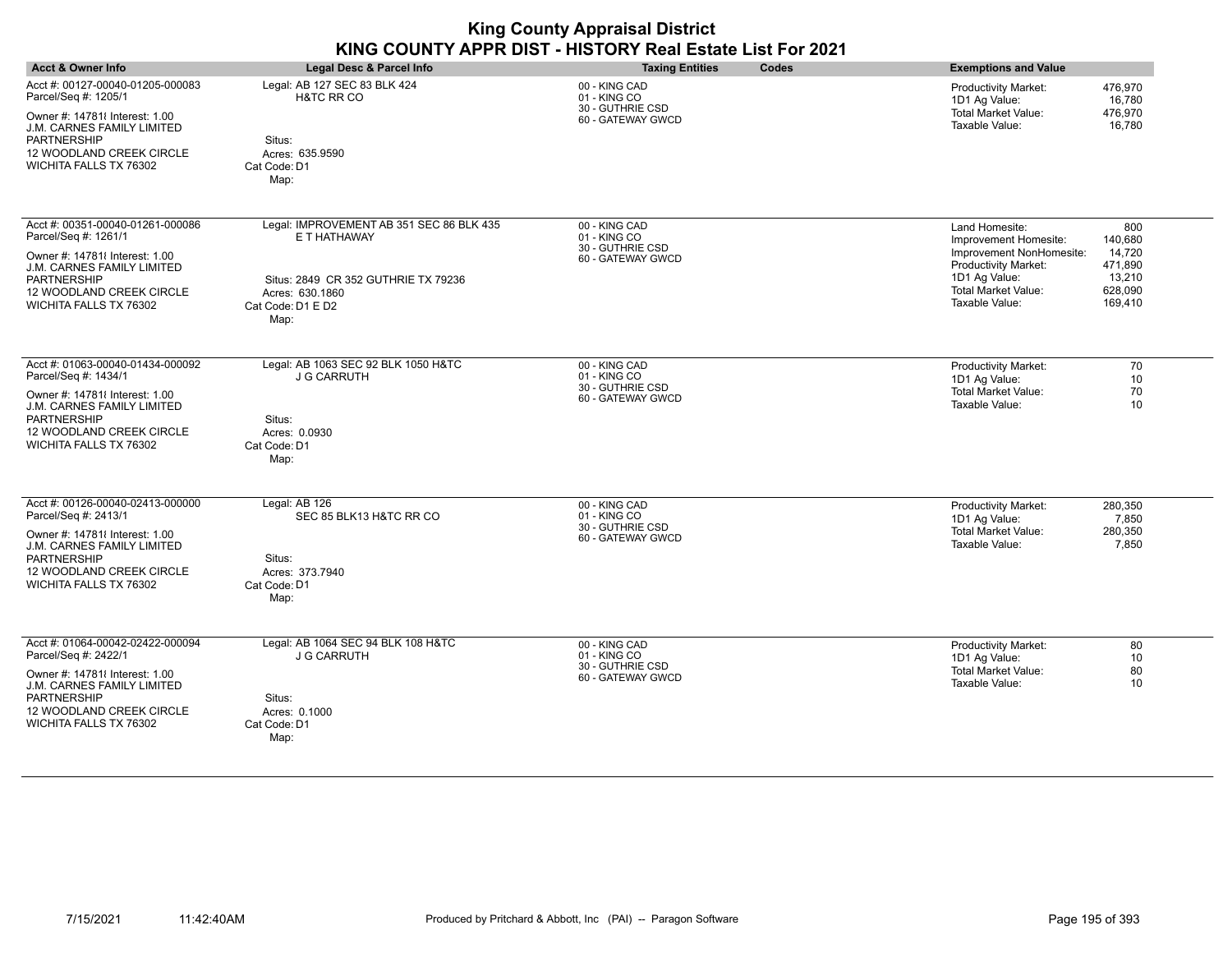| <b>Acct &amp; Owner Info</b>                                                                                                                                                                                            | Legal Desc & Parcel Info                                                                                                                        | <b>Taxing Entities</b>                                                 | Codes           | <b>Exemptions and Value</b>                                                             |                                        |
|-------------------------------------------------------------------------------------------------------------------------------------------------------------------------------------------------------------------------|-------------------------------------------------------------------------------------------------------------------------------------------------|------------------------------------------------------------------------|-----------------|-----------------------------------------------------------------------------------------|----------------------------------------|
| Acct #: 00965-00005-00782-000009<br>Parcel/Seq #: 782/1<br>Owner #: 14753' Interest: 1.00<br>JACOBS JAMES E JR<br><b>HC-2 BOX 43</b><br>PADUCAH TX 79248                                                                | Legal: HOMESTEAD ON AB 965<br>SEC <sub>9</sub><br>J H GIBSON<br>Situs: 350 S FM 193 #A DUMONT TX 79232<br>Acres: 2.0000<br>Cat Code: A1<br>Map: | 00 - KING CAD<br>01 - KING CO<br>30 - GUTHRIE CSD<br>60 - GATEWAY GWCD | ** Homestead ** | Land Homesite:<br>Improvement Homesite:<br><b>Total Market Value:</b><br>Taxable Value: | 1,200<br>52,820<br>54,020<br>54,020    |
| Acct #: 11111-00000-02601-000000<br>Parcel/Seq #: 2601/1<br>Owner #: 14753' Interest: 1.00<br>JACOBS JAMES E JR<br><b>HC-2 BOX 43</b><br>PADUCAH TX 79248                                                               | Legal: AB 965 SEC 9 JH GIBSON<br><b>IMPROVEMENT</b><br>Situs: 350 S FM 193#C DUMONT TX 79232<br>Acres: 0.0000<br>Cat Code: M1<br>Map:           | 00 - KING CAD<br>01 - KING CO<br>30 - GUTHRIE CSD<br>60 - GATEWAY GWCD |                 | Improvement Homesite:<br><b>Total Market Value:</b><br>Taxable Value:                   | 22,240<br>22,240<br>22,240             |
| Acct #: 00273-00007-00316-000151<br>Parcel/Seq #: 316/1<br>Owner #: 14785( Interest: 1.00<br>JAMES AARON KING AND MARY ANN<br>KING REVOCABLE TRUST<br>JAMES AARON KING AND MARY ANN<br><b>KING</b><br>213 W 11TH STREET | Legal: AB 273 SEC 151 BLK 40<br>STONE-KYLE & KYLE<br>Situs:<br>Acres: 640,0000<br>Cat Code: D1<br>Map:                                          | 00 - KING CAD<br>01 - KING CO<br>30 - GUTHRIE CSD<br>60 - GATEWAY GWCD |                 | Productivity Market:<br>1D1 Ag Value:<br>Total Market Value:<br>Taxable Value:          | 493,530<br>33,650<br>493,530<br>33,650 |
| Acct #: 00956-00005-00317-000002<br>Parcel/Seq #: 317/1<br>Owner #: 14785(Interest: 1.00<br>JAMES AARON KING AND MARY ANN<br>KING REVOCABLE TRUST<br>JAMES AARON KING AND MARY ANN<br><b>KING</b><br>213 W 11TH STREET  | Legal: AB 956 SEC 2 BLK 175<br><b>G W KING</b><br>Situs:<br>Acres: 40.0000<br>Cat Code: D1<br>Map:                                              | 00 - KING CAD<br>01 - KING CO<br>30 - GUTHRIE CSD<br>60 - GATEWAY GWCD |                 | Productivity Market:<br>1D1 Ag Value:<br><b>Total Market Value:</b><br>Taxable Value:   | 32,000<br>4,240<br>32,000<br>4,240     |
| Acct #: 01144-00005-00320-000002<br>Parcel/Seq #: 320/1<br>Owner #: 14785(Interest: 1.00<br>JAMES AARON KING AND MARY ANN<br>KING REVOCABLE TRUST<br>JAMES AARON KING AND MARY ANN<br><b>KING</b><br>213 W 11TH STREET  | Legal: AB 1144 SEC 2 BLK 175<br>V M PAGE<br>Situs:<br>Acres: 161.5000<br>Cat Code: D1<br>Map:                                                   | 00 - KING CAD<br>01 - KING CO<br>30 - GUTHRIE CSD<br>60 - GATEWAY GWCD |                 | Productivity Market:<br>1D1 Ag Value:<br>Total Market Value:<br>Taxable Value:          | 126,730<br>12,810<br>126,730<br>12,810 |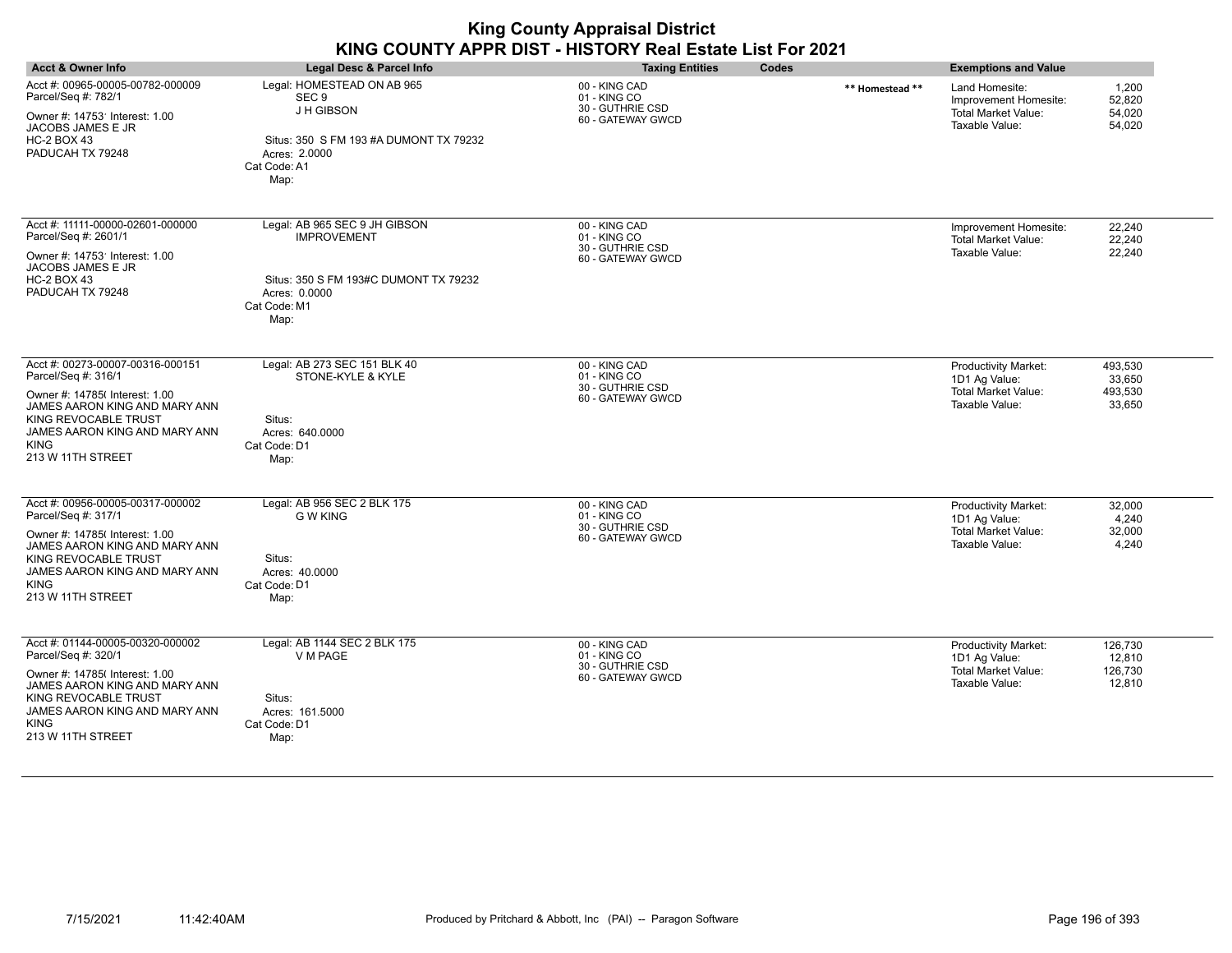| <b>Acct &amp; Owner Info</b>                                                                                                                                                                                            | <b>Legal Desc &amp; Parcel Info</b>                                                                   | <b>Taxing Entities</b><br>Codes                                        | <b>Exemptions and Value</b>                                                                                                            |
|-------------------------------------------------------------------------------------------------------------------------------------------------------------------------------------------------------------------------|-------------------------------------------------------------------------------------------------------|------------------------------------------------------------------------|----------------------------------------------------------------------------------------------------------------------------------------|
| Acct #: 01215-00005-00321-000003<br>Parcel/Seq #: 321/1<br>Owner #: 14785( Interest: 1.00<br>JAMES AARON KING AND MARY ANN<br>KING REVOCABLE TRUST<br>JAMES AARON KING AND MARY ANN<br><b>KING</b><br>213 W 11TH STREET | Legal: AB 1215 SEC 3 JOHN H GIBSON<br>Situs:<br>Acres: 160.0000<br>Cat Code: D1<br>Map:               | 00 - KING CAD<br>01 - KING CO<br>30 - GUTHRIE CSD<br>60 - GATEWAY GWCD | Productivity Market:<br>124,030<br>1D1 Ag Value:<br>13,920<br>Total Market Value:<br>124,030<br>Taxable Value:<br>13,920               |
| Acct #: 20026-10012-00222-000000<br>Parcel/Seq #: 222/1<br>Owner #: 14785 {Interest: 1.00<br><b>JAMES CASEY TIMMONS</b><br>PO BOX 14<br>GUTHRIE TX 79236                                                                | Legal: LTS 1-12<br><b>BLK 26</b><br><b>GUTHRIE</b><br>Situs:<br>Acres: 0.8609<br>Cat Code: C1<br>Map: | 00 - KING CAD<br>01 - KING CO<br>30 - GUTHRIE CSD<br>60 - GATEWAY GWCD | Land NonHomesite:<br>1,200<br>1,200<br><b>Total Market Value:</b><br>1,200<br>Taxable Value:                                           |
| Acct #: 20008-00000-02302-000000<br>Parcel/Seq #: 2302/1<br>Owner #: 14785 { Interest: 1.00<br>JAMES CASEY TIMMONS<br>PO BOX 14<br>GUTHRIE TX 79236                                                                     | Legal: LTS 6-11<br>BLK 8<br><b>GUTHRIE</b><br>Situs:<br>Acres: 0.0000<br>Cat Code: C1<br>Map:         | 00 - KING CAD<br>01 - KING CO<br>30 - GUTHRIE CSD<br>60 - GATEWAY GWCD | Land NonHomesite:<br>1,500<br>Total Market Value:<br>1,500<br>Taxable Value:<br>1,500                                                  |
| Acct #: 00914-00011-00364-000000<br>Parcel/Seq #: 364/1<br>Owner #: 14786! Interest: 1.00<br>JAMES LASATER FOX & KATHY RAE<br><b>FOX</b><br><b>PO BOX 11</b><br>GUTHRIE TX 79236                                        | Legal: AB 914 J R DAVIDSON<br>Situs:<br>Acres: 160.0000<br>Cat Code: D1<br>Map:                       | 00 - KING CAD<br>01 - KING CO<br>30 - GUTHRIE CSD<br>60 - GATEWAY GWCD | <b>Productivity Market:</b><br>120,850<br>1D1 Ag Value:<br>4,800<br>Total Market Value:<br>120,850<br>Taxable Value:<br>4,800          |
| Acct #: 00131-00017-00012-000107<br>Parcel/Seq #: 12/1<br>Owner #: 147774 Interest: 1.00<br>JEFF BACON CATTLE LP<br>7400 HWY 206<br><b>CISCO TX 76437</b>                                                               | Legal: AB 131 SEC 107 H&TC RR CO<br>Situs:<br>Acres: 656.0000<br>Cat Code: D1<br>Map:                 | 00 - KING CAD<br>01 - KING CO<br>30 - GUTHRIE CSD<br>60 - GATEWAY GWCD | <b>Productivity Market:</b><br>492,000<br>1D1 Ag Value:<br>13,780<br><b>Total Market Value:</b><br>492,000<br>Taxable Value:<br>13,780 |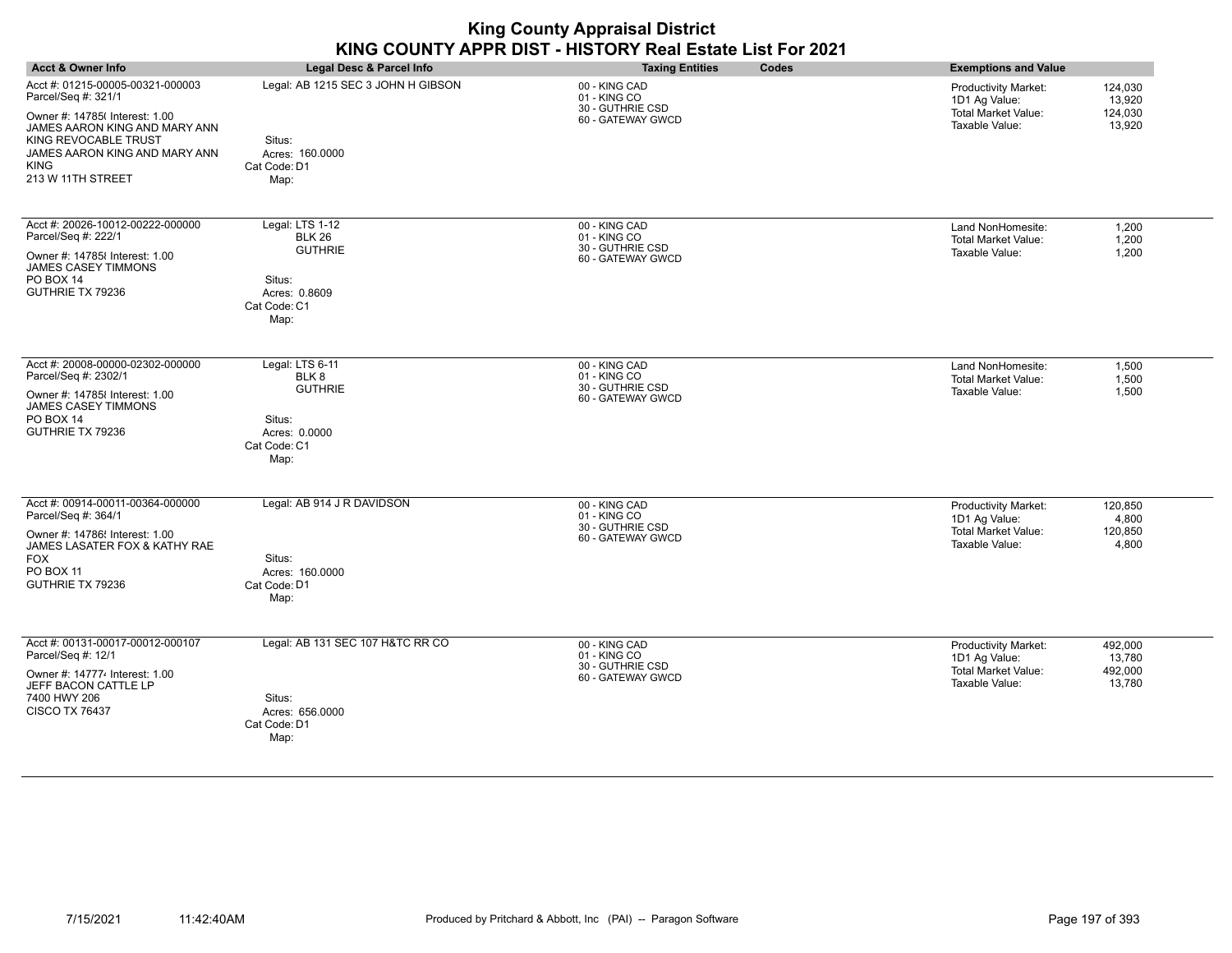| <b>Acct &amp; Owner Info</b>                                                                                                                              | Legal Desc & Parcel Info                                                                                                                 | <b>Taxing Entities</b><br>Codes                                        | <b>Exemptions and Value</b>                                                                                                                                                                                                         |
|-----------------------------------------------------------------------------------------------------------------------------------------------------------|------------------------------------------------------------------------------------------------------------------------------------------|------------------------------------------------------------------------|-------------------------------------------------------------------------------------------------------------------------------------------------------------------------------------------------------------------------------------|
| Acct #: 00132-00019-00013-000109<br>Parcel/Seq #: 13/1<br>Owner #: 147774 Interest: 1.00<br>JEFF BACON CATTLE LP<br>7400 HWY 206<br><b>CISCO TX 76437</b> | Legal: AB 132 SEC 109 H&TC RR CO<br>Situs:<br>Acres: 646.6000<br>Cat Code: D1<br>Map:                                                    | 00 - KING CAD<br>01 - KING CO<br>30 - GUTHRIE CSD<br>60 - GATEWAY GWCD | <b>Productivity Market:</b><br>484,950<br>12,290<br>1D1 Ag Value:<br><b>Total Market Value:</b><br>484,950<br>Taxable Value:<br>12,290                                                                                              |
| Acct #: 00134-00017-00014-000113<br>Parcel/Seq #: 14/1<br>Owner #: 147774 Interest: 0.50<br>JEFF BACON CATTLE LP<br>7400 HWY 206<br><b>CISCO TX 76437</b> | Legal: AB 134 SEC 113 H&TC RR CO<br>Situs:<br>Acres: 328.0000<br>Cat Code: D1<br>Map:                                                    | 00 - KING CAD<br>01 - KING CO<br>30 - GUTHRIE CSD<br>60 - GATEWAY GWCD | Productivity Market:<br>243,800<br>1D1 Ag Value:<br>6,340<br>Total Market Value:<br>243,800<br>Taxable Value:<br>6,340                                                                                                              |
| Acct #: 00139-00019-00015-000000<br>Parcel/Seq #: 15/1<br>Owner #: 147774 Interest: 0.50<br>JEFF BACON CATTLE LP<br>7400 HWY 206<br><b>CISCO TX 76437</b> | Legal: IMPROVEMENT ON AB 139<br>H&TC BLK F SEC 129<br>Situs: 1261 CR 448 GUTHRIE TX 79236<br>Acres: 82.0000<br>Cat Code: D1 E D2<br>Map: | 00 - KING CAD<br>01 - KING CO<br>30 - GUTHRIE CSD<br>60 - GATEWAY GWCD | Land Homesite:<br>400<br>8,280<br>Improvement Homesite:<br>3,550<br>Improvement NonHomesite:<br><b>Productivity Market:</b><br>61,130<br>1D1 Ag Value:<br>1,550<br><b>Total Market Value:</b><br>73,360<br>Taxable Value:<br>13,780 |
| Acct #: 00708-00019-00016-000112<br>Parcel/Seq #: 16/1<br>Owner #: 147774 Interest: 0.50<br>JEFF BACON CATTLE LP<br>7400 HWY 206<br><b>CISCO TX 76437</b> | Legal: AB 708 SEC 112 H&TC<br>J W ANDERSON<br>Situs:<br>Acres: 331.0600<br>Cat Code: D1<br>Map:                                          | 00 - KING CAD<br>01 - KING CO<br>30 - GUTHRIE CSD<br>60 - GATEWAY GWCD | Productivity Market:<br>248,300<br>1D1 Ag Value:<br>6,290<br>Total Market Value:<br>248,300<br>Taxable Value:<br>6,290                                                                                                              |
| Acct #: 00801-00017-00017-000108<br>Parcel/Seq #: 17/1<br>Owner #: 147774 Interest: 1.00<br>JEFF BACON CATTLE LP<br>7400 HWY 206<br><b>CISCO TX 76437</b> | Legal: AB 801 SEC 108 H&TC F<br>C A MCALLISTER<br>Situs:<br>Acres: 656.0000<br>Cat Code: D1<br>Map:                                      | 00 - KING CAD<br>01 - KING CO<br>30 - GUTHRIE CSD<br>60 - GATEWAY GWCD | Productivity Market:<br>492,000<br>1D1 Ag Value:<br>13,780<br><b>Total Market Value:</b><br>492,000<br>Taxable Value:<br>13,780                                                                                                     |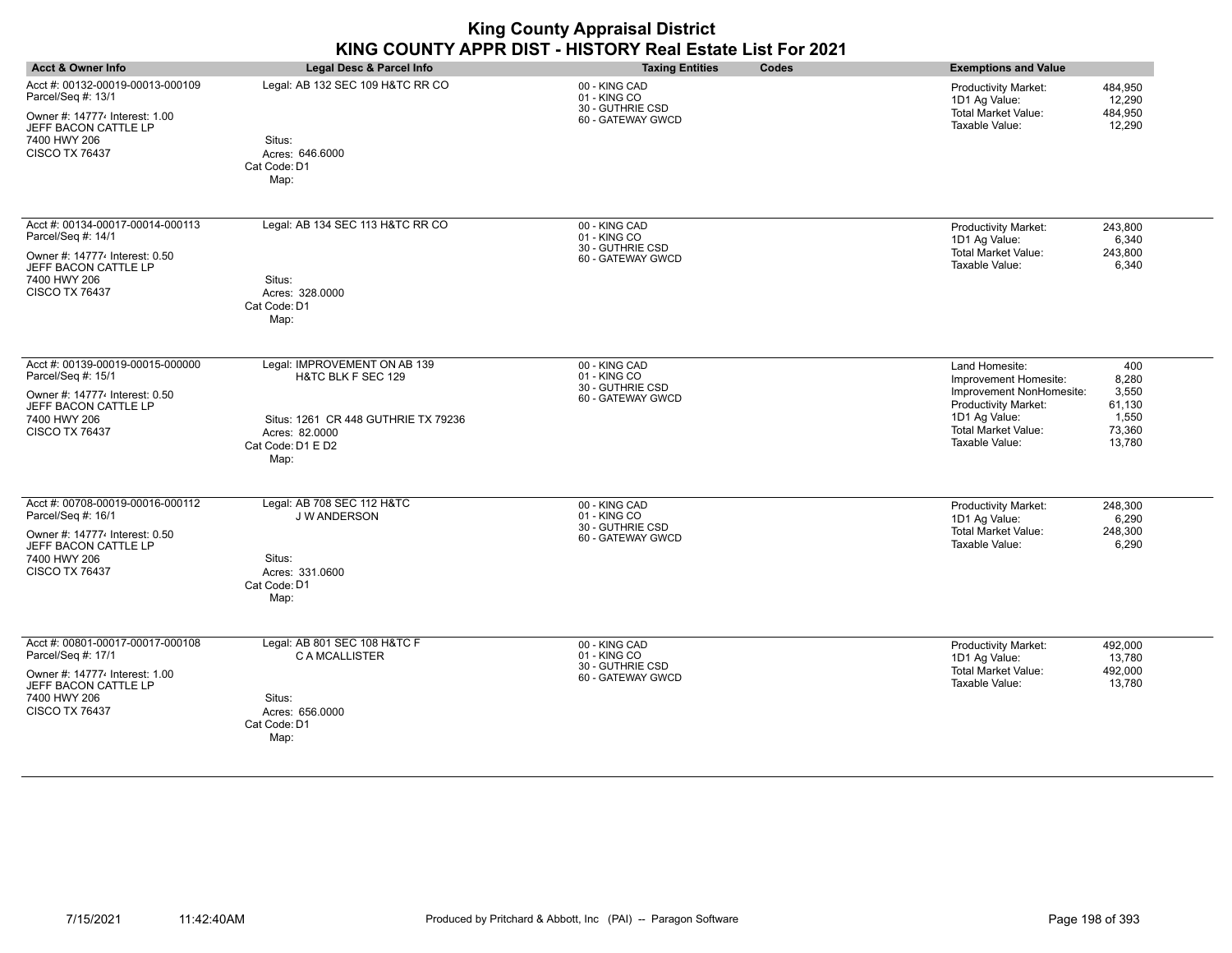|                                                                                                                                                                                                    |                                                                                                   | <b>King County Appraisal District</b><br>KING COUNTY APPR DIST - HISTORY Real Estate List For 2021 |       |                                                                                              |                                      |
|----------------------------------------------------------------------------------------------------------------------------------------------------------------------------------------------------|---------------------------------------------------------------------------------------------------|----------------------------------------------------------------------------------------------------|-------|----------------------------------------------------------------------------------------------|--------------------------------------|
| <b>Acct &amp; Owner Info</b>                                                                                                                                                                       | Legal Desc & Parcel Info                                                                          | <b>Taxing Entities</b>                                                                             | Codes | <b>Exemptions and Value</b>                                                                  |                                      |
| Acct #: 00827-00017-00018-000129<br>Parcel/Seq #: 18/1<br>Owner #: 147774 Interest: 0.50<br>JEFF BACON CATTLE LP<br>7400 HWY 206<br><b>CISCO TX 76437</b>                                          | Legal: AB 827 SEC 129 H&TC<br><b>F SCHOUP</b><br>Situs:<br>Acres: 82,0000<br>Cat Code: D1<br>Map: | 00 - KING CAD<br>01 - KING CO<br>30 - GUTHRIE CSD<br>60 - GATEWAY GWCD                             |       | <b>Productivity Market:</b><br>1D1 Ag Value:<br><b>Total Market Value:</b><br>Taxable Value: | 61,430<br>1.550<br>61.430<br>1,550   |
| Acct #: 00920-00017-00019-000114<br>Parcel/Seq #: 19/1<br>Owner #: 147774 Interest: 0.50<br>JEFF BACON CATTLE LP<br>7400 HWY 206<br><b>CISCO TX 76437</b>                                          | Legal: AB 920 SEC 114 H&TC F<br>C E NEW<br>Situs:<br>Acres: 328,0000<br>Cat Code: D1<br>Map:      | 00 - KING CAD<br>01 - KING CO<br>30 - GUTHRIE CSD<br>60 - GATEWAY GWCD                             |       | Productivity Market:<br>1D1 Ag Value:<br><b>Total Market Value:</b><br>Taxable Value:        | 246,000<br>6,890<br>246,000<br>6,890 |
| Acct #: 00128-00040-00395-000081<br>Parcel/Seq #: 395/5<br>Owner #: 14782( Interest: 0.26<br><b>JESSICA STONE DICKSON TRUST</b><br><b>CYNTHIA POTTS</b><br><b>PO BOX 794</b><br>SEAGRAVES TX 79359 | Legal: AB 128 SEC 81 H&TC RR CO<br>Situs:<br>Acres: 106.4905<br>Cat Code: D1<br>Map:              | 00 - KING CAD<br>01 - KING CO<br>30 - GUTHRIE CSD<br>60 - GATEWAY GWCD                             |       | Productivity Market:<br>1D1 Ag Value:<br><b>Total Market Value:</b><br>Taxable Value:        | 79,870<br>2,020<br>79,870<br>2.020   |
| Acct #: 01036-00042-00396-000076<br>Parcel/Seq #: 396/5<br>$\sim$ $\mu$ $\mu$ $\mu$ $\sim$ $\sim$ $\sim$ $\sim$ $\sim$ $\sim$ $\sim$                                                               | Legal: AB 1036 SEC 76 H&TC 13<br><b>RAMOORE</b>                                                   | 00 - KING CAD<br>01 - KING CO<br>30 - GUTHRIE CSD                                                  |       | <b>Productivity Market:</b><br>1D1 Ag Value:<br>Total Market Value:                          | 125,460<br>5,350<br>125AB            |

**JESSICA STON CYNTHIA POTT** PO BOX 794 SEAGRAVES T. Owner #: 14782 Parcel/Seq #: 39 Acct #: 00128-0 79,870  $2,020$ 79,870 2,020 JESSICA STONE DICKSON TRUST CYNTHIA POTTS PO BOX 794 SEAGRAVES TX 79359 Owner #: 14782( Interest: 0.26 Parcel/Seq #: 39 Acres: 166.2291 Cat Code: D1 Situs: Map: Acct #: 01036-0 30 - GUTHRIE CSD 60 - GATEWAY GWCD 5,460 5,350 125,460 5,350 Total Market Value: Taxable Value: JESSICA STONE DICKSON TRUST CYNTHIA POTTS PO BOX 794 SEAGRAVES TX 79359 Owner #: 14782( Interest: 0.26 Parcel/Seq #: 397/5 Legal: AB 1225 SEC 78 H&TC 13 Acres: 1.5584 Cat Code: D1 Situs: Map: GENN FRANK Acct #: 01225-00040-00397-000078 00 - KING CAD 01 - KING CO 30 - GUTHRIE CSD 60 - GATEWAY GWCD 1,170 30 1,170 30 Productivity Market: 1D1 Ag Value: Total Market Value: Taxable Value: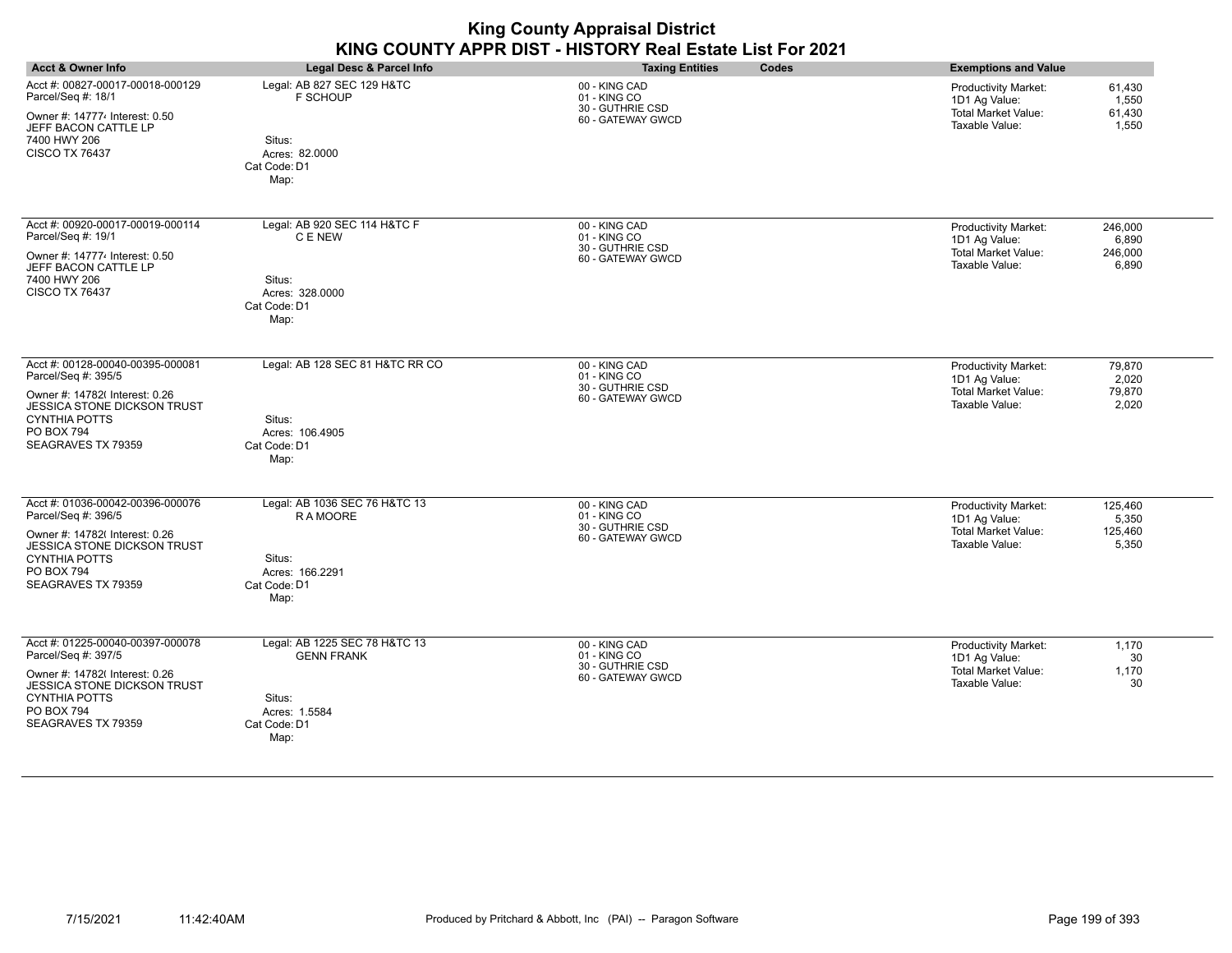| <b>Acct &amp; Owner Info</b>                                                                                                                                                                | Legal Desc & Parcel Info                                                                                                                          | <b>Taxing Entities</b>                                                 | Codes           | <b>Exemptions and Value</b>                                                                                                                                                         |                                                                      |
|---------------------------------------------------------------------------------------------------------------------------------------------------------------------------------------------|---------------------------------------------------------------------------------------------------------------------------------------------------|------------------------------------------------------------------------|-----------------|-------------------------------------------------------------------------------------------------------------------------------------------------------------------------------------|----------------------------------------------------------------------|
| Acct #: 00118-00040-02633-000077<br>Parcel/Seq #: 2633/5<br>Owner #: 14782( Interest: 0.26<br>JESSICA STONE DICKSON TRUST<br><b>CYNTHIA POTTS</b><br>PO BOX 794<br>SEAGRAVES TX 79359       | Legal: AB 118 SEC 77<br><b>H&amp;TC RR CO</b><br>Situs: 968 CR 1755 KNOX CITY TX<br>Acres: 101.5556<br>Cat Code: D1 E D2<br>Map:                  | 00 - KING CAD<br>01 - KING CO<br>30 - GUTHRIE CSD<br>60 - GATEWAY GWCD |                 | Land NonHomesite:<br>Improvement Homesite:<br>Improvement NonHomesite:<br><b>Productivity Market:</b><br>1D1 Ag Value:<br><b>Total Market Value:</b><br>Taxable Value:              | 210<br>2,110<br>110<br>77,030<br>4,840<br>79,460<br>7,270            |
| Acct #: 00309-00023-01761-000001<br>Parcel/Seq #: 1761/1<br>Owner #: 147834 Interest: 1.00<br><b>JOHNSON JUSTIN &amp; KELLY</b><br><b>PO BOX 41</b><br>GUTHRIE TX 79236                     | Legal: IMPROVEMENT ON AB 309 SEC 15<br>BLK 118 TT RR CO<br>Situs: 590 N US HWY 83 GUTHRIE TX 79236<br>Acres: 43.1400<br>Cat Code: D1 E D2<br>Map: | 00 - KING CAD<br>01 - KING CO<br>30 - GUTHRIE CSD<br>60 - GATEWAY GWCD | ** Homestead ** | Land Homesite:<br>Improvement Homesite:<br>Improvement NonHomesite:<br><b>Productivity Market:</b><br>1D1 Ag Value:<br>Total Market Value:<br>Homestead Cap Loss:<br>Taxable Value: | 600<br>39,290<br>4,050<br>32,660<br>1,180<br>76,600<br>650<br>44,470 |
| Acct #: 00320-00023-02154-000015<br>Parcel/Seq #: 2154/1<br>Owner #: 147834 Interest: 1.00<br><b>JOHNSON JUSTIN &amp; KELLY</b><br><b>PO BOX 41</b><br>GUTHRIE TX 79236                     | Legal: AB 320 SEC 15 BLK 118<br>TT RR CO<br>Situs:<br>Acres: 19.1200<br>Cat Code: D1<br>Map:                                                      | 00 - KING CAD<br>01 - KING CO<br>30 - GUTHRIE CSD<br>60 - GATEWAY GWCD |                 | <b>Productivity Market:</b><br>1D1 Ag Value:<br><b>Total Market Value:</b><br>Taxable Value:                                                                                        | 14,820<br>540<br>14,820<br>540                                       |
| Acct #: 01124-00025-01954-000005<br>Parcel/Seq #: 1954/12<br>Owner #: 14729( Interest: 0.07<br>JOHNSON VIRGINIA ANN &<br>JUNE GENTRY<br>941 EAST VASSAR<br>FRESNO CA 93704                  | Legal: AB 1124 SEC 5 D&W<br>Situs:<br>Acres: 14.6674<br>Cat Code: D1<br>Map:                                                                      | 00 - KING CAD<br>01 - KING CO<br>30 - GUTHRIE CSD<br>60 - GATEWAY GWCD |                 | <b>Productivity Market:</b><br>1D1 Ag Value:<br><b>Total Market Value:</b><br>Taxable Value:                                                                                        | 11,870<br>1,680<br>11,870<br>1,680                                   |
| Acct #: 01133-00025-01855-000519<br>Parcel/Seq #: 1855/1<br>Owner #: 14720! Interest: 1.00<br>JOLLEY THOMAS FREDRICK AND<br>JOLLEY JOE NED<br>20307 ELMWOOD BROOK COURT<br>CYPRESS TX 77433 | Legal: AB 1133 SEC 519 I&GN RR CO<br>Situs:<br>Acres: 44.4000<br>Cat Code: D1<br>Map:                                                             | 00 - KING CAD<br>01 - KING CO<br>30 - GUTHRIE CSD<br>60 - GATEWAY GWCD |                 | <b>Productivity Market:</b><br>1D1 Ag Value:<br><b>Total Market Value:</b><br>Taxable Value:                                                                                        | 35,520<br>4,710<br>35,520<br>4,710                                   |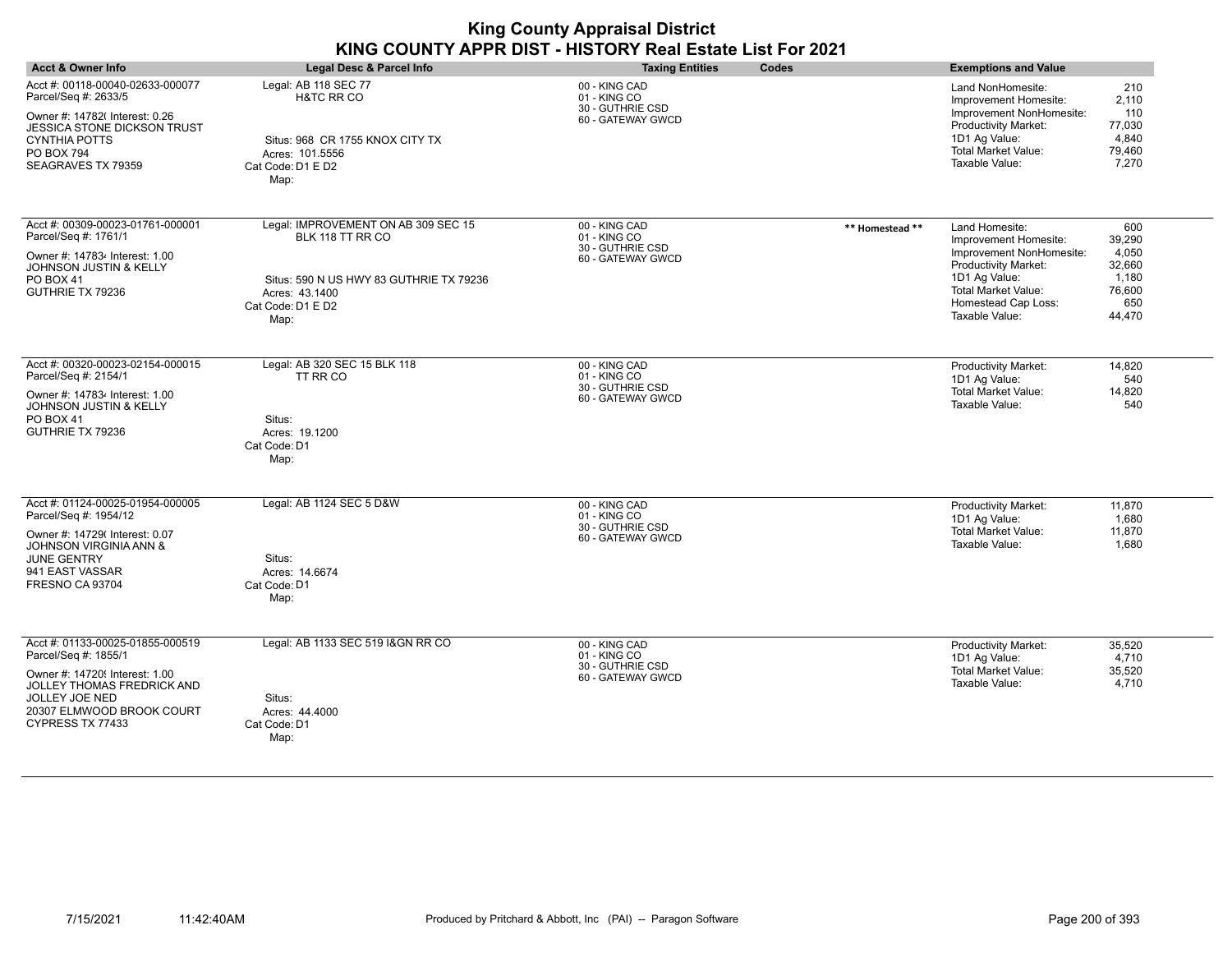| <b>Acct &amp; Owner Info</b>                                                                                                                                                                | Legal Desc & Parcel Info                                                                                                                                 | <b>Taxing Entities</b><br>Codes                                        | <b>Exemptions and Value</b>                                                                                                  |
|---------------------------------------------------------------------------------------------------------------------------------------------------------------------------------------------|----------------------------------------------------------------------------------------------------------------------------------------------------------|------------------------------------------------------------------------|------------------------------------------------------------------------------------------------------------------------------|
| Acct #: 01124-00025-01954-000005<br>Parcel/Seq #: 1954/9<br>Owner #: 147209 Interest: 0.07<br>JOLLEY THOMAS FREDRICK AND<br>JOLLEY JOE NED<br>20307 ELMWOOD BROOK COURT<br>CYPRESS TX 77433 | Legal: AB 1124 SEC 5 D&W<br>Situs:<br>Acres: 14.6674<br>Cat Code: D1<br>Map:                                                                             | 00 - KING CAD<br>01 - KING CO<br>30 - GUTHRIE CSD<br>60 - GATEWAY GWCD | <b>Productivity Market:</b><br>11,870<br>1,680<br>1D1 Ag Value:<br>Total Market Value:<br>11,870<br>Taxable Value:<br>1,680  |
| Acct #: 01124-00025-01954-000005<br>Parcel/Seq #: 1954/2<br>Owner #: 14777( Interest: 0.03<br>JONES CHRISTA RAY<br>12813 ELGIN AVE<br>LUBBOCK TX 79423                                      | Legal: AB 1124 SEC 5 D&W<br>Situs:<br>Acres: 5.6522<br>Cat Code: D1<br>Map:                                                                              | 00 - KING CAD<br>01 - KING CO<br>30 - GUTHRIE CSD<br>60 - GATEWAY GWCD | 4,580<br><b>Productivity Market:</b><br>1D1 Ag Value:<br>650<br><b>Total Market Value:</b><br>4,580<br>Taxable Value:<br>650 |
| Acct #: 20058-11018-00403-000000<br>Parcel/Seq #: 403/1<br>Owner #: 147338 Interest: 1.00<br><b>JONES DAVID</b><br>18546 SW CRAZY HORSE RD<br>LAKE CITY KS 67071                            | Legal: LTS 11-18<br><b>BLK 58</b><br><b>GUTHRIE</b><br>W/IMPROVMENTS<br>Situs: 900 BENEDICT ST GUTHRIE TX 79236<br>Acres: 0.5464<br>Cat Code: A1<br>Map: | 00 - KING CAD<br>01 - KING CO<br>30 - GUTHRIE CSD<br>60 - GATEWAY GWCD | Land Homesite:<br>340<br>17,760<br>Improvement Homesite:<br><b>Total Market Value:</b><br>18,100<br>Taxable Value:<br>18,100 |
| Acct #: 20084-00012-01811-000000<br>Parcel/Seq #: 1811/1<br>Owner #: 14733 Interest: 1.00<br>JONES DAVID<br>18546 SW CRAZY HORSE RD<br>LAKE CITY KS 67071                                   | Legal: LT 12<br><b>BLK 84</b><br><b>GUTHRIE</b><br>Situs:<br>Acres: 0.2652<br>Cat Code: C1<br>Map:                                                       | 00 - KING CAD<br>01 - KING CO<br>30 - GUTHRIE CSD<br>60 - GATEWAY GWCD | Land NonHomesite:<br>80<br><b>Total Market Value:</b><br>80<br>Taxable Value:<br>80                                          |
| Acct #: 20007-19021-00264-000000<br>Parcel/Seq #: 264/1<br>Owner #: 147814 Interest: 1.00<br>JOUETT CINDY & AMBER LONG<br>4451 FM 1263<br><b>ASPERMONT TX 79502</b>                         | Legal: LTS 19 20 21<br>BLK7<br><b>GUTHRIE</b><br>W/ IMPROVEMENTS<br>Situs: 903 S BAKER GUTHRIE TX 79236<br>Acres: 0.1739<br>Cat Code: A1<br>Map:         | 00 - KING CAD<br>01 - KING CO<br>30 - GUTHRIE CSD<br>60 - GATEWAY GWCD | Land Homesite:<br>750<br>Improvement Homesite:<br>10,010<br><b>Total Market Value:</b><br>10,760<br>Taxable Value:<br>10,760 |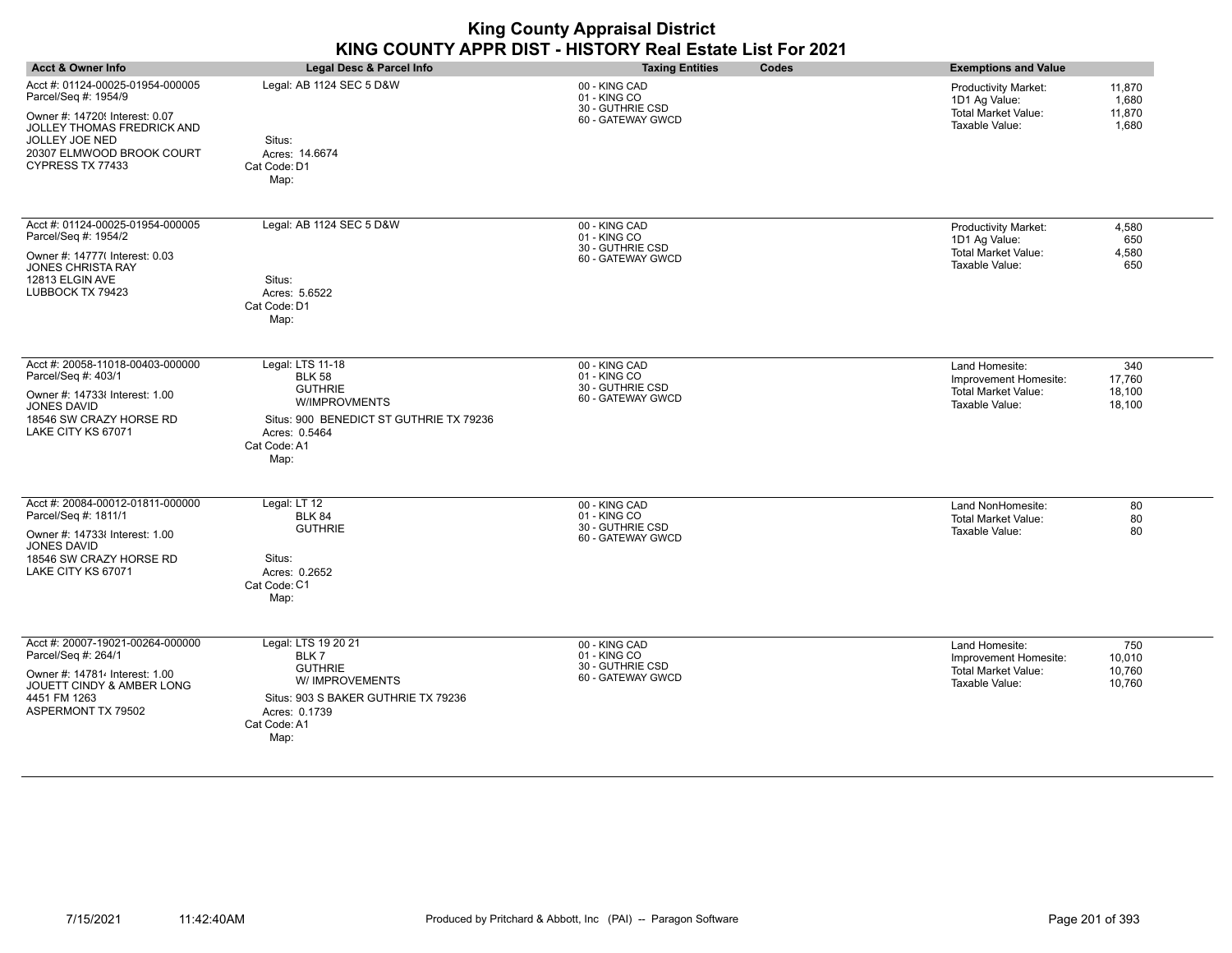| <b>Acct &amp; Owner Info</b>                                                                                                                                    | Legal Desc & Parcel Info                                                                                   | <b>Taxing Entities</b><br>Codes                                        | <b>Exemptions and Value</b>                                                                                                                                          |
|-----------------------------------------------------------------------------------------------------------------------------------------------------------------|------------------------------------------------------------------------------------------------------------|------------------------------------------------------------------------|----------------------------------------------------------------------------------------------------------------------------------------------------------------------|
| Acct #: 00069-00025-02107-000001<br>Parcel/Seq #: 2107/1<br>Owner #: 14763' Interest: 1.00<br>KEITH LARRY AND WIFE MARY LOIS<br>468 CR 13<br>CHILDRESS TX 79201 | Legal: AB 69 SEC 1<br><b>BROOKS &amp; BURLESON</b><br>Situs:<br>Acres: 693,0000<br>Cat Code: D1 D2<br>Map: | 00 - KING CAD<br>01 - KING CO<br>30 - GUTHRIE CSD<br>60 - GATEWAY GWCD | 1,170<br>Improvement NonHomesite:<br><b>Productivity Market:</b><br>557,620<br>1D1 Ag Value:<br>77,870<br>Total Market Value:<br>558,790<br>79,040<br>Taxable Value: |
| Acct #: 00042-00035-01166-000055<br>Parcel/Seq #: 1166/1<br>Owner #: 14762' Interest: 1.00<br><b>KELSEY TD</b><br>PO BOX 60<br>GUTHRIE TX 79236                 | Legal: AB 42 SEC 55 BLK 1/152 BS&F<br>Situs:<br>Acres: 738.2770<br>Cat Code: D1<br>Map:                    | 00 - KING CAD<br>01 - KING CO<br>30 - GUTHRIE CSD<br>60 - GATEWAY GWCD | Productivity Market:<br>553,710<br>1D1 Ag Value:<br>15,500<br><b>Total Market Value:</b><br>553,710<br>Taxable Value:<br>15,500                                      |
| Acct #: 00047-00033-01170-000029<br>Parcel/Seq #: 1170/1<br>Owner #: 14762' Interest: 1.00<br><b>KELSEY TD</b><br>PO BOX 60<br>GUTHRIE TX 79236                 | Legal: AB 47 SEC 29 BLK 1/105 BS&F<br>Situs:<br>Acres: 141.0080<br>Cat Code: D1<br>Map:                    | 00 - KING CAD<br>01 - KING CO<br>30 - GUTHRIE CSD<br>60 - GATEWAY GWCD | Productivity Market:<br>105,760<br>1D1 Ag Value:<br>2,960<br>Total Market Value:<br>105,760<br>Taxable Value:<br>2,960                                               |
| Acct #: 00509-00035-01264-000010<br>Parcel/Seq #: 1264/1<br>Owner #: 14762' Interest: 1.00<br><b>KELSEY TD</b><br>PO BOX 60<br>GUTHRIE TX 79236                 | Legal: AB 509 SEC 10 T A THOMSON<br>Situs:<br>Acres: 567,9200<br>Cat Code: D1<br>Map:                      | 00 - KING CAD<br>01 - KING CO<br>30 - GUTHRIE CSD<br>60 - GATEWAY GWCD | Productivity Market:<br>425,940<br>1D1 Ag Value:<br>11,930<br><b>Total Market Value:</b><br>425,940<br>Taxable Value:<br>11,930                                      |
| Acct #: 00510-00035-01265-000016<br>Parcel/Seq #: 1265/1<br>Owner #: 14762' Interest: 1.00<br><b>KELSEY TD</b><br>PO BOX 60<br>GUTHRIE TX 79236                 | Legal: AB 510 SEC 16 T A THOMSON<br>Situs:<br>Acres: 282.9590<br>Cat Code: D1<br>Map:                      | 00 - KING CAD<br>01 - KING CO<br>30 - GUTHRIE CSD<br>60 - GATEWAY GWCD | 212,220<br>Productivity Market:<br>1D1 Ag Value:<br>5,380<br><b>Total Market Value:</b><br>212,220<br>Taxable Value:<br>5,380                                        |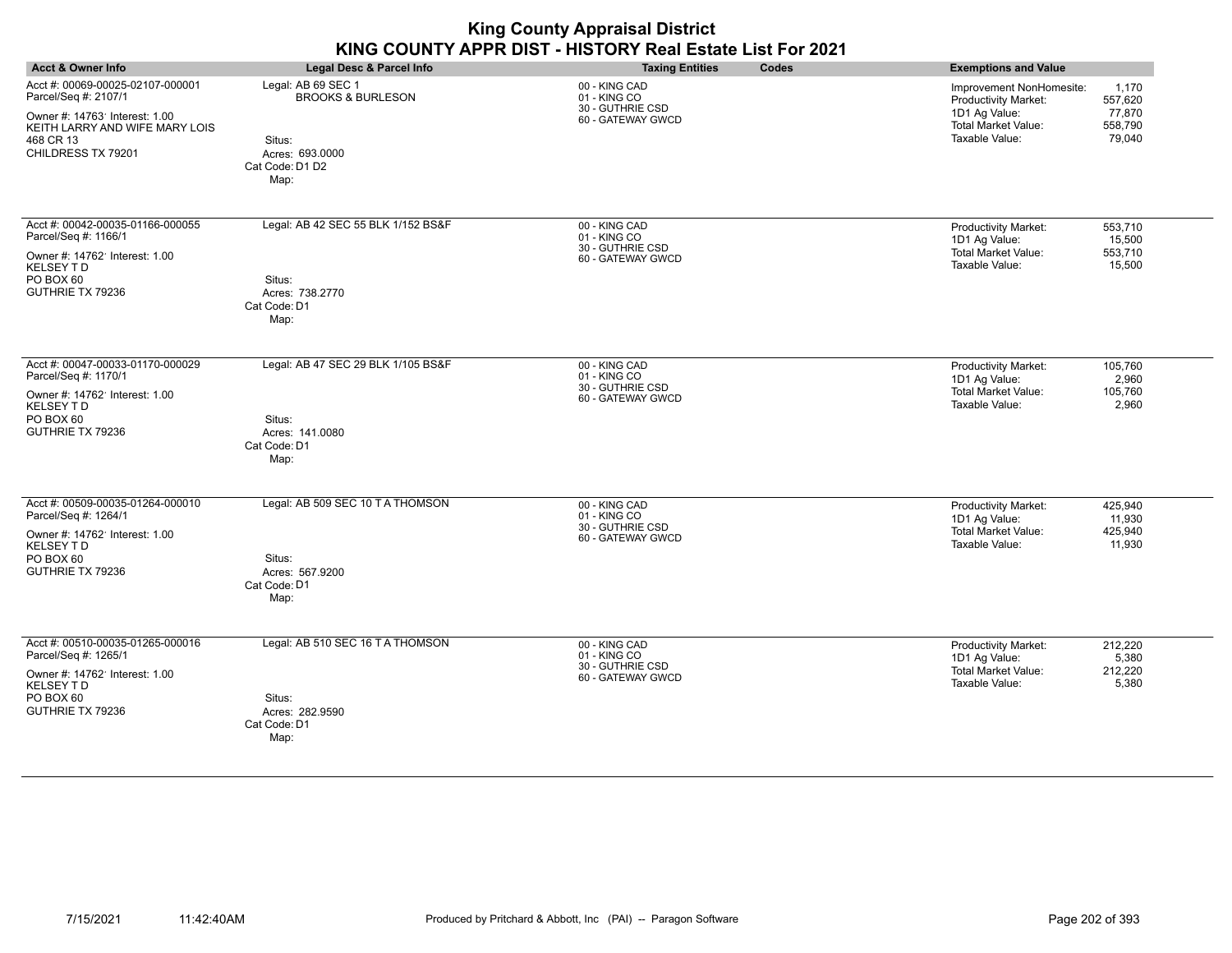| <b>Acct &amp; Owner Info</b>                                                                                                                    | Legal Desc & Parcel Info                                                               | <b>Taxing Entities</b><br>Codes                                        | <b>Exemptions and Value</b>                                                                                                            |
|-------------------------------------------------------------------------------------------------------------------------------------------------|----------------------------------------------------------------------------------------|------------------------------------------------------------------------|----------------------------------------------------------------------------------------------------------------------------------------|
| Acct #: 00513-00035-01268-000017<br>Parcel/Seq #: 1268/1<br>Owner #: 14762' Interest: 1.00<br><b>KELSEY TD</b><br>PO BOX 60<br>GUTHRIE TX 79236 | Legal: AB 513 SEC 17 R M THOMPSON<br>Situs:<br>Acres: 233.2320<br>Cat Code: D1<br>Map: | 00 - KING CAD<br>01 - KING CO<br>30 - GUTHRIE CSD<br>60 - GATEWAY GWCD | 174,920<br><b>Productivity Market:</b><br>1D1 Ag Value:<br>4,900<br><b>Total Market Value:</b><br>174,920<br>Taxable Value:<br>4,900   |
| Acct #: 00515-00035-01270-000015<br>Parcel/Seq #: 1270/1<br>Owner #: 14762' Interest: 1.00<br><b>KELSEY TD</b><br>PO BOX 60<br>GUTHRIE TX 79236 | Legal: AB 515 SEC 15 T A THOMSON<br>Situs:<br>Acres: 612.8070<br>Cat Code: D1<br>Map:  | 00 - KING CAD<br>01 - KING CO<br>30 - GUTHRIE CSD<br>60 - GATEWAY GWCD | <b>Productivity Market:</b><br>459,610<br>1D1 Ag Value:<br>11,640<br><b>Total Market Value:</b><br>459,610<br>Taxable Value:<br>11,640 |
| Acct #: 00517-00035-01272-000014<br>Parcel/Seq #: 1272/1<br>Owner #: 14762' Interest: 1.00<br><b>KELSEY TD</b><br>PO BOX 60<br>GUTHRIE TX 79236 | Legal: AB 517 SEC 14 T A THOMSON<br>Situs:<br>Acres: 497.1290<br>Cat Code: D1<br>Map:  | 00 - KING CAD<br>01 - KING CO<br>30 - GUTHRIE CSD<br>60 - GATEWAY GWCD | 372,850<br>Productivity Market:<br>1D1 Ag Value:<br>9,450<br>Total Market Value:<br>372,850<br>Taxable Value:<br>9,450                 |
| Acct #: 00518-00035-01273-000013<br>Parcel/Seq #: 1273/1<br>Owner #: 14762' Interest: 1.00<br><b>KELSEY TD</b><br>PO BOX 60<br>GUTHRIE TX 79236 | Legal: AB 518 SEC 13 T A THOMSON<br>Situs:<br>Acres: 428.2490<br>Cat Code: D1<br>Map:  | 00 - KING CAD<br>01 - KING CO<br>30 - GUTHRIE CSD<br>60 - GATEWAY GWCD | <b>Productivity Market:</b><br>321,190<br>1D1 Ag Value:<br>8,140<br><b>Total Market Value:</b><br>321,190<br>Taxable Value:<br>8,140   |
| Acct #: 00521-00035-01276-000012<br>Parcel/Seq #: 1276/1<br>Owner #: 14762' Interest: 1.00<br><b>KELSEY TD</b><br>PO BOX 60<br>GUTHRIE TX 79236 | Legal: AB 521 SEC 12 T A THOMSON<br>Situs:<br>Acres: 567.4030<br>Cat Code: D1<br>Map:  | 00 - KING CAD<br>01 - KING CO<br>30 - GUTHRIE CSD<br>60 - GATEWAY GWCD | Productivity Market:<br>425,550<br>1D1 Ag Value:<br>10,780<br><b>Total Market Value:</b><br>425,550<br>Taxable Value:<br>10,780        |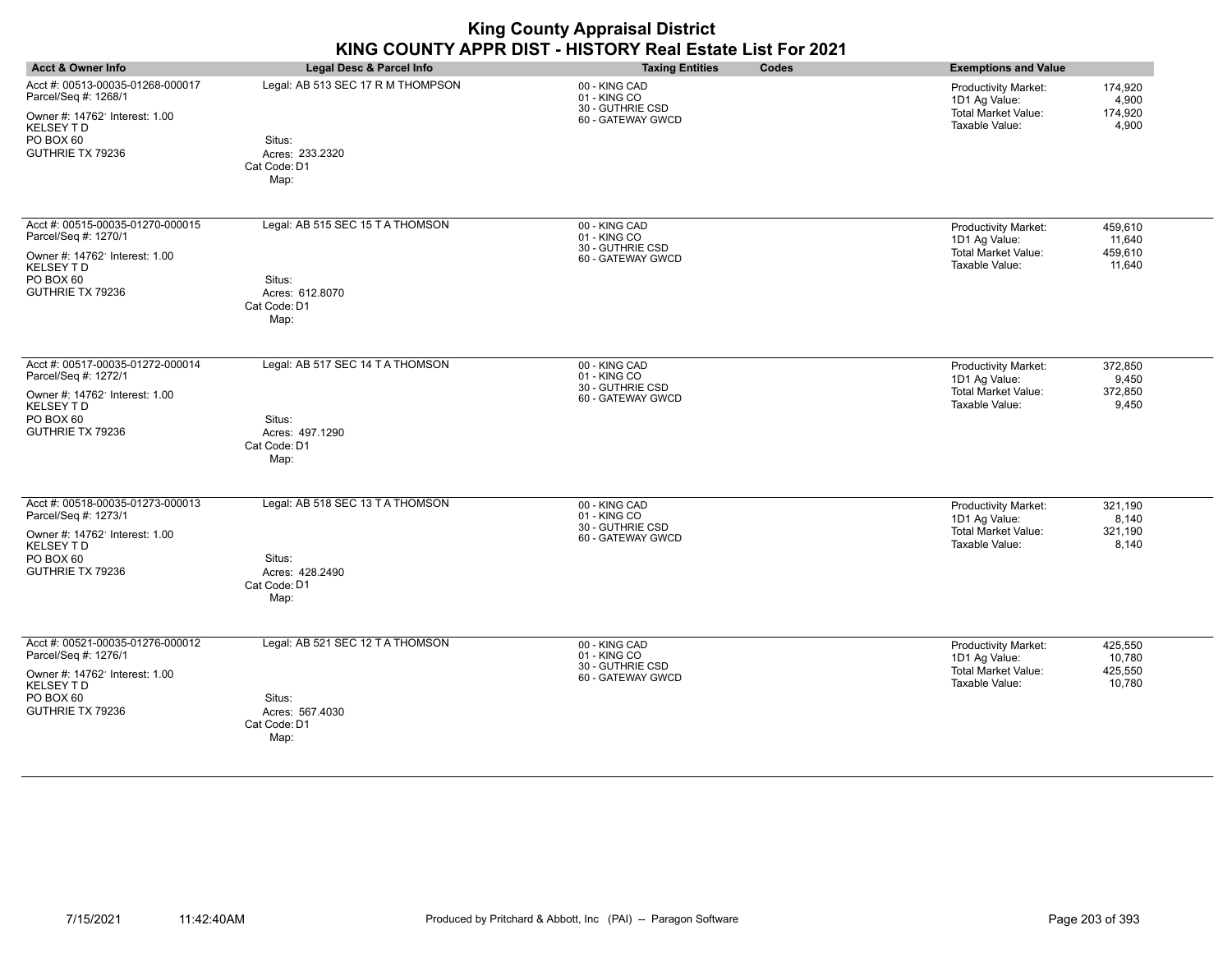| <b>Acct &amp; Owner Info</b>                                                                                                                    | Legal Desc & Parcel Info                                                              | <b>Taxing Entities</b><br>Codes                                        | <b>Exemptions and Value</b>                                                                                                            |
|-------------------------------------------------------------------------------------------------------------------------------------------------|---------------------------------------------------------------------------------------|------------------------------------------------------------------------|----------------------------------------------------------------------------------------------------------------------------------------|
| Acct #: 00522-00035-01277-000011<br>Parcel/Seq #: 1277/1<br>Owner #: 14762' Interest: 1.00<br><b>KELSEY TD</b><br>PO BOX 60<br>GUTHRIE TX 79236 | Legal: AB 522 SEC 11 T A THOMSON<br>Situs:<br>Acres: 538.4920<br>Cat Code: D1<br>Map: | 00 - KING CAD<br>01 - KING CO<br>30 - GUTHRIE CSD<br>60 - GATEWAY GWCD | 403,870<br><b>Productivity Market:</b><br>1D1 Ag Value:<br>10,230<br><b>Total Market Value:</b><br>403,870<br>Taxable Value:<br>10,230 |
| Acct #: 00526-00035-01281-000019<br>Parcel/Seq #: 1281/1<br>Owner #: 14762' Interest: 1.00<br><b>KELSEY TD</b><br>PO BOX 60<br>GUTHRIE TX 79236 | Legal: AB 526 SEC 19 R M THOMSON<br>Situs:<br>Acres: 612.2550<br>Cat Code: D1<br>Map: | 00 - KING CAD<br>01 - KING CO<br>30 - GUTHRIE CSD<br>60 - GATEWAY GWCD | Productivity Market:<br>459,190<br>1D1 Ag Value:<br>11,630<br><b>Total Market Value:</b><br>459,190<br>Taxable Value:<br>11,630        |
| Acct #: 00527-00035-01282-000020<br>Parcel/Seq #: 1282/1<br>Owner #: 14762' Interest: 1.00<br><b>KELSEY TD</b><br>PO BOX 60<br>GUTHRIE TX 79236 | Legal: AB 527 SEC 20 R M THOMSON<br>Situs:<br>Acres: 478.5250<br>Cat Code: D1<br>Map: | 00 - KING CAD<br>01 - KING CO<br>30 - GUTHRIE CSD<br>60 - GATEWAY GWCD | Productivity Market:<br>358,890<br>1D1 Ag Value:<br>9,090<br><b>Total Market Value:</b><br>358,890<br>Taxable Value:<br>9,090          |
| Acct #: 00528-00035-01283-000021<br>Parcel/Seq #: 1283/1<br>Owner #: 14762' Interest: 1.00<br>KELSEY TD<br>PO BOX 60<br>GUTHRIE TX 79236        | Legal: AB 528 SEC 21 R M THOMSON<br>Situs:<br>Acres: 439.7560<br>Cat Code: D1<br>Map: | 00 - KING CAD<br>01 - KING CO<br>30 - GUTHRIE CSD<br>60 - GATEWAY GWCD | Productivity Market:<br>329.820<br>1D1 Ag Value:<br>8,360<br><b>Total Market Value:</b><br>329,820<br>Taxable Value:<br>8,360          |
| Acct #: 00529-00035-01284-000022<br>Parcel/Seq #: 1284/1<br>Owner #: 14762' Interest: 1.00<br><b>KELSEY TD</b><br>PO BOX 60<br>GUTHRIE TX 79236 | Legal: AB 529 SEC 22 R M THOMSON<br>Situs:<br>Acres: 638.1640<br>Cat Code: D1<br>Map: | 00 - KING CAD<br>01 - KING CO<br>30 - GUTHRIE CSD<br>60 - GATEWAY GWCD | Productivity Market:<br>478,620<br>1D1 Ag Value:<br>12,130<br><b>Total Market Value:</b><br>478,620<br>Taxable Value:<br>12,130        |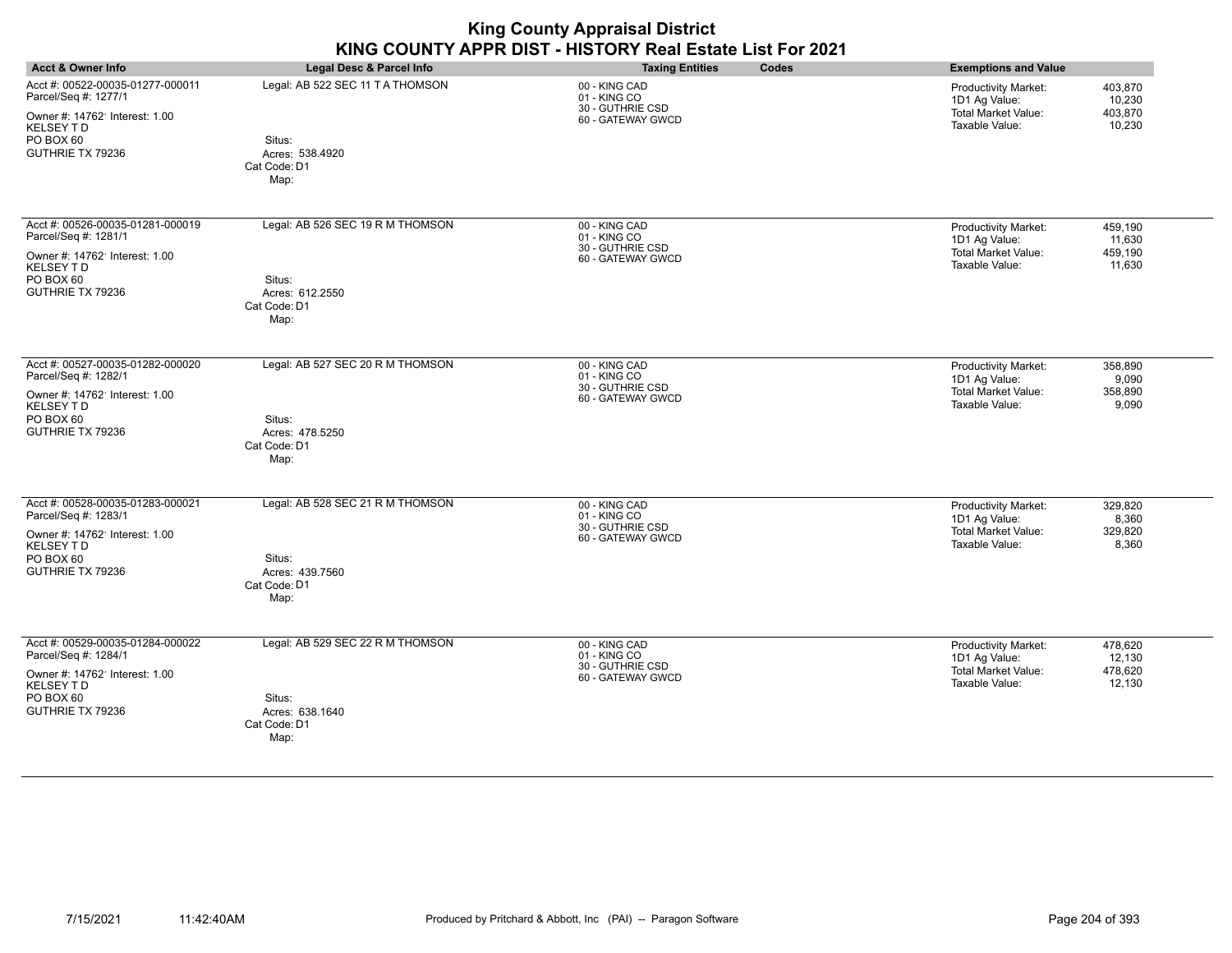| <b>Acct &amp; Owner Info</b>                                                                                                                    | Legal Desc & Parcel Info                                                                | <b>Taxing Entities</b><br>Codes                                        | <b>Exemptions and Value</b>                                                                                                          |
|-------------------------------------------------------------------------------------------------------------------------------------------------|-----------------------------------------------------------------------------------------|------------------------------------------------------------------------|--------------------------------------------------------------------------------------------------------------------------------------|
| Acct #: 00668-00035-01364-000058<br>Parcel/Seq #: 1364/1<br>Owner #: 14762' Interest: 1.00<br><b>KELSEY TD</b><br>PO BOX 60<br>GUTHRIE TX 79236 | Legal: AB 668 SEC 58 R F CAMPBELL<br>Situs:<br>Acres: 179.2280<br>Cat Code: D1<br>Map:  | 00 - KING CAD<br>01 - KING CO<br>30 - GUTHRIE CSD<br>60 - GATEWAY GWCD | 134,420<br><b>Productivity Market:</b><br>1D1 Ag Value:<br>3,760<br><b>Total Market Value:</b><br>134,420<br>Taxable Value:<br>3,760 |
| Acct #: 00672-00035-01367-000054<br>Parcel/Seq #: 1367/1<br>Owner #: 14762' Interest: 1.00<br><b>KELSEY TD</b><br>PO BOX 60<br>GUTHRIE TX 79236 | Legal: AB 672 SEC 54 FRANK HAMILTON<br>Situs:<br>Acres: 81.6230<br>Cat Code: D1<br>Map: | 00 - KING CAD<br>01 - KING CO<br>30 - GUTHRIE CSD<br>60 - GATEWAY GWCD | Productivity Market:<br>61,220<br>1D1 Ag Value:<br>1,710<br><b>Total Market Value:</b><br>61,220<br>Taxable Value:<br>1,710          |
| Acct #: 00689-00035-01380-000060<br>Parcel/Seq #: 1380/1<br>Owner #: 14762' Interest: 1.00<br><b>KELSEY TD</b><br>PO BOX 60<br>GUTHRIE TX 79236 | Legal: AB 689 SEC 60 GEORGE B LUCAS<br>Situs:<br>Acres: 17.7660<br>Cat Code: D1<br>Map: | 00 - KING CAD<br>01 - KING CO<br>30 - GUTHRIE CSD<br>60 - GATEWAY GWCD | Productivity Market:<br>13,320<br>1D1 Ag Value:<br>340<br><b>Total Market Value:</b><br>13,320<br>Taxable Value:<br>340              |
| Acct #: 00024-00033-02325-000031<br>Parcel/Seq #: 2325/1<br>Owner #: 14762' Interest: 1.00<br>KELSEY TD<br>PO BOX 60<br>GUTHRIE TX 79236        | Legal: AB 24 SEC 31 BLK 1/140 BS&F<br>Situs:<br>Acres: 179.6760<br>Cat Code: D1<br>Map: | 00 - KING CAD<br>01 - KING CO<br>30 - GUTHRIE CSD<br>60 - GATEWAY GWCD | Productivity Market:<br>139,250<br>1D1 Ag Value:<br>5,030<br><b>Total Market Value:</b><br>139,250<br>Taxable Value:<br>5,030        |
| Acct #: 00175-00042-02388-000011<br>Parcel/Seq #: 2388/1<br>Owner #: 14762' Interest: 1.00<br><b>KELSEY TD</b><br>PO BOX 60<br>GUTHRIE TX 79236 | Legal: AB 175 SEC 11 H&TC RR CO<br>Situs:<br>Acres: 7.5700<br>Cat Code: D1<br>Map:      | 00 - KING CAD<br>01 - KING CO<br>30 - GUTHRIE CSD<br>60 - GATEWAY GWCD | Productivity Market:<br>5,680<br>1D1 Ag Value:<br>140<br><b>Total Market Value:</b><br>5,680<br>Taxable Value:<br>140                |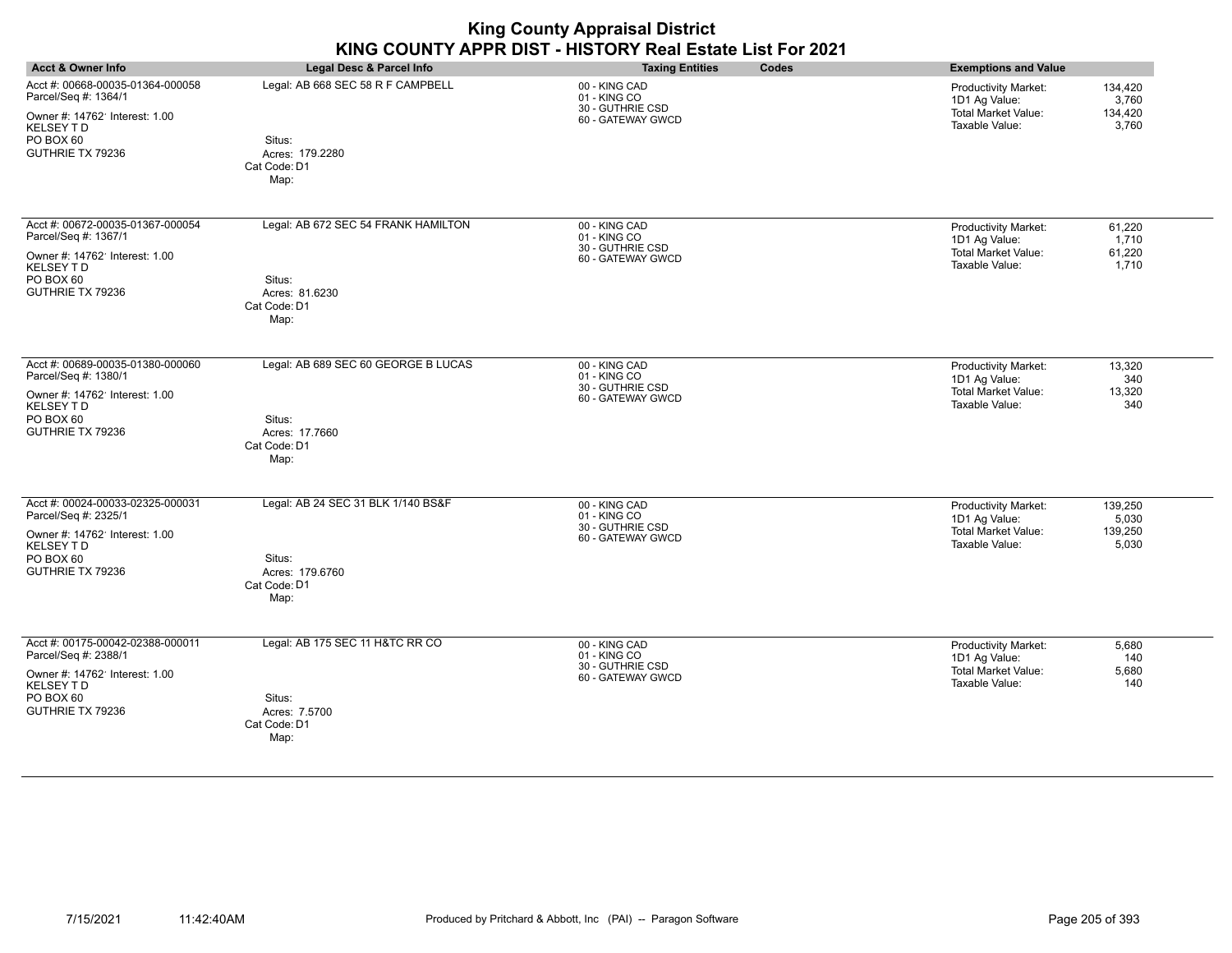| <b>Acct &amp; Owner Info</b>                                                                                                                                                                           | Legal Desc & Parcel Info                                                                                                                     | <b>Taxing Entities</b><br>Codes                                        | <b>Exemptions and Value</b>                                                                                                                                                                                                                               |
|--------------------------------------------------------------------------------------------------------------------------------------------------------------------------------------------------------|----------------------------------------------------------------------------------------------------------------------------------------------|------------------------------------------------------------------------|-----------------------------------------------------------------------------------------------------------------------------------------------------------------------------------------------------------------------------------------------------------|
| Acct #: 00788-00035-02389-000030<br>Parcel/Seq #: 2389/1<br>Owner #: 14762' Interest: 1.00<br><b>KELSEY TD</b><br>PO BOX 60<br>GUTHRIE TX 79236                                                        | Legal: AB 788 SEC 30 J W LILLY<br>Situs:<br>Acres: 28.1450<br>Cat Code: D1<br>Map:                                                           | 00 - KING CAD<br>01 - KING CO<br>30 - GUTHRIE CSD<br>60 - GATEWAY GWCD | 21,110<br>Productivity Market:<br>1D1 Ag Value:<br>530<br>Total Market Value:<br>21,110<br>Taxable Value:<br>530                                                                                                                                          |
| Acct #: 00690-00033-02519-000030<br>Parcel/Seq #: 2519/1<br>Owner #: 14762' Interest: 1.00<br><b>KELSEY TD</b><br>PO BOX 60<br>GUTHRIE TX 79236                                                        | Legal: HOMESTEAD ON AB 690<br>SEC 30 GEORGE B LUCAS<br>Situs: 2022 E HWY 82 GUTHRIE TX 79236<br>Acres: 544.1420<br>Cat Code: D1 E D2<br>Map: | 00 - KING CAD<br>01 - KING CO<br>30 - GUTHRIE CSD<br>60 - GATEWAY GWCD | 4,000<br>** Homestead **<br>Land Homesite:<br>446,400<br>Improvement Homesite:<br>Improvement NonHomesite:<br>100,100<br>Productivity Market:<br>404,360<br>1D1 Ag Value:<br>11,070<br><b>Total Market Value:</b><br>954,860<br>Taxable Value:<br>561,570 |
| Acct #: 20001-13018-01977-000000<br>Parcel/Seq #: 1977/1<br>Owner #: 14780! Interest: 1.00<br>KEMP DANIEL & WIFE SHAY<br><b>JOHN KEMP</b><br>233 COMMON WEALTH CIRCLE<br><b>GRAND PARIRIE KY 75052</b> | Legal: LTS 13-18<br>BLK 1<br><b>GUTHRIE</b><br>W/IMPROVEMENTS<br>Situs: 606 E 7TH GUTHRIE TX 79236<br>Acres: 0.3053<br>Cat Code: A1<br>Map:  | 00 - KING CAD<br>01 - KING CO<br>30 - GUTHRIE CSD<br>60 - GATEWAY GWCD | Land Homesite:<br>1,160<br>Improvement Homesite:<br>21,420<br>660<br>Improvement NonHomesite:<br><b>Total Market Value:</b><br>23,240<br>Taxable Value:<br>23,240                                                                                         |
| Acct #: 00957-00040-00450-000000<br>Parcel/Seq #: 450/1<br>Owner #: 14771( Interest: 1.00<br>KINDER MORGAN PRODUCTION<br>PROPERTY TAX PRODUCTION<br>PO BOX 4372<br><b>HOUSTON TX 77210-4372</b>        | Legal: AB 957 ELIJAH BOREN<br>Situs:<br>Acres: 62,8000<br>Cat Code: D1<br>Map:                                                               | 00 - KING CAD<br>01 - KING CO<br>30 - GUTHRIE CSD<br>60 - GATEWAY GWCD | 47,100<br><b>Productivity Market:</b><br>1D1 Ag Value:<br>1,320<br><b>Total Market Value:</b><br>47,100<br>Taxable Value:<br>1,320                                                                                                                        |
| Acct #: 00553-00040-00454-000002<br>Parcel/Seq #: 454/1<br>Owner #: 14771( Interest: 1.00<br>KINDER MORGAN PRODUCTION<br>PROPERTY TAX PRODUCTION<br>PO BOX 4372<br><b>HOUSTON TX 77210-4372</b>        | Legal: AB 553 SEC 2 J G EUSTIS<br>Situs:<br>Acres: 241.6600<br>Cat Code: D1<br>Map:                                                          | 00 - KING CAD<br>01 - KING CO<br>30 - GUTHRIE CSD<br>60 - GATEWAY GWCD | 181,250<br>Productivity Market:<br>1D1 Ag Value:<br>4,590<br><b>Total Market Value:</b><br>181,250<br>Taxable Value:<br>4,590                                                                                                                             |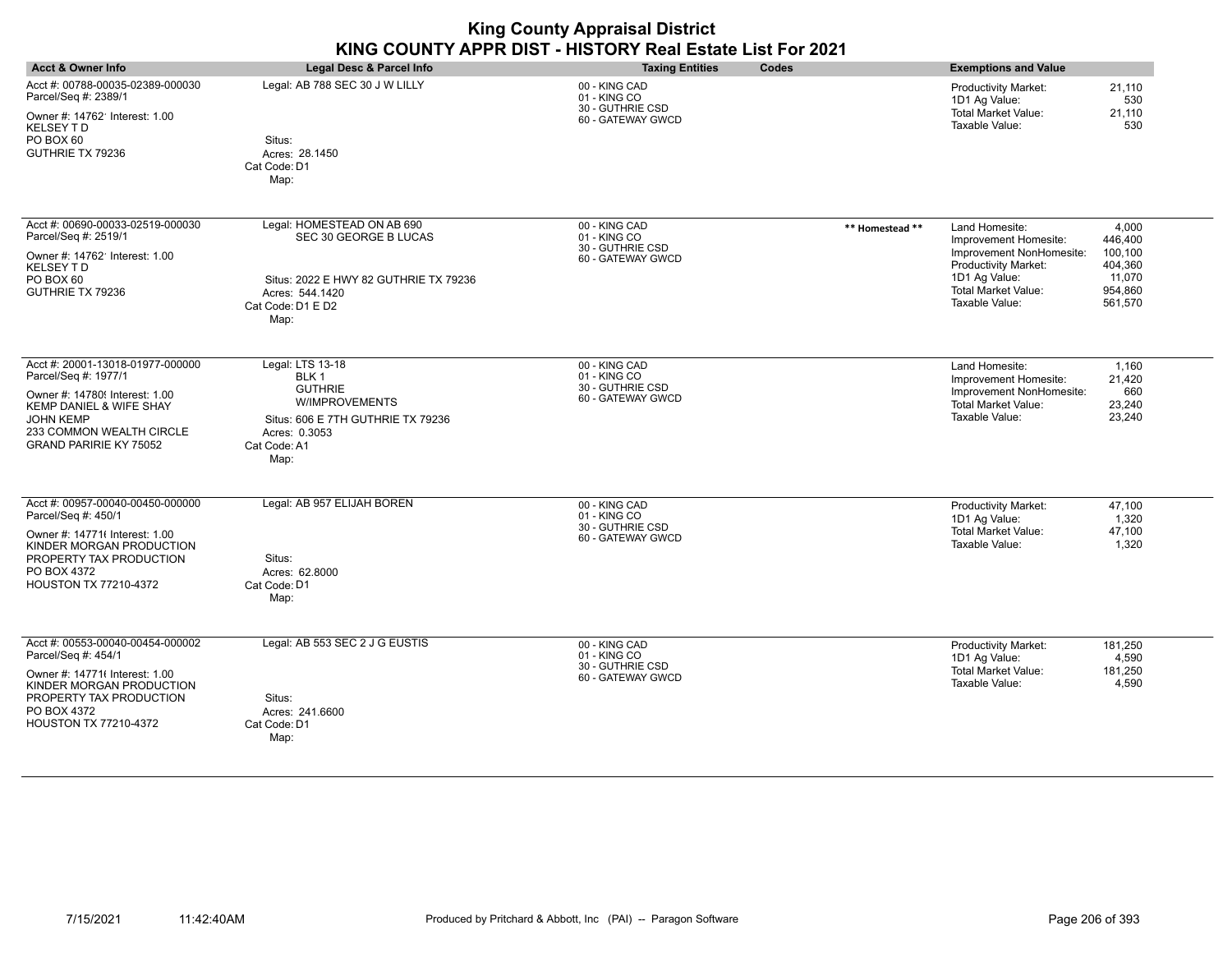| <b>Acct &amp; Owner Info</b>                                                                                                                                                                    | Legal Desc & Parcel Info                                                                                                                                       | <b>Taxing Entities</b><br>Codes                                        |            | <b>Exemptions and Value</b>                                                                                            |                                                |
|-------------------------------------------------------------------------------------------------------------------------------------------------------------------------------------------------|----------------------------------------------------------------------------------------------------------------------------------------------------------------|------------------------------------------------------------------------|------------|------------------------------------------------------------------------------------------------------------------------|------------------------------------------------|
| Acct #: 01280-00040-00455-000000<br>Parcel/Seq #: 455/1<br>Owner #: 14771( Interest: 1.00<br>KINDER MORGAN PRODUCTION<br>PROPERTY TAX PRODUCTION<br>PO BOX 4372<br><b>HOUSTON TX 77210-4372</b> | Legal: AB 1280 SF15367<br>Situs:<br>Acres: 88,0000<br>Cat Code: D1<br>Map:                                                                                     | 00 - KING CAD<br>01 - KING CO<br>30 - GUTHRIE CSD<br>60 - GATEWAY GWCD |            | Productivity Market:<br>1D1 Ag Value:<br>Total Market Value:<br>Taxable Value:                                         | 66,000<br>1,720<br>66,000<br>1,720             |
| Acct #: 20082-13024-00130-000000<br>Parcel/Seq #: 130/1<br>Owner #: 14736; Interest: 1.00<br><b>KING COUNTY</b><br><b>BOX 127</b><br>GUTHRIE TX 79236                                           | Legal: LTS 13-24 (2010 COUNTY BARN)<br><b>BLK 82</b><br><b>GUTHRIE</b><br>Situs: 1100 9TH ST GUTHRIE TX 79236<br>Acres: 0.9642<br>Cat Code: XVC<br>Map:        | 00 - KING CAD<br>01 - KING CO<br>30 - GUTHRIE CSD<br>60 - GATEWAY GWCD | **Exempt** | Land NonHomesite:<br>Improvement NonHomesite:<br><b>Total Market Value:</b><br>Taxable Value:                          | 1,200<br>71,960<br>73,160<br>0                 |
| Acct #: 20011-10203-00240-000000<br>Parcel/Seq #: 240/1<br>Owner #: 14736; Interest: 1.00<br><b>KING COUNTY</b><br><b>BOX 127</b><br>GUTHRIE TX 79236                                           | Legal: LT 1-12 AAGENT HOME<br><b>BLK 11</b><br><b>GUTHRIE</b><br>Situs:<br>Acres: 0.8609<br>Cat Code: XVC<br>Map:                                              | 00 - KING CAD<br>01 - KING CO<br>30 - GUTHRIE CSD<br>60 - GATEWAY GWCD | **Exempt** | Land NonHomesite:<br>Improvement Homesite:<br>Improvement NonHomesite:<br><b>Total Market Value:</b><br>Taxable Value: | 1,500<br>27,230<br>2,330<br>31,060<br>$\Omega$ |
| Acct #: 00965-00005-00318-000000<br>Parcel/Seq #: 318/1<br>Owner #: 14736; Interest: 1.00<br><b>KING COUNTY</b><br><b>BOX 127</b><br>GUTHRIE TX 79236                                           | Legal: AB 965 (PREC 1 BARN/FIRE)<br>SEC <sub>9</sub><br>J H GIBSON<br><b>DUMONT</b><br>Situs: 324 S FM 193 DUMONT TX<br>Acres: 2.0000<br>Cat Code: XVC<br>Map: | 00 - KING CAD<br>01 - KING CO<br>30 - GUTHRIE CSD<br>60 - GATEWAY GWCD | **Exempt** | Land NonHomesite:<br>Improvement NonHomesite:<br>Total Market Value:<br>Taxable Value:                                 | 1,500<br>6.700<br>8,200<br>0                   |
| Acct #: 20027-00000-00357-000000<br>Parcel/Seq #: 357/1<br>Owner #: 14736; Interest: 1.00<br><b>KING COUNTY</b><br><b>BOX 127</b><br>GUTHRIE TX 79236                                           | Legal: LT 1<br><b>BLK 27</b><br><b>GUTHRIE</b><br>Situs:<br>Acres: 0.0717<br>Cat Code: XVC<br>Map:                                                             | 00 - KING CAD<br>01 - KING CO<br>30 - GUTHRIE CSD<br>60 - GATEWAY GWCD | **Exempt** | Land NonHomesite:<br>Total Market Value:<br>Taxable Value:                                                             | 100<br>100<br>0                                |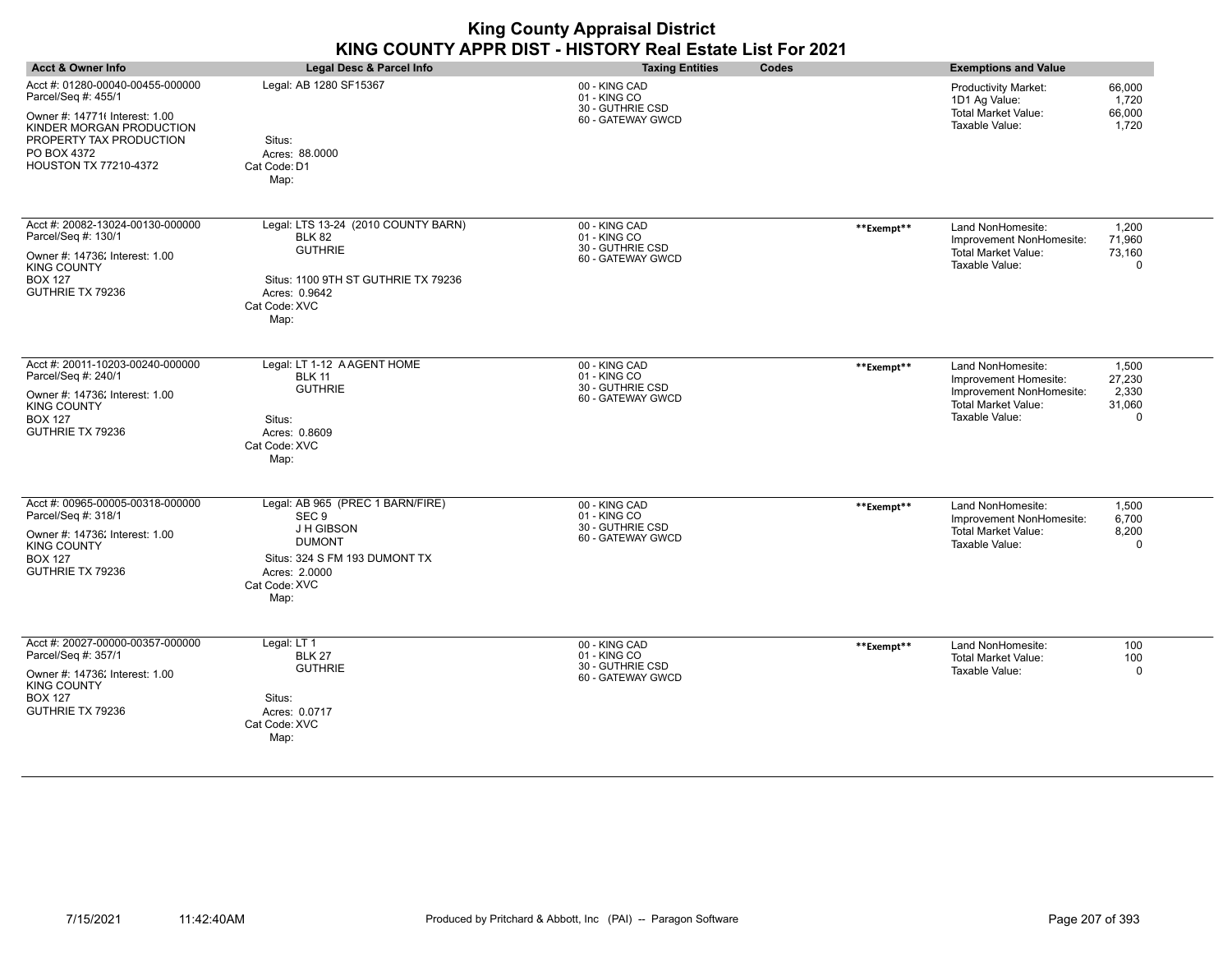| <b>King County Appraisal District</b><br>KING COUNTY APPR DIST - HISTORY Real Estate List For 2021                                                     |                                                                                                                    |                                                                        |            |                                                                   |                               |
|--------------------------------------------------------------------------------------------------------------------------------------------------------|--------------------------------------------------------------------------------------------------------------------|------------------------------------------------------------------------|------------|-------------------------------------------------------------------|-------------------------------|
| <b>Acct &amp; Owner Info</b>                                                                                                                           | <b>Legal Desc &amp; Parcel Info</b>                                                                                | <b>Taxing Entities</b><br>Codes                                        |            | <b>Exemptions and Value</b>                                       |                               |
| Acct #: 20082-10012-01540-000000<br>Parcel/Seq #: 1540/1<br>Owner #: 14736; Interest: 1.00<br><b>KING COUNTY</b><br><b>BOX 127</b><br>GUTHRIE TX 79236 | Legal: LTS 1-12<br><b>BLK 82</b><br><b>GUTHRIE</b><br>Situs:<br>Acres: 0.7071<br>Cat Code: XVC<br>Map:             | 00 - KING CAD<br>01 - KING CO<br>30 - GUTHRIE CSD<br>60 - GATEWAY GWCD | **Exempt** | Land NonHomesite:<br><b>Total Market Value:</b><br>Taxable Value: | 440<br>440<br>$\Omega$        |
| Acct #: 20187-00000-01616-000000<br>Parcel/Seq #: 1616/1<br>Owner #: 14736; Interest: 1.00<br><b>KING COUNTY</b><br><b>BOX 127</b><br>GUTHRIE TX 79236 | Legal: LTS 1-24 (LANDFILL)<br><b>BLK 187</b><br><b>GUTHRIE</b><br>Situs:<br>Acres: 0.0000<br>Cat Code: XVC<br>Map: | 00 - KING CAD<br>01 - KING CO<br>30 - GUTHRIE CSD<br>60 - GATEWAY GWCD | **Exempt** | Taxable Value:                                                    | $\mathbf 0$                   |
| Acct #: 20103-00000-01813-000000<br>Parcel/Seq #: 1813/1<br>Owner #: 14736; Interest: 1.00<br><b>KING COUNTY</b><br><b>BOX 127</b><br>GUTHRIE TX 79236 | Legal: LT 12<br><b>BLK 103</b><br><b>GUTHRIE</b><br>Situs:<br>Acres: 0.0103<br>Cat Code: XVC<br>Map:               | 00 - KING CAD<br>01 - KING CO<br>30 - GUTHRIE CSD<br>60 - GATEWAY GWCD | **Exempt** | Land NonHomesite:<br>Total Market Value:<br>Taxable Value:        | 20<br>20<br>$\mathbf 0$       |
| Acct #: 20122-00000-01983-000000<br>Parcel/Seq #: 1983/1<br>Owner #: 14736; Interest: 1.00<br><b>KING COUNTY</b><br><b>BOX 127</b><br>GUTHRIE TX 79236 | Legal: LTS 12<br><b>BLK 122</b><br><b>GUTHRIE</b><br>Situs:<br>Acres: 0.0800<br>Cat Code: XVC<br>Map:              | 00 - KING CAD<br>01 - KING CO<br>30 - GUTHRIE CSD<br>60 - GATEWAY GWCD | **Exempt** | Land NonHomesite:<br><b>Total Market Value:</b><br>Taxable Value: | 60<br>60<br>$\mathbf 0$       |
| Acct #: 20210-00000-02052-000000<br>Parcel/Seq #: 2052/1<br>Owner #: 14736; Interest: 1.00<br><b>KING COUNTY</b><br><b>BOX 127</b><br>GUTHRIE TX 79236 | Legal: LTS 1-24 (CEMETERY)<br><b>BLK 210</b><br><b>GUTHRIE</b><br>Situs:<br>Acres: 1.9300<br>Cat Code: XVC<br>Map: | 00 - KING CAD<br>01 - KING CO<br>30 - GUTHRIE CSD<br>60 - GATEWAY GWCD | **Exempt** | Land NonHomesite:<br><b>Total Market Value:</b><br>Taxable Value: | 1,160<br>1,160<br>$\mathbf 0$ |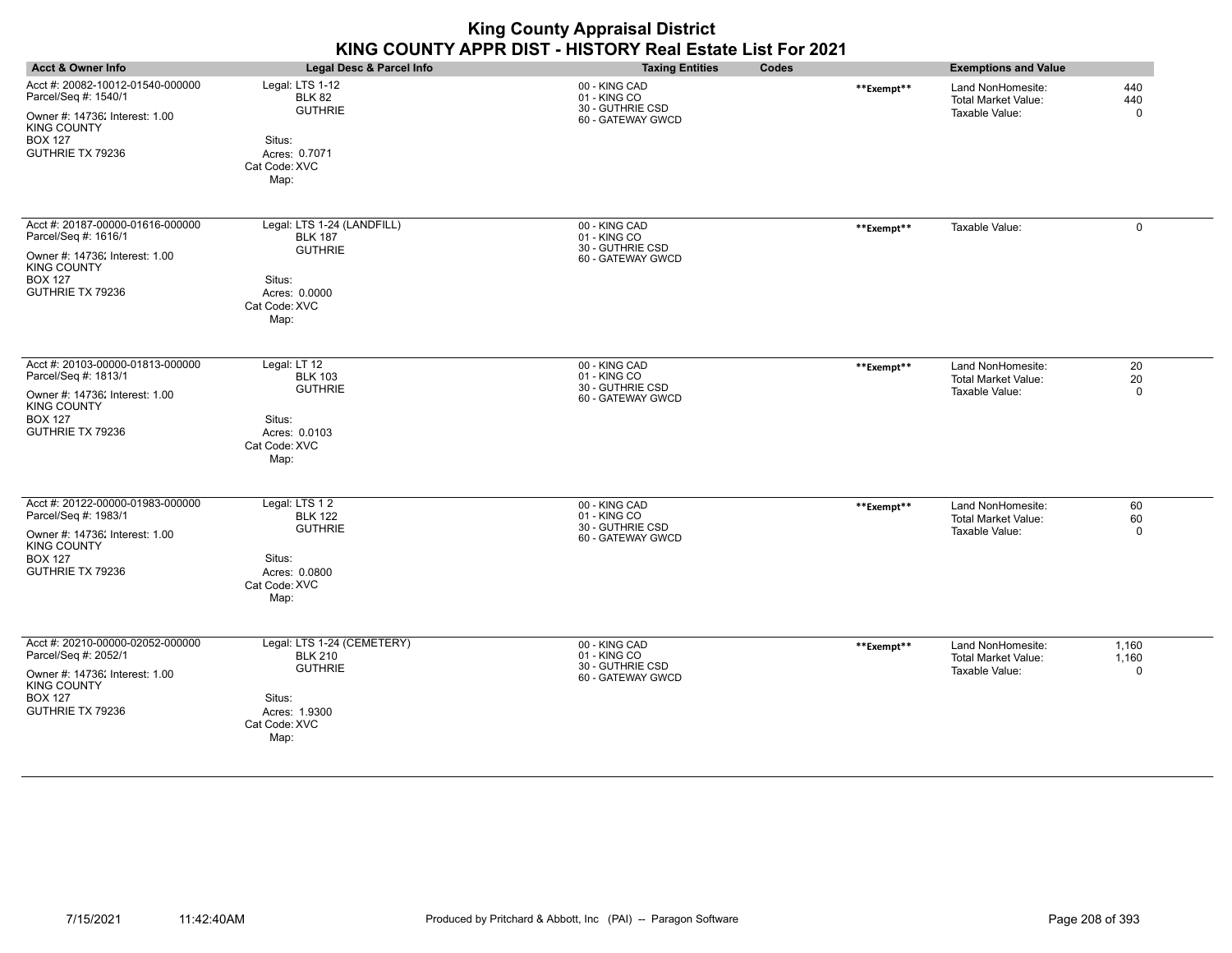| <b>King County Appraisal District</b><br>KING COUNTY APPR DIST - HISTORY Real Estate List For 2021                                              |                                                                                                                                                             |                                                                        |            |                                                                                               |                                            |
|-------------------------------------------------------------------------------------------------------------------------------------------------|-------------------------------------------------------------------------------------------------------------------------------------------------------------|------------------------------------------------------------------------|------------|-----------------------------------------------------------------------------------------------|--------------------------------------------|
| <b>Acct &amp; Owner Info</b>                                                                                                                    | Legal Desc & Parcel Info                                                                                                                                    | <b>Taxing Entities</b>                                                 | Codes      | <b>Exemptions and Value</b>                                                                   |                                            |
| Acct #: 20000-00000-02058-000000<br>Parcel/Seq #: 2058/1<br>Owner #: 14736; Interest: 1.00<br>KING COUNTY<br>BOX 127<br>GUTHRIE TX 79236        | Legal: COURTHOUSE BLOCK<br>COURTHOUSE/MUSEUM<br><b>GUTHRIE</b><br>MUSEUM 700 S BAKER<br>Situs: 800 S BAKER ST<br>Acres: 0.0000<br>Cat Code: XVC<br>Map:     | 00 - KING CAD<br>01 - KING CO<br>30 - GUTHRIE CSD<br>60 - GATEWAY GWCD | **Exempt** | Land NonHomesite:<br>Improvement NonHomesite:<br>Total Market Value:<br>Taxable Value:        | 3,400<br>251,490<br>254,890<br>$\mathbf 0$ |
| Acct #: 20127-00000-02061-000000<br>Parcel/Seq #: 2061/1<br>Owner #: 14736: Interest: 1.00<br>KING COUNTY<br>BOX 127<br>GUTHRIE TX 79236        | Legal: LTS 1-24 (SHOW/FIREBARN)<br><b>BLK 127</b><br><b>GUTHRIE</b><br>FIREBARN - 608 2ND ST<br>Situs: 606 2ND ST<br>Acres: 0.7071<br>Cat Code: XVC<br>Map: | 00 - KING CAD<br>01 - KING CO<br>30 - GUTHRIE CSD<br>60 - GATEWAY GWCD | **Exempt** | Land NonHomesite:<br>Improvement NonHomesite:<br><b>Total Market Value:</b><br>Taxable Value: | 440<br>124,630<br>125,070<br>$\Omega$      |
| Acct #: 20095-00000-02064-000000<br>Parcel/Seq #: 2064/1<br>Owner #: 14736; Interest: 1.00<br>KING COUNTY<br><b>BOX 127</b><br>GUTHRIE TX 79236 | Legal: LTS 1-24 (CC/SWIM POOL)<br><b>BLK 95</b><br><b>GUTHRIE</b><br>Situs: 610 2ND ST<br>Acres: 1.9284<br>Cat Code: XVC<br>Map:                            | 00 - KING CAD<br>01 - KING CO<br>30 - GUTHRIE CSD<br>60 - GATEWAY GWCD | **Exempt** | Land NonHomesite:<br>Improvement NonHomesite:<br><b>Total Market Value:</b><br>Taxable Value: | 1,200<br>70,850<br>72,050<br>0             |
| Acct #: 20128-00000-02075-000000<br>Parcel/Seq #: 2075/1<br>Owner #: 14736; Interest: 1.00<br>KING COUNTY<br>BOX 127<br>GUTHRIE TX 79236        | Legal: LTS 1-12 (ROPING ARENA)<br><b>BLK 128</b><br><b>GUTHRIE</b><br>Situs: 400 2ND ST GUTHRIE TX 79236<br>Acres: 0.8609<br>Cat Code: XVC<br>Map:          | 00 - KING CAD<br>01 - KING CO<br>30 - GUTHRIE CSD<br>60 - GATEWAY GWCD | **Exempt** | Land NonHomesite:<br>Improvement NonHomesite:<br>Total Market Value:<br>Taxable Value:        | 500<br>8,650<br>9,150<br>$\Omega$          |
| Acct #: 20129-00000-02076-000000<br>Parcel/Seq #: 2076/1<br>Owner #: 14736; Interest: 1.00<br>KING COUNTY<br><b>BOX 127</b><br>GUTHRIE TX 79236 | Legal: LTS 1-12 (ROPING ARENA)<br><b>BLK 129</b><br><b>GUTHRIE</b><br>Situs: 400 2ND ST GUTHRIE TX 79236<br>Acres: 0.8609<br>Cat Code: XVC<br>Map:          | 00 - KING CAD<br>01 - KING CO<br>30 - GUTHRIE CSD<br>60 - GATEWAY GWCD | **Exempt** | Land NonHomesite:<br><b>Total Market Value:</b><br>Taxable Value:                             | 500<br>500<br>$\mathbf 0$                  |

 $\overline{\phantom{a}}$ 

 $\overline{\phantom{a}}$ 

 $\overline{\phantom{a}}$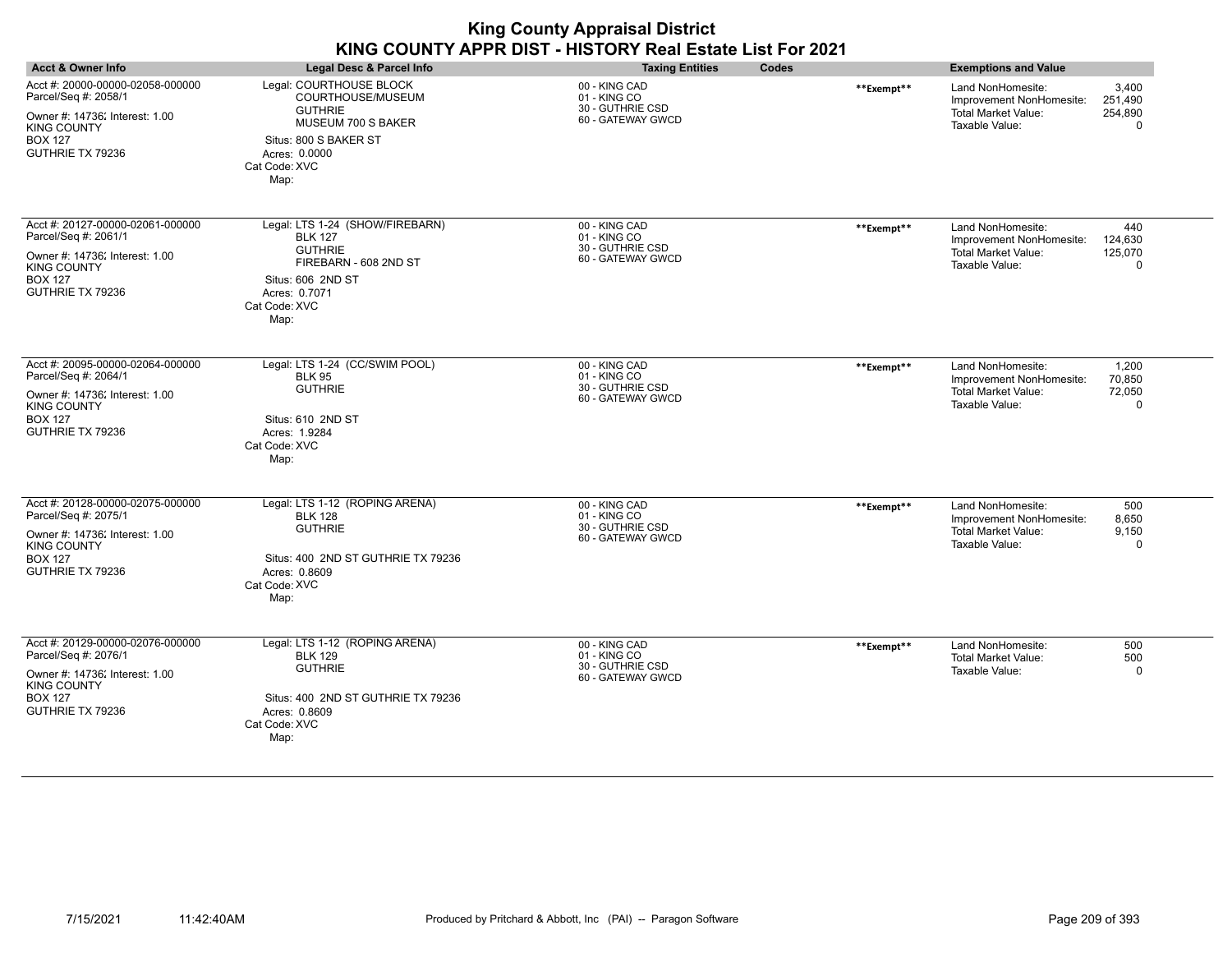| <b>King County Appraisal District</b><br>KING COUNTY APPR DIST - HISTORY Real Estate List For 2021                                                     |                                                                                                                                                                 |                                                                        |            |                                                                                        |                                        |
|--------------------------------------------------------------------------------------------------------------------------------------------------------|-----------------------------------------------------------------------------------------------------------------------------------------------------------------|------------------------------------------------------------------------|------------|----------------------------------------------------------------------------------------|----------------------------------------|
| <b>Acct &amp; Owner Info</b>                                                                                                                           | Legal Desc & Parcel Info                                                                                                                                        | <b>Taxing Entities</b><br>Codes                                        |            | <b>Exemptions and Value</b>                                                            |                                        |
| Acct #: 20002-00000-02206-000000<br>Parcel/Seq #: 2206/1<br>Owner #: 14736; Interest: 1.00<br><b>KING COUNTY</b><br><b>BOX 127</b><br>GUTHRIE TX 79236 | Legal: LTS 3-4 (JAIL)<br>BLK 2<br><b>GUTHRIE</b><br>Situs: 500 E 7TH ST<br>Acres: 0.0000<br>Cat Code: XVC<br>Map:                                               | 00 - KING CAD<br>01 - KING CO<br>30 - GUTHRIE CSD<br>60 - GATEWAY GWCD | **Exempt** | Land NonHomesite:<br>Total Market Value:<br>Taxable Value:                             | 200<br>200<br>$\Omega$                 |
| Acct #: 00013-00025-02421-000000<br>Parcel/Seq #: 2421/1<br>Owner #: 14736; Interest: 1.00<br><b>KING COUNTY</b><br><b>BOX 127</b><br>GUTHRIE TX 79236 | Legal: AB 13 (PREC 2 BARN)<br><b>BLK 20/201</b><br>JONATHON BURLESON<br>Situs: 105 CR 237 GUTHRIE TX 79236<br>Acres: 1.0300<br>Cat Code: XVC<br>Map:            | 00 - KING CAD<br>01 - KING CO<br>30 - GUTHRIE CSD<br>60 - GATEWAY GWCD | **Exempt** | Land NonHomesite:<br>Improvement NonHomesite:<br>Total Market Value:<br>Taxable Value: | 100<br>18,280<br>18,380<br>$\mathbf 0$ |
| Acct #: 00965-00005-02612-000000<br>Parcel/Seq #: 2612/1<br>Owner #: 14736; Interest: 1.00<br><b>KING COUNTY</b><br><b>BOX 127</b><br>GUTHRIE TX 79236 | Legal: AB 965 (DUMONT CC)<br>SEC <sub>9</sub><br>J H GIBSON S/1.785 AC OF N/2<br><b>DUMONT</b><br>Situs: 324 S FM 193<br>Acres: 1.7850<br>Cat Code: XVC<br>Map: | 00 - KING CAD<br>01 - KING CO<br>30 - GUTHRIE CSD<br>60 - GATEWAY GWCD | **Exempt** | Land NonHomesite:<br>Improvement NonHomesite:<br>Total Market Value:<br>Taxable Value: | 1,340<br>282,540<br>283,880<br>0       |
| Acct #: 00890-00007-02613-000000<br>Parcel/Seq #: 2613/1<br>Owner #: 14736; Interest: 1.00<br><b>KING COUNTY</b><br><b>BOX 127</b><br>GUTHRIE TX 79236 | Legal: AB 890 (DUMONT CEMETERY)<br>S O FRAZIER<br><b>DUMONT</b><br>Situs:<br>Acres: 2.1700<br>Cat Code: XVC<br>Map:                                             | 00 - KING CAD<br>01 - KING CO<br>30 - GUTHRIE CSD<br>60 - GATEWAY GWCD | **Exempt** | Land NonHomesite:<br><b>Total Market Value:</b><br>Taxable Value:                      | 1,630<br>1,630<br>$\Omega$             |
| Acct #: 20083-13017-01541-000000<br>Parcel/Seq #: 2618/1<br>Owner #: 14736; Interest: 1.00<br><b>KING COUNTY</b><br><b>BOX 127</b><br>GUTHRIE TX 79236 | Legal: LTS 13-17<br><b>BLK 83</b><br><b>GUTHRIE</b><br>Situs:<br>Acres: 0.4017<br>Cat Code: XVC<br>Map:                                                         | 00 - KING CAD<br>01 - KING CO<br>30 - GUTHRIE CSD<br>60 - GATEWAY GWCD | **Exempt** | Land NonHomesite:<br><b>Total Market Value:</b><br>Taxable Value:                      | 250<br>250<br>$\Omega$                 |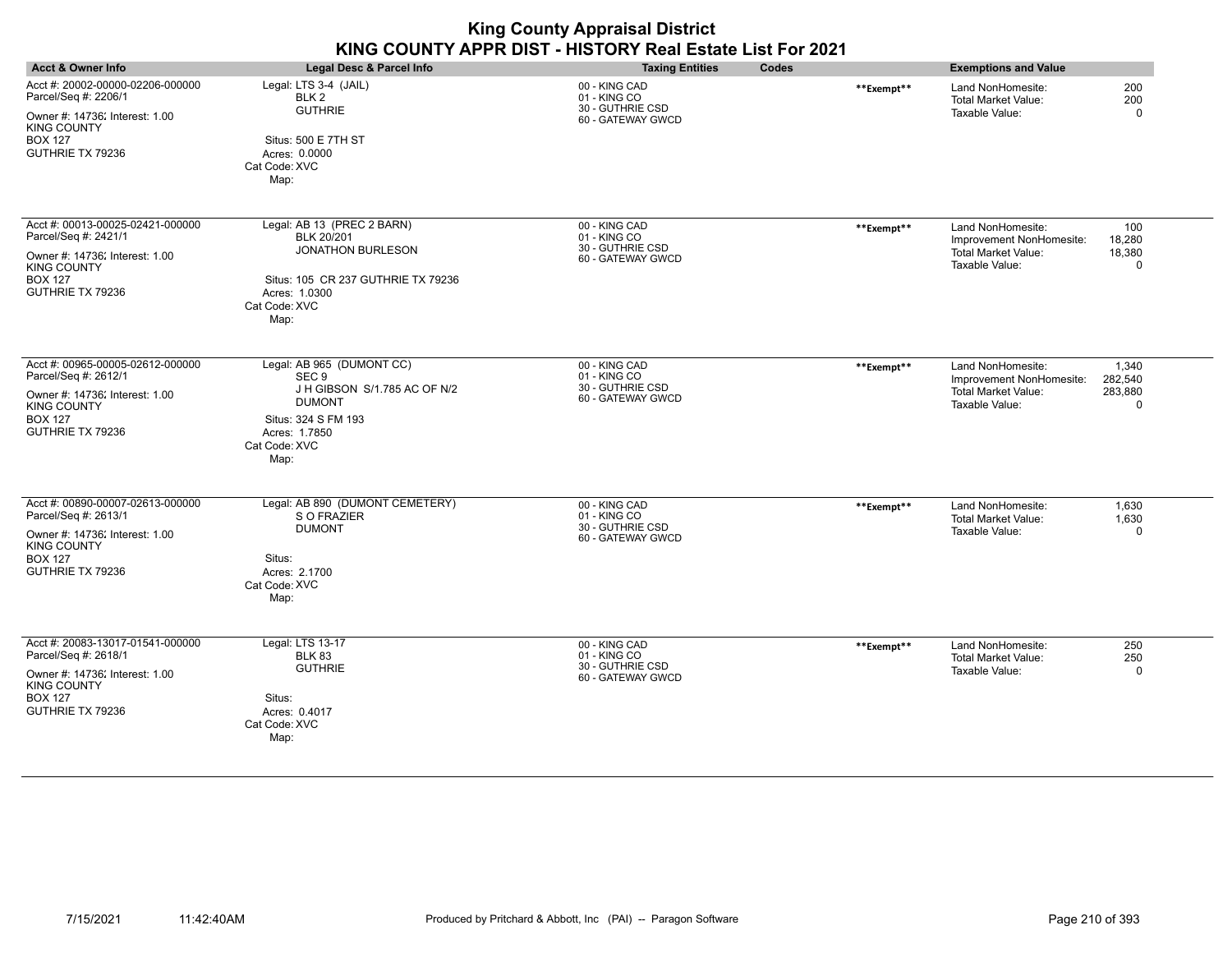|                                                                                                                                                               |                                                                                                                   | <b>King County Appraisal District</b><br>KING COUNTY APPR DIST - HISTORY Real Estate List For 2021 |            |                                                                                                                                                                        |                                                                     |
|---------------------------------------------------------------------------------------------------------------------------------------------------------------|-------------------------------------------------------------------------------------------------------------------|----------------------------------------------------------------------------------------------------|------------|------------------------------------------------------------------------------------------------------------------------------------------------------------------------|---------------------------------------------------------------------|
| <b>Acct &amp; Owner Info</b>                                                                                                                                  | Legal Desc & Parcel Info                                                                                          | <b>Taxing Entities</b>                                                                             | Codes      | <b>Exemptions and Value</b>                                                                                                                                            |                                                                     |
| Acct #: 00033-00035-02690-000027<br>Parcel/Seq #: 2690/1<br>Owner #: 14736; Interest: 1.00<br><b>KING COUNTY</b><br><b>BOX 127</b><br>GUTHRIE TX 79236        | Legal: AB 33 SEC 27 BLK 1/107 BS&F<br>Situs:<br>Acres: 1.3900<br>Cat Code: XVC<br>Map:                            | 00 - KING CAD<br>01 - KING CO<br>30 - GUTHRIE CSD<br>60 - GATEWAY GWCD                             | **Exempt** | Land NonHomesite:<br><b>Total Market Value:</b><br>Taxable Value:                                                                                                      | 1,010<br>1.010<br>$\Omega$                                          |
| Acct #: 00969-00005-00207-000010<br>Parcel/Seq #: 207/1<br>Owner #: 14787; Interest: 1.00<br><b>KRISTA LAVRAE ADAMS</b><br>413 GALLARDIA<br>AMARILLO TX 79108 | Legal: AB 969 SEC 10 C W HOLT<br>Situs:<br>Acres: 22,5000<br>Cat Code: D1<br>Map:                                 | 00 - KING CAD<br>01 - KING CO<br>30 - GUTHRIE CSD<br>60 - GATEWAY GWCD                             |            | Productivity Market:<br>1D1 Ag Value:<br><b>Total Market Value:</b><br>Taxable Value:                                                                                  | 18,560<br>2,950<br>18,560<br>2,950                                  |
| Acct #: 00986-00005-00208-000002<br>Parcel/Seq #: 208/1<br>Owner #: 14787; Interest: 1.00<br><b>KRISTA LAVRAE ADAMS</b><br>413 GALLARDIA<br>AMARILLO TX 79108 | Legal: AB 986 SEC 2 BLK 175<br><b>JABREITLING</b><br>Situs:<br>Acres: 161.5000<br>Cat Code: D1<br>Map:            | 00 - KING CAD<br>01 - KING CO<br>30 - GUTHRIE CSD<br>60 - GATEWAY GWCD                             |            | <b>Productivity Market:</b><br>1D1 Ag Value:<br><b>Total Market Value:</b><br>Taxable Value:                                                                           | 129,610<br>15,720<br>129.610<br>15,720                              |
| Acct #: 00108-00042-01196-000000<br>Parcel/Seq #: 1196/1<br>Owner #: 147589 Interest: 1.00<br>LA MANCHA INVESTMENTS LTD<br>PO Box 53126<br>LUBBOCK TX 79453   | Legal: AB 108 H&GN SEC 55<br>Situs: 2605 HWY 222 GUTHRIE TX 79236<br>Acres: 565.4100<br>Cat Code: D1 E D2<br>Map: | 00 - KING CAD<br>01 - KING CO<br>30 - GUTHRIE CSD<br>60 - GATEWAY GWCD                             |            | Land NonHomesite:<br>Improvement Homesite:<br>Improvement NonHomesite:<br><b>Productivity Market:</b><br>1D1 Ag Value:<br><b>Total Market Value:</b><br>Taxable Value: | 800<br>146,080<br>13,650<br>423,310<br>11,620<br>583,840<br>172,150 |
| Acct #: 01022-00042-01431-000056<br>Parcel/Seq #: 1431/1<br>Owner #: 147589 Interest: 1.00<br>LA MANCHA INVESTMENTS LTD<br>PO Box 53126<br>LUBBOCK TX 79453   | Legal: AB 1022 SEC 56 S L GRAVES<br>Situs:<br>Acres: 624.8080<br>Cat Code: D1<br>Map:                             | 00 - KING CAD<br>01 - KING CO<br>30 - GUTHRIE CSD<br>60 - GATEWAY GWCD                             |            | <b>Productivity Market:</b><br>1D1 Ag Value:<br><b>Total Market Value:</b><br>Taxable Value:                                                                           | 468,610<br>12,990<br>468,610<br>12,990                              |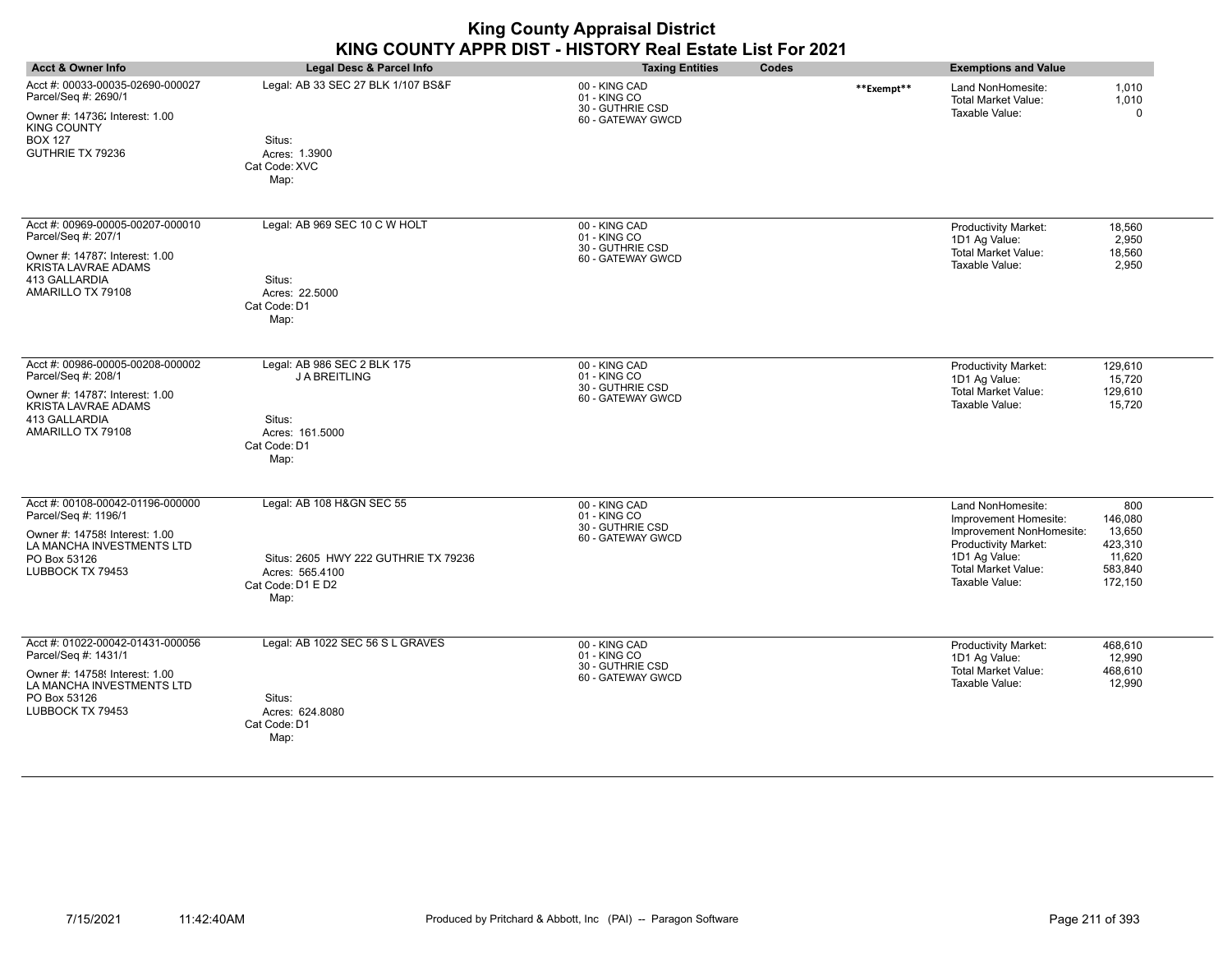| <b>King County Appraisal District</b><br>KING COUNTY APPR DIST - HISTORY Real Estate List For 2021                                                                  |                                                                                                                                 |                                                                        |                                                                                                                                      |  |
|---------------------------------------------------------------------------------------------------------------------------------------------------------------------|---------------------------------------------------------------------------------------------------------------------------------|------------------------------------------------------------------------|--------------------------------------------------------------------------------------------------------------------------------------|--|
| <b>Acct &amp; Owner Info</b>                                                                                                                                        | <b>Legal Desc &amp; Parcel Info</b>                                                                                             | Codes<br><b>Taxing Entities</b>                                        | <b>Exemptions and Value</b>                                                                                                          |  |
| Acct #: 00324-00042-02370-000001<br>Parcel/Seq #: 2370/1<br>Owner #: 147589 Interest: 1.00<br>LA MANCHA INVESTMENTS LTD<br>PO Box 53126<br>LUBBOCK TX 79453         | Legal: AB 324 SEC 1 BLK 122<br>JOHN H GIBSON<br>Situs:<br>Acres: 12.6540<br>Cat Code: D1<br>Map:                                | 00 - KING CAD<br>01 - KING CO<br>30 - GUTHRIE CSD<br>60 - GATEWAY GWCD | Productivity Market:<br>9,490<br>1D1 Ag Value:<br>270<br><b>Total Market Value:</b><br>9,490<br>Taxable Value:<br>270                |  |
| Acct #: 00888-00042-02371-000000<br>Parcel/Seq #: 2371/1<br>Owner #: 14758! Interest: 1.00<br>LA MANCHA INVESTMENTS LTD<br>PO Box 53126<br>LUBBOCK TX 79453         | Legal: AB 888 W L EMERY<br>Situs:<br>Acres: 44.6170<br>Cat Code: D1<br>Map:                                                     | 00 - KING CAD<br>01 - KING CO<br>30 - GUTHRIE CSD<br>60 - GATEWAY GWCD | 33,460<br><b>Productivity Market:</b><br>1D1 Ag Value:<br>940<br><b>Total Market Value:</b><br>33,460<br>Taxable Value:<br>940       |  |
| Acct #: 01252-00044-02373-000027<br>Parcel/Seq #: 2373/1<br>Owner #: 14758! Interest: 1.00<br>LA MANCHA INVESTMENTS LTD<br>PO Box 53126<br>LUBBOCK TX 79453         | Legal: AB 1252 SEC 27 S B BURNETT<br>Situs:<br>Acres: 105.8560<br>Cat Code: D1<br>Map:                                          | 00 - KING CAD<br>01 - KING CO<br>30 - GUTHRIE CSD<br>60 - GATEWAY GWCD | 79,390<br><b>Productivity Market:</b><br>1D1 Ag Value:<br>2,220<br><b>Total Market Value:</b><br>79.390<br>Taxable Value:<br>2,220   |  |
| Acct #: 22222-00000-01856-000000<br>Parcel/Seq #: 1856/1<br>Owner #: 14721( Interest: 1.00<br><b>LAMBERT RUSSELL JR</b><br><b>BOX 11</b><br>TRENTON TX 75490        | Legal: LTS 1-4 POST OFFICE<br>BLK <sub>3</sub><br><b>GUTHRIE</b><br>Situs: POST OFFICE<br>Acres: 0.3228<br>Cat Code: F1<br>Map: | 00 - KING CAD<br>01 - KING CO<br>30 - GUTHRIE CSD<br>60 - GATEWAY GWCD | Land NonHomesite:<br>560<br>39,530<br>Improvement NonHomesite:<br><b>Total Market Value:</b><br>40,090<br>Taxable Value:<br>40,090   |  |
| Acct #: 01135-00025-00327-000200<br>Parcel/Seq #: 327/1<br>Owner #: 147724 Interest: 1.00<br><b>LANCASTER DARREN</b><br>700 WHISPERING WAY<br>PROSPER TX 75078-0558 | Legal: AB 1135 SEC 200 I&GN RR CO<br>Situs:<br>Acres: 107.4000<br>Cat Code: D1<br>Map:                                          | 00 - KING CAD<br>01 - KING CO<br>30 - GUTHRIE CSD<br>60 - GATEWAY GWCD | <b>Productivity Market:</b><br>85,920<br>1D1 Ag Value:<br>11,380<br><b>Total Market Value:</b><br>85,920<br>Taxable Value:<br>11,380 |  |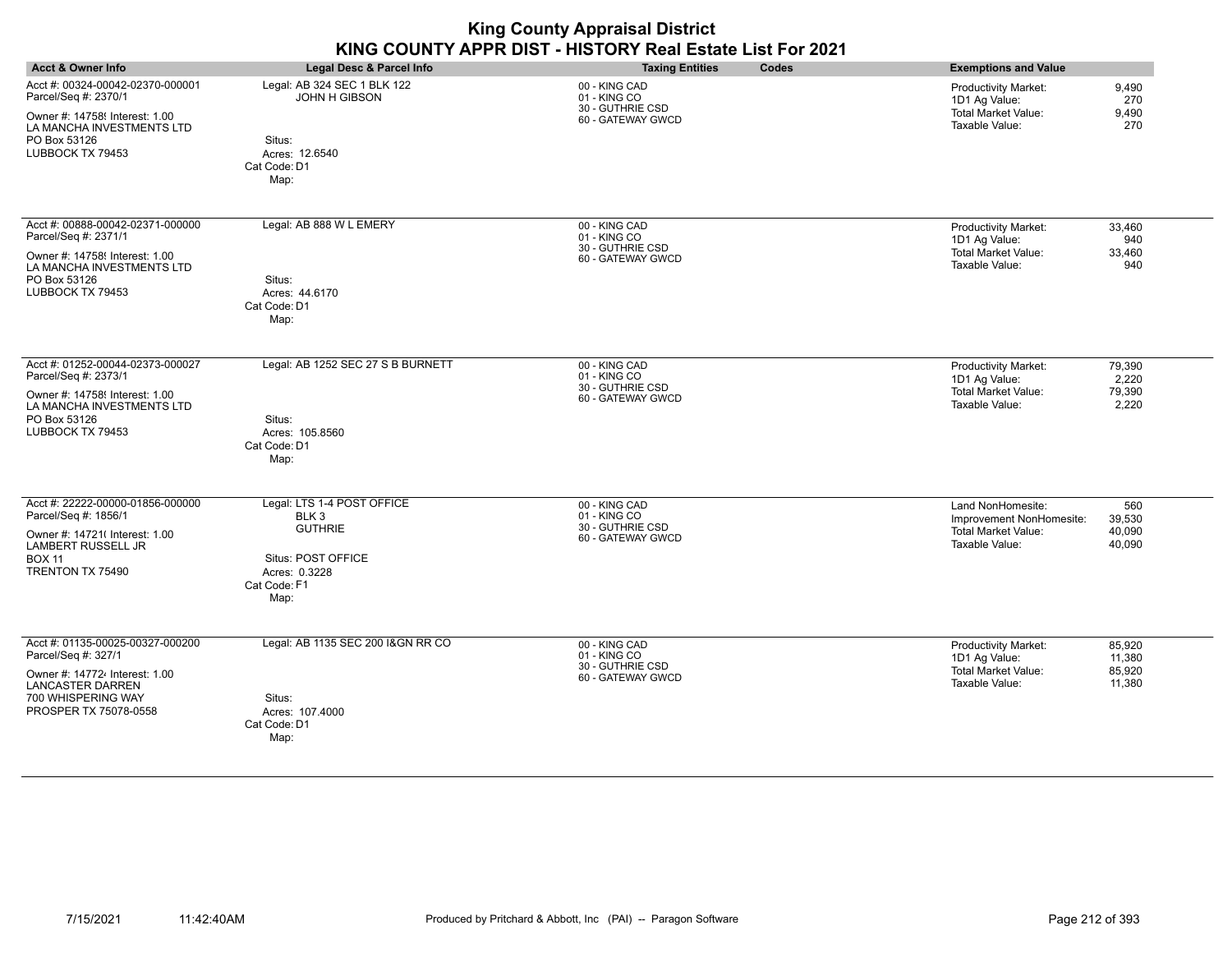| <b>Acct &amp; Owner Info</b>                                                                                                                                         | Legal Desc & Parcel Info                                                                                                                              | <b>Taxing Entities</b><br>Codes                                        | <b>Exemptions and Value</b>                                                                                                                                                                                                              |
|----------------------------------------------------------------------------------------------------------------------------------------------------------------------|-------------------------------------------------------------------------------------------------------------------------------------------------------|------------------------------------------------------------------------|------------------------------------------------------------------------------------------------------------------------------------------------------------------------------------------------------------------------------------------|
| Acct #: 01134-00025-01971-000001<br>Parcel/Seq #: 1971/1<br>Owner #: 147724 Interest: 1.00<br>LANCASTER DARREN<br>700 WHISPERING WAY<br>PROSPER TX 75078-0558        | Legal: IMPROVEMENT ON AB 1134 BLK 158<br><b>I&amp;GN RR CO</b><br>Situs: 150 CR 1168 GUTHRIE TX 79236<br>Acres: 316,0000<br>Cat Code: D1 E D2<br>Map: | 00 - KING CAD<br>01 - KING CO<br>30 - GUTHRIE CSD<br>60 - GATEWAY GWCD | 600<br>Land Homesite:<br>34,860<br>Improvement Homesite:<br>10,820<br>Improvement NonHomesite:<br><b>Productivity Market:</b><br>247,060<br>1D1 Ag Value:<br>26,740<br><b>Total Market Value:</b><br>293,340<br>Taxable Value:<br>73,020 |
| Acct #: 00270-00025-02104-000314<br>Parcel/Seq #: 2104/1<br>Owner #: 147724 Interest: 1.00<br><b>LANCASTER DARREN</b><br>700 WHISPERING WAY<br>PROSPER TX 75078-0558 | Legal: AB 270 SEC 314<br><b>WASHINGTON ROARK</b><br>Situs:<br>Acres: 115.5000<br>Cat Code: D1<br>Map:                                                 | 00 - KING CAD<br>01 - KING CO<br>30 - GUTHRIE CSD<br>60 - GATEWAY GWCD | Productivity Market:<br>89,510<br>1D1 Ag Value:<br>7,330<br><b>Total Market Value:</b><br>89,510<br>Taxable Value:<br>7,330                                                                                                              |
| Acct #: 00090-00025-02147-000000<br>Parcel/Seq #: 2147/1<br>Owner #: 147724 Interest: 1.00<br>LANCASTER DARREN<br>700 WHISPERING WAY<br>PROSPER TX 75078-0558        | Legal: AB 90 BLK 30/212<br><b>JOHN GROGAN</b><br>Situs:<br>Acres: 694.9500<br>Cat Code: D1<br>Map:                                                    | 00 - KING CAD<br>01 - KING CO<br>30 - GUTHRIE CSD<br>60 - GATEWAY GWCD | 542,620<br><b>Productivity Market:</b><br>1D1 Ag Value:<br>46.140<br>Total Market Value:<br>542,620<br>Taxable Value:<br>46,140                                                                                                          |
| Acct #: 01135-00025-02153-000200<br>Parcel/Seq #: 2153/1<br>Owner #: 147724 Interest: 1.00<br>LANCASTER DARREN<br>700 WHISPERING WAY<br>PROSPER TX 75078-0558        | Legal: AB 1135 SEC 200 I&GN RR CO<br>Situs:<br>Acres: 80.0000<br>Cat Code: D1 D2<br>Map:                                                              | 00 - KING CAD<br>01 - KING CO<br>30 - GUTHRIE CSD<br>60 - GATEWAY GWCD | Improvement NonHomesite:<br>500<br><b>Productivity Market:</b><br>63,380<br>1D1 Ag Value:<br>7,530<br>Total Market Value:<br>63,880<br>Taxable Value:<br>8,030                                                                           |
| Acct #: 01133-00025-02294-000200<br>Parcel/Seq #: 2294/1<br>Owner #: 147724 Interest: 1.00<br>LANCASTER DARREN<br>700 WHISPERING WAY<br>PROSPER TX 75078-0558        | Legal: AB 1133 SEC 200 I&GN RR CO<br>Situs:<br>Acres: 147,5000<br>Cat Code: D1<br>Map:                                                                | 00 - KING CAD<br>01 - KING CO<br>30 - GUTHRIE CSD<br>60 - GATEWAY GWCD | Productivity Market:<br>116,610<br>1D1 Ag Value:<br>13,910<br><b>Total Market Value:</b><br>116,610<br>Taxable Value:<br>13,910                                                                                                          |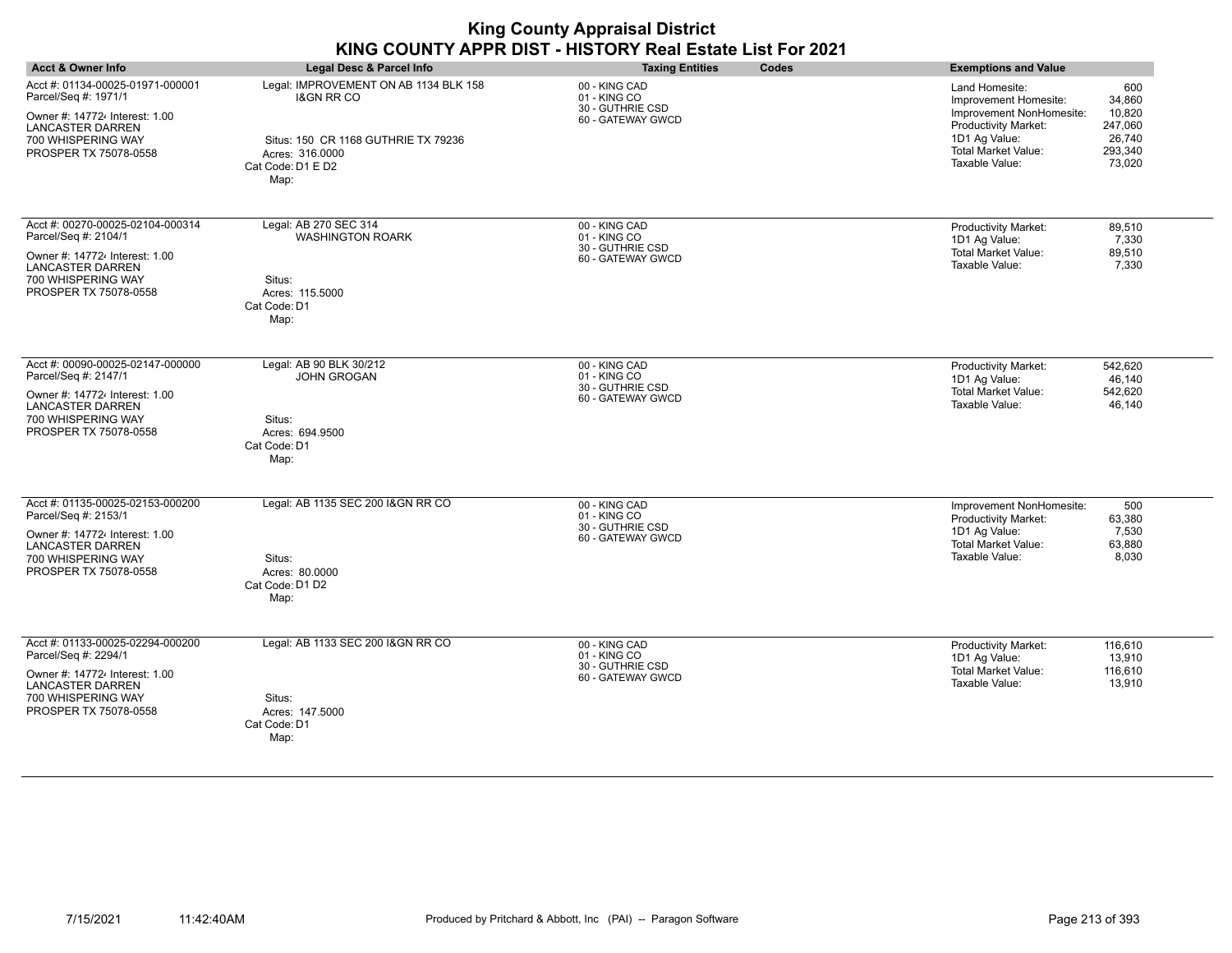| <b>King County Appraisal District</b><br>KING COUNTY APPR DIST - HISTORY Real Estate List For 2021                                                                   |                                                                                      |                                                                        |                                                                                                                                      |  |
|----------------------------------------------------------------------------------------------------------------------------------------------------------------------|--------------------------------------------------------------------------------------|------------------------------------------------------------------------|--------------------------------------------------------------------------------------------------------------------------------------|--|
| <b>Acct &amp; Owner Info</b>                                                                                                                                         | Legal Desc & Parcel Info                                                             | <b>Taxing Entities</b><br>Codes                                        | <b>Exemptions and Value</b>                                                                                                          |  |
| Acct #: 01123-00025-02637-000003<br>Parcel/Seq #: 2637/1<br>Owner #: 147724 Interest: 1.00<br><b>LANCASTER DARREN</b><br>700 WHISPERING WAY<br>PROSPER TX 75078-0558 | Legal: AB 1123 SEC 3 D&W<br>Situs:<br>Acres: 200.5400<br>Cat Code: D1<br>Map:        | 00 - KING CAD<br>01 - KING CO<br>30 - GUTHRIE CSD<br>60 - GATEWAY GWCD | <b>Productivity Market:</b><br>147,890<br>1D1 Ag Value:<br>5.610<br><b>Total Market Value:</b><br>147.890<br>Taxable Value:<br>5,610 |  |
| Acct #: 00338-00042-01259-000112<br>Parcel/Seq #: 1259/1<br>Owner #: 14786' Interest: 1.00<br>LEE LEWIS CONSTRUCTION, INC<br>PO BOX 65197<br>LUBBOCK TX 79464        | Legal: AB 338 SEC 112 T B HANNA<br>Situs:<br>Acres: 641.2670<br>Cat Code: D1<br>Map: | 00 - KING CAD<br>01 - KING CO<br>30 - GUTHRIE CSD<br>60 - GATEWAY GWCD | Productivity Market:<br>478,610<br>1D1 Ag Value:<br>12,000<br><b>Total Market Value:</b><br>478,610<br>Taxable Value:<br>12,000      |  |
| Acct #: 00339-00042-01260-000114<br>Parcel/Seq #: 1260/1<br>Owner #: 14786' Interest: 1.00<br>LEE LEWIS CONSTRUCTION, INC<br>PO BOX 65197<br>LUBBOCK TX 79464        | Legal: AB 339 SEC 114 T B HANNA<br>Situs:<br>Acres: 307.3720<br>Cat Code: D1<br>Map: | 00 - KING CAD<br>01 - KING CO<br>30 - GUTHRIE CSD<br>60 - GATEWAY GWCD | <b>Productivity Market:</b><br>230,530<br>1D1 Ag Value:<br>5,840<br><b>Total Market Value:</b><br>230,530<br>Taxable Value:<br>5.840 |  |
| Acct #: 00554-00042-01296-000001<br>Parcel/Seq #: 1296/1<br>Owner #: 14786' Interest: 1.00<br>LEE LEWIS CONSTRUCTION, INC<br>PO BOX 65197<br>LUBBOCK TX 79464        | Legal: AB 554 SEC 1 J G EUSTIS<br>Situs:<br>Acres: 51.7660<br>Cat Code: D1<br>Map:   | 00 - KING CAD<br>01 - KING CO<br>30 - GUTHRIE CSD<br>60 - GATEWAY GWCD | Productivity Market:<br>40,460<br>1D1 Ag Value:<br>4,800<br><b>Total Market Value:</b><br>40,460<br>Taxable Value:<br>4,800          |  |
| Acct #: 00644-00042-01349-000006<br>Parcel/Seq #: 1349/1<br>Owner #: 14786' Interest: 1.00<br>LEE LEWIS CONSTRUCTION, INC<br>PO BOX 65197<br>LUBBOCK TX 79464        | Legal: AB 644 SEC 6 R M THOMSON<br>Situs:<br>Acres: 503.2990<br>Cat Code: D1<br>Map: | 00 - KING CAD<br>01 - KING CO<br>30 - GUTHRIE CSD<br>60 - GATEWAY GWCD | <b>Productivity Market:</b><br>377,470<br>1D1 Ag Value:<br>9,560<br><b>Total Market Value:</b><br>377,470<br>Taxable Value:<br>9,560 |  |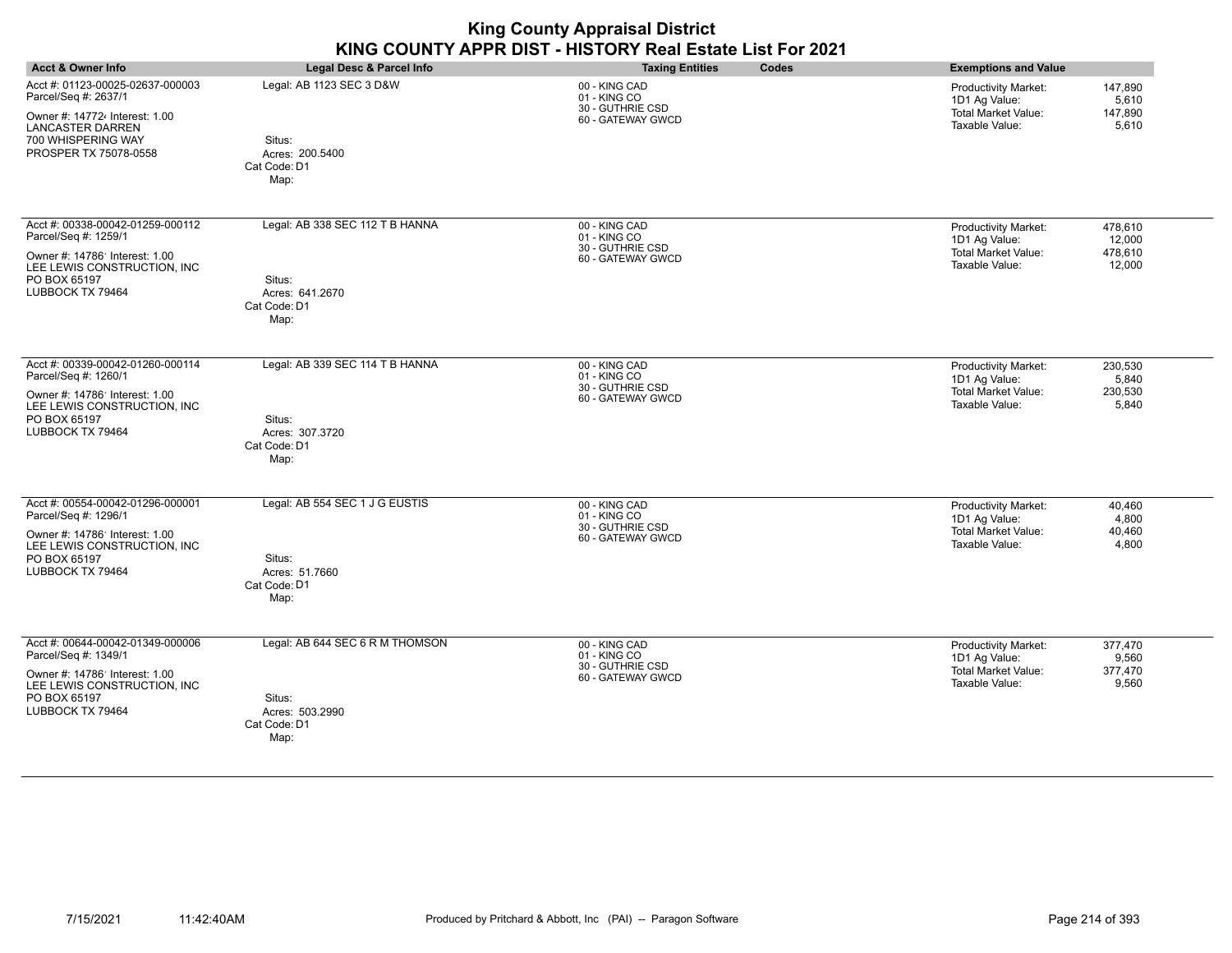| <b>Acct &amp; Owner Info</b>                                                                                                                                     | Legal Desc & Parcel Info                                                                                                                   | <b>Taxing Entities</b><br>Codes                                        | <b>Exemptions and Value</b>                                                                                                                                                                                                                 |
|------------------------------------------------------------------------------------------------------------------------------------------------------------------|--------------------------------------------------------------------------------------------------------------------------------------------|------------------------------------------------------------------------|---------------------------------------------------------------------------------------------------------------------------------------------------------------------------------------------------------------------------------------------|
| Acct #: 00156-00042-02354-000000<br>Parcel/Seq #: 2354/1<br>Owner #: 14786' Interest: 1.00<br>LEE LEWIS CONSTRUCTION, INC<br>PO BOX 65197<br>LUBBOCK TX 79464    | Legal: IMPROVEMENT ON AB 156<br>SEC 113 H&TC RR CO<br>Situs: 2893 HWY 222 GUTHRIE TX 79236<br>Acres: 640.7520<br>Cat Code: D1 E D2<br>Map: | 00 - KING CAD<br>01 - KING CO<br>30 - GUTHRIE CSD<br>60 - GATEWAY GWCD | 12,000<br>Land NonHomesite:<br>501,690<br>Improvement Homesite:<br>92,960<br>Improvement NonHomesite:<br>Productivity Market:<br>467,410<br>1D1 Ag Value:<br>11,770<br><b>Total Market Value:</b><br>1,074,060<br>Taxable Value:<br>618,420 |
| Acct #: 00044-00033-00034-000015<br>Parcel/Seq #: 34/1<br>Owner #: 147854 Interest: 1.00<br>LIMESTONE LIVESTOCK LLC<br>PO BOX 189<br>LOVINGTON NM 88260          | Legal: AB 44 SEC 15 BS&F<br>Situs: 1801 C R 257 GUTHRIE TX 79236<br>Acres: 469,0000<br>Cat Code: D1<br>Map:                                | 00 - KING CAD<br>01 - KING CO<br>30 - GUTHRIE CSD<br>60 - GATEWAY GWCD | Productivity Market:<br>354,850<br>1D1 Ag Value:<br>18,310<br><b>Total Market Value:</b><br>354,850<br>Taxable Value:<br>18,310                                                                                                             |
| Acct #: 00369-00033-00038-000097<br>Parcel/Seq #: 38/1<br>Owner #: 147854 Interest: 1.00<br>LIMESTONE LIVESTOCK LLC<br>PO BOX 189<br>LOVINGTON NM 88260          | Legal: AB 369 SEC 97 J B RECTOR<br>Situs:<br>Acres: 323.0000<br>Cat Code: D1<br>Map:                                                       | 00 - KING CAD<br>01 - KING CO<br>30 - GUTHRIE CSD<br>60 - GATEWAY GWCD | Productivity Market:<br>234,850<br>1D1 Ag Value:<br>5,030<br><b>Total Market Value:</b><br>234,850<br>Taxable Value:<br>5,030                                                                                                               |
| Acct #: 00020-00033-02216-000019<br>Parcel/Seq #: 2216/1<br>Owner #: 147854 Interest: 1.00<br><b>LIMESTONE LIVESTOCK LLC</b><br>PO BOX 189<br>LOVINGTON NM 88260 | Legal: AB 20 SEC 19 BS&F<br>Situs: 1801 CR 257 GUTHRIE TX 79236<br>Acres: 40.0000<br>Cat Code: D1<br>Map:                                  | 00 - KING CAD<br>01 - KING CO<br>30 - GUTHRIE CSD<br>60 - GATEWAY GWCD | Productivity Market:<br>29,000<br>1D1 Ag Value:<br>600<br><b>Total Market Value:</b><br>29,000<br>Taxable Value:<br>600                                                                                                                     |
| Acct #: 00366-00033-02218-000093<br>Parcel/Seq #: 2218/1<br>Owner #: 147854 Interest: 1.00<br>LIMESTONE LIVESTOCK LLC<br>PO BOX 189<br>LOVINGTON NM 88260        | Legal: AB 366 SEC 93 J B RECTOR<br>Situs:<br>Acres: 38.0000<br>Cat Code: D1<br>Map:                                                        | 00 - KING CAD<br>01 - KING CO<br>30 - GUTHRIE CSD<br>60 - GATEWAY GWCD | Productivity Market:<br>27,550<br>1D1 Ag Value:<br>570<br><b>Total Market Value:</b><br>27,550<br>570<br>Taxable Value:                                                                                                                     |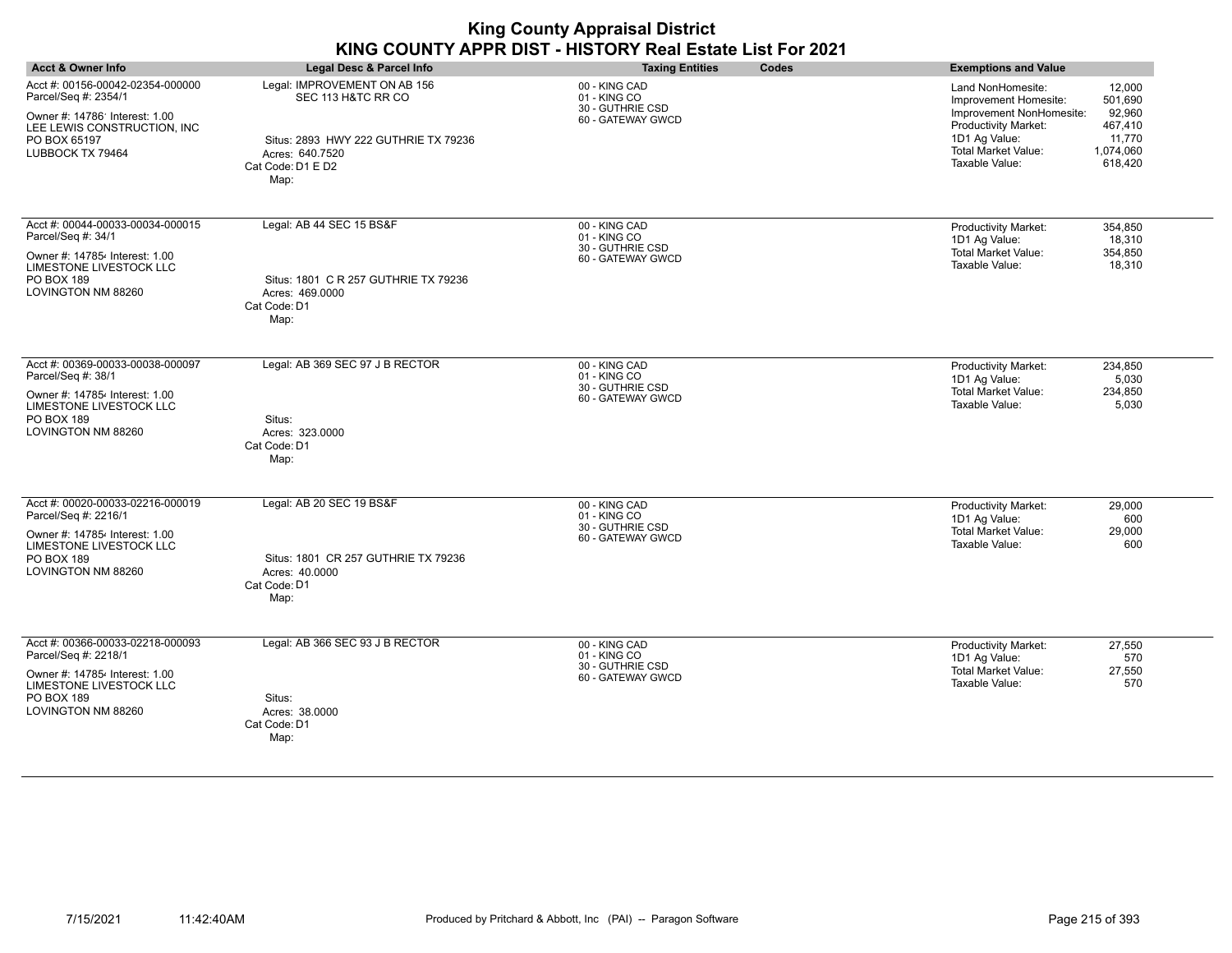| <b>King County Appraisal District</b><br>KING COUNTY APPR DIST - HISTORY Real Estate List For 2021                                                                      |                                                                                       |                                                                        |                                                                                                                                      |  |
|-------------------------------------------------------------------------------------------------------------------------------------------------------------------------|---------------------------------------------------------------------------------------|------------------------------------------------------------------------|--------------------------------------------------------------------------------------------------------------------------------------|--|
| <b>Acct &amp; Owner Info</b>                                                                                                                                            | <b>Legal Desc &amp; Parcel Info</b>                                                   | <b>Taxing Entities</b><br>Codes                                        | <b>Exemptions and Value</b>                                                                                                          |  |
| Acct #: 00373-00033-02222-000105<br>Parcel/Seq #: 2222/1<br>Owner #: 147854 Interest: 1.00<br>LIMESTONE LIVESTOCK LLC<br>PO BOX 189<br>LOVINGTON NM 88260               | Legal: AB 373 SEC 105 J B RECTOR<br>Situs:<br>Acres: 200.0000<br>Cat Code: D1<br>Map: | 00 - KING CAD<br>01 - KING CO<br>30 - GUTHRIE CSD<br>60 - GATEWAY GWCD | <b>Productivity Market:</b><br>145,000<br>1D1 Ag Value:<br>2.600<br><b>Total Market Value:</b><br>145,000<br>Taxable Value:<br>2,600 |  |
| Acct #: 00391-00033-02226-000096<br>Parcel/Seq #: 2226/1<br>Owner #: 147854 Interest: 1.00<br>LIMESTONE LIVESTOCK LLC<br>PO BOX 189<br>LOVINGTON NM 88260               | Legal: AB 391 SEC 96 J B RECTOR<br>Situs:<br>Acres: 223,0000<br>Cat Code: D1<br>Map:  | 00 - KING CAD<br>01 - KING CO<br>30 - GUTHRIE CSD<br>60 - GATEWAY GWCD | <b>Productivity Market:</b><br>162,200<br>1D1 Ag Value:<br>3,550<br><b>Total Market Value:</b><br>162,200<br>Taxable Value:<br>3,550 |  |
| Acct #: 00392-00033-02227-000098<br>Parcel/Seq #: 2227/1<br>Owner #: 147854 Interest: 1.00<br><b>LIMESTONE LIVESTOCK LLC</b><br><b>PO BOX 189</b><br>LOVINGTON NM 88260 | Legal: AB 392 SEC 98 J B RECTOR<br>Situs:<br>Acres: 270.0000<br>Cat Code: D1<br>Map:  | 00 - KING CAD<br>01 - KING CO<br>30 - GUTHRIE CSD<br>60 - GATEWAY GWCD | <b>Productivity Market:</b><br>195,750<br>1D1 Ag Value:<br>3,510<br><b>Total Market Value:</b><br>195,750<br>Taxable Value:<br>3,510 |  |
| Acct #: 00393-00033-02230-000099<br>Parcel/Seq #: 2230/1<br>Owner #: 147854 Interest: 1.00<br>LIMESTONE LIVESTOCK LLC<br>PO BOX 189<br>LOVINGTON NM 88260               | Legal: AB 393 SEC 99 J B RECTOR<br>Situs:<br>Acres: 152,3850<br>Cat Code: D1<br>Map:  | 00 - KING CAD<br>01 - KING CO<br>30 - GUTHRIE CSD<br>60 - GATEWAY GWCD | 110,480<br><b>Productivity Market:</b><br>1D1 Ag Value:<br>1.980<br><b>Total Market Value:</b><br>110,480<br>Taxable Value:<br>1,980 |  |
| Acct #: 00432-00033-02235-000106<br>Parcel/Seq #: 2235/1<br>Owner #: 147854 Interest: 1.00<br>LIMESTONE LIVESTOCK LLC<br>PO BOX 189<br>LOVINGTON NM 88260               | Legal: AB 432 SEC 106 J B RECTOR<br>Situs:<br>Acres: 392.3500<br>Cat Code: D1<br>Map: | 00 - KING CAD<br>01 - KING CO<br>30 - GUTHRIE CSD<br>60 - GATEWAY GWCD | <b>Productivity Market:</b><br>284,450<br>1D1 Ag Value:<br>5,890<br><b>Total Market Value:</b><br>284,450<br>Taxable Value:<br>5,890 |  |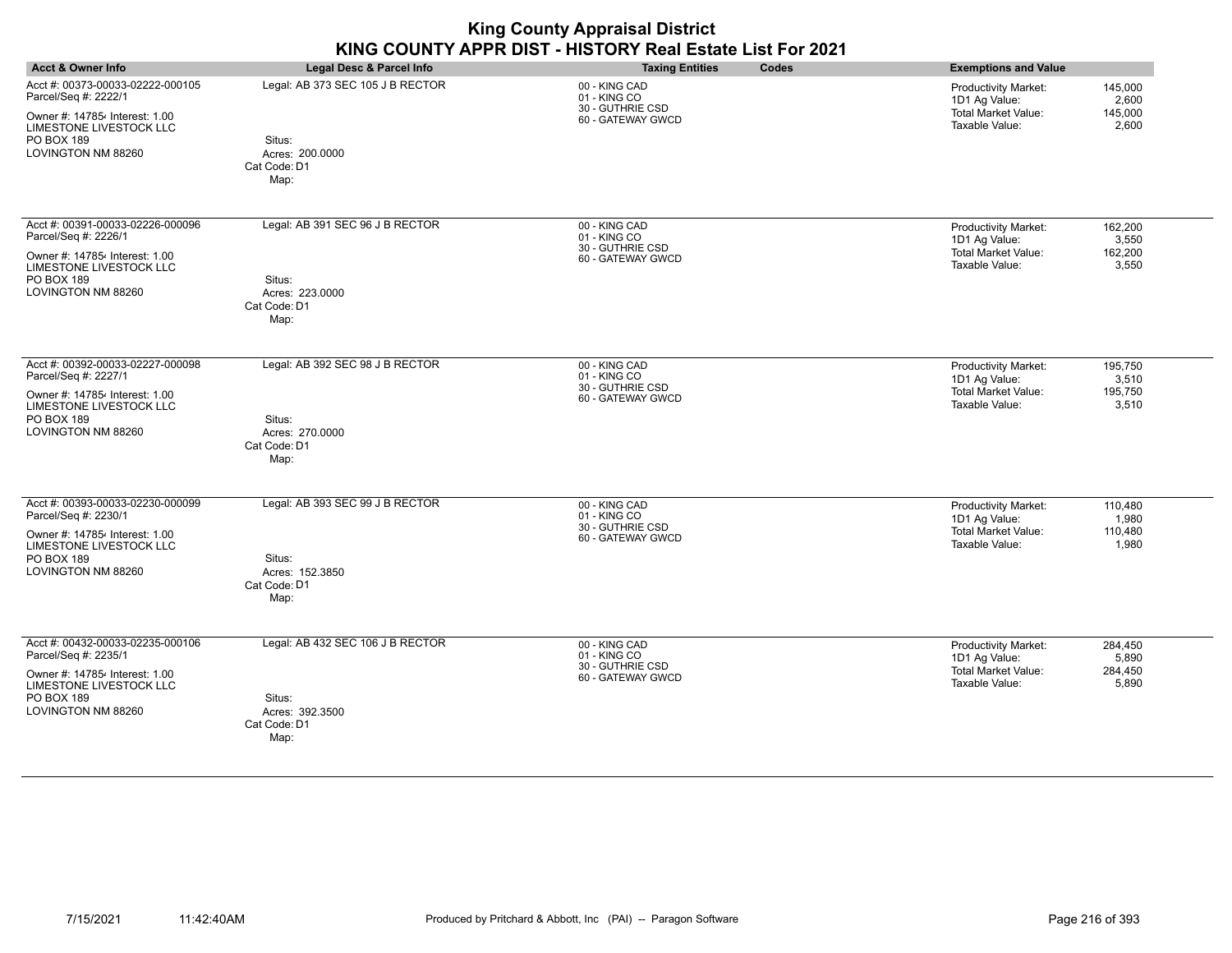| <b>Acct &amp; Owner Info</b>                                                                                                                                     | Legal Desc & Parcel Info                                                                                                    | <b>Taxing Entities</b>                                                 | Codes | <b>Exemptions and Value</b>                                                                                       |                                               |
|------------------------------------------------------------------------------------------------------------------------------------------------------------------|-----------------------------------------------------------------------------------------------------------------------------|------------------------------------------------------------------------|-------|-------------------------------------------------------------------------------------------------------------------|-----------------------------------------------|
| Acct #: 00618-00033-02236-000174<br>Parcel/Seq #: 2236/1<br>Owner #: 147854 Interest: 1.00<br>LIMESTONE LIVESTOCK LLC<br>PO BOX 189<br>LOVINGTON NM 88260        | Legal: AB 618 SEC 174 J B RECTOR<br>Situs:<br>Acres: 12.6000<br>Cat Code: D1<br>Map:                                        | 00 - KING CAD<br>01 - KING CO<br>30 - GUTHRIE CSD<br>60 - GATEWAY GWCD |       | <b>Productivity Market:</b><br>1D1 Ag Value:<br><b>Total Market Value:</b><br>Taxable Value:                      | 9,140<br>160<br>9,140<br>160                  |
| Acct #: 01033-00033-02237-000016<br>Parcel/Seq #: 2237/1<br>Owner #: 147854 Interest: 1.00<br>LIMESTONE LIVESTOCK LLC<br>PO BOX 189<br>LOVINGTON NM 88260        | Legal: AB 1033 SEC 16 BS&F<br><b>B A MERRICK</b><br>Situs:<br>Acres: 455.0000<br>Cat Code: D1 D2<br>Map:                    | 00 - KING CAD<br>01 - KING CO<br>30 - GUTHRIE CSD<br>60 - GATEWAY GWCD |       | Improvement NonHomesite:<br>Productivity Market:<br>1D1 Ag Value:<br><b>Total Market Value:</b><br>Taxable Value: | 3,730<br>329,880<br>5,920<br>333,610<br>9,650 |
| Acct #: 00394-00033-02242-000100<br>Parcel/Seq #: 2242/1<br>Owner #: 147854 Interest: 1.00<br>LIMESTONE LIVESTOCK LLC<br>PO BOX 189<br>LOVINGTON NM 88260        | Legal: AB 394 SEC 100 J B RECTOR<br>Situs:<br>Acres: 231.5600<br>Cat Code: D1<br>Map:                                       | 00 - KING CAD<br>01 - KING CO<br>30 - GUTHRIE CSD<br>60 - GATEWAY GWCD |       | Productivity Market:<br>1D1 Ag Value:<br><b>Total Market Value:</b><br>Taxable Value:                             | 167,960<br>3,110<br>167,960<br>3,110          |
| Acct #: 00370-00033-02243-000101<br>Parcel/Seq #: 2243/1<br>Owner #: 147854 Interest: 1.00<br>LIMESTONE LIVESTOCK LLC<br>PO BOX 189<br>LOVINGTON NM 88260        | Legal: AB 370 SEC 101 J B RECTOR<br>Situs:<br>Acres: 157.9400<br>Cat Code: D1<br>Map:                                       | 00 - KING CAD<br>01 - KING CO<br>30 - GUTHRIE CSD<br>60 - GATEWAY GWCD |       | <b>Productivity Market:</b><br>1D1 Ag Value:<br><b>Total Market Value:</b><br>Taxable Value:                      | 114,510<br>2,050<br>114,510<br>2,050          |
| Acct #: 01033-00033-02262-000016<br>Parcel/Seq #: 2262/1<br>Owner #: 147854 Interest: 1.00<br><b>LIMESTONE LIVESTOCK LLC</b><br>PO BOX 189<br>LOVINGTON NM 88260 | Legal: AB 1033 SEC 16<br><b>B A MERRICK</b><br>Situs: 1801 CR 257 GUTHRIE TX 79236<br>Acres: 1.0000<br>Cat Code: E1<br>Map: | 00 - KING CAD<br>01 - KING CO<br>30 - GUTHRIE CSD<br>60 - GATEWAY GWCD |       | Land Homesite:<br>Improvement Homesite:<br>Total Market Value:<br>Taxable Value:                                  | 600<br>82,860<br>83,460<br>83,460             |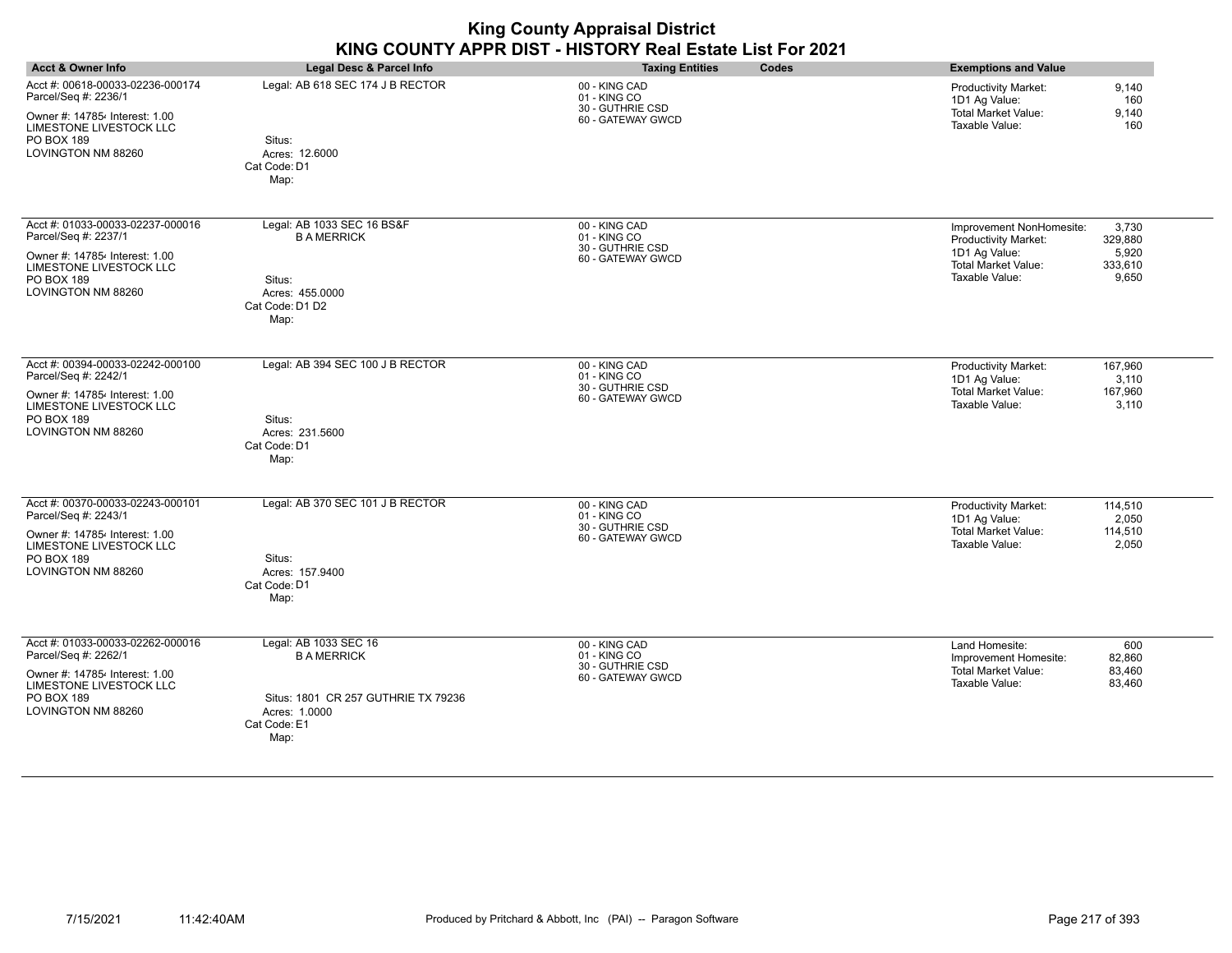|                                                                                                                                                                                             |                                                                                                                                                          | <b>King County Appraisal District</b><br>KING COUNTY APPR DIST - HISTORY Real Estate List For 2021 |            |                                                                                                                   |                                           |
|---------------------------------------------------------------------------------------------------------------------------------------------------------------------------------------------|----------------------------------------------------------------------------------------------------------------------------------------------------------|----------------------------------------------------------------------------------------------------|------------|-------------------------------------------------------------------------------------------------------------------|-------------------------------------------|
| <b>Acct &amp; Owner Info</b>                                                                                                                                                                | Legal Desc & Parcel Info                                                                                                                                 | <b>Taxing Entities</b>                                                                             | Codes      | <b>Exemptions and Value</b>                                                                                       |                                           |
| Acct #: 00019-00007-02105-000161<br>Parcel/Seq #: 2105/5<br>Owner #: 14778; Interest: 0.17<br>LINCOLN SUSAN WESTMORELAND<br>HANCOCK WHITNEY BANK<br>PO BOX 3928<br>BEAUMONT TX 77704        | Legal: AB 19 SEC 161 BLK 1155 BS&F<br>Situs:<br>Acres: 53.0106<br>Cat Code: D1<br>Map:                                                                   | 00 - KING CAD<br>01 - KING CO<br>30 - GUTHRIE CSD<br>60 - GATEWAY GWCD                             |            | <b>Productivity Market:</b><br>1D1 Ag Value:<br><b>Total Market Value:</b><br>Taxable Value:                      | 42,500<br>5,680<br>42,500<br>5,680        |
| Acct #: 01134-00025-02106-000158<br>Parcel/Seq #: 2106/5<br>Owner #: 14778; Interest: 0.17<br>LINCOLN SUSAN WESTMORELAND<br><b>HANCOCK WHITNEY BANK</b><br>PO BOX 3928<br>BEAUMONT TX 77704 | Legal: AB 1134 BLK 158<br><b>I&amp;GN RR CO</b><br>Situs:<br>Acres: 35.3404<br>Cat Code: D1 D2<br>Map:                                                   | 00 - KING CAD<br>01 - KING CO<br>30 - GUTHRIE CSD<br>60 - GATEWAY GWCD                             |            | Improvement NonHomesite:<br>Productivity Market:<br>1D1 Ag Value:<br><b>Total Market Value:</b><br>Taxable Value: | 290<br>28,030<br>3,380<br>28,320<br>3,670 |
| Acct #: 00998-00003-02049-000000<br>Parcel/Seq #: 2049/1<br>Owner #: 14736(Interest: 1.00<br>LIVING CHURCH OF JESUS CHRIST<br>AT MIDWAY<br><b>GUTHRIE RT</b><br>PADUCAH TX 79248            | Legal: AB 998 H A GLENN<br>P&A - 988 EA SLOAN<br>13 MI N OF GUTHRIE<br>Situs: 265 N US HWY 83 GUTHRIE TX 79236<br>Acres: 0.0000<br>Cat Code: XVR<br>Map: | 00 - KING CAD<br>01 - KING CO<br>30 - GUTHRIE CSD<br>60 - GATEWAY GWCD                             | **Exempt** | Improvement NonHomesite:<br>New Improvement<br>NonHomesite:<br>Total Market Value:<br>Taxable Value:              | 7,780<br>119,630<br>127,410<br>$\Omega$   |
| Acct #: 00331-00025-00459-000000<br>Parcel/Seq #: 459/1<br>Owner #: 14765 { Interest: 1.00<br>LONG JACK CALHOUN<br>30605 BERRY CREEK DRIVE<br>GEORGETOWN TX 78628-1167                      | Legal: AB 331 J F HEATH<br>Situs:<br>Acres: 270.2000<br>Cat Code: D1<br>Map:                                                                             | 00 - KING CAD<br>01 - KING CO<br>30 - GUTHRIE CSD<br>60 - GATEWAY GWCD                             |            | Productivity Market:<br>1D1 Ag Value:<br><b>Total Market Value:</b><br>Taxable Value:                             | 217,220<br>26.640<br>217,220<br>26,640    |
| Acct #: 20028-17024-02025-000000<br>Parcel/Seq #: 2025/1<br>Owner #: 147349 Interest: 1.00<br>LOWRANCE JOAN<br>111 CR 596<br>EASTLAND TX 76448                                              | Legal: LTS 17-24<br><b>BLK 28</b><br>GUTHRIE W/IMPROVEMENT<br>Situs:<br>Acres: 0.6428<br>Cat Code: C1<br>Map:                                            | 00 - KING CAD<br>01 - KING CO<br>30 - GUTHRIE CSD<br>60 - GATEWAY GWCD                             |            | Land NonHomesite:<br>Improvement NonHomesite:<br><b>Total Market Value:</b><br>Taxable Value:                     | 800<br>110<br>910<br>910                  |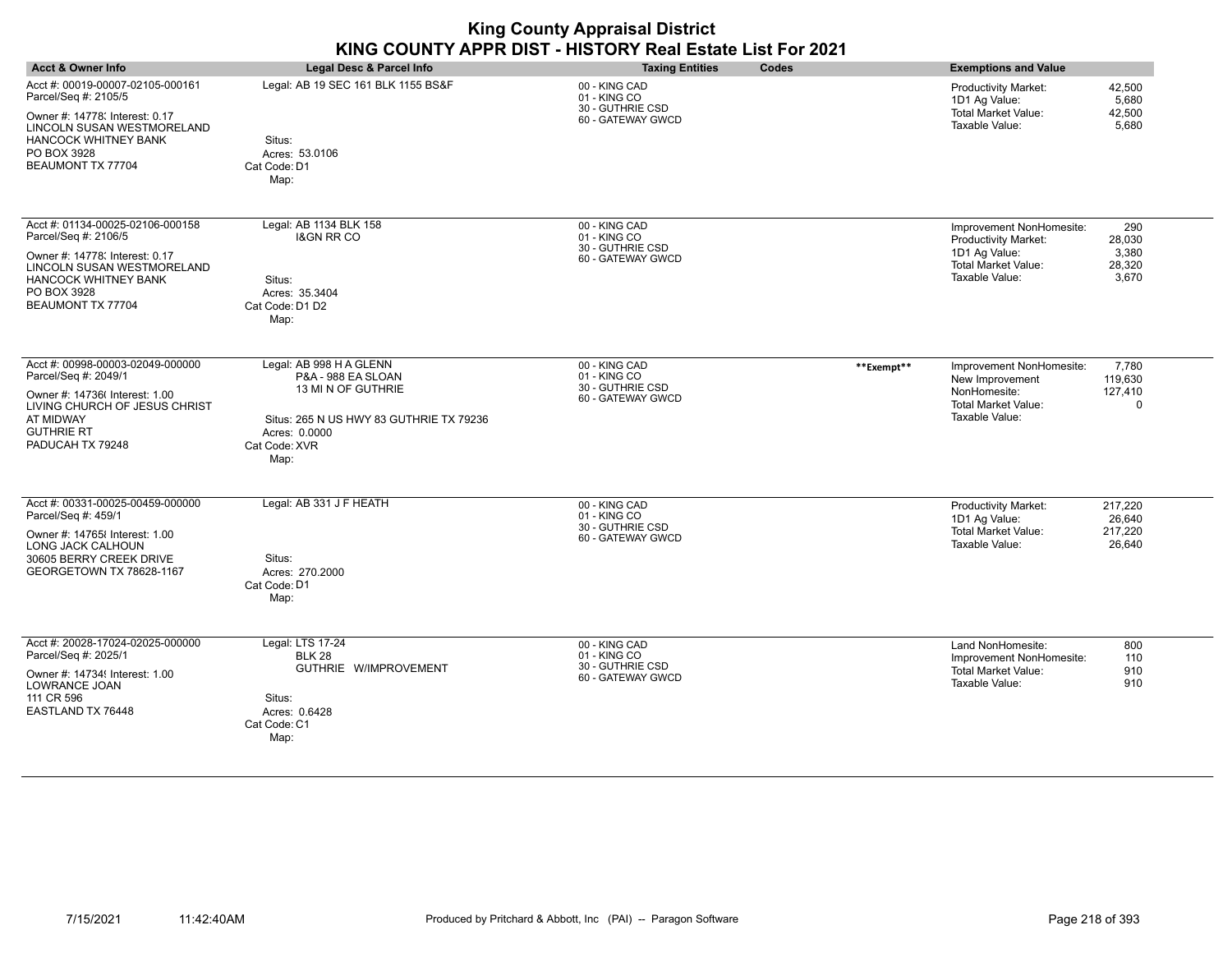| <b>Acct &amp; Owner Info</b>                                                                                                                             | Legal Desc & Parcel Info                                                                                                                 | <b>Taxing Entities</b><br>Codes                                        | <b>Exemptions and Value</b>                                                                                                                                                                                                  |
|----------------------------------------------------------------------------------------------------------------------------------------------------------|------------------------------------------------------------------------------------------------------------------------------------------|------------------------------------------------------------------------|------------------------------------------------------------------------------------------------------------------------------------------------------------------------------------------------------------------------------|
| Acct #: 00134-00017-00014-000113<br>Parcel/Seq #: 14/2<br>Owner #: 14777! Interest: 0.50<br>LYNDA WALLS CATTLE LP<br>111 WEST WHITE<br>EASTLAND TX 76448 | Legal: AB 134 SEC 113 H&TC RR CO<br>Situs:<br>Acres: 328.0000<br>Cat Code: D1<br>Map:                                                    | 00 - KING CAD<br>01 - KING CO<br>30 - GUTHRIE CSD<br>60 - GATEWAY GWCD | 243,800<br>Productivity Market:<br>1D1 Ag Value:<br>6,340<br><b>Total Market Value:</b><br>243,800<br>Taxable Value:<br>6,340                                                                                                |
| Acct #: 00139-00019-00015-000000<br>Parcel/Seq #: 15/2<br>Owner #: 14777! Interest: 0.50<br>LYNDA WALLS CATTLE LP<br>111 WEST WHITE<br>EASTLAND TX 76448 | Legal: IMPROVEMENT ON AB 139<br>H&TC BLK F SEC 129<br>Situs: 1261 CR 448 GUTHRIE TX 79236<br>Acres: 82.0000<br>Cat Code: D1 E D2<br>Map: | 00 - KING CAD<br>01 - KING CO<br>30 - GUTHRIE CSD<br>60 - GATEWAY GWCD | Land Homesite:<br>400<br>Improvement Homesite:<br>8,280<br>Improvement NonHomesite:<br>3,550<br>Productivity Market:<br>61,130<br>1D1 Ag Value:<br>1,550<br><b>Total Market Value:</b><br>73,360<br>13,780<br>Taxable Value: |
| Acct #: 00708-00019-00016-000112<br>Parcel/Seq #: 16/2<br>Owner #: 14777! Interest: 0.50<br>LYNDA WALLS CATTLE LP<br>111 WEST WHITE<br>EASTLAND TX 76448 | Legal: AB 708 SEC 112 H&TC<br><b>J W ANDERSON</b><br>Situs:<br>Acres: 331.0600<br>Cat Code: D1<br>Map:                                   | 00 - KING CAD<br>01 - KING CO<br>30 - GUTHRIE CSD<br>60 - GATEWAY GWCD | Productivity Market:<br>248,300<br>1D1 Ag Value:<br>6,290<br>Total Market Value:<br>248,300<br>Taxable Value:<br>6,290                                                                                                       |
| Acct #: 00827-00017-00018-000129<br>Parcel/Seq #: 18/2<br>Owner #: 14777! Interest: 0.50<br>LYNDA WALLS CATTLE LP<br>111 WEST WHITE<br>EASTLAND TX 76448 | Legal: AB 827 SEC 129 H&TC<br>F SCHOUP<br>Situs:<br>Acres: 82.0000<br>Cat Code: D1<br>Map:                                               | 00 - KING CAD<br>01 - KING CO<br>30 - GUTHRIE CSD<br>60 - GATEWAY GWCD | 61,430<br>Productivity Market:<br>1D1 Ag Value:<br>1,550<br><b>Total Market Value:</b><br>61,430<br>Taxable Value:<br>1,550                                                                                                  |
| Acct #: 00920-00017-00019-000114<br>Parcel/Seq #: 19/2<br>Owner #: 14777! Interest: 0.50<br>LYNDA WALLS CATTLE LP<br>111 WEST WHITE<br>EASTLAND TX 76448 | Legal: AB 920 SEC 114 H&TC F<br>C E NEW<br>Situs:<br>Acres: 328.0000<br>Cat Code: D1<br>Map:                                             | 00 - KING CAD<br>01 - KING CO<br>30 - GUTHRIE CSD<br>60 - GATEWAY GWCD | Productivity Market:<br>246,000<br>1D1 Ag Value:<br>6,890<br><b>Total Market Value:</b><br>246,000<br>Taxable Value:<br>6,890                                                                                                |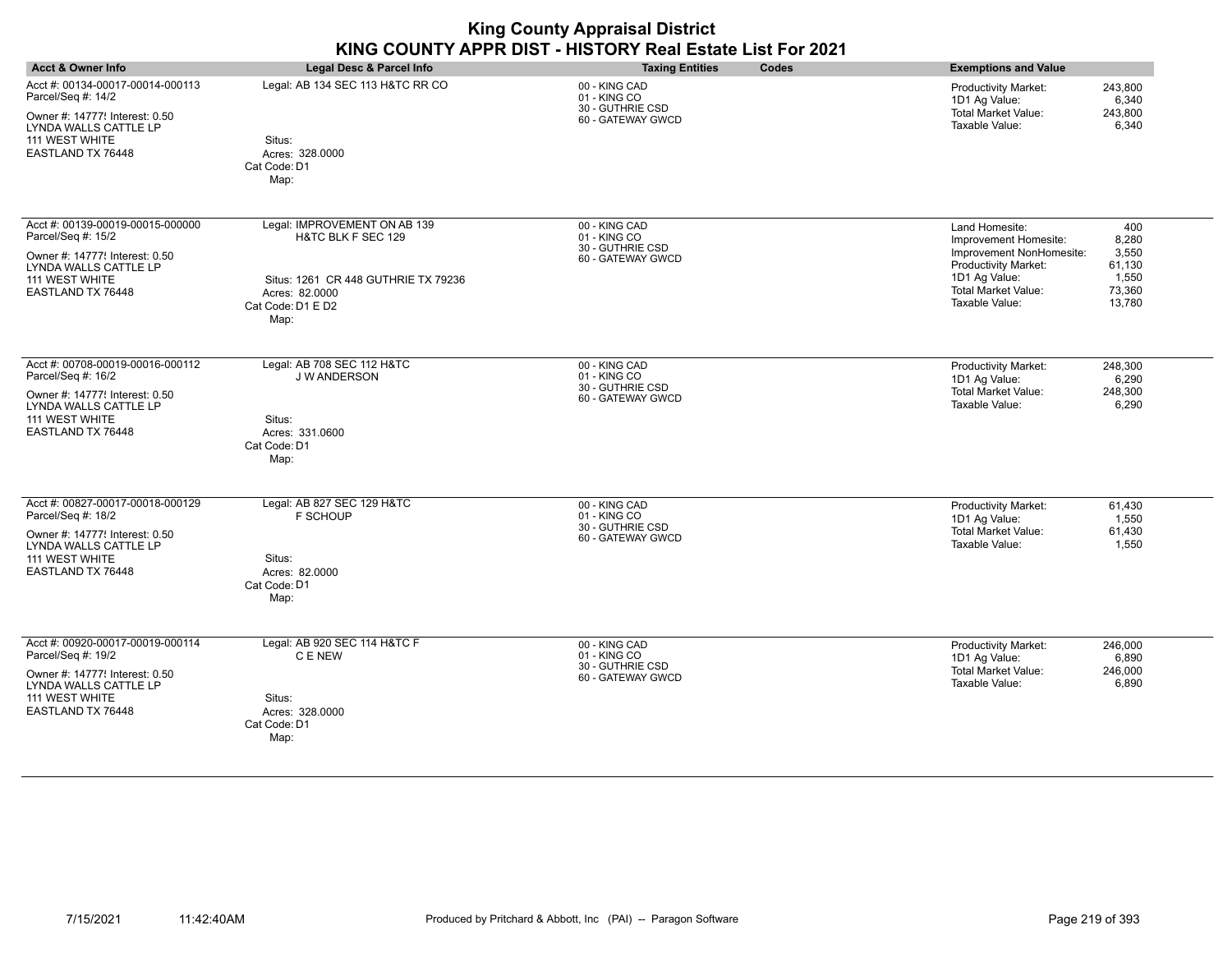| <b>Acct &amp; Owner Info</b>                                                                                                                                                   | Legal Desc & Parcel Info                                                                              | <b>Taxing Entities</b><br>Codes                                        | <b>Exemptions and Value</b>                                                                                                    |
|--------------------------------------------------------------------------------------------------------------------------------------------------------------------------------|-------------------------------------------------------------------------------------------------------|------------------------------------------------------------------------|--------------------------------------------------------------------------------------------------------------------------------|
| Acct #: 00349-00040-00445-000088<br>Parcel/Seq #: 445/1<br>Owner #: 14727( Interest: 1.00<br><b>MANGIS ALETTA</b><br>950 HUNTER TRL<br>BRIDGEPORT TX 76426-6910                | Legal: AB 349 S/2 SEC 88 E T HATHAWAY<br>Situs:<br>Acres: 320,0000<br>Cat Code: D1<br>Map:            | 00 - KING CAD<br>01 - KING CO<br>30 - GUTHRIE CSD<br>60 - GATEWAY GWCD | 240,000<br>Productivity Market:<br>1D1 Ag Value:<br>6,200<br><b>Total Market Value:</b><br>240,000<br>Taxable Value:<br>6,200  |
| Acct #: 01123-00025-00303-000003<br>Parcel/Seq #: 303/1<br>Owner #: 14774' Interest: 1.00<br>MANLEY RONALD & WIFE PAMELA<br>PO BOX 335<br>PADUCAH TX 79248                     | Legal: AB 1123 SEC 3 D&W<br>Situs:<br>Acres: 118.7000<br>Cat Code: D1<br>Map:                         | 00 - KING CAD<br>01 - KING CO<br>30 - GUTHRIE CSD<br>60 - GATEWAY GWCD | Productivity Market:<br>92,670<br>1D1 Ag Value:<br>8,400<br><b>Total Market Value:</b><br>92,670<br>Taxable Value:<br>8,400    |
| Acct #: 00128-00040-00395-000081<br>Parcel/Seq #: 395/1<br>Owner #: 14787' Interest: 0.11<br>MARGARET H GOSS AND ROBERT L<br>GOSS<br>622 NORTH GRAND AVENUE<br>CARMEN OK 73726 | Legal: AB 128 SEC 81 H&TC RR CO<br>Situs:<br>Acres: 45.2640<br>Cat Code: D1<br>Map:                   | 00 - KING CAD<br>01 - KING CO<br>30 - GUTHRIE CSD<br>60 - GATEWAY GWCD | 33,950<br><b>Productivity Market:</b><br>1D1 Ag Value:<br>860<br><b>Total Market Value:</b><br>33,950<br>Taxable Value:<br>860 |
| Acct #: 01036-00042-00396-000076<br>Parcel/Seq #: 396/1<br>Owner #: 14787 Interest: 0.11<br>MARGARET H GOSS AND ROBERT L<br>GOSS<br>622 NORTH GRAND AVENUE<br>CARMEN OK 73726  | Legal: AB 1036 SEC 76 H&TC 13<br><b>RAMOORE</b><br>Situs:<br>Acres: 70.6560<br>Cat Code: D1<br>Map:   | 00 - KING CAD<br>01 - KING CO<br>30 - GUTHRIE CSD<br>60 - GATEWAY GWCD | <b>Productivity Market:</b><br>53,330<br>1D1 Ag Value:<br>2,270<br>Total Market Value:<br>53,330<br>Taxable Value:<br>2,270    |
| Acct #: 01225-00040-00397-000078<br>Parcel/Seq #: 397/1<br>Owner #: 14787 Interest: 0.11<br>MARGARET H GOSS AND ROBERT L<br>GOSS<br>622 NORTH GRAND AVENUE<br>CARMEN OK 73726  | Legal: AB 1225 SEC 78 H&TC 13<br><b>GENN FRANK</b><br>Situs:<br>Acres: 0.6624<br>Cat Code: D1<br>Map: | 00 - KING CAD<br>01 - KING CO<br>30 - GUTHRIE CSD<br>60 - GATEWAY GWCD | Productivity Market:<br>500<br>1D1 Ag Value:<br>10<br><b>Total Market Value:</b><br>500<br>Taxable Value:<br>10                |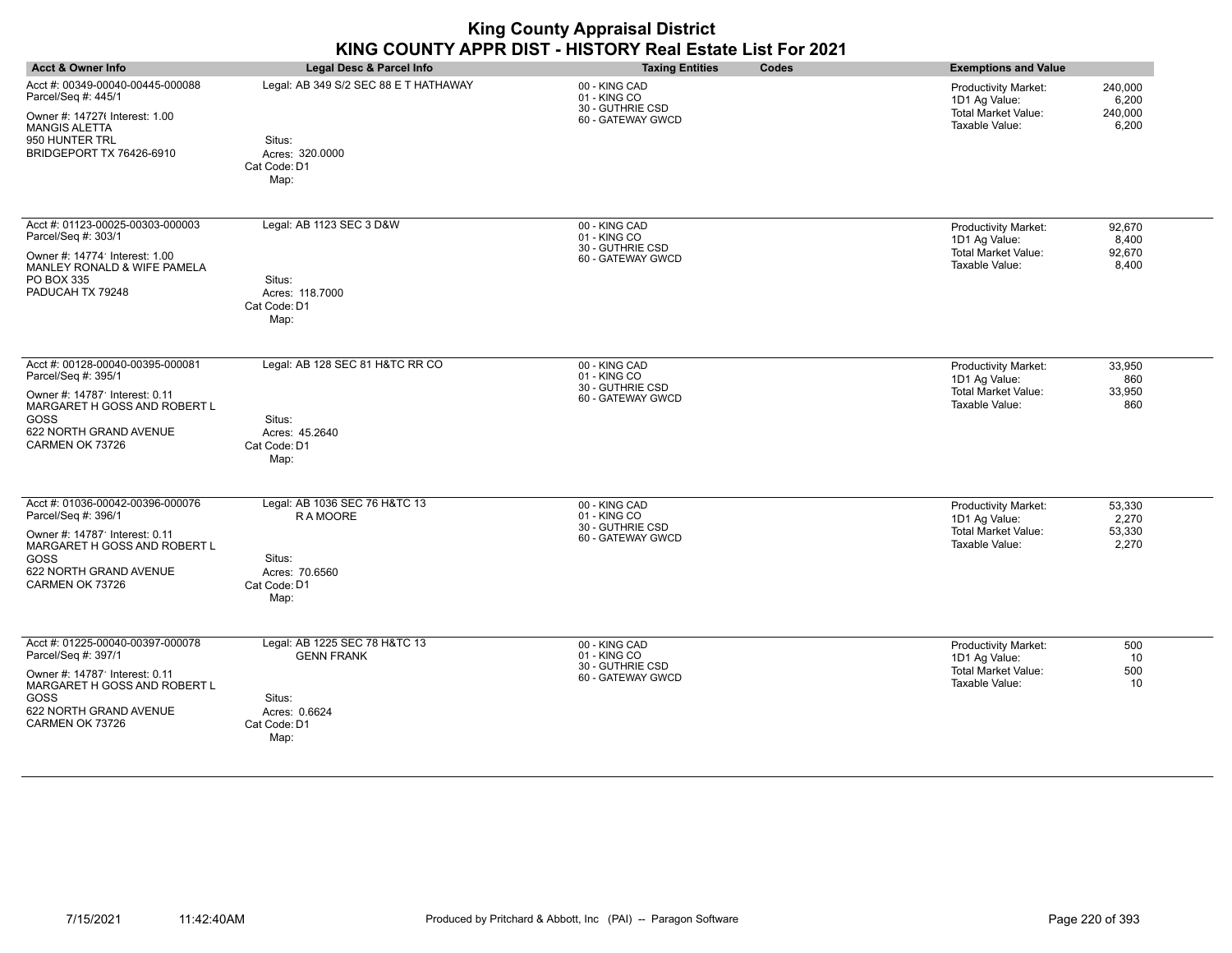| <b>Acct &amp; Owner Info</b>                                                                                                                                                    | Legal Desc & Parcel Info                                                                                                                                           | <b>Taxing Entities</b>                                                 | Codes           | <b>Exemptions and Value</b>                                                                                                                                            |                                                       |
|---------------------------------------------------------------------------------------------------------------------------------------------------------------------------------|--------------------------------------------------------------------------------------------------------------------------------------------------------------------|------------------------------------------------------------------------|-----------------|------------------------------------------------------------------------------------------------------------------------------------------------------------------------|-------------------------------------------------------|
| Acct #: 00118-00040-02633-000077<br>Parcel/Seq #: 2633/1<br>Owner #: 14787' Interest: 0.11<br>MARGARET H GOSS AND ROBERT L<br>GOSS<br>622 NORTH GRAND AVENUE<br>CARMEN OK 73726 | Legal: AB 118 SEC 77<br><b>H&amp;TC RR CO</b><br>Situs: 968 CR 1755 KNOX CITY TX<br>Acres: 43.1664<br>Cat Code: D1 E D2<br>Map:                                    | 00 - KING CAD<br>01 - KING CO<br>30 - GUTHRIE CSD<br>60 - GATEWAY GWCD |                 | Land NonHomesite:<br>Improvement Homesite:<br>Improvement NonHomesite:<br><b>Productivity Market:</b><br>1D1 Ag Value:<br><b>Total Market Value:</b><br>Taxable Value: | 90<br>900<br>50<br>32,740<br>2,060<br>33,780<br>3,100 |
| Acct #: 20031-70012-02055-000000<br>Parcel/Seq #: 2055/1<br>Owner #: 14737! Interest: 1.00<br>MARSHALL DONNA L<br>BOX 116<br>GUTHRIE TX 79236-0116                              | Legal: HOMESTEAD ON LTS 7-12<br><b>BLK 31</b><br><b>GUTHRIE</b><br>W/IMPROVEMENT<br>Situs: 705 E MAIN ST GUTHRIE TX 79236<br>Acres: 0.3946<br>Cat Code: A1<br>Map: | 00 - KING CAD<br>01 - KING CO<br>30 - GUTHRIE CSD<br>60 - GATEWAY GWCD | ** Homestead ** | Land Homesite:<br>Improvement Homesite:<br>Total Market Value:<br>Taxable Value:                                                                                       | 690<br>22,030<br>22,720<br>22,720                     |
| Acct #: 01009-00007-00993-000168<br>Parcel/Seq #: 993/4<br>Owner #: 14776! Interest: 0.25<br><b>MARTIN SMITH SUMMER</b><br>6408 ROUGH RD<br>CLEBURNE TX 76031-0972              | Legal: AB 1009 SEC 168 J R BRYANT<br>Situs:<br>Acres: 164.0000<br>Cat Code: D1<br>Map:                                                                             | 00 - KING CAD<br>01 - KING CO<br>30 - GUTHRIE CSD<br>60 - GATEWAY GWCD |                 | <b>Productivity Market:</b><br>1D1 Ag Value:<br><b>Total Market Value:</b><br>Taxable Value:                                                                           | 127,580<br>8,470<br>127,580<br>8,470                  |
| Acct #: 01065-00007-01110-000178<br>Parcel/Seq #: 1110/4<br>Owner #: 14776! Interest: 0.25<br><b>MARTIN SMITH SUMMER</b><br>6408 ROUGH RD<br>CLEBURNE TX 76031-0972             | Legal: AB 1065 SEC 178 BS&F<br><b>T CARPENTER</b><br>Situs:<br>Acres: 6.7895<br>Cat Code: D1<br>Map:                                                               | 00 - KING CAD<br>01 - KING CO<br>30 - GUTHRIE CSD<br>60 - GATEWAY GWCD |                 | Productivity Market:<br>1D1 Ag Value:<br><b>Total Market Value:</b><br>Taxable Value:                                                                                  | 5,090<br>130<br>5,090<br>130                          |
| Acct #: 01216-00007-01112-000003<br>Parcel/Seq #: 1112/4<br>Owner #: 14776! Interest: 0.25<br><b>MARTIN SMITH SUMMER</b><br>6408 ROUGH RD<br>CLEBURNE TX 76031-0972             | Legal: AB 1216 SEC 3 T C CARPENTER<br>Situs:<br>Acres: 19.2395<br>Cat Code: D1<br>Map:                                                                             | 00 - KING CAD<br>01 - KING CO<br>30 - GUTHRIE CSD<br>60 - GATEWAY GWCD |                 | <b>Productivity Market:</b><br>1D1 Ag Value:<br><b>Total Market Value:</b><br>Taxable Value:                                                                           | 14,710<br>790<br>14,710<br>790                        |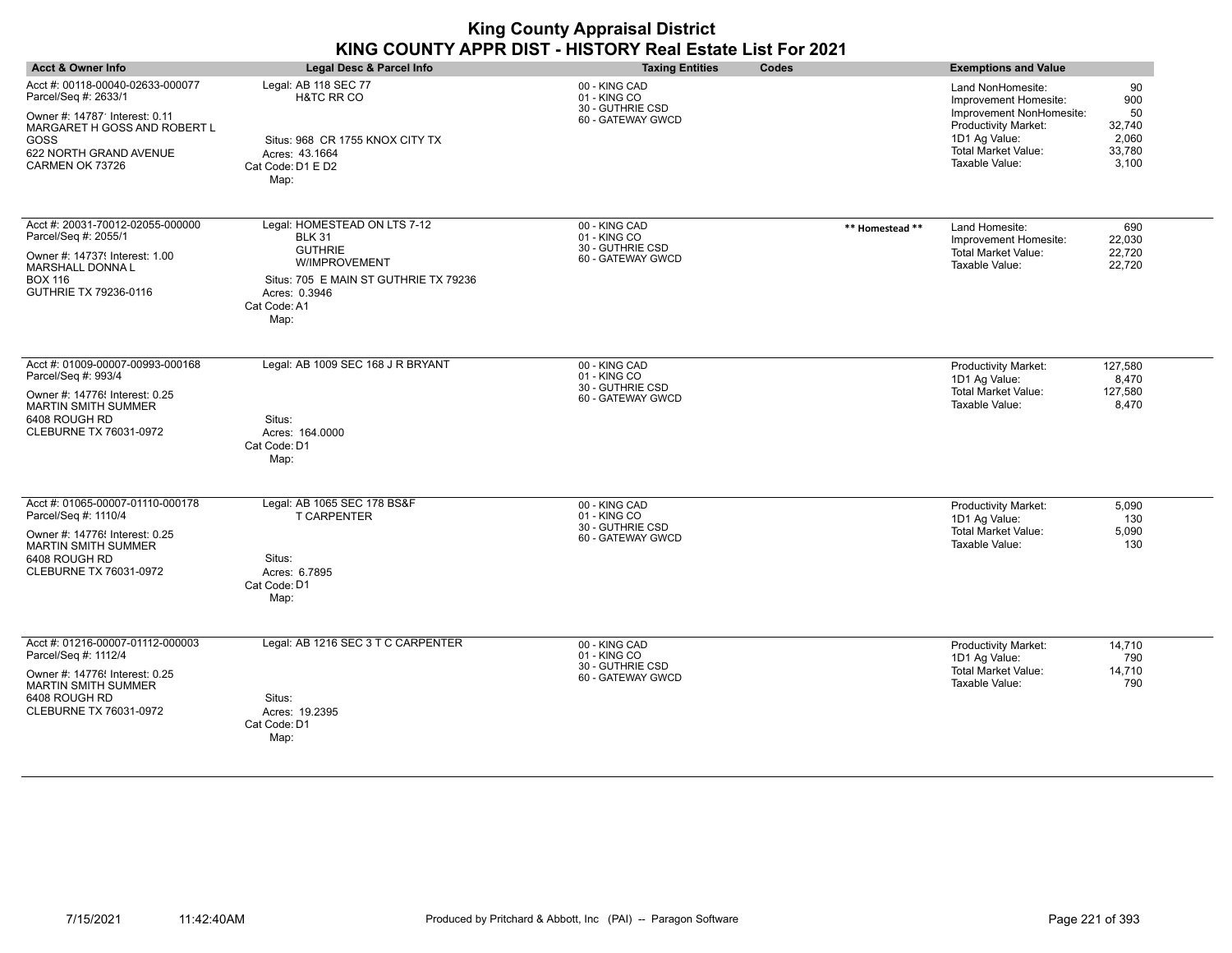|                                                                                                                                                                                                 | KING COUNTY APPR DIST - HISTORY Real Estate List For 2021                                                          | <b>King County Appraisal District</b>                                  |       |                                                                                              |                                      |
|-------------------------------------------------------------------------------------------------------------------------------------------------------------------------------------------------|--------------------------------------------------------------------------------------------------------------------|------------------------------------------------------------------------|-------|----------------------------------------------------------------------------------------------|--------------------------------------|
| <b>Acct &amp; Owner Info</b>                                                                                                                                                                    | Legal Desc & Parcel Info                                                                                           | <b>Taxing Entities</b>                                                 | Codes | <b>Exemptions and Value</b>                                                                  |                                      |
| Acct #: 00969-00005-01117-000010<br>Parcel/Seq #: 1117/4<br>Owner #: 14776! Interest: 0.25<br><b>MARTIN SMITH SUMMER</b><br>6408 ROUGH RD<br>CLEBURNE TX 76031-0972                             | Legal: AB 969 SEC 10 C W HOLT<br>Situs:<br>Acres: 5.1250<br>Cat Code: D1<br>Map:                                   | 00 - KING CAD<br>01 - KING CO<br>30 - GUTHRIE CSD<br>60 - GATEWAY GWCD |       | <b>Productivity Market:</b><br>1D1 Ag Value:<br><b>Total Market Value:</b><br>Taxable Value: | 4,230<br>670<br>4,230<br>670         |
| Acct #: 01275-00005-01118-000001<br>Parcel/Seq #: 1118/4<br>Owner #: 14776! Interest: 0.25<br><b>MARTIN SMITH SUMMER</b><br>6408 ROUGH RD<br>CLEBURNE TX 76031-0972                             | Legal: AB 1275<br>A P HOLLAR<br>Situs: 301 LASATER STREET GUTHRIE TX 79236<br>Acres: 0.2500<br>Cat Code: E<br>Map: | 00 - KING CAD<br>01 - KING CO<br>30 - GUTHRIE CSD<br>60 - GATEWAY GWCD |       | Land Homesite:<br>Improvement Homesite:<br>Total Market Value:<br>Taxable Value:             | 150<br>240<br>390<br>390             |
| Acct #: 01097-00007-02143-000178<br>Parcel/Seq #: 2143/4<br>Owner #: 14776! Interest: 0.25<br><b>MARTIN SMITH SUMMER</b><br>6408 ROUGH RD<br>CLEBURNE TX 76031-0972                             | Legal: AB 1097 SEC 178<br><b>M M PARKER</b><br>Situs:<br>Acres: 33.4140<br>Cat Code: D1<br>Map:                    | 00 - KING CAD<br>01 - KING CO<br>30 - GUTHRIE CSD<br>60 - GATEWAY GWCD |       | Productivity Market:<br>1D1 Ag Value:<br><b>Total Market Value:</b><br>Taxable Value:        | 25,420<br>770<br>25,420<br>770       |
| Acct #: 00268-00023-02641-000000<br>Parcel/Seq #: 2641/1<br>Owner #: 147739 Interest: 1.00<br>MASTERSON ROBERT W & WENDY L<br>PO BOX 180<br>GUTHRIE TX 79236                                    | Legal: AB 268<br><b>JB ROBINSON</b><br>Situs:<br>Acres: 59.6000<br>Cat Code: D1<br>Map:                            | 00 - KING CAD<br>01 - KING CO<br>30 - GUTHRIE CSD<br>60 - GATEWAY GWCD |       | Productivity Market:<br>1D1 Ag Value:<br><b>Total Market Value:</b><br>Taxable Value:        | 46,190<br>1.670<br>46,190<br>1,670   |
| Acct #: 00371-00033-00526-000108<br>Parcel/Seq #: 526/2<br>Owner #: 14788( Interest: 0.50<br>MASTERSON RUSSELL PROPERTIES<br><b>LLC</b><br>4104 COUNTY ROAD 179<br><b>BRECKENRIDGE TX 76424</b> | Legal: AB 371 SEC 108 J B RECTOR<br>Situs:<br>Acres: 248.2500<br>Cat Code: D1<br>Map:                              | 00 - KING CAD<br>01 - KING CO<br>30 - GUTHRIE CSD<br>60 - GATEWAY GWCD |       | Productivity Market:<br>1D1 Ag Value:<br><b>Total Market Value:</b><br>Taxable Value:        | 179,980<br>3,370<br>179,980<br>3,370 |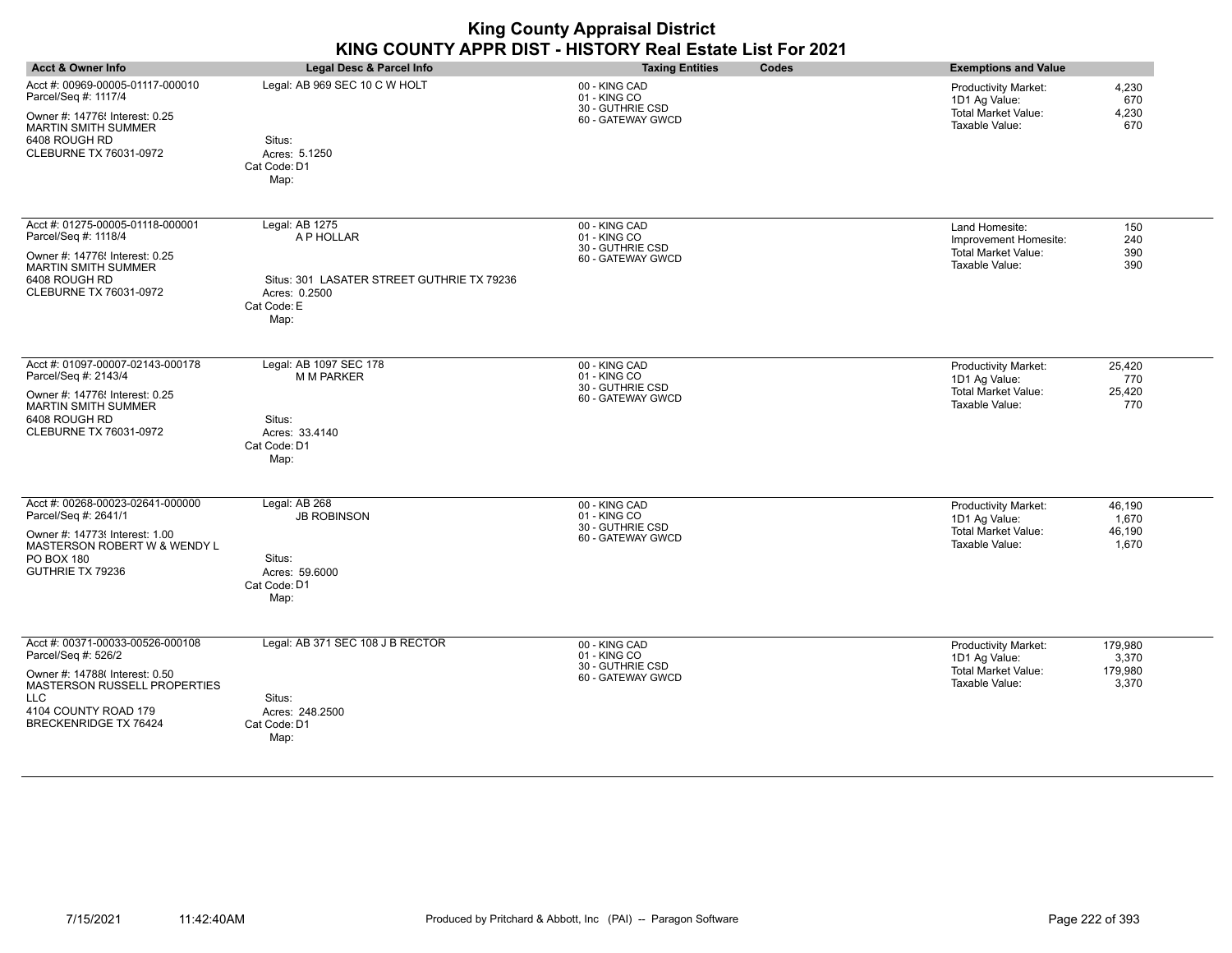| <b>Acct &amp; Owner Info</b>                                                                                                                                                                           | Legal Desc & Parcel Info                                                              | <b>Taxing Entities</b><br>Codes                                        | <b>Exemptions and Value</b>                                                                                                          |
|--------------------------------------------------------------------------------------------------------------------------------------------------------------------------------------------------------|---------------------------------------------------------------------------------------|------------------------------------------------------------------------|--------------------------------------------------------------------------------------------------------------------------------------|
| Acct #: 00377-00033-00528-000118<br>Parcel/Seq #: 528/2<br>Owner #: 14788( Interest: 0.50<br>MASTERSON RUSSELL PROPERTIES<br><b>LLC</b><br>4104 COUNTY ROAD 179<br><b>BRECKENRIDGE TX 76424</b>        | Legal: AB 377 SEC 118 J B RECTOR<br>Situs:<br>Acres: 26.1500<br>Cat Code: D1<br>Map:  | 00 - KING CAD<br>01 - KING CO<br>30 - GUTHRIE CSD<br>60 - GATEWAY GWCD | 19,620<br><b>Productivity Market:</b><br>1D1 Ag Value:<br>500<br><b>Total Market Value:</b><br>19,620<br>Taxable Value:<br>500       |
| Acct #: 00395-00033-00529-000128<br>Parcel/Seq #: 529/2<br>Owner #: 14788( Interest: 0.50<br>MASTERSON RUSSELL PROPERTIES<br><b>LLC</b><br>4104 COUNTY ROAD 179<br><b>BRECKENRIDGE TX 76424</b>        | Legal: AB 395 SEC 128 J B RECTOR<br>Situs:<br>Acres: 320.0000<br>Cat Code: D1<br>Map: | 00 - KING CAD<br>01 - KING CO<br>30 - GUTHRIE CSD<br>60 - GATEWAY GWCD | <b>Productivity Market:</b><br>232,000<br>1D1 Ag Value:<br>4,800<br><b>Total Market Value:</b><br>232,000<br>Taxable Value:<br>4,800 |
| Acct #: 00397-00033-00530-000116<br>Parcel/Seq #: 530/2<br>Owner #: 14788( Interest: 0.50<br>MASTERSON RUSSELL PROPERTIES<br><b>LLC</b><br>4104 COUNTY ROAD 179<br><b>BRECKENRIDGE TX 76424</b>        | Legal: AB 397 SEC 116 J B RECTOR<br>Situs:<br>Acres: 235.4000<br>Cat Code: D1<br>Map: | 00 - KING CAD<br>01 - KING CO<br>30 - GUTHRIE CSD<br>60 - GATEWAY GWCD | 170,670<br>Productivity Market:<br>1D1 Ag Value:<br>3,380<br><b>Total Market Value:</b><br>170,670<br>Taxable Value:<br>3,380        |
| Acct #: 00398-00033-00531-000115<br>Parcel/Seq #: 531/2<br>Owner #: 14788( Interest: 0.50<br><b>MASTERSON RUSSELL PROPERTIES</b><br><b>LLC</b><br>4104 COUNTY ROAD 179<br><b>BRECKENRIDGE TX 76424</b> | Legal: AB 398 SEC 115 J B RECTOR<br>Situs:<br>Acres: 147,8500<br>Cat Code: D1<br>Map: | 00 - KING CAD<br>01 - KING CO<br>30 - GUTHRIE CSD<br>60 - GATEWAY GWCD | Productivity Market:<br>107,190<br>1D1 Ag Value:<br>2,040<br><b>Total Market Value:</b><br>107,190<br>Taxable Value:<br>2,040        |
| Acct #: 00400-00033-00532-000114<br>Parcel/Seq #: 532/2<br>Owner #: 14788( Interest: 0.50<br>MASTERSON RUSSELL PROPERTIES<br><b>LLC</b><br>4104 COUNTY ROAD 179<br><b>BRECKENRIDGE TX 76424</b>        | Legal: AB 400 SEC 114 J B RECTOR<br>Situs:<br>Acres: 220.2500<br>Cat Code: D1<br>Map: | 00 - KING CAD<br>01 - KING CO<br>30 - GUTHRIE CSD<br>60 - GATEWAY GWCD | 159,690<br>Productivity Market:<br>1D1 Ag Value:<br>3,030<br><b>Total Market Value:</b><br>159,690<br>Taxable Value:<br>3,030        |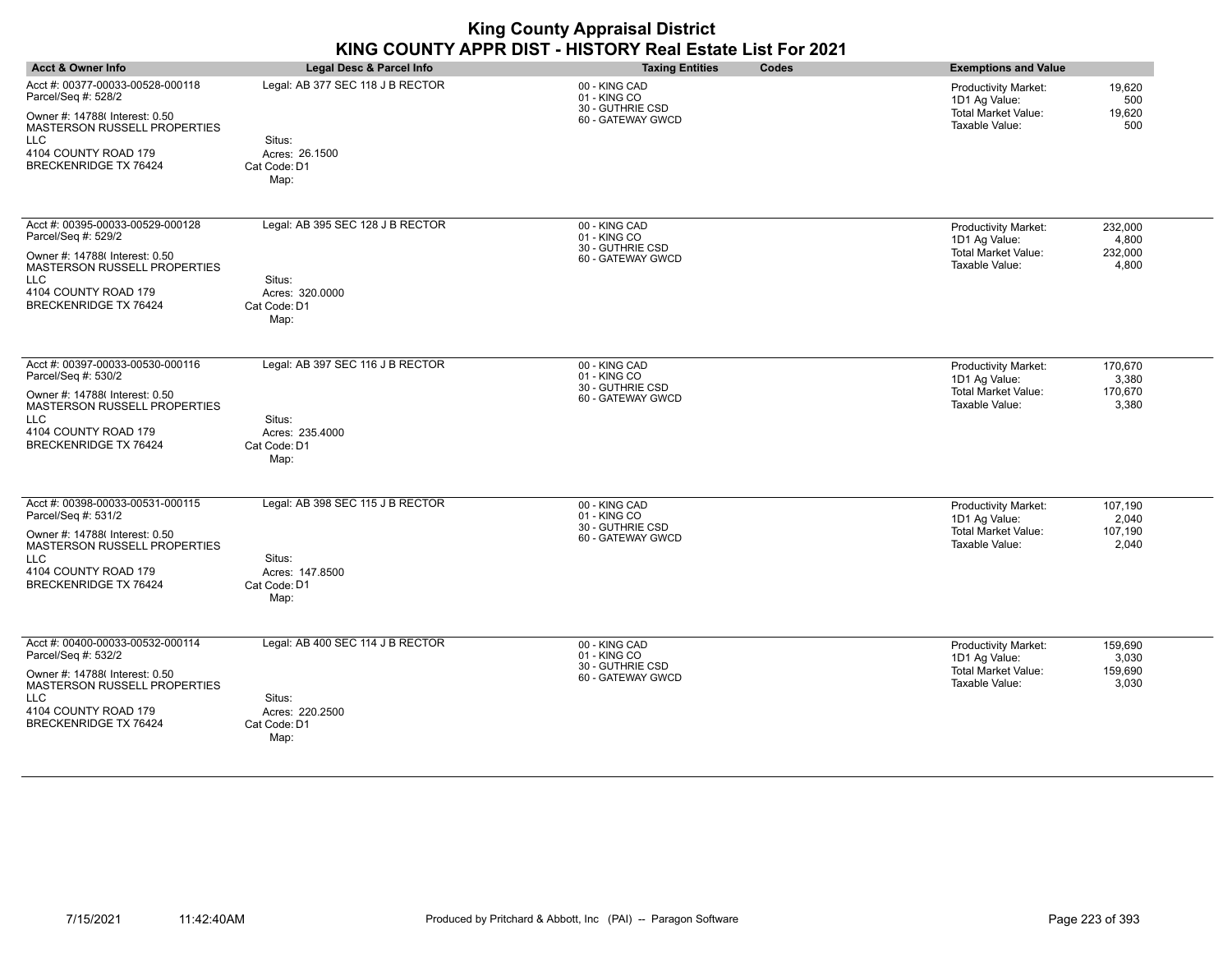| <b>Acct &amp; Owner Info</b>                                                                                                                                                                    | Legal Desc & Parcel Info                                                              | <b>Taxing Entities</b><br>Codes                                        | <b>Exemptions and Value</b>                                                                                                          |
|-------------------------------------------------------------------------------------------------------------------------------------------------------------------------------------------------|---------------------------------------------------------------------------------------|------------------------------------------------------------------------|--------------------------------------------------------------------------------------------------------------------------------------|
| Acct #: 00404-00033-00533-000110<br>Parcel/Seq #: 533/2<br>Owner #: 14788( Interest: 0.50<br>MASTERSON RUSSELL PROPERTIES<br>LLC<br>4104 COUNTY ROAD 179<br><b>BRECKENRIDGE TX 76424</b>        | Legal: AB 404 SEC 110 J B RECTOR<br>Situs:<br>Acres: 234.0000<br>Cat Code: D1<br>Map: | 00 - KING CAD<br>01 - KING CO<br>30 - GUTHRIE CSD<br>60 - GATEWAY GWCD | 169,650<br><b>Productivity Market:</b><br>3,040<br>1D1 Ag Value:<br>Total Market Value:<br>169,650<br>Taxable Value:<br>3,040        |
| Acct #: 00405-00033-00534-000111<br>Parcel/Seq #: 534/2<br>Owner #: 14788( Interest: 0.50<br>MASTERSON RUSSELL PROPERTIES<br>LLC<br>4104 COUNTY ROAD 179<br><b>BRECKENRIDGE TX 76424</b>        | Legal: AB 405 SEC 111 J B RECTOR<br>Situs:<br>Acres: 208.7500<br>Cat Code: D1<br>Map: | 00 - KING CAD<br>01 - KING CO<br>30 - GUTHRIE CSD<br>60 - GATEWAY GWCD | Productivity Market:<br>151,350<br>2,960<br>1D1 Ag Value:<br>Total Market Value:<br>151,350<br>Taxable Value:<br>2,960               |
| Acct #: 00406-00033-00535-000113<br>Parcel/Seq #: 535/2<br>Owner #: 14788( Interest: 0.50<br>MASTERSON RUSSELL PROPERTIES<br>LLC<br>4104 COUNTY ROAD 179<br><b>BRECKENRIDGE TX 76424</b>        | Legal: AB 406 SEC 113 J B RECTOR<br>Situs:<br>Acres: 220.2500<br>Cat Code: D1<br>Map: | 00 - KING CAD<br>01 - KING CO<br>30 - GUTHRIE CSD<br>60 - GATEWAY GWCD | 159,690<br><b>Productivity Market:</b><br>1D1 Ag Value:<br>3,050<br><b>Total Market Value:</b><br>159,690<br>Taxable Value:<br>3,050 |
| Acct #: 00407-00033-00536-000112<br>Parcel/Seq #: 536/2<br>Owner #: 14788( Interest: 0.50<br><b>MASTERSON RUSSELL PROPERTIES</b><br>LLC<br>4104 COUNTY ROAD 179<br><b>BRECKENRIDGE TX 76424</b> | Legal: AB 407 SEC 112 J B RECTOR<br>Situs:<br>Acres: 212.2500<br>Cat Code: D1<br>Map: | 00 - KING CAD<br>01 - KING CO<br>30 - GUTHRIE CSD<br>60 - GATEWAY GWCD | Productivity Market:<br>153,880<br>1D1 Ag Value:<br>3,190<br>Total Market Value:<br>153,880<br>Taxable Value:<br>3,190               |
| Acct #: 00408-00033-00537-000127<br>Parcel/Seq #: 537/2<br>Owner #: 14788( Interest: 0.50<br><b>MASTERSON RUSSELL PROPERTIES</b><br>LLC<br>4104 COUNTY ROAD 179<br><b>BRECKENRIDGE TX 76424</b> | Legal: AB 408 SEC 127 J B RECTOR<br>Situs:<br>Acres: 128.0000<br>Cat Code: D1<br>Map: | 00 - KING CAD<br>01 - KING CO<br>30 - GUTHRIE CSD<br>60 - GATEWAY GWCD | Productivity Market:<br>92,800<br>1D1 Ag Value:<br>1,920<br>92,800<br><b>Total Market Value:</b><br>Taxable Value:<br>1,920          |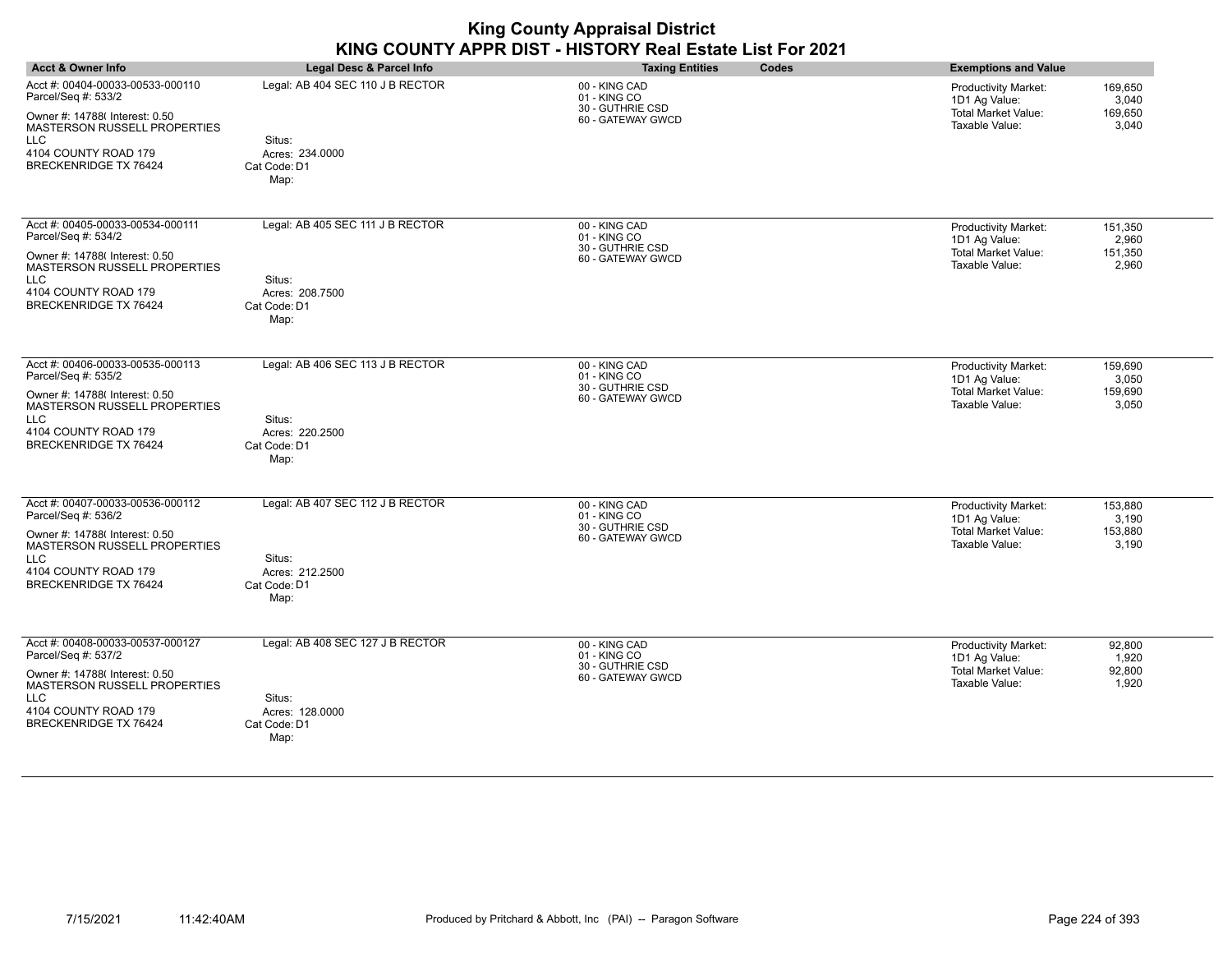| <b>Acct &amp; Owner Info</b>                                                                                                                                                                    | Legal Desc & Parcel Info                                                              | <b>Taxing Entities</b><br>Codes                                        | <b>Exemptions and Value</b>                                                                                                          |
|-------------------------------------------------------------------------------------------------------------------------------------------------------------------------------------------------|---------------------------------------------------------------------------------------|------------------------------------------------------------------------|--------------------------------------------------------------------------------------------------------------------------------------|
| Acct #: 00410-00033-00538-000117<br>Parcel/Seq #: 538/2<br>Owner #: 14788( Interest: 0.50<br>MASTERSON RUSSELL PROPERTIES<br>LLC<br>4104 COUNTY ROAD 179<br><b>BRECKENRIDGE TX 76424</b>        | Legal: AB 410 SEC 117 J B RECTOR<br>Situs:<br>Acres: 67.8000<br>Cat Code: D1<br>Map:  | 00 - KING CAD<br>01 - KING CO<br>30 - GUTHRIE CSD<br>60 - GATEWAY GWCD | 49,160<br><b>Productivity Market:</b><br>1D1 Ag Value:<br>1,020<br><b>Total Market Value:</b><br>49,160<br>Taxable Value:<br>1,020   |
| Acct #: 00413-00033-00540-000121<br>Parcel/Seq #: 540/2<br>Owner #: 14788( Interest: 0.50<br>MASTERSON RUSSELL PROPERTIES<br>LLC<br>4104 COUNTY ROAD 179<br>BRECKENRIDGE TX 76424               | Legal: AB 413 SEC 121 J B RECTOR<br>Situs:<br>Acres: 102.2250<br>Cat Code: D1<br>Map: | 00 - KING CAD<br>01 - KING CO<br>30 - GUTHRIE CSD<br>60 - GATEWAY GWCD | Productivity Market:<br>74,120<br>1D1 Ag Value:<br>1,540<br>Total Market Value:<br>74,120<br>Taxable Value:<br>1,540                 |
| Acct #: 00417-00033-00541-000119<br>Parcel/Seq #: 541/2<br>Owner #: 14788( Interest: 0.50<br><b>MASTERSON RUSSELL PROPERTIES</b><br>LLC<br>4104 COUNTY ROAD 179<br><b>BRECKENRIDGE TX 76424</b> | Legal: AB 417 SEC 119 J B RECTOR<br>Situs:<br>Acres: 320.0000<br>Cat Code: D1<br>Map: | 00 - KING CAD<br>01 - KING CO<br>30 - GUTHRIE CSD<br>60 - GATEWAY GWCD | 232,000<br><b>Productivity Market:</b><br>1D1 Ag Value:<br>4,800<br><b>Total Market Value:</b><br>232,000<br>Taxable Value:<br>4,800 |
| Acct #: 00431-00033-00543-000120<br>Parcel/Seq #: 543/2<br>Owner #: 14788( Interest: 0.50<br>MASTERSON RUSSELL PROPERTIES<br>LLC<br>4104 COUNTY ROAD 179<br><b>BRECKENRIDGE TX 76424</b>        | Legal: AB 431 SEC 120 J B RECTOR<br>Situs:<br>Acres: 297.0000<br>Cat Code: D1<br>Map: | 00 - KING CAD<br>01 - KING CO<br>30 - GUTHRIE CSD<br>60 - GATEWAY GWCD | 215,330<br><b>Productivity Market:</b><br>1D1 Ag Value:<br>4,460<br>Total Market Value:<br>215,330<br>Taxable Value:<br>4,460        |
| Acct #: 00447-00044-00550-000043<br>Parcel/Seq #: 550/2<br>Owner #: 14788(Interest: 0.50<br><b>MASTERSON RUSSELL PROPERTIES</b><br>LLC<br>4104 COUNTY ROAD 179<br><b>BRECKENRIDGE TX 76424</b>  | Legal: AB 447 SEC 43 R M THOMSON<br>Situs:<br>Acres: 119.9000<br>Cat Code: D1<br>Map: | 00 - KING CAD<br>01 - KING CO<br>30 - GUTHRIE CSD<br>60 - GATEWAY GWCD | Productivity Market:<br>86,930<br>1D1 Ag Value:<br>1,560<br><b>Total Market Value:</b><br>86,930<br>Taxable Value:<br>1,560          |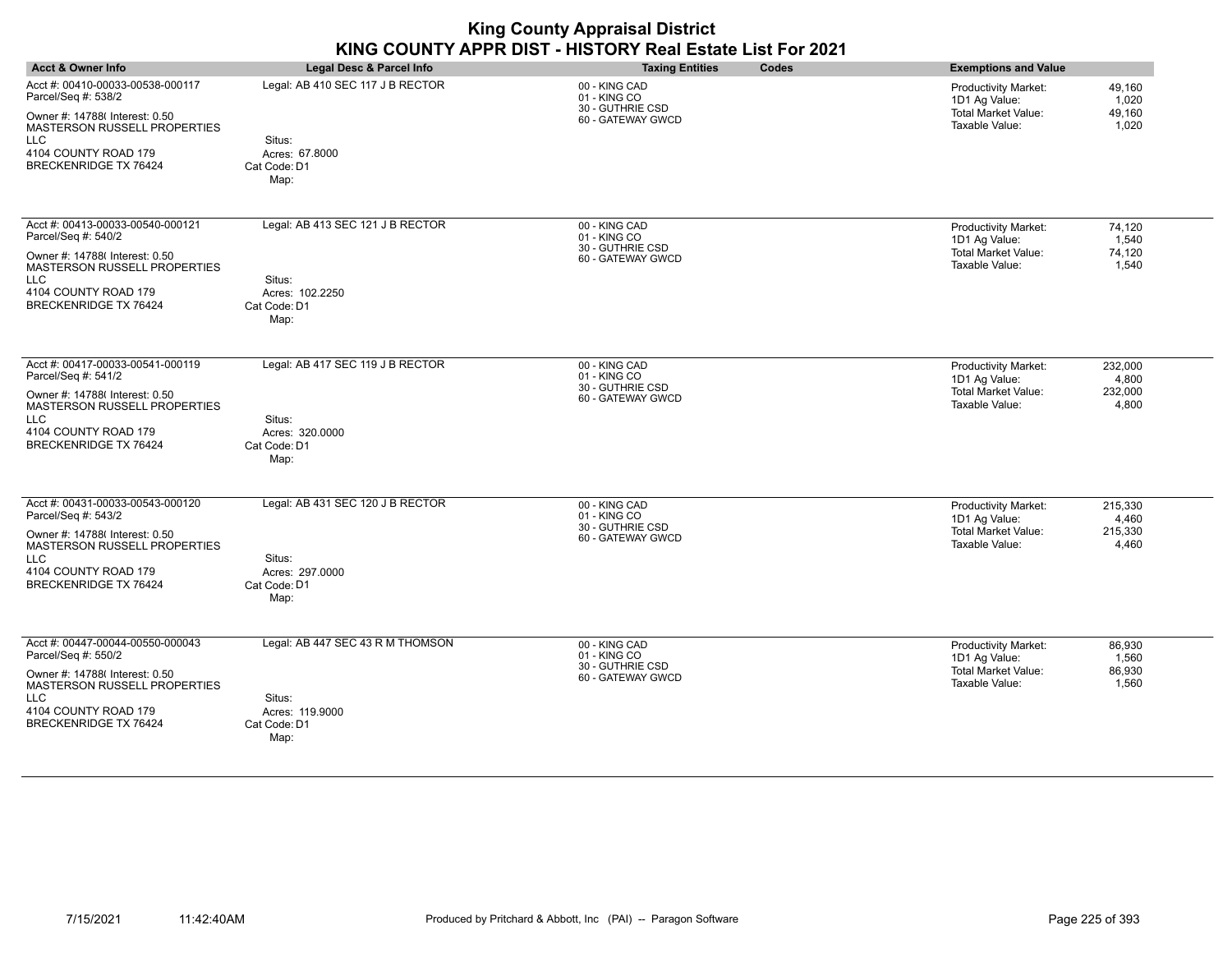| <b>Acct &amp; Owner Info</b>                                                                                                                                                                     | Legal Desc & Parcel Info                                                              | <b>Taxing Entities</b><br>Codes                                        | <b>Exemptions and Value</b>                                                                                                          |
|--------------------------------------------------------------------------------------------------------------------------------------------------------------------------------------------------|---------------------------------------------------------------------------------------|------------------------------------------------------------------------|--------------------------------------------------------------------------------------------------------------------------------------|
| Acct #: 00450-00044-00553-000044<br>Parcel/Seq #: 553/2<br>Owner #: 14788( Interest: 0.50<br>MASTERSON RUSSELL PROPERTIES<br>LLC<br>4104 COUNTY ROAD 179<br><b>BRECKENRIDGE TX 76424</b>         | Legal: AB 450 SEC 44 R M THOMSON<br>Situs:<br>Acres: 137.6500<br>Cat Code: D1<br>Map: | 00 - KING CAD<br>01 - KING CO<br>30 - GUTHRIE CSD<br>60 - GATEWAY GWCD | 99,800<br><b>Productivity Market:</b><br>1,790<br>1D1 Ag Value:<br>Total Market Value:<br>99,800<br>Taxable Value:<br>1,790          |
| Acct #: 00455-00044-00544-000049<br>Parcel/Seq #: 554/2<br>Owner #: 14788( Interest: 0.50<br>MASTERSON RUSSELL PROPERTIES<br>LLC<br>4104 COUNTY ROAD 179<br><b>BRECKENRIDGE TX 76424</b>         | Legal: AB 455 SEC 49 J B RECTOR<br>Situs:<br>Acres: 242.0000<br>Cat Code: D1<br>Map:  | 00 - KING CAD<br>01 - KING CO<br>30 - GUTHRIE CSD<br>60 - GATEWAY GWCD | 175,450<br><b>Productivity Market:</b><br>1D1 Ag Value:<br>3,150<br><b>Total Market Value:</b><br>175,450<br>Taxable Value:<br>3,150 |
| Acct #: 00616-00033-00581-000175<br>Parcel/Seq #: 581/2<br>Owner #: 14788(Interest: 0.50<br>MASTERSON RUSSELL PROPERTIES<br>LLC<br>4104 COUNTY ROAD 179<br><b>BRECKENRIDGE TX 76424</b>          | Legal: AB 616 SEC 175 J B RECTOR<br>Situs:<br>Acres: 97.5000<br>Cat Code: D1<br>Map:  | 00 - KING CAD<br>01 - KING CO<br>30 - GUTHRIE CSD<br>60 - GATEWAY GWCD | Productivity Market:<br>70,690<br>1D1 Ag Value:<br>1,470<br><b>Total Market Value:</b><br>70,690<br>Taxable Value:<br>1,470          |
| Acct #: 00335-00046-02692-000002<br>Parcel/Seq #: 2692/2<br>Owner #: 14788( Interest: 0.50<br>MASTERSON RUSSELL PROPERTIES<br><b>LLC</b><br>4104 COUNTY ROAD 179<br><b>BRECKENRIDGE TX 76424</b> | Legal: AB 335 SEC 2 W H FISHER<br>Situs:<br>Acres: 107.9500<br>Cat Code: D1<br>Map:   | 00 - KING CAD<br>01 - KING CO<br>30 - GUTHRIE CSD<br>60 - GATEWAY GWCD | 78,270<br><b>Productivity Market:</b><br>1D1 Ag Value:<br>1,410<br><b>Total Market Value:</b><br>78,270<br>Taxable Value:<br>1,410   |
| Acct #: 00375-00033-02693-000109<br>Parcel/Seq #: 2693/2<br>Owner #: 14788( Interest: 0.50<br>MASTERSON RUSSELL PROPERTIES<br>LLC<br>4104 COUNTY ROAD 179<br><b>BRECKENRIDGE TX 76424</b>        | Legal: AB 375 SEC 109 J B RECTOR<br>Situs:<br>Acres: 237.9000<br>Cat Code: D1<br>Map: | 00 - KING CAD<br>01 - KING CO<br>30 - GUTHRIE CSD<br>60 - GATEWAY GWCD | <b>Productivity Market:</b><br>172,480<br>1D1 Ag Value:<br>3,100<br><b>Total Market Value:</b><br>172,480<br>Taxable Value:<br>3,100 |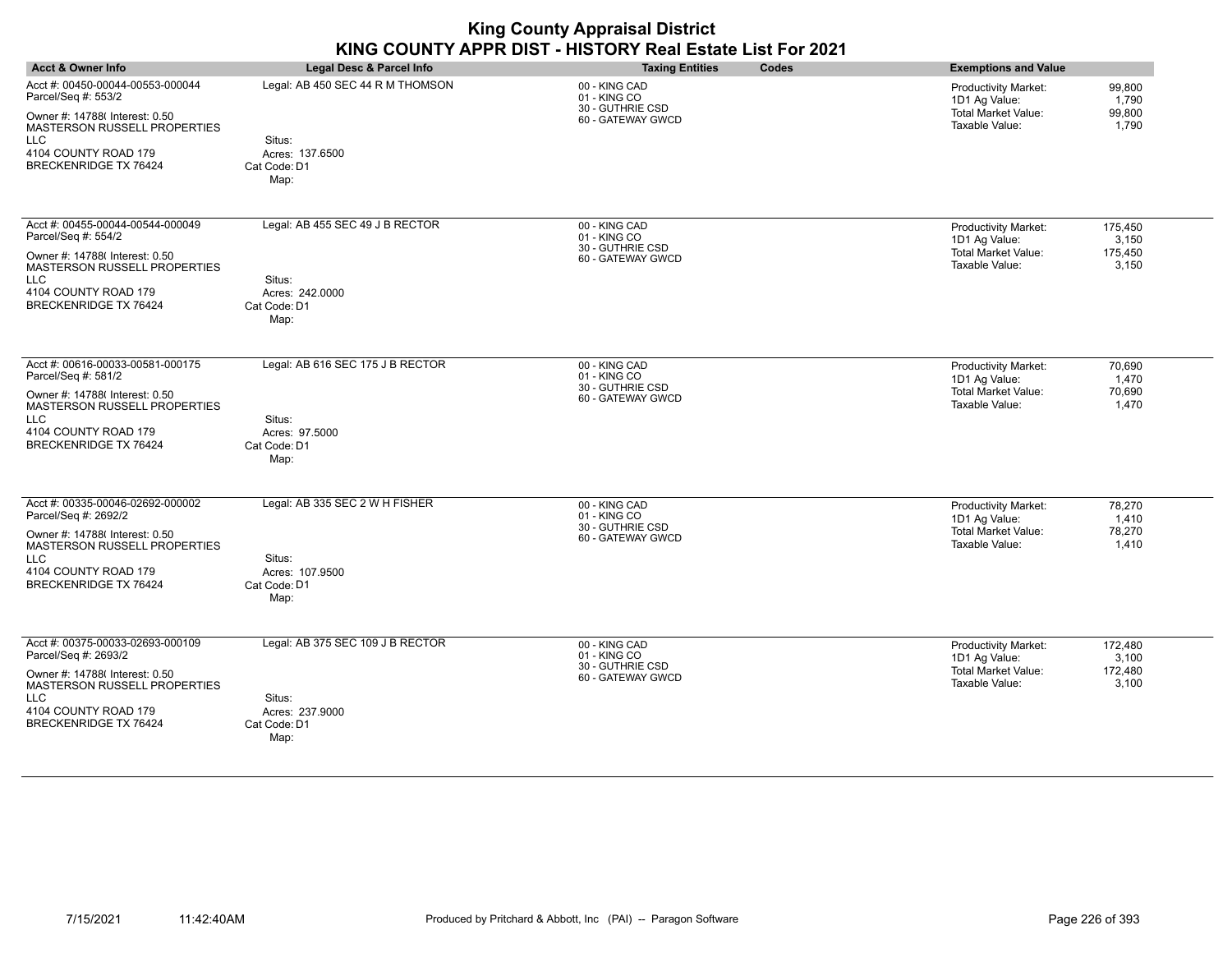| <b>Acct &amp; Owner Info</b>                                                                                                                                                                    | <b>Legal Desc &amp; Parcel Info</b>                                                                                                      | <b>Taxing Entities</b><br>Codes                                        | <b>Exemptions and Value</b>                                                                                                                                                                                                            |
|-------------------------------------------------------------------------------------------------------------------------------------------------------------------------------------------------|------------------------------------------------------------------------------------------------------------------------------------------|------------------------------------------------------------------------|----------------------------------------------------------------------------------------------------------------------------------------------------------------------------------------------------------------------------------------|
| Acct #: 00436-02694-00544-000037<br>Parcel/Seq #: 2694/2<br>Owner #: 14788( Interest: 0.50<br>MASTERSON RUSSELL PROPERTIES<br>LLC<br>4104 COUNTY ROAD 179<br><b>BRECKENRIDGE TX 76424</b>       | Legal: AB 436 SEC 37 R M THOMPSON<br>Situs:<br>Acres: 111.1000<br>Cat Code: D1<br>Map:                                                   | 00 - KING CAD<br>01 - KING CO<br>30 - GUTHRIE CSD<br>60 - GATEWAY GWCD | 83,330<br><b>Productivity Market:</b><br>1D1 Ag Value:<br>2,110<br>Total Market Value:<br>83,330<br>Taxable Value:<br>2,110                                                                                                            |
| Acct #: 00437-00031-02695-000038<br>Parcel/Seq #: 2695/2<br>Owner #: 14788( Interest: 0.50<br>MASTERSON RUSSELL PROPERTIES<br>LLC<br>4104 COUNTY ROAD 179<br><b>BRECKENRIDGE TX 76424</b>       | Legal: AB 437 SEC 38 R M THOMPSON<br>Situs:<br>Acres: 123.2500<br>Cat Code: D1<br>Map:                                                   | 00 - KING CAD<br>01 - KING CO<br>30 - GUTHRIE CSD<br>60 - GATEWAY GWCD | 89,360<br><b>Productivity Market:</b><br>1,850<br>1D1 Ag Value:<br><b>Total Market Value:</b><br>89,360<br>Taxable Value:<br>1,850                                                                                                     |
| Acct #: 00438-00031-02696-000039<br>Parcel/Seq #: 2696/2<br>Owner #: 14788(Interest: 0.50<br>MASTERSON RUSSELL PROPERTIES<br>LLC<br>4104 COUNTY ROAD 179<br><b>BRECKENRIDGE TX 76424</b>        | Legal: AB 438 SEC 39 R M THOMPSON<br>Situs:<br>Acres: 116.3000<br>Cat Code: D1<br>Map:                                                   | 00 - KING CAD<br>01 - KING CO<br>30 - GUTHRIE CSD<br>60 - GATEWAY GWCD | 87,230<br><b>Productivity Market:</b><br>2,210<br>1D1 Ag Value:<br><b>Total Market Value:</b><br>87,230<br>Taxable Value:<br>2,210                                                                                                     |
| Acct #: 00439-00031-02697-000000<br>Parcel/Seq #: 2697/2<br>Owner #: 14788( Interest: 0.50<br>MASTERSON RUSSELL PROPERTIES<br>LLC<br>4104 COUNTY ROAD 179<br><b>BRECKENRIDGE TX 76424</b>       | Legal: AB 439<br>RM THOMSON SEC 40<br>Situs:<br>Acres: 103.7000<br>Cat Code: D1 D2<br>Map:                                               | 00 - KING CAD<br>01 - KING CO<br>30 - GUTHRIE CSD<br>60 - GATEWAY GWCD | 1,880<br>Improvement NonHomesite:<br>Productivity Market:<br>77,780<br>1,970<br>1D1 Ag Value:<br><b>Total Market Value:</b><br>79,660<br>Taxable Value:<br>3,850                                                                       |
| Acct #: 00446-00003-02698-000000<br>Parcel/Seq #: 2698/2<br>Owner #: 14788(Interest: 0.50<br><b>MASTERSON RUSSELL PROPERTIES</b><br>LLC<br>4104 COUNTY ROAD 179<br><b>BRECKENRIDGE TX 76424</b> | Legal: IMPROVEMENT ON AB 446<br>RM THOMSON SEC 41<br>Situs: 1050 CR 257 GUTHRIE TX 79236<br>Acres: 271.6500<br>Cat Code: D1 E D2<br>Map: | 00 - KING CAD<br>01 - KING CO<br>30 - GUTHRIE CSD<br>60 - GATEWAY GWCD | 380<br>Land Homesite:<br>19,360<br>Improvement Homesite:<br>2,140<br>Improvement NonHomesite:<br>203,370<br><b>Productivity Market:</b><br>1D1 Ag Value:<br>5,150<br>225,250<br><b>Total Market Value:</b><br>Taxable Value:<br>27,030 |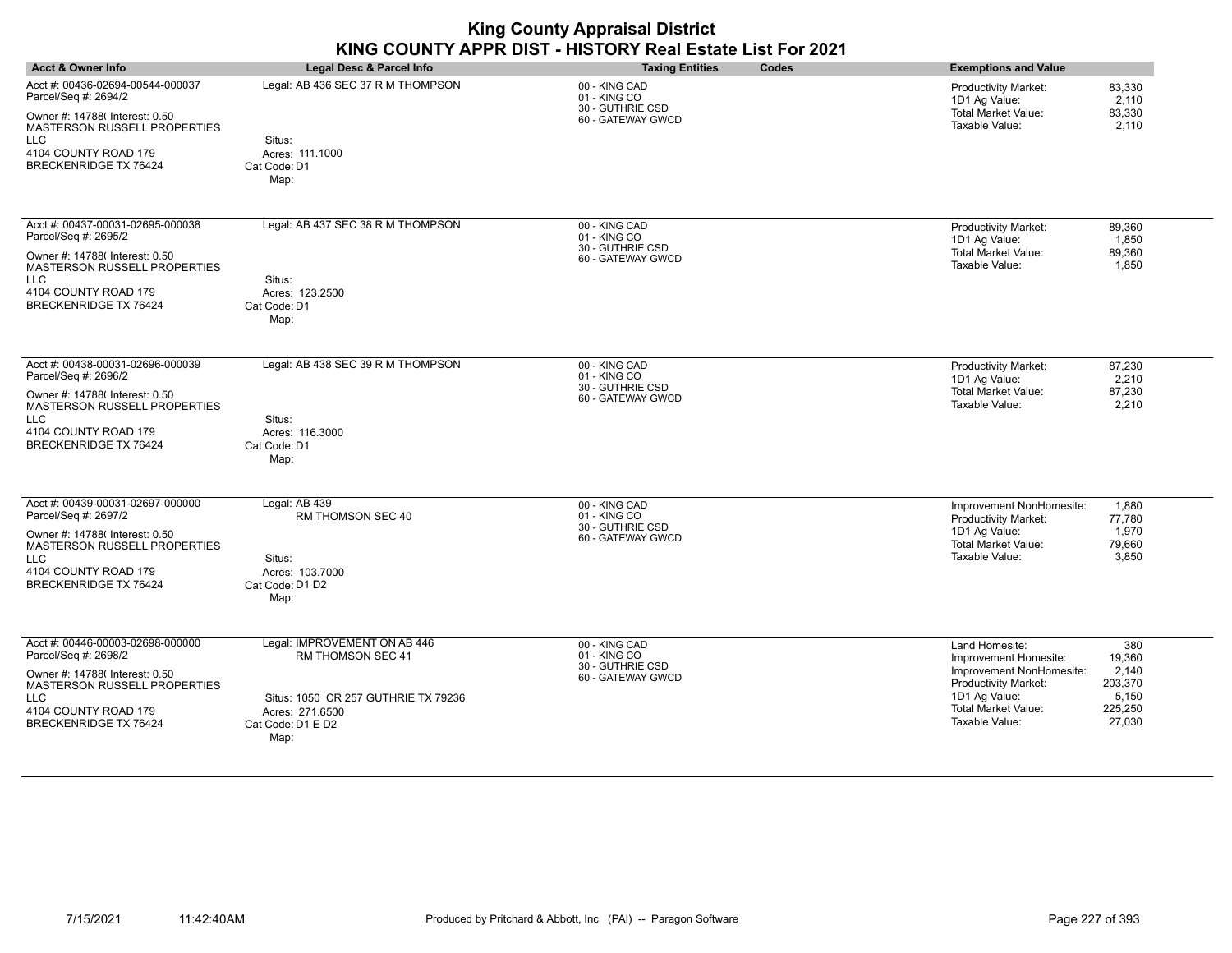| <b>Acct &amp; Owner Info</b>                                                                                                                                                                     | Legal Desc & Parcel Info                                                                                        | <b>Taxing Entities</b><br>Codes                                        | <b>Exemptions and Value</b>                                                                                                          |
|--------------------------------------------------------------------------------------------------------------------------------------------------------------------------------------------------|-----------------------------------------------------------------------------------------------------------------|------------------------------------------------------------------------|--------------------------------------------------------------------------------------------------------------------------------------|
| Acct #: 00458-00031-02699-000042<br>Parcel/Seq #: 2699/2<br>Owner #: 14788( Interest: 0.50<br>MASTERSON RUSSELL PROPERTIES<br><b>LLC</b><br>4104 COUNTY ROAD 179<br><b>BRECKENRIDGE TX 76424</b> | Legal: AB 458 SEC 42 R M THOMSON<br>Situs:<br>Acres: 252.7000<br>Cat Code: D1<br>Map:                           | 00 - KING CAD<br>01 - KING CO<br>30 - GUTHRIE CSD<br>60 - GATEWAY GWCD | <b>Productivity Market:</b><br>183,210<br>3,420<br>1D1 Ag Value:<br><b>Total Market Value:</b><br>183,210<br>Taxable Value:<br>3,420 |
| Acct #: 00504-00033-02702-000170<br>Parcel/Seq #: 2702/2<br>Owner #: 14788( Interest: 0.50<br>MASTERSON RUSSELL PROPERTIES<br>LLC<br>4104 COUNTY ROAD 179<br><b>BRECKENRIDGE TX 76424</b>        | Legal: AB 504 SEC 170 R M THOMSON<br>Situs:<br>Acres: 118,8000<br>Cat Code: D1<br>Map:                          | 00 - KING CAD<br>01 - KING CO<br>30 - GUTHRIE CSD<br>60 - GATEWAY GWCD | Productivity Market:<br>86,130<br>1D1 Ag Value:<br>1,780<br>86,130<br><b>Total Market Value:</b><br>Taxable Value:<br>1,780          |
| Acct #: 00535-00046-02703-000173<br>Parcel/Seq #: 2703/2<br>Owner #: 14788( Interest: 0.50<br>MASTERSON RUSSELL PROPERTIES<br>LLC<br>4104 COUNTY ROAD 179<br><b>BRECKENRIDGE TX 76424</b>        | Legal: AB 535 SEC 173 R M THOMSON<br>Situs:<br>Acres: 45.1850<br>Cat Code: D1<br>Map:                           | 00 - KING CAD<br>01 - KING CO<br>30 - GUTHRIE CSD<br>60 - GATEWAY GWCD | 32,760<br><b>Productivity Market:</b><br>1D1 Ag Value:<br>590<br><b>Total Market Value:</b><br>32,760<br>Taxable Value:<br>590       |
| Acct #: 00318-00031-00523-000001<br>Parcel/Seq #: 523/1<br>Owner #: 83600 Interest: 1.00<br>MASTERSON STOCKGROWERS<br>A TEXAS LIMITED LIABILITY CO<br><b>BOX 180</b><br>GUTHRIE TX 79236         | Legal: AB 318 SEC 1 TT RR CO<br>Situs: 1051 C R 251 GUTHRIE TX 79236<br>Acres: 578.0000<br>Cat Code: D1<br>Map: | 00 - KING CAD<br>01 - KING CO<br>30 - GUTHRIE CSD<br>60 - GATEWAY GWCD | 433,500<br><b>Productivity Market:</b><br>1D1 Ag Value:<br>12,140<br>Total Market Value:<br>433,500<br>Taxable Value:<br>12,140      |
| Acct #: 00335-00046-00524-000002<br>Parcel/Seq #: 524/1<br>Owner #: 83600 Interest: 1.00<br><b>MASTERSON STOCKGROWERS</b><br>A TEXAS LIMITED LIABILITY CO<br><b>BOX 180</b><br>GUTHRIE TX 79236  | Legal: AB 335 SEC 2 W H FISHER<br>Situs:<br>Acres: 75.1000<br>Cat Code: D1<br>Map:                              | 00 - KING CAD<br>01 - KING CO<br>30 - GUTHRIE CSD<br>60 - GATEWAY GWCD | 54,450<br>Productivity Market:<br>1D1 Ag Value:<br>980<br><b>Total Market Value:</b><br>54,450<br>Taxable Value:<br>980              |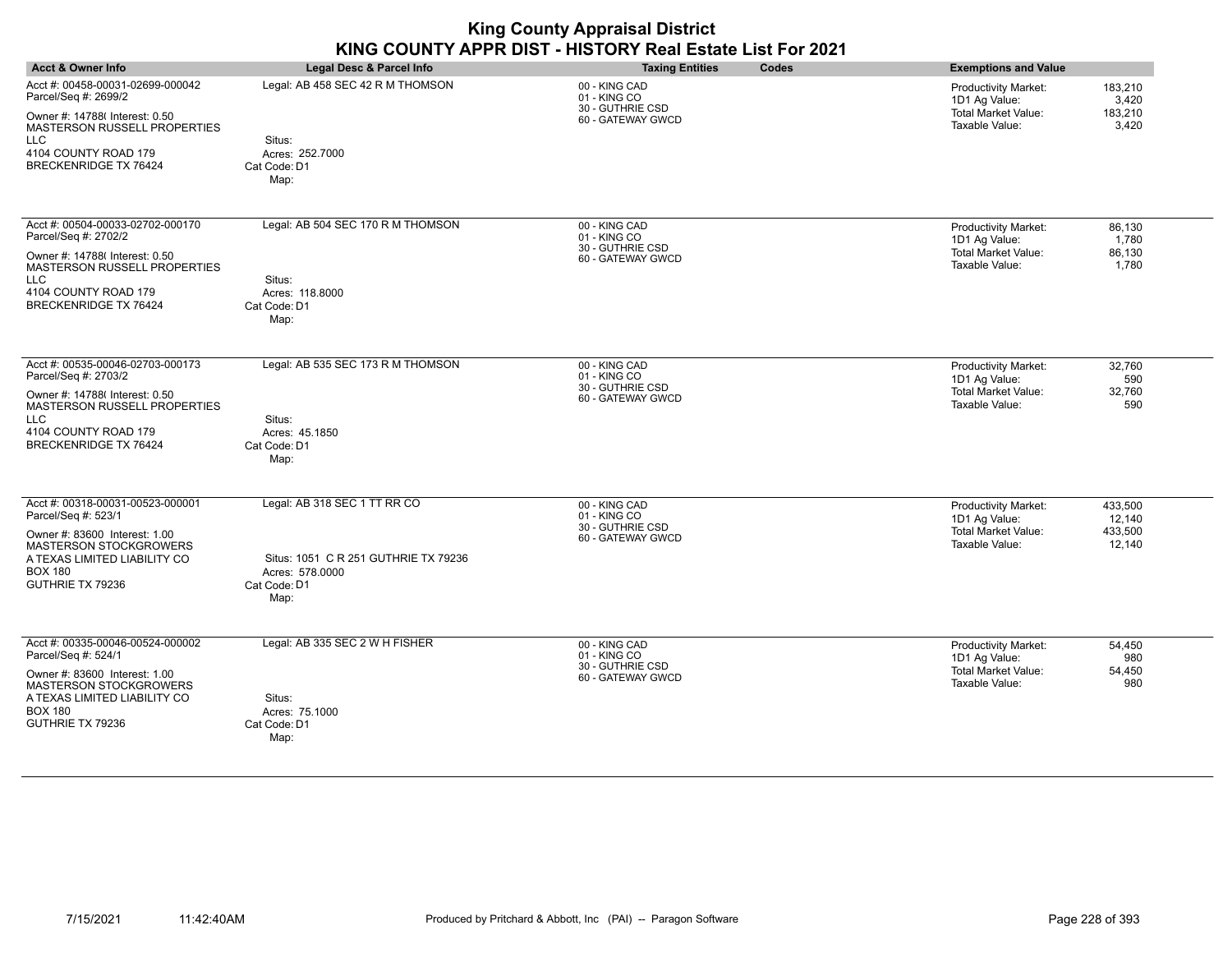|                                                                                                                                                                                                 | <b>King County Appraisal District</b><br>KING COUNTY APPR DIST - HISTORY Real Estate List For 2021 |                                                                        |       |                                                                                              |                                      |
|-------------------------------------------------------------------------------------------------------------------------------------------------------------------------------------------------|----------------------------------------------------------------------------------------------------|------------------------------------------------------------------------|-------|----------------------------------------------------------------------------------------------|--------------------------------------|
| <b>Acct &amp; Owner Info</b>                                                                                                                                                                    | <b>Legal Desc &amp; Parcel Info</b>                                                                | <b>Taxing Entities</b>                                                 | Codes | <b>Exemptions and Value</b>                                                                  |                                      |
| Acct #: 00337-00046-00525-000001<br>Parcel/Seq #: 525/1<br>Owner #: 83600 Interest: 1.00<br>MASTERSON STOCKGROWERS<br>A TEXAS LIMITED LIABILITY CO<br><b>BOX 180</b><br>GUTHRIE TX 79236        | Legal: AB 337 SEC 1 E L PARKER<br>Situs:<br>Acres: 279.0000<br>Cat Code: D1<br>Map:                | 00 - KING CAD<br>01 - KING CO<br>30 - GUTHRIE CSD<br>60 - GATEWAY GWCD |       | Productivity Market:<br>1D1 Ag Value:<br><b>Total Market Value:</b><br>Taxable Value:        | 202,280<br>3,630<br>202,280<br>3,630 |
| Acct #: 00375-00033-00527-000109<br>Parcel/Seq #: 527/1<br>Owner #: 83600 Interest: 1.00<br><b>MASTERSON STOCKGROWERS</b><br>A TEXAS LIMITED LIABILITY CO<br><b>BOX 180</b><br>GUTHRIE TX 79236 | Legal: AB 375 SEC 109 J B RECTOR<br>Situs:<br>Acres: 21.7000<br>Cat Code: D1<br>Map:               | 00 - KING CAD<br>01 - KING CO<br>30 - GUTHRIE CSD<br>60 - GATEWAY GWCD |       | <b>Productivity Market:</b><br>1D1 Ag Value:<br><b>Total Market Value:</b><br>Taxable Value: | 15,730<br>280<br>15,730<br>280       |
| Acct #: 00412-00033-00539-000126<br>Parcel/Seq #: 539/1<br>Owner #: 83600 Interest: 1.00<br>MASTERSON STOCKGROWERS<br>A TEXAS LIMITED LIABILITY CO<br><b>BOX 180</b><br>GUTHRIE TX 79236        | Legal: AB 412 SEC 126 J B RECTOR<br>Situs:<br>Acres: 134.1000<br>Cat Code: D1<br>Map:              | 00 - KING CAD<br>01 - KING CO<br>30 - GUTHRIE CSD<br>60 - GATEWAY GWCD |       | Productivity Market:<br>1D1 Ag Value:<br><b>Total Market Value:</b><br>Taxable Value:        | 97.220<br>2,010<br>97,220<br>2.010   |
| Acct #: 00419-00046-00542-000072<br>Parcel/Seq #: 542/1<br>Owner #: 83600 Interest: 1.00<br><b>MASTERSON STOCKGROWERS</b><br>A TEXAS LIMITED LIABILITY CO<br><b>BOX 180</b><br>GUTHRIE TX 79236 | Legal: AB 419 SEC 72 J B RECTOR<br>Situs:<br>Acres: 640.0000<br>Cat Code: D1<br>Map:               | 00 - KING CAD<br>01 - KING CO<br>30 - GUTHRIE CSD<br>60 - GATEWAY GWCD |       | Productivity Market:<br>1D1 Ag Value:<br><b>Total Market Value:</b><br>Taxable Value:        | 464,010<br>8,800<br>464,010<br>8,800 |
| Acct #: 00436-00031-00544-000037<br>Parcel/Seq #: 544/1<br>Owner #: 83600 Interest: 1.00<br><b>MASTERSON STOCKGROWERS</b><br>A TEXAS LIMITED LIABILITY CO<br><b>BOX 180</b><br>GUTHRIE TX 79236 | Legal: AB 436 SEC 37 R M THOMPSON<br>Situs:<br>Acres: 417.8000<br>Cat Code: D1                     | 00 - KING CAD<br>01 - KING CO<br>30 - GUTHRIE CSD<br>60 - GATEWAY GWCD |       | Productivity Market:<br>1D1 Ag Value:<br><b>Total Market Value:</b><br>Taxable Value:        | 313,350<br>7,940<br>313,350<br>7,940 |

Cat Code: D1 Map: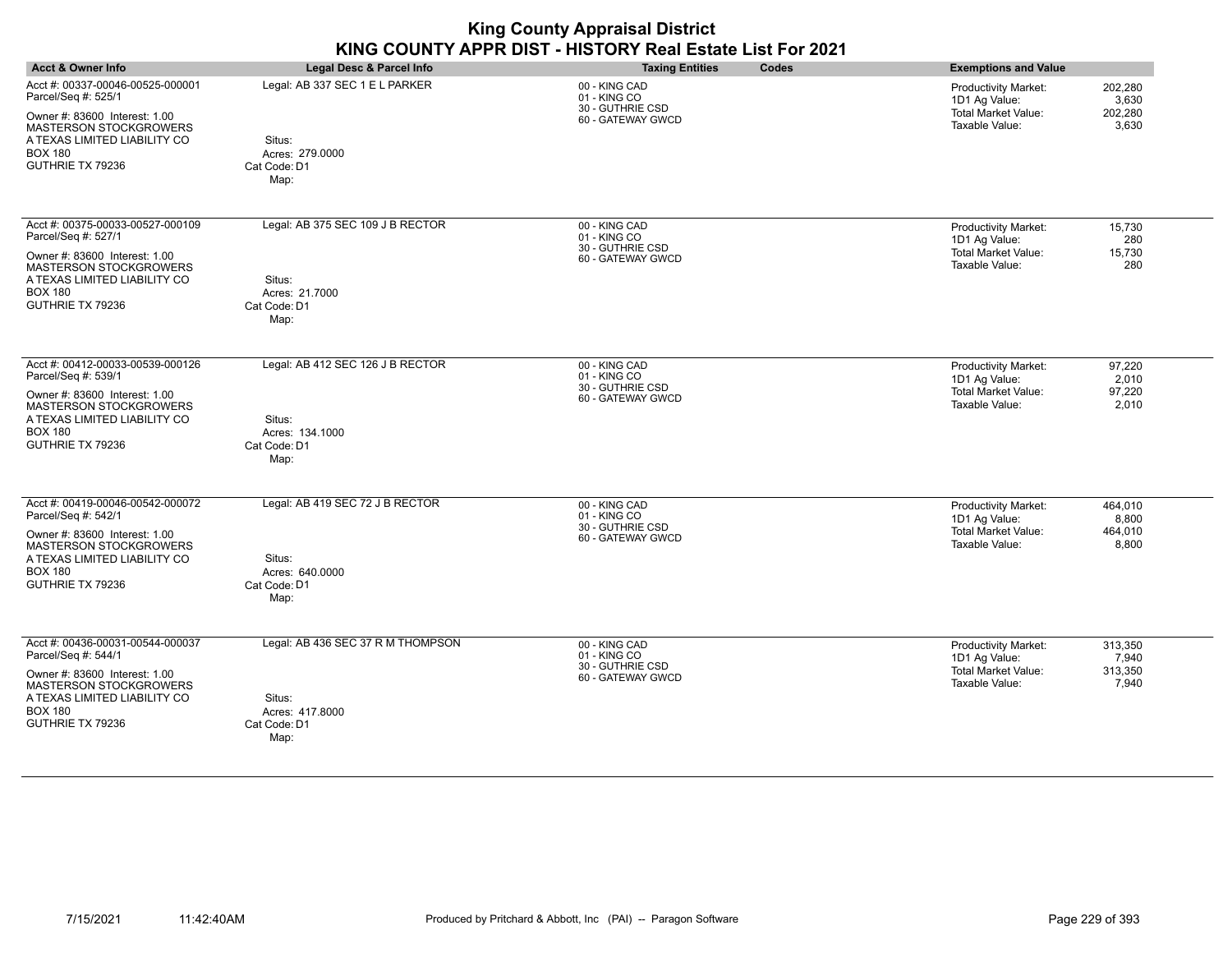| <b>Acct &amp; Owner Info</b>                                                                                                                                                                    | Legal Desc & Parcel Info                                                                | <b>Taxing Entities</b><br>Codes                                        | <b>Exemptions and Value</b>                                                                                                          |
|-------------------------------------------------------------------------------------------------------------------------------------------------------------------------------------------------|-----------------------------------------------------------------------------------------|------------------------------------------------------------------------|--------------------------------------------------------------------------------------------------------------------------------------|
| Acct #: 00437-00031-00545-000038<br>Parcel/Seq #: 545/1<br>Owner #: 83600 Interest: 1.00<br><b>MASTERSON STOCKGROWERS</b><br>A TEXAS LIMITED LIABILITY CO<br><b>BOX 180</b><br>GUTHRIE TX 79236 | Legal: AB 437 SEC 38 R M THOMPSON<br>Situs:<br>Acres: 393.5000<br>Cat Code: D1<br>Map:  | 00 - KING CAD<br>01 - KING CO<br>30 - GUTHRIE CSD<br>60 - GATEWAY GWCD | 285,290<br><b>Productivity Market:</b><br>1D1 Ag Value:<br>5,900<br><b>Total Market Value:</b><br>285,290<br>Taxable Value:<br>5,900 |
| Acct #: 00438-00031-00546-000039<br>Parcel/Seq #: 546/1<br>Owner #: 83600 Interest: 1.00<br><b>MASTERSON STOCKGROWERS</b><br>A TEXAS LIMITED LIABILITY CO<br><b>BOX 180</b><br>GUTHRIE TX 79236 | Legal: AB 438 SEC 39 R M THOMPSON<br>Situs:<br>Acres: 407.4000<br>Cat Code: D1<br>Map:  | 00 - KING CAD<br>01 - KING CO<br>30 - GUTHRIE CSD<br>60 - GATEWAY GWCD | Productivity Market:<br>305,550<br>1D1 Ag Value:<br>7,740<br><b>Total Market Value:</b><br>305,550<br>Taxable Value:<br>7,740        |
| Acct #: 00439-00031-00547-000000<br>Parcel/Seq #: 547/1<br>Owner #: 83600 Interest: 1.00<br>MASTERSON STOCKGROWERS<br>A TEXAS LIMITED LIABILITY CO<br><b>BOX 180</b><br>GUTHRIE TX 79236        | Legal: AB 439<br>RM THOMSON SEC 40<br>Situs:<br>Acres: 432.6000<br>Cat Code: D1<br>Map: | 00 - KING CAD<br>01 - KING CO<br>30 - GUTHRIE CSD<br>60 - GATEWAY GWCD | 324,450<br><b>Productivity Market:</b><br>1D1 Ag Value:<br>8,220<br><b>Total Market Value:</b><br>324,450<br>Taxable Value:<br>8,220 |
| Acct #: 00446-00031-00549-000000<br>Parcel/Seq #: 549/1<br>Owner #: 83600 Interest: 1.00<br>MASTERSON STOCKGROWERS<br>A TEXAS LIMITED LIABILITY CO<br><b>BOX 180</b><br>GUTHRIE TX 79236        | Legal: AB 446<br>RM THOMSON SEC 41<br>Situs:<br>Acres: 96.7000<br>Cat Code: D1<br>Map:  | 00 - KING CAD<br>01 - KING CO<br>30 - GUTHRIE CSD<br>60 - GATEWAY GWCD | 72,530<br><b>Productivity Market:</b><br>1D1 Ag Value:<br>1,840<br><b>Total Market Value:</b><br>72,530<br>Taxable Value:<br>1,840   |
| Acct #: 00448-00031-00551-000027<br>Parcel/Seq #: 551/1<br>Owner #: 83600 Interest: 1.00<br><b>MASTERSON STOCKGROWERS</b><br>A TEXAS LIMITED LIABILITY CO<br><b>BOX 180</b><br>GUTHRIE TX 79236 | Legal: AB 448 SEC 27 R M THOMSON<br>Situs:<br>Acres: 640.0000<br>Cat Code: D1<br>Map:   | 00 - KING CAD<br>01 - KING CO<br>30 - GUTHRIE CSD<br>60 - GATEWAY GWCD | <b>Productivity Market:</b><br>464,200<br>1D1 Ag Value:<br>9,650<br><b>Total Market Value:</b><br>464,200<br>Taxable Value:<br>9,650 |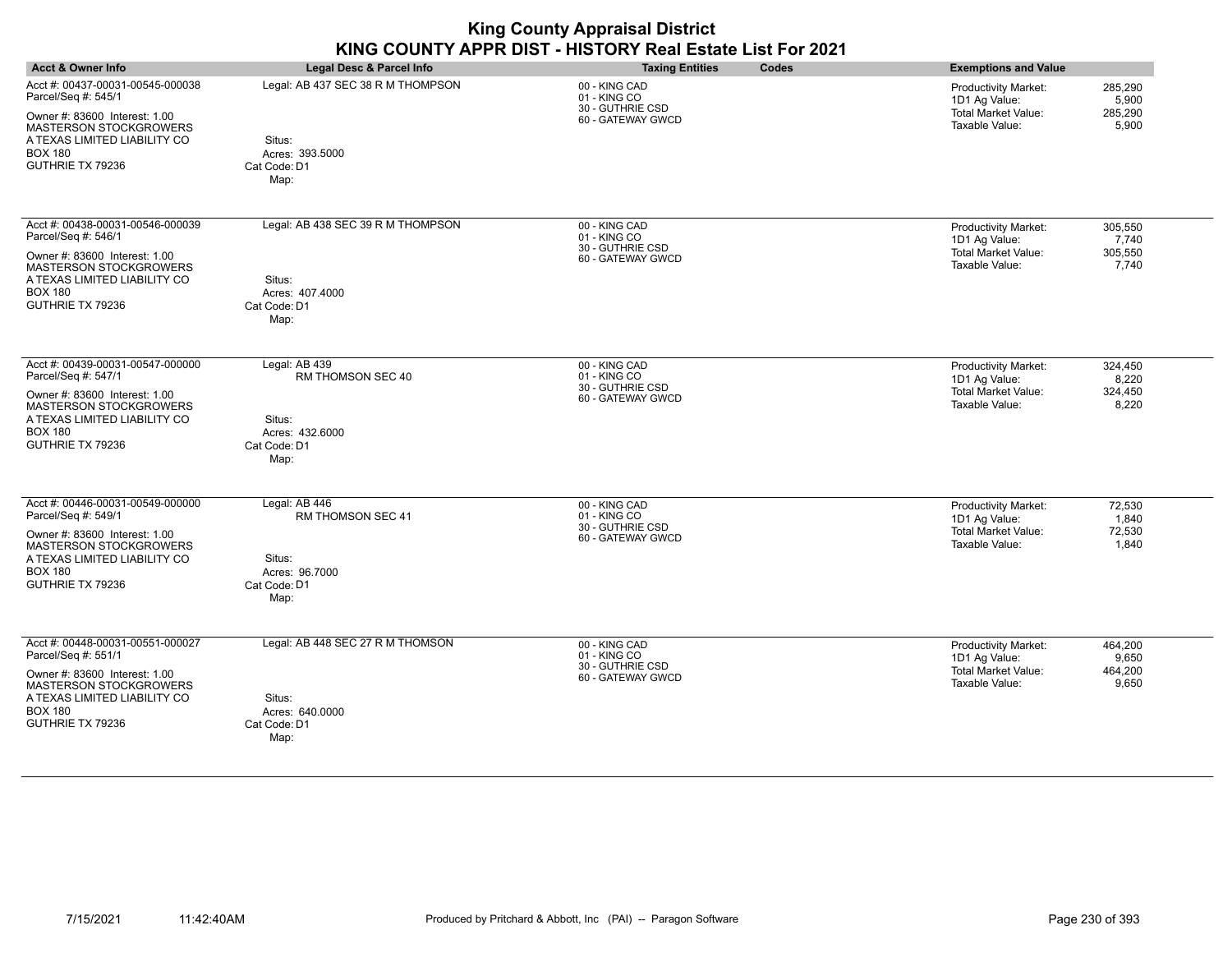| <b>Acct &amp; Owner Info</b>                                                                                                                                                                    | Legal Desc & Parcel Info                                                              | <b>Taxing Entities</b><br>Codes                                        | <b>Exemptions and Value</b>                                                                                                          |
|-------------------------------------------------------------------------------------------------------------------------------------------------------------------------------------------------|---------------------------------------------------------------------------------------|------------------------------------------------------------------------|--------------------------------------------------------------------------------------------------------------------------------------|
| Acct #: 00449-00031-00552-000028<br>Parcel/Seq #: 552/1<br>Owner #: 83600 Interest: 1.00<br><b>MASTERSON STOCKGROWERS</b><br>A TEXAS LIMITED LIABILITY CO<br><b>BOX 180</b><br>GUTHRIE TX 79236 | Legal: AB 449 SEC 28 R M THOMSON<br>Situs:<br>Acres: 640.0000<br>Cat Code: D1<br>Map: | 00 - KING CAD<br>01 - KING CO<br>30 - GUTHRIE CSD<br>60 - GATEWAY GWCD | Productivity Market:<br>464,000<br>1D1 Ag Value:<br>9,600<br><b>Total Market Value:</b><br>464,000<br>Taxable Value:<br>9,600        |
| Acct #: 00456-00031-00555-000036<br>Parcel/Seq #: 555/1<br>Owner #: 83600 Interest: 1.00<br><b>MASTERSON STOCKGROWERS</b><br>A TEXAS LIMITED LIABILITY CO<br><b>BOX 180</b><br>GUTHRIE TX 79236 | Legal: AB 456 SEC 36 R M THOMSON<br>Situs:<br>Acres: 640.0000<br>Cat Code: D1<br>Map: | 00 - KING CAD<br>01 - KING CO<br>30 - GUTHRIE CSD<br>60 - GATEWAY GWCD | 464,000<br><b>Productivity Market:</b><br>1D1 Ag Value:<br>9,600<br><b>Total Market Value:</b><br>464,000<br>Taxable Value:<br>9,600 |
| Acct #: 00458-00031-00556-000042<br>Parcel/Seq #: 556/1<br>Owner #: 83600 Interest: 1.00<br><b>MASTERSON STOCKGROWERS</b><br>A TEXAS LIMITED LIABILITY CO<br><b>BOX 180</b><br>GUTHRIE TX 79236 | Legal: AB 458 SEC 42 R M THOMSON<br>Situs:<br>Acres: 134,6000<br>Cat Code: D1<br>Map: | 00 - KING CAD<br>01 - KING CO<br>30 - GUTHRIE CSD<br>60 - GATEWAY GWCD | <b>Productivity Market:</b><br>97,590<br>1D1 Ag Value:<br>2,020<br><b>Total Market Value:</b><br>97,590<br>Taxable Value:<br>2,020   |
| Acct #: 00471-00031-00557-000015<br>Parcel/Seq #: 557/1<br>Owner #: 83600 Interest: 1.00<br><b>MASTERSON STOCKGROWERS</b><br>A TEXAS LIMITED LIABILITY CO<br><b>BOX 180</b><br>GUTHRIE TX 79236 | Legal: AB 471 SEC 15 R M THOMSON<br>Situs:<br>Acres: 640.0000<br>Cat Code: D1<br>Map: | 00 - KING CAD<br>01 - KING CO<br>30 - GUTHRIE CSD<br>60 - GATEWAY GWCD | <b>Productivity Market:</b><br>480,000<br>1D1 Ag Value:<br>12,160<br>Total Market Value:<br>480,000<br>Taxable Value:<br>12,160      |
| Acct #: 00472-00031-00558-000016<br>Parcel/Seq #: 558/1<br>Owner #: 83600 Interest: 1.00<br><b>MASTERSON STOCKGROWERS</b><br>A TEXAS LIMITED LIABILITY CO<br><b>BOX 180</b><br>GUTHRIE TX 79236 | Legal: AB 472 SEC 16 R M THOMSON<br>Situs:<br>Acres: 640.0000<br>Cat Code: D1<br>Map: | 00 - KING CAD<br>01 - KING CO<br>30 - GUTHRIE CSD<br>60 - GATEWAY GWCD | Productivity Market:<br>479,350<br>13,280<br>1D1 Ag Value:<br>479,350<br><b>Total Market Value:</b><br>Taxable Value:<br>13,280      |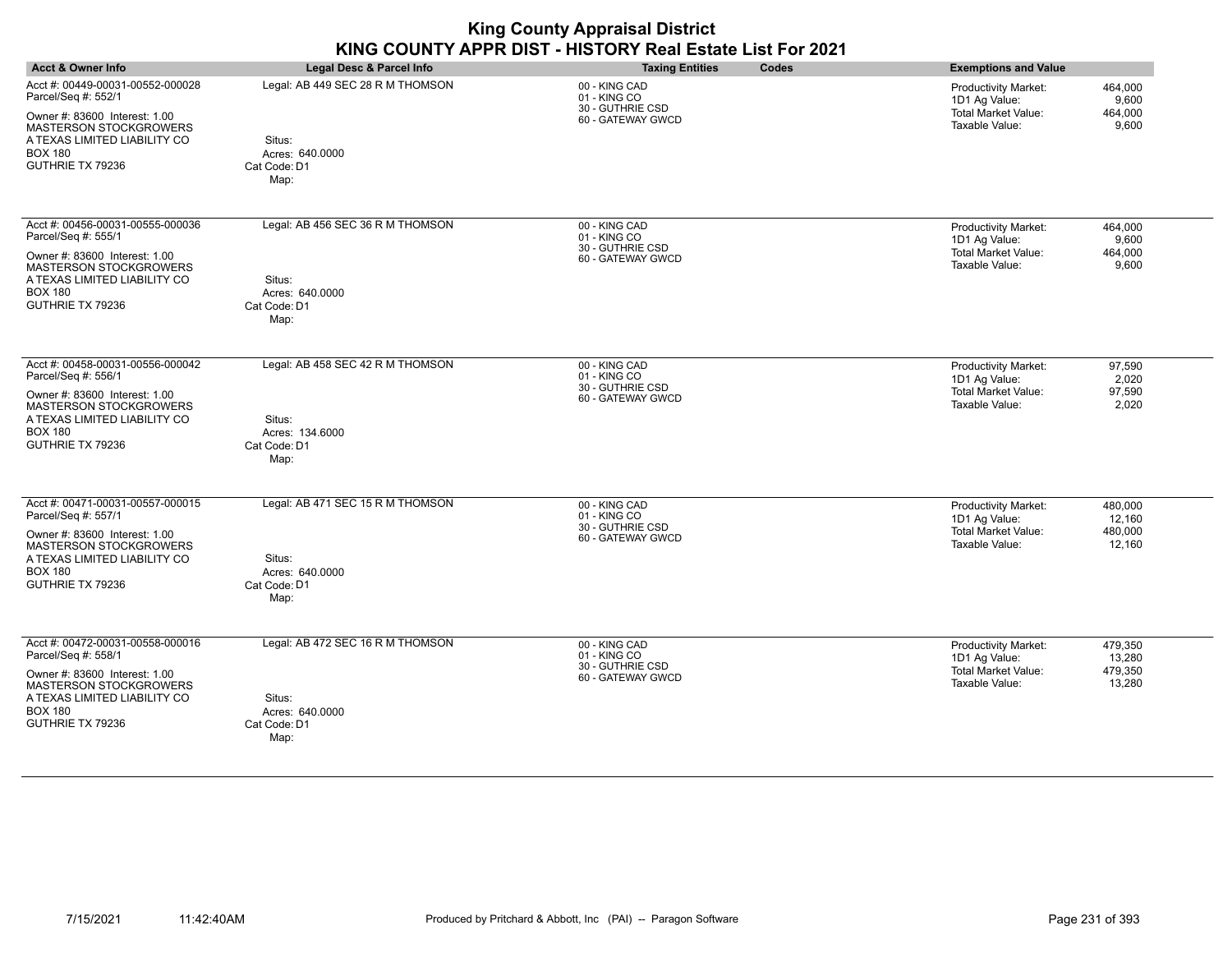| <b>Acct &amp; Owner Info</b>                                                                                                                                                                    | Legal Desc & Parcel Info                                                                                 | <b>Taxing Entities</b><br>Codes                                        | <b>Exemptions and Value</b>                                                                                                                                                                                                             |
|-------------------------------------------------------------------------------------------------------------------------------------------------------------------------------------------------|----------------------------------------------------------------------------------------------------------|------------------------------------------------------------------------|-----------------------------------------------------------------------------------------------------------------------------------------------------------------------------------------------------------------------------------------|
| Acct #: 00473-00031-00559-000018<br>Parcel/Seq #: 559/1<br>Owner #: 83600 Interest: 1.00<br><b>MASTERSON STOCKGROWERS</b><br>A TEXAS LIMITED LIABILITY CO<br><b>BOX 180</b><br>GUTHRIE TX 79236 | Legal: AB 473 SEC 18 R M THOMSON<br>Situs:<br>Acres: 496,0000<br>Cat Code: D1<br>Map:                    | 00 - KING CAD<br>01 - KING CO<br>30 - GUTHRIE CSD<br>60 - GATEWAY GWCD | 359,600<br>Productivity Market:<br>1D1 Ag Value:<br>7,440<br><b>Total Market Value:</b><br>359,600<br>Taxable Value:<br>7,440                                                                                                           |
| Acct #: 00474-00031-00560-000000<br>Parcel/Seq #: 560/1<br>Owner #: 83600 Interest: 1.00<br><b>MASTERSON STOCKGROWERS</b><br>A TEXAS LIMITED LIABILITY CO<br><b>BOX 180</b><br>GUTHRIE TX 79236 | Legal: IMPROVEMENT ON 474<br>RM THOMSON SEC 19<br>Situs:<br>Acres: 640.0000<br>Cat Code: D1 E D2<br>Map: | 00 - KING CAD<br>01 - KING CO<br>30 - GUTHRIE CSD<br>60 - GATEWAY GWCD | Land NonHomesite:<br>4,000<br>42,360<br>Improvement Homesite:<br>Improvement NonHomesite:<br>133,610<br>Productivity Market:<br>461,650<br>1D1 Ag Value:<br>9,830<br><b>Total Market Value:</b><br>641,620<br>Taxable Value:<br>189,800 |
| Acct #: 00475-00046-00562-000021<br>Parcel/Seq #: 562/1<br>Owner #: 83600 Interest: 1.00<br>MASTERSON STOCKGROWERS<br>A TEXAS LIMITED LIABILITY CO<br><b>BOX 180</b><br>GUTHRIE TX 79236        | Legal: AB 475 SEC 21 R M THOMSON<br>Situs:<br>Acres: 640.0000<br>Cat Code: D1<br>Map:                    | 00 - KING CAD<br>01 - KING CO<br>30 - GUTHRIE CSD<br>60 - GATEWAY GWCD | Productivity Market:<br>464,000<br>1D1 Ag Value:<br>9,600<br><b>Total Market Value:</b><br>464,000<br>Taxable Value:<br>9,600                                                                                                           |
| Acct #: 00479-00046-00563-000010<br>Parcel/Seq #: 563/1<br>Owner #: 83600 Interest: 1.00<br>MASTERSON STOCKGROWERS<br>A TEXAS LIMITED LIABILITY CO<br><b>BOX 180</b><br>GUTHRIE TX 79236        | Legal: AB 479 SEC 10 R M THOMSON<br>Situs:<br>Acres: 640.0000<br>Cat Code: D1<br>Map:                    | 00 - KING CAD<br>01 - KING CO<br>30 - GUTHRIE CSD<br>60 - GATEWAY GWCD | Productivity Market:<br>464,010<br>1D1 Ag Value:<br>9,520<br><b>Total Market Value:</b><br>464,010<br>Taxable Value:<br>9,520                                                                                                           |
| Acct #: 00480-00031-00564-000017<br>Parcel/Seq #: 564/1<br>Owner #: 83600 Interest: 1.00<br><b>MASTERSON STOCKGROWERS</b><br>A TEXAS LIMITED LIABILITY CO<br><b>BOX 180</b><br>GUTHRIE TX 79236 | Legal: AB 480 SEC 17 R M THOMSON<br>Situs:<br>Acres: 640.0000<br>Cat Code: D1<br>Map:                    | 00 - KING CAD<br>01 - KING CO<br>30 - GUTHRIE CSD<br>60 - GATEWAY GWCD | <b>Productivity Market:</b><br>464,000<br>1D1 Ag Value:<br>9,600<br><b>Total Market Value:</b><br>464,000<br>Taxable Value:<br>9,600                                                                                                    |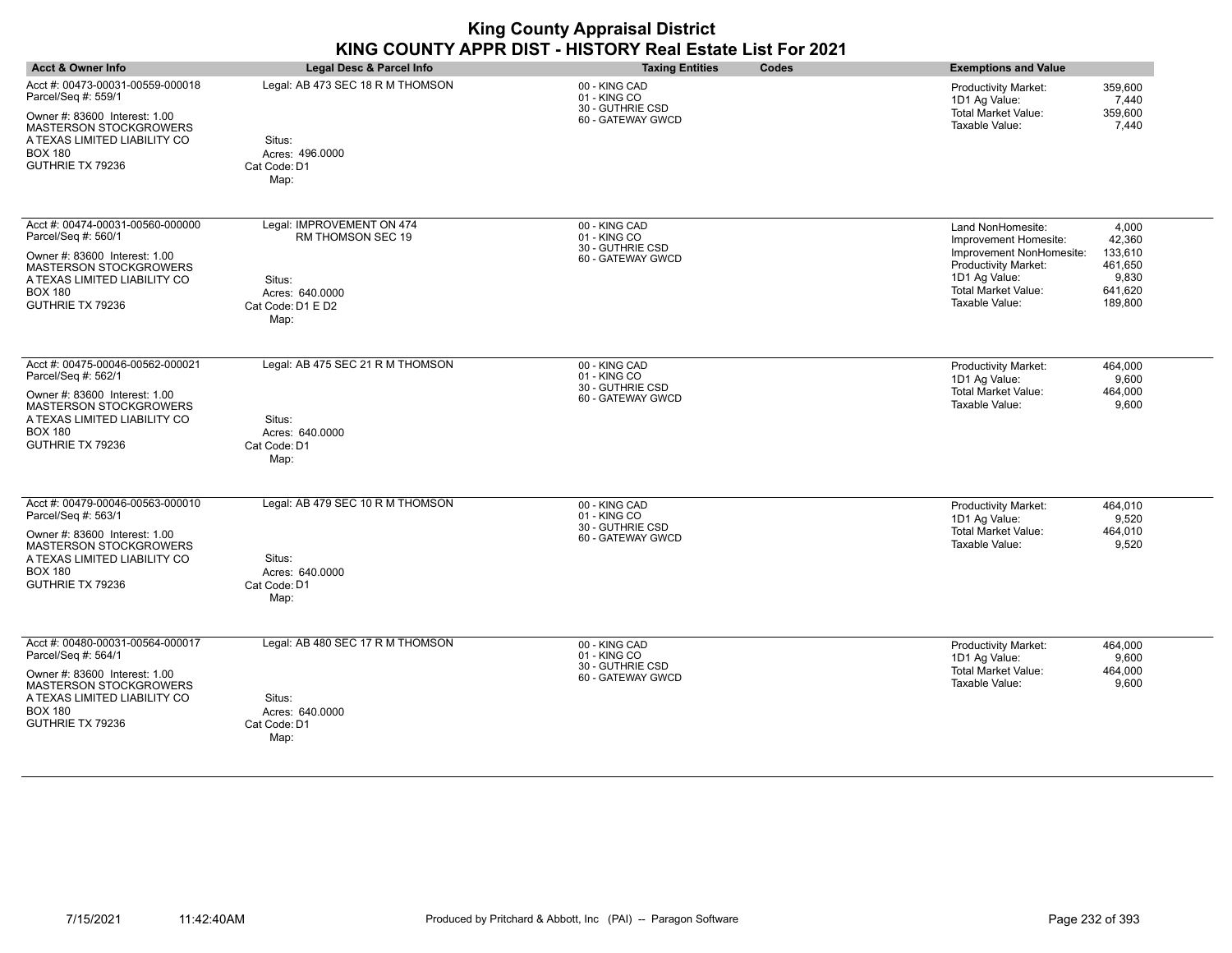| <b>Acct &amp; Owner Info</b>                                                                                                                                                                    | <b>Legal Desc &amp; Parcel Info</b>                                                                                                   | Codes<br><b>Taxing Entities</b>                                        | <b>Exemptions and Value</b>                                                                                                                                                                        |
|-------------------------------------------------------------------------------------------------------------------------------------------------------------------------------------------------|---------------------------------------------------------------------------------------------------------------------------------------|------------------------------------------------------------------------|----------------------------------------------------------------------------------------------------------------------------------------------------------------------------------------------------|
| Acct #: 00481-00031-00565-000011<br>Parcel/Seq #: 565/1<br>Owner #: 83600 Interest: 1.00<br><b>MASTERSON STOCKGROWERS</b><br>A TEXAS LIMITED LIABILITY CO<br><b>BOX 180</b><br>GUTHRIE TX 79236 | Legal: AB 481 SEC 11 R M THOMSON<br>Situs:<br>Acres: 640,0000<br>Cat Code: D1<br>Map:                                                 | 00 - KING CAD<br>01 - KING CO<br>30 - GUTHRIE CSD<br>60 - GATEWAY GWCD | Productivity Market:<br>480,000<br>1D1 Ag Value:<br>13,440<br><b>Total Market Value:</b><br>480,000<br>Taxable Value:<br>13,440                                                                    |
| Acct #: 00482-00031-00566-000020<br>Parcel/Seq #: 566/1<br>Owner #: 83600 Interest: 1.00<br><b>MASTERSON STOCKGROWERS</b><br>A TEXAS LIMITED LIABILITY CO<br><b>BOX 180</b><br>GUTHRIE TX 79236 | Legal: AB 482 SEC 20 R M THOMSON<br>Situs:<br>Acres: 640,0000<br>Cat Code: D1<br>Map:                                                 | 00 - KING CAD<br>01 - KING CO<br>30 - GUTHRIE CSD<br>60 - GATEWAY GWCD | <b>Productivity Market:</b><br>476,100<br>1D1 Ag Value:<br>12,500<br>Total Market Value:<br>476,100<br>Taxable Value:<br>12,500                                                                    |
| Acct #: 00486-00031-00567-000031<br>Parcel/Seq #: 567/1<br>Owner #: 83600 Interest: 1.00<br><b>MASTERSON STOCKGROWERS</b><br>A TEXAS LIMITED LIABILITY CO<br><b>BOX 180</b><br>GUTHRIE TX 79236 | Legal: AB 486 SEC 31 R M THOMSON<br>Situs:<br>Acres: 640.0000<br>Cat Code: D1<br>Map:                                                 | 00 - KING CAD<br>01 - KING CO<br>30 - GUTHRIE CSD<br>60 - GATEWAY GWCD | 472,280<br>Productivity Market:<br>1D1 Ag Value:<br>10,930<br><b>Total Market Value:</b><br>472,280<br>Taxable Value:<br>10,930                                                                    |
| Acct #: 00487-00031-00568-000013<br>Parcel/Seq #: 568/1<br>Owner #: 83600 Interest: 1.00<br><b>MASTERSON STOCKGROWERS</b><br>A TEXAS LIMITED LIABILITY CO<br><b>BOX 180</b><br>GUTHRIE TX 79236 | Legal: AB 487 SEC 13 R M THOMSON<br>Situs:<br>Acres: 640.0000<br>Cat Code: D1<br>Map:                                                 | 00 - KING CAD<br>01 - KING CO<br>30 - GUTHRIE CSD<br>60 - GATEWAY GWCD | 473,430<br>Productivity Market:<br>1D1 Ag Value:<br>11,870<br><b>Total Market Value:</b><br>473,430<br>Taxable Value:<br>11,870                                                                    |
| Acct #: 00488-00031-00569-000000<br>Parcel/Seq #: 569/1<br>Owner #: 83600 Interest: 1.00<br><b>MASTERSON STOCKGROWERS</b><br>A TEXAS LIMITED LIABILITY CO<br><b>BOX 180</b><br>GUTHRIE TX 79236 | Legal: IMPROVEMENT ON AB 488<br>RM THOMSON SEC 12<br>Situs: 1053 CR 251 GUTHRIE TX 79236<br>Acres: 640.0000<br>Cat Code: D1 E<br>Map: | 00 - KING CAD<br>01 - KING CO<br>30 - GUTHRIE CSD<br>60 - GATEWAY GWCD | Land NonHomesite:<br>1,600<br>Improvement Homesite:<br>385,660<br>Productivity Market:<br>474,130<br>1D1 Ag Value:<br>12,350<br><b>Total Market Value:</b><br>861,390<br>Taxable Value:<br>399,610 |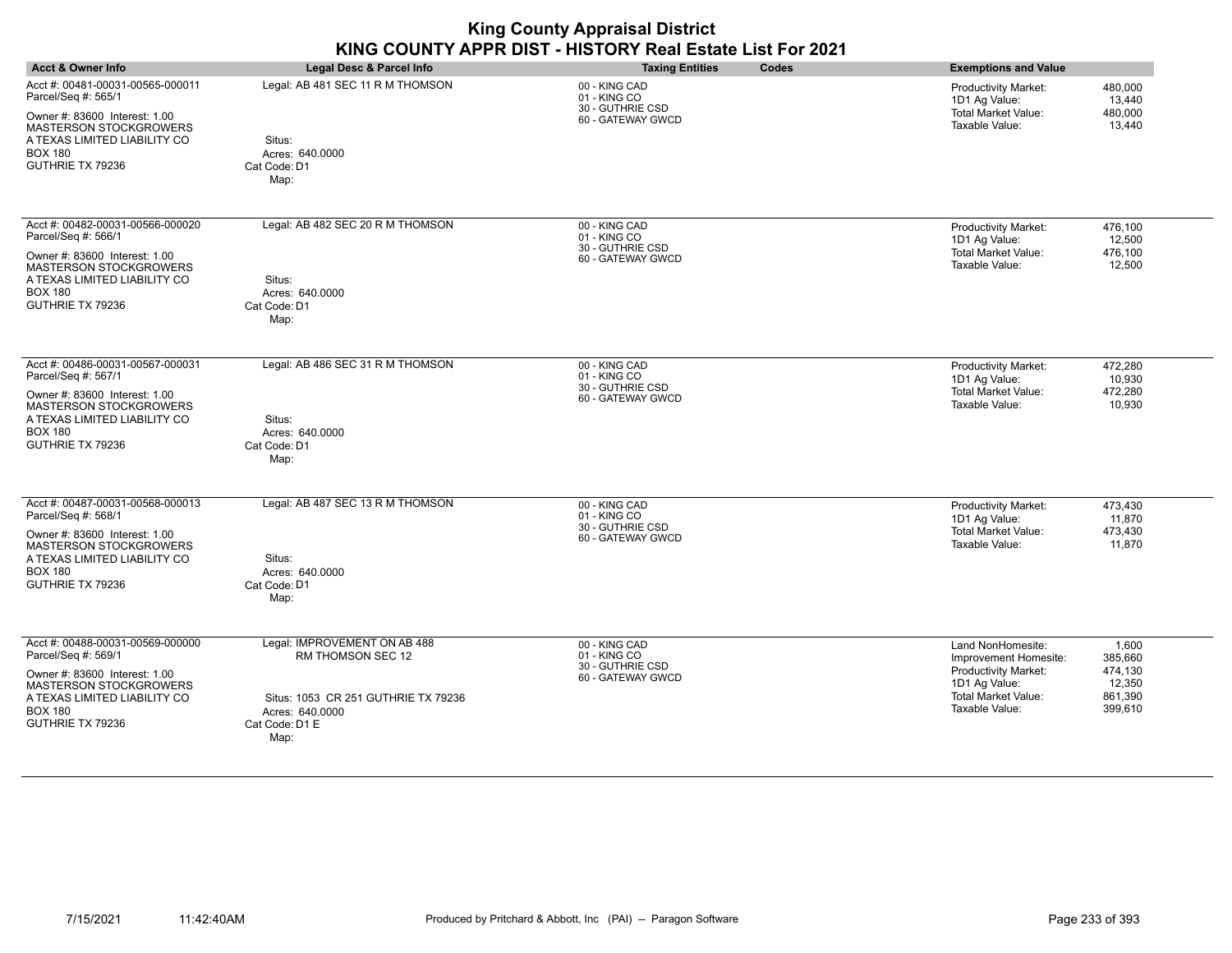| <b>Acct &amp; Owner Info</b>                                                                                                                                                                    | Legal Desc & Parcel Info                                                              | <b>Taxing Entities</b><br>Codes                                        | <b>Exemptions and Value</b>                                                                                                            |
|-------------------------------------------------------------------------------------------------------------------------------------------------------------------------------------------------|---------------------------------------------------------------------------------------|------------------------------------------------------------------------|----------------------------------------------------------------------------------------------------------------------------------------|
| Acct #: 00489-00031-00571-000029<br>Parcel/Seq #: 571/1<br>Owner #: 83600 Interest: 1.00<br>MASTERSON STOCKGROWERS<br>A TEXAS LIMITED LIABILITY CO<br><b>BOX 180</b><br>GUTHRIE TX 79236        | Legal: AB 489 SEC 29 R M THOMSON<br>Situs:<br>Acres: 640.0000<br>Cat Code: D1<br>Map: | 00 - KING CAD<br>01 - KING CO<br>30 - GUTHRIE CSD<br>60 - GATEWAY GWCD | 464,000<br><b>Productivity Market:</b><br>1D1 Ag Value:<br>9,600<br><b>Total Market Value:</b><br>464,000<br>Taxable Value:<br>9,600   |
| Acct #: 00490-00031-00572-000030<br>Parcel/Seq #: 572/1<br>Owner #: 83600 Interest: 1.00<br><b>MASTERSON STOCKGROWERS</b><br>A TEXAS LIMITED LIABILITY CO<br><b>BOX 180</b><br>GUTHRIE TX 79236 | Legal: AB 490 SEC 30 R M THOMSON<br>Situs:<br>Acres: 640.0000<br>Cat Code: D1<br>Map: | 00 - KING CAD<br>01 - KING CO<br>30 - GUTHRIE CSD<br>60 - GATEWAY GWCD | Productivity Market:<br>464,500<br>9,680<br>1D1 Ag Value:<br><b>Total Market Value:</b><br>464,500<br>Taxable Value:<br>9,680          |
| Acct #: 00491-00031-00573-000032<br>Parcel/Seq #: 573/1<br>Owner #: 83600 Interest: 1.00<br>MASTERSON STOCKGROWERS<br>A TEXAS LIMITED LIABILITY CO<br><b>BOX 180</b><br>GUTHRIE TX 79236        | Legal: AB 491 SEC 32 R M THOMSON<br>Situs:<br>Acres: 640.0000<br>Cat Code: D1<br>Map: | 00 - KING CAD<br>01 - KING CO<br>30 - GUTHRIE CSD<br>60 - GATEWAY GWCD | 475,850<br><b>Productivity Market:</b><br>1D1 Ag Value:<br>11,500<br>Total Market Value:<br>475,850<br>Taxable Value:<br>11,500        |
| Acct #: 00492-00031-00574-000033<br>Parcel/Seq #: 574/1<br>Owner #: 83600 Interest: 1.00<br>MASTERSON STOCKGROWERS<br>A TEXAS LIMITED LIABILITY CO<br><b>BOX 180</b><br>GUTHRIE TX 79236        | Legal: AB 492 SEC 33 R M THOMSON<br>Situs:<br>Acres: 640.0000<br>Cat Code: D1<br>Map: | 00 - KING CAD<br>01 - KING CO<br>30 - GUTHRIE CSD<br>60 - GATEWAY GWCD | <b>Productivity Market:</b><br>480,000<br>1D1 Ag Value:<br>12,160<br><b>Total Market Value:</b><br>480,000<br>Taxable Value:<br>12,160 |
| Acct #: 00493-00031-00575-000014<br>Parcel/Seq #: 575/1<br>Owner #: 83600 Interest: 1.00<br><b>MASTERSON STOCKGROWERS</b><br>A TEXAS LIMITED LIABILITY CO<br><b>BOX 180</b><br>GUTHRIE TX 79236 | Legal: AB 493 SEC 14 R M THOMSON<br>Situs:<br>Acres: 640.0000<br>Cat Code: D1<br>Map: | 00 - KING CAD<br>01 - KING CO<br>30 - GUTHRIE CSD<br>60 - GATEWAY GWCD | Productivity Market:<br>474,480<br>1D1 Ag Value:<br>12,120<br>Total Market Value:<br>474,480<br>Taxable Value:<br>12,120               |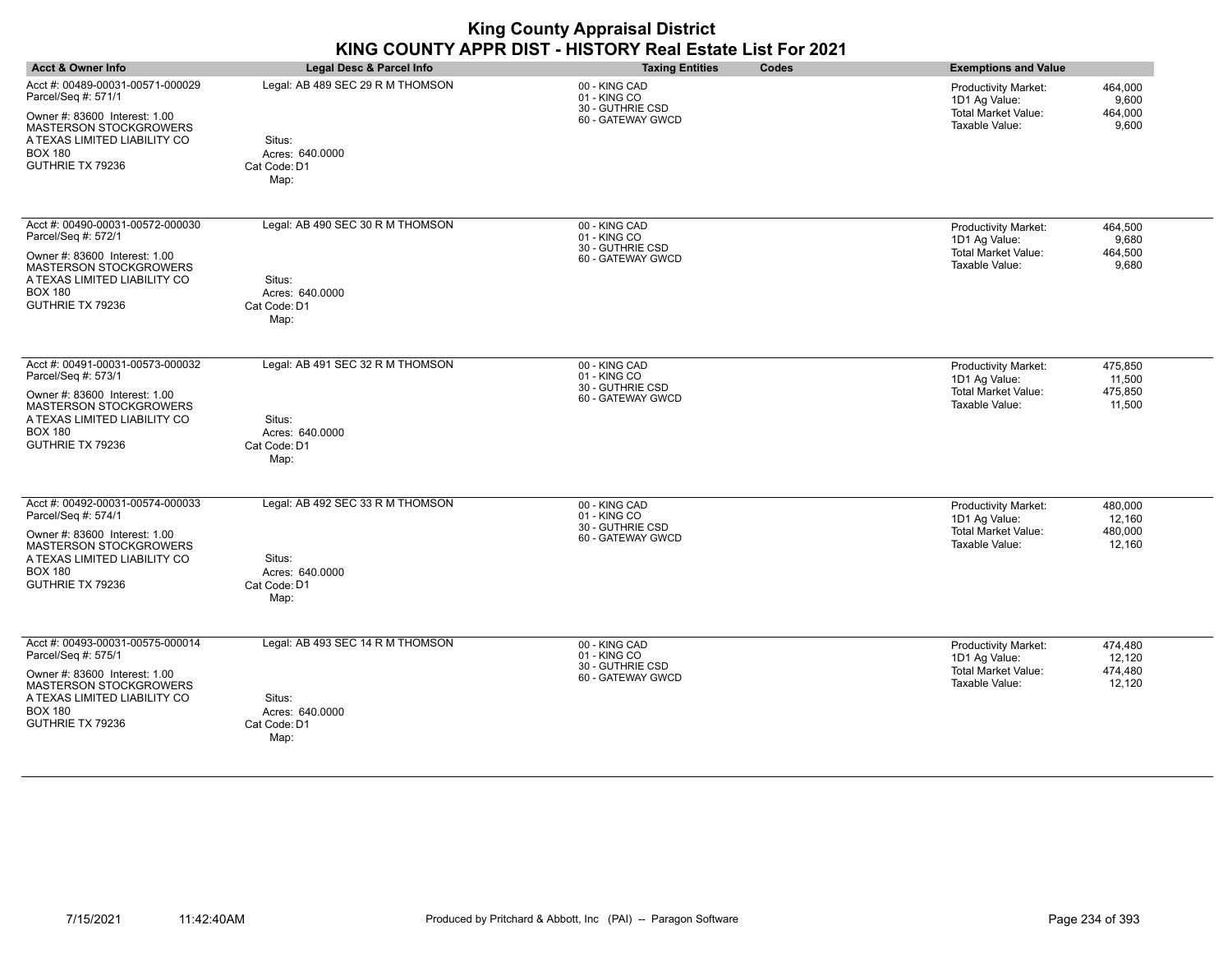| <b>Acct &amp; Owner Info</b>                                                                                                                                                                    | Legal Desc & Parcel Info                                                               | <b>Taxing Entities</b><br>Codes                                        | <b>Exemptions and Value</b>                                                                                                            |
|-------------------------------------------------------------------------------------------------------------------------------------------------------------------------------------------------|----------------------------------------------------------------------------------------|------------------------------------------------------------------------|----------------------------------------------------------------------------------------------------------------------------------------|
| Acct #: 00494-00031-00576-000034<br>Parcel/Seq #: 576/1<br>Owner #: 83600 Interest: 1.00<br><b>MASTERSON STOCKGROWERS</b><br>A TEXAS LIMITED LIABILITY CO<br><b>BOX 180</b><br>GUTHRIE TX 79236 | Legal: AB 494 SEC 34 R M THOMSON<br>Situs:<br>Acres: 640.0000<br>Cat Code: D1<br>Map:  | 00 - KING CAD<br>01 - KING CO<br>30 - GUTHRIE CSD<br>60 - GATEWAY GWCD | 480,000<br><b>Productivity Market:</b><br>1D1 Ag Value:<br>12,160<br><b>Total Market Value:</b><br>480,000<br>Taxable Value:<br>12,160 |
| Acct #: 00495-00031-00577-000035<br>Parcel/Seq #: 577/1<br>Owner #: 83600 Interest: 1.00<br><b>MASTERSON STOCKGROWERS</b><br>A TEXAS LIMITED LIABILITY CO<br><b>BOX 180</b><br>GUTHRIE TX 79236 | Legal: AB 495 SEC 35 R M THOMSON<br>Situs:<br>Acres: 640.0000<br>Cat Code: D1<br>Map:  | 00 - KING CAD<br>01 - KING CO<br>30 - GUTHRIE CSD<br>60 - GATEWAY GWCD | Productivity Market:<br>480,000<br>1D1 Ag Value:<br>12,160<br><b>Total Market Value:</b><br>480,000<br>Taxable Value:<br>12,160        |
| Acct #: 00503-00031-00578-000169<br>Parcel/Seq #: 578/1<br>Owner #: 83600 Interest: 1.00<br><b>MASTERSON STOCKGROWERS</b><br>A TEXAS LIMITED LIABILITY CO<br><b>BOX 180</b><br>GUTHRIE TX 79236 | Legal: AB 503 SEC 169 R M THOMSON<br>Situs:<br>Acres: 320.0000<br>Cat Code: D1<br>Map: | 00 - KING CAD<br>01 - KING CO<br>30 - GUTHRIE CSD<br>60 - GATEWAY GWCD | 239,350<br>Productivity Market:<br>1D1 Ag Value:<br>6,560<br><b>Total Market Value:</b><br>239,350<br>Taxable Value:<br>6,560          |
| Acct #: 00504-00033-00579-000170<br>Parcel/Seq #: 579/1<br>Owner #: 83600 Interest: 1.00<br><b>MASTERSON STOCKGROWERS</b><br>A TEXAS LIMITED LIABILITY CO<br><b>BOX 180</b><br>GUTHRIE TX 79236 | Legal: AB 504 SEC 170 R M THOMSON<br>Situs:<br>Acres: 306.4000<br>Cat Code: D1<br>Map: | 00 - KING CAD<br>01 - KING CO<br>30 - GUTHRIE CSD<br>60 - GATEWAY GWCD | Productivity Market:<br>222.140<br>1D1 Ag Value:<br>4,600<br>Total Market Value:<br>222,140<br>Taxable Value:<br>4,600                 |
| Acct #: 00535-00046-00580-000173<br>Parcel/Seq #: 580/1<br>Owner #: 83600 Interest: 1.00<br><b>MASTERSON STOCKGROWERS</b><br>A TEXAS LIMITED LIABILITY CO<br><b>BOX 180</b><br>GUTHRIE TX 79236 | Legal: AB 535 SEC 173 R M THOMSON<br>Situs:<br>Acres: 549.6300<br>Cat Code: D1<br>Map: | 00 - KING CAD<br>01 - KING CO<br>30 - GUTHRIE CSD<br>60 - GATEWAY GWCD | <b>Productivity Market:</b><br>398,490<br>1D1 Ag Value:<br>7,250<br><b>Total Market Value:</b><br>398,490<br>Taxable Value:<br>7,250   |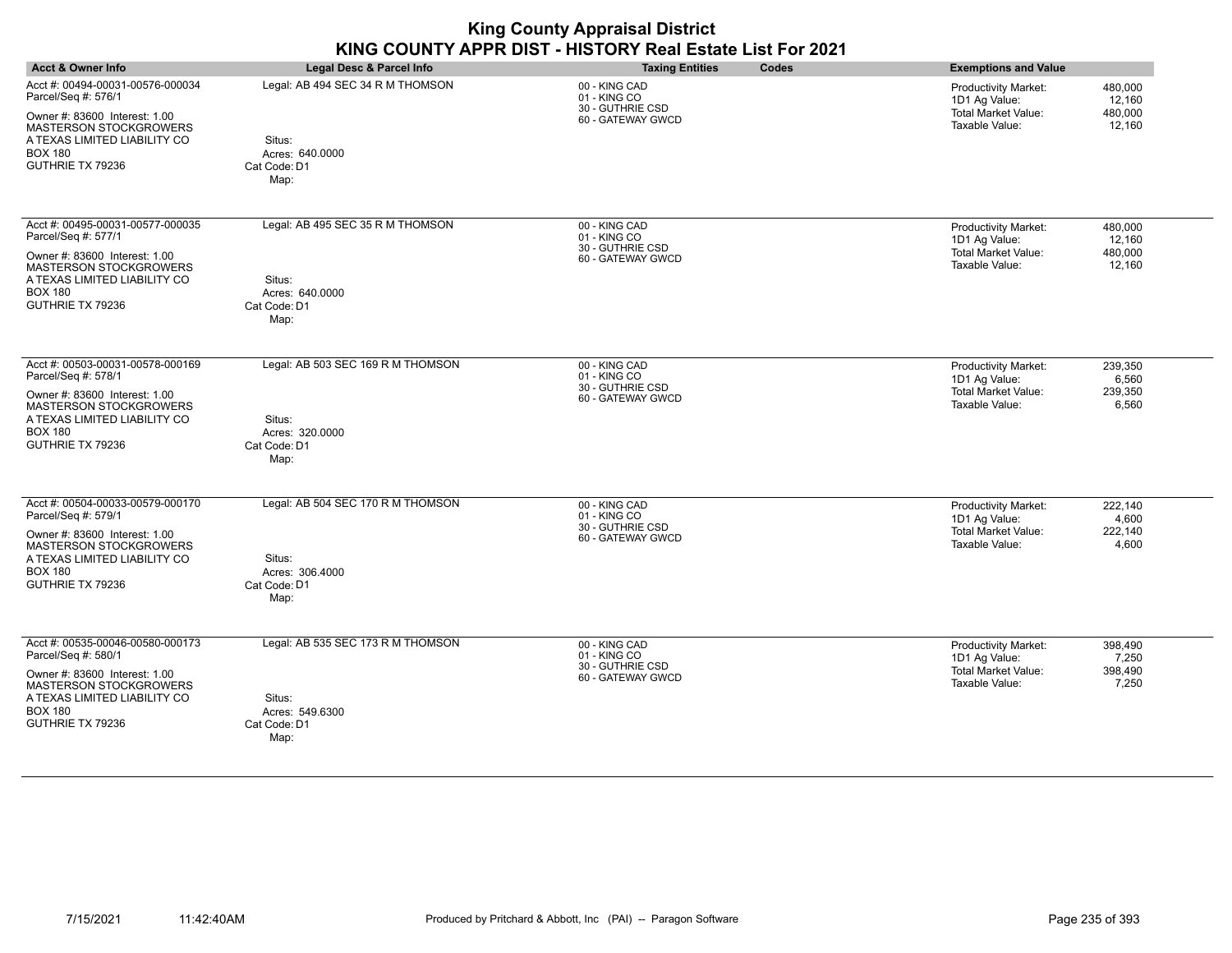| <b>Acct &amp; Owner Info</b>                                                                                                                                                                    | Legal Desc & Parcel Info                                                                                                                                      | <b>Taxing Entities</b>                                                 | Codes                             |                 | <b>Exemptions and Value</b>                                                                  |                                        |
|-------------------------------------------------------------------------------------------------------------------------------------------------------------------------------------------------|---------------------------------------------------------------------------------------------------------------------------------------------------------------|------------------------------------------------------------------------|-----------------------------------|-----------------|----------------------------------------------------------------------------------------------|----------------------------------------|
| Acct #: 00624-00031-00582-000171<br>Parcel/Seq #: 582/1<br>Owner #: 83600 Interest: 1.00<br><b>MASTERSON STOCKGROWERS</b><br>A TEXAS LIMITED LIABILITY CO<br><b>BOX 180</b><br>GUTHRIE TX 79236 | Legal: AB 624 SEC 171 R M THOMSON<br>Situs:<br>Acres: 550.0000<br>Cat Code: D1<br>Map:                                                                        | 00 - KING CAD<br>01 - KING CO<br>30 - GUTHRIE CSD<br>60 - GATEWAY GWCD |                                   |                 | <b>Productivity Market:</b><br>1D1 Ag Value:<br><b>Total Market Value:</b><br>Taxable Value: | 411,480<br>11,310<br>411.480<br>11,310 |
| Acct #: 00694-00031-00583-000002<br>Parcel/Seq #: 583/1<br>Owner #: 83600 Interest: 1.00<br>MASTERSON STOCKGROWERS<br>A TEXAS LIMITED LIABILITY CO<br><b>BOX 180</b><br>GUTHRIE TX 79236        | Legal: AB 694 SEC 2 D N ROBINSON<br>Situs:<br>Acres: 640.0000<br>Cat Code: D1<br>Map:                                                                         | 00 - KING CAD<br>01 - KING CO<br>30 - GUTHRIE CSD<br>60 - GATEWAY GWCD |                                   |                 | Productivity Market:<br>1D1 Ag Value:<br><b>Total Market Value:</b><br>Taxable Value:        | 464,000<br>9,320<br>464,000<br>9,320   |
| Acct #: 00710-00046-00584-000000<br>Parcel/Seq #: 584/1<br>Owner #: 83600 Interest: 1.00<br><b>MASTERSON STOCKGROWERS</b><br>A TEXAS LIMITED LIABILITY CO<br><b>BOX 180</b><br>GUTHRIE TX 79236 | Legal: AB 710 J T BIRD<br>Situs:<br>Acres: 83.4000<br>Cat Code: D1<br>Map:                                                                                    | 00 - KING CAD<br>01 - KING CO<br>30 - GUTHRIE CSD<br>60 - GATEWAY GWCD |                                   |                 | Productivity Market:<br>1D1 Ag Value:<br><b>Total Market Value:</b><br>Taxable Value:        | 60,470<br>1,080<br>60,470<br>1,080     |
| Acct #: 01030-00025-02032-000002<br>Parcel/Seq #: 2032/1<br>Owner #: 14737( Interest: 1.00<br>MCCAULEY CHRIS & CHARLOTTE<br>1400 FM 1168<br>PADUCAH TX 79248                                    | Legal: AB 1030 SEC 2 D&W<br>A B LONG<br>Situs: 1400 FM 1168 GUTHRIE TX 79236<br>Acres: 4.0000<br>Cat Code: E1<br>Map:                                         | 00 - KING CAD<br>01 - KING CO<br>30 - GUTHRIE CSD<br>60 - GATEWAY GWCD |                                   | ** Homestead ** | Land Homesite:<br>Improvement Homesite:<br><b>Total Market Value:</b><br>Taxable Value:      | 2,400<br>54,300<br>56,700<br>56,700    |
| Acct #: 20016-50012-01981-000000<br>Parcel/Seq #: 1981/1<br>Owner #: 14785( Interest: 1.00<br>MCCAULEY CLELL AND AMY<br>PO BOX 175<br>GUTHRIE TX 79236                                          | Legal: LTS 5-12<br><b>BLK 16</b><br><b>GUTHRIE</b><br>2018 SOLITAIRE<br>Situs: 603 5th GUTHRIE TX 79236<br>Acres: 0.5739<br>Mtg: 21ST<br>Cat Code: A2<br>Map: | 00 - KING CAD<br>01 - KING CO<br>30 - GUTHRIE CSD<br>60 - GATEWAY GWCD | <b>Homestead Linked</b><br>Parcel | ** Homestead ** | Land Homesite:<br><b>Total Market Value:</b><br>Taxable Value:                               | 800<br>800<br>800                      |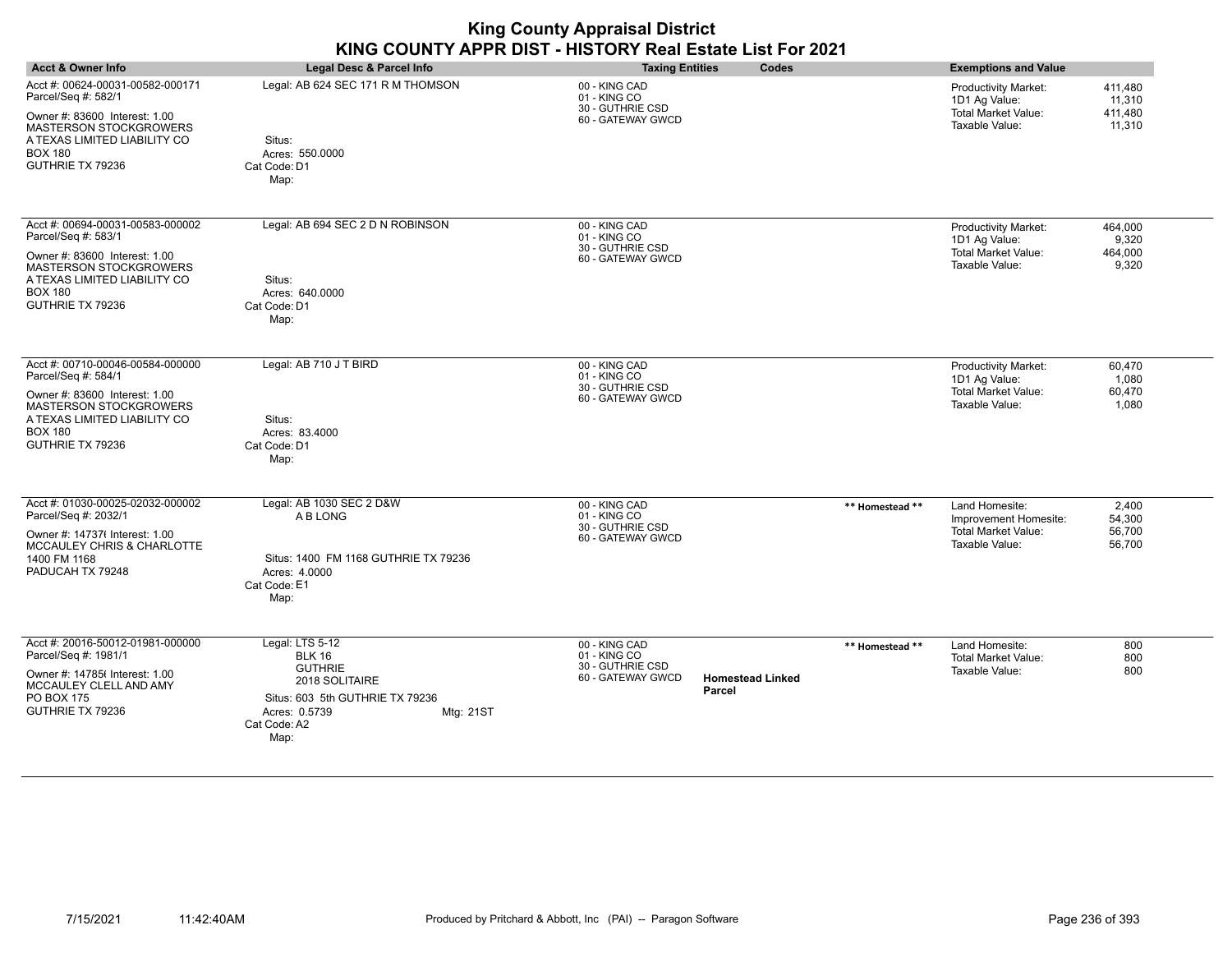| <b>Acct &amp; Owner Info</b>                                                                                                                                                                | Legal Desc & Parcel Info                                                                                                                                             | <b>Taxing Entities</b>                                                 | Codes                             |                 | <b>Exemptions and Value</b>                                                                                                                                            |                                                                     |
|---------------------------------------------------------------------------------------------------------------------------------------------------------------------------------------------|----------------------------------------------------------------------------------------------------------------------------------------------------------------------|------------------------------------------------------------------------|-----------------------------------|-----------------|------------------------------------------------------------------------------------------------------------------------------------------------------------------------|---------------------------------------------------------------------|
| Acct #: 20016-50012-01981-000001<br>Parcel/Seq #: 2683/1<br>Owner #: 14785( Interest: 1.00<br>MCCAULEY CLELL AND AMY<br>PO BOX 175<br>GUTHRIE TX 79236                                      | Legal: LTS 5-12<br><b>BLK 16</b><br><b>GUTHRIE</b><br>2018 SOLITAIRE<br>Situs: 603 5th GUTHRIE TX 79236<br>Acres: 0.0000<br>Mtg: 21ST<br>Cat Code: M1<br>Map:        | 00 - KING CAD<br>01 - KING CO<br>30 - GUTHRIE CSD<br>60 - GATEWAY GWCD | <b>Homestead Linked</b><br>Parcel | ** Homestead ** | Improvement Homesite:<br><b>Total Market Value:</b><br>Taxable Value:                                                                                                  | 44,300<br>44,300<br>44,300                                          |
| Acct #: 01030-00025-02264-000000<br>Parcel/Seq #: 2264/1<br>Owner #: 147518 Interest: 1.00<br>MCCAULEY JERRY DON & AUBREY<br><b>OWENS MELVIN</b><br><b>HCR 3 BOX 52</b><br>PADUCAH TX 79248 | Legal: IMPROVEMENT ON AB 1030<br>SEC 2 D&W<br>A B LONG<br>1998 CLAYTON (DOUBLE-WIDE)<br>Situs: 1410 FM 1168 GUTHRIE TX 79236<br>Acres: 1.0000<br>Cat Code: E<br>Map: | 00 - KING CAD<br>01 - KING CO<br>30 - GUTHRIE CSD<br>60 - GATEWAY GWCD |                                   |                 | Land Homesite:<br>Improvement Homesite:<br><b>Total Market Value:</b><br>Taxable Value:                                                                                | 600<br>30,190<br>30,790<br>30,790                                   |
| Acct #: 00133-00019-00309-000111<br>Parcel/Seq #: 309/1<br>Owner #: 14759! Interest: 1.00<br>MCFRENCH QUARTERS L.C.<br>1500 BROADWAY #1500<br>LUBBOCK TX 79401                              | Legal: AB 133 SEC 111 H&TC RR CO<br>Situs:<br>Acres: 656.0000<br>Cat Code: D1<br>Map:                                                                                | 00 - KING CAD<br>01 - KING CO<br>30 - GUTHRIE CSD<br>60 - GATEWAY GWCD |                                   |                 | <b>Productivity Market:</b><br>1D1 Ag Value:<br><b>Total Market Value:</b><br>Taxable Value:                                                                           | 492,000<br>13.780<br>492,000<br>13,780                              |
| Acct #: 00737-00019-02416-000000<br>Parcel/Seq #: 2416/1<br>Owner #: 14759! Interest: 1.00<br><b>MCFRENCH QUARTERS L.C.</b><br>1500 BROADWAY #1500<br>LUBBOCK TX 79401                      | Legal: IMPROVMENT ON AB 737<br>SEC 110 H&TC<br>C P CUNNINGHAM<br>Situs: 2600 US HWY 83 GUTHRIE TX 79236<br>Acres: 504.0000<br>Cat Code: D1 E D2<br>Map:              | 00 - KING CAD<br>01 - KING CO<br>30 - GUTHRIE CSD<br>60 - GATEWAY GWCD |                                   |                 | Land NonHomesite:<br>Improvement Homesite:<br>Improvement NonHomesite:<br><b>Productivity Market:</b><br>1D1 Ag Value:<br><b>Total Market Value:</b><br>Taxable Value: | 600<br>268,960<br>17,450<br>377,250<br>10,560<br>664,260<br>297,570 |
| Acct #: 00002-00021-02022-000000<br>Parcel/Seq #: 2022/1<br>Owner #: 14780 {Interest: 1.00<br>MCKESSON CLAY BLAKE & PROTHRO<br><b>JACLYN JOHNSON</b><br>PO BOX 58<br>GUTHRIE TX 79236       | Legal: AB 2 H ABELS<br>Situs: 751 US 82 GUTHRIE TX 79236<br>Acres: 149.3000<br>Cat Code: D1 E D2<br>Map: 21                                                          | 00 - KING CAD<br>01 - KING CO<br>30 - GUTHRIE CSD<br>60 - GATEWAY GWCD |                                   | ** Homestead ** | Improvement Homesite:<br>Improvement NonHomesite:<br><b>Productivity Market:</b><br>1D1 Ag Value:<br><b>Total Market Value:</b><br>Taxable Value:                      | 26,610<br>46,400<br>115,210<br>7,940<br>188,220<br>80,950           |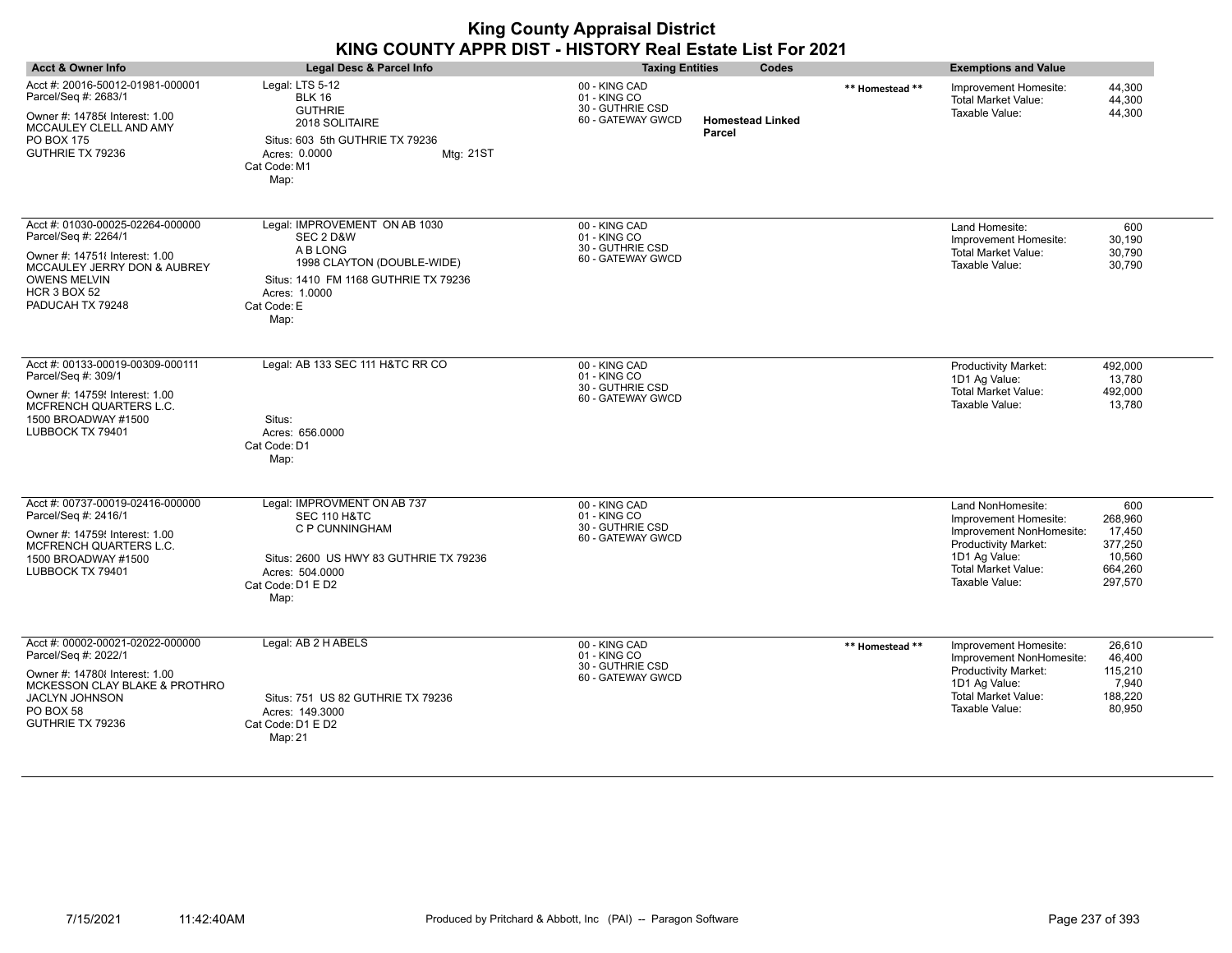| <b>King County Appraisal District</b><br>KING COUNTY APPR DIST - HISTORY Real Estate List For 2021                                                                                                             |                                                                                                                                            |                                                                        |                                                                                                                                                                            |  |
|----------------------------------------------------------------------------------------------------------------------------------------------------------------------------------------------------------------|--------------------------------------------------------------------------------------------------------------------------------------------|------------------------------------------------------------------------|----------------------------------------------------------------------------------------------------------------------------------------------------------------------------|--|
| <b>Acct &amp; Owner Info</b>                                                                                                                                                                                   | Legal Desc & Parcel Info                                                                                                                   | <b>Taxing Entities</b><br>Codes                                        | <b>Exemptions and Value</b>                                                                                                                                                |  |
| Acct #: 00741-00005-01648-000000<br>Parcel/Seq #: 1648/1<br>Owner #: 14783! Interest: 1.00<br>MCPETERSON HUNTING LODGE, LLC<br>2402 BUSHNELL ROAD<br>LAKE CHARLES LA 70611                                     | Legal: AB 741 SUR 8 BLK 1 CERT 1/975<br>BS&F<br>Situs:<br>Acres: 464.2000<br>Cat Code: D1<br>Map:                                          | 00 - KING CAD<br>01 - KING CO<br>30 - GUTHRIE CSD<br>60 - GATEWAY GWCD | 361,540<br>Productivity Market:<br>1D1 Ag Value:<br>35,530<br><b>Total Market Value:</b><br>361,540<br>Taxable Value:<br>35,530                                            |  |
| Acct #: 20017-10012-01982-000000<br>Parcel/Seq #: 1982/1<br>Owner #: 147574 Interest: 1.00<br>MEDDERS OIL COMPANY INC<br>4245 KEMP BLVD STE 904<br>WICHITA FALLS TX 76308                                      | Legal: LTS 10-12<br><b>BLK 17</b><br><b>GUTHRIE</b><br>Situs: 504 N BAKER ST GUTHRIE TX 79236<br>Acres: 0.2870<br>Cat Code: C1<br>Map:     | 00 - KING CAD<br>01 - KING CO<br>30 - GUTHRIE CSD<br>60 - GATEWAY GWCD | Land NonHomesite:<br>400<br><b>Total Market Value:</b><br>400<br>Taxable Value:<br>400                                                                                     |  |
| Acct #: 20112-10203-00290-000000<br>Parcel/Seq #: 290/1<br>Owner #: 14760, Interest: 0.50<br>MEINDL AMY J<br>4556 B COUNTRY ROAD 2011<br>WALNUT SPRINGS TX 76690                                               | Legal: LTS 1 2 3 (UNDIVIDED INTEREST)<br><b>BLK 112</b><br><b>GUTHRIE</b><br>Situs:<br>Acres: 0.0000<br>Cat Code: C1<br>Map:               | 00 - KING CAD<br>01 - KING CO<br>30 - GUTHRIE CSD<br>60 - GATEWAY GWCD | Land NonHomesite:<br>500<br><b>Total Market Value:</b><br>500<br>Taxable Value:<br>500                                                                                     |  |
| Acct #: 20122-80012-00291-000000<br>Parcel/Seq #: 291/1<br>Owner #: 14760, Interest: 0.50<br>MEINDL AMY J<br>4556 B COUNTRY ROAD 2011<br>WALNUT SPRINGS TX 76690                                               | Legal: LTS 8-12 (UNDIVIDED INTEREST)<br><b>BLK 122</b><br><b>GUTHRIE</b><br>Situs:<br>Acres: 0.0000<br>Cat Code: C1<br>Map:                | 00 - KING CAD<br>01 - KING CO<br>30 - GUTHRIE CSD<br>60 - GATEWAY GWCD | Land NonHomesite:<br>620<br><b>Total Market Value:</b><br>620<br>Taxable Value:<br>620                                                                                     |  |
| Acct #: 00268-00023-02117-000000<br>Parcel/Seq #: 2117/1<br>Owner #: 14728! Interest: 1.00<br><b>MENKE ELIZABETH</b><br>HANCOCK WHITNEY BANK<br>PO BOX 3928<br>BEAUMONT TX 77704<br>Agent: 400 - PDS COMPANIES | Legal: AB 268 BLK 998/1097<br><b>JOHN B ROBINSON</b><br>Situs: 580 CR 117 GUTHRIE TX 79236<br>Acres: 1,410.0000<br>Cat Code: D1 D2<br>Map: | 00 - KING CAD<br>01 - KING CO<br>30 - GUTHRIE CSD<br>60 - GATEWAY GWCD | Improvement NonHomesite:<br>5,810<br>Productivity Market:<br>1,152,350<br>1D1 Ag Value:<br>168,910<br><b>Total Market Value:</b><br>1,158,160<br>Taxable Value:<br>174,720 |  |

MH Label/Serial: White the MH Model:

**STATISTICS**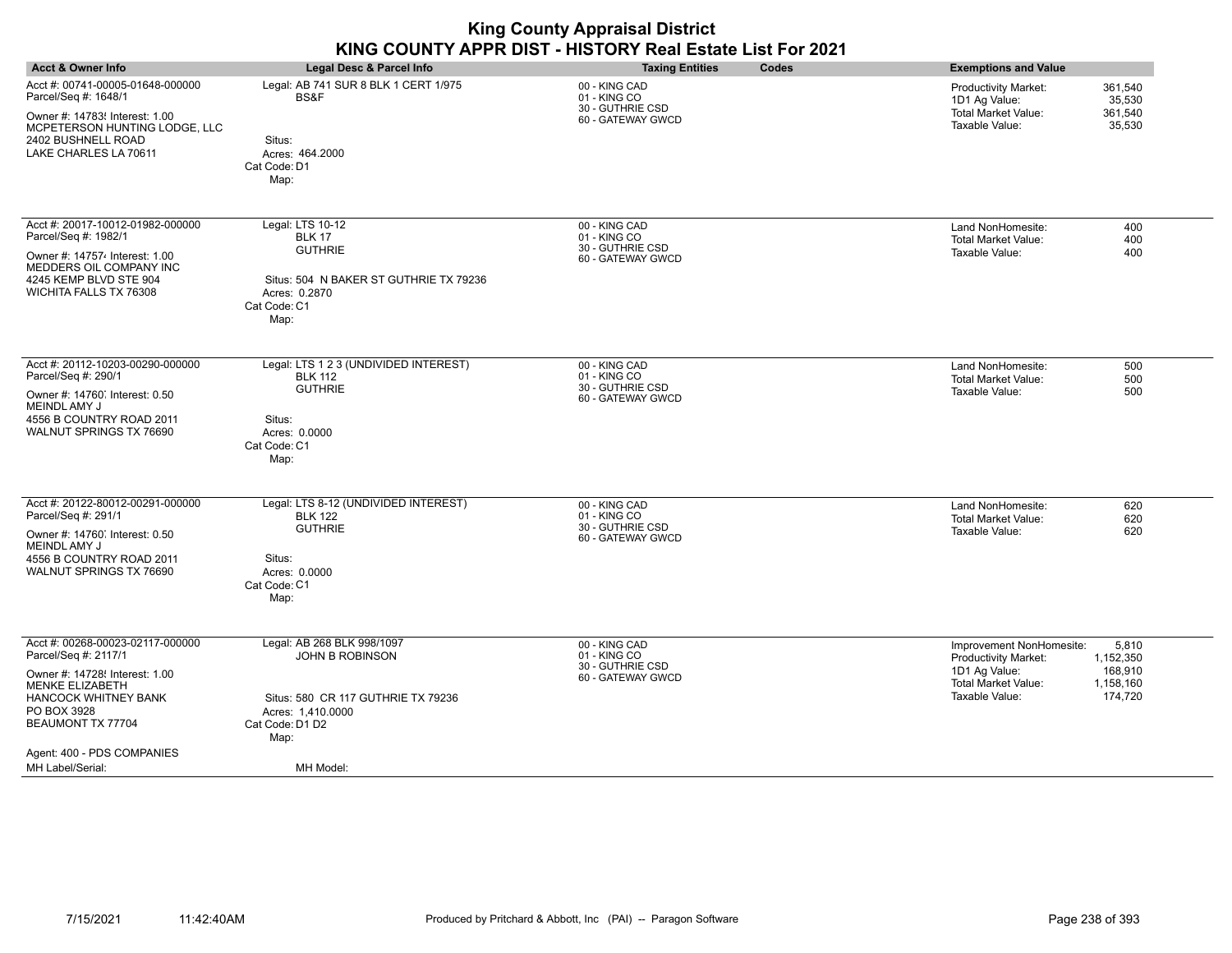| <b>King County Appraisal District</b><br>KING COUNTY APPR DIST - HISTORY Real Estate List For 2021                                                                             |                                                                                                                                                                   |                                                                        |                 |                                                                                              |                                        |
|--------------------------------------------------------------------------------------------------------------------------------------------------------------------------------|-------------------------------------------------------------------------------------------------------------------------------------------------------------------|------------------------------------------------------------------------|-----------------|----------------------------------------------------------------------------------------------|----------------------------------------|
| <b>Acct &amp; Owner Info</b>                                                                                                                                                   | <b>Legal Desc &amp; Parcel Info</b>                                                                                                                               | <b>Taxing Entities</b>                                                 | Codes           | <b>Exemptions and Value</b>                                                                  |                                        |
| Acct #: 00833-00007-02139-000162<br>Parcel/Seq #: 2139/1<br>Owner #: 14766 Interest: 1.00<br><b>MILLARD MORRIS</b><br>205 RANCH ROAD<br>PADUCAH TX 79248                       | Legal: AB 833 SEC 162<br><b>J WILSON</b><br>Situs:<br>Acres: 620,0000<br>Cat Code: D1<br>Map:                                                                     | 00 - KING CAD<br>01 - KING CO<br>30 - GUTHRIE CSD<br>60 - GATEWAY GWCD |                 | <b>Productivity Market:</b><br>1D1 Ag Value:<br><b>Total Market Value:</b><br>Taxable Value: | 487.730<br>57.370<br>487,730<br>57,370 |
| Acct #: 20059-80012-00658-000000<br>Parcel/Seq #: 658/1<br>Owner #: 87600 Interest: 1.00<br><b>MILLER DONALD</b><br>PO BOX 54<br>GUTHRIE TX 79236-0054                         | Legal: LTS 8-12<br><b>BLK 59</b><br><b>GUTHRIE</b><br>Situs: 704 BENEDICT ST GUTHRIE TX 79236<br>Acres: 0.3587<br>Cat Code: C1<br>Map:                            | 00 - KING CAD<br>01 - KING CO<br>30 - GUTHRIE CSD<br>60 - GATEWAY GWCD |                 | Land NonHomesite:<br><b>Total Market Value:</b><br>Taxable Value:                            | 500<br>500<br>500                      |
| Acct #: 20060-70809-00659-000001<br>Parcel/Seq #: 659/1<br>Owner #: 87600 Interest: 1.00<br><b>MILLER DONALD</b><br>PO BOX 54<br>GUTHRIE TX 79236-0054                         | Legal: LTS 7-12<br><b>BLK 60</b><br><b>GUTHRIE</b><br>W/IMPROVEMENT HOMESTEAD<br>Situs: 704 BENEDICT ST GUTHRIE TX 79236<br>Acres: 0.3946<br>Cat Code: A1<br>Map: | 00 - KING CAD<br>01 - KING CO<br>30 - GUTHRIE CSD<br>60 - GATEWAY GWCD | ** Homestead ** | Land Homesite:<br>Improvement Homesite:<br><b>Total Market Value:</b><br>Taxable Value:      | 550<br>20,380<br>20,930<br>20,930      |
| Acct #: 20033-13018-00660-000001<br>Parcel/Seq #: 660/1<br>Owner #: 88100 Interest: 1.00<br><b>MILLER E F MRS</b><br><b>MILLER DONALD</b><br><b>BOX 54</b><br>GUTHRIE TX 79236 | Legal: LTS 13-18<br><b>BLK 33</b><br><b>GUTHRIE</b><br>W/IMPROVEMENT<br>Situs: 608 BENEDICT ST GUTHRIE TX 79236<br>Acres: 0.4660<br>Cat Code: A1<br>Map:          | 00 - KING CAD<br>01 - KING CO<br>30 - GUTHRIE CSD<br>60 - GATEWAY GWCD |                 | Land NonHomesite:<br>Improvement Homesite:<br><b>Total Market Value:</b><br>Taxable Value:   | 580<br>6,610<br>7,190<br>7,190         |
| Acct #: 20027-00008-02083-000000<br>Parcel/Seq #: 2083/1<br>Owner #: 14739; Interest: 1.00<br>MILLER RONALD & PATSY<br>13810 CR 1420<br>WOLFFORTH TX 79382                     | Legal: LT 8<br><b>BLK 27</b><br><b>GUTHRIE</b><br>Situs:<br>Acres: 0.0717<br>Cat Code: C1<br>Map:                                                                 | 00 - KING CAD<br>01 - KING CO<br>30 - GUTHRIE CSD<br>60 - GATEWAY GWCD |                 | Land NonHomesite:<br><b>Total Market Value:</b><br>Taxable Value:                            | 100<br>100<br>100                      |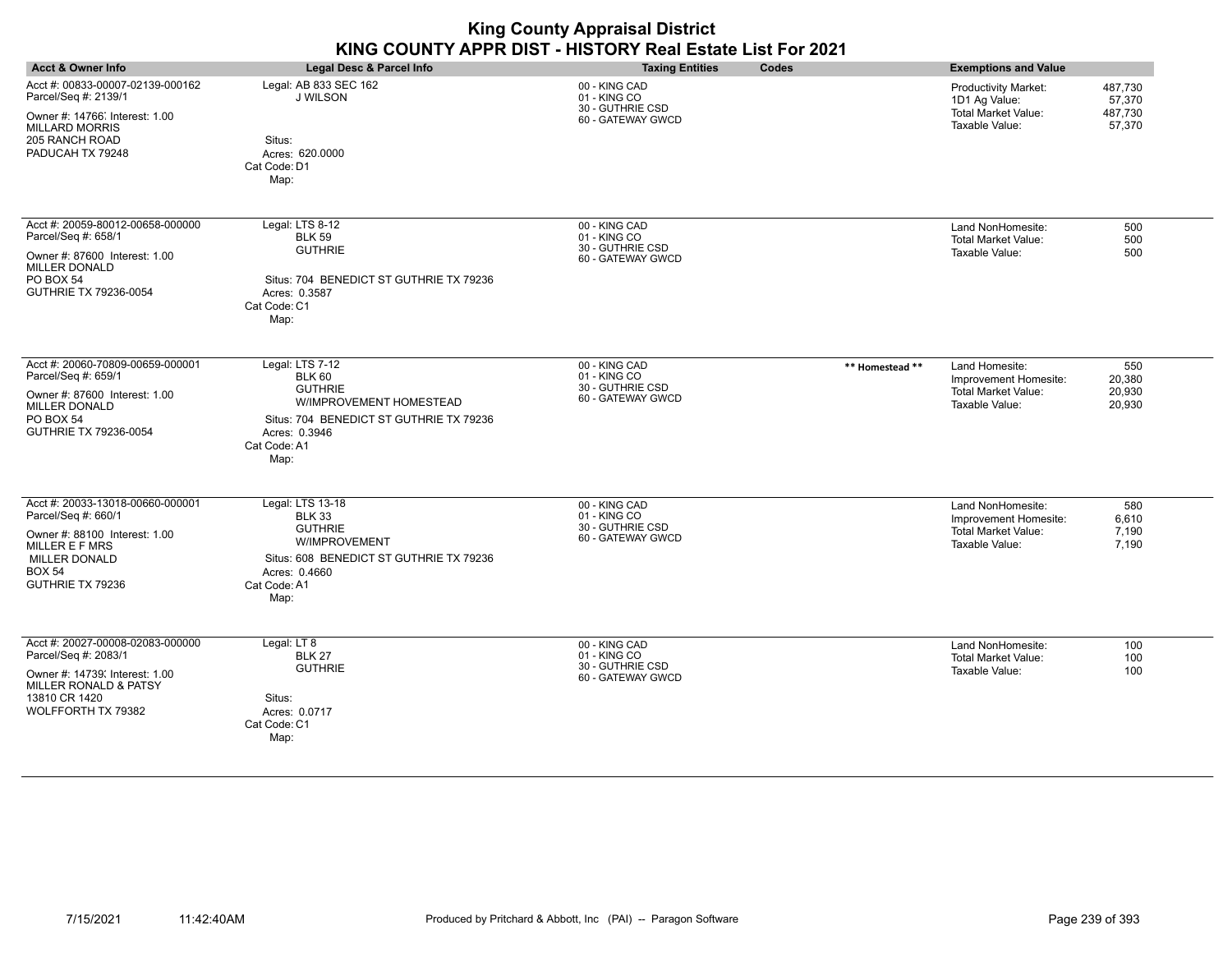| <b>King County Appraisal District</b><br>KING COUNTY APPR DIST - HISTORY Real Estate List For 2021                                                                  |                                                                                      |                                                                        |       |                                                                                              |                                      |
|---------------------------------------------------------------------------------------------------------------------------------------------------------------------|--------------------------------------------------------------------------------------|------------------------------------------------------------------------|-------|----------------------------------------------------------------------------------------------|--------------------------------------|
| <b>Acct &amp; Owner Info</b>                                                                                                                                        | Legal Desc & Parcel Info                                                             | <b>Taxing Entities</b>                                                 | Codes | <b>Exemptions and Value</b>                                                                  |                                      |
| Acct #: 01187-00042-01453-000046<br>Parcel/Seq #: 1453/1<br>Owner #: 14785! Interest: 1.00<br>MILLICAN GARY AND WIFE DIANA<br>PO BOX 280<br>TUSCOLA TX 79562        | Legal: AB 1187 SEC 46 J L PARSONS<br>Situs:<br>Acres: 8.6000<br>Cat Code: D1<br>Map: | 00 - KING CAD<br>01 - KING CO<br>30 - GUTHRIE CSD<br>60 - GATEWAY GWCD |       | <b>Productivity Market:</b><br>1D1 Ag Value:<br><b>Total Market Value:</b><br>Taxable Value: | 6,450<br>160<br>6,450<br>160         |
| Acct #: 00642-00042-02472-000002<br>Parcel/Seq #: 2472/1<br>Owner #: 14785! Interest: 1.00<br>MILLICAN GARY AND WIFE DIANA<br>PO BOX 280<br>TUSCOLA TX 79562        | Legal: AB 642 SEC 2 R M THOMSON<br>Situs:<br>Acres: 268.9560<br>Cat Code: D1<br>Map: | 00 - KING CAD<br>01 - KING CO<br>30 - GUTHRIE CSD<br>60 - GATEWAY GWCD |       | Productivity Market:<br>1D1 Ag Value:<br><b>Total Market Value:</b><br>Taxable Value:        | 201,720<br>5,650<br>201,720<br>5,650 |
| Acct #: 00643-00042-02473-000003<br>Parcel/Seq #: 2473/1<br>Owner #: 14785! Interest: 1.00<br>MILLICAN GARY AND WIFE DIANA<br>PO BOX 280<br>TUSCOLA TX 79562        | Legal: AB 643 SEC 3 R M THOMSON<br>Situs:<br>Acres: 191.4410<br>Cat Code: D1<br>Map: | 00 - KING CAD<br>01 - KING CO<br>30 - GUTHRIE CSD<br>60 - GATEWAY GWCD |       | Productivity Market:<br>1D1 Ag Value:<br><b>Total Market Value:</b><br>Taxable Value:        | 143,580<br>4,020<br>143,580<br>4,020 |
| Acct #: 00646-00042-02474-000008<br>Parcel/Seq #: 2474/1<br>Owner #: 14785! Interest: 1.00<br>MILLICAN GARY AND WIFE DIANA<br><b>PO BOX 280</b><br>TUSCOLA TX 79562 | Legal: AB 646 SEC 8 R M THOMSON<br>Situs:<br>Acres: 26.0570<br>Cat Code: D1<br>Map:  | 00 - KING CAD<br>01 - KING CO<br>30 - GUTHRIE CSD<br>60 - GATEWAY GWCD |       | Productivity Market:<br>1D1 Ag Value:<br>Total Market Value:<br>Taxable Value:               | 19,540<br>550<br>19,540<br>550       |
| Acct #: 00652-00042-02476-000014<br>Parcel/Seq #: 2476/1<br>Owner #: 14785! Interest: 1.00<br>MILLICAN GARY AND WIFE DIANA<br>PO BOX 280<br>TUSCOLA TX 79562        | Legal: AB 652 SEC 14 R M THOMSON<br>Situs:<br>Acres: 39.5880<br>Cat Code: D1<br>Map: | 00 - KING CAD<br>01 - KING CO<br>30 - GUTHRIE CSD<br>60 - GATEWAY GWCD |       | <b>Productivity Market:</b><br>1D1 Ag Value:<br><b>Total Market Value:</b><br>Taxable Value: | 29,690<br>750<br>29,690<br>750       |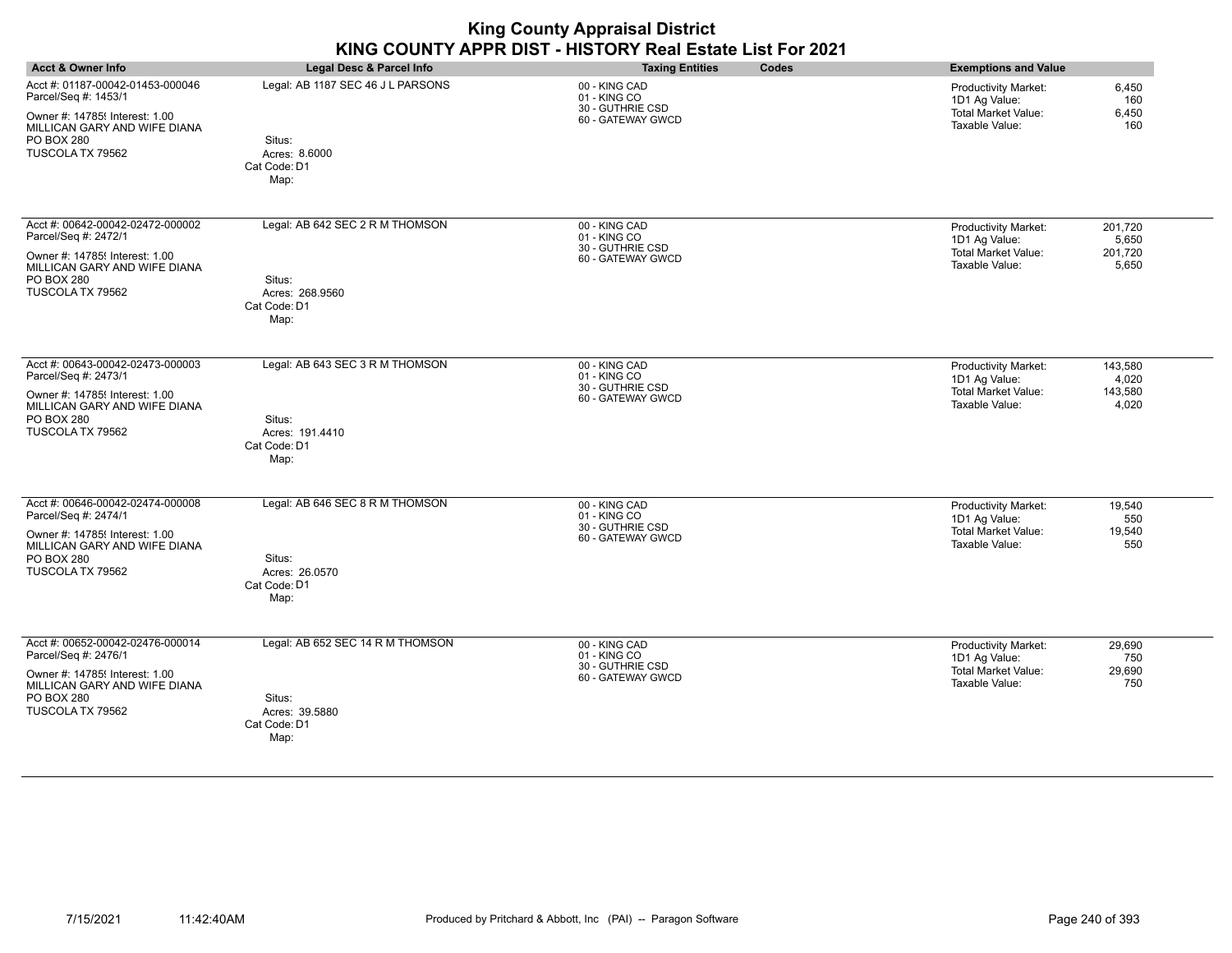| <b>Acct &amp; Owner Info</b>                                                                                                                                        | Legal Desc & Parcel Info                                                                                                                 | <b>Taxing Entities</b><br>Codes                                        | <b>Exemptions and Value</b>                                                                                                                                                                                                           |
|---------------------------------------------------------------------------------------------------------------------------------------------------------------------|------------------------------------------------------------------------------------------------------------------------------------------|------------------------------------------------------------------------|---------------------------------------------------------------------------------------------------------------------------------------------------------------------------------------------------------------------------------------|
| Acct #: 00652-00042-02496-000014<br>Parcel/Seq #: 2496/1<br>Owner #: 14785! Interest: 1.00<br>MILLICAN GARY AND WIFE DIANA<br><b>PO BOX 280</b><br>TUSCOLA TX 79562 | Legal: AB 652 SEC 14 R M THOMSON<br>Situs:<br>Acres: 0.5000<br>Cat Code: D1<br>Map:                                                      | 00 - KING CAD<br>01 - KING CO<br>30 - GUTHRIE CSD<br>60 - GATEWAY GWCD | 380<br><b>Productivity Market:</b><br>1D1 Ag Value:<br>10<br><b>Total Market Value:</b><br>380<br>Taxable Value:<br>10                                                                                                                |
| Acct #: 00647-00042-02520-000000<br>Parcel/Seq #: 2520/1<br>Owner #: 14785! Interest: 1.00<br>MILLICAN GARY AND WIFE DIANA<br>PO BOX 280<br>TUSCOLA TX 79562        | Legal: IMPROVEMENT ON AB 647 SEC 9<br>R M THOMSON<br>Situs: 2510 CR 379 GUTHRIE TX 79236<br>Acres: 474.6840<br>Cat Code: D1 E D2<br>Map: | 00 - KING CAD<br>01 - KING CO<br>30 - GUTHRIE CSD<br>60 - GATEWAY GWCD | 800<br>Land NonHomesite:<br>Improvement Homesite:<br>118,300<br>15,770<br>Improvement NonHomesite:<br>Productivity Market:<br>355,260<br>1D1 Ag Value:<br>9,950<br><b>Total Market Value:</b><br>490,130<br>Taxable Value:<br>144,820 |
| Acct #: 00263-00042-02549-000000<br>Parcel/Seq #: 2549/1<br>Owner #: 14785! Interest: 1.00<br>MILLICAN GARY AND WIFE DIANA<br>PO BOX 280<br>TUSCOLA TX 79562        | Legal: AB 263 BLK 3476 WILLIS PRUITT<br>Situs:<br>Acres: 719.0050<br>Cat Code: D1<br>Map:                                                | 00 - KING CAD<br>01 - KING CO<br>30 - GUTHRIE CSD<br>60 - GATEWAY GWCD | 539,250<br>Productivity Market:<br>1D1 Ag Value:<br>13,660<br><b>Total Market Value:</b><br>539,250<br>Taxable Value:<br>13,660                                                                                                       |
| Acct #: 00288-00042-02550-000000<br>Parcel/Seq #: 2550/1<br>Owner #: 14785! Interest: 1.00<br>MILLICAN GARY AND WIFE DIANA<br><b>PO BOX 280</b><br>TUSCOLA TX 79562 | Legal: AB 288 BLK 32/126 THOMAS TODD<br>Situs:<br>Acres: 42.9000<br>Cat Code: D1<br>Map:                                                 | 00 - KING CAD<br>01 - KING CO<br>30 - GUTHRIE CSD<br>60 - GATEWAY GWCD | Productivity Market:<br>32,180<br>1D1 Ag Value:<br>820<br>Total Market Value:<br>32,180<br>Taxable Value:<br>820                                                                                                                      |
| Acct #: 00367-00033-00037-000102<br>Parcel/Seq #: 37/1<br>Owner #: 14739; Interest: 1.00<br>MONGRAIN GEORGE<br><b>BOX 71</b><br>KNOX CITY TX 79529                  | Legal: AB 367 SEC 102 J B RECTOR<br>Situs:<br>Acres: 473.0000<br>Cat Code: D1<br>Map:                                                    | 00 - KING CAD<br>01 - KING CO<br>30 - GUTHRIE CSD<br>60 - GATEWAY GWCD | Productivity Market:<br>341,830<br>1D1 Ag Value:<br>6,990<br><b>Total Market Value:</b><br>341,830<br>Taxable Value:<br>6,990                                                                                                         |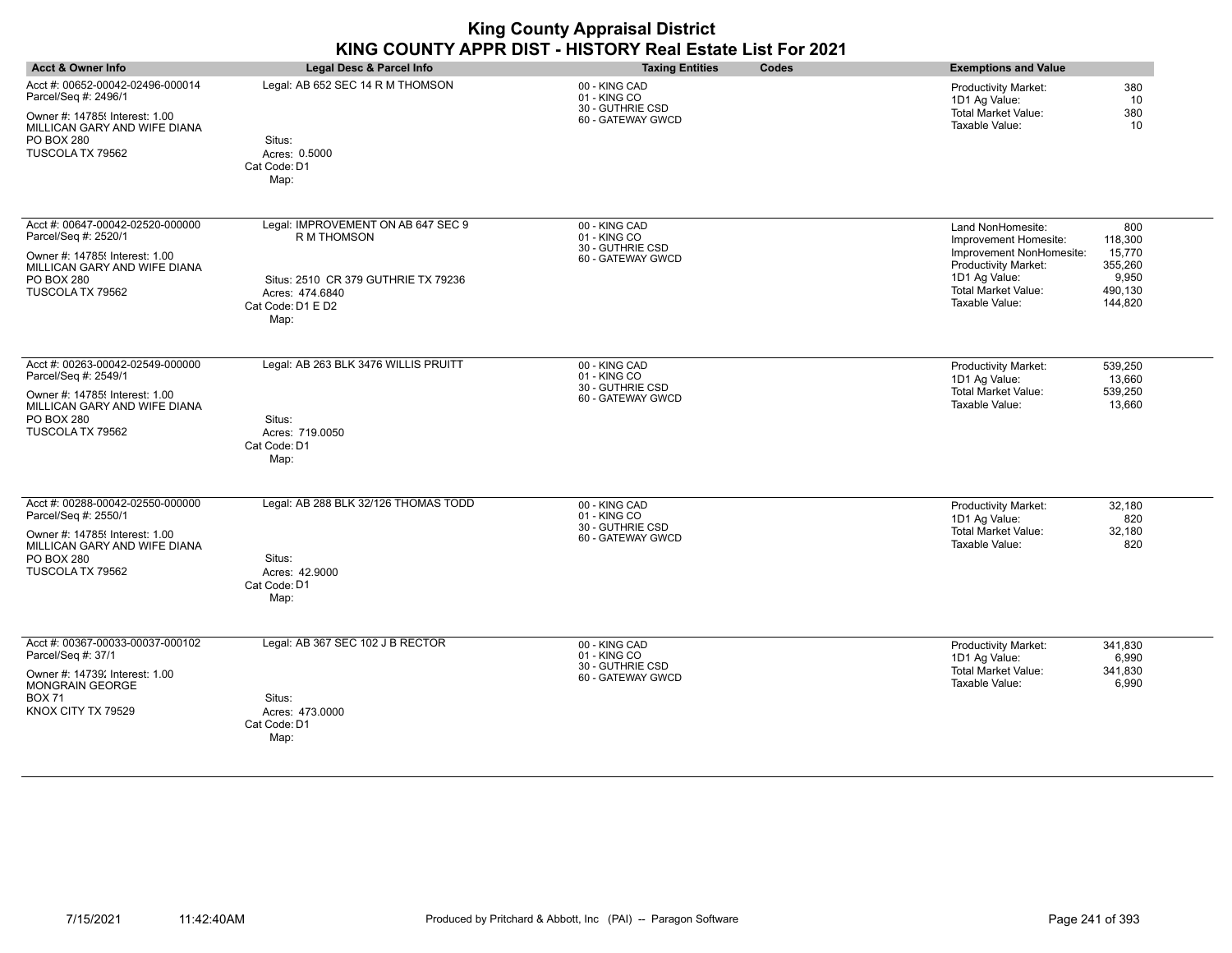| <b>Acct &amp; Owner Info</b>                                                                                                                              | Legal Desc & Parcel Info                                                              | <b>Taxing Entities</b><br>Codes                                        | <b>Exemptions and Value</b>                                                                                                          |
|-----------------------------------------------------------------------------------------------------------------------------------------------------------|---------------------------------------------------------------------------------------|------------------------------------------------------------------------|--------------------------------------------------------------------------------------------------------------------------------------|
| Acct #: 00374-00033-00043-000103<br>Parcel/Seq #: 43/1<br>Owner #: 14739; Interest: 1.00<br><b>MONGRAIN GEORGE</b><br><b>BOX 71</b><br>KNOX CITY TX 79529 | Legal: AB 374 SEC 103 J B RECTOR<br>Situs:<br>Acres: 320.0000<br>Cat Code: D1<br>Map: | 00 - KING CAD<br>01 - KING CO<br>30 - GUTHRIE CSD<br>60 - GATEWAY GWCD | 231,900<br>Productivity Market:<br>1D1 Ag Value:<br>4,150<br><b>Total Market Value:</b><br>231,900<br>Taxable Value:<br>4,150        |
| Acct #: 00377-00033-00045-000118<br>Parcel/Seq #: 45/1<br>Owner #: 14739; Interest: 1.00<br><b>MONGRAIN GEORGE</b><br><b>BOX 71</b><br>KNOX CITY TX 79529 | Legal: AB 377 SEC 118 J B RECTOR<br>Situs:<br>Acres: 584.0000<br>Cat Code: D1<br>Map: | 00 - KING CAD<br>01 - KING CO<br>30 - GUTHRIE CSD<br>60 - GATEWAY GWCD | Productivity Market:<br>413,320<br>1D1 Ag Value:<br>6,990<br>Total Market Value:<br>413,320<br>Taxable Value:<br>6,990               |
| Acct #: 00394-00033-00050-000100<br>Parcel/Seq #: 50/1<br>Owner #: 14739; Interest: 1.00<br>MONGRAIN GEORGE<br><b>BOX 71</b><br>KNOX CITY TX 79529        | Legal: AB 394 SEC 100 J B RECTOR<br>Situs:<br>Acres: 190.4400<br>Cat Code: D1<br>Map: | 00 - KING CAD<br>01 - KING CO<br>30 - GUTHRIE CSD<br>60 - GATEWAY GWCD | 137,870<br>Productivity Market:<br>1D1 Ag Value:<br>2,460<br><b>Total Market Value:</b><br>137,870<br>Taxable Value:<br>2,460        |
| Acct #: 00397-00033-00051-000116<br>Parcel/Seq #: 51/1<br>Owner #: 14739; Interest: 1.00<br>MONGRAIN GEORGE<br><b>BOX 71</b><br>KNOX CITY TX 79529        | Legal: AB 397 SEC 116 J B RECTOR<br>Situs:<br>Acres: 205.0000<br>Cat Code: D1<br>Map: | 00 - KING CAD<br>01 - KING CO<br>30 - GUTHRIE CSD<br>60 - GATEWAY GWCD | Productivity Market:<br>148.630<br>1D1 Ag Value:<br>2,670<br>Total Market Value:<br>148,630<br>Taxable Value:<br>2,670               |
| Acct #: 00398-00033-00052-000115<br>Parcel/Seq #: 52/1<br>Owner #: 14739; Interest: 1.00<br>MONGRAIN GEORGE<br><b>BOX 71</b><br>KNOX CITY TX 79529        | Legal: AB 398 SEC 115 J B RECTOR<br>Situs:<br>Acres: 522,0000<br>Cat Code: D1<br>Map: | 00 - KING CAD<br>01 - KING CO<br>30 - GUTHRIE CSD<br>60 - GATEWAY GWCD | 363,450<br><b>Productivity Market:</b><br>1D1 Ag Value:<br>5,890<br><b>Total Market Value:</b><br>363,450<br>5,890<br>Taxable Value: |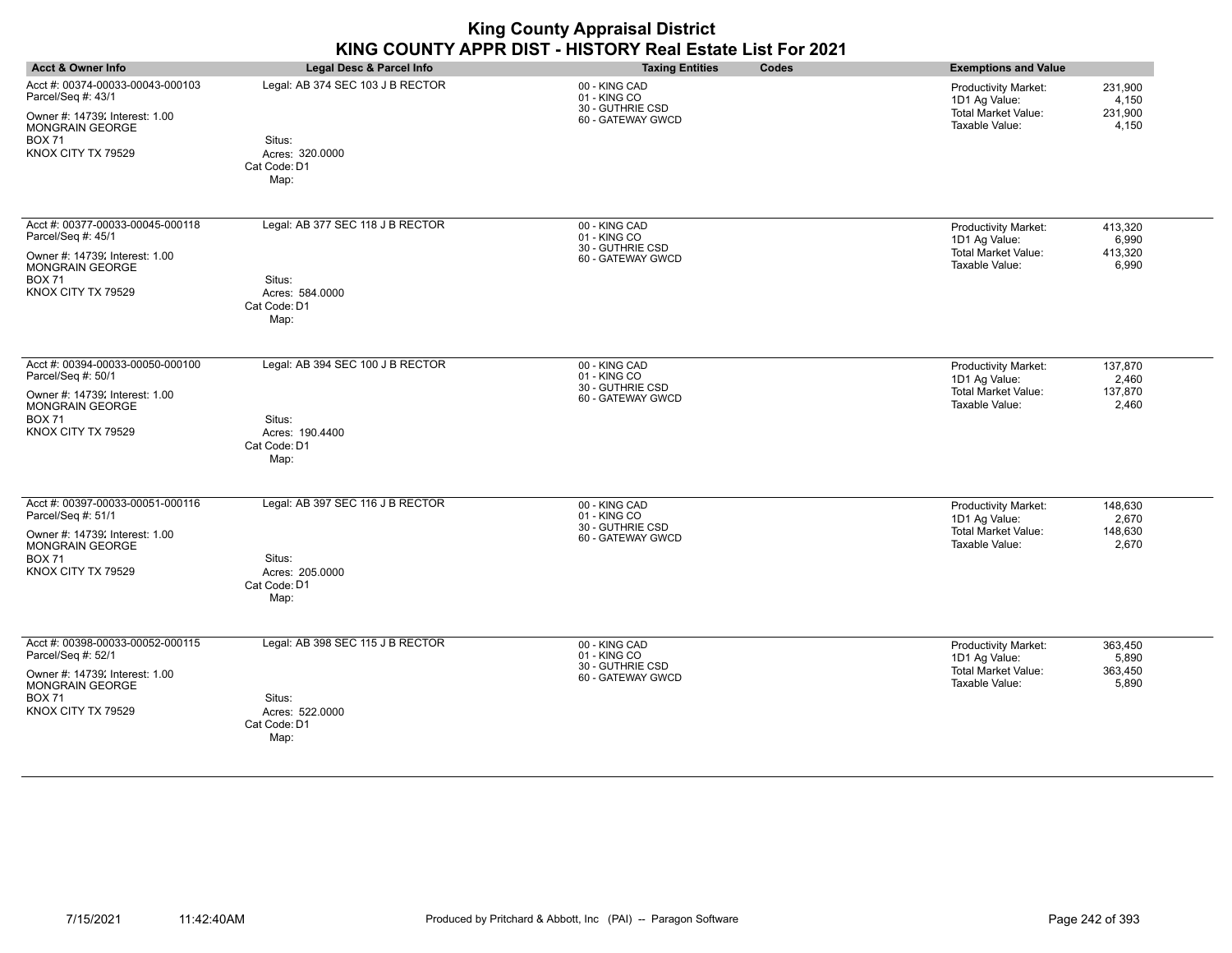| <b>Acct &amp; Owner Info</b>                                                                                                                              | Legal Desc & Parcel Info                                                                                | <b>Taxing Entities</b><br>Codes                                        | <b>Exemptions and Value</b>                                                                                                          |
|-----------------------------------------------------------------------------------------------------------------------------------------------------------|---------------------------------------------------------------------------------------------------------|------------------------------------------------------------------------|--------------------------------------------------------------------------------------------------------------------------------------|
| Acct #: 00410-00033-00063-000117<br>Parcel/Seq #: 63/1<br>Owner #: 14739; Interest: 1.00<br><b>MONGRAIN GEORGE</b><br><b>BOX 71</b><br>KNOX CITY TX 79529 | Legal: AB 410 SEC 117 J B RECTOR<br>Situs:<br>Acres: 535.0000<br>Cat Code: D1<br>Map:                   | 00 - KING CAD<br>01 - KING CO<br>30 - GUTHRIE CSD<br>60 - GATEWAY GWCD | 387,880<br>Productivity Market:<br>1D1 Ag Value:<br>8,030<br><b>Total Market Value:</b><br>387,880<br>Taxable Value:<br>8,030        |
| Acct #: 00433-00033-00068-000104<br>Parcel/Seq #: 68/1<br>Owner #: 14739; Interest: 1.00<br><b>MONGRAIN GEORGE</b><br><b>BOX 71</b><br>KNOX CITY TX 79529 | Legal: AB 433 SEC 104 J B RECTOR<br>Situs:<br>Acres: 79.4000<br>Cat Code: D1<br>Map:                    | 00 - KING CAD<br>01 - KING CO<br>30 - GUTHRIE CSD<br>60 - GATEWAY GWCD | Productivity Market:<br>57,570<br>1D1 Ag Value:<br>1,030<br><b>Total Market Value:</b><br>57,570<br>Taxable Value:<br>1,030          |
| Acct #: 00675-00033-00072-000012<br>Parcel/Seq #: 72/1<br>Owner #: 14739; Interest: 1.00<br>MONGRAIN GEORGE<br><b>BOX 71</b><br>KNOX CITY TX 79529        | Legal: AB 675 SEC 12 BS&F<br><b>FRANK HAMILTON</b><br>Situs:<br>Acres: 321.5000<br>Cat Code: D1<br>Map: | 00 - KING CAD<br>01 - KING CO<br>30 - GUTHRIE CSD<br>60 - GATEWAY GWCD | 233,230<br>Productivity Market:<br>1D1 Ag Value:<br>4,860<br><b>Total Market Value:</b><br>233,230<br>Taxable Value:<br>4,860        |
| Acct #: 00370-00033-02221-000101<br>Parcel/Seq #: 2221/1<br>Owner #: 14739; Interest: 1.00<br>MONGRAIN GEORGE<br><b>BOX 71</b><br>KNOX CITY TX 79529      | Legal: AB 370 SEC 101 J B RECTOR<br>Situs:<br>Acres: 356.0600<br>Cat Code: D1<br>Map:                   | 00 - KING CAD<br>01 - KING CO<br>30 - GUTHRIE CSD<br>60 - GATEWAY GWCD | Productivity Market:<br>258.140<br>1D1 Ag Value:<br>4,630<br>Total Market Value:<br>258,140<br>Taxable Value:<br>4,630               |
| Acct #: 00393-00033-02228-000099<br>Parcel/Seq #: 2228/1<br>Owner #: 14739; Interest: 1.00<br>MONGRAIN GEORGE<br><b>BOX 71</b><br>KNOX CITY TX 79529      | Legal: AB 393 SEC 99 J B RECTOR<br>Situs:<br>Acres: 373.6150<br>Cat Code: D1<br>Map:                    | 00 - KING CAD<br>01 - KING CO<br>30 - GUTHRIE CSD<br>60 - GATEWAY GWCD | 270,870<br><b>Productivity Market:</b><br>1D1 Ag Value:<br>4,860<br><b>Total Market Value:</b><br>270,870<br>Taxable Value:<br>4,860 |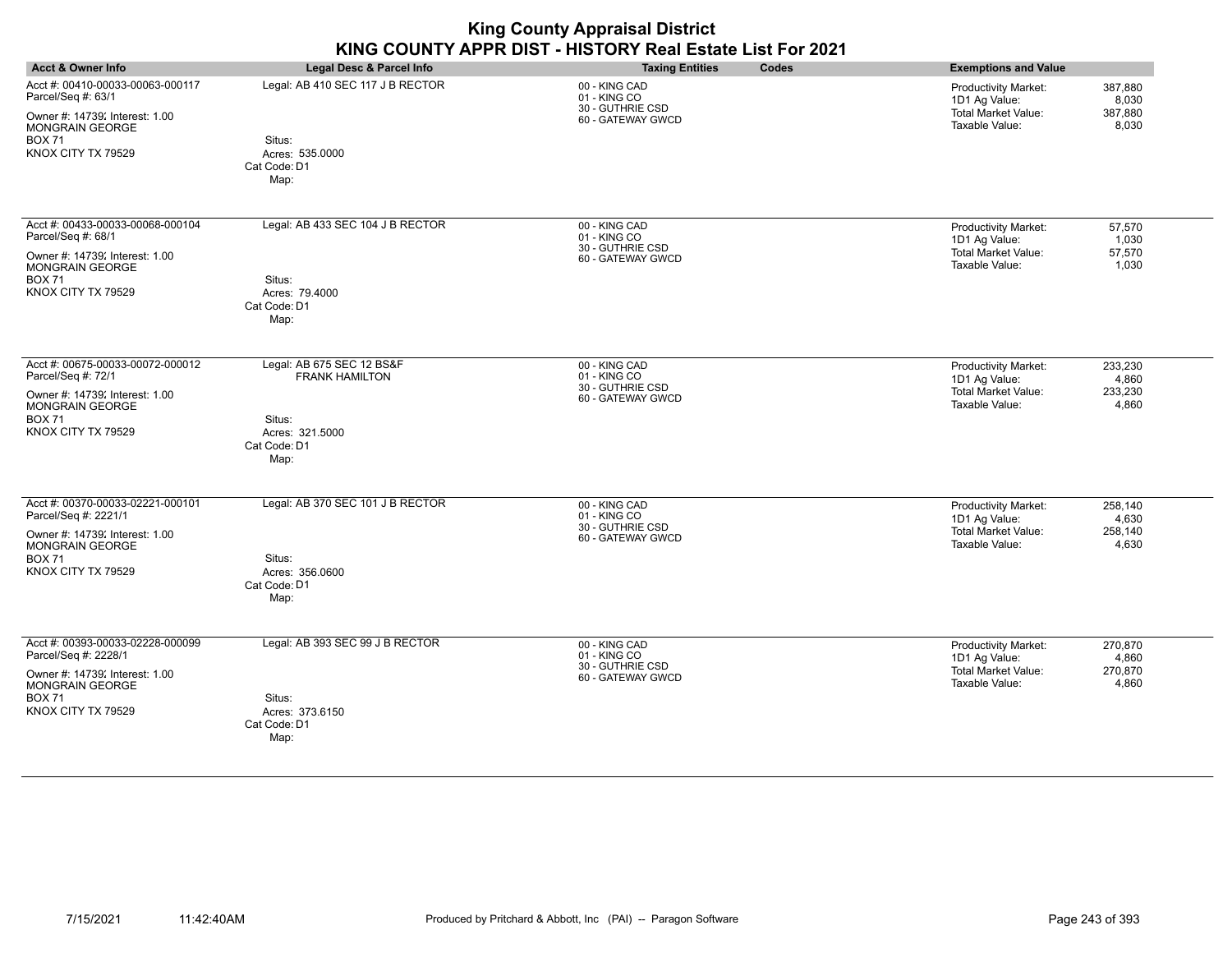| <b>Acct &amp; Owner Info</b>                                                                                                                                                        | Legal Desc & Parcel Info                                                                                         | <b>Taxing Entities</b><br>Codes                                        | <b>Exemptions and Value</b>                                                                                                                                                                                                       |
|-------------------------------------------------------------------------------------------------------------------------------------------------------------------------------------|------------------------------------------------------------------------------------------------------------------|------------------------------------------------------------------------|-----------------------------------------------------------------------------------------------------------------------------------------------------------------------------------------------------------------------------------|
| Acct #: 00400-00033-02232-000114<br>Parcel/Seq #: 2232/1<br>Owner #: 14739; Interest: 1.00<br><b>MONGRAIN GEORGE</b><br><b>BOX 71</b><br>KNOX CITY TX 79529                         | Legal: AB 400 SEC 114 J B RECTOR<br>Situs:<br>Acres: 140.0000<br>Cat Code: D1<br>Map:                            | 00 - KING CAD<br>01 - KING CO<br>30 - GUTHRIE CSD<br>60 - GATEWAY GWCD | Productivity Market:<br>101,500<br>1D1 Ag Value:<br>1,820<br><b>Total Market Value:</b><br>101,500<br>Taxable Value:<br>1,820                                                                                                     |
| Acct #: 00044-00033-02239-000015<br>Parcel/Seq #: 2239/1<br>Owner #: 14739; Interest: 1.00<br><b>MONGRAIN GEORGE</b><br><b>BOX 71</b><br>KNOX CITY TX 79529                         | Legal: AB 44 SEC 15 BS&F<br>Situs:<br>Acres: 184.0000<br>Cat Code: D1 E2 D2<br>Map:                              | 00 - KING CAD<br>01 - KING CO<br>30 - GUTHRIE CSD<br>60 - GATEWAY GWCD | Land NonHomesite:<br>730<br>1,910<br>Improvement NonHomesite:<br><b>Productivity Market:</b><br>137,540<br>1D1 Ag Value:<br>3,900<br><b>Total Market Value:</b><br>140,180<br>Taxable Value:<br>6,540                             |
| Acct #: 00322-00042-00664-000001<br>Parcel/Seq #: 664/1<br>Owner #: 14783' Interest: 1.00<br>MOORHOUSE & SON COMPANY<br>P.O. BOX 255<br>CR 377 HIGHWAY 82 WEST<br>BENJAMIN TX 79505 | Legal: AB 322 SEC 1 AB&M<br>Situs:<br>Acres: 624.4700<br>Cat Code: D1<br>Map:                                    | 00 - KING CAD<br>01 - KING CO<br>30 - GUTHRIE CSD<br>60 - GATEWAY GWCD | 475,250<br>Productivity Market:<br>1D1 Ag Value:<br>24,840<br><b>Total Market Value:</b><br>475,250<br>Taxable Value:<br>24,840                                                                                                   |
| Acct #: 00867-00042-00665-000000<br>Parcel/Seq #: 665/1<br>Owner #: 14783' Interest: 1.00<br>MOORHOUSE & SON COMPANY<br>P.O. BOX 255<br>CR 377 HIGHWAY 82 WEST<br>BENJAMIN TX 79505 | Legal: AB 867 H E BROWDER<br>Situs: 2120 CR 377 GUTHRIE TX 79236<br>Acres: 110.5000<br>Cat Code: D1 E D2<br>Map: | 00 - KING CAD<br>01 - KING CO<br>30 - GUTHRIE CSD<br>60 - GATEWAY GWCD | Land Homesite:<br>4,000<br>Improvement Homesite:<br>49,090<br>18,560<br>Improvement NonHomesite:<br>Productivity Market:<br>79,630<br>1D1 Ag Value:<br>3,070<br><b>Total Market Value:</b><br>151,280<br>Taxable Value:<br>74,720 |
| Acct #: 00868-00042-00666-000000<br>Parcel/Seq #: 666/1<br>Owner #: 14783' Interest: 1.00<br>MOORHOUSE & SON COMPANY<br>P.O. BOX 255<br>CR 377 HIGHWAY 82 WEST<br>BENJAMIN TX 79505 | Legal: AB 868 C I BROWDER<br>Situs:<br>Acres: 82.9460<br>Cat Code: D1<br>Map:                                    | 00 - KING CAD<br>01 - KING CO<br>30 - GUTHRIE CSD<br>60 - GATEWAY GWCD | 62,210<br><b>Productivity Market:</b><br>1D1 Ag Value:<br>1,740<br><b>Total Market Value:</b><br>62,210<br>Taxable Value:<br>1,740                                                                                                |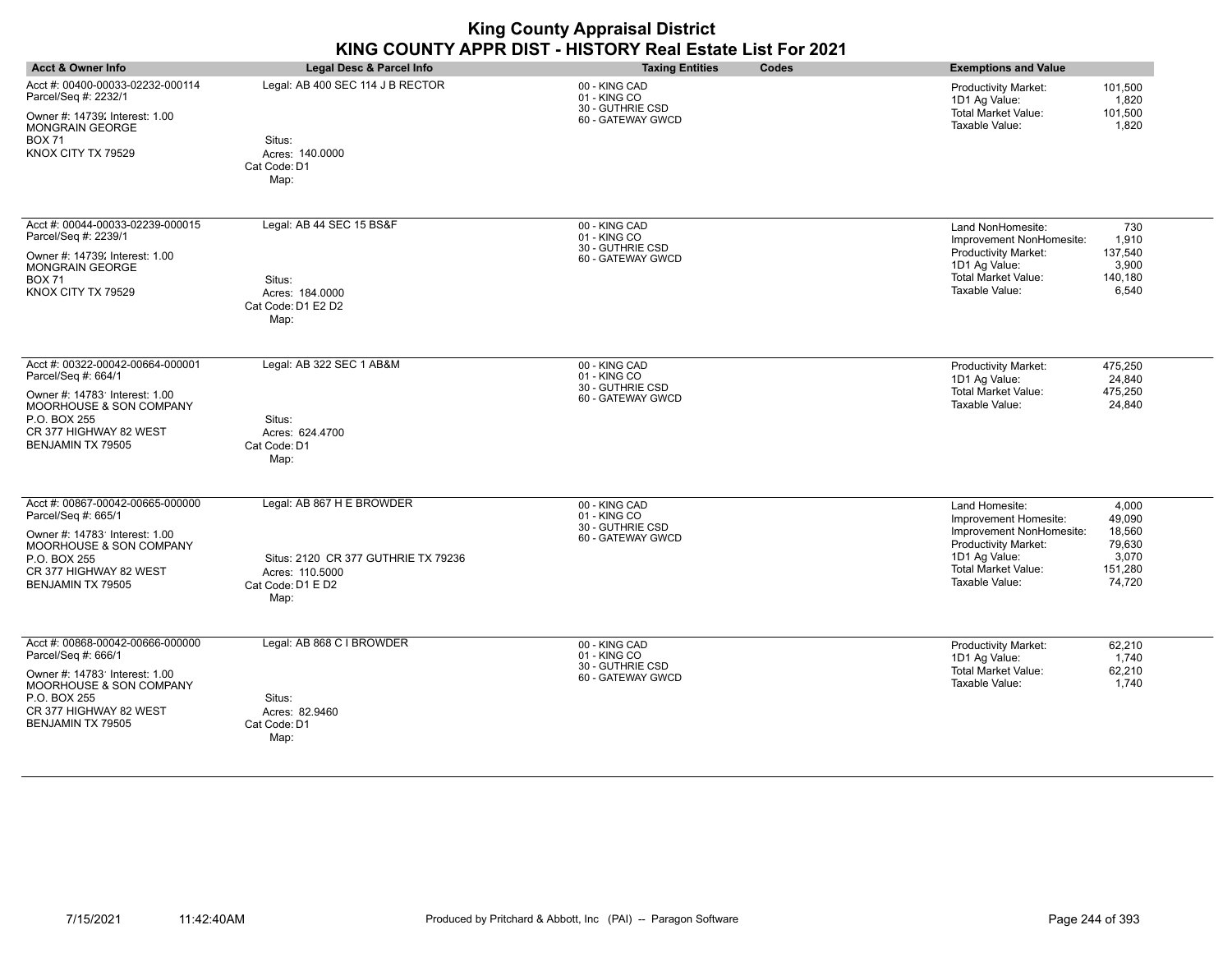| <b>Acct &amp; Owner Info</b>                                                                                                                                                        | Legal Desc & Parcel Info                                                              | <b>Taxing Entities</b><br>Codes                                        | <b>Exemptions and Value</b>                                                                                                            |
|-------------------------------------------------------------------------------------------------------------------------------------------------------------------------------------|---------------------------------------------------------------------------------------|------------------------------------------------------------------------|----------------------------------------------------------------------------------------------------------------------------------------|
| Acct #: 00869-00042-00667-000000<br>Parcel/Seq #: 667/1<br>Owner #: 14783' Interest: 1.00<br>MOORHOUSE & SON COMPANY<br>P.O. BOX 255<br>CR 377 HIGHWAY 82 WEST<br>BENJAMIN TX 79505 | Legal: AB 869 W E BROWDER<br>Situs:<br>Acres: 70.1750<br>Cat Code: D1<br>Map:         | 00 - KING CAD<br>01 - KING CO<br>30 - GUTHRIE CSD<br>60 - GATEWAY GWCD | 52,630<br>Productivity Market:<br>1D1 Ag Value:<br>1,470<br><b>Total Market Value:</b><br>52,630<br>Taxable Value:<br>1,470            |
| Acct #: 00875-00042-00668-000000<br>Parcel/Seq #: 668/1<br>Owner #: 14783' Interest: 1.00<br>MOORHOUSE & SON COMPANY<br>P.O. BOX 255<br>CR 377 HIGHWAY 82 WEST<br>BENJAMIN TX 79505 | Legal: AB 875 J L FULLINGIM<br>Situs:<br>Acres: 160,0000<br>Cat Code: D1<br>Map:      | 00 - KING CAD<br>01 - KING CO<br>30 - GUTHRIE CSD<br>60 - GATEWAY GWCD | 122,700<br>Productivity Market:<br>1D1 Ag Value:<br>7,950<br><b>Total Market Value:</b><br>122,700<br>Taxable Value:<br>7,950          |
| Acct #: 00895-00042-00670-000000<br>Parcel/Seq #: 670/1<br>Owner #: 14783' Interest: 1.00<br>MOORHOUSE & SON COMPANY<br>P.O. BOX 255<br>CR 377 HIGHWAY 82 WEST<br>BENJAMIN TX 79505 | Legal: AB 895 WM HENSLEY JR<br>Situs:<br>Acres: 157.3500<br>Cat Code: D1<br>Map:      | 00 - KING CAD<br>01 - KING CO<br>30 - GUTHRIE CSD<br>60 - GATEWAY GWCD | <b>Productivity Market:</b><br>118,010<br>1D1 Ag Value:<br>3,010<br>Total Market Value:<br>118,010<br>Taxable Value:<br>3,010          |
| Acct #: 00912-00042-00671-000000<br>Parcel/Seq #: 671/1<br>Owner #: 14783' Interest: 1.00<br>MOORHOUSE & SON COMPANY<br>P.O. BOX 255<br>CR 377 HIGHWAY 82 WEST<br>BENJAMIN TX 79505 | Legal: AB 912 W BROWDER<br>Situs:<br>Acres: 81.9310<br>Cat Code: D1<br>Map:           | 00 - KING CAD<br>01 - KING CO<br>30 - GUTHRIE CSD<br>60 - GATEWAY GWCD | 62,400<br>Productivity Market:<br>1D1 Ag Value:<br>3,330<br><b>Total Market Value:</b><br>62,400<br>Taxable Value:<br>3,330            |
| Acct #: 01174-00042-00673-000038<br>Parcel/Seq #: 673/1<br>Owner #: 14783' Interest: 1.00<br>MOORHOUSE & SON COMPANY<br>P.O. BOX 255<br>CR 377 HIGHWAY 82 WEST<br>BENJAMIN TX 79505 | Legal: AB 1174 SEC 38 C B BLAKEY<br>Situs:<br>Acres: 640,0000<br>Cat Code: D1<br>Map: | 00 - KING CAD<br>01 - KING CO<br>30 - GUTHRIE CSD<br>60 - GATEWAY GWCD | 480,050<br><b>Productivity Market:</b><br>1D1 Ag Value:<br>13,530<br><b>Total Market Value:</b><br>480,050<br>Taxable Value:<br>13,530 |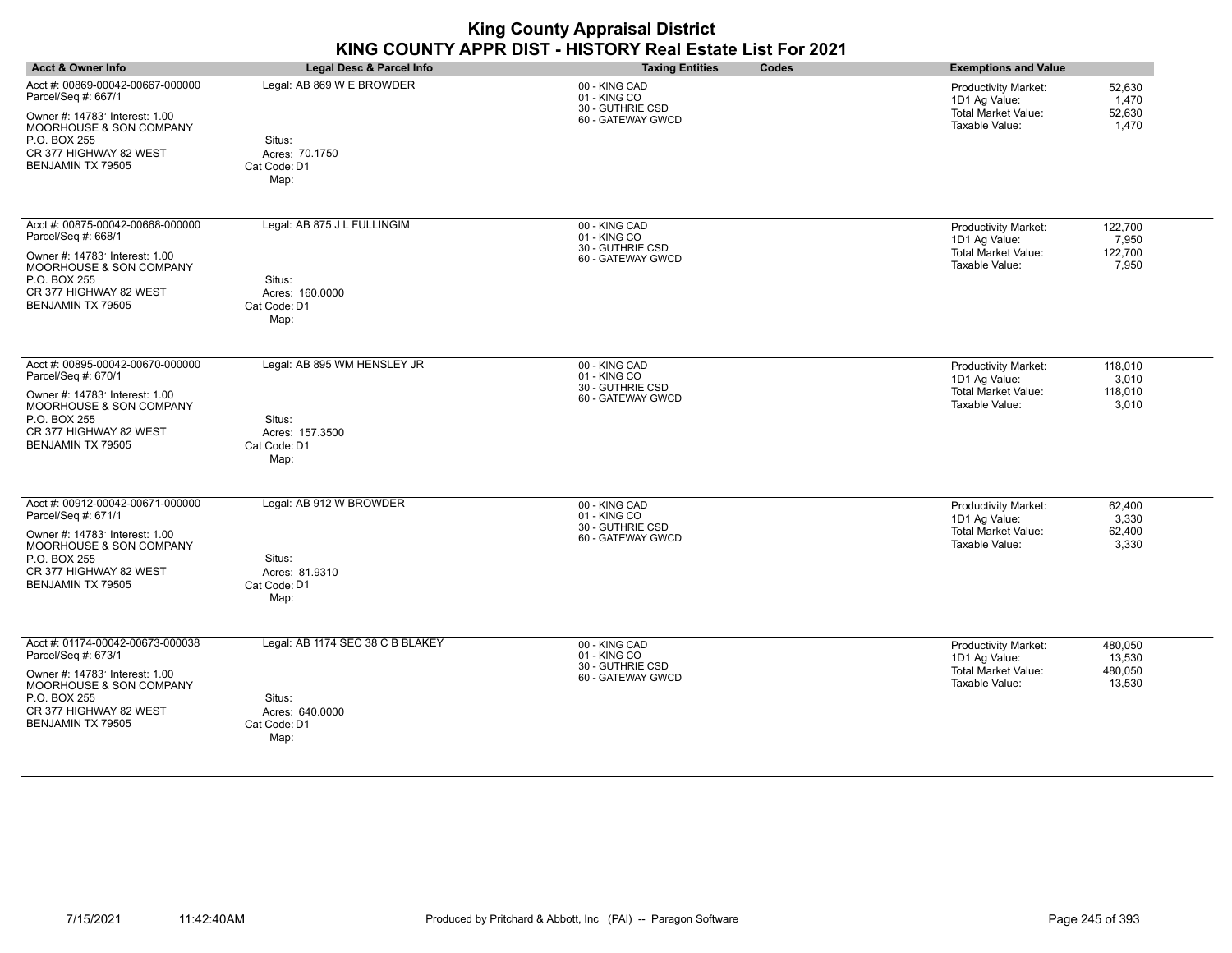| <b>Acct &amp; Owner Info</b>                                                                                                                                                        | Legal Desc & Parcel Info                                                              | <b>Taxing Entities</b><br>Codes                                        | <b>Exemptions and Value</b>                                                                                                          |
|-------------------------------------------------------------------------------------------------------------------------------------------------------------------------------------|---------------------------------------------------------------------------------------|------------------------------------------------------------------------|--------------------------------------------------------------------------------------------------------------------------------------|
| Acct #: 01175-00042-00674-000039<br>Parcel/Seq #: 674/1<br>Owner #: 14783' Interest: 1.00<br>MOORHOUSE & SON COMPANY<br>P.O. BOX 255<br>CR 377 HIGHWAY 82 WEST<br>BENJAMIN TX 79505 | Legal: AB 1175 SEC 39 C B BLAKEY<br>Situs:<br>Acres: 405.0000<br>Cat Code: D1<br>Map: | 00 - KING CAD<br>01 - KING CO<br>30 - GUTHRIE CSD<br>60 - GATEWAY GWCD | 303,750<br>Productivity Market:<br>1D1 Ag Value:<br>8,180<br><b>Total Market Value:</b><br>303,750<br>Taxable Value:<br>8,180        |
| Acct #: 00112-00044-00678-000057<br>Parcel/Seq #: 678/1<br>Owner #: 14783' Interest: 1.00<br>MOORHOUSE & SON COMPANY<br>P.O. BOX 255<br>CR 377 HIGHWAY 82 WEST<br>BENJAMIN TX 79505 | Legal: AB 112 SEC 57 H&GN RR CO<br>Situs:<br>Acres: 410.7000<br>Cat Code: D1<br>Map:  | 00 - KING CAD<br>01 - KING CO<br>30 - GUTHRIE CSD<br>60 - GATEWAY GWCD | Productivity Market:<br>308,030<br>1D1 Ag Value:<br>7,860<br>Total Market Value:<br>308,030<br>Taxable Value:<br>7,860               |
| Acct #: 00874-00042-00687-000000<br>Parcel/Seq #: 687/1<br>Owner #: 14783' Interest: 1.00<br>MOORHOUSE & SON COMPANY<br>P.O. BOX 255<br>CR 377 HIGHWAY 82 WEST<br>BENJAMIN TX 79505 | Legal: AB 874 C A BOHNER<br>Situs:<br>Acres: 160.0000<br>Cat Code: D1<br>Map:         | 00 - KING CAD<br>01 - KING CO<br>30 - GUTHRIE CSD<br>60 - GATEWAY GWCD | 121,800<br><b>Productivity Market:</b><br>1D1 Ag Value:<br>6,320<br><b>Total Market Value:</b><br>121,800<br>Taxable Value:<br>6,320 |
| Acct #: 00876-00044-00688-000000<br>Parcel/Seq #: 688/1<br>Owner #: 14783' Interest: 1.00<br>MOORHOUSE & SON COMPANY<br>P.O. BOX 255<br>CR 377 HIGHWAY 82 WEST<br>BENJAMIN TX 79505 | Legal: AB 876 L I HENSLEY<br>Situs:<br>Acres: 164.8340<br>Cat Code: D1<br>Map:        | 00 - KING CAD<br>01 - KING CO<br>30 - GUTHRIE CSD<br>60 - GATEWAY GWCD | <b>Productivity Market:</b><br>123,630<br>1D1 Ag Value:<br>3.460<br>Total Market Value:<br>123,630<br>Taxable Value:<br>3,460        |
| Acct #: 00885-00044-00689-000000<br>Parcel/Seq #: 689/1<br>Owner #: 14783' Interest: 1.00<br>MOORHOUSE & SON COMPANY<br>P.O. BOX 255<br>CR 377 HIGHWAY 82 WEST<br>BENJAMIN TX 79505 | Legal: AB 885 N A COX<br>Situs:<br>Acres: 159.6800<br>Cat Code: D1<br>Map:            | 00 - KING CAD<br>01 - KING CO<br>30 - GUTHRIE CSD<br>60 - GATEWAY GWCD | 119,760<br>Productivity Market:<br>1D1 Ag Value:<br>3,230<br>119,760<br><b>Total Market Value:</b><br>3,230<br>Taxable Value:        |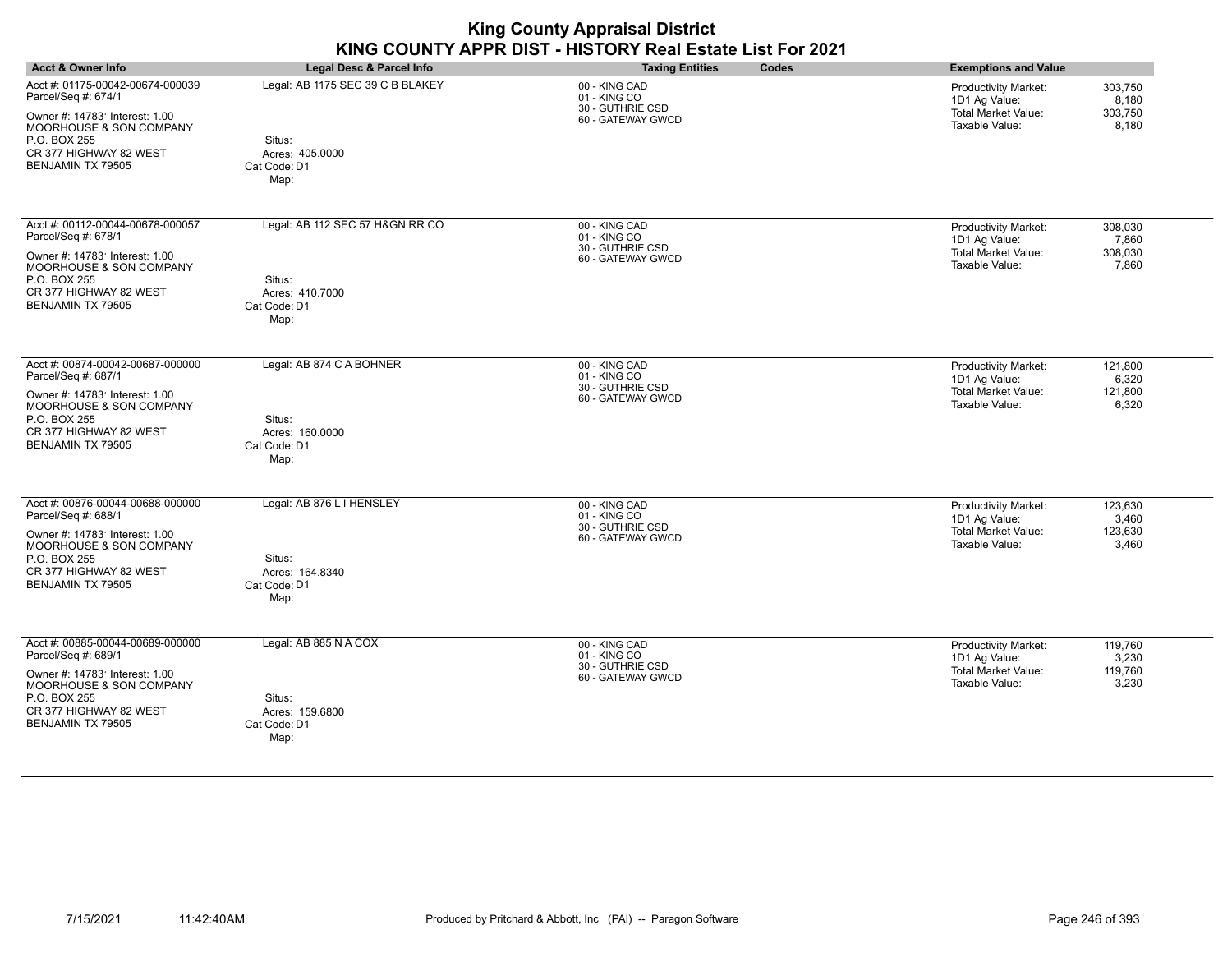| <b>Acct &amp; Owner Info</b>                                                                                                                                                        | Legal Desc & Parcel Info                                                                       | Codes<br><b>Taxing Entities</b>                                        | <b>Exemptions and Value</b>                                                                                                          |
|-------------------------------------------------------------------------------------------------------------------------------------------------------------------------------------|------------------------------------------------------------------------------------------------|------------------------------------------------------------------------|--------------------------------------------------------------------------------------------------------------------------------------|
| Acct #: 00887-00044-00690-000000<br>Parcel/Seq #: 690/1<br>Owner #: 14783' Interest: 1.00<br>MOORHOUSE & SON COMPANY<br>P.O. BOX 255<br>CR 377 HIGHWAY 82 WEST<br>BENJAMIN TX 79505 | Legal: AB 887 C W DAVENPORT<br>Situs:<br>Acres: 25.6800<br>Cat Code: D1<br>Map:                | 00 - KING CAD<br>01 - KING CO<br>30 - GUTHRIE CSD<br>60 - GATEWAY GWCD | 19,260<br>Productivity Market:<br>1D1 Ag Value:<br>490<br><b>Total Market Value:</b><br>19,260<br>Taxable Value:<br>490              |
| Acct #: 00909-00042-00691-000000<br>Parcel/Seq #: 691/1<br>Owner #: 14783' Interest: 1.00<br>MOORHOUSE & SON COMPANY<br>P.O. BOX 255<br>CR 377 HIGHWAY 82 WEST<br>BENJAMIN TX 79505 | Legal: AB 909<br><b>CS STRADLEY</b><br>Situs:<br>Acres: 80.0000<br>Cat Code: D1<br>Map:        | 00 - KING CAD<br>01 - KING CO<br>30 - GUTHRIE CSD<br>60 - GATEWAY GWCD | 60,600<br>Productivity Market:<br>1D1 Ag Value:<br>2,700<br>Total Market Value:<br>60,600<br>Taxable Value:<br>2,700                 |
| Acct #: 00938-00044-00693-000000<br>Parcel/Seq #: 693/1<br>Owner #: 14783' Interest: 1.00<br>MOORHOUSE & SON COMPANY<br>P.O. BOX 255<br>CR 377 HIGHWAY 82 WEST<br>BENJAMIN TX 79505 | Legal: AB 938 T V GORDON<br>Situs:<br>Acres: 147.5900<br>Cat Code: D1<br>Map:                  | 00 - KING CAD<br>01 - KING CO<br>30 - GUTHRIE CSD<br>60 - GATEWAY GWCD | 110,690<br><b>Productivity Market:</b><br>1D1 Ag Value:<br>3,100<br><b>Total Market Value:</b><br>110,690<br>Taxable Value:<br>3,100 |
| Acct #: 00952-00044-00695-000000<br>Parcel/Seq #: 695/1<br>Owner #: 14783' Interest: 1.00<br>MOORHOUSE & SON COMPANY<br>P.O. BOX 255<br>CR 377 HIGHWAY 82 WEST<br>BENJAMIN TX 79505 | Legal: AB 952 J B TOWNSEND<br>Situs:<br>Acres: 92.9600<br>Cat Code: D1<br>Map:                 | 00 - KING CAD<br>01 - KING CO<br>30 - GUTHRIE CSD<br>60 - GATEWAY GWCD | 69,720<br>Productivity Market:<br>1D1 Ag Value:<br>1,770<br><b>Total Market Value:</b><br>69,720<br>Taxable Value:<br>1,770          |
| Acct #: 01014-00044-00696-000002<br>Parcel/Seq #: 696/1<br>Owner #: 14783' Interest: 1.00<br>MOORHOUSE & SON COMPANY<br>P.O. BOX 255<br>CR 377 HIGHWAY 82 WEST<br>BENJAMIN TX 79505 | Legal: AB 1014 SEC 2 AB&M<br>L V CRISWELL<br>Situs:<br>Acres: 633.1000<br>Cat Code: D1<br>Map: | 00 - KING CAD<br>01 - KING CO<br>30 - GUTHRIE CSD<br>60 - GATEWAY GWCD | Productivity Market:<br>474,830<br>12,910<br>1D1 Ag Value:<br><b>Total Market Value:</b><br>474,830<br>Taxable Value:<br>12,910      |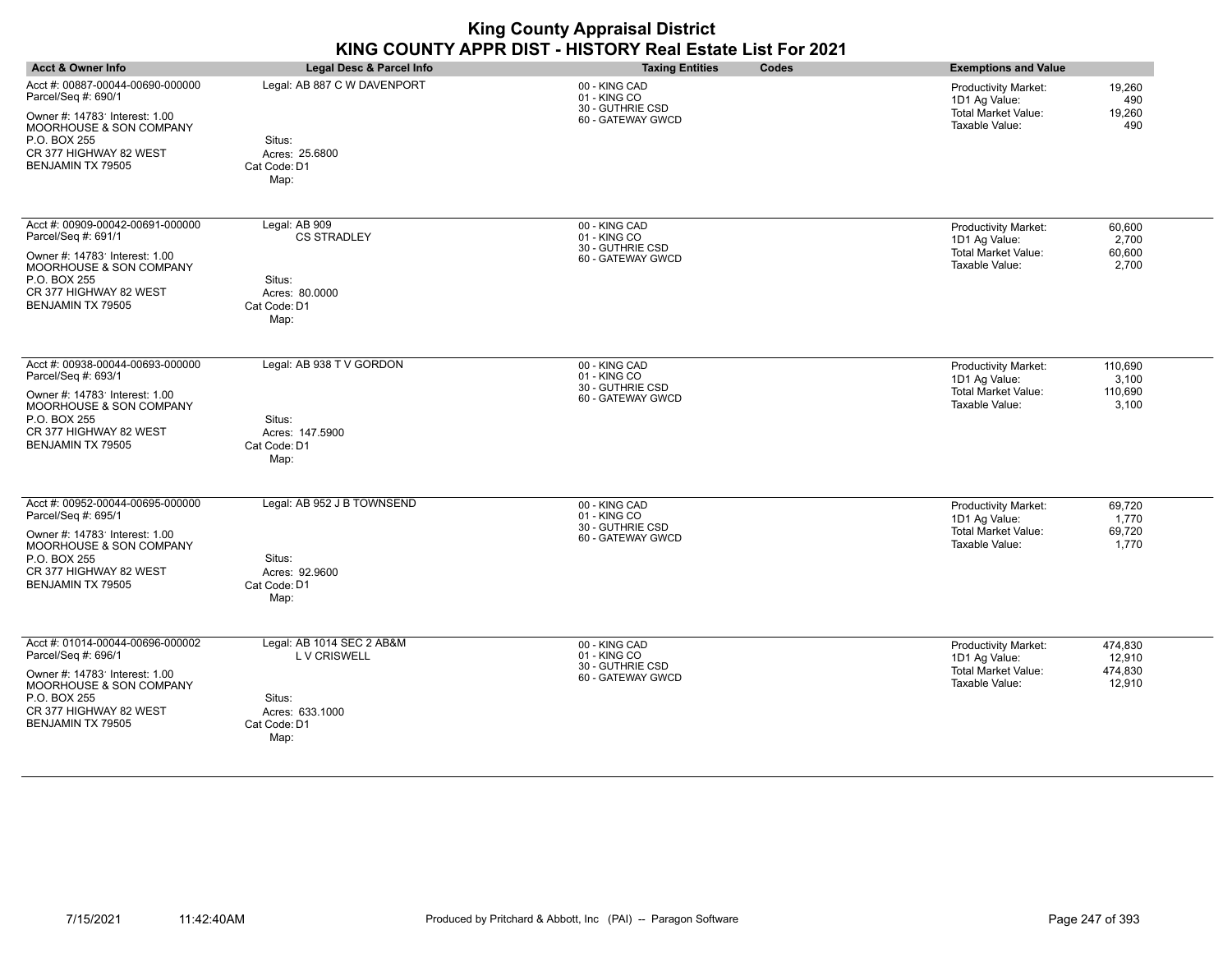| <b>Acct &amp; Owner Info</b>                                                                                                                                                                   | <b>Legal Desc &amp; Parcel Info</b>                                                                     | Codes<br><b>Taxing Entities</b>                                        | <b>Exemptions and Value</b>                                                                                                          |
|------------------------------------------------------------------------------------------------------------------------------------------------------------------------------------------------|---------------------------------------------------------------------------------------------------------|------------------------------------------------------------------------|--------------------------------------------------------------------------------------------------------------------------------------|
| Acct #: 01107-00044-00697-000002<br>Parcel/Seq #: 697/1<br>Owner #: 14783' Interest: 1.00<br>MOORHOUSE & SON COMPANY<br>P.O. BOX 255<br>CR 377 HIGHWAY 82 WEST<br>BENJAMIN TX 79505            | Legal: AB 1107 SEC 2 C B BLAKEY<br>Situs:<br>Acres: 160,0000<br>Cat Code: D1<br>Map:                    | 00 - KING CAD<br>01 - KING CO<br>30 - GUTHRIE CSD<br>60 - GATEWAY GWCD | <b>Productivity Market:</b><br>120,000<br>1D1 Ag Value:<br>3,040<br><b>Total Market Value:</b><br>120,000<br>Taxable Value:<br>3,040 |
| Acct #: 01163-00044-00698-000024<br>Parcel/Seq #: 698/1<br>Owner #: 14783' Interest: 1.00<br><b>MOORHOUSE &amp; SON COMPANY</b><br>P.O. BOX 255<br>CR 377 HIGHWAY 82 WEST<br>BENJAMIN TX 79505 | Legal: AB 1163 SEC 24 R B MASTERSON<br>Situs:<br>Acres: 40.6000<br>Cat Code: D1<br>Map:                 | 00 - KING CAD<br>01 - KING CO<br>30 - GUTHRIE CSD<br>60 - GATEWAY GWCD | Productivity Market:<br>30,450<br>1D1 Ag Value:<br>850<br>Total Market Value:<br>30,450<br>Taxable Value:<br>850                     |
| Acct #: 01165-00044-00699-000025<br>Parcel/Seq #: 699/1<br>Owner #: 14783' Interest: 1.00<br>MOORHOUSE & SON COMPANY<br>P.O. BOX 255<br>CR 377 HIGHWAY 82 WEST<br>BENJAMIN TX 79505            | Legal: AB 1165 SEC 25 R B MASTERSON<br>Situs:<br>Acres: 23.8200<br>Cat Code: D1<br>Map:                 | 00 - KING CAD<br>01 - KING CO<br>30 - GUTHRIE CSD<br>60 - GATEWAY GWCD | 17,870<br>Productivity Market:<br>1D1 Ag Value:<br>450<br>Total Market Value:<br>17,870<br>Taxable Value:<br>450                     |
| Acct #: 01166-00044-00700-000058<br>Parcel/Seq #: 700/1<br>Owner #: 14783' Interest: 1.00<br>MOORHOUSE & SON COMPANY<br>P.O. BOX 255<br>CR 377 HIGHWAY 82 WEST<br>BENJAMIN TX 79505            | Legal: AB 1166 SEC 58 H&GN<br><b>R B MASTERSON</b><br>Situs:<br>Acres: 114.2000<br>Cat Code: D1<br>Map: | 00 - KING CAD<br>01 - KING CO<br>30 - GUTHRIE CSD<br>60 - GATEWAY GWCD | Productivity Market:<br>85,650<br>1D1 Ag Value:<br>2,170<br>Total Market Value:<br>85,650<br>Taxable Value:<br>2,170                 |
| Acct #: 01176-00042-00701-000036<br>Parcel/Seq #: 701/1<br>Owner #: 14783' Interest: 1.00<br>MOORHOUSE & SON COMPANY<br>P.O. BOX 255<br>CR 377 HIGHWAY 82 WEST<br>BENJAMIN TX 79505            | Legal: AB 1176 SEC 36 C B BLAKLEY<br>Situs:<br>Acres: 115.5180<br>Cat Code: D1<br>Map:                  | 00 - KING CAD<br>01 - KING CO<br>30 - GUTHRIE CSD<br>60 - GATEWAY GWCD | Productivity Market:<br>86,640<br>1D1 Ag Value:<br>2,430<br>86,640<br>Total Market Value:<br>Taxable Value:<br>2,430                 |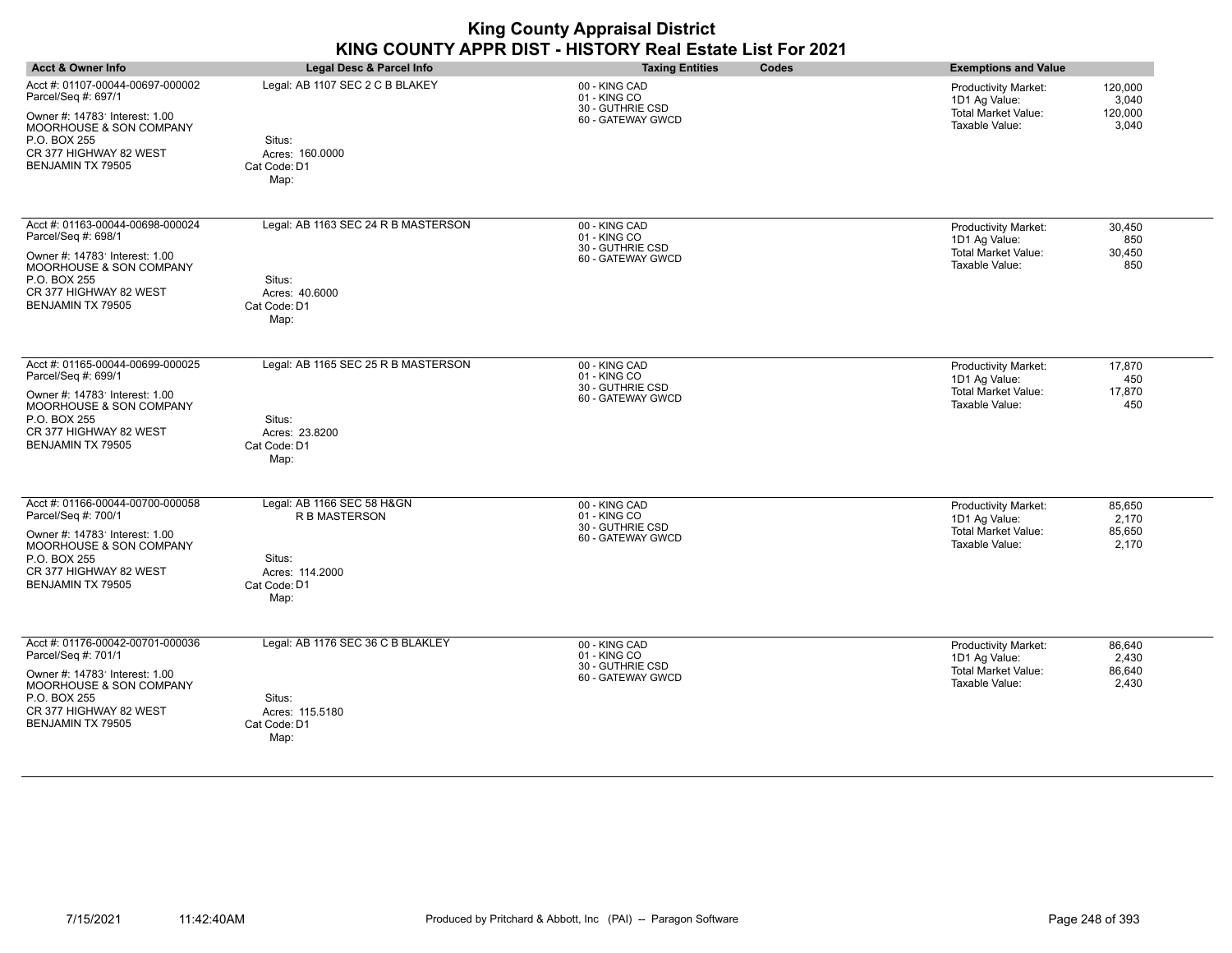| <b>King County Appraisal District</b>                     |  |
|-----------------------------------------------------------|--|
| KING COUNTY APPR DIST - HISTORY Real Estate List For 2021 |  |

| <b>Acct &amp; Owner Info</b>                                                                                                                                                                   | Legal Desc & Parcel Info                                                                                                                                   | <b>Taxing Entities</b><br>Codes                                        | <b>Exemptions and Value</b>                                                                                                                                                                                                            |
|------------------------------------------------------------------------------------------------------------------------------------------------------------------------------------------------|------------------------------------------------------------------------------------------------------------------------------------------------------------|------------------------------------------------------------------------|----------------------------------------------------------------------------------------------------------------------------------------------------------------------------------------------------------------------------------------|
| Acct #: 01177-00422-00702-000037<br>Parcel/Seq #: 702/1<br>Owner #: 14783' Interest: 1.00<br>MOORHOUSE & SON COMPANY<br>P.O. BOX 255<br>CR 377 HIGHWAY 82 WEST<br>BENJAMIN TX 79505            | Legal: AB 1177 SEC 37 C B BLAKEY<br>Situs:<br>Acres: 50.0580<br>Cat Code: D1<br>Map:                                                                       | 00 - KING CAD<br>01 - KING CO<br>30 - GUTHRIE CSD<br>60 - GATEWAY GWCD | Productivity Market:<br>37,540<br>1D1 Ag Value:<br>1,050<br><b>Total Market Value:</b><br>37,540<br>Taxable Value:<br>1,050                                                                                                            |
| Acct #: 01211-00044-00705-000035<br>Parcel/Seq #: 705/1<br>Owner #: 14783' Interest: 1.00<br><b>MOORHOUSE &amp; SON COMPANY</b><br>P.O. BOX 255<br>CR 377 HIGHWAY 82 WEST<br>BENJAMIN TX 79505 | Legal: AB 1211 SEC 35 C B BLAKEY<br>Situs:<br>Acres: 154.0000<br>Cat Code: D1<br>Map:                                                                      | 00 - KING CAD<br>01 - KING CO<br>30 - GUTHRIE CSD<br>60 - GATEWAY GWCD | Productivity Market:<br>115,500<br>1D1 Ag Value:<br>2,930<br>Total Market Value:<br>115,500<br>Taxable Value:<br>2,930                                                                                                                 |
| Acct #: 00154-00044-02118-000117<br>Parcel/Seq #: 2118/1<br>Owner #: 14783' Interest: 1.00<br>MOORHOUSE & SON COMPANY<br>P.O. BOX 255<br>CR 377 HIGHWAY 82 WEST<br>BENJAMIN TX 79505           | Legal: AB 154 SEC 117 H&TC RR CO<br>Situs:<br>Acres: 640.0000<br>Cat Code: D1<br>Map:                                                                      | 00 - KING CAD<br>01 - KING CO<br>30 - GUTHRIE CSD<br>60 - GATEWAY GWCD | Productivity Market:<br>480,000<br>1D1 Ag Value:<br>13,440<br><b>Total Market Value:</b><br>480,000<br>Taxable Value:<br>13,440                                                                                                        |
| Acct #: 01179-00042-02120-000000<br>Parcel/Seq #: 2120/1<br>Owner #: 14783' Interest: 1.00<br>MOORHOUSE & SON COMPANY<br>P.O. BOX 255<br>CR 377 HIGHWAY 82 WEST<br>BENJAMIN TX 79505           | Legal: AB 1179 W R DOWDING<br>Situs:<br>Acres: 80.0000<br>Cat Code: D1 E<br>Map:                                                                           | 00 - KING CAD<br>01 - KING CO<br>30 - GUTHRIE CSD<br>60 - GATEWAY GWCD | Improvement Homesite:<br>34,120<br>Productivity Market:<br>60,000<br>1D1 Ag Value:<br>1,520<br>Total Market Value:<br>94,120<br>35,640<br>Taxable Value:                                                                               |
| Acct #: 00084-00029-00077-000000<br>Parcel/Seq #: 77/1<br>Owner #: 14768( Interest: 1.00<br>MRG LAND LLC<br><b>MIKE GIBSON</b><br>976 GIBSON RANCH RD<br>PADUCAH TX 79248                      | Legal: IMPROVEMENT ON AB 84<br><b>D&amp;W SEC 11</b><br>1831 & 1841<br>Situs: 1831 CR 204 GUTHRIE TX 79236<br>Acres: 640,0000<br>Cat Code: D1 E D2<br>Map: | 00 - KING CAD<br>01 - KING CO<br>30 - GUTHRIE CSD<br>60 - GATEWAY GWCD | Land Homesite:<br>2,400<br>134,710<br>Improvement Homesite:<br>Improvement NonHomesite:<br>120,370<br>477,750<br>Productivity Market:<br>1D1 Ag Value:<br>13,380<br><b>Total Market Value:</b><br>735,230<br>270,860<br>Taxable Value: |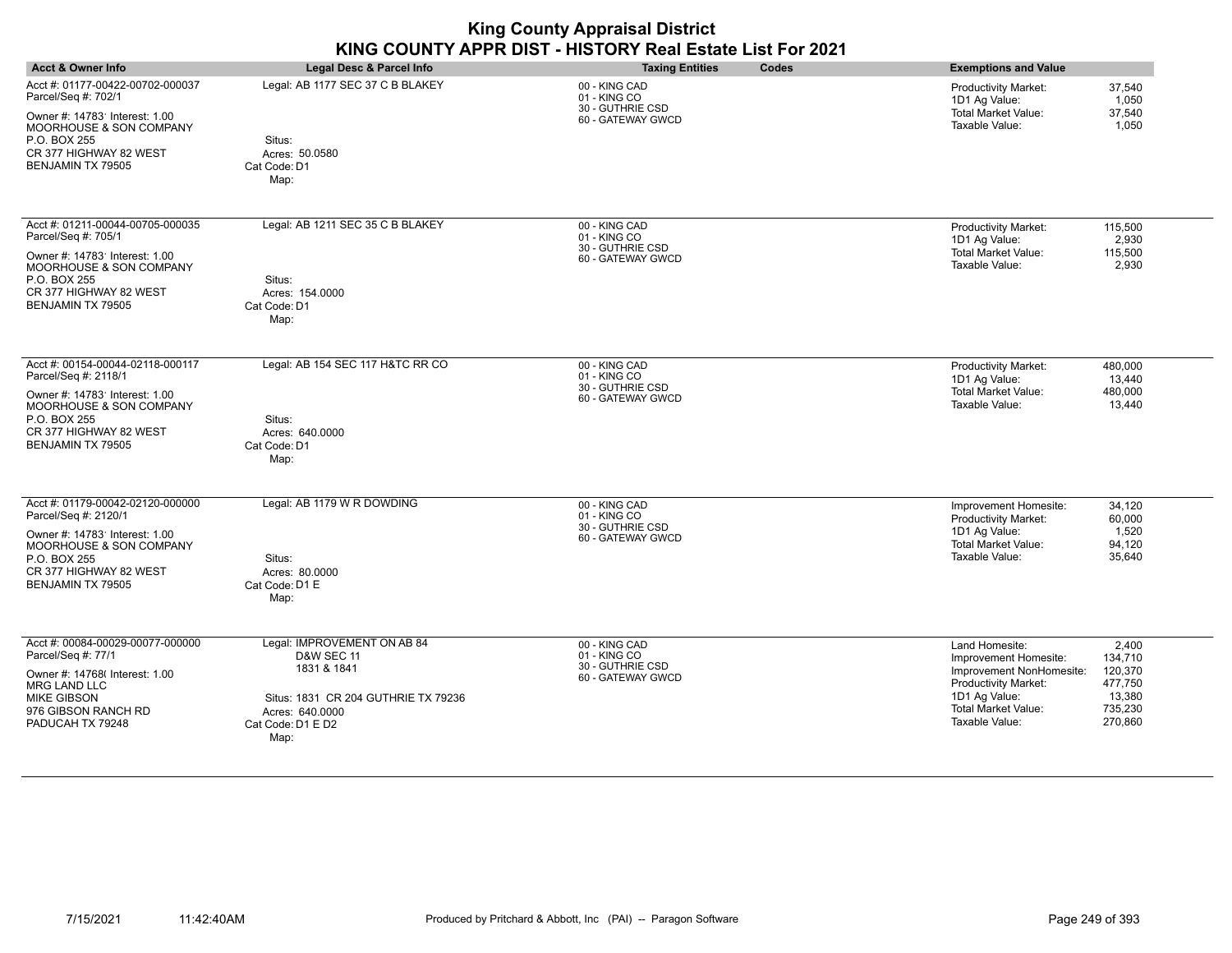| <b>Acct &amp; Owner Info</b>                                                                                                                                                      | Legal Desc & Parcel Info                                                                          | <b>Taxing Entities</b><br>Codes                                        | <b>Exemptions and Value</b>                                                                                                     |
|-----------------------------------------------------------------------------------------------------------------------------------------------------------------------------------|---------------------------------------------------------------------------------------------------|------------------------------------------------------------------------|---------------------------------------------------------------------------------------------------------------------------------|
| Acct #: 00292-00031-00586-000001<br>Parcel/Seq #: 586/1<br>Owner #: 14768( Interest: 1.00<br><b>MRG LAND LLC</b><br><b>MIKE GIBSON</b><br>976 GIBSON RANCH RD<br>PADUCAH TX 79248 | Legal: AB 292 SEC 1 TW&NG RR CO<br>Situs:<br>Acres: 640,0000<br>Cat Code: D1<br>Map:              | 00 - KING CAD<br>01 - KING CO<br>30 - GUTHRIE CSD<br>60 - GATEWAY GWCD | 480,000<br>Productivity Market:<br>1D1 Ag Value:<br>13,440<br><b>Total Market Value:</b><br>480,000<br>Taxable Value:<br>13,440 |
| Acct #: 00303-00031-00588-000001<br>Parcel/Seq #: 588/1<br>Owner #: 14768( Interest: 1.00<br><b>MRG LAND LLC</b><br><b>MIKE GIBSON</b><br>976 GIBSON RANCH RD<br>PADUCAH TX 79248 | Legal: AB 303 SEC 1 B&B<br>Situs:<br>Acres: 640.0000<br>Cat Code: D1<br>Map:                      | 00 - KING CAD<br>01 - KING CO<br>30 - GUTHRIE CSD<br>60 - GATEWAY GWCD | Productivity Market:<br>464,000<br>8,320<br>1D1 Ag Value:<br><b>Total Market Value:</b><br>464,000<br>Taxable Value:<br>8,320   |
| Acct #: 00332-00002-00591-000001<br>Parcel/Seq #: 591/1<br>Owner #: 14768( Interest: 1.00<br><b>MRG LAND LLC</b><br><b>MIKE GIBSON</b><br>976 GIBSON RANCH RD<br>PADUCAH TX 79248 | Legal: AB 332 SEC 1 H&GN RR CO<br>Situs:<br>Acres: 640.0000<br>Cat Code: D1<br>Map:               | 00 - KING CAD<br>01 - KING CO<br>30 - GUTHRIE CSD<br>60 - GATEWAY GWCD | 494,530<br>Productivity Market:<br>1D1 Ag Value:<br>17,390<br><b>Total Market Value:</b><br>494,530<br>Taxable Value:<br>17,390 |
| Acct #: 00355-00048-00592-000151<br>Parcel/Seq #: 592/1<br>Owner #: 14768( Interest: 1.00<br><b>MRG LAND LLC</b><br><b>MIKE GIBSON</b><br>976 GIBSON RANCH RD<br>PADUCAH TX 79248 | Legal: AB 355 SEC 151 W J MONTGOMERY<br>W/PT<br>Situs:<br>Acres: 186,0000<br>Cat Code: D1<br>Map: | 00 - KING CAD<br>01 - KING CO<br>30 - GUTHRIE CSD<br>60 - GATEWAY GWCD | Productivity Market:<br>134,850<br>1D1 Ag Value:<br>2,790<br>Total Market Value:<br>134,850<br>Taxable Value:<br>2,790          |
| Acct #: 00359-00031-00593-000158<br>Parcel/Seq #: 593/1<br>Owner #: 14768( Interest: 1.00<br><b>MRG LAND LLC</b><br><b>MIKE GIBSON</b><br>976 GIBSON RANCH RD<br>PADUCAH TX 79248 | Legal: AB 359 SEC 158 W J MONTGOMERY<br>Situs:<br>Acres: 640.0000<br>Cat Code: D1<br>Map:         | 00 - KING CAD<br>01 - KING CO<br>30 - GUTHRIE CSD<br>60 - GATEWAY GWCD | Productivity Market:<br>464,000<br>1D1 Ag Value:<br>8,320<br>464,000<br><b>Total Market Value:</b><br>Taxable Value:<br>8,320   |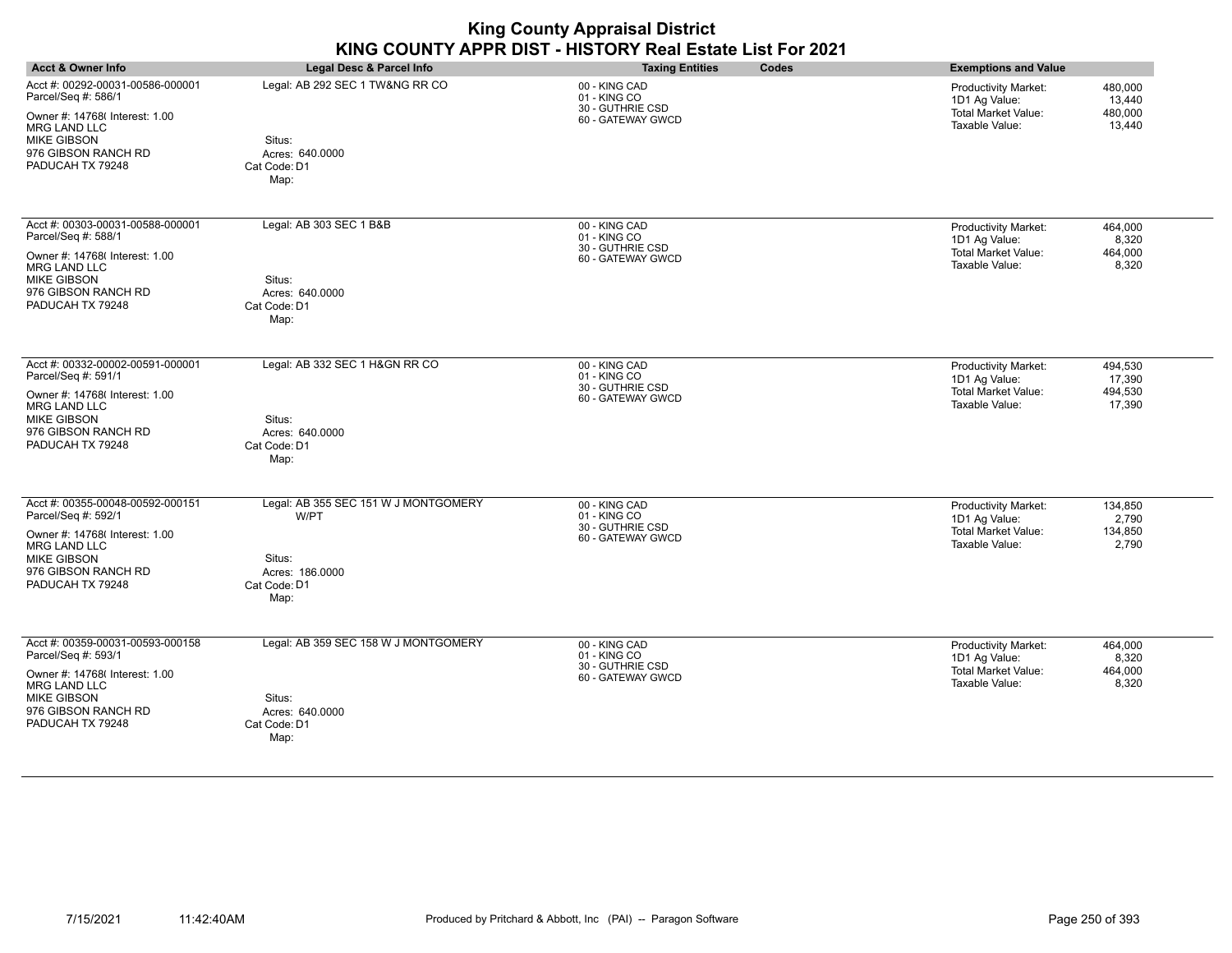| <b>Acct &amp; Owner Info</b>                                                                                                                                                      | Legal Desc & Parcel Info                                                             | <b>Taxing Entities</b><br>Codes                                        | <b>Exemptions and Value</b>                                                                                                          |
|-----------------------------------------------------------------------------------------------------------------------------------------------------------------------------------|--------------------------------------------------------------------------------------|------------------------------------------------------------------------|--------------------------------------------------------------------------------------------------------------------------------------|
| Acct #: 00362-00048-00594-000048<br>Parcel/Seq #: 594/1<br>Owner #: 14768( Interest: 1.00<br><b>MRG LAND LLC</b><br><b>MIKE GIBSON</b><br>976 GIBSON RANCH RD<br>PADUCAH TX 79248 | Legal: AB 362 SEC 48 MG&C<br>Situs:<br>Acres: 640,0000<br>Cat Code: D1<br>Map:       | 00 - KING CAD<br>01 - KING CO<br>30 - GUTHRIE CSD<br>60 - GATEWAY GWCD | 464,000<br>Productivity Market:<br>1D1 Ag Value:<br>9,600<br><b>Total Market Value:</b><br>464,000<br>Taxable Value:<br>9,600        |
| Acct #: 00368-00031-00595-000060<br>Parcel/Seq #: 595/1<br>Owner #: 14768(Interest: 1.00<br><b>MRG LAND LLC</b><br><b>MIKE GIBSON</b><br>976 GIBSON RANCH RD<br>PADUCAH TX 79248  | Legal: AB 368 SEC 60 J B RECTOR<br>Situs:<br>Acres: 640.0000<br>Cat Code: D1<br>Map: | 00 - KING CAD<br>01 - KING CO<br>30 - GUTHRIE CSD<br>60 - GATEWAY GWCD | Productivity Market:<br>464,000<br>1D1 Ag Value:<br>8,320<br>Total Market Value:<br>464,000<br>Taxable Value:<br>8,320               |
| Acct #: 00384-00031-00596-000058<br>Parcel/Seq #: 596/1<br>Owner #: 14768(Interest: 1.00<br>MRG LAND LLC<br><b>MIKE GIBSON</b><br>976 GIBSON RANCH RD<br>PADUCAH TX 79248         | Legal: AB 384 SEC 58 J B RECTOR<br>Situs:<br>Acres: 640.0000<br>Cat Code: D1<br>Map: | 00 - KING CAD<br>01 - KING CO<br>30 - GUTHRIE CSD<br>60 - GATEWAY GWCD | 464,000<br><b>Productivity Market:</b><br>1D1 Ag Value:<br>9,600<br><b>Total Market Value:</b><br>464,000<br>Taxable Value:<br>9,600 |
| Acct #: 00387-00031-00597-000057<br>Parcel/Seq #: 597/1<br>Owner #: 14768( Interest: 1.00<br><b>MRG LAND LLC</b><br><b>MIKE GIBSON</b><br>976 GIBSON RANCH RD<br>PADUCAH TX 79248 | Legal: AB 387 SEC 57 J B RECTOR<br>Situs:<br>Acres: 640.0000<br>Cat Code: D1<br>Map: | 00 - KING CAD<br>01 - KING CO<br>30 - GUTHRIE CSD<br>60 - GATEWAY GWCD | <b>Productivity Market:</b><br>464,010<br>1D1 Ag Value:<br>9,580<br>Total Market Value:<br>464,010<br>Taxable Value:<br>9,580        |
| Acct #: 00388-00046-00598-000061<br>Parcel/Seq #: 598/1<br>Owner #: 14768( Interest: 1.00<br><b>MRG LAND LLC</b><br><b>MIKE GIBSON</b><br>976 GIBSON RANCH RD<br>PADUCAH TX 79248 | Legal: AB 388 SEC 61 J B RECTOR<br>Situs:<br>Acres: 640.0000<br>Cat Code: D1<br>Map: | 00 - KING CAD<br>01 - KING CO<br>30 - GUTHRIE CSD<br>60 - GATEWAY GWCD | Productivity Market:<br>464,000<br>1D1 Ag Value:<br>8,320<br>464,000<br><b>Total Market Value:</b><br>8,320<br>Taxable Value:        |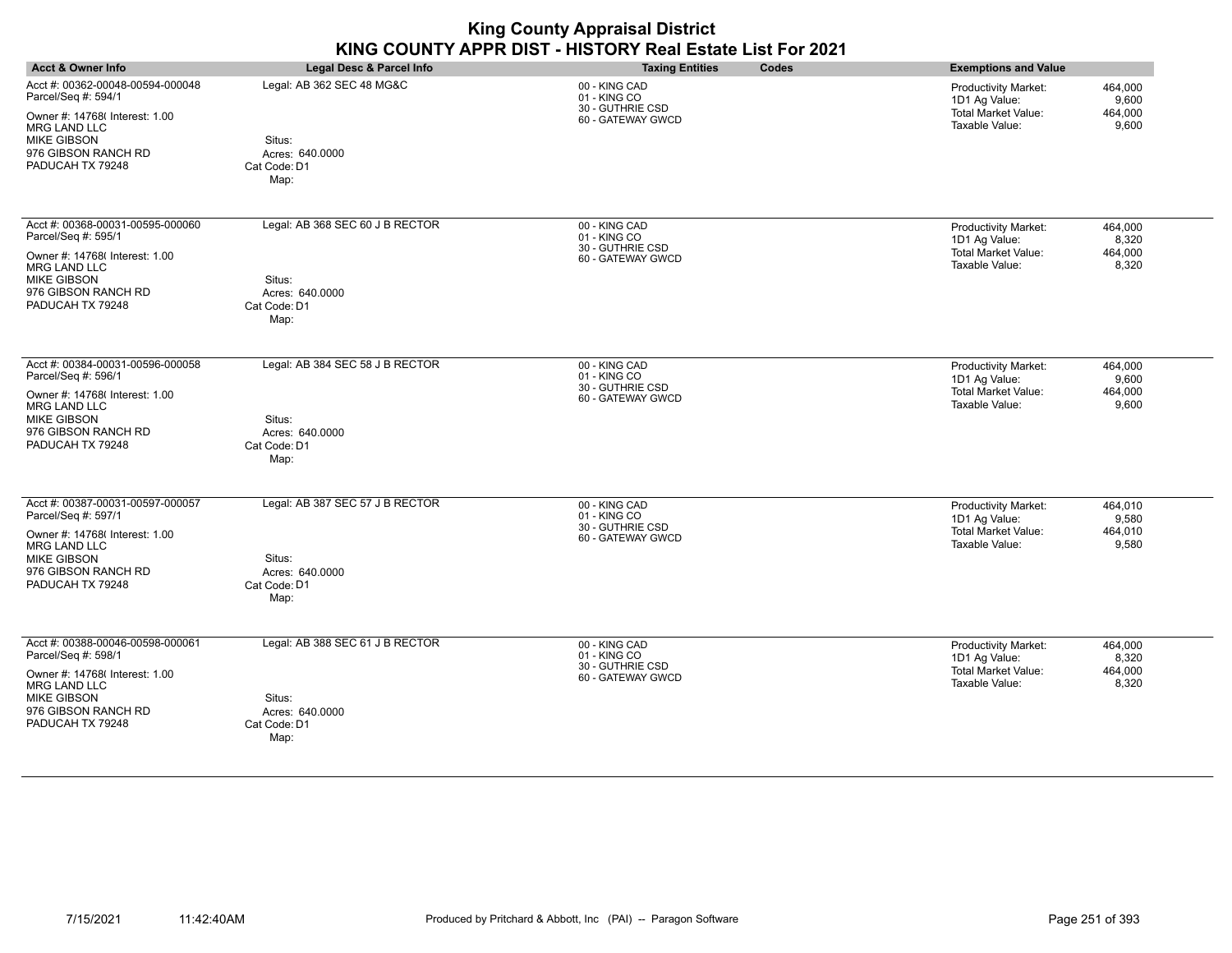| <b>Acct &amp; Owner Info</b>                                                                                                                                                      | Legal Desc & Parcel Info                                                               | <b>Taxing Entities</b><br>Codes                                        | <b>Exemptions and Value</b>                                                                                                     |
|-----------------------------------------------------------------------------------------------------------------------------------------------------------------------------------|----------------------------------------------------------------------------------------|------------------------------------------------------------------------|---------------------------------------------------------------------------------------------------------------------------------|
| Acct #: 00389-00031-00599-000059<br>Parcel/Seq #: 599/1<br>Owner #: 14768( Interest: 1.00<br><b>MRG LAND LLC</b><br><b>MIKE GIBSON</b><br>976 GIBSON RANCH RD<br>PADUCAH TX 79248 | Legal: AB 389 SEC 59 J B RECTOR<br>Situs:<br>Acres: 640,0000<br>Cat Code: D1<br>Map:   | 00 - KING CAD<br>01 - KING CO<br>30 - GUTHRIE CSD<br>60 - GATEWAY GWCD | 464,000<br>Productivity Market:<br>1D1 Ag Value:<br>8,320<br><b>Total Market Value:</b><br>464,000<br>Taxable Value:<br>8,320   |
| Acct #: 00461-00029-00600-000167<br>Parcel/Seq #: 600/1<br>Owner #: 14768( Interest: 1.00<br><b>MRG LAND LLC</b><br><b>MIKE GIBSON</b><br>976 GIBSON RANCH RD<br>PADUCAH TX 79248 | Legal: AB 461 SEC 167 R M THOMSON<br>Situs:<br>Acres: 640,0000<br>Cat Code: D1<br>Map: | 00 - KING CAD<br>01 - KING CO<br>30 - GUTHRIE CSD<br>60 - GATEWAY GWCD | Productivity Market:<br>464,000<br>8,320<br>1D1 Ag Value:<br><b>Total Market Value:</b><br>464,000<br>Taxable Value:<br>8,320   |
| Acct #: 00462-00029-00601-000165<br>Parcel/Seq #: 601/1<br>Owner #: 14768( Interest: 1.00<br><b>MRG LAND LLC</b><br><b>MIKE GIBSON</b><br>976 GIBSON RANCH RD<br>PADUCAH TX 79248 | Legal: AB 462 SEC 165 R M THOMSON<br>Situs:<br>Acres: 640.0000<br>Cat Code: D1<br>Map: | 00 - KING CAD<br>01 - KING CO<br>30 - GUTHRIE CSD<br>60 - GATEWAY GWCD | 466,280<br>Productivity Market:<br>1D1 Ag Value:<br>9,970<br><b>Total Market Value:</b><br>466,280<br>Taxable Value:<br>9,970   |
| Acct #: 00496-00029-00602-000166<br>Parcel/Seq #: 602/1<br>Owner #: 14768( Interest: 1.00<br><b>MRG LAND LLC</b><br><b>MIKE GIBSON</b><br>976 GIBSON RANCH RD<br>PADUCAH TX 79248 | Legal: AB 496 SEC 166 R M THOMSON<br>Situs:<br>Acres: 640,0000<br>Cat Code: D1<br>Map: | 00 - KING CAD<br>01 - KING CO<br>30 - GUTHRIE CSD<br>60 - GATEWAY GWCD | Productivity Market:<br>464,010<br>1D1 Ag Value:<br>8,830<br>Total Market Value:<br>464,010<br>Taxable Value:<br>8,830          |
| Acct #: 00497-00029-00603-000164<br>Parcel/Seq #: 603/1<br>Owner #: 14768( Interest: 1.00<br><b>MRG LAND LLC</b><br><b>MIKE GIBSON</b><br>976 GIBSON RANCH RD<br>PADUCAH TX 79248 | Legal: AB 497 SEC 164 R M THOMSON<br>Situs:<br>Acres: 640.0000<br>Cat Code: D1<br>Map: | 00 - KING CAD<br>01 - KING CO<br>30 - GUTHRIE CSD<br>60 - GATEWAY GWCD | 470,700<br>Productivity Market:<br>1D1 Ag Value:<br>10,670<br>470,700<br><b>Total Market Value:</b><br>Taxable Value:<br>10,670 |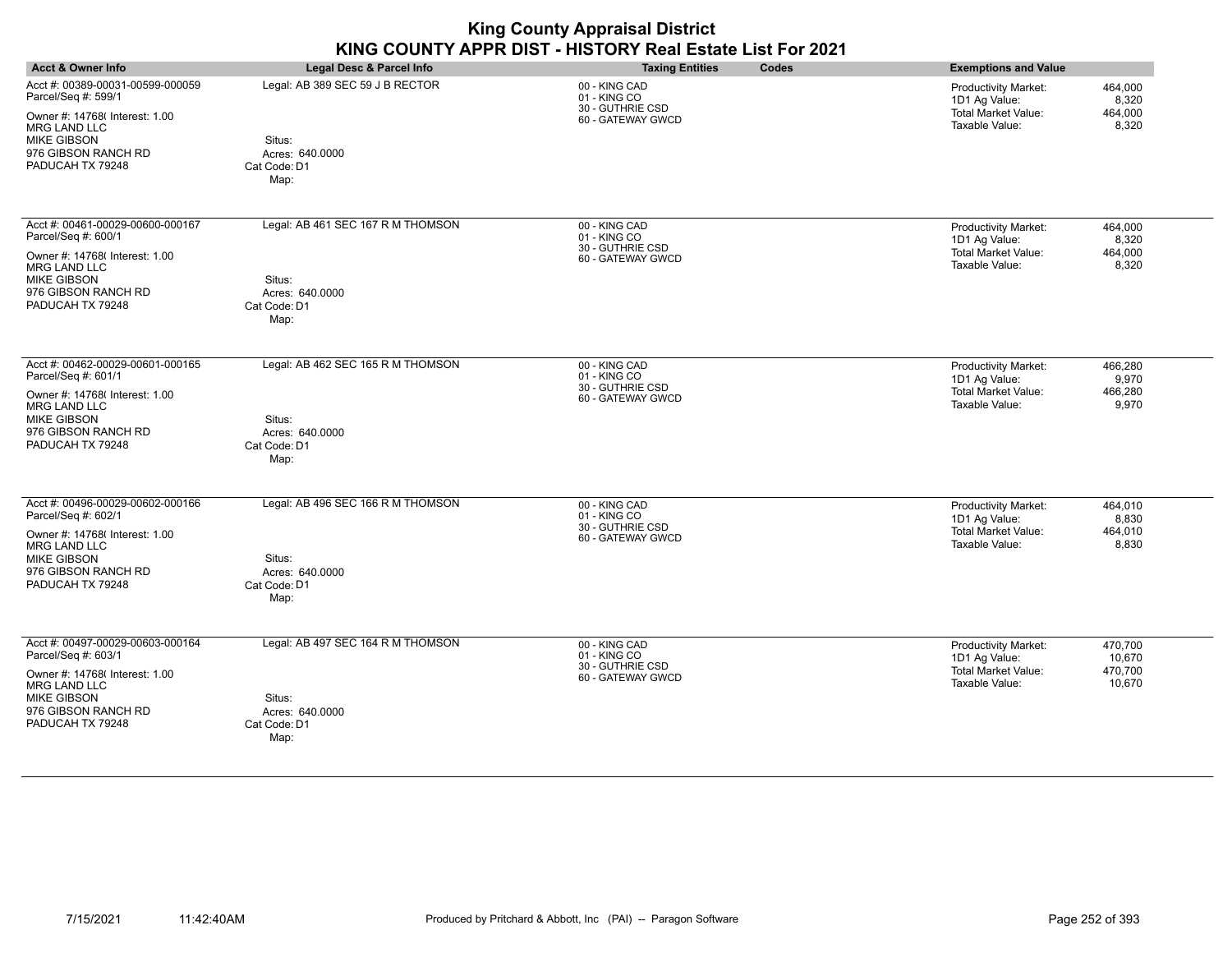| <b>Acct &amp; Owner Info</b>                                                                                                                                                      | Legal Desc & Parcel Info                                                                          | <b>Taxing Entities</b><br>Codes                                        | <b>Exemptions and Value</b>                                                                                                          |
|-----------------------------------------------------------------------------------------------------------------------------------------------------------------------------------|---------------------------------------------------------------------------------------------------|------------------------------------------------------------------------|--------------------------------------------------------------------------------------------------------------------------------------|
| Acct #: 00499-00029-00604-000161<br>Parcel/Seq #: 604/1<br>Owner #: 14768( Interest: 1.00<br><b>MRG LAND LLC</b><br><b>MIKE GIBSON</b><br>976 GIBSON RANCH RD<br>PADUCAH TX 79248 | Legal: AB 499 SEC 161 R M THOMSON<br>Situs:<br>Acres: 640.0000<br>Cat Code: D1<br>Map:            | 00 - KING CAD<br>01 - KING CO<br>30 - GUTHRIE CSD<br>60 - GATEWAY GWCD | 465,300<br><b>Productivity Market:</b><br>1D1 Ag Value:<br>9,910<br><b>Total Market Value:</b><br>465,300<br>Taxable Value:<br>9,910 |
| Acct #: 00500-00029-00605-000162<br>Parcel/Seq #: 605/1<br>Owner #: 14768( Interest: 1.00<br><b>MRG LAND LLC</b><br><b>MIKE GIBSON</b><br>976 GIBSON RANCH RD<br>PADUCAH TX 79248 | Legal: AB 500 SEC 162 R M THOMSON<br>Situs:<br>Acres: 640,0000<br>Cat Code: D1<br>Map:            | 00 - KING CAD<br>01 - KING CO<br>30 - GUTHRIE CSD<br>60 - GATEWAY GWCD | 479,050<br><b>Productivity Market:</b><br>1D1 Ag Value:<br>13,210<br>Total Market Value:<br>479,050<br>Taxable Value:<br>13,210      |
| Acct #: 00501-00029-00606-000163<br>Parcel/Seq #: 606/1<br>Owner #: 14768( Interest: 1.00<br><b>MRG LAND LLC</b><br><b>MIKE GIBSON</b><br>976 GIBSON RANCH RD<br>PADUCAH TX 79248 | Legal: AB 501 SEC 163 R M THOMSON<br>Situs:<br>Acres: 640,0000<br>Cat Code: D1<br>Map:            | 00 - KING CAD<br>01 - KING CO<br>30 - GUTHRIE CSD<br>60 - GATEWAY GWCD | Productivity Market:<br>478,150<br>1D1 Ag Value:<br>11,860<br>Total Market Value:<br>478,150<br>Taxable Value:<br>11,860             |
| Acct #: 00502-00048-00607-000168<br>Parcel/Seq #: 607/1<br>Owner #: 14768( Interest: 1.00<br><b>MRG LAND LLC</b><br><b>MIKE GIBSON</b><br>976 GIBSON RANCH RD<br>PADUCAH TX 79248 | Legal: AB 502 SEC 168 R M THOMSON<br>(W 1/2)<br>Situs:<br>Acres: 308.0000<br>Cat Code: D1<br>Map: | 00 - KING CAD<br>01 - KING CO<br>30 - GUTHRIE CSD<br>60 - GATEWAY GWCD | Productivity Market:<br>223,300<br>1D1 Ag Value:<br>4,000<br><b>Total Market Value:</b><br>223,300<br>Taxable Value:<br>4,000        |
| Acct #: 00505-00031-00608-000157<br>Parcel/Seq #: 608/1<br>Owner #: 14768( Interest: 1.00<br><b>MRG LAND LLC</b><br><b>MIKE GIBSON</b><br>976 GIBSON RANCH RD<br>PADUCAH TX 79248 | Legal: AB 505 SEC 157 R M THOMSON<br>Situs:<br>Acres: 640.0000<br>Cat Code: D1<br>Map:            | 00 - KING CAD<br>01 - KING CO<br>30 - GUTHRIE CSD<br>60 - GATEWAY GWCD | Productivity Market:<br>464,000<br>1D1 Ag Value:<br>8,320<br><b>Total Market Value:</b><br>464,000<br>8,320<br>Taxable Value:        |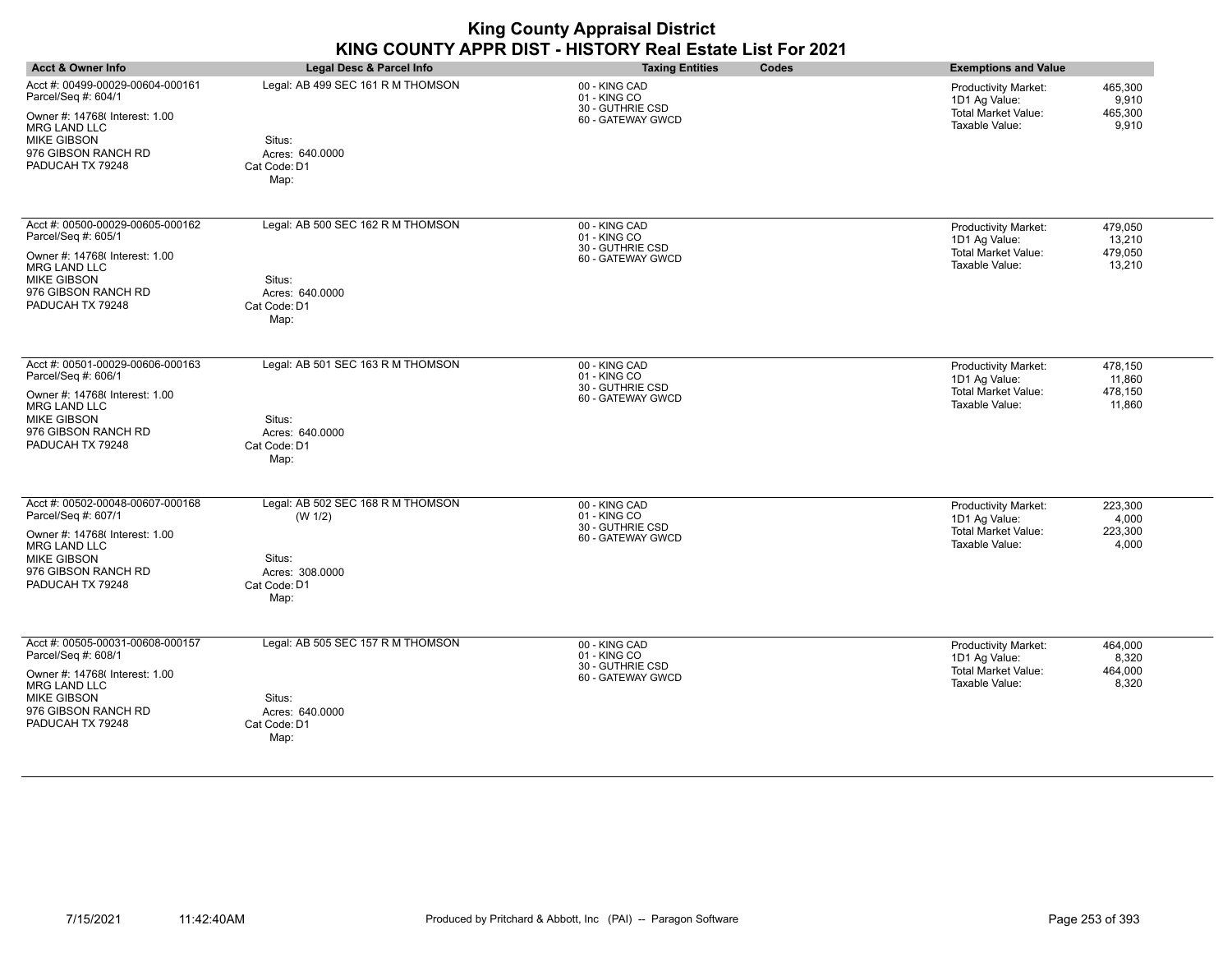| <b>Acct &amp; Owner Info</b>                                                                                                                                                      | Legal Desc & Parcel Info                                                               | <b>Taxing Entities</b><br>Codes                                        | <b>Exemptions and Value</b>                                                                                                          |
|-----------------------------------------------------------------------------------------------------------------------------------------------------------------------------------|----------------------------------------------------------------------------------------|------------------------------------------------------------------------|--------------------------------------------------------------------------------------------------------------------------------------|
| Acct #: 00506-00031-00609-000159<br>Parcel/Seq #: 609/1<br>Owner #: 14768(Interest: 1.00<br><b>MRG LAND LLC</b><br><b>MIKE GIBSON</b><br>976 GIBSON RANCH RD<br>PADUCAH TX 79248  | Legal: AB 506 SEC 159 R M THOMSON<br>Situs:<br>Acres: 546.0000<br>Cat Code: D1<br>Map: | 00 - KING CAD<br>01 - KING CO<br>30 - GUTHRIE CSD<br>60 - GATEWAY GWCD | 398,750<br><b>Productivity Market:</b><br>1D1 Ag Value:<br>7,790<br><b>Total Market Value:</b><br>398,750<br>Taxable Value:<br>7,790 |
| Acct #: 00507-00031-00610-000160<br>Parcel/Seq #: 610/1<br>Owner #: 14768( Interest: 1.00<br><b>MRG LAND LLC</b><br><b>MIKE GIBSON</b><br>976 GIBSON RANCH RD<br>PADUCAH TX 79248 | Legal: AB 507 SEC 160 R M THOMSON<br>Situs:<br>Acres: 572,0000<br>Cat Code: D1<br>Map: | 00 - KING CAD<br>01 - KING CO<br>30 - GUTHRIE CSD<br>60 - GATEWAY GWCD | <b>Productivity Market:</b><br>414,700<br>1D1 Ag Value:<br>7,440<br>Total Market Value:<br>414,700<br>Taxable Value:<br>7,440        |
| Acct #: 00607-00031-00611-000018<br>Parcel/Seq #: 611/1<br>Owner #: 14768(Interest: 1.00<br>MRG LAND LLC<br><b>MIKE GIBSON</b><br>976 GIBSON RANCH RD<br>PADUCAH TX 79248         | Legal: AB 607 SEC 18 SAM LAZARUS<br>Situs:<br>Acres: 640.0000<br>Cat Code: D1<br>Map:  | 00 - KING CAD<br>01 - KING CO<br>30 - GUTHRIE CSD<br>60 - GATEWAY GWCD | 480,000<br>Productivity Market:<br>1D1 Ag Value:<br>12,160<br>Total Market Value:<br>480,000<br>Taxable Value:<br>12,160             |
| Acct #: 00628-00031-00612-000001<br>Parcel/Seq #: 612/1<br>Owner #: 14768( Interest: 1.00<br><b>MRG LAND LLC</b><br><b>MIKE GIBSON</b><br>976 GIBSON RANCH RD<br>PADUCAH TX 79248 | Legal: AB 628 SEC 1 R M THOMSON<br>Situs:<br>Acres: 640,0000<br>Cat Code: D1<br>Map:   | 00 - KING CAD<br>01 - KING CO<br>30 - GUTHRIE CSD<br>60 - GATEWAY GWCD | <b>Productivity Market:</b><br>464,000<br>1D1 Ag Value:<br>8,320<br><b>Total Market Value:</b><br>464,000<br>Taxable Value:<br>8,320 |
| Acct #: 00681-00031-00613-000002<br>Parcel/Seq #: 613/1<br>Owner #: 14768( Interest: 1.00<br><b>MRG LAND LLC</b><br><b>MIKE GIBSON</b><br>976 GIBSON RANCH RD<br>PADUCAH TX 79248 | Legal: AB 681 SEC 2 B E JACOBS<br>Situs:<br>Acres: 640.0000<br>Cat Code: D1<br>Map:    | 00 - KING CAD<br>01 - KING CO<br>30 - GUTHRIE CSD<br>60 - GATEWAY GWCD | Productivity Market:<br>464,000<br>1D1 Ag Value:<br>8,320<br><b>Total Market Value:</b><br>464,000<br>Taxable Value:<br>8,320        |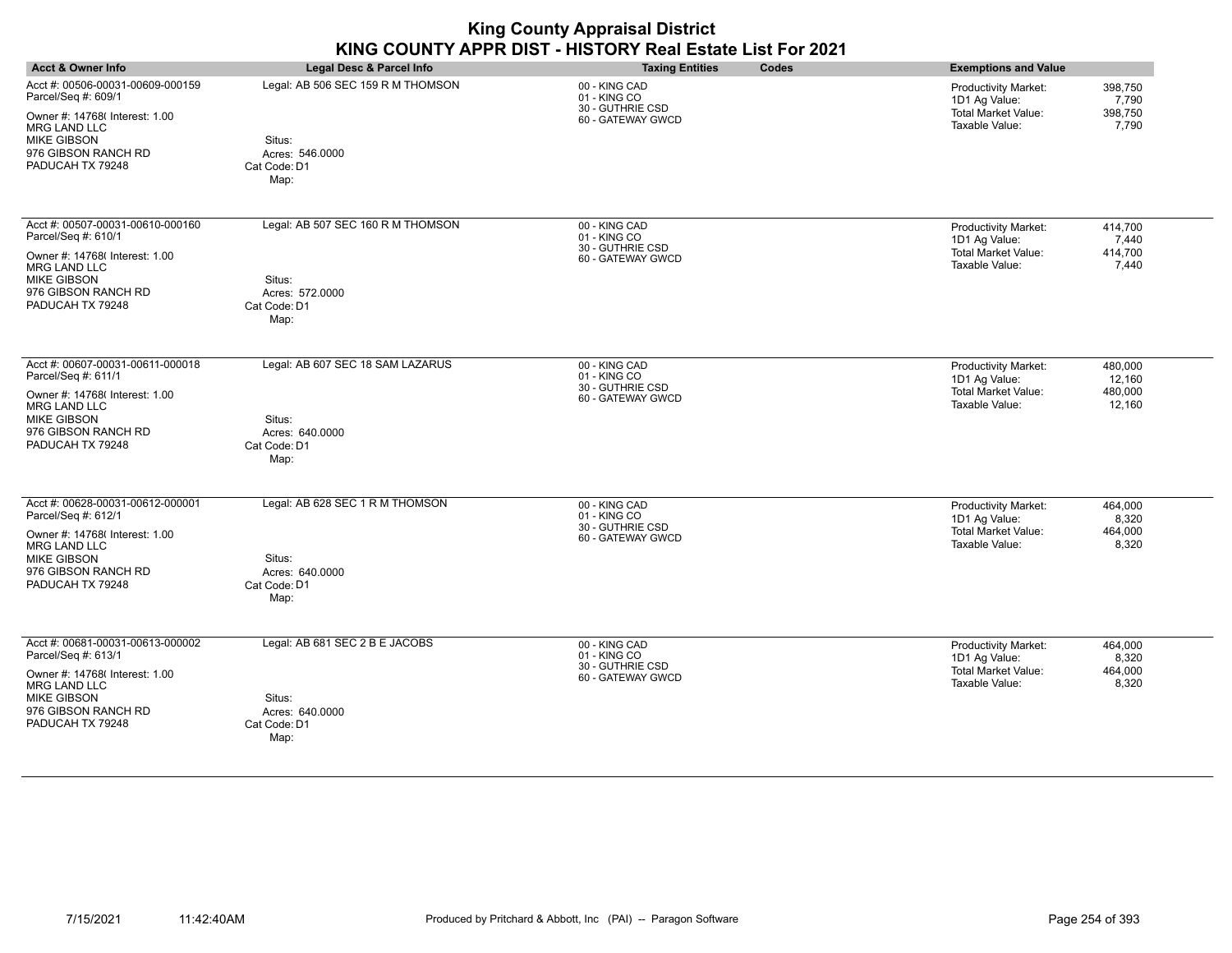| <b>Acct &amp; Owner Info</b>                            | Legal Desc & Parcel Info          | <b>Taxing Entities</b><br>Codes                       | <b>Exemptions and Value</b>                                      |
|---------------------------------------------------------|-----------------------------------|-------------------------------------------------------|------------------------------------------------------------------|
| Acct #: 00685-00031-00614-000020                        | Legal: AB 685 SEC 20 J R JOHNSON  | 00 - KING CAD                                         | <b>Productivity Market:</b><br>469,130                           |
| Parcel/Seq #: 614/1<br>Owner #: 14768(Interest: 1.00    |                                   | 01 - KING CO<br>30 - GUTHRIE CSD<br>60 - GATEWAY GWCD | 1D1 Ag Value:<br>9,560<br><b>Total Market Value:</b><br>469,130  |
| <b>MRG LAND LLC</b><br><b>MIKE GIBSON</b>               | Situs:                            |                                                       | Taxable Value:<br>9.560                                          |
| 976 GIBSON RANCH RD<br>PADUCAH TX 79248                 | Acres: 640.0000<br>Cat Code: D1   |                                                       |                                                                  |
|                                                         | Map:                              |                                                       |                                                                  |
| Acct #: 00695-00031-00615-000002<br>Parcel/Seq #: 615/1 | Legal: AB 695 SEC 2 D N ROBINSON  | 00 - KING CAD<br>01 - KING CO                         | <b>Productivity Market:</b><br>476,180                           |
| Owner #: 14768( Interest: 1.00                          |                                   | 30 - GUTHRIE CSD<br>60 - GATEWAY GWCD                 | 1D1 Ag Value:<br>12,530<br><b>Total Market Value:</b><br>476,180 |
| <b>MRG LAND LLC</b><br><b>MIKE GIBSON</b>               | Situs:                            |                                                       | Taxable Value:<br>12,530                                         |
| 976 GIBSON RANCH RD<br>PADUCAH TX 79248                 | Acres: 640,0000<br>Cat Code: D1   |                                                       |                                                                  |
|                                                         | Map:                              |                                                       |                                                                  |
| Acct #: 00696-00029-00616-000008<br>Parcel/Seq #: 616/1 | Legal: AB 696 SEC 8 D N ROBINSON  | 00 - KING CAD<br>01 - KING CO                         | 486,280<br>Productivity Market:                                  |
| Owner #: 14768(Interest: 1.00                           |                                   | 30 - GUTHRIE CSD<br>60 - GATEWAY GWCD                 | 1D1 Ag Value:<br>15,200<br>Total Market Value:<br>486,280        |
| MRG LAND LLC<br><b>MIKE GIBSON</b>                      | Situs:                            |                                                       | Taxable Value:<br>15,200                                         |
| 976 GIBSON RANCH RD<br>PADUCAH TX 79248                 | Acres: 640.0000<br>Cat Code: D1   |                                                       |                                                                  |
|                                                         | Map:                              |                                                       |                                                                  |
| Acct #: 00698-00031-00619-000014<br>Parcel/Seq #: 619/1 | Legal: AB 698 SEC 14 D N ROBINSON | 00 - KING CAD<br>01 - KING CO                         | <b>Productivity Market:</b><br>480,000                           |
| Owner #: 14768( Interest: 1.00                          |                                   | 30 - GUTHRIE CSD<br>60 - GATEWAY GWCD                 | 1D1 Ag Value:<br>13,440<br><b>Total Market Value:</b><br>480,000 |
| <b>MRG LAND LLC</b><br><b>MIKE GIBSON</b>               | Situs:                            |                                                       | Taxable Value:<br>13,440                                         |
| 976 GIBSON RANCH RD<br>PADUCAH TX 79248                 | Acres: 640,0000                   |                                                       |                                                                  |
|                                                         | Cat Code: D1<br>Map:              |                                                       |                                                                  |
| Acct #: 00873-00048-00620-000002                        | Legal: AB 873 SEC 2 E L RIBBLE    | 00 - KING CAD                                         | Productivity Market:<br>60,000                                   |
| Parcel/Seq #: 620/1                                     |                                   | 01 - KING CO<br>30 - GUTHRIE CSD                      | 1D1 Ag Value:<br>1,520<br><b>Total Market Value:</b>             |
| Owner #: 14768( Interest: 1.00<br><b>MRG LAND LLC</b>   |                                   | 60 - GATEWAY GWCD                                     | 60,000<br>Taxable Value:<br>1,520                                |
| <b>MIKE GIBSON</b><br>976 GIBSON RANCH RD               | Situs:<br>Acres: 80.0000          |                                                       |                                                                  |
| PADUCAH TX 79248                                        | Cat Code: D1<br>Map:              |                                                       |                                                                  |
|                                                         |                                   |                                                       |                                                                  |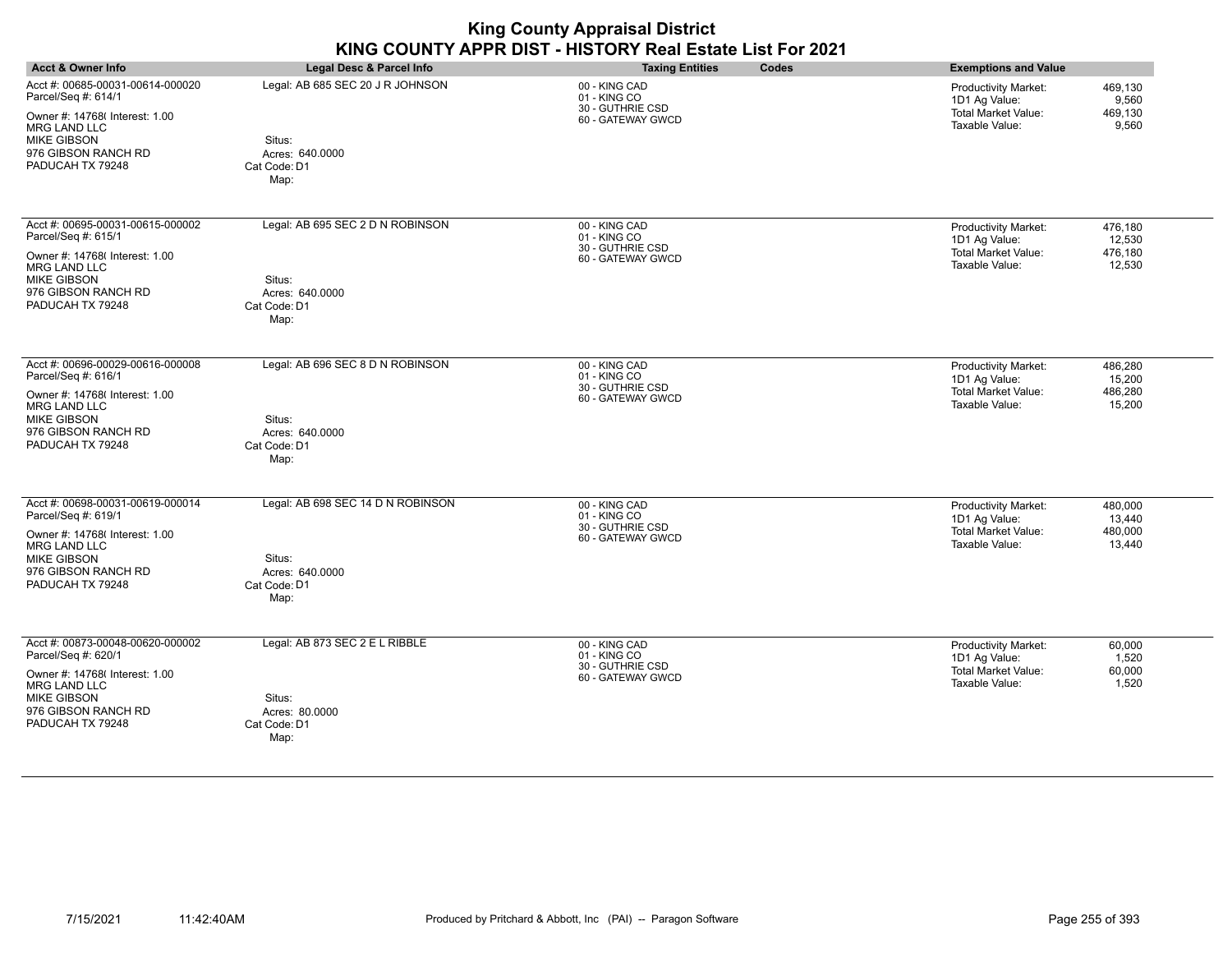| <b>Acct &amp; Owner Info</b>                                                                                                                                                      | Legal Desc & Parcel Info                                                            | <b>Taxing Entities</b><br>Codes                                         | <b>Exemptions and Value</b>                                                                                                            |
|-----------------------------------------------------------------------------------------------------------------------------------------------------------------------------------|-------------------------------------------------------------------------------------|-------------------------------------------------------------------------|----------------------------------------------------------------------------------------------------------------------------------------|
| Acct #: 00899-00048-00621-000044<br>Parcel/Seq #: 621/1<br>Owner #: 14768( Interest: 1.00<br><b>MRG LAND LLC</b><br><b>MIKE GIBSON</b><br>976 GIBSON RANCH RD<br>PADUCAH TX 79248 | Legal: AB 899 SEC 44 F P KNOTT<br>Situs:<br>Acres: 60.0000<br>Cat Code: D1<br>Map:  | 00 - KING CAD<br>01 - KING CO<br>90 - KING CO CISD<br>60 - GATEWAY GWCD | 45,000<br><b>Productivity Market:</b><br>1,140<br>1D1 Ag Value:<br><b>Total Market Value:</b><br>45,000<br>Taxable Value:<br>1,140     |
| Acct #: 00941-00029-00622-000055<br>Parcel/Seq #: 622/1<br>Owner #: 14768( Interest: 1.00<br><b>MRG LAND LLC</b><br><b>MIKE GIBSON</b><br>976 GIBSON RANCH RD<br>PADUCAH TX 79248 | Legal: AB 941 SEC 55 F P KNOTT<br>Situs:<br>Acres: 640,0000<br>Cat Code: D1<br>Map: | 00 - KING CAD<br>01 - KING CO<br>30 - GUTHRIE CSD<br>60 - GATEWAY GWCD  | <b>Productivity Market:</b><br>485,430<br>1D1 Ag Value:<br>14,960<br><b>Total Market Value:</b><br>485,430<br>Taxable Value:<br>14,960 |
| Acct #: 00942-00048-00623-000049<br>Parcel/Seq #: 623/1<br>Owner #: 14768(Interest: 1.00<br><b>MRG LAND LLC</b><br><b>MIKE GIBSON</b><br>976 GIBSON RANCH RD<br>PADUCAH TX 79248  | Legal: AB 942 SEC 49 F P KNOTT<br>Situs:<br>Acres: 48.0000<br>Cat Code: D1<br>Map:  | 00 - KING CAD<br>01 - KING CO<br>90 - KING CO CISD<br>60 - GATEWAY GWCD | Productivity Market:<br>34,950<br>1D1 Ag Value:<br>660<br><b>Total Market Value:</b><br>34,950<br>Taxable Value:<br>660                |
| Acct #: 00944-00029-00624-000052<br>Parcel/Seq #: 624/1<br>Owner #: 14768( Interest: 1.00<br><b>MRG LAND LLC</b><br><b>MIKE GIBSON</b><br>976 GIBSON RANCH RD<br>PADUCAH TX 79248 | Legal: AB 944 SEC 52 F P KNOTT<br>Situs:<br>Acres: 640.0000<br>Cat Code: D1<br>Map: | 00 - KING CAD<br>01 - KING CO<br>30 - GUTHRIE CSD<br>60 - GATEWAY GWCD  | Productivity Market:<br>479,650<br>1D1 Ag Value:<br>12,070<br><b>Total Market Value:</b><br>479,650<br>Taxable Value:<br>12,070        |
| Acct #: 00945-00048-00625-000050<br>Parcel/Seq #: 625/1<br>Owner #: 14768(Interest: 1.00<br><b>MRG LAND LLC</b><br><b>MIKE GIBSON</b><br>976 GIBSON RANCH RD<br>PADUCAH TX 79248  | Legal: AB 945 SEC 50 F P KNOTT<br>Situs:<br>Acres: 399,0000<br>Cat Code: D1<br>Map: | 00 - KING CAD<br>01 - KING CO<br>30 - GUTHRIE CSD<br>60 - GATEWAY GWCD  | 299,250<br>Productivity Market:<br>1D1 Ag Value:<br>7,580<br><b>Total Market Value:</b><br>299,250<br>Taxable Value:<br>7,580          |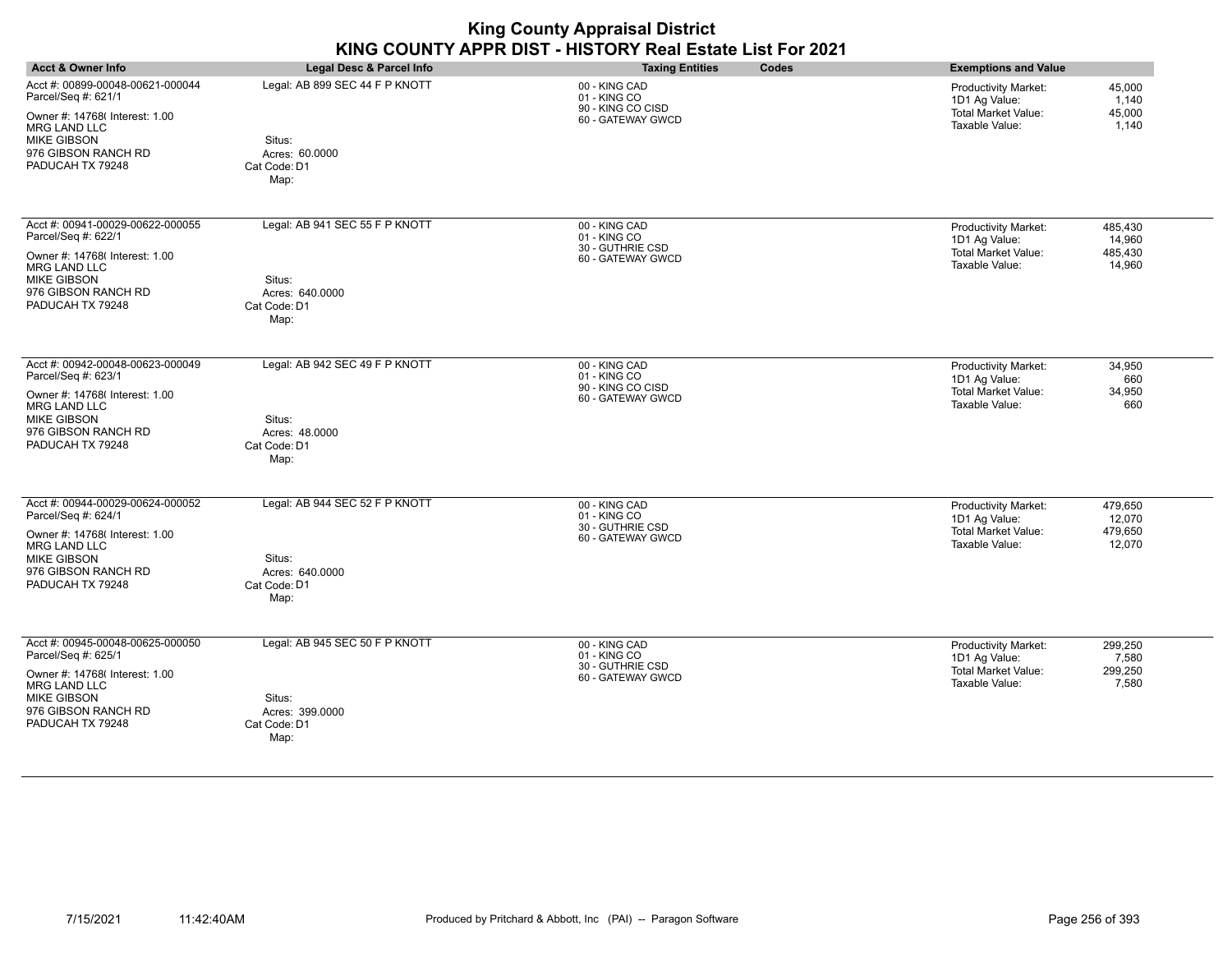| <b>Acct &amp; Owner Info</b>                                                                                                                                                      | Legal Desc & Parcel Info                                                            | <b>Taxing Entities</b><br>Codes                                        | <b>Exemptions and Value</b>                                                                                                          |
|-----------------------------------------------------------------------------------------------------------------------------------------------------------------------------------|-------------------------------------------------------------------------------------|------------------------------------------------------------------------|--------------------------------------------------------------------------------------------------------------------------------------|
| Acct #: 00946-00048-00626-000051<br>Parcel/Seq #: 626/1<br>Owner #: 14768( Interest: 1.00<br><b>MRG LAND LLC</b><br><b>MIKE GIBSON</b><br>976 GIBSON RANCH RD<br>PADUCAH TX 79248 | Legal: AB 946 SEC 51 F P KNOTT<br>Situs:<br>Acres: 640,0000<br>Cat Code: D1<br>Map: | 00 - KING CAD<br>01 - KING CO<br>30 - GUTHRIE CSD<br>60 - GATEWAY GWCD | Productivity Market:<br>475,150<br>1D1 Ag Value:<br>10,990<br><b>Total Market Value:</b><br>475,150<br>Taxable Value:<br>10,990      |
| Acct #: 00947-00029-00627-000053<br>Parcel/Seq #: 627/1<br>Owner #: 14768(Interest: 1.00<br><b>MRG LAND LLC</b><br><b>MIKE GIBSON</b><br>976 GIBSON RANCH RD<br>PADUCAH TX 79248  | Legal: AB 947 SEC 53 F P KNOTT<br>Situs:<br>Acres: 640.0000<br>Cat Code: D1<br>Map: | 00 - KING CAD<br>01 - KING CO<br>30 - GUTHRIE CSD<br>60 - GATEWAY GWCD | Productivity Market:<br>464,000<br>9,600<br>1D1 Ag Value:<br><b>Total Market Value:</b><br>464,000<br>Taxable Value:<br>9,600        |
| Acct #: 00948-00029-00628-000054<br>Parcel/Seq #: 628/1<br>Owner #: 14768( Interest: 1.00<br><b>MRG LAND LLC</b><br><b>MIKE GIBSON</b><br>976 GIBSON RANCH RD<br>PADUCAH TX 79248 | Legal: AB 948 SEC 54 F P KNOTT<br>Situs:<br>Acres: 640.0000<br>Cat Code: D1<br>Map: | 00 - KING CAD<br>01 - KING CO<br>30 - GUTHRIE CSD<br>60 - GATEWAY GWCD | 480,000<br>Productivity Market:<br>1D1 Ag Value:<br>12,160<br><b>Total Market Value:</b><br>480,000<br>Taxable Value:<br>12,160      |
| Acct #: 00964-00029-00629-000054<br>Parcel/Seq #: 629/1<br>Owner #: 14768( Interest: 1.00<br><b>MRG LAND LLC</b><br><b>MIKE GIBSON</b><br>976 GIBSON RANCH RD<br>PADUCAH TX 79248 | Legal: AB 964 SEC 54 G W GAYLOR<br>Situs:<br>Acres: 80.0000<br>Cat Code: D1<br>Map: | 00 - KING CAD<br>01 - KING CO<br>30 - GUTHRIE CSD<br>60 - GATEWAY GWCD | Productivity Market:<br>60,000<br>1D1 Ag Value:<br>1,520<br>Total Market Value:<br>60,000<br>Taxable Value:<br>1,520                 |
| Acct #: 00980-00048-00630-000004<br>Parcel/Seq #: 630/1<br>Owner #: 14768(Interest: 1.00<br><b>MRG LAND LLC</b><br><b>MIKE GIBSON</b><br>976 GIBSON RANCH RD<br>PADUCAH TX 79248  | Legal: AB 980 SEC 4 E L RIBBLE<br>Situs:<br>Acres: 160,0000<br>Cat Code: D1<br>Map: | 00 - KING CAD<br>01 - KING CO<br>30 - GUTHRIE CSD<br>60 - GATEWAY GWCD | 116,850<br><b>Productivity Market:</b><br>1D1 Ag Value:<br>2,290<br><b>Total Market Value:</b><br>116,850<br>2,290<br>Taxable Value: |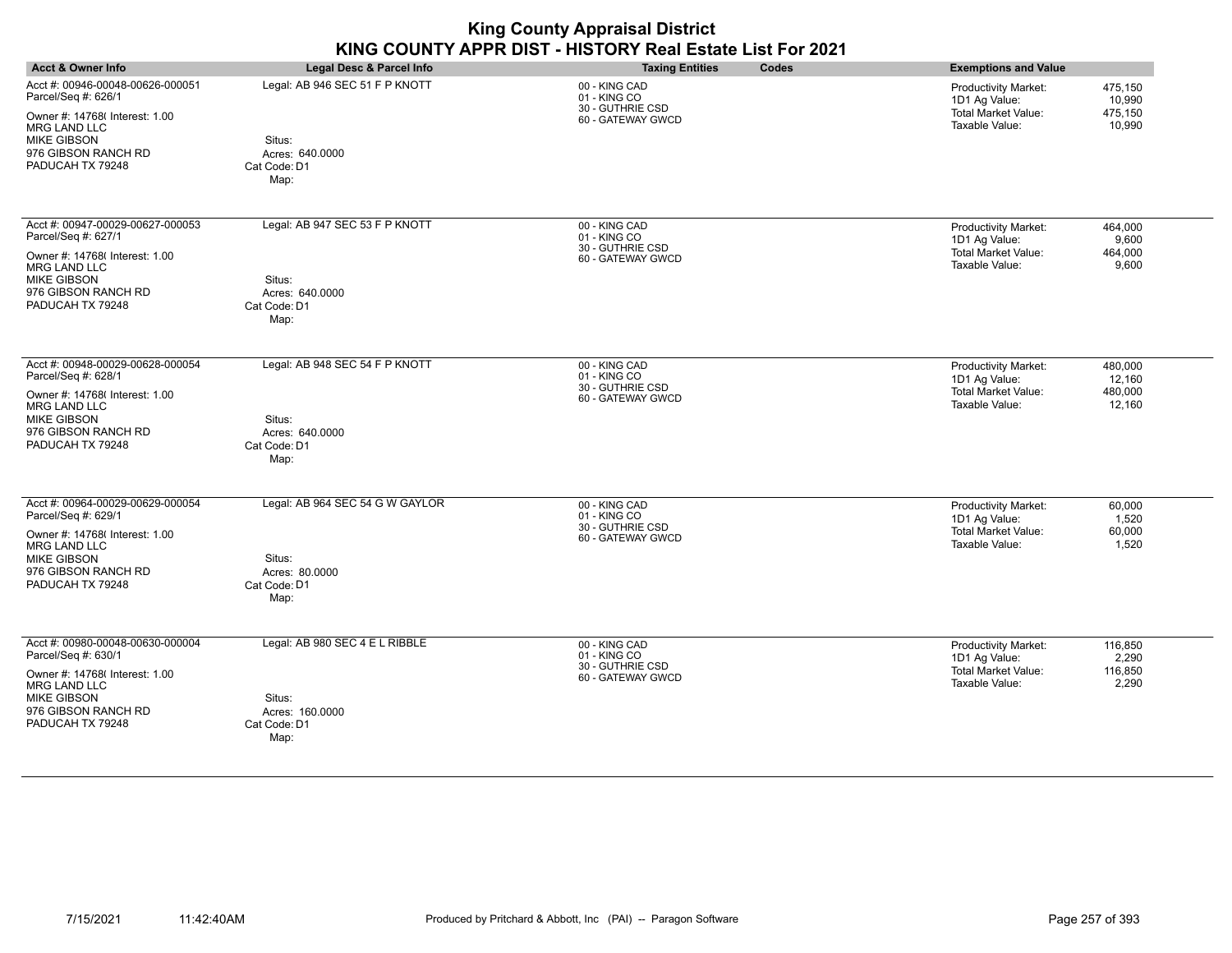|                                                                                                                                                                                   |                                                                                                  | <b>King County Appraisal District</b><br>KING COUNTY APPR DIST - HISTORY Real Estate List For 2021 |                                                                                                                                 |
|-----------------------------------------------------------------------------------------------------------------------------------------------------------------------------------|--------------------------------------------------------------------------------------------------|----------------------------------------------------------------------------------------------------|---------------------------------------------------------------------------------------------------------------------------------|
| <b>Acct &amp; Owner Info</b>                                                                                                                                                      | Legal Desc & Parcel Info                                                                         | <b>Taxing Entities</b><br>Codes                                                                    | <b>Exemptions and Value</b>                                                                                                     |
| Acct #: 01004-00048-00631-000050<br>Parcel/Seq #: 631/1<br>Owner #: 14768(Interest: 1.00<br><b>MRG LAND LLC</b><br><b>MIKE GIBSON</b><br>976 GIBSON RANCH RD<br>PADUCAH TX 79248  | Legal: AB 1004 SEC 50 BS&F<br>J C BLACKWELL<br>Situs:<br>Acres: 458.0000<br>Cat Code: D1<br>Map: | 00 - KING CAD<br>01 - KING CO<br>90 - KING CO CISD<br>60 - GATEWAY GWCD                            | Productivity Market:<br>332,050<br>1D1 Ag Value:<br>5.950<br><b>Total Market Value:</b><br>332,050<br>Taxable Value:<br>5,950   |
| Acct #: 01045-00048-00632-000058<br>Parcel/Seq #: 632/1<br>Owner #: 14768( Interest: 1.00<br><b>MRG LAND LLC</b><br><b>MIKE GIBSON</b><br>976 GIBSON RANCH RD<br>PADUCAH TX 79248 | Legal: AB 1045 SEC 58 O S REID<br>(W 1/2)<br>Situs:<br>Acres: 240.0000<br>Cat Code: D1<br>Map:   | 00 - KING CAD<br>01 - KING CO<br>30 - GUTHRIE CSD<br>60 - GATEWAY GWCD                             | 174,000<br>Productivity Market:<br>1D1 Ag Value:<br>3,600<br><b>Total Market Value:</b><br>174,000<br>Taxable Value:<br>3,600   |
| Acct #: 01047-00029-00633-000056<br>Parcel/Seq #: 633/1<br>Owner #: 14768(Interest: 1.00<br><b>MRG LAND LLC</b><br><b>MIKE GIBSON</b><br>976 GIBSON RANCH RD<br>PADUCAH TX 79248  | Legal: AB 1047 SEC 56 O S REID<br>Situs:<br>Acres: 640.0000<br>Cat Code: D1<br>Map:              | 00 - KING CAD<br>01 - KING CO<br>30 - GUTHRIE CSD<br>60 - GATEWAY GWCD                             | Productivity Market:<br>464,000<br>1D1 Ag Value:<br>8,320<br><b>Total Market Value:</b><br>464,000<br>Taxable Value:<br>8,320   |
| Acct #: 01108-00029-00634-000002<br>Parcel/Seq #: 634/1<br>Owner #: 14768( Interest: 1.00<br>MRG LAND LLC<br><b>MIKE GIBSON</b><br>976 GIBSON RANCH RD<br>PADUCAH TX 79248        | Legal: AB 1108 SEC 2 A B BROTHERS<br>Situs:<br>Acres: 540.0000<br>Cat Code: D1<br>Map:           | 00 - KING CAD<br>01 - KING CO<br>30 - GUTHRIE CSD<br>60 - GATEWAY GWCD                             | Productivity Market:<br>418,500<br>1D1 Ag Value:<br>15.120<br><b>Total Market Value:</b><br>418,500<br>Taxable Value:<br>15,120 |
| Acct #: 01137-00029-00635-000037<br>Parcel/Seq #: 635/1<br>Owner #: 14768(Interest: 1.00<br><b>MRG LAND LLC</b><br><b>MIKE GIBSON</b><br>976 GIBSON RANCH RD<br>PADUCAH TX 79248  | Legal: AB 1137 SEC 37 F P KNOTT<br>Situs:<br>Acres: 287.0000<br>Cat Code: D1<br>Map:             | 00 - KING CAD<br>01 - KING CO<br>30 - GUTHRIE CSD<br>60 - GATEWAY GWCD                             | 215,250<br>Productivity Market:<br>1D1 Ag Value:<br>6,030<br><b>Total Market Value:</b><br>215,250<br>Taxable Value:<br>6.030   |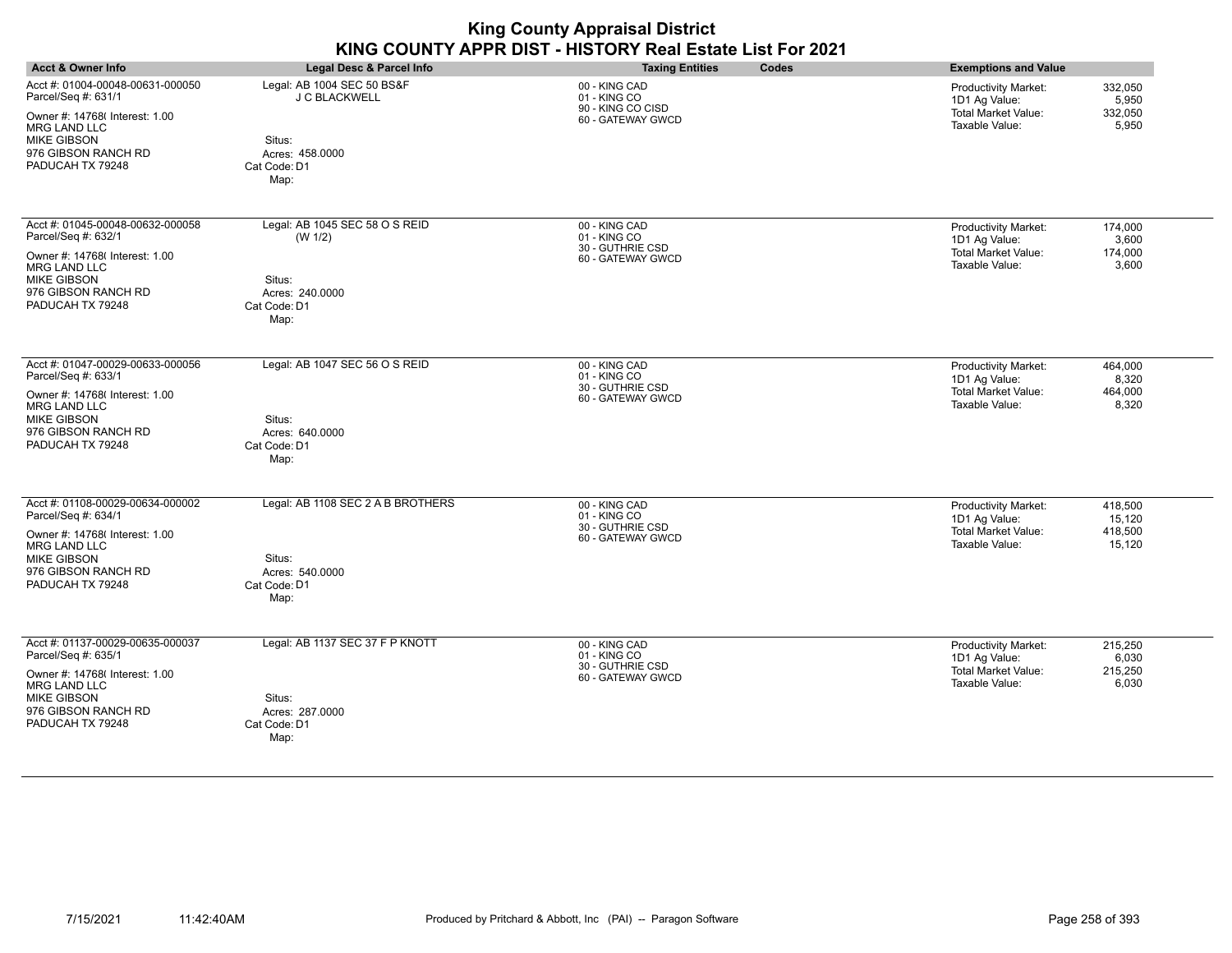| <b>Acct &amp; Owner Info</b>                                                                                                                                                      | Legal Desc & Parcel Info                                                             | <b>Taxing Entities</b><br>Codes                                        | <b>Exemptions and Value</b>                                                                                                          |
|-----------------------------------------------------------------------------------------------------------------------------------------------------------------------------------|--------------------------------------------------------------------------------------|------------------------------------------------------------------------|--------------------------------------------------------------------------------------------------------------------------------------|
| Acct #: 01138-00029-00636-000038<br>Parcel/Seq #: 636/1<br>Owner #: 14768( Interest: 1.00<br><b>MRG LAND LLC</b><br><b>MIKE GIBSON</b><br>976 GIBSON RANCH RD<br>PADUCAH TX 79248 | Legal: AB 1138 SEC 38 F P KNOTT<br>Situs:<br>Acres: 287.0000<br>Cat Code: D1<br>Map: | 00 - KING CAD<br>01 - KING CO<br>30 - GUTHRIE CSD<br>60 - GATEWAY GWCD | 215,250<br><b>Productivity Market:</b><br>1D1 Ag Value:<br>6,030<br><b>Total Market Value:</b><br>215,250<br>Taxable Value:<br>6,030 |
| Acct #: 01139-00029-00637-000039<br>Parcel/Seq #: 637/1<br>Owner #: 14768( Interest: 1.00<br><b>MRG LAND LLC</b><br><b>MIKE GIBSON</b><br>976 GIBSON RANCH RD<br>PADUCAH TX 79248 | Legal: AB 1139 SEC 39 F P KNOTT<br>Situs:<br>Acres: 291.0000<br>Cat Code: D1<br>Map: | 00 - KING CAD<br>01 - KING CO<br>30 - GUTHRIE CSD<br>60 - GATEWAY GWCD | 218,250<br><b>Productivity Market:</b><br>6,110<br>1D1 Ag Value:<br>Total Market Value:<br>218,250<br>Taxable Value:<br>6,110        |
| Acct #: 01140-00029-00638-000040<br>Parcel/Seq #: 638/1<br>Owner #: 14768( Interest: 1.00<br><b>MRG LAND LLC</b><br><b>MIKE GIBSON</b><br>976 GIBSON RANCH RD<br>PADUCAH TX 79248 | Legal: AB 1140 SEC 40 F P KNOTT<br>Situs:<br>Acres: 293,0000<br>Cat Code: D1<br>Map: | 00 - KING CAD<br>01 - KING CO<br>30 - GUTHRIE CSD<br>60 - GATEWAY GWCD | 219,750<br>Productivity Market:<br>1D1 Ag Value:<br>6,150<br>Total Market Value:<br>219,750<br>Taxable Value:<br>6,150               |
| Acct #: 01141-00048-00639-000041<br>Parcel/Seq #: 639/1<br>Owner #: 14768( Interest: 1.00<br><b>MRG LAND LLC</b><br><b>MIKE GIBSON</b><br>976 GIBSON RANCH RD<br>PADUCAH TX 79248 | Legal: AB 1141 SEC 41 F P KNOTT<br>Situs:<br>Acres: 291.0000<br>Cat Code: D1<br>Map: | 00 - KING CAD<br>01 - KING CO<br>30 - GUTHRIE CSD<br>60 - GATEWAY GWCD | <b>Productivity Market:</b><br>218,250<br>1D1 Ag Value:<br>5,530<br><b>Total Market Value:</b><br>218,250<br>Taxable Value:<br>5,530 |
| Acct #: 01142-00048-00640-000042<br>Parcel/Seq #: 640/1<br>Owner #: 14768( Interest: 1.00<br><b>MRG LAND LLC</b><br><b>MIKE GIBSON</b><br>976 GIBSON RANCH RD<br>PADUCAH TX 79248 | Legal: AB 1142 SEC 42 F P KNOTT<br>Situs:<br>Acres: 297.0000<br>Cat Code: D1<br>Map: | 00 - KING CAD<br>01 - KING CO<br>30 - GUTHRIE CSD<br>60 - GATEWAY GWCD | Productivity Market:<br>215,330<br>1D1 Ag Value:<br>4,440<br>215,330<br><b>Total Market Value:</b><br>Taxable Value:<br>4,440        |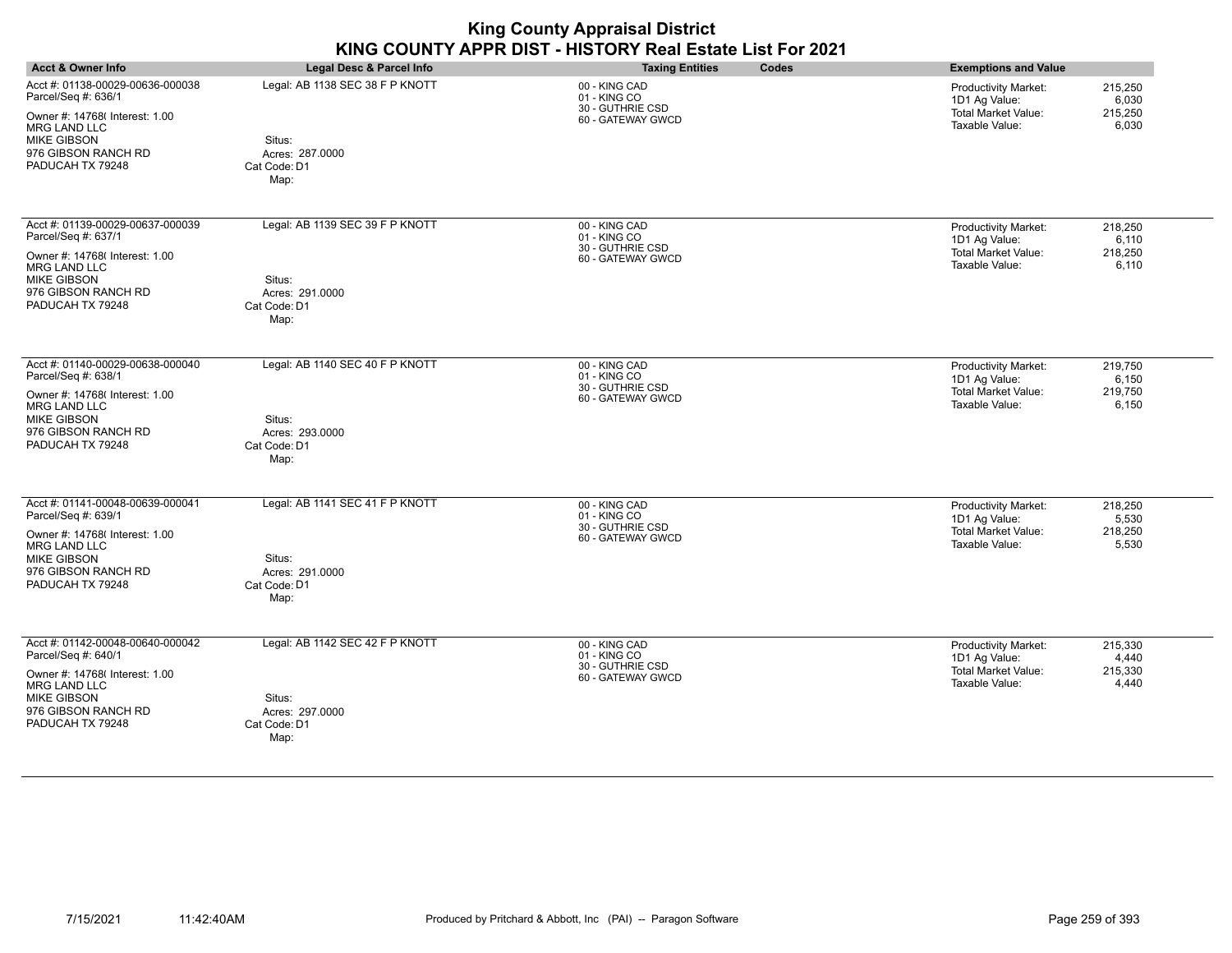| <b>Acct &amp; Owner Info</b>                                                                                                                                                      | Legal Desc & Parcel Info                                                                | <b>Taxing Entities</b><br>Codes                                        | <b>Exemptions and Value</b>                                                                                                          |
|-----------------------------------------------------------------------------------------------------------------------------------------------------------------------------------|-----------------------------------------------------------------------------------------|------------------------------------------------------------------------|--------------------------------------------------------------------------------------------------------------------------------------|
| Acct #: 01143-00048-00641-000043<br>Parcel/Seq #: 641/1<br>Owner #: 14768( Interest: 1.00<br><b>MRG LAND LLC</b><br><b>MIKE GIBSON</b><br>976 GIBSON RANCH RD<br>PADUCAH TX 79248 | Legal: AB 1143 SEC 43 F P KNOTT<br>Situs:<br>Acres: 306.0000<br>Cat Code: D1<br>Map:    | 00 - KING CAD<br>01 - KING CO<br>30 - GUTHRIE CSD<br>60 - GATEWAY GWCD | Productivity Market:<br>221,850<br>1D1 Ag Value:<br>4,570<br><b>Total Market Value:</b><br>221,850<br>Taxable Value:<br>4,570        |
| Acct #: 01169-00048-00642-000017<br>Parcel/Seq #: 642/1<br>Owner #: 14768(Interest: 1.00<br><b>MRG LAND LLC</b><br><b>MIKE GIBSON</b><br>976 GIBSON RANCH RD<br>PADUCAH TX 79248  | Legal: AB 1169 SEC 17 W Q RICHARDS<br>Situs:<br>Acres: 306.0000<br>Cat Code: D1<br>Map: | 00 - KING CAD<br>01 - KING CO<br>30 - GUTHRIE CSD<br>60 - GATEWAY GWCD | 221,850<br>Productivity Market:<br>1D1 Ag Value:<br>3,980<br>Total Market Value:<br>221,850<br>Taxable Value:<br>3,980               |
| Acct #: 01207-00029-00643-000001<br>Parcel/Seq #: 643/1<br>Owner #: 14768(Interest: 1.00<br>MRG LAND LLC<br><b>MIKE GIBSON</b><br>976 GIBSON RANCH RD<br>PADUCAH TX 79248         | Legal: AB 1207 SEC 1 E L RIBBLE<br>Situs:<br>Acres: 426.0000<br>Cat Code: D1<br>Map:    | 00 - KING CAD<br>01 - KING CO<br>30 - GUTHRIE CSD<br>60 - GATEWAY GWCD | 308,860<br><b>Productivity Market:</b><br>1D1 Ag Value:<br>6,050<br><b>Total Market Value:</b><br>308,860<br>Taxable Value:<br>6,050 |
| Acct #: 01208-00029-00644-000002<br>Parcel/Seq #: 644/1<br>Owner #: 14768( Interest: 1.00<br><b>MRG LAND LLC</b><br><b>MIKE GIBSON</b><br>976 GIBSON RANCH RD<br>PADUCAH TX 79248 | Legal: AB 1208 SEC 2 E L RIBBLE<br>Situs:<br>Acres: 310.0000<br>Cat Code: D1<br>Map:    | 00 - KING CAD<br>01 - KING CO<br>30 - GUTHRIE CSD<br>60 - GATEWAY GWCD | <b>Productivity Market:</b><br>229,880<br>1D1 Ag Value:<br>5,480<br>Total Market Value:<br>229,880<br>Taxable Value:<br>5,480        |
| Acct #: 01209-00029-00645-000004<br>Parcel/Seq #: 645/1<br>Owner #: 14768( Interest: 1.00<br><b>MRG LAND LLC</b><br><b>MIKE GIBSON</b><br>976 GIBSON RANCH RD<br>PADUCAH TX 79248 | Legal: AB 1209 SEC 4 E L RIBBLE<br>Situs:<br>Acres: 152.0000<br>Cat Code: D1<br>Map:    | 00 - KING CAD<br>01 - KING CO<br>30 - GUTHRIE CSD<br>60 - GATEWAY GWCD | Productivity Market:<br>114,000<br>1D1 Ag Value:<br>2,890<br>114,000<br><b>Total Market Value:</b><br>2,890<br>Taxable Value:        |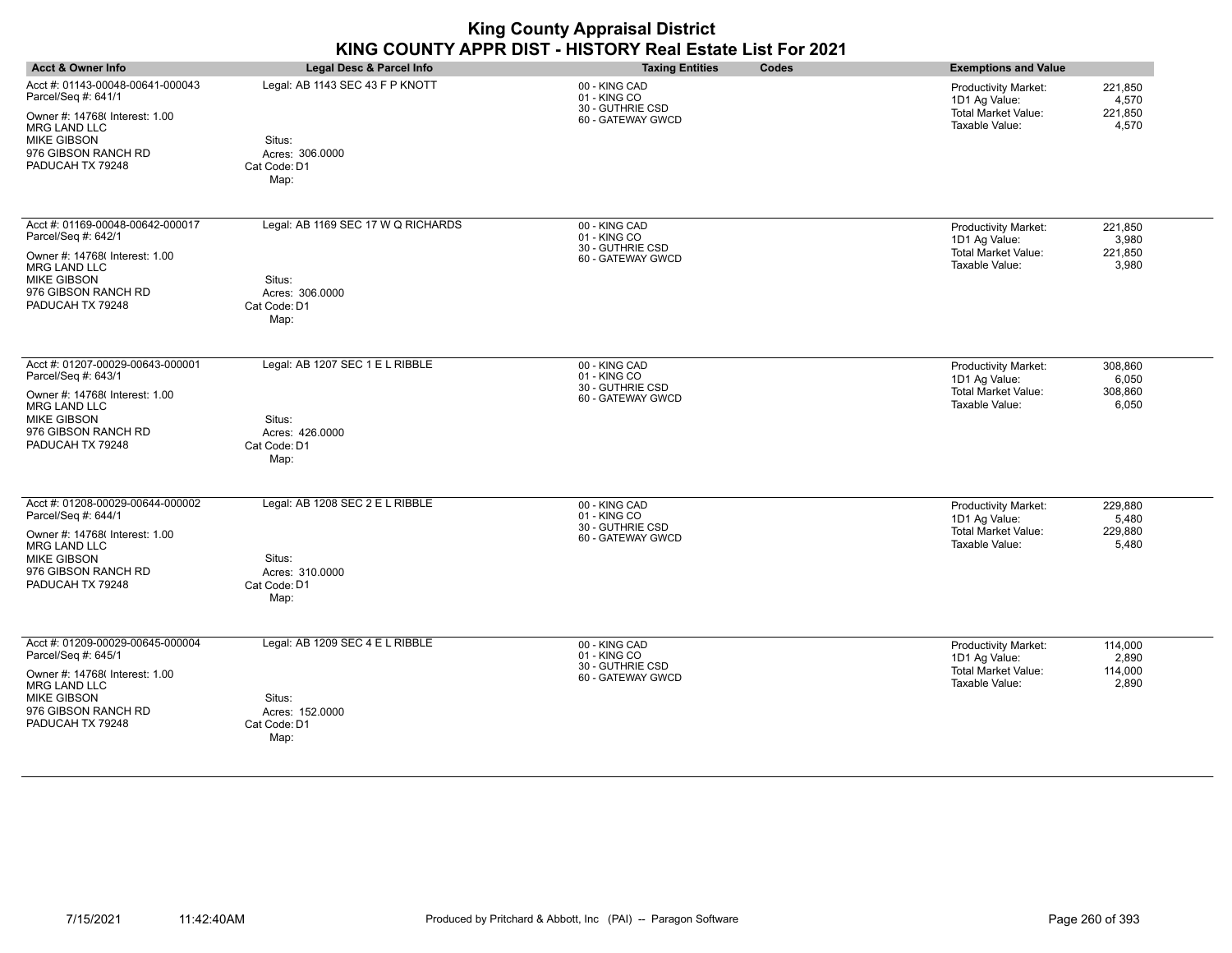| <b>Acct &amp; Owner Info</b>                                                                                                                                                       | Legal Desc & Parcel Info                                                                                        | Codes<br><b>Taxing Entities</b>                                        | <b>Exemptions and Value</b>                                                                                                                                                                   |
|------------------------------------------------------------------------------------------------------------------------------------------------------------------------------------|-----------------------------------------------------------------------------------------------------------------|------------------------------------------------------------------------|-----------------------------------------------------------------------------------------------------------------------------------------------------------------------------------------------|
| Acct #: 00295-00029-02185-000055<br>Parcel/Seq #: 2185/1<br>Owner #: 14768(Interest: 1.00<br><b>MRG LAND LLC</b><br><b>MIKE GIBSON</b><br>976 GIBSON RANCH RD<br>PADUCAH TX 79248  | Legal: AB 295 SEC 55 AB&M<br>Situs:<br>Acres: 640,0000<br>Cat Code: D1<br>Map:                                  | 00 - KING CAD<br>01 - KING CO<br>30 - GUTHRIE CSD<br>60 - GATEWAY GWCD | 464,000<br>Productivity Market:<br>1D1 Ag Value:<br>9,600<br><b>Total Market Value:</b><br>464,000<br>Taxable Value:<br>9,600                                                                 |
| Acct #: 00316-00029-02186-000019<br>Parcel/Seq #: 2186/1<br>Owner #: 14768( Interest: 1.00<br><b>MRG LAND LLC</b><br><b>MIKE GIBSON</b><br>976 GIBSON RANCH RD<br>PADUCAH TX 79248 | Legal: AB 316 SEC 19 I RR CO<br>Situs:<br>Acres: 640.0000<br>Cat Code: D1<br>Map:                               | 00 - KING CAD<br>01 - KING CO<br>30 - GUTHRIE CSD<br>60 - GATEWAY GWCD | 480,000<br>Productivity Market:<br>1D1 Ag Value:<br>12,160<br><b>Total Market Value:</b><br>480,000<br>Taxable Value:<br>12,160                                                               |
| Acct #: 00697-00029-02187-000012<br>Parcel/Seq #: 2187/1<br>Owner #: 14768(Interest: 1.00<br>MRG LAND LLC<br><b>MIKE GIBSON</b><br>976 GIBSON RANCH RD<br>PADUCAH TX 79248         | Legal: AB 697 SEC 12 D N ROBINSON<br>Situs:<br>Acres: 640.0000<br>Cat Code: D1<br>Map:                          | 00 - KING CAD<br>01 - KING CO<br>30 - GUTHRIE CSD<br>60 - GATEWAY GWCD | Productivity Market:<br>496,000<br>1D1 Ag Value:<br>17,920<br><b>Total Market Value:</b><br>496,000<br>Taxable Value:<br>17,920                                                               |
| Acct #: 00329-00048-02614-000000<br>Parcel/Seq #: 2614/1<br>Owner #: 14768( Interest: 1.00<br><b>MRG LAND LLC</b><br><b>MIKE GIBSON</b><br>976 GIBSON RANCH RD<br>PADUCAH TX 79248 | Legal: IMPROVEMENT ON AB 329<br>TT&RR SEC 57<br>Situs: N OF CR 204<br>Acres: 313,0000<br>Cat Code: D1 E<br>Map: | 00 - KING CAD<br>01 - KING CO<br>30 - GUTHRIE CSD<br>60 - GATEWAY GWCD | 400<br>Land NonHomesite:<br>31,620<br>Improvement Homesite:<br>230,560<br><b>Productivity Market:</b><br>1D1 Ag Value:<br>5,030<br>Total Market Value:<br>262,580<br>37,050<br>Taxable Value: |
| Acct #: 00160-00037-00749-000053<br>Parcel/Seq #: 749/1<br>Owner #: 92100 Interest: 1.00<br>NIBLO FAMILY PARTNERSHIP LTD<br>104 PINE STREET SUITE 601<br>ABILENE TX 79601          | Legal: AB 160 SEC 53 H&TC RR CO<br>Situs:<br>Acres: 656.2000<br>Cat Code: D1<br>Map:                            | 00 - KING CAD<br>01 - KING CO<br>30 - GUTHRIE CSD<br>60 - GATEWAY GWCD | 492,150<br>Productivity Market:<br>1D1 Ag Value:<br>12,470<br>Total Market Value:<br>492,150<br>Taxable Value:<br>12,470                                                                      |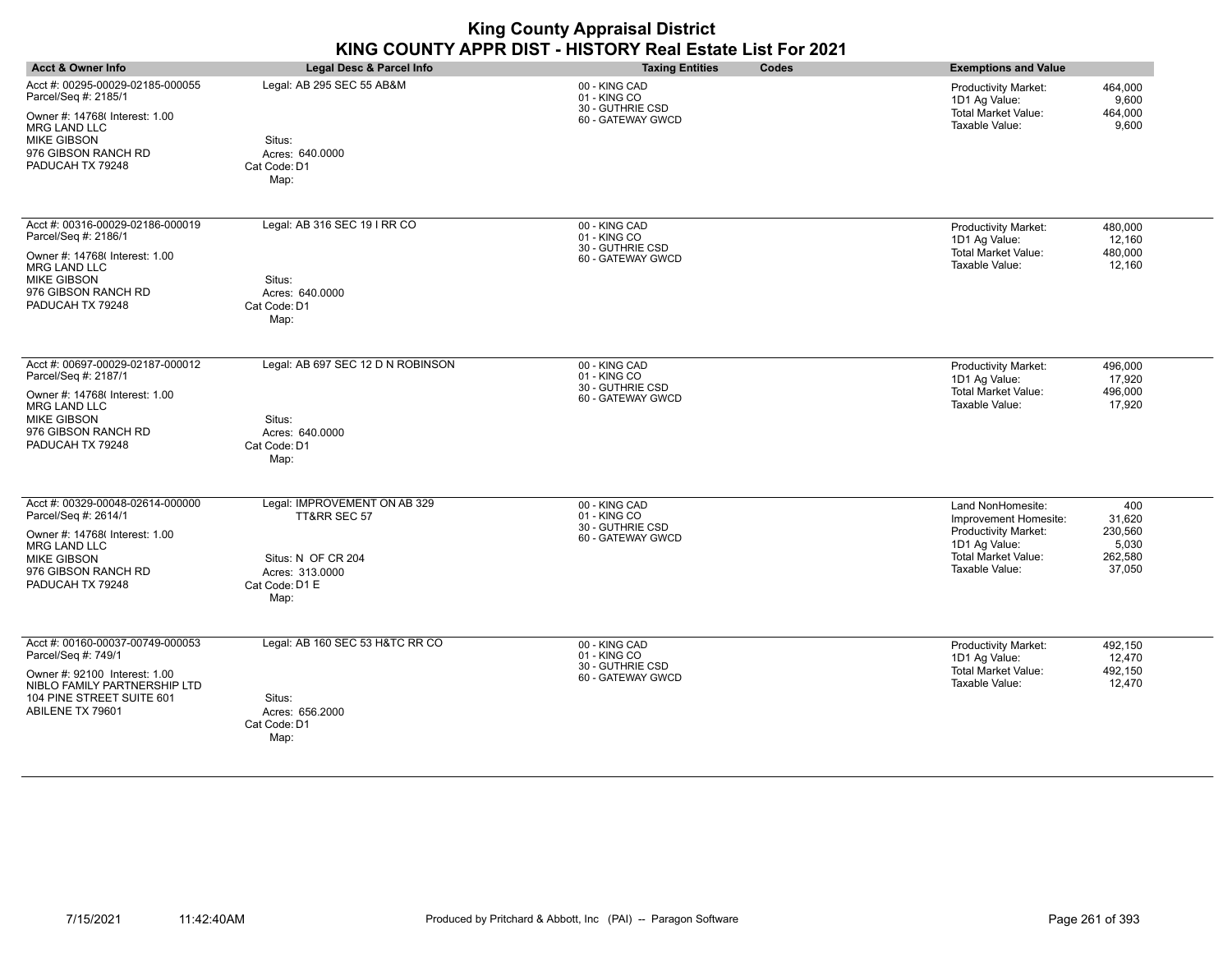|                                                                                                                                                                           |                                                                                      | <b>King County Appraisal District</b><br>KING COUNTY APPR DIST - HISTORY Real Estate List For 2021 |                                                                                                                                        |
|---------------------------------------------------------------------------------------------------------------------------------------------------------------------------|--------------------------------------------------------------------------------------|----------------------------------------------------------------------------------------------------|----------------------------------------------------------------------------------------------------------------------------------------|
| <b>Acct &amp; Owner Info</b>                                                                                                                                              | Legal Desc & Parcel Info                                                             | <b>Taxing Entities</b><br>Codes                                                                    | <b>Exemptions and Value</b>                                                                                                            |
| Acct #: 00161-00035-00750-000051<br>Parcel/Seq #: 750/1<br>Owner #: 92100 Interest: 1.00<br>NIBLO FAMILY PARTNERSHIP LTD<br>104 PINE STREET SUITE 601<br>ABILENE TX 79601 | Legal: AB 161 SEC 51 H&TC RR CO<br>Situs:<br>Acres: 656.2000<br>Cat Code: D1<br>Map: | 00 - KING CAD<br>01 - KING CO<br>30 - GUTHRIE CSD<br>60 - GATEWAY GWCD                             | <b>Productivity Market:</b><br>492,150<br>1D1 Ag Value:<br>12,470<br><b>Total Market Value:</b><br>492,150<br>Taxable Value:<br>12,470 |
| Acct #: 00162-00035-00751-000049<br>Parcel/Seq #: 751/1<br>Owner #: 92100 Interest: 1.00<br>NIBLO FAMILY PARTNERSHIP LTD<br>104 PINE STREET SUITE 601<br>ABILENE TX 79601 | Legal: AB 162 SEC 49 H&TC RR CO<br>Situs:<br>Acres: 656.2000<br>Cat Code: D1<br>Map: | 00 - KING CAD<br>01 - KING CO<br>30 - GUTHRIE CSD<br>60 - GATEWAY GWCD                             | Productivity Market:<br>492,150<br>1D1 Ag Value:<br>12,470<br><b>Total Market Value:</b><br>492,150<br>Taxable Value:<br>12,470        |
| Acct #: 00167-00037-00752-000033<br>Parcel/Seq #: 752/1<br>Owner #: 92100 Interest: 1.00<br>NIBLO FAMILY PARTNERSHIP LTD<br>104 PINE STREET SUITE 601<br>ABILENE TX 79601 | Legal: AB 167 SEC 33 H&TC RR CO<br>Situs:<br>Acres: 656.2000<br>Cat Code: D1<br>Map: | 00 - KING CAD<br>01 - KING CO<br>30 - GUTHRIE CSD<br>60 - GATEWAY GWCD                             | Productivity Market:<br>492,150<br>12,470<br>1D1 Ag Value:<br>Total Market Value:<br>492,150<br>Taxable Value:<br>12,470               |
| Acct #: 00168-00035-00753-000031<br>Parcel/Seq #: 753/1<br>Owner #: 92100 Interest: 1.00<br>NIBLO FAMILY PARTNERSHIP LTD<br>104 PINE STREET SUITE 601<br>ABILENE TX 79601 | Legal: AB 168 SEC 31 H&TC RR CO<br>Situs:<br>Acres: 656.2000<br>Cat Code: D1<br>Map: | 00 - KING CAD<br>01 - KING CO<br>30 - GUTHRIE CSD<br>60 - GATEWAY GWCD                             | Productivity Market:<br>492,150<br>1D1 Ag Value:<br>12,470<br>Total Market Value:<br>492,150<br>Taxable Value:<br>12,470               |
| Acct #: 00180-00017-00754-000093<br>Parcel/Seq #: 754/1<br>Owner #: 92100 Interest: 1.00<br>NIBLO FAMILY PARTNERSHIP LTD<br>104 PINE STREET SUITE 601<br>ABILENE TX 79601 | Legal: AB 180 SEC 93 H&TC RR CO<br>Situs:<br>Acres: 656.2000<br>Cat Code: D1<br>Map: | 00 - KING CAD<br>01 - KING CO<br>30 - GUTHRIE CSD<br>60 - GATEWAY GWCD                             | <b>Productivity Market:</b><br>488,020<br>1D1 Ag Value:<br>11,810<br><b>Total Market Value:</b><br>488,020<br>Taxable Value:<br>11,810 |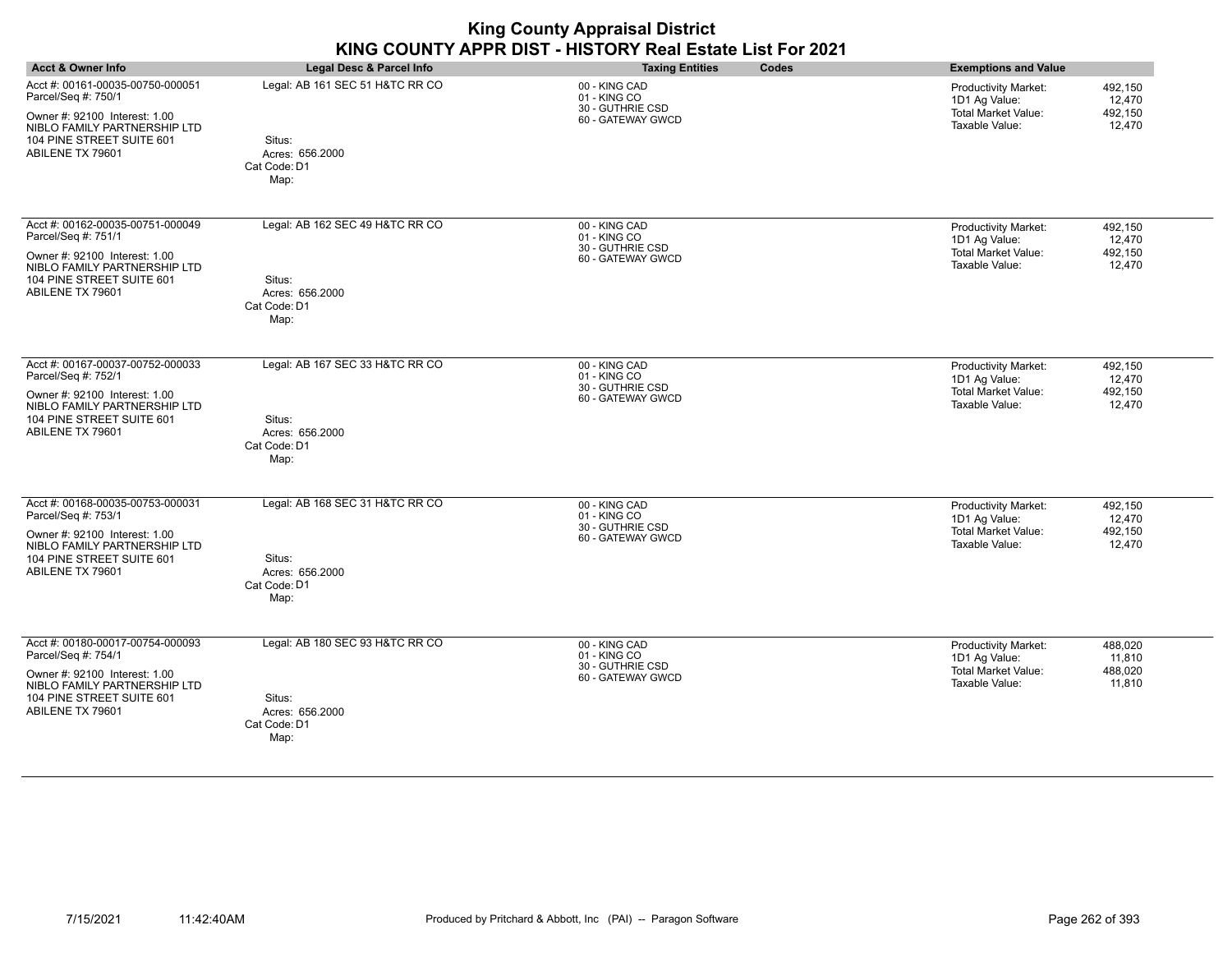| <b>Acct &amp; Owner Info</b>                                                                                                                                              | Legal Desc & Parcel Info                                                                                                                 | <b>Taxing Entities</b><br>Codes                                        | <b>Exemptions and Value</b>                                                                                                                                                                                                       |
|---------------------------------------------------------------------------------------------------------------------------------------------------------------------------|------------------------------------------------------------------------------------------------------------------------------------------|------------------------------------------------------------------------|-----------------------------------------------------------------------------------------------------------------------------------------------------------------------------------------------------------------------------------|
| Acct #: 00182-00019-00755-000091<br>Parcel/Seq #: 755/1<br>Owner #: 92100 Interest: 1.00<br>NIBLO FAMILY PARTNERSHIP LTD<br>104 PINE STREET SUITE 601<br>ABILENE TX 79601 | Legal: AB 182 SEC 91 H&TC RR CO<br>Situs:<br>Acres: 656.2000<br>Cat Code: D1<br>Map:                                                     | 00 - KING CAD<br>01 - KING CO<br>30 - GUTHRIE CSD<br>60 - GATEWAY GWCD | 495,350<br><b>Productivity Market:</b><br>22,350<br>1D1 Ag Value:<br>Total Market Value:<br>495,350<br>Taxable Value:<br>22,350                                                                                                   |
| Acct #: 00183-00035-00756-000000<br>Parcel/Seq #: 756/1<br>Owner #: 92100 Interest: 1.00<br>NIBLO FAMILY PARTNERSHIP LTD<br>104 PINE STREET SUITE 601<br>ABILENE TX 79601 | Legal: IMPROVEMENT ON AB 183<br>BLK F SEC 89<br>Situs: 2723 S US HWY 83 GUTHRIE TX 79236<br>Acres: 656.2000<br>Cat Code: D1 E D2<br>Map: | 00 - KING CAD<br>01 - KING CO<br>30 - GUTHRIE CSD<br>60 - GATEWAY GWCD | Land Homesite:<br>800<br>23,520<br>Improvement Homesite:<br>11,550<br>Improvement NonHomesite:<br><b>Productivity Market:</b><br>493,230<br>18,650<br>1D1 Ag Value:<br>Total Market Value:<br>529,100<br>Taxable Value:<br>54,520 |
| Acct #: 00188-00037-00757-000073<br>Parcel/Seq #: 757/1<br>Owner #: 92100 Interest: 1.00<br>NIBLO FAMILY PARTNERSHIP LTD<br>104 PINE STREET SUITE 601<br>ABILENE TX 79601 | Legal: AB 188 SEC 73 H&TC RR CO<br>Situs:<br>Acres: 656.2000<br>Cat Code: D1<br>Map:                                                     | 00 - KING CAD<br>01 - KING CO<br>30 - GUTHRIE CSD<br>60 - GATEWAY GWCD | 503,800<br><b>Productivity Market:</b><br>1D1 Ag Value:<br>33,590<br><b>Total Market Value:</b><br>503,800<br>Taxable Value:<br>33,590                                                                                            |
| Acct #: 00189-00035-00758-000071<br>Parcel/Seq #: 758/1<br>Owner #: 92100 Interest: 1.00<br>NIBLO FAMILY PARTNERSHIP LTD<br>104 PINE STREET SUITE 601<br>ABILENE TX 79601 | Legal: AB 189 SEC 71 H&TC RR CO<br>Situs:<br>Acres: 656.2000<br>Cat Code: D1<br>Map:                                                     | 00 - KING CAD<br>01 - KING CO<br>30 - GUTHRIE CSD<br>60 - GATEWAY GWCD | <b>Productivity Market:</b><br>492,150<br>1D1 Ag Value:<br>12,850<br>Total Market Value:<br>492,150<br>Taxable Value:<br>12,850                                                                                                   |
| Acct #: 00190-00035-00759-000069<br>Parcel/Seq #: 759/1<br>Owner #: 92100 Interest: 1.00<br>NIBLO FAMILY PARTNERSHIP LTD<br>104 PINE STREET SUITE 601<br>ABILENE TX 79601 | Legal: AB 190 SEC 69 H&TC RR CO<br>Situs:<br>Acres: 656.2000<br>Cat Code: D1<br>Map:                                                     | 00 - KING CAD<br>01 - KING CO<br>30 - GUTHRIE CSD<br>60 - GATEWAY GWCD | Productivity Market:<br>492,150<br>1D1 Ag Value:<br>13,090<br>Total Market Value:<br>492,150<br>Taxable Value:<br>13,090                                                                                                          |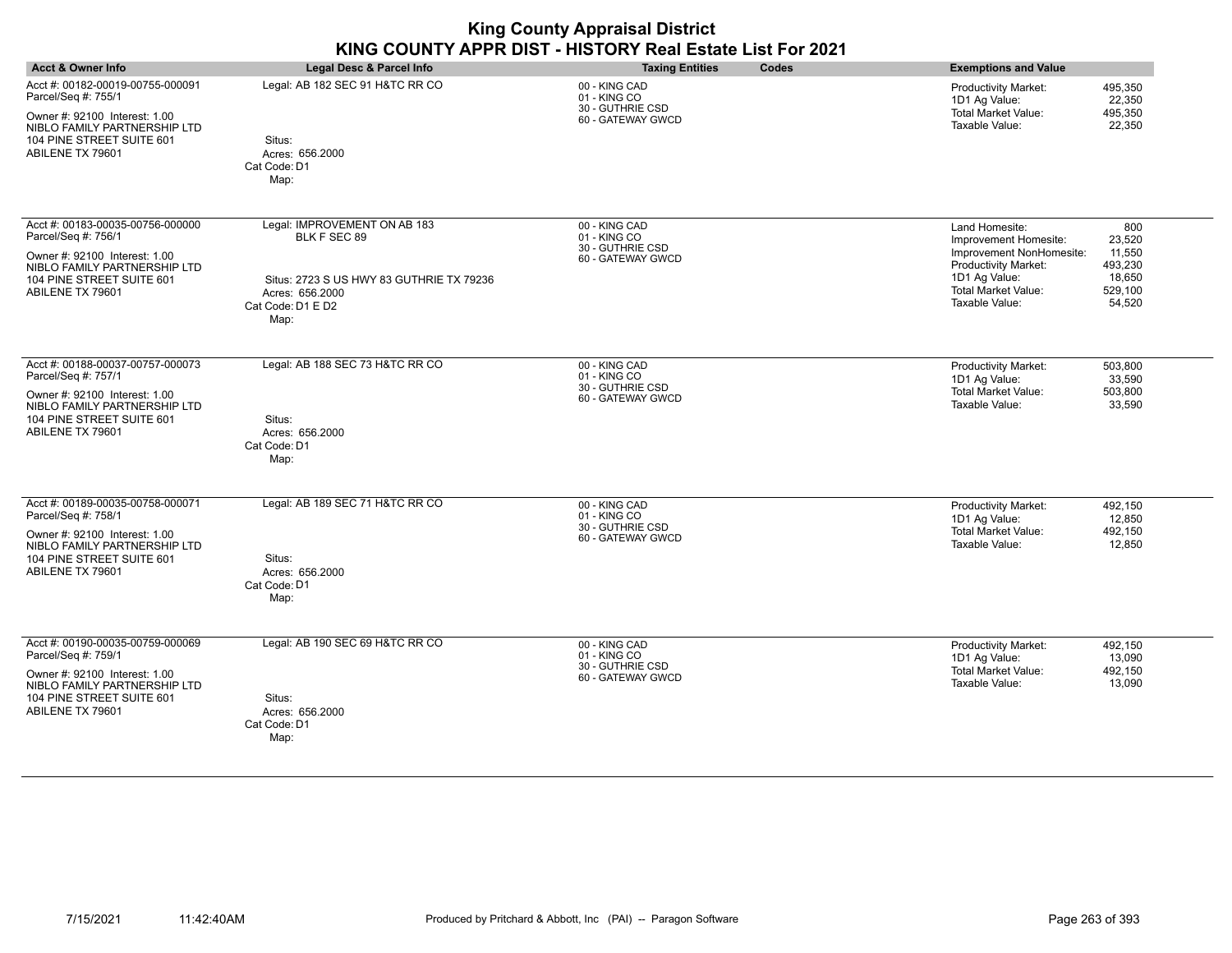|                                                                                                                                                                           |                                                                                                            | <b>King County Appraisal District</b><br>KING COUNTY APPR DIST - HISTORY Real Estate List For 2021 |                                                                                                                                        |
|---------------------------------------------------------------------------------------------------------------------------------------------------------------------------|------------------------------------------------------------------------------------------------------------|----------------------------------------------------------------------------------------------------|----------------------------------------------------------------------------------------------------------------------------------------|
| <b>Acct &amp; Owner Info</b>                                                                                                                                              | <b>Legal Desc &amp; Parcel Info</b>                                                                        | Codes<br><b>Taxing Entities</b>                                                                    | <b>Exemptions and Value</b>                                                                                                            |
| Acct #: 00709-00037-00760-000088<br>Parcel/Seq #: 760/1<br>Owner #: 92100 Interest: 1.00<br>NIBLO FAMILY PARTNERSHIP LTD<br>104 PINE STREET SUITE 601<br>ABILENE TX 79601 | Legal: AB 709 SEC 88 H&TC<br><b>JANE K ANDERSON</b><br>Situs:<br>Acres: 656.0000<br>Cat Code: D1<br>Map:   | 00 - KING CAD<br>01 - KING CO<br>30 - GUTHRIE CSD<br>60 - GATEWAY GWCD                             | <b>Productivity Market:</b><br>500.330<br>1D1 Ag Value:<br>28.140<br><b>Total Market Value:</b><br>500.330<br>Taxable Value:<br>28,140 |
| Acct #: 00822-00037-00761-000068<br>Parcel/Seq #: 761/1<br>Owner #: 92100 Interest: 1.00<br>NIBLO FAMILY PARTNERSHIP LTD<br>104 PINE STREET SUITE 601<br>ABILENE TX 79601 | Legal: AB 822 SEC 68 H&TC F<br>F N SCHROEDER<br>Situs:<br>Acres: 656.0000<br>Cat Code: D1<br>Map:          | 00 - KING CAD<br>01 - KING CO<br>30 - GUTHRIE CSD<br>60 - GATEWAY GWCD                             | <b>Productivity Market:</b><br>495,200<br>1D1 Ag Value:<br>18,730<br><b>Total Market Value:</b><br>495,200<br>Taxable Value:<br>18,730 |
| Acct #: 00823-00035-00762-000072<br>Parcel/Seq #: 762/1<br>Owner #: 92100 Interest: 1.00<br>NIBLO FAMILY PARTNERSHIP LTD<br>104 PINE STREET SUITE 601<br>ABILENE TX 79601 | Legal: AB 823 SEC 72 H&TC F<br>F N SCHROEDER<br>Situs:<br>Acres: 656.0000<br>Cat Code: D1<br>Map:          | 00 - KING CAD<br>01 - KING CO<br>30 - GUTHRIE CSD<br>60 - GATEWAY GWCD                             | <b>Productivity Market:</b><br>492.000<br>1D1 Ag Value:<br>13.160<br>Total Market Value:<br>492.000<br>Taxable Value:<br>13.160        |
| Acct #: 00826-00019-00763-000092<br>Parcel/Seq #: 763/1<br>Owner #: 92100 Interest: 1.00<br>NIBLO FAMILY PARTNERSHIP LTD<br>104 PINE STREET SUITE 601<br>ABILENE TX 79601 | Legal: AB 826 SEC 92 H&TC F<br>F SCHOUP<br>Situs:<br>Acres: 656.0000<br>Cat Code: D1<br>Map:               | 00 - KING CAD<br>01 - KING CO<br>30 - GUTHRIE CSD<br>60 - GATEWAY GWCD                             | Productivity Market:<br>492,600<br>15.380<br>1D1 Ag Value:<br>Total Market Value:<br>492,600<br>Taxable Value:<br>15,380               |
| Acct #: 00863-00035-00764-000090<br>Parcel/Seq #: 764/1<br>Owner #: 92100 Interest: 1.00<br>NIBLO FAMILY PARTNERSHIP LTD<br>104 PINE STREET SUITE 601<br>ABILENE TX 79601 | Legal: AB 863 SEC 90 H&TC F<br><b>CHARLES E PRATT</b><br>Situs:<br>Acres: 656.0000<br>Cat Code: D1<br>Map: | 00 - KING CAD<br>01 - KING CO<br>30 - GUTHRIE CSD<br>60 - GATEWAY GWCD                             | Productivity Market:<br>492.000<br>1D1 Ag Value:<br>13,750<br>Total Market Value:<br>492,000<br>Taxable Value:<br>13,750               |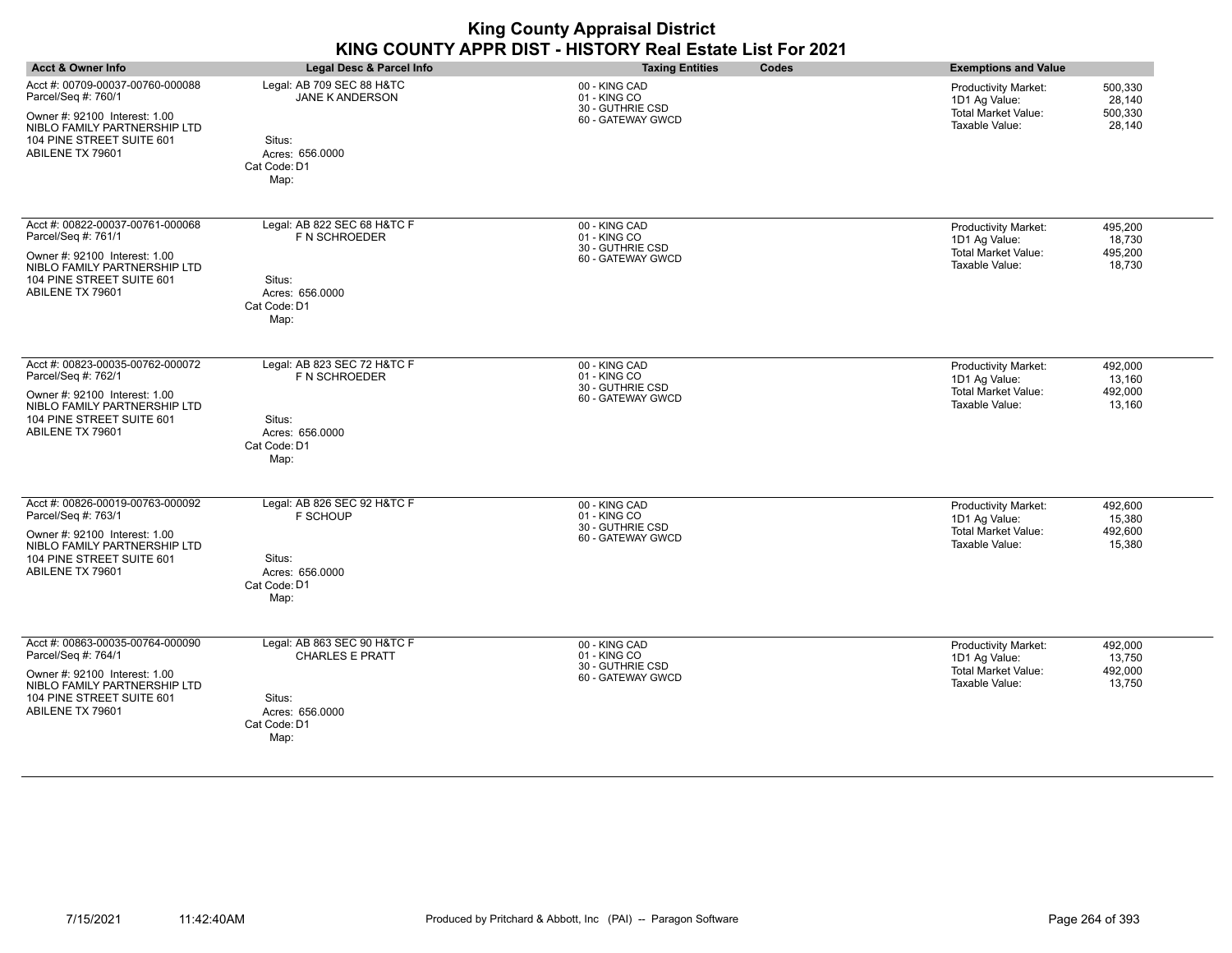| <b>King County Appraisal District</b><br>KING COUNTY APPR DIST - HISTORY Real Estate List For 2021                                                                        |                                                                                                          |                                                                        |                                                                                                                                 |  |
|---------------------------------------------------------------------------------------------------------------------------------------------------------------------------|----------------------------------------------------------------------------------------------------------|------------------------------------------------------------------------|---------------------------------------------------------------------------------------------------------------------------------|--|
| <b>Acct &amp; Owner Info</b>                                                                                                                                              | <b>Legal Desc &amp; Parcel Info</b>                                                                      | <b>Taxing Entities</b><br>Codes                                        | <b>Exemptions and Value</b>                                                                                                     |  |
| Acct #: 01067-00035-00765-000050<br>Parcel/Seq #: 765/1<br>Owner #: 92100 Interest: 1.00<br>NIBLO FAMILY PARTNERSHIP LTD<br>104 PINE STREET SUITE 601<br>ABILENE TX 79601 | Legal: AB 1067 SEC 50 H&TC<br><b>J B CHILDERS</b><br>Situs:<br>Acres: 640,0000<br>Cat Code: D1<br>Map:   | 00 - KING CAD<br>01 - KING CO<br>30 - GUTHRIE CSD<br>60 - GATEWAY GWCD | 480,000<br>Productivity Market:<br>1D1 Ag Value:<br>12.160<br><b>Total Market Value:</b><br>480.000<br>Taxable Value:<br>12,160 |  |
| Acct #: 01068-00035-00766-000070<br>Parcel/Seq #: 766/1<br>Owner #: 92100 Interest: 1.00<br>NIBLO FAMILY PARTNERSHIP LTD<br>104 PINE STREET SUITE 601<br>ABILENE TX 79601 | Legal: AB 1068 SEC 70 H&TC<br><b>J B CHILDERS</b><br>Situs:<br>Acres: 640.0000<br>Cat Code: D1<br>Map:   | 00 - KING CAD<br>01 - KING CO<br>30 - GUTHRIE CSD<br>60 - GATEWAY GWCD | Productivity Market:<br>480,000<br>1D1 Ag Value:<br>12,160<br><b>Total Market Value:</b><br>480,000<br>Taxable Value:<br>12,160 |  |
| Acct #: 01069-00037-00767-000048<br>Parcel/Seq #: 767/1<br>Owner #: 92100 Interest: 1.00<br>NIBLO FAMILY PARTNERSHIP LTD<br>104 PINE STREET SUITE 601<br>ABILENE TX 79601 | Legal: AB 1069 SEC 48 H&TC<br><b>J B CHILDERS</b><br>Situs:<br>Acres: 640.0000<br>Cat Code: D1<br>Map:   | 00 - KING CAD<br>01 - KING CO<br>30 - GUTHRIE CSD<br>60 - GATEWAY GWCD | Productivity Market:<br>480,000<br>1D1 Ag Value:<br>12,160<br><b>Total Market Value:</b><br>480.000<br>Taxable Value:<br>12.160 |  |
| Acct #: 01070-00035-00768-000032<br>Parcel/Seq #: 768/1<br>Owner #: 92100 Interest: 1.00<br>NIBLO FAMILY PARTNERSHIP LTD<br>104 PINE STREET SUITE 601<br>ABILENE TX 79601 | Legal: AB 1070 SEC 32 H&TC<br><b>J B CHILDERS</b><br>Situs:<br>Acres: 640.0000<br>Cat Code: D1<br>Map:   | 00 - KING CAD<br>01 - KING CO<br>30 - GUTHRIE CSD<br>60 - GATEWAY GWCD | <b>Productivity Market:</b><br>480,000<br>1D1 Ag Value:<br>12,160<br>Total Market Value:<br>480,000<br>Taxable Value:<br>12,160 |  |
| Acct #: 01093-00035-00769-000052<br>Parcel/Seq #: 769/1<br>Owner #: 92100 Interest: 1.00<br>NIBLO FAMILY PARTNERSHIP LTD<br>104 PINE STREET SUITE 601<br>ABILENE TX 79601 | Legal: AB 1093 SEC 52 H&TC<br><b>MARION MCGINTY</b><br>Situs:<br>Acres: 656,0000<br>Cat Code: D1<br>Map: | 00 - KING CAD<br>01 - KING CO<br>30 - GUTHRIE CSD<br>60 - GATEWAY GWCD | Productivity Market:<br>492,000<br>1D1 Ag Value:<br>12,500<br><b>Total Market Value:</b><br>492,000<br>Taxable Value:<br>12,500 |  |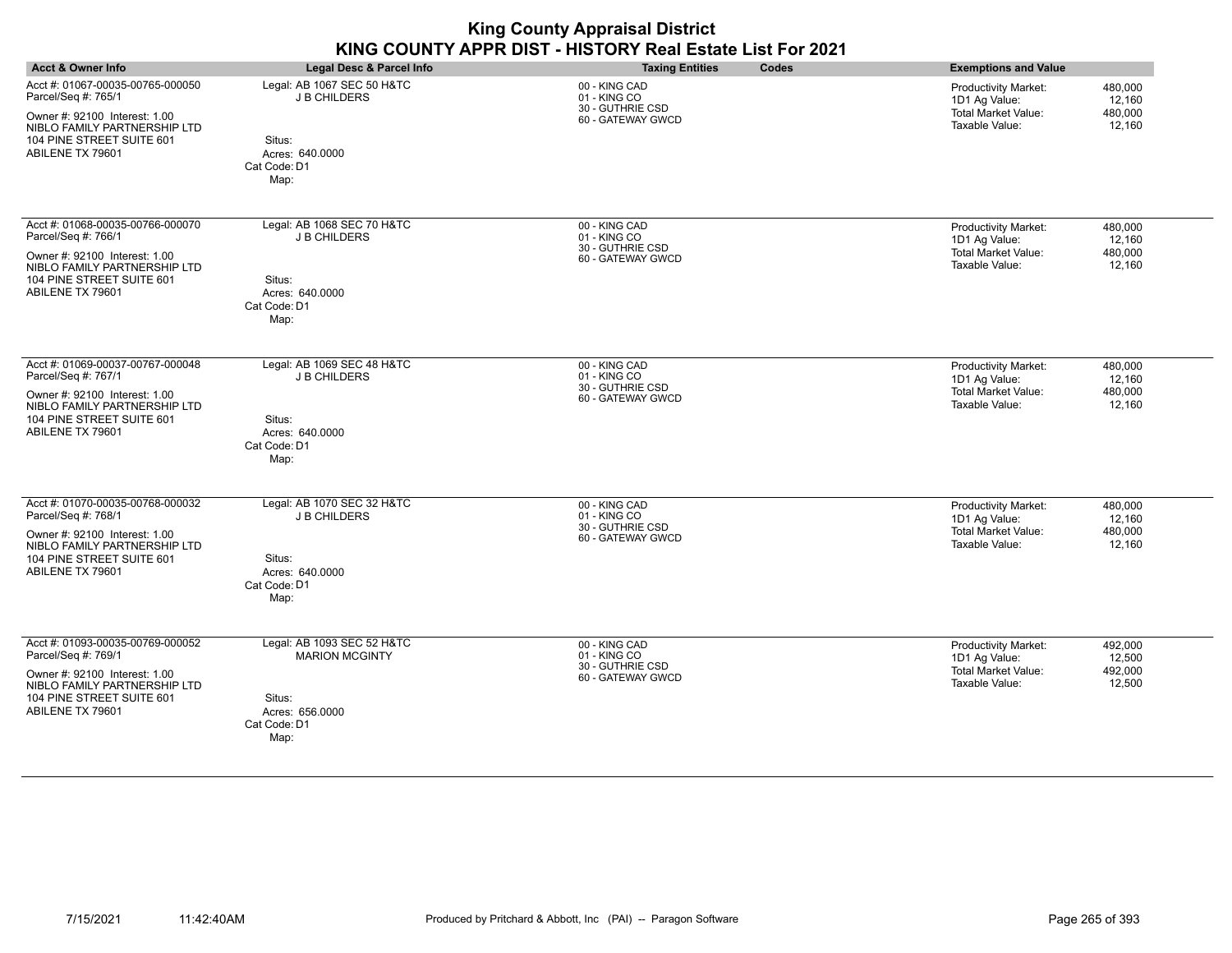| <b>Acct &amp; Owner Info</b>                                                                                                                                                                  | Legal Desc & Parcel Info                                                                                                                                | <b>Taxing Entities</b><br>Codes                                        | <b>Exemptions and Value</b>                                                                                                                                                                                                                              |
|-----------------------------------------------------------------------------------------------------------------------------------------------------------------------------------------------|---------------------------------------------------------------------------------------------------------------------------------------------------------|------------------------------------------------------------------------|----------------------------------------------------------------------------------------------------------------------------------------------------------------------------------------------------------------------------------------------------------|
| Acct #: 00998-00025-00776-000000<br>Parcel/Seq #: 776/1<br>Owner #: 14721: Interest: 1.00<br>NORTHCUTT ALICE<br>4926 6TH STREET<br>LUBBOCK TX 79416-4919                                      | Legal: AB 998 E A SLOAN<br>Situs: 250 N US HWY 83 GUTHRIE TX 79236<br>Acres: 5.0000<br>Cat Code: E<br>Map:                                              | 00 - KING CAD<br>01 - KING CO<br>30 - GUTHRIE CSD<br>60 - GATEWAY GWCD | 3,000<br>Land NonHomesite:<br>3,000<br>Total Market Value:<br>3,000<br>Taxable Value:                                                                                                                                                                    |
| Acct #: 20113-10024-01814-000000<br>Parcel/Seq #: 1814/1<br>Owner #: 94200 Interest: 1.00<br><b>OLIVER HERMON &amp; BAMA</b><br>C/O BETH WATSON<br>1337 WILLISTON ST<br><b>PAMPA TX 79065</b> | Legal: LTS 1-24<br><b>BLK 113</b><br><b>GUTHRIE</b><br>Situs:<br>Acres: 1.9300<br>Cat Code: C1<br>Map:                                                  | 00 - KING CAD<br>01 - KING CO<br>30 - GUTHRIE CSD<br>60 - GATEWAY GWCD | Land NonHomesite:<br>1,500<br>Total Market Value:<br>1,500<br>Taxable Value:<br>1,500                                                                                                                                                                    |
| Acct #: 20175-00000-01821-000000<br>Parcel/Seq #: 1821/1<br>Owner #: 94200 Interest: 1.00<br>OLIVER HERMON & BAMA<br>C/O BETH WATSON<br>1337 WILLISTON ST<br><b>PAMPA TX 79065</b>            | Legal: LTS 1 2 5 6 & 8-12<br><b>BLK 175</b><br><b>GUTHRIE</b><br>Situs:<br>Acres: 0.6500<br>Cat Code: C1<br>Map:                                        | 00 - KING CAD<br>01 - KING CO<br>30 - GUTHRIE CSD<br>60 - GATEWAY GWCD | Land NonHomesite:<br>500<br>500<br><b>Total Market Value:</b><br>500<br>Taxable Value:                                                                                                                                                                   |
| Acct #: 00931-00007-01120-000000<br>Parcel/Seq #: 1120/1<br>Owner #: 14764( Interest: 1.00<br>OLIVER TERRY AND WIFE LINDA<br>601 CR 101<br>PADUCAH TX 79248                                   | Legal: AB 931 C M ALLEN<br>Situs:<br>Acres: 31.0000<br>Cat Code: D1<br>Map:                                                                             | 00 - KING CAD<br>01 - KING CO<br>30 - GUTHRIE CSD<br>60 - GATEWAY GWCD | 25,300<br><b>Productivity Market:</b><br>1D1 Ag Value:<br>3,790<br><b>Total Market Value:</b><br>25,300<br>Taxable Value:<br>3,790                                                                                                                       |
| Acct #: 01267-00007-01125-000000<br>Parcel/Seq #: 1125/1<br>Owner #: 14764( Interest: 1.00<br>OLIVER TERRY AND WIFE LINDA<br>601 CR 101<br>PADUCAH TX 79248                                   | Legal: IMPROVEMENT ON AB 1267<br><b>MM PARKER</b><br><b>SEC 178</b><br>Situs: 125 CR 106 DUMONT TX 79232<br>Acres: 15.0000<br>Cat Code: D1 E D2<br>Map: | 00 - KING CAD<br>01 - KING CO<br>30 - GUTHRIE CSD<br>60 - GATEWAY GWCD | 800<br>Land Homesite:<br>** Homestead **<br>26,560<br>Improvement Homesite:<br>Improvement NonHomesite:<br>12,250<br><b>Productivity Market:</b><br>11,480<br>1D1 Ag Value:<br>1,720<br><b>Total Market Value:</b><br>51,090<br>41,330<br>Taxable Value: |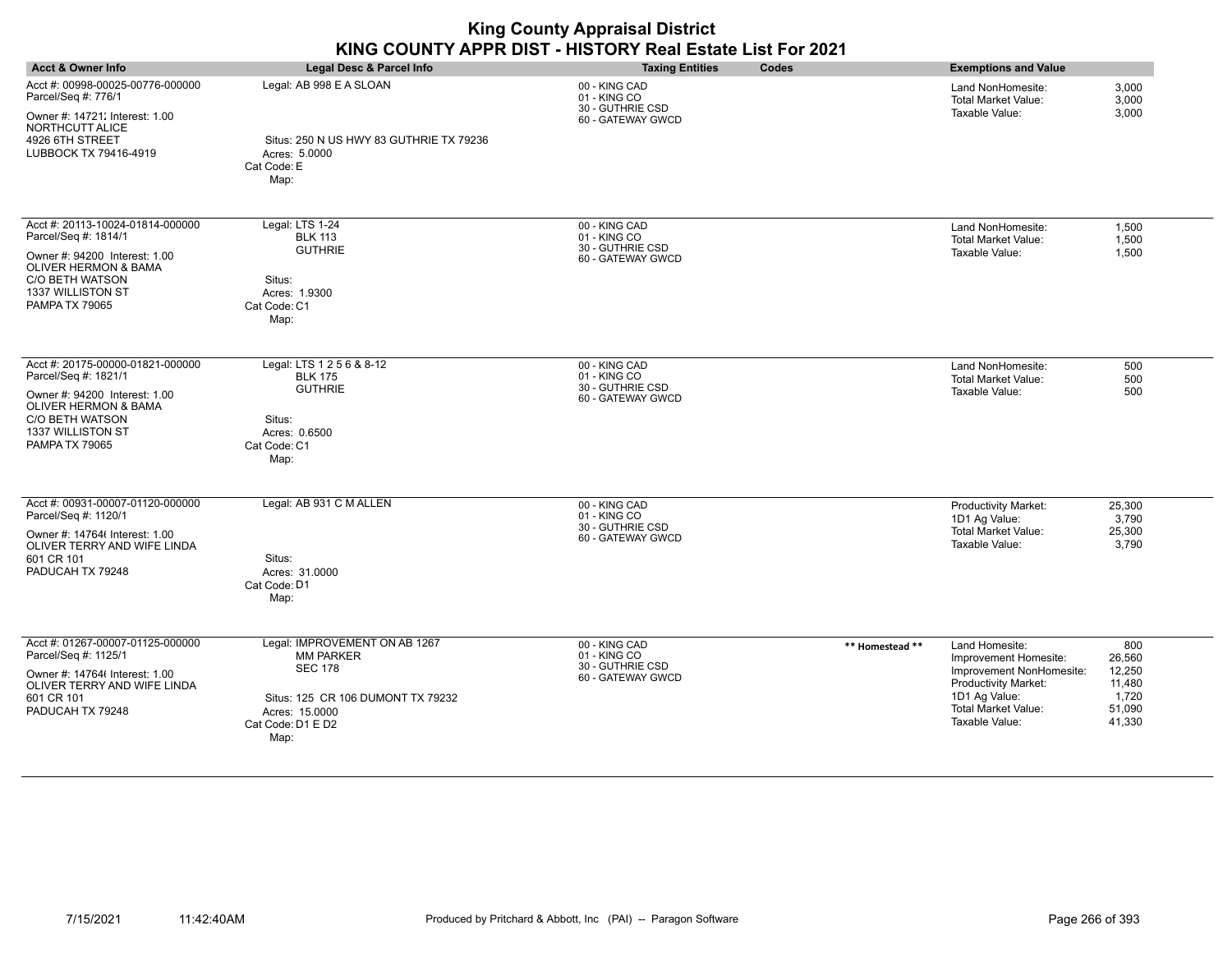| <b>Acct &amp; Owner Info</b>                                                                                                                                | Legal Desc & Parcel Info                                                              | <b>Taxing Entities</b><br>Codes                                        | <b>Exemptions and Value</b>                                                                                                 |
|-------------------------------------------------------------------------------------------------------------------------------------------------------------|---------------------------------------------------------------------------------------|------------------------------------------------------------------------|-----------------------------------------------------------------------------------------------------------------------------|
| Acct #: 01267-00007-02530-000178<br>Parcel/Seq #: 2530/1<br>Owner #: 14764(Interest: 1.00<br>OLIVER TERRY AND WIFE LINDA<br>601 CR 101<br>PADUCAH TX 79248  | Legal: AB 1267 SEC 178 BS&F<br>Situs:<br>Acres: 31.8000<br>Cat Code: D1<br>Map:       | 00 - KING CAD<br>01 - KING CO<br>30 - GUTHRIE CSD<br>60 - GATEWAY GWCD | Productivity Market:<br>24,650<br>1D1 Ag Value:<br>2,160<br><b>Total Market Value:</b><br>24,650<br>Taxable Value:<br>2,160 |
| Acct #: 01097-00007-02531-000178<br>Parcel/Seq #: 2531/1<br>Owner #: 14764( Interest: 1.00<br>OLIVER TERRY AND WIFE LINDA<br>601 CR 101<br>PADUCAH TX 79248 | Legal: AB 1097 SEC 178 M M PARKER<br>Situs:<br>Acres: 83.9000<br>Cat Code: D1<br>Map: | 00 - KING CAD<br>01 - KING CO<br>30 - GUTHRIE CSD<br>60 - GATEWAY GWCD | 62,930<br><b>Productivity Market:</b><br>1D1 Ag Value:<br>5,540<br>Total Market Value:<br>62,930<br>Taxable Value:<br>5,540 |
| Acct #: 00890-00007-00783-000000<br>Parcel/Seq #: 783/1<br>Owner #: 96100 Interest: 1.00<br>PARK BETTY<br>2940 E FM 193<br>PADUCAH 79248                    | Legal: AB 890 S O FRAZIER<br>Situs:<br>Acres: 41.8300<br>Cat Code: D1<br>Map:         | 00 - KING CAD<br>01 - KING CO<br>30 - GUTHRIE CSD<br>60 - GATEWAY GWCD | Productivity Market:<br>33,070<br>1D1 Ag Value:<br>3,750<br><b>Total Market Value:</b><br>33,070<br>Taxable Value:<br>3,750 |
| Acct #: 01135-00025-00836-000000<br>Parcel/Seq #: 836/1<br>Owner #: 96600 Interest: 1.00<br>PARNELL DOYLE WAYNE ET AL<br>HCR 3 BOX 30 B<br>PADUCAH TX 79248 | Legal: AB 1135 SEC 200 I&GN RR CO<br>Situs:<br>Acres: 58.7900<br>Cat Code: D1<br>Map: | 00 - KING CAD<br>01 - KING CO<br>30 - GUTHRIE CSD<br>60 - GATEWAY GWCD | Productivity Market:<br>47,030<br>1D1 Ag Value:<br>6,230<br><b>Total Market Value:</b><br>47,030<br>Taxable Value:<br>6,230 |
| Acct #: 01145-00025-00837-000000<br>Parcel/Seq #: 837/1<br>Owner #: 96600 Interest: 1.00<br>PARNELL DOYLE WAYNE ET AL<br>HCR 3 BOX 30 B<br>PADUCAH TX 79248 | Legal: AB 1145 JAMES R ROBERTSON<br>Situs:<br>Acres: 115.0000<br>Cat Code: D1<br>Map: | 00 - KING CAD<br>01 - KING CO<br>30 - GUTHRIE CSD<br>60 - GATEWAY GWCD | Productivity Market:<br>89,430<br>1D1 Ag Value:<br>4,150<br><b>Total Market Value:</b><br>89,430<br>Taxable Value:<br>4,150 |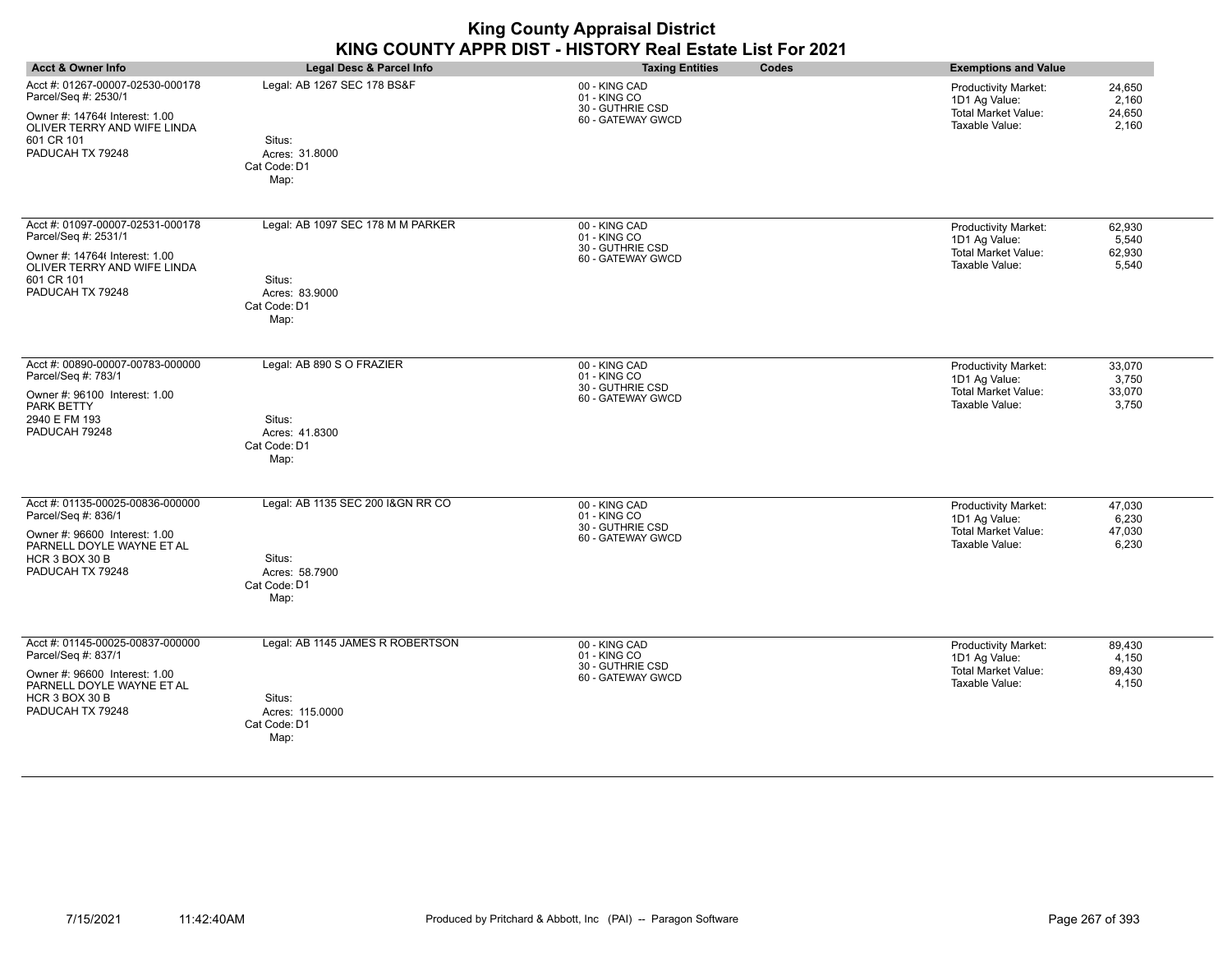|                                                                                                                                                                          |                                                                                                      | <b>King County Appraisal District</b><br>KING COUNTY APPR DIST - HISTORY Real Estate List For 2021 |       |                                                                                                                   |                                                 |
|--------------------------------------------------------------------------------------------------------------------------------------------------------------------------|------------------------------------------------------------------------------------------------------|----------------------------------------------------------------------------------------------------|-------|-------------------------------------------------------------------------------------------------------------------|-------------------------------------------------|
| Acct & Owner Info                                                                                                                                                        | <b>Legal Desc &amp; Parcel Info</b>                                                                  | <b>Taxing Entities</b>                                                                             | Codes | <b>Exemptions and Value</b>                                                                                       |                                                 |
| Acct #: 00331-00025-02124-000000<br>Parcel/Seq #: 2124/1<br>Owner #: 96600 Interest: 1.00<br>PARNELL DOYLE WAYNE ET AL<br>HCR 3 BOX 30 B<br>PADUCAH TX 79248             | Legal: AB 331 J F HEATH<br>Situs:<br>Acres: 462.0000<br>Cat Code: D1 D2<br>Map:                      | 00 - KING CAD<br>01 - KING CO<br>30 - GUTHRIE CSD<br>60 - GATEWAY GWCD                             |       | Improvement NonHomesite:<br><b>Productivity Market:</b><br>1D1 Ag Value:<br>Total Market Value:<br>Taxable Value: | 5,600<br>377.980<br>51,100<br>383,580<br>56,700 |
| Acct #: 00076-00007-02141-000001<br>Parcel/Seq #: 2141/1<br>Owner #: 14768! Interest: 1.00<br>PAULK FAMILY PARTNERSHIP LTD<br>345 PRIVATE ROAD 1149<br>MARSHALL TX 75672 | Legal: AB 76 SEC 1 BBB&CRR CO BLK 508<br>Situs:<br>Acres: 213.6600<br>Cat Code: D1<br>Map:           | 00 - KING CAD<br>01 - KING CO<br>30 - GUTHRIE CSD<br>60 - GATEWAY GWCD                             |       | Productivity Market:<br>1D1 Ag Value:<br>Total Market Value:<br>Taxable Value:                                    | 169,150<br>20,980<br>169,150<br>20,980          |
| Acct #: 01009-00007-00993-000168<br>Parcel/Seq #: 993/3<br>Owner #: 147764 Interest: 0.25<br>PERSALL SMITH JANELLE<br>2395 HARRISON ST<br>BEAUMONT TX 77702-1752         | Legal: AB 1009 SEC 168 J R BRYANT<br>Situs:<br>Acres: 164.0000<br>Cat Code: D1<br>Map:               | 00 - KING CAD<br>01 - KING CO<br>30 - GUTHRIE CSD<br>60 - GATEWAY GWCD                             |       | <b>Productivity Market:</b><br>1D1 Ag Value:<br><b>Total Market Value:</b><br>Taxable Value:                      | 127,580<br>8,470<br>127,580<br>8.470            |
| Acct #: 01065-00007-01110-000178<br>Parcel/Seq #: 1110/3<br>Owner #: 147764 Interest: 0.25<br>PERSALL SMITH JANELLE<br>2395 HARRISON ST<br>BEAUMONT TX 77702-1752        | Legal: AB 1065 SEC 178 BS&F<br><b>T CARPENTER</b><br>Situs:<br>Acres: 6.7895<br>Cat Code: D1<br>Map: | 00 - KING CAD<br>01 - KING CO<br>30 - GUTHRIE CSD<br>60 - GATEWAY GWCD                             |       | <b>Productivity Market:</b><br>1D1 Ag Value:<br><b>Total Market Value:</b><br>Taxable Value:                      | 5,090<br>130<br>5.090<br>130                    |
| Acct #: 01216-00007-01112-000003<br>Parcel/Seq #: 1112/3<br>Owner #: 147764 Interest: 0.25<br>PERSALL SMITH JANELLE<br>2395 HARRISON ST<br>BEAUMONT TX 77702-1752        | Legal: AB 1216 SEC 3 T C CARPENTER<br>Situs:<br>Acres: 19.2395<br>Cat Code: D1<br>Map:               | 00 - KING CAD<br>01 - KING CO<br>30 - GUTHRIE CSD<br>60 - GATEWAY GWCD                             |       | Productivity Market:<br>1D1 Ag Value:<br><b>Total Market Value:</b><br>Taxable Value:                             | 14,710<br>790<br>14,710<br>790                  |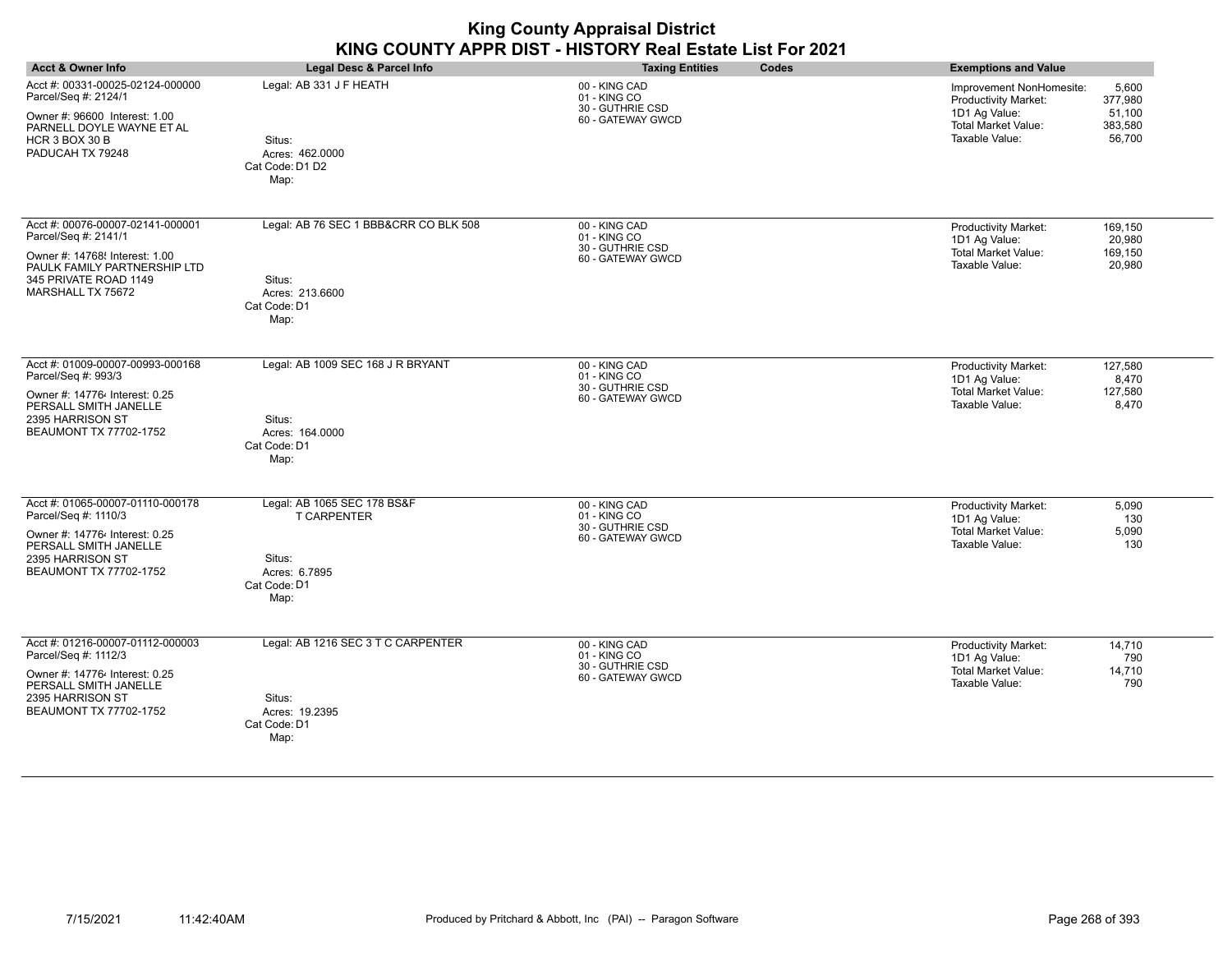|                                                                                                                                                                                           | KING COUNTY APPR DIST - HISTORY Real Estate List For 2021                                                                             | <b>King County Appraisal District</b>                                  |       |                                                                                                                                                                        |                                                            |
|-------------------------------------------------------------------------------------------------------------------------------------------------------------------------------------------|---------------------------------------------------------------------------------------------------------------------------------------|------------------------------------------------------------------------|-------|------------------------------------------------------------------------------------------------------------------------------------------------------------------------|------------------------------------------------------------|
| <b>Acct &amp; Owner Info</b>                                                                                                                                                              | <b>Legal Desc &amp; Parcel Info</b>                                                                                                   | <b>Taxing Entities</b>                                                 | Codes | <b>Exemptions and Value</b>                                                                                                                                            |                                                            |
| Acct #: 00969-00005-01117-000010<br>Parcel/Seq #: 1117/3<br>Owner #: 147764 Interest: 0.25<br>PERSALL SMITH JANELLE<br>2395 HARRISON ST<br><b>BEAUMONT TX 77702-1752</b>                  | Legal: AB 969 SEC 10 C W HOLT<br>Situs:<br>Acres: 5.1250<br>Cat Code: D1<br>Map:                                                      | 00 - KING CAD<br>01 - KING CO<br>30 - GUTHRIE CSD<br>60 - GATEWAY GWCD |       | <b>Productivity Market:</b><br>1D1 Ag Value:<br><b>Total Market Value:</b><br>Taxable Value:                                                                           | 4,230<br>670<br>4,230<br>670                               |
| Acct #: 01275-00005-01118-000001<br>Parcel/Seq #: 1118/3<br>Owner #: 147764 Interest: 0.25<br>PERSALL SMITH JANELLE<br>2395 HARRISON ST<br>BEAUMONT TX 77702-1752                         | Legal: AB 1275<br>A P HOLLAR<br>Situs: 301 LASATER STREET GUTHRIE TX 79236<br>Acres: 0.2500<br>Cat Code: E<br>Map:                    | 00 - KING CAD<br>01 - KING CO<br>30 - GUTHRIE CSD<br>60 - GATEWAY GWCD |       | Land Homesite:<br>Improvement Homesite:<br><b>Total Market Value:</b><br>Taxable Value:                                                                                | 150<br>240<br>390<br>390                                   |
| Acct #: 01097-00007-02143-000178<br>Parcel/Seq #: 2143/3<br>Owner #: 147764 Interest: 0.25<br>PERSALL SMITH JANELLE<br>2395 HARRISON ST<br>BEAUMONT TX 77702-1752                         | Legal: AB 1097 SEC 178<br><b>M M PARKER</b><br>Situs:<br>Acres: 33.4140<br>Cat Code: D1<br>Map:                                       | 00 - KING CAD<br>01 - KING CO<br>30 - GUTHRIE CSD<br>60 - GATEWAY GWCD |       | Productivity Market:<br>1D1 Ag Value:<br><b>Total Market Value:</b><br>Taxable Value:                                                                                  | 25,420<br>770<br>25,420<br>770                             |
| Acct #: 00905-00007-00097-000000<br>Parcel/Seq #: 97/1<br>Owner #: 14785; Interest: 1.00<br>PETER KRAHN NEUFELD AND WIFE<br><b>LINDA DYCK NEUFELD</b><br>332 CR 302A<br>SEMINOLE TX 79360 | Legal: IMPROVEMENT ON AB 905<br><b>TW BOHNER</b><br>Situs: 550 CR 101 GUTHRIE TX 79236<br>Acres: 44,0000<br>Cat Code: D1 E D2<br>Map: | 00 - KING CAD<br>01 - KING CO<br>30 - GUTHRIE CSD<br>60 - GATEWAY GWCD |       | Land NonHomesite:<br>Improvement Homesite:<br>Improvement NonHomesite:<br><b>Productivity Market:</b><br>1D1 Ag Value:<br><b>Total Market Value:</b><br>Taxable Value: | 800<br>6,040<br>130<br>34,250<br>4,300<br>41,220<br>11,270 |
| Acct #: 00923-00005-00100-000000<br>Parcel/Seq #: 100/1<br>Owner #: 147694 Interest: 1.00<br>PHY MICHAEL AND JENNIFER<br>15801 CR 1870<br>LUBBOCK TX 79424                                | Legal: AB 923 J T SAYERS<br>Situs:<br>Acres: 53.0000<br>Cat Code: D1<br>Map:                                                          | 00 - KING CAD<br>01 - KING CO<br>30 - GUTHRIE CSD<br>60 - GATEWAY GWCD |       | <b>Productivity Market:</b><br>1D1 Ag Value:<br><b>Total Market Value:</b><br>Taxable Value:                                                                           | 40,650<br>2.580<br>40,650<br>2,580                         |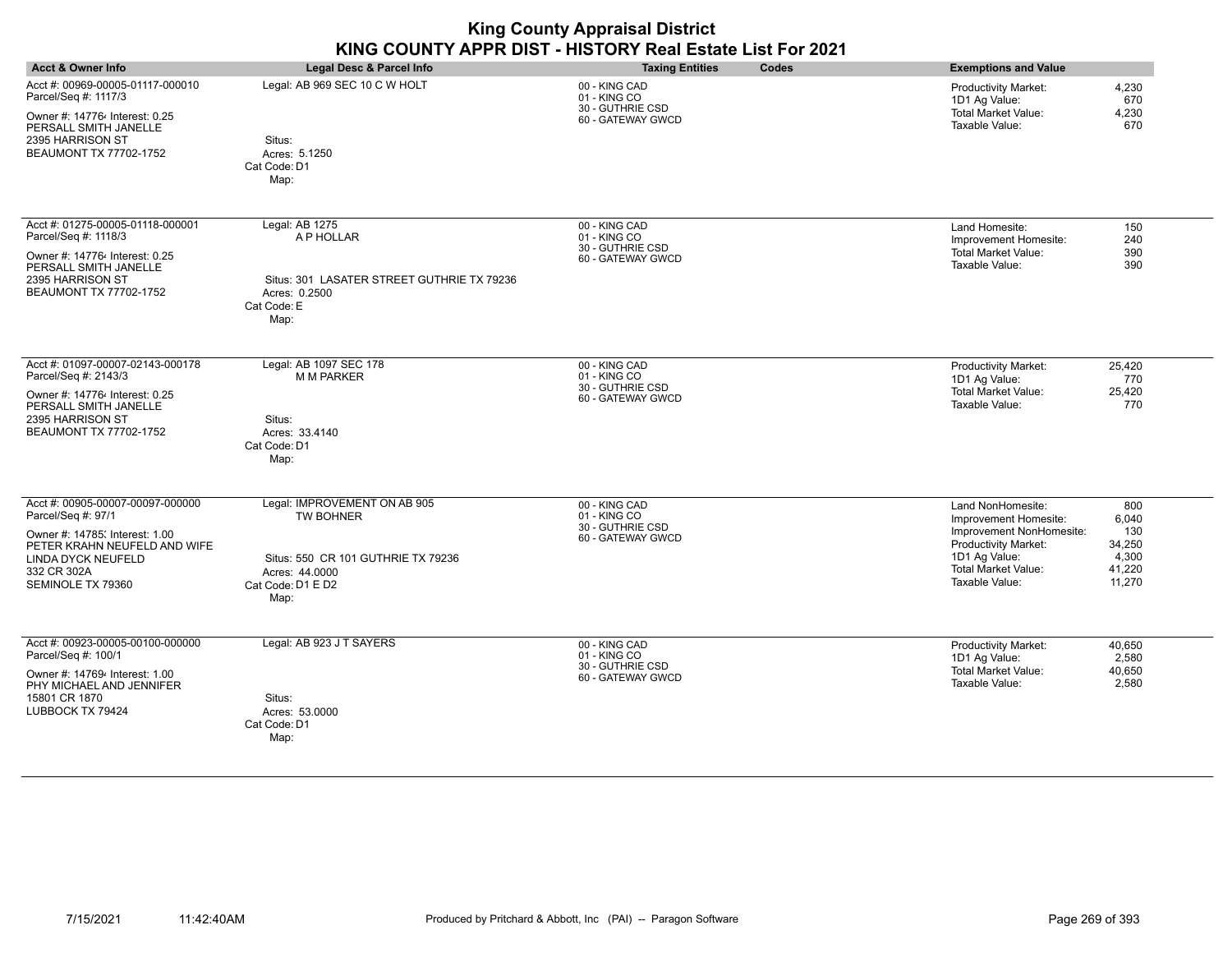| <b>Acct &amp; Owner Info</b>                                                                                                                                  | Legal Desc & Parcel Info                                                                                            | <b>Taxing Entities</b><br>Codes                                        | <b>Exemptions and Value</b>                                                                                                                               |
|---------------------------------------------------------------------------------------------------------------------------------------------------------------|---------------------------------------------------------------------------------------------------------------------|------------------------------------------------------------------------|-----------------------------------------------------------------------------------------------------------------------------------------------------------|
| Acct #: 01028-00005-00388-000008<br>Parcel/Seq #: 388/1<br>Owner #: 147694 Interest: 1.00<br>PHY MICHAEL AND JENNIFER<br>15801 CR 1870<br>LUBBOCK TX 79424    | Legal: AB 1028 SEC 8 A P HOLLAR<br>Situs:<br>Acres: 21.9000<br>Cat Code: D1<br>Map:                                 | 00 - KING CAD<br>01 - KING CO<br>30 - GUTHRIE CSD<br>60 - GATEWAY GWCD | 16,430<br><b>Productivity Market:</b><br>1D1 Ag Value:<br>420<br><b>Total Market Value:</b><br>16,430<br>Taxable Value:<br>420                            |
| Acct #: 01028-00005-01874-000008<br>Parcel/Seq #: 1874/1<br>Owner #: 147694 Interest: 1.00<br>PHY MICHAEL AND JENNIFER<br>15801 CR 1870<br>LUBBOCK TX 79424   | Legal: AB 1028 SEC 8 A P HOLLAR<br>Situs: 196 FM 2569 GUTHRIE TX 79236<br>Acres: 39.5000<br>Cat Code: D1 E2<br>Map: | 00 - KING CAD<br>01 - KING CO<br>30 - GUTHRIE CSD<br>60 - GATEWAY GWCD | Land Homesite:<br>600<br><b>Productivity Market:</b><br>28,880<br>1D1 Ag Value:<br>730<br><b>Total Market Value:</b><br>29,480<br>Taxable Value:<br>1,330 |
| Acct #: 00007-00011-00174-000000<br>Parcel/Seq #: 174/1<br>Owner #: 10110( Interest: 1.00<br>PITCHFORK LAND & CATTLE CO<br><b>BOX 120</b><br>GUTHRIE TX 79236 | Legal: AB 7 P ANDERSON<br>Situs:<br>Acres: 650.0000<br>Cat Code: D1<br>Map: 11                                      | 00 - KING CAD<br>01 - KING CO<br>30 - GUTHRIE CSD<br>60 - GATEWAY GWCD | Productivity Market:<br>501,780<br>1D1 Ag Value:<br>38,410<br><b>Total Market Value:</b><br>501,780<br>Taxable Value:<br>38,410                           |
| Acct #: 00242-00011-00175-000000<br>Parcel/Seq #: 175/1<br>Owner #: 10110( Interest: 1.00<br>PITCHFORK LAND & CATTLE CO<br><b>BOX 120</b><br>GUTHRIE TX 79236 | Legal: AB 242 J IRWIN<br>Situs:<br>Acres: 640.0000<br>Cat Code: D1<br>Map:                                          | 00 - KING CAD<br>01 - KING CO<br>30 - GUTHRIE CSD<br>60 - GATEWAY GWCD | 500,750<br>Productivity Market:<br>1D1 Ag Value:<br>44,570<br><b>Total Market Value:</b><br>500,750<br>Taxable Value:<br>44,570                           |
| Acct #: 00002-00021-00867-000000<br>Parcel/Seq #: 867/1<br>Owner #: 10110( Interest: 1.00<br>PITCHFORK LAND & CATTLE CO<br><b>BOX 120</b><br>GUTHRIE TX 79236 | Legal: AB 2 H ABELS<br>Situs:<br>Acres: 277.0000<br>Cat Code: D1<br>Map:                                            | 00 - KING CAD<br>01 - KING CO<br>30 - GUTHRIE CSD<br>60 - GATEWAY GWCD | 207,750<br>Productivity Market:<br>1D1 Ag Value:<br>5,820<br><b>Total Market Value:</b><br>207,750<br>Taxable Value:<br>5,820                             |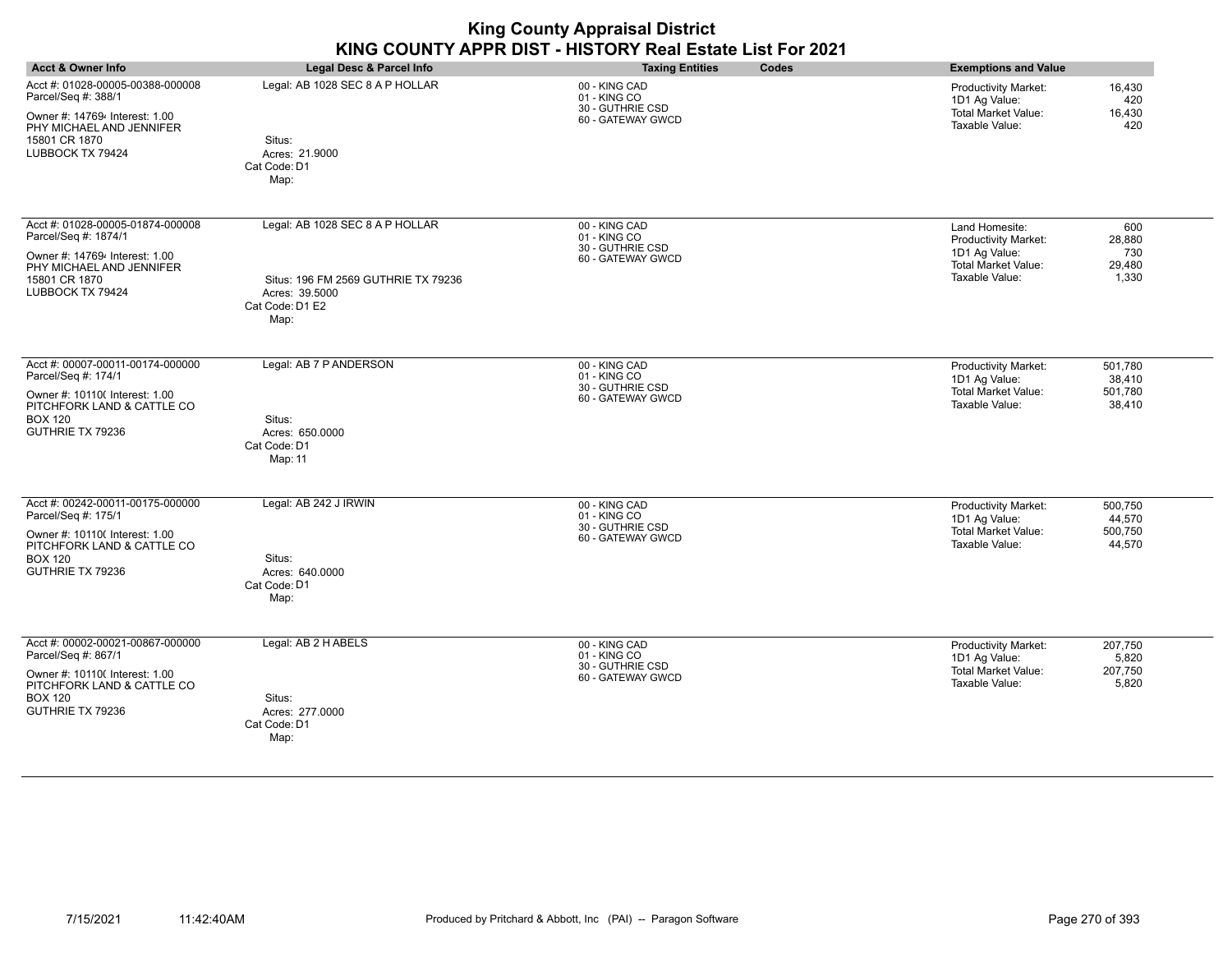| <b>Acct &amp; Owner Info</b>                                                                                                                                  | <b>Legal Desc &amp; Parcel Info</b>                                                              | <b>Taxing Entities</b><br>Codes                                        | <b>Exemptions and Value</b>                                                                                                     |
|---------------------------------------------------------------------------------------------------------------------------------------------------------------|--------------------------------------------------------------------------------------------------|------------------------------------------------------------------------|---------------------------------------------------------------------------------------------------------------------------------|
| Acct #: 00009-00009-00869-000261<br>Parcel/Seq #: 869/1<br>Owner #: 10110( Interest: 1.00<br>PITCHFORK LAND & CATTLE CO<br><b>BOX 120</b><br>GUTHRIE TX 79236 | Legal: AB 9 SEC 261<br>AHRENBECK W & BROS<br>Situs:<br>Acres: 382.4000<br>Cat Code: D1<br>Map: 9 | 00 - KING CAD<br>01 - KING CO<br>30 - GUTHRIE CSD<br>60 - GATEWAY GWCD | Productivity Market:<br>286,800<br>1D1 Ag Value:<br>8,030<br><b>Total Market Value:</b><br>286,800<br>Taxable Value:<br>8,030   |
| Acct #: 00018-00007-00870-000159<br>Parcel/Seq #: 870/1<br>Owner #: 10110( Interest: 1.00<br>PITCHFORK LAND & CATTLE CO<br><b>BOX 120</b><br>GUTHRIE TX 79236 | Legal: AB 18 SEC 159<br><b>BS&amp;F</b><br>Situs:<br>Acres: 672.2000<br>Cat Code: D1<br>Map:     | 00 - KING CAD<br>01 - KING CO<br>30 - GUTHRIE CSD<br>60 - GATEWAY GWCD | Productivity Market:<br>520,960<br>1D1 Ag Value:<br>18,820<br><b>Total Market Value:</b><br>520,960<br>Taxable Value:<br>18,820 |
| Acct #: 00059-00007-00871-000135<br>Parcel/Seq #: 871/1<br>Owner #: 10110( Interest: 1.00<br>PITCHFORK LAND & CATTLE CO<br><b>BOX 120</b><br>GUTHRIE TX 79236 | Legal: AB 59 SEC 135 BS&F<br>Situs:<br>Acres: 691.4000<br>Cat Code: D1<br>Map:                   | 00 - KING CAD<br>01 - KING CO<br>30 - GUTHRIE CSD<br>60 - GATEWAY GWCD | Productivity Market:<br>535,840<br>1D1 Ag Value:<br>19,360<br><b>Total Market Value:</b><br>535,840<br>Taxable Value:<br>19,360 |
| Acct #: 00060-00007-00872-000139<br>Parcel/Seq #: 872/1<br>Owner #: 10110( Interest: 1.00<br>PITCHFORK LAND & CATTLE CO<br><b>BOX 120</b><br>GUTHRIE TX 79236 | Legal: AB 60 SEC 139 BS&F<br>Situs:<br>Acres: 693.7000<br>Cat Code: D1<br>Map:                   | 00 - KING CAD<br>01 - KING CO<br>30 - GUTHRIE CSD<br>60 - GATEWAY GWCD | Productivity Market:<br>537.620<br>1D1 Ag Value:<br>19,420<br><b>Total Market Value:</b><br>537,620<br>Taxable Value:<br>19,420 |
| Acct #: 00061-00007-00873-000155<br>Parcel/Seq #: 873/1<br>Owner #: 10110( Interest: 1.00<br>PITCHFORK LAND & CATTLE CO<br><b>BOX 120</b><br>GUTHRIE TX 79236 | Legal: AB 61 SEC 155 BS&F<br>Situs:<br>Acres: 690,8000<br>Cat Code: D1<br>Map:                   | 00 - KING CAD<br>01 - KING CO<br>30 - GUTHRIE CSD<br>60 - GATEWAY GWCD | Productivity Market:<br>535,370<br>1D1 Ag Value:<br>19,340<br><b>Total Market Value:</b><br>535,370<br>Taxable Value:<br>19,340 |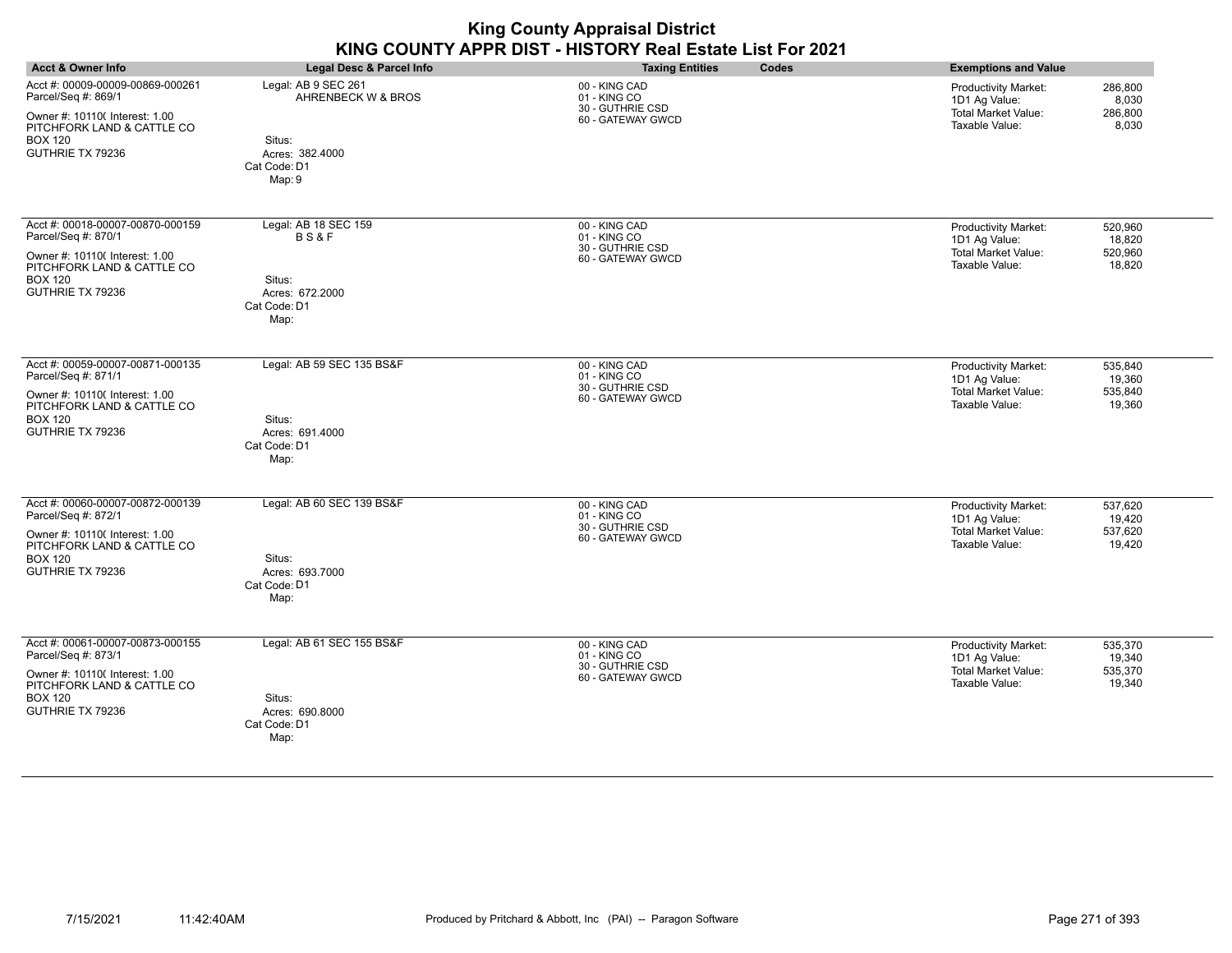| <b>King County Appraisal District</b><br>KING COUNTY APPR DIST - HISTORY Real Estate List For 2021                                                            |                                                                                |                                                                        |                                                                                                                                        |  |
|---------------------------------------------------------------------------------------------------------------------------------------------------------------|--------------------------------------------------------------------------------|------------------------------------------------------------------------|----------------------------------------------------------------------------------------------------------------------------------------|--|
| <b>Acct &amp; Owner Info</b>                                                                                                                                  | Legal Desc & Parcel Info                                                       | <b>Taxing Entities</b><br>Codes                                        | <b>Exemptions and Value</b>                                                                                                            |  |
| Acct #: 00062-00007-00874-000157<br>Parcel/Seq #: 874/1<br>Owner #: 101100 Interest: 1.00<br>PITCHFORK LAND & CATTLE CO<br><b>BOX 120</b><br>GUTHRIE TX 79236 | Legal: AB 62 SEC 157 BS&F<br>Situs:<br>Acres: 688.7000<br>Cat Code: D1<br>Map: | 00 - KING CAD<br>01 - KING CO<br>30 - GUTHRIE CSD<br>60 - GATEWAY GWCD | 533,740<br><b>Productivity Market:</b><br>1D1 Ag Value:<br>19.280<br><b>Total Market Value:</b><br>533,740<br>Taxable Value:<br>19,280 |  |
| Acct #: 00063-00009-00875-000153<br>Parcel/Seq #: 875/1<br>Owner #: 10110( Interest: 1.00<br>PITCHFORK LAND & CATTLE CO<br><b>BOX 120</b><br>GUTHRIE TX 79236 | Legal: AB 63 SEC 153 BS&F<br>Situs:<br>Acres: 675.1000<br>Cat Code: D1<br>Map: | 00 - KING CAD<br>01 - KING CO<br>30 - GUTHRIE CSD<br>60 - GATEWAY GWCD | Productivity Market:<br>523,200<br>1D1 Ag Value:<br>18,900<br><b>Total Market Value:</b><br>523,200<br>Taxable Value:<br>18,900        |  |
| Acct #: 00065-00007-00877-000143<br>Parcel/Seq #: 877/1<br>Owner #: 10110( Interest: 1.00<br>PITCHFORK LAND & CATTLE CO<br><b>BOX 120</b><br>GUTHRIE TX 79236 | Legal: AB 65 SEC 143 BS&F<br>Situs:<br>Acres: 676.4000<br>Cat Code: D1<br>Map: | 00 - KING CAD<br>01 - KING CO<br>30 - GUTHRIE CSD<br>60 - GATEWAY GWCD | <b>Productivity Market:</b><br>524,210<br>1D1 Ag Value:<br>18,940<br><b>Total Market Value:</b><br>524,210<br>Taxable Value:<br>18,940 |  |
| Acct #: 00066-00007-00878-000145<br>Parcel/Seq #: 878/1<br>Owner #: 10110( Interest: 1.00<br>PITCHFORK LAND & CATTLE CO<br><b>BOX 120</b><br>GUTHRIE TX 79236 | Legal: AB 66 SEC 145 BS&F<br>Situs:<br>Acres: 670.9000<br>Cat Code: D1<br>Map: | 00 - KING CAD<br>01 - KING CO<br>30 - GUTHRIE CSD<br>60 - GATEWAY GWCD | 520,750<br>Productivity Market:<br>1D1 Ag Value:<br>27.430<br><b>Total Market Value:</b><br>520,750<br>Taxable Value:<br>27,430        |  |
| Acct #: 00067-00007-00879-000147<br>Parcel/Seq #: 879/1<br>Owner #: 10110( Interest: 1.00<br>PITCHFORK LAND & CATTLE CO<br><b>BOX 120</b><br>GUTHRIE TX 79236 | Legal: AB 67 SEC 147 BS&F<br>Situs:<br>Acres: 672.1000<br>Cat Code: D1<br>Map: | 00 - KING CAD<br>01 - KING CO<br>30 - GUTHRIE CSD<br>60 - GATEWAY GWCD | Productivity Market:<br>531,030<br>1D1 Ag Value:<br>66,460<br><b>Total Market Value:</b><br>531,030<br>Taxable Value:<br>66.460        |  |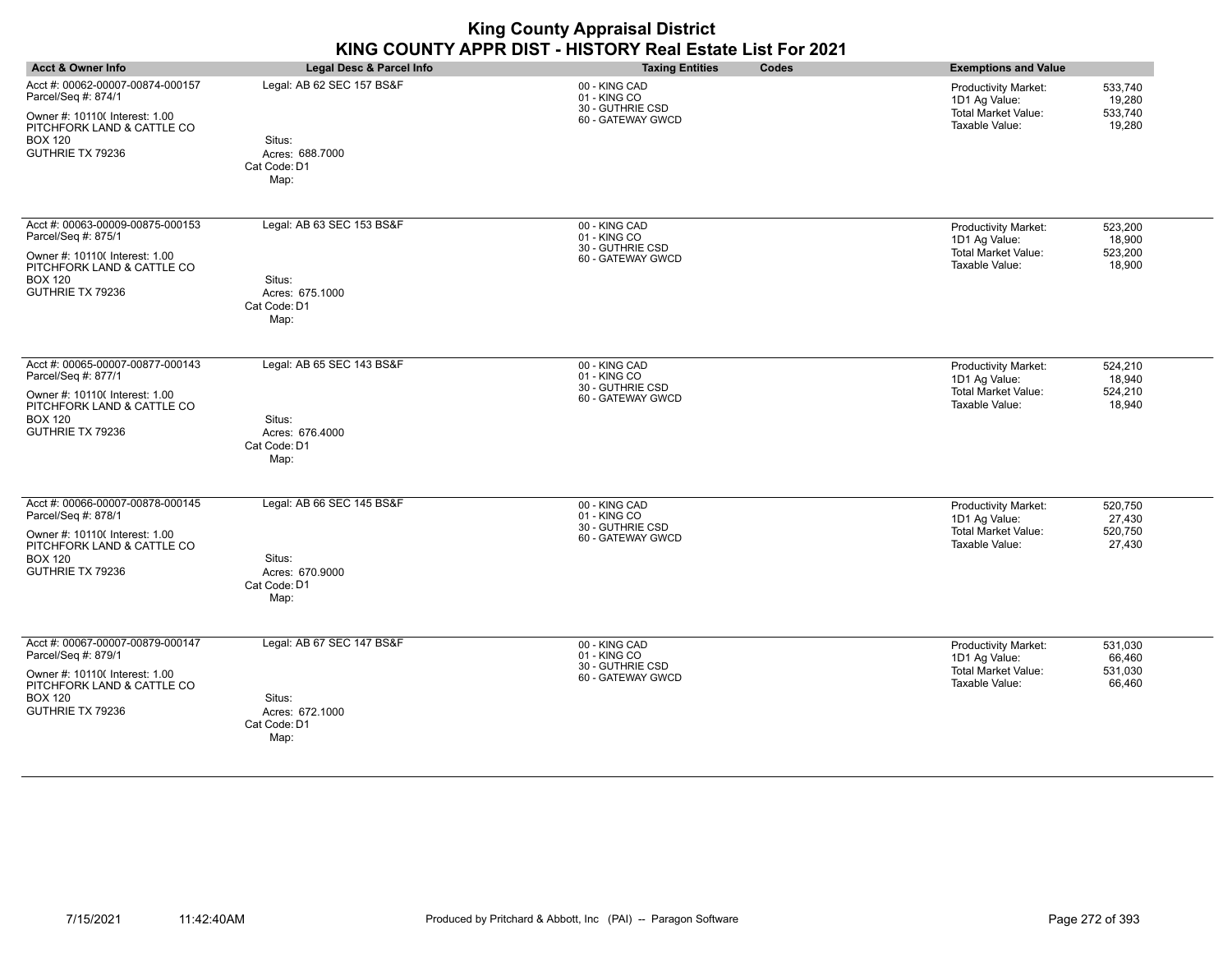| <b>King County Appraisal District</b><br>KING COUNTY APPR DIST - HISTORY Real Estate List For 2021                                                            |                                                                                                                                           |                                                                        |                                                                                                                                                                                                                                             |  |
|---------------------------------------------------------------------------------------------------------------------------------------------------------------|-------------------------------------------------------------------------------------------------------------------------------------------|------------------------------------------------------------------------|---------------------------------------------------------------------------------------------------------------------------------------------------------------------------------------------------------------------------------------------|--|
| <b>Acct &amp; Owner Info</b>                                                                                                                                  | <b>Legal Desc &amp; Parcel Info</b>                                                                                                       | Codes<br><b>Taxing Entities</b>                                        | <b>Exemptions and Value</b>                                                                                                                                                                                                                 |  |
| Acct #: 00068-00007-00880-000137<br>Parcel/Seq #: 880/1<br>Owner #: 10110( Interest: 1.00<br>PITCHFORK LAND & CATTLE CO<br><b>BOX 120</b><br>GUTHRIE TX 79236 | Legal: AB 68 SEC 137 BS&F<br>Situs:<br>Acres: 690.2500<br>Cat Code: D1<br>Map:                                                            | 00 - KING CAD<br>01 - KING CO<br>30 - GUTHRIE CSD<br>60 - GATEWAY GWCD | 534,940<br><b>Productivity Market:</b><br>1D1 Ag Value:<br>19,330<br><b>Total Market Value:</b><br>534,940<br>Taxable Value:<br>19,330                                                                                                      |  |
| Acct #: 00077-00009-00881-000000<br>Parcel/Seq #: 881/1<br>Owner #: 101100 Interest: 1.00<br>PITCHFORK LAND & CATTLE CO<br><b>BOX 120</b><br>GUTHRIE TX 79236 | Legal: AB 77<br><b>WILLING CAIN</b><br>Situs:<br>Acres: 4.604.6000<br>Cat Code: D1 D2 D2<br>Map:                                          | 00 - KING CAD<br>01 - KING CO<br>30 - GUTHRIE CSD<br>60 - GATEWAY GWCD | Improvement NonHomesite:<br>5,000<br><b>Productivity Market:</b><br>3,568,570<br>1D1 Ag Value:<br>128,930<br><b>Total Market Value:</b><br>3,573,570<br>Taxable Value:<br>133,930                                                           |  |
| Acct #: 00095-00007-00882-000000<br>Parcel/Seq #: 882/1<br>Owner #: 10110( Interest: 1.00<br>PITCHFORK LAND & CATTLE CO<br><b>BOX 120</b><br>GUTHRIE TX 79236 | Legal: IMPROVEMENT ON AB 95<br>JOHN GIBSON SEC 173<br>Situs: 1020 CR 101 GUTHRIE TX 79236<br>Acres: 674.7200<br>Cat Code: D1 E D2<br>Map: | 00 - KING CAD<br>01 - KING CO<br>30 - GUTHRIE CSD<br>60 - GATEWAY GWCD | Land NonHomesite:<br>800<br>45,920<br>Improvement Homesite:<br>Improvement NonHomesite:<br>28,920<br><b>Productivity Market:</b><br>516,940<br>1D1 Ag Value:<br>17,260<br><b>Total Market Value:</b><br>592.580<br>Taxable Value:<br>92,900 |  |
| Acct #: 00097-00007-00884-000167<br>Parcel/Seq #: 884/1<br>Owner #: 10110( Interest: 1.00<br>PITCHFORK LAND & CATTLE CO<br><b>BOX 120</b><br>GUTHRIE TX 79236 | Legal: AB 97 SEC 167<br><b>JOHN GIBSON</b><br>Situs:<br>Acres: 673.4000<br>Cat Code: D1<br>Map:                                           | 00 - KING CAD<br>01 - KING CO<br>30 - GUTHRIE CSD<br>60 - GATEWAY GWCD | Productivity Market:<br>524,860<br>32,060<br>1D1 Ag Value:<br>Total Market Value:<br>524,860<br>Taxable Value:<br>32,060                                                                                                                    |  |
| Acct #: 00098-00007-00885-000169<br>Parcel/Seq #: 885/1<br>Owner #: 101100 Interest: 1.00<br>PITCHFORK LAND & CATTLE CO<br><b>BOX 120</b><br>GUTHRIE TX 79236 | Legal: AB 98 SEC 169<br><b>JOHN GIBSON</b><br>Situs:<br>Acres: 656.6000<br>Cat Code: D1<br>Map:                                           | 00 - KING CAD<br>01 - KING CO<br>30 - GUTHRIE CSD<br>60 - GATEWAY GWCD | <b>Productivity Market:</b><br>492.450<br>1D1 Ag Value:<br>13,790<br><b>Total Market Value:</b><br>492,450<br>Taxable Value:<br>13,790                                                                                                      |  |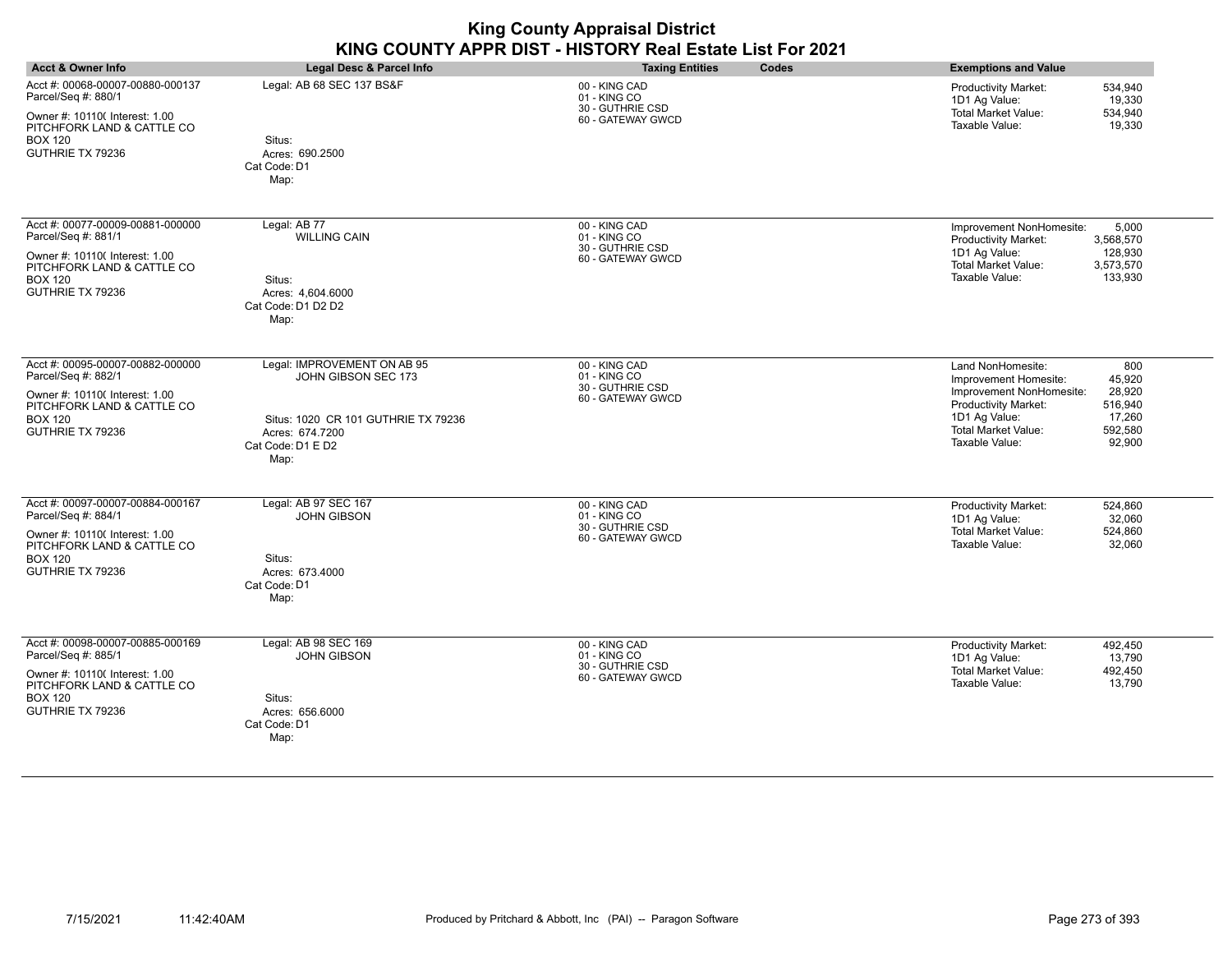| <b>King County Appraisal District</b><br>KING COUNTY APPR DIST - HISTORY Real Estate List For 2021                                                            |                                                                                                  |                                                                        |                                                                                                                                        |  |
|---------------------------------------------------------------------------------------------------------------------------------------------------------------|--------------------------------------------------------------------------------------------------|------------------------------------------------------------------------|----------------------------------------------------------------------------------------------------------------------------------------|--|
| <b>Acct &amp; Owner Info</b>                                                                                                                                  | Legal Desc & Parcel Info                                                                         | Codes<br><b>Taxing Entities</b>                                        | <b>Exemptions and Value</b>                                                                                                            |  |
| Acct #: 00099-00007-00886-000267<br>Parcel/Seq #: 886/1<br>Owner #: 10110( Interest: 1.00<br>PITCHFORK LAND & CATTLE CO<br><b>BOX 120</b><br>GUTHRIE TX 79236 | Legal: AB 99 SEC 267<br><b>JOHN GIBSON</b><br>Situs:<br>Acres: 692,0000<br>Cat Code: D1<br>Map:  | 00 - KING CAD<br>01 - KING CO<br>30 - GUTHRIE CSD<br>60 - GATEWAY GWCD | <b>Productivity Market:</b><br>536.300<br>1D1 Ag Value:<br>19,380<br><b>Total Market Value:</b><br>536,300<br>Taxable Value:<br>19,380 |  |
| Acct #: 00100-00007-00887-000269<br>Parcel/Seq #: 887/1<br>Owner #: 10110( Interest: 1.00<br>PITCHFORK LAND & CATTLE CO<br><b>BOX 120</b><br>GUTHRIE TX 79236 | Legal: AB 100 SEC 269<br><b>JOHN GIBSON</b><br>Situs:<br>Acres: 674.7200<br>Cat Code: D1<br>Map: | 00 - KING CAD<br>01 - KING CO<br>30 - GUTHRIE CSD<br>60 - GATEWAY GWCD | Productivity Market:<br>509,940<br>1D1 Ag Value:<br>15,260<br><b>Total Market Value:</b><br>509,940<br>Taxable Value:<br>15,260        |  |
| Acct #: 00232-00007-00888-000022<br>Parcel/Seq #: 888/1<br>Owner #: 10110( Interest: 1.00<br>PITCHFORK LAND & CATTLE CO<br><b>BOX 120</b><br>GUTHRIE TX 79236 | Legal: AB 232 SEC 22 I&GN RR CO<br>Situs:<br>Acres: 673.5900<br>Cat Code: D1<br>Map:             | 00 - KING CAD<br>01 - KING CO<br>30 - GUTHRIE CSD<br>60 - GATEWAY GWCD | <b>Productivity Market:</b><br>522,030<br>1D1 Ag Value:<br>18,860<br><b>Total Market Value:</b><br>522.030<br>Taxable Value:<br>18,860 |  |
| Acct #: 00237-00009-00889-000000<br>Parcel/Seq #: 889/1<br>Owner #: 10110( Interest: 1.00<br>PITCHFORK LAND & CATTLE CO<br><b>BOX 120</b><br>GUTHRIE TX 79236 | Legal: AB 237 I&GN RR CO<br>Situs:<br>Acres: 640.0000<br>Cat Code: D1<br>Map:                    | 00 - KING CAD<br>01 - KING CO<br>30 - GUTHRIE CSD<br>60 - GATEWAY GWCD | <b>Productivity Market:</b><br>480,000<br>1D1 Ag Value:<br>12,160<br>Total Market Value:<br>480,000<br>Taxable Value:<br>12,160        |  |
| Acct #: 00244-00011-00890-000000<br>Parcel/Seq #: 890/1<br>Owner #: 10110( Interest: 1.00<br>PITCHFORK LAND & CATTLE CO<br><b>BOX 120</b><br>GUTHRIE TX 79236 | Legal: AB 244<br>M G JONES<br>Situs:<br>Acres: 320.0000<br>Cat Code: D1<br>Map:                  | 00 - KING CAD<br>01 - KING CO<br>30 - GUTHRIE CSD<br>60 - GATEWAY GWCD | <b>Productivity Market:</b><br>240,000<br>1D1 Ag Value:<br>6.720<br><b>Total Market Value:</b><br>240.000<br>Taxable Value:<br>6,720   |  |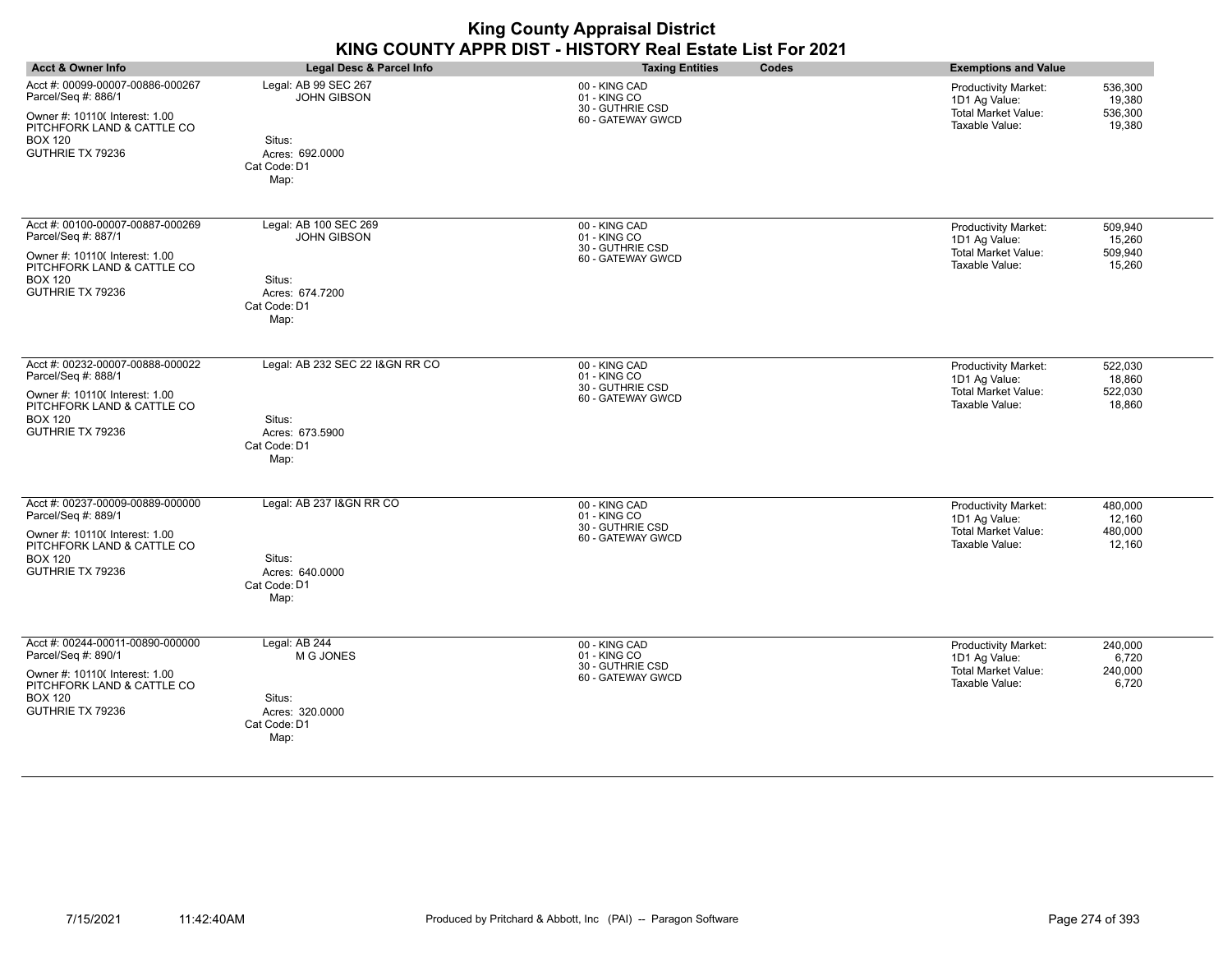| <b>King County Appraisal District</b><br>KING COUNTY APPR DIST - HISTORY Real Estate List For 2021                                                            |                                                                                              |                                                                        |                                                                                                                                        |  |
|---------------------------------------------------------------------------------------------------------------------------------------------------------------|----------------------------------------------------------------------------------------------|------------------------------------------------------------------------|----------------------------------------------------------------------------------------------------------------------------------------|--|
| <b>Acct &amp; Owner Info</b>                                                                                                                                  | Legal Desc & Parcel Info                                                                     | <b>Taxing Entities</b><br>Codes                                        | <b>Exemptions and Value</b>                                                                                                            |  |
| Acct #: 00250-00009-00891-000000<br>Parcel/Seq #: 891/1<br>Owner #: 10110( Interest: 1.00<br>PITCHFORK LAND & CATTLE CO<br><b>BOX 120</b><br>GUTHRIE TX 79236 | Legal: AB 250<br><b>THOMAS MATTISON</b><br>Situs:<br>Acres: 620.8000<br>Cat Code: D1<br>Map: | 00 - KING CAD<br>01 - KING CO<br>30 - GUTHRIE CSD<br>60 - GATEWAY GWCD | <b>Productivity Market:</b><br>465,600<br>1D1 Ag Value:<br>13,040<br><b>Total Market Value:</b><br>465.600<br>Taxable Value:<br>13,040 |  |
| Acct #: 00252-00011-00892-000001<br>Parcel/Seq #: 892/1<br>Owner #: 101100 Interest: 1.00<br>PITCHFORK LAND & CATTLE CO<br><b>BOX 120</b><br>GUTHRIE TX 79236 | Legal: AB 252 SEC 1 MEP&P RR CO<br>Situs:<br>Acres: 640,0000<br>Cat Code: D1<br>Map:         | 00 - KING CAD<br>01 - KING CO<br>30 - GUTHRIE CSD<br>60 - GATEWAY GWCD | <b>Productivity Market:</b><br>502,880<br>53.090<br>1D1 Ag Value:<br>Total Market Value:<br>502,880<br>Taxable Value:<br>53,090        |  |
| Acct #: 00253-00011-00893-000002<br>Parcel/Seq #: 893/1<br>Owner #: 10110( Interest: 1.00<br>PITCHFORK LAND & CATTLE CO<br><b>BOX 120</b><br>GUTHRIE TX 79236 | Legal: AB 253 SEC 2 MEP&P RR CO<br>Situs:<br>Acres: 640.0000<br>Cat Code: D1<br>Map:         | 00 - KING CAD<br>01 - KING CO<br>30 - GUTHRIE CSD<br>60 - GATEWAY GWCD | <b>Productivity Market:</b><br>496,000<br>1D1 Ag Value:<br>17,920<br>Total Market Value:<br>496,000<br>Taxable Value:<br>17,920        |  |
| Acct #: 00257-00011-00894-000001<br>Parcel/Seq #: 894/1<br>Owner #: 10110( Interest: 1.00<br>PITCHFORK LAND & CATTLE CO<br><b>BOX 120</b><br>GUTHRIE TX 79236 | Legal: AB 257 SEC 1 J V MASSEY<br>Situs:<br>Acres: 640.0000<br>Cat Code: D1<br>Map:          | 00 - KING CAD<br>01 - KING CO<br>30 - GUTHRIE CSD<br>60 - GATEWAY GWCD | Productivity Market:<br>479,780<br>1D1 Ag Value:<br>12,130<br><b>Total Market Value:</b><br>479,780<br>Taxable Value:<br>12,130        |  |
| Acct #: 00258-00011-00895-000003<br>Parcel/Seq #: 895/1<br>Owner #: 10110( Interest: 1.00<br>PITCHFORK LAND & CATTLE CO<br><b>BOX 120</b><br>GUTHRIE TX 79236 | Legal: AB 258 SEC 3 J V MASSEY<br>Situs:<br>Acres: 640.0000<br>Cat Code: D1<br>Map:          | 00 - KING CAD<br>01 - KING CO<br>30 - GUTHRIE CSD<br>60 - GATEWAY GWCD | Productivity Market:<br>478,130<br>1D1 Ag Value:<br>11,940<br><b>Total Market Value:</b><br>478,130<br>Taxable Value:<br>11,940        |  |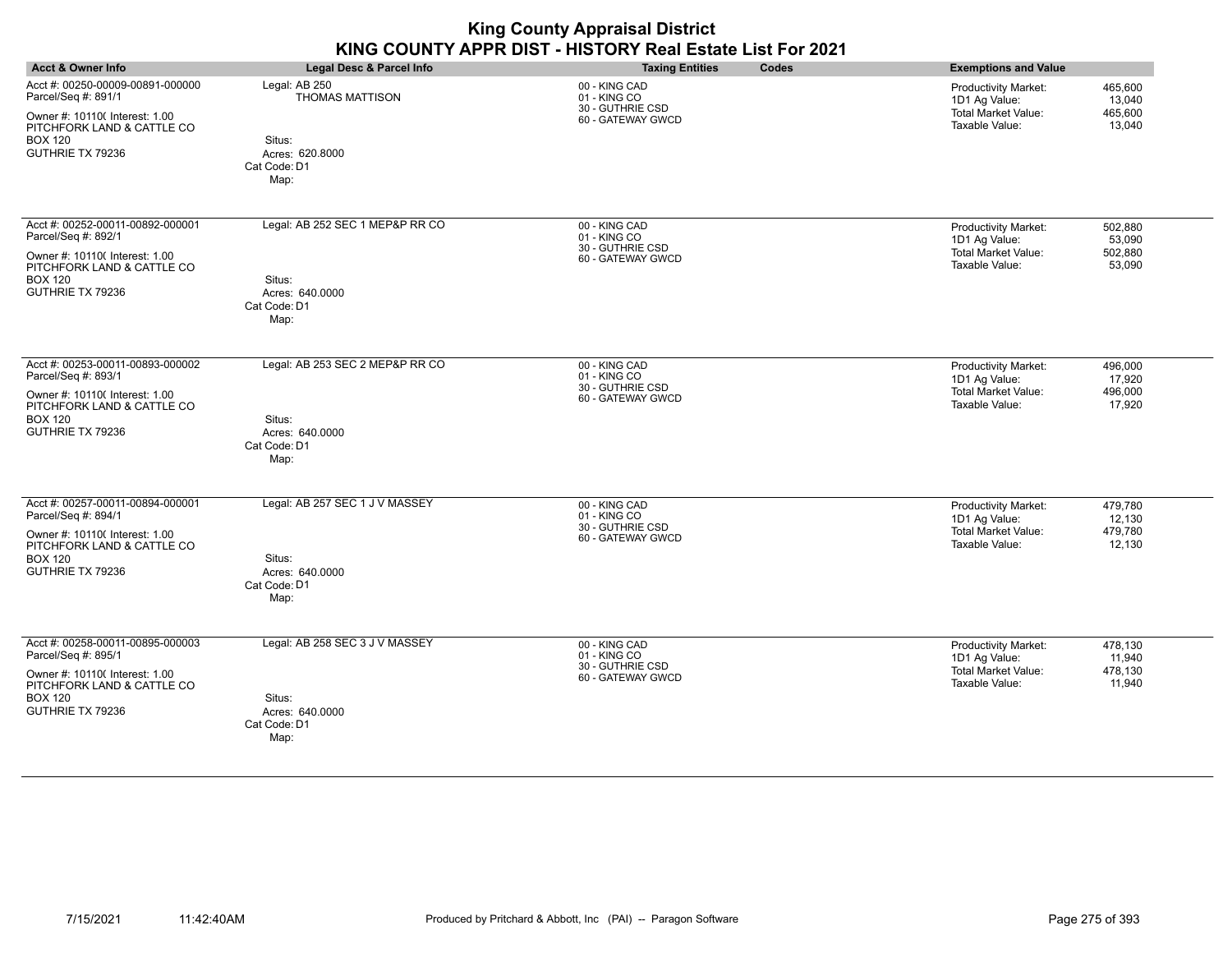| <b>King County Appraisal District</b><br>KING COUNTY APPR DIST - HISTORY Real Estate List For 2021                                                            |                                                                                        |                                                                        |                                                                                                                                        |  |
|---------------------------------------------------------------------------------------------------------------------------------------------------------------|----------------------------------------------------------------------------------------|------------------------------------------------------------------------|----------------------------------------------------------------------------------------------------------------------------------------|--|
| <b>Acct &amp; Owner Info</b>                                                                                                                                  | <b>Legal Desc &amp; Parcel Info</b>                                                    | Codes<br><b>Taxing Entities</b>                                        | <b>Exemptions and Value</b>                                                                                                            |  |
| Acct #: 00259-00009-00896-000001<br>Parcel/Seq #: 896/1<br>Owner #: 10110( Interest: 1.00<br>PITCHFORK LAND & CATTLE CO<br><b>BOX 120</b><br>GUTHRIE TX 79236 | Legal: AB 259 SEC 1 J V MASSEY<br>Situs:<br>Acres: 635.5000<br>Cat Code: D1<br>Map:    | 00 - KING CAD<br>01 - KING CO<br>30 - GUTHRIE CSD<br>60 - GATEWAY GWCD | <b>Productivity Market:</b><br>476,630<br>1D1 Ag Value:<br>12,180<br><b>Total Market Value:</b><br>476,630<br>Taxable Value:<br>12,180 |  |
| Acct #: 00260-00009-00897-000003<br>Parcel/Seq #: 897/1<br>Owner #: 10110( Interest: 1.00<br>PITCHFORK LAND & CATTLE CO<br><b>BOX 120</b><br>GUTHRIE TX 79236 | Legal: AB 260 SEC 3 J V MASSEY<br>Situs:<br>Acres: 640,0000<br>Cat Code: D1<br>Map:    | 00 - KING CAD<br>01 - KING CO<br>30 - GUTHRIE CSD<br>60 - GATEWAY GWCD | <b>Productivity Market:</b><br>480,000<br>1D1 Ag Value:<br>12,160<br><b>Total Market Value:</b><br>480,000<br>Taxable Value:<br>12,160 |  |
| Acct #: 00271-00011-00898-000001<br>Parcel/Seq #: 898/1<br>Owner #: 10110( Interest: 1.00<br>PITCHFORK LAND & CATTLE CO<br><b>BOX 120</b><br>GUTHRIE TX 79236 | Legal: AB 271 SEC 1 RUSK TRANS CO<br>Situs:<br>Acres: 640.0000<br>Cat Code: D1<br>Map: | 00 - KING CAD<br>01 - KING CO<br>30 - GUTHRIE CSD<br>60 - GATEWAY GWCD | <b>Productivity Market:</b><br>480,000<br>1D1 Ag Value:<br>13,440<br><b>Total Market Value:</b><br>480,000<br>Taxable Value:<br>13,440 |  |
| Acct #: 00276-00009-00899-000000<br>Parcel/Seq #: 899/1<br>Owner #: 10110( Interest: 1.00<br>PITCHFORK LAND & CATTLE CO<br><b>BOX 120</b><br>GUTHRIE TX 79236 | Legal: AB 276 SFIW CO<br>Situs:<br>Acres: 320.0000<br>Cat Code: D1<br>Map:             | 00 - KING CAD<br>01 - KING CO<br>30 - GUTHRIE CSD<br>60 - GATEWAY GWCD | <b>Productivity Market:</b><br>240,000<br>1D1 Ag Value:<br>6,720<br><b>Total Market Value:</b><br>240,000<br>Taxable Value:<br>6,720   |  |
| Acct #: 00281-00009-00901-000001<br>Parcel/Seq #: 901/1<br>Owner #: 10110( Interest: 1.00<br>PITCHFORK LAND & CATTLE CO<br><b>BOX 120</b><br>GUTHRIE TX 79236 | Legal: AB 281 SEC 1 SFIW CO<br>Situs:<br>Acres: 305.9400<br>Cat Code: D1<br>Map:       | 00 - KING CAD<br>01 - KING CO<br>30 - GUTHRIE CSD<br>60 - GATEWAY GWCD | <b>Productivity Market:</b><br>231,110<br>1D1 Ag Value:<br>6,890<br><b>Total Market Value:</b><br>231,110<br>Taxable Value:<br>6,890   |  |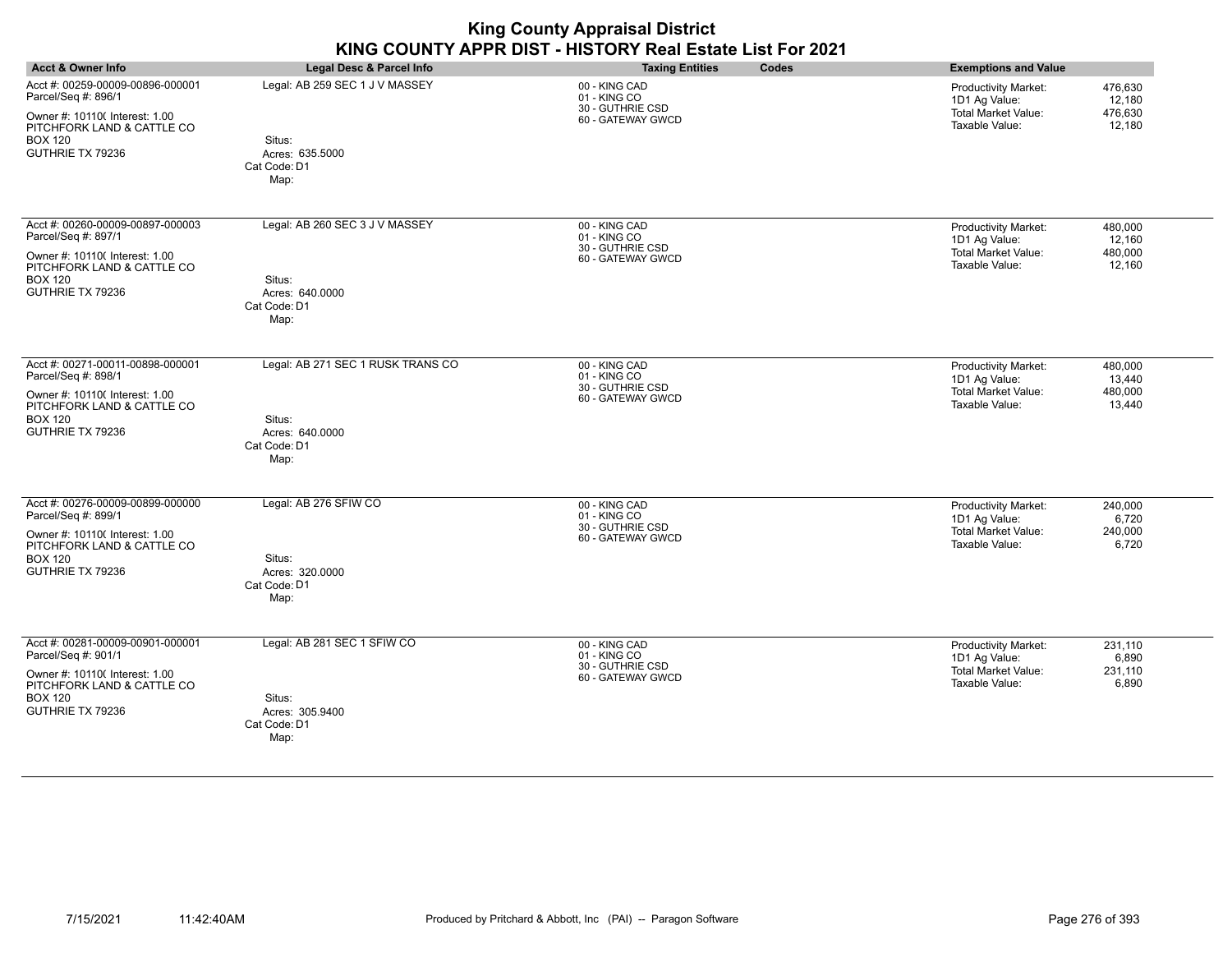| <b>Acct &amp; Owner Info</b>                                                                                                                                  | Legal Desc & Parcel Info                                                                               | <b>Taxing Entities</b><br>Codes                                        | <b>Exemptions and Value</b>                                                                                                         |
|---------------------------------------------------------------------------------------------------------------------------------------------------------------|--------------------------------------------------------------------------------------------------------|------------------------------------------------------------------------|-------------------------------------------------------------------------------------------------------------------------------------|
| Acct #: 00284-00009-00902-000001<br>Parcel/Seq #: 902/1<br>Owner #: 10110( Interest: 1.00<br>PITCHFORK LAND & CATTLE CO<br><b>BOX 120</b><br>GUTHRIE TX 79236 | Legal: AB 284 SEC 1<br>SOMERVELL CO SCHOOL LAND<br>Situs:<br>Acres: 4,373.0000<br>Cat Code: D1<br>Map: | 00 - KING CAD<br>01 - KING CO<br>30 - GUTHRIE CSD<br>60 - GATEWAY GWCD | 3,279,750<br>Productivity Market:<br>1D1 Ag Value:<br>86,910<br><b>Total Market Value:</b><br>3,279,750<br>Taxable Value:<br>86,910 |
| Acct #: 00293-00009-00904-000001<br>Parcel/Seq #: 904/1<br>Owner #: 10110( Interest: 1.00<br>PITCHFORK LAND & CATTLE CO<br><b>BOX 120</b><br>GUTHRIE TX 79236 | Legal: AB 293 SEC 1 H J WILLIAMSON<br>Situs:<br>Acres: 1,473.3000<br>Cat Code: D1<br>Map:              | 00 - KING CAD<br>01 - KING CO<br>30 - GUTHRIE CSD<br>60 - GATEWAY GWCD | Productivity Market:<br>1,110,630<br>1D1 Ag Value:<br>32,520<br>Total Market Value:<br>1,110,630<br>Taxable Value:<br>32,520        |
| Acct #: 00305-00009-00905-000004<br>Parcel/Seq #: 905/1<br>Owner #: 10110( Interest: 1.00<br>PITCHFORK LAND & CATTLE CO<br><b>BOX 120</b><br>GUTHRIE TX 79236 | Legal: AB 305 SEC 4<br>A HUEPGEN<br>Situs:<br>Acres: 278.9000<br>Cat Code: D1<br>Map:                  | 00 - KING CAD<br>01 - KING CO<br>30 - GUTHRIE CSD<br>60 - GATEWAY GWCD | 209,180<br>Productivity Market:<br>1D1 Ag Value:<br>5,860<br><b>Total Market Value:</b><br>209,180<br>Taxable Value:<br>5,860       |
| Acct #: 00308-00009-00906-000019<br>Parcel/Seq #: 906/1<br>Owner #: 10110( Interest: 1.00<br>PITCHFORK LAND & CATTLE CO<br><b>BOX 120</b><br>GUTHRIE TX 79236 | Legal: AB 308 SEC 19 I&GN RR CO<br>Situs:<br>Acres: 185.9100<br>Cat Code: D1<br>Map:                   | 00 - KING CAD<br>01 - KING CO<br>30 - GUTHRIE CSD<br>60 - GATEWAY GWCD | Productivity Market:<br>139,430<br>1D1 Ag Value:<br>3,900<br><b>Total Market Value:</b><br>139,430<br>Taxable Value:<br>3,900       |
| Acct #: 00313-00007-00907-000014<br>Parcel/Seq #: 907/1<br>Owner #: 10110( Interest: 1.00<br>PITCHFORK LAND & CATTLE CO<br><b>BOX 120</b><br>GUTHRIE TX 79236 | Legal: AB 313 SEC 14 I&GN RR CO<br>Situs:<br>Acres: 445.9600<br>Cat Code: D1<br>Map:                   | 00 - KING CAD<br>01 - KING CO<br>30 - GUTHRIE CSD<br>60 - GATEWAY GWCD | 345,620<br>Productivity Market:<br>1D1 Ag Value:<br>12,490<br>345,620<br><b>Total Market Value:</b><br>Taxable Value:<br>12,490     |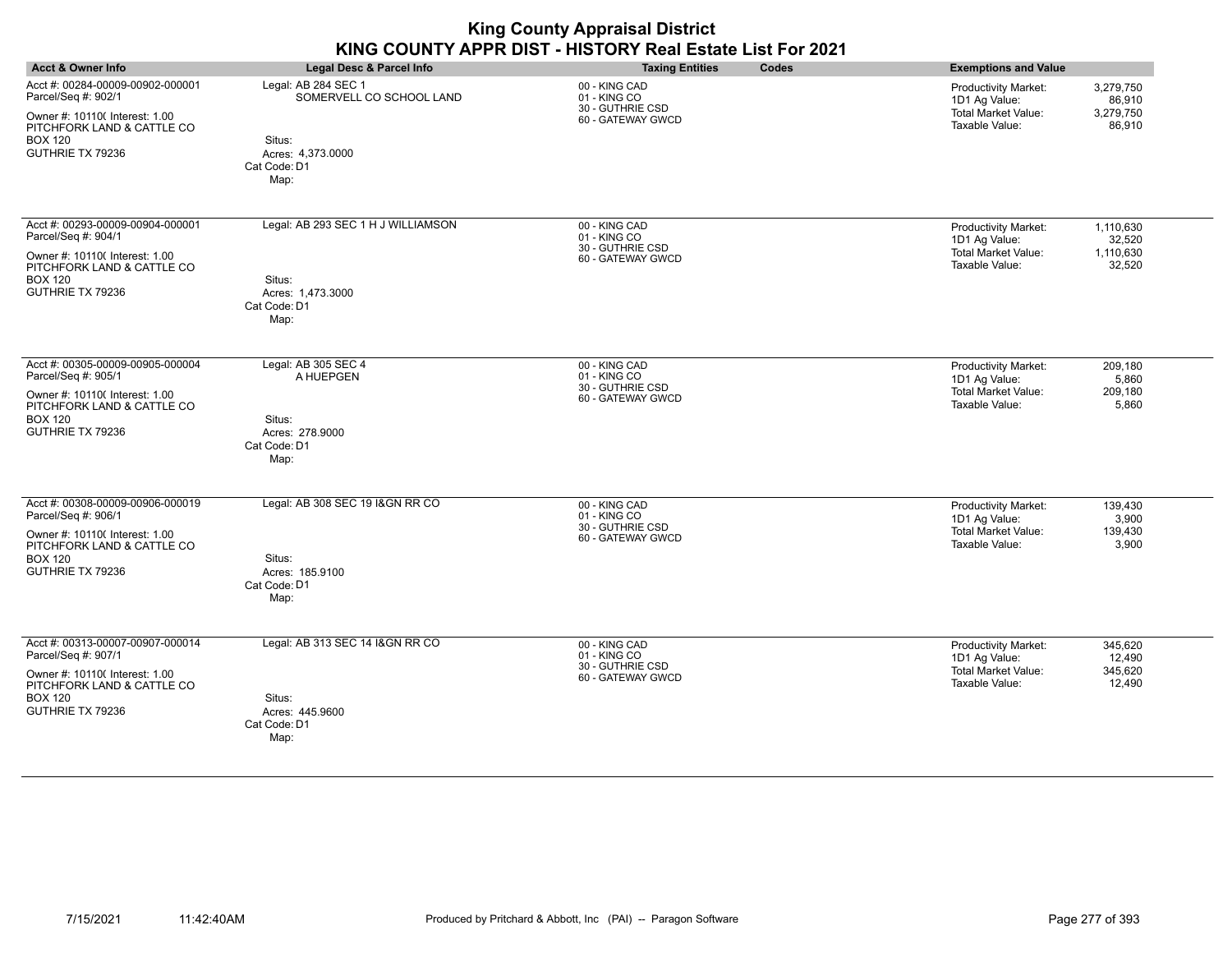| <b>King County Appraisal District</b><br>KING COUNTY APPR DIST - HISTORY Real Estate List For 2021                                                            |                                                                                                 |                                                                        |                                                                                                                                        |
|---------------------------------------------------------------------------------------------------------------------------------------------------------------|-------------------------------------------------------------------------------------------------|------------------------------------------------------------------------|----------------------------------------------------------------------------------------------------------------------------------------|
| <b>Acct &amp; Owner Info</b>                                                                                                                                  | Legal Desc & Parcel Info                                                                        | <b>Taxing Entities</b><br>Codes                                        | <b>Exemptions and Value</b>                                                                                                            |
| Acct #: 00317-00009-00908-000005<br>Parcel/Seq #: 908/1<br>Owner #: 10110( Interest: 1.00<br>PITCHFORK LAND & CATTLE CO<br><b>BOX 120</b><br>GUTHRIE TX 79236 | Legal: AB 317 SEC 5<br><b>JOHN PILGRIM</b><br>Situs:<br>Acres: 532,0000<br>Cat Code: D1<br>Map: | 00 - KING CAD<br>01 - KING CO<br>30 - GUTHRIE CSD<br>60 - GATEWAY GWCD | 397,950<br><b>Productivity Market:</b><br>1D1 Ag Value:<br>10,600<br><b>Total Market Value:</b><br>397,950<br>Taxable Value:<br>10,600 |
| Acct #: 00333-00011-00909-000009<br>Parcel/Seq #: 909/1<br>Owner #: 10110( Interest: 1.00<br>PITCHFORK LAND & CATTLE CO<br><b>BOX 120</b><br>GUTHRIE TX 79236 | Legal: AB 333 SEC 9 WT RR CO<br>Situs:<br>Acres: 640,0000<br>Cat Code: D1<br>Map:               | 00 - KING CAD<br>01 - KING CO<br>30 - GUTHRIE CSD<br>60 - GATEWAY GWCD | Productivity Market:<br>480,000<br>1D1 Ag Value:<br>12,160<br><b>Total Market Value:</b><br>480,000<br>Taxable Value:<br>12,160        |
| Acct #: 00556-00007-00910-000002<br>Parcel/Seq #: 910/1<br>Owner #: 10110( Interest: 1.00<br>PITCHFORK LAND & CATTLE CO<br><b>BOX 120</b><br>GUTHRIE TX 79236 | Legal: AB 556 SEC 2 SAM LAZARUS<br>Situs:<br>Acres: 633.2000<br>Cat Code: D1<br>Map:            | 00 - KING CAD<br>01 - KING CO<br>30 - GUTHRIE CSD<br>60 - GATEWAY GWCD | Productivity Market:<br>474,900<br>1D1 Ag Value:<br>13,300<br><b>Total Market Value:</b><br>474,900<br>Taxable Value:<br>13,300        |
| Acct #: 00567-00007-00911-000003<br>Parcel/Seq #: 911/1<br>Owner #: 10110( Interest: 1.00<br>PITCHFORK LAND & CATTLE CO<br><b>BOX 120</b><br>GUTHRIE TX 79236 | Legal: AB 567 SEC 3<br><b>SAM LAZARUS</b><br>Situs:<br>Acres: 625.0000<br>Cat Code: D1<br>Map:  | 00 - KING CAD<br>01 - KING CO<br>30 - GUTHRIE CSD<br>60 - GATEWAY GWCD | <b>Productivity Market:</b><br>468.750<br>1D1 Ag Value:<br>13,130<br><b>Total Market Value:</b><br>468.750<br>Taxable Value:<br>13,130 |
| Acct #: 00568-00009-00912-000004<br>Parcel/Seq #: 912/1<br>Owner #: 10110( Interest: 1.00<br>PITCHFORK LAND & CATTLE CO<br><b>BOX 120</b><br>GUTHRIE TX 79236 | Legal: AB 568 SEC 4<br><b>SAM LAZARUS</b><br>Situs:<br>Acres: 625,0000<br>Cat Code: D1<br>Map:  | 00 - KING CAD<br>01 - KING CO<br>30 - GUTHRIE CSD<br>60 - GATEWAY GWCD | Productivity Market:<br>468,750<br>1D1 Ag Value:<br>13,130<br>Total Market Value:<br>468,750<br>Taxable Value:<br>13,130               |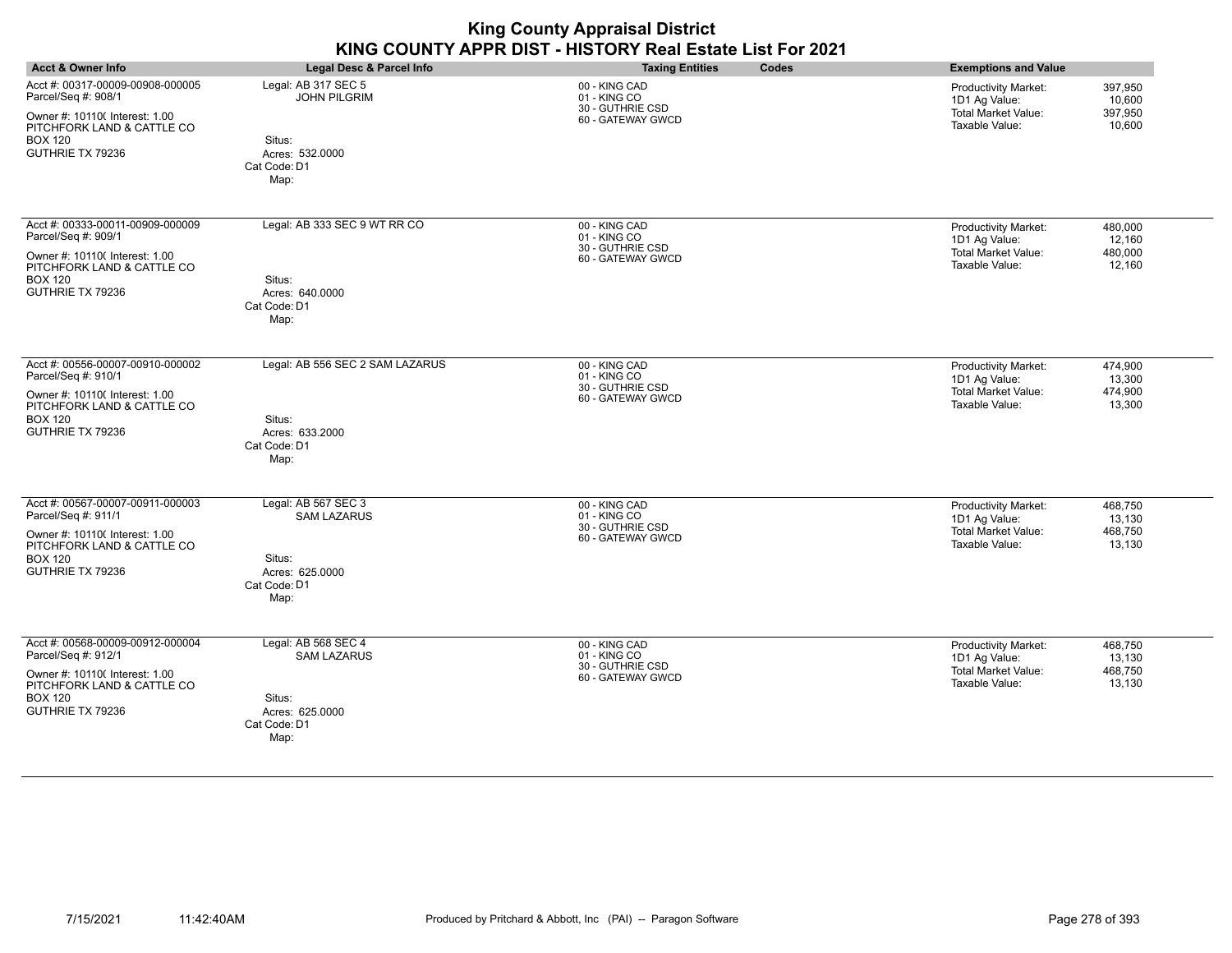| <b>King County Appraisal District</b><br>KING COUNTY APPR DIST - HISTORY Real Estate List For 2021                                                            |                                                                                                    |                                                                        |                                                                                                                                      |
|---------------------------------------------------------------------------------------------------------------------------------------------------------------|----------------------------------------------------------------------------------------------------|------------------------------------------------------------------------|--------------------------------------------------------------------------------------------------------------------------------------|
| <b>Acct &amp; Owner Info</b>                                                                                                                                  | <b>Legal Desc &amp; Parcel Info</b>                                                                | <b>Taxing Entities</b><br>Codes                                        | <b>Exemptions and Value</b>                                                                                                          |
| Acct #: 00569-00009-00913-000005<br>Parcel/Seq #: 913/1<br>Owner #: 10110( Interest: 1.00<br>PITCHFORK LAND & CATTLE CO<br><b>BOX 120</b><br>GUTHRIE TX 79236 | Legal: AB 569 SEC 5<br><b>SAM LAZARUS</b><br>Situs:<br>Acres: 760.7000<br>Cat Code: D1<br>Map:     | 00 - KING CAD<br>01 - KING CO<br>30 - GUTHRIE CSD<br>60 - GATEWAY GWCD | Productivity Market:<br>570,530<br>1D1 Ag Value:<br>15,970<br><b>Total Market Value:</b><br>570,530<br>Taxable Value:<br>15,970      |
| Acct #: 00594-00009-00914-000022<br>Parcel/Seq #: 914/1<br>Owner #: 10110( Interest: 1.00<br>PITCHFORK LAND & CATTLE CO<br><b>BOX 120</b><br>GUTHRIE TX 79236 | Legal: AB 594 SEC 22<br><b>SAM LAZARUS</b><br>Situs:<br>Acres: 372.0000<br>Cat Code: D1<br>Map:    | 00 - KING CAD<br>01 - KING CO<br>30 - GUTHRIE CSD<br>60 - GATEWAY GWCD | Productivity Market:<br>279,000<br>1D1 Ag Value:<br>7,810<br><b>Total Market Value:</b><br>279,000<br>Taxable Value:<br>7,810        |
| Acct #: 00620-00007-00915-000001<br>Parcel/Seq #: 915/1<br>Owner #: 10110( Interest: 1.00<br>PITCHFORK LAND & CATTLE CO<br><b>BOX 120</b><br>GUTHRIE TX 79236 | Legal: AB 620 SEC 1 M SCHNEIDER<br>Situs:<br>Acres: 518,0000<br>Cat Code: D1<br>Map:               | 00 - KING CAD<br>01 - KING CO<br>30 - GUTHRIE CSD<br>60 - GATEWAY GWCD | Productivity Market:<br>388,500<br>1D1 Ag Value:<br>10,880<br>Total Market Value:<br>388,500<br>Taxable Value:<br>10,880             |
| Acct #: 00692-00009-00916-000002<br>Parcel/Seq #: 916/1<br>Owner #: 10110( Interest: 1.00<br>PITCHFORK LAND & CATTLE CO<br><b>BOX 120</b><br>GUTHRIE TX 79236 | Legal: AB 692 SEC 2<br>J M MADDOX (1/2 SFIW)<br>Situs:<br>Acres: 314.0000<br>Cat Code: D1<br>Map:  | 00 - KING CAD<br>01 - KING CO<br>30 - GUTHRIE CSD<br>60 - GATEWAY GWCD | <b>Productivity Market:</b><br>235.500<br>1D1 Ag Value:<br>6,590<br><b>Total Market Value:</b><br>235,500<br>Taxable Value:<br>6,590 |
| Acct #: 00726-00007-00917-000138<br>Parcel/Seq #: 917/1<br>Owner #: 10110( Interest: 1.00<br>PITCHFORK LAND & CATTLE CO<br><b>BOX 120</b><br>GUTHRIE TX 79236 | Legal: AB 726 SEC 138<br><b>D BLANKENSHIP</b><br>Situs:<br>Acres: 692.5000<br>Cat Code: D1<br>Map: | 00 - KING CAD<br>01 - KING CO<br>30 - GUTHRIE CSD<br>60 - GATEWAY GWCD | <b>Productivity Market:</b><br>536,690<br>1D1 Ag Value:<br>19,390<br>Total Market Value:<br>536,690<br>Taxable Value:<br>19,390      |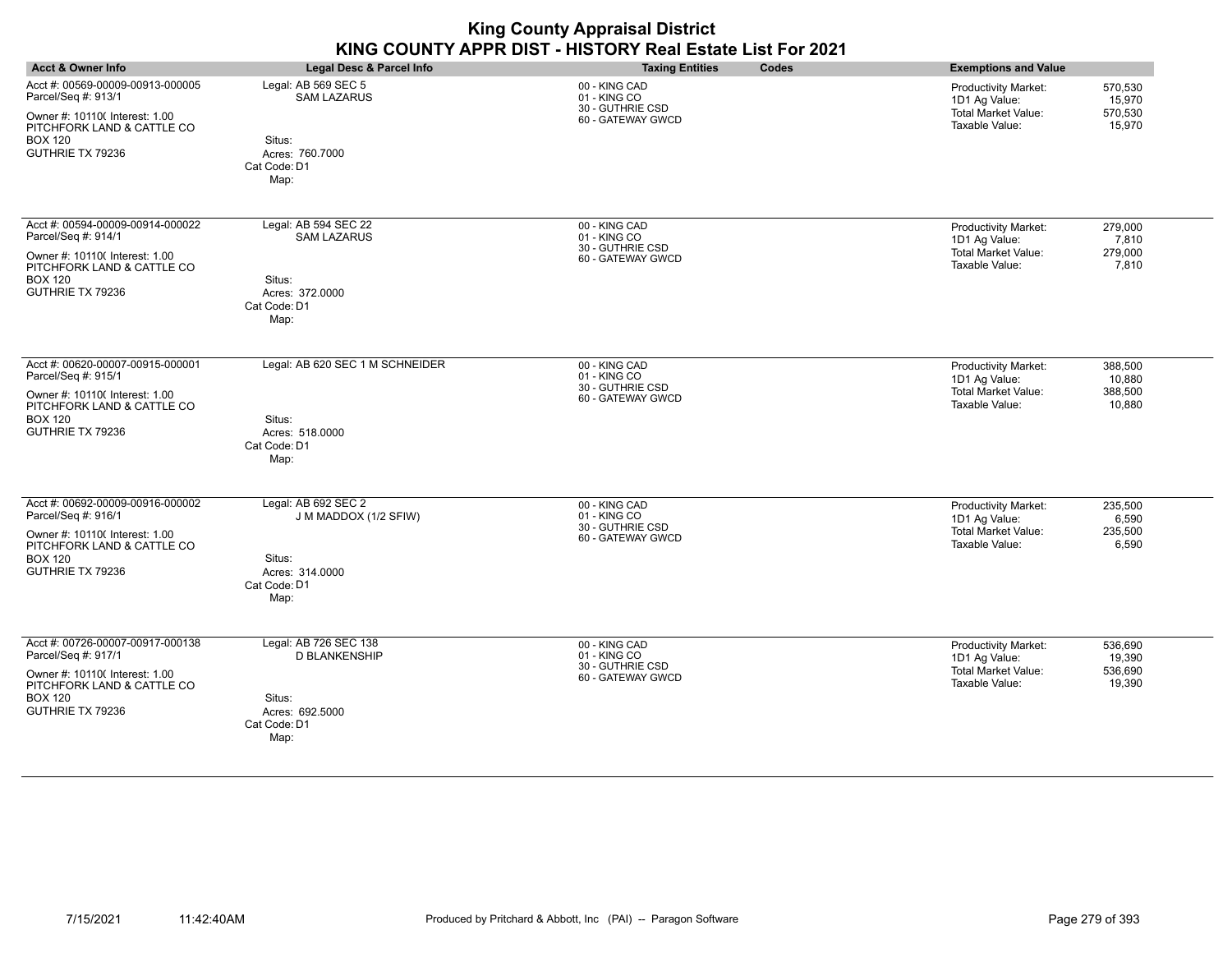| <b>King County Appraisal District</b><br>KING COUNTY APPR DIST - HISTORY Real Estate List For 2021                                                            |                                                                                                                               |                                                                        |                                                                                                                                                                             |
|---------------------------------------------------------------------------------------------------------------------------------------------------------------|-------------------------------------------------------------------------------------------------------------------------------|------------------------------------------------------------------------|-----------------------------------------------------------------------------------------------------------------------------------------------------------------------------|
| <b>Acct &amp; Owner Info</b>                                                                                                                                  | Legal Desc & Parcel Info                                                                                                      | <b>Taxing Entities</b><br>Codes                                        | <b>Exemptions and Value</b>                                                                                                                                                 |
| Acct #: 00727-00007-00918-000142<br>Parcel/Seq #: 918/1<br>Owner #: 10110( Interest: 1.00<br>PITCHFORK LAND & CATTLE CO<br><b>BOX 120</b><br>GUTHRIE TX 79236 | Legal: AB 727 SEC 142<br><b>T CARTWRIGHT</b><br>Situs:<br>Acres: 679,0000<br>Cat Code: D1<br>Map:                             | 00 - KING CAD<br>01 - KING CO<br>30 - GUTHRIE CSD<br>60 - GATEWAY GWCD | <b>Productivity Market:</b><br>526,230<br>1D1 Ag Value:<br>19,010<br><b>Total Market Value:</b><br>526,230<br>Taxable Value:<br>19,010                                      |
| Acct #: 00728-00007-00919-000144<br>Parcel/Seq #: 919/1<br>Owner #: 10110( Interest: 1.00<br>PITCHFORK LAND & CATTLE CO<br><b>BOX 120</b><br>GUTHRIE TX 79236 | Legal: AB 728 SEC 144<br><b>T CARTWRIGHT</b><br>Situs:<br>Acres: 669.2000<br>Cat Code: D1<br>Map:                             | 00 - KING CAD<br>01 - KING CO<br>30 - GUTHRIE CSD<br>60 - GATEWAY GWCD | <b>Productivity Market:</b><br>524,390<br>1D1 Ag Value:<br>30,590<br><b>Total Market Value:</b><br>524,390<br>Taxable Value:<br>30,590                                      |
| Acct #: 00729-00007-00920-000000<br>Parcel/Seq #: 920/1<br>Owner #: 10110( Interest: 1.00<br>PITCHFORK LAND & CATTLE CO<br><b>BOX 120</b><br>GUTHRIE TX 79236 | Legal: IMPROVEMENT ON AB 729<br><b>T CARTWRIGHT</b><br><b>SEC 146</b><br>Situs:<br>Acres: 674.7000<br>Cat Code: D1 D2<br>Map: | 00 - KING CAD<br>01 - KING CO<br>30 - GUTHRIE CSD<br>60 - GATEWAY GWCD | Improvement NonHomesite:<br>3,680<br><b>Productivity Market:</b><br>524,870<br>1D1 Ag Value:<br>36,450<br><b>Total Market Value:</b><br>528,550<br>Taxable Value:<br>40,130 |
| Acct #: 00730-00007-00921-000148<br>Parcel/Seq #: 921/1<br>Owner #: 10110( Interest: 1.00<br>PITCHFORK LAND & CATTLE CO<br><b>BOX 120</b><br>GUTHRIE TX 79236 | Legal: AB 730 SEC 148<br><b>T CARTWRIGHT</b><br>Situs:<br>Acres: 674.0000<br>Cat Code: D1<br>Map:                             | 00 - KING CAD<br>01 - KING CO<br>30 - GUTHRIE CSD<br>60 - GATEWAY GWCD | <b>Productivity Market:</b><br>525.430<br>1D1 Ag Value:<br>39,900<br><b>Total Market Value:</b><br>525,430<br>Taxable Value:<br>39,900                                      |
| Acct #: 00731-00007-00922-000156<br>Parcel/Seq #: 922/1<br>Owner #: 10110( Interest: 1.00<br>PITCHFORK LAND & CATTLE CO<br><b>BOX 120</b><br>GUTHRIE TX 79236 | Legal: AB 731 SEC 156<br><b>T CARTWRIGHT</b><br>Situs:<br>Acres: 690.8000<br>Cat Code: D1<br>Map:                             | 00 - KING CAD<br>01 - KING CO<br>30 - GUTHRIE CSD<br>60 - GATEWAY GWCD | <b>Productivity Market:</b><br>535,370<br>1D1 Ag Value:<br>19,340<br><b>Total Market Value:</b><br>535,370<br>Taxable Value:<br>19,340                                      |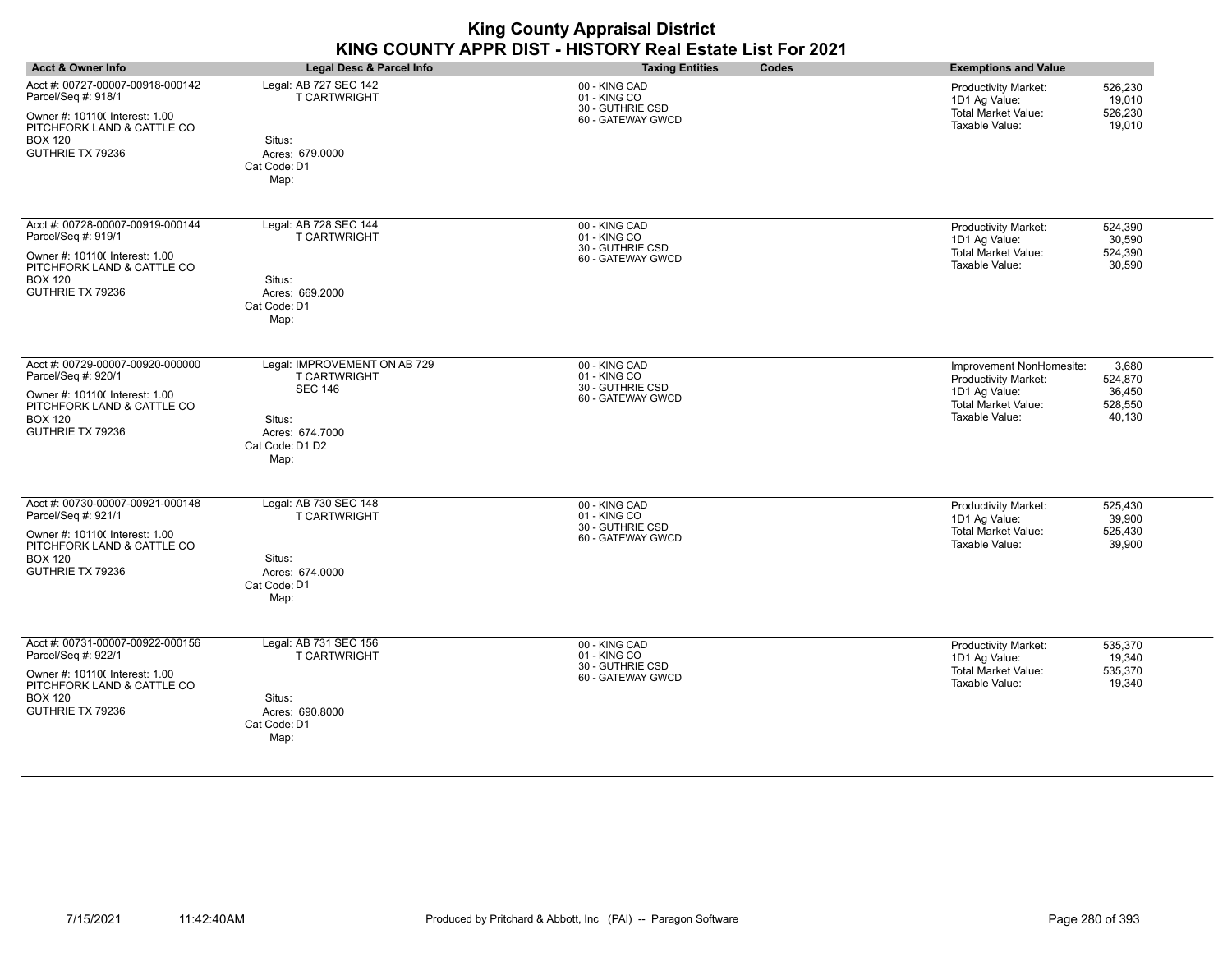| <b>King County Appraisal District</b><br>KING COUNTY APPR DIST - HISTORY Real Estate List For 2021                                                            |                                                                                                         |                                                                        |                                                                                                                                        |
|---------------------------------------------------------------------------------------------------------------------------------------------------------------|---------------------------------------------------------------------------------------------------------|------------------------------------------------------------------------|----------------------------------------------------------------------------------------------------------------------------------------|
| <b>Acct &amp; Owner Info</b>                                                                                                                                  | <b>Legal Desc &amp; Parcel Info</b>                                                                     | Codes<br><b>Taxing Entities</b>                                        | <b>Exemptions and Value</b>                                                                                                            |
| Acct #: 00732-00009-00923-000154<br>Parcel/Seq #: 923/1<br>Owner #: 10110( Interest: 1.00<br>PITCHFORK LAND & CATTLE CO<br><b>BOX 120</b><br>GUTHRIE TX 79236 | Legal: AB 732 SEC 154<br><b>T CARTWRIGHT</b><br>Situs:<br>Acres: 658.9000<br>Cat Code: D1<br>Map:       | 00 - KING CAD<br>01 - KING CO<br>30 - GUTHRIE CSD<br>60 - GATEWAY GWCD | Productivity Market:<br>510.650<br>1D1 Ag Value:<br>18,450<br><b>Total Market Value:</b><br>510,650<br>Taxable Value:<br>18,450        |
| Acct #: 00733-00007-00924-000158<br>Parcel/Seq #: 924/1<br>Owner #: 10110( Interest: 1.00<br>PITCHFORK LAND & CATTLE CO<br><b>BOX 120</b><br>GUTHRIE TX 79236 | Legal: AB 733 SEC 158 BLK 1<br><b>T CARTWRIGHT</b><br>Situs:<br>Acres: 674.5000<br>Cat Code: D1<br>Map: | 00 - KING CAD<br>01 - KING CO<br>30 - GUTHRIE CSD<br>60 - GATEWAY GWCD | 522,740<br>Productivity Market:<br>1D1 Ag Value:<br>18,890<br><b>Total Market Value:</b><br>522,740<br>Taxable Value:<br>18,890        |
| Acct #: 00753-00007-00925-000176<br>Parcel/Seq #: 925/1<br>Owner #: 10110( Interest: 1.00<br>PITCHFORK LAND & CATTLE CO<br><b>BOX 120</b><br>GUTHRIE TX 79236 | Legal: AB 753 SEC 176<br><b>DOUGLAS HENTZ</b><br>Situs:<br>Acres: 656.0000<br>Cat Code: D1<br>Map:      | 00 - KING CAD<br>01 - KING CO<br>30 - GUTHRIE CSD<br>60 - GATEWAY GWCD | <b>Productivity Market:</b><br>492,000<br>1D1 Ag Value:<br>13,780<br><b>Total Market Value:</b><br>492.000<br>Taxable Value:<br>13,780 |
| Acct #: 00765-00007-00926-000270<br>Parcel/Seq #: 926/1<br>Owner #: 10110( Interest: 1.00<br>PITCHFORK LAND & CATTLE CO<br><b>BOX 120</b><br>GUTHRIE TX 79236 | Legal: AB 765 SEC 270<br>C A GARDNER<br>Situs:<br>Acres: 692.0000<br>Cat Code: D1<br>Map:               | 00 - KING CAD<br>01 - KING CO<br>30 - GUTHRIE CSD<br>60 - GATEWAY GWCD | <b>Productivity Market:</b><br>536,300<br>1D1 Ag Value:<br>19.380<br>Total Market Value:<br>536,300<br>Taxable Value:<br>19,380        |
| Acct #: 00776-00009-00927-000262<br>Parcel/Seq #: 927/1<br>Owner #: 10110( Interest: 1.00<br>PITCHFORK LAND & CATTLE CO<br><b>BOX 120</b><br>GUTHRIE TX 79236 | Legal: AB 776 SEC 262<br>HIGE HUGHES (1/2 A&B)<br>Situs:<br>Acres: 346.3300<br>Cat Code: D1<br>Map:     | 00 - KING CAD<br>01 - KING CO<br>30 - GUTHRIE CSD<br>60 - GATEWAY GWCD | <b>Productivity Market:</b><br>259,750<br>1D1 Ag Value:<br>6.580<br><b>Total Market Value:</b><br>259.750<br>Taxable Value:<br>6,580   |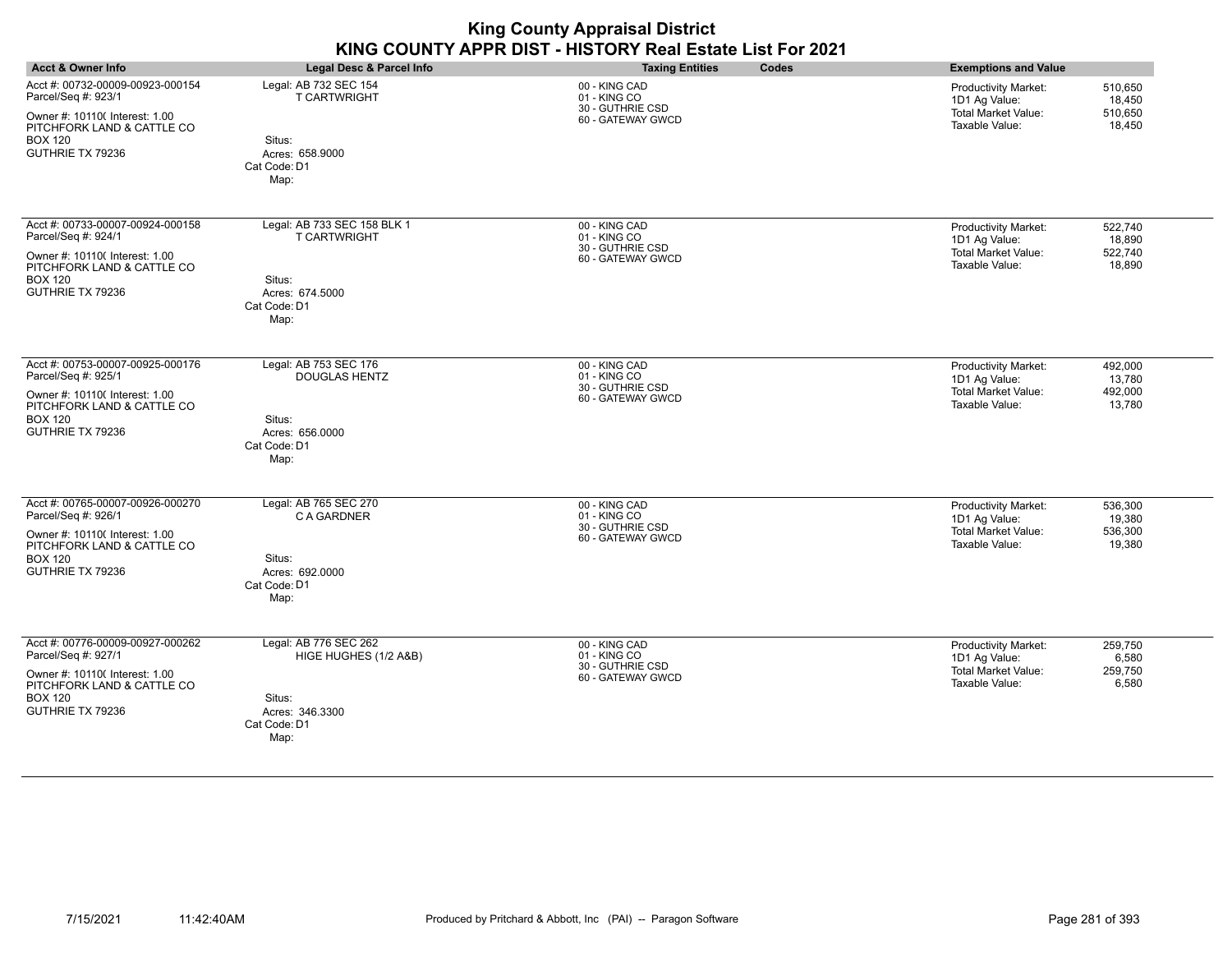| <b>King County Appraisal District</b><br>KING COUNTY APPR DIST - HISTORY Real Estate List For 2021                                                            |                                                                                                    |                                                                        |                                                                                                                                        |
|---------------------------------------------------------------------------------------------------------------------------------------------------------------|----------------------------------------------------------------------------------------------------|------------------------------------------------------------------------|----------------------------------------------------------------------------------------------------------------------------------------|
| <b>Acct &amp; Owner Info</b>                                                                                                                                  | Legal Desc & Parcel Info                                                                           | <b>Taxing Entities</b><br>Codes                                        | <b>Exemptions and Value</b>                                                                                                            |
| Acct #: 00779-00009-00928-000226<br>Parcel/Seq #: 928/1<br>Owner #: 10110( Interest: 1.00<br>PITCHFORK LAND & CATTLE CO<br><b>BOX 120</b><br>GUTHRIE TX 79236 | Legal: AB 779 SEC 226<br>H H HUGHES (1/2 A&B)<br>Situs:<br>Acres: 320,0000<br>Cat Code: D1<br>Map: | 00 - KING CAD<br>01 - KING CO<br>30 - GUTHRIE CSD<br>60 - GATEWAY GWCD | <b>Productivity Market:</b><br>240,000<br>1D1 Ag Value:<br>6,720<br><b>Total Market Value:</b><br>240,000<br>Taxable Value:<br>6,720   |
| Acct #: 00783-00011-00929-000070<br>Parcel/Seq #: 929/1<br>Owner #: 10110( Interest: 1.00<br>PITCHFORK LAND & CATTLE CO<br><b>BOX 120</b><br>GUTHRIE TX 79236 | Legal: AB 783 SEC 70<br>LO JACOBS (1/2 SFIW)<br>Situs:<br>Acres: 320,0000<br>Cat Code: D1<br>Map:  | 00 - KING CAD<br>01 - KING CO<br>30 - GUTHRIE CSD<br>60 - GATEWAY GWCD | <b>Productivity Market:</b><br>240,000<br>1D1 Ag Value:<br>6,720<br><b>Total Market Value:</b><br>240,000<br>Taxable Value:<br>6,720   |
| Acct #: 00784-00011-00930-000002<br>Parcel/Seq #: 930/1<br>Owner #: 10110( Interest: 1.00<br>PITCHFORK LAND & CATTLE CO<br><b>BOX 120</b><br>GUTHRIE TX 79236 | Legal: AB 784 SEC 2<br>L O JACOBS (1/2 SFIW)<br>Situs:<br>Acres: 640,0000<br>Cat Code: D1<br>Map:  | 00 - KING CAD<br>01 - KING CO<br>30 - GUTHRIE CSD<br>60 - GATEWAY GWCD | Productivity Market:<br>480,000<br>1D1 Ag Value:<br>12,160<br><b>Total Market Value:</b><br>480,000<br>Taxable Value:<br>12,160        |
| Acct #: 00785-00011-00931-000004<br>Parcel/Seq #: 931/1<br>Owner #: 10110( Interest: 1.00<br>PITCHFORK LAND & CATTLE CO<br><b>BOX 120</b><br>GUTHRIE TX 79236 | Legal: AB 785 SEC 4<br>LO JACOBS (1/2 SFIW)<br>Situs:<br>Acres: 640.0000<br>Cat Code: D1<br>Map:   | 00 - KING CAD<br>01 - KING CO<br>30 - GUTHRIE CSD<br>60 - GATEWAY GWCD | Productivity Market:<br>480.000<br>1D1 Ag Value:<br>12,160<br><b>Total Market Value:</b><br>480.000<br>Taxable Value:<br>12,160        |
| Acct #: 00834-00007-00932-000136<br>Parcel/Seq #: 932/1<br>Owner #: 10110( Interest: 1.00<br>PITCHFORK LAND & CATTLE CO<br><b>BOX 120</b><br>GUTHRIE TX 79236 | Legal: AB 834 SEC 136<br>JOHN WILSON<br>Situs:<br>Acres: 691.4000<br>Cat Code: D1<br>Map:          | 00 - KING CAD<br>01 - KING CO<br>30 - GUTHRIE CSD<br>60 - GATEWAY GWCD | <b>Productivity Market:</b><br>535,840<br>1D1 Ag Value:<br>19,360<br><b>Total Market Value:</b><br>535,840<br>Taxable Value:<br>19,360 |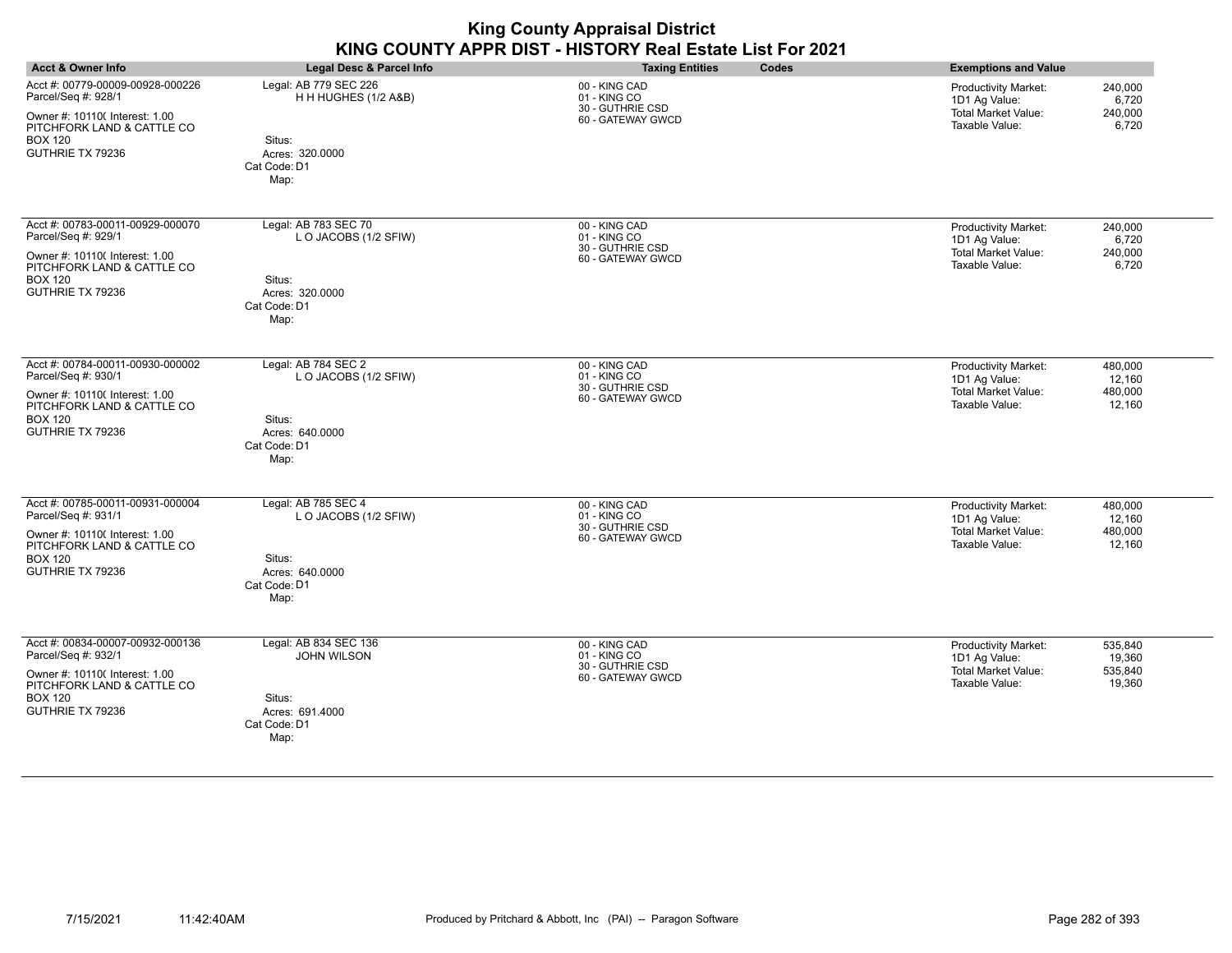|                                                                                                                                                               |                                                                                                                              | <b>King County Appraisal District</b><br>KING COUNTY APPR DIST - HISTORY Real Estate List For 2021 |                                                                                                                                                                             |
|---------------------------------------------------------------------------------------------------------------------------------------------------------------|------------------------------------------------------------------------------------------------------------------------------|----------------------------------------------------------------------------------------------------|-----------------------------------------------------------------------------------------------------------------------------------------------------------------------------|
| <b>Acct &amp; Owner Info</b>                                                                                                                                  | <b>Legal Desc &amp; Parcel Info</b>                                                                                          | Codes<br><b>Taxing Entities</b>                                                                    | <b>Exemptions and Value</b>                                                                                                                                                 |
| Acct #: 00835-00007-00933-000000<br>Parcel/Seq #: 933/1<br>Owner #: 10110( Interest: 1.00<br>PITCHFORK LAND & CATTLE CO<br><b>BOX 120</b><br>GUTHRIE TX 79236 | Legal: IMPROVEMENT ON AB 835<br><b>JOHN WILSON</b><br><b>SEC 140</b><br>Situs:<br>Acres: 689.1000<br>Cat Code: D1 D2<br>Map: | 00 - KING CAD<br>01 - KING CO<br>30 - GUTHRIE CSD<br>60 - GATEWAY GWCD                             | 3.920<br>Improvement NonHomesite:<br><b>Productivity Market:</b><br>534,050<br>1D1 Ag Value:<br>19,290<br><b>Total Market Value:</b><br>537,970<br>Taxable Value:<br>23,210 |
| Acct #: 00836-00007-00934-000160<br>Parcel/Seq #: 934/1<br>Owner #: 10110( Interest: 1.00<br>PITCHFORK LAND & CATTLE CO<br><b>BOX 120</b><br>GUTHRIE TX 79236 | Legal: AB 836 SEC 160<br>JOHN WILSON<br>Situs:<br>Acres: 297.2000<br>Cat Code: D1<br>Map:                                    | 00 - KING CAD<br>01 - KING CO<br>30 - GUTHRIE CSD<br>60 - GATEWAY GWCD                             | 230,380<br>Productivity Market:<br>1D1 Ag Value:<br>8,480<br><b>Total Market Value:</b><br>230,380<br>Taxable Value:<br>8,480                                               |
| Acct #: 00866-00009-00935-000000<br>Parcel/Seq #: 935/1<br>Owner #: 10110( Interest: 1.00<br>PITCHFORK LAND & CATTLE CO<br><b>BOX 120</b><br>GUTHRIE TX 79236 | Legal: AB 866 R ARDREY<br>Situs:<br>Acres: 153.5000<br>Cat Code: D1<br>Map:                                                  | 00 - KING CAD<br>01 - KING CO<br>30 - GUTHRIE CSD<br>60 - GATEWAY GWCD                             | <b>Productivity Market:</b><br>118,310<br>1D1 Ag Value:<br>4,120<br><b>Total Market Value:</b><br>118,310<br>Taxable Value:<br>4,120                                        |
| Acct #: 00870-00021-00936-000000<br>Parcel/Seq #: 936/1<br>Owner #: 10110( Interest: 1.00<br>PITCHFORK LAND & CATTLE CO<br><b>BOX 120</b><br>GUTHRIE TX 79236 | Legal: AB 870 P L GIBSON<br>Situs:<br>Acres: 72.7400<br>Cat Code: D1<br>Map:                                                 | 00 - KING CAD<br>01 - KING CO<br>30 - GUTHRIE CSD<br>60 - GATEWAY GWCD                             | <b>Productivity Market:</b><br>54,560<br>1D1 Ag Value:<br>1,530<br>Total Market Value:<br>54,560<br>Taxable Value:<br>1,530                                                 |
| Acct #: 00872-00009-00937-000000<br>Parcel/Seq #: 937/1<br>Owner #: 10110( Interest: 1.00<br>PITCHFORK LAND & CATTLE CO<br><b>BOX 120</b><br>GUTHRIE TX 79236 | Legal: AB 872 J H LYNN<br>Situs:<br>Acres: 54.2400<br>Cat Code: D1<br>Map:                                                   | 00 - KING CAD<br>01 - KING CO<br>30 - GUTHRIE CSD<br>60 - GATEWAY GWCD                             | <b>Productivity Market:</b><br>41,610<br>1D1 Ag Value:<br>1.400<br><b>Total Market Value:</b><br>41,610<br>Taxable Value:<br>1,400                                          |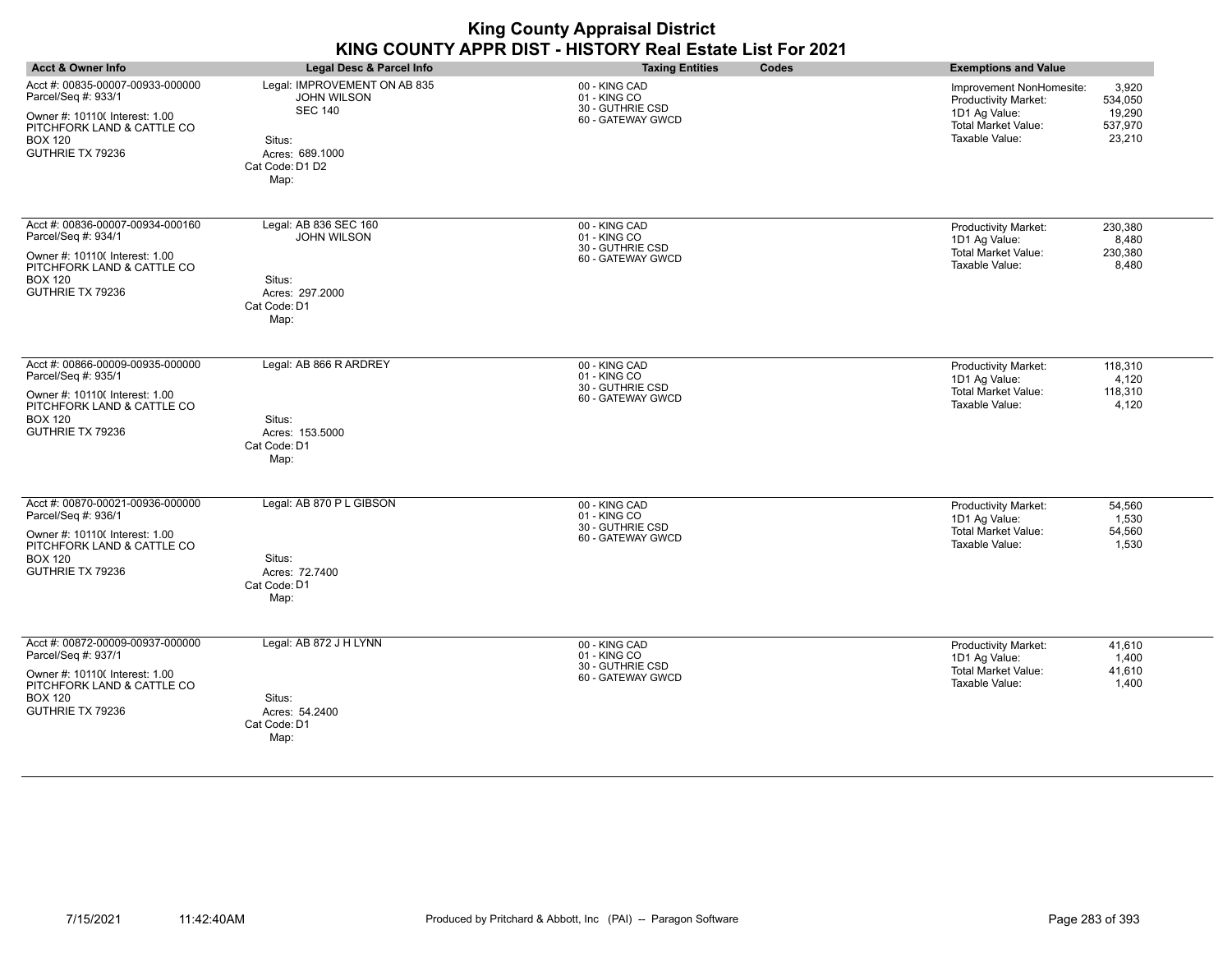|                                                                                                                                                               |                                                                                               | KING COUNTY APPR DIST - HISTORY Real Estate List For 2021              |                                                                                                                                        |
|---------------------------------------------------------------------------------------------------------------------------------------------------------------|-----------------------------------------------------------------------------------------------|------------------------------------------------------------------------|----------------------------------------------------------------------------------------------------------------------------------------|
| <b>Acct &amp; Owner Info</b>                                                                                                                                  | Legal Desc & Parcel Info                                                                      | <b>Taxing Entities</b><br>Codes                                        | <b>Exemptions and Value</b>                                                                                                            |
| Acct #: 00960-00007-00938-000076<br>Parcel/Seq #: 938/1<br>Owner #: 10110( Interest: 1.00<br>PITCHFORK LAND & CATTLE CO<br><b>BOX 120</b><br>GUTHRIE TX 79236 | Legal: AB 960 SEC 76 A SIESFELD<br>Situs:<br>Acres: 65.0000<br>Cat Code: D1<br>Map:           | 00 - KING CAD<br>01 - KING CO<br>30 - GUTHRIE CSD<br>60 - GATEWAY GWCD | <b>Productivity Market:</b><br>48,750<br>1,370<br>1D1 Ag Value:<br><b>Total Market Value:</b><br>48,750<br>Taxable Value:<br>1,370     |
| Acct #: 00970-00009-00939-000194<br>Parcel/Seq #: 939/1<br>Owner #: 10110( Interest: 1.00<br>PITCHFORK LAND & CATTLE CO<br><b>BOX 120</b><br>GUTHRIE TX 79236 | Legal: AB 970 SEC 194<br>H H HUGHES<br>Situs:<br>Acres: 536,0000<br>Cat Code: D1<br>Map:      | 00 - KING CAD<br>01 - KING CO<br>30 - GUTHRIE CSD<br>60 - GATEWAY GWCD | 402,000<br><b>Productivity Market:</b><br>1D1 Ag Value:<br>11,260<br><b>Total Market Value:</b><br>402,000<br>Taxable Value:<br>11,260 |
| Acct #: 00973-00007-00940-000077<br>Parcel/Seq #: 940/1<br>Owner #: 10110( Interest: 1.00<br>PITCHFORK LAND & CATTLE CO<br><b>BOX 120</b><br>GUTHRIE TX 79236 | Legal: AB 973 SEC 77<br>I RR CO<br>Situs:<br>Acres: 65.0000<br>Cat Code: D1<br>Map:           | 00 - KING CAD<br>01 - KING CO<br>30 - GUTHRIE CSD<br>60 - GATEWAY GWCD | <b>Productivity Market:</b><br>48,750<br>1,370<br>1D1 Ag Value:<br>Total Market Value:<br>48,750<br>Taxable Value:<br>1,370            |
| Acct #: 00974-00007-00941-000075<br>Parcel/Seq #: 941/1<br>Owner #: 10110( Interest: 1.00<br>PITCHFORK LAND & CATTLE CO<br><b>BOX 120</b><br>GUTHRIE TX 79236 | Legal: AB 974 SEC 75<br>I RR CO<br>Situs:<br>Acres: 65.0000<br>Cat Code: D1<br>Map:           | 00 - KING CAD<br>01 - KING CO<br>30 - GUTHRIE CSD<br>60 - GATEWAY GWCD | <b>Productivity Market:</b><br>48,750<br>1D1 Ag Value:<br>1,370<br><b>Total Market Value:</b><br>48,750<br>Taxable Value:<br>1,370     |
| Acct #: 00975-00009-00942-000006<br>Parcel/Seq #: 942/1<br>Owner #: 10110( Interest: 1.00<br>PITCHFORK LAND & CATTLE CO<br><b>BOX 120</b><br>GUTHRIE TX 79236 | Legal: AB 975 SEC 6<br><b>SAM LAZARUS</b><br>Situs:<br>Acres: 50.0000<br>Cat Code: D1<br>Map: | 00 - KING CAD<br>01 - KING CO<br>30 - GUTHRIE CSD<br>60 - GATEWAY GWCD | <b>Productivity Market:</b><br>37,500<br>1D1 Ag Value:<br>1,050<br>Total Market Value:<br>37,500<br>Taxable Value:<br>1,050            |

# **King County Appraisal District**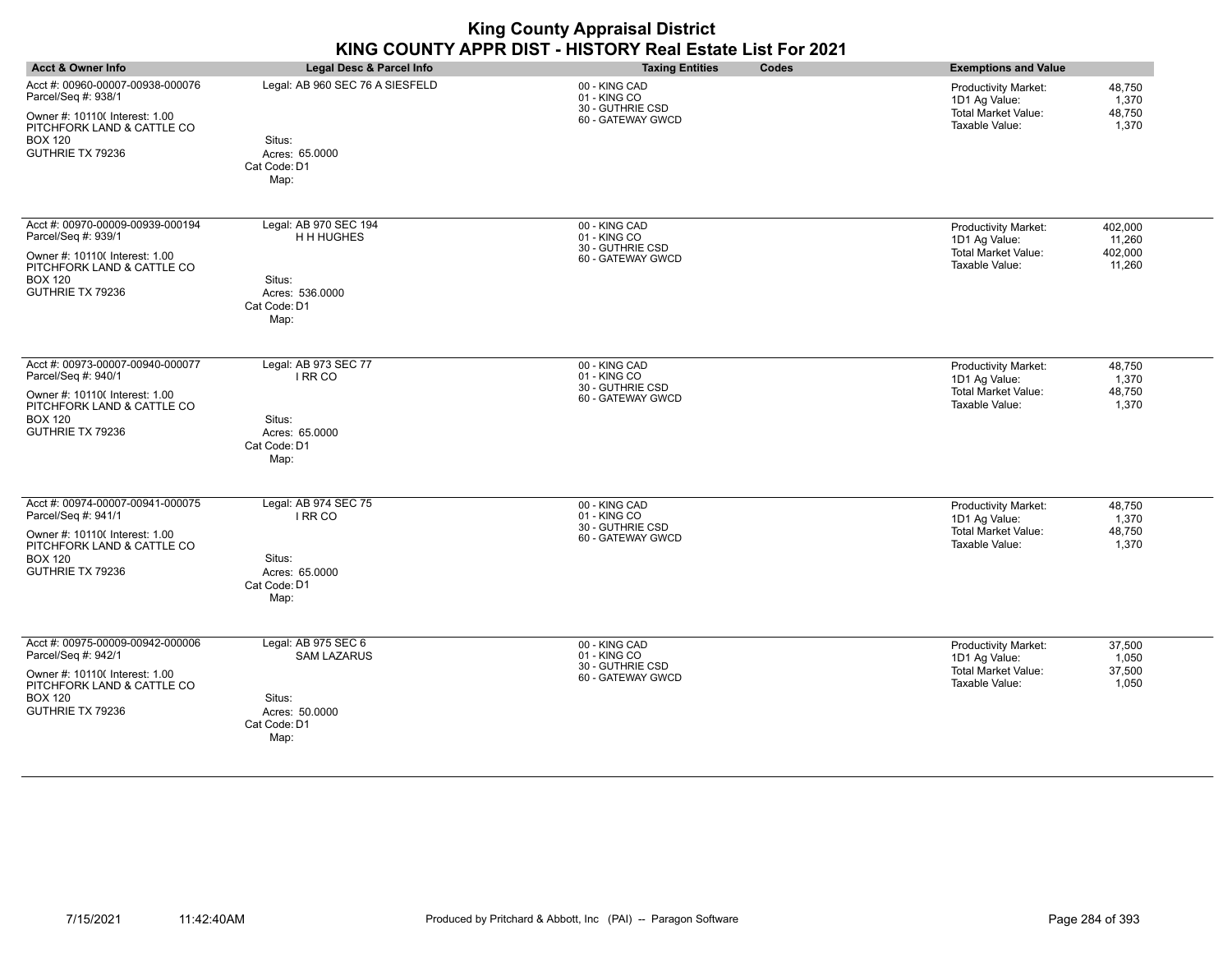| <b>Acct &amp; Owner Info</b>                                                                                                                                  | Legal Desc & Parcel Info                                                                  | <b>Taxing Entities</b><br>Codes                                        | <b>Exemptions and Value</b>                                                                                                          |
|---------------------------------------------------------------------------------------------------------------------------------------------------------------|-------------------------------------------------------------------------------------------|------------------------------------------------------------------------|--------------------------------------------------------------------------------------------------------------------------------------|
| Acct #: 00983-00011-00943-000018<br>Parcel/Seq #: 943/1<br>Owner #: 10110( Interest: 1.00<br>PITCHFORK LAND & CATTLE CO<br><b>BOX 120</b><br>GUTHRIE TX 79236 | Legal: AB 983 SEC 18 T A THOMSON<br>Situs:<br>Acres: 253.4000<br>Cat Code: D1<br>Map:     | 00 - KING CAD<br>01 - KING CO<br>30 - GUTHRIE CSD<br>60 - GATEWAY GWCD | <b>Productivity Market:</b><br>190,050<br>5,320<br>1D1 Ag Value:<br><b>Total Market Value:</b><br>190,050<br>Taxable Value:<br>5,320 |
| Acct #: 00984-00011-00944-000020<br>Parcel/Seq #: 944/1<br>Owner #: 10110( Interest: 1.00<br>PITCHFORK LAND & CATTLE CO<br><b>BOX 120</b><br>GUTHRIE TX 79236 | Legal: AB 984 SEC 20 T A THOMSON<br>Situs:<br>Acres: 654.0000<br>Cat Code: D1<br>Map:     | 00 - KING CAD<br>01 - KING CO<br>30 - GUTHRIE CSD<br>60 - GATEWAY GWCD | Productivity Market:<br>490,500<br>1D1 Ag Value:<br>13,730<br>Total Market Value:<br>490,500<br>Taxable Value:<br>13,730             |
| Acct #: 00985-00011-00945-000007<br>Parcel/Seq #: 945/1<br>Owner #: 10110( Interest: 1.00<br>PITCHFORK LAND & CATTLE CO<br><b>BOX 120</b><br>GUTHRIE TX 79236 | Legal: AB 985 SEC 7<br>W T RR CO<br>Situs:<br>Acres: 65.0000<br>Cat Code: D1<br>Map:      | 00 - KING CAD<br>01 - KING CO<br>30 - GUTHRIE CSD<br>60 - GATEWAY GWCD | <b>Productivity Market:</b><br>48,750<br>1D1 Ag Value:<br>1,240<br><b>Total Market Value:</b><br>48,750<br>Taxable Value:<br>1,240   |
| Acct #: 01008-00007-00946-000174<br>Parcel/Seq #: 946/1<br>Owner #: 10110( Interest: 1.00<br>PITCHFORK LAND & CATTLE CO<br><b>BOX 120</b><br>GUTHRIE TX 79236 | Legal: AB 1008 SEC 174<br>J R BRYANT<br>Situs:<br>Acres: 320.0000<br>Cat Code: D1<br>Map: | 00 - KING CAD<br>01 - KING CO<br>30 - GUTHRIE CSD<br>60 - GATEWAY GWCD | <b>Productivity Market:</b><br>251,630<br>1D1 Ag Value:<br>29,350<br>Total Market Value:<br>251,630<br>Taxable Value:<br>29,350      |
| Acct #: 01010-00007-00947-000152<br>Parcel/Seq #: 947/1<br>Owner #: 10110( Interest: 1.00<br>PITCHFORK LAND & CATTLE CO<br><b>BOX 120</b><br>GUTHRIE TX 79236 | Legal: AB 1010 SEC 152<br>J R BRYANT<br>Situs:<br>Acres: 163.5000<br>Cat Code: D1<br>Map: | 00 - KING CAD<br>01 - KING CO<br>30 - GUTHRIE CSD<br>60 - GATEWAY GWCD | Productivity Market:<br>123,430<br>1D1 Ag Value:<br>3,660<br><b>Total Market Value:</b><br>123,430<br>Taxable Value:<br>3,660        |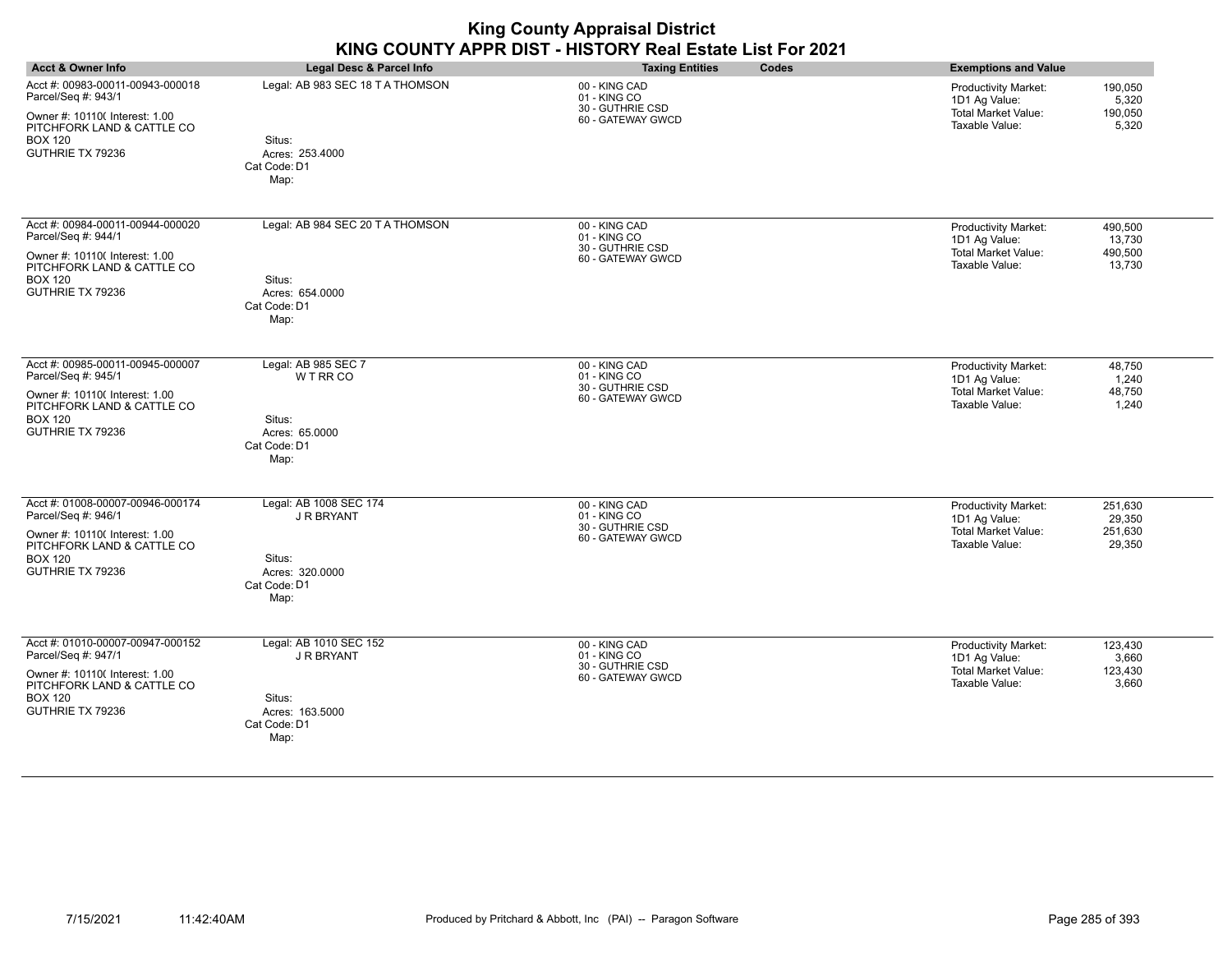|                                                                                                                                                               |                                                                                                                                 | <b>King County Appraisal District</b><br>KING COUNTY APPR DIST - HISTORY Real Estate List For 2021 |                                                                                                                                                                                                                                            |
|---------------------------------------------------------------------------------------------------------------------------------------------------------------|---------------------------------------------------------------------------------------------------------------------------------|----------------------------------------------------------------------------------------------------|--------------------------------------------------------------------------------------------------------------------------------------------------------------------------------------------------------------------------------------------|
| <b>Acct &amp; Owner Info</b>                                                                                                                                  | Legal Desc & Parcel Info                                                                                                        | <b>Taxing Entities</b><br>Codes                                                                    | <b>Exemptions and Value</b>                                                                                                                                                                                                                |
| Acct #: 01017-00007-00948-000170<br>Parcel/Seq #: 948/1<br>Owner #: 10110( Interest: 1.00<br>PITCHFORK LAND & CATTLE CO<br><b>BOX 120</b><br>GUTHRIE TX 79236 | Legal: AB 1017 SEC 170 N B GAGE<br>Situs:<br>Acres: 336.7000<br>Cat Code: D1<br>Map:                                            | 00 - KING CAD<br>01 - KING CO<br>30 - GUTHRIE CSD<br>60 - GATEWAY GWCD                             | <b>Productivity Market:</b><br>277,780<br>1D1 Ag Value:<br>44.100<br><b>Total Market Value:</b><br>277.780<br>Taxable Value:<br>44,100                                                                                                     |
| Acct #: 01018-00007-00949-000268<br>Parcel/Seq #: 949/1<br>Owner #: 10110( Interest: 1.00<br>PITCHFORK LAND & CATTLE CO<br><b>BOX 120</b><br>GUTHRIE TX 79236 | Legal: AB 1018 SEC 268<br>D H GAGE<br>Situs:<br>Acres: 674.7200<br>Cat Code: D1<br>Map:                                         | 00 - KING CAD<br>01 - KING CO<br>30 - GUTHRIE CSD<br>60 - GATEWAY GWCD                             | <b>Productivity Market:</b><br>520,240<br>1D1 Ag Value:<br>18,140<br><b>Total Market Value:</b><br>520,240<br>Taxable Value:<br>18,140                                                                                                     |
| Acct #: 01024-00011-00950-000000<br>Parcel/Seq #: 950/1<br>Owner #: 10110( Interest: 1.00<br>PITCHFORK LAND & CATTLE CO<br><b>BOX 120</b><br>GUTHRIE TX 79236 | Legal: IMPROVEMENT ON AB 1024<br><b>RC HANNAH</b><br>SEC <sub>2</sub><br>Situs:<br>Acres: 640.0000<br>Cat Code: D1 E D2<br>Map: | 00 - KING CAD<br>01 - KING CO<br>30 - GUTHRIE CSD<br>60 - GATEWAY GWCD                             | 800<br>Land NonHomesite:<br>10,780<br>Improvement Homesite:<br>Improvement NonHomesite:<br>4,430<br><b>Productivity Market:</b><br>479,250<br>1D1 Ag Value:<br>13,420<br><b>Total Market Value:</b><br>495,260<br>Taxable Value:<br>29,430 |
| Acct #: 01025-00011-00952-000010<br>Parcel/Seq #: 952/1<br>Owner #: 10110( Interest: 1.00<br>PITCHFORK LAND & CATTLE CO<br><b>BOX 120</b><br>GUTHRIE TX 79236 | Legal: AB 1025 SEC 10<br>R C HANNAH<br>Situs:<br>Acres: 640,0000<br>Cat Code: D1<br>Map:                                        | 00 - KING CAD<br>01 - KING CO<br>30 - GUTHRIE CSD<br>60 - GATEWAY GWCD                             | <b>Productivity Market:</b><br>480,000<br>1D1 Ag Value:<br>12.160<br><b>Total Market Value:</b><br>480,000<br>Taxable Value:<br>12,160                                                                                                     |
| Acct #: 01053-00007-00953-000172<br>Parcel/Seq #: 953/1<br>Owner #: 10110( Interest: 1.00<br>PITCHFORK LAND & CATTLE CO<br><b>BOX 120</b><br>GUTHRIE TX 79236 | Legal: AB 1053 SEC 172 J B TOWNSEND<br>Situs:<br>Acres: 160.0000<br>Cat Code: D1<br>Map:                                        | 00 - KING CAD<br>01 - KING CO<br>30 - GUTHRIE CSD<br>60 - GATEWAY GWCD                             | <b>Productivity Market:</b><br>124,050<br>1D1 Ag Value:<br>10,250<br><b>Total Market Value:</b><br>124,050<br>Taxable Value:<br>10,250                                                                                                     |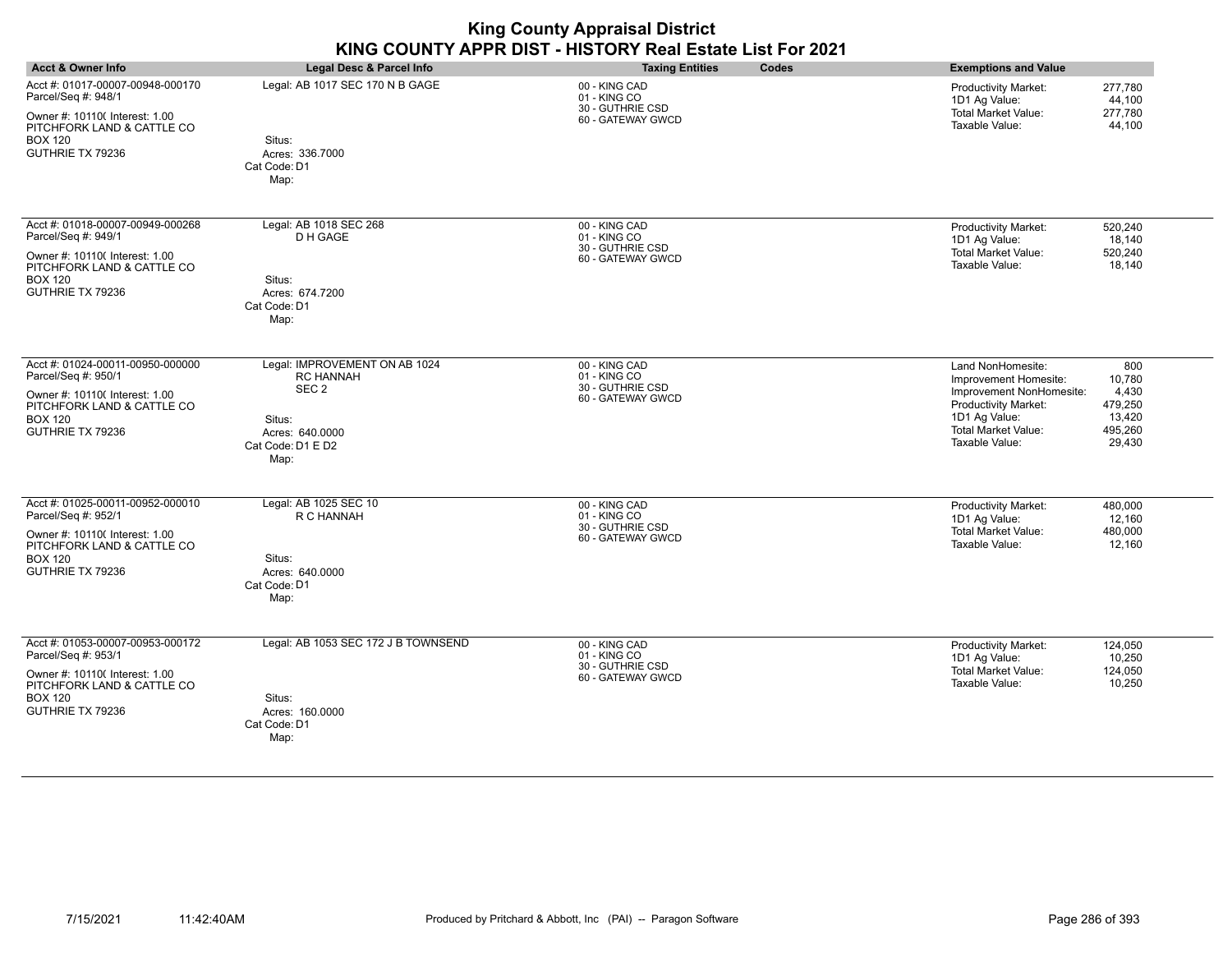| <b>Acct &amp; Owner Info</b>                                                                                                                                  | Legal Desc & Parcel Info                                                                                                     | <b>Taxing Entities</b><br>Codes                                        | <b>Exemptions and Value</b>                                                                                                                                                                                                             |
|---------------------------------------------------------------------------------------------------------------------------------------------------------------|------------------------------------------------------------------------------------------------------------------------------|------------------------------------------------------------------------|-----------------------------------------------------------------------------------------------------------------------------------------------------------------------------------------------------------------------------------------|
| Acct #: 01072-00007-00955-000000<br>Parcel/Seq #: 955/1<br>Owner #: 101100 Interest: 1.00<br>PITCHFORK LAND & CATTLE CO<br><b>BOX 120</b><br>GUTHRIE TX 79236 | Legal: IMPROVEMENT ON AB 1072<br><b>FARM CAMP</b><br>Situs:<br>Acres: 160,0000<br>Cat Code: D1 E D2<br>Map:                  | 00 - KING CAD<br>01 - KING CO<br>30 - GUTHRIE CSD<br>60 - GATEWAY GWCD | 1,600<br>Land NonHomesite:<br>88,310<br>Improvement Homesite:<br>49,770<br>Improvement NonHomesite:<br>Productivity Market:<br>123,650<br>1D1 Ag Value:<br>14,550<br><b>Total Market Value:</b><br>263,330<br>Taxable Value:<br>154,230 |
| Acct #: 01073-00007-00957-000172<br>Parcel/Seq #: 957/1<br>Owner #: 10110( Interest: 1.00<br>PITCHFORK LAND & CATTLE CO<br><b>BOX 120</b><br>GUTHRIE TX 79236 | Legal: AB 1073 SEC 172 M T GARDNER<br>Situs:<br>Acres: 499.1500<br>Cat Code: D1<br>Map:                                      | 00 - KING CAD<br>01 - KING CO<br>30 - GUTHRIE CSD<br>60 - GATEWAY GWCD | 378,210<br>Productivity Market:<br>1D1 Ag Value:<br>17,030<br><b>Total Market Value:</b><br>378,210<br>Taxable Value:<br>17,030                                                                                                         |
| Acct #: 01078-00007-00958-000002<br>Parcel/Seq #: 958/1<br>Owner #: 10110( Interest: 1.00<br>PITCHFORK LAND & CATTLE CO<br><b>BOX 120</b><br>GUTHRIE TX 79236 | Legal: AB 1078 SEC 2 GEORGE M GIBSON<br>Situs:<br>Acres: 181.6000<br>Cat Code: D1<br>Map:                                    | 00 - KING CAD<br>01 - KING CO<br>30 - GUTHRIE CSD<br>60 - GATEWAY GWCD | Productivity Market:<br>140.740<br>1D1 Ag Value:<br>5,080<br><b>Total Market Value:</b><br>140,740<br>Taxable Value:<br>5,080                                                                                                           |
| Acct #: 01084-00011-00959-000008<br>Parcel/Seq #: 959/1<br>Owner #: 10110( Interest: 1.00<br>PITCHFORK LAND & CATTLE CO<br><b>BOX 120</b><br>GUTHRIE TX 79236 | Legal: AB 1084 SEC 8<br>R C HANNA<br>Situs:<br>Acres: 50.0000<br>Cat Code: D1<br>Map:                                        | 00 - KING CAD<br>01 - KING CO<br>30 - GUTHRIE CSD<br>60 - GATEWAY GWCD | 37,500<br>Productivity Market:<br>1D1 Ag Value:<br>950<br><b>Total Market Value:</b><br>37,500<br>Taxable Value:<br>950                                                                                                                 |
| Acct #: 01128-00007-00960-000000<br>Parcel/Seq #: 960/1<br>Owner #: 10110( Interest: 1.00<br>PITCHFORK LAND & CATTLE CO<br><b>BOX 120</b><br>GUTHRIE TX 79236 | Legal: IMPROVEMENT ON AB 1128<br><b>MT GARDNER</b><br><b>SEC 174</b><br>Situs:<br>Acres: 212.0000<br>Cat Code: D1 D2<br>Map: | 00 - KING CAD<br>01 - KING CO<br>30 - GUTHRIE CSD<br>60 - GATEWAY GWCD | Improvement NonHomesite:<br>6,360<br>Productivity Market:<br>168,930<br>1D1 Ag Value:<br>20,610<br><b>Total Market Value:</b><br>175,290<br>Taxable Value:<br>26,970                                                                    |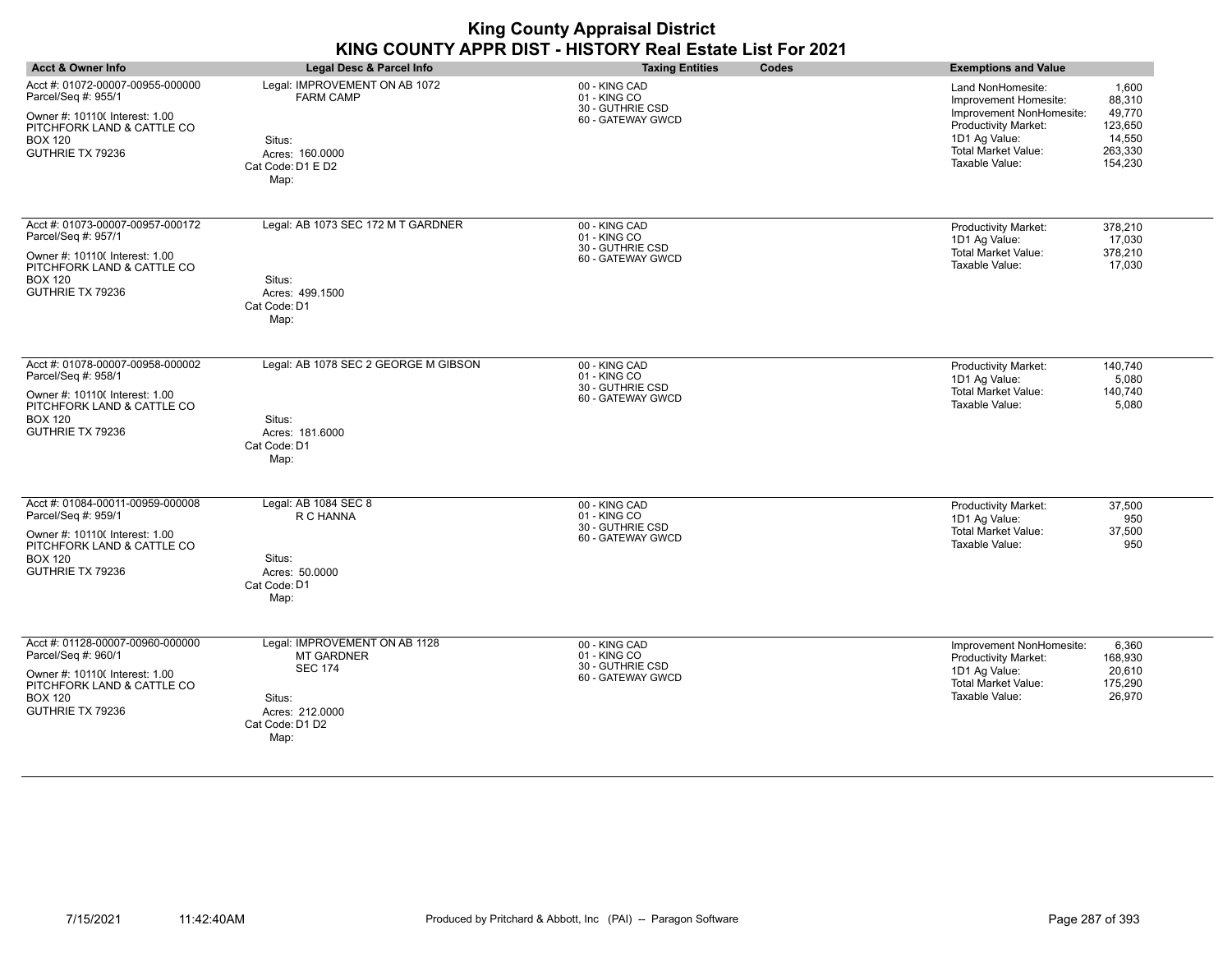| <b>King County Appraisal District</b><br>KING COUNTY APPR DIST - HISTORY Real Estate List For 2021                                                            |                                                                                                                                                               |                                                                        |                                                                                                                                                                                                                                        |
|---------------------------------------------------------------------------------------------------------------------------------------------------------------|---------------------------------------------------------------------------------------------------------------------------------------------------------------|------------------------------------------------------------------------|----------------------------------------------------------------------------------------------------------------------------------------------------------------------------------------------------------------------------------------|
| <b>Acct &amp; Owner Info</b>                                                                                                                                  | <b>Legal Desc &amp; Parcel Info</b>                                                                                                                           | <b>Taxing Entities</b><br>Codes                                        | <b>Exemptions and Value</b>                                                                                                                                                                                                            |
| Acct #: 01132-00011-00961-000000<br>Parcel/Seq #: 961/1<br>Owner #: 10110( Interest: 1.00<br>PITCHFORK LAND & CATTLE CO<br><b>BOX 120</b><br>GUTHRIE TX 79236 | Legal: AB 1132 J P GOEN<br>Situs:<br>Acres: 32.5000<br>Cat Code: D1<br>Map:                                                                                   | 00 - KING CAD<br>01 - KING CO<br>30 - GUTHRIE CSD<br>60 - GATEWAY GWCD | Productivity Market:<br>24,380<br>1D1 Ag Value:<br>680<br><b>Total Market Value:</b><br>24.380<br>680<br>Taxable Value:                                                                                                                |
| Acct #: 01148-00007-00962-000170<br>Parcel/Seq #: 962/1<br>Owner #: 101100 Interest: 1.00<br>PITCHFORK LAND & CATTLE CO<br><b>BOX 120</b><br>GUTHRIE TX 79236 | Legal: AB 1148 SEC 170 P A CARR<br>Situs:<br>Acres: 336.7000<br>Cat Code: D1<br>Map:                                                                          | 00 - KING CAD<br>01 - KING CO<br>30 - GUTHRIE CSD<br>60 - GATEWAY GWCD | Productivity Market:<br>266.740<br>1D1 Ag Value:<br>21,380<br>Total Market Value:<br>266,740<br>Taxable Value:<br>21,380                                                                                                               |
| Acct #: 01151-00009-00963-000007<br>Parcel/Seq #: 963/1<br>Owner #: 10110( Interest: 1.00<br>PITCHFORK LAND & CATTLE CO<br><b>BOX 120</b><br>GUTHRIE TX 79236 | Legal: AB 1151 SEC 7 J P GOEN<br>Situs:<br>Acres: 52.5000<br>Cat Code: D1<br>Map:                                                                             | 00 - KING CAD<br>01 - KING CO<br>30 - GUTHRIE CSD<br>60 - GATEWAY GWCD | 39,380<br>Productivity Market:<br>1D1 Ag Value:<br>1,000<br><b>Total Market Value:</b><br>39,380<br>Taxable Value:<br>1,000                                                                                                            |
| Acct #: 01153-00007-00964-000152<br>Parcel/Seq #: 964/1<br>Owner #: 10110( Interest: 1.00<br>PITCHFORK LAND & CATTLE CO<br><b>BOX 120</b><br>GUTHRIE TX 79236 | Legal: IMPROVEMENT ON 1153<br>A HOLMBERG SEC 152<br><b>HUNTING CAMP</b><br>Situs: 601 CR 109 GUTHRIE TX 79236<br>Acres: 517,0000<br>Cat Code: D1 E D2<br>Map: | 00 - KING CAD<br>01 - KING CO<br>30 - GUTHRIE CSD<br>60 - GATEWAY GWCD | Land NonHomesite:<br>4,000<br>56,480<br>Improvement Homesite:<br>16,050<br>Improvement NonHomesite:<br>Productivity Market:<br>390,500<br>1D1 Ag Value:<br>21,800<br><b>Total Market Value:</b><br>467,030<br>Taxable Value:<br>98,330 |
| Acct #: 01155-00009-00966-000016<br>Parcel/Seq #: 966/1<br>Owner #: 10110( Interest: 1.00<br>PITCHFORK LAND & CATTLE CO<br><b>BOX 120</b><br>GUTHRIE TX 79236 | Legal: AB 1155 SEC 16 J H LYNN<br>Situs:<br>Acres: 288,0000<br>Cat Code: D1<br>Map:                                                                           | 00 - KING CAD<br>01 - KING CO<br>30 - GUTHRIE CSD<br>60 - GATEWAY GWCD | Productivity Market:<br>219,180<br>1D1 Ag Value:<br>6,940<br><b>Total Market Value:</b><br>219,180<br>Taxable Value:<br>6,940                                                                                                          |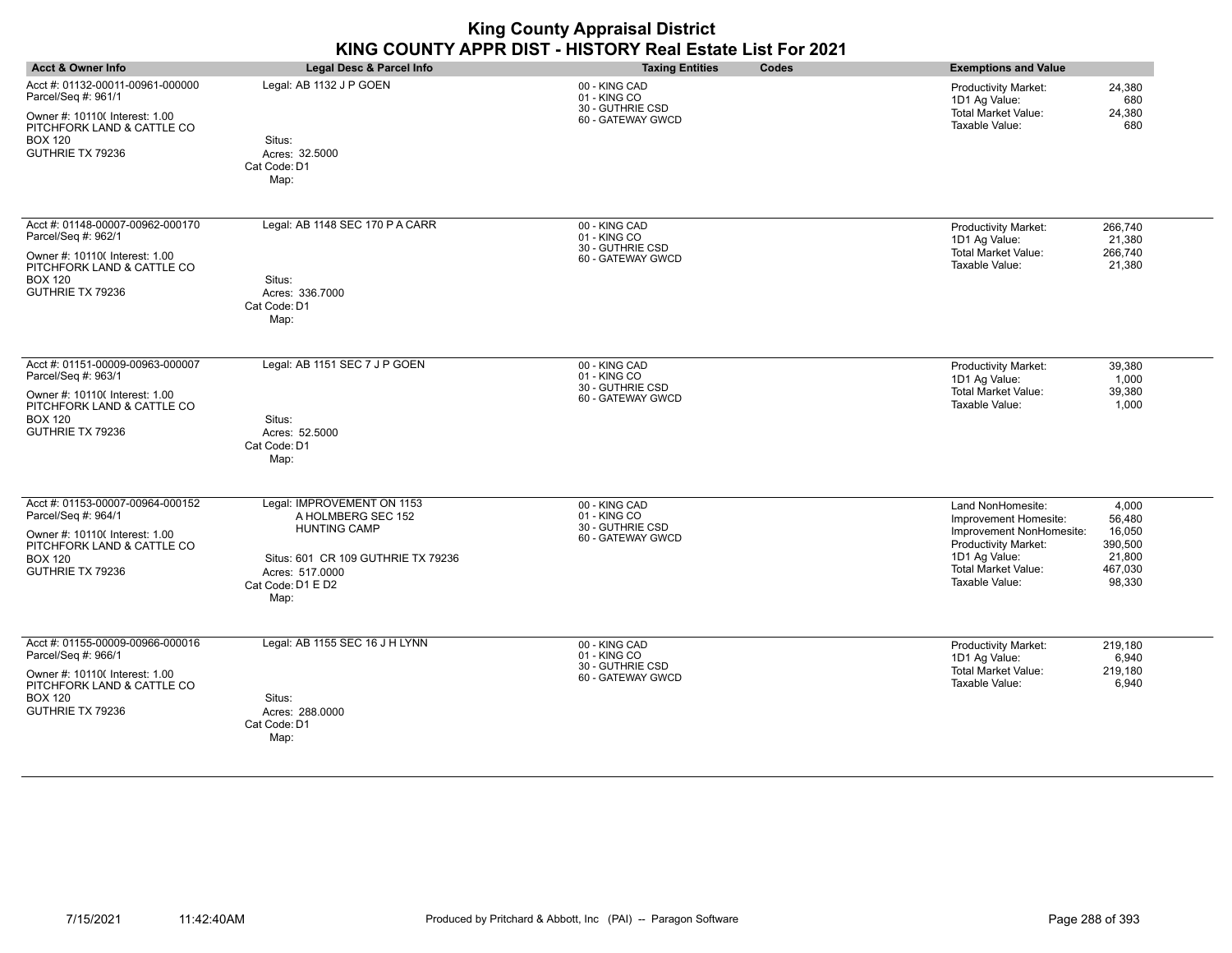|                                                                                                                                                               |                                                                                                 | $y$ county represent<br>KING COUNTY APPR DIST - HISTORY Real Estate List For 2021 |                                                                                                                                      |
|---------------------------------------------------------------------------------------------------------------------------------------------------------------|-------------------------------------------------------------------------------------------------|-----------------------------------------------------------------------------------|--------------------------------------------------------------------------------------------------------------------------------------|
| <b>Acct &amp; Owner Info</b>                                                                                                                                  | Legal Desc & Parcel Info                                                                        | Codes<br><b>Taxing Entities</b>                                                   | <b>Exemptions and Value</b>                                                                                                          |
| Acct #: 01157-00009-00967-000020<br>Parcel/Seq #: 967/1<br>Owner #: 10110( Interest: 1.00<br>PITCHFORK LAND & CATTLE CO<br><b>BOX 120</b><br>GUTHRIE TX 79236 | Legal: AB 1157 SEC 20 I LYNN<br>Situs:<br>Acres: 79.5400<br>Cat Code: D1<br>Map:                | 00 - KING CAD<br>01 - KING CO<br>30 - GUTHRIE CSD<br>60 - GATEWAY GWCD            | Productivity Market:<br>61,640<br>1D1 Ag Value:<br>2,230<br><b>Total Market Value:</b><br>61,640<br>2,230<br>Taxable Value:          |
| Acct #: 01243-00009-00968-000000<br>Parcel/Seq #: 968/1<br>Owner #: 10110( Interest: 1.00<br>PITCHFORK LAND & CATTLE CO<br><b>BOX 120</b><br>GUTHRIE TX 79236 | Legal: AB 1243 W AHRENBECK<br>Situs:<br>Acres: 320.0000<br>Cat Code: D1<br>Map:                 | 00 - KING CAD<br>01 - KING CO<br>30 - GUTHRIE CSD<br>60 - GATEWAY GWCD            | <b>Productivity Market:</b><br>240,000<br>1D1 Ag Value:<br>6,720<br><b>Total Market Value:</b><br>240,000<br>Taxable Value:<br>6,720 |
| Acct #: 01244-00007-00969-000002<br>Parcel/Seq #: 969/1<br>Owner #: 10110( Interest: 1.00<br>PITCHFORK LAND & CATTLE CO<br><b>BOX 120</b><br>GUTHRIE TX 79236 | Legal: AB 1244 SEC 2<br><b>D B GARDNER</b><br>Situs:<br>Acres: 376.0000<br>Cat Code: D1<br>Map: | 00 - KING CAD<br>01 - KING CO<br>30 - GUTHRIE CSD<br>60 - GATEWAY GWCD            | Productivity Market:<br>282,000<br>1D1 Ag Value:<br>7,900<br><b>Total Market Value:</b><br>282,000<br>Taxable Value:<br>7,900        |
| Acct #: 01245-00011-00970-000009<br>Parcel/Seq #: 970/1<br>Owner #: 10110( Interest: 1.00<br>PITCHFORK LAND & CATTLE CO<br><b>BOX 120</b><br>GUTHRIE TX 79236 | Legal: AB 1245 SEC 9<br><b>D B GARDNER</b><br>Situs:<br>Acres: 3.0000<br>Cat Code: D1<br>Map:   | 00 - KING CAD<br>01 - KING CO<br>30 - GUTHRIE CSD<br>60 - GATEWAY GWCD            | 2,250<br><b>Productivity Market:</b><br>1D1 Ag Value:<br>60<br><b>Total Market Value:</b><br>2,250<br>Taxable Value:<br>60           |
| Acct #: 01246-00009-00971-000007<br>Parcel/Seq #: 971/1<br>Owner #: 10110( Interest: 1.00<br>PITCHFORK LAND & CATTLE CO<br><b>BOX 120</b><br>GUTHRIE TX 79236 | Legal: AB 1246 SEC 7<br><b>D B GARDNER</b><br>Situs:<br>Acres: 26.2000<br>Cat Code: D1<br>Map:  | 00 - KING CAD<br>01 - KING CO<br>30 - GUTHRIE CSD<br>60 - GATEWAY GWCD            | 19,650<br><b>Productivity Market:</b><br>1D1 Ag Value:<br>500<br><b>Total Market Value:</b><br>19,650<br>Taxable Value:<br>500       |

# **King County Appraisal District**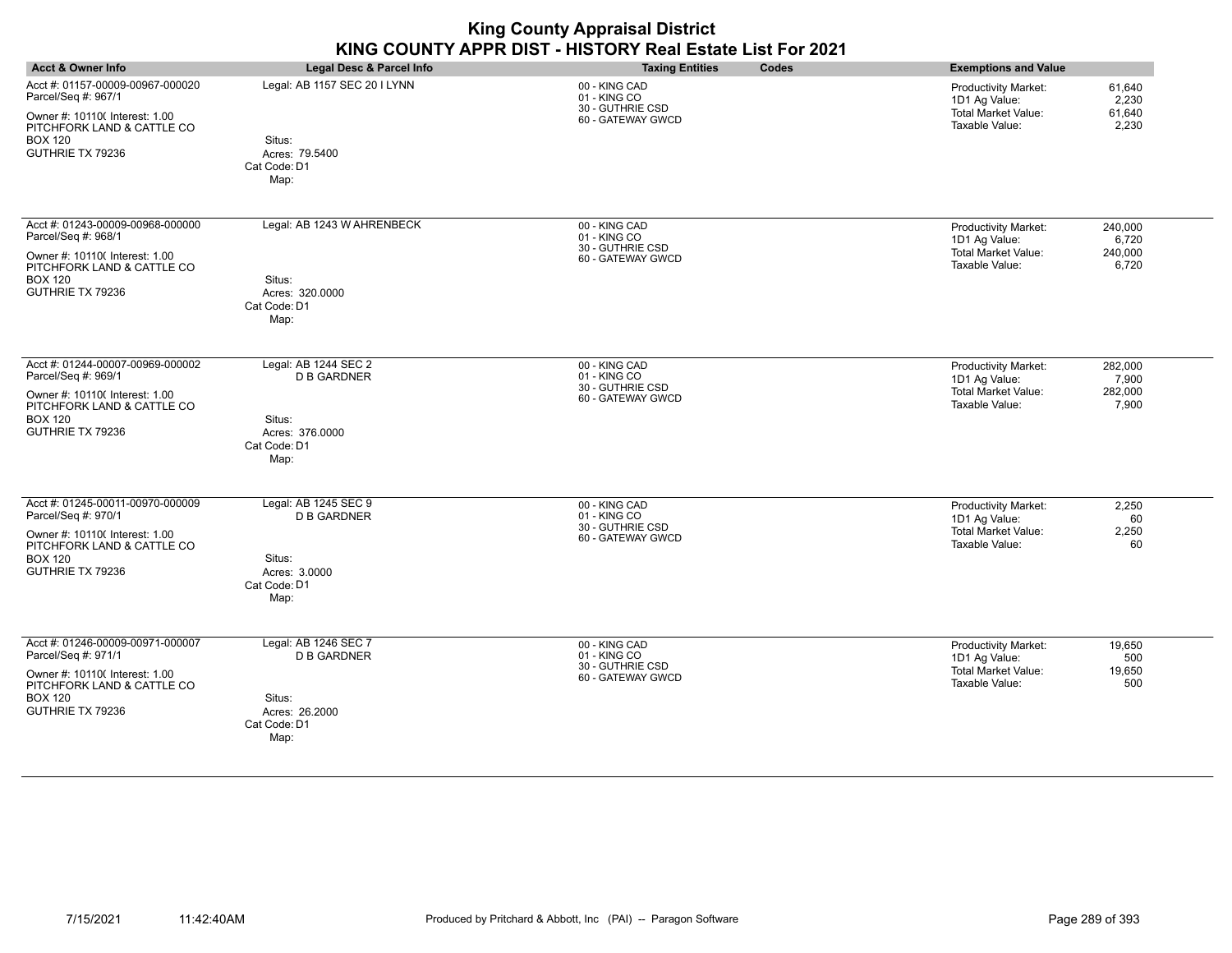|                                                                                                                                                               |                                                                                                 | <b>King County Appraisal District</b><br>KING COUNTY APPR DIST - HISTORY Real Estate List For 2021 |                                                                                                                                 |
|---------------------------------------------------------------------------------------------------------------------------------------------------------------|-------------------------------------------------------------------------------------------------|----------------------------------------------------------------------------------------------------|---------------------------------------------------------------------------------------------------------------------------------|
| <b>Acct &amp; Owner Info</b>                                                                                                                                  | <b>Legal Desc &amp; Parcel Info</b>                                                             | <b>Taxing Entities</b><br>Codes                                                                    | <b>Exemptions and Value</b>                                                                                                     |
| Acct #: 01247-00009-00972-000193<br>Parcel/Seq #: 972/1<br>Owner #: 10110( Interest: 1.00<br>PITCHFORK LAND & CATTLE CO<br><b>BOX 120</b><br>GUTHRIE TX 79236 | Legal: AB 1247 SEC 193<br>I RR CO<br>Situs:<br>Acres: 709.2900<br>Cat Code: D1<br>Map:          | 00 - KING CAD<br>01 - KING CO<br>30 - GUTHRIE CSD<br>60 - GATEWAY GWCD                             | Productivity Market:<br>531,970<br>1D1 Ag Value:<br>14.900<br><b>Total Market Value:</b><br>531,970<br>Taxable Value:<br>14,900 |
| Acct #: 01248-00007-00973-000175<br>Parcel/Seq #: 973/1<br>Owner #: 10110( Interest: 1.00<br>PITCHFORK LAND & CATTLE CO<br><b>BOX 120</b><br>GUTHRIE TX 79236 | Legal: AB 1248 SEC 175<br><b>SK&amp;K</b><br>Situs:<br>Acres: 658.5000<br>Cat Code: D1<br>Map:  | 00 - KING CAD<br>01 - KING CO<br>30 - GUTHRIE CSD<br>60 - GATEWAY GWCD                             | Productivity Market:<br>493,880<br>1D1 Ag Value:<br>13,830<br><b>Total Market Value:</b><br>493,880<br>Taxable Value:<br>13,830 |
| Acct #: 01271-00011-00974-000019<br>Parcel/Seq #: 974/1<br>Owner #: 10110( Interest: 1.00<br>PITCHFORK LAND & CATTLE CO<br><b>BOX 120</b><br>GUTHRIE TX 79236 | Legal: AB 1271 SEC 19<br><b>TATHOMPSON</b><br>Situs:<br>Acres: 611.1000<br>Cat Code: D1<br>Map: | 00 - KING CAD<br>01 - KING CO<br>30 - GUTHRIE CSD<br>60 - GATEWAY GWCD                             | 457,490<br>Productivity Market:<br>1D1 Ag Value:<br>12,710<br><b>Total Market Value:</b><br>457,490<br>Taxable Value:<br>12,710 |
| Acct #: 01272-00007-00975-000009<br>Parcel/Seq #: 975/1<br>Owner #: 10110( Interest: 1.00<br>PITCHFORK LAND & CATTLE CO<br><b>BOX 120</b><br>GUTHRIE TX 79236 | Legal: AB 1272 SEC 9<br><b>SAM LAZARUS</b><br>Situs:<br>Acres: 65,0000<br>Cat Code: D1<br>Map:  | 00 - KING CAD<br>01 - KING CO<br>30 - GUTHRIE CSD<br>60 - GATEWAY GWCD                             | Productivity Market:<br>48,750<br>1D1 Ag Value:<br>1,370<br>Total Market Value:<br>48,750<br>Taxable Value:<br>1,370            |
| Acct #: 01273-00007-00976-000008<br>Parcel/Seq #: 976/1<br>Owner #: 10110( Interest: 1.00<br>PITCHFORK LAND & CATTLE CO<br><b>BOX 120</b><br>GUTHRIE TX 79236 | Legal: AB 1273 SEC 8<br><b>SAM LAZARUS</b><br>Situs:<br>Acres: 65,0000<br>Cat Code: D1<br>Map:  | 00 - KING CAD<br>01 - KING CO<br>30 - GUTHRIE CSD<br>60 - GATEWAY GWCD                             | 48,750<br>Productivity Market:<br>1D1 Ag Value:<br>1,370<br><b>Total Market Value:</b><br>48,750<br>Taxable Value:<br>1,370     |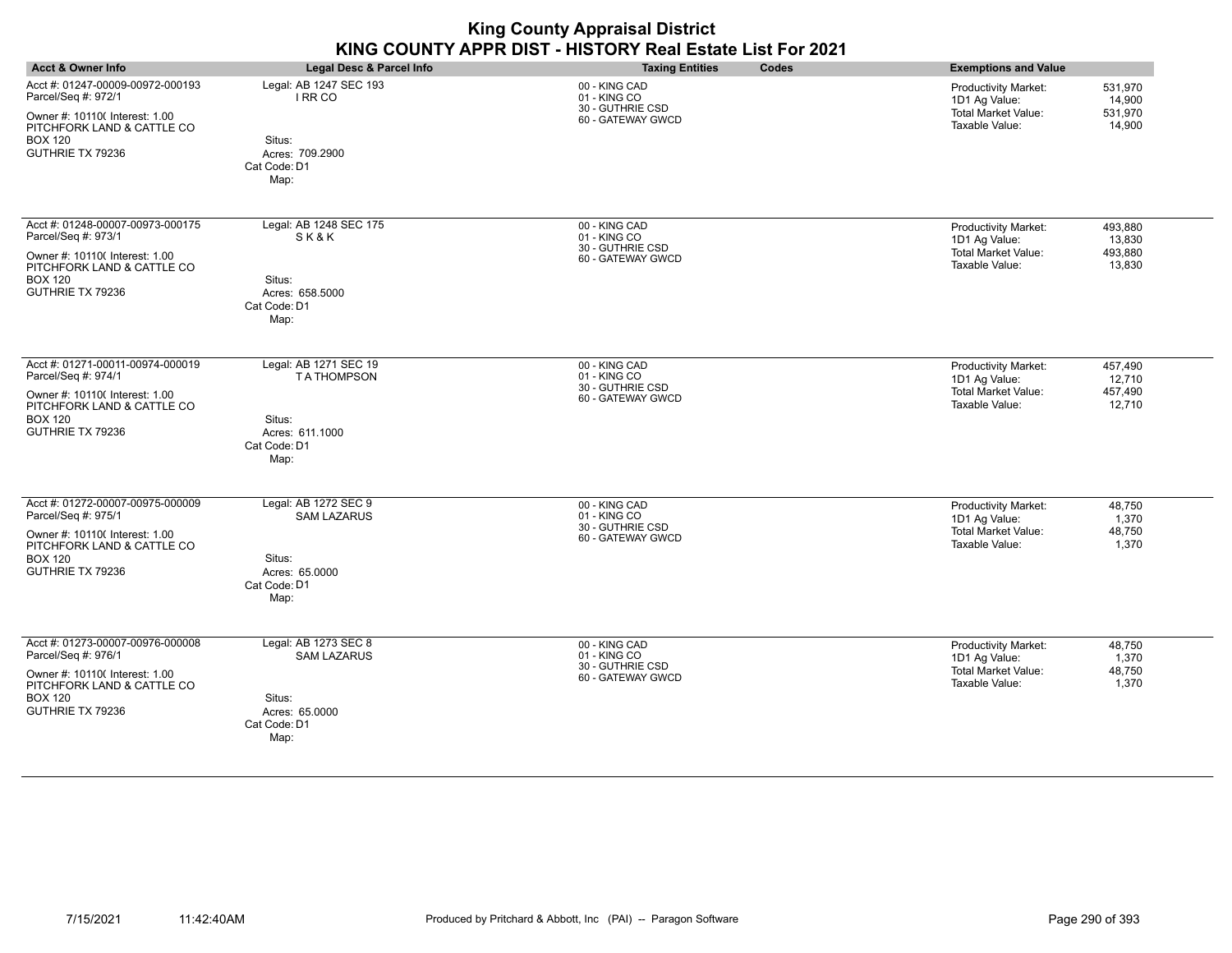|                                                                                                                                                                |                                                                                                    | <b>King County Appraisal District</b><br>KING COUNTY APPR DIST - HISTORY Real Estate List For 2021 |                                                                                                                                                                                  |
|----------------------------------------------------------------------------------------------------------------------------------------------------------------|----------------------------------------------------------------------------------------------------|----------------------------------------------------------------------------------------------------|----------------------------------------------------------------------------------------------------------------------------------------------------------------------------------|
| <b>Acct &amp; Owner Info</b>                                                                                                                                   | Legal Desc & Parcel Info                                                                           | Codes<br><b>Taxing Entities</b>                                                                    | <b>Exemptions and Value</b>                                                                                                                                                      |
| Acct #: 01274-00009-00977-000007<br>Parcel/Seq #: 977/1<br>Owner #: 10110( Interest: 1.00<br>PITCHFORK LAND & CATTLE CO<br><b>BOX 120</b><br>GUTHRIE TX 79236  | Legal: AB 1274 SEC 7<br><b>SAM LAZARUS</b><br>Situs:<br>Acres: 65,0000<br>Cat Code: D1<br>Map:     | 00 - KING CAD<br>01 - KING CO<br>30 - GUTHRIE CSD<br>60 - GATEWAY GWCD                             | <b>Productivity Market:</b><br>48,750<br>1D1 Ag Value:<br>1,370<br><b>Total Market Value:</b><br>48,750<br>Taxable Value:<br>1,370                                               |
| Acct #: 00001-00009-02127-000000<br>Parcel/Seq #: 2127/1<br>Owner #: 101100 Interest: 1.00<br>PITCHFORK LAND & CATTLE CO<br><b>BOX 120</b><br>GUTHRIE TX 79236 | Legal: AB 1 J J ALBIRADO<br>Situs:<br>Acres: 1,600.8000<br>Cat Code: D1 D2<br>Map:                 | 00 - KING CAD<br>01 - KING CO<br>30 - GUTHRIE CSD<br>60 - GATEWAY GWCD                             | Improvement NonHomesite:<br>16,250<br><b>Productivity Market:</b><br>1,200,600<br>1D1 Ag Value:<br>33,620<br><b>Total Market Value:</b><br>1,216,850<br>Taxable Value:<br>49,870 |
| Acct #: 00064-00007-02128-000141<br>Parcel/Seq #: 2128/1<br>Owner #: 10110( Interest: 1.00<br>PITCHFORK LAND & CATTLE CO<br><b>BOX 120</b><br>GUTHRIE TX 79236 | Legal: AB 64 SEC 141 BS&F<br>Situs:<br>Acres: 671.8000<br>Cat Code: D1 D2<br>Map:                  | 00 - KING CAD<br>01 - KING CO<br>30 - GUTHRIE CSD<br>60 - GATEWAY GWCD                             | 3,750<br>Improvement NonHomesite:<br><b>Productivity Market:</b><br>520,650<br>1D1 Ag Value:<br>18,810<br><b>Total Market Value:</b><br>524.400<br>Taxable Value:<br>22.560      |
| Acct #: 00096-00007-02130-000171<br>Parcel/Seq #: 2130/1<br>Owner #: 10110( Interest: 1.00<br>PITCHFORK LAND & CATTLE CO<br><b>BOX 120</b><br>GUTHRIE TX 79236 | Legal: AB 96 SEC 171<br><b>JOHN GIBSON</b><br>Situs:<br>Acres: 676.0000<br>Cat Code: D1 D2<br>Map: | 00 - KING CAD<br>01 - KING CO<br>30 - GUTHRIE CSD<br>60 - GATEWAY GWCD                             | Improvement NonHomesite:<br>52,810<br><b>Productivity Market:</b><br>522.450<br>1D1 Ag Value:<br>40,460<br><b>Total Market Value:</b><br>575,260<br>Taxable Value:<br>93,270     |
| Acct #: 00280-00011-02131-000001<br>Parcel/Seq #: 2131/1<br>Owner #: 10110( Interest: 1.00<br>PITCHFORK LAND & CATTLE CO<br><b>BOX 120</b><br>GUTHRIE TX 79236 | Legal: AB 280 SEC 1 SFIW CO<br>Situs:<br>Acres: 320.0000<br>Cat Code: D1 D2<br>Map:                | 00 - KING CAD<br>01 - KING CO<br>30 - GUTHRIE CSD<br>60 - GATEWAY GWCD                             | Improvement NonHomesite:<br>11,250<br><b>Productivity Market:</b><br>240,000<br>1D1 Ag Value:<br>6,720<br><b>Total Market Value:</b><br>251,250<br>Taxable Value:<br>17,970      |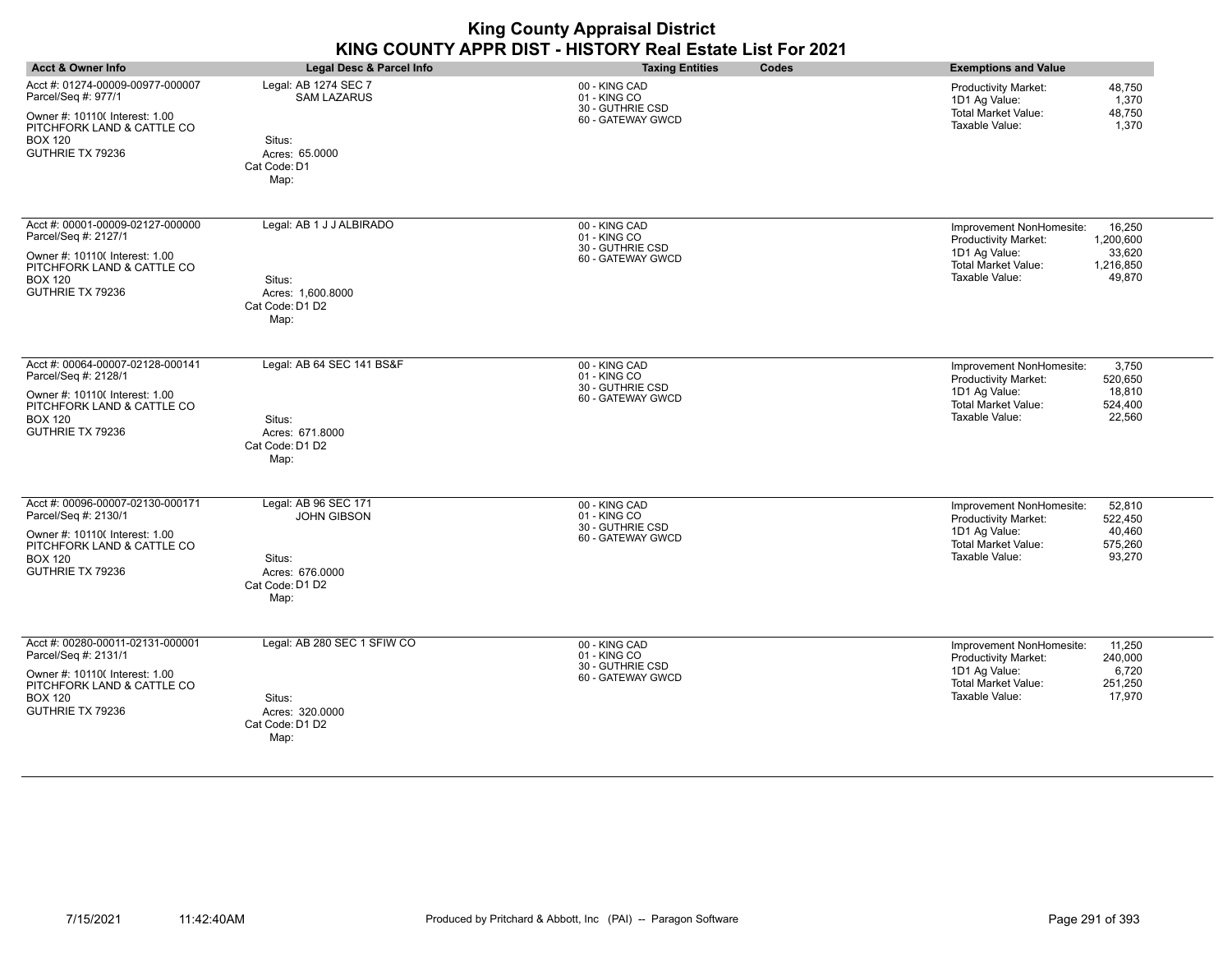|                                                                                                                                                                                     |                                                                                                                                                        | <b>King County Appraisal District</b><br>KING COUNTY APPR DIST - HISTORY Real Estate List For 2021 |       |                                                                                                                                                                 |                                                                        |
|-------------------------------------------------------------------------------------------------------------------------------------------------------------------------------------|--------------------------------------------------------------------------------------------------------------------------------------------------------|----------------------------------------------------------------------------------------------------|-------|-----------------------------------------------------------------------------------------------------------------------------------------------------------------|------------------------------------------------------------------------|
| <b>Acct &amp; Owner Info</b>                                                                                                                                                        | <b>Legal Desc &amp; Parcel Info</b>                                                                                                                    | <b>Taxing Entities</b>                                                                             | Codes | <b>Exemptions and Value</b>                                                                                                                                     |                                                                        |
| Acct #: 01057-00007-02135-000177<br>Parcel/Seq #: 2135/1<br>Owner #: 10110( Interest: 1.00<br>PITCHFORK LAND & CATTLE CO<br><b>BOX 120</b><br>GUTHRIE TX 79236                      | Legal: AB 1057 SEC 177<br>BS&F<br>Situs:<br>Acres: 656.0000<br>Cat Code: D1<br>Map:                                                                    | 00 - KING CAD<br>01 - KING CO<br>30 - GUTHRIE CSD<br>60 - GATEWAY GWCD                             |       | Productivity Market:<br>1D1 Ag Value:<br><b>Total Market Value:</b><br>Taxable Value:                                                                           | 502,950<br>32,390<br>502,950<br>32,390                                 |
| Acct #: 00287-00009-02635-000002<br>Parcel/Seq #: 2632/1<br>Owner #: 10110( Interest: 1.00<br>PITCHFORK LAND & CATTLE CO<br><b>BOX 120</b><br>GUTHRIE TX 79236                      | Legal: AB 287<br>SOMERVELL CO SCHOOL LAND<br>SEC <sub>2</sub><br>Situs: 1983 CR 111 GUTHRIE TX 79236<br>Acres: 2.524.1000<br>Cat Code: D1 E D2<br>Map: | 00 - KING CAD<br>01 - KING CO<br>30 - GUTHRIE CSD<br>60 - GATEWAY GWCD                             |       | Land NonHomesite:<br>Improvement Homesite:<br>Improvement NonHomesite:<br>Productivity Market:<br>1D1 Ag Value:<br><b>Total Market Value:</b><br>Taxable Value: | 800<br>63,400<br>28,040<br>1,892,330<br>49,420<br>1,984,570<br>141,660 |
| Acct #: 01133-00025-01861-000519<br>Parcel/Seq #: 1861/1<br>Owner #: 147216 Interest: 1.00<br>PORTER MARGIE HAVINS<br><b>1205 7TH ST NW</b><br>CHILDRESS TX 79201-2630              | Legal: AB 1133 SEC 519 I&GN RR CO<br>Situs:<br>Acres: 119.5000<br>Cat Code: D1<br>Map:                                                                 | 00 - KING CAD<br>01 - KING CO<br>30 - GUTHRIE CSD<br>60 - GATEWAY GWCD                             |       | Productivity Market:<br>1D1 Ag Value:<br><b>Total Market Value:</b><br>Taxable Value:                                                                           | 91,400<br>7,460<br>91,400<br>7,460                                     |
| Acct #: 01124-00025-01954-000005<br>Parcel/Seq #: 1954/6<br>Owner #: 14721( Interest: 0.03<br>PORTER MARGIE HAVINS<br><b>1205 7TH ST NW</b><br>CHILDRESS TX 79201-2630              | Legal: AB 1124 SEC 5 D&W<br>Situs:<br>Acres: 6.2854<br>Cat Code: D1<br>Map:                                                                            | 00 - KING CAD<br>01 - KING CO<br>30 - GUTHRIE CSD<br>60 - GATEWAY GWCD                             |       | Productivity Market:<br>1D1 Ag Value:<br><b>Total Market Value:</b><br>Taxable Value:                                                                           | 5,090<br>720<br>5,090<br>720                                           |
| Acct #: 01021-00029-01859-000000<br>Parcel/Seq #: 1859/1<br>Owner #: 14759' Interest: 1.00<br>PORTER MITCHIAL ET AL<br><b>MITCH PORTER</b><br>206 ZORINA DR<br>SAN ANTONIO TX 78213 | Legal: AB 1021 D&W 2<br>R N GILLIS<br>Situs:<br>Acres: 121.5600<br>Cat Code: D1<br>Map:                                                                | 00 - KING CAD<br>01 - KING CO<br>30 - GUTHRIE CSD<br>60 - GATEWAY GWCD                             |       | Productivity Market:<br>1D1 Ag Value:<br><b>Total Market Value:</b><br>Taxable Value:                                                                           | 95,510<br>7,460<br>95,510<br>7,460                                     |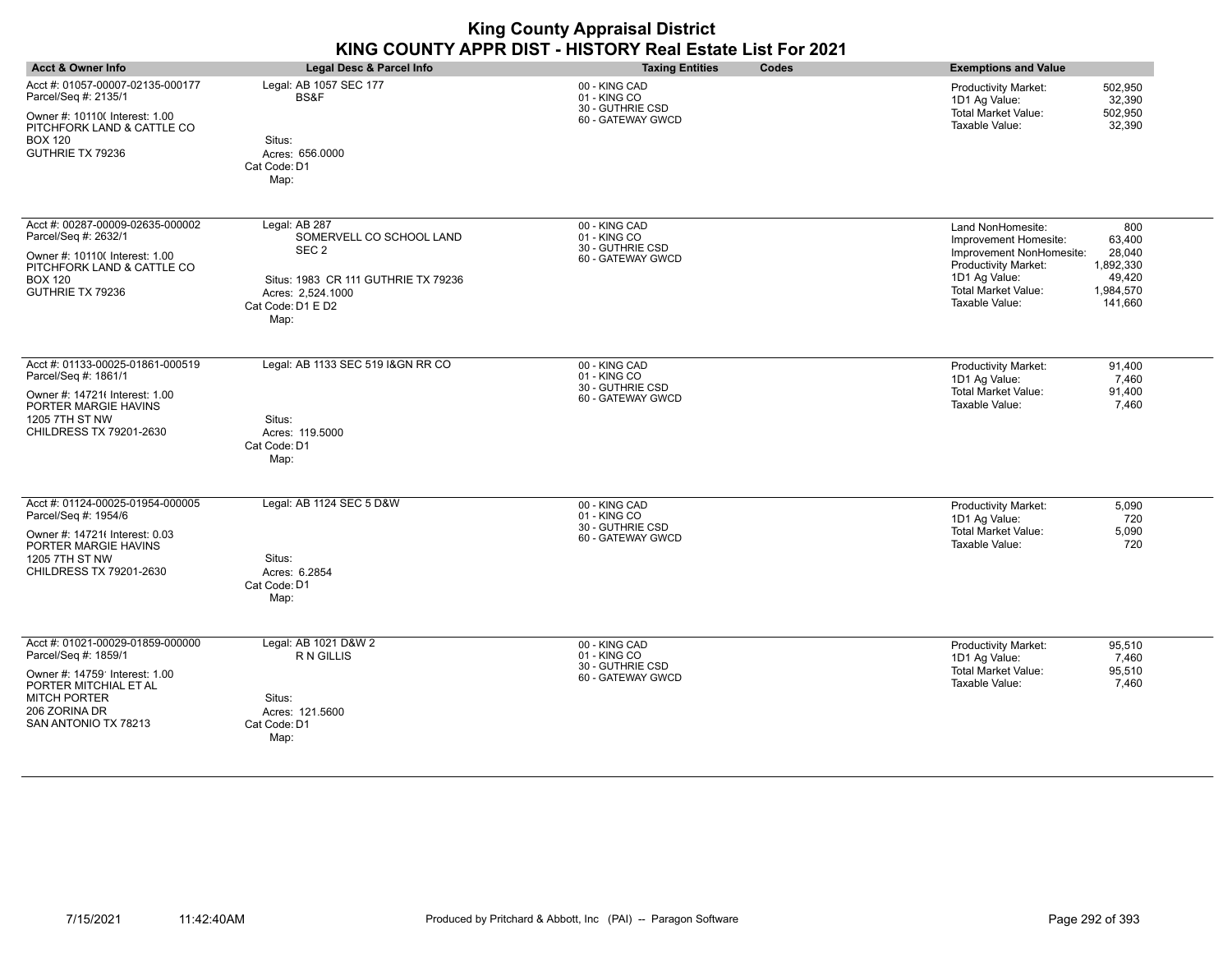| <b>Acct &amp; Owner Info</b>                                                                                                                                                              | <b>Legal Desc &amp; Parcel Info</b>                                                           | <b>Taxing Entities</b><br>Codes                                        | <b>Exemptions and Value</b>                                                                                                        |
|-------------------------------------------------------------------------------------------------------------------------------------------------------------------------------------------|-----------------------------------------------------------------------------------------------|------------------------------------------------------------------------|------------------------------------------------------------------------------------------------------------------------------------|
| Acct #: 01124-00025-01954-000005<br>Parcel/Seq #: 1954/1<br>Owner #: 14759' Interest: 0.05<br>PORTER MITCHIAL ET AL<br><b>MITCH PORTER</b><br>206 ZORINA DR<br>SAN ANTONIO TX 78213       | Legal: AB 1124 SEC 5 D&W<br>Situs:<br>Acres: 11.7339<br>Cat Code: D1<br>Map:                  | 00 - KING CAD<br>01 - KING CO<br>30 - GUTHRIE CSD<br>60 - GATEWAY GWCD | 9,500<br>Productivity Market:<br>1D1 Ag Value:<br>1,350<br><b>Total Market Value:</b><br>9,500<br>Taxable Value:<br>1,350          |
| Acct #: 01150-00029-00337-000010<br>Parcel/Seq #: 337/1<br>Owner #: 147214 Interest: 1.00<br>PORTER PATSY HAVINS<br>2912 68TH ST<br>LUBBOCK TX 79413                                      | Legal: AB 1150 SEC 10 D&W 2<br>R N GILLIS<br>Situs:<br>Acres: 76.0000<br>Cat Code: D1<br>Map: | 00 - KING CAD<br>01 - KING CO<br>30 - GUTHRIE CSD<br>60 - GATEWAY GWCD | 59,610<br><b>Productivity Market:</b><br>4,310<br>1D1 Ag Value:<br><b>Total Market Value:</b><br>59,610<br>Taxable Value:<br>4,310 |
| Acct #: 01021-00029-01860-000000<br>Parcel/Seq #: 1860/1<br>Owner #: 147214 Interest: 1.00<br>PORTER PATSY HAVINS<br>2912 68TH ST<br>LUBBOCK TX 79413                                     | Legal: AB 1021 D&W 2<br>R N GILLIS<br>Situs:<br>Acres: 35.4400<br>Cat Code: D1<br>Map:        | 00 - KING CAD<br>01 - KING CO<br>30 - GUTHRIE CSD<br>60 - GATEWAY GWCD | 27,840<br>Productivity Market:<br>1D1 Ag Value:<br>2,160<br><b>Total Market Value:</b><br>27,840<br>Taxable Value:<br>2,160        |
| Acct #: 01124-00025-01954-000005<br>Parcel/Seq #: 1954/7<br>Owner #: 147214 Interest: 0.07<br>PORTER PATSY HAVINS<br>2912 68TH ST<br>LUBBOCK TX 79413                                     | Legal: AB 1124 SEC 5 D&W<br>Situs:<br>Acres: 14.6674<br>Cat Code: D1<br>Map:                  | 00 - KING CAD<br>01 - KING CO<br>30 - GUTHRIE CSD<br>60 - GATEWAY GWCD | Productivity Market:<br>11,870<br>1D1 Ag Value:<br>1,680<br><b>Total Market Value:</b><br>11,870<br>Taxable Value:<br>1,680        |
| Acct #: 01124-00025-01954-000005<br>Parcel/Seq #: 1954/15<br>Owner #: 14730! Interest: 0.07<br>PRECIADO DEE-JEFFERIES-GENTRY<br>DEE PRECIADO<br>1633 N THORNE AVE<br>FRESNO CA 93704-5934 | Legal: AB 1124 SEC 5 D&W<br>Situs:<br>Acres: 14.6674<br>Cat Code: D1<br>Map:                  | 00 - KING CAD<br>01 - KING CO<br>30 - GUTHRIE CSD<br>60 - GATEWAY GWCD | 11,870<br>Productivity Market:<br>1D1 Ag Value:<br>1,680<br><b>Total Market Value:</b><br>11,870<br>Taxable Value:<br>1,680        |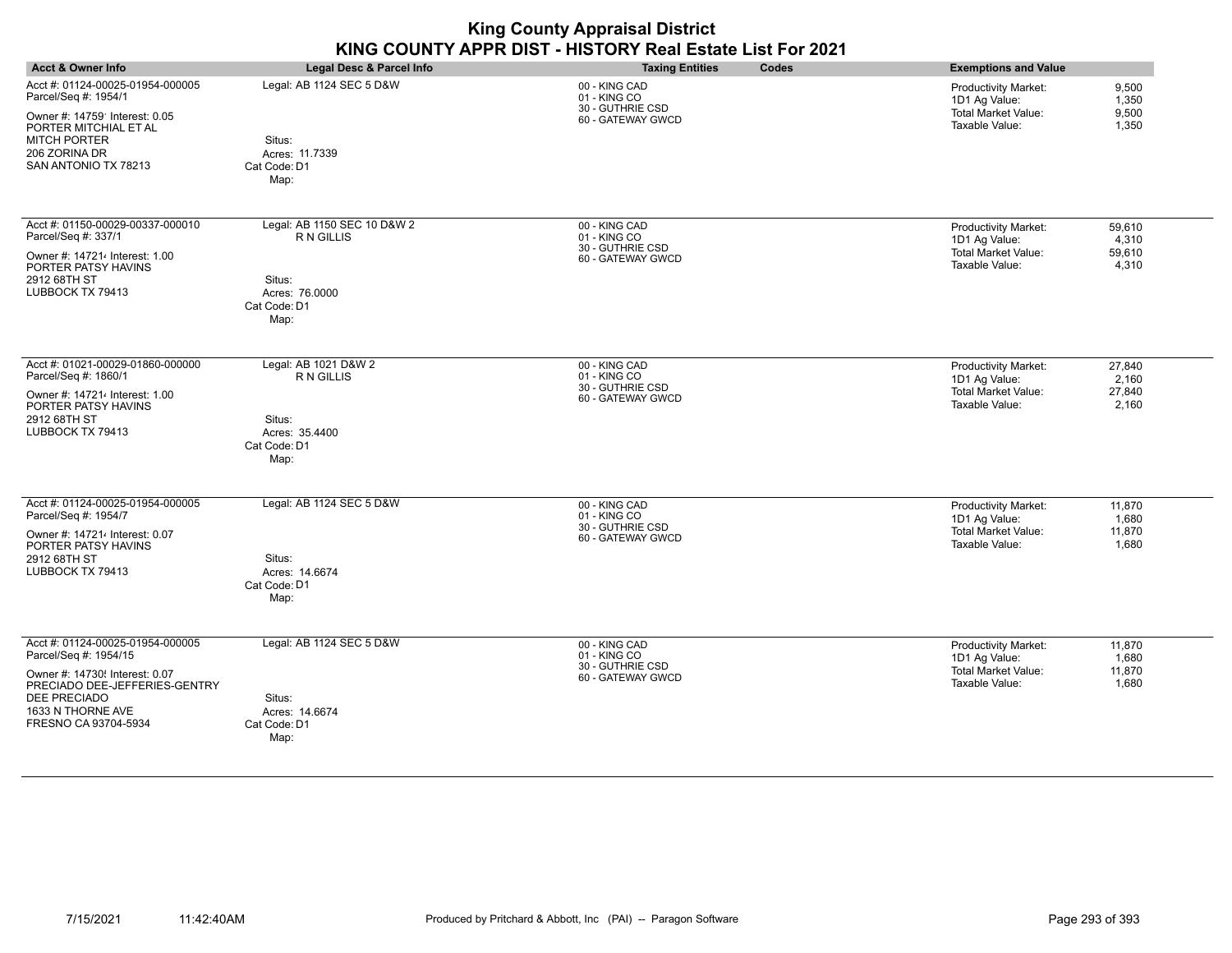| <b>Acct &amp; Owner Info</b>                                                                                                                                                 | Legal Desc & Parcel Info                                                             | <b>Taxing Entities</b><br>Codes                                        | <b>Exemptions and Value</b>                                                                                                            |
|------------------------------------------------------------------------------------------------------------------------------------------------------------------------------|--------------------------------------------------------------------------------------|------------------------------------------------------------------------|----------------------------------------------------------------------------------------------------------------------------------------|
| Acct #: 22222-00000-02409-000000<br>Parcel/Seq #: 2409/1<br>Owner #: 14760; Interest: 1.00<br>PRITCHARD & ABBOTT INC<br>5912 W AMARILLO BLVD<br>AMARILLO TX 79106            | Legal: PERSONAL PROPERTY<br>Situs:<br>Acres: 0.0000<br>Cat Code: L1<br>Map:          | 00 - KING CAD<br>01 - KING CO<br>30 - GUTHRIE CSD<br>60 - GATEWAY GWCD | 3,660<br>Personal NonHomesite:<br><b>Total Market Value:</b><br>3,660<br>Taxable Value:<br>3,660                                       |
| Acct #: 01124-00025-01954-000005<br>Parcel/Seq #: 1954/16<br>Owner #: 14731( Interest: 0.07<br>PUCKETT CORDELL<br>1449 CHIHUAHUA AVE NE<br>ALBUQUERQUE NM 87112-6306         | Legal: AB 1124 SEC 5 D&W<br>Situs:<br>Acres: 14.6674<br>Cat Code: D1<br>Map:         | 00 - KING CAD<br>01 - KING CO<br>30 - GUTHRIE CSD<br>60 - GATEWAY GWCD | Productivity Market:<br>11,870<br>1,680<br>1D1 Ag Value:<br><b>Total Market Value:</b><br>11,870<br>Taxable Value:<br>1,680            |
| Acct #: 00169-00035-01210-000029<br>Parcel/Seq #: 1210/1<br>Owner #: 14759( Interest: 1.00<br>QB PASTURE RESERVE LLC<br>Wayne Kirk<br>6003 WARM MIST LANE<br>DALLAS TX 75248 | Legal: AB 169 SEC 29 H&TC RR CO<br>Situs:<br>Acres: 668.2270<br>Cat Code: D1<br>Map: | 00 - KING CAD<br>01 - KING CO<br>30 - GUTHRIE CSD<br>60 - GATEWAY GWCD | <b>Productivity Market:</b><br>501,170<br>1D1 Ag Value:<br>12,700<br>Total Market Value:<br>501,170<br>Taxable Value:<br>12,700        |
| Acct #: 00170-00037-01211-000027<br>Parcel/Seq #: 1211/1<br>Owner #: 14759( Interest: 1.00<br>QB PASTURE RESERVE LLC<br>Wayne Kirk<br>6003 WARM MIST LANE<br>DALLAS TX 75248 | Legal: AB 170 SEC 27 H&TC RR CO<br>Situs:<br>Acres: 664.4770<br>Cat Code: D1<br>Map: | 00 - KING CAD<br>01 - KING CO<br>30 - GUTHRIE CSD<br>60 - GATEWAY GWCD | Productivity Market:<br>498,360<br>1D1 Ag Value:<br>12,630<br>Total Market Value:<br>498,360<br>Taxable Value:<br>12,630               |
| Acct #: 00171-00037-01212-000025<br>Parcel/Seq #: 1212/1<br>Owner #: 14759( Interest: 1.00<br>QB PASTURE RESERVE LLC<br>Wayne Kirk<br>6003 WARM MIST LANE<br>DALLAS TX 75248 | Legal: AB 171 SEC 25 H&TC RR CO<br>Situs:<br>Acres: 564.3120<br>Cat Code: D1<br>Map: | 00 - KING CAD<br>01 - KING CO<br>30 - GUTHRIE CSD<br>60 - GATEWAY GWCD | <b>Productivity Market:</b><br>423,230<br>1D1 Ag Value:<br>10,720<br><b>Total Market Value:</b><br>423,230<br>Taxable Value:<br>10,720 |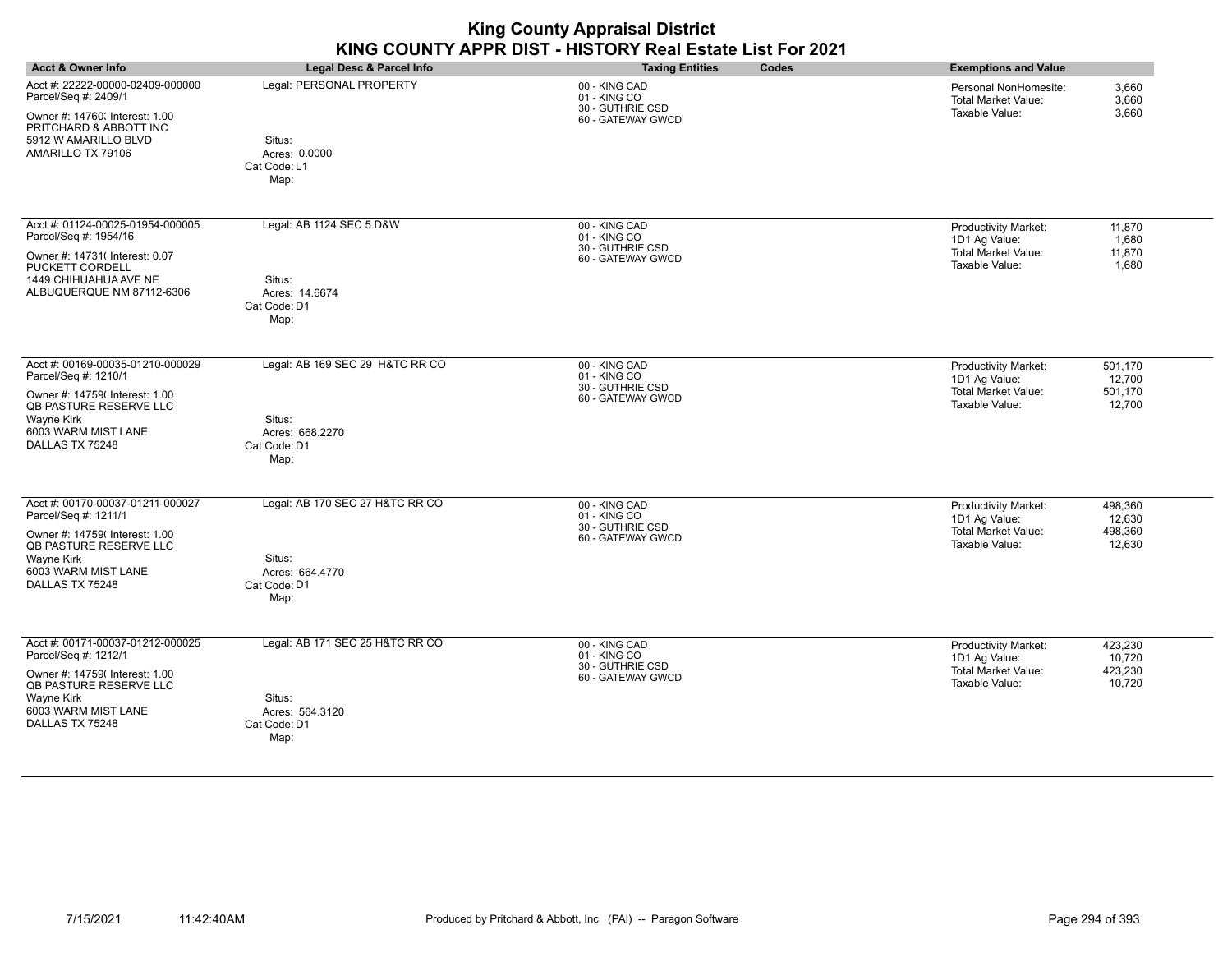| <b>King County Appraisal District</b><br>KING COUNTY APPR DIST - HISTORY Real Estate List For 2021                     |                                                   |                                       |       |                                              |                   |
|------------------------------------------------------------------------------------------------------------------------|---------------------------------------------------|---------------------------------------|-------|----------------------------------------------|-------------------|
| <b>Acct &amp; Owner Info</b>                                                                                           | Legal Desc & Parcel Info                          | <b>Taxing Entities</b>                | Codes | <b>Exemptions and Value</b>                  |                   |
| Acct #: 00173-00040-01213-000015<br>Parcel/Seq #: 1213/1                                                               | Legal: AB 173 SEC 15 H&TC RR CO                   | 00 - KING CAD<br>01 - KING CO         |       | Productivity Market:<br>1D1 Ag Value:        | 501,400<br>12,700 |
| Owner #: 14759(Interest: 1.00<br><b>QB PASTURE RESERVE LLC</b><br>Wayne Kirk<br>6003 WARM MIST LANE<br>DALLAS TX 75248 | Situs:<br>Acres: 668.5380<br>Cat Code: D1<br>Map: | 30 - GUTHRIE CSD<br>60 - GATEWAY GWCD |       | <b>Total Market Value:</b><br>Taxable Value: | 501,400<br>12.700 |
| Acct #: 00174-00040-01214-000013<br>Parcel/Seq #: 1214/1                                                               | Legal: AB 174 SEC 13 H&TC RR CO                   | 00 - KING CAD<br>01 - KING CO         |       | Productivity Market:<br>1D1 Ag Value:        | 501,740<br>12.710 |
| Owner #: 14759( Interest: 1.00<br><b>QB PASTURE RESERVE LLC</b>                                                        |                                                   | 30 - GUTHRIE CSD<br>60 - GATEWAY GWCD |       | <b>Total Market Value:</b><br>Taxable Value: | 501,740<br>12,710 |
| <b>Wayne Kirk</b><br>6003 WARM MIST LANE<br>DALLAS TX 75248                                                            | Situs:<br>Acres: 668.9870<br>Cat Code: D1<br>Map: |                                       |       |                                              |                   |
| Acct #: 00175-00042-01215-000011<br>Parcel/Seq #: 1215/1                                                               | Legal: AB 175 SEC 11 H&TC RR CO                   | 00 - KING CAD<br>01 - KING CO         |       | Productivity Market:<br>1D1 Ag Value:        | 456,620<br>11,570 |
| Owner #: 14759(Interest: 1.00<br>QB PASTURE RESERVE LLC<br><b>Wayne Kirk</b><br>6003 WARM MIST LANE<br>DALLAS TX 75248 | Situs:<br>Acres: 608.8330<br>Cat Code: D1<br>Map: | 30 - GUTHRIE CSD<br>60 - GATEWAY GWCD |       | <b>Total Market Value:</b><br>Taxable Value: | 456,620<br>11,570 |
| Acct #: 00176-00042-01216-000009<br>Parcel/Seq #: 1216/1                                                               | Legal: AB 176 SEC 9 H&TC RR CO                    | 00 - KING CAD<br>01 - KING CO         |       | Productivity Market:<br>1D1 Ag Value:        | 497,940<br>12,610 |
| Owner #: 14759( Interest: 1.00<br><b>QB PASTURE RESERVE LLC</b>                                                        |                                                   | 30 - GUTHRIE CSD<br>60 - GATEWAY GWCD |       | <b>Total Market Value:</b><br>Taxable Value: | 497,940<br>12.610 |
| Wayne Kirk<br>6003 WARM MIST LANE<br>DALLAS TX 75248                                                                   | Situs:<br>Acres: 663.9190<br>Cat Code: D1<br>Map: |                                       |       |                                              |                   |
| Acct #: 00177-00040-01217-000007<br>Parcel/Seq #: 1217/1                                                               | Legal: AB 177 SEC 7 H&TC RR CO                    | 00 - KING CAD<br>01 - KING CO         |       | Productivity Market:<br>1D1 Ag Value:        | 496,460<br>12,580 |
| Owner #: 14759( Interest: 1.00<br>QB PASTURE RESERVE LLC<br>Wayne Kirk<br>6003 WARM MIST LANE<br>DALLAS TX 75248       | Situs:<br>Acres: 661.9450<br>Cat Code: D1         | 30 - GUTHRIE CSD<br>60 - GATEWAY GWCD |       | <b>Total Market Value:</b><br>Taxable Value: | 496,460<br>12,580 |

Cat Code: D1 Map: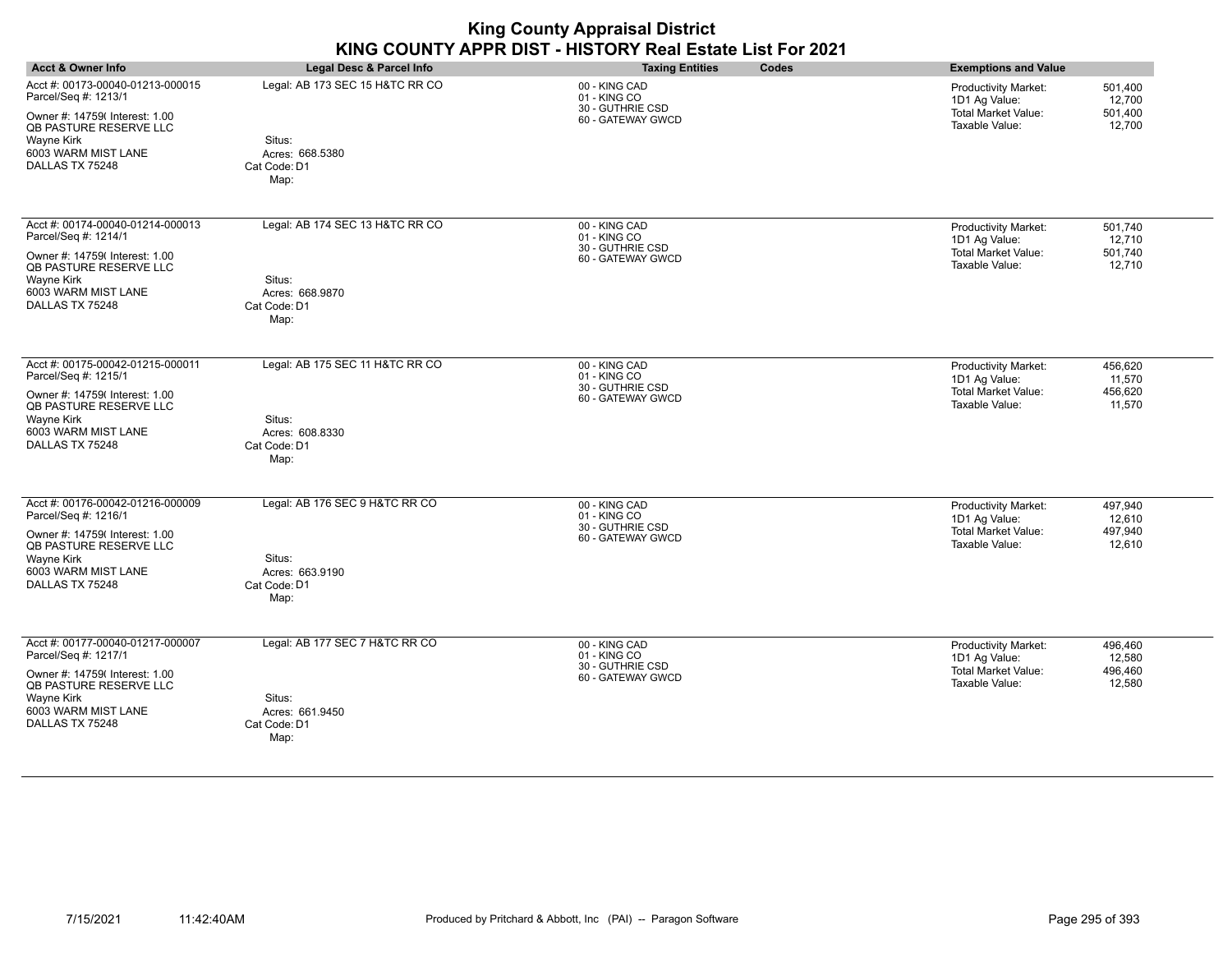| <b>Acct &amp; Owner Info</b>                                                                                                                                                               | Legal Desc & Parcel Info                                                                                                                           | <b>Taxing Entities</b><br>Codes                                        | <b>Exemptions and Value</b>                                                                                                                                                                                                         |
|--------------------------------------------------------------------------------------------------------------------------------------------------------------------------------------------|----------------------------------------------------------------------------------------------------------------------------------------------------|------------------------------------------------------------------------|-------------------------------------------------------------------------------------------------------------------------------------------------------------------------------------------------------------------------------------|
| Acct #: 00178-00040-01218-000005<br>Parcel/Seq #: 1218/1<br>Owner #: 14759(Interest: 1.00<br><b>QB PASTURE RESERVE LLC</b><br><b>Wayne Kirk</b><br>6003 WARM MIST LANE<br>DALLAS TX 75248  | Legal: AB 178 SEC 5 H&TC RR CO<br>Situs:<br>Acres: 577.3770<br>Cat Code: D1<br>Map:                                                                | 00 - KING CAD<br>01 - KING CO<br>30 - GUTHRIE CSD<br>60 - GATEWAY GWCD | <b>Productivity Market:</b><br>423,070<br>8,580<br>1D1 Ag Value:<br><b>Total Market Value:</b><br>423,070<br>Taxable Value:<br>8.580                                                                                                |
| Acct #: 00788-00035-01398-000030<br>Parcel/Seq #: 1398/1<br>Owner #: 14759( Interest: 1.00<br><b>QB PASTURE RESERVE LLC</b><br><b>Wayne Kirk</b><br>6003 WARM MIST LANE<br>DALLAS TX 75248 | Legal: AB 788 SEC 30 J W LILLY<br>Situs:<br>Acres: 641.6500<br>Cat Code: D1<br>Map:                                                                | 00 - KING CAD<br>01 - KING CO<br>30 - GUTHRIE CSD<br>60 - GATEWAY GWCD | Productivity Market:<br>481,240<br>1D1 Ag Value:<br>12,190<br><b>Total Market Value:</b><br>481,240<br>Taxable Value:<br>12,190                                                                                                     |
| Acct #: 00805-00040-01401-000000<br>Parcel/Seq #: 1401/1<br>Owner #: 14759(Interest: 1.00<br>QB PASTURE RESERVE LLC<br>Wayne Kirk<br>6003 WARM MIST LANE<br>DALLAS TX 75248                | Legal: IMPROVEMENT ON AB 805<br><b>H&amp;TC BLK F SEC 6</b><br>Situs: 2501 CR 352 GUTHRIE TX 79236<br>Acres: 661.2310<br>Cat Code: D1 E D2<br>Map: | 00 - KING CAD<br>01 - KING CO<br>30 - GUTHRIE CSD<br>60 - GATEWAY GWCD | Land Homesite:<br>1,600<br>55,560<br>Improvement Homesite:<br>Improvement NonHomesite:<br>12,410<br>Productivity Market:<br>493,320<br>1D1 Ag Value:<br>12,260<br><b>Total Market Value:</b><br>562,890<br>Taxable Value:<br>81,830 |
| Acct #: 00806-00040-01402-000008<br>Parcel/Seq #: 1402/1<br>Owner #: 14759( Interest: 1.00<br><b>QB PASTURE RESERVE LLC</b><br>Wayne Kirk<br>6003 WARM MIST LANE<br>DALLAS TX 75248        | Legal: AB 806 SEC 8 A MCCLUNG<br>Situs:<br>Acres: 657.5940<br>Cat Code: D1<br>Map:                                                                 | 00 - KING CAD<br>01 - KING CO<br>30 - GUTHRIE CSD<br>60 - GATEWAY GWCD | Productivity Market:<br>493,200<br>1D1 Ag Value:<br>12,490<br>Total Market Value:<br>493,200<br>Taxable Value:<br>12,490                                                                                                            |
| Acct #: 00838-00037-01411-000028<br>Parcel/Seq #: 1411/1<br>Owner #: 14759( Interest: 1.00<br>QB PASTURE RESERVE LLC<br>Wayne Kirk<br>6003 WARM MIST LANE<br>DALLAS TX 75248               | Legal: AB 838 SEC 28 A E WATKINS<br>Situs:<br>Acres: 666.6590<br>Cat Code: D1<br>Map:                                                              | 00 - KING CAD<br>01 - KING CO<br>30 - GUTHRIE CSD<br>60 - GATEWAY GWCD | Productivity Market:<br>499,990<br>1D1 Ag Value:<br>12,670<br><b>Total Market Value:</b><br>499,990<br>Taxable Value:<br>12,670                                                                                                     |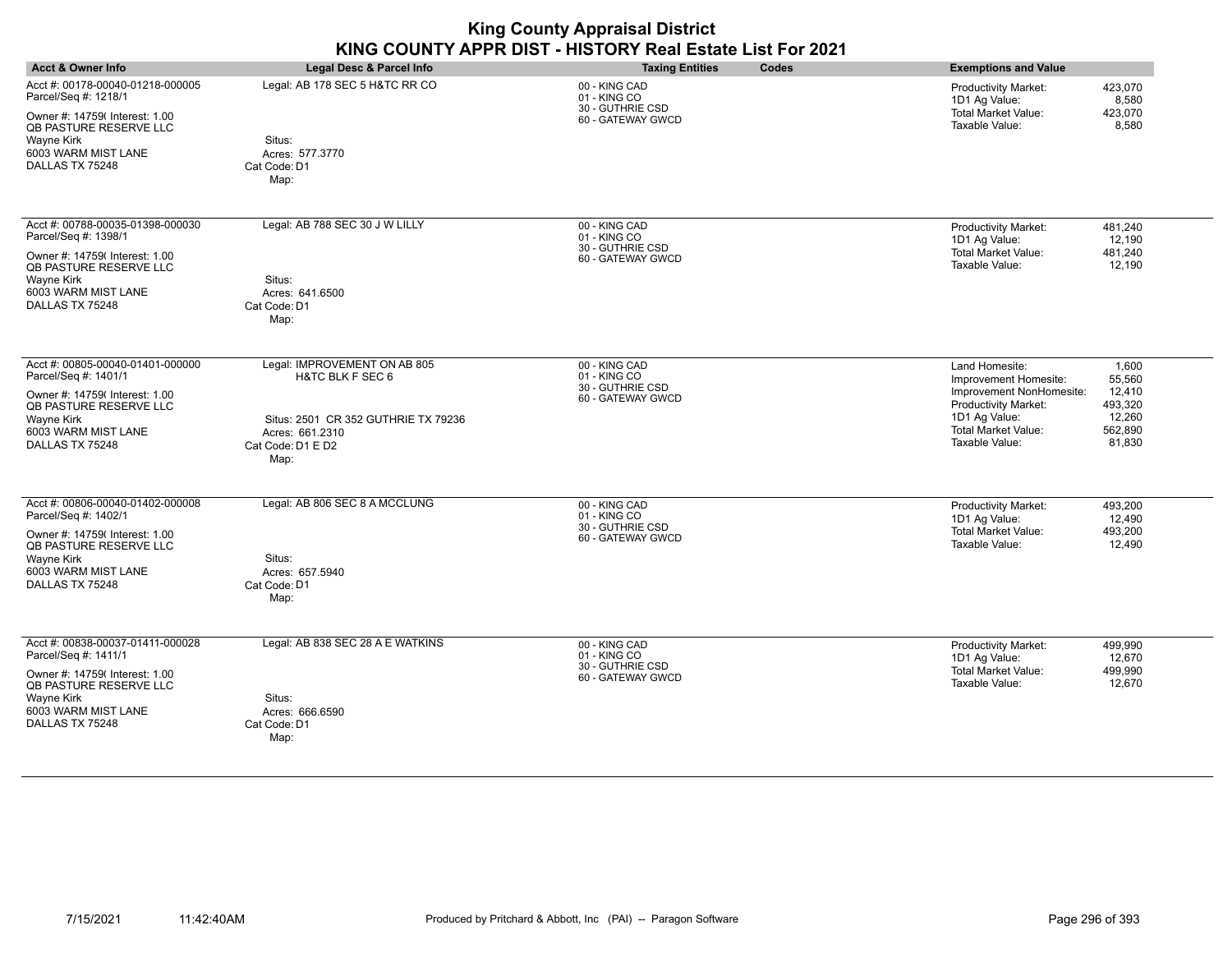| <b>Acct &amp; Owner Info</b>                                                                                                                                                               | Legal Desc & Parcel Info                                                                  | <b>Taxing Entities</b><br>Codes                                        | <b>Exemptions and Value</b>                                                                                                     |
|--------------------------------------------------------------------------------------------------------------------------------------------------------------------------------------------|-------------------------------------------------------------------------------------------|------------------------------------------------------------------------|---------------------------------------------------------------------------------------------------------------------------------|
| Acct #: 00857-00042-01414-000010<br>Parcel/Seq #: 1414/1<br>Owner #: 14759( Interest: 1.00<br>QB PASTURE RESERVE LLC<br><b>Wayne Kirk</b><br>6003 WARM MIST LANE<br>DALLAS TX 75248        | Legal: AB 857 SEC 10 CHARLES E PRATT<br>Situs:<br>Acres: 662.2500<br>Cat Code: D1<br>Map: | 00 - KING CAD<br>01 - KING CO<br>30 - GUTHRIE CSD<br>60 - GATEWAY GWCD | 496,690<br><b>Productivity Market:</b><br>1D1 Ag Value:<br>12,580<br>Total Market Value:<br>496,690<br>Taxable Value:<br>12,580 |
| Acct #: 00858-00042-01415-000012<br>Parcel/Seq #: 1415/1<br>Owner #: 14759( Interest: 1.00<br><b>QB PASTURE RESERVE LLC</b><br><b>Wayne Kirk</b><br>6003 WARM MIST LANE<br>DALLAS TX 75248 | Legal: AB 858 SEC 12 CHARLES E PRATT<br>Situs:<br>Acres: 669.4500<br>Cat Code: D1<br>Map: | 00 - KING CAD<br>01 - KING CO<br>30 - GUTHRIE CSD<br>60 - GATEWAY GWCD | 502,090<br>Productivity Market:<br>1D1 Ag Value:<br>12,720<br><b>Total Market Value:</b><br>502,090<br>Taxable Value:<br>12,720 |
| Acct #: 00859-00040-01416-000014<br>Parcel/Seq #: 1416/1<br>Owner #: 14759(Interest: 1.00<br>QB PASTURE RESERVE LLC<br><b>Wayne Kirk</b><br>6003 WARM MIST LANE<br>DALLAS TX 75248         | Legal: AB 859 SEC 14 CHARLES E PRATT<br>Situs:<br>Acres: 668.1650<br>Cat Code: D1<br>Map: | 00 - KING CAD<br>01 - KING CO<br>30 - GUTHRIE CSD<br>60 - GATEWAY GWCD | Productivity Market:<br>501,120<br>1D1 Ag Value:<br>12,700<br><b>Total Market Value:</b><br>501,120<br>Taxable Value:<br>12,700 |
| Acct #: 00860-00040-01417-000016<br>Parcel/Seq #: 1417/1<br>Owner #: 14759( Interest: 1.00<br><b>QB PASTURE RESERVE LLC</b><br>Wayne Kirk<br>6003 WARM MIST LANE<br>DALLAS TX 75248        | Legal: AB 860 SEC 16 CHARLES E PRATT<br>Situs:<br>Acres: 575.4790<br>Cat Code: D1<br>Map: | 00 - KING CAD<br>01 - KING CO<br>30 - GUTHRIE CSD<br>60 - GATEWAY GWCD | Productivity Market:<br>417.220<br>1D1 Ag Value:<br>7,480<br>Total Market Value:<br>417,220<br>Taxable Value:<br>7,480          |
| Acct #: 00861-00037-01418-000026<br>Parcel/Seq #: 1418/1<br>Owner #: 14759( Interest: 1.00<br>QB PASTURE RESERVE LLC<br><b>Wayne Kirk</b><br>6003 WARM MIST LANE<br>DALLAS TX 75248        | Legal: AB 861 SEC 26 CHARLES E PRATT<br>Situs:<br>Acres: 663.1510<br>Cat Code: D1<br>Map: | 00 - KING CAD<br>01 - KING CO<br>30 - GUTHRIE CSD<br>60 - GATEWAY GWCD | 497,360<br>Productivity Market:<br>1D1 Ag Value:<br>12,600<br><b>Total Market Value:</b><br>497,360<br>Taxable Value:<br>12,600 |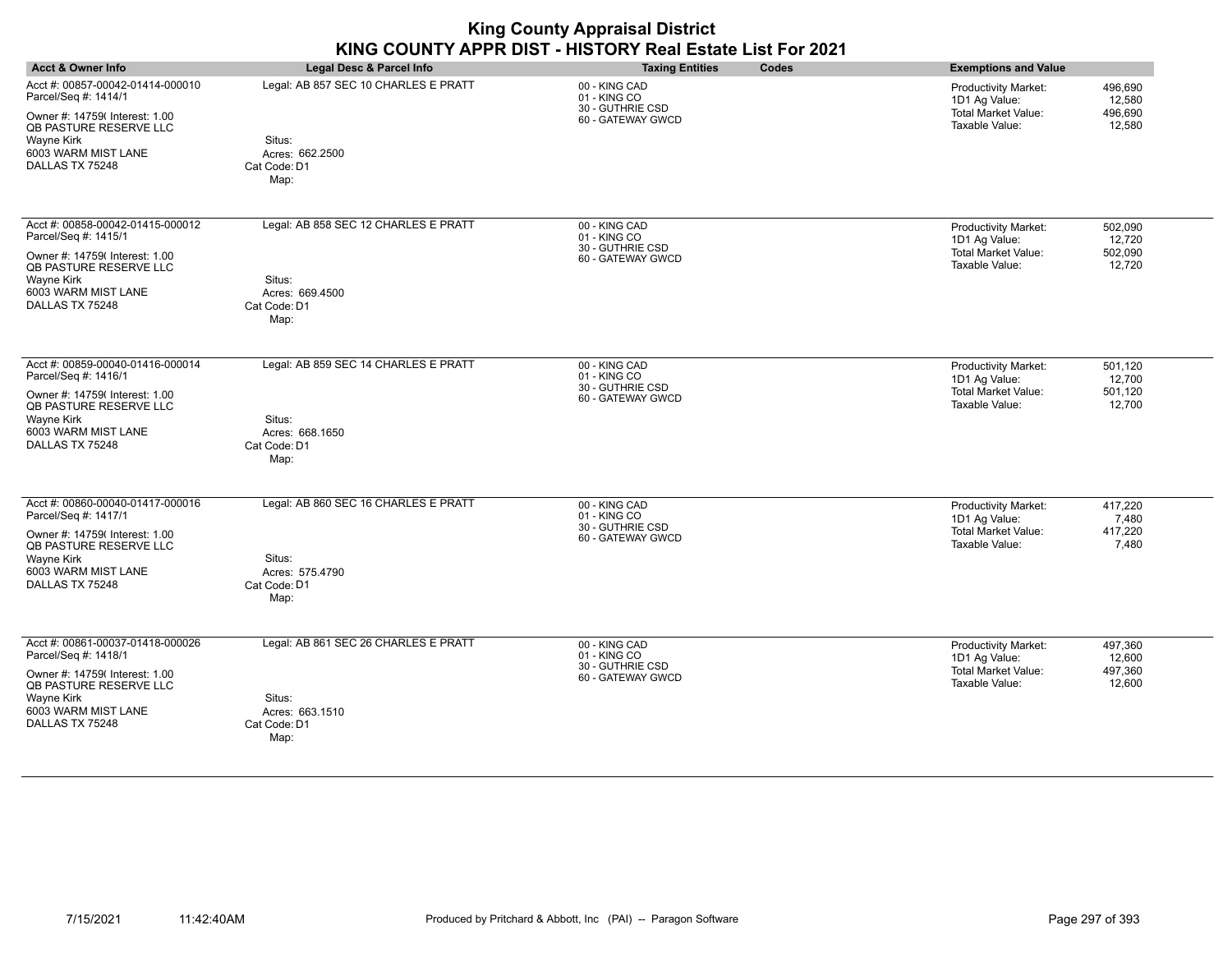| <b>Acct &amp; Owner Info</b>                                                                                                                                                                     | Legal Desc & Parcel Info                                                                                                                                       | <b>Taxing Entities</b><br>Codes                                        | <b>Exemptions and Value</b>                                                                                                        |
|--------------------------------------------------------------------------------------------------------------------------------------------------------------------------------------------------|----------------------------------------------------------------------------------------------------------------------------------------------------------------|------------------------------------------------------------------------|------------------------------------------------------------------------------------------------------------------------------------|
| Acct #: 00150-00040-02392-000255<br>Parcel/Seq #: 2392/1<br>Owner #: 14759( Interest: 1.00<br><b>QB PASTURE RESERVE LLC</b><br><b>Wavne Kirk</b><br>6003 WARM MIST LANE<br>DALLAS TX 75248       | Legal: AB 150 SEC 255 H&TCRR CO<br>Situs:<br>Acres: 118.7960<br>Cat Code: D1<br>Map:                                                                           | 00 - KING CAD<br>01 - KING CO<br>30 - GUTHRIE CSD<br>60 - GATEWAY GWCD | 89,100<br><b>Productivity Market:</b><br>1D1 Ag Value:<br>2,260<br><b>Total Market Value:</b><br>89,100<br>Taxable Value:<br>2,260 |
| Acct #: 01105-00040-02393-000256<br>Parcel/Seq #: 2393/1<br>Owner #: 14759( Interest: 1.00<br><b>QB PASTURE RESERVE LLC</b><br>Wayne Kirk<br>6003 WARM MIST LANE<br>DALLAS TX 75248              | Legal: AB 1105 SEC 256 J J WARD<br>Situs:<br>Acres: 61.0660<br>Cat Code: D1<br>Map:                                                                            | 00 - KING CAD<br>01 - KING CO<br>30 - GUTHRIE CSD<br>60 - GATEWAY GWCD | Productivity Market:<br>45,800<br>1D1 Ag Value:<br>1,160<br><b>Total Market Value:</b><br>45,800<br>Taxable Value:<br>1,160        |
| Acct #: 00288-00042-02394-000000<br>Parcel/Seq #: 2394/1<br>Owner #: 14759(Interest: 1.00<br>QB PASTURE RESERVE LLC<br>Wayne Kirk<br>6003 WARM MIST LANE<br>DALLAS TX 75248                      | Legal: AB 288 BLK 32/126<br>Situs:<br>Acres: 0.1050<br>Cat Code: D1<br>Map:                                                                                    | 00 - KING CAD<br>01 - KING CO<br>30 - GUTHRIE CSD<br>60 - GATEWAY GWCD | <b>Productivity Market:</b><br>80<br>1D1 Ag Value:<br>10<br><b>Total Market Value:</b><br>80<br>Taxable Value:<br>10               |
| Acct #: 00149-00040-02395-000257<br>Parcel/Seq #: 2395/1<br>Owner #: 14759( Interest: 1.00<br>QB PASTURE RESERVE LLC<br>Wayne Kirk<br>6003 WARM MIST LANE<br>DALLAS TX 75248                     | Legal: AB 149 SEC 257 H&TC RR CO<br>Situs:<br>Acres: 30.9800<br>Cat Code: D1<br>Map:                                                                           | 00 - KING CAD<br>01 - KING CO<br>30 - GUTHRIE CSD<br>60 - GATEWAY GWCD | 23,240<br><b>Productivity Market:</b><br>1D1 Ag Value:<br>590<br><b>Total Market Value:</b><br>23,240<br>Taxable Value:<br>590     |
| Acct #: 22222-00000-02034-000000<br>Parcel/Seq #: 2034/1<br>Owner #: 147334 Interest: 1.00<br>RANCH HOUSE PACKAGE STORAGE<br><b>DORIS TIDMORE</b><br>7414 ELGIN AVE APT 13-H<br>LUBBOCK TX 79423 | Legal: PERSONAL PROPERTY<br>RANCH HOUSE PACKAGE STORE<br>SB BURNET SEC 27<br>Situs: 2451 E US HWY 82 GUTHRIE TX 79236<br>Acres: 0.0000<br>Cat Code: F1<br>Map: | 00 - KING CAD<br>01 - KING CO<br>30 - GUTHRIE CSD<br>60 - GATEWAY GWCD | 4,710<br>Improvement NonHomesite:<br><b>Total Market Value:</b><br>4,710<br>Taxable Value:<br>4,710                                |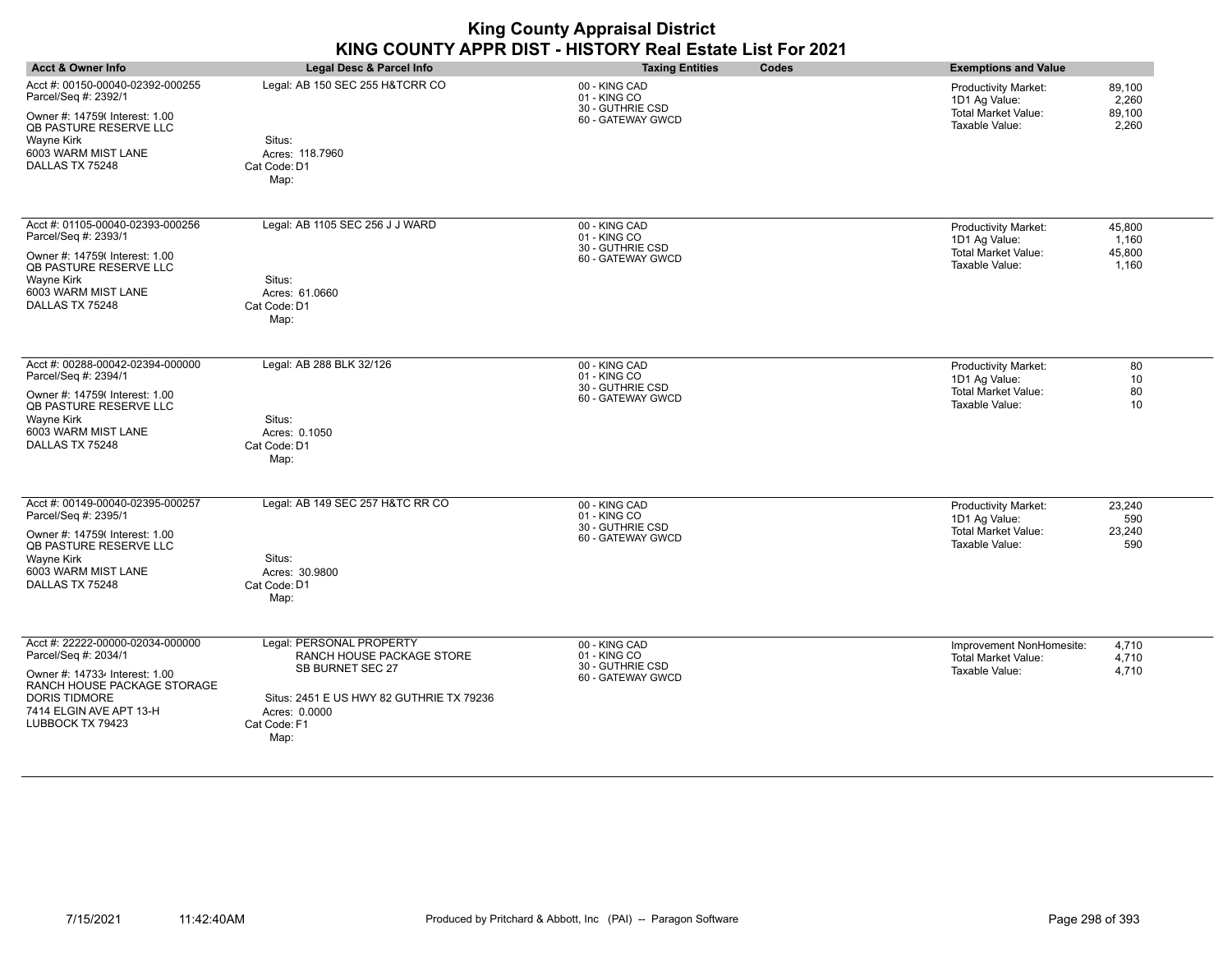|                                                                                                   |                                                      | KING COUNTY APPR DIST - HISTORY Real Estate List For 2021              |                                                                                        |
|---------------------------------------------------------------------------------------------------|------------------------------------------------------|------------------------------------------------------------------------|----------------------------------------------------------------------------------------|
| <b>Acct &amp; Owner Info</b>                                                                      | Legal Desc & Parcel Info                             | <b>Taxing Entities</b><br>Codes                                        | <b>Exemptions and Value</b>                                                            |
| Acct #: 20049-01009-00981-000000<br>Parcel/Seq #: 981/1                                           | Legal: LTS 1-9 BLK 49<br><b>GUTHRIE</b>              | 00 - KING CAD<br>01 - KING CO<br>30 - GUTHRIE CSD                      | 550<br>Land NonHomesite:<br>550<br><b>Total Market Value:</b><br>Taxable Value:<br>550 |
| Owner #: 10410( Interest: 1.00<br><b>RATLIFF DAR</b><br>HC3 BOX 63<br>PADUCAH TX 79248            | Situs:<br>Acres: 0.5865<br>Cat Code: C1<br>Map:      | 60 - GATEWAY GWCD                                                      |                                                                                        |
| Acct #: 20174-00007-00982-000000<br>Parcel/Seq #: 982/1<br>Owner #: 10410( Interest: 1.00         | Legal: LT 7<br><b>BLK 174</b><br><b>GUTHRIE</b>      | 00 - KING CAD<br>01 - KING CO<br>30 - GUTHRIE CSD<br>60 - GATEWAY GWCD | Land NonHomesite:<br>60<br>60<br><b>Total Market Value:</b><br>Taxable Value:<br>60    |
| RATLIFF DAR<br>HC3 BOX 63<br>PADUCAH TX 79248                                                     | Situs:<br>Acres: 0.0800<br>Cat Code: C1<br>Map:      |                                                                        |                                                                                        |
| Acct #: 00013-00025-00983-000000<br>Parcel/Seq #: 983/1                                           | Legal: AB 13 BLK 20/201<br><b>JONATHAN BURLESON</b>  | 00 - KING CAD<br>01 - KING CO                                          | 537,140<br>Productivity Market:<br>1D1 Ag Value:<br>25,050                             |
| Owner #: 10460( Interest: 1.00<br>RATLIFF DENNIS                                                  |                                                      | 30 - GUTHRIE CSD<br>60 - GATEWAY GWCD                                  | <b>Total Market Value:</b><br>537,140<br>Taxable Value:<br>25,050                      |
| <b>HC 3 Box 63</b><br>PADUCAH TX 79248                                                            | Situs:<br>Acres: 705.1200<br>Cat Code: D1<br>Map: 25 |                                                                        |                                                                                        |
| Acct #: 01124-00025-00989-000005<br>Parcel/Seq #: 989/1                                           | Legal: AB 1124 SEC 5 D&W                             | 00 - KING CAD<br>01 - KING CO                                          | <b>Productivity Market:</b><br>129,600<br>1D1 Ag Value:<br>15,690                      |
| Owner #: 10460( Interest: 1.00<br><b>RATLIFF DENNIS</b><br><b>HC 3 Box 63</b><br>PADUCAH TX 79248 | Situs:<br>Acres: 162.0000<br>Cat Code: D1<br>Map:    | 30 - GUTHRIE CSD<br>60 - GATEWAY GWCD                                  | <b>Total Market Value:</b><br>129,600<br>Taxable Value:<br>15,690                      |
|                                                                                                   |                                                      |                                                                        |                                                                                        |
| Acct #: 00083-00029-00990-000033<br>Parcel/Seq #: 990/1                                           | Legal: AB 83 SEC 33 D&W RR CO                        | 00 - KING CAD<br>01 - KING CO<br>30 - GUTHRIE CSD                      | Productivity Market:<br>245,480<br>1D1 Ag Value:<br>10,570                             |
| Owner #: 10460( Interest: 1.00<br>RATLIFF DENNIS                                                  |                                                      | 60 - GATEWAY GWCD                                                      | <b>Total Market Value:</b><br>245,480<br>Taxable Value:<br>10,570                      |
| <b>HC 3 Box 63</b><br>PADUCAH TX 79248                                                            | Situs:<br>Acres: 320.0000<br>Cat Code: D1<br>Map:    |                                                                        |                                                                                        |

**King County Appraisal District**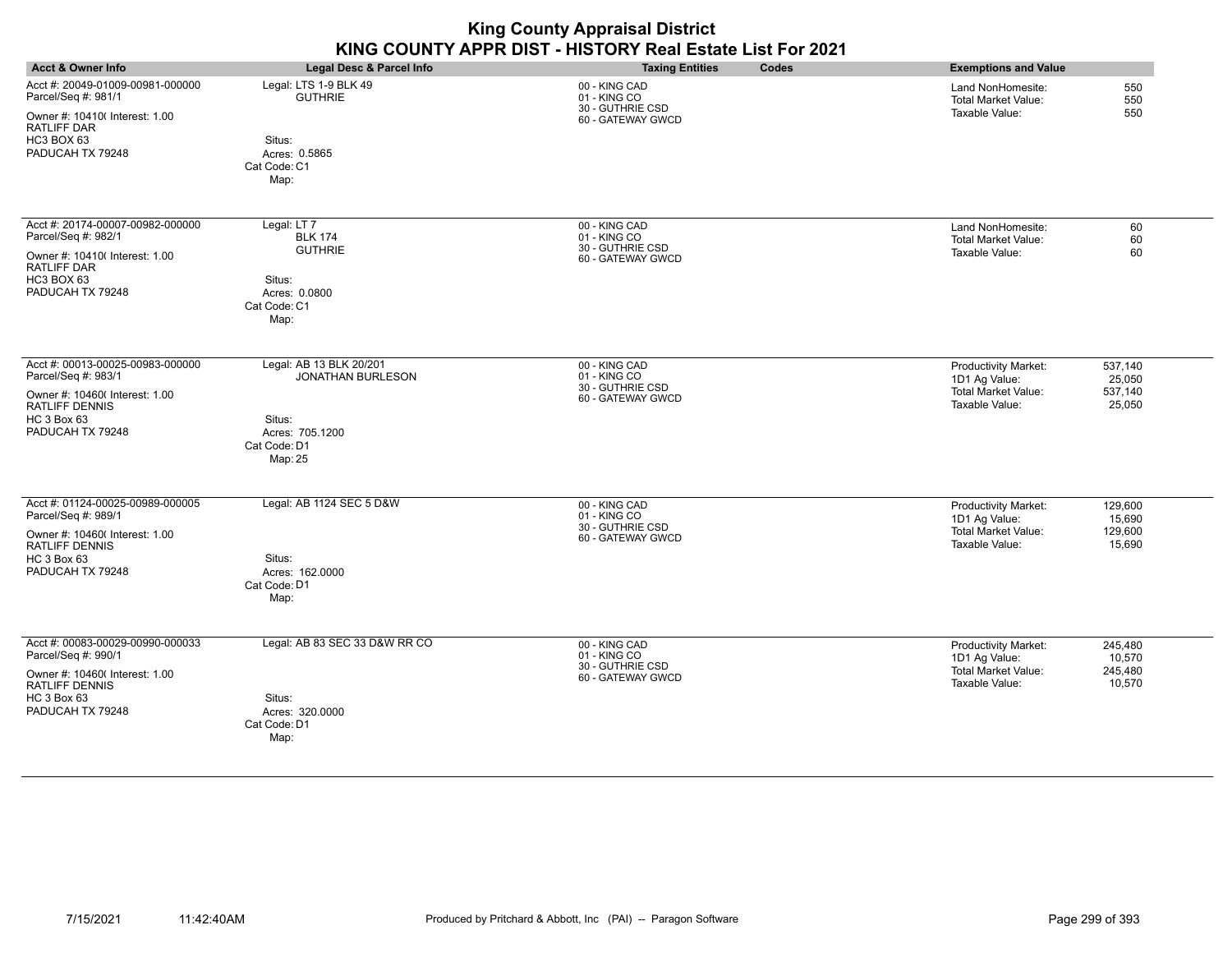| <b>Acct &amp; Owner Info</b>                                                                                                                                     | Legal Desc & Parcel Info                                                                                      | <b>Taxing Entities</b><br>Codes                                        | <b>Exemptions and Value</b>                                                                                                          |
|------------------------------------------------------------------------------------------------------------------------------------------------------------------|---------------------------------------------------------------------------------------------------------------|------------------------------------------------------------------------|--------------------------------------------------------------------------------------------------------------------------------------|
| Acct #: 00236-00029-00991-000013<br>Parcel/Seq #: 991/1<br>Owner #: 10460( Interest: 1.00<br><b>RATLIFF DENNIS</b><br><b>HC 3 Box 63</b><br>PADUCAH TX 79248     | Legal: AB 236 SEC 13 I&GN RR CO<br>Situs:<br>Acres: 640.0000<br>Cat Code: D1<br>Map:                          | 00 - KING CAD<br>01 - KING CO<br>30 - GUTHRIE CSD<br>60 - GATEWAY GWCD | 496,000<br>Productivity Market:<br>1D1 Ag Value:<br>17,920<br><b>Total Market Value:</b><br>496,000<br>Taxable Value:<br>17,920      |
| Acct #: 01030-00025-00984-000002<br>Parcel/Seq #: 984/1<br>Owner #: 147868 Interest: 1.00<br><b>RATLIFF DIANA</b><br>8728 SAGEBRUSH TRAIL<br>CROSSROADS TX 76227 | Legal: AB 1030 SEC 2 D&W<br>A B LONG<br>Situs:<br>Acres: 160,0000<br>Cat Code: D1<br>Map:                     | 00 - KING CAD<br>01 - KING CO<br>30 - GUTHRIE CSD<br>60 - GATEWAY GWCD | Productivity Market:<br>127,500<br>1D1 Ag Value:<br>12,190<br>Total Market Value:<br>127,500<br>Taxable Value:<br>12,190             |
| Acct #: 00665-00025-00992-000000<br>Parcel/Seq #: 992/1<br>Owner #: 14786 Interest: 1.00<br>RATLIFF DIANA<br>8728 SAGEBRUSH TRAIL<br>CROSSROADS TX 76227         | Legal: AB 665 DAN BLANKENSHIP<br>SEC 4 D&W<br>Situs:<br>Acres: 640.0000<br>Cat Code: D1<br>Map:               | 00 - KING CAD<br>01 - KING CO<br>30 - GUTHRIE CSD<br>60 - GATEWAY GWCD | Productivity Market:<br>495,080<br>1D1 Ag Value:<br>33.860<br>Total Market Value:<br>495,080<br>Taxable Value:<br>33,860             |
| Acct #: 00642-00042-02679-000002<br>Parcel/Seq #: 2679/1<br>Owner #: 147849 Interest: 1.00<br>REAVES, RAY LEE & STACY JO<br>PO BOX 1794<br>GRAHAM TX 76450-7794  | Legal: AB 642 SEC 2 R M THOMSON<br>2525 CR 379<br>Situs: GUTHRIE TX<br>Acres: 18.7600<br>Cat Code: D1<br>Map: | 00 - KING CAD<br>01 - KING CO<br>30 - GUTHRIE CSD<br>60 - GATEWAY GWCD | 14,070<br>Productivity Market:<br>1D1 Ag Value:<br>390<br><b>Total Market Value:</b><br>14,070<br>Taxable Value:<br>390              |
| Acct #: 00643-00042-02680-000003<br>Parcel/Seq #: 2680/1<br>Owner #: 147849 Interest: 1.00<br>REAVES, RAY LEE & STACY JO<br>PO BOX 1794<br>GRAHAM TX 76450-7794  | Legal: AB 643 SEC 3 R M THOMSON<br>Situs:<br>Acres: 313.3720<br>Cat Code: D1<br>Map:                          | 00 - KING CAD<br>01 - KING CO<br>30 - GUTHRIE CSD<br>60 - GATEWAY GWCD | 235,030<br><b>Productivity Market:</b><br>1D1 Ag Value:<br>6,580<br><b>Total Market Value:</b><br>235,030<br>6,580<br>Taxable Value: |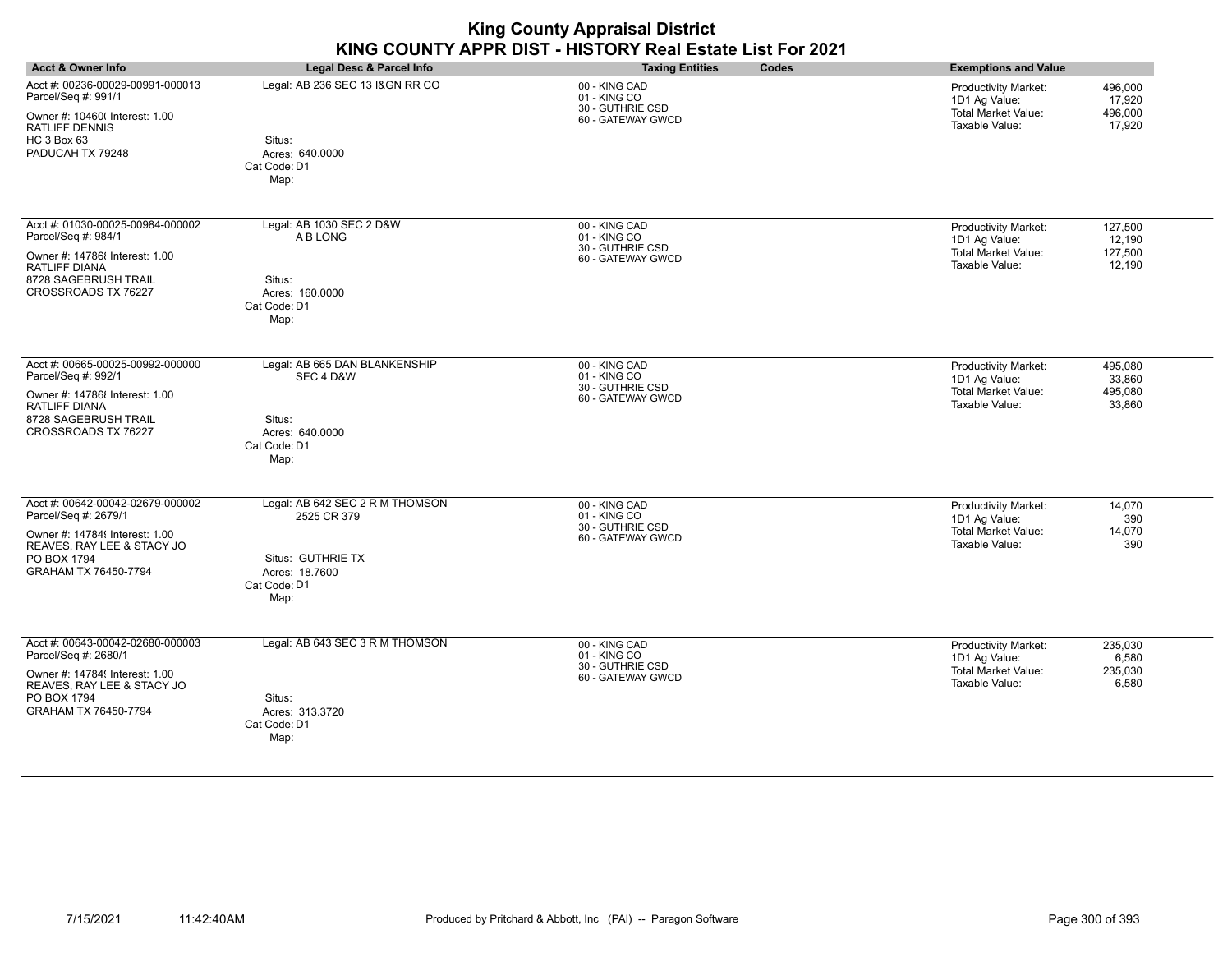|                                                                                                                                                                                                       |                                                                                                       | <b>King County Appraisal District</b><br>KING COUNTY APPR DIST - HISTORY Real Estate List For 2021 |       |                                                                                                                   |                                      |
|-------------------------------------------------------------------------------------------------------------------------------------------------------------------------------------------------------|-------------------------------------------------------------------------------------------------------|----------------------------------------------------------------------------------------------------|-------|-------------------------------------------------------------------------------------------------------------------|--------------------------------------|
| Acct & Owner Info                                                                                                                                                                                     | <b>Legal Desc &amp; Parcel Info</b>                                                                   | <b>Taxing Entities</b>                                                                             | Codes | <b>Exemptions and Value</b>                                                                                       |                                      |
| Acct #: 00553-00042-02681-000002<br>Parcel/Seq #: 2681/1<br>Owner #: 147849 Interest: 1.00<br>REAVES, RAY LEE & STACY JO<br>PO BOX 1794<br>GRAHAM TX 76450-7794                                       | Legal: AB 553 SEC 2 J G EUSTICE<br>Situs:<br>Acres: 34.1680<br>Cat Code: D1<br>Map:                   | 00 - KING CAD<br>01 - KING CO<br>30 - GUTHRIE CSD<br>60 - GATEWAY GWCD                             |       | <b>Productivity Market:</b><br>1D1 Ag Value:<br><b>Total Market Value:</b><br>Taxable Value:                      | 25,630<br>650<br>25,630<br>650       |
| Acct #: 01065-00007-01863-000178<br>Parcel/Seq #: 1863/3<br>Owner #: 14775' Interest: 0.33<br><b>REED COLLEEN SMITH</b><br><b>PO BOX 776</b><br>SILVERTON TX 79257                                    | Legal: AB 1065 SEC 178 BS&F<br><b>T CARPENTER</b><br>Situs:<br>Acres: 44.2915<br>Cat Code: D1<br>Map: | 00 - KING CAD<br>01 - KING CO<br>30 - GUTHRIE CSD<br>60 - GATEWAY GWCD                             |       | Productivity Market:<br>1D1 Ag Value:<br><b>Total Market Value:</b><br>Taxable Value:                             | 35,430<br>4,690<br>35,430<br>4,690   |
| Acct #: 01097-00007-02145-000178<br>Parcel/Seq #: 2145/3<br>Owner #: 14775' Interest: 0.33<br><b>REED COLLEEN SMITH</b><br>PO BOX 776<br>SILVERTON TX 79257                                           | Legal: AB 1097 SEC 178<br><b>M M PARKER</b><br>Situs:<br>Acres: 8.7811<br>Cat Code: D1 D2<br>Map:     | 00 - KING CAD<br>01 - KING CO<br>30 - GUTHRIE CSD<br>60 - GATEWAY GWCD                             |       | Improvement NonHomesite:<br>Productivity Market:<br>1D1 Ag Value:<br><b>Total Market Value:</b><br>Taxable Value: | 750<br>6,590<br>170<br>7,340<br>920  |
| Acct #: 01122-00005-01002-000000<br>Parcel/Seq #: 1002/1<br>Owner #: 10760( Interest: 1.00<br><b>RICHARDS M B</b><br><b>C/O TOMMY RICHARDS</b><br>3526 N VERSAILLES AVE<br>DALLAS TX 75209            | Legal: AB 1122 1/990<br>BS&F<br>Situs:<br>Acres: 459,0000<br>Cat Code: D1<br>Map:                     | 00 - KING CAD<br>01 - KING CO<br>30 - GUTHRIE CSD<br>60 - GATEWAY GWCD                             |       | Productivity Market:<br>1D1 Ag Value:<br><b>Total Market Value:</b><br>Taxable Value:                             | 344,250<br>9.130<br>344,250<br>9,130 |
| Acct #: 00158-00037-00391-000057<br>Parcel/Seq #: 391/1<br>Owner #: 147826 Interest: 1.00<br><b>ROBERT BRANCH</b><br>TRUSTEE OF THE ROBERT BRANCH<br><b>TRUST</b><br>251 CR 404<br>ASPERMONT TX 79502 | Legal: AB 158 SEC 57 H&TC RR CO<br>Situs:<br>Acres: 145.0000<br>Cat Code: D1<br>Map:                  | 00 - KING CAD<br>01 - KING CO<br>30 - GUTHRIE CSD<br>60 - GATEWAY GWCD                             |       | Productivity Market:<br>1D1 Ag Value:<br><b>Total Market Value:</b><br>Taxable Value:                             | 105,600<br>2.250<br>105,600<br>2,250 |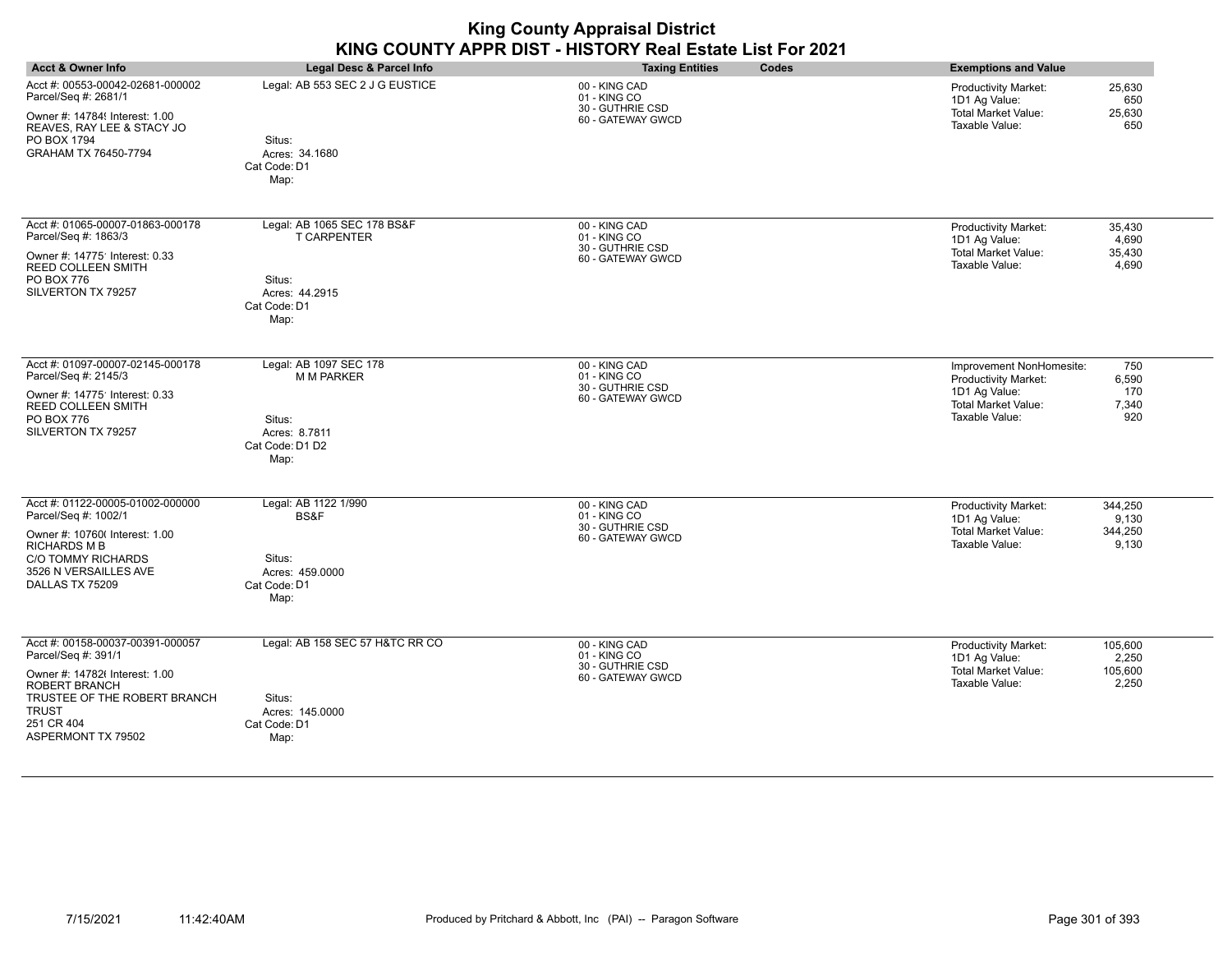| <b>Acct &amp; Owner Info</b>                                                                                                                                                                           | Legal Desc & Parcel Info                                                                                                             | <b>Taxing Entities</b><br>Codes                                        | <b>Exemptions and Value</b>                                                                                                                           |
|--------------------------------------------------------------------------------------------------------------------------------------------------------------------------------------------------------|--------------------------------------------------------------------------------------------------------------------------------------|------------------------------------------------------------------------|-------------------------------------------------------------------------------------------------------------------------------------------------------|
| Acct #: 00165-00037-02015-000037<br>Parcel/Seq #: 2015/1<br>Owner #: 14782( Interest: 1.00<br><b>ROBERT BRANCH</b><br>TRUSTEE OF THE ROBERT BRANCH<br><b>TRUST</b><br>251 CR 404<br>ASPERMONT TX 79502 | Legal: AB 165 SEC 37 H&TC RR CO<br>Situs:<br>Acres: 131.2000<br>Cat Code: D1<br>Map:                                                 | 00 - KING CAD<br>01 - KING CO<br>30 - GUTHRIE CSD<br>60 - GATEWAY GWCD | 95,900<br>Productivity Market:<br>1D1 Ag Value:<br>2,090<br><b>Total Market Value:</b><br>95,900<br>Taxable Value:<br>2,090                           |
| Acct #: 00186-00037-02016-000077<br>Parcel/Seq #: 2016/1<br>Owner #: 14782( Interest: 1.00<br>ROBERT BRANCH<br>TRUSTEE OF THE ROBERT BRANCH<br><b>TRUST</b><br>251 CR 404<br>ASPERMONT TX 79502        | Legal: AB 186 SEC 77 H&TC RR CO<br>Situs:<br>Acres: 164.0000<br>Cat Code: D1<br>Map:                                                 | 00 - KING CAD<br>01 - KING CO<br>30 - GUTHRIE CSD<br>60 - GATEWAY GWCD | <b>Productivity Market:</b><br>118,900<br>1D1 Ag Value:<br>2,460<br>Total Market Value:<br>118,900<br>Taxable Value:<br>2,460                         |
| Acct #: 00268-00023-02299-000000<br>Parcel/Seq #: 2299/1<br>Owner #: 14785; Interest: 1.00<br>ROBERT W MASTERSON<br>PO BOX 180<br>GUTHRIE TX 79236                                                     | Legal: AB 268 998/1097<br><b>J B ROBINSON</b><br>Situs:<br>Acres: 470.7300<br>Cat Code: D1<br>Map:                                   | 00 - KING CAD<br>01 - KING CO<br>30 - GUTHRIE CSD<br>60 - GATEWAY GWCD | Productivity Market:<br>402,550<br>1D1 Ag Value:<br>71,970<br>Total Market Value:<br>402,550<br>Taxable Value:<br>71,970                              |
| Acct #: 10006-10008-00378-000000<br>Parcel/Seq #: 378/1<br>Owner #: 14755 Interest: 1.00<br>ROBERTSON ROGERS GUYLENE<br>248 WOODSY HOLW<br>GOODRICH TX 77335-7971                                      | Legal: LTS 1-8<br>BLK <sub>6</sub><br><b>DUMONT</b><br>Situs: 224 SHELBY ST DUMONT TX 79232<br>Acres: 1.1441<br>Cat Code: A1<br>Map: | 00 - KING CAD<br>01 - KING CO<br>30 - GUTHRIE CSD<br>60 - GATEWAY GWCD | Land Homesite:<br>230<br>Land NonHomesite:<br>120<br>Improvement Homesite:<br>6,390<br><b>Total Market Value:</b><br>6,740<br>Taxable Value:<br>6,740 |
| Acct #: 10002-10008-00780-000000<br>Parcel/Seq #: 780/1<br>Owner #: 14755 Interest: 1.00<br>ROBERTSON ROGERS GUYLENE<br>248 WOODSY HOLW<br>GOODRICH TX 77335-7971                                      | Legal: LTS 1-8<br>BLK <sub>2</sub><br><b>DUMONT</b><br>Situs:<br>Acres: 1.2663<br>Cat Code: C1<br>Map:                               | 00 - KING CAD<br>01 - KING CO<br>30 - GUTHRIE CSD<br>60 - GATEWAY GWCD | Land NonHomesite:<br>390<br><b>Total Market Value:</b><br>390<br>Taxable Value:<br>390                                                                |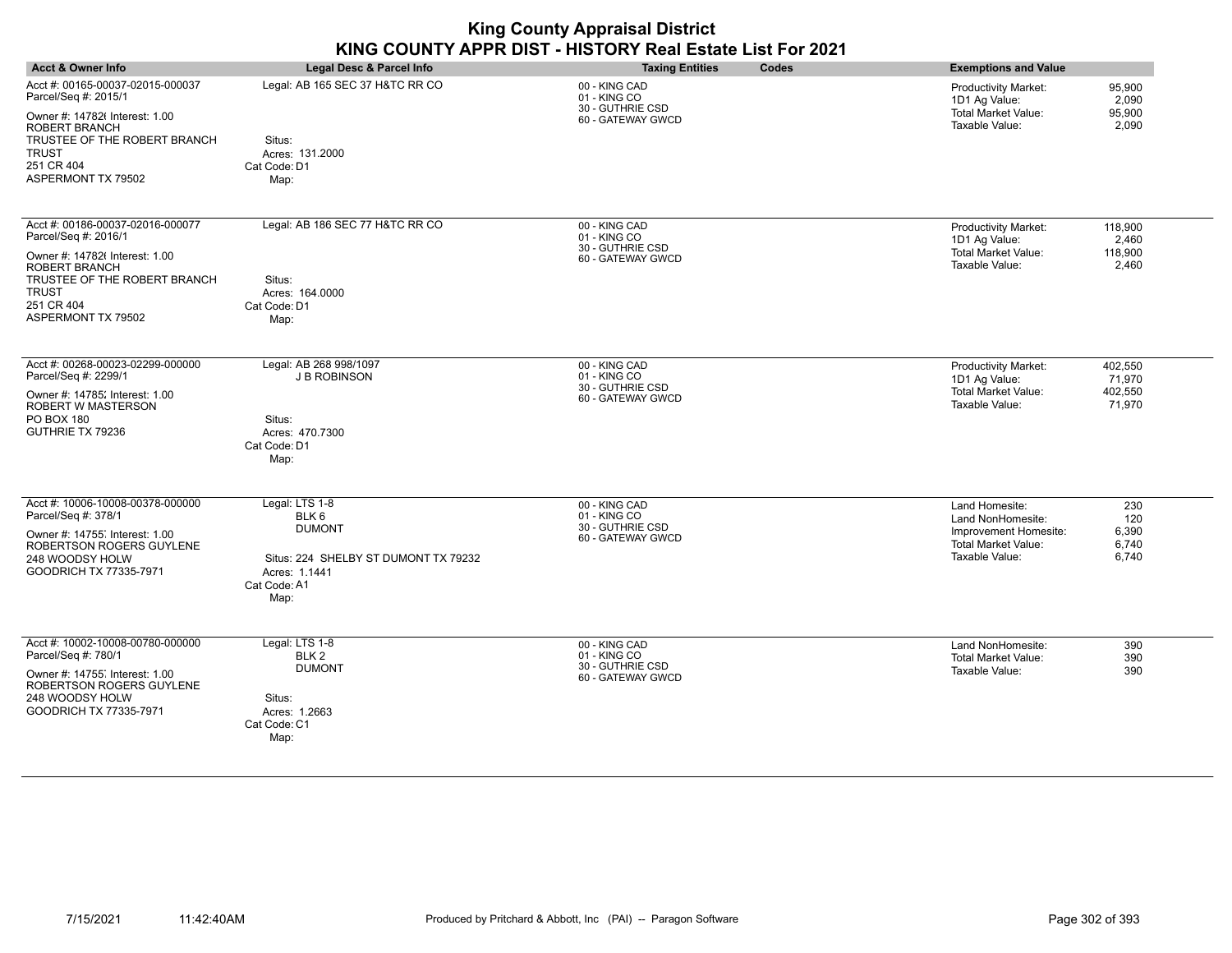| <b>Acct &amp; Owner Info</b>                                                                                                                                        | Legal Desc & Parcel Info                                                                                    | Codes<br><b>Taxing Entities</b>                                        | <b>Exemptions and Value</b>                                                                                                       |
|---------------------------------------------------------------------------------------------------------------------------------------------------------------------|-------------------------------------------------------------------------------------------------------------|------------------------------------------------------------------------|-----------------------------------------------------------------------------------------------------------------------------------|
| Acct #: 01275-00005-01004-000000<br>Parcel/Seq #: 1004/1<br>Owner #: 14755 Interest: 1.00<br>ROBERTSON ROGERS GUYLENE<br>248 WOODSY HOLW<br>GOODRICH TX 77335-7971  | Legal: AB 1275 A P HOLLAR<br>Situs:<br>Acres: 3.0000<br>Cat Code: D1<br>Map:                                | 00 - KING CAD<br>01 - KING CO<br>30 - GUTHRIE CSD<br>60 - GATEWAY GWCD | 2,250<br><b>Productivity Market:</b><br>1D1 Ag Value:<br>150<br><b>Total Market Value:</b><br>2,250<br>Taxable Value:<br>150      |
| Acct #: 10001-30004-01005-000000<br>Parcel/Seq #: 1005/1<br>Owner #: 14755 Interest: 1.00<br>ROBERTSON ROGERS GUYLENE<br>248 WOODSY HOLW<br>GOODRICH TX 77335-7971  | Legal: LTS 3 4<br>BLK 1<br><b>DUMONT</b><br>Situs:<br>Acres: 0.4922<br>Cat Code: C1<br>Map:                 | 00 - KING CAD<br>01 - KING CO<br>30 - GUTHRIE CSD<br>60 - GATEWAY GWCD | Land NonHomesite:<br>130<br><b>Total Market Value:</b><br>130<br>Taxable Value:<br>130                                            |
| Acct #: 10005-10008-01008-000000<br>Parcel/Seq #: 1008/1<br>Owner #: 14755, Interest: 1.00<br>ROBERTSON ROGERS GUYLENE<br>248 WOODSY HOLW<br>GOODRICH TX 77335-7971 | Legal: LTS 1-4 7-8<br>BLK 5<br><b>DUMONT</b><br>Situs:<br>Acres: 0.7456<br>Cat Code: C1<br>Map:             | 00 - KING CAD<br>01 - KING CO<br>30 - GUTHRIE CSD<br>60 - GATEWAY GWCD | Land NonHomesite:<br>460<br><b>Total Market Value:</b><br>460<br>Taxable Value:<br>460                                            |
| Acct #: 10008-20004-01010-000000<br>Parcel/Seq #: 1010/1<br>Owner #: 14755 Interest: 1.00<br>ROBERTSON ROGERS GUYLENE<br>248 WOODSY HOLW<br>GOODRICH TX 77335-7971  | Legal: LTS 24<br>BLK 8<br><b>DUMONT</b><br>Situs:<br>Acres: 0.4922<br>Cat Code: C1<br>Map:                  | 00 - KING CAD<br>01 - KING CO<br>30 - GUTHRIE CSD<br>60 - GATEWAY GWCD | 130<br>Land NonHomesite:<br><b>Total Market Value:</b><br>130<br>Taxable Value:<br>130                                            |
| Acct #: 00965-00005-02610-000000<br>Parcel/Seq #: 2610/1<br>Owner #: 14755 Interest: 1.00<br>ROBERTSON ROGERS GUYLENE<br>248 WOODSY HOLW<br>GOODRICH TX 77335-7971  | Legal: AB 965 SEC 9<br>J H GIBSON<br>Situs: 306 S FM 193 DUMONT TX<br>Acres: 1.7850<br>Cat Code: C1<br>Map: | 00 - KING CAD<br>01 - KING CO<br>30 - GUTHRIE CSD<br>60 - GATEWAY GWCD | Land NonHomesite:<br>1,340<br>Improvement NonHomesite:<br>7,060<br><b>Total Market Value:</b><br>8,400<br>Taxable Value:<br>8,400 |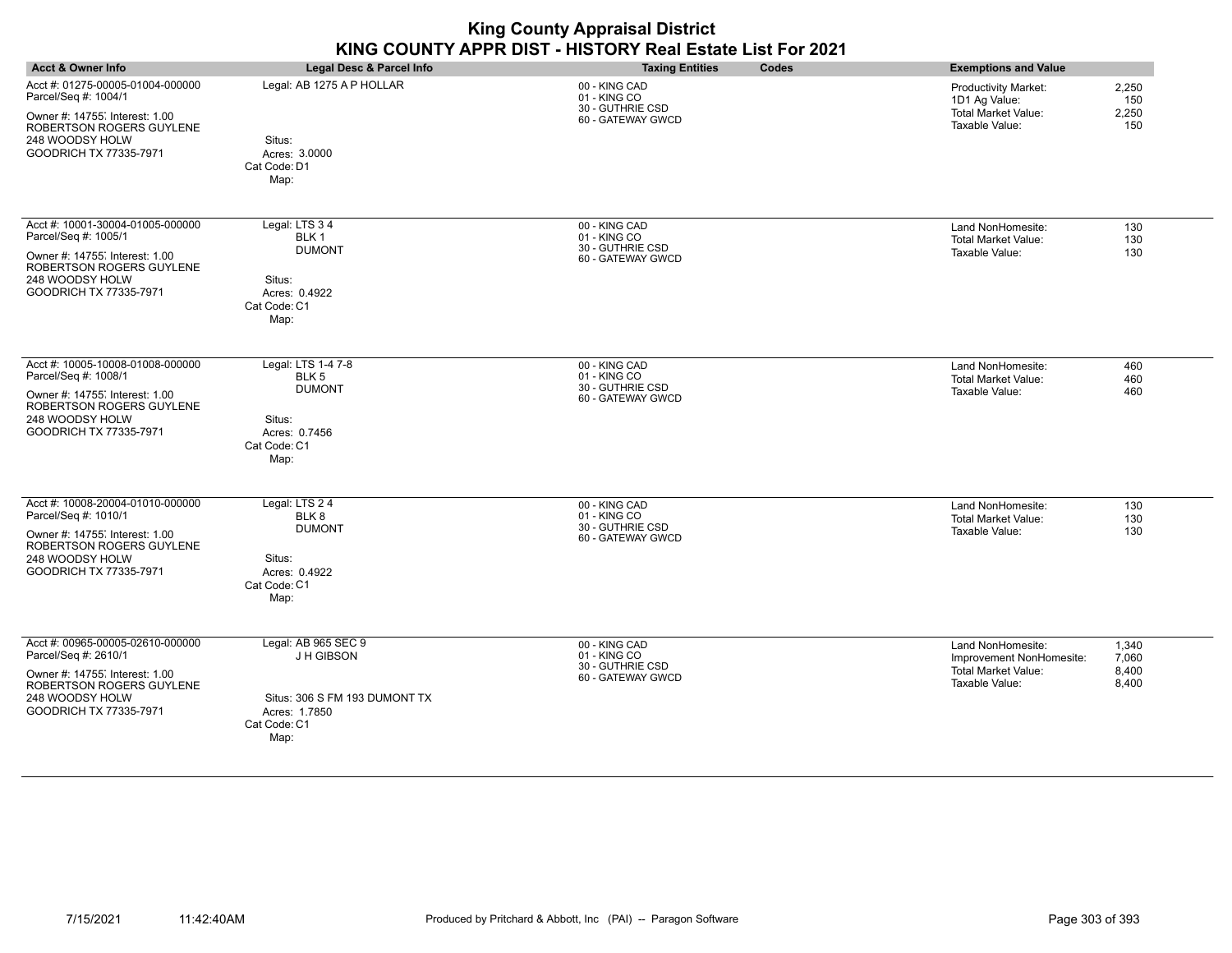| <b>Acct &amp; Owner Info</b>                                                                                                                                                                                                    | <b>Legal Desc &amp; Parcel Info</b>                                                   | <b>Taxing Entities</b><br>Codes                                        | <b>Exemptions and Value</b>                                                                                                          |
|---------------------------------------------------------------------------------------------------------------------------------------------------------------------------------------------------------------------------------|---------------------------------------------------------------------------------------|------------------------------------------------------------------------|--------------------------------------------------------------------------------------------------------------------------------------|
| Acct #: 00147-00040-00453-000261<br>Parcel/Seq #: 453/1<br>Owner #: 14788; Interest: 1.00<br>ROBKEN, GARY C, TRUSTEE OF THE<br>LILLIAN FRANCES ROBKEN FAMILY<br><b>TRUST</b><br>5709 SILVER LAKE CIRCLE<br><b>WACO TX 76710</b> | Legal: AB 147 SEC 261 H&TC RR CO<br>Situs:<br>Acres: 440.0000<br>Cat Code: D1<br>Map: | 00 - KING CAD<br>01 - KING CO<br>30 - GUTHRIE CSD<br>60 - GATEWAY GWCD | 330,000<br><b>Productivity Market:</b><br>1D1 Ag Value:<br>8,940<br><b>Total Market Value:</b><br>330,000<br>Taxable Value:<br>8,940 |
| Acct #: 00553-00042-00151-000002<br>Parcel/Seq #: 151/1<br>Owner #: 14780; Interest: 1.00<br>ROCK ROYALTY, INC<br>6688 NORTH CENTRAL EXPRESSWAY<br><b>STE 1610</b><br>DALLAS TX 75206                                           | Legal: AB 553 SEC 2 J G EUSTISS<br>Situs:<br>Acres: 54.3100<br>Cat Code: D1<br>Map:   | 00 - KING CAD<br>01 - KING CO<br>30 - GUTHRIE CSD<br>60 - GATEWAY GWCD | 40,730<br>Productivity Market:<br>1D1 Ag Value:<br>1,030<br><b>Total Market Value:</b><br>40,730<br>Taxable Value:<br>1,030          |
| Acct #: 01222-00040-00152-000106<br>Parcel/Seq #: 152/1<br>Owner #: 14780; Interest: 1.00<br>ROCK ROYALTY, INC<br>6688 NORTH CENTRAL EXPRESSWAY<br>STE 1610<br>DALLAS TX 75206                                                  | Legal: AB 1222 SEC 106 D DAVIS<br>Situs:<br>Acres: 111.7000<br>Cat Code: D1<br>Map:   | 00 - KING CAD<br>01 - KING CO<br>30 - GUTHRIE CSD<br>60 - GATEWAY GWCD | 83,780<br><b>Productivity Market:</b><br>1D1 Ag Value:<br>2,350<br>83,780<br><b>Total Market Value:</b><br>2,350<br>Taxable Value:   |
| Acct #: 01223-00040-00153-000574<br>Parcel/Seq #: 153/1<br>Owner #: 14780; Interest: 1.00<br><b>ROCK ROYALTY, INC</b><br>6688 NORTH CENTRAL EXPRESSWAY<br><b>STE 1610</b><br>DALLAS TX 75206                                    | Legal: AB 1223 SEC 574 E M ELLIS<br>Situs:<br>Acres: 151.0000<br>Cat Code: D1<br>Map: | 00 - KING CAD<br>01 - KING CO<br>30 - GUTHRIE CSD<br>60 - GATEWAY GWCD | Productivity Market:<br>113,250<br>3,160<br>1D1 Ag Value:<br><b>Total Market Value:</b><br>113,250<br>Taxable Value:<br>3,160        |
| Acct #: 01227-00040-00154-000080<br>Parcel/Seq #: 154/1<br>Owner #: 14780; Interest: 1.00<br>ROCK ROYALTY, INC<br>6688 NORTH CENTRAL EXPRESSWAY<br><b>STE 1610</b><br>DALLAS TX 75206                                           | Legal: AB 1227 SEC 80 B J GLOVER<br>Situs:<br>Acres: 9.0000<br>Cat Code: D1<br>Map:   | 00 - KING CAD<br>01 - KING CO<br>30 - GUTHRIE CSD<br>60 - GATEWAY GWCD | Productivity Market:<br>6,750<br>1D1 Ag Value:<br>190<br><b>Total Market Value:</b><br>6,750<br>190<br>Taxable Value:                |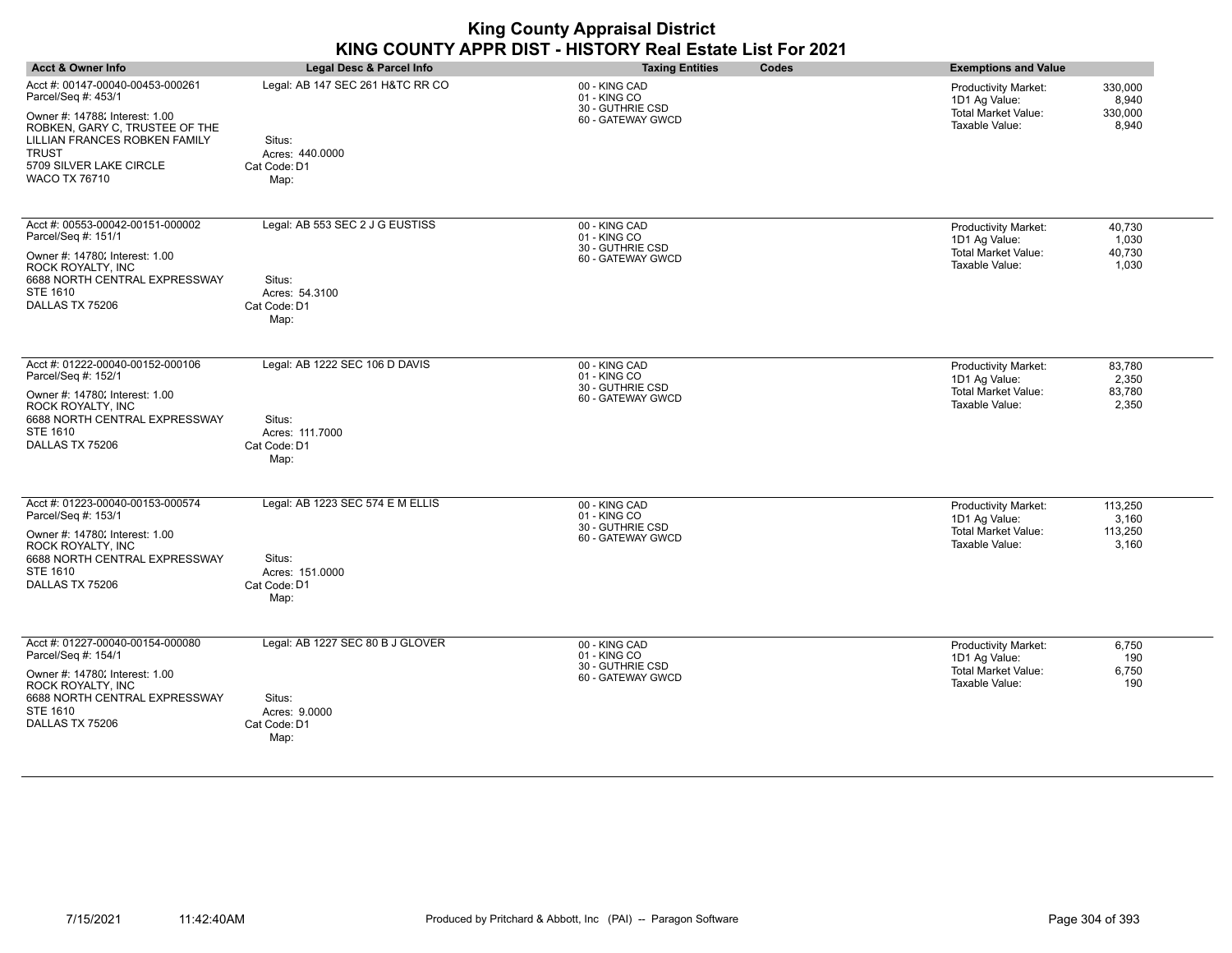| <b>Acct &amp; Owner Info</b>                                                                                                                                                                 | <b>Legal Desc &amp; Parcel Info</b>                                                                 | <b>Taxing Entities</b><br>Codes                                        | <b>Exemptions and Value</b>                                                                                                  |
|----------------------------------------------------------------------------------------------------------------------------------------------------------------------------------------------|-----------------------------------------------------------------------------------------------------|------------------------------------------------------------------------|------------------------------------------------------------------------------------------------------------------------------|
| Acct #: 01281-00040-00155-000007<br>Parcel/Seq #: 155/1<br>Owner #: 14780; Interest: 1.00<br>ROCK ROYALTY, INC<br>6688 NORTH CENTRAL EXPRESSWAY<br><b>STE 1610</b><br>DALLAS TX 75206        | Legal: AB 1281 SEC 7 MRS J T ORSBORN<br>Situs:<br>Acres: 12.0000<br>Cat Code: D1<br>Map:            | 00 - KING CAD<br>01 - KING CO<br>30 - GUTHRIE CSD<br>60 - GATEWAY GWCD | 9,000<br><b>Productivity Market:</b><br>1D1 Ag Value:<br>250<br><b>Total Market Value:</b><br>9,000<br>Taxable Value:<br>250 |
| Acct #: 01287-00040-00156-000096<br>Parcel/Seq #: 156/1<br>Owner #: 14780; Interest: 1.00<br><b>ROCK ROYALTY, INC</b><br>6688 NORTH CENTRAL EXPRESSWAY<br><b>STE 1610</b><br>DALLAS TX 75206 | Legal: AB 1287 SEC 96 BLK 151<br>MRS JT ORSBORN<br>Situs:<br>Acres: 60,0000<br>Cat Code: D1<br>Map: | 00 - KING CAD<br>01 - KING CO<br>30 - GUTHRIE CSD<br>60 - GATEWAY GWCD | 45,000<br>Productivity Market:<br>1D1 Ag Value:<br>1,260<br><b>Total Market Value:</b><br>45,000<br>Taxable Value:<br>1,260  |
| Acct #: 01241-00007-01011-000074<br>Parcel/Seq #: 1011/1<br>Owner #: 11060( Interest: 1.00<br>ROGERS J C MRS<br>ROGER GREEN<br>PO BOX 6921<br>LUBBOCK TX 79493                               | Legal: AB 1241 SEC 74 H&GN<br>JC&BLROGERS<br>Situs:<br>Acres: 33,0000<br>Cat Code: D1<br>Map:       | 00 - KING CAD<br>01 - KING CO<br>30 - GUTHRIE CSD<br>60 - GATEWAY GWCD | 26,250<br>Productivity Market:<br>3,240<br>1D1 Ag Value:<br><b>Total Market Value:</b><br>26,250<br>3,240<br>Taxable Value:  |
| Acct #: 01124-00025-01954-000005<br>Parcel/Seq #: 1954/14<br>Owner #: 147296 Interest: 0.07<br><b>ROGERS MADGE</b><br>1423 WEST 4TH STREET<br>MADERA CA 93637                                | Legal: AB 1124 SEC 5 D&W<br>Situs:<br>Acres: 14.6674<br>Cat Code: D1<br>Map:                        | 00 - KING CAD<br>01 - KING CO<br>30 - GUTHRIE CSD<br>60 - GATEWAY GWCD | Productivity Market:<br>11,870<br>1,680<br>1D1 Ag Value:<br><b>Total Market Value:</b><br>11,870<br>Taxable Value:<br>1,680  |
| Acct #: 00019-00007-02105-000161<br>Parcel/Seq #: 2105/4<br>Owner #: 14778; Interest: 0.17<br>ROGERS SALLIE WESTMORELAND<br><b>HANCOCK WHITNEY BANK</b><br>PO BOX 3928<br>BEAUMONT TX 77704  | Legal: AB 19 SEC 161 BLK 1155 BS&F<br>Situs:<br>Acres: 53.0106<br>Cat Code: D1<br>Map:              | 00 - KING CAD<br>01 - KING CO<br>30 - GUTHRIE CSD<br>60 - GATEWAY GWCD | Productivity Market:<br>42,500<br>1D1 Ag Value:<br>5,680<br><b>Total Market Value:</b><br>42,500<br>5,680<br>Taxable Value:  |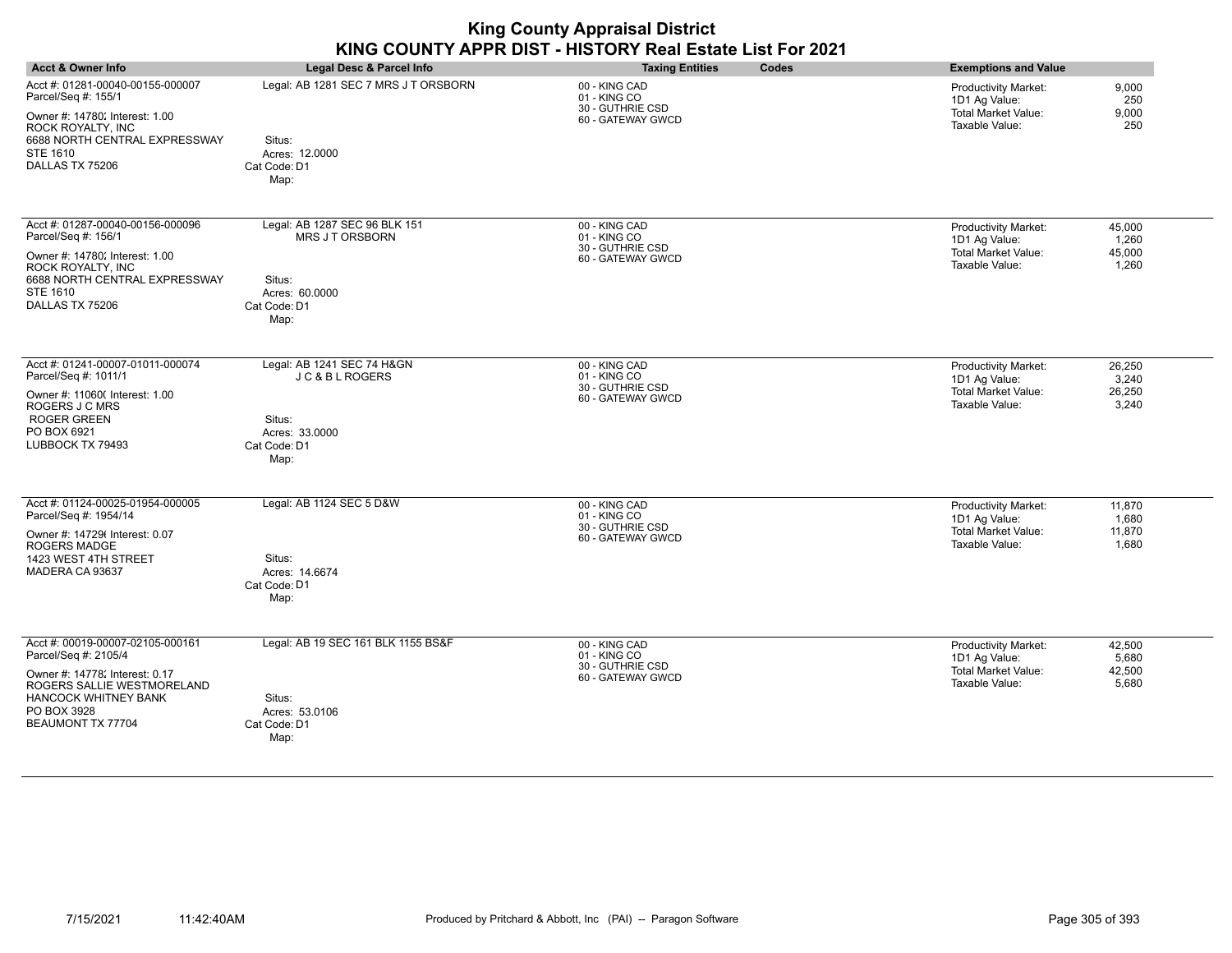|                                                                                                                                                                                      |                                                                                                        | <b>King County Appraisal District</b><br>KING COUNTY APPR DIST - HISTORY Real Estate List For 2021 |                                                                                                                                                                       |
|--------------------------------------------------------------------------------------------------------------------------------------------------------------------------------------|--------------------------------------------------------------------------------------------------------|----------------------------------------------------------------------------------------------------|-----------------------------------------------------------------------------------------------------------------------------------------------------------------------|
| <b>Acct &amp; Owner Info</b>                                                                                                                                                         | Legal Desc & Parcel Info                                                                               | <b>Taxing Entities</b><br><b>Codes</b>                                                             | <b>Exemptions and Value</b>                                                                                                                                           |
| Acct #: 01134-00025-02106-000158<br>Parcel/Seq #: 2106/4<br>Owner #: 14778; Interest: 0.17<br>ROGERS SALLIE WESTMORELAND<br>HANCOCK WHITNEY BANK<br>PO BOX 3928<br>BEAUMONT TX 77704 | Legal: AB 1134 BLK 158<br><b>I&amp;GN RR CO</b><br>Situs:<br>Acres: 35.3404<br>Cat Code: D1 D2<br>Map: | 00 - KING CAD<br>01 - KING CO<br>30 - GUTHRIE CSD<br>60 - GATEWAY GWCD                             | 290<br>Improvement NonHomesite:<br>28,030<br><b>Productivity Market:</b><br>1D1 Ag Value:<br>3,380<br><b>Total Market Value:</b><br>28,320<br>Taxable Value:<br>3,670 |
| Acct #: 00264-00046-00157-000003<br>Parcel/Seq #: 157/1<br>Owner #: 14781 Interest: 1.00<br>ROSS DUNCAN PROPERTIES LLC<br>P.O. BOX 647<br>ARTESIA NM 88221-0647                      | Legal: AB 264 SEC 3 BLK 1/119<br>J POITEVENT<br>Situs:<br>Acres: 146.0000<br>Cat Code: D1<br>Map:      | 00 - KING CAD<br>01 - KING CO<br>30 - GUTHRIE CSD<br>60 - GATEWAY GWCD                             | 105,850<br><b>Productivity Market:</b><br>1D1 Ag Value:<br>1,900<br><b>Total Market Value:</b><br>105,850<br>Taxable Value:<br>1.900                                  |
| Acct #: 00266-00046-00159-000011<br>Parcel/Seq #: 159/1<br>Owner #: 14781, Interest: 1.00<br>ROSS DUNCAN PROPERTIES LLC<br>P.O. BOX 647<br>ARTESIA NM 88221-0647                     | Legal: AB 266 SEC 11 BLK 1/127<br>J POITEVENT<br>Situs:<br>Acres: 160.1000<br>Cat Code: D1<br>Map:     | 00 - KING CAD<br>01 - KING CO<br>30 - GUTHRIE CSD<br>60 - GATEWAY GWCD                             | <b>Productivity Market:</b><br>116,070<br>1D1 Ag Value:<br>2,080<br>Total Market Value:<br>116,070<br>Taxable Value:<br>2,080                                         |
| Acct #: 01219-00046-00162-000006<br>Parcel/Seq #: 162/1<br>Owner #: 14781 Interest: 1.00<br>ROSS DUNCAN PROPERTIES LLC<br>P.O. BOX 647<br>ARTESIA NM 88221-0647                      | Legal: AB 1219 SEC 6 BLK 1/126<br>R S BRANNIN<br>Situs:<br>Acres: 154,0000<br>Cat Code: D1<br>Map:     | 00 - KING CAD<br>01 - KING CO<br>30 - GUTHRIE CSD<br>60 - GATEWAY GWCD                             | 111,650<br><b>Productivity Market:</b><br>1D1 Ag Value:<br>2.000<br><b>Total Market Value:</b><br>111,650<br>Taxable Value:<br>2.000                                  |
| Acct #: 01056-00044-00167-000004<br>Parcel/Seq #: 167/1<br>Owner #: 14781, Interest: 1.00<br>ROSS DUNCAN PROPERTIES LLC<br>P.O. BOX 647<br>ARTESIA NM 88221-0647                     | Legal: AB 1056 SEC 4 P ADAMS<br>Situs:<br>Acres: 155.1220<br>Cat Code: D1<br>Map:                      | 00 - KING CAD<br>01 - KING CO<br>30 - GUTHRIE CSD<br>60 - GATEWAY GWCD                             | <b>Productivity Market:</b><br>112,460<br>1D1 Ag Value:<br>2,020<br><b>Total Market Value:</b><br>112,460<br>Taxable Value:<br>2,020                                  |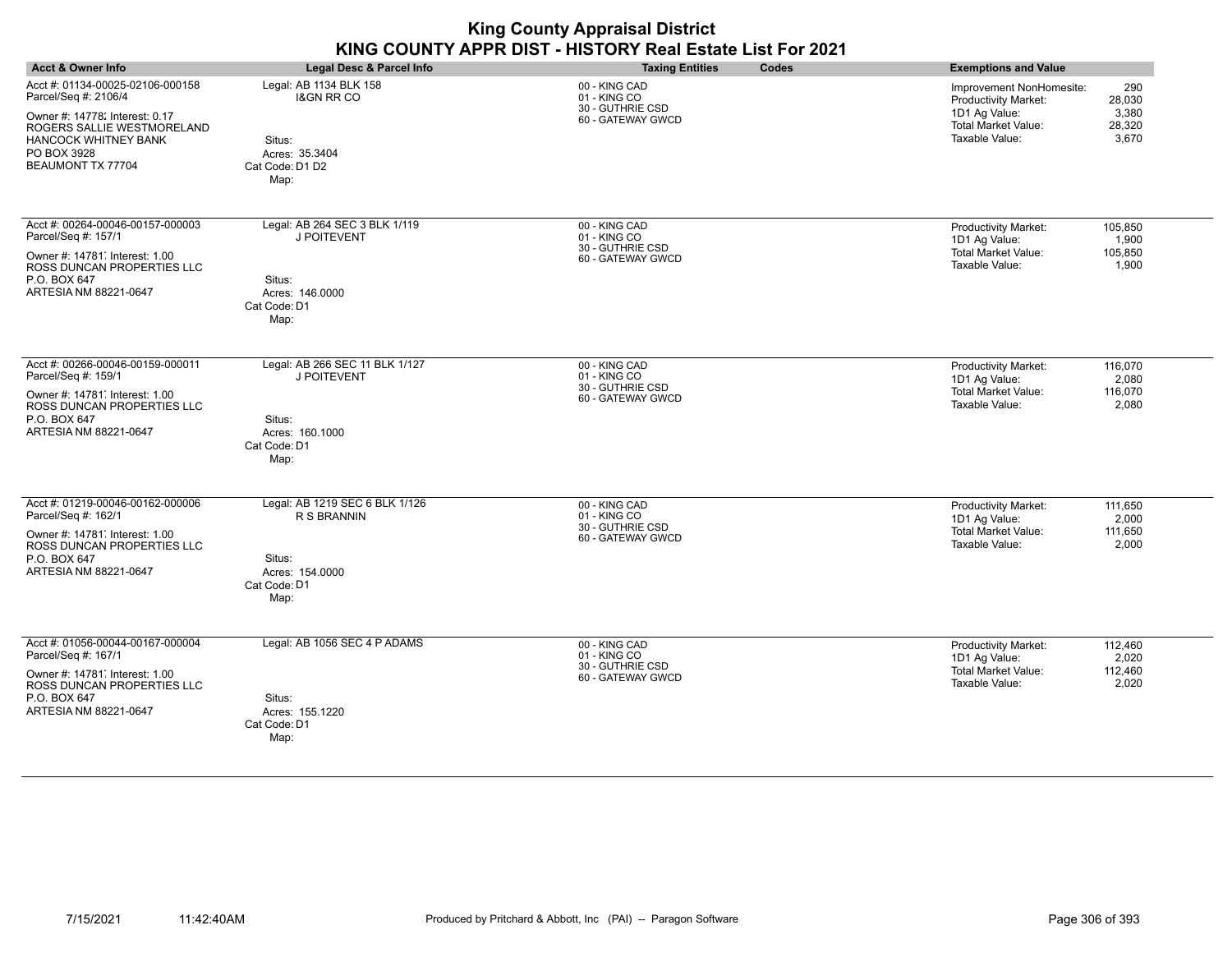| <b>Acct &amp; Owner Info</b>                                                                                                                                      | Legal Desc & Parcel Info                                                                                                     | Codes<br><b>Taxing Entities</b>                                        | <b>Exemptions and Value</b>                                                                                                            |
|-------------------------------------------------------------------------------------------------------------------------------------------------------------------|------------------------------------------------------------------------------------------------------------------------------|------------------------------------------------------------------------|----------------------------------------------------------------------------------------------------------------------------------------|
| Acct #: 01058-00044-00168-000008<br>Parcel/Seq #: 168/1<br>Owner #: 14781 Interest: 1.00<br>ROSS DUNCAN PROPERTIES LLC<br>P.O. BOX 647<br>ARTESIA NM 88221-0647   | Legal: AB 1058 SEC 8 R S BRANNIN<br>Situs:<br>Acres: 111.6590<br>Cat Code: D1<br>Map:                                        | 00 - KING CAD<br>01 - KING CO<br>30 - GUTHRIE CSD<br>60 - GATEWAY GWCD | 80,950<br>Productivity Market:<br>1D1 Ag Value:<br>1,450<br><b>Total Market Value:</b><br>80,950<br>Taxable Value:<br>1,450            |
| Acct #: 01115-00044-00169-000002<br>Parcel/Seq #: 169/1<br>Owner #: 14781 Interest: 1.00<br>ROSS DUNCAN PROPERTIES LLC<br>P.O. BOX 647<br>ARTESIA NM 88221-0647   | Legal: AB 1115 SEC 2 W A ADAMS<br>Situs:<br>Acres: 529.8270<br>Cat Code: D1<br>Map:                                          | 00 - KING CAD<br>01 - KING CO<br>30 - GUTHRIE CSD<br>60 - GATEWAY GWCD | 384,120<br>Productivity Market:<br>1D1 Ag Value:<br>6,890<br>Total Market Value:<br>384,120<br>Taxable Value:<br>6,890                 |
| Acct #: 01228-00044-00170-000007<br>Parcel/Seq #: 170/1<br>Owner #: 14781, Interest: 1.00<br>ROSS DUNCAN PROPERTIES LLC<br>P.O. BOX 647<br>ARTESIA NM 88221-0647  | Legal: AB 1228 SEC 7 GC&SF RR CO<br>Situs:<br>Acres: 54.7650<br>Cat Code: D1<br>Map:                                         | 00 - KING CAD<br>01 - KING CO<br>30 - GUTHRIE CSD<br>60 - GATEWAY GWCD | 39,700<br>Productivity Market:<br>1D1 Ag Value:<br>710<br>Total Market Value:<br>39,700<br>Taxable Value:<br>710                       |
| Acct #: 01230-00044-00171-000003<br>Parcel/Seq #: 171/1<br>Owner #: 14781, Interest: 1.00<br>ROSS DUNCAN PROPERTIES LLC<br>P.O. BOX 647<br>ARTESIA NM 88221-0647  | Legal: AB 1230 SEC 3 GC&SF RR CO<br>Situs:<br>Acres: 563.7340<br>Cat Code: D1<br>Map:                                        | 00 - KING CAD<br>01 - KING CO<br>30 - GUTHRIE CSD<br>60 - GATEWAY GWCD | 408,710<br>Productivity Market:<br>1D1 Ag Value:<br>7,330<br><b>Total Market Value:</b><br>408,710<br>Taxable Value:<br>7,330          |
| Acct #: 00003-00042-01135-000000<br>Parcel/Seq #: 1135/1<br>Owner #: 14781, Interest: 1.00<br>ROSS DUNCAN PROPERTIES LLC<br>P.O. BOX 647<br>ARTESIA NM 88221-0647 | Legal: AB 3 BLK 1190 JESSE AXTELL<br>Situs: 2022 E US HIGHWAY GUTHRIE TX 79236<br>Acres: 959.9250<br>Cat Code: D1<br>Map: 42 | 00 - KING CAD<br>01 - KING CO<br>30 - GUTHRIE CSD<br>60 - GATEWAY GWCD | 719,940<br><b>Productivity Market:</b><br>1D1 Ag Value:<br>18,240<br><b>Total Market Value:</b><br>719,940<br>18,240<br>Taxable Value: |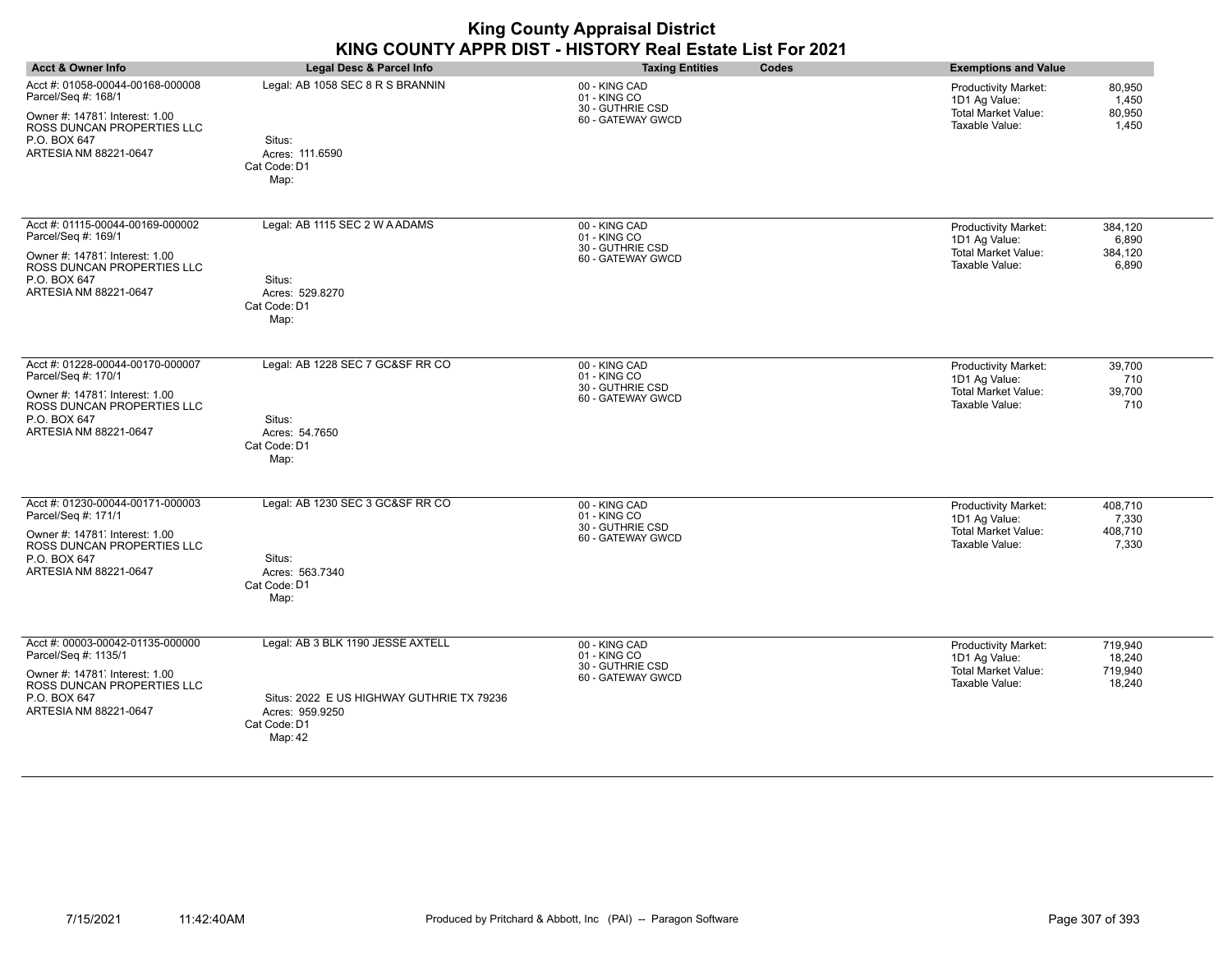| <b>Acct &amp; Owner Info</b>                                                                                                                                      | Legal Desc & Parcel Info                                                                                                                                 | <b>Taxing Entities</b><br>Codes                                        | <b>Exemptions and Value</b>                                                                                                                                                                   |
|-------------------------------------------------------------------------------------------------------------------------------------------------------------------|----------------------------------------------------------------------------------------------------------------------------------------------------------|------------------------------------------------------------------------|-----------------------------------------------------------------------------------------------------------------------------------------------------------------------------------------------|
| Acct #: 00269-00042-01236-000000<br>Parcel/Seq #: 1236/1<br>Owner #: 14781, Interest: 1.00<br>ROSS DUNCAN PROPERTIES LLC<br>P.O. BOX 647<br>ARTESIA NM 88221-0647 | Legal: AB 269 BLK 14/72 WM E ROBERTS<br>Situs:<br>Acres: 352.5290<br>Cat Code: D1<br>Map:                                                                | 00 - KING CAD<br>01 - KING CO<br>30 - GUTHRIE CSD<br>60 - GATEWAY GWCD | 264,400<br><b>Productivity Market:</b><br>1D1 Ag Value:<br>6,700<br><b>Total Market Value:</b><br>264,400<br>Taxable Value:<br>6,700                                                          |
| Acct #: 00324-00042-01256-000001<br>Parcel/Seq #: 1256/1<br>Owner #: 14781, Interest: 1.00<br>ROSS DUNCAN PROPERTIES LLC<br>P.O. BOX 647<br>ARTESIA NM 88221-0647 | Legal: IMPROVEMENT<br>AB 324 SEC 1 BLK 122<br><b>JOHN H GIBSON</b><br>Situs: 2430 E HWY 82 GUTHRIE TX 79236<br>Acres: 605.9620<br>Cat Code: D1 E<br>Map: | 00 - KING CAD<br>01 - KING CO<br>30 - GUTHRIE CSD<br>60 - GATEWAY GWCD | Land Homesite:<br>600<br>Improvement Homesite:<br>140,220<br>Productivity Market:<br>453,720<br>1D1 Ag Value:<br>12,700<br>594,540<br><b>Total Market Value:</b><br>Taxable Value:<br>153,520 |
| Acct #: 00888-00042-01421-000000<br>Parcel/Seq #: 1421/1<br>Owner #: 14781, Interest: 1.00<br>ROSS DUNCAN PROPERTIES LLC<br>P.O. BOX 647<br>ARTESIA NM 88221-0647 | Legal: AB 888 W L EMERY<br>Situs:<br>Acres: 47.4280<br>Cat Code: D1<br>Map:                                                                              | 00 - KING CAD<br>01 - KING CO<br>30 - GUTHRIE CSD<br>60 - GATEWAY GWCD | Productivity Market:<br>35,570<br>1D1 Ag Value:<br>1,000<br><b>Total Market Value:</b><br>35,570<br>Taxable Value:<br>1,000                                                                   |
| Acct #: 00955-00042-01427-000000<br>Parcel/Seq #: 1427/1<br>Owner #: 14781, Interest: 1.00<br>ROSS DUNCAN PROPERTIES LLC<br>P.O. BOX 647<br>ARTESIA NM 88221-0647 | Legal: AB 955 E A FORD<br>Situs:<br>Acres: 144.8030<br>Cat Code: D1<br>Map:                                                                              | 00 - KING CAD<br>01 - KING CO<br>30 - GUTHRIE CSD<br>60 - GATEWAY GWCD | Productivity Market:<br>108.600<br>1D1 Ag Value:<br>2,750<br>Total Market Value:<br>108,600<br>Taxable Value:<br>2,750                                                                        |
| Acct #: 01003-00042-01429-000002<br>Parcel/Seq #: 1429/1<br>Owner #: 14781, Interest: 1.00<br>ROSS DUNCAN PROPERTIES LLC<br>P.O. BOX 647<br>ARTESIA NM 88221-0647 | Legal: AB 1003 SEC 2 A G BLAKEY<br>Situs:<br>Acres: 360.6710<br>Cat Code: D1<br>Map:                                                                     | 00 - KING CAD<br>01 - KING CO<br>30 - GUTHRIE CSD<br>60 - GATEWAY GWCD | Productivity Market:<br>270,500<br>1D1 Ag Value:<br>7,170<br><b>Total Market Value:</b><br>270,500<br>Taxable Value:<br>7,170                                                                 |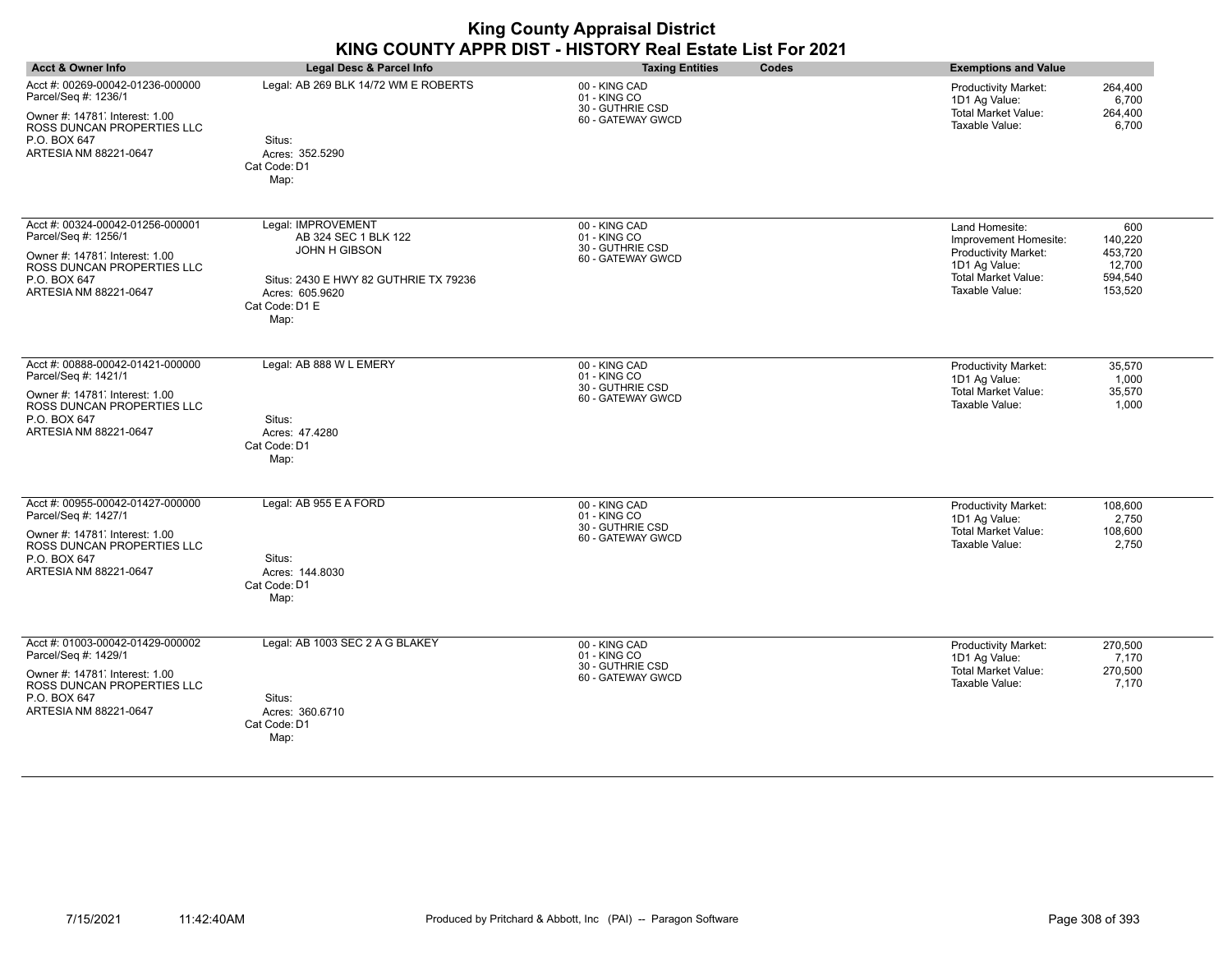|                                                                                                                                                                   |                                                                                         | <b>King County Appraisal District</b>                                                        |                                                                                                                                |
|-------------------------------------------------------------------------------------------------------------------------------------------------------------------|-----------------------------------------------------------------------------------------|----------------------------------------------------------------------------------------------|--------------------------------------------------------------------------------------------------------------------------------|
| <b>Acct &amp; Owner Info</b>                                                                                                                                      | <b>Legal Desc &amp; Parcel Info</b>                                                     | KING COUNTY APPR DIST - HISTORY Real Estate List For 2021<br><b>Taxing Entities</b><br>Codes | <b>Exemptions and Value</b>                                                                                                    |
| Acct #: 01181-00042-01449-000028<br>Parcel/Seq #: 1449/1<br>Owner #: 14781 Interest: 1.00<br>ROSS DUNCAN PROPERTIES LLC<br>P.O. BOX 647<br>ARTESIA NM 88221-0647  | Legal: AB 1181 SEC 28 S L GRAVES<br>Situs:<br>Acres: 152.2910<br>Cat Code: D1<br>Map:   | 00 - KING CAD<br>01 - KING CO<br>30 - GUTHRIE CSD<br>60 - GATEWAY GWCD                       | 114,220<br><b>Productivity Market:</b><br>2.890<br>1D1 Ag Value:<br>Total Market Value:<br>114,220<br>Taxable Value:<br>2,890  |
| Acct #: 01185-00042-01451-000047<br>Parcel/Seq #: 1451/1<br>Owner #: 14781, Interest: 1.00<br>ROSS DUNCAN PROPERTIES LLC<br>P.O. BOX 647<br>ARTESIA NM 88221-0647 | Legal: AB 1185 SEC 47 A L JAY<br>Situs:<br>Acres: 65.7170<br>Cat Code: D1<br>Map:       | 00 - KING CAD<br>01 - KING CO<br>30 - GUTHRIE CSD<br>60 - GATEWAY GWCD                       | Productivity Market:<br>49,290<br>1D1 Ag Value:<br>1,380<br><b>Total Market Value:</b><br>49,290<br>Taxable Value:<br>1,380    |
| Acct #: 01283-00033-01478-000000<br>Parcel/Seq #: 1478/1<br>Owner #: 14781 Interest: 1.00<br>ROSS DUNCAN PROPERTIES LLC<br>P.O. BOX 647<br>ARTESIA NM 88221-0647  | Legal: AB 1283 SF 15570 S B BURNETT<br>Situs:<br>Acres: 29.6760<br>Cat Code: D1<br>Map: | 00 - KING CAD<br>01 - KING CO<br>30 - GUTHRIE CSD<br>60 - GATEWAY GWCD                       | <b>Productivity Market:</b><br>22,260<br>1D1 Ag Value:<br>560<br>Total Market Value:<br>22,260<br>Taxable Value:<br>560        |
| Acct #: 01252-00044-02355-000027<br>Parcel/Seq #: 2355/1<br>Owner #: 14781, Interest: 1.00<br>ROSS DUNCAN PROPERTIES LLC<br>P.O. BOX 647<br>ARTESIA NM 88221-0647 | Legal: AB 1252 SEC 27 S B BURNETT<br>Situs:<br>Acres: 218.2600<br>Cat Code: D1<br>Map:  | 00 - KING CAD<br>01 - KING CO<br>30 - GUTHRIE CSD<br>60 - GATEWAY GWCD                       | Productivity Market:<br>163,700<br>1D1 Ag Value:<br>4,150<br><b>Total Market Value:</b><br>163,700<br>Taxable Value:<br>4,150  |
| Acct #: 01191-00035-02356-000000<br>Parcel/Seq #: 2356/1<br>Owner #: 14781, Interest: 1.00<br>ROSS DUNCAN PROPERTIES LLC<br>P.O. BOX 647<br>ARTESIA NM 88221-0647 | Legal: AB 1191 MRS L UPTON<br>Situs:<br>Acres: 19.6100<br>Cat Code: D1<br>Map:          | 00 - KING CAD<br>01 - KING CO<br>30 - GUTHRIE CSD<br>60 - GATEWAY GWCD                       | <b>Productivity Market:</b><br>14,710<br>1D1 Ag Value:<br>410<br><b>Total Market Value:</b><br>14,710<br>Taxable Value:<br>410 |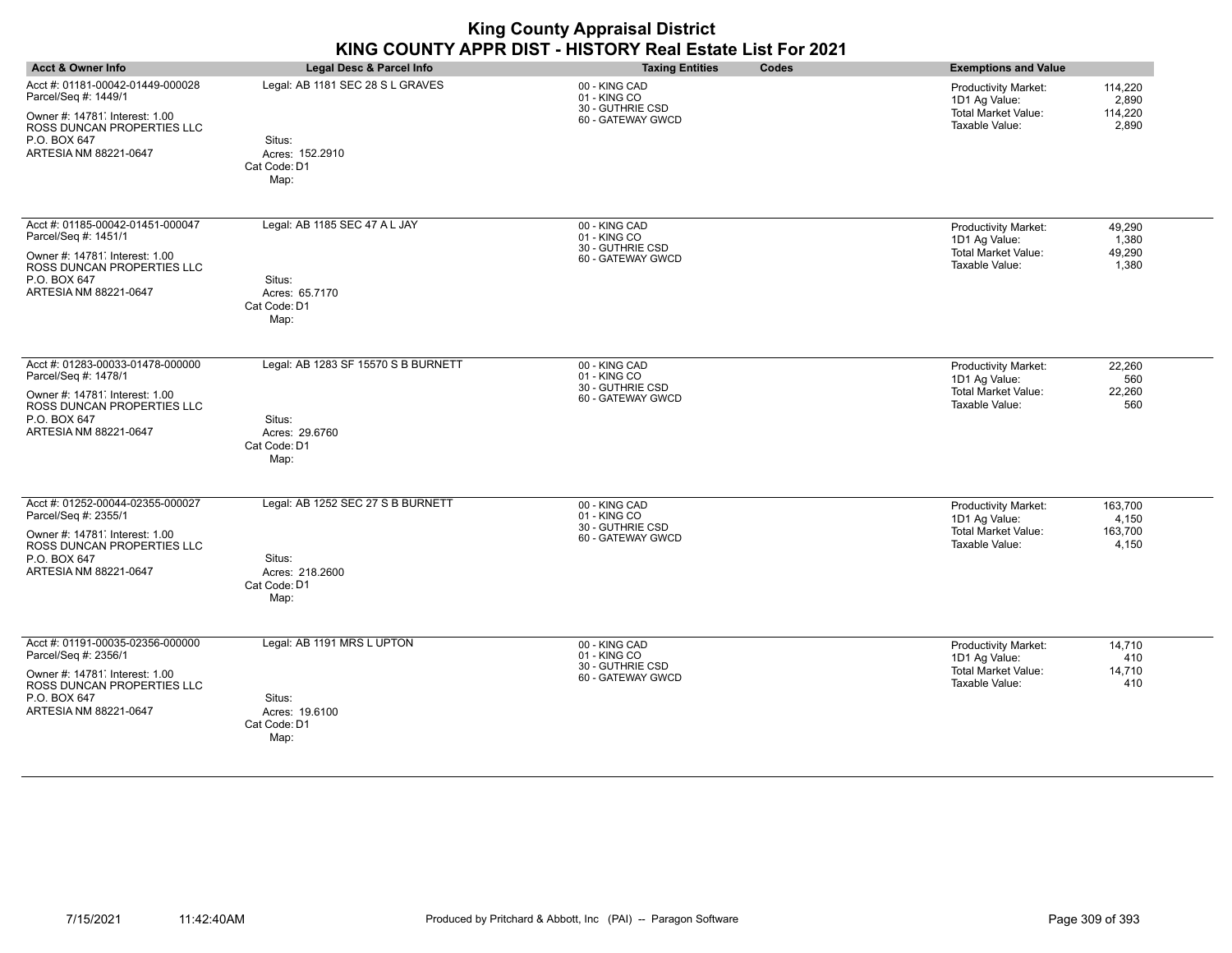| <b>Acct &amp; Owner Info</b>                                                                                                                                      | Legal Desc & Parcel Info                                                                | <b>Taxing Entities</b><br>Codes                                        | <b>Exemptions and Value</b>                                                                                                            |
|-------------------------------------------------------------------------------------------------------------------------------------------------------------------|-----------------------------------------------------------------------------------------|------------------------------------------------------------------------|----------------------------------------------------------------------------------------------------------------------------------------|
| Acct #: 00247-00044-02359-000000<br>Parcel/Seq #: 2359/1<br>Owner #: 14781 Interest: 1.00<br>ROSS DUNCAN PROPERTIES LLC<br>P.O. BOX 647<br>ARTESIA NM 88221-0647  | Legal: AB 247 BLK 207 G W LAMPSON<br>Situs:<br>Acres: 611.4900<br>Cat Code: D1<br>Map:  | 00 - KING CAD<br>01 - KING CO<br>30 - GUTHRIE CSD<br>60 - GATEWAY GWCD | 458,620<br><b>Productivity Market:</b><br>11,620<br>1D1 Ag Value:<br><b>Total Market Value:</b><br>458,620<br>Taxable Value:<br>11,620 |
| Acct #: 00108-00042-02374-000055<br>Parcel/Seq #: 2374/1<br>Owner #: 14781 Interest: 1.00<br>ROSS DUNCAN PROPERTIES LLC<br>P.O. BOX 647<br>ARTESIA NM 88221-0647  | Legal: AB 108 SEC 55 BLK 13/28<br>Situs:<br>Acres: 56.8780<br>Cat Code: D1<br>Map:      | 00 - KING CAD<br>01 - KING CO<br>30 - GUTHRIE CSD<br>60 - GATEWAY GWCD | Productivity Market:<br>42,660<br>1D1 Ag Value:<br>1,190<br><b>Total Market Value:</b><br>42,660<br>Taxable Value:<br>1,190            |
| Acct #: 00325-00044-02559-000001<br>Parcel/Seq #: 2559/1<br>Owner #: 14781, Interest: 1.00<br>ROSS DUNCAN PROPERTIES LLC<br>P.O. BOX 647<br>ARTESIA NM 88221-0647 | Legal: AB 325 SEC 1 H&GN RR CO<br>Situs:<br>Acres: 346.7190<br>Cat Code: D1<br>Map:     | 00 - KING CAD<br>01 - KING CO<br>30 - GUTHRIE CSD<br>60 - GATEWAY GWCD | Productivity Market:<br>260,040<br>1D1 Ag Value:<br>7,280<br><b>Total Market Value:</b><br>260,040<br>Taxable Value:<br>7,280          |
| Acct #: 00538-00044-02590-000002<br>Parcel/Seq #: 2590/1<br>Owner #: 14781 Interest: 1.00<br>ROSS DUNCAN PROPERTIES LLC<br>P.O. BOX 647<br>ARTESIA NM 88221-0647  | Legal: AB 538 SEC 2 DANIEL WEBSTER<br>Situs:<br>Acres: 363.5800<br>Cat Code: D1<br>Map: | 00 - KING CAD<br>01 - KING CO<br>30 - GUTHRIE CSD<br>60 - GATEWAY GWCD | 269,640<br>Productivity Market:<br>1D1 Ag Value:<br>6,660<br><b>Total Market Value:</b><br>269,640<br>Taxable Value:<br>6,660          |
| Acct #: 00635-00044-02591-000178<br>Parcel/Seq #: 2591/1<br>Owner #: 14781 Interest: 1.00<br>ROSS DUNCAN PROPERTIES LLC<br>P.O. BOX 647<br>ARTESIA NM 88221-0647  | Legal: AB 635 SEC 178 R M THOMSON<br>Situs:<br>Acres: 204.8910<br>Cat Code: D1<br>Map:  | 00 - KING CAD<br>01 - KING CO<br>30 - GUTHRIE CSD<br>60 - GATEWAY GWCD | Productivity Market:<br>148,550<br>1D1 Ag Value:<br>2,660<br><b>Total Market Value:</b><br>148,550<br>Taxable Value:<br>2,660          |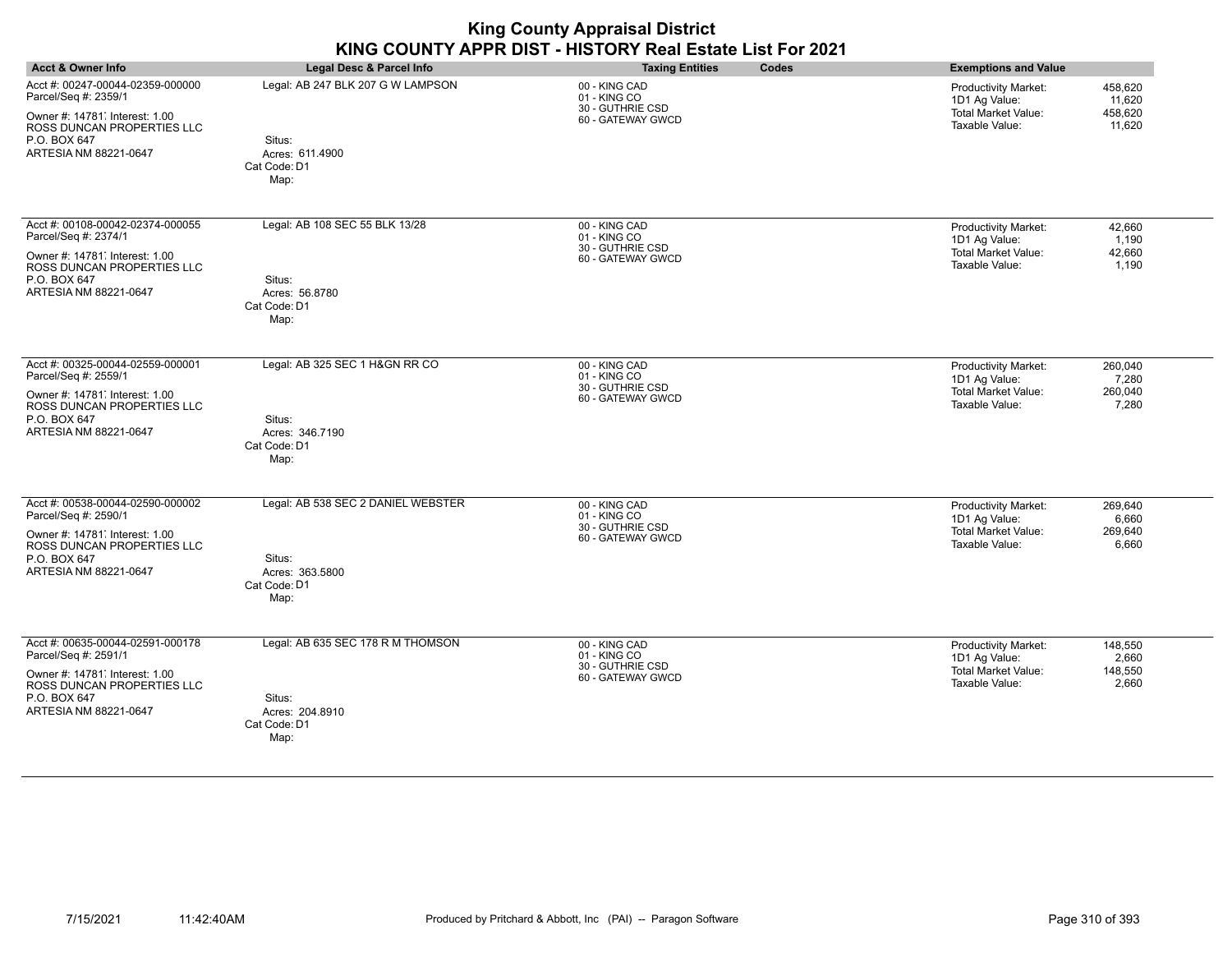| <b>Acct &amp; Owner Info</b>                                                                                                                                      | Legal Desc & Parcel Info                                                                                     | <b>Taxing Entities</b><br>Codes                                        | <b>Exemptions and Value</b>                                                                                                          |
|-------------------------------------------------------------------------------------------------------------------------------------------------------------------|--------------------------------------------------------------------------------------------------------------|------------------------------------------------------------------------|--------------------------------------------------------------------------------------------------------------------------------------|
| Acct #: 00636-00044-02592-000179<br>Parcel/Seq #: 2592/1<br>Owner #: 14781 Interest: 1.00<br>ROSS DUNCAN PROPERTIES LLC<br>P.O. BOX 647<br>ARTESIA NM 88221-0647  | Legal: AB 636 SEC 179 R M THOMSON<br>Situs:<br>Acres: 218.0060<br>Cat Code: D1<br>Map:                       | 00 - KING CAD<br>01 - KING CO<br>30 - GUTHRIE CSD<br>60 - GATEWAY GWCD | 158,050<br><b>Productivity Market:</b><br>1D1 Ag Value:<br>2,830<br><b>Total Market Value:</b><br>158,050<br>Taxable Value:<br>2,830 |
| Acct #: 01056-00044-02593-000004<br>Parcel/Seq #: 2593/1<br>Owner #: 14781 Interest: 1.00<br>ROSS DUNCAN PROPERTIES LLC<br>P.O. BOX 647<br>ARTESIA NM 88221-0647  | Legal: AB 1056 SEC 4 P ADAMS<br>Situs:<br>Acres: 13.9420<br>Cat Code: D1<br>Map:                             | 00 - KING CAD<br>01 - KING CO<br>30 - GUTHRIE CSD<br>60 - GATEWAY GWCD | <b>Productivity Market:</b><br>10,110<br>1D1 Ag Value:<br>180<br><b>Total Market Value:</b><br>10,110<br>Taxable Value:<br>180       |
| Acct #: 01224-00044-02594-000006<br>Parcel/Seq #: 2594/1<br>Owner #: 14781, Interest: 1.00<br>ROSS DUNCAN PROPERTIES LLC<br>P.O. BOX 647<br>ARTESIA NM 88221-0647 | Legal: AB 1224 SEC 6 WM N FRENCH<br>Situs:<br>Acres: 1,500.0000<br>Cat Code: D1<br>Map:                      | 00 - KING CAD<br>01 - KING CO<br>30 - GUTHRIE CSD<br>60 - GATEWAY GWCD | Productivity Market:<br>1,087,500<br>1D1 Ag Value:<br>19,500<br><b>Total Market Value:</b><br>1,087,500<br>Taxable Value:<br>19,500  |
| Acct #: 00537-00046-02675-000012<br>Parcel/Seq #: 2675/1<br>Owner #: 14781 Interest: 1.00<br>ROSS DUNCAN PROPERTIES LLC<br>P.O. BOX 647<br>ARTESIA NM 88221-0647  | Legal: AB 537 SEC 12 BLK 1/127<br><b>WEBSTER, DANIEL</b><br>Situs:<br>Acres: 33.8000<br>Cat Code: D1<br>Map: | 00 - KING CAD<br>01 - KING CO<br>30 - GUTHRIE CSD<br>60 - GATEWAY GWCD | Productivity Market:<br>24,510<br>1D1 Ag Value:<br>440<br><b>Total Market Value:</b><br>24,510<br>Taxable Value:<br>440              |
| Acct #: 00266-00046-02676-000011<br>Parcel/Seq #: 2676/1<br>Owner #: 14781 Interest: 1.00<br>ROSS DUNCAN PROPERTIES LLC<br>P.O. BOX 647<br>ARTESIA NM 88221-0647  | Legal: AB 266 SEC 11 BLK 1/127<br>J POITEVENT<br>Situs:<br>Acres: 2.9000<br>Cat Code: D1<br>Map:             | 00 - KING CAD<br>01 - KING CO<br>30 - GUTHRIE CSD<br>60 - GATEWAY GWCD | <b>Productivity Market:</b><br>2,100<br>1D1 Ag Value:<br>40<br><b>Total Market Value:</b><br>2,100<br>Taxable Value:<br>40           |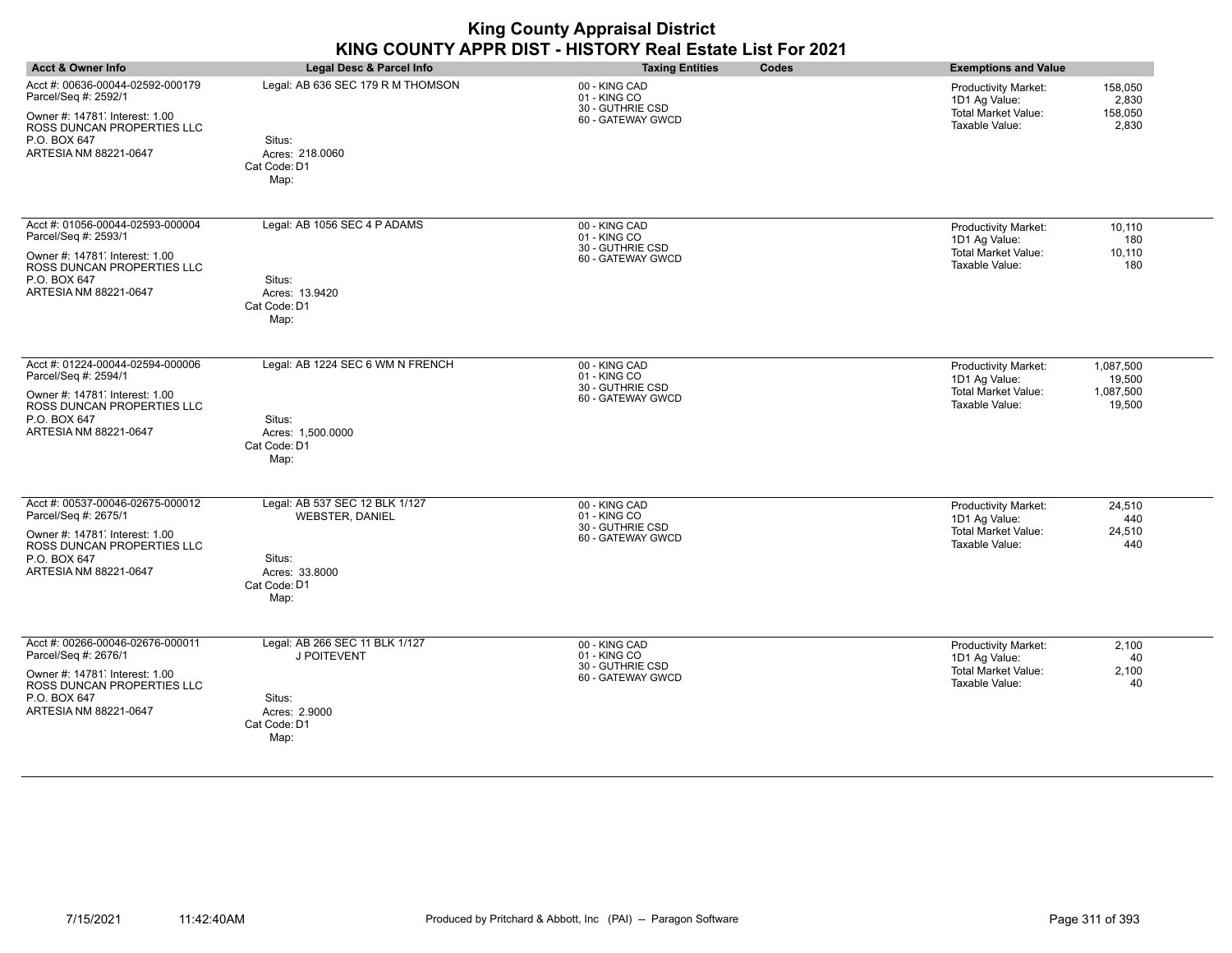| <b>Acct &amp; Owner Info</b>                                                                                                                             | Legal Desc & Parcel Info                                                                                                             | <b>Taxing Entities</b><br>Codes                                        |                 | <b>Exemptions and Value</b>                                                                                                                                    |                                                                |
|----------------------------------------------------------------------------------------------------------------------------------------------------------|--------------------------------------------------------------------------------------------------------------------------------------|------------------------------------------------------------------------|-----------------|----------------------------------------------------------------------------------------------------------------------------------------------------------------|----------------------------------------------------------------|
| Acct #: 00268-00025-01068-000001<br>Parcel/Seq #: 1068/1<br>Owner #: 11310( Interest: 1.00<br><b>RUSH LARRY</b><br><b>BOX 34</b><br>GUTHRIE TX 79236     | Legal: HOMESTEAD ON AB 268<br><b>J B ROBINSON</b><br>Situs: 591 CR 221 GUTHRIE TX 79236<br>Acres: 324,0000<br>Cat Code: D1 E<br>Map: | 00 - KING CAD<br>01 - KING CO<br>30 - GUTHRIE CSD<br>60 - GATEWAY GWCD | ** Homestead ** | Land Homesite:<br>Improvement Homesite:<br><b>Productivity Market:</b><br>1D1 Ag Value:<br><b>Total Market Value:</b><br>Homestead Cap Loss:<br>Taxable Value: | 600<br>23,020<br>254,130<br>29,400<br>277,750<br>430<br>52,590 |
| Acct #: 01027-00025-02098-000002<br>Parcel/Seq #: 2098/1<br>Owner #: 11310( Interest: 1.00<br><b>RUSH LARRY</b><br><b>BOX 34</b><br>GUTHRIE TX 79236     | Legal: AB 1027 SEC 2 D&W<br>W P HILL<br>Situs:<br>Acres: 160.4000<br>Cat Code: D1 E<br>Map:                                          | 00 - KING CAD<br>01 - KING CO<br>30 - GUTHRIE CSD<br>60 - GATEWAY GWCD |                 | Improvement Homesite:<br>Productivity Market:<br>1D1 Ag Value:<br><b>Total Market Value:</b><br>Taxable Value:                                                 | 1,950<br>128,130<br>14,740<br>130,080<br>16,690                |
| Acct #: 00331-00025-02140-000000<br>Parcel/Seq #: 2140/1<br>Owner #: 11310( Interest: 1.00<br><b>RUSH LARRY</b><br><b>BOX 34</b><br>GUTHRIE TX 79236     | Legal: AB 331 J F HEATH<br>Situs: 151 CR 237 GUTHRIE TX 79236<br>Acres: 150.0000<br>Cat Code: D1<br>Map:                             | 00 - KING CAD<br>01 - KING CO<br>30 - GUTHRIE CSD<br>60 - GATEWAY GWCD |                 | Productivity Market:<br>1D1 Ag Value:<br><b>Total Market Value:</b><br>Taxable Value:                                                                          | 120,470<br>14,520<br>120,470<br>14,520                         |
| Acct #: 20003-00007-01656-000000<br>Parcel/Seq #: 1656/1<br>Owner #: 147556 Interest: 1.00<br><b>RUSH LINDA</b><br><b>BOX 34</b><br>GUTHRIE TX 79236     | Legal: LT 7<br>BLK <sub>3</sub><br><b>GUTHRIE</b><br>Situs: 591 C R 221 GUTHRIE TX 79236<br>Acres: 0.2313<br>Cat Code: A1<br>Map:    | 00 - KING CAD<br>01 - KING CO<br>30 - GUTHRIE CSD<br>60 - GATEWAY GWCD |                 | Land NonHomesite:<br>Improvement NonHomesite:<br>Total Market Value:<br>Taxable Value:                                                                         | 390<br>690<br>1,080<br>1,080                                   |
| Acct #: 01021-00029-00118-000010<br>Parcel/Seq #: 118/1<br>Owner #: 14784; Interest: 1.00<br>SAMUEL L JACKSON<br><b>PO BOX 95</b><br>SPRINGLAKE TX 79082 | Legal: AB 1021 SEC 10 D&W 2<br>R N GILLIS<br>Situs:<br>Acres: 4.6670<br>Cat Code: D1<br>Map:                                         | 00 - KING CAD<br>01 - KING CO<br>30 - GUTHRIE CSD<br>60 - GATEWAY GWCD |                 | Productivity Market:<br>1D1 Ag Value:<br><b>Total Market Value:</b><br>Taxable Value:                                                                          | 3,620<br>320<br>3,620<br>320                                   |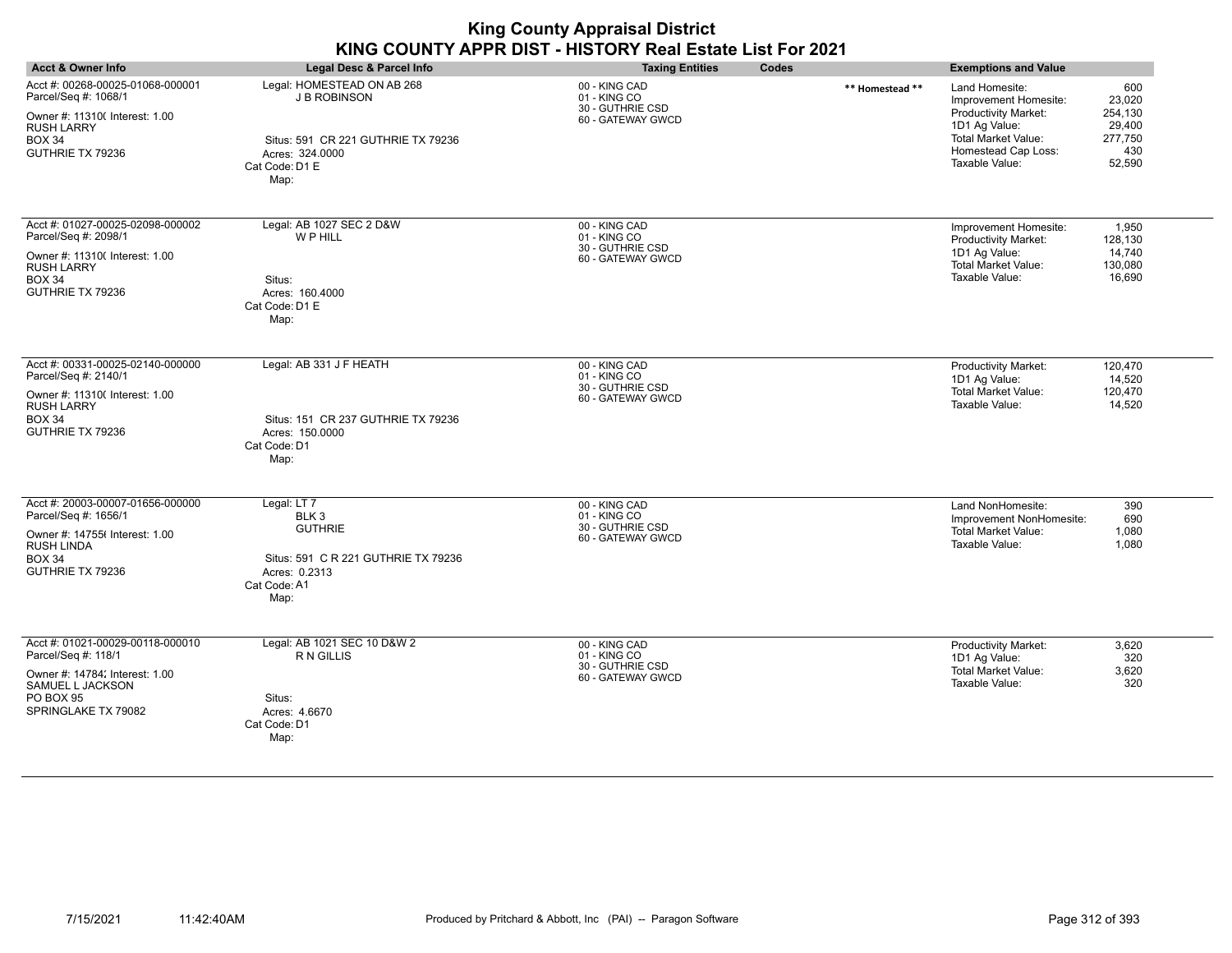| <b>King County Appraisal District</b><br>KING COUNTY APPR DIST - HISTORY Real Estate List For 2021                                                        |                                                                                                            |                                                                        |       |                                                                                              |                                        |
|-----------------------------------------------------------------------------------------------------------------------------------------------------------|------------------------------------------------------------------------------------------------------------|------------------------------------------------------------------------|-------|----------------------------------------------------------------------------------------------|----------------------------------------|
| <b>Acct &amp; Owner Info</b>                                                                                                                              | <b>Legal Desc &amp; Parcel Info</b>                                                                        | <b>Taxing Entities</b>                                                 | Codes | <b>Exemptions and Value</b>                                                                  |                                        |
| Acct #: 01198-00029-00119-000041<br>Parcel/Seq #: 119/1<br>Owner #: 14784; Interest: 1.00<br>SAMUEL L JACKSON<br>PO BOX 95<br>SPRINGLAKE TX 79082         | Legal: AB 1198 SEC 41 T C DELANEY<br>Situs:<br>Acres: 160.0000<br>Cat Code: D1<br>Map:                     | 00 - KING CAD<br>01 - KING CO<br>30 - GUTHRIE CSD<br>60 - GATEWAY GWCD |       | Productivity Market:<br>1D1 Ag Value:<br><b>Total Market Value:</b><br>Taxable Value:        | 124,000<br>10.560<br>124,000<br>10,560 |
| Acct #: 01240-00029-00120-000000<br>Parcel/Seq #: 120/1<br>Owner #: 14784; Interest: 1.00                                                                 | Legal: AB 1240 C T DELANEY                                                                                 | 00 - KING CAD<br>01 - KING CO<br>30 - GUTHRIE CSD<br>60 - GATEWAY GWCD |       | Productivity Market:<br>1D1 Ag Value:<br><b>Total Market Value:</b><br>Taxable Value:        | 27,380<br>990<br>27,380<br>990         |
| SAMUEL L JACKSON<br>PO BOX 95<br>SPRINGLAKE TX 79082                                                                                                      | Situs:<br>Acres: 35.3330<br>Cat Code: D1<br>Map: 29                                                        |                                                                        |       |                                                                                              |                                        |
| Acct #: 01124-00025-00177-000000<br>Parcel/Seq #: 177/1<br>Owner #: 14784; Interest: 1.00<br>SAMUEL L JACKSON<br>PO BOX 95<br>SPRINGLAKE TX 79082         | Legal: AB 1124 SEC 5 D&W<br>SW/4 AND W 100 AC OF NW/4<br>Situs:<br>Acres: 260.0000<br>Cat Code: D1<br>Map: | 00 - KING CAD<br>01 - KING CO<br>30 - GUTHRIE CSD<br>60 - GATEWAY GWCD |       | Productivity Market:<br>1D1 Ag Value:<br><b>Total Market Value:</b><br>Taxable Value:        | 197.130<br>9,110<br>197.130<br>9,110   |
| Acct #: 00020-00033-01145-000019<br>Parcel/Seq #: 1145/1<br>Owner #: 14758 Interest: 1.00<br><b>SCATES E W JR</b><br>PO BOX 8708<br><b>TYLER TX 75711</b> | Legal: AB 20 BLK 1/114 SEC 19 BS&F<br>Situs:<br>Acres: 70.4570<br>Cat Code: D1<br>Map:                     | 00 - KING CAD<br>01 - KING CO<br>30 - GUTHRIE CSD<br>60 - GATEWAY GWCD |       | Productivity Market:<br>1D1 Ag Value:<br>Total Market Value:<br>Taxable Value:               | 51.080<br>1,060<br>51,080<br>1,060     |
| Acct #: 00043-00033-01167-000017<br>Parcel/Seq #: 1167/1<br>Owner #: 14758 Interest: 1.00<br><b>SCATES E W JR</b><br>PO BOX 8708<br><b>TYLER TX 75711</b> | Legal: AB 43 SEC 17 BLK 1/116 BS&F<br>Situs:<br>Acres: 300.2000<br>Cat Code: D1                            | 00 - KING CAD<br>01 - KING CO<br>30 - GUTHRIE CSD<br>60 - GATEWAY GWCD |       | <b>Productivity Market:</b><br>1D1 Ag Value:<br><b>Total Market Value:</b><br>Taxable Value: | 221,620<br>5.460<br>221,620<br>5,460   |

Map: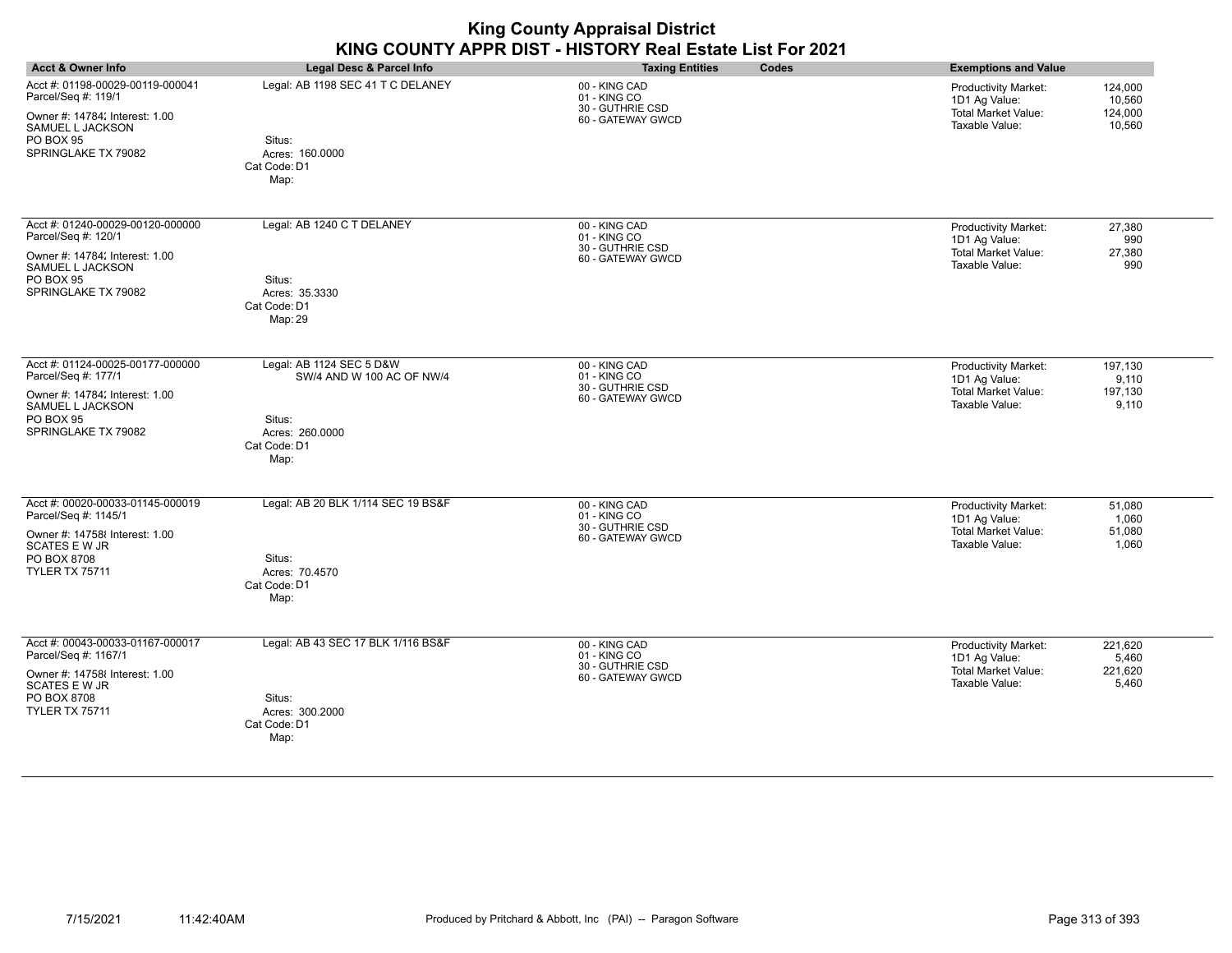| <b>Acct &amp; Owner Info</b>                                                                                                                              | Legal Desc & Parcel Info                                                                             | <b>Taxing Entities</b><br>Codes                                        | <b>Exemptions and Value</b>                                                                                                          |
|-----------------------------------------------------------------------------------------------------------------------------------------------------------|------------------------------------------------------------------------------------------------------|------------------------------------------------------------------------|--------------------------------------------------------------------------------------------------------------------------------------|
| Acct #: 00031-00033-02362-000021<br>Parcel/Seq #: 2362/1<br>Owner #: 14758 Interest: 1.00<br><b>SCATES E W JR</b><br>PO BOX 8708<br><b>TYLER TX 75711</b> | Legal: AB 31 SEC 21 BLK 1/112 BS&F<br>Situs:<br>Acres: 649.6530<br>Cat Code: D1<br>Map:              | 00 - KING CAD<br>01 - KING CO<br>30 - GUTHRIE CSD<br>60 - GATEWAY GWCD | 482,280<br><b>Productivity Market:</b><br>1D1 Ag Value:<br>12,370<br>Total Market Value:<br>482,280<br>Taxable Value:<br>12,370      |
| Acct #: 00033-00035-02363-000027<br>Parcel/Seq #: 2363/1<br>Owner #: 14758 Interest: 1.00<br><b>SCATES E W JR</b><br>PO BOX 8708<br><b>TYLER TX 75711</b> | Legal: AB 33 SEC 27 BLK 1/107 BS&F<br>Situs:<br>Acres: 65.5750<br>Cat Code: D1<br>Map:               | 00 - KING CAD<br>01 - KING CO<br>30 - GUTHRIE CSD<br>60 - GATEWAY GWCD | Productivity Market:<br>49,180<br>1D1 Ag Value:<br>1,380<br>Total Market Value:<br>49,180<br>Taxable Value:<br>1,380                 |
| Acct #: 00706-00033-02364-000022<br>Parcel/Seq #: 2364/1<br>Owner #: 14758 Interest: 1.00<br>SCATES E W JR<br>PO BOX 8708<br><b>TYLER TX 75711</b>        | Legal: AB 706 SEC 22 GEORGE WARREN<br>Situs:<br>Acres: 51.3180<br>Cat Code: D1<br>Map:               | 00 - KING CAD<br>01 - KING CO<br>30 - GUTHRIE CSD<br>60 - GATEWAY GWCD | Productivity Market:<br>37,210<br>1D1 Ag Value:<br>770<br><b>Total Market Value:</b><br>37,210<br>Taxable Value:<br>770              |
| Acct #: 01033-00033-02365-000016<br>Parcel/Seq #: 2365/1<br>Owner #: 14758 Interest: 1.00<br>SCATES E W JR<br>PO BOX 8708<br><b>TYLER TX 75711</b>        | Legal: AB 1033 SEC 16 BS&F<br><b>B A MERRICK</b><br>Situs:<br>Acres: 34.0450<br>Cat Code: D1<br>Map: | 00 - KING CAD<br>01 - KING CO<br>30 - GUTHRIE CSD<br>60 - GATEWAY GWCD | 25,530<br><b>Productivity Market:</b><br>1D1 Ag Value:<br>710<br><b>Total Market Value:</b><br>25,530<br>Taxable Value:<br>710       |
| Acct #: 00707-00033-02366-000028<br>Parcel/Seq #: 2366/1<br>Owner #: 14758 Interest: 1.00<br><b>SCATES E W JR</b><br>PO BOX 8708<br><b>TYLER TX 75711</b> | Legal: AB 707 SEC 28 GEORGE WARREN<br>Situs:<br>Acres: 266.6660<br>Cat Code: D1<br>Map:              | 00 - KING CAD<br>01 - KING CO<br>30 - GUTHRIE CSD<br>60 - GATEWAY GWCD | 200,000<br><b>Productivity Market:</b><br>1D1 Ag Value:<br>5,600<br><b>Total Market Value:</b><br>200,000<br>Taxable Value:<br>5,600 |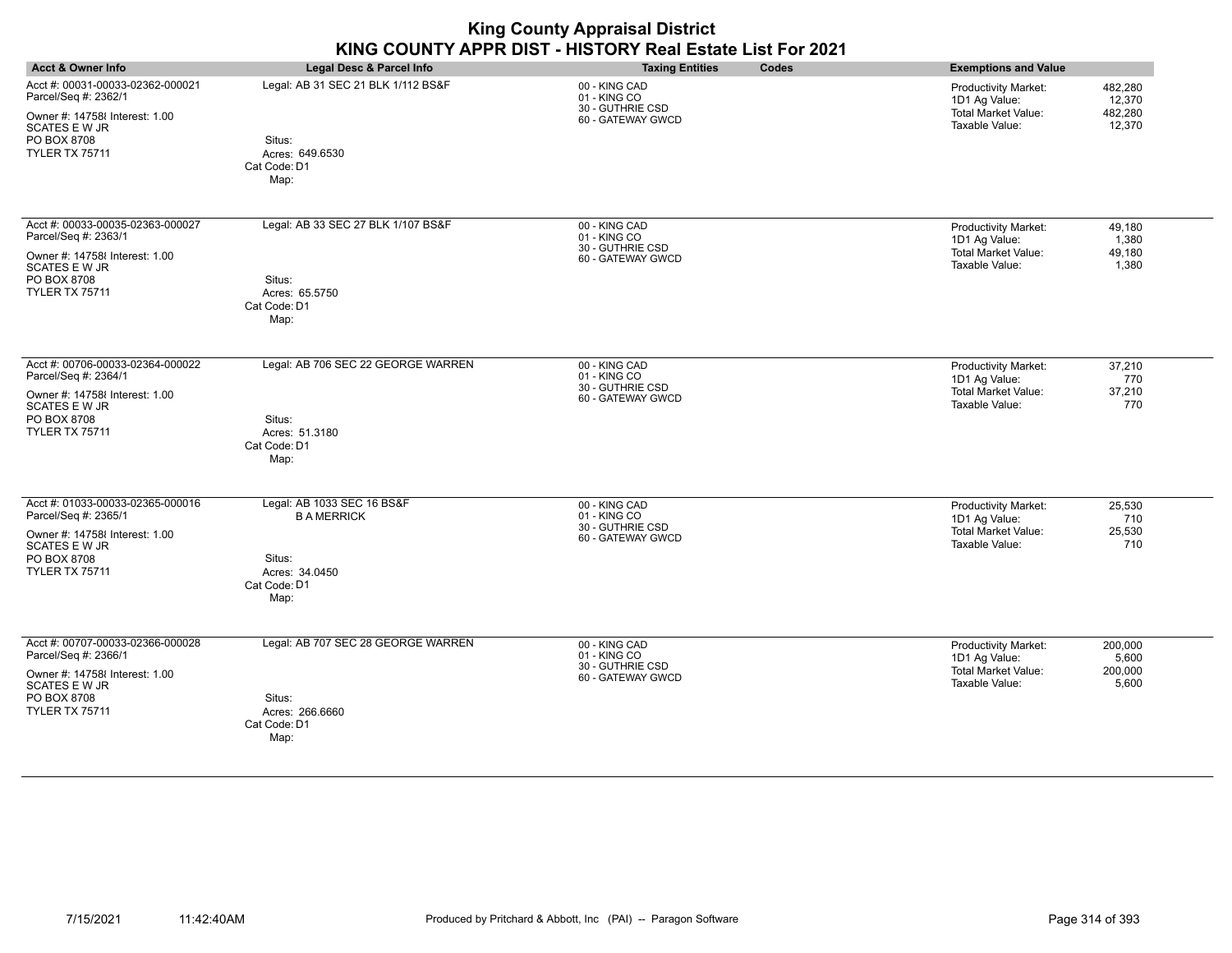| <b>Acct &amp; Owner Info</b>                                                                                                                                                                       | Legal Desc & Parcel Info                                                                                                                           | <b>Taxing Entities</b><br>Codes                                        | <b>Exemptions and Value</b>                                                                                                                                                                                                                                                      |
|----------------------------------------------------------------------------------------------------------------------------------------------------------------------------------------------------|----------------------------------------------------------------------------------------------------------------------------------------------------|------------------------------------------------------------------------|----------------------------------------------------------------------------------------------------------------------------------------------------------------------------------------------------------------------------------------------------------------------------------|
| Acct #: 00047-00033-02367-000029<br>Parcel/Seq #: 2367/1<br>Owner #: 14758 Interest: 1.00<br><b>SCATES E W JR</b><br>PO BOX 8708<br><b>TYLER TX 75711</b>                                          | Legal: AB 47 SEC 29 BLK 1/105 BS&F<br>Situs:<br>Acres: 177.2570<br>Cat Code: D1<br>Map:                                                            | 00 - KING CAD<br>01 - KING CO<br>30 - GUTHRIE CSD<br>60 - GATEWAY GWCD | 132,940<br>Productivity Market:<br>1D1 Ag Value:<br>3,720<br><b>Total Market Value:</b><br>132,940<br>Taxable Value:<br>3,720                                                                                                                                                    |
| Acct #: 00690-00033-02368-000030<br>Parcel/Seq #: 2368/1<br>Owner #: 14758 Interest: 1.00<br><b>SCATES E W JR</b><br>PO BOX 8708<br><b>TYLER TX 75711</b>                                          | Legal: AB 690 SEC 30 GEORGE B LUCAS<br>Situs:<br>Acres: 50.6520<br>Cat Code: D1<br>Map:                                                            | 00 - KING CAD<br>01 - KING CO<br>30 - GUTHRIE CSD<br>60 - GATEWAY GWCD | Productivity Market:<br>39,260<br>1D1 Ag Value:<br>1,420<br><b>Total Market Value:</b><br>39,260<br>Taxable Value:<br>1,420                                                                                                                                                      |
| Acct #: 00687-00033-02503-000000<br>Parcel/Seq #: 2503/1<br>Owner #: 14758 Interest: 1.00<br><b>SCATES E W JR</b><br>PO BOX 8708<br><b>TYLER TX 75711</b>                                          | Legal: IMPROVEMENT ON AB 687<br>SEC 18 JAMES R JOHNSON<br>Situs: 2019 E US HWY 82 GUTHRIE TX 79236<br>Acres: 669.8750<br>Cat Code: D1 E D2<br>Map: | 00 - KING CAD<br>01 - KING CO<br>30 - GUTHRIE CSD<br>60 - GATEWAY GWCD | 800<br>Land Homesite:<br>170,440<br>Improvement Homesite:<br>52,350<br>New Improvement Homesite:<br>Improvement NonHomesite:<br>8,080<br><b>Productivity Market:</b><br>501,660<br>1D1 Ag Value:<br>12,860<br><b>Total Market Value:</b><br>733,330<br>Taxable Value:<br>244,530 |
| Acct #: 10001-10002-00322-000000<br>Parcel/Seq #: 322/1<br>Owner #: 14738 Interest: 1.00<br>SHELBY-FLIPPIN PROPERTY<br><b>MARTIN SADIE B</b><br>3106 NE 11TH STREET<br>MINERAL WELLS TX 76067-4128 | Legal: LTS 12<br>BLK <sub>1</sub><br><b>DUMONT</b><br>Situs:<br>Acres: 0.3985<br>Cat Code: C1<br>Map:                                              | 00 - KING CAD<br>01 - KING CO<br>30 - GUTHRIE CSD<br>60 - GATEWAY GWCD | Land NonHomesite:<br>120<br><b>Total Market Value:</b><br>120<br>Taxable Value:<br>120                                                                                                                                                                                           |
| Acct #: 10004-00000-00323-000000<br>Parcel/Seq #: 323/1<br>Owner #: 14770, Interest: 1.00<br>SIMPSON BOBBY AND LAKENNA<br><b>HC 2 BOX 440</b><br>PADUCAH TX 79248                                  | Legal: BLK 4<br><b>DUMONT</b><br>Situs:<br>Acres: 0.9917<br>Cat Code: C1<br>Map:                                                                   | 00 - KING CAD<br>01 - KING CO<br>30 - GUTHRIE CSD<br>60 - GATEWAY GWCD | 430<br>Land NonHomesite:<br><b>Total Market Value:</b><br>430<br>Taxable Value:<br>430                                                                                                                                                                                           |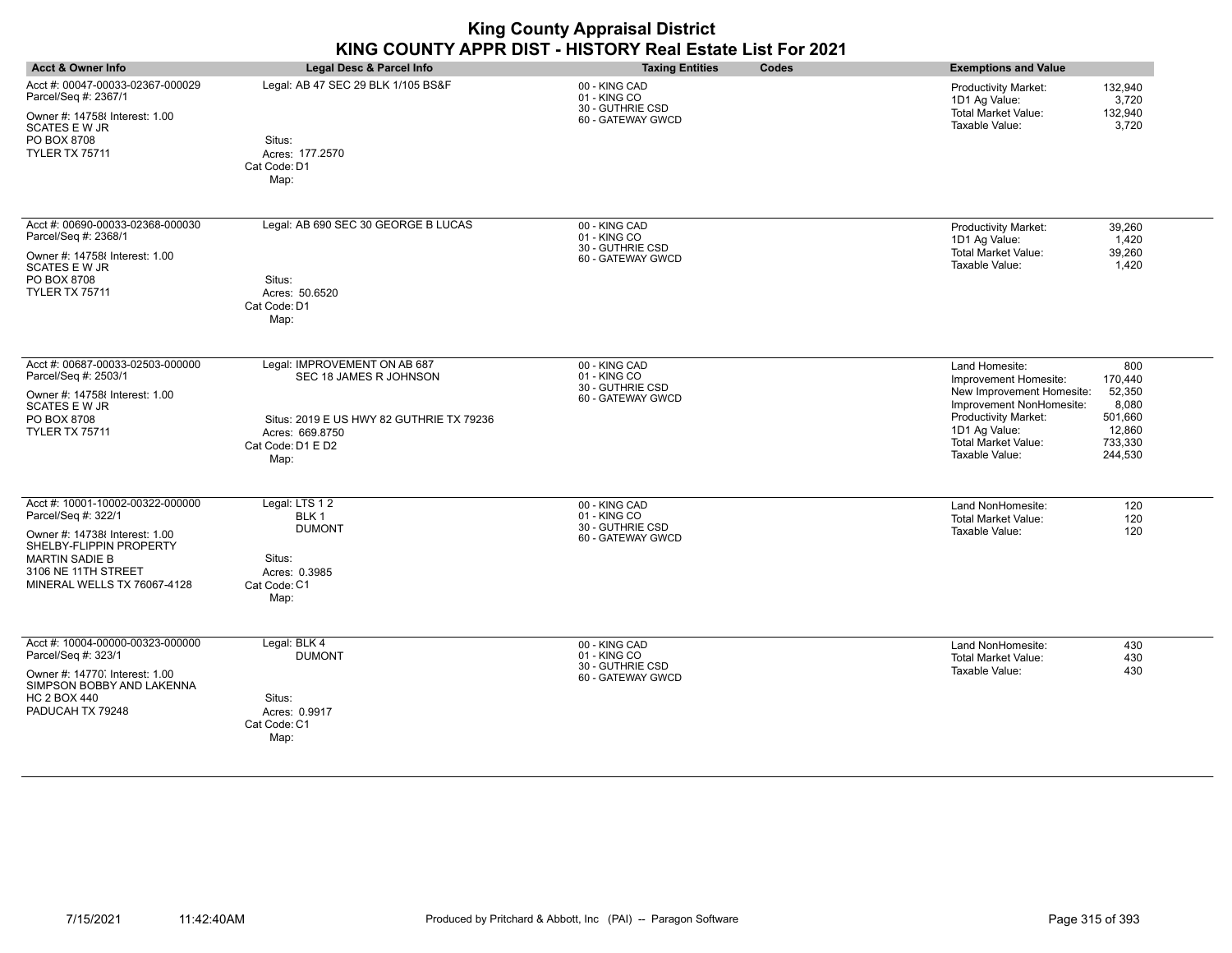| <b>Acct &amp; Owner Info</b>                                                                                                                                                          | Legal Desc & Parcel Info                                                                                        | <b>Taxing Entities</b><br>Codes                                        | <b>Exemptions and Value</b>                                                                                                                                    |
|---------------------------------------------------------------------------------------------------------------------------------------------------------------------------------------|-----------------------------------------------------------------------------------------------------------------|------------------------------------------------------------------------|----------------------------------------------------------------------------------------------------------------------------------------------------------------|
| Acct #: 10011-00000-00324-000000<br>Parcel/Seq #: 324/1<br>Owner #: 14770, Interest: 1.00<br>SIMPSON BOBBY AND LAKENNA<br><b>HC 2 BOX 440</b><br>PADUCAH TX 79248                     | Legal: BLK 11<br><b>DUMONT</b><br>Situs: 424 HOLLAR ST DUMONT TX 79232<br>Acres: 0.6317<br>Cat Code: A1<br>Map: | 00 - KING CAD<br>01 - KING CO<br>30 - GUTHRIE CSD<br>60 - GATEWAY GWCD | Land NonHomesite:<br>220<br>24,280<br>Improvement Homesite:<br><b>Total Market Value:</b><br>24,500<br>Taxable Value:<br>24,500                                |
| Acct #: 10013-00000-00326-000000<br>Parcel/Seq #: 326/1<br>Owner #: 14770, Interest: 1.00<br>SIMPSON BOBBY AND LAKENNA<br><b>HC 2 BOX 440</b><br>PADUCAH TX 79248                     | Legal: ALL SCHOOL HOUSE BLOCK<br><b>DUMONT</b><br>Situs:<br>Acres: 0.9036<br>Cat Code: C1<br>Map:               | 00 - KING CAD<br>01 - KING CO<br>30 - GUTHRIE CSD<br>60 - GATEWAY GWCD | Land NonHomesite:<br>210<br>210<br><b>Total Market Value:</b><br>Taxable Value:<br>210                                                                         |
| Acct #: 00965-00000-02623-000000<br>Parcel/Seq #: 2623/1<br>Owner #: 14770, Interest: 1.00<br>SIMPSON BOBBY AND LAKENNA<br><b>HC 2 BOX 440</b><br>PADUCAH TX 79248                    | Legal: AB 965<br><b>DUMONT</b><br>Situs: 424 HOLLAR GUTHRIE TX 79236<br>Acres: 7.0630<br>Cat Code: E<br>Map:    | 00 - KING CAD<br>01 - KING CO<br>30 - GUTHRIE CSD<br>60 - GATEWAY GWCD | Land NonHomesite:<br>5,650<br>Total Market Value:<br>5,650<br>Taxable Value:<br>5,650                                                                          |
| Acct #: 00019-00007-02105-000161<br>Parcel/Seq #: 2105/2<br>Owner #: 14778(Interest: 0.25<br>SINCLAIR JOHN MILTON<br><b>HANCOCK WHITNEY BANK</b><br>PO BOX 3928<br>BEAUMONT TX 77704  | Legal: AB 19 SEC 161 BLK 1155 BS&F<br>Situs:<br>Acres: 79.5000<br>Cat Code: D1<br>Map:                          | 00 - KING CAD<br>01 - KING CO<br>30 - GUTHRIE CSD<br>60 - GATEWAY GWCD | <b>Productivity Market:</b><br>63,740<br>1D1 Ag Value:<br>8,510<br><b>Total Market Value:</b><br>63,740<br>Taxable Value:<br>8,510                             |
| Acct #: 01134-00025-02106-000158<br>Parcel/Seq #: 2106/2<br>Owner #: 14778( Interest: 0.25<br>SINCLAIR JOHN MILTON<br><b>HANCOCK WHITNEY BANK</b><br>PO BOX 3928<br>BEAUMONT TX 77704 | Legal: AB 1134 BLK 158<br><b>I&amp;GN RR CO</b><br>Situs:<br>Acres: 53.0000<br>Cat Code: D1 D2<br>Map:          | 00 - KING CAD<br>01 - KING CO<br>30 - GUTHRIE CSD<br>60 - GATEWAY GWCD | 430<br>Improvement NonHomesite:<br>Productivity Market:<br>42,030<br>1D1 Ag Value:<br>5,070<br><b>Total Market Value:</b><br>42,460<br>Taxable Value:<br>5,500 |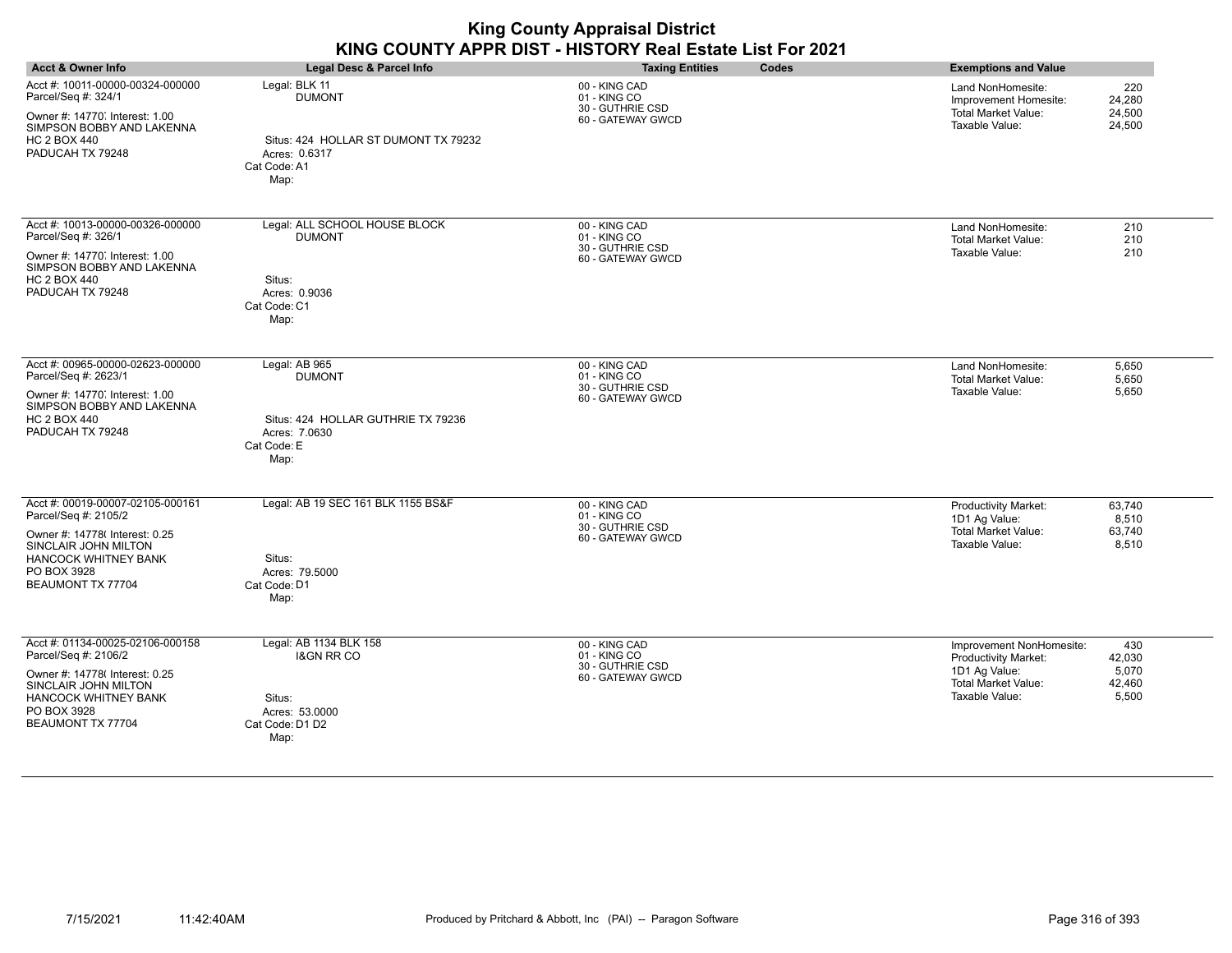| <b>Acct &amp; Owner Info</b>                                                                                                                                                                           | Legal Desc & Parcel Info                                                                                | <b>Taxing Entities</b><br>Codes                                        | <b>Exemptions and Value</b>                                                                                            |
|--------------------------------------------------------------------------------------------------------------------------------------------------------------------------------------------------------|---------------------------------------------------------------------------------------------------------|------------------------------------------------------------------------|------------------------------------------------------------------------------------------------------------------------|
| Acct #: 20089-19021-01082-000000<br>Parcel/Seq #: 1082/1<br>Owner #: 11560( Interest: 1.00<br><b>SMILEY HATTIE EST</b><br><b>DEBRA HOHLE</b><br>3513 CRESTDALE DRIVE<br><b>CORPUS CHRISTI TX 78415</b> | Legal: LTS 19-21<br><b>BLK 89</b><br><b>GUTHRIE</b><br>Situs:<br>Acres: 0.2400<br>Cat Code: D1C<br>Map: | 00 - KING CAD<br>01 - KING CO<br>30 - GUTHRIE CSD<br>60 - GATEWAY GWCD | 190<br><b>Productivity Market:</b><br>1D1 Ag Value:<br>10<br><b>Total Market Value:</b><br>190<br>Taxable Value:<br>10 |
| Acct #: 20103-00000-01085-000000<br>Parcel/Seq #: 1085/1<br>Owner #: 11560( Interest: 1.00<br>SMILEY HATTIE EST<br><b>DEBRA HOHLE</b><br>3513 CRESTDALE DRIVE<br>CORPUS CHRISTI TX 78415               | Legal: LTS 11 18<br><b>BLK 103</b><br><b>GUTHRIE</b><br>Situs:<br>Acres: 0.2755<br>Cat Code: C1<br>Map: | 00 - KING CAD<br>01 - KING CO<br>30 - GUTHRIE CSD<br>60 - GATEWAY GWCD | 100<br>Land NonHomesite:<br>100<br><b>Total Market Value:</b><br>Taxable Value:<br>100                                 |
| Acct #: 20144-00019-01091-000000<br>Parcel/Seq #: 1091/1<br>Owner #: 11560( Interest: 1.00<br>SMILEY HATTIE EST<br><b>DEBRA HOHLE</b><br>3513 CRESTDALE DRIVE<br>CORPUS CHRISTI TX 78415               | Legal: LT 19<br><b>BLK 144</b><br><b>GUTHRIE</b><br>Situs:<br>Acres: 0.0800<br>Cat Code: C1<br>Map:     | 00 - KING CAD<br>01 - KING CO<br>30 - GUTHRIE CSD<br>60 - GATEWAY GWCD | 60<br>Land NonHomesite:<br>60<br><b>Total Market Value:</b><br>Taxable Value:<br>60                                    |
| Acct #: 20149-00012-01092-000000<br>Parcel/Seq #: 1092/1<br>Owner #: 11560( Interest: 1.00<br>SMILEY HATTIE EST<br><b>DEBRA HOHLE</b><br>3513 CRESTDALE DRIVE<br>CORPUS CHRISTI TX 78415               | Legal: LT 12<br><b>BLK 149</b><br><b>GUTHRIE</b><br>Situs:<br>Acres: 0.0700<br>Cat Code: C1<br>Map:     | 00 - KING CAD<br>01 - KING CO<br>30 - GUTHRIE CSD<br>60 - GATEWAY GWCD | 50<br>Land NonHomesite:<br>50<br><b>Total Market Value:</b><br>Taxable Value:<br>50                                    |
| Acct #: 20182-80021-01097-000000<br>Parcel/Seq #: 1097/1<br>Owner #: 11560( Interest: 1.00<br>SMILEY HATTIE EST<br><b>DEBRA HOHLE</b><br>3513 CRESTDALE DRIVE<br>CORPUS CHRISTI TX 78415               | Legal: LTS 8-21<br><b>BLK 182</b><br><b>GUTHRIE</b><br>Situs:<br>Acres: 1.1200<br>Cat Code: C1<br>Map:  | 00 - KING CAD<br>01 - KING CO<br>30 - GUTHRIE CSD<br>60 - GATEWAY GWCD | Land NonHomesite:<br>870<br><b>Total Market Value:</b><br>870<br>Taxable Value:<br>870                                 |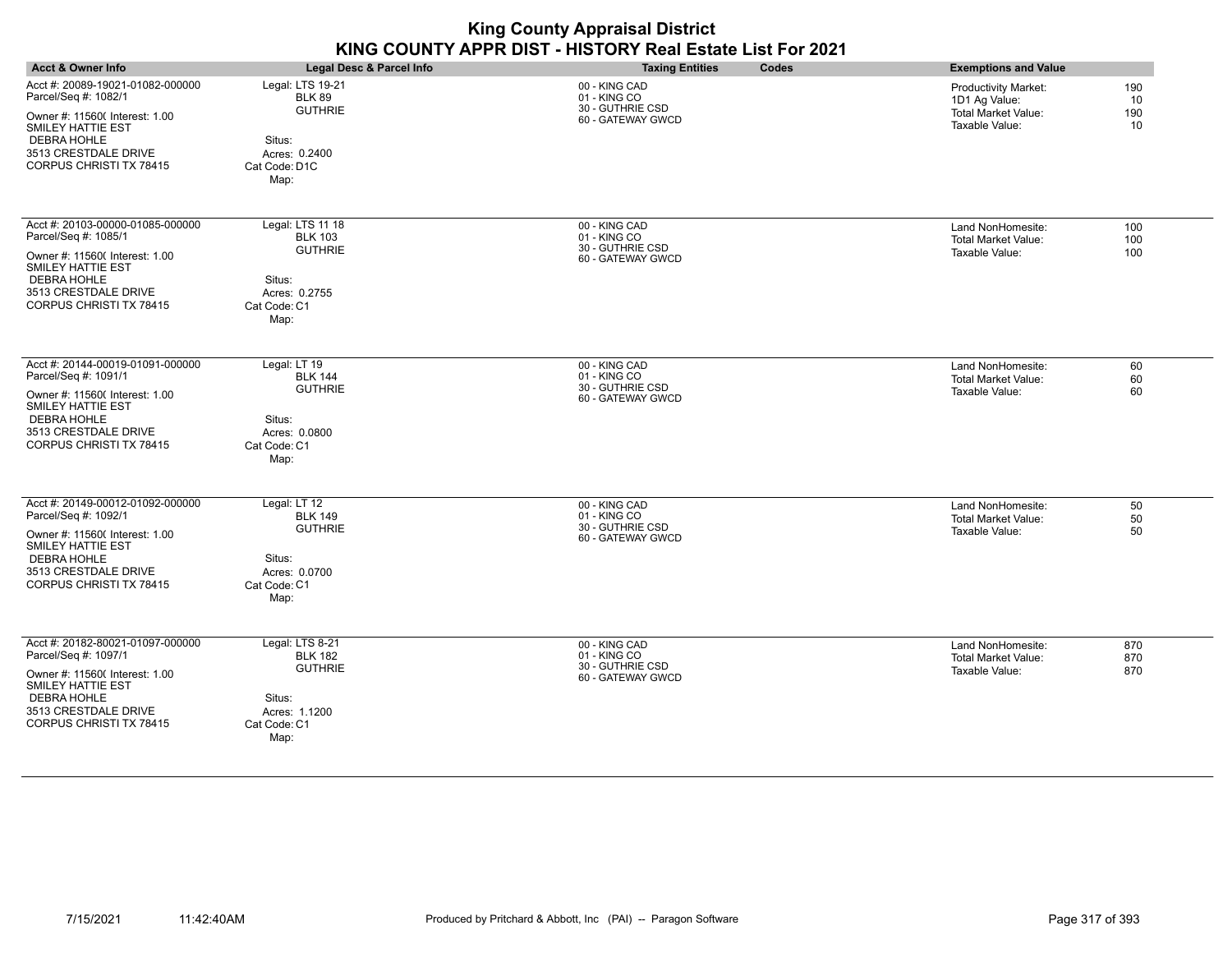| <b>King County Appraisal District</b><br>KING COUNTY APPR DIST - HISTORY Real Estate List For 2021                                                                                       |                                                                                                                                                                          |                                                                        |                 |                                                                                                                                                                                            |                                                                           |
|------------------------------------------------------------------------------------------------------------------------------------------------------------------------------------------|--------------------------------------------------------------------------------------------------------------------------------------------------------------------------|------------------------------------------------------------------------|-----------------|--------------------------------------------------------------------------------------------------------------------------------------------------------------------------------------------|---------------------------------------------------------------------------|
| <b>Acct &amp; Owner Info</b>                                                                                                                                                             | <b>Legal Desc &amp; Parcel Info</b>                                                                                                                                      | <b>Taxing Entities</b>                                                 | Codes           | <b>Exemptions and Value</b>                                                                                                                                                                |                                                                           |
| Acct #: 20194-00000-01102-000000<br>Parcel/Seq #: 1102/1<br>Owner #: 115600 Interest: 1.00<br>SMILEY HATTIE EST<br><b>DEBRA HOHLE</b><br>3513 CRESTDALE DRIVE<br>CORPUS CHRISTI TX 78415 | Legal: LTS 6 18<br><b>BLK 194</b><br><b>GUTHRIE</b><br>Situs:<br>Acres: 0.1600<br>Cat Code: D1C<br>Map:                                                                  | 00 - KING CAD<br>01 - KING CO<br>30 - GUTHRIE CSD<br>60 - GATEWAY GWCD |                 | <b>Productivity Market:</b><br><b>Total Market Value:</b><br>Taxable Value:                                                                                                                | 120<br>120<br>$\Omega$                                                    |
| Acct #: 00987-00005-01075-000002<br>Parcel/Seq #: 1075/1<br>Owner #: 11510( Interest: 1.00<br>SMITH JOHN<br>425 S FM 193<br>PADUCAH TX 79248                                             | Legal: AB 987 NE/4<br>SEC <sub>2</sub><br><b>S A BREITLING</b><br>Situs:<br>Acres: 161.5000<br>Cat Code: D1<br>Map:                                                      | 00 - KING CAD<br>01 - KING CO<br>30 - GUTHRIE CSD<br>60 - GATEWAY GWCD |                 | Productivity Market:<br>1D1 Ag Value:<br><b>Total Market Value:</b><br>Taxable Value:                                                                                                      | 125,160<br>10,980<br>125,160<br>10,980                                    |
| Acct #: 01200-00005-02035-000001<br>Parcel/Seq #: 2035/1<br>Owner #: 11510( Interest: 1.00<br><b>SMITH JOHN</b><br>425 S FM 193<br>PADUCAH TX 79248                                      | Legal: HOMESTEAD ON AB 1200 NW/4<br>SEC <sub>2</sub><br>J H GIBSON<br>C C BAILEY<br>Situs: 425 S FM 193 GUTHRIE TX 79236<br>Acres: 161.5000<br>Cat Code: D1 E D2<br>Map: | 00 - KING CAD<br>01 - KING CO<br>30 - GUTHRIE CSD<br>60 - GATEWAY GWCD | ** Homestead ** | Land Homesite:<br>Improvement Homesite:<br>Improvement NonHomesite:<br><b>Productivity Market:</b><br>1D1 Ag Value:<br><b>Total Market Value:</b><br>Homestead Cap Loss:<br>Taxable Value: | 600<br>14,820<br>4,230<br>128,400<br>12,010<br>148.050<br>1,480<br>30.180 |
| Acct #: 01009-00007-00993-000168<br>Parcel/Seq #: 993/1<br>Owner #: 14776; Interest: 0.25<br><b>SMITH MARK D</b><br>7203 61ST STREET<br>LUBBOCK TX 79407                                 | Legal: AB 1009 SEC 168 J R BRYANT<br>Situs:<br>Acres: 164,0000<br>Cat Code: D1<br>Map:                                                                                   | 00 - KING CAD<br>01 - KING CO<br>30 - GUTHRIE CSD<br>60 - GATEWAY GWCD |                 | Productivity Market:<br>1D1 Ag Value:<br>Total Market Value:<br>Taxable Value:                                                                                                             | 127,580<br>8,470<br>127,580<br>8,470                                      |
| Acct #: 01065-00007-01110-000178<br>Parcel/Seq #: 1110/1<br>Owner #: 14776; Interest: 0.25<br>SMITH MARK D<br>7203 61ST STREET<br>LUBBOCK TX 79407                                       | Legal: AB 1065 SEC 178 BS&F<br><b>T CARPENTER</b><br>Situs:<br>Acres: 6.7895<br>Cat Code: D1<br>Map:                                                                     | 00 - KING CAD<br>01 - KING CO<br>30 - GUTHRIE CSD<br>60 - GATEWAY GWCD |                 | <b>Productivity Market:</b><br>1D1 Ag Value:<br><b>Total Market Value:</b><br>Taxable Value:                                                                                               | 5,090<br>130<br>5,090<br>130                                              |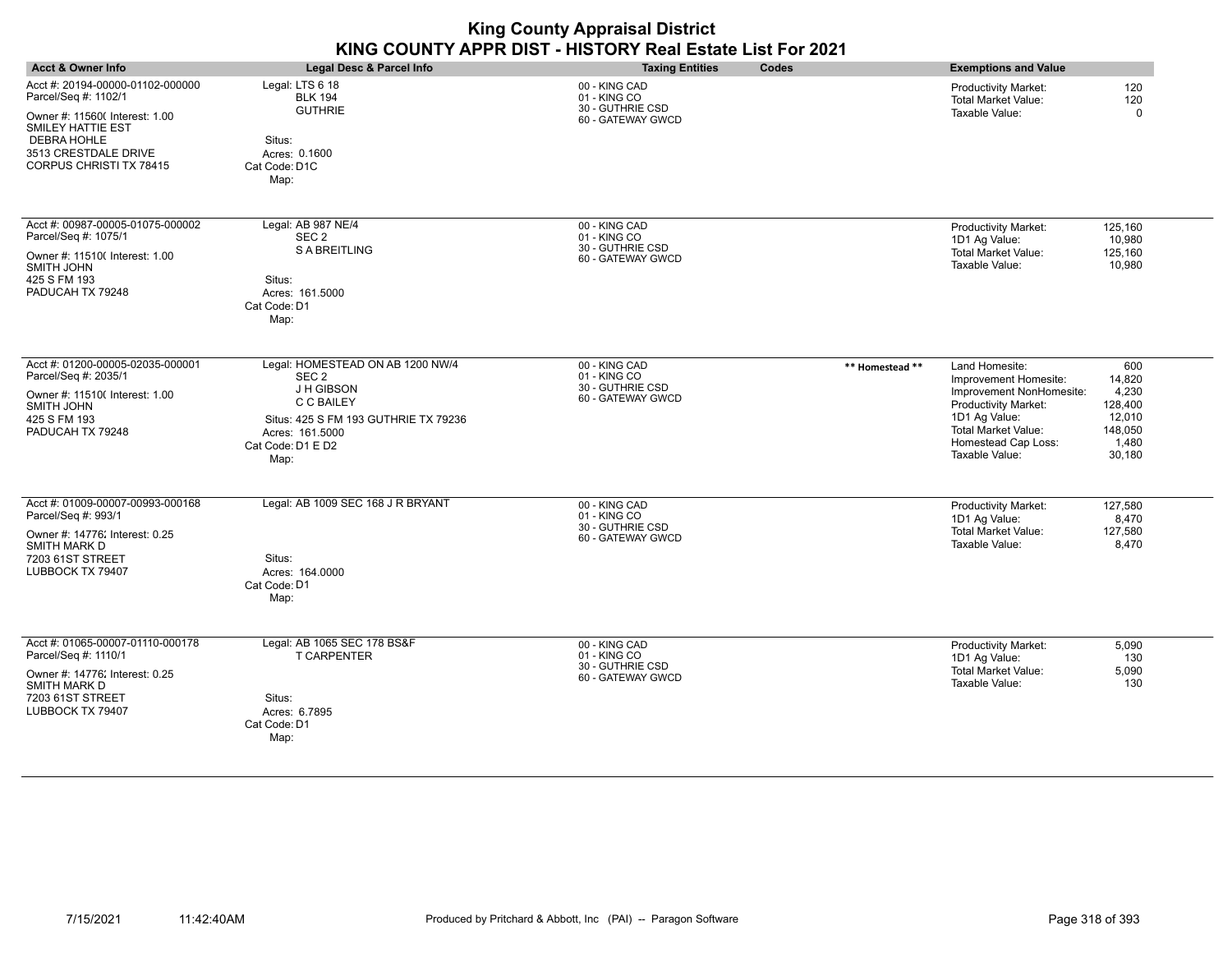| <b>Acct &amp; Owner Info</b>                                                                                                                         | Legal Desc & Parcel Info                                                                                           | <b>Taxing Entities</b><br>Codes                                        | <b>Exemptions and Value</b>                                                                                                    |
|------------------------------------------------------------------------------------------------------------------------------------------------------|--------------------------------------------------------------------------------------------------------------------|------------------------------------------------------------------------|--------------------------------------------------------------------------------------------------------------------------------|
| Acct #: 01216-00007-01112-000003<br>Parcel/Seq #: 1112/1<br>Owner #: 14776; Interest: 0.25<br>SMITH MARK D<br>7203 61ST STREET<br>LUBBOCK TX 79407   | Legal: AB 1216 SEC 3 T C CARPENTER<br>Situs:<br>Acres: 19.2395<br>Cat Code: D1<br>Map:                             | 00 - KING CAD<br>01 - KING CO<br>30 - GUTHRIE CSD<br>60 - GATEWAY GWCD | 14,710<br><b>Productivity Market:</b><br>790<br>1D1 Ag Value:<br><b>Total Market Value:</b><br>14,710<br>Taxable Value:<br>790 |
| Acct #: 00969-00005-01117-000010<br>Parcel/Seq #: 1117/1<br>Owner #: 14776; Interest: 0.25<br>SMITH MARK D<br>7203 61ST STREET<br>LUBBOCK TX 79407   | Legal: AB 969 SEC 10 C W HOLT<br>Situs:<br>Acres: 5.1250<br>Cat Code: D1<br>Map:                                   | 00 - KING CAD<br>01 - KING CO<br>30 - GUTHRIE CSD<br>60 - GATEWAY GWCD | 4,230<br>Productivity Market:<br>1D1 Ag Value:<br>670<br><b>Total Market Value:</b><br>4,230<br>Taxable Value:<br>670          |
| Acct #: 01275-00005-01118-000001<br>Parcel/Seq #: 1118/1<br>Owner #: 14776; Interest: 0.25<br>SMITH MARK D<br>7203 61ST STREET<br>LUBBOCK TX 79407   | Legal: AB 1275<br>A P HOLLAR<br>Situs: 301 LASATER STREET GUTHRIE TX 79236<br>Acres: 0.2500<br>Cat Code: E<br>Map: | 00 - KING CAD<br>01 - KING CO<br>30 - GUTHRIE CSD<br>60 - GATEWAY GWCD | Land Homesite:<br>150<br>Improvement Homesite:<br>240<br>390<br><b>Total Market Value:</b><br>Taxable Value:<br>390            |
| Acct #: 01097-00007-02143-000178<br>Parcel/Seq #: 2143/1<br>Owner #: 14776; Interest: 0.25<br>SMITH MARK D<br>7203 61ST STREET<br>LUBBOCK TX 79407   | Legal: AB 1097 SEC 178<br><b>M M PARKER</b><br>Situs:<br>Acres: 33.4140<br>Cat Code: D1<br>Map:                    | 00 - KING CAD<br>01 - KING CO<br>30 - GUTHRIE CSD<br>60 - GATEWAY GWCD | <b>Productivity Market:</b><br>25,420<br>1D1 Ag Value:<br>770<br>Total Market Value:<br>25,420<br>Taxable Value:<br>770        |
| Acct #: 01065-00007-01863-000178<br>Parcel/Seq #: 1863/2<br>Owner #: 14775( Interest: 0.33<br>SMITH SHARMA<br>PO BOX 31446<br>AMARILLO TX 79120-1446 | Legal: AB 1065 SEC 178 BS&F<br><b>T CARPENTER</b><br>Situs:<br>Acres: 44.2782<br>Cat Code: D1<br>Map:              | 00 - KING CAD<br>01 - KING CO<br>30 - GUTHRIE CSD<br>60 - GATEWAY GWCD | Productivity Market:<br>35,420<br>1D1 Ag Value:<br>4,690<br><b>Total Market Value:</b><br>35,420<br>Taxable Value:<br>4,690    |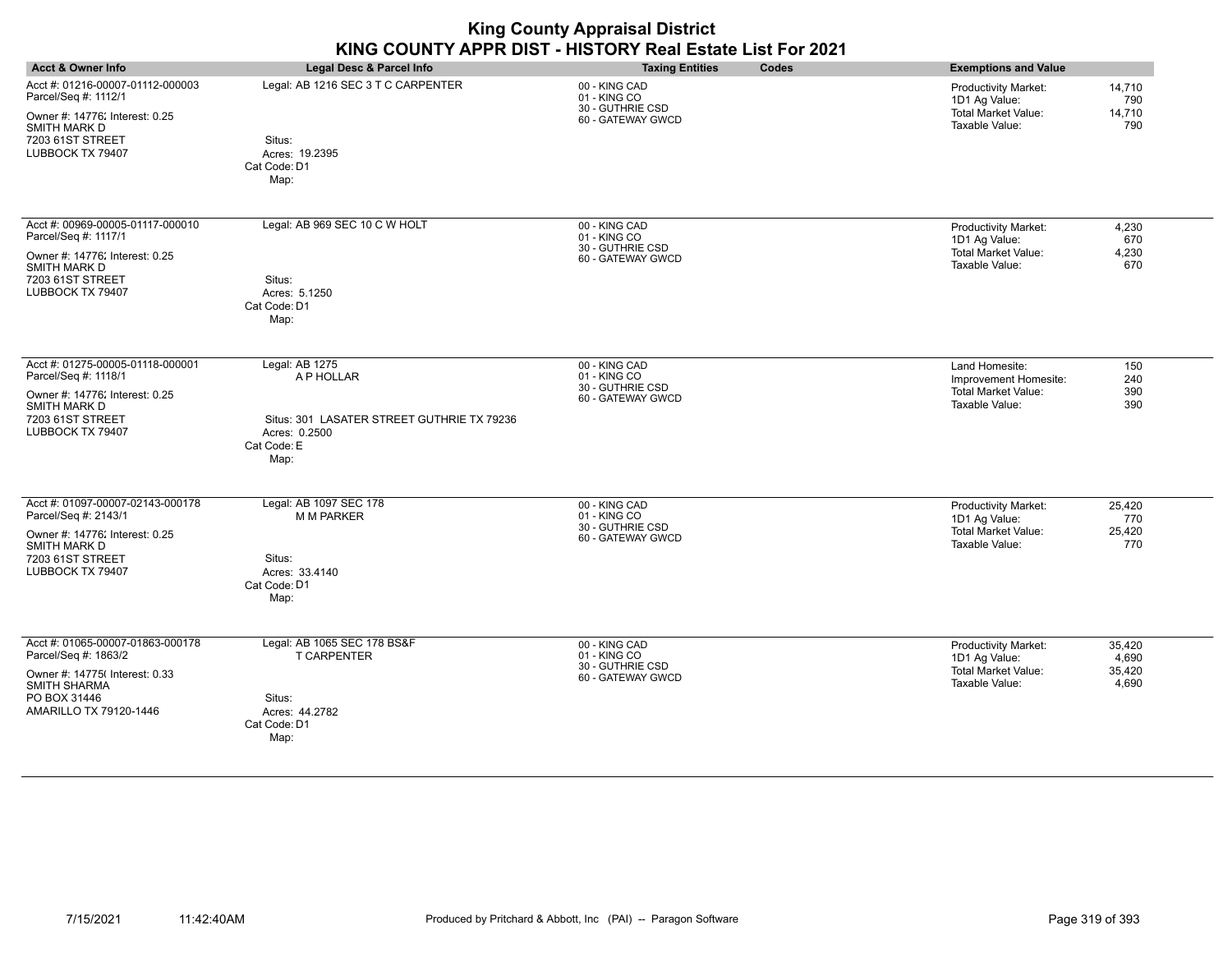| <b>King County Appraisal District</b><br>KING COUNTY APPR DIST - HISTORY Real Estate List For 2021                                                          |                                                                                                      |                                                                        |                                                                                                                                                                 |  |
|-------------------------------------------------------------------------------------------------------------------------------------------------------------|------------------------------------------------------------------------------------------------------|------------------------------------------------------------------------|-----------------------------------------------------------------------------------------------------------------------------------------------------------------|--|
| <b>Acct &amp; Owner Info</b>                                                                                                                                | <b>Legal Desc &amp; Parcel Info</b>                                                                  | Codes<br><b>Taxing Entities</b>                                        | <b>Exemptions and Value</b>                                                                                                                                     |  |
| Acct #: 01097-00007-02145-000178<br>Parcel/Seq #: 2145/2<br>Owner #: 14775( Interest: 0.33<br><b>SMITH SHARMA</b><br>PO BOX 31446<br>AMARILLO TX 79120-1446 | Legal: AB 1097 SEC 178<br><b>M M PARKER</b><br>Situs:<br>Acres: 8.7785<br>Cat Code: D1 D2<br>Map:    | 00 - KING CAD<br>01 - KING CO<br>30 - GUTHRIE CSD<br>60 - GATEWAY GWCD | 750<br>Improvement NonHomesite:<br>6.580<br><b>Productivity Market:</b><br>1D1 Ag Value:<br>170<br><b>Total Market Value:</b><br>7,330<br>Taxable Value:<br>920 |  |
| Acct #: 01009-00007-00993-000168<br>Parcel/Seq #: 993/2<br>Owner #: 14776; Interest: 0.25<br>SMITH TODD J<br>163 CR 112<br>PADUCAH TX 79248                 | Legal: AB 1009 SEC 168 J R BRYANT<br>Situs:<br>Acres: 164.0000<br>Cat Code: D1<br>Map:               | 00 - KING CAD<br>01 - KING CO<br>30 - GUTHRIE CSD<br>60 - GATEWAY GWCD | <b>Productivity Market:</b><br>127,580<br>1D1 Ag Value:<br>8,470<br><b>Total Market Value:</b><br>127,580<br>Taxable Value:<br>8,470                            |  |
| Acct #: 01065-00007-01110-000178<br>Parcel/Seq #: 1110/2<br>Owner #: 14776; Interest: 0.25<br>SMITH TODD J<br>163 CR 112<br>PADUCAH TX 79248                | Legal: AB 1065 SEC 178 BS&F<br><b>T CARPENTER</b><br>Situs:<br>Acres: 6.7895<br>Cat Code: D1<br>Map: | 00 - KING CAD<br>01 - KING CO<br>30 - GUTHRIE CSD<br>60 - GATEWAY GWCD | 5.090<br><b>Productivity Market:</b><br>1D1 Ag Value:<br>130<br>Total Market Value:<br>5.090<br>Taxable Value:<br>130                                           |  |
| Acct #: 01216-00007-01112-000003<br>Parcel/Seq #: 1112/2<br>Owner #: 14776; Interest: 0.25<br>SMITH TODD J<br>163 CR 112<br>PADUCAH TX 79248                | Legal: AB 1216 SEC 3 T C CARPENTER<br>Situs:<br>Acres: 19.2395<br>Cat Code: D1<br>Map:               | 00 - KING CAD<br>01 - KING CO<br>30 - GUTHRIE CSD<br>60 - GATEWAY GWCD | Productivity Market:<br>14,710<br>790<br>1D1 Ag Value:<br>Total Market Value:<br>14,710<br>Taxable Value:<br>790                                                |  |
| Acct #: 00969-00005-01117-000010<br>Parcel/Seq #: 1117/2<br>Owner #: 14776; Interest: 0.25<br>SMITH TODD J<br>163 CR 112<br>PADUCAH TX 79248                | Legal: AB 969 SEC 10 C W HOLT<br>Situs:<br>Acres: 5.1250<br>Cat Code: D1<br>Map:                     | 00 - KING CAD<br>01 - KING CO<br>30 - GUTHRIE CSD<br>60 - GATEWAY GWCD | Productivity Market:<br>4,230<br>1D1 Ag Value:<br>670<br>Total Market Value:<br>4,230<br>Taxable Value:<br>670                                                  |  |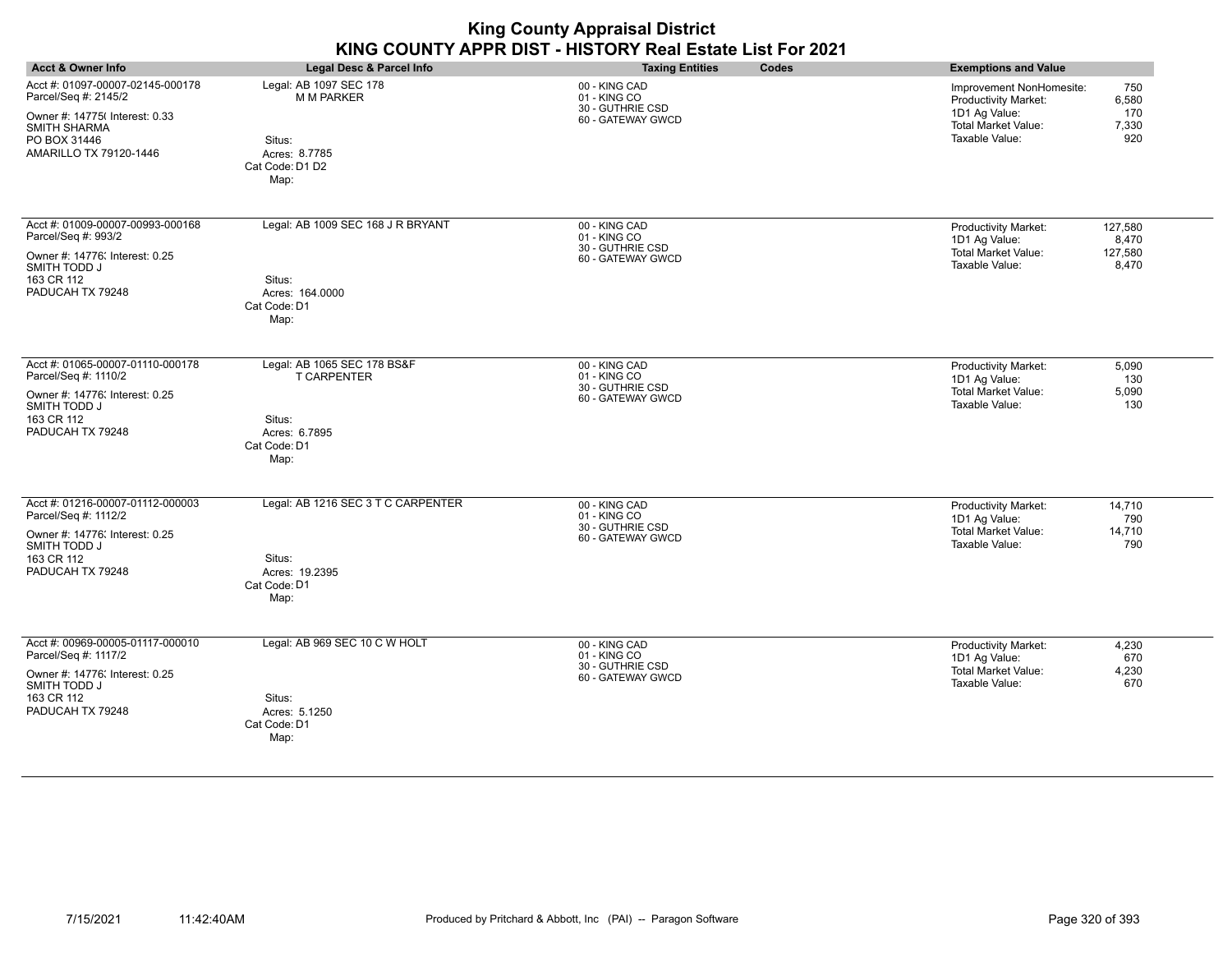| <b>Acct &amp; Owner Info</b>                                                                                                                                  | Legal Desc & Parcel Info                                                                                           | <b>Taxing Entities</b><br>Codes                                        | <b>Exemptions and Value</b>                                                                                                         |
|---------------------------------------------------------------------------------------------------------------------------------------------------------------|--------------------------------------------------------------------------------------------------------------------|------------------------------------------------------------------------|-------------------------------------------------------------------------------------------------------------------------------------|
| Acct #: 01275-00005-01118-000001<br>Parcel/Seq #: 1118/2<br>Owner #: 14776; Interest: 0.25<br>SMITH TODD J<br>163 CR 112<br>PADUCAH TX 79248                  | Legal: AB 1275<br>A P HOLLAR<br>Situs: 301 LASATER STREET GUTHRIE TX 79236<br>Acres: 0.2500<br>Cat Code: E<br>Map: | 00 - KING CAD<br>01 - KING CO<br>30 - GUTHRIE CSD<br>60 - GATEWAY GWCD | 150<br>Land Homesite:<br>Improvement Homesite:<br>240<br><b>Total Market Value:</b><br>390<br>Taxable Value:<br>390                 |
| Acct #: 01097-00007-02143-000178<br>Parcel/Seq #: 2143/2<br>Owner #: 14776; Interest: 0.25<br>SMITH TODD J<br>163 CR 112<br>PADUCAH TX 79248                  | Legal: AB 1097 SEC 178<br><b>M M PARKER</b><br>Situs:<br>Acres: 33.4140<br>Cat Code: D1<br>Map:                    | 00 - KING CAD<br>01 - KING CO<br>30 - GUTHRIE CSD<br>60 - GATEWAY GWCD | Productivity Market:<br>25,420<br>1D1 Ag Value:<br>770<br>Total Market Value:<br>25,420<br>Taxable Value:<br>770                    |
| Acct #: 00263-00042-01233-000000<br>Parcel/Seq #: 1233/1<br>Owner #: 14765' Interest: 1.00<br>SPANISH BIT RANCH LLC<br>6003 WARM MIST LANE<br>DALLAS TX 75248 | Legal: AB 263 BLK 3476 WILLIS PRUITT<br>Situs:<br>Acres: 386.0090<br>Cat Code: D1<br>Map:                          | 00 - KING CAD<br>01 - KING CO<br>30 - GUTHRIE CSD<br>60 - GATEWAY GWCD | 289,510<br>Productivity Market:<br>1D1 Ag Value:<br>7,330<br><b>Total Market Value:</b><br>289,510<br>Taxable Value:<br>7,330       |
| Acct #: 00288-00042-01247-000000<br>Parcel/Seq #: 1247/1<br>Owner #: 14765' Interest: 1.00<br>SPANISH BIT RANCH LLC<br>6003 WARM MIST LANE<br>DALLAS TX 75248 | Legal: AB 288 BLK 32/126 THOMAS TODD<br>Situs:<br>Acres: 1,473.3850<br>Cat Code: D1<br>Map:                        | 00 - KING CAD<br>01 - KING CO<br>30 - GUTHRIE CSD<br>60 - GATEWAY GWCD | Productivity Market:<br>1,105,040<br>1D1 Ag Value:<br>27,990<br><b>Total Market Value:</b><br>1,105,040<br>Taxable Value:<br>27,990 |
| Acct #: 00653-00042-01358-000015<br>Parcel/Seq #: 1358/1<br>Owner #: 14765' Interest: 1.00<br>SPANISH BIT RANCH LLC<br>6003 WARM MIST LANE<br>DALLAS TX 75248 | Legal: AB 653 SEC 15 R M THOMSON<br>Situs:<br>Acres: 76.9830<br>Cat Code: D1<br>Map:                               | 00 - KING CAD<br>01 - KING CO<br>30 - GUTHRIE CSD<br>60 - GATEWAY GWCD | 57,740<br><b>Productivity Market:</b><br>1D1 Ag Value:<br>1,460<br><b>Total Market Value:</b><br>57,740<br>Taxable Value:<br>1,460  |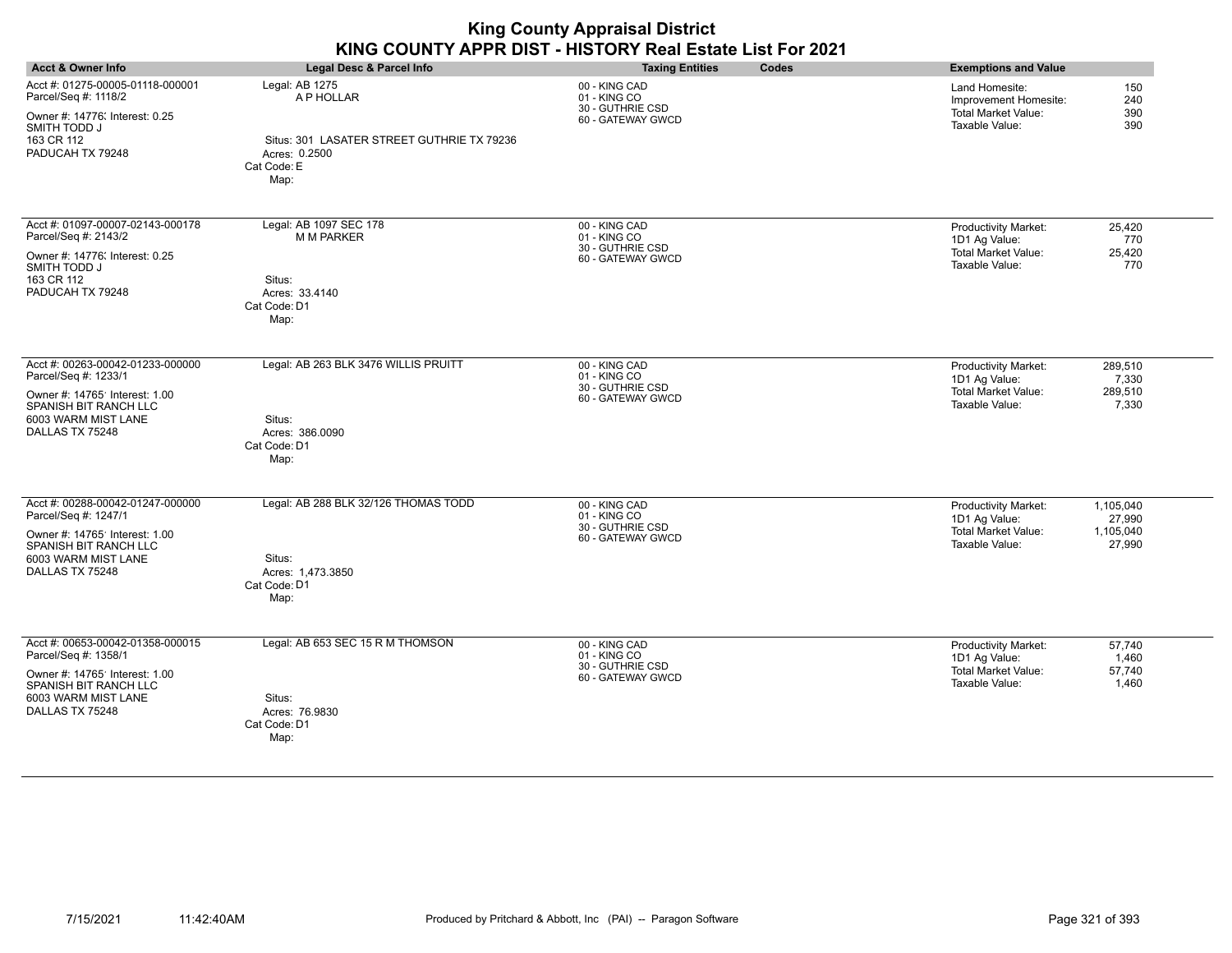| <b>King County Appraisal District</b><br>KING COUNTY APPR DIST - HISTORY Real Estate List For 2021 |                                                   |                                       |                                              |  |  |
|----------------------------------------------------------------------------------------------------|---------------------------------------------------|---------------------------------------|----------------------------------------------|--|--|
| Acct & Owner Info                                                                                  | Legal Desc & Parcel Info                          | <b>Taxing Entities</b><br>Codes       | <b>Exemptions and Value</b>                  |  |  |
| Acct #: 01189-00042-01455-000043<br>Parcel/Seq #: 1455/1                                           | Legal: AB 1189 SEC 43 CARL SAMS                   | 00 - KING CAD<br>01 - KING CO         | <b>Productivity Market:</b><br>1D1 Ag Value: |  |  |
| Owner #: 14765 Interest: 1.00<br>SPANISH BIT RANCH LLC<br>6003 WARM MIST LANE<br>DALLAS TX 75248   | Situs:<br>Acres: 230.0510<br>Cat Code: D1<br>Map: | 30 - GUTHRIE CSD<br>60 - GATEWAY GWCD | Total Market Value:<br>Taxable Value:        |  |  |
| Acct #: 01259-00042-01471-000000<br>Parcel/Seq #: 1471/1                                           | Legal: AB 1259 S B BURNETT                        | 00 - KING CAD<br>01 - KING CO         | <b>Productivity Market:</b><br>1D1 Ag Value: |  |  |

30 - GUTHRIE CSD 60 - GATEWAY GWCD

00 - KING CAD 01 - KING CO 30 - GUTHRIE CSD 60 - GATEWAY GWCD

| Parcel/Seq #: 1471/1                                    |              |
|---------------------------------------------------------|--------------|
| Owner #: 14765' Interest: 1.00<br>SPANISH BIT RANCH LLC |              |
| 6003 WARM MIST LANE                                     | Situs:       |
| DALLAS TX 75248                                         | Acres: 33    |
|                                                         | Cat Code: D1 |
|                                                         |              |

Acres: 33.3160

Acres: 5.1890 Cat Code: D1 Situs:

Map:

Map:

Owner #: 14765' Interest: 1.00 Parcel/Seq #: 2497/1 Acct #: 00857-00042-02497-000010 Legal: AB 857 SEC 10 CHARLES E PRATT

SPANISH BIT RANCH LLC 6003 WARM MIST LANE DALLAS TX 75248

| Acct #: 00888-00042-02534-000000<br>Parcel/Seq #: 2534/1                                         | Legal: AB 888 W L EMERY                           | 00 - KING CAD<br>01 - KING CO         | 85,050<br><b>Productivity Market:</b><br>1D1 Ag Value: | 2,380 |
|--------------------------------------------------------------------------------------------------|---------------------------------------------------|---------------------------------------|--------------------------------------------------------|-------|
| Owner #: 14765 Interest: 1.00<br>SPANISH BIT RANCH LLC<br>6003 WARM MIST LANE<br>DALLAS TX 75248 | Situs:<br>Acres: 113.4000<br>Cat Code: D1<br>Map: | 30 - GUTHRIE CSD<br>60 - GATEWAY GWCD | Total Market Value:<br>85,050<br>Taxable Value:        | 2,380 |
| Acct #: 00324-00042-02535-000000                                                                 | Legal: AB 324 SEC 1 BLK 122                       | 00 - KING CAD                         | <b>Productivity Market:</b>                            | 5,480 |

| Parcel/Seq #: 2535/1                                                                              | $\tilde{\phantom{a}}$<br>JOHN H GIBSON          | -- - - - - - - - -<br>01 - KING CO    | $\sim$ . . $\sim$<br>1D1 Ag Value:<br>150             |  |
|---------------------------------------------------------------------------------------------------|-------------------------------------------------|---------------------------------------|-------------------------------------------------------|--|
| Owner #: 14765' Interest: 1.00<br>SPANISH BIT RANCH LLC<br>6003 WARM MIST LANE<br>DALLAS TX 75248 | Situs:<br>Acres: 7.3000<br>Cat Code: D1<br>Map: | 30 - GUTHRIE CSD<br>60 - GATEWAY GWCD | 5,480<br>Total Market Value:<br>Taxable Value:<br>150 |  |
|                                                                                                   |                                                 |                                       |                                                       |  |

172,540 4,370 172,540 4,370

> 24,990 700 24,990 700

> > 3,890  $100$ 3,890 100

Total Market Value: Taxable Value:

Productivity Market: 1D1 Ag Value: Total Market Value: Taxable Value: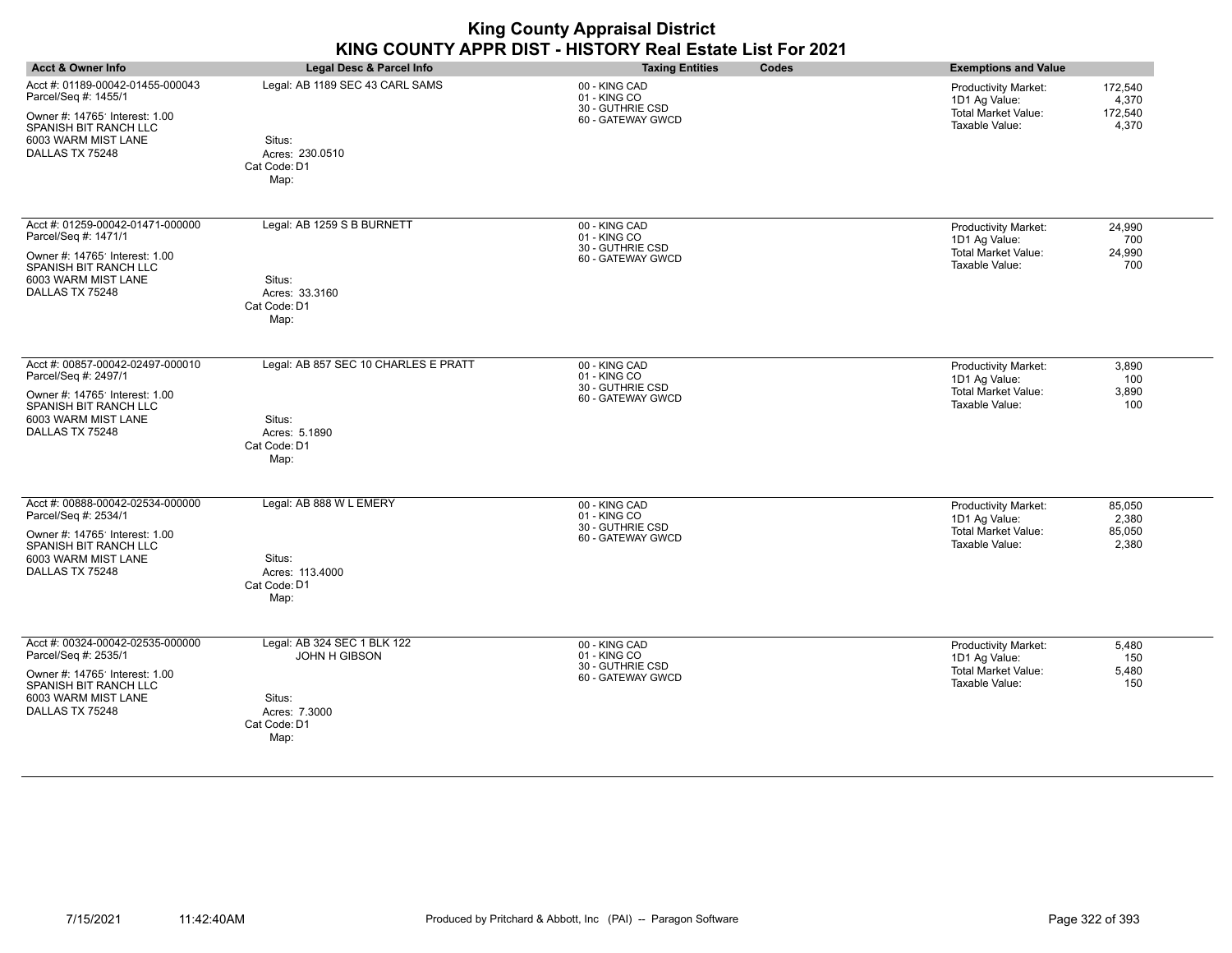| <b>King County Appraisal District</b><br>KING COUNTY APPR DIST - HISTORY Real Estate List For 2021                                                            |                                                                                           |                                                                        |                                                                                                                                      |  |  |  |
|---------------------------------------------------------------------------------------------------------------------------------------------------------------|-------------------------------------------------------------------------------------------|------------------------------------------------------------------------|--------------------------------------------------------------------------------------------------------------------------------------|--|--|--|
| <b>Acct &amp; Owner Info</b>                                                                                                                                  | Legal Desc & Parcel Info                                                                  | Codes<br><b>Taxing Entities</b>                                        | <b>Exemptions and Value</b>                                                                                                          |  |  |  |
| Acct #: 01003-00042-02536-000000<br>Parcel/Seq #: 2536/1<br>Owner #: 14765' Interest: 1.00<br>SPANISH BIT RANCH LLC<br>6003 WARM MIST LANE<br>DALLAS TX 75248 | Legal: AB 1003 SEC 2 A G BLAKEY<br>Situs:<br>Acres: 249.8500<br>Cat Code: D1<br>Map:      | 00 - KING CAD<br>01 - KING CO<br>30 - GUTHRIE CSD<br>60 - GATEWAY GWCD | <b>Productivity Market:</b><br>187,390<br>1D1 Ag Value:<br>4,850<br><b>Total Market Value:</b><br>187,390<br>Taxable Value:<br>4,850 |  |  |  |
| Acct #: 01184-00042-02537-000000<br>Parcel/Seq #: 2537/1<br>Owner #: 14765' Interest: 1.00<br>SPANISH BIT RANCH LLC<br>6003 WARM MIST LANE<br>DALLAS TX 75248 | Legal: AB 1184 SEC 48 A L JAY<br>Situs:<br>Acres: 349.5080<br>Cat Code: D1<br>Map:        | 00 - KING CAD<br>01 - KING CO<br>30 - GUTHRIE CSD<br>60 - GATEWAY GWCD | 262,130<br><b>Productivity Market:</b><br>1D1 Ag Value:<br>6,640<br><b>Total Market Value:</b><br>262,130<br>Taxable Value:<br>6,640 |  |  |  |
| Acct #: 00269-00042-02538-000000<br>Parcel/Seq #: 2538/1<br>Owner #: 14765' Interest: 1.00<br>SPANISH BIT RANCH LLC<br>6003 WARM MIST LANE<br>DALLAS TX 75248 | Legal: AB 269 BLK 14/72 WM E ROBERTS<br>Situs:<br>Acres: 848.0400<br>Cat Code: D1<br>Map: | 00 - KING CAD<br>01 - KING CO<br>30 - GUTHRIE CSD<br>60 - GATEWAY GWCD | <b>Productivity Market:</b><br>636,030<br>1D1 Ag Value:<br>16,110<br>Total Market Value:<br>636,030<br>Taxable Value:<br>16,110      |  |  |  |
| Acct #: 01191-00042-02539-000000<br>Parcel/Seq #: 2539/1<br>Owner #: 14765' Interest: 1.00<br>SPANISH BIT RANCH LLC<br>6003 WARM MIST LANE<br>DALLAS TX 75248 | Legal: AB 1191 MRS L UPTON<br>Situs:<br>Acres: 335.3400<br>Cat Code: D1<br>Map:           | 00 - KING CAD<br>01 - KING CO<br>30 - GUTHRIE CSD<br>60 - GATEWAY GWCD | <b>Productivity Market:</b><br>251,510<br>1D1 Ag Value:<br>7,040<br><b>Total Market Value:</b><br>251,510<br>Taxable Value:<br>7,040 |  |  |  |
| Acct #: 00175-00042-02540-000000<br>Parcel/Seq #: 2540/1<br>Owner #: 14765' Interest: 1.00<br>SPANISH BIT RANCH LLC<br>6003 WARM MIST LANE<br>DALLAS TX 75248 | Legal: AB 175 SEC 11 H&TC RR CO<br>Situs:<br>Acres: 53.5100<br>Cat Code: D1<br>Map:       | 00 - KING CAD<br>01 - KING CO<br>30 - GUTHRIE CSD<br>60 - GATEWAY GWCD | Productivity Market:<br>40,130<br>1,020<br>1D1 Ag Value:<br><b>Total Market Value:</b><br>40,130<br>Taxable Value:<br>1,020          |  |  |  |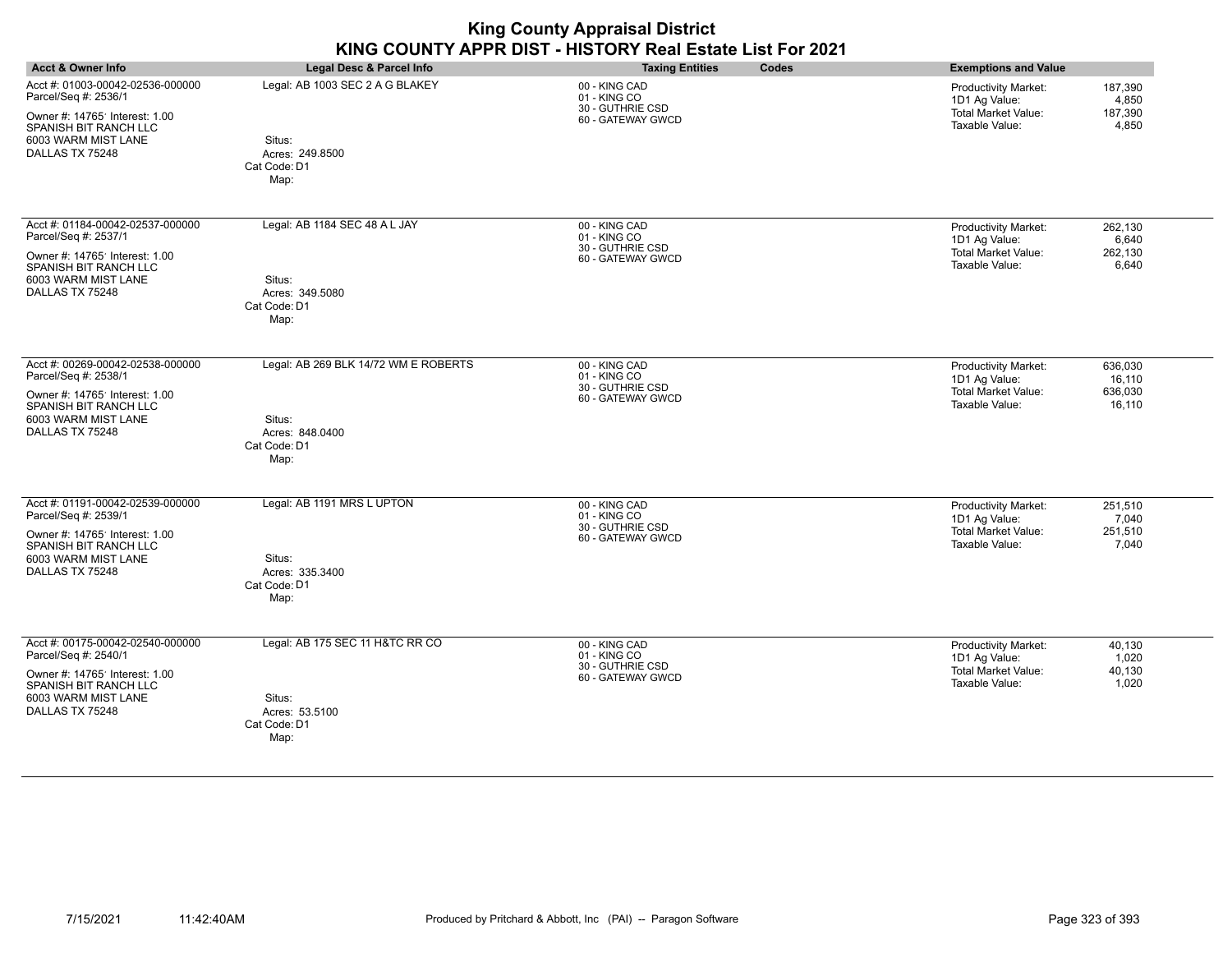| <b>King County Appraisal District</b><br>KING COUNTY APPR DIST - HISTORY Real Estate List For 2021                                                            |                                                                                                               |                                                                        |                                                                                                                               |  |  |  |  |
|---------------------------------------------------------------------------------------------------------------------------------------------------------------|---------------------------------------------------------------------------------------------------------------|------------------------------------------------------------------------|-------------------------------------------------------------------------------------------------------------------------------|--|--|--|--|
| <b>Acct &amp; Owner Info</b>                                                                                                                                  | <b>Legal Desc &amp; Parcel Info</b>                                                                           | Codes<br><b>Taxing Entities</b>                                        | <b>Exemptions and Value</b>                                                                                                   |  |  |  |  |
| Acct #: 01185-00042-02541-000000<br>Parcel/Seq #: 2541/1<br>Owner #: 14765' Interest: 1.00<br>SPANISH BIT RANCH LLC<br>6003 WARM MIST LANE<br>DALLAS TX 75248 | Legal: AB 1185 SEC 47 A L JAY<br>Situs:<br>Acres: 130.7040<br>Cat Code: D1<br>Map:                            | 00 - KING CAD<br>01 - KING CO<br>30 - GUTHRIE CSD<br>60 - GATEWAY GWCD | Productivity Market:<br>98,030<br>1D1 Ag Value:<br>2,740<br><b>Total Market Value:</b><br>98,030<br>Taxable Value:<br>2,740   |  |  |  |  |
| Acct #: 01283-00033-00000-000000<br>Parcel/Seq #: 2542/1<br>Owner #: 14765' Interest: 1.00<br>SPANISH BIT RANCH LLC<br>6003 WARM MIST LANE<br>DALLAS TX 75248 | Legal: AB 1283 SF 15570 S B BURNETT<br>Situs:<br>Acres: 42.3000<br>Cat Code: D1<br>Map:                       | 00 - KING CAD<br>01 - KING CO<br>30 - GUTHRIE CSD<br>60 - GATEWAY GWCD | 31,730<br>Productivity Market:<br>1D1 Ag Value:<br>800<br><b>Total Market Value:</b><br>31,730<br>Taxable Value:<br>800       |  |  |  |  |
| Acct #: 00265-00046-00158-000005<br>Parcel/Seq #: 158/1<br>Owner #: 14754; Interest: 1.00<br>SPIKEBOX LTD<br>PO Box 237<br>Benjamin TX 79505                  | Legal: AB 265 SEC 5 BLK 1/126<br>J POITEVENT<br>Situs:<br>Acres: 640.0000<br>Cat Code: D1<br>Map:             | 00 - KING CAD<br>01 - KING CO<br>30 - GUTHRIE CSD<br>60 - GATEWAY GWCD | Productivity Market:<br>464,000<br>1D1 Ag Value:<br>8,320<br><b>Total Market Value:</b><br>464,000<br>Taxable Value:<br>8,320 |  |  |  |  |
| Acct #: 00536-00046-00160-000004<br>Parcel/Seq #: 160/1<br>Owner #: 14754; Interest: 1.00<br>SPIKEBOX LTD<br>PO Box 237<br>Benjamin TX 79505                  | Legal: AB 536 SEC 4 BLK 1/119<br><b>WEBSTER, DANIEL</b><br>Situs:<br>Acres: 640.0000<br>Cat Code: D1<br>Map:  | 00 - KING CAD<br>01 - KING CO<br>30 - GUTHRIE CSD<br>60 - GATEWAY GWCD | Productivity Market:<br>464,000<br>8,320<br>1D1 Ag Value:<br><b>Total Market Value:</b><br>464,000<br>Taxable Value:<br>8,320 |  |  |  |  |
| Acct #: 00537-00046-00161-000012<br>Parcel/Seq #: 161/1<br>Owner #: 14754; Interest: 1.00<br>SPIKEBOX LTD<br>PO Box 237<br>Benjamin TX 79505                  | Legal: AB 537 SEC 12 BLK 1/127<br><b>WEBSTER, DANIEL</b><br>Situs:<br>Acres: 606.2000<br>Cat Code: D1<br>Map: | 00 - KING CAD<br>01 - KING CO<br>30 - GUTHRIE CSD<br>60 - GATEWAY GWCD | Productivity Market:<br>439.500<br>1D1 Ag Value:<br>7,880<br><b>Total Market Value:</b><br>439,500<br>Taxable Value:<br>7,880 |  |  |  |  |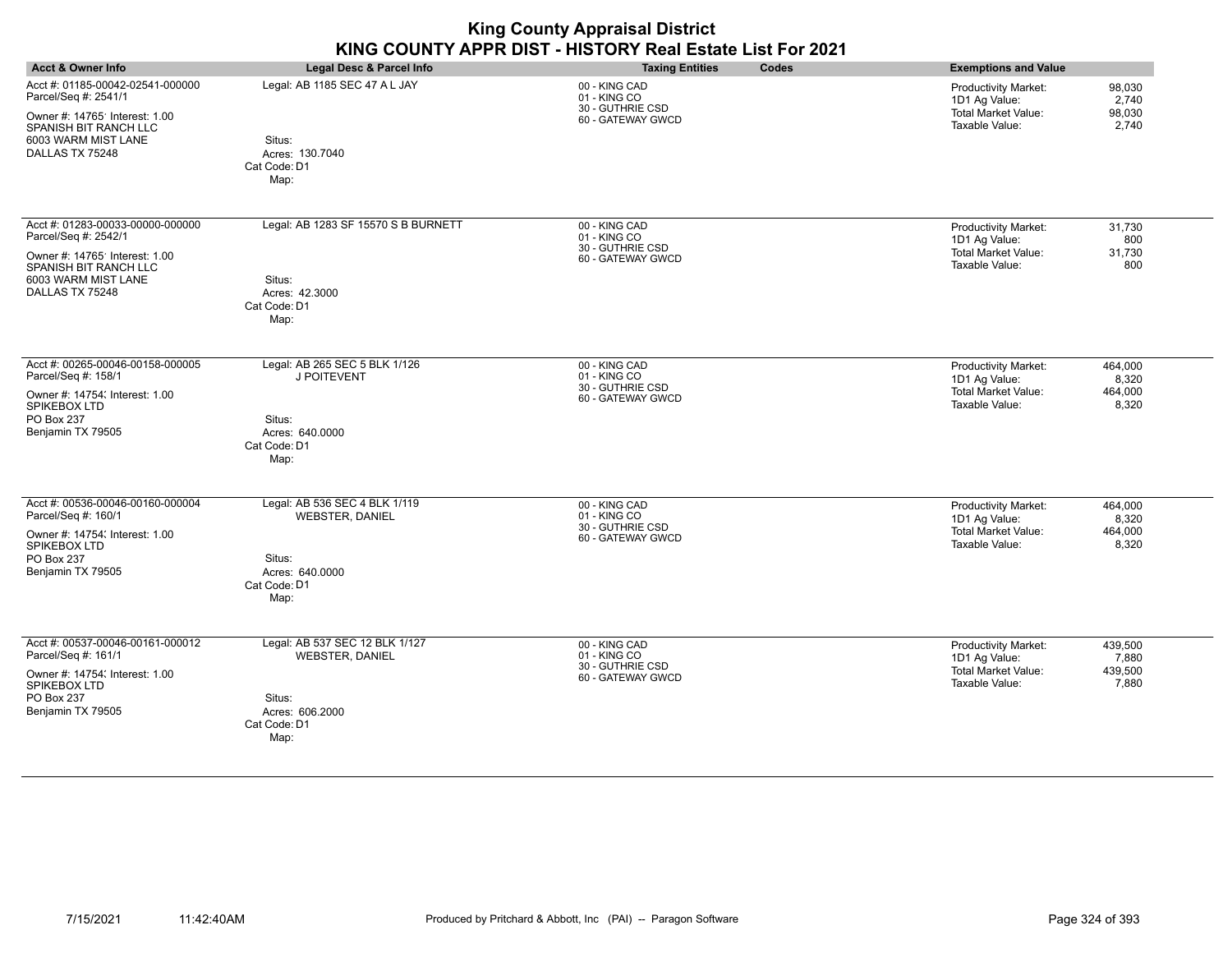| <b>Acct &amp; Owner Info</b>                                                                                                                 | Legal Desc & Parcel Info                                                                 | <b>Taxing Entities</b><br>Codes                                        | <b>Exemptions and Value</b>                                                                                                          |
|----------------------------------------------------------------------------------------------------------------------------------------------|------------------------------------------------------------------------------------------|------------------------------------------------------------------------|--------------------------------------------------------------------------------------------------------------------------------------|
| Acct #: 00112-00044-00784-000057<br>Parcel/Seq #: 784/1<br>Owner #: 14754; Interest: 1.00<br>SPIKEBOX LTD<br>PO Box 237<br>Benjamin TX 79505 | Legal: AB 112 SEC 57 H&GN RR CO<br>Situs:<br>Acres: 230.7200<br>Cat Code: D1<br>Map:     | 00 - KING CAD<br>01 - KING CO<br>30 - GUTHRIE CSD<br>60 - GATEWAY GWCD | <b>Productivity Market:</b><br>173,040<br>4,380<br>1D1 Ag Value:<br><b>Total Market Value:</b><br>173,040<br>Taxable Value:<br>4,380 |
| Acct #: 00334-00046-00785-000001<br>Parcel/Seq #: 785/1<br>Owner #: 14754; Interest: 1.00<br>SPIKEBOX LTD<br>PO Box 237<br>Benjamin TX 79505 | Legal: AB 334 SEC 1 A COLEMAN<br>Situs:<br>Acres: 665.2800<br>Cat Code: D1<br>Map:       | 00 - KING CAD<br>01 - KING CO<br>30 - GUTHRIE CSD<br>60 - GATEWAY GWCD | 482,330<br>Productivity Market:<br>1D1 Ag Value:<br>8,650<br><b>Total Market Value:</b><br>482,330<br>Taxable Value:<br>8,650        |
| Acct #: 00335-00046-00786-000002<br>Parcel/Seq #: 786/1<br>Owner #: 14754; Interest: 1.00<br>SPIKEBOX LTD<br>PO Box 237<br>Benjamin TX 79505 | Legal: AB 335 SEC 2 W H FISHER<br>Situs:<br>Acres: 384.9400<br>Cat Code: D1<br>Map:      | 00 - KING CAD<br>01 - KING CO<br>30 - GUTHRIE CSD<br>60 - GATEWAY GWCD | Productivity Market:<br>279,080<br>1D1 Ag Value:<br>5,000<br><b>Total Market Value:</b><br>279.080<br>Taxable Value:<br>5,000        |
| Acct #: 00337-00046-00787-000001<br>Parcel/Seq #: 787/1<br>Owner #: 14754; Interest: 1.00<br>SPIKEBOX LTD<br>PO Box 237<br>Benjamin TX 79505 | Legal: AB 337 SEC 1 E L PARKER<br>Situs:<br>Acres: 379.6620<br>Cat Code: D1<br>Map:      | 00 - KING CAD<br>01 - KING CO<br>30 - GUTHRIE CSD<br>60 - GATEWAY GWCD | 275,250<br>Productivity Market:<br>1D1 Ag Value:<br>4,940<br><b>Total Market Value:</b><br>275,250<br>Taxable Value:<br>4,940        |
| Acct #: 00352-00046-00788-000079<br>Parcel/Seq #: 788/1<br>Owner #: 14754; Interest: 1.00<br>SPIKEBOX LTD<br>PO Box 237<br>Benjamin TX 79505 | Legal: AB 352 SEC 79 W J MONTGOMERY<br>Situs:<br>Acres: 126.0000<br>Cat Code: D1<br>Map: | 00 - KING CAD<br>01 - KING CO<br>30 - GUTHRIE CSD<br>60 - GATEWAY GWCD | Productivity Market:<br>91,350<br>1D1 Ag Value:<br>1,640<br><b>Total Market Value:</b><br>91,350<br>Taxable Value:<br>1,640          |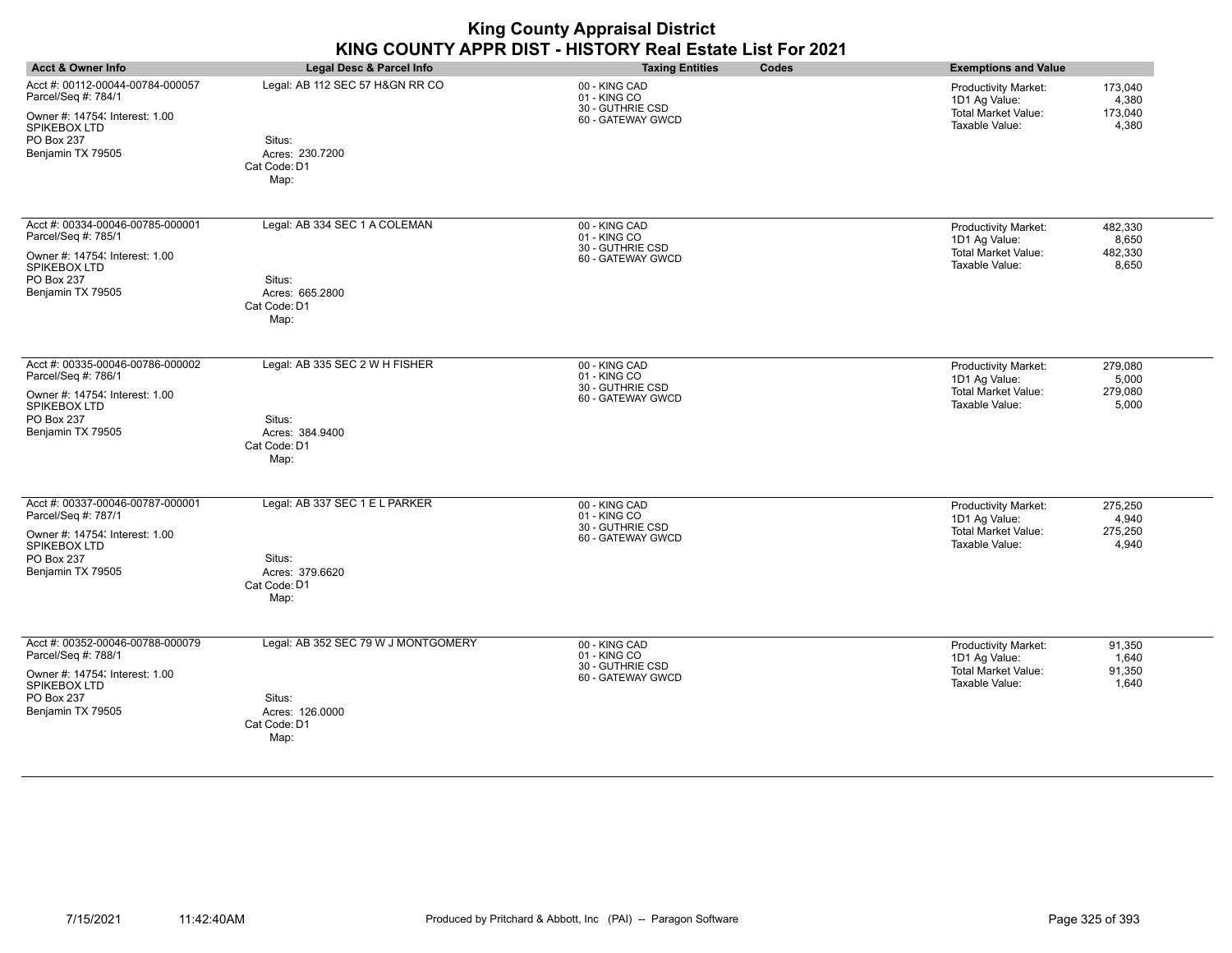| <b>Acct &amp; Owner Info</b>                                                                                                                 | Legal Desc & Parcel Info                                                                 | <b>Taxing Entities</b><br>Codes                                        | <b>Exemptions and Value</b>                                                                                                          |
|----------------------------------------------------------------------------------------------------------------------------------------------|------------------------------------------------------------------------------------------|------------------------------------------------------------------------|--------------------------------------------------------------------------------------------------------------------------------------|
| Acct #: 00357-00046-00789-000078<br>Parcel/Seq #: 789/1<br>Owner #: 14754; Interest: 1.00<br>SPIKEBOX LTD<br>PO Box 237<br>Benjamin TX 79505 | Legal: AB 357 SEC 78 W J MONTGOMERY<br>Situs:<br>Acres: 470,0000<br>Cat Code: D1<br>Map: | 00 - KING CAD<br>01 - KING CO<br>30 - GUTHRIE CSD<br>60 - GATEWAY GWCD | 340,750<br><b>Productivity Market:</b><br>1D1 Ag Value:<br>6,110<br><b>Total Market Value:</b><br>340,750<br>Taxable Value:<br>6,110 |
| Acct #: 00361-00046-00790-000001<br>Parcel/Seq #: 790/1<br>Owner #: 14754; Interest: 1.00<br>SPIKEBOX LTD<br>PO Box 237<br>Benjamin TX 79505 | Legal: AB 361 SEC 1 MG&C<br>Situs:<br>Acres: 159.9320<br>Cat Code: D1<br>Map:            | 00 - KING CAD<br>01 - KING CO<br>30 - GUTHRIE CSD<br>60 - GATEWAY GWCD | Productivity Market:<br>115,950<br>1D1 Ag Value:<br>2,080<br><b>Total Market Value:</b><br>115,950<br>Taxable Value:<br>2,080        |
| Acct #: 00363-00044-00791-000084<br>Parcel/Seq #: 791/1<br>Owner #: 14754; Interest: 1.00<br>SPIKEBOX LTD<br>PO Box 237<br>Benjamin TX 79505 | Legal: AB 363 SEC 84 J B RECTOR<br>Situs:<br>Acres: 660.2200<br>Cat Code: D1<br>Map:     | 00 - KING CAD<br>01 - KING CO<br>30 - GUTHRIE CSD<br>60 - GATEWAY GWCD | Productivity Market:<br>478,660<br>1D1 Ag Value:<br>8,580<br>Total Market Value:<br>478,660<br>Taxable Value:<br>8,580               |
| Acct #: 00364-00044-00792-000085<br>Parcel/Seq #: 792/1<br>Owner #: 14754; Interest: 1.00<br>SPIKEBOX LTD<br>PO Box 237<br>Benjamin TX 79505 | Legal: AB 364 SEC 85 J B RECTOR<br>Situs:<br>Acres: 643.7200<br>Cat Code: D1<br>Map:     | 00 - KING CAD<br>01 - KING CO<br>30 - GUTHRIE CSD<br>60 - GATEWAY GWCD | 466,700<br>Productivity Market:<br>1D1 Ag Value:<br>8,370<br><b>Total Market Value:</b><br>466,700<br>Taxable Value:<br>8,370        |
| Acct #: 00376-00044-00793-000000<br>Parcel/Seq #: 793/1<br>Owner #: 14754; Interest: 1.00<br>SPIKEBOX LTD<br>PO Box 237<br>Benjamin TX 79505 | Legal: AB 376 BLK 134 J B RECTOR<br>Situs:<br>Acres: 466.2760<br>Cat Code: D1<br>Map:    | 00 - KING CAD<br>01 - KING CO<br>30 - GUTHRIE CSD<br>60 - GATEWAY GWCD | Productivity Market:<br>338,050<br>1D1 Ag Value:<br>6,060<br><b>Total Market Value:</b><br>338,050<br>Taxable Value:<br>6,060        |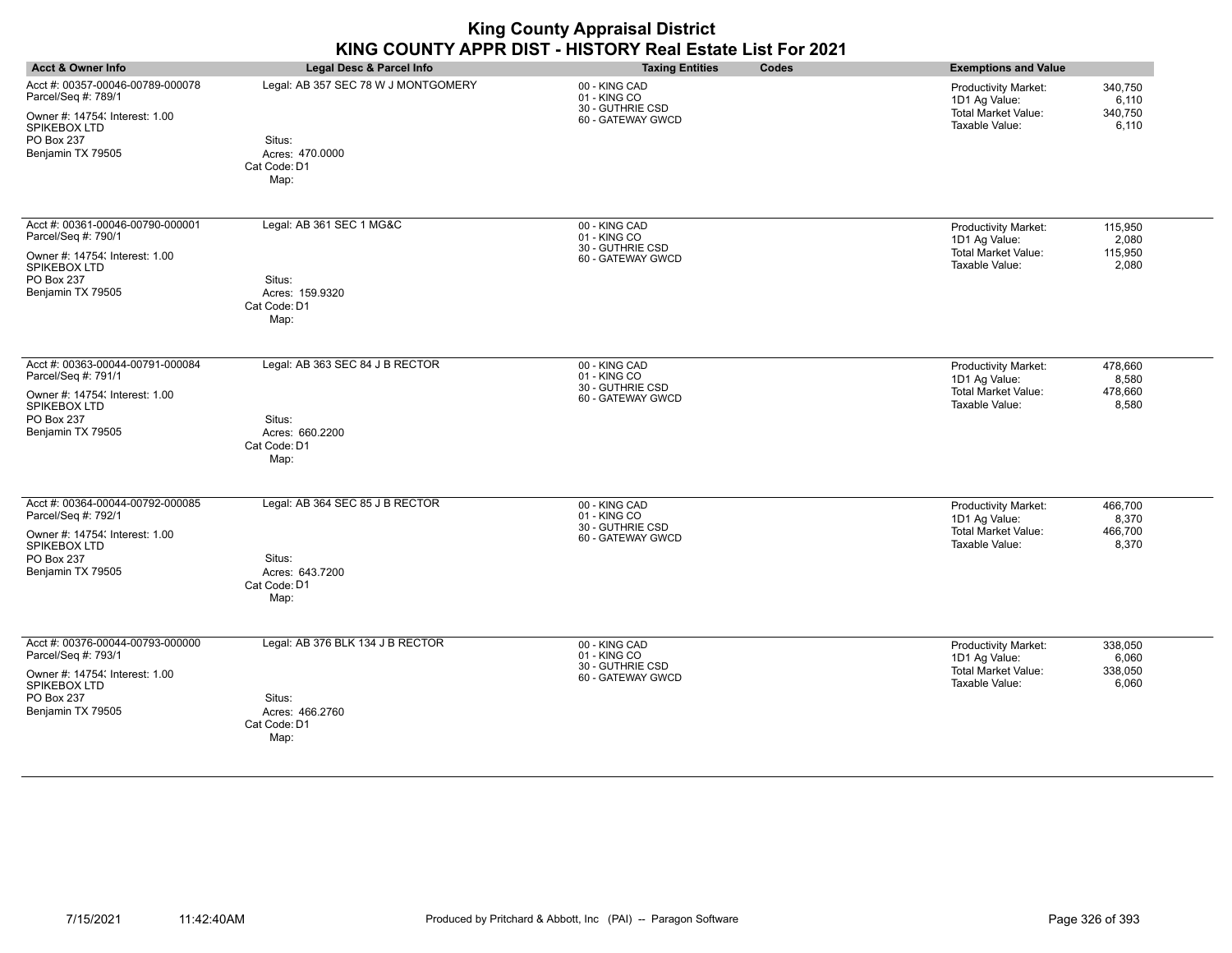| <b>Acct &amp; Owner Info</b>                                                                                                                 | <b>Legal Desc &amp; Parcel Info</b>                                                   | <b>Taxing Entities</b><br>Codes                                        | <b>Exemptions and Value</b>                                                                                                          |
|----------------------------------------------------------------------------------------------------------------------------------------------|---------------------------------------------------------------------------------------|------------------------------------------------------------------------|--------------------------------------------------------------------------------------------------------------------------------------|
| Acct #: 00378-00044-00794-000135<br>Parcel/Seq #: 794/1<br>Owner #: 14754; Interest: 1.00<br>SPIKEBOX LTD<br>PO Box 237<br>Benjamin TX 79505 | Legal: AB 378 SEC 135 J B RECTOR<br>Situs:<br>Acres: 436.5260<br>Cat Code: D1<br>Map: | 00 - KING CAD<br>01 - KING CO<br>30 - GUTHRIE CSD<br>60 - GATEWAY GWCD | 316,480<br><b>Productivity Market:</b><br>1D1 Ag Value:<br>5,670<br>Total Market Value:<br>316,480<br>Taxable Value:<br>5,670        |
| Acct #: 00380-00044-00795-000136<br>Parcel/Seq #: 795/1<br>Owner #: 14754. Interest: 1.00<br>SPIKEBOX LTD<br>PO Box 237<br>Benjamin TX 79505 | Legal: AB 380 SEC 136 J B RECTOR<br>Situs:<br>Acres: 456.4520<br>Cat Code: D1<br>Map: | 00 - KING CAD<br>01 - KING CO<br>30 - GUTHRIE CSD<br>60 - GATEWAY GWCD | <b>Productivity Market:</b><br>330,930<br>1D1 Ag Value:<br>5,930<br>330,930<br>Total Market Value:<br>Taxable Value:<br>5,930        |
| Acct #: 00381-00044-00796-000140<br>Parcel/Seq #: 796/1<br>Owner #: 14754; Interest: 1.00<br>SPIKEBOX LTD<br>PO Box 237<br>Benjamin TX 79505 | Legal: AB 381 SEC 140 J B RECTOR<br>Situs:<br>Acres: 627.4200<br>Cat Code: D1<br>Map: | 00 - KING CAD<br>01 - KING CO<br>30 - GUTHRIE CSD<br>60 - GATEWAY GWCD | 454,880<br><b>Productivity Market:</b><br>1D1 Ag Value:<br>8,160<br><b>Total Market Value:</b><br>454,880<br>Taxable Value:<br>8,160 |
| Acct #: 00390-00044-00797-000090<br>Parcel/Seq #: 797/1<br>Owner #: 14754; Interest: 1.00<br>SPIKEBOX LTD<br>PO Box 237<br>Benjamin TX 79505 | Legal: AB 390 SEC 90 J B RECTOR<br>Situs:<br>Acres: 641.4700<br>Cat Code: D1<br>Map:  | 00 - KING CAD<br>01 - KING CO<br>30 - GUTHRIE CSD<br>60 - GATEWAY GWCD | Productivity Market:<br>465,070<br>1D1 Ag Value:<br>8,340<br><b>Total Market Value:</b><br>465,070<br>Taxable Value:<br>8,340        |
| Acct #: 00409-00044-00798-000137<br>Parcel/Seq #: 798/1<br>Owner #: 14754; Interest: 1.00<br>SPIKEBOX LTD<br>PO Box 237<br>Benjamin TX 79505 | Legal: AB 409 SEC 137 J B RECTOR<br>Situs:<br>Acres: 479.2070<br>Cat Code: D1<br>Map: | 00 - KING CAD<br>01 - KING CO<br>30 - GUTHRIE CSD<br>60 - GATEWAY GWCD | Productivity Market:<br>347,430<br>1D1 Ag Value:<br>6,230<br><b>Total Market Value:</b><br>347,430<br>Taxable Value:<br>6,230        |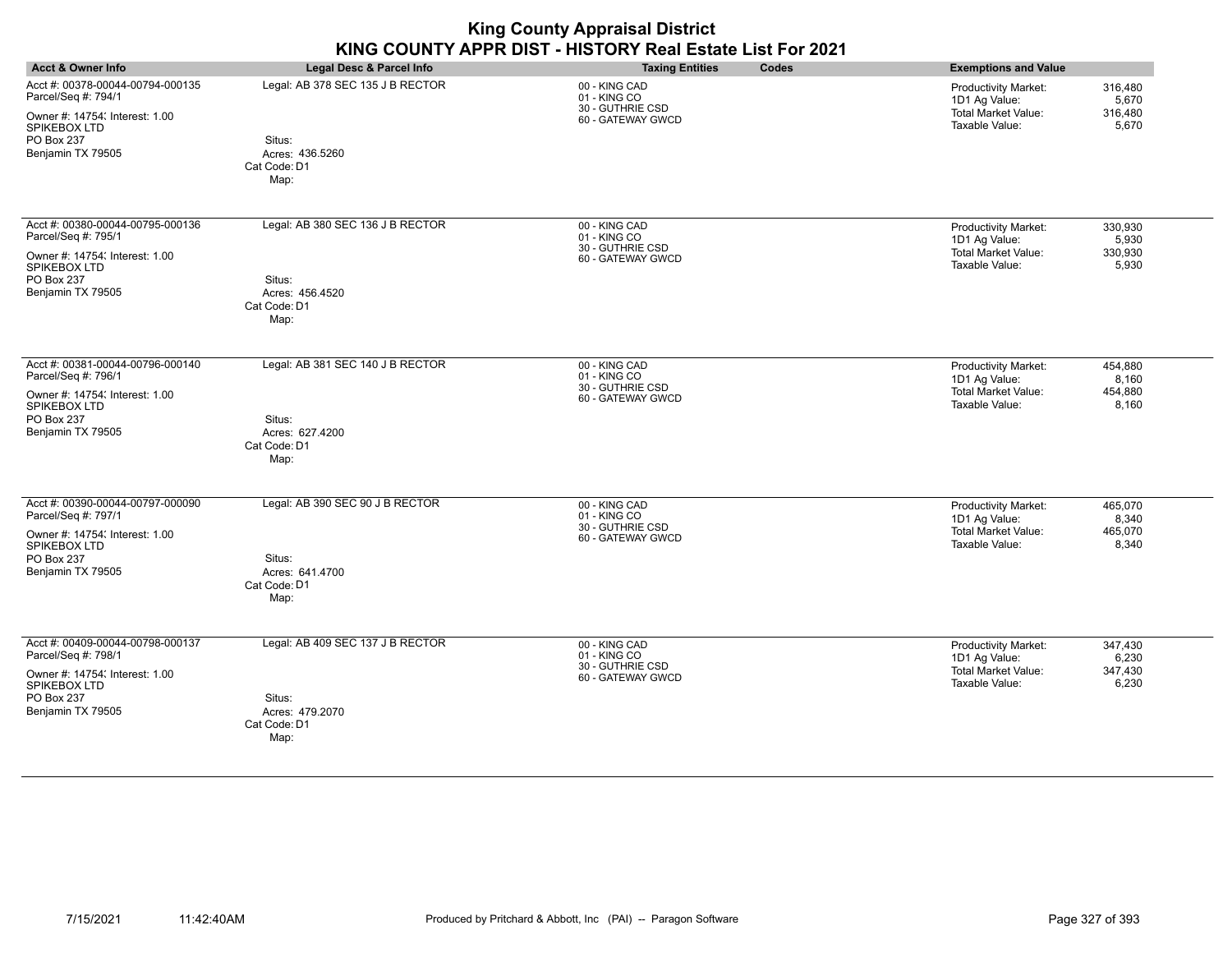| <b>Acct &amp; Owner Info</b>                                                                                                                 | Legal Desc & Parcel Info                                                                | <b>Taxing Entities</b><br>Codes                                        | <b>Exemptions and Value</b>                                                                                                          |
|----------------------------------------------------------------------------------------------------------------------------------------------|-----------------------------------------------------------------------------------------|------------------------------------------------------------------------|--------------------------------------------------------------------------------------------------------------------------------------|
| Acct #: 00411-00044-00799-000138<br>Parcel/Seq #: 799/1<br>Owner #: 14754; Interest: 1.00<br>SPIKEBOX LTD<br>PO Box 237<br>Benjamin TX 79505 | Legal: AB 411 SEC 138 J B RECTOR<br>Situs:<br>Acres: 379.8630<br>Cat Code: D1<br>Map:   | 00 - KING CAD<br>01 - KING CO<br>30 - GUTHRIE CSD<br>60 - GATEWAY GWCD | 275,400<br><b>Productivity Market:</b><br>1D1 Ag Value:<br>4,940<br><b>Total Market Value:</b><br>275,400<br>Taxable Value:<br>4,940 |
| Acct #: 00415-00044-00800-000139<br>Parcel/Seq #: 800/1<br>Owner #: 14754; Interest: 1.00<br>SPIKEBOX LTD<br>PO Box 237<br>Benjamin TX 79505 | Legal: AB 415 SEC 139 J B RECTOR<br>Situs:<br>Acres: 531.1040<br>Cat Code: D1<br>Map:   | 00 - KING CAD<br>01 - KING CO<br>30 - GUTHRIE CSD<br>60 - GATEWAY GWCD | Productivity Market:<br>385,050<br>1D1 Ag Value:<br>6,900<br><b>Total Market Value:</b><br>385,050<br>Taxable Value:<br>6,900        |
| Acct #: 00422-00044-00801-000024<br>Parcel/Seq #: 801/1<br>Owner #: 14754; Interest: 1.00<br>SPIKEBOX LTD<br>PO Box 237<br>Benjamin TX 79505 | Legal: AB 422 SEC 24 R B MASTERSON<br>Situs:<br>Acres: 456.0000<br>Cat Code: D1<br>Map: | 00 - KING CAD<br>01 - KING CO<br>30 - GUTHRIE CSD<br>60 - GATEWAY GWCD | Productivity Market:<br>330,600<br>1D1 Ag Value:<br>5,930<br><b>Total Market Value:</b><br>330,600<br>Taxable Value:<br>5,930        |
| Acct #: 00425-00044-00802-000089<br>Parcel/Seq #: 802/1<br>Owner #: 14754; Interest: 1.00<br>SPIKEBOX LTD<br>PO Box 237<br>Benjamin TX 79505 | Legal: AB 425 SEC 89 J B RECTOR<br>Situs:<br>Acres: 632.6930<br>Cat Code: D1<br>Map:    | 00 - KING CAD<br>01 - KING CO<br>30 - GUTHRIE CSD<br>60 - GATEWAY GWCD | Productivity Market:<br>458,700<br>1D1 Ag Value:<br>8,230<br><b>Total Market Value:</b><br>458,700<br>Taxable Value:<br>8,230        |
| Acct #: 00428-00044-00803-000088<br>Parcel/Seq #: 803/1<br>Owner #: 14754; Interest: 1.00<br>SPIKEBOX LTD<br>PO Box 237<br>Benjamin TX 79505 | Legal: AB 428 SEC 88 J B RECTOR<br>Situs:<br>Acres: 642.5640<br>Cat Code: D1<br>Map:    | 00 - KING CAD<br>01 - KING CO<br>30 - GUTHRIE CSD<br>60 - GATEWAY GWCD | Productivity Market:<br>465,860<br>1D1 Ag Value:<br>8,350<br><b>Total Market Value:</b><br>465,860<br>Taxable Value:<br>8,350        |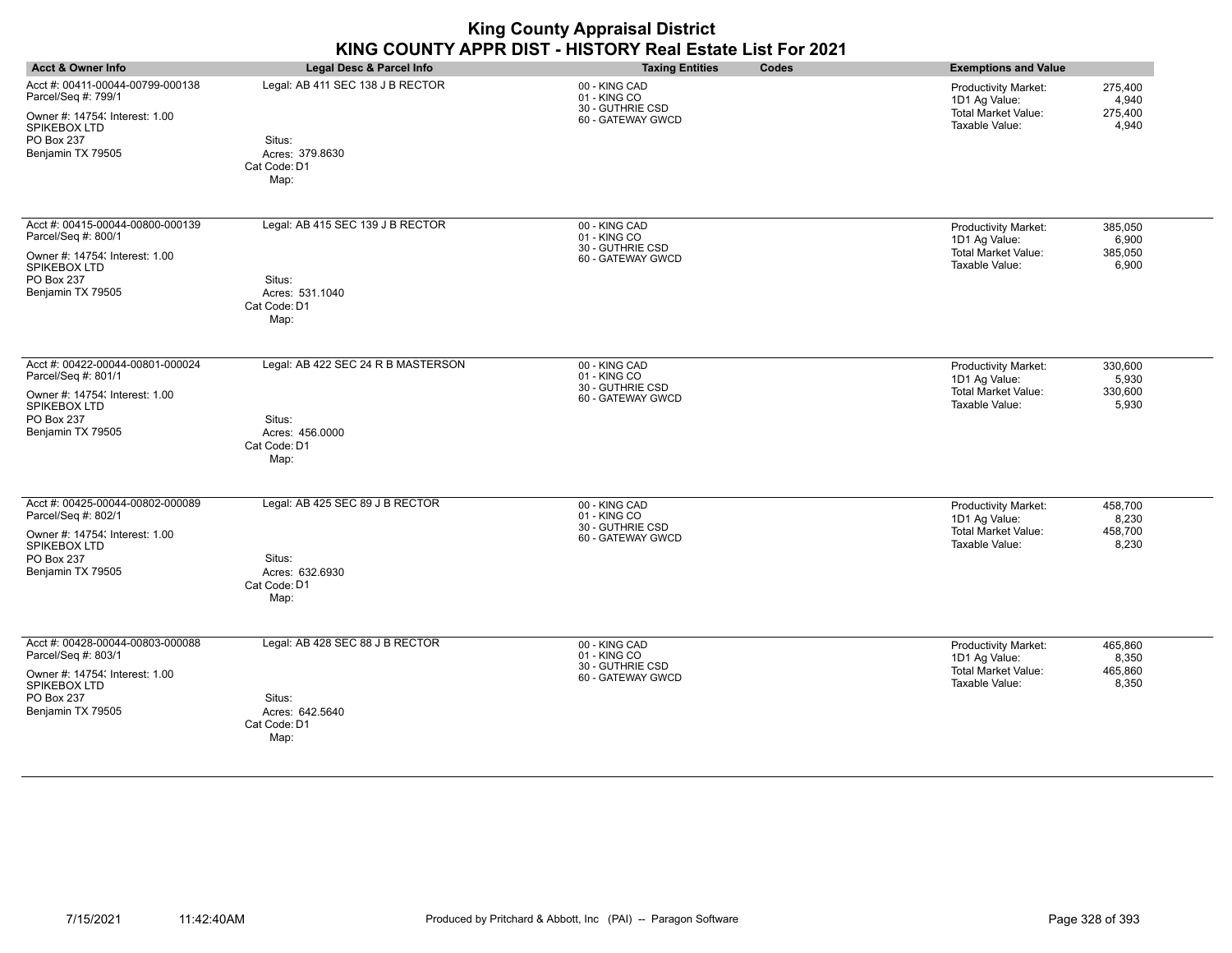| <b>Acct &amp; Owner Info</b>                                                                                                                 | Legal Desc & Parcel Info                                                              | <b>Taxing Entities</b><br>Codes                                        | <b>Exemptions and Value</b>                                                                                                   |
|----------------------------------------------------------------------------------------------------------------------------------------------|---------------------------------------------------------------------------------------|------------------------------------------------------------------------|-------------------------------------------------------------------------------------------------------------------------------|
| Acct #: 00435-00044-00804-000143<br>Parcel/Seq #: 804/1<br>Owner #: 14754; Interest: 1.00<br>SPIKEBOX LTD<br>PO Box 237<br>Benjamin TX 79505 | Legal: AB 435 SEC 143 J B RECTOR<br>Situs:<br>Acres: 432.4000<br>Cat Code: D1<br>Map: | 00 - KING CAD<br>01 - KING CO<br>30 - GUTHRIE CSD<br>60 - GATEWAY GWCD | Productivity Market:<br>313,490<br>1D1 Ag Value:<br>5,620<br><b>Total Market Value:</b><br>313,490<br>Taxable Value:<br>5,620 |
| Acct #: 00440-00044-00805-000047<br>Parcel/Seq #: 805/1<br>Owner #: 14754; Interest: 1.00<br>SPIKEBOX LTD<br>PO Box 237<br>Benjamin TX 79505 | Legal: AB 440 SEC 47 R M THOMSON<br>Situs:<br>Acres: 347.8230<br>Cat Code: D1<br>Map: | 00 - KING CAD<br>01 - KING CO<br>30 - GUTHRIE CSD<br>60 - GATEWAY GWCD | 252,170<br>Productivity Market:<br>1D1 Ag Value:<br>4,520<br><b>Total Market Value:</b><br>252,170<br>Taxable Value:<br>4,520 |
| Acct #: 00442-00044-00806-000048<br>Parcel/Seq #: 806/1<br>Owner #: 14754; Interest: 1.00<br>SPIKEBOX LTD<br>PO Box 237<br>Benjamin TX 79505 | Legal: AB 442 SEC 48 R M THOMSON<br>Situs:<br>Acres: 329.8050<br>Cat Code: D1<br>Map: | 00 - KING CAD<br>01 - KING CO<br>30 - GUTHRIE CSD<br>60 - GATEWAY GWCD | Productivity Market:<br>239,110<br>1D1 Ag Value:<br>4,290<br><b>Total Market Value:</b><br>239,110<br>Taxable Value:<br>4,290 |
| Acct #: 00443-00044-00807-000050<br>Parcel/Seq #: 807/1<br>Owner #: 14754; Interest: 1.00<br>SPIKEBOX LTD<br>PO Box 237<br>Benjamin TX 79505 | Legal: AB 443 SEC 50 R M THOMSON<br>Situs:<br>Acres: 345,0600<br>Cat Code: D1<br>Map: | 00 - KING CAD<br>01 - KING CO<br>30 - GUTHRIE CSD<br>60 - GATEWAY GWCD | Productivity Market:<br>250,170<br>1D1 Ag Value:<br>4,490<br><b>Total Market Value:</b><br>250,170<br>Taxable Value:<br>4,490 |
| Acct #: 00451-00044-00808-000045<br>Parcel/Seq #: 808/1<br>Owner #: 14754; Interest: 1.00<br>SPIKEBOX LTD<br>PO Box 237<br>Benjamin TX 79505 | Legal: AB 451 SEC 45 R M THOMSON<br>Situs:<br>Acres: 636.0710<br>Cat Code: D1<br>Map: | 00 - KING CAD<br>01 - KING CO<br>30 - GUTHRIE CSD<br>60 - GATEWAY GWCD | Productivity Market:<br>461,150<br>1D1 Ag Value:<br>8,270<br><b>Total Market Value:</b><br>461,150<br>Taxable Value:<br>8,270 |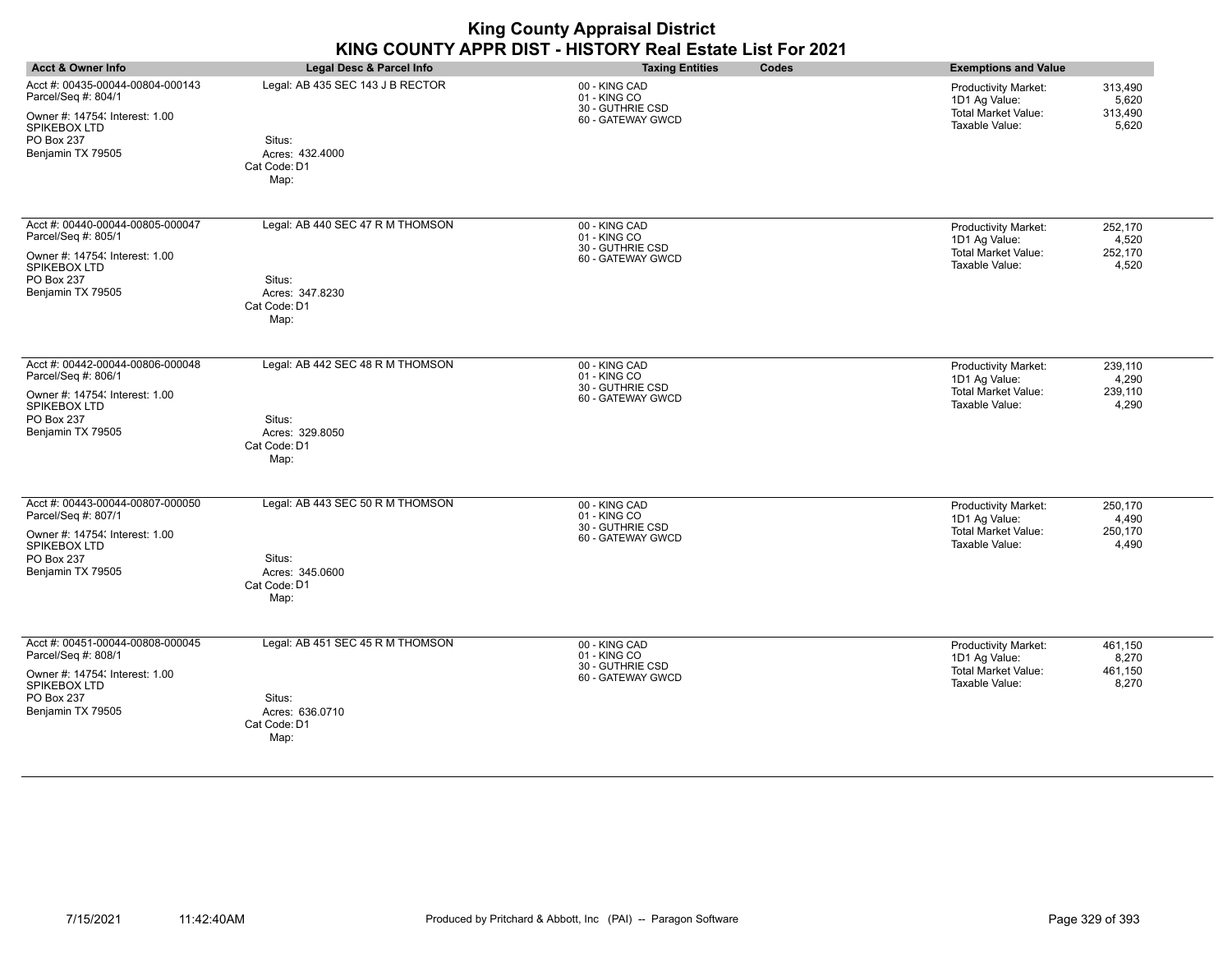| <b>Acct &amp; Owner Info</b>                                                                                                                 | Legal Desc & Parcel Info                                                              | <b>Taxing Entities</b><br>Codes                                        | <b>Exemptions and Value</b>                                                                                                          |
|----------------------------------------------------------------------------------------------------------------------------------------------|---------------------------------------------------------------------------------------|------------------------------------------------------------------------|--------------------------------------------------------------------------------------------------------------------------------------|
| Acct #: 00452-00044-00809-000046<br>Parcel/Seq #: 809/1<br>Owner #: 14754; Interest: 1.00<br>SPIKEBOX LTD<br>PO Box 237<br>Benjamin TX 79505 | Legal: AB 452 SEC 46 R M THOMSON<br>Situs:<br>Acres: 313.0000<br>Cat Code: D1<br>Map: | 00 - KING CAD<br>01 - KING CO<br>30 - GUTHRIE CSD<br>60 - GATEWAY GWCD | 226,930<br><b>Productivity Market:</b><br>1D1 Ag Value:<br>4,070<br><b>Total Market Value:</b><br>226,930<br>Taxable Value:<br>4,070 |
| Acct #: 00455-00044-00810-000049<br>Parcel/Seq #: 810/1<br>Owner #: 14754; Interest: 1.00<br>SPIKEBOX LTD<br>PO Box 237<br>Benjamin TX 79505 | Legal: AB 455 SEC 49 R M THOMSON<br>Situs:<br>Acres: 197.2360<br>Cat Code: D1<br>Map: | 00 - KING CAD<br>01 - KING CO<br>30 - GUTHRIE CSD<br>60 - GATEWAY GWCD | Productivity Market:<br>143,000<br>1D1 Ag Value:<br>2,560<br><b>Total Market Value:</b><br>143,000<br>Taxable Value:<br>2,560        |
| Acct #: 00457-00044-00811-000051<br>Parcel/Seq #: 811/1<br>Owner #: 14754; Interest: 1.00<br>SPIKEBOX LTD<br>PO Box 237<br>Benjamin TX 79505 | Legal: AB 457 SEC 51 R M THOMSON<br>Situs:<br>Acres: 640.0000<br>Cat Code: D1<br>Map: | 00 - KING CAD<br>01 - KING CO<br>30 - GUTHRIE CSD<br>60 - GATEWAY GWCD | Productivity Market:<br>464,000<br>1D1 Ag Value:<br>8,320<br><b>Total Market Value:</b><br>464,000<br>Taxable Value:<br>8,320        |
| Acct #: 00460-00046-00812-000074<br>Parcel/Seq #: 812/1<br>Owner #: 14754; Interest: 1.00<br>SPIKEBOX LTD<br>PO Box 237<br>Benjamin TX 79505 | Legal: AB 460 SEC 74 R M THOMSON<br>Situs:<br>Acres: 582.0000<br>Cat Code: D1<br>Map: | 00 - KING CAD<br>01 - KING CO<br>30 - GUTHRIE CSD<br>60 - GATEWAY GWCD | 421,950<br><b>Productivity Market:</b><br>1D1 Ag Value:<br>7,570<br><b>Total Market Value:</b><br>421,950<br>Taxable Value:<br>7,570 |
| Acct #: 00463-00046-00813-000001<br>Parcel/Seq #: 813/1<br>Owner #: 14754; Interest: 1.00<br>SPIKEBOX LTD<br>PO Box 237<br>Benjamin TX 79505 | Legal: AB 463 SEC 1 R M THOMSON<br>Situs:<br>Acres: 652.8000<br>Cat Code: D1<br>Map:  | 00 - KING CAD<br>01 - KING CO<br>30 - GUTHRIE CSD<br>60 - GATEWAY GWCD | 473,280<br>Productivity Market:<br>1D1 Ag Value:<br>8,490<br><b>Total Market Value:</b><br>473,280<br>Taxable Value:<br>8,490        |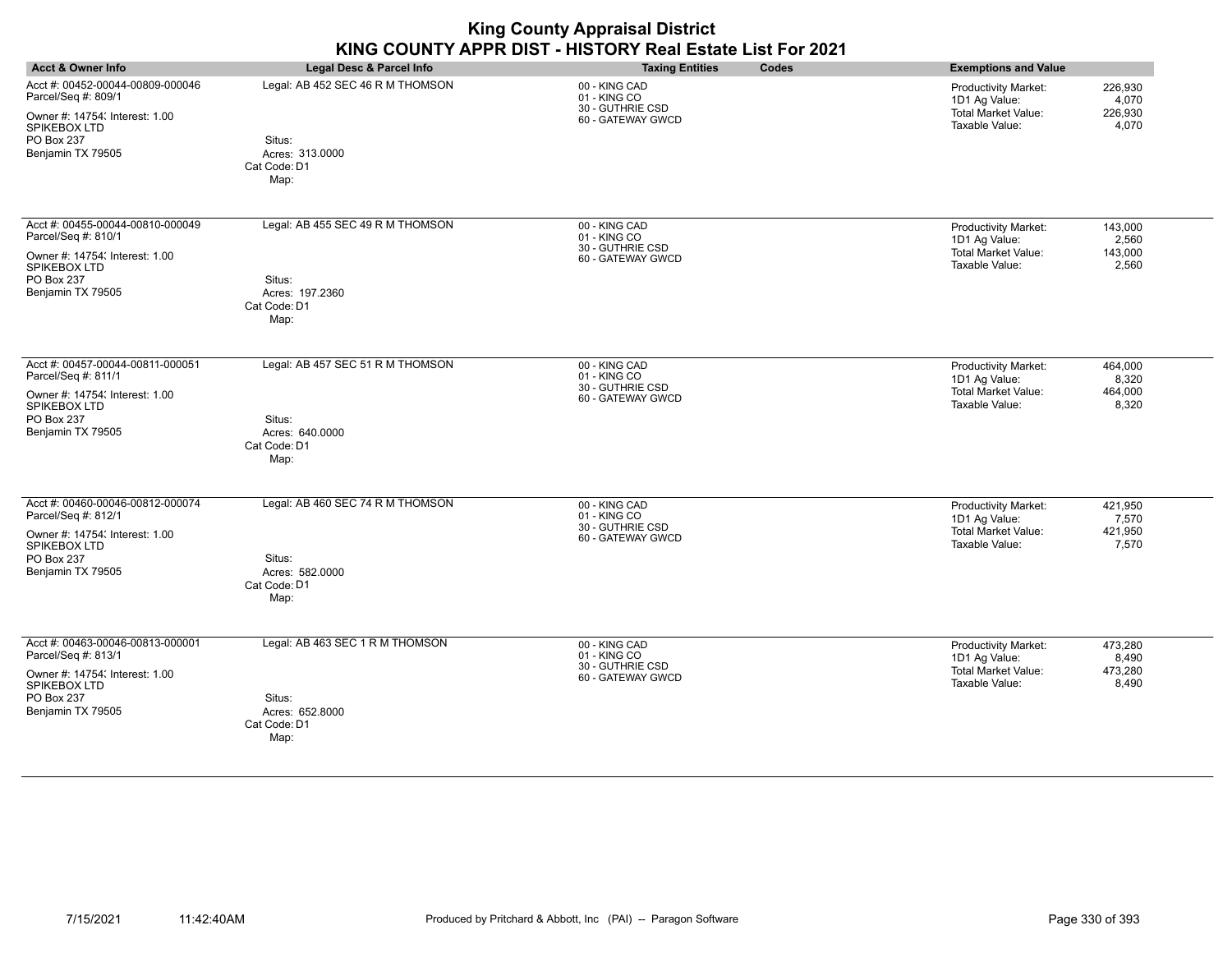| <b>Acct &amp; Owner Info</b>                                                                                                                 | Legal Desc & Parcel Info                                                               | <b>Taxing Entities</b><br>Codes                                        | <b>Exemptions and Value</b>                                                                                                          |
|----------------------------------------------------------------------------------------------------------------------------------------------|----------------------------------------------------------------------------------------|------------------------------------------------------------------------|--------------------------------------------------------------------------------------------------------------------------------------|
| Acct #: 00464-00046-00814-000002<br>Parcel/Seq #: 814/1<br>Owner #: 14754; Interest: 1.00<br>SPIKEBOX LTD<br>PO Box 237<br>Benjamin TX 79505 | Legal: AB 464 SEC 2 R M THOMSON<br>Situs:<br>Acres: 651.8200<br>Cat Code: D1<br>Map:   | 00 - KING CAD<br>01 - KING CO<br>30 - GUTHRIE CSD<br>60 - GATEWAY GWCD | 472,570<br><b>Productivity Market:</b><br>1D1 Ag Value:<br>8,470<br><b>Total Market Value:</b><br>472,570<br>Taxable Value:<br>8,470 |
| Acct #: 00465-00046-00815-000003<br>Parcel/Seq #: 815/1<br>Owner #: 14754; Interest: 1.00<br>SPIKEBOX LTD<br>PO Box 237<br>Benjamin TX 79505 | Legal: AB 465 SEC 3 R M THOMSON<br>Situs:<br>Acres: 653.3200<br>Cat Code: D1<br>Map:   | 00 - KING CAD<br>01 - KING CO<br>30 - GUTHRIE CSD<br>60 - GATEWAY GWCD | Productivity Market:<br>473,660<br>1D1 Ag Value:<br>8,490<br><b>Total Market Value:</b><br>473,660<br>Taxable Value:<br>8,490        |
| Acct #: 00531-00046-00816-000056<br>Parcel/Seq #: 816/1<br>Owner #: 14754; Interest: 1.00<br>SPIKEBOX LTD<br>PO Box 237<br>Benjamin TX 79505 | Legal: AB 531 SEC 56 R M THOMSON<br>Situs:<br>Acres: 738.5800<br>Cat Code: D1<br>Map:  | 00 - KING CAD<br>01 - KING CO<br>30 - GUTHRIE CSD<br>60 - GATEWAY GWCD | Productivity Market:<br>535,470<br>1D1 Ag Value:<br>9,600<br><b>Total Market Value:</b><br>535,470<br>Taxable Value:<br>9,600        |
| Acct #: 00532-00046-00817-000073<br>Parcel/Seq #: 817/1<br>Owner #: 14754; Interest: 1.00<br>SPIKEBOX LTD<br>PO Box 237<br>Benjamin TX 79505 | Legal: AB 532 SEC 73 R M THOMSON<br>Situs:<br>Acres: 714.1100<br>Cat Code: D1<br>Map:  | 00 - KING CAD<br>01 - KING CO<br>30 - GUTHRIE CSD<br>60 - GATEWAY GWCD | Productivity Market:<br>517,730<br>1D1 Ag Value:<br>9,280<br><b>Total Market Value:</b><br>517,730<br>Taxable Value:<br>9,280        |
| Acct #: 00534-00046-00818-000172<br>Parcel/Seq #: 818/1<br>Owner #: 14754; Interest: 1.00<br>SPIKEBOX LTD<br>PO Box 237<br>Benjamin TX 79505 | Legal: AB 534 SEC 172 R M THOMSON<br>Situs:<br>Acres: 171.1940<br>Cat Code: D1<br>Map: | 00 - KING CAD<br>01 - KING CO<br>30 - GUTHRIE CSD<br>60 - GATEWAY GWCD | 124,120<br>Productivity Market:<br>1D1 Ag Value:<br>2,230<br><b>Total Market Value:</b><br>124,120<br>2,230<br>Taxable Value:        |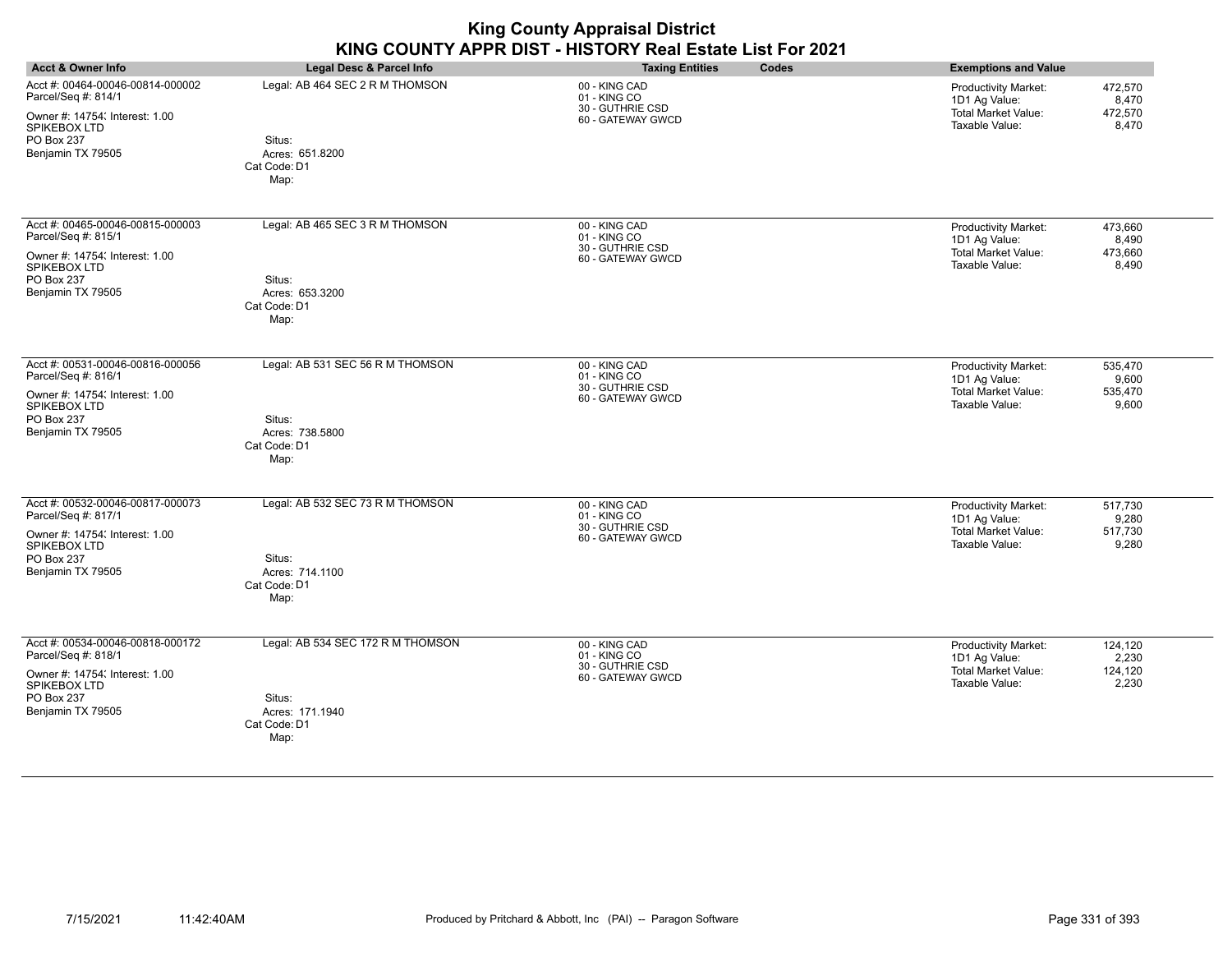| <b>Acct &amp; Owner Info</b>                                                                                                                 | Legal Desc & Parcel Info                                                               | <b>Taxing Entities</b><br>Codes                                        | <b>Exemptions and Value</b>                                                                                                          |
|----------------------------------------------------------------------------------------------------------------------------------------------|----------------------------------------------------------------------------------------|------------------------------------------------------------------------|--------------------------------------------------------------------------------------------------------------------------------------|
| Acct #: 00625-00046-00819-000174<br>Parcel/Seq #: 819/1<br>Owner #: 14754; Interest: 1.00<br>SPIKEBOX LTD<br>PO Box 237<br>Benjamin TX 79505 | Legal: AB 625 SEC 174 R M THOMSON<br>Situs:<br>Acres: 327.7480<br>Cat Code: D1<br>Map: | 00 - KING CAD<br>01 - KING CO<br>30 - GUTHRIE CSD<br>60 - GATEWAY GWCD | 237,620<br><b>Productivity Market:</b><br>1D1 Ag Value:<br>4,260<br><b>Total Market Value:</b><br>237,620<br>Taxable Value:<br>4,260 |
| Acct #: 00627-00044-00820-000180<br>Parcel/Seq #: 820/1<br>Owner #: 14754; Interest: 1.00<br>SPIKEBOX LTD<br>PO Box 237<br>Benjamin TX 79505 | Legal: AB 627 SEC 180 R M THOMSON<br>Situs:<br>Acres: 640.0000<br>Cat Code: D1<br>Map: | 00 - KING CAD<br>01 - KING CO<br>30 - GUTHRIE CSD<br>60 - GATEWAY GWCD | Productivity Market:<br>464,000<br>1D1 Ag Value:<br>8,320<br><b>Total Market Value:</b><br>464,000<br>Taxable Value:<br>8,320        |
| Acct #: 00635-00044-00821-000178<br>Parcel/Seq #: 821/1<br>Owner #: 14754; Interest: 1.00<br>SPIKEBOX LTD<br>PO Box 237<br>Benjamin TX 79505 | Legal: AB 635 SEC 178 R M THOMSON<br>Situs:<br>Acres: 640,0000<br>Cat Code: D1<br>Map: | 00 - KING CAD<br>01 - KING CO<br>30 - GUTHRIE CSD<br>60 - GATEWAY GWCD | Productivity Market:<br>464,000<br>1D1 Ag Value:<br>8,320<br><b>Total Market Value:</b><br>464,000<br>Taxable Value:<br>8,320        |
| Acct #: 00636-00044-00822-000179<br>Parcel/Seq #: 822/1<br>Owner #: 14754; Interest: 1.00<br>SPIKEBOX LTD<br>PO Box 237<br>Benjamin TX 79505 | Legal: AB 636 SEC 179 R M THOMSON<br>Situs:<br>Acres: 640.0000<br>Cat Code: D1<br>Map: | 00 - KING CAD<br>01 - KING CO<br>30 - GUTHRIE CSD<br>60 - GATEWAY GWCD | Productivity Market:<br>464,000<br>1D1 Ag Value:<br>8,320<br><b>Total Market Value:</b><br>464,000<br>Taxable Value:<br>8,320        |
| Acct #: 00639-00044-00823-000184<br>Parcel/Seq #: 823/1<br>Owner #: 14754; Interest: 1.00<br>SPIKEBOX LTD<br>PO Box 237<br>Benjamin TX 79505 | Legal: AB 639 SEC 184 R M THOMSON<br>Situs:<br>Acres: 369,8000<br>Cat Code: D1<br>Map: | 00 - KING CAD<br>01 - KING CO<br>30 - GUTHRIE CSD<br>60 - GATEWAY GWCD | 269,880<br>Productivity Market:<br>1D1 Ag Value:<br>5,230<br><b>Total Market Value:</b><br>269,880<br>Taxable Value:<br>5,230        |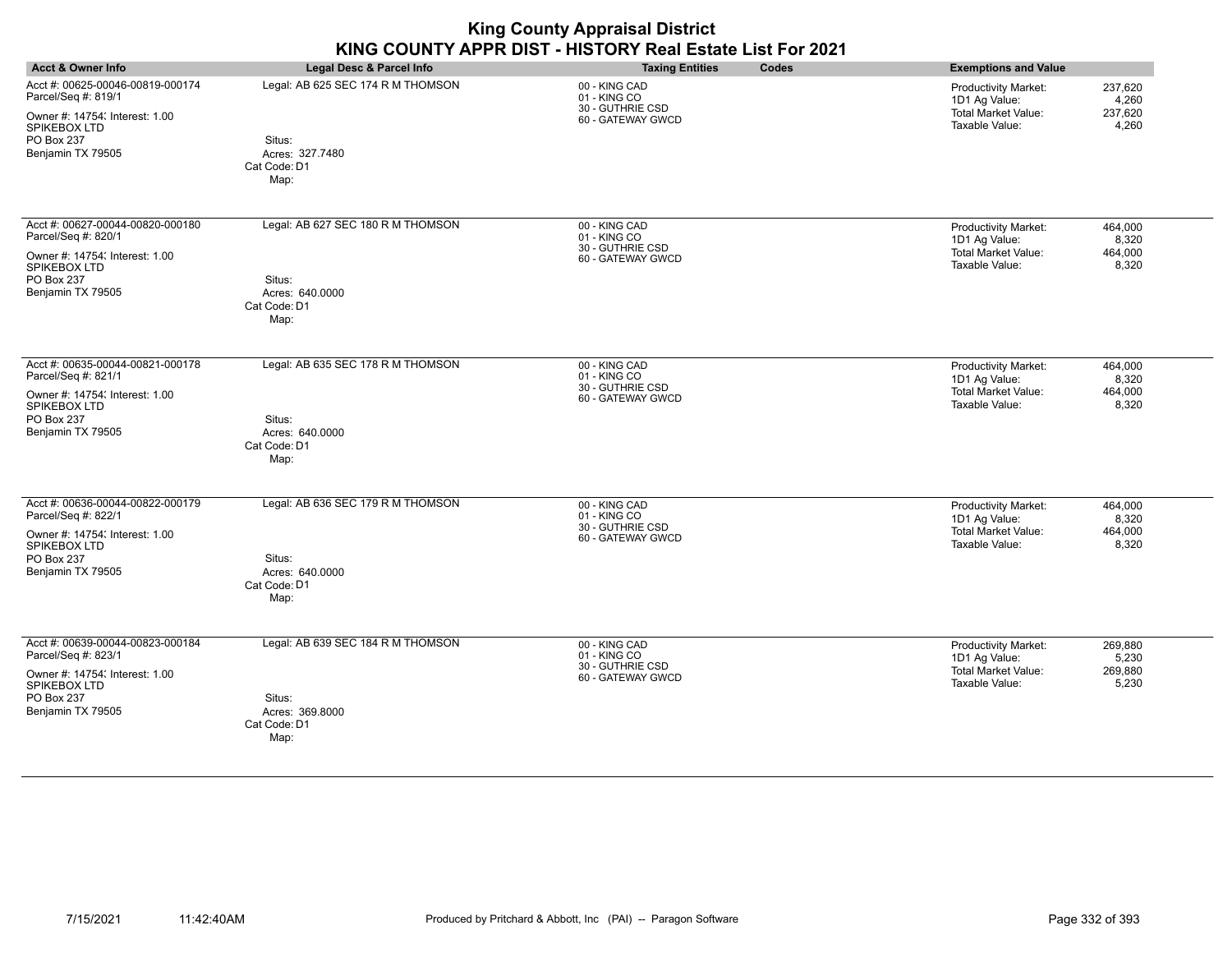| <b>Acct &amp; Owner Info</b>                                                                                                                 | <b>Legal Desc &amp; Parcel Info</b>                                                      | <b>Taxing Entities</b><br>Codes                                        | <b>Exemptions and Value</b>                                                                                                     |
|----------------------------------------------------------------------------------------------------------------------------------------------|------------------------------------------------------------------------------------------|------------------------------------------------------------------------|---------------------------------------------------------------------------------------------------------------------------------|
| Acct #: 00640-00044-00824-000185<br>Parcel/Seq #: 824/1<br>Owner #: 14754; Interest: 1.00<br>SPIKEBOX LTD<br>PO Box 237<br>Benjamin TX 79505 | Legal: AB 640 SEC 185 R M THOMSON<br>Situs:<br>Acres: 480.5440<br>Cat Code: D1<br>Map:   | 00 - KING CAD<br>01 - KING CO<br>30 - GUTHRIE CSD<br>60 - GATEWAY GWCD | 348,390<br>Productivity Market:<br>1D1 Ag Value:<br>6,250<br><b>Total Market Value:</b><br>348,390<br>Taxable Value:<br>6,250   |
| Acct #: 00885-00044-00825-000000<br>Parcel/Seq #: 825/1<br>Owner #: 14754; Interest: 1.00<br>SPIKEBOX LTD<br>PO Box 237<br>Benjamin TX 79505 | Legal: AB 885 N A COX<br>Situs:<br>Acres: 0.3200<br>Cat Code: D1<br>Map:                 | 00 - KING CAD<br>01 - KING CO<br>30 - GUTHRIE CSD<br>60 - GATEWAY GWCD | Productivity Market:<br>230<br>1D1 Ag Value:<br>20<br>Total Market Value:<br>230<br>Taxable Value:<br>20                        |
| Acct #: 00887-00044-00826-000000<br>Parcel/Seq #: 826/1<br>Owner #: 14754; Interest: 1.00<br>SPIKEBOX LTD<br>PO Box 237<br>Benjamin TX 79505 | Legal: AB 887 C W DAVENPORT<br>Situs:<br>Acres: 134.3200<br>Cat Code: D1<br>Map:         | 00 - KING CAD<br>01 - KING CO<br>30 - GUTHRIE CSD<br>60 - GATEWAY GWCD | Productivity Market:<br>102,090<br>1D1 Ag Value:<br>4,900<br><b>Total Market Value:</b><br>102,090<br>Taxable Value:<br>4,900   |
| Acct #: 01161-00044-00827-000022<br>Parcel/Seq #: 827/1<br>Owner #: 14754; Interest: 1.00<br>SPIKEBOX LTD<br>PO Box 237<br>Benjamin TX 79505 | Legal: AB 1161 SEC 22 R B MASTERSON<br>Situs:<br>Acres: 612.3820<br>Cat Code: D1<br>Map: | 00 - KING CAD<br>01 - KING CO<br>30 - GUTHRIE CSD<br>60 - GATEWAY GWCD | Productivity Market:<br>459,290<br>1D1 Ag Value:<br>11,640<br><b>Total Market Value:</b><br>459,290<br>Taxable Value:<br>11,640 |
| Acct #: 01162-00044-00828-000023<br>Parcel/Seq #: 828/1<br>Owner #: 14754; Interest: 1.00<br>SPIKEBOX LTD<br>PO Box 237<br>Benjamin TX 79505 | Legal: AB 1162 SEC 23 R B MASTERSON<br>Situs:<br>Acres: 640,0000<br>Cat Code: D1<br>Map: | 00 - KING CAD<br>01 - KING CO<br>30 - GUTHRIE CSD<br>60 - GATEWAY GWCD | Productivity Market:<br>480.000<br>1D1 Ag Value:<br>12,160<br><b>Total Market Value:</b><br>480,000<br>Taxable Value:<br>12,160 |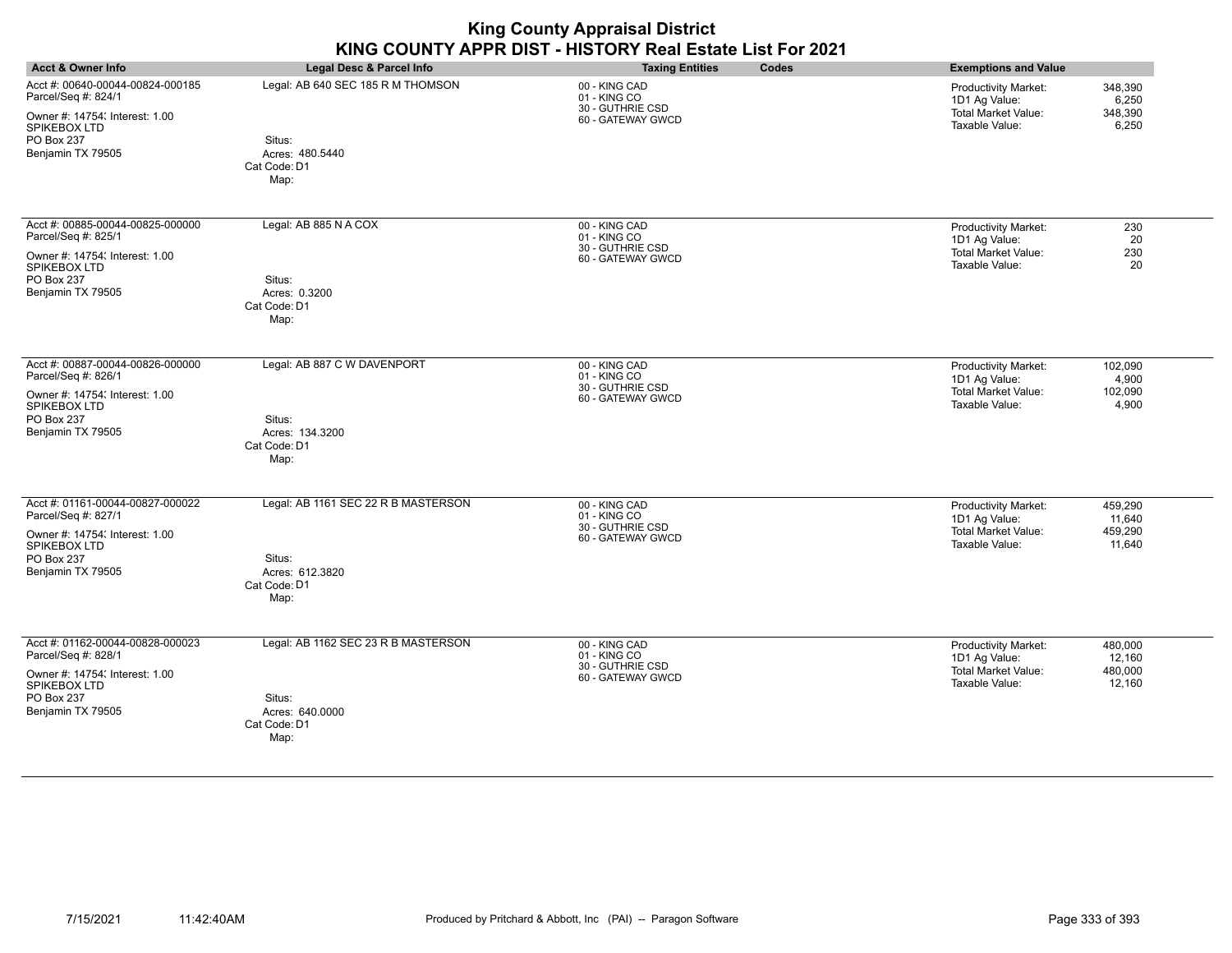| <b>Acct &amp; Owner Info</b>                                                                                                                 | Legal Desc & Parcel Info                                                                                                                                | <b>Taxing Entities</b><br>Codes                                        | <b>Exemptions and Value</b>                                                                                                                                                                                                       |
|----------------------------------------------------------------------------------------------------------------------------------------------|---------------------------------------------------------------------------------------------------------------------------------------------------------|------------------------------------------------------------------------|-----------------------------------------------------------------------------------------------------------------------------------------------------------------------------------------------------------------------------------|
| Acct #: 01163-00044-00829-000000<br>Parcel/Seq #: 829/1<br>Owner #: 14754; Interest: 1.00<br>SPIKEBOX LTD<br>PO Box 237<br>Benjamin TX 79505 | Legal: IMPROVEMENT ON AB 1163<br><b>RB MASTERSON SEC 24</b><br>Situs: 2921 E US HWY 82 GUTHRIE TX 79236<br>Acres: 595.4000<br>Cat Code: D1 E D2<br>Map: | 00 - KING CAD<br>01 - KING CO<br>30 - GUTHRIE CSD<br>60 - GATEWAY GWCD | 4,000<br>Land NonHomesite:<br>173,930<br>Improvement Homesite:<br>33,040<br>Improvement NonHomesite:<br>Productivity Market:<br>442,800<br>1D1 Ag Value:<br>11,220<br>Total Market Value:<br>653,770<br>Taxable Value:<br>222,190 |
| Acct #: 01165-00044-00830-000025<br>Parcel/Seq #: 830/1<br>Owner #: 14754; Interest: 1.00<br>SPIKEBOX LTD<br>PO Box 237<br>Benjamin TX 79505 | Legal: AB 1165 SEC 25 R B MASTERSON<br>Situs:<br>Acres: 118.2120<br>Cat Code: D1<br>Map:                                                                | 00 - KING CAD<br>01 - KING CO<br>30 - GUTHRIE CSD<br>60 - GATEWAY GWCD | <b>Productivity Market:</b><br>88,660<br>2,250<br>1D1 Ag Value:<br><b>Total Market Value:</b><br>88,660<br>Taxable Value:<br>2,250                                                                                                |
| Acct #: 01166-00044-00831-000058<br>Parcel/Seq #: 831/1<br>Owner #: 14754; Interest: 1.00<br>SPIKEBOX LTD<br>PO Box 237<br>Benjamin TX 79505 | Legal: AB 1166 SEC 58 H&GN<br><b>R B MASTERSON</b><br>Situs:<br>Acres: 515.2510<br>Cat Code: D1<br>Map:                                                 | 00 - KING CAD<br>01 - KING CO<br>30 - GUTHRIE CSD<br>60 - GATEWAY GWCD | Productivity Market:<br>386,440<br>1D1 Ag Value:<br>9,790<br>Total Market Value:<br>386,440<br>Taxable Value:<br>9,790                                                                                                            |
| Acct #: 01180-00044-00832-000027<br>Parcel/Seq #: 832/1<br>Owner #: 14754; Interest: 1.00<br>SPIKEBOX LTD<br>PO Box 237<br>Benjamin TX 79505 | Legal: AB 1180 SEC 27 S L GRAVES<br>Situs:<br>Acres: 123.3390<br>Cat Code: D1<br>Map:                                                                   | 00 - KING CAD<br>01 - KING CO<br>30 - GUTHRIE CSD<br>60 - GATEWAY GWCD | Productivity Market:<br>92.500<br>1D1 Ag Value:<br>2,340<br><b>Total Market Value:</b><br>92,500<br>Taxable Value:<br>2,340                                                                                                       |
| Acct #: 01182-00044-00833-000026<br>Parcel/Seq #: 833/1<br>Owner #: 14754; Interest: 1.00<br>SPIKEBOX LTD<br>PO Box 237<br>Benjamin TX 79505 | Legal: AB 1182 SEC 26 S L GRAVES<br>Situs:<br>Acres: 360.7800<br>Cat Code: D1<br>Map:                                                                   | 00 - KING CAD<br>01 - KING CO<br>30 - GUTHRIE CSD<br>60 - GATEWAY GWCD | 270,590<br>Productivity Market:<br>1D1 Ag Value:<br>6,850<br><b>Total Market Value:</b><br>270,590<br>Taxable Value:<br>6,850                                                                                                     |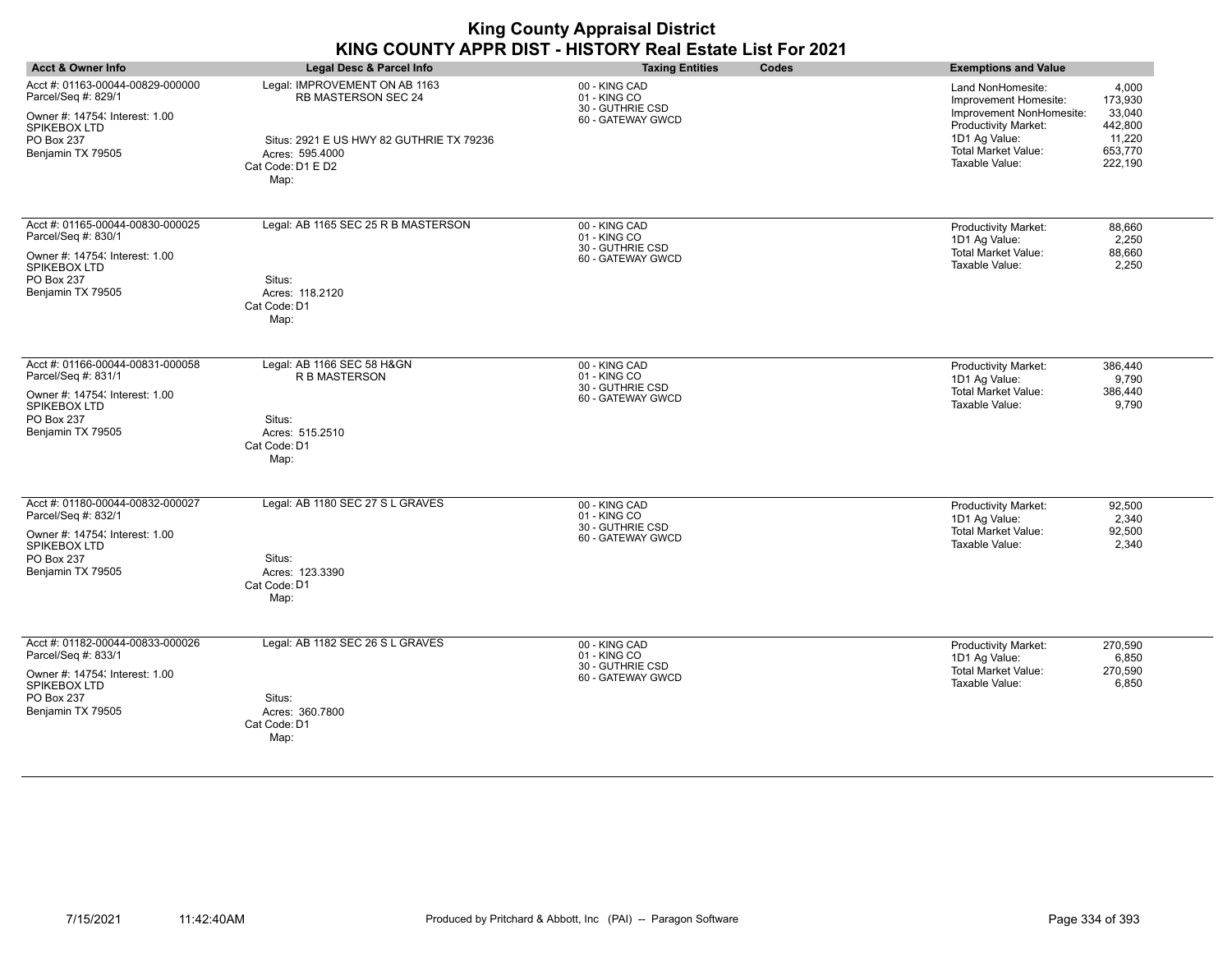| <b>Acct &amp; Owner Info</b>                                                                                                                  | Legal Desc & Parcel Info                                                                 | <b>Taxing Entities</b><br>Codes                                        | <b>Exemptions and Value</b>                                                                                                          |
|-----------------------------------------------------------------------------------------------------------------------------------------------|------------------------------------------------------------------------------------------|------------------------------------------------------------------------|--------------------------------------------------------------------------------------------------------------------------------------|
| Acct #: 01229-00044-00834-000001<br>Parcel/Seq #: 834/1<br>Owner #: 14754; Interest: 1.00<br>SPIKEBOX LTD<br>PO Box 237<br>Benjamin TX 79505  | Legal: AB 1229 SEC 1 GCS&F RR CO<br>Situs:<br>Acres: 640,0000<br>Cat Code: D1<br>Map:    | 00 - KING CAD<br>01 - KING CO<br>30 - GUTHRIE CSD<br>60 - GATEWAY GWCD | 468,980<br><b>Productivity Market:</b><br>1D1 Ag Value:<br>9,510<br><b>Total Market Value:</b><br>468,980<br>Taxable Value:<br>9,510 |
| Acct #: 00254-00046-01022-000001<br>Parcel/Seq #: 1022/1<br>Owner #: 14754; Interest: 1.00<br>SPIKEBOX LTD<br>PO Box 237<br>Benjamin TX 79505 | Legal: AB 254 SUR 1 MEP&P RR CO<br>Situs:<br>Acres: 636.0380<br>Cat Code: D1<br>Map:     | 00 - KING CAD<br>01 - KING CO<br>30 - GUTHRIE CSD<br>60 - GATEWAY GWCD | <b>Productivity Market:</b><br>461,130<br>1D1 Ag Value:<br>8,270<br><b>Total Market Value:</b><br>461,130<br>Taxable Value:<br>8,270 |
| Acct #: 00396-00044-01029-000081<br>Parcel/Seq #: 1029/1<br>Owner #: 14754; Interest: 1.00<br>SPIKEBOX LTD<br>PO Box 237<br>Benjamin TX 79505 | Legal: AB 396 SUR 81 JOHN B RECTOR<br>Situs:<br>Acres: 663.3140<br>Cat Code: D1<br>Map:  | 00 - KING CAD<br>01 - KING CO<br>30 - GUTHRIE CSD<br>60 - GATEWAY GWCD | Productivity Market:<br>480,900<br>1D1 Ag Value:<br>8,620<br><b>Total Market Value:</b><br>480,900<br>Taxable Value:<br>8,620        |
| Acct #: 00426-00044-01032-000145<br>Parcel/Seq #: 1032/1<br>Owner #: 14754; Interest: 1.00<br>SPIKEBOX LTD<br>PO Box 237<br>Benjamin TX 79505 | Legal: AB 426 SUR 145 JOHN B RECTOR<br>Situs:<br>Acres: 356.3710<br>Cat Code: D1<br>Map: | 00 - KING CAD<br>01 - KING CO<br>30 - GUTHRIE CSD<br>60 - GATEWAY GWCD | Productivity Market:<br>261,370<br>1D1 Ag Value:<br>5,350<br><b>Total Market Value:</b><br>261,370<br>Taxable Value:<br>5,350        |
| Acct #: 00427-00044-01033-000082<br>Parcel/Seq #: 1033/1<br>Owner #: 14754; Interest: 1.00<br>SPIKEBOX LTD<br>PO Box 237<br>Benjamin TX 79505 | Legal: AB 427 SUR 82 JOHN B RECTOR<br>Situs:<br>Acres: 642.3040<br>Cat Code: D1<br>Map:  | 00 - KING CAD<br>01 - KING CO<br>30 - GUTHRIE CSD<br>60 - GATEWAY GWCD | Productivity Market:<br>465,670<br>1D1 Ag Value:<br>8,350<br><b>Total Market Value:</b><br>465,670<br>Taxable Value:<br>8,350        |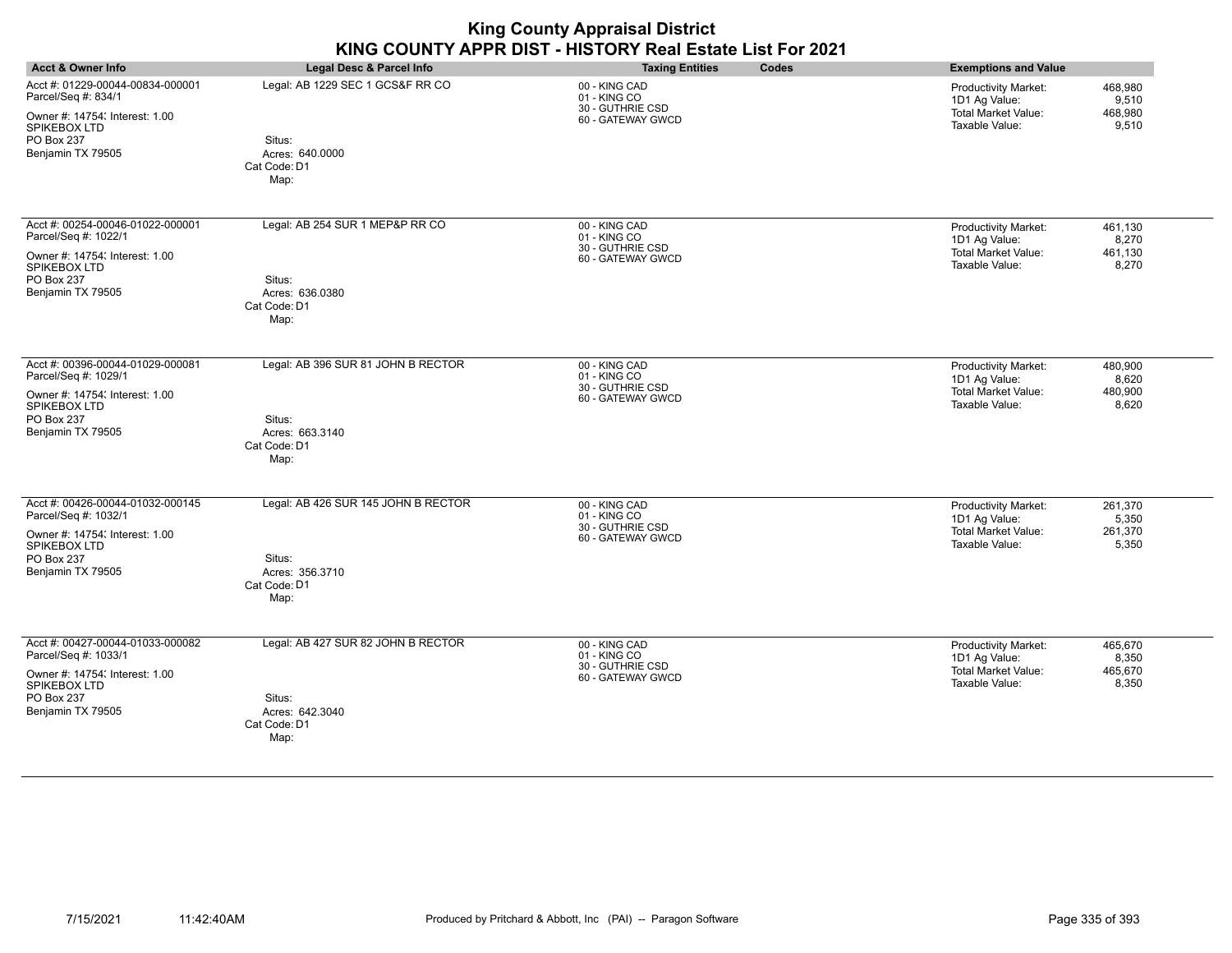| <b>Acct &amp; Owner Info</b>                                                                                                                  | Legal Desc & Parcel Info                                                                 | <b>Taxing Entities</b><br>Codes                                        | <b>Exemptions and Value</b>                                                                                                          |
|-----------------------------------------------------------------------------------------------------------------------------------------------|------------------------------------------------------------------------------------------|------------------------------------------------------------------------|--------------------------------------------------------------------------------------------------------------------------------------|
| Acct #: 00429-00044-01034-000083<br>Parcel/Seq #: 1034/1<br>Owner #: 14754; Interest: 1.00<br>SPIKEBOX LTD<br>PO Box 237<br>Benjamin TX 79505 | Legal: AB 429 SUR 83 JOHN B RECTOR<br>Situs:<br>Acres: 646.7420<br>Cat Code: D1<br>Map:  | 00 - KING CAD<br>01 - KING CO<br>30 - GUTHRIE CSD<br>60 - GATEWAY GWCD | 468,890<br><b>Productivity Market:</b><br>1D1 Ag Value:<br>8,410<br><b>Total Market Value:</b><br>468,890<br>Taxable Value:<br>8,410 |
| Acct #: 00430-00044-01035-000144<br>Parcel/Seq #: 1035/1<br>Owner #: 14754; Interest: 1.00<br>SPIKEBOX LTD<br>PO Box 237<br>Benjamin TX 79505 | Legal: AB 430 SUR 144 JOHN B RECTOR<br>Situs:<br>Acres: 432.0050<br>Cat Code: D1<br>Map: | 00 - KING CAD<br>01 - KING CO<br>30 - GUTHRIE CSD<br>60 - GATEWAY GWCD | 313,200<br>Productivity Market:<br>1D1 Ag Value:<br>5,620<br>Total Market Value:<br>313,200<br>Taxable Value:<br>5,620               |
| Acct #: 00434-00044-01036-000142<br>Parcel/Seq #: 1036/1<br>Owner #: 14754; Interest: 1.00<br>SPIKEBOX LTD<br>PO Box 237<br>Benjamin TX 79505 | Legal: AB 434 SUR 142 JOHN B RECTOR<br>Situs:<br>Acres: 566.5160<br>Cat Code: D1<br>Map: | 00 - KING CAD<br>01 - KING CO<br>30 - GUTHRIE CSD<br>60 - GATEWAY GWCD | Productivity Market:<br>410,720<br>1D1 Ag Value:<br>7,360<br>Total Market Value:<br>410,720<br>Taxable Value:<br>7,360               |
| Acct #: 00444-00044-01039-000052<br>Parcel/Seq #: 1039/1<br>Owner #: 14754; Interest: 1.00<br>SPIKEBOX LTD<br>PO Box 237<br>Benjamin TX 79505 | Legal: AB 444 SUR 52 R M THOMSON<br>Situs:<br>Acres: 648.1200<br>Cat Code: D1<br>Map:    | 00 - KING CAD<br>01 - KING CO<br>30 - GUTHRIE CSD<br>60 - GATEWAY GWCD | Productivity Market:<br>469.890<br>1D1 Ag Value:<br>8,430<br>Total Market Value:<br>469,890<br>Taxable Value:<br>8,430               |
| Acct #: 00445-00044-01040-000053<br>Parcel/Seq #: 1040/1<br>Owner #: 14754; Interest: 1.00<br>SPIKEBOX LTD<br>PO Box 237<br>Benjamin TX 79505 | Legal: AB 445 SUR 53 R M THOMSON<br>Situs:<br>Acres: 629.2930<br>Cat Code: D1<br>Map:    | 00 - KING CAD<br>01 - KING CO<br>30 - GUTHRIE CSD<br>60 - GATEWAY GWCD | 456,240<br>Productivity Market:<br>1D1 Ag Value:<br>8,180<br><b>Total Market Value:</b><br>456,240<br>Taxable Value:<br>8,180        |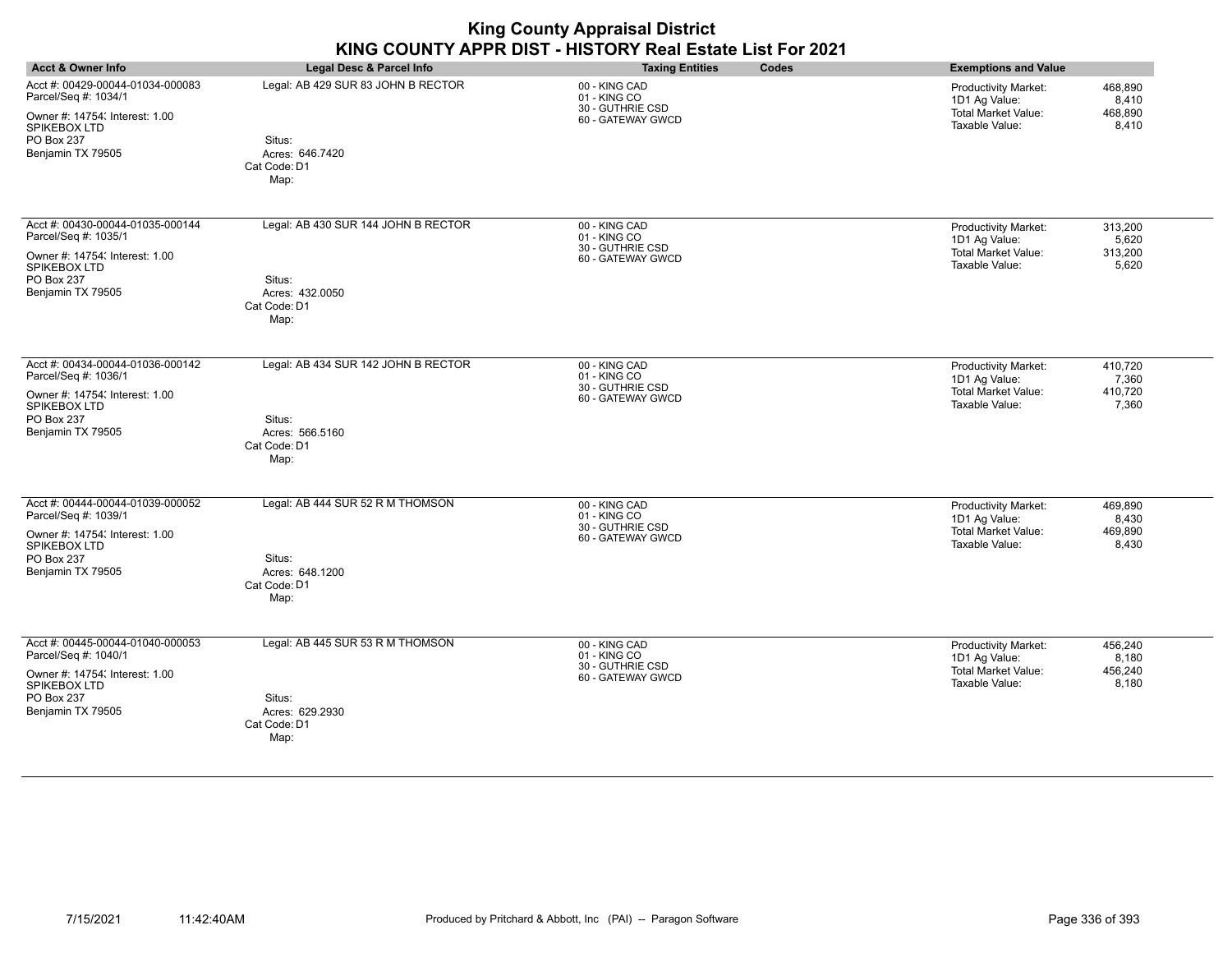| <b>Acct &amp; Owner Info</b>                                                                                                                  | Legal Desc & Parcel Info                                                                | <b>Taxing Entities</b><br>Codes                                        | <b>Exemptions and Value</b>                                                                                                          |
|-----------------------------------------------------------------------------------------------------------------------------------------------|-----------------------------------------------------------------------------------------|------------------------------------------------------------------------|--------------------------------------------------------------------------------------------------------------------------------------|
| Acct #: 00453-00046-01041-000054<br>Parcel/Seq #: 1041/1<br>Owner #: 14754; Interest: 1.00<br>SPIKEBOX LTD<br>PO Box 237<br>Benjamin TX 79505 | Legal: AB 453 SUR 54 R M THOMSON<br>Situs:<br>Acres: 280.8310<br>Cat Code: D1<br>Map:   | 00 - KING CAD<br>01 - KING CO<br>30 - GUTHRIE CSD<br>60 - GATEWAY GWCD | <b>Productivity Market:</b><br>203,600<br>3,650<br>1D1 Ag Value:<br><b>Total Market Value:</b><br>203,600<br>Taxable Value:<br>3,650 |
| Acct #: 00454-00044-01042-000075<br>Parcel/Seq #: 1042/1<br>Owner #: 14754; Interest: 1.00<br>SPIKEBOX LTD<br>PO Box 237<br>Benjamin TX 79505 | Legal: AB 454 SUR 75 R M THOMSON<br>Situs:<br>Acres: 509.7730<br>Cat Code: D1<br>Map:   | 00 - KING CAD<br>01 - KING CO<br>30 - GUTHRIE CSD<br>60 - GATEWAY GWCD | 376,930<br><b>Productivity Market:</b><br>8,830<br>1D1 Ag Value:<br>Total Market Value:<br>376,930<br>Taxable Value:<br>8,830        |
| Acct #: 00459-00046-01044-000055<br>Parcel/Seq #: 1044/1<br>Owner #: 14754; Interest: 1.00<br>SPIKEBOX LTD<br>PO Box 237<br>Benjamin TX 79505 | Legal: AB 459 SUR 55 R M THOMSON<br>Situs:<br>Acres: 563.6210<br>Cat Code: D1<br>Map:   | 00 - KING CAD<br>01 - KING CO<br>30 - GUTHRIE CSD<br>60 - GATEWAY GWCD | <b>Productivity Market:</b><br>408,630<br>1D1 Ag Value:<br>7,330<br><b>Total Market Value:</b><br>408,630<br>Taxable Value:<br>7,330 |
| Acct #: 00466-00046-01048-000004<br>Parcel/Seq #: 1048/1<br>Owner #: 14754; Interest: 1.00<br>SPIKEBOX LTD<br>PO Box 237<br>Benjamin TX 79505 | Legal: AB 466 SUR 4 R M THOMSON<br>Situs:<br>Acres: 654.7500<br>Cat Code: D1<br>Map:    | 00 - KING CAD<br>01 - KING CO<br>30 - GUTHRIE CSD<br>60 - GATEWAY GWCD | 474,690<br><b>Productivity Market:</b><br>1D1 Ag Value:<br>8,510<br><b>Total Market Value:</b><br>474,690<br>Taxable Value:<br>8,510 |
| Acct #: 00612-00044-01051-000080<br>Parcel/Seq #: 1051/1<br>Owner #: 14754; Interest: 1.00<br>SPIKEBOX LTD<br>PO Box 237<br>Benjamin TX 79505 | Legal: AB 612 SUR 80 JOHN B RECTOR<br>Situs:<br>Acres: 676.8820<br>Cat Code: D1<br>Map: | 00 - KING CAD<br>01 - KING CO<br>30 - GUTHRIE CSD<br>60 - GATEWAY GWCD | <b>Productivity Market:</b><br>490,740<br>1D1 Ag Value:<br>8,800<br>Total Market Value:<br>490,740<br>Taxable Value:<br>8,800        |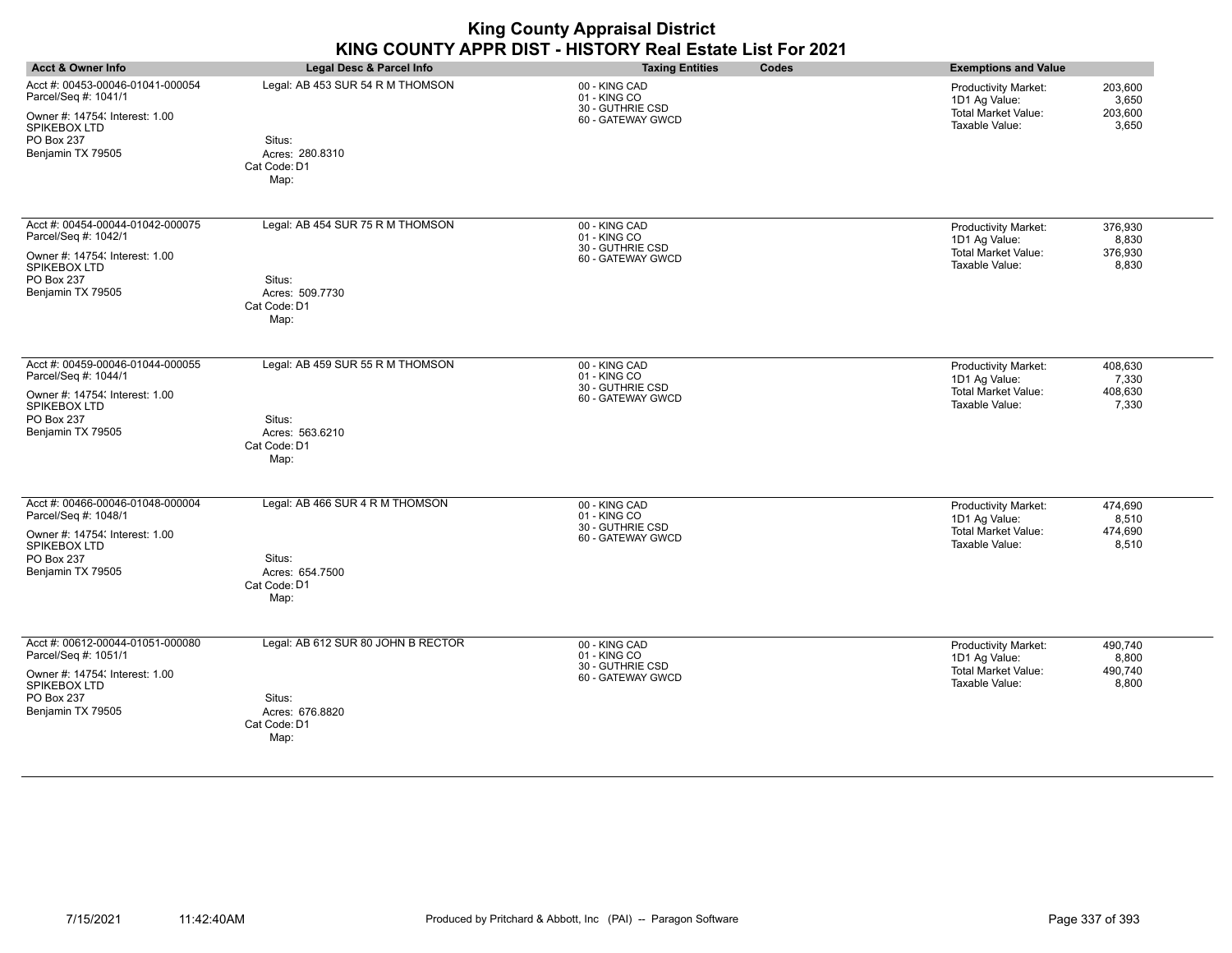| <b>Acct &amp; Owner Info</b>                                                                                                                  | Legal Desc & Parcel Info                                                               | <b>Taxing Entities</b><br>Codes                                        | <b>Exemptions and Value</b>                                                                                                          |
|-----------------------------------------------------------------------------------------------------------------------------------------------|----------------------------------------------------------------------------------------|------------------------------------------------------------------------|--------------------------------------------------------------------------------------------------------------------------------------|
| Acct #: 00632-00044-01053-000183<br>Parcel/Seq #: 1053/1<br>Owner #: 14754; Interest: 1.00<br>SPIKEBOX LTD<br>PO Box 237<br>Benjamin TX 79505 | Legal: AB 632 SUR 183 R M THOMSON<br>Situs:<br>Acres: 183.7370<br>Cat Code: D1<br>Map: | 00 - KING CAD<br>01 - KING CO<br>30 - GUTHRIE CSD<br>60 - GATEWAY GWCD | 137,110<br><b>Productivity Market:</b><br>1D1 Ag Value:<br>3,320<br><b>Total Market Value:</b><br>137,110<br>Taxable Value:<br>3,320 |
| Acct #: 00633-00044-01054-000176<br>Parcel/Seq #: 1054/1<br>Owner #: 14754; Interest: 1.00<br>SPIKEBOX LTD<br>PO Box 237<br>Benjamin TX 79505 | Legal: AB 633 SUR 176 R M THOMSON<br>Situs:<br>Acres: 659.9710<br>Cat Code: D1<br>Map: | 00 - KING CAD<br>01 - KING CO<br>30 - GUTHRIE CSD<br>60 - GATEWAY GWCD | Productivity Market:<br>478,480<br>1D1 Ag Value:<br>8,580<br><b>Total Market Value:</b><br>478,480<br>Taxable Value:<br>8,580        |
| Acct #: 00634-00044-01055-000177<br>Parcel/Seq #: 1055/1<br>Owner #: 14754; Interest: 1.00<br>SPIKEBOX LTD<br>PO Box 237<br>Benjamin TX 79505 | Legal: AB 634 SUR 177 R M THOMSON<br>Situs:<br>Acres: 655.4420<br>Cat Code: D1<br>Map: | 00 - KING CAD<br>01 - KING CO<br>30 - GUTHRIE CSD<br>60 - GATEWAY GWCD | Productivity Market:<br>475,200<br>1D1 Ag Value:<br>8,520<br><b>Total Market Value:</b><br>475,200<br>Taxable Value:<br>8,520        |
| Acct #: 00637-00044-01058-000182<br>Parcel/Seq #: 1058/1<br>Owner #: 14754; Interest: 1.00<br>SPIKEBOX LTD<br>PO Box 237<br>Benjamin TX 79505 | Legal: AB 637 SUR 182 R M THOMSON<br>Situs:<br>Acres: 202.7780<br>Cat Code: D1<br>Map: | 00 - KING CAD<br>01 - KING CO<br>30 - GUTHRIE CSD<br>60 - GATEWAY GWCD | Productivity Market:<br>147,010<br>1D1 Ag Value:<br>2,640<br><b>Total Market Value:</b><br>147,010<br>Taxable Value:<br>2,640        |
| Acct #: 00638-00044-01059-000181<br>Parcel/Seq #: 1059/1<br>Owner #: 14754; Interest: 1.00<br>SPIKEBOX LTD<br>PO Box 237<br>Benjamin TX 79505 | Legal: AB 638 SUR 181 R M THOMSON<br>Situs:<br>Acres: 306.0010<br>Cat Code: D1<br>Map: | 00 - KING CAD<br>01 - KING CO<br>30 - GUTHRIE CSD<br>60 - GATEWAY GWCD | 225,850<br>Productivity Market:<br>1D1 Ag Value:<br>4,940<br><b>Total Market Value:</b><br>225,850<br>Taxable Value:<br>4,940        |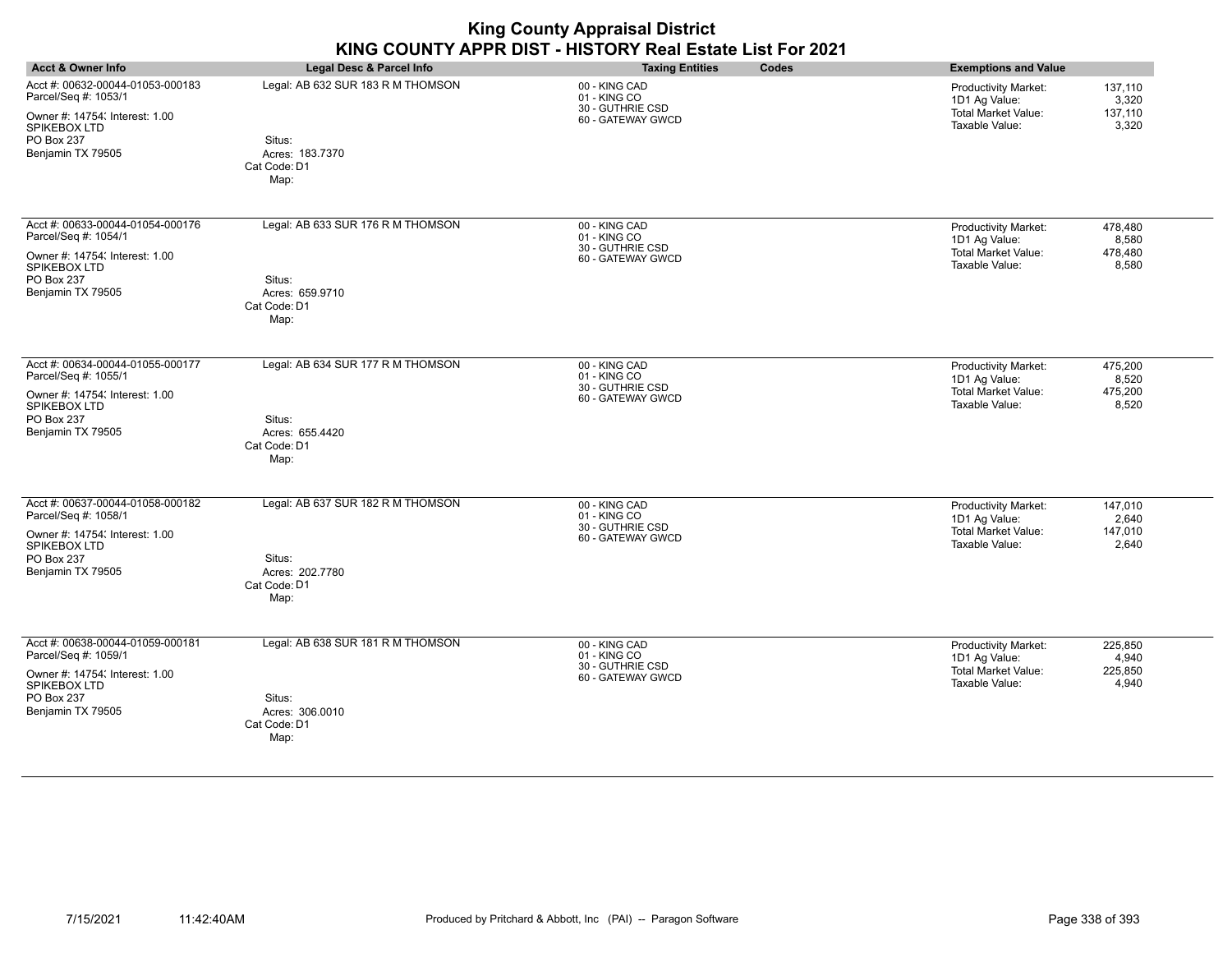| <b>Acct &amp; Owner Info</b>                                                                                                                                 | Legal Desc & Parcel Info                                                                                                                               | <b>Taxing Entities</b><br>Codes                                        |                 | <b>Exemptions and Value</b>                                                             |                                        |
|--------------------------------------------------------------------------------------------------------------------------------------------------------------|--------------------------------------------------------------------------------------------------------------------------------------------------------|------------------------------------------------------------------------|-----------------|-----------------------------------------------------------------------------------------|----------------------------------------|
| Acct #: 00952-00044-01062-000000<br>Parcel/Seq #: 1062/1<br>Owner #: 14754; Interest: 1.00<br>SPIKEBOX LTD<br>PO Box 237<br>Benjamin TX 79505                | Legal: AB 952 J B TOWNSEND<br>Situs:<br>Acres: 68.4730<br>Cat Code: D1<br>Map:                                                                         | 00 - KING CAD<br>01 - KING CO<br>30 - GUTHRIE CSD<br>60 - GATEWAY GWCD |                 | Productivity Market:<br>1D1 Ag Value:<br><b>Total Market Value:</b><br>Taxable Value:   | 50,990<br>1,260<br>50,990<br>1,260     |
| Acct #: 20079-70012-02631-000000<br>Parcel/Seq #: 2631/1<br>Owner #: 14768; Interest: 1.00<br>SPITZER SADIE PIPER<br>PO BOX 1<br>GUTHRIE TX 79236-0001       | Legal: HOMESTEAD<br>LT 7-12<br><b>BLK 79</b><br><b>GUTHRIE</b><br>Situs: 950 BENEDICT STREET GUTHRIE TX 79236<br>Acres: 0.4821<br>Cat Code: A2<br>Map: | 00 - KING CAD<br>01 - KING CO<br>30 - GUTHRIE CSD<br>60 - GATEWAY GWCD | ** Homestead ** | Land Homesite:<br>Improvement Homesite:<br><b>Total Market Value:</b><br>Taxable Value: | 900<br>36,450<br>37,350<br>37,350      |
| Acct #: 00146-00019-01684-000149<br>Parcel/Seq #: 1684/1<br>Owner #: 12210( Interest: 1.00<br>SPRINGER FAMILY RANCHES LP<br>PO BOX 280<br>ASPERMONT TX 79502 | Legal: AB 146 BLK F SEC 149<br>H&TC RR CO<br>Situs:<br>Acres: 656.0000<br>Cat Code: D1<br>Map:                                                         | 00 - KING CAD<br>01 - KING CO<br>30 - GUTHRIE CSD<br>60 - GATEWAY GWCD |                 | Productivity Market:<br>1D1 Ag Value:<br><b>Total Market Value:</b><br>Taxable Value:   | 483,330<br>11,700<br>483,330<br>11,700 |
| Acct #: 00206-00013-01685-000197<br>Parcel/Seq #: 1685/1<br>Owner #: 12210( Interest: 1.00<br>SPRINGER FAMILY RANCHES LP<br>PO BOX 280<br>ASPERMONT TX 79502 | Legal: AB 206 SEC 197 BLK F<br><b>H&amp;TC RR CO</b><br>Situs:<br>Acres: 281.0000<br>Cat Code: D1<br>Map:                                              | 00 - KING CAD<br>01 - KING CO<br>30 - GUTHRIE CSD<br>60 - GATEWAY GWCD |                 | Productivity Market:<br>1D1 Ag Value:<br><b>Total Market Value:</b><br>Taxable Value:   | 208,650<br>5,090<br>208,650<br>5,090   |
| Acct #: 00207-00013-01686-000195<br>Parcel/Seq #: 1686/1<br>Owner #: 12210( Interest: 1.00<br>SPRINGER FAMILY RANCHES LP<br>PO BOX 280<br>ASPERMONT TX 79502 | Legal: AB 207 SEC 195 BLK F<br><b>H&amp;TC RR CO</b><br>Situs:<br>Acres: 656,0000<br>Cat Code: D1<br>Map:                                              | 00 - KING CAD<br>01 - KING CO<br>30 - GUTHRIE CSD<br>60 - GATEWAY GWCD |                 | Productivity Market:<br>1D1 Ag Value:<br><b>Total Market Value:</b><br>Taxable Value:   | 475,600<br>9,840<br>475,600<br>9,840   |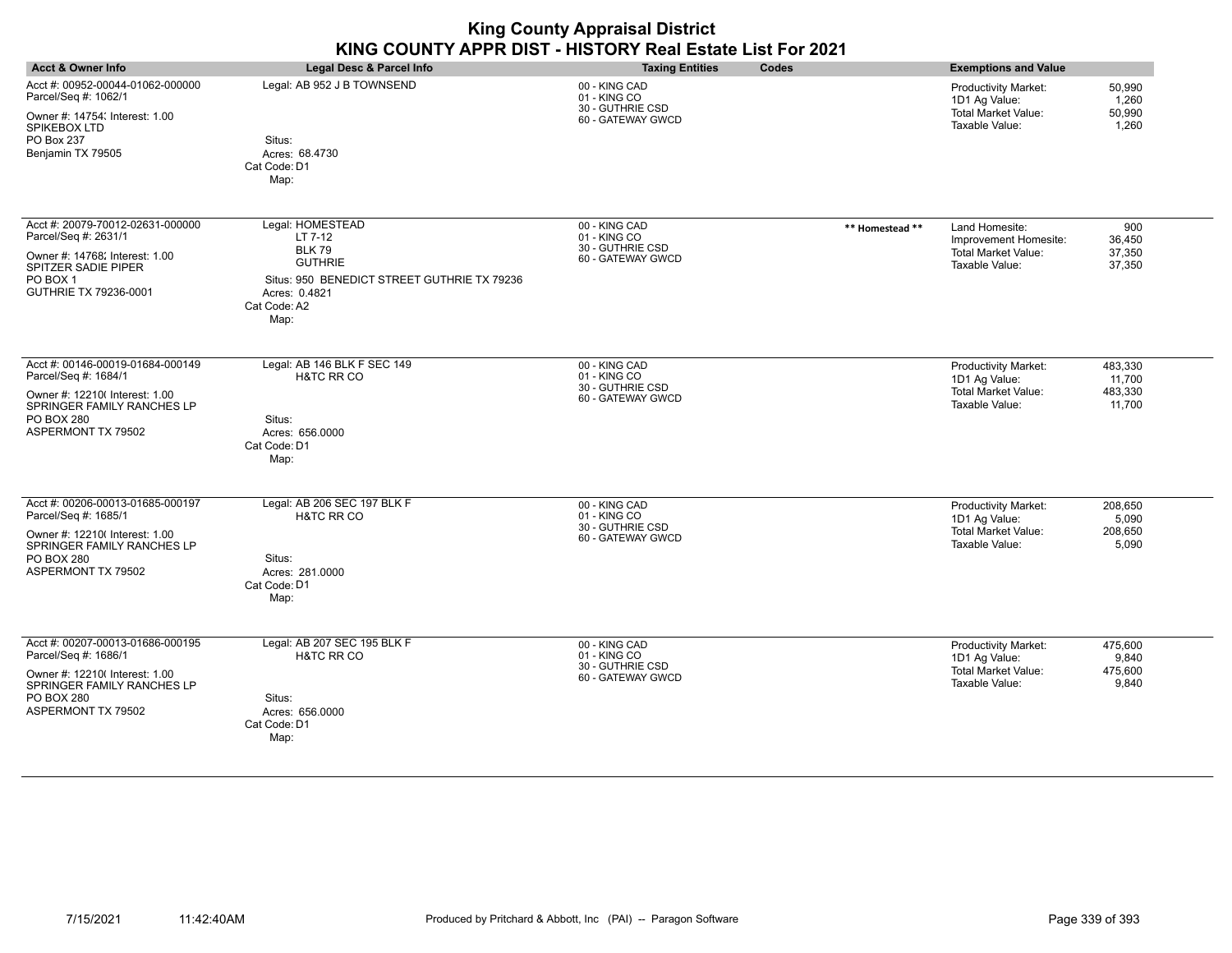|                                                                                                                                                              |                                                                                                           | <b>King County Appraisal District</b><br>KING COUNTY APPR DIST - HISTORY Real Estate List For 2021 |                                                                                                                                        |
|--------------------------------------------------------------------------------------------------------------------------------------------------------------|-----------------------------------------------------------------------------------------------------------|----------------------------------------------------------------------------------------------------|----------------------------------------------------------------------------------------------------------------------------------------|
| <b>Acct &amp; Owner Info</b>                                                                                                                                 | Legal Desc & Parcel Info                                                                                  | <b>Taxing Entities</b><br>Codes                                                                    | <b>Exemptions and Value</b>                                                                                                            |
| Acct #: 00208-00013-01687-000193<br>Parcel/Seq #: 1687/1<br>Owner #: 12210( Interest: 1.00<br>SPRINGER FAMILY RANCHES LP<br>PO BOX 280<br>ASPERMONT TX 79502 | Legal: AB 208 BLK F SEC 193<br><b>H&amp;TC RR CO</b><br>Situs:<br>Acres: 656,0000<br>Cat Code: D1<br>Map: | 00 - KING CAD<br>01 - KING CO<br>30 - GUTHRIE CSD<br>60 - GATEWAY GWCD                             | <b>Productivity Market:</b><br>475,600<br>1D1 Ag Value:<br>9,840<br><b>Total Market Value:</b><br>475,600<br>Taxable Value:<br>9,840   |
| Acct #: 00210-00011-01688-000189<br>Parcel/Seq #: 1688/1<br>Owner #: 12210( Interest: 1.00<br>SPRINGER FAMILY RANCHES LP<br>PO BOX 280<br>ASPERMONT TX 79502 | Legal: AB 210 SEC 189 BLK F<br><b>H&amp;TC RR CO</b><br>Situs:<br>Acres: 656,0000<br>Cat Code: D1<br>Map: | 00 - KING CAD<br>01 - KING CO<br>30 - GUTHRIE CSD<br>60 - GATEWAY GWCD                             | <b>Productivity Market:</b><br>499,000<br>1D1 Ag Value:<br>33,340<br><b>Total Market Value:</b><br>499,000<br>Taxable Value:<br>33,340 |
| Acct #: 00211-00013-01689-000187<br>Parcel/Seq #: 1689/1<br>Owner #: 12210( Interest: 1.00<br>SPRINGER FAMILY RANCHES LP<br>PO BOX 280<br>ASPERMONT TX 79502 | Legal: AB 211 SEC 187 BLK F<br>H&TC RR CO<br>Situs:<br>Acres: 656,0000<br>Cat Code: D1<br>Map:            | 00 - KING CAD<br>01 - KING CO<br>30 - GUTHRIE CSD<br>60 - GATEWAY GWCD                             | Productivity Market:<br>475,600<br>1D1 Ag Value:<br>9,840<br><b>Total Market Value:</b><br>475,600<br>Taxable Value:<br>9,840          |
| Acct #: 00212-00013-01690-000185<br>Parcel/Seq #: 1690/1<br>Owner #: 12210( Interest: 1.00<br>SPRINGER FAMILY RANCHES LP<br>PO BOX 280<br>ASPERMONT TX 79502 | Legal: AB 212 SEC 185 BLK F<br><b>H&amp;TC RR CO</b><br>Situs:<br>Acres: 656.0000<br>Cat Code: D1<br>Map: | 00 - KING CAD<br>01 - KING CO<br>30 - GUTHRIE CSD<br>60 - GATEWAY GWCD                             | <b>Productivity Market:</b><br>475.600<br>1D1 Ag Value:<br>9,840<br><b>Total Market Value:</b><br>475,600<br>Taxable Value:<br>9,840   |
| Acct #: 00214-00013-01691-000177<br>Parcel/Seq #: 1691/1<br>Owner #: 12210( Interest: 1.00<br>SPRINGER FAMILY RANCHES LP<br>PO BOX 280<br>ASPERMONT TX 79502 | Legal: AB 214 SEC 177 BLK F<br><b>H&amp;TC RR CO</b><br>Situs:<br>Acres: 281.0000<br>Cat Code: D1<br>Map: | 00 - KING CAD<br>01 - KING CO<br>30 - GUTHRIE CSD<br>60 - GATEWAY GWCD                             | 202,130<br><b>Productivity Market:</b><br>1D1 Ag Value:<br>3,560<br><b>Total Market Value:</b><br>202,130<br>Taxable Value:<br>3,560   |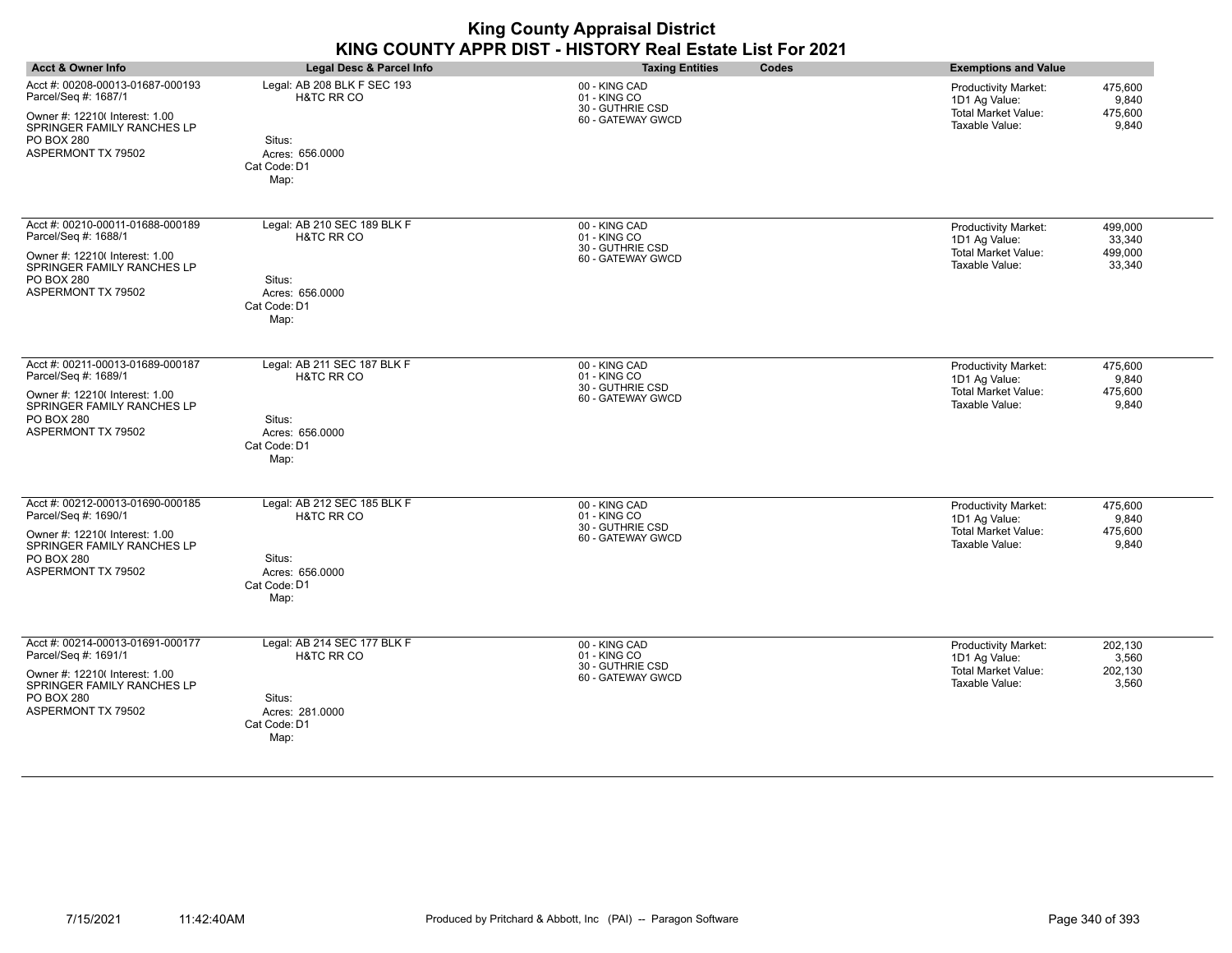|                                                                                                                                                                     |                                                                                                                                  | <b>King County Appraisal District</b><br>KING COUNTY APPR DIST - HISTORY Real Estate List For 2021 |                                                                                                                                                                                                         |
|---------------------------------------------------------------------------------------------------------------------------------------------------------------------|----------------------------------------------------------------------------------------------------------------------------------|----------------------------------------------------------------------------------------------------|---------------------------------------------------------------------------------------------------------------------------------------------------------------------------------------------------------|
| <b>Acct &amp; Owner Info</b>                                                                                                                                        | <b>Legal Desc &amp; Parcel Info</b>                                                                                              | <b>Taxing Entities</b><br>Codes                                                                    | <b>Exemptions and Value</b>                                                                                                                                                                             |
| Acct #: 00218-00013-01692-000167<br>Parcel/Seq #: 1692/1<br>Owner #: 12210( Interest: 1.00<br>SPRINGER FAMILY RANCHES LP<br>PO BOX 280<br>ASPERMONT TX 79502        | Legal: AB 218 BLK F SEC 167<br><b>H&amp;TC RR CO</b><br>Situs:<br>Acres: 656,0000<br>Cat Code: D1<br>Map:                        | 00 - KING CAD<br>01 - KING CO<br>30 - GUTHRIE CSD<br>60 - GATEWAY GWCD                             | Productivity Market:<br>492,000<br>1D1 Ag Value:<br>12,460<br><b>Total Market Value:</b><br>492,000<br>Taxable Value:<br>12,460                                                                         |
| Acct #: 00219-00011-01693-000169<br>Parcel/Seq #: 1693/1<br>Owner #: 12210( Interest: 1.00<br>SPRINGER FAMILY RANCHES LP<br>PO BOX 280<br>ASPERMONT TX 79502        | Legal: AB 219 BLK F SEC 169<br><b>H&amp;TC RR CO</b><br>Situs:<br>Acres: 656.0000<br>Cat Code: D1<br>Map:                        | 00 - KING CAD<br>01 - KING CO<br>30 - GUTHRIE CSD<br>60 - GATEWAY GWCD                             | 492.000<br><b>Productivity Market:</b><br>1D1 Ag Value:<br>13,780<br><b>Total Market Value:</b><br>492,000<br>Taxable Value:<br>13,780                                                                  |
| Acct #: 00220-00011-01694-000000<br>Parcel/Seq #: 1694/1<br>Owner #: 12210( Interest: 1.00<br>SPRINGER FAMILY RANCHES LP<br>PO BOX 280<br>ASPERMONT TX 79502        | Legal: IMPROVEMENT ON AB 220<br>SEC 171 BLK F<br>Situs: 680 CR 448 GUTHRIE TX 79236<br>Acres: 656.0000<br>Cat Code: D1 E<br>Map: | 00 - KING CAD<br>01 - KING CO<br>30 - GUTHRIE CSD<br>60 - GATEWAY GWCD                             | Land Homesite:<br>12,000<br>323,260<br>Improvement Homesite:<br>480,750<br><b>Productivity Market:</b><br>1D1 Ag Value:<br>13,460<br><b>Total Market Value:</b><br>816,010<br>Taxable Value:<br>348,720 |
| Acct #: 00221-00013-01696-000173<br>Parcel/Seq #: 1696/1<br>Owner #: 12210( Interest: 1.00<br>SPRINGER FAMILY RANCHES LP<br>PO BOX 280<br>ASPERMONT TX 79502        | Legal: AB 221 SEC 173 BLK F<br>H&TC RR CO<br>Situs:<br>Acres: 656.0000<br>Cat Code: D1<br>Map:                                   | 00 - KING CAD<br>01 - KING CO<br>30 - GUTHRIE CSD<br>60 - GATEWAY GWCD                             | Productivity Market:<br>491,900<br>1D1 Ag Value:<br>12.450<br><b>Total Market Value:</b><br>491.900<br>Taxable Value:<br>12,450                                                                         |
| Acct #: 00222-00013-01697-000175<br>Parcel/Seq #: 1697/1<br>Owner #: 12210( Interest: 1.00<br>SPRINGER FAMILY RANCHES LP<br>PO BOX 280<br><b>ASPERMONT TX 79502</b> | Legal: AB 222 SEC 175 BLK F<br><b>H&amp;TC RR CO</b><br>Situs:<br>Acres: 656.0000<br>Cat Code: D1<br>Map:                        | 00 - KING CAD<br>01 - KING CO<br>30 - GUTHRIE CSD<br>60 - GATEWAY GWCD                             | Productivity Market:<br>479,200<br>1D1 Ag Value:<br>10,790<br><b>Total Market Value:</b><br>479,200<br>Taxable Value:<br>10,790                                                                         |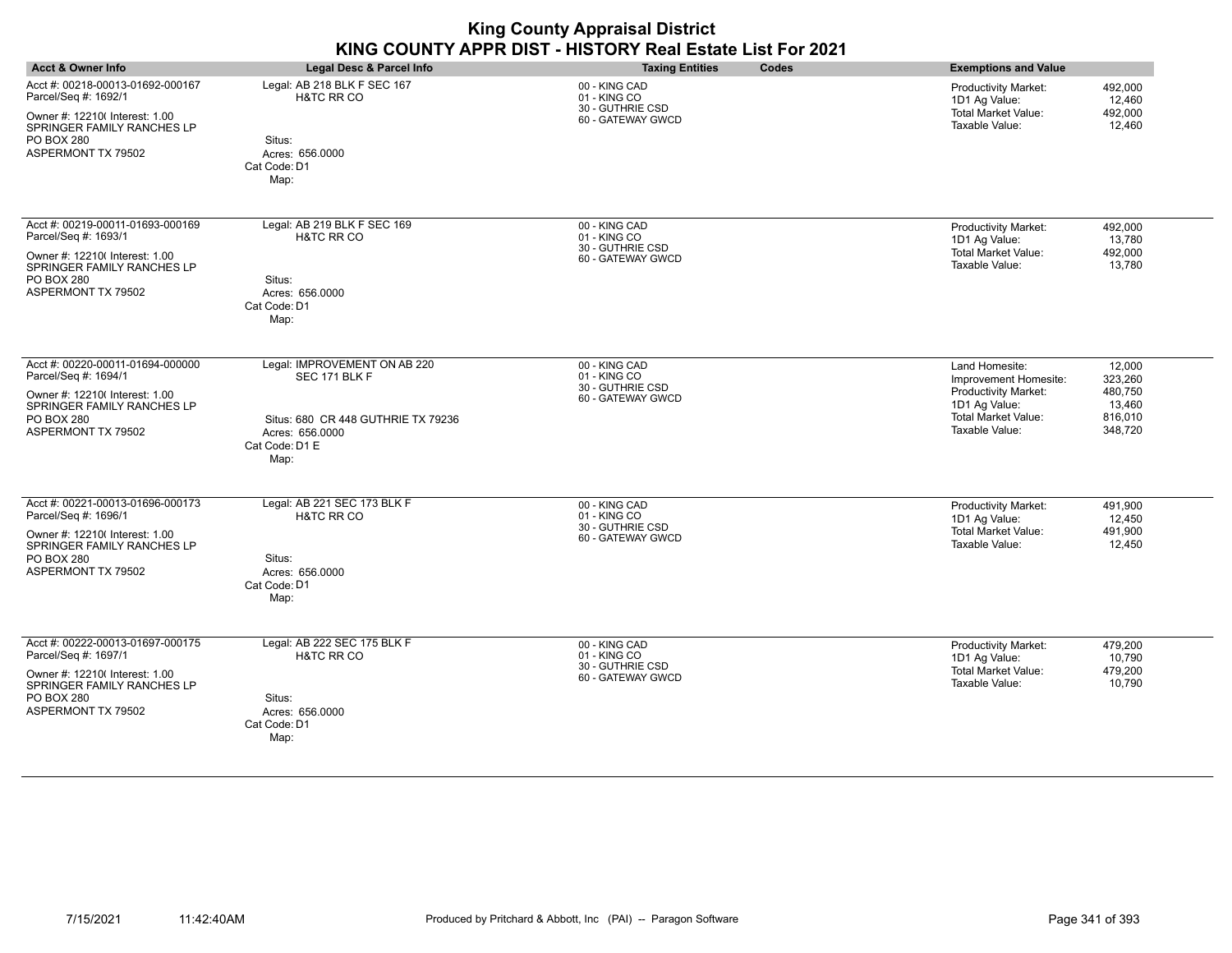|                                                                                                                                                                            |                                                                                                              | <b>King County Appraisal District</b><br>KING COUNTY APPR DIST - HISTORY Real Estate List For 2021 |                                                                                                                                                                                                            |
|----------------------------------------------------------------------------------------------------------------------------------------------------------------------------|--------------------------------------------------------------------------------------------------------------|----------------------------------------------------------------------------------------------------|------------------------------------------------------------------------------------------------------------------------------------------------------------------------------------------------------------|
| <b>Acct &amp; Owner Info</b>                                                                                                                                               | <b>Legal Desc &amp; Parcel Info</b>                                                                          | <b>Taxing Entities</b><br>Codes                                                                    | <b>Exemptions and Value</b>                                                                                                                                                                                |
| Acct #: 00227-00019-01698-000151<br>Parcel/Seq #: 1698/1<br>Owner #: 12210( Interest: 1.00<br>SPRINGER FAMILY RANCHES LP<br>PO BOX 280<br>ASPERMONT TX 79502               | Legal: AB 227 BLK F SEC 151<br>H&TC RR CO<br>Situs:<br>Acres: 656,0000<br>Cat Code: D1<br>Map:               | 00 - KING CAD<br>01 - KING CO<br>30 - GUTHRIE CSD<br>60 - GATEWAY GWCD                             | <b>Productivity Market:</b><br>488,630<br>1D1 Ag Value:<br>11,930<br><b>Total Market Value:</b><br>488,630<br>Taxable Value:<br>11,930                                                                     |
| Acct #: 00228-00019-01699-000153<br>Parcel/Seq #: 1699/1<br>Owner #: 12210( Interest: 1.00<br>SPRINGER FAMILY RANCHES LP<br>PO BOX 280<br>ASPERMONT TX 79502               | Legal: AB 228 BLK F SEC 153<br><b>H&amp;TC RR CO</b><br>Situs:<br>Acres: 656,0000<br>Cat Code: D1<br>Map:    | 00 - KING CAD<br>01 - KING CO<br>30 - GUTHRIE CSD<br>60 - GATEWAY GWCD                             | <b>Productivity Market:</b><br>492,000<br>1D1 Ag Value:<br>12,460<br><b>Total Market Value:</b><br>492,000<br>Taxable Value:<br>12,460                                                                     |
| Acct #: 01059-00011-01700-000000<br>Parcel/Seq #: 1700/1<br>Owner #: 12210( Interest: 1.00<br>SPRINGER FAMILY RANCHES LP<br>PO BOX 280<br>ASPERMONT TX 79502               | Legal: IMPROVEMENT ON AB 1059<br>HTC BLK F SEC 172<br>Situs:<br>Acres: 656,0000<br>Cat Code: D1 E D2<br>Map: | 00 - KING CAD<br>01 - KING CO<br>30 - GUTHRIE CSD<br>60 - GATEWAY GWCD                             | Land NonHomesite:<br>1,600<br>64,360<br>Improvement NonHomesite:<br><b>Productivity Market:</b><br>496,600<br>1D1 Ag Value:<br>23,540<br><b>Total Market Value:</b><br>562,560<br>Taxable Value:<br>89,500 |
| Acct #: 01060-00013-01701-000194<br>Parcel/Seq #: 1701/1<br>Owner #: 12210( Interest: 1.00<br>SPRINGER FAMILY RANCHES LP<br><b>PO BOX 280</b><br><b>ASPERMONT TX 79502</b> | Legal: AB 1060 BLK F SEC 194 H&TC<br>J B BRYANT<br>Situs:<br>Acres: 656,0000<br>Cat Code: D1<br>Map:         | 00 - KING CAD<br>01 - KING CO<br>30 - GUTHRIE CSD<br>60 - GATEWAY GWCD                             | <b>Productivity Market:</b><br>475,600<br>1D1 Ag Value:<br>9,840<br>Total Market Value:<br>475,600<br>Taxable Value:<br>9,840                                                                              |
| Acct #: 01061-00013-01702-000188<br>Parcel/Seq #: 1702/1<br>Owner #: 12210( Interest: 1.00<br>SPRINGER FAMILY RANCHES LP<br><b>PO BOX 280</b><br>ASPERMONT TX 79502        | Legal: AB 1061 SEC 188 BLK F H&TC<br>J B BRYANT<br>Situs:<br>Acres: 656.0000<br>Cat Code: D1<br>Map:         | 00 - KING CAD<br>01 - KING CO<br>30 - GUTHRIE CSD<br>60 - GATEWAY GWCD                             | <b>Productivity Market:</b><br>475,610<br>1D1 Ag Value:<br>8,720<br><b>Total Market Value:</b><br>475,610<br>Taxable Value:<br>8,720                                                                       |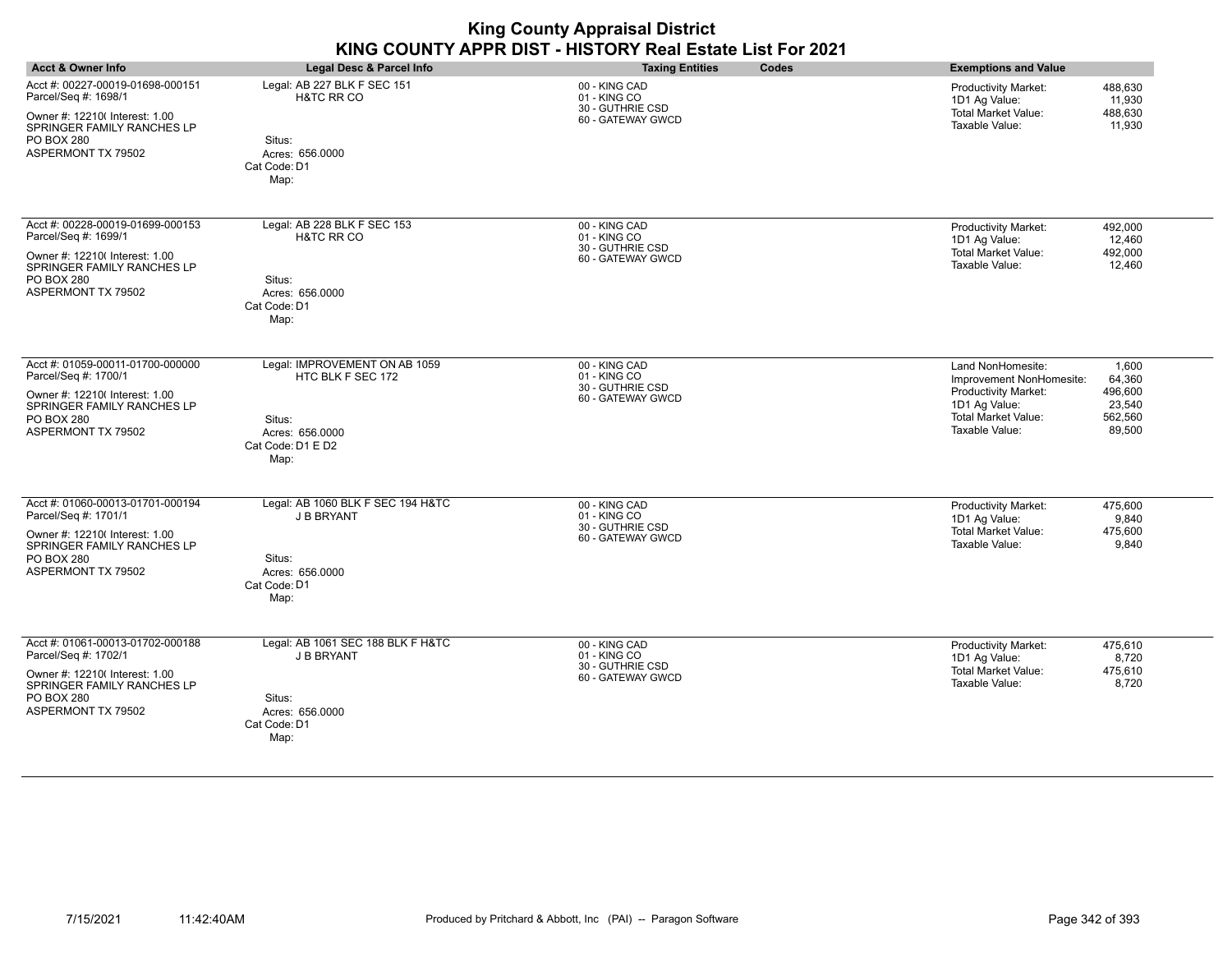| <b>King County Appraisal District</b><br>KING COUNTY APPR DIST - HISTORY Real Estate List For 2021                                                                  |                                                                                                                |                                                                        |       |                                                                                       |                                        |
|---------------------------------------------------------------------------------------------------------------------------------------------------------------------|----------------------------------------------------------------------------------------------------------------|------------------------------------------------------------------------|-------|---------------------------------------------------------------------------------------|----------------------------------------|
| <b>Acct &amp; Owner Info</b>                                                                                                                                        | Legal Desc & Parcel Info                                                                                       | <b>Taxing Entities</b>                                                 | Codes | <b>Exemptions and Value</b>                                                           |                                        |
| Acct #: 01062-00013-01703-000174<br>Parcel/Seq #: 1703/1                                                                                                            | Legal: AB 1062 SEC 174 BLK F H&TC<br>J B BRYANT                                                                | 00 - KING CAD<br>01 - KING CO<br>30 - GUTHRIE CSD                      |       | Productivity Market:<br>1D1 Ag Value:                                                 | 475,600<br>9,430                       |
| Owner #: 12210( Interest: 1.00<br>SPRINGER FAMILY RANCHES LP<br>PO BOX 280<br>ASPERMONT TX 79502                                                                    | Situs:<br>Acres: 656.0000<br>Cat Code: D1<br>Map:                                                              | 60 - GATEWAY GWCD                                                      |       | Total Market Value:<br>Taxable Value:                                                 | 475,600<br>9,430                       |
| Acct #: 01082-00011-01704-000190<br>Parcel/Seq #: 1704/1<br>Owner #: 12210( Interest: 1.00<br>SPRINGER FAMILY RANCHES LP<br>PO BOX 280                              | Legal: AB 1082 SEC 190 BLK F H&TC<br>J P GOEN<br>Situs:                                                        | 00 - KING CAD<br>01 - KING CO<br>30 - GUTHRIE CSD<br>60 - GATEWAY GWCD |       | <b>Productivity Market:</b><br>1D1 Ag Value:<br>Total Market Value:<br>Taxable Value: | 492,000<br>13,780<br>492,000<br>13,780 |
| ASPERMONT TX 79502                                                                                                                                                  | Acres: 656.0000<br>Cat Code: D1<br>Map:                                                                        |                                                                        |       |                                                                                       |                                        |
| Acct #: 01085-00013-01705-000176<br>Parcel/Seq #: 1705/1<br>Owner #: 12210( Interest: 1.00<br>SPRINGER FAMILY RANCHES LP<br><b>PO BOX 280</b><br>ASPERMONT TX 79502 | Legal: AB 1085 SEC 176 BLK F H&TC<br><b>HERBERT LANG</b><br>Situs:<br>Acres: 656.0000<br>Cat Code: D1<br>Map:  | 00 - KING CAD<br>01 - KING CO<br>30 - GUTHRIE CSD<br>60 - GATEWAY GWCD |       | Productivity Market:<br>1D1 Ag Value:<br><b>Total Market Value:</b><br>Taxable Value: | 473,530<br>9,640<br>473,530<br>9,640   |
| Acct #: 01088-00019-01706-000152<br>Parcel/Seq #: 1706/1<br>Owner #: 12210( Interest: 1.00<br>SPRINGER FAMILY RANCHES LP<br>PO BOX 280<br>ASPERMONT TX 79502        | Legal: AB 1088 BLK F SEC 152 H&TC RR<br><b>W S MARTIN</b><br>Situs:<br>Acres: 656.0000<br>Cat Code: D1<br>Map: | 00 - KING CAD<br>01 - KING CO<br>30 - GUTHRIE CSD<br>60 - GATEWAY GWCD |       | Productivity Market:<br>1D1 Ag Value:<br><b>Total Market Value:</b><br>Taxable Value: | 488,800<br>13,010<br>488,800<br>13,010 |
| Acct #: 01089-00019-01707-000150<br>Parcel/Seq #: 1707/1<br>Owner #: 12210( Interest: 1.00<br>SPRINGER FAMILY RANCHES LP<br><b>PO BOX 280</b><br>ASPERMONT TX 79502 | Legal: AB 1089 BLK F SEC 150 H&TC<br><b>W S MARTIN</b><br>Situs:<br>Acres: 656.0000                            | 00 - KING CAD<br>01 - KING CO<br>30 - GUTHRIE CSD<br>60 - GATEWAY GWCD |       | Productivity Market:<br>1D1 Ag Value:<br><b>Total Market Value:</b><br>Taxable Value: | 482,300<br>11,450<br>482,300<br>11,450 |

Acres: 656.0000 Cat Code: D1 Map: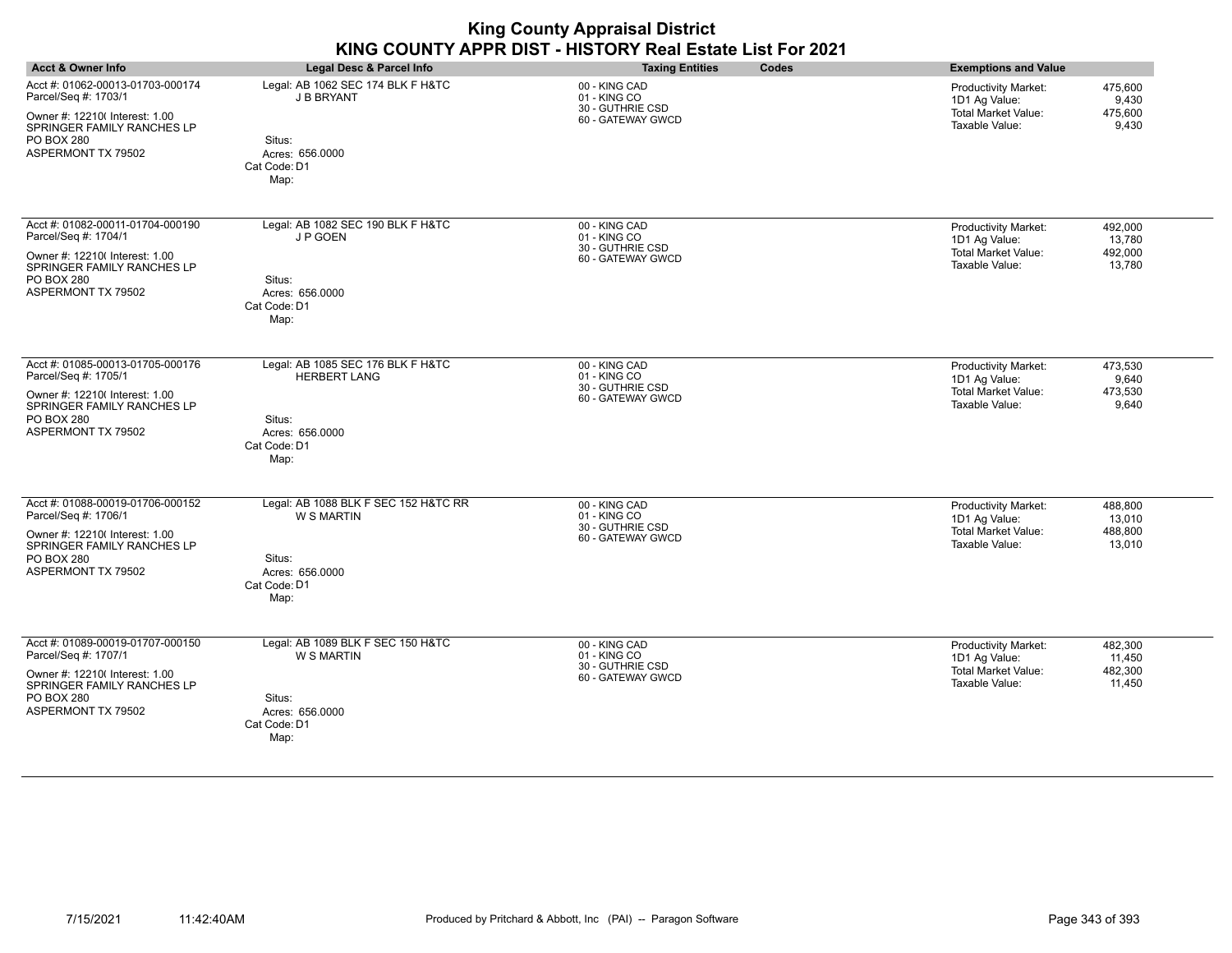|                                                                                                                                                                     |                                                                                                             | <b>King County Appraisal District</b><br>KING COUNTY APPR DIST - HISTORY Real Estate List For 2021 |                                                                                                                                        |
|---------------------------------------------------------------------------------------------------------------------------------------------------------------------|-------------------------------------------------------------------------------------------------------------|----------------------------------------------------------------------------------------------------|----------------------------------------------------------------------------------------------------------------------------------------|
| <b>Acct &amp; Owner Info</b>                                                                                                                                        | Legal Desc & Parcel Info                                                                                    | Codes<br><b>Taxing Entities</b>                                                                    | <b>Exemptions and Value</b>                                                                                                            |
| Acct #: 01090-00011-01708-000170<br>Parcel/Seq #: 1708/1<br>Owner #: 12210( Interest: 1.00<br>SPRINGER FAMILY RANCHES LP<br>PO BOX 280<br>ASPERMONT TX 79502        | Legal: AB 1090 BLK F SEC 170 H&TC<br><b>W S MARTIN</b><br>Situs:<br>Acres: 656,0000<br>Cat Code: D1<br>Map: | 00 - KING CAD<br>01 - KING CO<br>30 - GUTHRIE CSD<br>60 - GATEWAY GWCD                             | 492,000<br><b>Productivity Market:</b><br>1D1 Ag Value:<br>13,780<br><b>Total Market Value:</b><br>492,000<br>Taxable Value:<br>13,780 |
| Acct #: 01091-00013-01709-000168<br>Parcel/Seq #: 1709/1<br>Owner #: 12210( Interest: 1.00<br>SPRINGER FAMILY RANCHES LP<br>PO BOX 280<br>ASPERMONT TX 79502        | Legal: AB 1091 BLK F SEC 168 H&TC<br><b>W S MARTIN</b><br>Situs:<br>Acres: 656,0000<br>Cat Code: D1<br>Map: | 00 - KING CAD<br>01 - KING CO<br>30 - GUTHRIE CSD<br>60 - GATEWAY GWCD                             | <b>Productivity Market:</b><br>492,000<br>1D1 Ag Value:<br>12.460<br>Total Market Value:<br>492,000<br>Taxable Value:<br>12,460        |
| Acct #: 01158-00017-01711-000154<br>Parcel/Seq #: 1711/1<br>Owner #: 12210( Interest: 1.00<br>SPRINGER FAMILY RANCHES LP<br><b>PO BOX 280</b><br>ASPERMONT TX 79502 | Legal: AB 1158 BLK F SEC 154 H&TC<br><b>W S MARTIN</b><br>Situs:<br>Acres: 656.0000<br>Cat Code: D1<br>Map: | 00 - KING CAD<br>01 - KING CO<br>30 - GUTHRIE CSD<br>60 - GATEWAY GWCD                             | <b>Productivity Market:</b><br>490,180<br>1D1 Ag Value:<br>12,230<br><b>Total Market Value:</b><br>490.180<br>Taxable Value:<br>12,230 |
| Acct #: 01159-00017-01712-000148<br>Parcel/Seq #: 1712/1<br>Owner #: 12210( Interest: 1.00<br>SPRINGER FAMILY RANCHES LP<br><b>PO BOX 280</b><br>ASPERMONT TX 79502 | Legal: AB 1159 BLK F SEC 148 H&TC<br><b>W S MARTIN</b><br>Situs:<br>Acres: 656,0000<br>Cat Code: D1<br>Map: | 00 - KING CAD<br>01 - KING CO<br>30 - GUTHRIE CSD<br>60 - GATEWAY GWCD                             | Productivity Market:<br>492,000<br>12,460<br>1D1 Ag Value:<br><b>Total Market Value:</b><br>492,000<br>Taxable Value:<br>12,460        |
| Acct #: 01278-00013-01714-000184<br>Parcel/Seq #: 1714/1<br>Owner #: 12210( Interest: 1.00<br>SPRINGER FAMILY RANCHES LP<br>PO BOX 280<br>ASPERMONT TX 79502        | Legal: AB 1278 SEC 184 BLK F<br>H&TC CO<br>Situs:<br>Acres: 135.0000<br>Cat Code: D1<br>Map:                | 00 - KING CAD<br>01 - KING CO<br>30 - GUTHRIE CSD<br>60 - GATEWAY GWCD                             | <b>Productivity Market:</b><br>96,380<br>1D1 Ag Value:<br>1,880<br><b>Total Market Value:</b><br>96,380<br>Taxable Value:<br>1,880     |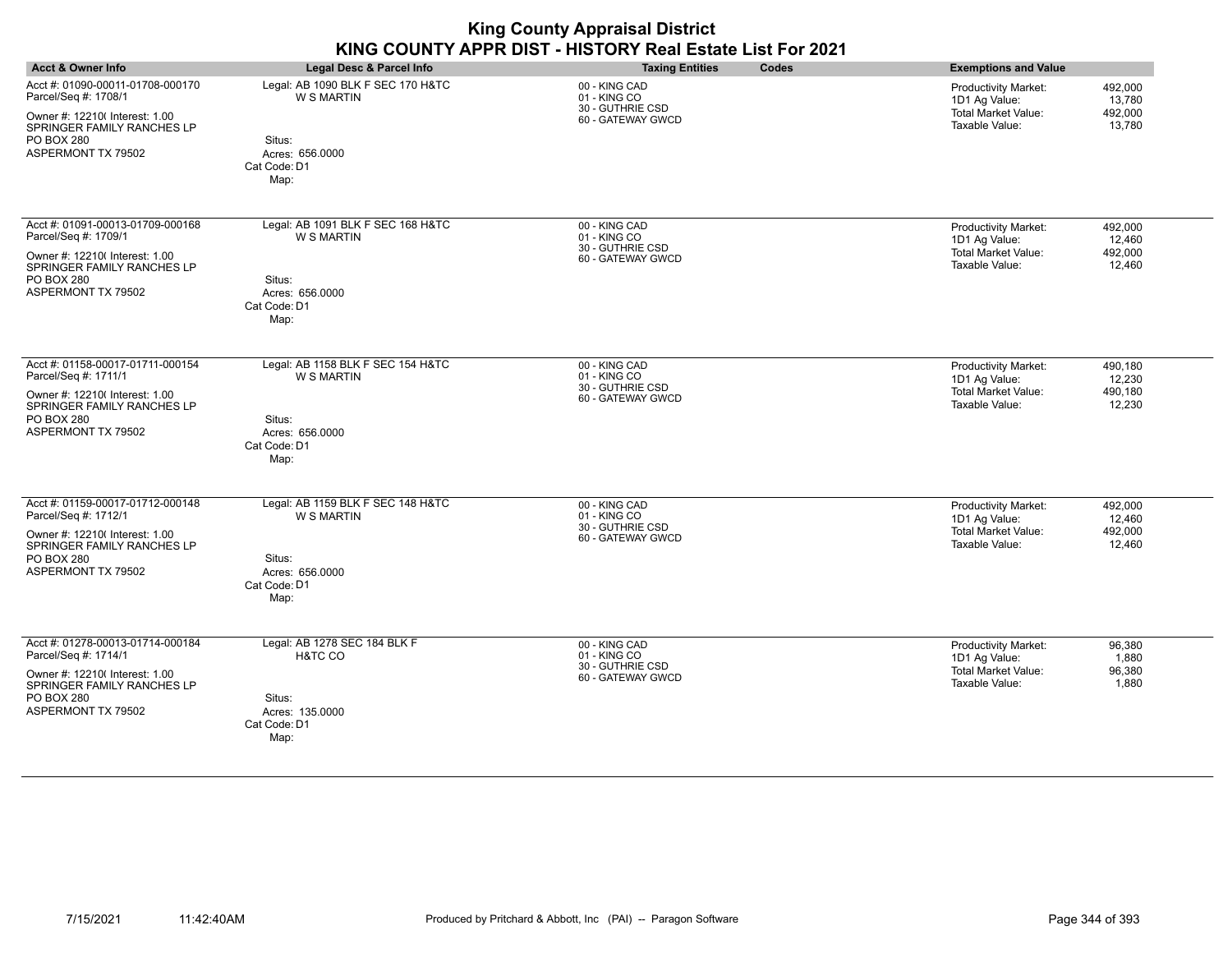| <b>Acct &amp; Owner Info</b>                                                                                                                                                        | <b>Legal Desc &amp; Parcel Info</b>                                                                              | <b>Taxing Entities</b><br>Codes                                        | <b>Exemptions and Value</b>                                                                                                                                         |
|-------------------------------------------------------------------------------------------------------------------------------------------------------------------------------------|------------------------------------------------------------------------------------------------------------------|------------------------------------------------------------------------|---------------------------------------------------------------------------------------------------------------------------------------------------------------------|
| Acct #: 01102-00013-02150-000196<br>Parcel/Seq #: 2150/1<br>Owner #: 12210( Interest: 1.00<br>SPRINGER FAMILY RANCHES LP<br>PO BOX 280<br>ASPERMONT TX 79502                        | Legal: AB 1102 SEC 196 BLK F H&TC<br>W H SANDELL<br>Situs:<br>Acres: 656.0000<br>Cat Code: D1 D2<br>Map:         | 00 - KING CAD<br>01 - KING CO<br>30 - GUTHRIE CSD<br>60 - GATEWAY GWCD | 1,500<br>Improvement NonHomesite:<br><b>Productivity Market:</b><br>474,360<br>9,720<br>1D1 Ag Value:<br>Total Market Value:<br>475,860<br>Taxable Value:<br>11,220 |
| Acct #: 01196-00013-02151-000186<br>Parcel/Seq #: 2151/1<br>Owner #: 12210( Interest: 1.00<br>SPRINGER FAMILY RANCHES LP<br><b>PO BOX 280</b><br>ASPERMONT TX 79502                 | Legal: AB 1196 SEC 186 BLK F H&TC<br><b>IZORA SAYERS</b><br>Situs:<br>Acres: 656.0000<br>Cat Code: D1 D2<br>Map: | 00 - KING CAD<br>01 - KING CO<br>30 - GUTHRIE CSD<br>60 - GATEWAY GWCD | 800<br>Improvement NonHomesite:<br>Productivity Market:<br>475,600<br>1D1 Ag Value:<br>9,840<br>Total Market Value:<br>476,400<br>Taxable Value:<br>10,640          |
| Acct #: 20002-09011-01661-000000<br>Parcel/Seq #: 1661/1<br>Owner #: 12160( Interest: 1.00<br>SPRINGER UNA ESTATE<br><b>GLENN SPRINGER</b><br>PO B0X 280<br>ASPERMONT TX 79502-0280 | Legal: LTS 9-11<br>BLK <sub>2</sub><br><b>GUTHRIE</b><br>Situs:<br>Acres: 0.3059<br>Cat Code: C1<br>Map:         | 00 - KING CAD<br>01 - KING CO<br>30 - GUTHRIE CSD<br>60 - GATEWAY GWCD | Land NonHomesite:<br>410<br><b>Total Market Value:</b><br>410<br>Taxable Value:<br>410                                                                              |
| Acct #: 20013-10024-01662-000000<br>Parcel/Seq #: 1662/1<br>Owner #: 12160( Interest: 1.00<br>SPRINGER UNA ESTATE<br><b>GLENN SPRINGER</b><br>PO B0X 280<br>ASPERMONT TX 79502-0280 | Legal: LTS 1-24<br><b>BLK 13</b><br><b>GUTHRIE</b><br>Situs:<br>Acres: 1.1892<br>Cat Code: C1<br>Map:            | 00 - KING CAD<br>01 - KING CO<br>30 - GUTHRIE CSD<br>60 - GATEWAY GWCD | 2,220<br>Land NonHomesite:<br>2,220<br><b>Total Market Value:</b><br>Taxable Value:<br>2,220                                                                        |
| Acct #: 20014-10024-01663-000000<br>Parcel/Seq #: 1663/1<br>Owner #: 12160( Interest: 1.00<br>SPRINGER UNA ESTATE<br><b>GLENN SPRINGER</b><br>PO B0X 280<br>ASPERMONT TX 79502-0280 | Legal: LTS 1-24<br><b>BLK 14</b><br><b>GUTHRIE</b><br>Situs:<br>Acres: 1.1892<br>Cat Code: C1<br>Map:            | 00 - KING CAD<br>01 - KING CO<br>30 - GUTHRIE CSD<br>60 - GATEWAY GWCD | Land NonHomesite:<br>2,220<br>2,220<br><b>Total Market Value:</b><br>Taxable Value:<br>2,220                                                                        |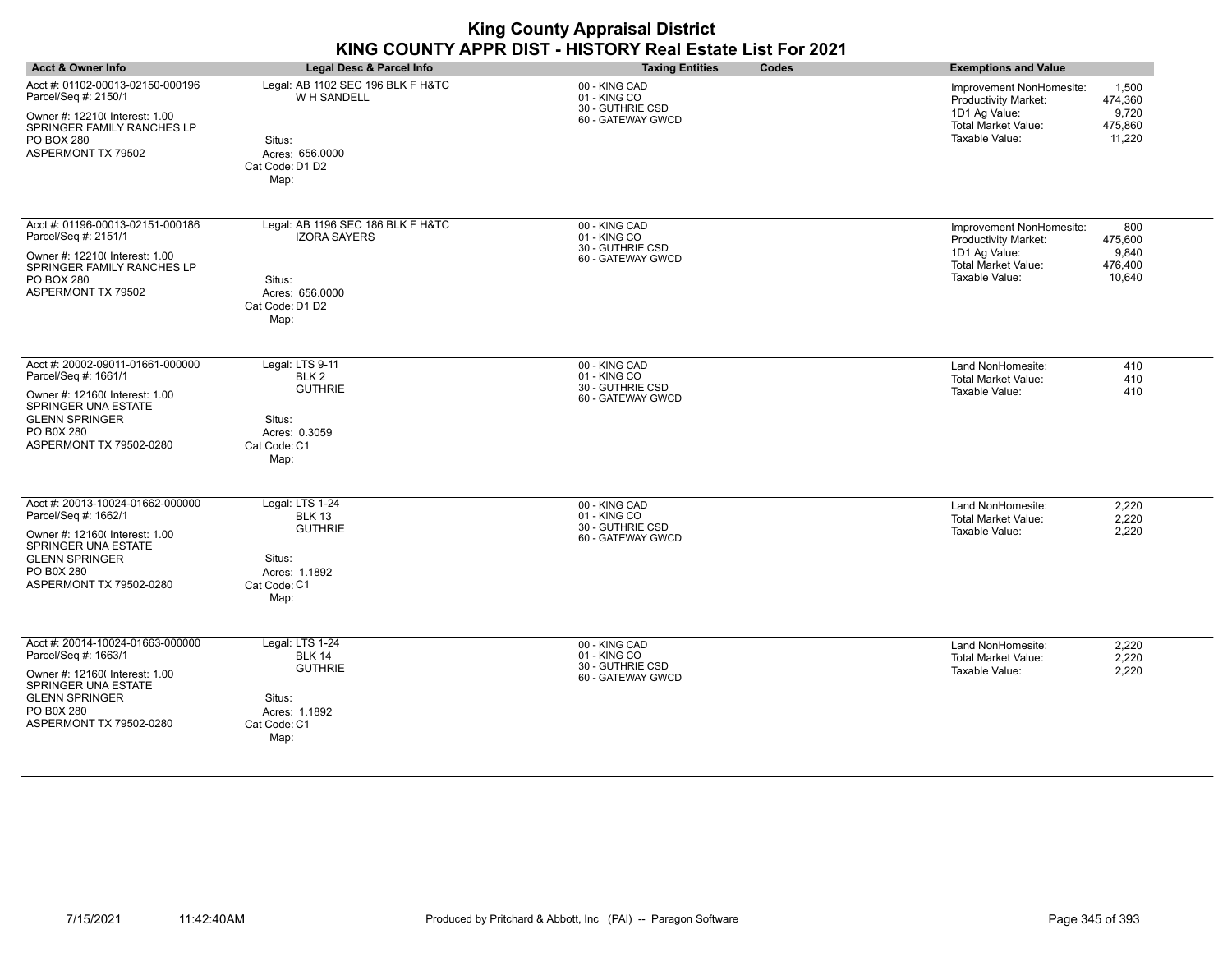|                                                                                                                                                                                     |                                                                                                        | <b>King County Appraisal District</b><br>KING COUNTY APPR DIST - HISTORY Real Estate List For 2021 |                                                                                                                       |
|-------------------------------------------------------------------------------------------------------------------------------------------------------------------------------------|--------------------------------------------------------------------------------------------------------|----------------------------------------------------------------------------------------------------|-----------------------------------------------------------------------------------------------------------------------|
| <b>Acct &amp; Owner Info</b>                                                                                                                                                        | <b>Legal Desc &amp; Parcel Info</b>                                                                    | <b>Taxing Entities</b><br>Codes                                                                    | <b>Exemptions and Value</b>                                                                                           |
| Acct #: 20018-17018-01664-000000<br>Parcel/Seq #: 1664/1<br>Owner #: 12160( Interest: 1.00<br>SPRINGER UNA ESTATE<br><b>GLENN SPRINGER</b><br>PO B0X 280<br>ASPERMONT TX 79502-0280 | Legal: LTS 17 18<br><b>BLK 18</b><br><b>GUTHRIE</b><br>Situs:<br>Acres: 0.3053<br>Cat Code: C1<br>Map: | 00 - KING CAD<br>01 - KING CO<br>30 - GUTHRIE CSD<br>60 - GATEWAY GWCD                             | Land NonHomesite:<br>100<br><b>Total Market Value:</b><br>100<br>Taxable Value:<br>100                                |
| Acct #: 20066-10024-01665-000000<br>Parcel/Seq #: 1665/1<br>Owner #: 12160(Interest: 1.00<br>SPRINGER UNA ESTATE<br><b>GLENN SPRINGER</b><br>PO B0X 280<br>ASPERMONT TX 79502-0280  | Legal: LTS 1-24<br><b>BLK 66</b><br><b>GUTHRIE</b><br>Situs:<br>Acres: 1.9300<br>Cat Code: D1C<br>Map: | 00 - KING CAD<br>01 - KING CO<br>30 - GUTHRIE CSD<br>60 - GATEWAY GWCD                             | 1,540<br>Productivity Market:<br>1D1 Ag Value:<br>200<br><b>Total Market Value:</b><br>1,540<br>Taxable Value:<br>200 |
| Acct #: 20090-10024-01666-000000<br>Parcel/Seq #: 1666/1<br>Owner #: 12160( Interest: 1.00<br>SPRINGER UNA ESTATE<br><b>GLENN SPRINGER</b><br>PO B0X 280<br>ASPERMONT TX 79502-0280 | Legal: LTS 1-24<br><b>BLK 90</b><br><b>GUTHRIE</b><br>Situs:<br>Acres: 1.6900<br>Cat Code: D1C<br>Map: | 00 - KING CAD<br>01 - KING CO<br>30 - GUTHRIE CSD<br>60 - GATEWAY GWCD                             | Productivity Market:<br>1,310<br>1D1 Ag Value:<br>50<br><b>Total Market Value:</b><br>1,310<br>Taxable Value:<br>50   |
| Acct #: 20106-00008-01667-000000<br>Parcel/Seq #: 1667/1<br>Owner #: 12160( Interest: 1.00<br>SPRINGER UNA ESTATE<br><b>GLENN SPRINGER</b><br>PO B0X 280<br>ASPERMONT TX 79502-0280 | Legal: LT 8<br><b>BLK 106</b><br><b>GUTHRIE</b><br>Situs:<br>Acres: 0.0800<br>Cat Code: C1<br>Map:     | 00 - KING CAD<br>01 - KING CO<br>30 - GUTHRIE CSD<br>60 - GATEWAY GWCD                             | Land NonHomesite:<br>60<br>Total Market Value:<br>60<br>Taxable Value:<br>60                                          |
| Acct #: 20111-10007-01668-000000<br>Parcel/Seq #: 1668/1<br>Owner #: 12160( Interest: 1.00<br>SPRINGER UNA ESTATE<br><b>GLENN SPRINGER</b><br>PO B0X 280<br>ASPERMONT TX 79502-0280 | Legal: LTS 1-7<br><b>BLK 111</b><br><b>GUTHRIE</b><br>Situs:<br>Acres: 0.5600<br>Cat Code: D1C<br>Map: | 00 - KING CAD<br>01 - KING CO<br>30 - GUTHRIE CSD<br>60 - GATEWAY GWCD                             | Productivity Market:<br>430<br>1D1 Ag Value:<br>20<br><b>Total Market Value:</b><br>430<br>Taxable Value:<br>20       |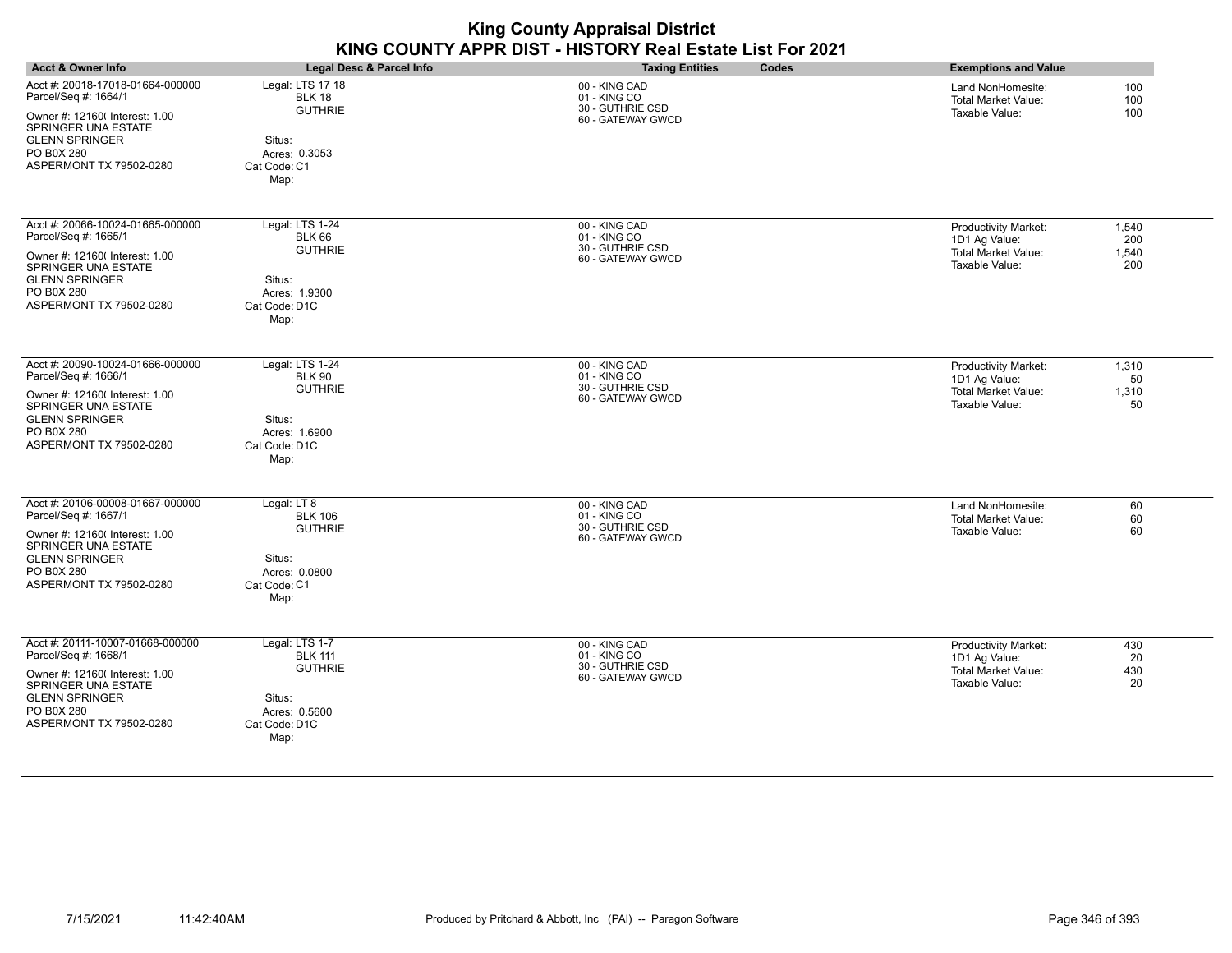|                                                                                             | KING COUNTY APPR DIST - HISTORY Real Estate List For 2021 |                                        |                                                 |            |  |  |
|---------------------------------------------------------------------------------------------|-----------------------------------------------------------|----------------------------------------|-------------------------------------------------|------------|--|--|
| <b>Acct &amp; Owner Info</b>                                                                | <b>Legal Desc &amp; Parcel Info</b>                       | <b>Taxing Entities</b><br><b>Codes</b> | <b>Exemptions and Value</b>                     |            |  |  |
| Acct #: 20112-00014-01669-000000<br>Parcel/Seq #: 1669/1                                    | Legal: LT 14<br><b>BLK 112</b>                            | 00 - KING CAD<br>01 - KING CO          | Land NonHomesite:<br><b>Total Market Value:</b> | 60<br>60   |  |  |
| Owner #: 12160( Interest: 1.00<br>SPRINGER UNA ESTATE<br><b>GLENN SPRINGER</b>              | <b>GUTHRIE</b><br>Situs:                                  | 30 - GUTHRIE CSD<br>60 - GATEWAY GWCD  | Taxable Value:                                  | 60         |  |  |
| PO B0X 280<br>ASPERMONT TX 79502-0280                                                       | Acres: 0.0800<br>Cat Code: C1<br>Map:                     |                                        |                                                 |            |  |  |
| Acct #: 20119-00016-01670-000000<br>Parcel/Seq #: 1670/1                                    | Legal: LT 16<br><b>BLK 119</b>                            | 00 - KING CAD<br>01 - KING CO          | Land NonHomesite:<br>Total Market Value:        | 60<br>60   |  |  |
| Owner #: 12160(Interest: 1.00<br>SPRINGER UNA ESTATE<br><b>GLENN SPRINGER</b><br>PO B0X 280 | <b>GUTHRIE</b><br>Situs:<br>Acres: 0.0800                 | 30 - GUTHRIE CSD<br>60 - GATEWAY GWCD  | Taxable Value:                                  | 60         |  |  |
| ASPERMONT TX 79502-0280                                                                     | Cat Code: C1<br>Map:                                      |                                        |                                                 |            |  |  |
| Acct #: 20130-11012-01671-000000<br>Parcel/Seq #: 1671/1                                    | Legal: LTS 11-12<br><b>BLK 130</b>                        | 00 - KING CAD<br>01 - KING CO          | Land NonHomesite:<br><b>Total Market Value:</b> | 170<br>170 |  |  |
| Owner #: 12160( Interest: 1.00<br><b>SPRINGER UNA ESTATE</b><br><b>GLENN SPRINGER</b>       | <b>GUTHRIE</b><br>Situs:                                  | 30 - GUTHRIE CSD<br>60 - GATEWAY GWCD  | Taxable Value:                                  | 170        |  |  |
| PO B0X 280<br>ASPERMONT TX 79502-0280                                                       | Acres: 0.2342<br>Cat Code: C1<br>Map:                     |                                        |                                                 |            |  |  |
| Acct #: 20132-00014-01672-000000<br>Parcel/Seq #: 1672/1                                    | Legal: LT 14<br><b>BLK 132</b>                            | 00 - KING CAD<br>01 - KING CO          | Land NonHomesite:<br><b>Total Market Value:</b> | 80<br>80   |  |  |
| Owner #: 12160( Interest: 1.00<br>SPRINGER UNA ESTATE<br><b>GLENN SPRINGER</b>              | <b>GUTHRIE</b><br>Situs:                                  | 30 - GUTHRIE CSD<br>60 - GATEWAY GWCD  | Taxable Value:                                  | 80         |  |  |
| PO B0X 280<br>ASPERMONT TX 79502-0280                                                       | Acres: 0.2652<br>Cat Code: C1<br>Map:                     |                                        |                                                 |            |  |  |
| Acct #: 20150-00001-01673-000000<br>Parcel/Seq #: 1673/1                                    | Legal: LT 1<br><b>BLK 150</b>                             | 00 - KING CAD<br>01 - KING CO          | Land NonHomesite:<br><b>Total Market Value:</b> | 50<br>50   |  |  |
| Owner #: 12160( Interest: 1.00<br>SPRINGER UNA ESTATE                                       | <b>GUTHRIE</b>                                            | 30 - GUTHRIE CSD<br>60 - GATEWAY GWCD  | Taxable Value:                                  | 50         |  |  |
| <b>GLENN SPRINGER</b><br>PO B0X 280<br>ASPERMONT TX 79502-0280                              | Situs:<br>Acres: 0.0700<br>Cat Code: C1                   |                                        |                                                 |            |  |  |
|                                                                                             | Map:                                                      |                                        |                                                 |            |  |  |

**King County Appraisal District**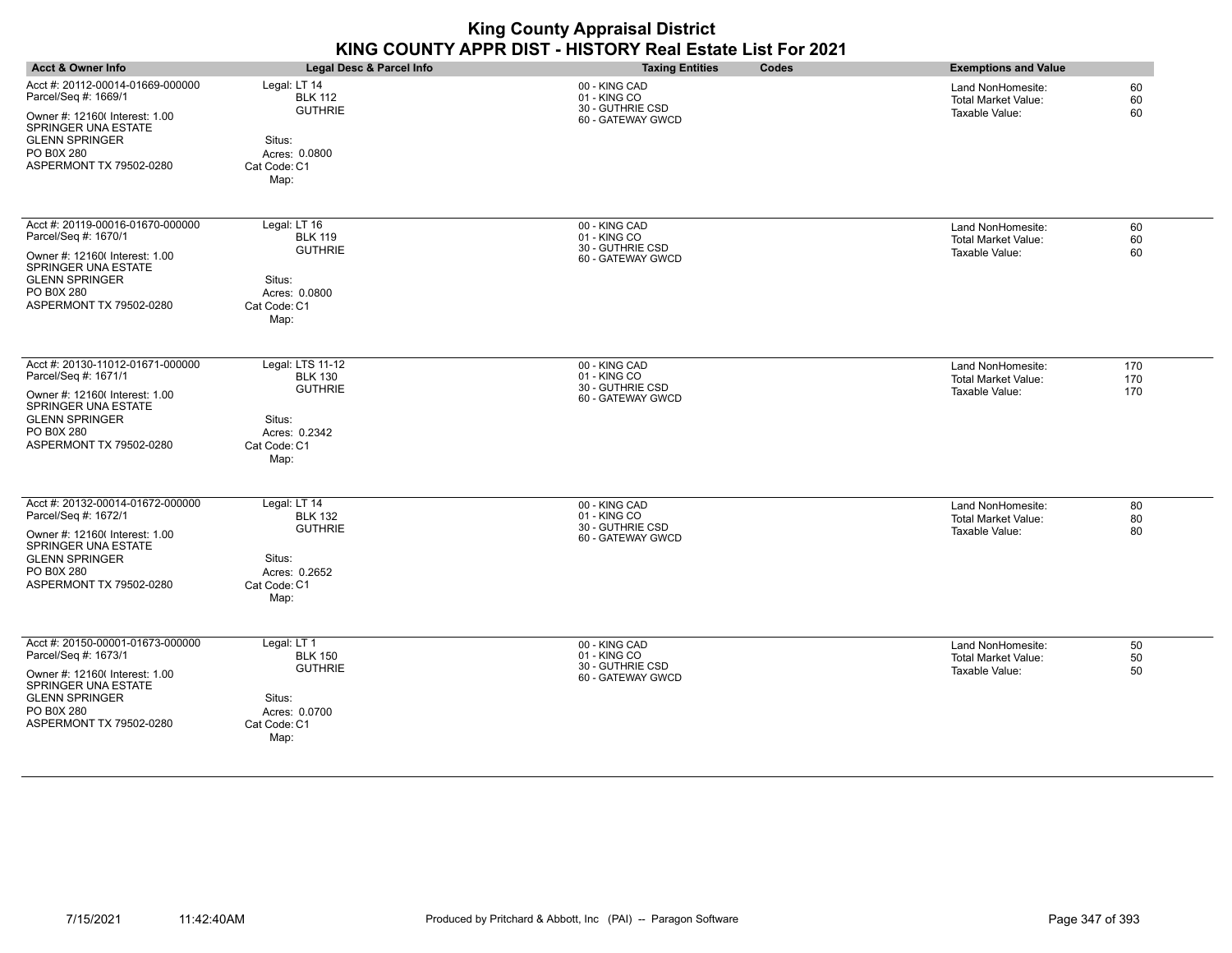| <b>King County Appraisal District</b><br>KING COUNTY APPR DIST - HISTORY Real Estate List For 2021                                                                                  |                                                                                                         |                                                                        |       |                                                                                       |                            |
|-------------------------------------------------------------------------------------------------------------------------------------------------------------------------------------|---------------------------------------------------------------------------------------------------------|------------------------------------------------------------------------|-------|---------------------------------------------------------------------------------------|----------------------------|
| <b>Acct &amp; Owner Info</b>                                                                                                                                                        | <b>Legal Desc &amp; Parcel Info</b>                                                                     | <b>Taxing Entities</b>                                                 | Codes | <b>Exemptions and Value</b>                                                           |                            |
| Acct #: 20151-00003-01674-000000<br>Parcel/Seq #: 1674/1<br>Owner #: 12160(Interest: 1.00<br>SPRINGER UNA ESTATE<br><b>GLENN SPRINGER</b><br>PO B0X 280<br>ASPERMONT TX 79502-0280  | Legal: LT 3<br><b>BLK 151</b><br><b>GUTHRIE</b><br>Situs:<br>Acres: 0.0800<br>Cat Code: C1<br>Map:      | 00 - KING CAD<br>01 - KING CO<br>30 - GUTHRIE CSD<br>60 - GATEWAY GWCD |       | Land NonHomesite:<br><b>Total Market Value:</b><br>Taxable Value:                     | 60<br>60<br>60             |
| Acct #: 20152-10024-01675-000000<br>Parcel/Seq #: 1675/1<br>Owner #: 12160( Interest: 1.00<br>SPRINGER UNA ESTATE<br><b>GLENN SPRINGER</b><br>PO B0X 280<br>ASPERMONT TX 79502-0280 | Legal: LTS 1-24<br><b>BLK 152</b><br><b>GUTHRIE</b><br>Situs:<br>Acres: 1.9200<br>Cat Code: D1C<br>Map: | 00 - KING CAD<br>01 - KING CO<br>30 - GUTHRIE CSD<br>60 - GATEWAY GWCD |       | Productivity Market:<br>1D1 Ag Value:<br><b>Total Market Value:</b><br>Taxable Value: | 1,490<br>50<br>1,490<br>50 |
| Acct #: 20154-10024-01676-000000<br>Parcel/Seq #: 1676/1<br>Owner #: 12160( Interest: 1.00<br>SPRINGER UNA ESTATE<br><b>GLENN SPRINGER</b><br>PO B0X 280<br>ASPERMONT TX 79502-0280 | Legal: LTS 1-24<br><b>BLK 154</b><br><b>GUTHRIE</b><br>Situs:<br>Acres: 1.9300<br>Cat Code: C1<br>Map:  | 00 - KING CAD<br>01 - KING CO<br>30 - GUTHRIE CSD<br>60 - GATEWAY GWCD |       | Land NonHomesite:<br><b>Total Market Value:</b><br>Taxable Value:                     | 1.500<br>1,500<br>1,500    |
| Acct #: 20179-00003-01677-000000<br>Parcel/Seq #: 1677/1<br>Owner #: 12160(Interest: 1.00<br>SPRINGER UNA ESTATE<br><b>GLENN SPRINGER</b><br>PO B0X 280<br>ASPERMONT TX 79502-0280  | Legal: LT 3<br><b>BLK 179</b><br><b>GUTHRIE</b><br>Situs:<br>Acres: 0.0800<br>Cat Code: C1<br>Map:      | 00 - KING CAD<br>01 - KING CO<br>30 - GUTHRIE CSD<br>60 - GATEWAY GWCD |       | Land NonHomesite:<br><b>Total Market Value:</b><br>Taxable Value:                     | 60<br>60<br>60             |
| Acct #: 20182-10024-01678-000000<br>Parcel/Seq #: 1678/1<br>Owner #: 12160( Interest: 1.00<br>SPRINGER UNA ESTATE<br><b>GLENN SPRINGER</b><br>PO B0X 280<br>ASPERMONT TX 79502-0280 | Legal: LTS 1-24<br><b>BLK 182</b><br><b>GUTHRIE</b><br>Situs:<br>Acres: 1.9300<br>Cat Code: D1C         | 00 - KING CAD<br>01 - KING CO<br>30 - GUTHRIE CSD<br>60 - GATEWAY GWCD |       | Productivity Market:<br>1D1 Ag Value:<br><b>Total Market Value:</b><br>Taxable Value: | 1,500<br>50<br>1,500<br>50 |

Cat Code: D1C Map: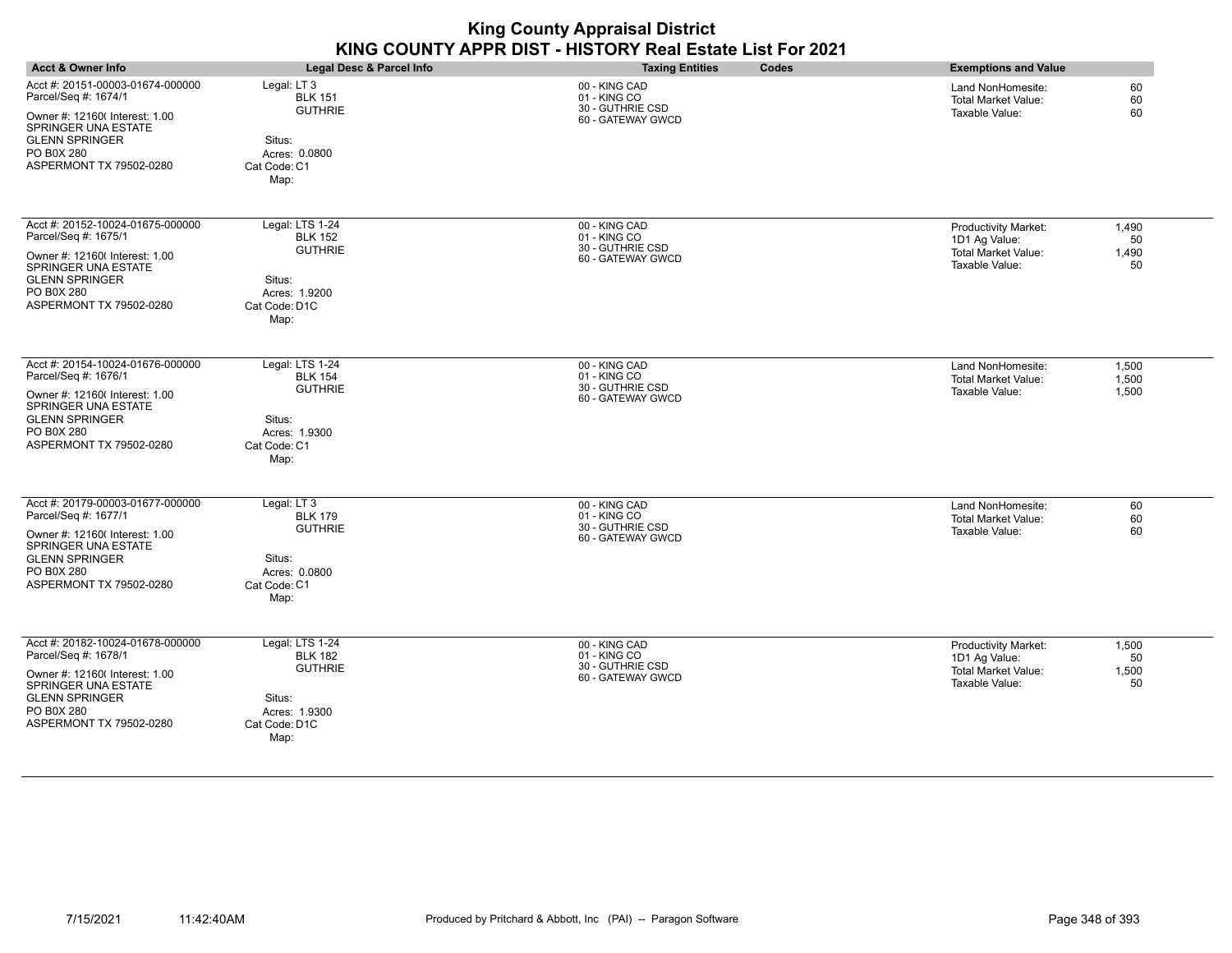| <b>Acct &amp; Owner Info</b>                                                                                                                                                        | Legal Desc & Parcel Info                                                                                 | <b>Taxing Entities</b><br>Codes                                        | <b>Exemptions and Value</b>                                                                                     |
|-------------------------------------------------------------------------------------------------------------------------------------------------------------------------------------|----------------------------------------------------------------------------------------------------------|------------------------------------------------------------------------|-----------------------------------------------------------------------------------------------------------------|
| Acct #: 20187-19022-01679-000000<br>Parcel/Seq #: 1679/1<br>Owner #: 12160( Interest: 1.00<br>SPRINGER UNA ESTATE<br><b>GLENN SPRINGER</b><br>PO B0X 280<br>ASPERMONT TX 79502-0280 | Legal: LTS 19-22<br><b>BLK 187</b><br><b>GUTHRIE</b><br>Situs:<br>Acres: 0.3200<br>Cat Code: D1C<br>Map: | 00 - KING CAD<br>01 - KING CO<br>30 - GUTHRIE CSD<br>60 - GATEWAY GWCD | <b>Productivity Market:</b><br>250<br>1D1 Ag Value:<br>10<br>Total Market Value:<br>250<br>Taxable Value:<br>10 |
| Acct #: 20201-00024-01680-000000<br>Parcel/Seq #: 1680/1<br>Owner #: 12160( Interest: 1.00<br>SPRINGER UNA ESTATE<br><b>GLENN SPRINGER</b><br>PO B0X 280<br>ASPERMONT TX 79502-0280 | Legal: LT 24<br><b>BLK 201</b><br><b>GUTHRIE</b><br>Situs:<br>Acres: 0.0800<br>Cat Code: D1C<br>Map:     | 00 - KING CAD<br>01 - KING CO<br>30 - GUTHRIE CSD<br>60 - GATEWAY GWCD | 60<br><b>Productivity Market:</b><br>1D1 Ag Value:<br>10<br>Total Market Value:<br>60<br>Taxable Value:<br>10   |
| Acct #: 20202-00022-01681-000000<br>Parcel/Seq #: 1681/1<br>Owner #: 12160( Interest: 1.00<br>SPRINGER UNA ESTATE<br><b>GLENN SPRINGER</b><br>PO B0X 280<br>ASPERMONT TX 79502-0280 | Legal: LT 22<br><b>BLK 202</b><br><b>GUTHRIE</b><br>Situs:<br>Acres: 0.0800<br>Cat Code: C1<br>Map:      | 00 - KING CAD<br>01 - KING CO<br>30 - GUTHRIE CSD<br>60 - GATEWAY GWCD | Land NonHomesite:<br>60<br>60<br><b>Total Market Value:</b><br>60<br>Taxable Value:                             |
| Acct #: 20207-18019-01682-000000<br>Parcel/Seq #: 1682/1<br>Owner #: 12160( Interest: 1.00<br>SPRINGER UNA ESTATE<br><b>GLENN SPRINGER</b><br>PO B0X 280<br>ASPERMONT TX 79502-0280 | Legal: LTS 18 19<br><b>BLK 207</b><br><b>GUTHRIE</b><br>Situs:<br>Acres: 0.1600<br>Cat Code: D1C<br>Map: | 00 - KING CAD<br>01 - KING CO<br>30 - GUTHRIE CSD<br>60 - GATEWAY GWCD | 120<br>Productivity Market:<br>Total Market Value:<br>120<br>Taxable Value:<br>0                                |
| Acct #: 20215-00010-01683-000000<br>Parcel/Seq #: 1683/1<br>Owner #: 12160( Interest: 1.00<br>SPRINGER UNA ESTATE<br><b>GLENN SPRINGER</b><br>PO B0X 280<br>ASPERMONT TX 79502-0280 | Legal: LT 10<br><b>BLK 215</b><br><b>GUTHRIE</b><br>Situs:<br>Acres: 0.0800<br>Cat Code: C1<br>Map:      | 00 - KING CAD<br>01 - KING CO<br>30 - GUTHRIE CSD<br>60 - GATEWAY GWCD | Land NonHomesite:<br>60<br><b>Total Market Value:</b><br>60<br>Taxable Value:<br>60                             |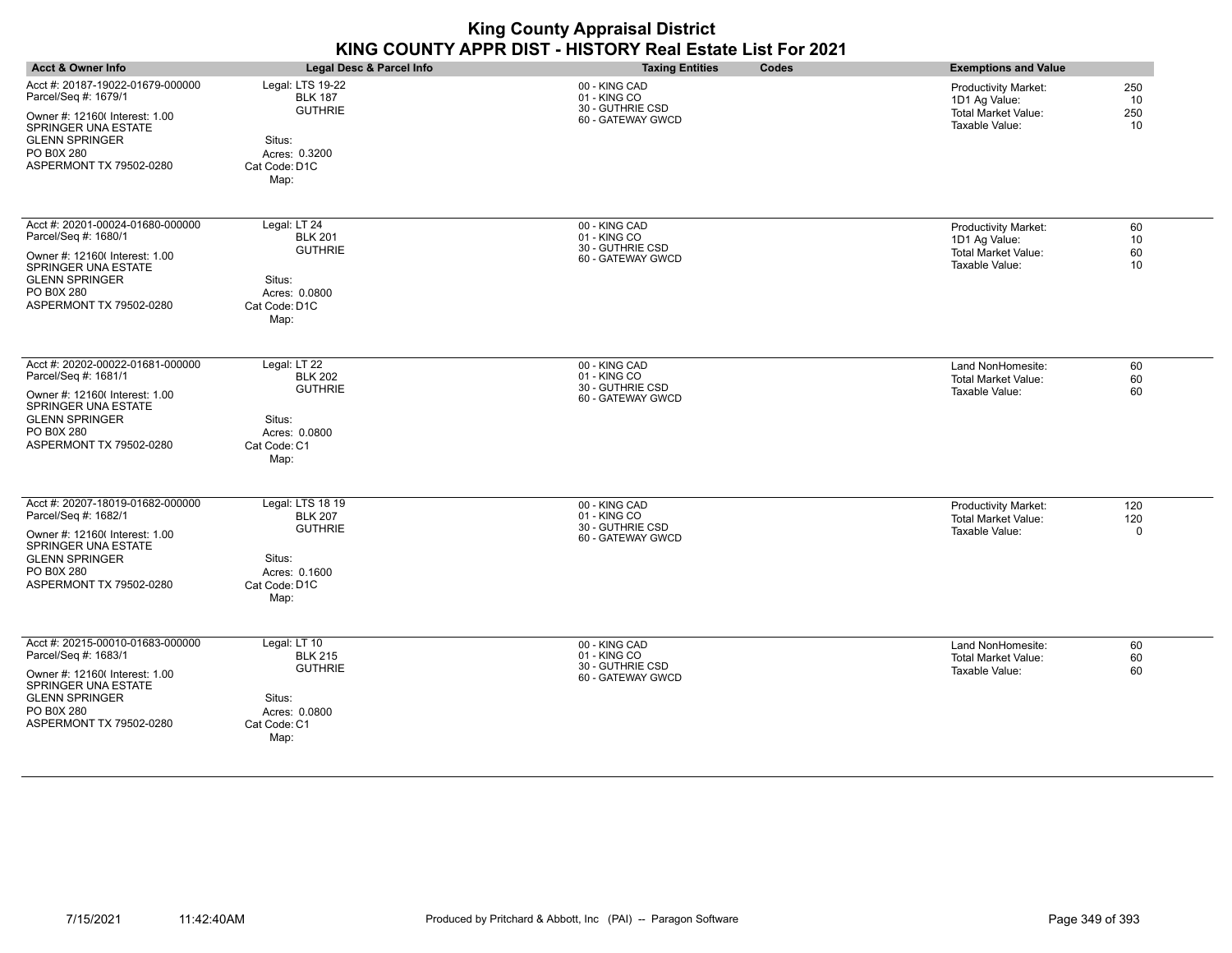| <b>Acct &amp; Owner Info</b>                                                                                                                                       | <b>Legal Desc &amp; Parcel Info</b>                                                        | <b>Taxing Entities</b><br>Codes                                        |            | <b>Exemptions and Value</b>                                                                       |
|--------------------------------------------------------------------------------------------------------------------------------------------------------------------|--------------------------------------------------------------------------------------------|------------------------------------------------------------------------|------------|---------------------------------------------------------------------------------------------------|
| Acct #: 00664-00021-02511-000000<br>Parcel/Seq #: 2511/1<br>Owner #: 14763( Interest: 1.00<br>STATE OF TEXAS<br><b>UNKNOWN - EXEMPT</b><br><b>AUSTIN TX</b>        | Legal: AB 664 SEC 2 D BLANKENSHIP<br>Situs:<br>Acres: 15.4040<br>Cat Code: XVX<br>Map:     | 00 - KING CAD<br>01 - KING CO<br>30 - GUTHRIE CSD<br>60 - GATEWAY GWCD | **Exempt** | Land NonHomesite:<br>11,550<br>11,550<br><b>Total Market Value:</b><br>Taxable Value:<br>$\Omega$ |
| Acct #: 00953-00021-02512-000000<br>Parcel/Seq #: 2512/1<br>Owner #: 14763( Interest: 1.00<br><b>STATE OF TEXAS</b><br><b>UNKNOWN - EXEMPT</b><br><b>AUSTIN TX</b> | Legal: AB 953 L P WEST<br>Situs:<br>Acres: 0.7540<br>Cat Code: XVX<br>Map:                 | 00 - KING CAD<br>01 - KING CO<br>30 - GUTHRIE CSD<br>60 - GATEWAY GWCD | **Exempt** | Land NonHomesite:<br>570<br>570<br><b>Total Market Value:</b><br>Taxable Value:<br>$\Omega$       |
| Acct #: 00012-00021-02513-000000<br>Parcel/Seq #: 2513/1<br>Owner #: 14763(Interest: 1.00<br>STATE OF TEXAS<br>UNKNOWN - EXEMPT<br><b>AUSTIN TX</b>                | Legal: AB 12 BLK 16/116 JEFFREY BROWN<br>Situs:<br>Acres: 22.6220<br>Cat Code: XVX<br>Map: | 00 - KING CAD<br>01 - KING CO<br>30 - GUTHRIE CSD<br>60 - GATEWAY GWCD | **Exempt** | 16,970<br>Land NonHomesite:<br>16,970<br><b>Total Market Value:</b><br>Taxable Value:<br>0        |
| Acct #: 00588-00021-02514-000000<br>Parcel/Seq #: 2514/1<br>Owner #: 14763( Interest: 1.00<br>STATE OF TEXAS<br><b>UNKNOWN - EXEMPT</b><br><b>AUSTIN TX</b>        | Legal: AB 588 SEC 4 SAM LAZARUS<br>Situs:<br>Acres: 0.4460<br>Cat Code: XVX<br>Map:        | 00 - KING CAD<br>01 - KING CO<br>30 - GUTHRIE CSD<br>60 - GATEWAY GWCD | **Exempt** | 330<br>Land NonHomesite:<br><b>Total Market Value:</b><br>330<br>Taxable Value:<br>$\mathbf 0$    |
| Acct #: 00664-00000-02553-000000<br>Parcel/Seq #: 2553/1<br>Owner #: 14763(Interest: 1.00<br>STATE OF TEXAS<br><b>UNKNOWN - EXEMPT</b><br><b>AUSTIN TX</b>         | Legal: AB 664 SEC 2 D BLANKENSHIP<br>Situs:<br>Acres: 0.8100<br>Cat Code: XVX<br>Map:      | 00 - KING CAD<br>01 - KING CO<br>30 - GUTHRIE CSD<br>60 - GATEWAY GWCD | **Exempt** | Land NonHomesite:<br>610<br><b>Total Market Value:</b><br>610<br>Taxable Value:<br>$\Omega$       |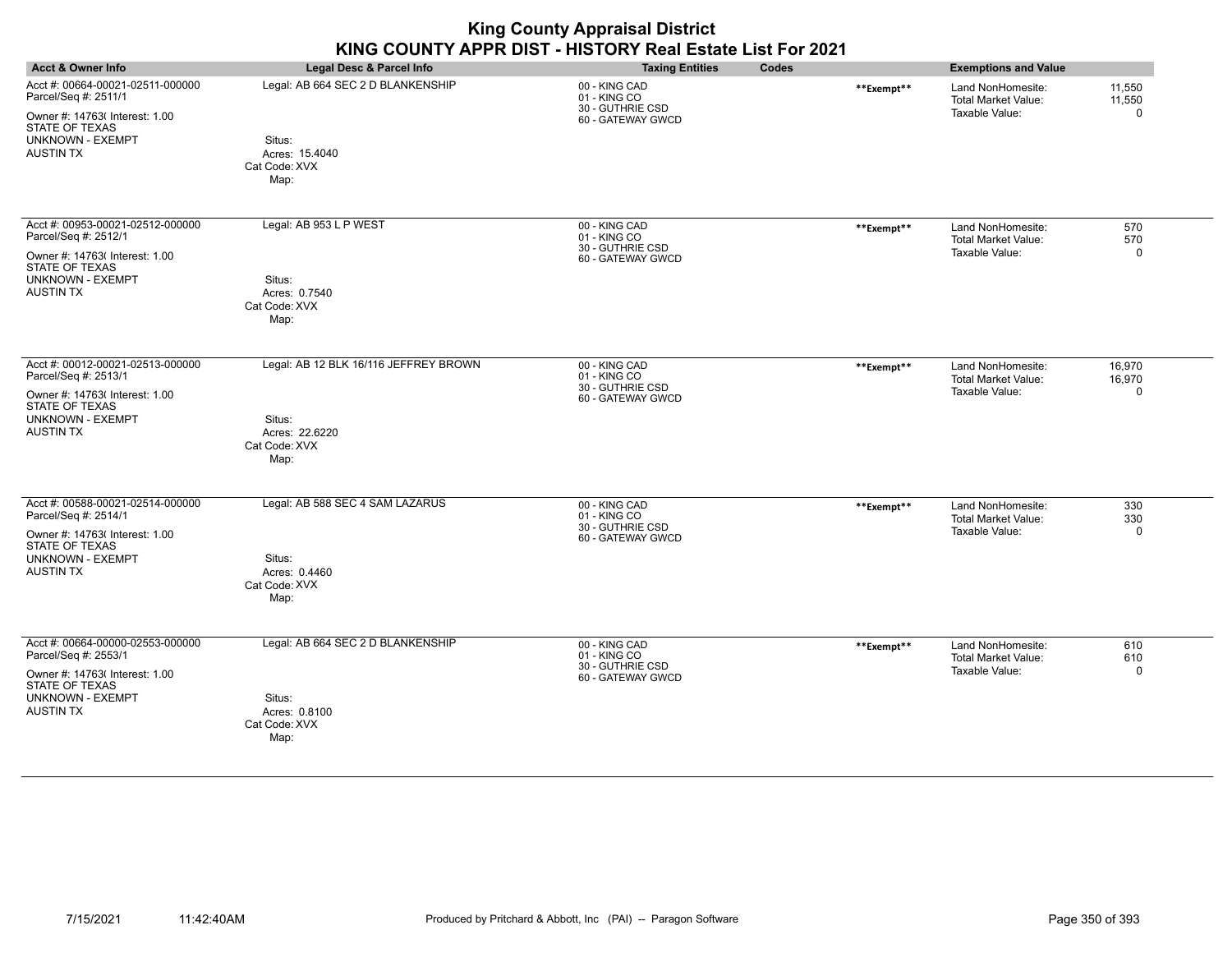| <b>Acct &amp; Owner Info</b>                                                                                                                                       | Legal Desc & Parcel Info                                                                                                                                                | <b>Taxing Entities</b>                                                 | Codes | <b>Exemptions and Value</b>                                                                                                                                            |                                                             |
|--------------------------------------------------------------------------------------------------------------------------------------------------------------------|-------------------------------------------------------------------------------------------------------------------------------------------------------------------------|------------------------------------------------------------------------|-------|------------------------------------------------------------------------------------------------------------------------------------------------------------------------|-------------------------------------------------------------|
| Acct #: 00268-00023-02268-000000<br>Parcel/Seq #: 2268/1<br>Owner #: 147824 Interest: 1.00<br><b>STEPHEN MAAS</b><br>67 E CANYON VIEW DR<br>RANSOM CANYON TX 79366 | Legal: HOMESTEAD ON AB 268<br><b>J B ROBINSON</b><br>1980 PEACH TREE<br>(14X76)<br>Situs: 1100 E FM 193 GUTHRIE TX 79236<br>Acres: 21.6700<br>Cat Code: D1 E D2<br>Map: | 00 - KING CAD<br>01 - KING CO<br>30 - GUTHRIE CSD<br>60 - GATEWAY GWCD |       | Land Homesite:<br>Improvement Homesite:<br>Improvement NonHomesite:<br>Productivity Market:<br>1D1 Ag Value:<br><b>Total Market Value:</b><br>Taxable Value:           | 600<br>13,830<br>5,730<br>16,020<br>580<br>36,180<br>20,740 |
| Acct #: 00128-00040-00395-000081<br>Parcel/Seq #: 395/4<br>Owner #: 14781! Interest: 0.26<br>STONE HOWELL CHRISTOPHER<br>204 N AVE M<br>HASKELL TX 79521           | Legal: AB 128 SEC 81 H&TC RR CO<br>Situs:<br>Acres: 106.4905<br>Cat Code: D1<br>Map:                                                                                    | 00 - KING CAD<br>01 - KING CO<br>30 - GUTHRIE CSD<br>60 - GATEWAY GWCD |       | <b>Productivity Market:</b><br>1D1 Ag Value:<br><b>Total Market Value:</b><br>Taxable Value:                                                                           | 79,870<br>2,020<br>79,870<br>2,020                          |
| Acct #: 01036-00042-00396-000076<br>Parcel/Seq #: 396/4<br>Owner #: 14781! Interest: 0.26<br>STONE HOWELL CHRISTOPHER<br>204 N AVE M<br>HASKELL TX 79521           | Legal: AB 1036 SEC 76 H&TC 13<br>R A MOORE<br>Situs:<br>Acres: 166.2291<br>Cat Code: D1<br>Map:                                                                         | 00 - KING CAD<br>01 - KING CO<br>30 - GUTHRIE CSD<br>60 - GATEWAY GWCD |       | <b>Productivity Market:</b><br>1D1 Ag Value:<br><b>Total Market Value:</b><br>Taxable Value:                                                                           | 125,460<br>5,350<br>125,460<br>5,350                        |
| Acct #: 01225-00040-00397-000078<br>Parcel/Seq #: 397/4<br>Owner #: 14781! Interest: 0.26<br>STONE HOWELL CHRISTOPHER<br>204 N AVE M<br>HASKELL TX 79521           | Legal: AB 1225 SEC 78 H&TC 13<br><b>GENN FRANK</b><br>Situs:<br>Acres: 1.5584<br>Cat Code: D1<br>Map:                                                                   | 00 - KING CAD<br>01 - KING CO<br>30 - GUTHRIE CSD<br>60 - GATEWAY GWCD |       | Productivity Market:<br>1D1 Ag Value:<br><b>Total Market Value:</b><br>Taxable Value:                                                                                  | 1,170<br>30<br>1,170<br>30                                  |
| Acct #: 00118-00040-02633-000077<br>Parcel/Seq #: 2633/4<br>Owner #: 147819 Interest: 0.26<br>STONE HOWELL CHRISTOPHER<br>204 N AVE M<br>HASKELL TX 79521          | Legal: AB 118 SEC 77<br><b>H&amp;TC RR CO</b><br>Situs: 968 CR 1755 KNOX CITY TX<br>Acres: 101.5556<br>Cat Code: D1 E D2<br>Map:                                        | 00 - KING CAD<br>01 - KING CO<br>30 - GUTHRIE CSD<br>60 - GATEWAY GWCD |       | Land NonHomesite:<br>Improvement Homesite:<br>Improvement NonHomesite:<br><b>Productivity Market:</b><br>1D1 Ag Value:<br><b>Total Market Value:</b><br>Taxable Value: | 210<br>2,110<br>110<br>77,030<br>4,840<br>79,460<br>7,270   |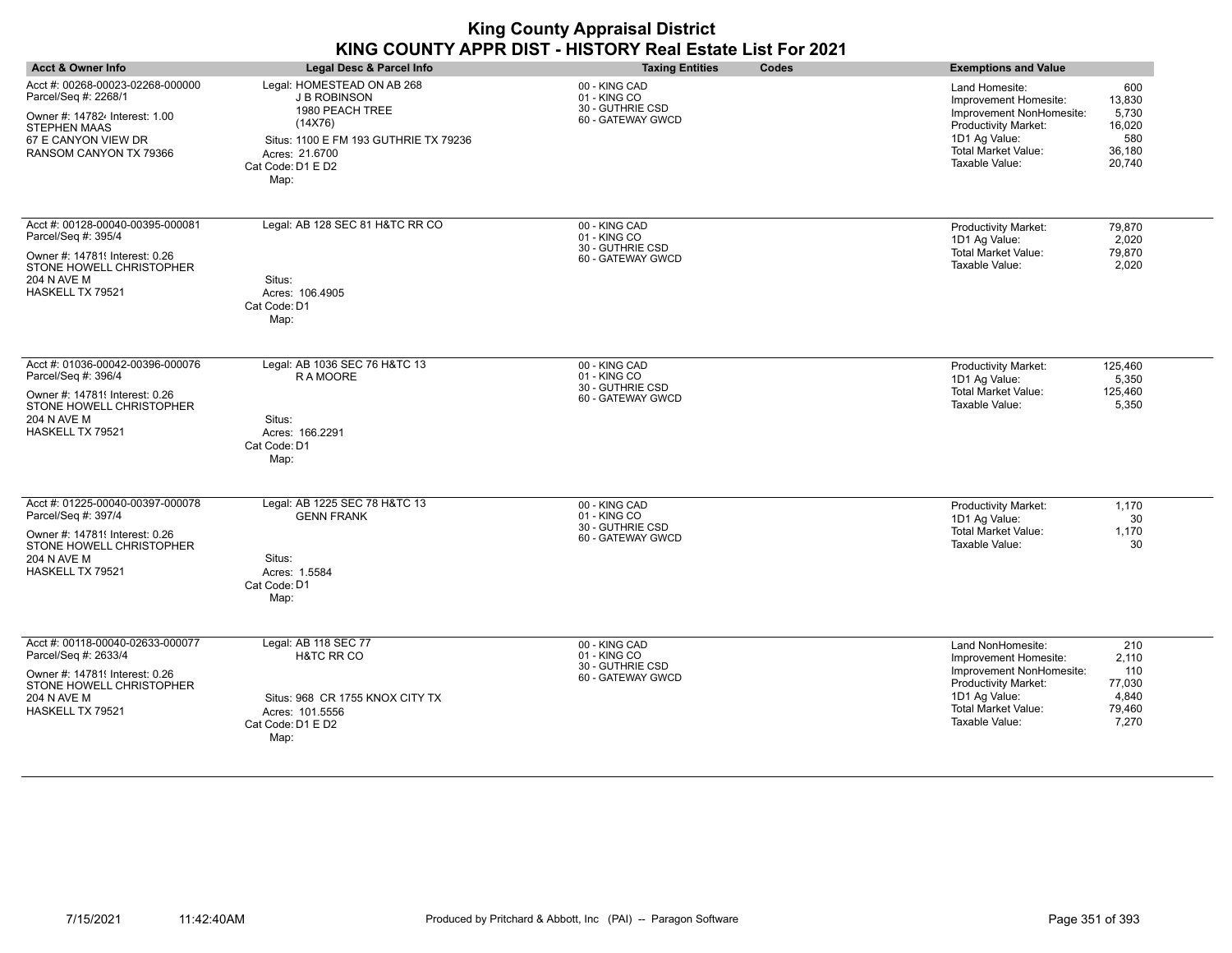|                                                                                                                                                                 |                                                                                                         | <b>King County Appraisal District</b><br>KING COUNTY APPR DIST - HISTORY Real Estate List For 2021 |                                                                                                                                      |
|-----------------------------------------------------------------------------------------------------------------------------------------------------------------|---------------------------------------------------------------------------------------------------------|----------------------------------------------------------------------------------------------------|--------------------------------------------------------------------------------------------------------------------------------------|
| <b>Acct &amp; Owner Info</b>                                                                                                                                    | Legal Desc & Parcel Info                                                                                | Codes<br><b>Taxing Entities</b>                                                                    | <b>Exemptions and Value</b>                                                                                                          |
| Acct #: 20166-10012-00778-000000<br>Parcel/Seq #: 778/1<br>Owner #: 14757; Interest: 1.00<br>STOTTS DEAN<br><b>200 EAST HILLVIEW</b><br>WINSLOW AZ 86047-2712   | Legal: LTS 13-24<br><b>BLK 166</b><br><b>GUTHRIE</b><br>Situs:<br>Acres: 0.9600<br>Cat Code: C1<br>Map: | 00 - KING CAD<br>01 - KING CO<br>30 - GUTHRIE CSD<br>60 - GATEWAY GWCD                             | Land NonHomesite:<br>740<br>740<br><b>Total Market Value:</b><br>740<br>Taxable Value:                                               |
| Acct #: 20169-10012-00779-000000<br>Parcel/Seq #: 779/1<br>Owner #: 14757; Interest: 1.00<br><b>STOTTS DEAN</b><br>200 EAST HILLVIEW<br>WINSLOW AZ 86047-2712   | Legal: LTS 1-12<br><b>BLK 169</b><br><b>GUTHRIE</b><br>Situs:<br>Acres: 0.9600<br>Cat Code: C1<br>Map:  | 00 - KING CAD<br>01 - KING CO<br>30 - GUTHRIE CSD<br>60 - GATEWAY GWCD                             | Land NonHomesite:<br>740<br>740<br><b>Total Market Value:</b><br>740<br>Taxable Value:                                               |
| Acct #: 00139-00019-01778-000129<br>Parcel/Seq #: 1778/3<br>Owner #: 147728 Interest: 0.50<br>STRELECKI MARY L<br>7215 LAVENDALE CIRCLE<br>DALLAS TX 75230-3656 | Legal: AB 139 SEC 129 H&TC RR CO<br>Situs:<br>Acres: 246.0000<br>Cat Code: D1<br>Map:                   | 00 - KING CAD<br>01 - KING CO<br>30 - GUTHRIE CSD<br>60 - GATEWAY GWCD                             | <b>Productivity Market:</b><br>184,500<br>1D1 Ag Value:<br>5,050<br><b>Total Market Value:</b><br>184,500<br>Taxable Value:<br>5,050 |
| Acct #: 00140-00019-01779-000131<br>Parcel/Seq #: 1779/3<br>Owner #: 147728 Interest: 0.50<br>STRELECKI MARY L<br>7215 LAVENDALE CIRCLE<br>DALLAS TX 75230-3656 | Legal: AB 140 SEC 131 H&TC RR CO<br>Situs:<br>Acres: 328.0000<br>Cat Code: D1<br>Map:                   | 00 - KING CAD<br>01 - KING CO<br>30 - GUTHRIE CSD<br>60 - GATEWAY GWCD                             | Productivity Market:<br>242,130<br>1D1 Ag Value:<br>5,960<br>Total Market Value:<br>242,130<br>Taxable Value:<br>5,960               |
| Acct #: 00141-00017-01780-000133<br>Parcel/Seq #: 1780/3<br>Owner #: 147728 Interest: 0.50<br>STRELECKI MARY L<br>7215 LAVENDALE CIRCLE<br>DALLAS TX 75230-3656 | Legal: AB 141 SEC 133 H&TC RR CO<br>Situs:<br>Acres: 328.0000<br>Cat Code: D1<br>Map:                   | 00 - KING CAD<br>01 - KING CO<br>30 - GUTHRIE CSD<br>60 - GATEWAY GWCD                             | <b>Productivity Market:</b><br>246,000<br>1D1 Ag Value:<br>6,230<br><b>Total Market Value:</b><br>246,000<br>Taxable Value:<br>6,230 |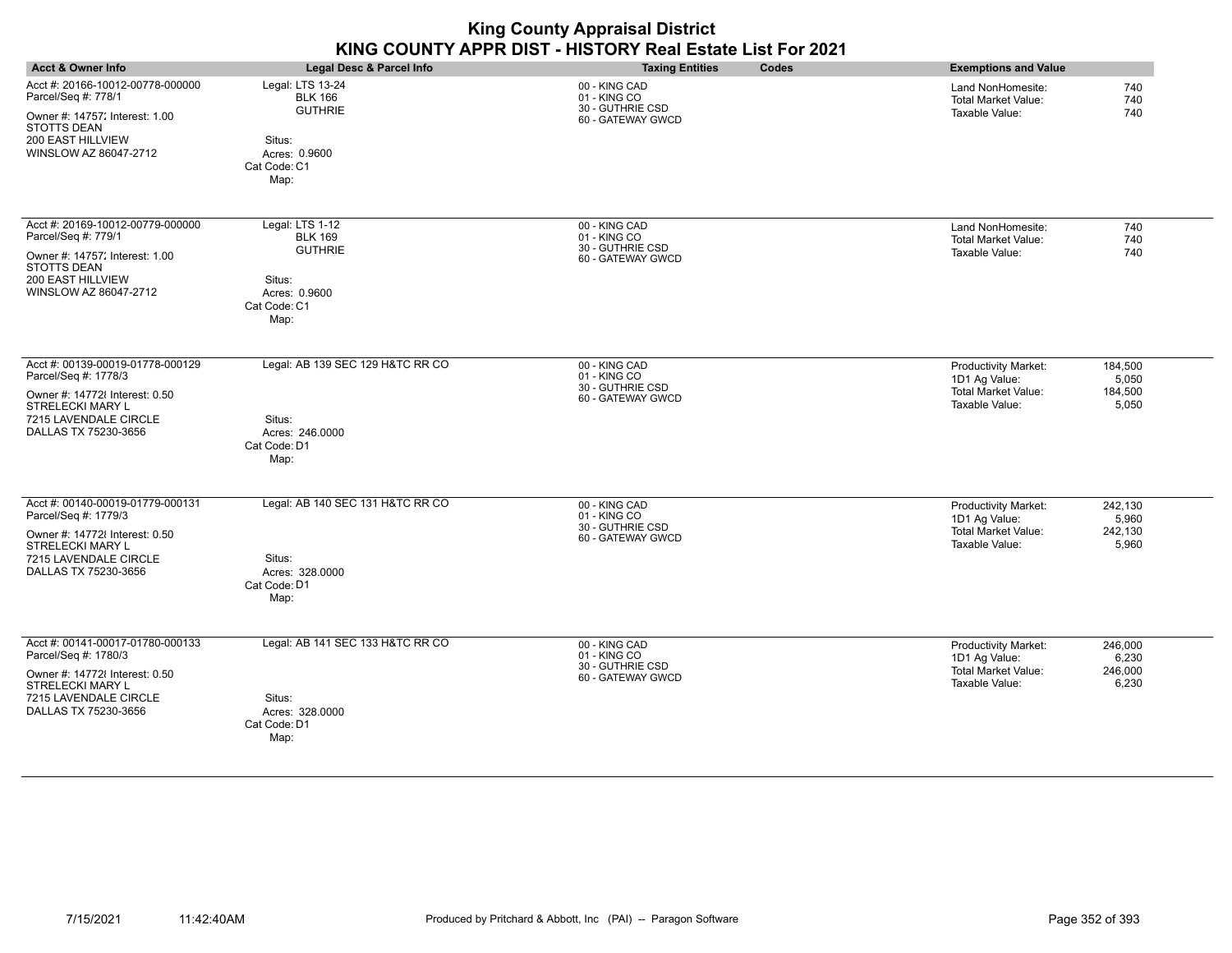| <b>Acct &amp; Owner Info</b>                                                                                                                                           | Legal Desc & Parcel Info                                                                                 | <b>Taxing Entities</b><br>Codes                                        | <b>Exemptions and Value</b>                                                                                                          |
|------------------------------------------------------------------------------------------------------------------------------------------------------------------------|----------------------------------------------------------------------------------------------------------|------------------------------------------------------------------------|--------------------------------------------------------------------------------------------------------------------------------------|
| Acct #: 00202-00011-01784-000209<br>Parcel/Seq #: 1784/3<br>Owner #: 147728 Interest: 0.50<br><b>STRELECKI MARY L</b><br>7215 LAVENDALE CIRCLE<br>DALLAS TX 75230-3656 | Legal: AB 202 SEC 209 H&TC RR CO<br>Situs:<br>Acres: 328.0000<br>Cat Code: D1<br>Map:                    | 00 - KING CAD<br>01 - KING CO<br>30 - GUTHRIE CSD<br>60 - GATEWAY GWCD | 246,000<br><b>Productivity Market:</b><br>1D1 Ag Value:<br>6,780<br><b>Total Market Value:</b><br>246,000<br>Taxable Value:<br>6,780 |
| Acct #: 00203-00013-01785-000207<br>Parcel/Seq #: 1785/3<br>Owner #: 147728 Interest: 0.50<br><b>STRELECKI MARY L</b><br>7215 LAVENDALE CIRCLE<br>DALLAS TX 75230-3656 | Legal: AB 203 SEC 207 H&TC RR CO<br>Situs:<br>Acres: 328.0000<br>Cat Code: D1<br>Map:                    | 00 - KING CAD<br>01 - KING CO<br>30 - GUTHRIE CSD<br>60 - GATEWAY GWCD | 254,200<br><b>Productivity Market:</b><br>1D1 Ag Value:<br>9,190<br>Total Market Value:<br>254,200<br>Taxable Value:<br>9,190        |
| Acct #: 00209-00011-01786-000191<br>Parcel/Seq #: 1786/3<br>Owner #: 147728 Interest: 0.50<br>STRELECKI MARY L<br>7215 LAVENDALE CIRCLE<br>DALLAS TX 75230-3656        | Legal: AB 209 SEC 191 H&TC RR CO<br>Situs:<br>Acres: 328,0000<br>Cat Code: D1<br>Map:                    | 00 - KING CAD<br>01 - KING CO<br>30 - GUTHRIE CSD<br>60 - GATEWAY GWCD | Productivity Market:<br>254,630<br>1D1 Ag Value:<br>19,540<br>Total Market Value:<br>254,630<br>Taxable Value:<br>19,540             |
| Acct #: 00791-00019-01788-000130<br>Parcel/Seq #: 1788/3<br>Owner #: 147728 Interest: 0.50<br><b>STRELECKI MARY L</b><br>7215 LAVENDALE CIRCLE<br>DALLAS TX 75230-3656 | Legal: AB 791 SEC 130 H&TC F<br><b>HARRY LITTLE</b><br>Situs:<br>Acres: 328.0000<br>Cat Code: D1<br>Map: | 00 - KING CAD<br>01 - KING CO<br>30 - GUTHRIE CSD<br>60 - GATEWAY GWCD | Productivity Market:<br>246,000<br>1D1 Ag Value:<br>6,890<br><b>Total Market Value:</b><br>246,000<br>Taxable Value:<br>6,890        |
| Acct #: 00827-00017-01789-000128<br>Parcel/Seq #: 1789/3<br>Owner #: 147728 Interest: 0.50<br>STRELECKI MARY L<br>7215 LAVENDALE CIRCLE<br>DALLAS TX 75230-3656        | Legal: AB 827 SEC 128 H&TC W/2 SE/4<br>F SCHOUP<br>Situs:<br>Acres: 246.0000<br>Cat Code: D1<br>Map:     | 00 - KING CAD<br>01 - KING CO<br>30 - GUTHRIE CSD<br>60 - GATEWAY GWCD | Productivity Market:<br>184,150<br>1D1 Ag Value:<br>4,660<br><b>Total Market Value:</b><br>184,150<br>Taxable Value:<br>4,660        |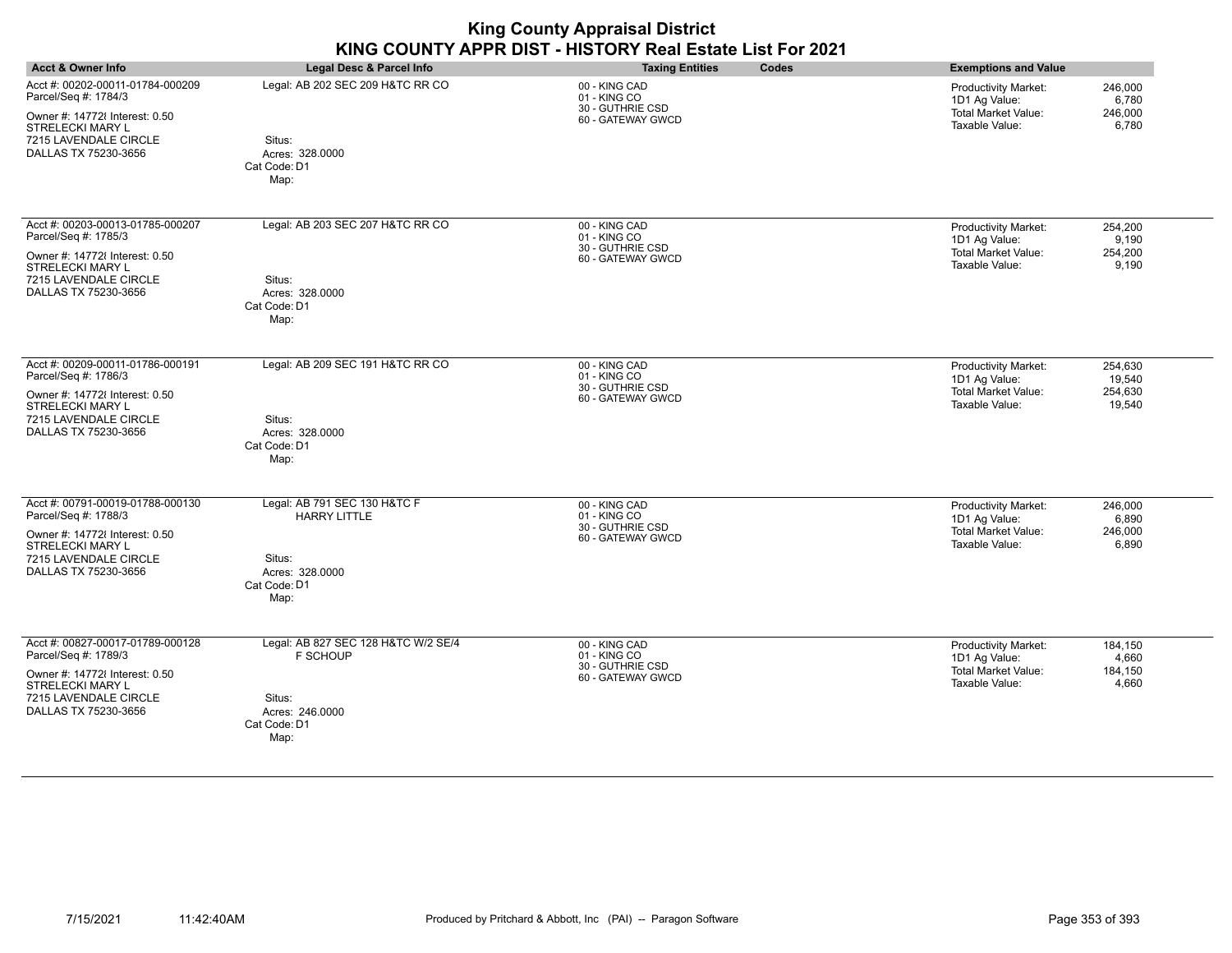|                                                                                                                                                                        |                                                                                                            | <b>King County Appraisal District</b><br>KING COUNTY APPR DIST - HISTORY Real Estate List For 2021 |                                                                                                                                                                                                            |
|------------------------------------------------------------------------------------------------------------------------------------------------------------------------|------------------------------------------------------------------------------------------------------------|----------------------------------------------------------------------------------------------------|------------------------------------------------------------------------------------------------------------------------------------------------------------------------------------------------------------|
| <b>Acct &amp; Owner Info</b>                                                                                                                                           | <b>Legal Desc &amp; Parcel Info</b>                                                                        | Codes<br><b>Taxing Entities</b>                                                                    | <b>Exemptions and Value</b>                                                                                                                                                                                |
| Acct #: 01032-00011-01794-000192<br>Parcel/Seq #: 1794/3<br>Owner #: 147728 Interest: 0.50<br>STRELECKI MARY L<br>7215 LAVENDALE CIRCLE<br>DALLAS TX 75230-3656        | Legal: AB 1032 SEC 192 H&TC F<br><b>W S MARTIN</b><br>Situs:<br>Acres: 328,0000<br>Cat Code: D1<br>Map:    | 00 - KING CAD<br>01 - KING CO<br>30 - GUTHRIE CSD<br>60 - GATEWAY GWCD                             | <b>Productivity Market:</b><br>246,000<br>1D1 Ag Value:<br>6.620<br><b>Total Market Value:</b><br>246,000<br>Taxable Value:<br>6.620                                                                       |
| Acct #: 01083-00013-01795-000208<br>Parcel/Seq #: 1795/3<br>Owner #: 147728 Interest: 0.50<br>STRELECKI MARY L<br>7215 LAVENDALE CIRCLE<br>DALLAS TX 75230-3656        | Legal: AB 1083 SEC 208 H&TC<br>J S GOSE<br>Situs:<br>Acres: 328,0000<br>Cat Code: D1<br>Map:               | 00 - KING CAD<br>01 - KING CO<br>30 - GUTHRIE CSD<br>60 - GATEWAY GWCD                             | 254,200<br>Productivity Market:<br>1D1 Ag Value:<br>9,190<br><b>Total Market Value:</b><br>254,200<br>Taxable Value:<br>9,190                                                                              |
| Acct #: 01194-00011-01798-000001<br>Parcel/Seq #: 1798/3<br>Owner #: 147728 Interest: 0.50<br>STRELECKI MARY L<br>7215 LAVENDALE CIRCLE<br>DALLAS TX 75230-3656        | Legal: AB 1194 SEC 1 B T GRAVES<br>Situs:<br>Acres: 195,0000<br>Cat Code: D1<br>Map:                       | 00 - KING CAD<br>01 - KING CO<br>30 - GUTHRIE CSD<br>60 - GATEWAY GWCD                             | 145,800<br>Productivity Market:<br>1D1 Ag Value:<br>3,650<br><b>Total Market Value:</b><br>145,800<br>Taxable Value:<br>3,650                                                                              |
| Acct #: 00840-00019-02163-000132<br>Parcel/Seq #: 2163/3<br>Owner #: 147728 Interest: 0.50<br>STRELECKI MARY L<br>7215 LAVENDALE CIRCLE<br>DALLAS TX 75230-3656        | Legal: AB 840 SEC 132 H&TC F<br><b>J S WORSTER</b><br>Situs:<br>Acres: 328.0000<br>Cat Code: D1 D2<br>Map: | 00 - KING CAD<br>01 - KING CO<br>30 - GUTHRIE CSD<br>60 - GATEWAY GWCD                             | Improvement NonHomesite:<br>2,000<br>Productivity Market:<br>246,000<br>1D1 Ag Value:<br>6,890<br><b>Total Market Value:</b><br>248,000<br>Taxable Value:<br>8,890                                         |
| Acct #: 01019-00011-02164-000210<br>Parcel/Seq #: 2164/3<br>Owner #: 147728 Interest: 0.50<br><b>STRELECKI MARY L</b><br>7215 LAVENDALE CIRCLE<br>DALLAS TX 75230-3656 | Legal: AB 1019 SEC 210 H&TC F<br>J S GOSE<br>Situs:<br>Acres: 327.5000<br>Cat Code: D1 E D2<br>Map:        | 00 - KING CAD<br>01 - KING CO<br>30 - GUTHRIE CSD<br>60 - GATEWAY GWCD                             | 4,020<br>Improvement Homesite:<br>720<br>Improvement NonHomesite:<br><b>Productivity Market:</b><br>245,140<br>1D1 Ag Value:<br>6,810<br><b>Total Market Value:</b><br>249.880<br>Taxable Value:<br>11,550 |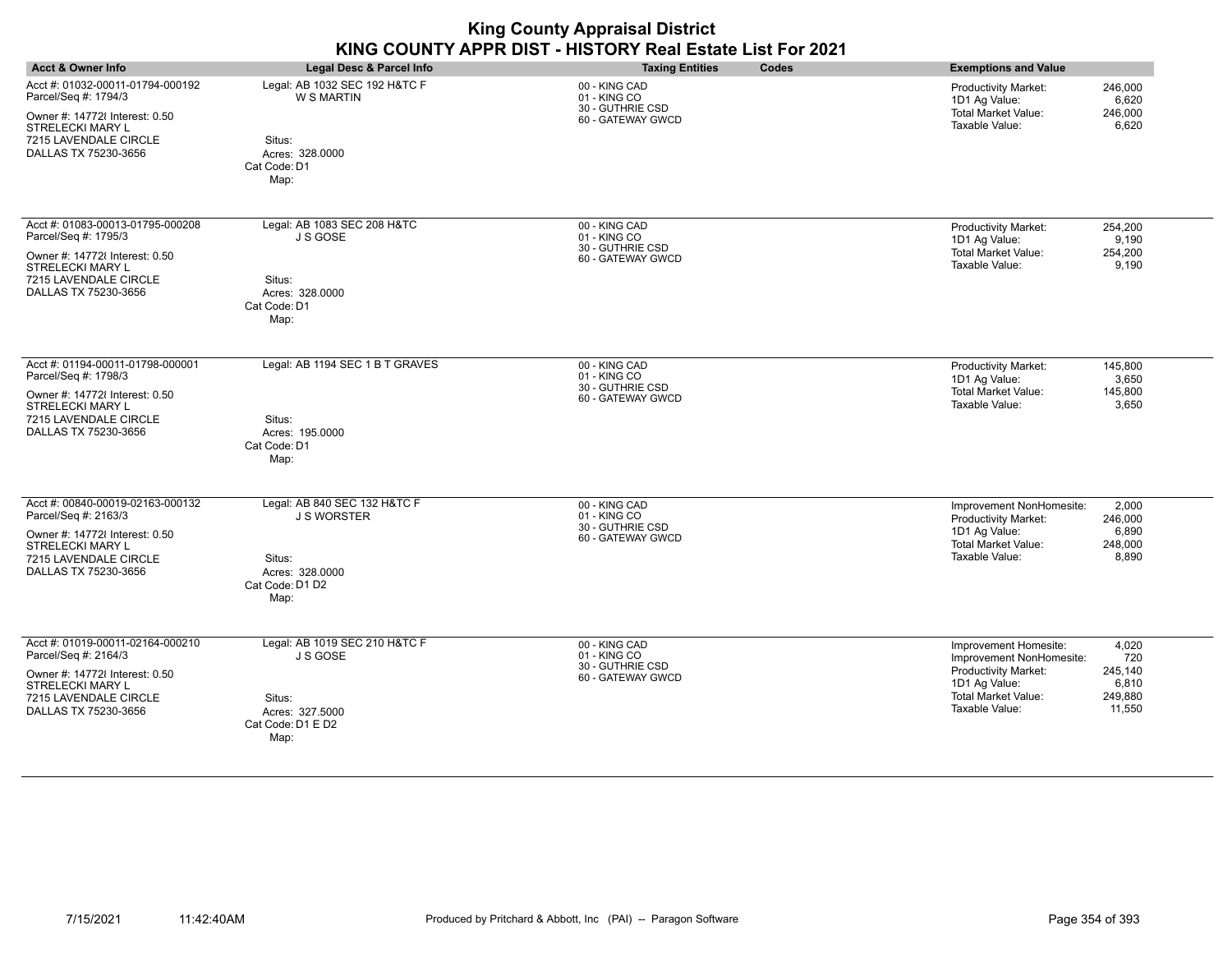| <b>Acct &amp; Owner Info</b>                                                                                                                                                             | Legal Desc & Parcel Info                                                                                                                | <b>Taxing Entities</b><br>Codes                                        | <b>Exemptions and Value</b>                                                                                                        |
|------------------------------------------------------------------------------------------------------------------------------------------------------------------------------------------|-----------------------------------------------------------------------------------------------------------------------------------------|------------------------------------------------------------------------|------------------------------------------------------------------------------------------------------------------------------------|
| Acct #: 00538-00044-02658-000000<br>Parcel/Seq #: 2658/1<br>Owner #: 14779' Interest: 1.00<br><b>SUNOCO PIPELINE LP</b><br><b>KE ANDREWS</b><br>2424 RIDGE ROAD<br>ROCKWALL TX 75087     | Legal: AB 538 SEC 2 DANIEL WEBSTER<br>Situs:<br>Acres: 1.4600<br>Cat Code: E<br>Map:                                                    | 00 - KING CAD<br>01 - KING CO<br>30 - GUTHRIE CSD<br>60 - GATEWAY GWCD | Land NonHomesite:<br>1,100<br><b>Total Market Value:</b><br>1,100<br>Taxable Value:<br>1,100                                       |
| Acct #: 00325-00044-02659-000000<br>Parcel/Seq #: 2659/1<br>Owner #: 14779' Interest: 1.00<br>SUNOCO PIPELINE LP<br><b>KE ANDREWS</b><br>2424 RIDGE ROAD<br>ROCKWALL TX 75087            | Legal: AB 325 SEC 1 H&GN RR CO<br>Situs:<br>Acres: 5.3060<br>Cat Code: E<br>Map:                                                        | 00 - KING CAD<br>01 - KING CO<br>30 - GUTHRIE CSD<br>60 - GATEWAY GWCD | Land NonHomesite:<br>3,980<br>3.980<br><b>Total Market Value:</b><br>Taxable Value:<br>3,980                                       |
| Acct #: 11111-00000-02300-000000<br>Parcel/Seq #: 2300/1<br>Owner #: 14755; Interest: 1.00<br>SWEENEY JEANNIE KAY<br><b>JEANNIE KAY PUCKETT</b><br>559 ADAM AVE<br>Buffalo WY 82834      | Legal: HOMESTEAD ON PERSONAL PROPERTY<br><b>REDMAN</b><br>Situs: 1201 FM 1168 GUTHRIE TX 79236<br>Acres: 0.0000<br>Cat Code: M1<br>Map: | 00 - KING CAD<br>01 - KING CO<br>30 - GUTHRIE CSD<br>60 - GATEWAY GWCD | Improvement Homesite:<br>22,660<br><b>Total Market Value:</b><br>22,660<br>Taxable Value:<br>22,660                                |
| Acct #: 01002-00029-00441-000010<br>Parcel/Seq #: 441/2<br>Owner #: 147624 Interest: 0.50<br>SWIM CYNTHIAA<br><b>JAMES K SWIM</b><br>113 NE LAKE FORREST LN<br>BENTONVILLE AR 72712-4909 | Legal: AB 1002 SEC 10 C F BERRY<br>Situs:<br>Acres: 53.5000<br>Cat Code: D1<br>Map:                                                     | 00 - KING CAD<br>01 - KING CO<br>30 - GUTHRIE CSD<br>60 - GATEWAY GWCD | Productivity Market:<br>42,590<br>1D1 Ag Value:<br>5,010<br><b>Total Market Value:</b><br>42,590<br>Taxable Value:<br>5,010        |
| Acct #: 01021-00029-00442-000010<br>Parcel/Seq #: 442/2<br>Owner #: 147624 Interest: 0.50<br>SWIM CYNTHIAA<br><b>JAMES K SWIM</b><br>113 NE LAKE FORREST LN<br>BENTONVILLE AR 72712-4909 | Legal: AB 1021 SEC 10 D&W 2<br>R N GILLIS<br>Situs:<br>Acres: 80.0000<br>Cat Code: D1<br>Map:                                           | 00 - KING CAD<br>01 - KING CO<br>30 - GUTHRIE CSD<br>60 - GATEWAY GWCD | <b>Productivity Market:</b><br>63,680<br>1D1 Ag Value:<br>7,470<br><b>Total Market Value:</b><br>63,680<br>Taxable Value:<br>7,470 |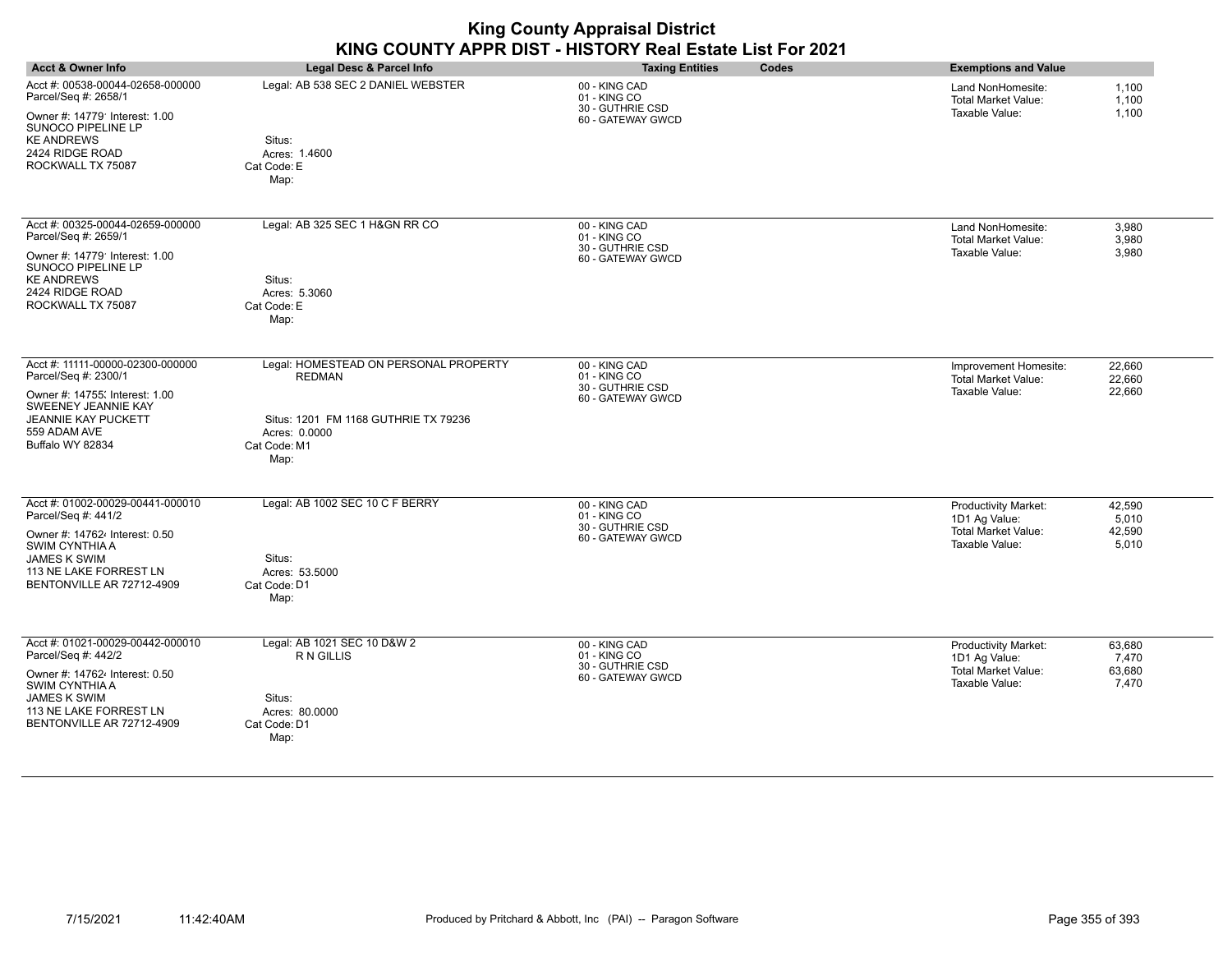| <b>Acct &amp; Owner Info</b>                                                                                                                                                                                                       | Legal Desc & Parcel Info                                                                                                                                 | <b>Taxing Entities</b><br>Codes                                        | <b>Exemptions and Value</b>                                                                                                                                                                                                            |
|------------------------------------------------------------------------------------------------------------------------------------------------------------------------------------------------------------------------------------|----------------------------------------------------------------------------------------------------------------------------------------------------------|------------------------------------------------------------------------|----------------------------------------------------------------------------------------------------------------------------------------------------------------------------------------------------------------------------------------|
| Acct #: 01002-00029-00441-000010<br>Parcel/Seq #: 441/1<br>Owner #: 14762; Interest: 0.50<br>SWIM JAMES K AND MARSHA G<br><b>JAMES K SWIM</b><br>113 NE LAKE FORREST LN<br>BENTONVILLE AR 72712-4909                               | Legal: AB 1002 SEC 10 C F BERRY<br>Situs:<br>Acres: 53.5000<br>Cat Code: D1<br>Map:                                                                      | 00 - KING CAD<br>01 - KING CO<br>30 - GUTHRIE CSD<br>60 - GATEWAY GWCD | 42,590<br>Productivity Market:<br>1D1 Ag Value:<br>5,010<br>Total Market Value:<br>42,590<br>Taxable Value:<br>5,010                                                                                                                   |
| Acct #: 01021-00029-00442-000010<br>Parcel/Seq #: 442/1<br>Owner #: 14762; Interest: 0.50<br>SWIM JAMES K AND MARSHA G<br><b>JAMES K SWIM</b><br>113 NE LAKE FORREST LN<br>BENTONVILLE AR 72712-4909                               | Legal: AB 1021 SEC 10 D&W 2<br>R N GILLIS<br>Situs:<br>Acres: 80,0000<br>Cat Code: D1<br>Map:                                                            | 00 - KING CAD<br>01 - KING CO<br>30 - GUTHRIE CSD<br>60 - GATEWAY GWCD | <b>Productivity Market:</b><br>63,680<br>1D1 Ag Value:<br>7,470<br><b>Total Market Value:</b><br>63,680<br>Taxable Value:<br>7,470                                                                                                     |
| Acct #: 00255-00025-00429-000000<br>Parcel/Seq #: 429/1<br>Owner #: 14784; Interest: 1.00<br>TERRA FIRMA ACQUISITIONS LLC A<br><b>TEXAS LIMITITED LI</b><br>A TEXAS LIMITED LIABILITY COMPANY<br>PO BOX 64189<br>LUBBOCK TX 79464  | Legal: AB 255 J V MASSEY<br>Situs:<br>Acres: 640.0000<br>Cat Code: D1<br>Map:                                                                            | 00 - KING CAD<br>01 - KING CO<br>30 - GUTHRIE CSD<br>60 - GATEWAY GWCD | Productivity Market:<br>482,430<br>1D1 Ag Value:<br>17,130<br><b>Total Market Value:</b><br>482,430<br>Taxable Value:<br>17,130                                                                                                        |
| Acct #: 00013-00025-02266-000000<br>Parcel/Seq #: 2266/1<br>Owner #: 14784; Interest: 1.00<br>TERRA FIRMA ACQUISITIONS LLC A<br><b>TEXAS LIMITITED LI</b><br>A TEXAS LIMITED LIABILITY COMPANY<br>PO BOX 64189<br>LUBBOCK TX 79464 | Legal: IMPROVEMENT ON AB 13 20/201<br><b>JONATHON BURLESON</b><br>Situs: 1300 FM 1168 GUTHRIE TX 79236<br>Acres: 2,031.6500<br>Cat Code: D1 E D2<br>Map: | 00 - KING CAD<br>01 - KING CO<br>30 - GUTHRIE CSD<br>60 - GATEWAY GWCD | Land Homesite:<br>800<br>40,090<br>Improvement Homesite:<br>8,200<br>Improvement NonHomesite:<br>Productivity Market:<br>1,576,050<br>1D1 Ag Value:<br>123,310<br><b>Total Market Value:</b><br>1,625,140<br>Taxable Value:<br>172,400 |
| Acct #: 00090-00025-02664-000000<br>Parcel/Seq #: 2664/1<br>Owner #: 14784; Interest: 1.00<br>TERRA FIRMA ACQUISITIONS LLC A<br><b>TEXAS LIMITITED LI</b><br>A TEXAS LIMITED LIABILITY COMPANY<br>PO BOX 64189<br>LUBBOCK TX 79464 | Legal: AB 90<br><b>JOHN GROGAN</b><br>Situs:<br>Acres: 127,0500<br>Cat Code: D1<br>Map:                                                                  | 00 - KING CAD<br>01 - KING CO<br>30 - GUTHRIE CSD<br>60 - GATEWAY GWCD | 95.290<br>Productivity Market:<br>1D1 Ag Value:<br>2,670<br><b>Total Market Value:</b><br>95,290<br>Taxable Value:<br>2,670                                                                                                            |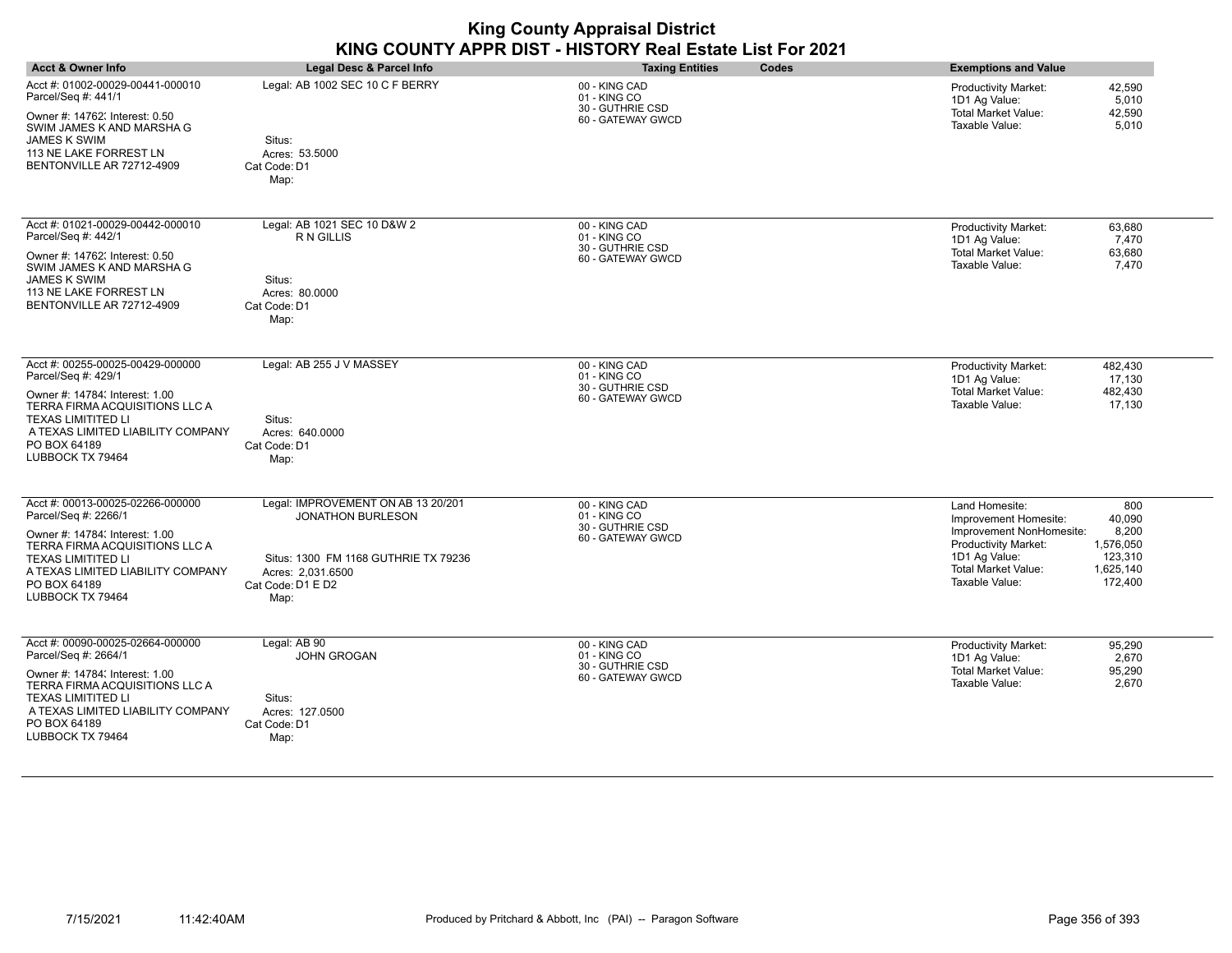| <b>Acct &amp; Owner Info</b>                                                                                                                                                                | Legal Desc & Parcel Info                                                                                                                                             | <b>Taxing Entities</b>                                                 | Codes      | <b>Exemptions and Value</b>                                                                                                                                                                         |                                                                        |
|---------------------------------------------------------------------------------------------------------------------------------------------------------------------------------------------|----------------------------------------------------------------------------------------------------------------------------------------------------------------------|------------------------------------------------------------------------|------------|-----------------------------------------------------------------------------------------------------------------------------------------------------------------------------------------------------|------------------------------------------------------------------------|
| Acct #: 20025-00000-02080-000000<br>Parcel/Seq #: 2080/1<br>Owner #: 14736! Interest: 1.00<br>TEXAS HIGHWAY DEPARTMENT<br><b>B0X 58</b><br>GUTHRIE TX 79236                                 | Legal: LTS 1-12<br><b>BLK 25</b><br><b>GUTHRIE</b><br>TX HWY DEPT IMPROVEMENT ONLY<br>Situs: 1091 S BAKER GUTHRIE TX 79236<br>Acres: 0.0000<br>Cat Code: XVX<br>Map: | 00 - KING CAD<br>01 - KING CO<br>30 - GUTHRIE CSD<br>60 - GATEWAY GWCD | **Exempt** | Improvement NonHomesite:<br><b>Total Market Value:</b><br>Taxable Value:                                                                                                                            | 72,790<br>72,790<br>$\Omega$                                           |
| Acct #: 01123-00025-02094-000003<br>Parcel/Seq #: 2094/1<br>Owner #: 14780, Interest: 1.00<br>TEXAS PANHANDLE CONSTRUCTION.<br><b>INC</b><br>975 FM 2530<br>CHILDRESS TX 79201              | Legal: AB 1123 SEC 3 D&W<br>Situs:<br>Acres: 338.6000<br>Cat Code: D1<br>Map:                                                                                        | 00 - KING CAD<br>01 - KING CO<br>30 - GUTHRIE CSD<br>60 - GATEWAY GWCD |            | Productivity Market:<br>1D1 Ag Value:<br>Total Market Value:<br>Taxable Value:                                                                                                                      | 304.510<br>83,790<br>304,510<br>83,790                                 |
| Acct #: 00956-00007-01109-000001<br>Parcel/Seq #: 1109/1<br>Owner #: 14753; Interest: 1.00<br>THE JIM AND LINDA MADDOX LIVING<br><b>TRUST</b><br>3000 CABANISS LANE<br>WEATHERFORD TX 76088 | Legal: AB 956 SEC 1 G W KING<br>Situs:<br>Acres: 120.0000<br>Cat Code: D1<br>Map:                                                                                    | 00 - KING CAD<br>01 - KING CO<br>30 - GUTHRIE CSD<br>60 - GATEWAY GWCD |            | Productivity Market:<br>1D1 Ag Value:<br><b>Total Market Value:</b><br>Taxable Value:                                                                                                               | 94,250<br>7,470<br>94,250<br>7,470                                     |
| Acct #: 01216-00007-01865-000003<br>Parcel/Seq #: 1865/1<br>Owner #: 14753; Interest: 1.00<br>THE JIM AND LINDA MADDOX LIVING<br><b>TRUST</b><br>3000 CABANISS LANE<br>WEATHERFORD TX 76088 | Legal: AB 1216 SEC 3 T C CARPENTER<br>Situs:<br>Acres: 64.0420<br>Cat Code: D1<br>Map:                                                                               | 00 - KING CAD<br>01 - KING CO<br>30 - GUTHRIE CSD<br>60 - GATEWAY GWCD |            | Productivity Market:<br>1D1 Ag Value:<br>Total Market Value:<br>Taxable Value:                                                                                                                      | 49,430<br>3.330<br>49,430<br>3,330                                     |
| Acct #: 00125-00040-00352-000000<br>Parcel/Seq #: 352/5<br>Owner #: 14758; Interest: 0.17<br>THOMPSON MARK ALLEN<br>221 STEARMAN DR<br>GEORGETOWN TX 78628-2322                             | Legal: IMPROVEMENT ON AB 125<br><b>H&amp;TC BLK 13 SEC 87</b><br>Situs: 2965 CR 352 GUTHRIE TX 79236<br>Acres: 106.6624<br>Cat Code: D1 E D2<br>Map:                 | 00 - KING CAD<br>01 - KING CO<br>30 - GUTHRIE CSD<br>60 - GATEWAY GWCD |            | Land Homesite:<br>New Improvement Homesite:<br>Improvement NonHomesite:<br>New Improvement<br>NonHomesite:<br>Productivity Market:<br>1D1 Ag Value:<br><b>Total Market Value:</b><br>Taxable Value: | 130<br>10,260<br>4,760<br>2,110<br>81,020<br>5,480<br>98,280<br>22,740 |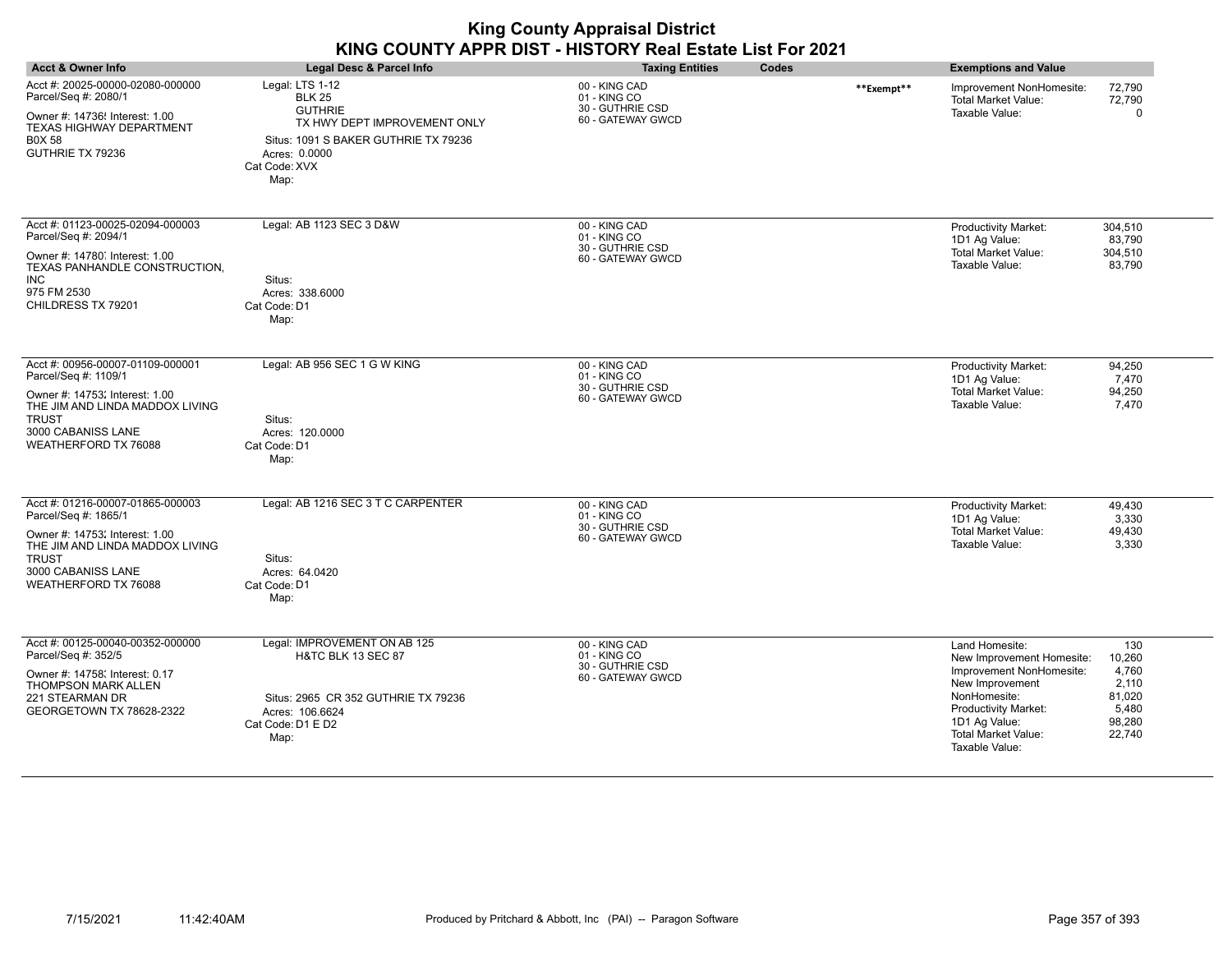| <b>Acct &amp; Owner Info</b>                                                                                                                                           | Legal Desc & Parcel Info                                                                | <b>Taxing Entities</b><br>Codes                                        | <b>Exemptions and Value</b>                                                                                                            |
|------------------------------------------------------------------------------------------------------------------------------------------------------------------------|-----------------------------------------------------------------------------------------|------------------------------------------------------------------------|----------------------------------------------------------------------------------------------------------------------------------------|
| Acct #: 00555-00040-00354-000090<br>Parcel/Seq #: 354/5<br>Owner #: 14758; Interest: 0.17<br><b>THOMPSON MARK ALLEN</b><br>221 STEARMAN DR<br>GEORGETOWN TX 78628-2322 | Legal: AB 555 SEC 90 T B HANNA<br>Situs:<br>Acres: 106.6624<br>Cat Code: D1<br>Map:     | 00 - KING CAD<br>01 - KING CO<br>30 - GUTHRIE CSD<br>60 - GATEWAY GWCD | 81,960<br><b>Productivity Market:</b><br>5,340<br>1D1 Ag Value:<br>Total Market Value:<br>81,960<br>Taxable Value:<br>5,340            |
| Acct #: 01038-00040-00356-000082<br>Parcel/Seq #: 356/5<br>Owner #: 14758; Interest: 0.17<br><b>THOMPSON MARK ALLEN</b><br>221 STEARMAN DR<br>GEORGETOWN TX 78628-2322 | Legal: AB 1038 SEC 82 R A MOORE<br>Situs:<br>Acres: 106.6624<br>Cat Code: D1<br>Map:    | 00 - KING CAD<br>01 - KING CO<br>30 - GUTHRIE CSD<br>60 - GATEWAY GWCD | <b>Productivity Market:</b><br>80,000<br>2,030<br>1D1 Ag Value:<br><b>Total Market Value:</b><br>80,000<br>Taxable Value:<br>2,030     |
| Acct #: 00049-00035-01172-000057<br>Parcel/Seq #: 1172/1<br>Owner #: 14761; Interest: 1.00<br>THOMPSON SLOAN<br>2350 CR 225<br>BRECKENRIDGE TX 76424-5816              | Legal: AB 49 SEC 57 BLK 1/153 BS&F<br>Situs:<br>Acres: 750.0100<br>Cat Code: D1<br>Map: | 00 - KING CAD<br>01 - KING CO<br>30 - GUTHRIE CSD<br>60 - GATEWAY GWCD | <b>Productivity Market:</b><br>562,510<br>1D1 Ag Value:<br>15,750<br><b>Total Market Value:</b><br>562,510<br>Taxable Value:<br>15,750 |
| Acct #: 00525-00035-01280-000018<br>Parcel/Seq #: 1280/1<br>Owner #: 14761; Interest: 1.00<br>THOMPSON SLOAN<br>2350 CR 225<br>BRECKENRIDGE TX 76424-5816              | Legal: AB 525 SEC 18 R M THOMSON<br>Situs:<br>Acres: 644.4700<br>Cat Code: D1<br>Map:   | 00 - KING CAD<br>01 - KING CO<br>30 - GUTHRIE CSD<br>60 - GATEWAY GWCD | Productivity Market:<br>472,400<br>1D1 Ag Value:<br>10,490<br>Total Market Value:<br>472,400<br>Taxable Value:<br>10,490               |
| Acct #: 00667-00035-01363-000058<br>Parcel/Seq #: 1363/1<br>Owner #: 14761; Interest: 1.00<br>THOMPSON SLOAN<br>2350 CR 225<br>BRECKENRIDGE TX 76424-5816              | Legal: AB 667 SEC 58 R F CAMPBELL<br>Situs:<br>Acres: 644.1000<br>Cat Code: D1<br>Map:  | 00 - KING CAD<br>01 - KING CO<br>30 - GUTHRIE CSD<br>60 - GATEWAY GWCD | Productivity Market:<br>483,080<br>1D1 Ag Value:<br>13,530<br><b>Total Market Value:</b><br>483,080<br>Taxable Value:<br>13,530        |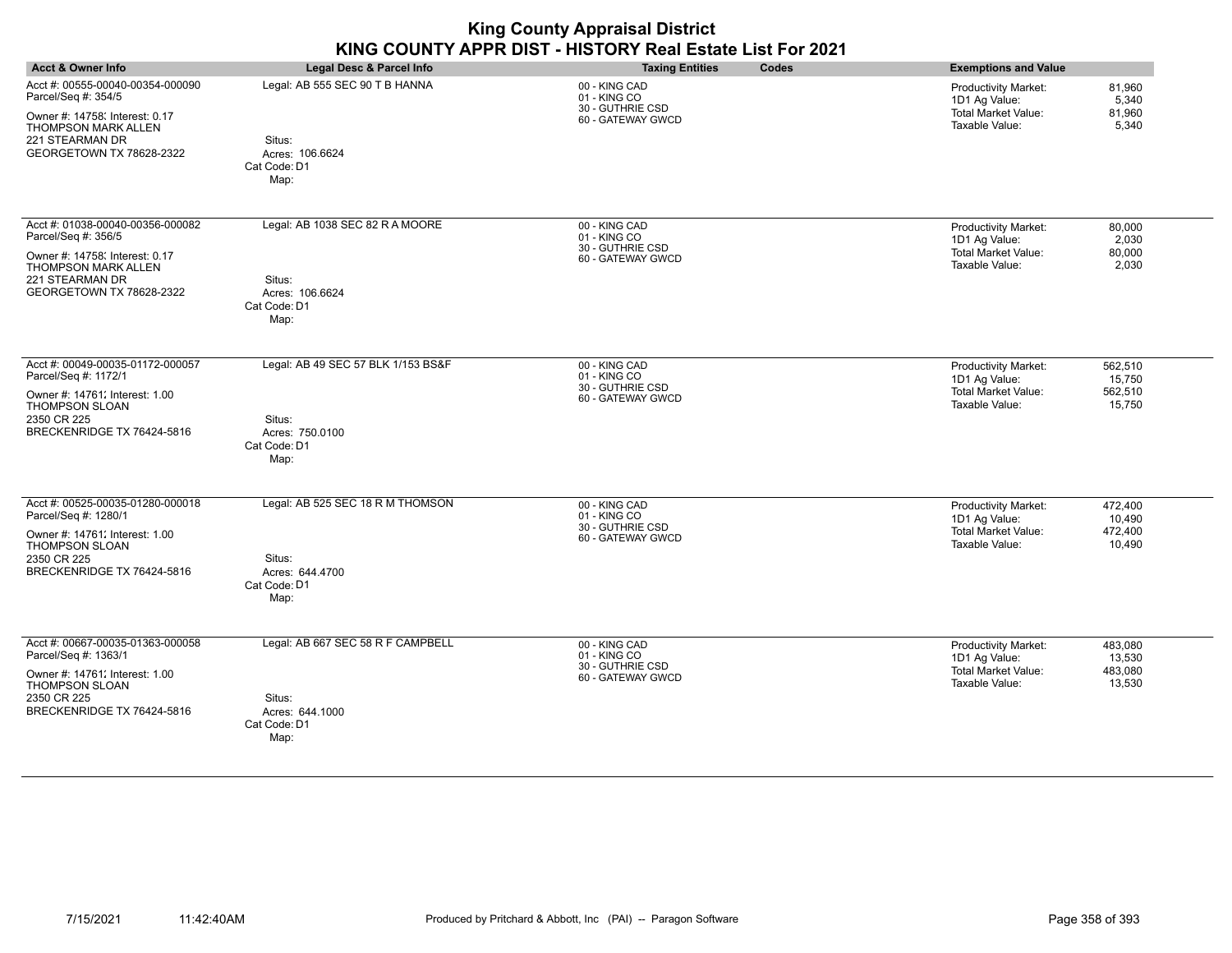| <b>Acct &amp; Owner Info</b>                                                                                                                                     | Legal Desc & Parcel Info                                                                | <b>Taxing Entities</b><br>Codes                                        | <b>Exemptions and Value</b>                                                                                                            |
|------------------------------------------------------------------------------------------------------------------------------------------------------------------|-----------------------------------------------------------------------------------------|------------------------------------------------------------------------|----------------------------------------------------------------------------------------------------------------------------------------|
| Acct #: 00707-00033-01389-000028<br>Parcel/Seq #: 1389/1<br>Owner #: 14761; Interest: 1.00<br><b>THOMPSON SLOAN</b><br>2350 CR 225<br>BRECKENRIDGE TX 76424-5816 | Legal: AB 707 SEC 28 GEORGE WARREN<br>Situs:<br>Acres: 384.8600<br>Cat Code: D1<br>Map: | 00 - KING CAD<br>01 - KING CO<br>30 - GUTHRIE CSD<br>60 - GATEWAY GWCD | 288,650<br><b>Productivity Market:</b><br>1D1 Ag Value:<br>8,080<br><b>Total Market Value:</b><br>288,650<br>Taxable Value:<br>8,080   |
| Acct #: 00048-00035-02168-000059<br>Parcel/Seq #: 2168/1<br>Owner #: 14761. Interest: 1.00<br><b>THOMPSON SLOAN</b><br>2350 CR 225<br>BRECKENRIDGE TX 76424-5816 | Legal: AB 48 SEC 59 BLK 1/154 BS&F<br>Situs:<br>Acres: 638.1600<br>Cat Code: D1<br>Map: | 00 - KING CAD<br>01 - KING CO<br>30 - GUTHRIE CSD<br>60 - GATEWAY GWCD | Productivity Market:<br>462,670<br>9,570<br>1D1 Ag Value:<br><b>Total Market Value:</b><br>462,670<br>Taxable Value:<br>9,570          |
| Acct #: 00033-00035-02360-000027<br>Parcel/Seq #: 2360/1<br>Owner #: 14761. Interest: 1.00<br>THOMPSON SLOAN<br>2350 CR 225<br>BRECKENRIDGE TX 76424-5816        | Legal: AB 33 SEC 27 BLK 1/107 BS&F<br>Situs:<br>Acres: 512.6400<br>Cat Code: D1<br>Map: | 00 - KING CAD<br>01 - KING CO<br>30 - GUTHRIE CSD<br>60 - GATEWAY GWCD | <b>Productivity Market:</b><br>384,480<br>1D1 Ag Value:<br>10,770<br><b>Total Market Value:</b><br>384,480<br>Taxable Value:<br>10,770 |
| Acct #: 00003-00042-02441-000000<br>Parcel/Seq #: 2441/1<br>Owner #: 14761; Interest: 1.00<br>THOMPSON SLOAN<br>2350 CR 225<br>BRECKENRIDGE TX 76424-5816        | Legal: AB 3 BLK 1190 JESSE AXTELL<br>Situs:<br>Acres: 10.2700<br>Cat Code: D1<br>Map:   | 00 - KING CAD<br>01 - KING CO<br>30 - GUTHRIE CSD<br>60 - GATEWAY GWCD | <b>Productivity Market:</b><br>7,700<br>1D1 Ag Value:<br>200<br>Total Market Value:<br>7,700<br>Taxable Value:<br>200                  |
| Acct #: 00247-00044-02442-000000<br>Parcel/Seq #: 2442/1<br>Owner #: 14761; Interest: 1.00<br>THOMPSON SLOAN<br>2350 CR 225<br>BRECKENRIDGE TX 76424-5816        | Legal: AB 247 BLK 207 G W LAMPSON<br>Situs:<br>Acres: 332.9100<br>Cat Code: D1<br>Map:  | 00 - KING CAD<br>01 - KING CO<br>30 - GUTHRIE CSD<br>60 - GATEWAY GWCD | <b>Productivity Market:</b><br>249,680<br>1D1 Ag Value:<br>6,990<br><b>Total Market Value:</b><br>249,680<br>Taxable Value:<br>6,990   |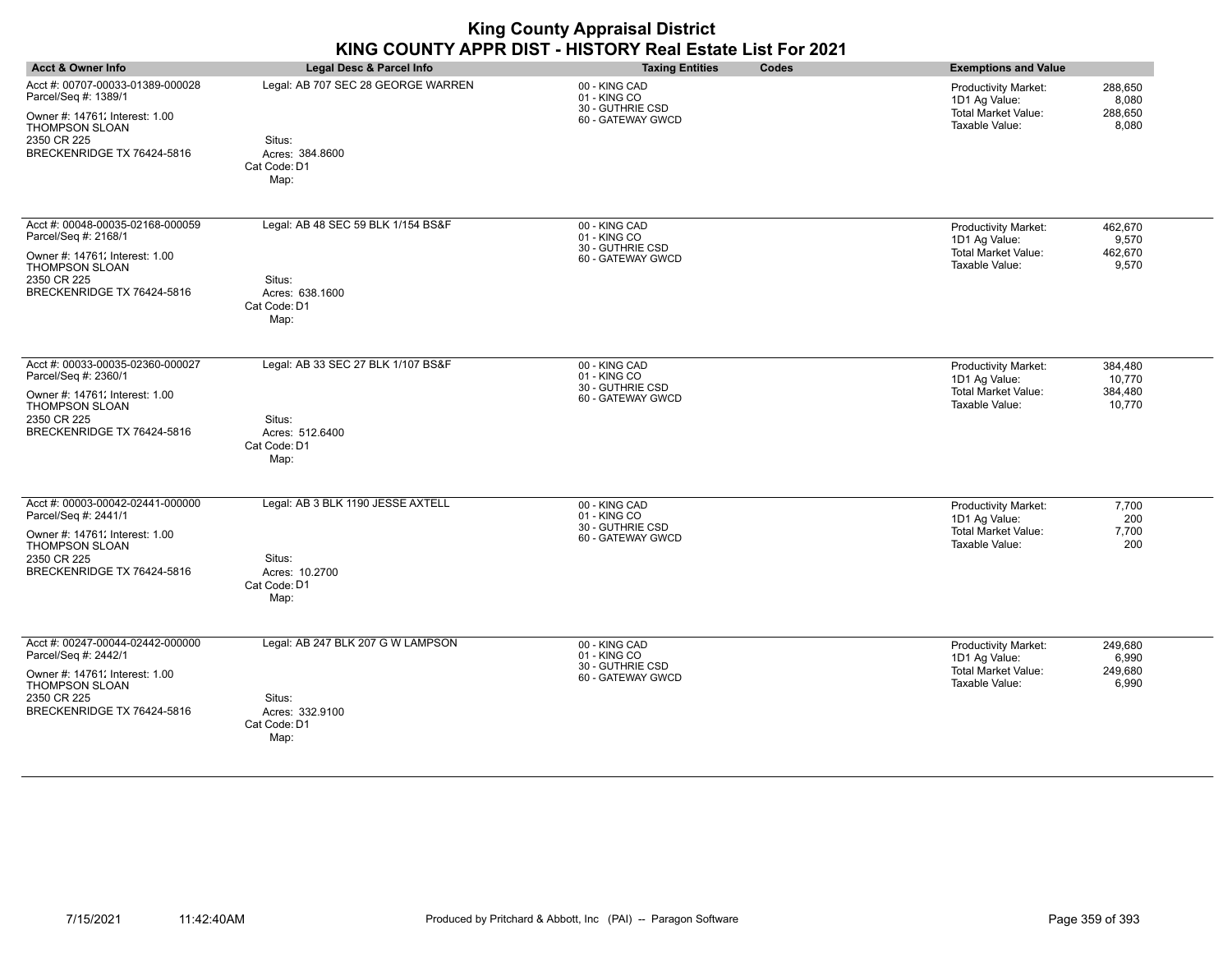| <b>Acct &amp; Owner Info</b>                                                                                                                                     | Legal Desc & Parcel Info                                                                 | Codes<br><b>Taxing Entities</b>                                        | <b>Exemptions and Value</b>                                                                                                     |
|------------------------------------------------------------------------------------------------------------------------------------------------------------------|------------------------------------------------------------------------------------------|------------------------------------------------------------------------|---------------------------------------------------------------------------------------------------------------------------------|
| Acct #: 00510-00035-02443-000016<br>Parcel/Seq #: 2443/1<br>Owner #: 14761; Interest: 1.00<br><b>THOMPSON SLOAN</b><br>2350 CR 225<br>BRECKENRIDGE TX 76424-5816 | Legal: AB 510 SEC 16 T A THOMSON<br>Situs:<br>Acres: 366.7800<br>Cat Code: D1<br>Map:    | 00 - KING CAD<br>01 - KING CO<br>30 - GUTHRIE CSD<br>60 - GATEWAY GWCD | Productivity Market:<br>275,090<br>1D1 Ag Value:<br>6,970<br><b>Total Market Value:</b><br>275,090<br>Taxable Value:<br>6,970   |
| Acct #: 00513-00035-02444-000017<br>Parcel/Seq #: 2444/1<br>Owner #: 14761; Interest: 1.00<br><b>THOMPSON SLOAN</b><br>2350 CR 225<br>BRECKENRIDGE TX 76424-5816 | Legal: AB 513 SEC 17 R M THOMPSON<br>Situs:<br>Acres: 415.3000<br>Cat Code: D1<br>Map:   | 00 - KING CAD<br>01 - KING CO<br>30 - GUTHRIE CSD<br>60 - GATEWAY GWCD | Productivity Market:<br>311,480<br>1D1 Ag Value:<br>8,720<br><b>Total Market Value:</b><br>311,480<br>Taxable Value:<br>8,720   |
| Acct #: 00526-00035-02445-000019<br>Parcel/Seq #: 2445/1<br>Owner #: 14761; Interest: 1.00<br>THOMPSON SLOAN<br>2350 CR 225<br>BRECKENRIDGE TX 76424-5816        | Legal: AB 526 SEC 19 R M THOMSON<br>Situs:<br>Acres: 32.2100<br>Cat Code: D1<br>Map:     | 00 - KING CAD<br>01 - KING CO<br>30 - GUTHRIE CSD<br>60 - GATEWAY GWCD | Productivity Market:<br>24,160<br>1D1 Ag Value:<br>610<br><b>Total Market Value:</b><br>24,160<br>Taxable Value:<br>610         |
| Acct #: 00668-00035-02447-000058<br>Parcel/Seq #: 2447/1<br>Owner #: 14761. Interest: 1.00<br>THOMPSON SLOAN<br>2350 CR 225<br>BRECKENRIDGE TX 76424-5816        | Legal: AB 668 SEC 58 R F CAMPBELL<br>Situs:<br>Acres: 558.7700<br>Cat Code: D1<br>Map:   | 00 - KING CAD<br>01 - KING CO<br>30 - GUTHRIE CSD<br>60 - GATEWAY GWCD | Productivity Market:<br>419,080<br>1D1 Ag Value:<br>11,730<br><b>Total Market Value:</b><br>419,080<br>Taxable Value:<br>11,730 |
| Acct #: 00689-00035-02448-000060<br>Parcel/Seq #: 2448/1<br>Owner #: 14761; Interest: 1.00<br>THOMPSON SLOAN<br>2350 CR 225<br>BRECKENRIDGE TX 76424-5816        | Legal: AB 689 SEC 60 GEORGE B LUCAS<br>Situs:<br>Acres: 621.3000<br>Cat Code: D1<br>Map: | 00 - KING CAD<br>01 - KING CO<br>30 - GUTHRIE CSD<br>60 - GATEWAY GWCD | Productivity Market:<br>465.980<br>1D1 Ag Value:<br>11,800<br><b>Total Market Value:</b><br>465,980<br>Taxable Value:<br>11,800 |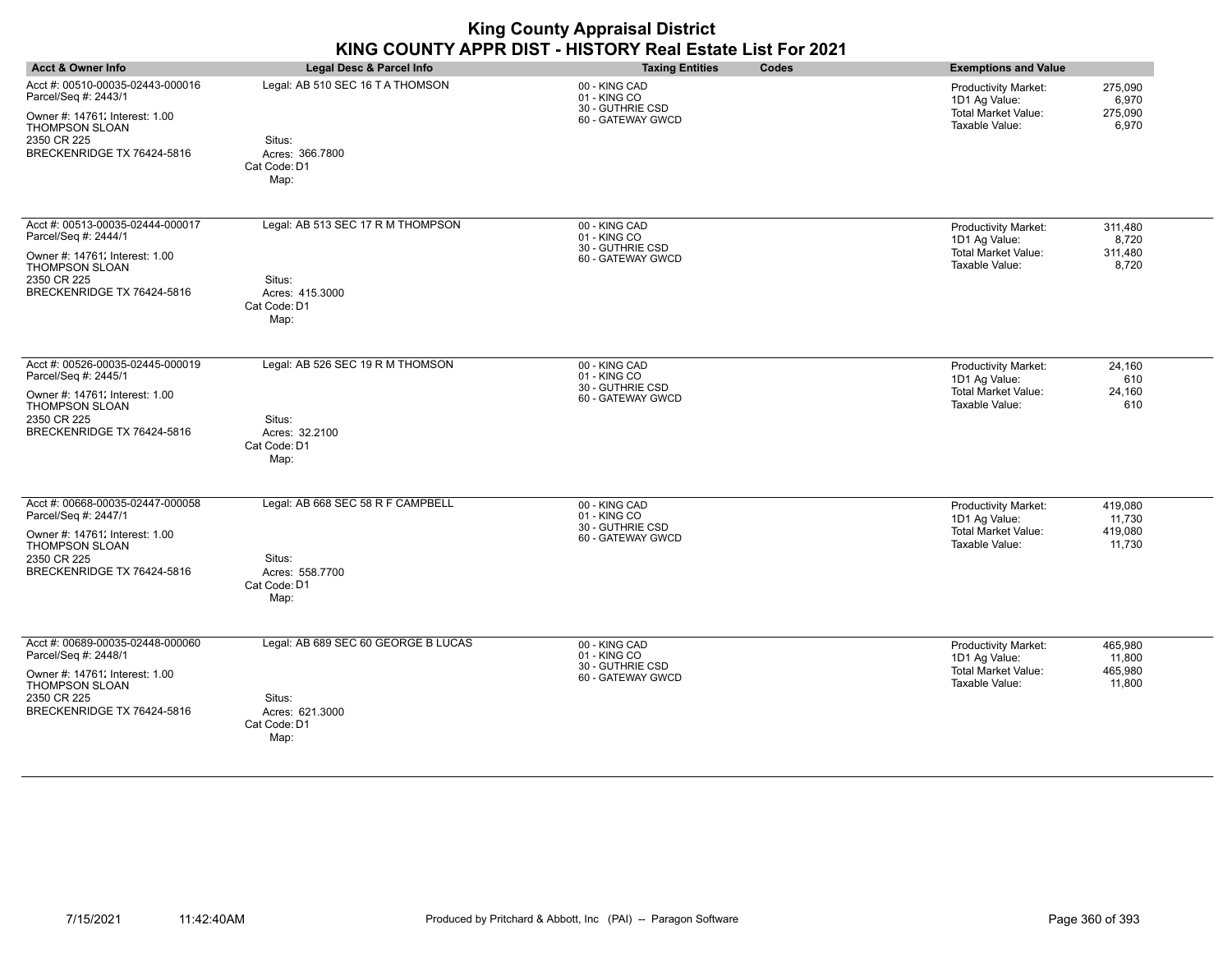| <b>Acct &amp; Owner Info</b>                                                                                                                                     | Legal Desc & Parcel Info                                                                  | <b>Taxing Entities</b><br>Codes                                        | <b>Exemptions and Value</b>                                                                                                                                                                                                 |
|------------------------------------------------------------------------------------------------------------------------------------------------------------------|-------------------------------------------------------------------------------------------|------------------------------------------------------------------------|-----------------------------------------------------------------------------------------------------------------------------------------------------------------------------------------------------------------------------|
| Acct #: 01191-00035-02449-000000<br>Parcel/Seq #: 2449/1<br>Owner #: 14761; Interest: 1.00<br>THOMPSON SLOAN<br>2350 CR 225<br>BRECKENRIDGE TX 76424-5816        | Legal: AB 1191 MRS L UPTON<br>Situs:<br>Acres: 380.8800<br>Cat Code: D1 E D2<br>Map:      | 00 - KING CAD<br>01 - KING CO<br>30 - GUTHRIE CSD<br>60 - GATEWAY GWCD | 800<br>Land NonHomesite:<br>Improvement Homesite:<br>14,900<br>6,730<br>Improvement NonHomesite:<br>Productivity Market:<br>284,910<br>1D1 Ag Value:<br>7,980<br>Total Market Value:<br>307,340<br>Taxable Value:<br>30,410 |
| Acct #: 00529-00035-02452-000022<br>Parcel/Seq #: 2452/1<br>Owner #: 14761; Interest: 1.00<br><b>THOMPSON SLOAN</b><br>2350 CR 225<br>BRECKENRIDGE TX 76424-5816 | Legal: AB 529 SEC 22 T M THOMSON<br>Situs:<br>Acres: 0.5400<br>Cat Code: D1<br>Map:       | 00 - KING CAD<br>01 - KING CO<br>30 - GUTHRIE CSD<br>60 - GATEWAY GWCD | Productivity Market:<br>410<br>1D1 Ag Value:<br>10<br>Total Market Value:<br>410<br>Taxable Value:<br>10                                                                                                                    |
| Acct #: 00047-00033-02492-000000<br>Parcel/Seq #: 2492/1<br>Owner #: 14761; Interest: 1.00<br>THOMPSON SLOAN<br>2350 CR 225<br>BRECKENRIDGE TX 76424-5816        | Legal: AB 47 SEC 29 BLK 1/105 BS&F<br>Situs:<br>Acres: 320.6700<br>Cat Code: D1<br>Map:   | 00 - KING CAD<br>01 - KING CO<br>30 - GUTHRIE CSD<br>60 - GATEWAY GWCD | Productivity Market:<br>240,500<br>1D1 Ag Value:<br>6,730<br><b>Total Market Value:</b><br>240,500<br>Taxable Value:<br>6,730                                                                                               |
| Acct #: 00269-00042-02493-000000<br>Parcel/Seq #: 2493/1<br>Owner #: 14761; Interest: 1.00<br>THOMPSON SLOAN<br>2350 CR 225<br>BRECKENRIDGE TX 76424-5816        | Legal: AB 269 BLK 14/72 WM E ROBERTS<br>Situs:<br>Acres: 281.8300<br>Cat Code: D1<br>Map: | 00 - KING CAD<br>01 - KING CO<br>30 - GUTHRIE CSD<br>60 - GATEWAY GWCD | <b>Productivity Market:</b><br>211,370<br>1D1 Ag Value:<br>5,350<br><b>Total Market Value:</b><br>211,370<br>Taxable Value:<br>5,350                                                                                        |
| Acct #: 00515-00035-02494-000015<br>Parcel/Seq #: 2494/1<br>Owner #: 14761; Interest: 1.00<br>THOMPSON SLOAN<br>2350 CR 225<br>BRECKENRIDGE TX 76424-5816        | Legal: AB 515 SEC 15 T A THOMSON<br>Situs:<br>Acres: 36.9400<br>Cat Code: D1<br>Map:      | 00 - KING CAD<br>01 - KING CO<br>30 - GUTHRIE CSD<br>60 - GATEWAY GWCD | Productivity Market:<br>27,710<br>1D1 Ag Value:<br>700<br>27,710<br><b>Total Market Value:</b><br>Taxable Value:<br>700                                                                                                     |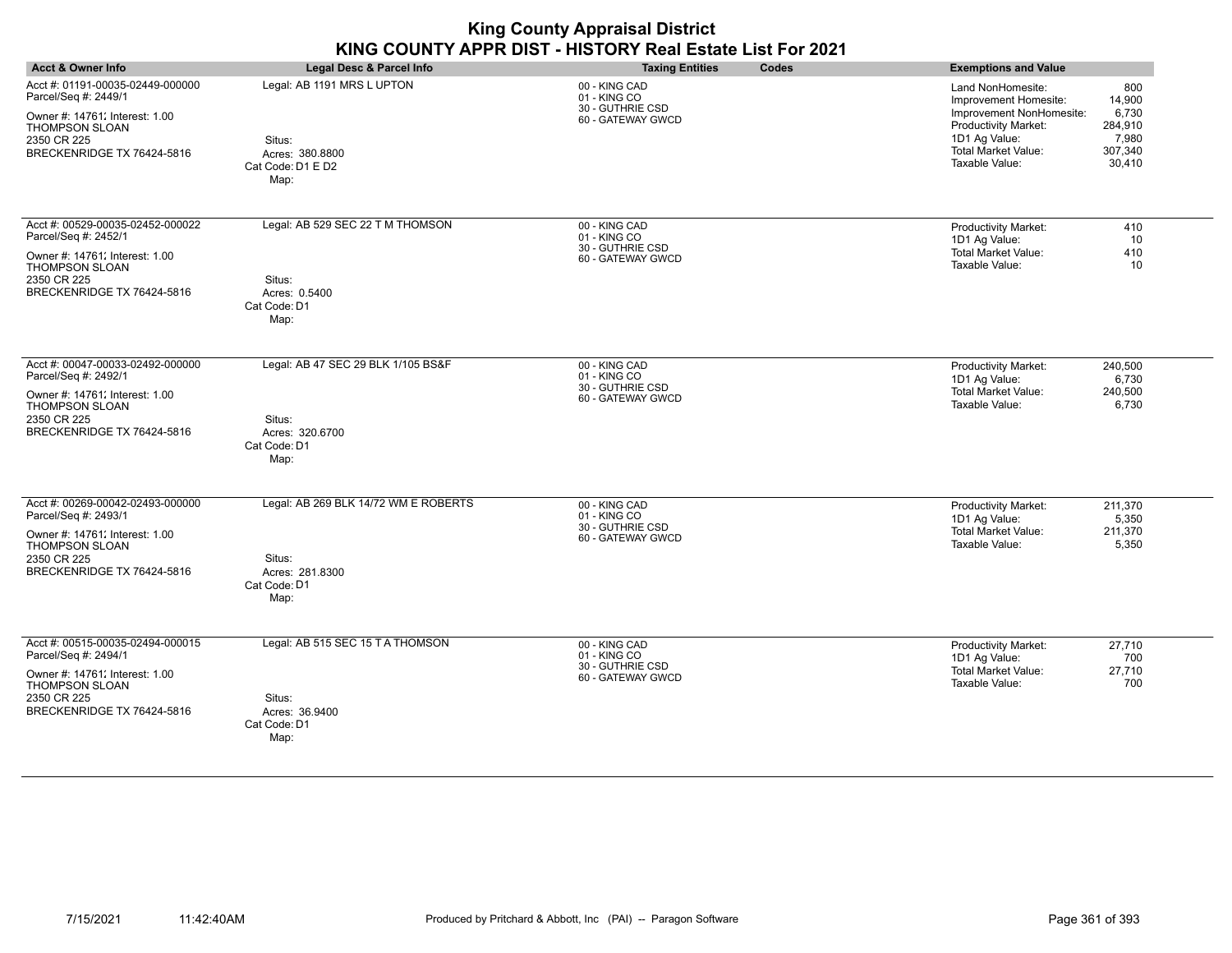| <b>Acct &amp; Owner Info</b>                                                                                                                                                    | <b>Legal Desc &amp; Parcel Info</b>                                                                                                                  | <b>Taxing Entities</b><br>Codes                                        | <b>Exemptions and Value</b>                                                                                                                                                                                |                                                                        |
|---------------------------------------------------------------------------------------------------------------------------------------------------------------------------------|------------------------------------------------------------------------------------------------------------------------------------------------------|------------------------------------------------------------------------|------------------------------------------------------------------------------------------------------------------------------------------------------------------------------------------------------------|------------------------------------------------------------------------|
| Acct #: 00125-00040-00352-000000<br>Parcel/Seq #: 352/4<br>Owner #: 14758; Interest: 0.17<br>THOMPSON STEVEN & WIFE JAMIE<br>605 BENNETT DRIVE<br>DUMAS TX 79029                | Legal: IMPROVEMENT ON AB 125<br><b>H&amp;TC BLK 13 SEC 87</b><br>Situs: 2965 CR 352 GUTHRIE TX 79236<br>Acres: 106.6624<br>Cat Code: D1 E D2<br>Map: | 00 - KING CAD<br>01 - KING CO<br>30 - GUTHRIE CSD<br>60 - GATEWAY GWCD | Land Homesite:<br>New Improvement Homesite:<br>Improvement NonHomesite:<br>New Improvement<br>NonHomesite:<br><b>Productivity Market:</b><br>1D1 Ag Value:<br><b>Total Market Value:</b><br>Taxable Value: | 130<br>10,260<br>4,760<br>2,110<br>81,020<br>5,480<br>98,280<br>22,740 |
| Acct #: 00555-00040-00354-000090<br>Parcel/Seq #: 354/4<br>Owner #: 14758; Interest: 0.17<br>THOMPSON STEVEN & WIFE JAMIE<br>605 BENNETT DRIVE<br>DUMAS TX 79029                | Legal: AB 555 SEC 90 T B HANNA<br>Situs:<br>Acres: 106.6624<br>Cat Code: D1<br>Map:                                                                  | 00 - KING CAD<br>01 - KING CO<br>30 - GUTHRIE CSD<br>60 - GATEWAY GWCD | Productivity Market:<br>1D1 Ag Value:<br><b>Total Market Value:</b><br>Taxable Value:                                                                                                                      | 81,960<br>5,340<br>81,960<br>5,340                                     |
| Acct #: 01038-00040-00356-000082<br>Parcel/Seq #: 356/4<br>Owner #: 14758; Interest: 0.17<br>THOMPSON STEVEN & WIFE JAMIE<br>605 BENNETT DRIVE<br>DUMAS TX 79029                | Legal: AB 1038 SEC 82 R A MOORE<br>Situs:<br>Acres: 106.6624<br>Cat Code: D1<br>Map:                                                                 | 00 - KING CAD<br>01 - KING CO<br>30 - GUTHRIE CSD<br>60 - GATEWAY GWCD | <b>Productivity Market:</b><br>1D1 Ag Value:<br><b>Total Market Value:</b><br>Taxable Value:                                                                                                               | 80,000<br>2,030<br>80,000<br>2,030                                     |
| Acct #: 20040-80012-01725-000000<br>Parcel/Seq #: 1725/1<br>Owner #: 12760( Interest: 1.00<br><b>TIDENBERG PARILEE</b><br>C/O JIM TIDENBERG<br>575 US HWY 70<br>CLOVIS NM 88101 | Legal: LTS 8-12<br><b>BLK 40</b><br><b>GUTHRIE</b><br>Situs:<br>Acres: 0.2967<br>Cat Code: C1<br>Map:                                                | 00 - KING CAD<br>01 - KING CO<br>30 - GUTHRIE CSD<br>60 - GATEWAY GWCD | Land NonHomesite:<br><b>Total Market Value:</b><br>Taxable Value:                                                                                                                                          | 470<br>470<br>470                                                      |
| Acct #: 01252-00044-02334-000001<br>Parcel/Seq #: 2334/1<br>Owner #: 12770( Interest: 1.00<br><b>TIDMORE DORIS</b><br>7414 ELGIN AVE APT 13-H<br>LUBBOCK TX 79423               | Legal: HOMESTEAD ON AB 1252 SEC 27<br><b>S B BURNETT</b><br>Situs: 2453 E US HWY 82 GUTHRIE TX 79236<br>Acres: 5.3000<br>Cat Code: E<br>Map:         | 00 - KING CAD<br>01 - KING CO<br>30 - GUTHRIE CSD<br>60 - GATEWAY GWCD | Land Homesite:<br>** Homestead **<br>Improvement Homesite:<br>Total Market Value:<br>Taxable Value:                                                                                                        | 4,240<br>9,000<br>13,240<br>13,240                                     |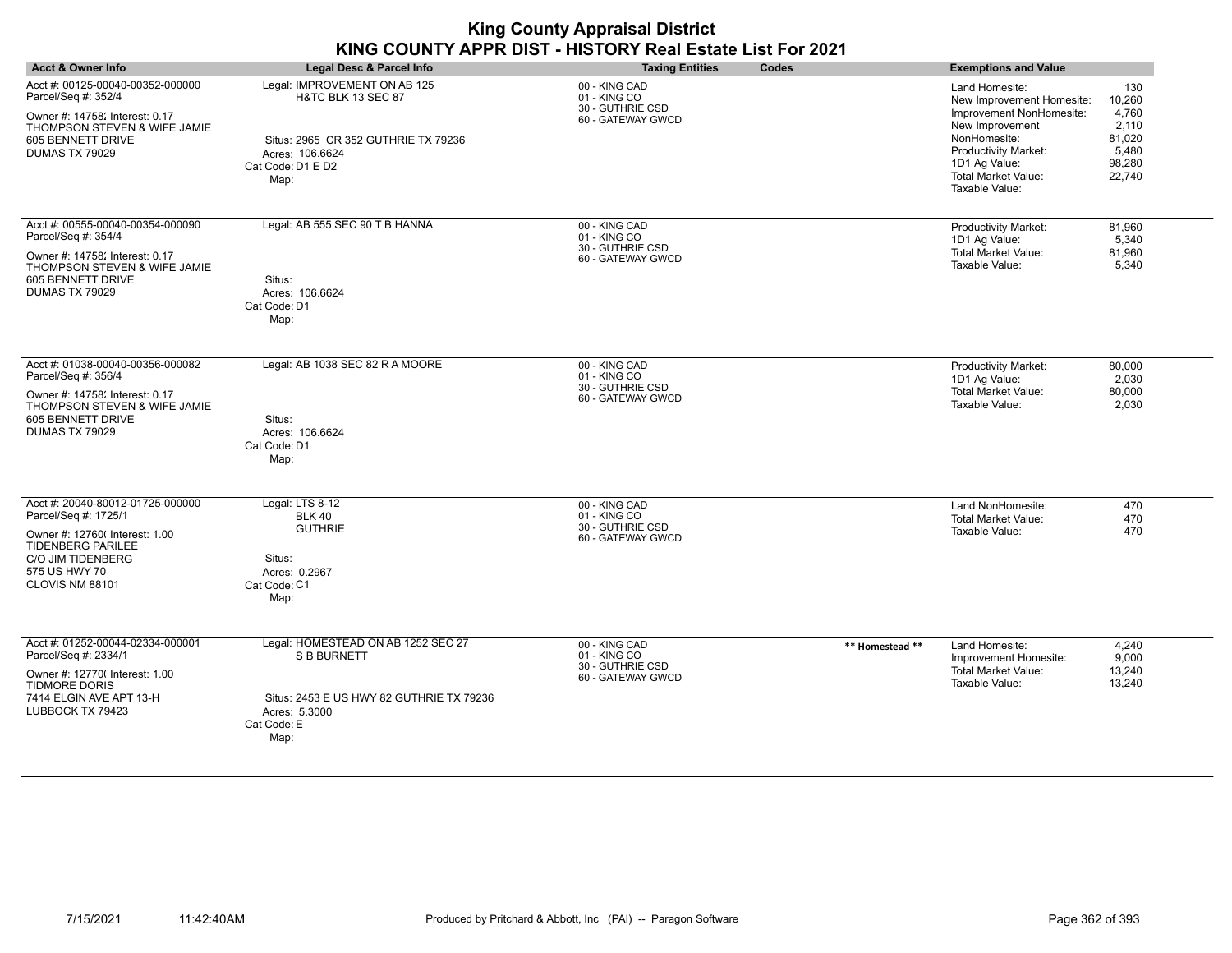|                                                                                                                                                                        |                                                                                        | <b>King County Appraisal District</b><br>KING COUNTY APPR DIST - HISTORY Real Estate List For 2021 |                                                                                                                                 |
|------------------------------------------------------------------------------------------------------------------------------------------------------------------------|----------------------------------------------------------------------------------------|----------------------------------------------------------------------------------------------------|---------------------------------------------------------------------------------------------------------------------------------|
| Acct & Owner Info                                                                                                                                                      | <b>Legal Desc &amp; Parcel Info</b>                                                    | <b>Taxing Entities</b><br>Codes                                                                    | <b>Exemptions and Value</b>                                                                                                     |
| Acct #: 00120-00042-01015-000000<br>Parcel/Seq #: 1015/1<br>Owner #: 14784( Interest: 1.00<br>TITANIUM INTEREST II LLC<br>6003 WARM MIST LANE<br>DALLAS TX 75248       | Legal: AB 120 SUR 97 H&TC RR CO<br>Situs:<br>Acres: 639.6400<br>Cat Code: D1<br>Map:   | 00 - KING CAD<br>01 - KING CO<br>30 - GUTHRIE CSD<br>60 - GATEWAY GWCD                             | 479,730<br>Productivity Market:<br>1D1 Ag Value:<br>12,550<br><b>Total Market Value:</b><br>479,730<br>Taxable Value:<br>12,550 |
| Acct #: 00342-00042-01016-000000<br>Parcel/Seq #: 1016/1<br>Owner #: 14784( Interest: 1.00<br>TITANIUM INTEREST II LLC<br>6003 WARM MIST LANE<br>DALLAS TX 75248       | Legal: AB 342 SUR 96 T B HANNA<br>Situs:<br>Acres: 639.6400<br>Cat Code: D1<br>Map:    | 00 - KING CAD<br>01 - KING CO<br>30 - GUTHRIE CSD<br>60 - GATEWAY GWCD                             | Productivity Market:<br>479,730<br>1D1 Ag Value:<br>13,430<br>Total Market Value:<br>479,730<br>Taxable Value:<br>13,430        |
| Acct #: 00347-00042-01017-000000<br>Parcel/Seq #: 1017/1<br>Owner #: 14784 Interest: 1.00<br><b>TITANIUM INTEREST II LLC</b><br>6003 WARM MIST LANE<br>DALLAS TX 75248 | Legal: AB 347 SUR 84 E T HATHAWAY<br>Situs:<br>Acres: 645.5000<br>Cat Code: D1<br>Map: | 00 - KING CAD<br>01 - KING CO<br>30 - GUTHRIE CSD<br>60 - GATEWAY GWCD                             | Productivity Market:<br>484,130<br>1D1 Ag Value:<br>12,260<br><b>Total Market Value:</b><br>484.130<br>Taxable Value:<br>12,260 |
| Acct #: 00553-00042-01018-000000<br>Parcel/Seq #: 1018/1<br>Owner #: 14784( Interest: 1.00<br>TITANIUM INTEREST II LLC<br>6003 WARM MIST LANE<br>DALLAS TX 75248       | Legal: AB 553 SUR 2 J G EUSTIS<br>Situs:<br>Acres: 399.3400<br>Cat Code: D1<br>Map:    | 00 - KING CAD<br>01 - KING CO<br>30 - GUTHRIE CSD<br>60 - GATEWAY GWCD                             | Productivity Market:<br>299,510<br>1D1 Ag Value:<br>7,590<br>Total Market Value:<br>299,510<br>Taxable Value:<br>7,590          |
| Acct #: 01037-00042-01020-000072<br>Parcel/Seq #: 1020/1<br>Owner #: 14784( Interest: 1.00<br>TITANIUM INTEREST II LLC<br>6003 WARM MIST LANE<br>DALLAS TX 75248       | Legal: AB 1037 SEC 72 R A MOORE<br>Situs:<br>Acres: 2.1200<br>Cat Code: D1<br>Map:     | 00 - KING CAD<br>01 - KING CO<br>30 - GUTHRIE CSD<br>60 - GATEWAY GWCD                             | Productivity Market:<br>1,590<br>1D1 Ag Value:<br>40<br><b>Total Market Value:</b><br>1,590<br>Taxable Value:<br>40             |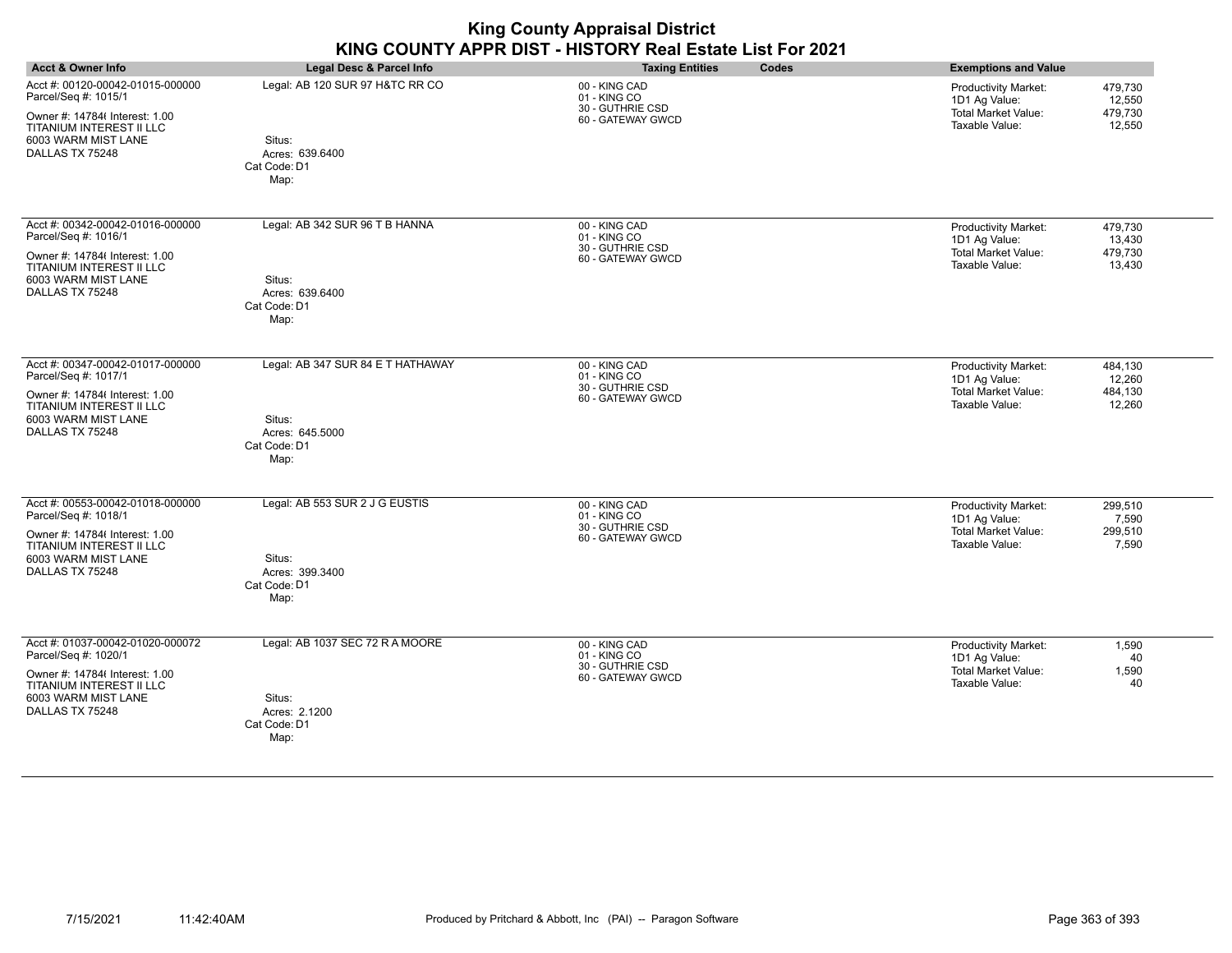| <b>King County Appraisal District</b><br>KING COUNTY APPR DIST - HISTORY Real Estate List For 2021                                                                      |                                                                                            |                                                                        |       |                                                                                                                                            |                                                           |
|-------------------------------------------------------------------------------------------------------------------------------------------------------------------------|--------------------------------------------------------------------------------------------|------------------------------------------------------------------------|-------|--------------------------------------------------------------------------------------------------------------------------------------------|-----------------------------------------------------------|
| Acct & Owner Info                                                                                                                                                       | <b>Legal Desc &amp; Parcel Info</b>                                                        | <b>Taxing Entities</b>                                                 | Codes | <b>Exemptions and Value</b>                                                                                                                |                                                           |
| Acct #: 01197-00042-01942-000000<br>Parcel/Seq #: 1942/1<br>Owner #: 147846 Interest: 1.00<br>TITANIUM INTEREST II LLC<br>6003 WARM MIST LANE<br>DALLAS TX 75248        | Legal: AB 1197 J C TACKITT<br>Situs:<br>Acres: 178.5200<br>Cat Code: D1<br>Map:            | 00 - KING CAD<br>01 - KING CO<br>30 - GUTHRIE CSD<br>60 - GATEWAY GWCD |       | <b>Productivity Market:</b><br>1D1 Ag Value:<br><b>Total Market Value:</b><br>Taxable Value:                                               | 133,890<br>3,390<br>133,890<br>3,390                      |
| Acct #: 00554-00042-02459-000001<br>Parcel/Seq #: 2459/1<br>Owner #: 14784( Interest: 1.00<br>TITANIUM INTEREST II LLC<br>6003 WARM MIST LANE<br>DALLAS TX 75248        | Legal: AB 554 SEC 1 J G EUSTIS<br>Situs:<br>Acres: 83.1100<br>Cat Code: D1<br>Map:         | 00 - KING CAD<br>01 - KING CO<br>30 - GUTHRIE CSD<br>60 - GATEWAY GWCD |       | Productivity Market:<br>1D1 Ag Value:<br><b>Total Market Value:</b><br>Taxable Value:                                                      | 62,330<br>1,580<br>62,330<br>1,580                        |
| Acct #: 00644-00042-02460-000006<br>Parcel/Seq #: 2460/1<br>Owner #: 14784( Interest: 1.00<br>TITANIUM INTEREST II LLC<br>6003 WARM MIST LANE<br>DALLAS TX 75248        | Legal: AB 644 SEC 6 R M THOMSON<br>Situs:<br>Acres: 45.9270<br>Cat Code: D1<br>Map:        | 00 - KING CAD<br>01 - KING CO<br>30 - GUTHRIE CSD<br>60 - GATEWAY GWCD |       | Productivity Market:<br>1D1 Ag Value:<br>Total Market Value:<br>Taxable Value:                                                             | 34,450<br>870<br>34,450<br>870                            |
| Acct #: 00553-00042-02468-000002<br>Parcel/Seq #: 2468/1<br>Owner #: 14784( Interest: 1.00<br>TITANIUM INTEREST II LLC<br>6003 WARM MIST LANE<br>DALLAS TX 75248        | Legal: AB 553 SEC 2 J G EUSTIS<br>Situs:<br>Acres: 53.9510<br>Cat Code: D1<br>Map:         | 00 - KING CAD<br>01 - KING CO<br>30 - GUTHRIE CSD<br>60 - GATEWAY GWCD |       | Productivity Market:<br>1D1 Ag Value:<br>Total Market Value:<br>Taxable Value:                                                             | 40,460<br>1,030<br>40,460<br>1,030                        |
| Acct #: 00645-00042-02469-000007<br>Parcel/Seq #: 2469/1<br>Owner #: 14784( Interest: 1.00<br><b>TITANIUM INTEREST II LLC</b><br>6003 WARM MIST LANE<br>DALLAS TX 75248 | Legal: AB 645 SEC 7 R M THOMSON<br>Situs:<br>Acres: 428.7020<br>Cat Code: D1 E2 D2<br>Map: | 00 - KING CAD<br>01 - KING CO<br>30 - GUTHRIE CSD<br>60 - GATEWAY GWCD |       | Improvement Homesite:<br>Improvement NonHomesite:<br>Productivity Market:<br>1D1 Ag Value:<br><b>Total Market Value:</b><br>Taxable Value: | 22,330<br>35,970<br>321,530<br>8,150<br>379,830<br>66,450 |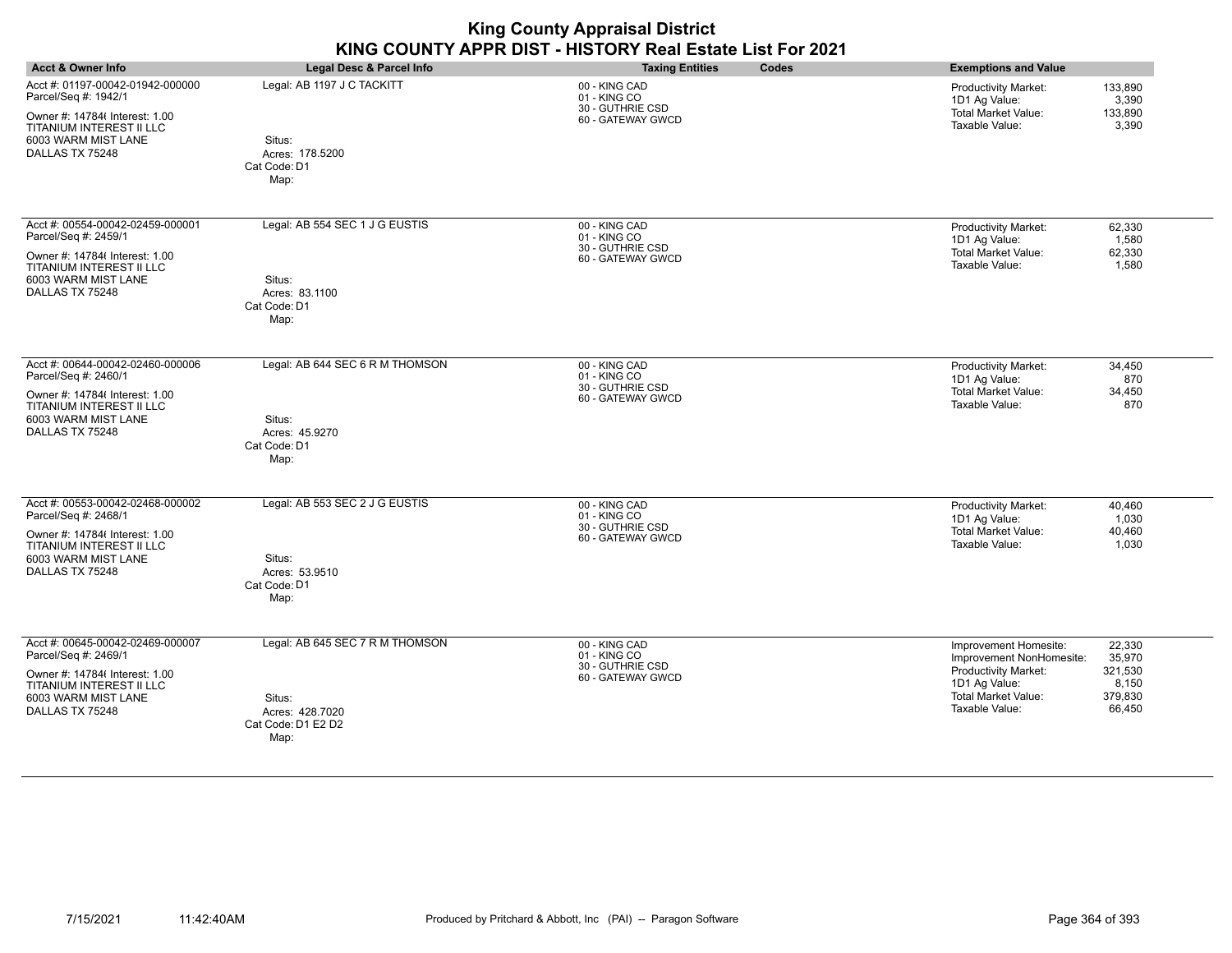| <b>Acct &amp; Owner Info</b>                                                                                           | Legal Desc & Parcel Info                                                                    | <b>Taxing Entities</b><br>Codes                                        | <b>Exemptions and Value</b>                                                                                                          |
|------------------------------------------------------------------------------------------------------------------------|---------------------------------------------------------------------------------------------|------------------------------------------------------------------------|--------------------------------------------------------------------------------------------------------------------------------------|
| Acct #: 00648-00047-02470-000010<br>Parcel/Seq #: 2470/1<br>Owner #: 14784( Interest: 1.00<br>TITANIUM INTEREST II LLC | Legal: AB 648 SEC 10 R M THOMSON                                                            | 00 - KING CAD<br>01 - KING CO<br>30 - GUTHRIE CSD<br>60 - GATEWAY GWCD | <b>Productivity Market:</b><br>285,120<br>7,220<br>1D1 Ag Value:<br><b>Total Market Value:</b><br>285,120<br>Taxable Value:<br>7,220 |
| 6003 WARM MIST LANE<br>DALLAS TX 75248                                                                                 | Situs:<br>Acres: 380.1560<br>Cat Code: D1<br>Map:                                           |                                                                        |                                                                                                                                      |
| Acct #: 00654-00042-02471-000016<br>Parcel/Seq #: 2471/1                                                               | Legal: AB 654 SEC 16 R M THOMSON                                                            | 00 - KING CAD<br>01 - KING CO<br>30 - GUTHRIE CSD                      | <b>Productivity Market:</b><br>6,110<br>1D1 Ag Value:<br>150                                                                         |
| Owner #: 14784( Interest: 1.00<br><b>TITANIUM INTEREST II LLC</b>                                                      |                                                                                             | 60 - GATEWAY GWCD                                                      | <b>Total Market Value:</b><br>6,110<br>Taxable Value:<br>150                                                                         |
| 6003 WARM MIST LANE<br>DALLAS TX 75248                                                                                 | Situs:<br>Acres: 8.1510<br>Cat Code: D1<br>Map:                                             |                                                                        |                                                                                                                                      |
| Acct #: 00554-00042-02521-000000<br>Parcel/Seq #: 2521/1                                                               | Legal: IMPROVEMENT ON AB 554<br>SUR 1 J G EUSTIS                                            | 00 - KING CAD<br>01 - KING CO                                          | 170,680<br>Improvement NonHomesite:<br><b>Productivity Market:</b><br>254,880                                                        |
| Owner #: 14784( Interest: 1.00                                                                                         |                                                                                             | 30 - GUTHRIE CSD<br>60 - GATEWAY GWCD                                  | 1D1 Ag Value:<br>6,460<br><b>Total Market Value:</b><br>425,560                                                                      |
| <b>TITANIUM INTEREST II LLC</b><br>6003 WARM MIST LANE<br>DALLAS TX 75248                                              | Situs: 2930 HWY 222 #A #B #C GUTHRIE TX 79236<br>Acres: 339.8400<br>Cat Code: D1 D2<br>Map: |                                                                        | Taxable Value:<br>177,140                                                                                                            |
| Acct #: 20012-40006-02400-000000<br>Parcel/Seq #: 2400/1                                                               | Legal: IMPROVEMENT ON LTS 4-6                                                               | 00 - KING CAD                                                          | Land Homesite:<br>380                                                                                                                |
| Owner #: 14786; Interest: 1.00<br>TOMMY JAMES LONG(BEAR) & AMBER                                                       | BLK 12 GUTHRIE<br>OAK CREEK HOMES OLYPIA 1082<br>PFS08271470C050415785A                     | 01 - KING CO<br>30 - GUTHRIE CSD<br>60 - GATEWAY GWCD                  | Improvement Homesite:<br>43,810<br><b>Total Market Value:</b><br>44,190<br>Taxable Value:<br>44,190                                  |
| <b>JANE LONG</b><br><b>PO BOX 22</b>                                                                                   | Situs: 600 E MAIN ST GUTHRIE TX 79236<br>Acres: 0.2152                                      |                                                                        |                                                                                                                                      |
| GUTHRIE TX 79236                                                                                                       | Cat Code: A2<br>Map:                                                                        |                                                                        |                                                                                                                                      |
| Acct #: 10012-00000-00101-000000<br>Parcel/Seq #: 101/1                                                                | Legal: E/2 RESIDENCE<br><b>BLK 12</b>                                                       | 00 - KING CAD<br>01 - KING CO                                          | 100<br>Land NonHomesite:<br>Improvement NonHomesite:<br>26,570                                                                       |
| Owner #: 147506 Interest: 1.00<br>TONGUE RIVER RANCH LTD                                                               | <b>DUMONT</b>                                                                               | 30 - GUTHRIE CSD<br>60 - GATEWAY GWCD                                  | <b>Total Market Value:</b><br>26,670<br>Taxable Value:<br>26,670                                                                     |
| 205 RANCH ROAD<br>PADUCAH TX 79248                                                                                     | Situs: 160 LASATER ST DUMONT TX 79236<br>Acres: 0.3892<br>Cat Code: A1                      |                                                                        |                                                                                                                                      |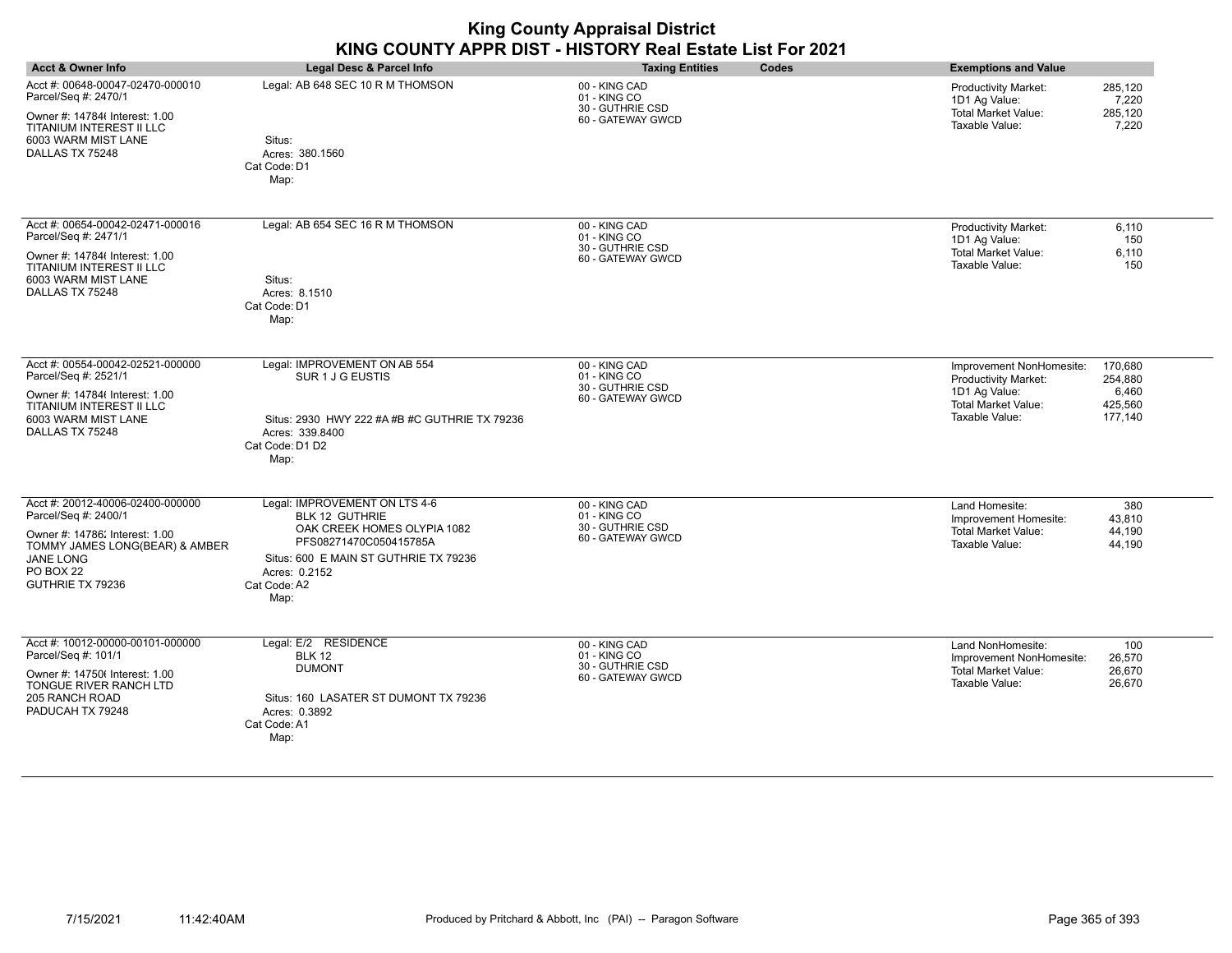| <b>King County Appraisal District</b><br>KING COUNTY APPR DIST - HISTORY Real Estate List For 2021                                                                |                                                                                                                                  |                                                                        |                                                                                                                                        |  |
|-------------------------------------------------------------------------------------------------------------------------------------------------------------------|----------------------------------------------------------------------------------------------------------------------------------|------------------------------------------------------------------------|----------------------------------------------------------------------------------------------------------------------------------------|--|
| Acct & Owner Info                                                                                                                                                 | <b>Legal Desc &amp; Parcel Info</b>                                                                                              | Codes<br><b>Taxing Entities</b>                                        | <b>Exemptions and Value</b>                                                                                                            |  |
| Acct #: 00775-00007-00340-000166<br>Parcel/Seq #: 340/1<br>Owner #: 147506 Interest: 1.00<br><b>TONGUE RIVER RANCH LTD</b><br>205 RANCH ROAD<br>PADUCAH TX 79248  | Legal: AB 775 SEC 166<br><b>HIGE HUGHES</b><br>Situs:<br>Acres: 322.0000<br>Cat Code: D1<br>Map:                                 | 00 - KING CAD<br>01 - KING CO<br>30 - GUTHRIE CSD<br>60 - GATEWAY GWCD | 256,800<br>Productivity Market:<br>1D1 Ag Value:<br>32,740<br><b>Total Market Value:</b><br>256,800<br>Taxable Value:<br>32,740        |  |
| Acct #: 00010-00007-01729-000163<br>Parcel/Seq #: 1729/1<br>Owner #: 147506 Interest: 1.00<br>TONGUE RIVER RANCH LTD<br>205 RANCH ROAD<br>PADUCAH TX 79248        | Legal: AB 10 SEC 163 BLK 20<br>AHRENBECK W & BROS<br>Situs: CR 290 PADUCAH TX 79248<br>Acres: 328.3000<br>Cat Code: D1<br>Map: 7 | 00 - KING CAD<br>01 - KING CO<br>30 - GUTHRIE CSD<br>60 - GATEWAY GWCD | Productivity Market:<br>265,330<br>1D1 Ag Value:<br>31,650<br>Total Market Value:<br>265,330<br>Taxable Value:<br>31,650               |  |
| Acct #: 00011-00007-01730-000165<br>Parcel/Seq #: 1730/1<br>Owner #: 147506 Interest: 1.00<br>TONGUE RIVER RANCH LTD<br>205 RANCH ROAD<br>PADUCAH TX 79248        | Legal: AB 11 SEC 165 BLK 24<br><b>JEFFREY BROWN</b><br>Situs:<br>Acres: 320.0000<br>Cat Code: D1<br>Map: 7                       | 00 - KING CAD<br>01 - KING CO<br>30 - GUTHRIE CSD<br>60 - GATEWAY GWCD | Productivity Market:<br>264.000<br>41,920<br>1D1 Ag Value:<br>Total Market Value:<br>264,000<br>Taxable Value:<br>41,920               |  |
| Acct #: 00051-00005-01732-000003<br>Parcel/Seq #: 1732/1<br>Owner #: 147506 Interest: 1.00<br><b>TONGUE RIVER RANCH LTD</b><br>205 RANCH ROAD<br>PADUCAH TX 79248 | Legal: AB 51 SEC 3 BLK 1/984 BS&F<br>Situs:<br>Acres: 645.9000<br>Cat Code: D1<br>Map:                                           | 00 - KING CAD<br>01 - KING CO<br>30 - GUTHRIE CSD<br>60 - GATEWAY GWCD | 491,230<br>Productivity Market:<br>1D1 Ag Value:<br>15,650<br>Total Market Value:<br>491,230<br>Taxable Value:<br>15,650               |  |
| Acct #: 00052-00005-01733-000001<br>Parcel/Seq #: 1733/1<br>Owner #: 147506 Interest: 1.00<br>TONGUE RIVER RANCH LTD<br>205 RANCH ROAD<br>PADUCAH TX 79248        | Legal: AB 52 SEC 1 BLK 1/983 BS&F<br>Situs:<br>Acres: 640.0000<br>Cat Code: D1<br>Map:                                           | 00 - KING CAD<br>01 - KING CO<br>30 - GUTHRIE CSD<br>60 - GATEWAY GWCD | <b>Productivity Market:</b><br>482,200<br>1D1 Ag Value:<br>15,980<br><b>Total Market Value:</b><br>482,200<br>Taxable Value:<br>15,980 |  |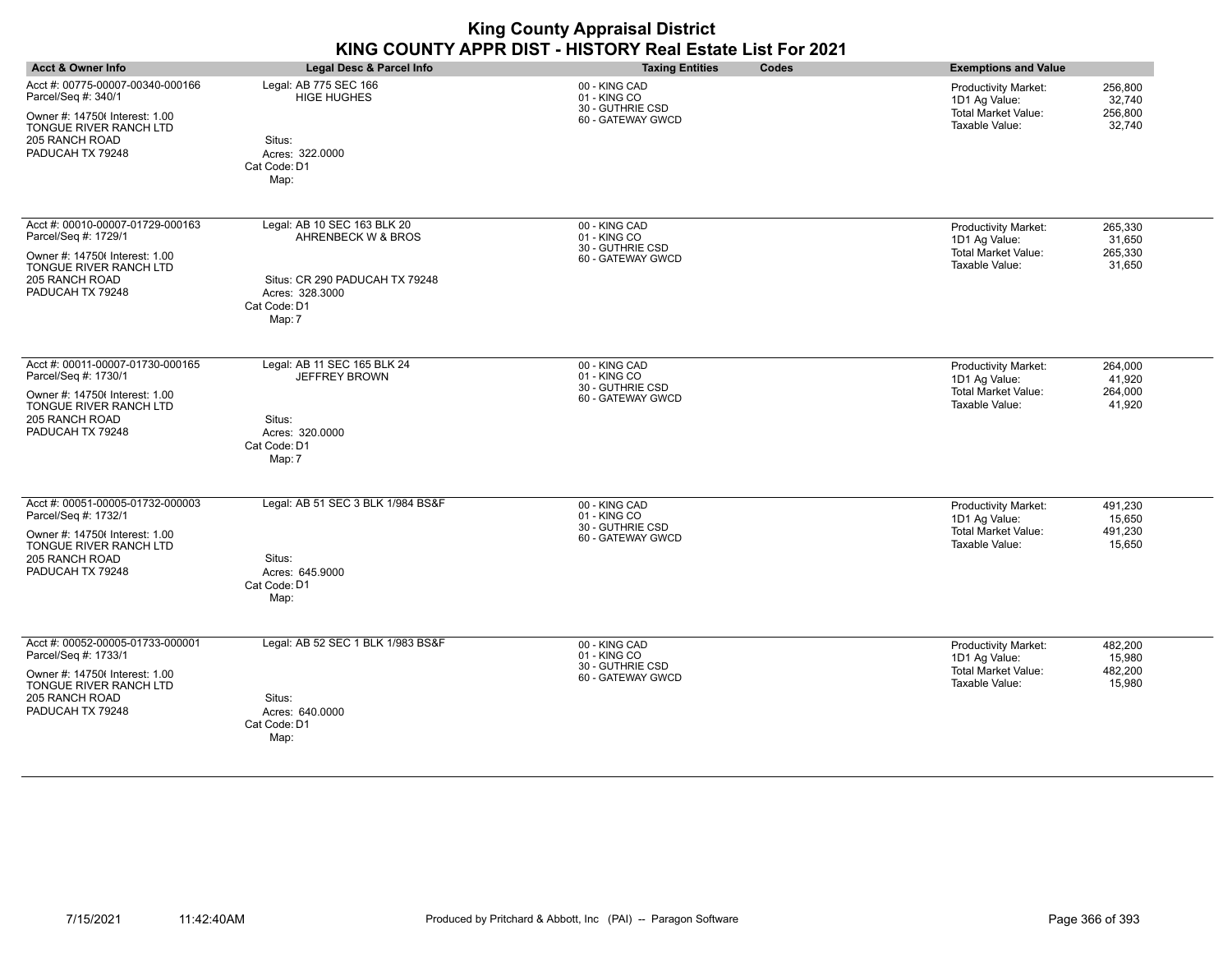| <b>King County Appraisal District</b><br>KING COUNTY APPR DIST - HISTORY Real Estate List For 2021                                                                |                                                                                                                 |                                                                        |                                                                                                                                        |  |
|-------------------------------------------------------------------------------------------------------------------------------------------------------------------|-----------------------------------------------------------------------------------------------------------------|------------------------------------------------------------------------|----------------------------------------------------------------------------------------------------------------------------------------|--|
| <b>Acct &amp; Owner Info</b>                                                                                                                                      | Legal Desc & Parcel Info                                                                                        | Codes<br><b>Taxing Entities</b>                                        | <b>Exemptions and Value</b>                                                                                                            |  |
| Acct #: 00070-00005-01734-000003<br>Parcel/Seq #: 1734/1<br>Owner #: 147506 Interest: 1.00<br>TONGUE RIVER RANCH LTD<br>205 RANCH ROAD<br>PADUCAH TX 79248        | Legal: AB 70 SEC 3 BLK 191<br><b>BROOKS &amp; BURLESON</b><br>Situs:<br>Acres: 673.5000<br>Cat Code: D1<br>Map: | 00 - KING CAD<br>01 - KING CO<br>30 - GUTHRIE CSD<br>60 - GATEWAY GWCD | Productivity Market:<br>498,090<br>1D1 Ag Value:<br>13,250<br><b>Total Market Value:</b><br>498,090<br>Taxable Value:<br>13,250        |  |
| Acct #: 00071-00005-01735-000005<br>Parcel/Seq #: 1735/1<br>Owner #: 147506 Interest: 1.00<br><b>TONGUE RIVER RANCH LTD</b><br>205 RANCH ROAD<br>PADUCAH TX 79248 | Legal: AB 71 SEC 5 BLK 192<br><b>BROOKS &amp; BURLESON</b><br>Situs:<br>Acres: 652.8000<br>Cat Code: D1<br>Map: | 00 - KING CAD<br>01 - KING CO<br>30 - GUTHRIE CSD<br>60 - GATEWAY GWCD | 489,400<br>Productivity Market:<br>1D1 Ag Value:<br>28,470<br><b>Total Market Value:</b><br>489,400<br>Taxable Value:<br>28,470        |  |
| Acct #: 00230-00005-01736-000001<br>Parcel/Seq #: 1736/1<br>Owner #: 147506 Interest: 1.00<br>TONGUE RIVER RANCH LTD<br>205 RANCH ROAD<br>PADUCAH TX 79248        | Legal: AB 230 SEC 1 BLK 516<br><b>I&amp;GN RR CO</b><br>Situs:<br>Acres: 640.0000<br>Cat Code: D1<br>Map:       | 00 - KING CAD<br>01 - KING CO<br>30 - GUTHRIE CSD<br>60 - GATEWAY GWCD | Productivity Market:<br>514,950<br>1D1 Ag Value:<br>69,090<br>Total Market Value:<br>514,950<br>Taxable Value:<br>69,090               |  |
| Acct #: 00235-00005-01737-000000<br>Parcel/Seq #: 1737/1<br>Owner #: 147506 Interest: 1.00<br><b>TONGUE RIVER RANCH LTD</b><br>205 RANCH ROAD<br>PADUCAH TX 79248 | Legal: AB 235 BLK 295<br><b>I&amp;GN RR CO</b><br>Situs:<br>Acres: 645.3700<br>Cat Code: D1<br>Map:             | 00 - KING CAD<br>01 - KING CO<br>30 - GUTHRIE CSD<br>60 - GATEWAY GWCD | Productivity Market:<br>480,570<br>1D1 Ag Value:<br>12,270<br><b>Total Market Value:</b><br>480,570<br>Taxable Value:<br>12,270        |  |
| Acct #: 00274-00007-01738-000149<br>Parcel/Seq #: 1738/1<br>Owner #: 147506 Interest: 1.00<br>TONGUE RIVER RANCH LTD<br>205 RANCH ROAD<br>PADUCAH TX 79248        | Legal: AB 274 SEC 149 BLK 39<br>STONE-KYLE & KYLE<br>Situs:<br>Acres: 655.6000<br>Cat Code: D1<br>Map:          | 00 - KING CAD<br>01 - KING CO<br>30 - GUTHRIE CSD<br>60 - GATEWAY GWCD | 499,880<br><b>Productivity Market:</b><br>35,670<br>1D1 Ag Value:<br><b>Total Market Value:</b><br>499,880<br>Taxable Value:<br>35,670 |  |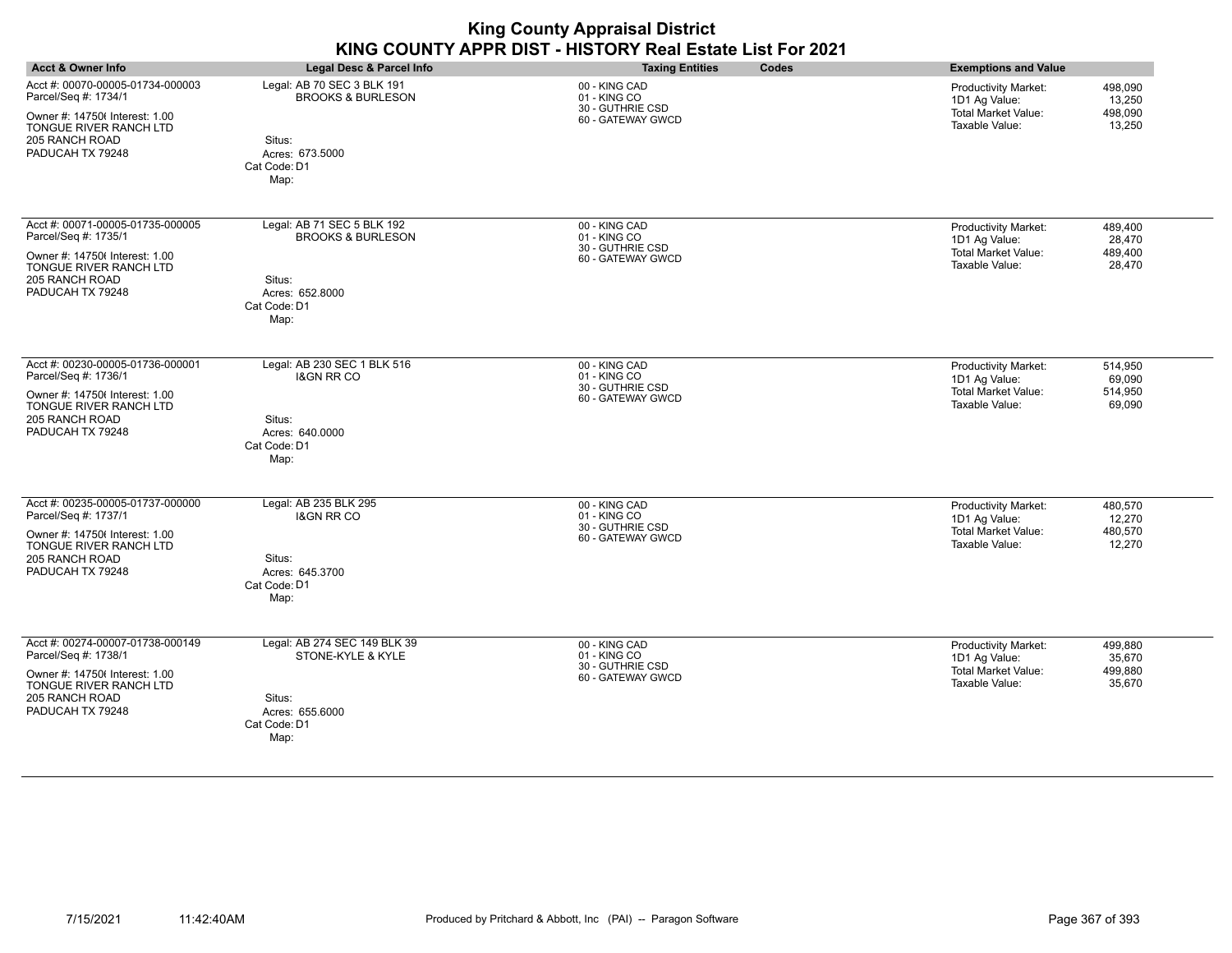|                                                                                                                                                                   |                                                                                                            | .<br>KING COUNTY APPR DIST - HISTORY Real Estate List For 2021         |                                                                                                                                        |
|-------------------------------------------------------------------------------------------------------------------------------------------------------------------|------------------------------------------------------------------------------------------------------------|------------------------------------------------------------------------|----------------------------------------------------------------------------------------------------------------------------------------|
| <b>Acct &amp; Owner Info</b>                                                                                                                                      | <b>Legal Desc &amp; Parcel Info</b>                                                                        | <b>Taxing Entities</b><br>Codes                                        | <b>Exemptions and Value</b>                                                                                                            |
| Acct #: 00307-00005-01739-000013<br>Parcel/Seq #: 1739/1<br>Owner #: 147506 Interest: 1.00<br>TONGUE RIVER RANCH LTD<br>205 RANCH ROAD<br>PADUCAH TX 79248        | Legal: AB 307 SEC 13 BLK 223<br><b>I&amp;GN RR CO</b><br>Situs:<br>Acres: 217.8100<br>Cat Code: D1<br>Map: | 00 - KING CAD<br>01 - KING CO<br>30 - GUTHRIE CSD<br>60 - GATEWAY GWCD | <b>Productivity Market:</b><br>168,800<br>1D1 Ag Value:<br>6,100<br><b>Total Market Value:</b><br>168,800<br>Taxable Value:<br>6,100   |
| Acct #: 00314-00007-01740-000018<br>Parcel/Seq #: 1740/1<br>Owner #: 147506 Interest: 1.00<br><b>TONGUE RIVER RANCH LTD</b><br>205 RANCH ROAD<br>PADUCAH TX 79248 | Legal: AB 314 SEC 18 BLK 3837<br><b>I&amp;GN RR CO</b><br>Situs:<br>Acres: 91.7600<br>Cat Code: D1<br>Map: | 00 - KING CAD<br>01 - KING CO<br>30 - GUTHRIE CSD<br>60 - GATEWAY GWCD | Productivity Market:<br>68,820<br>1D1 Ag Value:<br>1,740<br>Total Market Value:<br>68,820<br>Taxable Value:<br>1,740                   |
| Acct #: 00734-00007-01741-000150<br>Parcel/Seq #: 1741/1<br>Owner #: 147506 Interest: 1.00<br>TONGUE RIVER RANCH LTD<br>205 RANCH ROAD<br>PADUCAH TX 79248        | Legal: AB 734 SEC 150 BLK 39<br>C L CARTER JR<br>Situs:<br>Acres: 640.0000<br>Cat Code: D1<br>Map:         | 00 - KING CAD<br>01 - KING CO<br>30 - GUTHRIE CSD<br>60 - GATEWAY GWCD | Productivity Market:<br>480,000<br>1D1 Ag Value:<br>13,440<br>Total Market Value:<br>480,000<br>Taxable Value:<br>13,440               |
| Acct #: 00735-00005-01742-000002<br>Parcel/Seq #: 1742/1<br>Owner #: 147506 Interest: 1.00<br>TONGUE RIVER RANCH LTD<br>205 RANCH ROAD<br>PADUCAH TX 79248        | Legal: AB 735 SEC 2 BLK 1/983<br>L S CARTER<br>Situs:<br>Acres: 645.5600<br>Cat Code: D1<br>Map:           | 00 - KING CAD<br>01 - KING CO<br>30 - GUTHRIE CSD<br>60 - GATEWAY GWCD | <b>Productivity Market:</b><br>484,170<br>1D1 Ag Value:<br>12,270<br><b>Total Market Value:</b><br>484,170<br>Taxable Value:<br>12,270 |
| Acct #: 00736-00005-01743-000006<br>Parcel/Seq #: 1743/1<br>Owner #: 147506 Interest: 1.00<br>TONGUE RIVER RANCH LTD<br>205 RANCH ROAD<br>PADUCAH TX 79248        | Legal: AB 736 SEC 6 BLK 192<br>T M CARTER<br>Situs:<br>Acres: 664.4000<br>Cat Code: D1<br>Map:             | 00 - KING CAD<br>01 - KING CO<br>30 - GUTHRIE CSD<br>60 - GATEWAY GWCD | <b>Productivity Market:</b><br>505,350<br>1D1 Ag Value:<br>32,090<br>Total Market Value:<br>505,350<br>Taxable Value:<br>32,090        |

## **King County Appraisal District**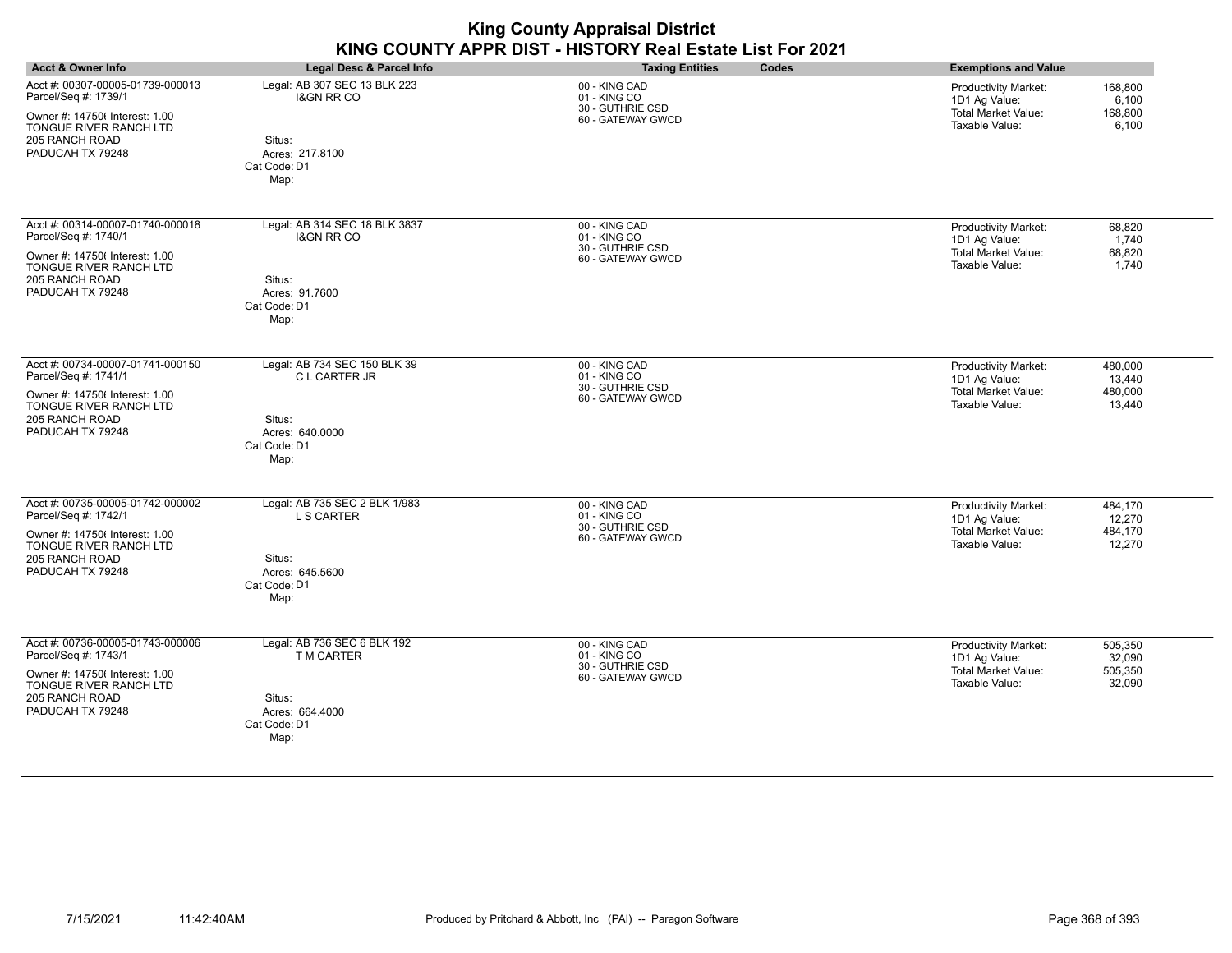| <b>King County Appraisal District</b><br>KING COUNTY APPR DIST - HISTORY Real Estate List For 2021                                                                |                                                                                                         |                                                                        |                                                                                                                                        |  |
|-------------------------------------------------------------------------------------------------------------------------------------------------------------------|---------------------------------------------------------------------------------------------------------|------------------------------------------------------------------------|----------------------------------------------------------------------------------------------------------------------------------------|--|
| <b>Acct &amp; Owner Info</b>                                                                                                                                      | <b>Legal Desc &amp; Parcel Info</b>                                                                     | <b>Taxing Entities</b><br>Codes                                        | <b>Exemptions and Value</b>                                                                                                            |  |
| Acct #: 00738-00005-01744-000004<br>Parcel/Seq #: 1744/1<br>Owner #: 147506 Interest: 1.00<br><b>TONGUE RIVER RANCH LTD</b><br>205 RANCH ROAD<br>PADUCAH TX 79248 | Legal: AB 738 SEC 4 BLK 191<br><b>CLCARTER</b><br>Situs:<br>Acres: 675.7000<br>Cat Code: D1<br>Map:     | 00 - KING CAD<br>01 - KING CO<br>30 - GUTHRIE CSD<br>60 - GATEWAY GWCD | 504,130<br>Productivity Market:<br>1D1 Ag Value:<br>13,780<br><b>Total Market Value:</b><br>504,130<br>Taxable Value:<br>13,780        |  |
| Acct #: 00739-00005-01745-000004<br>Parcel/Seq #: 1745/1<br>Owner #: 147506 Interest: 1.00<br>TONGUE RIVER RANCH LTD<br>205 RANCH ROAD<br>PADUCAH TX 79248        | Legal: AB 739 SEC 4 BLK 1/984<br><b>CLCARTER</b><br>Situs:<br>Acres: 640.0000<br>Cat Code: D1<br>Map:   | 00 - KING CAD<br>01 - KING CO<br>30 - GUTHRIE CSD<br>60 - GATEWAY GWCD | Productivity Market:<br>489,930<br>1D1 Ag Value:<br>16.140<br><b>Total Market Value:</b><br>489.930<br>Taxable Value:<br>16,140        |  |
| Acct #: 00740-00005-01746-000006<br>Parcel/Seq #: 1746/1<br>Owner #: 147506 Interest: 1.00<br><b>TONGUE RIVER RANCH LTD</b><br>205 RANCH ROAD<br>PADUCAH TX 79248 | Legal: AB 740 SEC 6 BLK 1/985<br><b>CLCARTER</b><br>Situs:<br>Acres: 642.8600<br>Cat Code: D1<br>Map:   | 00 - KING CAD<br>01 - KING CO<br>30 - GUTHRIE CSD<br>60 - GATEWAY GWCD | Productivity Market:<br>495,250<br>1D1 Ag Value:<br>16,930<br><b>Total Market Value:</b><br>495,250<br>Taxable Value:<br>16,930        |  |
| Acct #: 00742-00005-01747-000008<br>Parcel/Seq #: 1747/1<br>Owner #: 147506 Interest: 1.00<br>TONGUE RIVER RANCH LTD<br>205 RANCH ROAD<br>PADUCAH TX 79248        | Legal: AB 742 SEC 8 BLK 1/986<br><b>CLCARTER</b><br>Situs:<br>Acres: 646.6000<br>Cat Code: D1<br>Map:   | 00 - KING CAD<br>01 - KING CO<br>30 - GUTHRIE CSD<br>60 - GATEWAY GWCD | <b>Productivity Market:</b><br>499,340<br>1D1 Ag Value:<br>17,640<br><b>Total Market Value:</b><br>499,340<br>Taxable Value:<br>17,640 |  |
| Acct #: 00774-00005-01748-000164<br>Parcel/Seq #: 1748/1<br>Owner #: 147506 Interest: 1.00<br>TONGUE RIVER RANCH LTD<br>205 RANCH ROAD<br>PADUCAH TX 79248        | Legal: AB 774 SEC 164 BLK 20<br><b>HIGE HUGHES</b><br>Situs:<br>Acres: 328,5000<br>Cat Code: D1<br>Map: | 00 - KING CAD<br>01 - KING CO<br>30 - GUTHRIE CSD<br>60 - GATEWAY GWCD | Productivity Market:<br>246,380<br>1D1 Ag Value:<br>6,900<br><b>Total Market Value:</b><br>246,380<br>Taxable Value:<br>6,900          |  |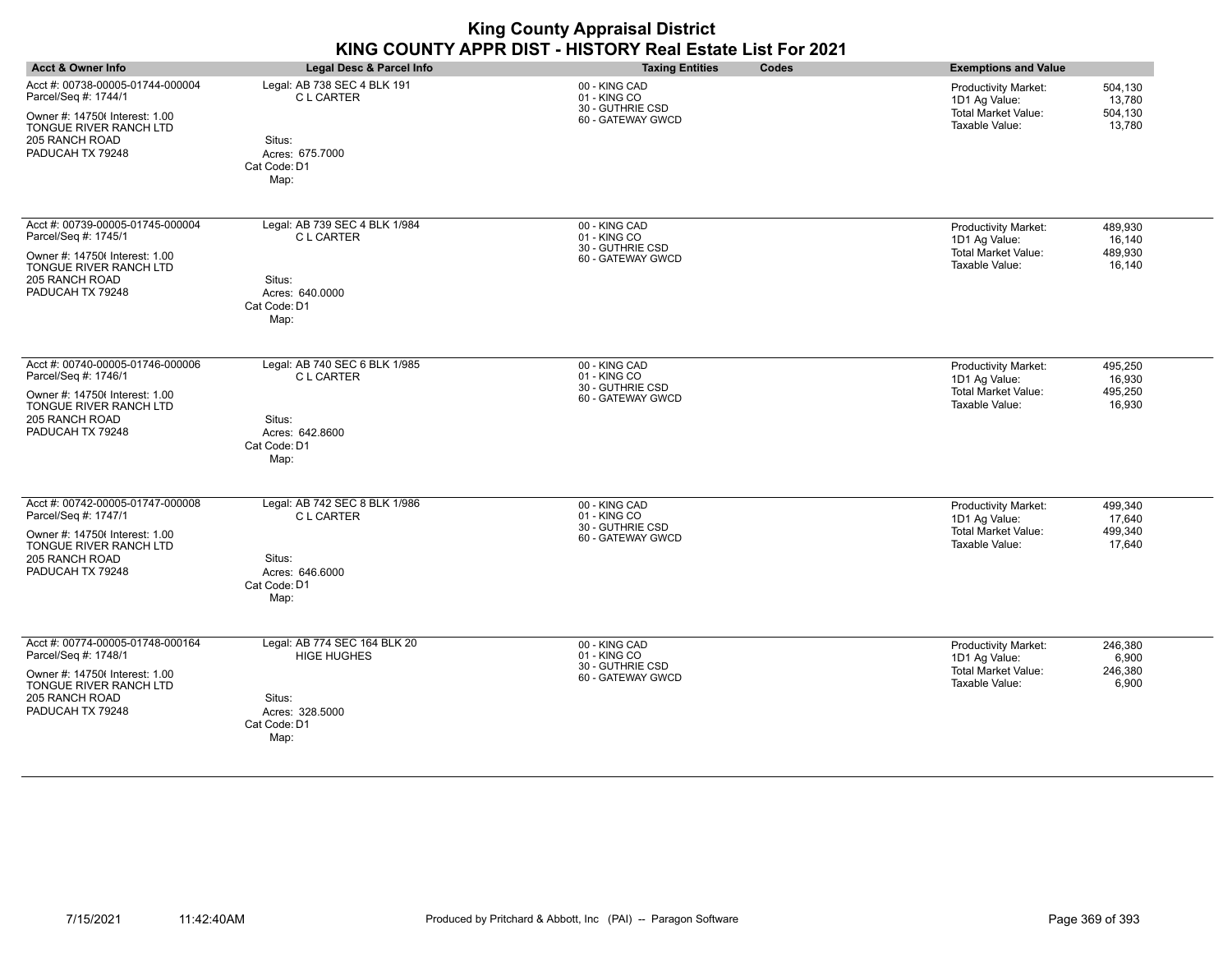| <b>King County Appraisal District</b><br>KING COUNTY APPR DIST - HISTORY Real Estate List For 2021                                                         |                                                                                                                         |                                                                        |                                                                                                                                        |  |
|------------------------------------------------------------------------------------------------------------------------------------------------------------|-------------------------------------------------------------------------------------------------------------------------|------------------------------------------------------------------------|----------------------------------------------------------------------------------------------------------------------------------------|--|
| <b>Acct &amp; Owner Info</b>                                                                                                                               | <b>Legal Desc &amp; Parcel Info</b>                                                                                     | Codes<br><b>Taxing Entities</b>                                        | <b>Exemptions and Value</b>                                                                                                            |  |
| Acct #: 01048-00005-01749-000010<br>Parcel/Seq #: 1749/1<br>Owner #: 147506 Interest: 1.00<br>TONGUE RIVER RANCH LTD<br>205 RANCH ROAD<br>PADUCAH TX 79248 | Legal: AB 1048 SEC 10 BLK 1/990<br><b>J W ROBERTSON</b><br>Situs:<br>Acres: 666.3500<br>Cat Code: D1<br>Map:            | 00 - KING CAD<br>01 - KING CO<br>30 - GUTHRIE CSD<br>60 - GATEWAY GWCD | Productivity Market:<br>503,760<br>1D1 Ag Value:<br>15,380<br><b>Total Market Value:</b><br>503,760<br>Taxable Value:<br>15,380        |  |
| Acct #: 01054-00005-01750-000002<br>Parcel/Seq #: 1750/1<br>Owner #: 147506 Interest: 1.00<br>TONGUE RIVER RANCH LTD<br>205 RANCH ROAD<br>PADUCAH TX 79248 | Legal: AB 1054 SEC 2 BLK 184<br><b>W T WALTON</b><br>Situs:<br>Acres: 389.1500<br>Cat Code: D1<br>Map:                  | 00 - KING CAD<br>01 - KING CO<br>30 - GUTHRIE CSD<br>60 - GATEWAY GWCD | Productivity Market:<br>296,360<br>1D1 Ag Value:<br>19,810<br><b>Total Market Value:</b><br>296,360<br>Taxable Value:<br>19,810        |  |
| Acct #: 01055-00005-01751-000010<br>Parcel/Seq #: 1751/1<br>Owner #: 147506 Interest: 1.00<br>TONGUE RIVER RANCH LTD<br>205 RANCH ROAD<br>PADUCAH TX 79248 | Legal: AB 1055 SEC 10 BLK 1/987<br><b>W F WALTON</b><br>Situs:<br>Acres: 450.7000<br>Cat Code: D1<br>Map:               | 00 - KING CAD<br>01 - KING CO<br>30 - GUTHRIE CSD<br>60 - GATEWAY GWCD | <b>Productivity Market:</b><br>345,660<br>1D1 Ag Value:<br>11,310<br><b>Total Market Value:</b><br>345.660<br>Taxable Value:<br>11,310 |  |
| Acct #: 01079-00005-01752-000001<br>Parcel/Seq #: 1752/1<br>Owner #: 147506 Interest: 1.00<br>TONGUE RIVER RANCH LTD<br>205 RANCH ROAD<br>PADUCAH TX 79248 | Legal: AB 1079 SEC 1 BLK 184<br><b>JOHN H GIBSON</b><br>Situs:<br>Acres: 645.7000<br>Cat Code: D1<br>Map:               | 00 - KING CAD<br>01 - KING CO<br>30 - GUTHRIE CSD<br>60 - GATEWAY GWCD | Productivity Market:<br>497,130<br>1D1 Ag Value:<br>16.890<br>Total Market Value:<br>497,130<br>Taxable Value:<br>16,890               |  |
| Acct #: 01118-00005-01753-000009<br>Parcel/Seq #: 1753/1<br>Owner #: 147506 Interest: 1.00<br>TONGUE RIVER RANCH LTD<br>205 RANCH ROAD<br>PADUCAH TX 79248 | Legal: AB 1118 SEC 9 BLK 1/987<br><b>BEATY-SEALE &amp; FORWARD</b><br>Situs:<br>Acres: 453.4000<br>Cat Code: D1<br>Map: | 00 - KING CAD<br>01 - KING CO<br>30 - GUTHRIE CSD<br>60 - GATEWAY GWCD | Productivity Market:<br>345,850<br>1D1 Ag Value:<br>10,710<br><b>Total Market Value:</b><br>345,850<br>Taxable Value:<br>10,710        |  |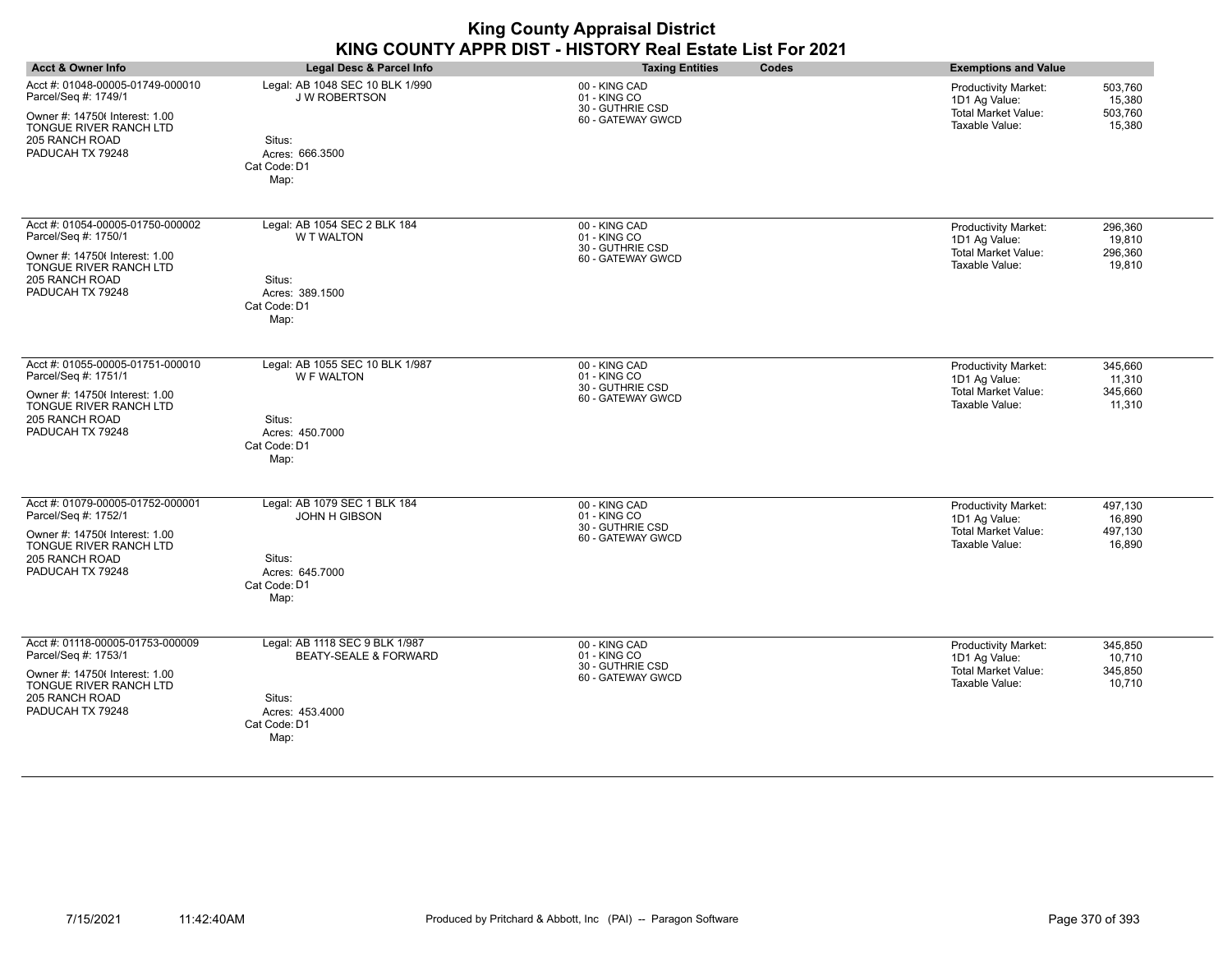| <b>Acct &amp; Owner Info</b>                                                                                                                                      | Legal Desc & Parcel Info                                                                                                | <b>Taxing Entities</b><br>Codes                                        | <b>Exemptions and Value</b>                                                                                                            |
|-------------------------------------------------------------------------------------------------------------------------------------------------------------------|-------------------------------------------------------------------------------------------------------------------------|------------------------------------------------------------------------|----------------------------------------------------------------------------------------------------------------------------------------|
| Acct #: 01119-00005-01754-000007<br>Parcel/Seq #: 1754/1<br>Owner #: 147506 Interest: 1.00<br><b>TONGUE RIVER RANCH LTD</b><br>205 RANCH ROAD<br>PADUCAH TX 79248 | Legal: AB 1119 SEC 7 BLK 1/986<br><b>BEATY-SEALE &amp; FORWARD</b><br>Situs:<br>Acres: 644.9000<br>Cat Code: D1<br>Map: | 00 - KING CAD<br>01 - KING CO<br>30 - GUTHRIE CSD<br>60 - GATEWAY GWCD | 495,210<br><b>Productivity Market:</b><br>1D1 Ag Value:<br>16,400<br>Total Market Value:<br>495,210<br>Taxable Value:<br>16,400        |
| Acct #: 01121-00005-01755-000007<br>Parcel/Seq #: 1755/1<br>Owner #: 147506 Interest: 1.00<br><b>TONGUE RIVER RANCH LTD</b><br>205 RANCH ROAD<br>PADUCAH TX 79248 | Legal: AB 1121 SEC 7 BLK 1/975<br><b>BEATY-SEALE &amp; FORWARD</b><br>Situs:<br>Acres: 665.0000<br>Cat Code: D1<br>Map: | 00 - KING CAD<br>01 - KING CO<br>30 - GUTHRIE CSD<br>60 - GATEWAY GWCD | <b>Productivity Market:</b><br>497,780<br>1D1 Ag Value:<br>13,520<br>Total Market Value:<br>497,780<br>Taxable Value:<br>13,520        |
| Acct #: 01129-00005-01756-000005<br>Parcel/Seq #: 1756/1<br>Owner #: 147506 Interest: 1.00<br>TONGUE RIVER RANCH LTD<br>205 RANCH ROAD<br>PADUCAH TX 79248        | Legal: AB 1129 SEC 5 BLK 177<br><b>JOHN H GIBSON</b><br>Situs:<br>Acres: 452.2000<br>Cat Code: D1<br>Map:               | 00 - KING CAD<br>01 - KING CO<br>30 - GUTHRIE CSD<br>60 - GATEWAY GWCD | <b>Productivity Market:</b><br>343,000<br>1D1 Ag Value:<br>10,420<br><b>Total Market Value:</b><br>343,000<br>Taxable Value:<br>10,420 |
| Acct #: 01215-00005-01757-000003<br>Parcel/Seq #: 1757/1<br>Owner #: 147506 Interest: 1.00<br><b>TONGUE RIVER RANCH LTD</b><br>205 RANCH ROAD<br>PADUCAH TX 79248 | Legal: AB 1215 SEC 3 E/2<br>JOHN H GIBSON<br>Situs:<br>Acres: 321.6200<br>Cat Code: D1<br>Map:                          | 00 - KING CAD<br>01 - KING CO<br>30 - GUTHRIE CSD<br>60 - GATEWAY GWCD | 245,920<br><b>Productivity Market:</b><br>1D1 Ag Value:<br>7,800<br><b>Total Market Value:</b><br>245,920<br>Taxable Value:<br>7,800   |
| Acct #: 01250-00005-01758-000001<br>Parcel/Seq #: 1758/1<br>Owner #: 147506 Interest: 1.00<br>TONGUE RIVER RANCH LTD<br>205 RANCH ROAD<br>PADUCAH TX 79248        | Legal: AB 1250 SEC 1 BLK 515<br><b>I&amp;GN RR CO</b><br>Situs:<br>Acres: 644.9000<br>Cat Code: D1<br>Map:              | 00 - KING CAD<br>01 - KING CO<br>30 - GUTHRIE CSD<br>60 - GATEWAY GWCD | <b>Productivity Market:</b><br>496,460<br>1D1 Ag Value:<br>16,850<br><b>Total Market Value:</b><br>496,460<br>Taxable Value:<br>16,850 |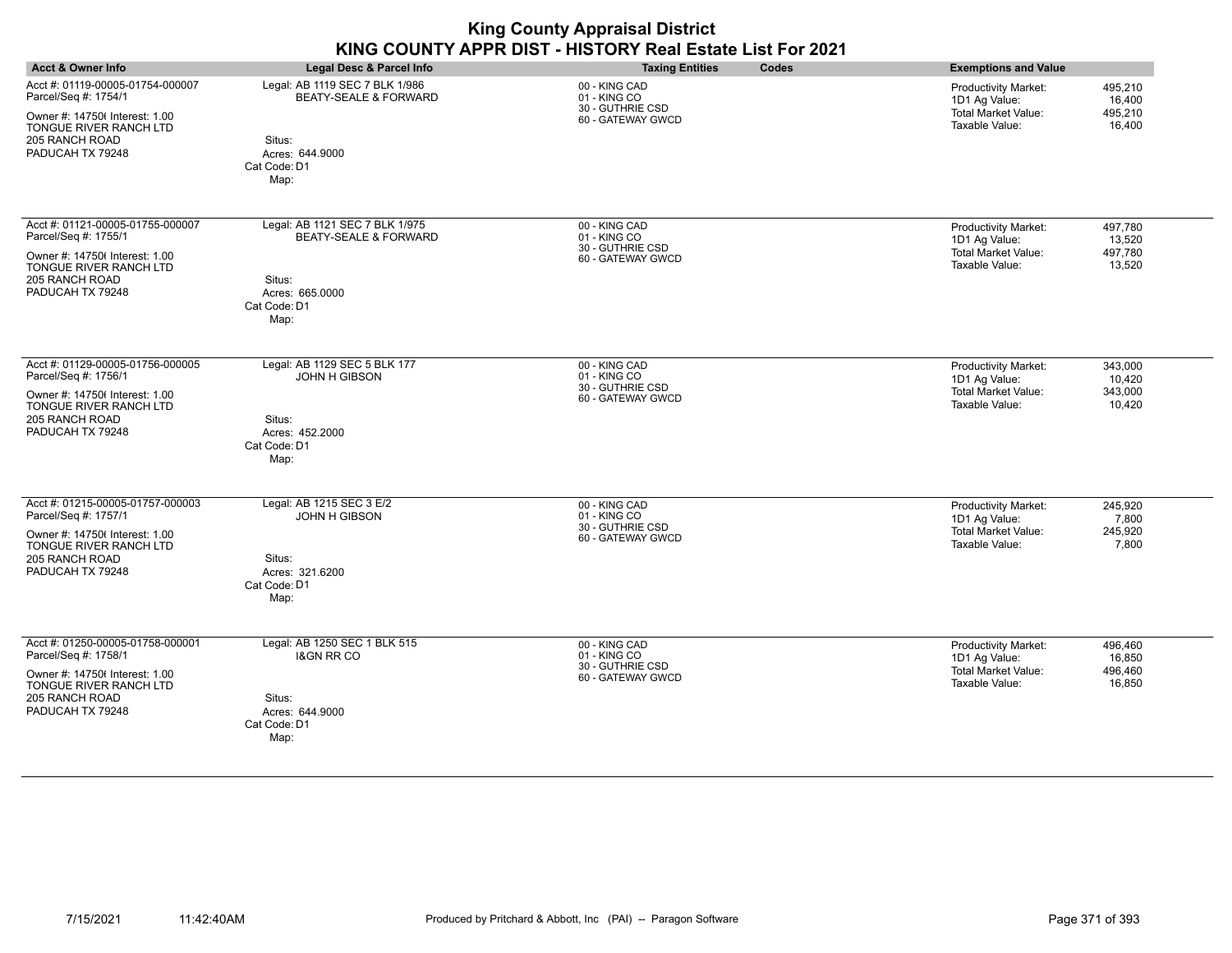| <b>Acct &amp; Owner Info</b>                                                                                                                                            | <b>Legal Desc &amp; Parcel Info</b>                                                                                                          | <b>Taxing Entities</b><br>Codes                                        | <b>Exemptions and Value</b>                                                                                                                                                                                                 |
|-------------------------------------------------------------------------------------------------------------------------------------------------------------------------|----------------------------------------------------------------------------------------------------------------------------------------------|------------------------------------------------------------------------|-----------------------------------------------------------------------------------------------------------------------------------------------------------------------------------------------------------------------------|
| Acct #: 00050-00005-02092-000005<br>Parcel/Seq #: 2092/1<br>Owner #: 147506 Interest: 1.00<br>TONGUE RIVER RANCH LTD<br>205 RANCH ROAD<br>PADUCAH TX 79248              | Legal: AB 50 SEC 5 BLK 1/985 BS&F<br><b>SCOTT CAMP</b><br>Situs: 451 CR 109 GUTHRIE TX 79236<br>Acres: 642.2000<br>Cat Code: D1 E D2<br>Map: | 00 - KING CAD<br>01 - KING CO<br>30 - GUTHRIE CSD<br>60 - GATEWAY GWCD | 800<br>Land Homesite:<br>Improvement Homesite:<br>57,100<br>17,960<br>Improvement NonHomesite:<br>Productivity Market:<br>492,880<br>1D1 Ag Value:<br>51,910<br>Total Market Value:<br>568,740<br>Taxable Value:<br>127,770 |
| Acct #: 01215-00005-02121-000003<br>Parcel/Seq #: 2121/1<br>Owner #: 147506 Interest: 1.00<br>TONGUE RIVER RANCH LTD<br>205 RANCH ROAD<br>PADUCAH TX 79248              | Legal: AB 1215 SEC 3<br>JOHN H GIBSON<br>Situs:<br>Acres: 157.0000<br>Cat Code: D1<br>Map:                                                   | 00 - KING CAD<br>01 - KING CO<br>30 - GUTHRIE CSD<br>60 - GATEWAY GWCD | Productivity Market:<br>127,430<br>1D1 Ag Value:<br>18,460<br><b>Total Market Value:</b><br>127,430<br>Taxable Value:<br>18,460                                                                                             |
| Acct #: 00331-00025-00443-000000<br>Parcel/Seq #: 443/1<br>Owner #: 12780( Interest: 1.00<br><b>TRUELOCK SANDRA KAYE</b><br>PO BOX 995<br>PADUCAH TX 79248              | Legal: AB 331 J F HEATH<br>Situs:<br>Acres: 184,8000<br>Cat Code: D1<br>Map:                                                                 | 00 - KING CAD<br>01 - KING CO<br>30 - GUTHRIE CSD<br>60 - GATEWAY GWCD | 146,300<br><b>Productivity Market:</b><br>1D1 Ag Value:<br>14,980<br><b>Total Market Value:</b><br>146,300<br>Taxable Value:<br>14,980                                                                                      |
| Acct #: 00129-00042-02115-000099<br>Parcel/Seq #: 2115/1<br>Owner #: 14782, Interest: 1.00<br><b>TUCKER RANCH LLC</b><br>Roy Tucker<br>PO BOX 129<br>KNOX CITY TX 79529 | Legal: AB 129 SEC 99<br><b>H&amp;TC RR CO</b><br>Situs: 3050 HWY 222 GUTHRIE TX 79236<br>Acres: 320.0000<br>Cat Code: D1 D2<br>Map:          | 00 - KING CAD<br>01 - KING CO<br>30 - GUTHRIE CSD<br>60 - GATEWAY GWCD | 4,000<br>Improvement NonHomesite:<br>Productivity Market:<br>256.380<br>1D1 Ag Value:<br>32,590<br><b>Total Market Value:</b><br>260,380<br>Taxable Value:<br>36,590                                                        |
| Acct #: 00115-00042-01765-000073<br>Parcel/Seq #: 1765/1<br>Owner #: 147806 Interest: 1.00<br><b>TURNBOW FINNICE I</b><br>1900 N AVE F<br>HASKELL TX 79521              | Legal: AB 115 SEC 73 H&TC RR CO<br>Situs:<br>Acres: 63.0000<br>Cat Code: D1<br>Map:                                                          | 00 - KING CAD<br>01 - KING CO<br>30 - GUTHRIE CSD<br>60 - GATEWAY GWCD | 48,630<br>Productivity Market:<br>1D1 Ag Value:<br>4,030<br><b>Total Market Value:</b><br>48,630<br>Taxable Value:<br>4,030                                                                                                 |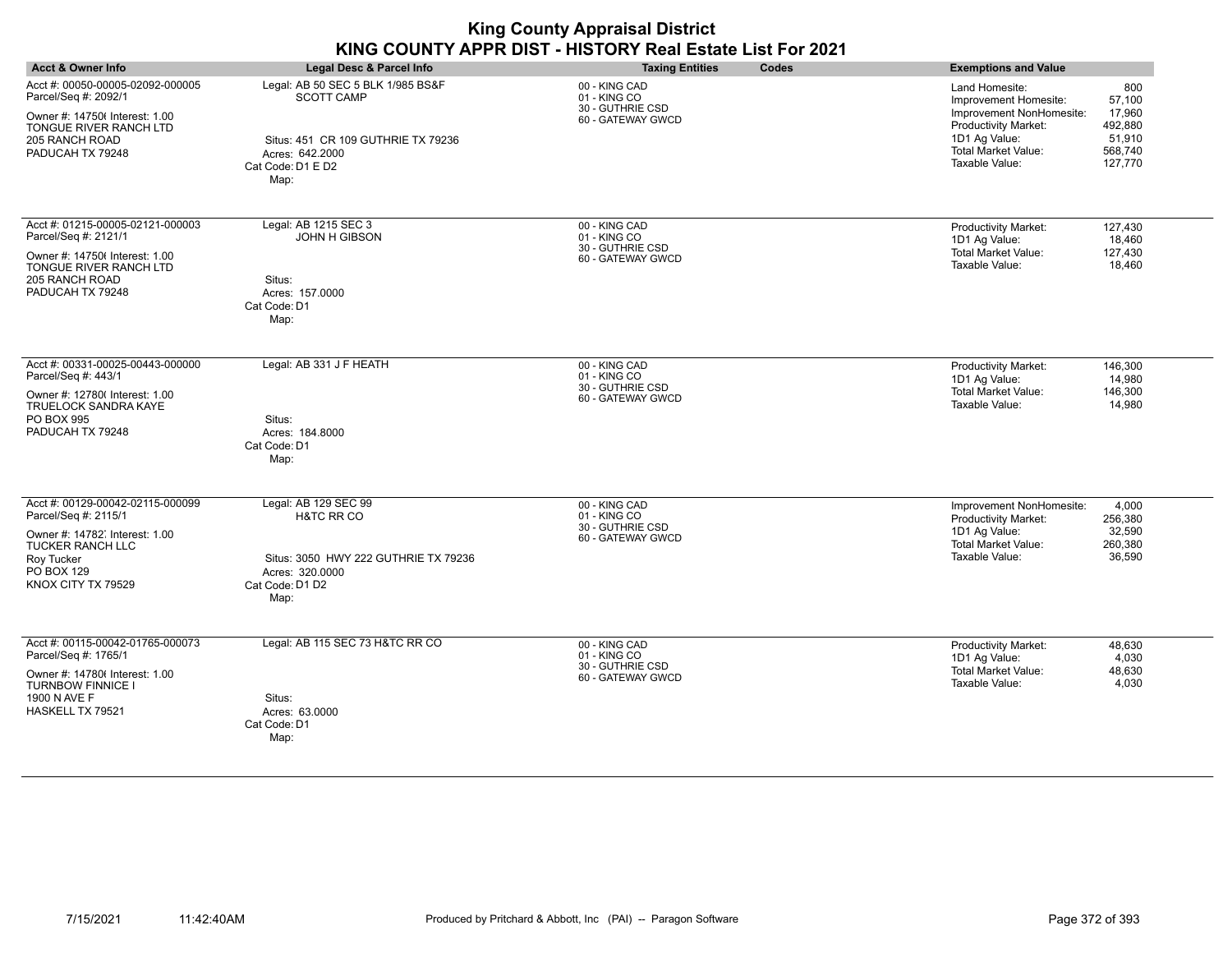|                                                                                                                                                                       |                                                                                                                                  | <b>King County Appraisal District</b><br>KING COUNTY APPR DIST - HISTORY Real Estate List For 2021 |                                                                                                                                      |
|-----------------------------------------------------------------------------------------------------------------------------------------------------------------------|----------------------------------------------------------------------------------------------------------------------------------|----------------------------------------------------------------------------------------------------|--------------------------------------------------------------------------------------------------------------------------------------|
| <b>Acct &amp; Owner Info</b>                                                                                                                                          | Legal Desc & Parcel Info                                                                                                         | Codes<br><b>Taxing Entities</b>                                                                    | <b>Exemptions and Value</b>                                                                                                          |
| Acct #: 20208-00009-01987-000000<br>Parcel/Seq #: 1987/1<br>Owner #: 14730; Interest: 1.00<br><b>UNKNOWN</b><br><b>UNKNOWN</b><br><b>UNKNOWN</b>                      | Legal: LT 9<br><b>BLK 208</b><br><b>GUTHRIE</b><br>Situs:<br>Acres: 0.0800<br>Cat Code: C1<br>Map:                               | 00 - KING CAD<br>01 - KING CO<br>30 - GUTHRIE CSD<br>60 - GATEWAY GWCD                             | Land NonHomesite:<br>60<br>60<br><b>Total Market Value:</b><br>Taxable Value:<br>60                                                  |
| Acct #: 22222-10005-01952-000000<br>Parcel/Seq #: 1952/1<br>Owner #: 14786(Interest: 1.00<br><b>VICKY SUE TYRA</b><br>16223 US HWY 277<br><b>GOREE TX 76363</b>       | Legal: LTS 1-5<br>BLK <sub>5</sub><br><b>GUTHRIE</b><br>Situs: SUPER 7 GUTHRIE TX 79236<br>Acres: 0.2583<br>Cat Code: C1<br>Map: | 00 - KING CAD<br>01 - KING CO<br>30 - GUTHRIE CSD<br>60 - GATEWAY GWCD                             | 1,130<br>Land NonHomesite:<br>Total Market Value:<br>1,130<br>1,130<br>Taxable Value:                                                |
| Acct #: 20004-10024-02510-000000<br>Parcel/Seq #: 2510/1<br>Owner #: 14786( Interest: 1.00<br><b>VICKY SUE TYRA</b><br>16223 US HWY 277<br><b>GOREE TX 76363</b>      | Legal: LTS 1-24 BLK 4<br>BLK4<br><b>GUTHRIE</b><br>Situs:<br>Acres: 0.0000<br>Cat Code: C1<br>Map:                               | 00 - KING CAD<br>01 - KING CO<br>30 - GUTHRIE CSD<br>60 - GATEWAY GWCD                             | Land NonHomesite:<br>3,830<br>3,830<br>Total Market Value:<br>Taxable Value:<br>3,830                                                |
| Acct #: 00115-00042-01996-000073<br>Parcel/Seq #: 1996/1<br>Owner #: 147798 Interest: 1.00<br><b>WARREN WILLIAM RODNEY</b><br>401 SE 2ND STREET<br>KNOX CITY TX 79529 | Legal: AB 115 SEC 73 BLK 13<br>H&TC RR CO<br>Situs:<br>Acres: 44.0000<br>Cat Code: D1<br>Map:                                    | 00 - KING CAD<br>01 - KING CO<br>30 - GUTHRIE CSD<br>60 - GATEWAY GWCD                             | Productivity Market:<br>34,250<br>1D1 Ag Value:<br>3,010<br><b>Total Market Value:</b><br>34,250<br>Taxable Value:<br>3,010          |
| Acct #: 01178-00011-00180-000001<br>Parcel/Seq #: 180/2<br>Owner #: 14767' Interest: 0.50<br><b>WAYLAND LTD</b><br>PO BOX 116<br>STERLING CITY TX 76951               | Legal: AB 1178 SEC 1 T J BLANKENSHIP<br>Situs:<br>Acres: 320.0000<br>Cat Code: D1<br>Map:                                        | 00 - KING CAD<br>01 - KING CO<br>30 - GUTHRIE CSD<br>60 - GATEWAY GWCD                             | <b>Productivity Market:</b><br>240,000<br>1D1 Ag Value:<br>6,720<br><b>Total Market Value:</b><br>240,000<br>Taxable Value:<br>6,720 |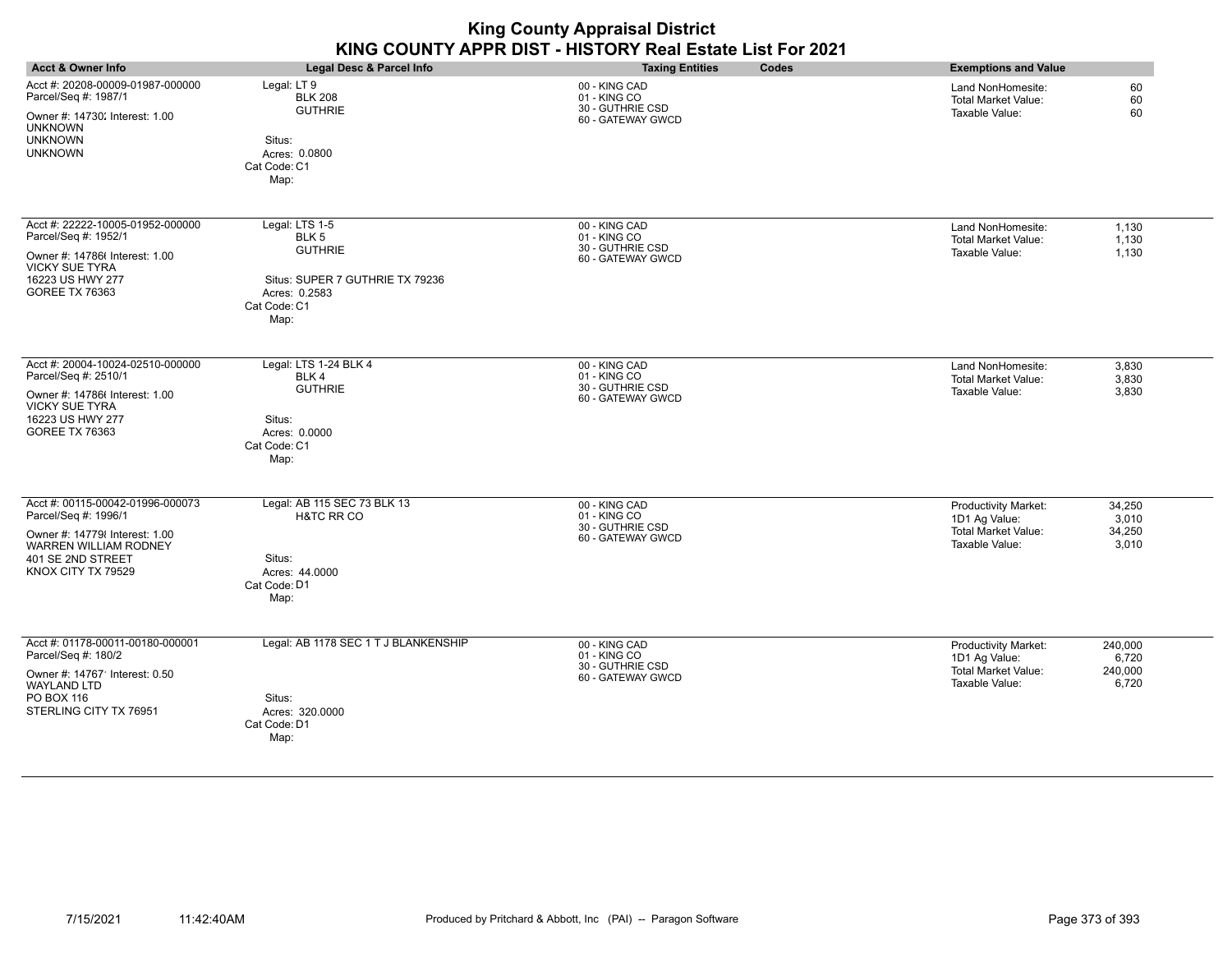| <b>Acct &amp; Owner Info</b>                                                                                                                            | Legal Desc & Parcel Info                                                                           | <b>Taxing Entities</b><br>Codes                                        | <b>Exemptions and Value</b>                                                                                                          |
|---------------------------------------------------------------------------------------------------------------------------------------------------------|----------------------------------------------------------------------------------------------------|------------------------------------------------------------------------|--------------------------------------------------------------------------------------------------------------------------------------|
| Acct #: 01285-00011-00181-000001<br>Parcel/Seq #: 181/2<br>Owner #: 14767' Interest: 0.50<br><b>WAYLAND LTD</b><br>PO BOX 116<br>STERLING CITY TX 76951 | Legal: AB 1285 SEC 1 SF14583<br>Situs:<br>Acres: 2.5000<br>Cat Code: D1<br>Map:                    | 00 - KING CAD<br>01 - KING CO<br>30 - GUTHRIE CSD<br>60 - GATEWAY GWCD | 1,880<br>Productivity Market:<br>1D1 Ag Value:<br>60<br><b>Total Market Value:</b><br>1,880<br>Taxable Value:<br>60                  |
| Acct #: 01286-00011-00182-000002<br>Parcel/Seq #: 182/2<br>Owner #: 14767' Interest: 0.50<br><b>WAYLAND LTD</b><br>PO BOX 116<br>STERLING CITY TX 76951 | Legal: AB 1286 SEC 2 J T BLANKENSHIP<br>Situs:<br>Acres: 28.0000<br>Cat Code: D1<br>Map:           | 00 - KING CAD<br>01 - KING CO<br>30 - GUTHRIE CSD<br>60 - GATEWAY GWCD | Productivity Market:<br>21,000<br>1D1 Ag Value:<br>590<br>Total Market Value:<br>21,000<br>Taxable Value:<br>590                     |
| Acct #: 00194-00011-00189-000229<br>Parcel/Seq #: 189/2<br>Owner #: 14767' Interest: 0.50<br><b>WAYLAND LTD</b><br>PO BOX 116<br>STERLING CITY TX 76951 | Legal: AB 194 SEC 229 H&TC RR CO<br>Situs:<br>Acres: 328.0000<br>Cat Code: D1<br>Map:              | 00 - KING CAD<br>01 - KING CO<br>30 - GUTHRIE CSD<br>60 - GATEWAY GWCD | <b>Productivity Market:</b><br>246,000<br>1D1 Ag Value:<br>6,890<br><b>Total Market Value:</b><br>246,000<br>6,890<br>Taxable Value: |
| Acct #: 01016-00011-00190-000230<br>Parcel/Seq #: 190/2<br>Owner #: 14767' Interest: 0.50<br><b>WAYLAND LTD</b><br>PO BOX 116<br>STERLING CITY TX 76951 | Legal: AB 1016 SEC 230 H&TC F<br>J T DAVIDSON<br>Situs:<br>Acres: 328.1000<br>Cat Code: D1<br>Map: | 00 - KING CAD<br>01 - KING CO<br>30 - GUTHRIE CSD<br>60 - GATEWAY GWCD | Productivity Market:<br>246,080<br>6,890<br>1D1 Ag Value:<br>Total Market Value:<br>246,080<br>Taxable Value:<br>6,890               |
| Acct #: 01042-00013-00191-000228<br>Parcel/Seq #: 191/2<br>Owner #: 14767' Interest: 0.50<br><b>WAYLAND LTD</b><br>PO BOX 116<br>STERLING CITY TX 76951 | Legal: AB 1042 SEC 228 H&TC F<br>W C PRESLEY<br>Situs:<br>Acres: 328.1000<br>Cat Code: D1<br>Map:  | 00 - KING CAD<br>01 - KING CO<br>30 - GUTHRIE CSD<br>60 - GATEWAY GWCD | <b>Productivity Market:</b><br>254,280<br>1D1 Ag Value:<br>9,190<br><b>Total Market Value:</b><br>254,280<br>Taxable Value:<br>9,190 |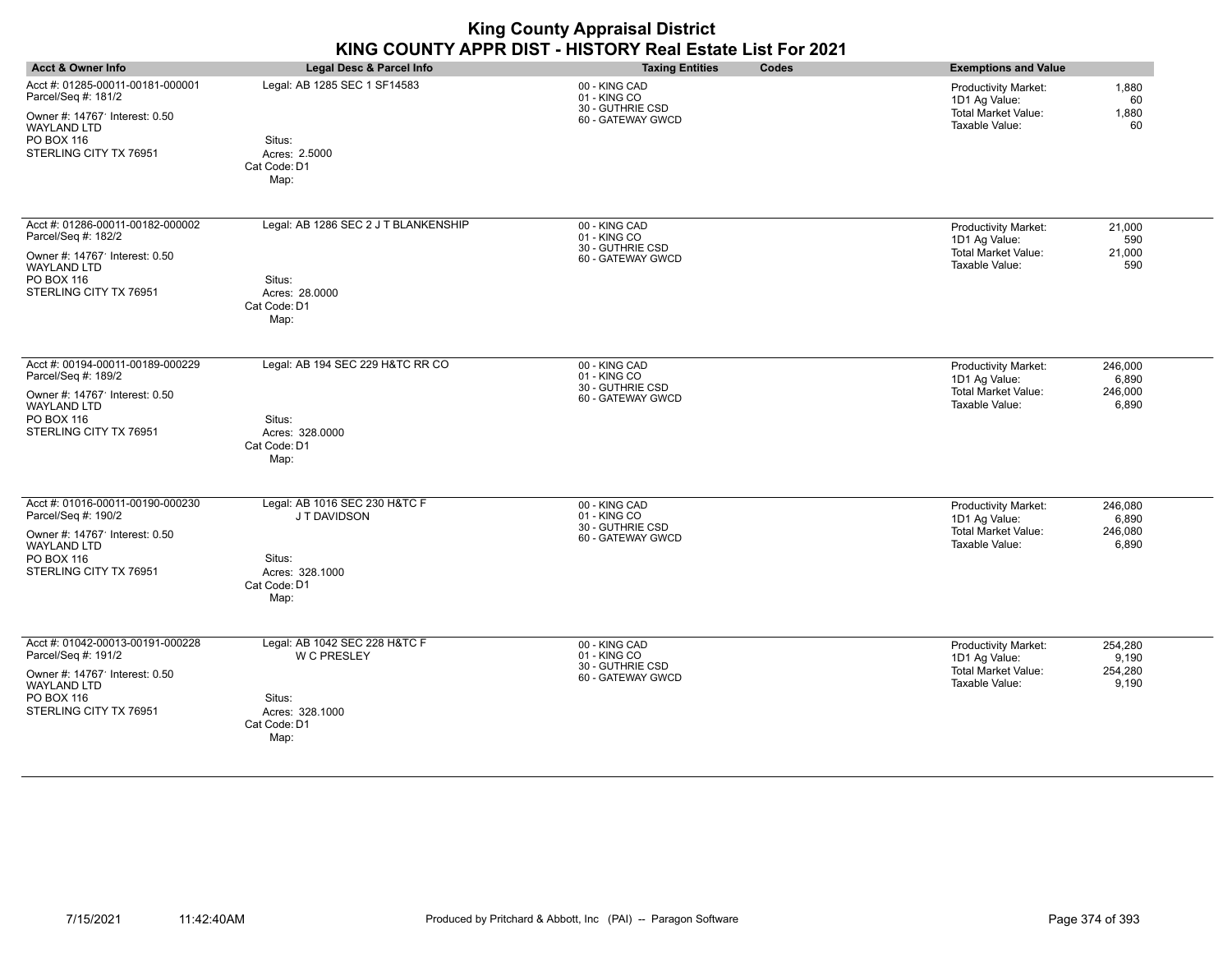| <b>Acct &amp; Owner Info</b>                                                                                                                            | Legal Desc & Parcel Info                                                              | <b>Taxing Entities</b><br>Codes                                        | <b>Exemptions and Value</b>                                                                                                   |
|---------------------------------------------------------------------------------------------------------------------------------------------------------|---------------------------------------------------------------------------------------|------------------------------------------------------------------------|-------------------------------------------------------------------------------------------------------------------------------|
| Acct #: 00200-00013-00192-000213<br>Parcel/Seq #: 192/2<br>Owner #: 14767' Interest: 0.50<br><b>WAYLAND LTD</b><br>PO BOX 116<br>STERLING CITY TX 76951 | Legal: AB 200 SEC 213 H&TC RR CO<br>Situs:<br>Acres: 328.1000<br>Cat Code: D1<br>Map: | 00 - KING CAD<br>01 - KING CO<br>30 - GUTHRIE CSD<br>60 - GATEWAY GWCD | 254,280<br>Productivity Market:<br>1D1 Ag Value:<br>9,190<br><b>Total Market Value:</b><br>254,280<br>Taxable Value:<br>9,190 |
| Acct #: 00201-00011-00193-000211<br>Parcel/Seq #: 193/2<br>Owner #: 14767' Interest: 0.50<br><b>WAYLAND LTD</b><br>PO BOX 116<br>STERLING CITY TX 76951 | Legal: AB 201 SEC 211 H&TC RR CO<br>Situs:<br>Acres: 328.1000<br>Cat Code: D1<br>Map: | 00 - KING CAD<br>01 - KING CO<br>30 - GUTHRIE CSD<br>60 - GATEWAY GWCD | Productivity Market:<br>246,080<br>1D1 Ag Value:<br>6,890<br>Total Market Value:<br>246,080<br>Taxable Value:<br>6,890        |
| Acct #: 01193-00011-00194-000212<br>Parcel/Seq #: 194/2<br>Owner #: 14767' Interest: 0.50<br><b>WAYLAND LTD</b><br>PO BOX 116<br>STERLING CITY TX 76951 | Legal: AB 1193 SEC 212 H&TC<br>Situs:<br>Acres: 328.1000<br>Cat Code: D1<br>Map:      | 00 - KING CAD<br>01 - KING CO<br>30 - GUTHRIE CSD<br>60 - GATEWAY GWCD | 246,080<br>Productivity Market:<br>1D1 Ag Value:<br>6,890<br><b>Total Market Value:</b><br>246,080<br>Taxable Value:<br>6,890 |
| Acct #: 00223-00011-00201-000231<br>Parcel/Seq #: 201/2<br>Owner #: 14767' Interest: 0.50<br><b>WAYLAND LTD</b><br>PO BOX 116<br>STERLING CITY TX 76951 | Legal: AB 223 SEC 231 H&TC RR CO<br>Situs:<br>Acres: 328.1000<br>Cat Code: D1<br>Map: | 00 - KING CAD<br>01 - KING CO<br>30 - GUTHRIE CSD<br>60 - GATEWAY GWCD | Productivity Market:<br>246,080<br>1D1 Ag Value:<br>6,890<br><b>Total Market Value:</b><br>246,080<br>Taxable Value:<br>6,890 |
| Acct #: 00224-00013-00202-000233<br>Parcel/Seq #: 202/2<br>Owner #: 14767' Interest: 0.50<br>WAYLAND LTD<br>PO BOX 116<br>STERLING CITY TX 76951        | Legal: AB 224 SEC 233 H&TC RR CO<br>Situs:<br>Acres: 328.1000<br>Cat Code: D1<br>Map: | 00 - KING CAD<br>01 - KING CO<br>30 - GUTHRIE CSD<br>60 - GATEWAY GWCD | 254,280<br>Productivity Market:<br>1D1 Ag Value:<br>9,190<br>254,280<br><b>Total Market Value:</b><br>Taxable Value:<br>9,190 |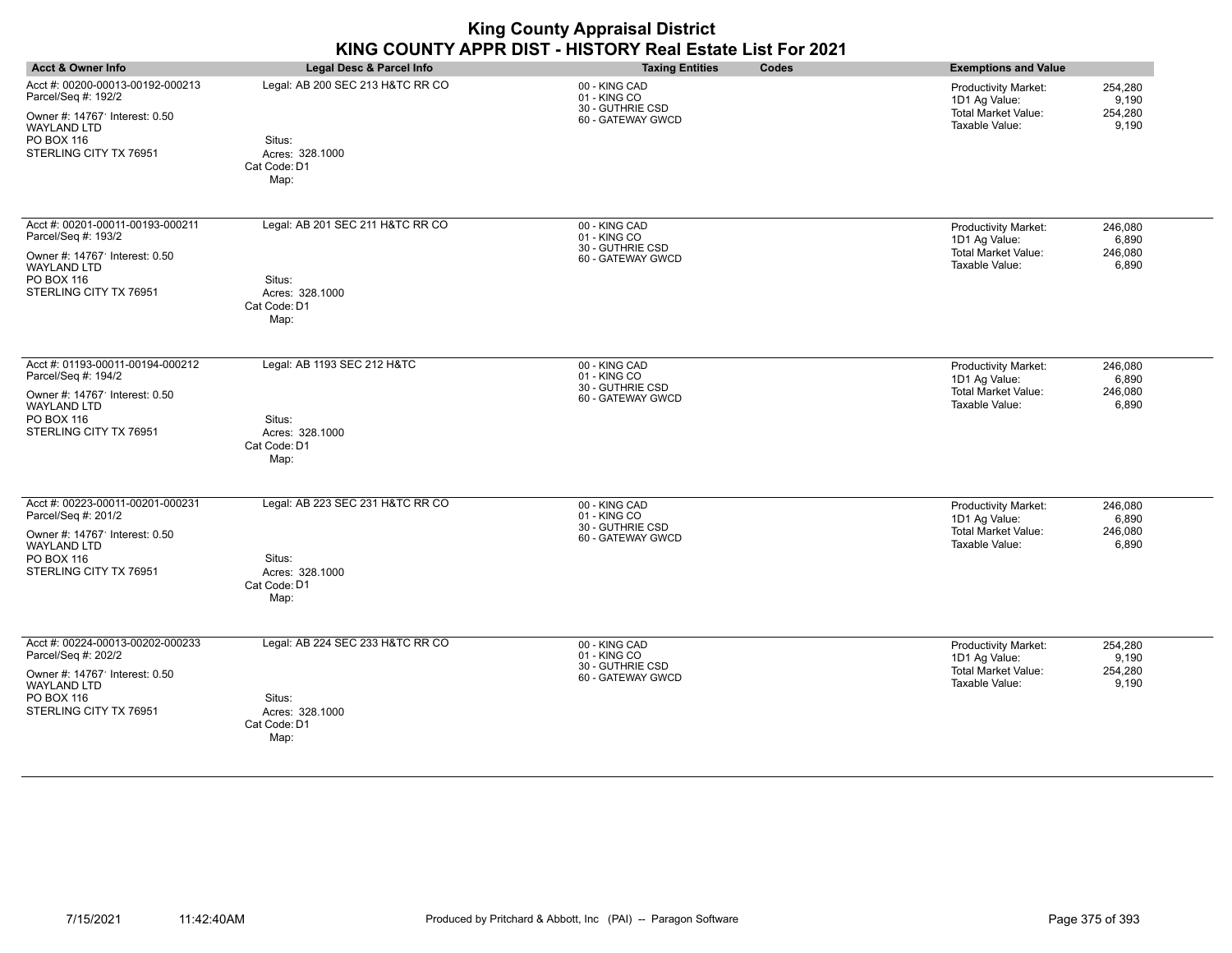| <b>Acct &amp; Owner Info</b>                                                                                                                            | Legal Desc & Parcel Info                                                                 | <b>Taxing Entities</b><br>Codes                                        | <b>Exemptions and Value</b>                                                                                                          |
|---------------------------------------------------------------------------------------------------------------------------------------------------------|------------------------------------------------------------------------------------------|------------------------------------------------------------------------|--------------------------------------------------------------------------------------------------------------------------------------|
| Acct #: 01217-00011-00203-000232<br>Parcel/Seq #: 203/2<br>Owner #: 14767' Interest: 0.50<br><b>WAYLAND LTD</b><br>PO BOX 116<br>STERLING CITY TX 76951 | Legal: AB 1217 SEC 232 K U CHADWICK<br>Situs:<br>Acres: 168,0000<br>Cat Code: D1<br>Map: | 00 - KING CAD<br>01 - KING CO<br>30 - GUTHRIE CSD<br>60 - GATEWAY GWCD | 126,000<br><b>Productivity Market:</b><br>1D1 Ag Value:<br>3,530<br><b>Total Market Value:</b><br>126,000<br>Taxable Value:<br>3,530 |
| Acct #: 00143-00017-00736-000137<br>Parcel/Seq #: 736/2<br>Owner #: 14767' Interest: 0.50<br><b>WAYLAND LTD</b><br>PO BOX 116<br>STERLING CITY TX 76951 | Legal: AB 143 SEC 137 H&TC RR CO<br>Situs:<br>Acres: 135.5000<br>Cat Code: D1<br>Map:    | 00 - KING CAD<br>01 - KING CO<br>30 - GUTHRIE CSD<br>60 - GATEWAY GWCD | 101,630<br>Productivity Market:<br>1D1 Ag Value:<br>2,580<br>Total Market Value:<br>101,630<br>Taxable Value:<br>2,580               |
| Acct #: 00144-00017-00737-000145<br>Parcel/Seq #: 737/2<br>Owner #: 14767' Interest: 0.50<br>WAYLAND LTD<br>PO BOX 116<br>STERLING CITY TX 76951        | Legal: AB 144 SEC 145 H&TC RR CO<br>Situs:<br>Acres: 328.1000<br>Cat Code: D1<br>Map:    | 00 - KING CAD<br>01 - KING CO<br>30 - GUTHRIE CSD<br>60 - GATEWAY GWCD | Productivity Market:<br>241,970<br>1D1 Ag Value:<br>6,210<br>Total Market Value:<br>241,970<br>Taxable Value:<br>6,210               |
| Acct #: 00215-00017-00738-000155<br>Parcel/Seq #: 738/2<br>Owner #: 14767' Interest: 0.50<br><b>WAYLAND LTD</b><br>PO BOX 116<br>STERLING CITY TX 76951 | Legal: AB 215 SEC 155 H&TC RR CO<br>Situs:<br>Acres: 328.1000<br>Cat Code: D1<br>Map:    | 00 - KING CAD<br>01 - KING CO<br>30 - GUTHRIE CSD<br>60 - GATEWAY GWCD | Productivity Market:<br>243.650<br>1D1 Ag Value:<br>6,270<br>Total Market Value:<br>243,650<br>Taxable Value:<br>6,270               |
| Acct #: 00217-00013-00741-000165<br>Parcel/Seq #: 741/2<br>Owner #: 14767' Interest: 0.50<br>WAYLAND LTD<br>PO BOX 116<br>STERLING CITY TX 76951        | Legal: AB 217 SEC 165 H&TC RR CO<br>Situs:<br>Acres: 328.1000<br>Cat Code: D1<br>Map:    | 00 - KING CAD<br>01 - KING CO<br>30 - GUTHRIE CSD<br>60 - GATEWAY GWCD | Productivity Market:<br>244,470<br>1D1 Ag Value:<br>6,510<br><b>Total Market Value:</b><br>244,470<br>Taxable Value:<br>6,510        |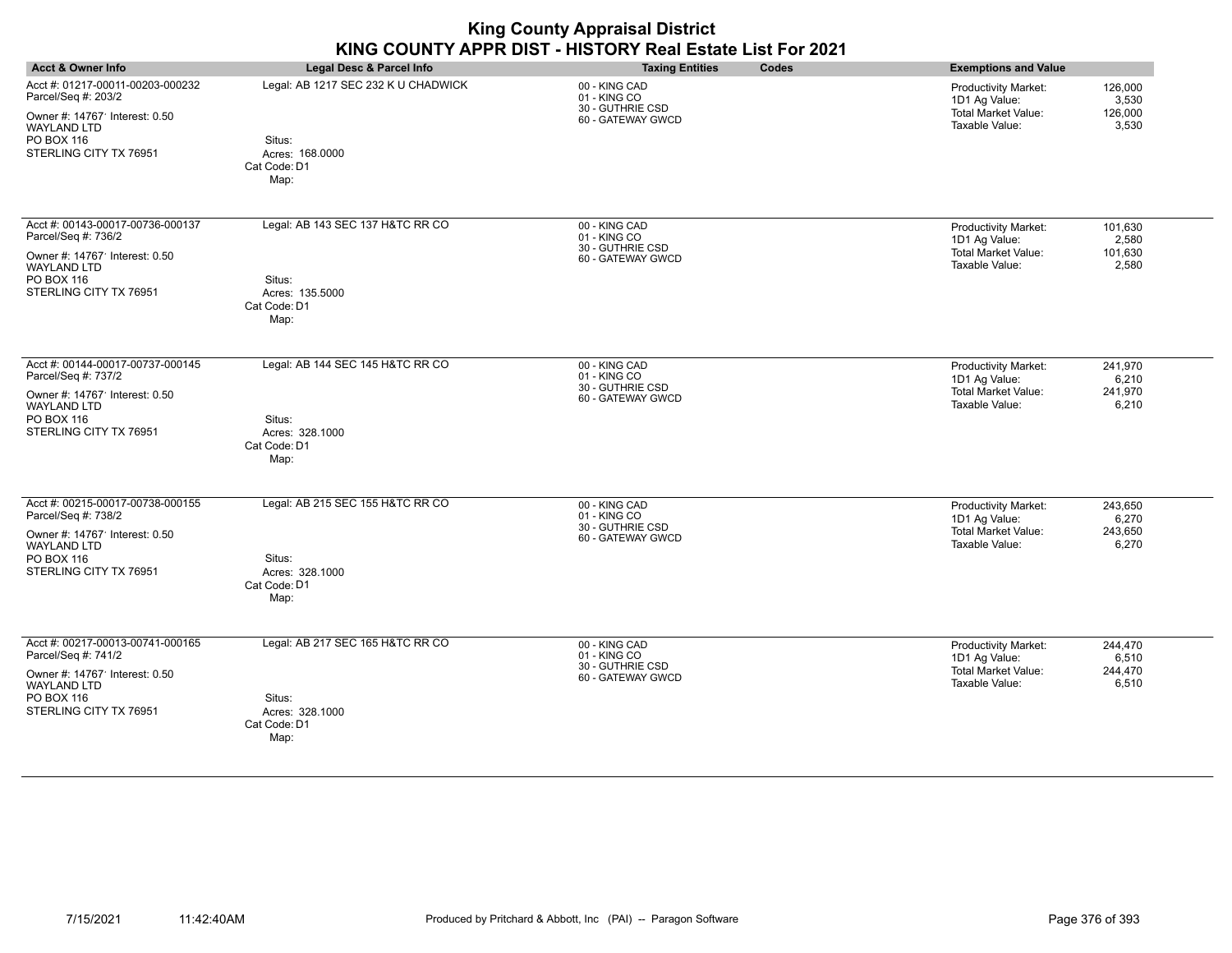|                                                                                                                                                         |                                                                                                                  | <b>King County Appraisal District</b><br>KING COUNTY APPR DIST - HISTORY Real Estate List For 2021 |                                                                                                                                    |
|---------------------------------------------------------------------------------------------------------------------------------------------------------|------------------------------------------------------------------------------------------------------------------|----------------------------------------------------------------------------------------------------|------------------------------------------------------------------------------------------------------------------------------------|
| <b>Acct &amp; Owner Info</b>                                                                                                                            | <b>Legal Desc &amp; Parcel Info</b>                                                                              | Codes<br><b>Taxing Entities</b>                                                                    | <b>Exemptions and Value</b>                                                                                                        |
| Acct #: 01020-00017-00742-000156<br>Parcel/Seq #: 742/2<br>Owner #: 14767 Interest: 0.50<br><b>WAYLAND LTD</b><br>PO BOX 116<br>STERLING CITY TX 76951  | Legal: AB 1020 SEC 156 H&TC F<br><b>GEO W GILKERSON</b><br>Situs:<br>Acres: 325,6000<br>Cat Code: D1<br>Map:     | 00 - KING CAD<br>01 - KING CO<br>30 - GUTHRIE CSD<br>60 - GATEWAY GWCD                             | Productivity Market:<br>243,680<br>1D1 Ag Value:<br>9,190<br><b>Total Market Value:</b><br>243,680<br>Taxable Value:<br>9,190      |
| Acct #: 01080-00017-00743-000146<br>Parcel/Seq #: 743/2<br>Owner #: 14767 Interest: 0.50<br><b>WAYLAND LTD</b><br>PO BOX 116<br>STERLING CITY TX 76951  | Legal: AB 1080 SEC 146 H&TC<br><b>GEORGE GILKERSON</b><br>Situs:<br>Acres: 328.1000<br>Cat Code: D1<br>Map:      | 00 - KING CAD<br>01 - KING CO<br>30 - GUTHRIE CSD<br>60 - GATEWAY GWCD                             | Productivity Market:<br>246,080<br>1D1 Ag Value:<br>6,760<br><b>Total Market Value:</b><br>246,080<br>Taxable Value:<br>6,760      |
| Acct #: 01081-00013-00744-000166<br>Parcel/Seq #: 744/2<br>Owner #: 14767' Interest: 0.50<br><b>WAYLAND LTD</b><br>PO BOX 116<br>STERLING CITY TX 76951 | Legal: AB 1081 SEC 166 H&TC<br><b>G GILKERSON</b><br>Situs:<br>Acres: 328.1000<br>Cat Code: D1<br>Map:           | 00 - KING CAD<br>01 - KING CO<br>30 - GUTHRIE CSD<br>60 - GATEWAY GWCD                             | 246,080<br>Productivity Market:<br>1D1 Ag Value:<br>6,890<br><b>Total Market Value:</b><br>246,080<br>Taxable Value:<br>6,890      |
| Acct #: 01086-00017-00745-000144<br>Parcel/Seq #: 745/2<br>Owner #: 14767' Interest: 0.50<br><b>WAYLAND LTD</b><br>PO BOX 116<br>STERLING CITY TX 76951 | Legal: AB 1086 SEC 144 H&TC<br><b>W G LANIER</b><br>Situs:<br>Acres: 120.1000<br>Cat Code: D1<br>Map:            | 00 - KING CAD<br>01 - KING CO<br>30 - GUTHRIE CSD<br>60 - GATEWAY GWCD                             | <b>Productivity Market:</b><br>91,630<br>1D1 Ag Value:<br>5,160<br><b>Total Market Value:</b><br>91,630<br>Taxable Value:<br>5,160 |
| Acct #: 01127-00013-00746-000164<br>Parcel/Seq #: 746/2<br>Owner #: 14767 Interest: 0.50<br><b>WAYLAND LTD</b><br>PO BOX 116<br>STERLING CITY TX 76951  | Legal: AB 1127 SEC 164 BLK 6 H&TC F<br><b>GEO GILKERSON</b><br>Situs:<br>Acres: 120.0000<br>Cat Code: D1<br>Map: | 00 - KING CAD<br>01 - KING CO<br>30 - GUTHRIE CSD<br>60 - GATEWAY GWCD                             | Productivity Market:<br>88,180<br>1D1 Ag Value:<br>2,080<br><b>Total Market Value:</b><br>88,180<br>Taxable Value:<br>2,080        |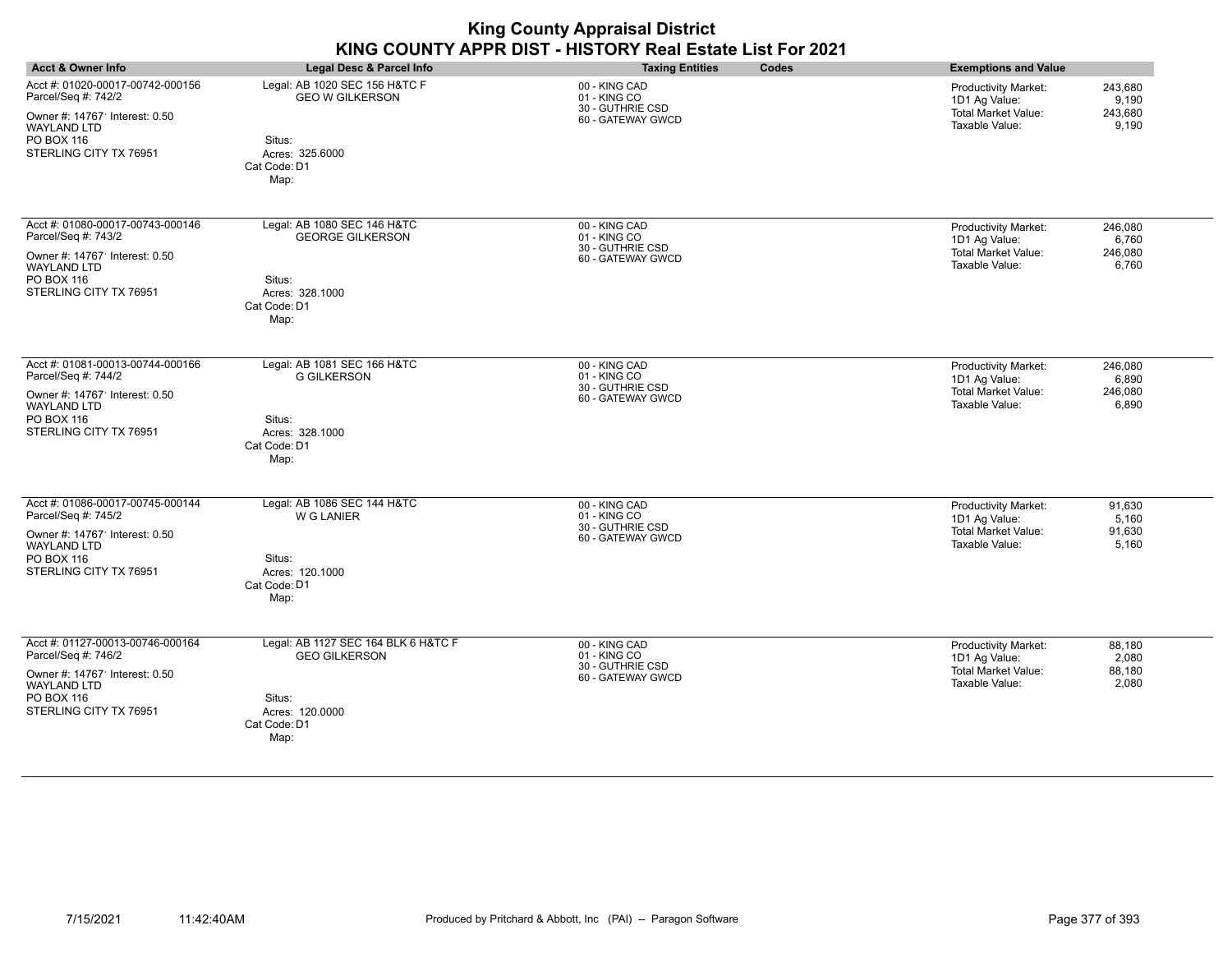| <b>Acct &amp; Owner Info</b>                                                                                                                                                                    | Legal Desc & Parcel Info                                                                                | <b>Taxing Entities</b><br>Codes                                        | <b>Exemptions and Value</b>                                                                                                                                               |
|-------------------------------------------------------------------------------------------------------------------------------------------------------------------------------------------------|---------------------------------------------------------------------------------------------------------|------------------------------------------------------------------------|---------------------------------------------------------------------------------------------------------------------------------------------------------------------------|
| Acct #: 01147-00017-00747-000136<br>Parcel/Seq #: 747/2<br>Owner #: 14767' Interest: 0.50<br><b>WAYLAND LTD</b><br>PO BOX 116<br>STERLING CITY TX 76951                                         | Legal: AB 1147 SEC 136 BLK F H&TC<br><b>WHALLS</b><br>Situs:<br>Acres: 106.0500<br>Cat Code: D1<br>Map: | 00 - KING CAD<br>01 - KING CO<br>30 - GUTHRIE CSD<br>60 - GATEWAY GWCD | Productivity Market:<br>79,540<br>2,020<br>1D1 Ag Value:<br><b>Total Market Value:</b><br>79,540<br>2,020<br>Taxable Value:                                               |
| Acct #: 01266-00017-00748-000136<br>Parcel/Seq #: 748/2<br>Owner #: 14767' Interest: 0.50<br><b>WAYLAND LTD</b><br>PO BOX 116<br>STERLING CITY TX 76951                                         | Legal: O S ALLS<br>O S ALLS<br>Situs:<br>Acres: 220.5500<br>Cat Code: D1<br>Map:                        | 00 - KING CAD<br>01 - KING CO<br>30 - GUTHRIE CSD<br>60 - GATEWAY GWCD | Productivity Market:<br>165,420<br>1D1 Ag Value:<br>4,190<br><b>Total Market Value:</b><br>165,420<br>Taxable Value:<br>4,190                                             |
| Acct #: 00216-00017-02096-000157<br>Parcel/Seq #: 2096/2<br>Owner #: 14767' Interest: 0.50<br><b>WAYLAND LTD</b><br>PO BOX 116<br>STERLING CITY TX 76951                                        | Legal: AB 216 SEC 157 H&TC RR CO<br>Situs:<br>Acres: 140,6000<br>Cat Code: D1 D2<br>Map:                | 00 - KING CAD<br>01 - KING CO<br>30 - GUTHRIE CSD<br>60 - GATEWAY GWCD | Improvement NonHomesite:<br>3,690<br>106,780<br><b>Productivity Market:</b><br>1D1 Ag Value:<br>5,350<br><b>Total Market Value:</b><br>110,470<br>Taxable Value:<br>9,040 |
| Acct #: 00019-00007-02105-000161<br>Parcel/Seq #: 2105/6<br>Owner #: 147784 Interest: 0.17<br><b>WESTMORELAND III AUBREY</b><br><b>HANCOCK WHITNEY BANK</b><br>PO BOX 3928<br>BEAUMONT TX 77704 | Legal: AB 19 SEC 161 BLK 1155 BS&F<br>Situs:<br>Acres: 52.9788<br>Cat Code: D1<br>Map:                  | 00 - KING CAD<br>01 - KING CO<br>30 - GUTHRIE CSD<br>60 - GATEWAY GWCD | 42,480<br>Productivity Market:<br>1D1 Ag Value:<br>5,670<br><b>Total Market Value:</b><br>42,480<br>Taxable Value:<br>5,670                                               |
| Acct #: 01134-00025-02106-000158<br>Parcel/Seq #: 2106/6<br>Owner #: 147784 Interest: 0.17<br><b>WESTMORELAND III AUBREY</b><br><b>HANCOCK WHITNEY BANK</b><br>PO BOX 3928<br>BEAUMONT TX 77704 | Legal: AB 1134 BLK 158<br><b>I&amp;GN RR CO</b><br>Situs:<br>Acres: 35.3192<br>Cat Code: D1 D2<br>Map:  | 00 - KING CAD<br>01 - KING CO<br>30 - GUTHRIE CSD<br>60 - GATEWAY GWCD | 290<br>Improvement NonHomesite:<br>28,010<br>Productivity Market:<br>1D1 Ag Value:<br>3,380<br><b>Total Market Value:</b><br>28,300<br>Taxable Value:<br>3,670            |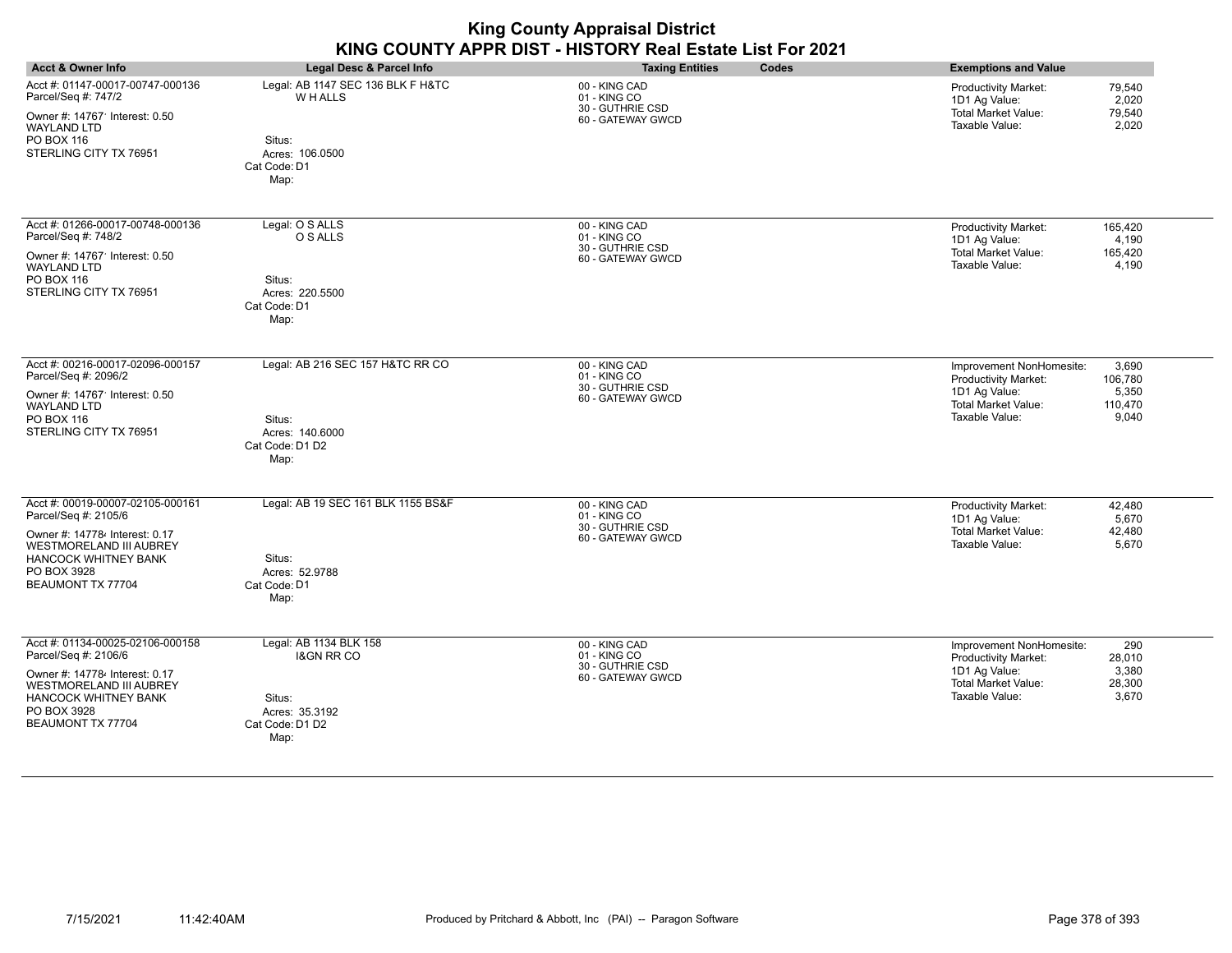| <b>King County Appraisal District</b><br>KING COUNTY APPR DIST - HISTORY Real Estate List For 2021                                                    |                                                                                         |                                                                        |                                                                                                                                                                                                   |  |
|-------------------------------------------------------------------------------------------------------------------------------------------------------|-----------------------------------------------------------------------------------------|------------------------------------------------------------------------|---------------------------------------------------------------------------------------------------------------------------------------------------------------------------------------------------|--|
| <b>Acct &amp; Owner Info</b>                                                                                                                          | Legal Desc & Parcel Info                                                                | Codes<br><b>Taxing Entities</b>                                        | <b>Exemptions and Value</b>                                                                                                                                                                       |  |
| Acct #: 00365-00033-00035-000092<br>Parcel/Seq #: 35/1<br>Owner #: 14787! Interest: 1.00<br>WHITAKER, DAVID & AMY<br>PO BOX 993<br>CHILDRESS TX 79201 | Legal: AB 365 SEC 92 J B RECTOR<br>Situs:<br>Acres: 23,0000<br>Cat Code: D1<br>Map:     | 00 - KING CAD<br>01 - KING CO<br>30 - GUTHRIE CSD<br>60 - GATEWAY GWCD | <b>Productivity Market:</b><br>16,180<br>1D1 Ag Value:<br>270<br><b>Total Market Value:</b><br>16,180<br>Taxable Value:<br>270                                                                    |  |
| Acct #: 00371-00033-00040-000108<br>Parcel/Seq #: 40/1<br>Owner #: 14787! Interest: 1.00<br>WHITAKER, DAVID & AMY<br>PO BOX 993<br>CHILDRESS TX 79201 | Legal: AB 371 SEC 108 J B RECTOR<br>Situs:<br>Acres: 173.0000<br>Cat Code: D1<br>Map:   | 00 - KING CAD<br>01 - KING CO<br>30 - GUTHRIE CSD<br>60 - GATEWAY GWCD | 125,430<br><b>Productivity Market:</b><br>1D1 Ag Value:<br>2,250<br><b>Total Market Value:</b><br>125,430<br>Taxable Value:<br>2,250                                                              |  |
| Acct #: 00372-00044-00041-000091<br>Parcel/Seq #: 41/1<br>Owner #: 14787! Interest: 1.00<br>WHITAKER, DAVID & AMY<br>PO BOX 993<br>CHILDRESS TX 79201 | Legal: AB 372 SEC 91 J B RECTOR<br>Situs:<br>Acres: 47.7100<br>Cat Code: D1<br>Map:     | 00 - KING CAD<br>01 - KING CO<br>30 - GUTHRIE CSD<br>60 - GATEWAY GWCD | <b>Productivity Market:</b><br>34,590<br>620<br>1D1 Ag Value:<br>Total Market Value:<br>34,590<br>Taxable Value:<br>620                                                                           |  |
| Acct #: 00375-00033-00044-000109<br>Parcel/Seq #: 44/1<br>Owner #: 14787! Interest: 1.00<br>WHITAKER, DAVID & AMY<br>PO BOX 993<br>CHILDRESS TX 79201 | Legal: AB 375 SEC 109 J B RECTOR<br>Situs:<br>Acres: 57.0000<br>Cat Code: D1<br>Map:    | 00 - KING CAD<br>01 - KING CO<br>30 - GUTHRIE CSD<br>60 - GATEWAY GWCD | <b>Productivity Market:</b><br>41,330<br>1D1 Ag Value:<br>740<br><b>Total Market Value:</b><br>41,330<br>Taxable Value:<br>740                                                                    |  |
| Acct #: 00379-00033-00046-000131<br>Parcel/Seq #: 46/1<br>Owner #: 14787! Interest: 1.00<br>WHITAKER, DAVID & AMY<br>PO BOX 993<br>CHILDRESS TX 79201 | Legal: AB 379 SEC 131 J B RECTOR<br>Situs:<br>Acres: 332.0000<br>Cat Code: D1 E<br>Map: | 00 - KING CAD<br>01 - KING CO<br>30 - GUTHRIE CSD<br>60 - GATEWAY GWCD | Land Homesite:<br>700<br>81,010<br>Improvement Homesite:<br><b>Productivity Market:</b><br>239,980<br>1D1 Ag Value:<br>4,300<br><b>Total Market Value:</b><br>321,690<br>Taxable Value:<br>86,010 |  |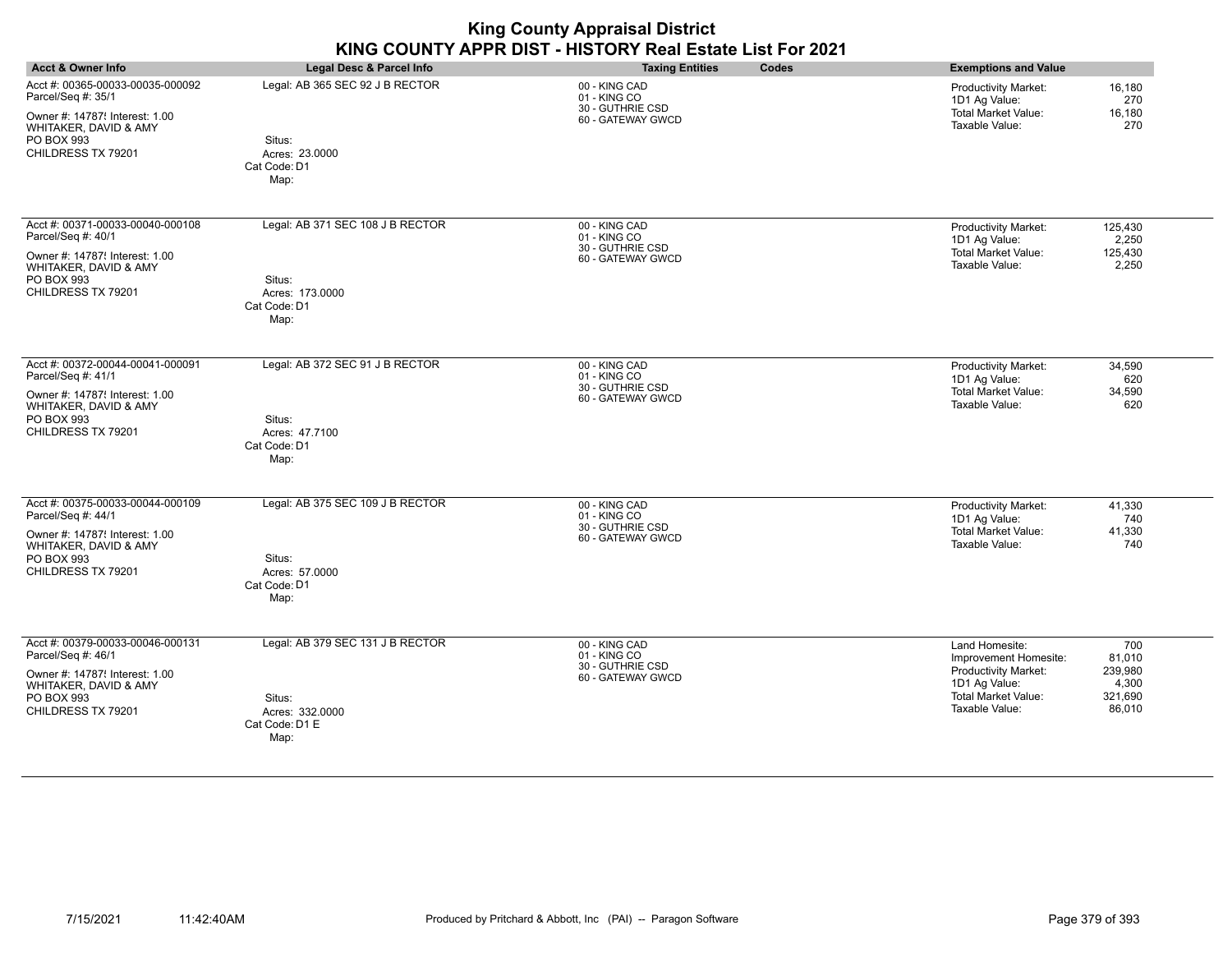| <b>King County Appraisal District</b><br>KING COUNTY APPR DIST - HISTORY Real Estate List For 2021                                                    |                                                                                       |                                                                        |  |                                                                                              |                                        |
|-------------------------------------------------------------------------------------------------------------------------------------------------------|---------------------------------------------------------------------------------------|------------------------------------------------------------------------|--|----------------------------------------------------------------------------------------------|----------------------------------------|
| <b>Acct &amp; Owner Info</b>                                                                                                                          | Legal Desc & Parcel Info                                                              | Codes<br><b>Taxing Entities</b>                                        |  | <b>Exemptions and Value</b>                                                                  |                                        |
| Acct #: 00399-00044-00053-000132<br>Parcel/Seq #: 53/1<br>Owner #: 14787! Interest: 1.00<br>WHITAKER, DAVID & AMY<br>PO BOX 993<br>CHILDRESS TX 79201 | Legal: AB 399 SEC 132 J B RECTOR<br>Situs:<br>Acres: 260,0000<br>Cat Code: D1<br>Map: | 00 - KING CAD<br>01 - KING CO<br>30 - GUTHRIE CSD<br>60 - GATEWAY GWCD |  | <b>Productivity Market:</b><br>1D1 Ag Value:<br><b>Total Market Value:</b><br>Taxable Value: | 188,500<br>3,380<br>188,500<br>3,380   |
| Acct #: 00401-00044-00055-000133<br>Parcel/Seq #: 55/1<br>Owner #: 14787! Interest: 1.00<br>WHITAKER, DAVID & AMY<br>PO BOX 993<br>CHILDRESS TX 79201 | Legal: AB 401 SEC 133 J B RECTOR<br>Situs:<br>Acres: 395.0000<br>Cat Code: D1<br>Map: | 00 - KING CAD<br>01 - KING CO<br>30 - GUTHRIE CSD<br>60 - GATEWAY GWCD |  | <b>Productivity Market:</b><br>1D1 Ag Value:<br><b>Total Market Value:</b><br>Taxable Value: | 286,380<br>5,140<br>286,380<br>5,140   |
| Acct #: 00402-00033-00056-000094<br>Parcel/Seq #: 56/1<br>Owner #: 14787! Interest: 1.00<br>WHITAKER, DAVID & AMY<br>PO BOX 993<br>CHILDRESS TX 79201 | Legal: AB 402 SEC 94 J B RECTOR<br>Situs:<br>Acres: 624,0000<br>Cat Code: D1<br>Map:  | 00 - KING CAD<br>01 - KING CO<br>30 - GUTHRIE CSD<br>60 - GATEWAY GWCD |  | <b>Productivity Market:</b><br>1D1 Ag Value:<br><b>Total Market Value:</b><br>Taxable Value: | 452,410<br>8,280<br>452,410<br>8,280   |
| Acct #: 00403-00033-00057-000095<br>Parcel/Seq #: 57/1<br>Owner #: 14787! Interest: 1.00<br>WHITAKER, DAVID & AMY<br>PO BOX 993<br>CHILDRESS TX 79201 | Legal: AB 403 SEC 95 J B RECTOR<br>Situs:<br>Acres: 467.4890<br>Cat Code: D1<br>Map:  | 00 - KING CAD<br>01 - KING CO<br>30 - GUTHRIE CSD<br>60 - GATEWAY GWCD |  | <b>Productivity Market:</b><br>1D1 Ag Value:<br>Total Market Value:<br>Taxable Value:        | 343,430<br>11,850<br>343,430<br>11,850 |
| Acct #: 00408-00033-00062-000127<br>Parcel/Seq #: 62/1<br>Owner #: 14787! Interest: 1.00<br>WHITAKER, DAVID & AMY<br>PO BOX 993<br>CHILDRESS TX 79201 | Legal: AB 408 SEC 127 J B RECTOR<br>Situs:<br>Acres: 276.8040<br>Cat Code: D1<br>Map: | 00 - KING CAD<br>01 - KING CO<br>30 - GUTHRIE CSD<br>60 - GATEWAY GWCD |  | <b>Productivity Market:</b><br>1D1 Ag Value:<br><b>Total Market Value:</b><br>Taxable Value: | 200.680<br>3,600<br>200,680<br>3,600   |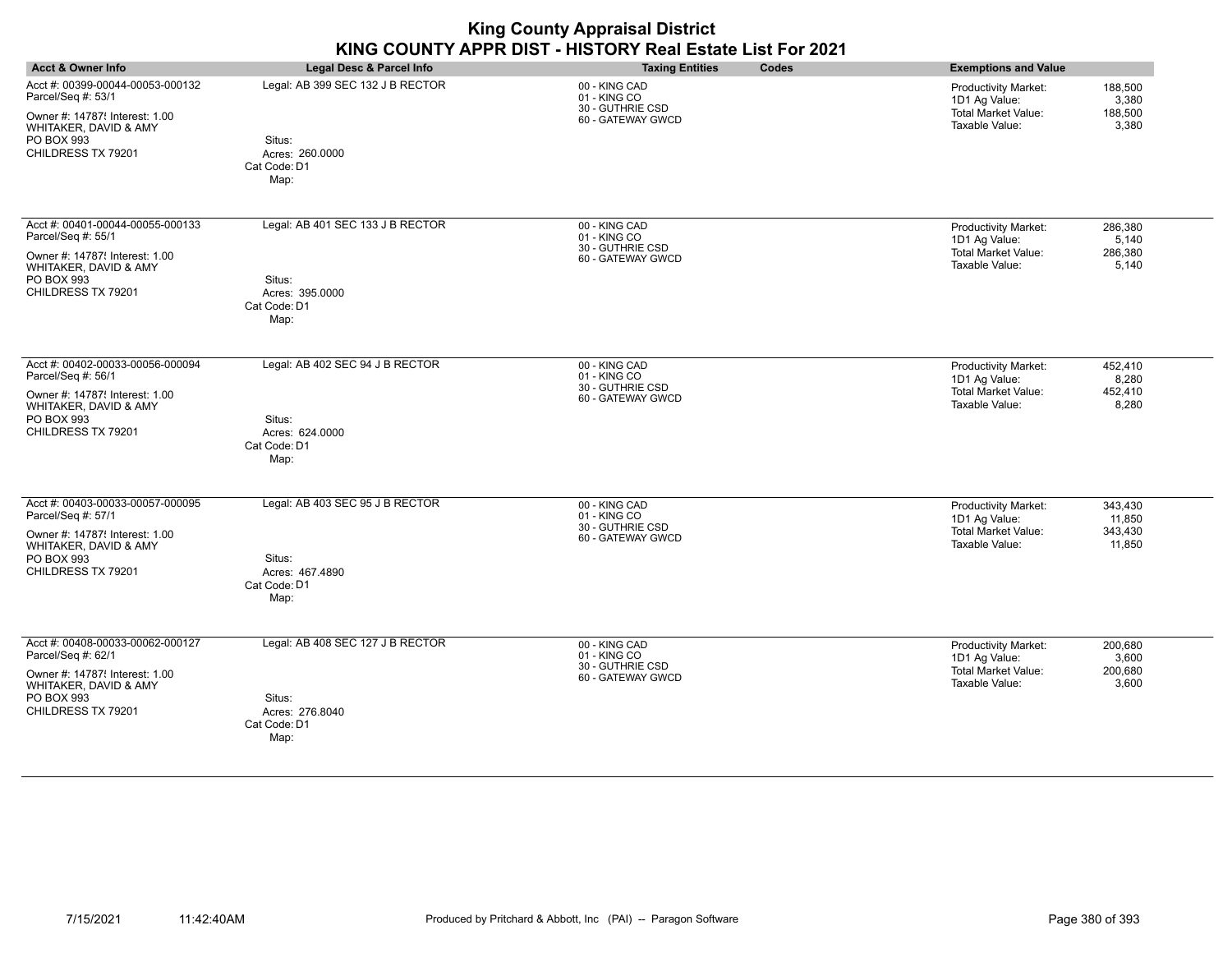| <b>King County Appraisal District</b><br>KING COUNTY APPR DIST - HISTORY Real Estate List For 2021                                                    |                                                                                         |                                                                        |       |                                                                                                                |                                                 |
|-------------------------------------------------------------------------------------------------------------------------------------------------------|-----------------------------------------------------------------------------------------|------------------------------------------------------------------------|-------|----------------------------------------------------------------------------------------------------------------|-------------------------------------------------|
| <b>Acct &amp; Owner Info</b>                                                                                                                          | Legal Desc & Parcel Info                                                                | <b>Taxing Entities</b>                                                 | Codes | <b>Exemptions and Value</b>                                                                                    |                                                 |
| Acct #: 00412-00033-00064-000126<br>Parcel/Seq #: 64/1<br>Owner #: 14787! Interest: 1.00<br>WHITAKER, DAVID & AMY<br>PO BOX 993<br>CHILDRESS TX 79201 | Legal: AB 412 SEC 126 J B RECTOR<br>Situs:<br>Acres: 335.5000<br>Cat Code: D1<br>Map:   | 00 - KING CAD<br>01 - KING CO<br>30 - GUTHRIE CSD<br>60 - GATEWAY GWCD |       | <b>Productivity Market:</b><br>1D1 Ag Value:<br><b>Total Market Value:</b><br>Taxable Value:                   | 243.240<br>4.360<br>243.240<br>4,360            |
| Acct #: 00423-00033-00065-000130<br>Parcel/Seq #: 65/1<br>Owner #: 14787! Interest: 1.00<br>WHITAKER, DAVID & AMY<br>PO BOX 993<br>CHILDRESS TX 79201 | Legal: AB 423 SEC 130 J B RECTOR<br>Situs:<br>Acres: 50.5000<br>Cat Code: D1<br>Map:    | 00 - KING CAD<br>01 - KING CO<br>30 - GUTHRIE CSD<br>60 - GATEWAY GWCD |       | <b>Productivity Market:</b><br>1D1 Ag Value:<br><b>Total Market Value:</b><br>Taxable Value:                   | 36,610<br>660<br>36,610<br>660                  |
| Acct #: 00424-00033-00066-000129<br>Parcel/Seq #: 66/1<br>Owner #: 14787! Interest: 1.00<br>WHITAKER, DAVID & AMY<br>PO BOX 993<br>CHILDRESS TX 79201 | Legal: AB 424 SEC 129 J B RECTOR<br>Situs:<br>Acres: 378.0000<br>Cat Code: D1 E<br>Map: | 00 - KING CAD<br>01 - KING CO<br>30 - GUTHRIE CSD<br>60 - GATEWAY GWCD |       | Improvement Homesite:<br>Productivity Market:<br>1D1 Ag Value:<br><b>Total Market Value:</b><br>Taxable Value: | 92,890<br>274,050<br>4,910<br>366,940<br>97,800 |
| Acct #: 00447-00044-00069-000043<br>Parcel/Seq #: 69/1<br>Owner #: 14787! Interest: 1.00<br>WHITAKER, DAVID & AMY<br>PO BOX 993<br>CHILDRESS TX 79201 | Legal: AB 447 SEC 43 R M THOMSON<br>Situs:<br>Acres: 306,0000<br>Cat Code: D1<br>Map:   | 00 - KING CAD<br>01 - KING CO<br>30 - GUTHRIE CSD<br>60 - GATEWAY GWCD |       | Productivity Market:<br>1D1 Ag Value:<br><b>Total Market Value:</b><br>Taxable Value:                          | 221,850<br>3.980<br>221,850<br>3,980            |
| Acct #: 00450-00044-00070-000044<br>Parcel/Seq #: 70/1<br>Owner #: 14787! Interest: 1.00<br>WHITAKER, DAVID & AMY<br>PO BOX 993<br>CHILDRESS TX 79201 | Legal: AB 450 SEC 44 R M THOMSON<br>Situs:<br>Acres: 522.0000<br>Cat Code: D1<br>Map:   | 00 - KING CAD<br>01 - KING CO<br>30 - GUTHRIE CSD<br>60 - GATEWAY GWCD |       | Productivity Market:<br>1D1 Ag Value:<br><b>Total Market Value:</b><br>Taxable Value:                          | 378,450<br>6,790<br>378,450<br>6.790            |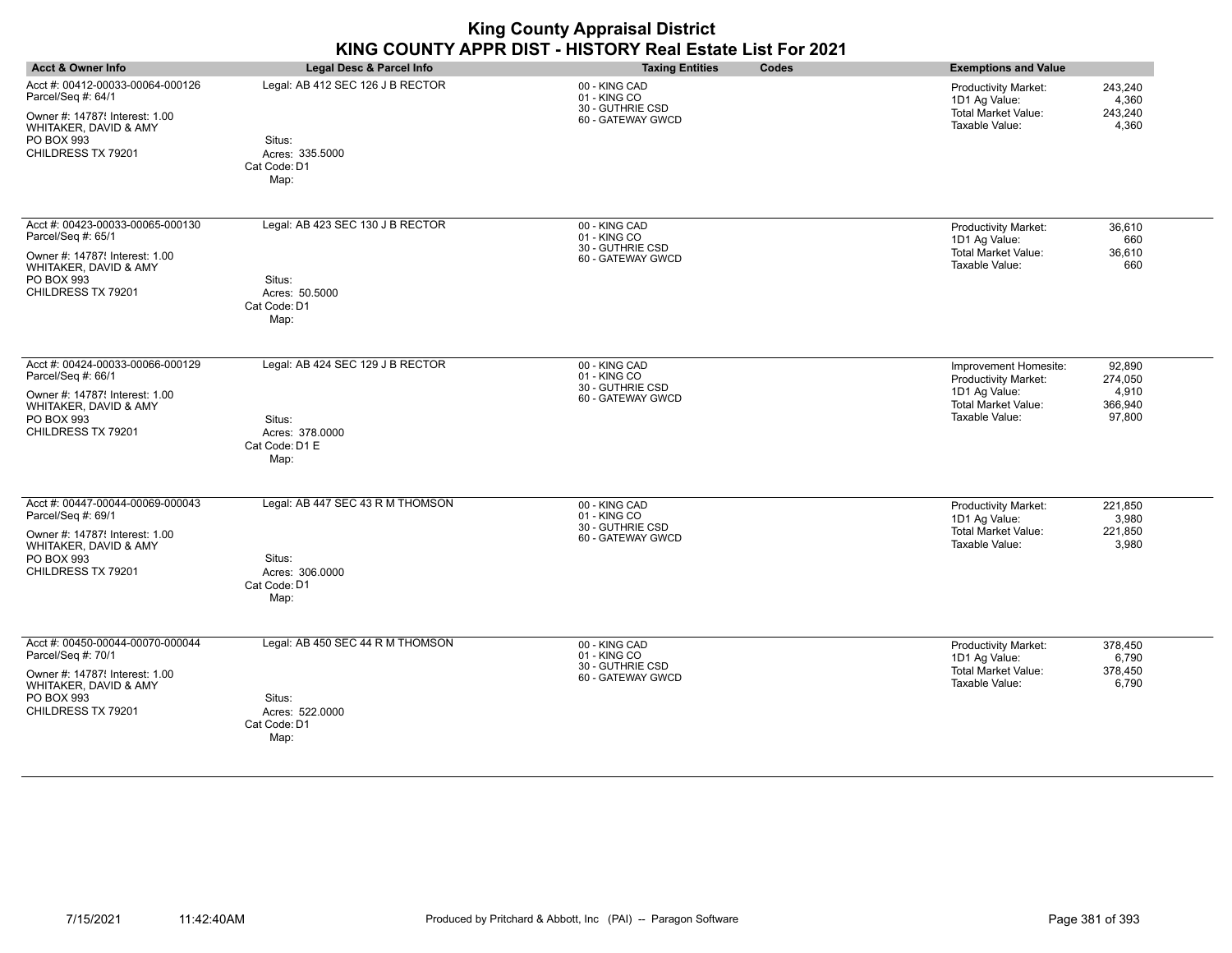|                                                                                                                                                                                   |                                                                                                       | KING COUNTY APPR DIST - HISTORY Real Estate List For 2021              |                                                                                                                                        |
|-----------------------------------------------------------------------------------------------------------------------------------------------------------------------------------|-------------------------------------------------------------------------------------------------------|------------------------------------------------------------------------|----------------------------------------------------------------------------------------------------------------------------------------|
| <b>Acct &amp; Owner Info</b>                                                                                                                                                      | Legal Desc & Parcel Info                                                                              | Codes<br><b>Taxing Entities</b>                                        | <b>Exemptions and Value</b>                                                                                                            |
| Acct #: 00365-00033-02660-000092<br>Parcel/Seq #: 2660/1<br>Owner #: 14787! Interest: 1.00<br>WHITAKER, DAVID & AMY<br>PO BOX 993<br>CHILDRESS TX 79201                           | Legal: JB RECTOR AB 365<br><b>SECTION 92</b><br>Situs:<br>Acres: 97.8770<br>Cat Code: D1<br>Map:      | 00 - KING CAD<br>01 - KING CO<br>30 - GUTHRIE CSD<br>60 - GATEWAY GWCD | Productivity Market:<br>70,960<br>1D1 Ag Value:<br>1,270<br><b>Total Market Value:</b><br>70,960<br>Taxable Value:<br>1,270            |
| Acct #: 00426-00033-02661-000130<br>Parcel/Seq #: 2661/1<br>Owner #: 14787! Interest: 1.00<br>WHITAKER, DAVID & AMY<br>PO BOX 993<br>CHILDRESS TX 79201                           | Legal: J B RECTOR AB 423<br><b>SEC 130</b><br>Situs:<br>Acres: 237.8080<br>Cat Code: D1<br>Map:       | 00 - KING CAD<br>01 - KING CO<br>30 - GUTHRIE CSD<br>60 - GATEWAY GWCD | <b>Productivity Market:</b><br>172,410<br>1D1 Ag Value:<br>3,090<br><b>Total Market Value:</b><br>172,410<br>Taxable Value:<br>3,090   |
| Acct #: 00412-00033-02662-000126<br>Parcel/Seq #: 2662/1<br>Owner #: 14787! Interest: 1.00<br>WHITAKER, DAVID & AMY<br><b>PO BOX 993</b><br>CHILDRESS TX 79201                    | Legal: AB 412 SEC 126<br><b>J B RECTOR</b><br>Situs:<br>Acres: 36.7460<br>Cat Code: D1<br>Map:        | 00 - KING CAD<br>01 - KING CO<br>30 - GUTHRIE CSD<br>60 - GATEWAY GWCD | <b>Productivity Market:</b><br>26,640<br>1D1 Ag Value:<br>480<br><b>Total Market Value:</b><br>26,640<br>Taxable Value:<br>480         |
| Acct #: 00424-00033-02663-000129<br>Parcel/Seq #: 2663/1<br>Owner #: 14787! Interest: 1.00<br>WHITAKER, DAVID & AMY<br>PO BOX 993<br>CHILDRESS TX 79201                           | Legal: JB RECTOR AB 424 SEC 129<br>Situs:<br>Acres: 19.7160<br>Cat Code: D1<br>Map:                   | 00 - KING CAD<br>01 - KING CO<br>30 - GUTHRIE CSD<br>60 - GATEWAY GWCD | <b>Productivity Market:</b><br>14,290<br>1D1 Ag Value:<br>260<br><b>Total Market Value:</b><br>14,290<br>Taxable Value:<br>260         |
| Acct #: 01111-00025-00293-000025<br>Parcel/Seq #: 293/1<br>Owner #: 147748 Interest: 1.00<br><b>WICHITA RIVER LLC</b><br>WAYNE JACOBSON<br>12327 US HWY 169<br>HILL CITY MN 55748 | Legal: AB 1111 SEC 25<br><b>GEORGETOWN RR CO</b><br>Situs:<br>Acres: 309.8600<br>Cat Code: D1<br>Map: | 00 - KING CAD<br>01 - KING CO<br>30 - GUTHRIE CSD<br>60 - GATEWAY GWCD | <b>Productivity Market:</b><br>248,370<br>1D1 Ag Value:<br>27,360<br><b>Total Market Value:</b><br>248,370<br>Taxable Value:<br>27,360 |

# **King County Appraisal District**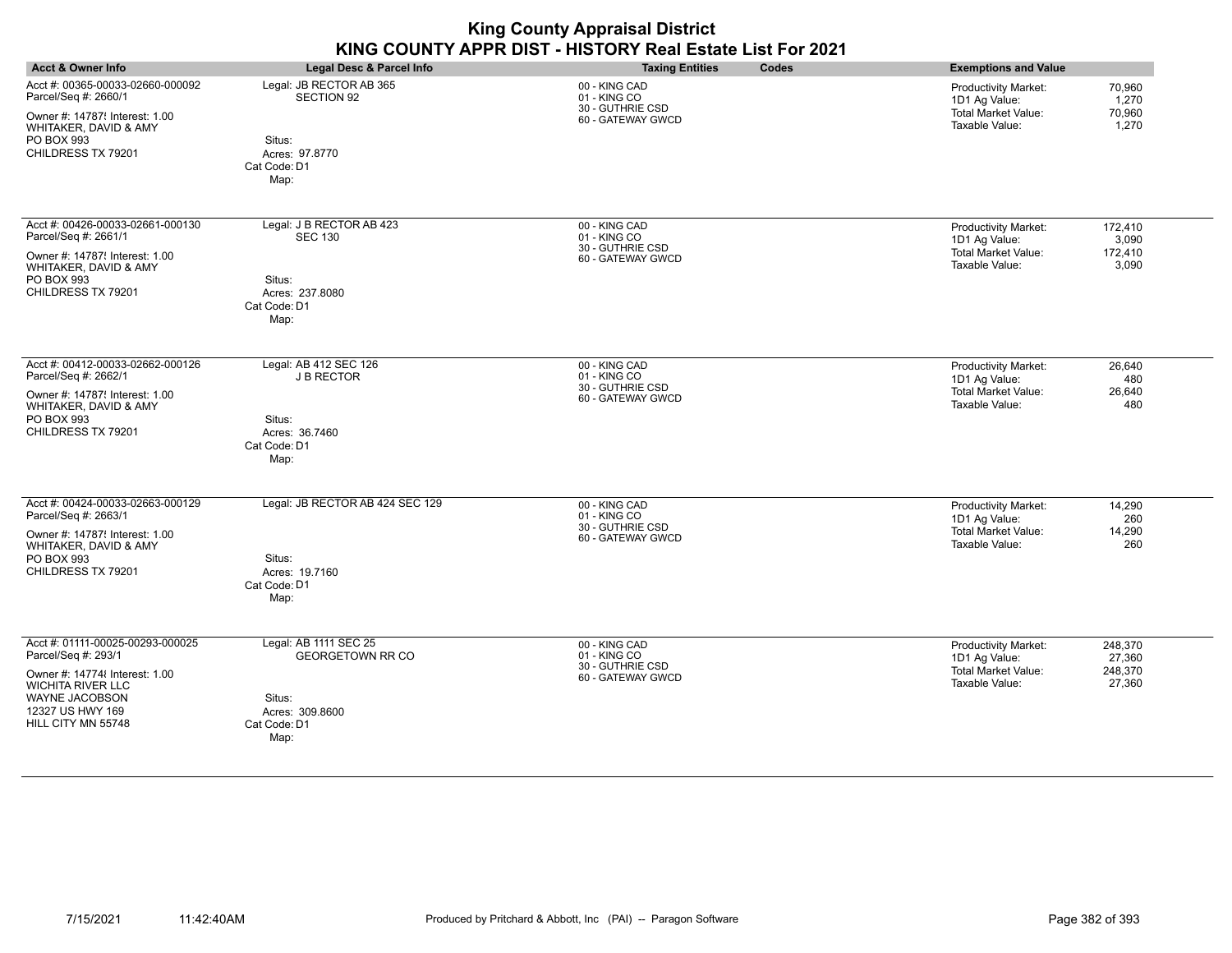|                                                                                                                                                                                          |                                                                                                                                                         | <b>King County Appraisal District</b><br>KING COUNTY APPR DIST - HISTORY Real Estate List For 2021 |                                                                                                                                                                                                                                              |
|------------------------------------------------------------------------------------------------------------------------------------------------------------------------------------------|---------------------------------------------------------------------------------------------------------------------------------------------------------|----------------------------------------------------------------------------------------------------|----------------------------------------------------------------------------------------------------------------------------------------------------------------------------------------------------------------------------------------------|
| <b>Acct &amp; Owner Info</b>                                                                                                                                                             | Legal Desc & Parcel Info                                                                                                                                | Codes<br><b>Taxing Entities</b>                                                                    | <b>Exemptions and Value</b>                                                                                                                                                                                                                  |
| Acct #: 01126-00025-00294-000002<br>Parcel/Seq #: 294/1<br>Owner #: 147748 Interest: 1.00<br><b>WICHITA RIVER LLC</b><br><b>WAYNE JACOBSON</b><br>12327 US HWY 169<br>HILL CITY MN 55748 | Legal: AB 1126 SEC 2 ET RR<br>C M DAVIDSON<br>Situs:<br>Acres: 52,8800<br>Cat Code: D1<br>Map:                                                          | 00 - KING CAD<br>01 - KING CO<br>30 - GUTHRIE CSD<br>60 - GATEWAY GWCD                             | Productivity Market:<br>41,480<br>1D1 Ag Value:<br>2,510<br><b>Total Market Value:</b><br>41,480<br>Taxable Value:<br>2,510                                                                                                                  |
| Acct #: 01052-00025-00996-000014<br>Parcel/Seq #: 996/1<br>Owner #: 147748 Interest: 1.00<br><b>WICHITA RIVER LLC</b><br><b>WAYNE JACOBSON</b><br>12327 US HWY 169<br>HILL CITY MN 55748 | Legal: E/2 AB 1052 SEC 14 BLK 1/192<br>BS&F<br><b>WA SHEEK</b><br>Situs:<br>Acres: 320,0000<br>Cat Code: D1<br>Map:                                     | 00 - KING CAD<br>01 - KING CO<br>30 - GUTHRIE CSD<br>60 - GATEWAY GWCD                             | Productivity Market:<br>244,350<br>1D1 Ag Value:<br>7,940<br><b>Total Market Value:</b><br>244,350<br>Taxable Value:<br>7,940                                                                                                                |
| Acct #: 01120-00025-00997-000000<br>Parcel/Seq #: 997/1<br>Owner #: 147748 Interest: 1.00<br><b>WICHITA RIVER LLC</b><br><b>WAYNE JACOBSON</b><br>12327 US HWY 169<br>HILL CITY MN 55748 | Legal: AB 1120 BLK 1/192<br><b>BEATY-SEALE &amp; FORWARD</b><br>Situs: 125 N US HWY 83 GUTHRIE TX 79236<br>Acres: 446.0000<br>Cat Code: D1 E D2<br>Map: | 00 - KING CAD<br>01 - KING CO<br>30 - GUTHRIE CSD<br>60 - GATEWAY GWCD                             | 600<br>Land NonHomesite:<br>147,010<br>Improvement Homesite:<br>8,910<br>Improvement NonHomesite:<br><b>Productivity Market:</b><br>344,880<br>1D1 Ag Value:<br>12,460<br><b>Total Market Value:</b><br>501,400<br>Taxable Value:<br>168,980 |
| Acct #: 01126-00025-00998-000002<br>Parcel/Seq #: 998/1<br>Owner #: 147748 Interest: 1.00<br><b>WICHITA RIVER LLC</b><br><b>WAYNE JACOBSON</b><br>12327 US HWY 169<br>HILL CITY MN 55748 | Legal: W/2 AB 1126 SEC 2 ET RR<br>C M DAVIDSON<br>Situs:<br>Acres: 72.0000<br>Cat Code: D1<br>Map:                                                      | 00 - KING CAD<br>01 - KING CO<br>30 - GUTHRIE CSD<br>60 - GATEWAY GWCD                             | 55,800<br><b>Productivity Market:</b><br>1D1 Ag Value:<br>2,020<br><b>Total Market Value:</b><br>55,800<br>Taxable Value:<br>2,020                                                                                                           |
| Acct #: 01192-00025-00999-000000<br>Parcel/Seq #: 999/1<br>Owner #: 147748 Interest: 1.00<br><b>WICHITA RIVER LLC</b><br>WAYNE JACOBSON<br>12327 US HWY 169<br>HILL CITY MN 55748        | Legal: AB 1192 J L FUTCH<br>Situs:<br>Acres: 158.0000<br>Cat Code: D1<br>Map:                                                                           | 00 - KING CAD<br>01 - KING CO<br>30 - GUTHRIE CSD<br>60 - GATEWAY GWCD                             | 118,880<br>Productivity Market:<br>1D1 Ag Value:<br>3,420<br><b>Total Market Value:</b><br>118,880<br>Taxable Value:<br>3,420                                                                                                                |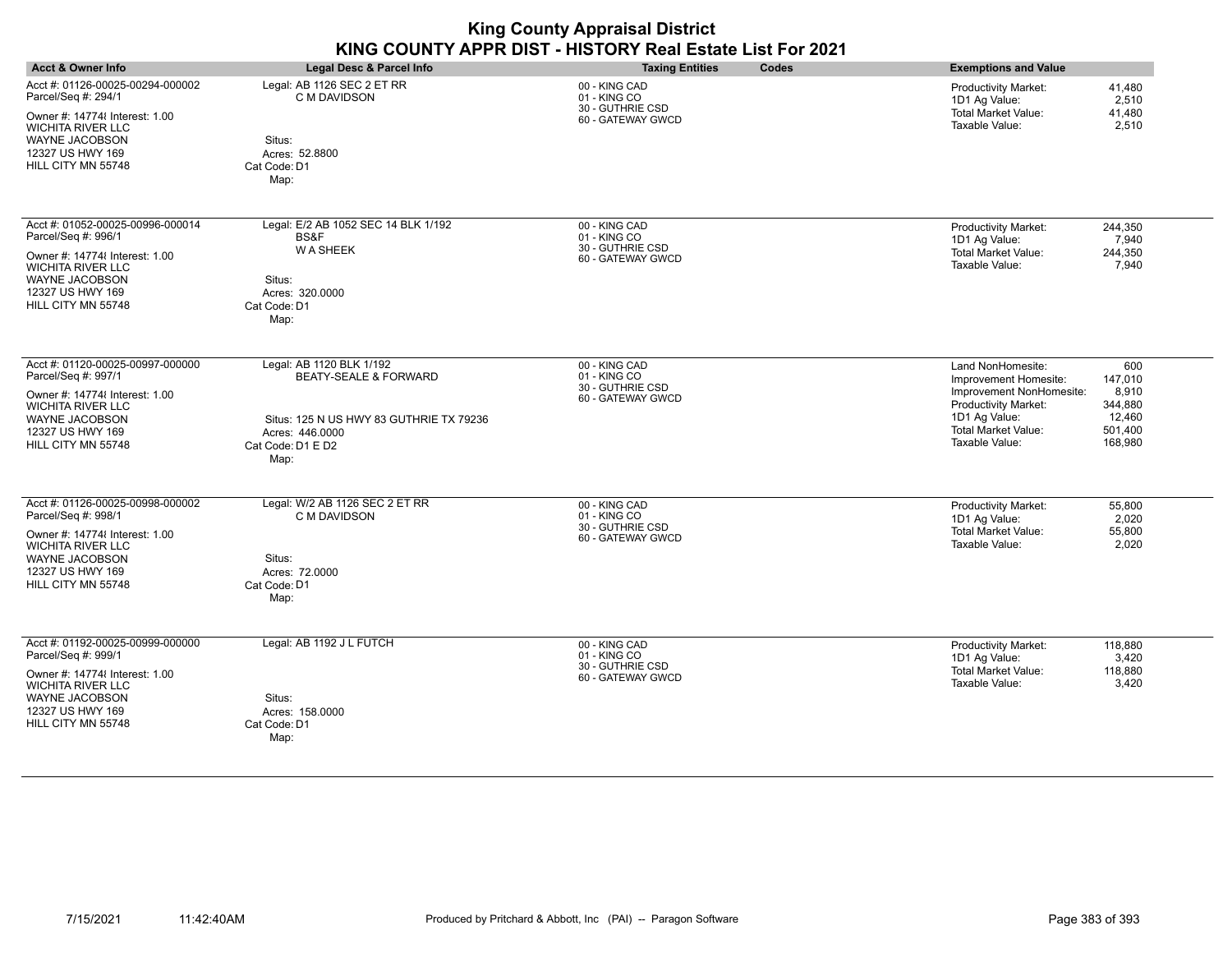| <b>Acct &amp; Owner Info</b>                                                                                                                                                              | Legal Desc & Parcel Info                                                                                           | <b>Taxing Entities</b><br>Codes                                        | <b>Exemptions and Value</b>                                                                                                            |
|-------------------------------------------------------------------------------------------------------------------------------------------------------------------------------------------|--------------------------------------------------------------------------------------------------------------------|------------------------------------------------------------------------|----------------------------------------------------------------------------------------------------------------------------------------|
| Acct #: 01210-00025-01000-000026<br>Parcel/Seq #: 1000/1<br>Owner #: 147748 Interest: 1.00<br>WICHITA RIVER LLC<br>WAYNE JACOBSON<br>12327 US HWY 169<br>HILL CITY MN 55748               | Legal: AB 1210 SEC 26 GEORGETOWN<br><b>WA SHEEK</b><br>Situs:<br>Acres: 578.0000<br>Cat Code: D1<br>Map:           | 00 - KING CAD<br>01 - KING CO<br>30 - GUTHRIE CSD<br>60 - GATEWAY GWCD | 447,950<br><b>Productivity Market:</b><br>1D1 Ag Value:<br>16,180<br><b>Total Market Value:</b><br>447,950<br>Taxable Value:<br>16,180 |
| Acct #: 01235-00025-01001-000012<br>Parcel/Seq #: 1001/1<br>Owner #: 147748 Interest: 1.00<br><b>WICHITA RIVER LLC</b><br>WAYNE JACOBSON<br>12327 US HWY 169<br>HILL CITY MN 55748        | Legal: AB 1235 SEC 12 BLK 1/199<br><b>WA SHEEK</b><br>Situs:<br>Acres: 452.0000<br>Cat Code: D1<br>Map:            | 00 - KING CAD<br>01 - KING CO<br>30 - GUTHRIE CSD<br>60 - GATEWAY GWCD | Productivity Market:<br>351,380<br>1D1 Ag Value:<br>16,010<br><b>Total Market Value:</b><br>351,380<br>Taxable Value:<br>16,010        |
| Acct #: 20017-00006-00351-000000<br>Parcel/Seq #: 351/1<br>Owner #: 14724! Interest: 1.00<br><b>WILKERSON SMITH WEST</b><br><b>MARGARET WILKERSON</b><br>4713 76TH ST<br>LUBBOCK TX 79424 | Legal: LT 6<br><b>BLK 17</b><br><b>GUTHRIE</b><br>Situs:<br>Acres: 0.2152<br>Cat Code: C1<br>Map:                  | 00 - KING CAD<br>01 - KING CO<br>30 - GUTHRIE CSD<br>60 - GATEWAY GWCD | Land NonHomesite:<br>150<br><b>Total Market Value:</b><br>150<br>Taxable Value:<br>150                                                 |
| Acct #: 00836-00007-01926-000160<br>Parcel/Seq #: 1926/2<br>Owner #: 147264 Interest: 0.33<br>WILLOUGHBY EDWARD<br><b>HANCOCK WHITNEY BANK</b><br>PO BOX 3928<br>BEAUMONT TX 77704        | Legal: AB 836 SEC 160 BLK 1114 BS&F<br>1/3 UNDIVIDED INTEREST<br>Situs:<br>Acres: 124.9875<br>Cat Code: D1<br>Map: | 00 - KING CAD<br>01 - KING CO<br>30 - GUTHRIE CSD<br>60 - GATEWAY GWCD | <b>Productivity Market:</b><br>101,120<br>1D1 Ag Value:<br>14,600<br>Total Market Value:<br>101,120<br>Taxable Value:<br>14,600        |
| Acct #: 00019-00007-02157-000161<br>Parcel/Seq #: 2157/2<br>Owner #: 147264 Interest: 0.33<br>WILLOUGHBY EDWARD<br><b>HANCOCK WHITNEY BANK</b><br>PO BOX 3928<br>BEAUMONT TX 77704        | Legal: AB 19 SEC 161 BLK 115 BS&F<br>1/3 UNDIVIDED INTEREST<br>Situs:<br>Acres: 116.5322<br>Cat Code: D1<br>Map:   | 00 - KING CAD<br>01 - KING CO<br>30 - GUTHRIE CSD<br>60 - GATEWAY GWCD | <b>Productivity Market:</b><br>92,350<br>1D1 Ag Value:<br>11,500<br><b>Total Market Value:</b><br>92,350<br>Taxable Value:<br>11,500   |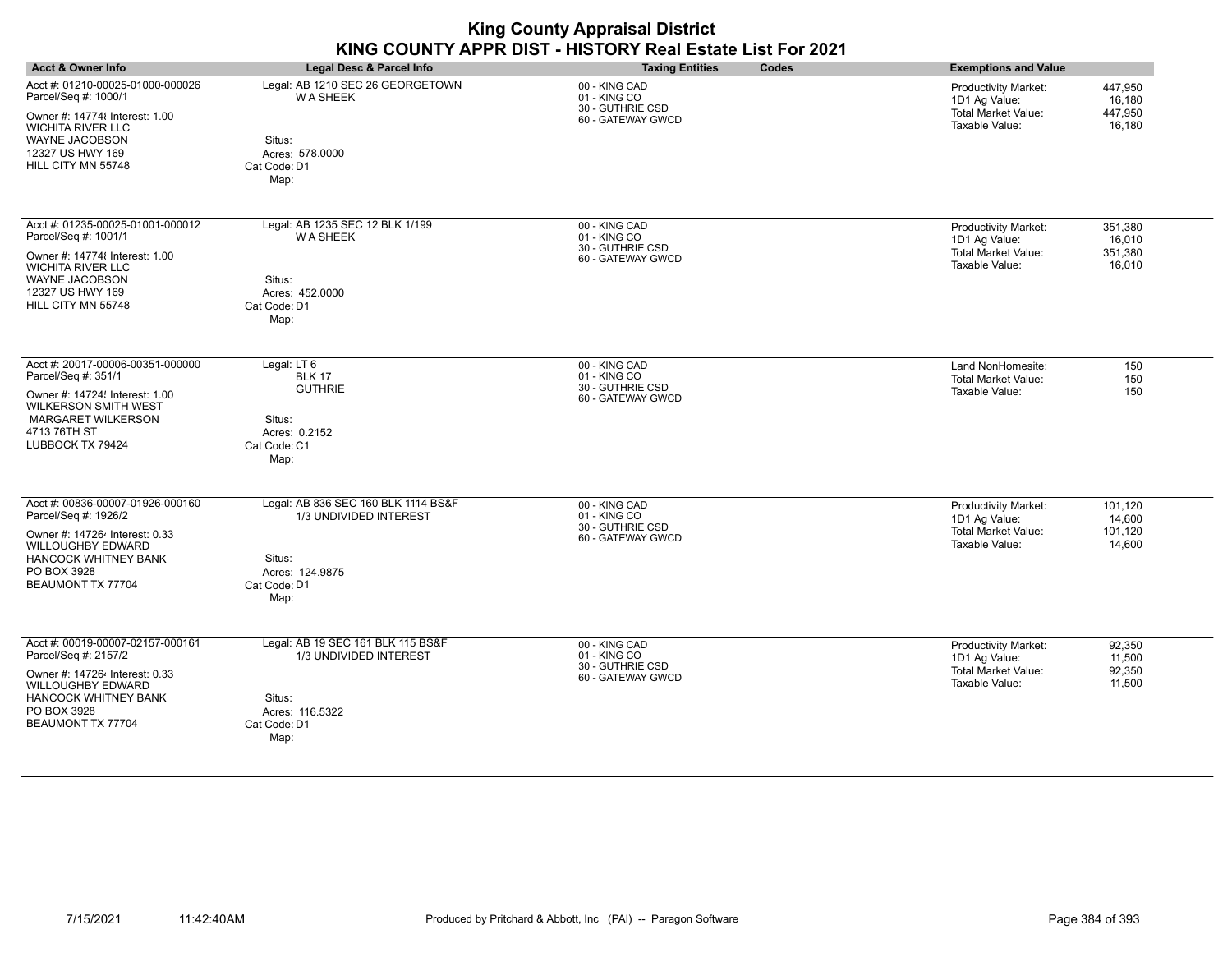| <b>Acct &amp; Owner Info</b>                                                                                                                                                                       | <b>Legal Desc &amp; Parcel Info</b>                                                                                        | <b>Taxing Entities</b><br>Codes                                        | <b>Exemptions and Value</b>                                                                                                                                                                                                          |
|----------------------------------------------------------------------------------------------------------------------------------------------------------------------------------------------------|----------------------------------------------------------------------------------------------------------------------------|------------------------------------------------------------------------|--------------------------------------------------------------------------------------------------------------------------------------------------------------------------------------------------------------------------------------|
| Acct #: 00836-00007-01926-000160<br>Parcel/Seq #: 1926/3<br>Owner #: 14726! Interest: 0.33<br><b>WILLOUGHBY JENNIFER</b><br><b>HANCOCK WHITNEY BANK</b><br>PO BOX 3928<br><b>BEAUMONT TX 77704</b> | Legal: AB 836 SEC 160 BLK 1114 BS&F<br>1/3 UNDIVIDED INTEREST<br>Situs:<br>Acres: 124.9875<br>Cat Code: D1<br>Map:         | 00 - KING CAD<br>01 - KING CO<br>30 - GUTHRIE CSD<br>60 - GATEWAY GWCD | 101,120<br><b>Productivity Market:</b><br>14,600<br>1D1 Ag Value:<br><b>Total Market Value:</b><br>101,120<br>Taxable Value:<br>14,600                                                                                               |
| Acct #: 00019-00007-02157-000161<br>Parcel/Seq #: 2157/3<br>Owner #: 14726! Interest: 0.33<br>WILLOUGHBY JENNIFER<br><b>HANCOCK WHITNEY BANK</b><br>PO BOX 3928<br>BEAUMONT TX 77704               | Legal: AB 19 SEC 161 BLK 115 BS&F<br>1/3 UNDIVIDED INTEREST<br>Situs:<br>Acres: 116.5322<br>Cat Code: D1<br>Map:           | 00 - KING CAD<br>01 - KING CO<br>30 - GUTHRIE CSD<br>60 - GATEWAY GWCD | <b>Productivity Market:</b><br>92,350<br>1D1 Ag Value:<br>11,500<br><b>Total Market Value:</b><br>92,350<br>Taxable Value:<br>11,500                                                                                                 |
| Acct #: 00076-00007-00091-000000<br>Parcel/Seq #: 91/1<br>Owner #: 14766! Interest: 1.00<br><b>WILLOUGHBY LTD</b><br><b>HANCOCK WHITNEY BANK</b><br>PO BOX 3928<br><b>BEAUMONT TX 77704</b>        | Legal: IMPROVEMENT ON AB 76<br>BBB&C<br>Situs: 810 CR 117 GUTHRIE TX 79236<br>Acres: 426,0000<br>Cat Code: D1 E D2<br>Map: | 00 - KING CAD<br>01 - KING CO<br>30 - GUTHRIE CSD<br>60 - GATEWAY GWCD | 800<br>Land NonHomesite:<br>61,380<br>Improvement Homesite:<br>Improvement NonHomesite:<br>5,510<br>333,800<br>Productivity Market:<br>40,320<br>1D1 Ag Value:<br><b>Total Market Value:</b><br>401,490<br>Taxable Value:<br>108,010 |
| Acct #: 00299-00007-00093-000020<br>Parcel/Seq #: 93/1<br>Owner #: 14766! Interest: 1.00<br><b>WILLOUGHBY LTD</b><br><b>HANCOCK WHITNEY BANK</b><br>PO BOX 3928<br>BEAUMONT TX 77704               | Legal: AB 299 SEC 20 BLK 21/138<br><b>JOHN BRIGHT</b><br>Situs:<br>Acres: 193.0000<br>Cat Code: D1<br>Map:                 | 00 - KING CAD<br>01 - KING CO<br>30 - GUTHRIE CSD<br>60 - GATEWAY GWCD | 153,780<br>Productivity Market:<br>1D1 Ag Value:<br>20,010<br><b>Total Market Value:</b><br>153,780<br>Taxable Value:<br>20,010                                                                                                      |
| Acct #: 00321-00007-00095-000021<br>Parcel/Seq #: 95/1<br>Owner #: 14766! Interest: 1.00<br><b>WILLOUGHBY LTD</b><br>HANCOCK WHITNEY BANK<br>PO BOX 3928<br><b>BEAUMONT TX 77704</b>               | Legal: AB 321 SEC 21 BLK 11<br><b>TCI CO</b><br>Situs:<br>Acres: 640.0000<br>Cat Code: D1<br>Map:                          | 00 - KING CAD<br>01 - KING CO<br>30 - GUTHRIE CSD<br>60 - GATEWAY GWCD | 506,050<br><b>Productivity Market:</b><br>63,400<br>1D1 Ag Value:<br><b>Total Market Value:</b><br>506,050<br>Taxable Value:<br>63,400                                                                                               |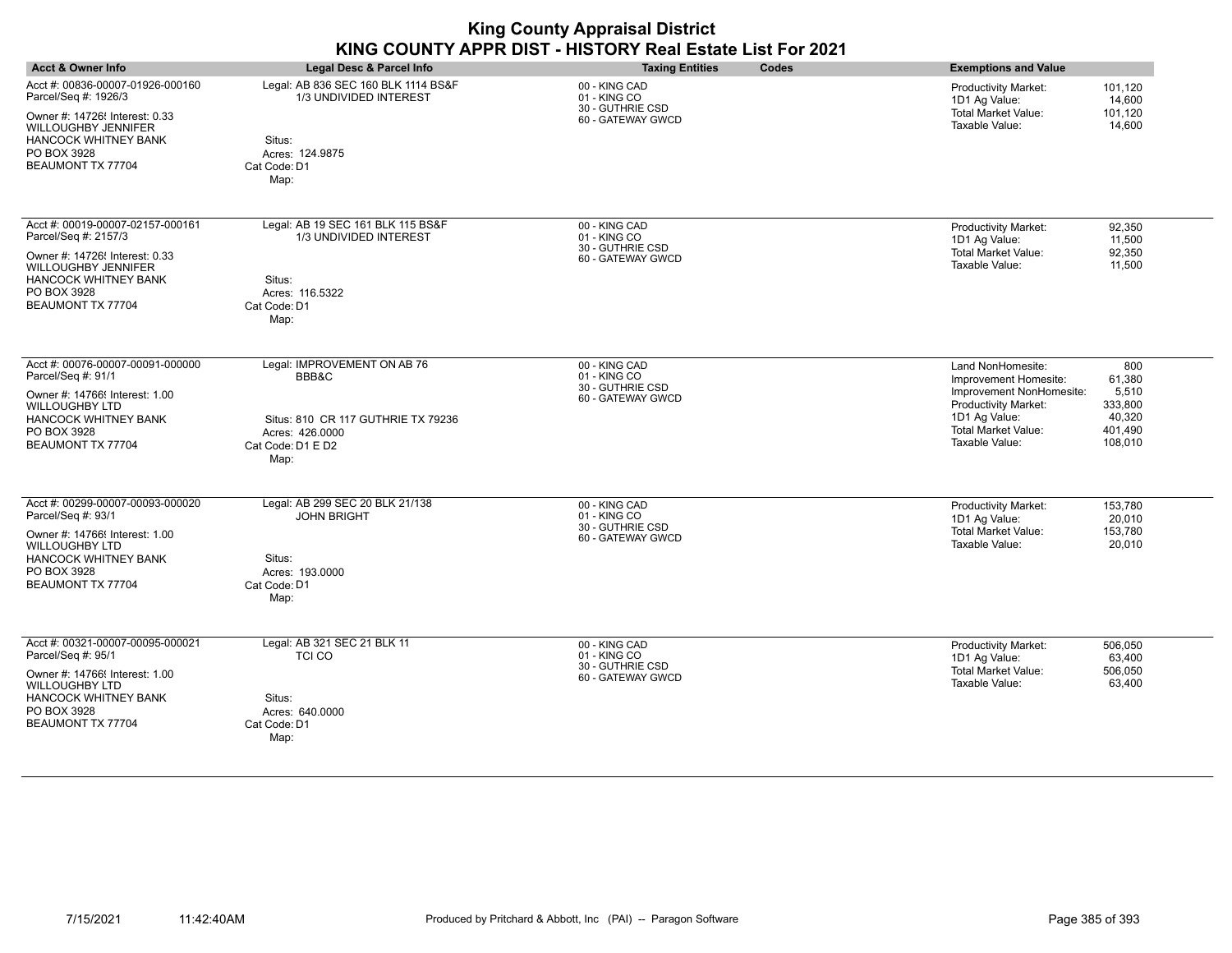| <b>Acct &amp; Owner Info</b>                                                                                                                                                           | Legal Desc & Parcel Info                                                                                    | <b>Taxing Entities</b><br>Codes                                        | <b>Exemptions and Value</b>                                                                                                            |
|----------------------------------------------------------------------------------------------------------------------------------------------------------------------------------------|-------------------------------------------------------------------------------------------------------------|------------------------------------------------------------------------|----------------------------------------------------------------------------------------------------------------------------------------|
| Acct #: 00315-00007-01775-000023<br>Parcel/Seq #: 1775/1<br>Owner #: 14766! Interest: 1.00<br><b>WILLOUGHBY LTD</b><br><b>HANCOCK WHITNEY BANK</b><br>PO BOX 3928<br>BEAUMONT TX 77704 | Legal: AB 315 SEC 23 I&GN RR CO<br>Situs:<br>Acres: 600.0000<br>Cat Code: D1<br>Map:                        | 00 - KING CAD<br>01 - KING CO<br>30 - GUTHRIE CSD<br>60 - GATEWAY GWCD | 475,430<br>Productivity Market:<br>1D1 Ag Value:<br>60,560<br><b>Total Market Value:</b><br>475,430<br>60,560<br>Taxable Value:        |
| Acct #: 00313-00007-01968-000014<br>Parcel/Seq #: 1968/1<br>Owner #: 14766! Interest: 1.00<br><b>WILLOUGHBY LTD</b><br><b>HANCOCK WHITNEY BANK</b><br>PO BOX 3928<br>BEAUMONT TX 77704 | Legal: AB 313 SEC 14 I&GN RR CO<br>Situs:<br>Acres: 83.0000<br>Cat Code: D1<br>Map:                         | 00 - KING CAD<br>01 - KING CO<br>30 - GUTHRIE CSD<br>60 - GATEWAY GWCD | Productivity Market:<br>63,850<br>1D1 Ag Value:<br>6,880<br>Total Market Value:<br>63,850<br>Taxable Value:<br>6,880                   |
| Acct #: 00234-00007-02159-000199<br>Parcel/Seq #: 2159/1<br>Owner #: 14766! Interest: 1.00<br>WILLOUGHBY LTD<br><b>HANCOCK WHITNEY BANK</b><br>PO BOX 3928<br>BEAUMONT TX 77704        | Legal: AB 234 SEC 199 I&GN RR CO<br>Situs:<br>Acres: 648.7000<br>Cat Code: D1<br>Map:                       | 00 - KING CAD<br>01 - KING CO<br>30 - GUTHRIE CSD<br>60 - GATEWAY GWCD | 506,380<br><b>Productivity Market:</b><br>1D1 Ag Value:<br>59,590<br>506,380<br><b>Total Market Value:</b><br>Taxable Value:<br>59,590 |
| Acct #: 00246-00007-02160-000000<br>Parcel/Seq #: 2160/1<br>Owner #: 14766! Interest: 1.00<br><b>WILLOUGHBY LTD</b><br><b>HANCOCK WHITNEY BANK</b><br>PO BOX 3928<br>BEAUMONT TX 77704 | Legal: AB 246 BLK 680<br>PHILLIP C LUCK<br>Situs:<br>Acres: 320.0000<br>Cat Code: D1<br>Map:                | 00 - KING CAD<br>01 - KING CO<br>30 - GUTHRIE CSD<br>60 - GATEWAY GWCD | Productivity Market:<br>253,200<br>31,900<br>1D1 Ag Value:<br><b>Total Market Value:</b><br>253,200<br>Taxable Value:<br>31,900        |
| Acct #: 00314-00007-02161-000018<br>Parcel/Seq #: 2161/1<br>Owner #: 14766! Interest: 1.00<br><b>WILLOUGHBY LTD</b><br><b>HANCOCK WHITNEY BANK</b><br>PO BOX 3928<br>BEAUMONT TX 77704 | Legal: AB 314 SEC 18 BLK 3837<br><b>I&amp;GN RR CO</b><br>Situs:<br>Acres: 357.0000<br>Cat Code: D1<br>Map: | 00 - KING CAD<br>01 - KING CO<br>30 - GUTHRIE CSD<br>60 - GATEWAY GWCD | 282,000<br>Productivity Market:<br>35,180<br>1D1 Ag Value:<br>Total Market Value:<br>282,000<br>Taxable Value:<br>35,180               |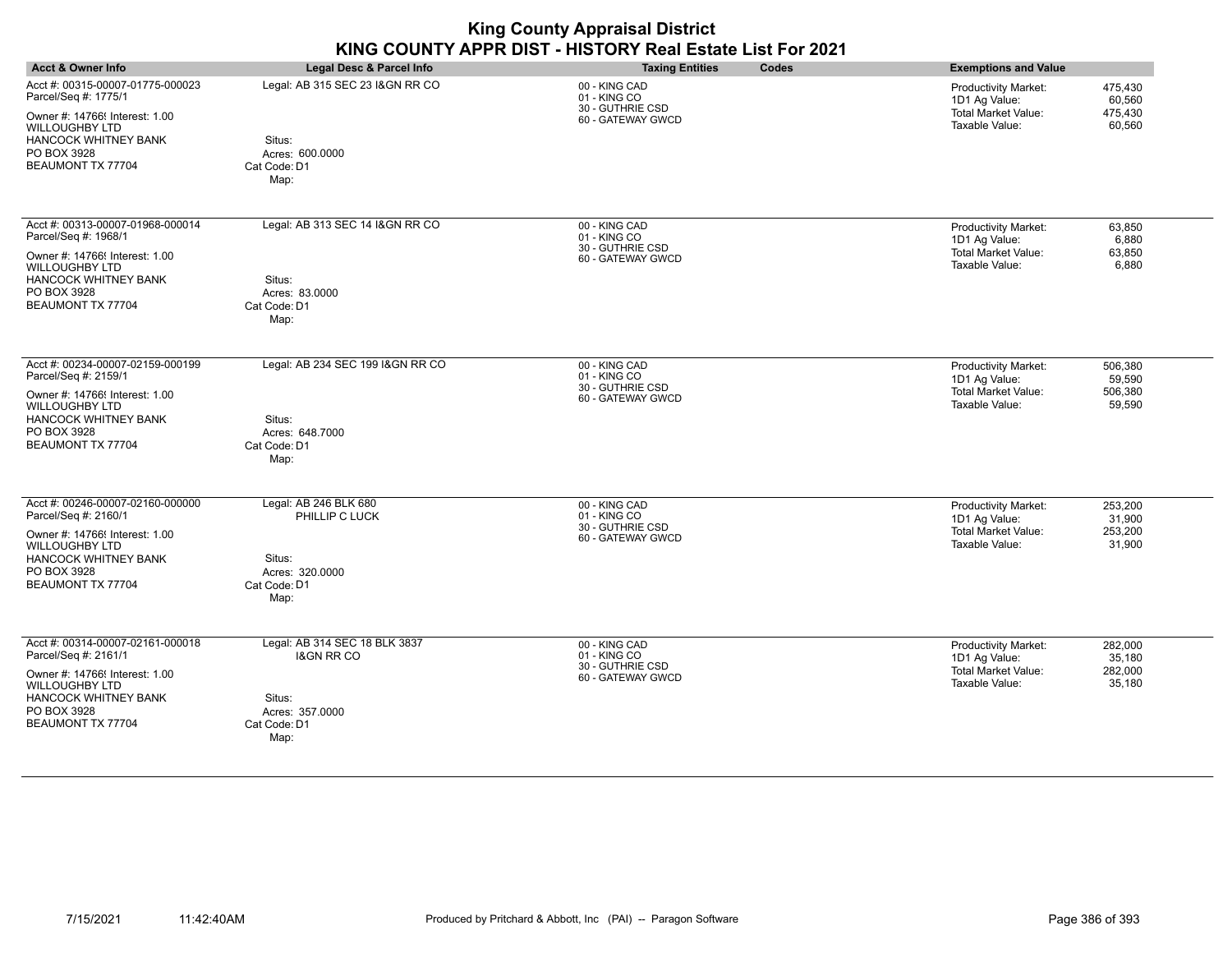#### **King County Appraisal District KING COUNTY APPR DIST - HISTORY Real Estate List For 2021 Acct & Owner Info Legal Desc & Parcel Info Taxing Entities Codes Exemptions and Value** Legal: AB 1201 BLK W P HILL S B BURNETT Acct #: 01201-00005-02162-000000 00 - KING CAD 01 - KING CO 30 - GUTHRIE CSD 60 - GATEWAY GWCD Productivity Market: 1D1 Ag Value: Total Market Value: Taxable Value:

| Owner #: 14766! Interest: 1.00<br><b>WILLOUGHBY LTD</b><br><b>HANCOCK WHITNEY BANK</b><br>PO BOX 3928<br>BEAUMONT TX 77704                                                                                                              | Situs:<br>Acres: 51,0000<br>Cat Code: D1<br>Map:                                                                                | 60 - GATEWAY GWCD                                                      | Total Market Value:<br>40,000<br>Taxable Value:<br>5,410                                                                             |
|-----------------------------------------------------------------------------------------------------------------------------------------------------------------------------------------------------------------------------------------|---------------------------------------------------------------------------------------------------------------------------------|------------------------------------------------------------------------|--------------------------------------------------------------------------------------------------------------------------------------|
| Acct #: 00836-00007-01926-000160<br>Parcel/Seq #: 1926/1<br>Owner #: 14726; Interest: 0.33<br>WILLOUGHBY RAY W III<br><b>HANCOCK WHITNEY BANK</b><br>PO BOX 3928<br>BEAUMONT TX 77704<br>Agent: 400 - PDS COMPANIES<br>MH Label/Serial: | Legal: AB 836 SEC 160 BLK 1114 BS&F<br>1/3 UNDIVIDED INTEREST<br>Situs:<br>Acres: 125.0250<br>Cat Code: D1<br>Map:<br>MH Model: | 00 - KING CAD<br>01 - KING CO<br>30 - GUTHRIE CSD<br>60 - GATEWAY GWCD | <b>Productivity Market:</b><br>101,150<br>1D1 Ag Value:<br>14,600<br>Total Market Value:<br>101,150<br>Taxable Value:<br>14,600      |
| Acct #: 00019-00007-02157-000161<br>Parcel/Seq #: 2157/1<br>Owner #: 14726; Interest: 0.33<br>WILLOUGHBY RAY W III<br><b>HANCOCK WHITNEY BANK</b><br>PO BOX 3928<br>BEAUMONT TX 77704<br>Agent: 400 - PDS COMPANIES<br>MH Label/Serial: | Legal: AB 19 SEC 161 BLK 115 BS&F<br>1/3 UNDIVIDED INTEREST<br>Situs:<br>Acres: 116.5357<br>Cat Code: D1<br>Map:<br>MH Model:   | 00 - KING CAD<br>01 - KING CO<br>30 - GUTHRIE CSD<br>60 - GATEWAY GWCD | <b>Productivity Market:</b><br>92,360<br>1D1 Ag Value:<br>11,500<br>Total Market Value:<br>92,360<br>Taxable Value:<br>11,500        |
| Acct #: 01242-00007-01995-000074<br>Parcel/Seq #: 1995/1<br>Owner #: 14771; Interest: 1.00<br>WILSON BRADLEY J, WILSON FAMILY<br><b>TR</b><br>15206 CR 1835<br>LUBBOCK TX 79424                                                         | Legal: AB 1242 SEC 74 H&GN<br><b>G W CARPENTER</b><br>Situs:<br>Acres: 33.0000<br>Cat Code: C1<br>Map:                          | 00 - KING CAD<br>01 - KING CO<br>30 - GUTHRIE CSD<br>60 - GATEWAY GWCD | Land NonHomesite:<br>25,600<br><b>Total Market Value:</b><br>25,600<br>25,600<br>Taxable Value:                                      |
| Acct #: 00139-00019-01778-000129<br>Parcel/Seq #: 1778/1<br>Owner #: 14774; Interest: 0.50<br>WILSON FAMILY LTD, NANCY AND BILL<br>PO BOX 360<br>SNYDER TX 79550-0360                                                                   | Legal: AB 139 SEC 129 H&TC RR CO<br>Situs:<br>Acres: 246,0000<br>Cat Code: D1<br>Map:                                           | 00 - KING CAD<br>01 - KING CO<br>30 - GUTHRIE CSD<br>60 - GATEWAY GWCD | <b>Productivity Market:</b><br>184,500<br>1D1 Ag Value:<br>5,050<br><b>Total Market Value:</b><br>184,500<br>Taxable Value:<br>5,050 |

Parcel/Seq #: 2162/1

40,660 5,410 40,660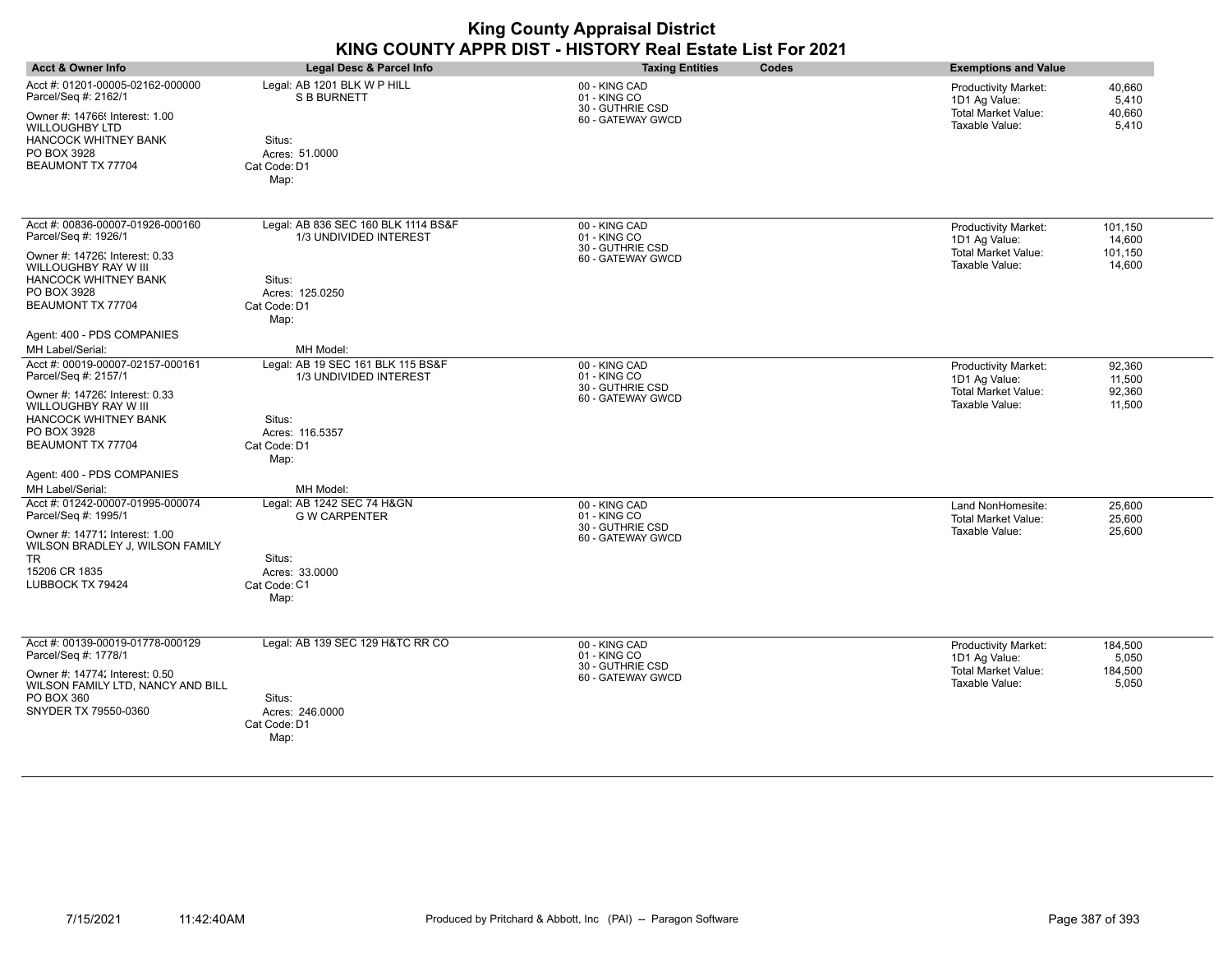| <b>King County Appraisal District</b><br>KING COUNTY APPR DIST - HISTORY Real Estate List For 2021                                                                    |                                                                                       |                                                                        |                                                                                                                                        |  |  |  |
|-----------------------------------------------------------------------------------------------------------------------------------------------------------------------|---------------------------------------------------------------------------------------|------------------------------------------------------------------------|----------------------------------------------------------------------------------------------------------------------------------------|--|--|--|
| <b>Acct &amp; Owner Info</b>                                                                                                                                          | Legal Desc & Parcel Info                                                              | Codes<br><b>Taxing Entities</b>                                        | <b>Exemptions and Value</b>                                                                                                            |  |  |  |
| Acct #: 00140-00019-01779-000131<br>Parcel/Seq #: 1779/1<br>Owner #: 14774; Interest: 0.50<br>WILSON FAMILY LTD. NANCY AND BILL<br>PO BOX 360<br>SNYDER TX 79550-0360 | Legal: AB 140 SEC 131 H&TC RR CO<br>Situs:<br>Acres: 328,0000<br>Cat Code: D1<br>Map: | 00 - KING CAD<br>01 - KING CO<br>30 - GUTHRIE CSD<br>60 - GATEWAY GWCD | <b>Productivity Market:</b><br>242,130<br>1D1 Ag Value:<br>5,960<br><b>Total Market Value:</b><br>242,130<br>Taxable Value:<br>5,960   |  |  |  |
| Acct #: 00141-00017-01780-000133<br>Parcel/Seq #: 1780/1<br>Owner #: 14774; Interest: 0.50<br>WILSON FAMILY LTD, NANCY AND BILL<br>PO BOX 360<br>SNYDER TX 79550-0360 | Legal: AB 141 SEC 133 H&TC RR CO<br>Situs:<br>Acres: 328.0000<br>Cat Code: D1<br>Map: | 00 - KING CAD<br>01 - KING CO<br>30 - GUTHRIE CSD<br>60 - GATEWAY GWCD | <b>Productivity Market:</b><br>246.000<br>6,230<br>1D1 Ag Value:<br><b>Total Market Value:</b><br>246,000<br>Taxable Value:<br>6,230   |  |  |  |
| Acct #: 00202-00011-01784-000209<br>Parcel/Seq #: 1784/1<br>Owner #: 14774; Interest: 0.50<br>WILSON FAMILY LTD, NANCY AND BILL<br>PO BOX 360<br>SNYDER TX 79550-0360 | Legal: AB 202 SEC 209 H&TC RR CO<br>Situs:<br>Acres: 328,0000<br>Cat Code: D1<br>Map: | 00 - KING CAD<br>01 - KING CO<br>30 - GUTHRIE CSD<br>60 - GATEWAY GWCD | Productivity Market:<br>246,000<br>1D1 Ag Value:<br>6,780<br><b>Total Market Value:</b><br>246,000<br>Taxable Value:<br>6,780          |  |  |  |
| Acct #: 00203-00013-01785-000207<br>Parcel/Seq #: 1785/1<br>Owner #: 14774; Interest: 0.50<br>WILSON FAMILY LTD, NANCY AND BILL<br>PO BOX 360<br>SNYDER TX 79550-0360 | Legal: AB 203 SEC 207 H&TC RR CO<br>Situs:<br>Acres: 328.0000<br>Cat Code: D1<br>Map: | 00 - KING CAD<br>01 - KING CO<br>30 - GUTHRIE CSD<br>60 - GATEWAY GWCD | Productivity Market:<br>254,200<br>1D1 Ag Value:<br>9.190<br><b>Total Market Value:</b><br>254,200<br>Taxable Value:<br>9,190          |  |  |  |
| Acct #: 00209-00011-01786-000191<br>Parcel/Seq #: 1786/1<br>Owner #: 14774; Interest: 0.50<br>WILSON FAMILY LTD, NANCY AND BILL<br>PO BOX 360<br>SNYDER TX 79550-0360 | Legal: AB 209 SEC 191 H&TC RR CO<br>Situs:<br>Acres: 328,0000<br>Cat Code: D1<br>Map: | 00 - KING CAD<br>01 - KING CO<br>30 - GUTHRIE CSD<br>60 - GATEWAY GWCD | 254,630<br><b>Productivity Market:</b><br>1D1 Ag Value:<br>19,540<br><b>Total Market Value:</b><br>254,630<br>Taxable Value:<br>19,540 |  |  |  |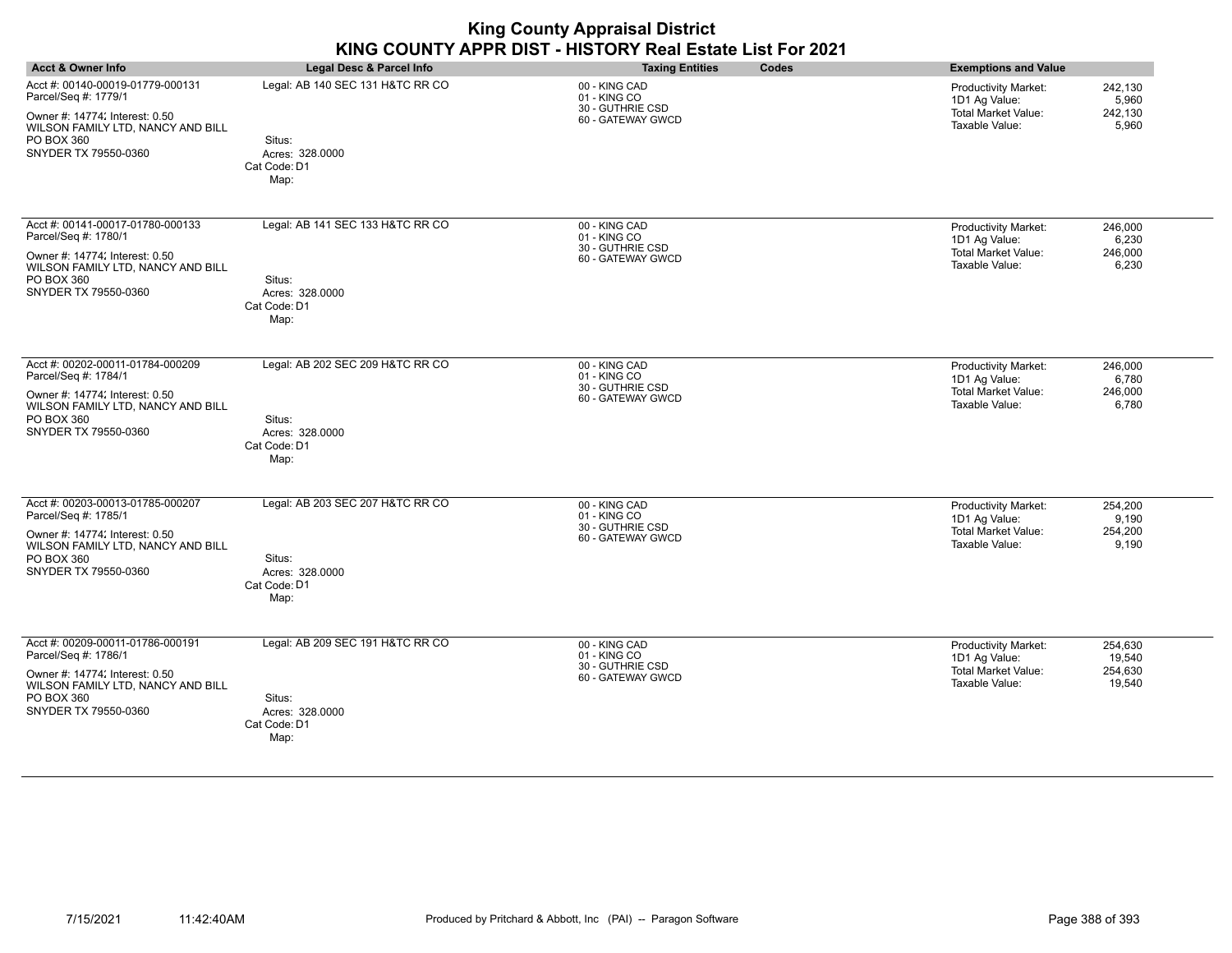| <b>King County Appraisal District</b><br>KING COUNTY APPR DIST - HISTORY Real Estate List For 2021                                                                    |                                                                                                          |                                                                        |       |                                                                                       |                                      |  |
|-----------------------------------------------------------------------------------------------------------------------------------------------------------------------|----------------------------------------------------------------------------------------------------------|------------------------------------------------------------------------|-------|---------------------------------------------------------------------------------------|--------------------------------------|--|
| Acct & Owner Info                                                                                                                                                     | <b>Legal Desc &amp; Parcel Info</b>                                                                      | <b>Taxing Entities</b>                                                 | Codes | <b>Exemptions and Value</b>                                                           |                                      |  |
| Acct #: 00791-00019-01788-000130<br>Parcel/Seq #: 1788/1<br>Owner #: 14774; Interest: 0.50<br>WILSON FAMILY LTD, NANCY AND BILL<br>PO BOX 360<br>SNYDER TX 79550-0360 | Legal: AB 791 SEC 130 H&TC F<br><b>HARRY LITTLE</b><br>Situs:<br>Acres: 328.0000<br>Cat Code: D1<br>Map: | 00 - KING CAD<br>01 - KING CO<br>30 - GUTHRIE CSD<br>60 - GATEWAY GWCD |       | <b>Productivity Market:</b><br>1D1 Ag Value:<br>Total Market Value:<br>Taxable Value: | 246,000<br>6,890<br>246,000<br>6,890 |  |
| Acct #: 00827-00017-01789-000128<br>Parcel/Seq #: 1789/1<br>Owner #: 14774; Interest: 0.50<br>WILSON FAMILY LTD, NANCY AND BILL<br>PO BOX 360<br>SNYDER TX 79550-0360 | Legal: AB 827 SEC 128 H&TC W/2 SE/4<br>F SCHOUP<br>Situs:<br>Acres: 246.0000<br>Cat Code: D1<br>Map:     | 00 - KING CAD<br>01 - KING CO<br>30 - GUTHRIE CSD<br>60 - GATEWAY GWCD |       | Productivity Market:<br>1D1 Ag Value:<br><b>Total Market Value:</b><br>Taxable Value: | 184,150<br>4,660<br>184,150<br>4,660 |  |
| Acct #: 01032-00011-01794-000192<br>Parcel/Seq #: 1794/1<br>Owner #: 14774; Interest: 0.50<br>WILSON FAMILY LTD, NANCY AND BILL<br>PO BOX 360<br>SNYDER TX 79550-0360 | Legal: AB 1032 SEC 192 H&TC F<br><b>W S MARTIN</b><br>Situs:<br>Acres: 328,0000<br>Cat Code: D1<br>Map:  | 00 - KING CAD<br>01 - KING CO<br>30 - GUTHRIE CSD<br>60 - GATEWAY GWCD |       | Productivity Market:<br>1D1 Ag Value:<br><b>Total Market Value:</b><br>Taxable Value: | 246,000<br>6,620<br>246,000<br>6,620 |  |
| Acct #: 01083-00013-01795-000208<br>Parcel/Seq #: 1795/1<br>Owner #: 14774; Interest: 0.50<br>WILSON FAMILY LTD, NANCY AND BILL<br>PO BOX 360<br>SNYDER TX 79550-0360 | Legal: AB 1083 SEC 208 H&TC<br>J S GOSE<br>Situs:<br>Acres: 328,0000<br>Cat Code: D1<br>Map:             | 00 - KING CAD<br>01 - KING CO<br>30 - GUTHRIE CSD<br>60 - GATEWAY GWCD |       | Productivity Market:<br>1D1 Ag Value:<br><b>Total Market Value:</b><br>Taxable Value: | 254,200<br>9.190<br>254,200<br>9,190 |  |
| Acct #: 01194-00011-01798-000001<br>Parcel/Seq #: 1798/1<br>Owner #: 14774; Interest: 0.50<br>WILSON FAMILY LTD. NANCY AND BILL<br>PO BOX 360<br>SNYDER TX 79550-0360 | Legal: AB 1194 SEC 1 B T GRAVES<br>Situs:<br>Acres: 195.0000<br>Cat Code: D1<br>Map:                     | 00 - KING CAD<br>01 - KING CO<br>30 - GUTHRIE CSD<br>60 - GATEWAY GWCD |       | Productivity Market:<br>1D1 Ag Value:<br><b>Total Market Value:</b><br>Taxable Value: | 145,800<br>3.650<br>145,800<br>3,650 |  |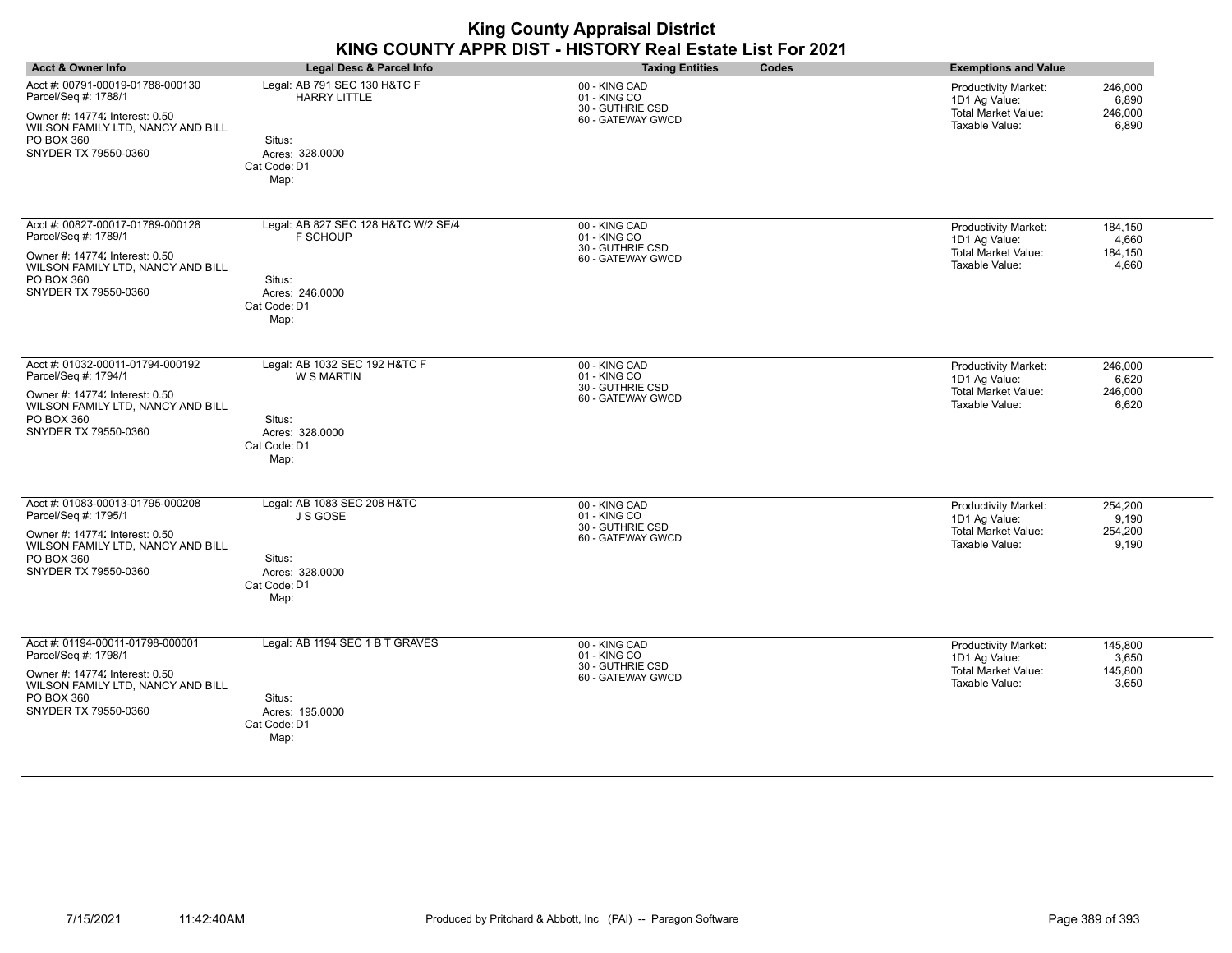| <b>King County Appraisal District</b><br>KING COUNTY APPR DIST - HISTORY Real Estate List For 2021                                                                                          |                                                                                                            |                                                                        |                                                                                                                                                                                                            |  |  |
|---------------------------------------------------------------------------------------------------------------------------------------------------------------------------------------------|------------------------------------------------------------------------------------------------------------|------------------------------------------------------------------------|------------------------------------------------------------------------------------------------------------------------------------------------------------------------------------------------------------|--|--|
| <b>Acct &amp; Owner Info</b>                                                                                                                                                                | <b>Legal Desc &amp; Parcel Info</b>                                                                        | <b>Taxing Entities</b><br>Codes                                        | <b>Exemptions and Value</b>                                                                                                                                                                                |  |  |
| Acct #: 00840-00019-02163-000132<br>Parcel/Seq #: 2163/1<br>Owner #: 14774; Interest: 0.50<br>WILSON FAMILY LTD, NANCY AND BILL<br>PO BOX 360<br>SNYDER TX 79550-0360                       | Legal: AB 840 SEC 132 H&TC F<br><b>J S WORSTER</b><br>Situs:<br>Acres: 328.0000<br>Cat Code: D1 D2<br>Map: | 00 - KING CAD<br>01 - KING CO<br>30 - GUTHRIE CSD<br>60 - GATEWAY GWCD | 2,000<br>Improvement NonHomesite:<br>Productivity Market:<br>246,000<br>1D1 Ag Value:<br>6,890<br><b>Total Market Value:</b><br>248,000<br>Taxable Value:<br>8,890                                         |  |  |
| Acct #: 01019-00011-02164-000210<br>Parcel/Seq #: 2164/1<br>Owner #: 14774; Interest: 0.50<br>WILSON FAMILY LTD, NANCY AND BILL<br>PO BOX 360<br>SNYDER TX 79550-0360                       | Legal: AB 1019 SEC 210 H&TC F<br>J S GOSE<br>Situs:<br>Acres: 327.5000<br>Cat Code: D1 E D2<br>Map:        | 00 - KING CAD<br>01 - KING CO<br>30 - GUTHRIE CSD<br>60 - GATEWAY GWCD | 4,020<br>Improvement Homesite:<br>Improvement NonHomesite:<br>720<br><b>Productivity Market:</b><br>245,140<br>1D1 Ag Value:<br>6,810<br><b>Total Market Value:</b><br>249.880<br>Taxable Value:<br>11.550 |  |  |
| Acct #: 00136-00017-01776-000117<br>Parcel/Seq #: 1776/1<br>Owner #: 13510( Interest: 1.00<br>WILSON MARY LOIS AND BILL<br><b>FAMILY LTD</b><br>DRAWER M-360<br>SNYDER TX 79550-0360        | Legal: AB 136 SEC 117 BLK F<br>H&TC RR CO<br>Situs:<br>Acres: 219,0000<br>Cat Code: D1<br>Map:             | 00 - KING CAD<br>01 - KING CO<br>30 - GUTHRIE CSD<br>60 - GATEWAY GWCD | 166,200<br>Productivity Market:<br>1D1 Ag Value:<br>7,910<br><b>Total Market Value:</b><br>166,200<br>Taxable Value:<br>7,910                                                                              |  |  |
| Acct #: 00138-00017-01777-000127<br>Parcel/Seq #: 1777/1<br>Owner #: 13510( Interest: 1.00<br>WILSON MARY LOIS AND BILL<br><b>FAMILY LTD</b><br>DRAWER M-360<br>SNYDER TX 79550-0360        | Legal: AB 138 SEC 127 BLK F<br><b>H&amp;TC RR CO</b><br>Situs:<br>Acres: 656.0000<br>Cat Code: D1<br>Map:  | 00 - KING CAD<br>01 - KING CO<br>30 - GUTHRIE CSD<br>60 - GATEWAY GWCD | <b>Productivity Market:</b><br>490.730<br>1D1 Ag Value:<br>12,810<br><b>Total Market Value:</b><br>490.730<br>Taxable Value:<br>12,810                                                                     |  |  |
| Acct #: 00142-00017-01781-000135<br>Parcel/Seq #: 1781/1<br>Owner #: 13510( Interest: 1.00<br><b>WILSON MARY LOIS AND BILL</b><br><b>FAMILY LTD</b><br>DRAWER M-360<br>SNYDER TX 79550-0360 | Legal: AB 142 SEC 135 BLK F<br>H&TC RR CO NE/4<br>Situs:<br>Acres: 164,0000<br>Cat Code: D1<br>Map:        | 00 - KING CAD<br>01 - KING CO<br>30 - GUTHRIE CSD<br>60 - GATEWAY GWCD | 123,000<br><b>Productivity Market:</b><br>3,120<br>1D1 Ag Value:<br>Total Market Value:<br>123,000<br>Taxable Value:<br>3,120                                                                              |  |  |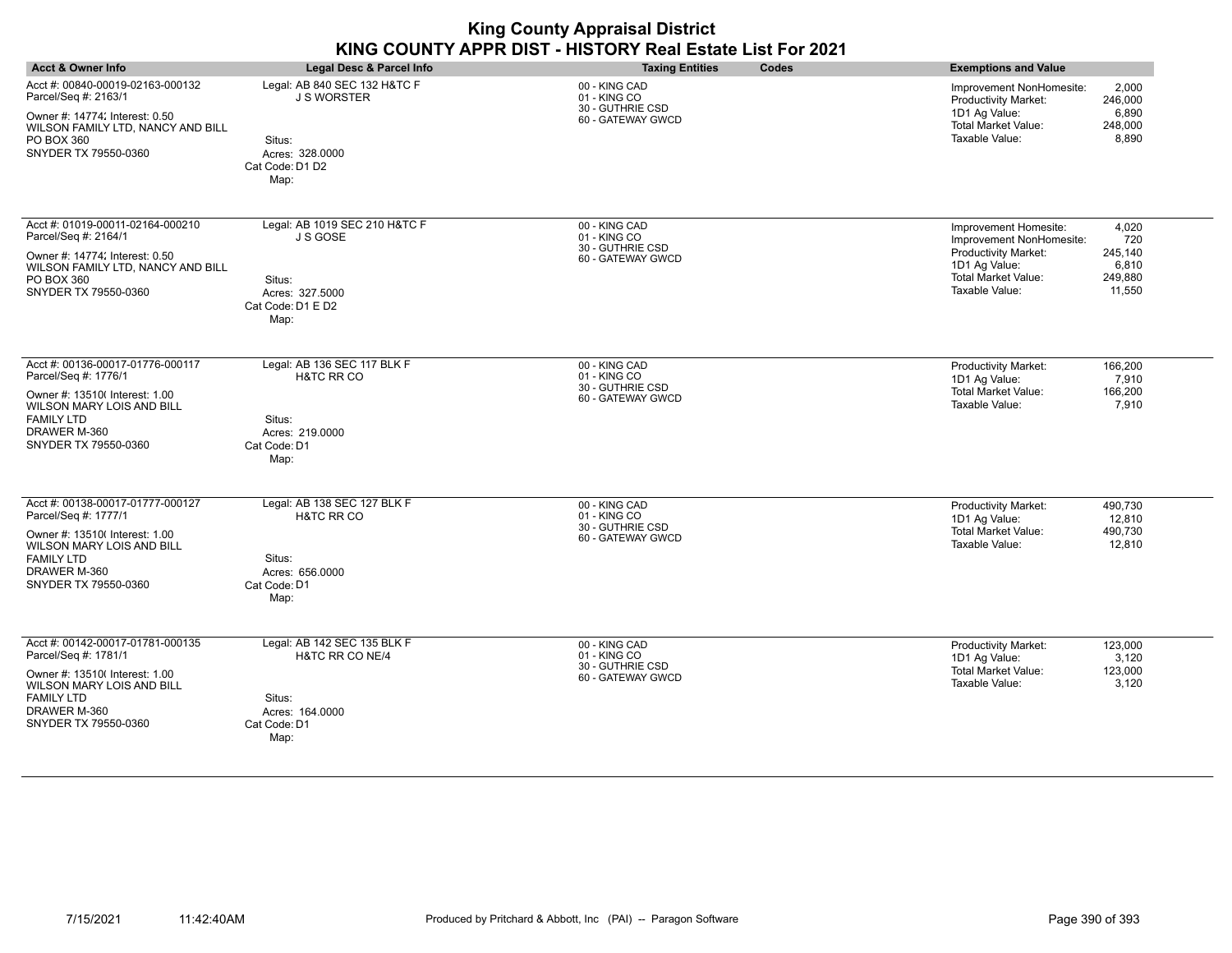| <b>King County Appraisal District</b><br>KING COUNTY APPR DIST - HISTORY Real Estate List For 2021                                                                                          |                                                                                                             |                                                                        |                                                                                                                                        |  |  |  |
|---------------------------------------------------------------------------------------------------------------------------------------------------------------------------------------------|-------------------------------------------------------------------------------------------------------------|------------------------------------------------------------------------|----------------------------------------------------------------------------------------------------------------------------------------|--|--|--|
| <b>Acct &amp; Owner Info</b>                                                                                                                                                                | Legal Desc & Parcel Info                                                                                    | Codes<br><b>Taxing Entities</b>                                        | <b>Exemptions and Value</b>                                                                                                            |  |  |  |
| Acct #: 00145-00017-01782-000147<br>Parcel/Seq #: 1782/1<br>Owner #: 13510( Interest: 1.00<br><b>WILSON MARY LOIS AND BILL</b><br><b>FAMILY LTD</b><br>DRAWER M-360<br>SNYDER TX 79550-0360 | Legal: AB 145 SEC 147 BLK F<br>H&TC RR CO<br>Situs:<br>Acres: 656,0000<br>Cat Code: D1<br>Map:              | 00 - KING CAD<br>01 - KING CO<br>30 - GUTHRIE CSD<br>60 - GATEWAY GWCD | <b>Productivity Market:</b><br>489,800<br>1D1 Ag Value:<br>12,110<br><b>Total Market Value:</b><br>489,800<br>Taxable Value:<br>12,110 |  |  |  |
| Acct #: 00179-00017-01783-000097<br>Parcel/Seq #: 1783/1<br>Owner #: 13510( Interest: 1.00<br><b>WILSON MARY LOIS AND BILL</b><br><b>FAMILY LTD</b><br>DRAWER M-360<br>SNYDER TX 79550-0360 | Legal: AB 179 SEC 97 BLK F H&TC RR CO<br>Situs:<br>Acres: 218.6700<br>Cat Code: D1<br>Map:                  | 00 - KING CAD<br>01 - KING CO<br>30 - GUTHRIE CSD<br>60 - GATEWAY GWCD | Productivity Market:<br>174,550<br>1D1 Ag Value:<br>22,530<br><b>Total Market Value:</b><br>174,550<br>Taxable Value:<br>22,530        |  |  |  |
| Acct #: 00746-00017-01787-000126<br>Parcel/Seq #: 1787/1<br>Owner #: 13510( Interest: 1.00<br><b>WILSON MARY LOIS AND BILL</b><br><b>FAMILY LTD</b><br>DRAWER M-360<br>SNYDER TX 79550-0360 | Legal: AB 746 SEC 126 BLK F H&TC N/4<br>J S CRAIGHEAD<br>Situs:<br>Acres: 164.0000<br>Cat Code: D1<br>Map:  | 00 - KING CAD<br>01 - KING CO<br>30 - GUTHRIE CSD<br>60 - GATEWAY GWCD | <b>Productivity Market:</b><br>123,000<br>1D1 Ag Value:<br>3,430<br><b>Total Market Value:</b><br>123,000<br>Taxable Value:<br>3,430   |  |  |  |
| Acct #: 00841-00017-01791-000134<br>Parcel/Seq #: 1791/1<br>Owner #: 13510( Interest: 1.00<br><b>WILSON MARY LOIS AND BILL</b><br><b>FAMILY LTD</b><br>DRAWER M-360<br>SNYDER TX 79550-0360 | Legal: AB 841 SEC 134 BLK F H&TC<br><b>J S WORSTER</b><br>Situs:<br>Acres: 656.0000<br>Cat Code: D1<br>Map: | 00 - KING CAD<br>01 - KING CO<br>30 - GUTHRIE CSD<br>60 - GATEWAY GWCD | <b>Productivity Market:</b><br>492,000<br>1D1 Ag Value:<br>12,460<br><b>Total Market Value:</b><br>492,000<br>Taxable Value:<br>12,460 |  |  |  |
| Acct #: 01095-00017-01796-000124<br>Parcel/Seq #: 1796/1<br>Owner #: 13510( Interest: 1.00<br>WILSON MARY LOIS AND BILL<br><b>FAMILY LTD</b><br>DRAWER M-360<br>SNYDER TX 79550-0360        | Legal: AB 1095 SEC 124 BLK F H&TC<br>W P MCGINTY<br>Situs:<br>Acres: 41.0000<br>Cat Code: D1<br>Map:        | 00 - KING CAD<br>01 - KING CO<br>30 - GUTHRIE CSD<br>60 - GATEWAY GWCD | 30,750<br>Productivity Market:<br>1D1 Ag Value:<br>780<br><b>Total Market Value:</b><br>30,750<br>Taxable Value:<br>780                |  |  |  |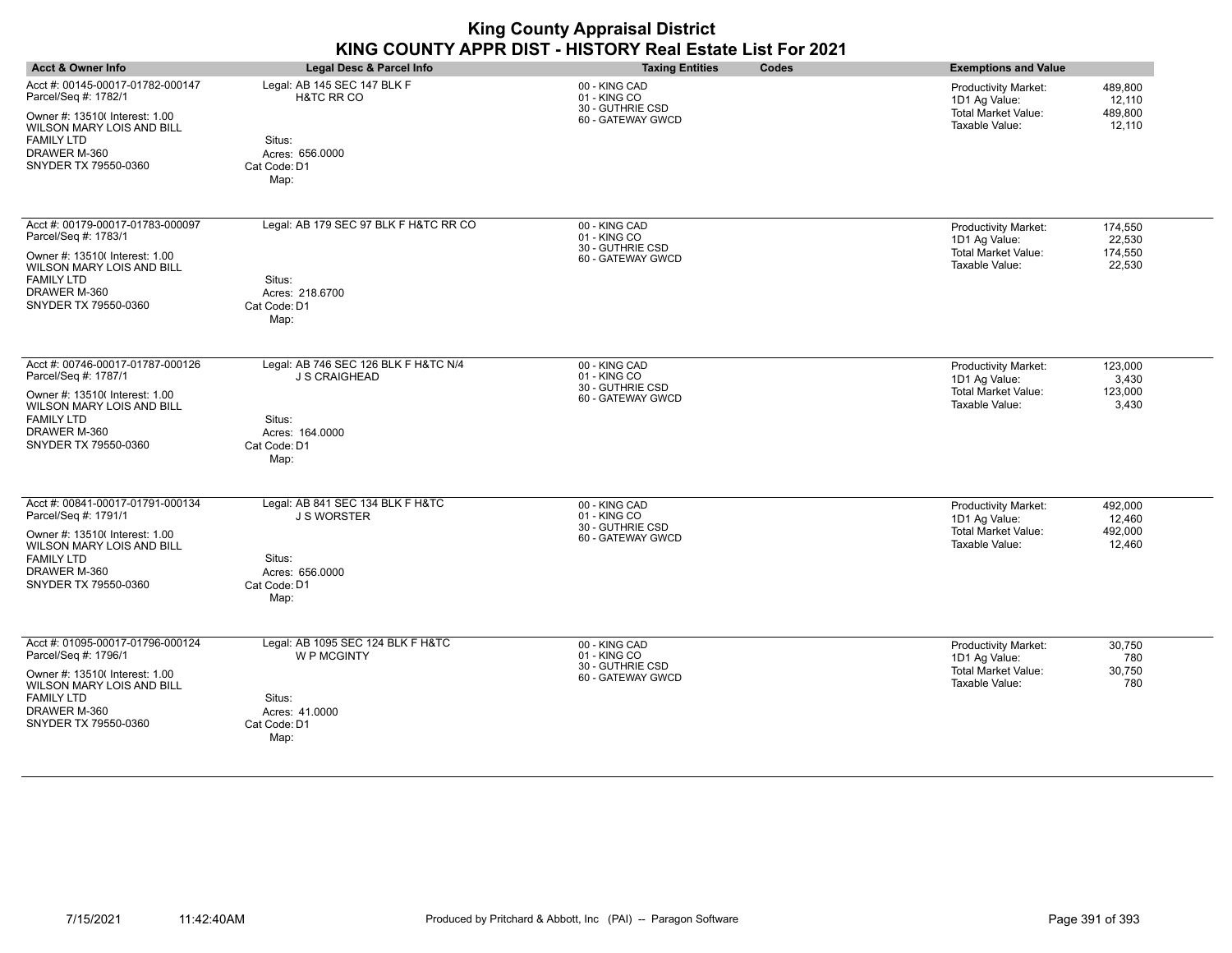| <b>Acct &amp; Owner Info</b>                                                                                                                                                         | <b>Legal Desc &amp; Parcel Info</b>                                                                             | <b>Taxing Entities</b><br>Codes                                        | <b>Exemptions and Value</b>                                                                                                        |
|--------------------------------------------------------------------------------------------------------------------------------------------------------------------------------------|-----------------------------------------------------------------------------------------------------------------|------------------------------------------------------------------------|------------------------------------------------------------------------------------------------------------------------------------|
| Acct #: 01114-00017-01797-000124<br>Parcel/Seq #: 1797/1<br>Owner #: 13510( Interest: 1.00<br>WILSON MARY LOIS AND BILL<br><b>FAMILY LTD</b><br>DRAWER M-360<br>SNYDER TX 79550-0360 | Legal: AB 1114 SEC 124 BLK F H&TC<br>J M SMITH<br>Situs:<br>Acres: 84.0000<br>Cat Code: D1<br>Map:              | 00 - KING CAD<br>01 - KING CO<br>30 - GUTHRIE CSD<br>60 - GATEWAY GWCD | <b>Productivity Market:</b><br>63,700<br>1D1 Ag Value:<br>2,810<br><b>Total Market Value:</b><br>63,700<br>Taxable Value:<br>2,810 |
| Acct #: 01268-00017-01799-000104<br>Parcel/Seq #: 1799/1<br>Owner #: 13510( Interest: 1.00<br>WILSON MARY LOIS AND BILL<br><b>FAMILY LTD</b><br>DRAWER M-360<br>SNYDER TX 79550-0360 | Legal: AB 1268 SEC 104 BLK F H&TC<br><b>JOHN HUMPHREYS</b><br>Situs:<br>Acres: 109.0000<br>Cat Code: D1<br>Map: | 00 - KING CAD<br>01 - KING CO<br>30 - GUTHRIE CSD<br>60 - GATEWAY GWCD | 81,750<br>Productivity Market:<br>1D1 Ag Value:<br>2,290<br><b>Total Market Value:</b><br>81,750<br>Taxable Value:<br>2,290        |
| Acct #: 01269-00037-01800-000084<br>Parcel/Seq #: 1800/1<br>Owner #: 13510( Interest: 1.00<br>WILSON MARY LOIS AND BILL<br><b>FAMILY LTD</b><br>DRAWER M-360<br>SNYDER TX 79550-0360 | Legal: AB 1269 SEC 84 BLK F H&TC<br>F E LANIER<br>Situs:<br>Acres: 81.0000<br>Cat Code: D1<br>Map:              | 00 - KING CAD<br>01 - KING CO<br>30 - GUTHRIE CSD<br>60 - GATEWAY GWCD | Productivity Market:<br>60,750<br>1D1 Ag Value:<br>1,700<br><b>Total Market Value:</b><br>60,750<br>Taxable Value:<br>1,700        |
| Acct #: 01270-00017-01801-000104<br>Parcel/Seq #: 1801/1<br>Owner #: 13510( Interest: 1.00<br>WILSON MARY LOIS AND BILL<br><b>FAMILY LTD</b><br>DRAWER M-360<br>SNYDER TX 79550-0360 | Legal: AB 1270 SEC 104 BLK F H&TC<br>W M MCGINTY<br>Situs:<br>Acres: 109.0000<br>Cat Code: D1<br>Map:           | 00 - KING CAD<br>01 - KING CO<br>30 - GUTHRIE CSD<br>60 - GATEWAY GWCD | Productivity Market:<br>81,750<br>1D1 Ag Value:<br>2,290<br><b>Total Market Value:</b><br>81,750<br>Taxable Value:<br>2,290        |
| Acct #: 01277-00037-01802-000084<br>Parcel/Seq #: 1802/1<br>Owner #: 13510( Interest: 1.00<br>WILSON MARY LOIS AND BILL<br><b>FAMILY LTD</b><br>DRAWER M-360<br>SNYDER TX 79550-0360 | Legal: AB 1277 SEC 84 BLK F H&TC<br>Situs:<br>Acres: 8.0000<br>Cat Code: D1<br>Map:                             | 00 - KING CAD<br>01 - KING CO<br>30 - GUTHRIE CSD<br>60 - GATEWAY GWCD | Productivity Market:<br>6,000<br>1D1 Ag Value:<br>170<br><b>Total Market Value:</b><br>6,000<br>Taxable Value:<br>170              |